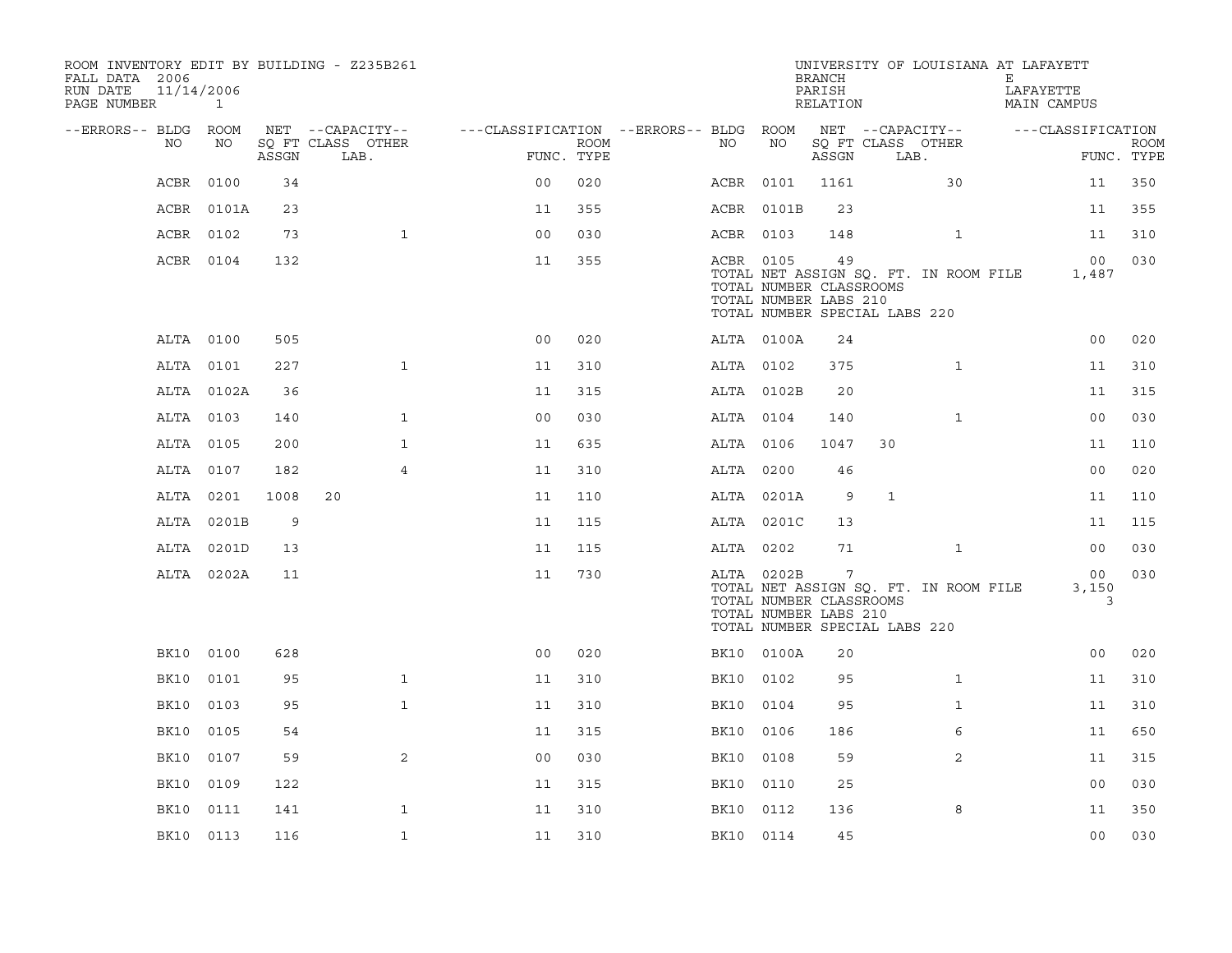| ROOM INVENTORY EDIT BY BUILDING - Z235B261<br>FALL DATA 2005<br>RUN DATE<br>11/14/2006<br>PAGE NUMBER | 2          |       |                           |                                                         |                    |           |            | <b>BRANCH</b><br>PARISH<br>RELATION                                                      | UNIVERSITY OF LOUISIANA AT LAFAYETT                   | Е<br>LAFAYETTE<br><b>MAIN CAMPUS</b> |                           |
|-------------------------------------------------------------------------------------------------------|------------|-------|---------------------------|---------------------------------------------------------|--------------------|-----------|------------|------------------------------------------------------------------------------------------|-------------------------------------------------------|--------------------------------------|---------------------------|
| --ERRORS-- BLDG ROOM                                                                                  |            |       | NET --CAPACITY--          | ---CLASSIFICATION --ERRORS-- BLDG ROOM NET --CAPACITY-- |                    |           |            |                                                                                          |                                                       | ---CLASSIFICATION                    |                           |
| NO                                                                                                    | NO         | ASSGN | SO FT CLASS OTHER<br>LAB. |                                                         | ROOM<br>FUNC. TYPE | NO        | NO         | SQ FT CLASS OTHER<br>ASSGN                                                               | LAB.                                                  |                                      | <b>ROOM</b><br>FUNC. TYPE |
|                                                                                                       | BK10 0115  | 172   | $\mathbf{1}$              | 11                                                      | 310                | BK10 0116 |            | 165<br>TOTAL NUMBER CLASSROOMS<br>TOTAL NUMBER LABS 210<br>TOTAL NUMBER SPECIAL LABS 220 | $\mathbf{1}$<br>TOTAL NET ASSIGN SQ. FT. IN ROOM FILE | 1,531                                | 11 310                    |
|                                                                                                       | BOHS 0104  | 204   | $\mathbf{1}$              | 11                                                      | 970                |           | BOHS 0104A | 13                                                                                       |                                                       | 11                                   | 970                       |
| BOHS                                                                                                  | 0104B      | 6     |                           | 11                                                      | 970                | BOHS 0105 |            | 288                                                                                      | 2                                                     | 11                                   | 970                       |
| BOHS                                                                                                  | 0105A      | 42    |                           | 11                                                      | 970                |           | BOHS 0105B | 6                                                                                        |                                                       | 11                                   | 970                       |
| BOHS                                                                                                  | 0106       | 50    | $\mathbf{1}$              | 11                                                      | 970                | BOHS 0107 |            | 35                                                                                       | $\mathbf{1}$                                          | 11                                   | 970                       |
| BOHS                                                                                                  | 0107A      | 53    | $\mathbf{1}$              | 11                                                      | 970                | BOHS 0108 |            | 318                                                                                      | $\overline{4}$                                        | 11                                   | 970                       |
| BOHS                                                                                                  | 0109       | 174   | $\mathbf{1}$              | 11                                                      | 970                | BOHS 0110 |            | 122                                                                                      |                                                       | 11                                   | 970                       |
|                                                                                                       | BOHS 0111  | 24    | $\mathbf{1}$              | 11                                                      | 970                |           |            | TOTAL NUMBER CLASSROOMS<br>TOTAL NUMBER LABS 210<br>TOTAL NUMBER SPECIAL LABS 220        | TOTAL NET ASSIGN SQ. FT. IN ROOM FILE                 | 1,335                                |                           |
| CAFF                                                                                                  | 0100       | 1145  |                           | 0 <sub>0</sub>                                          | 020                | CAFF 0101 |            | 317                                                                                      | $\mathbf{1}$                                          | 11                                   | 910                       |
| CAFF                                                                                                  | 0101A      | 140   | $\mathbf{1}$              | 11                                                      | 920                |           | CAFF 0101B | 140                                                                                      | $\mathbf{1}$                                          | 11                                   | 920                       |
| CAFF                                                                                                  | 0102       | 317   | $\mathbf{1}$              | 11                                                      | 920                |           | CAFF 0102A | 140                                                                                      | $\mathbf{1}$                                          | 11                                   | 920                       |
| CAFF                                                                                                  | 0102B      | 140   | $\mathbf 1$               | 11                                                      | 920                | CAFF      | 0103       | 317                                                                                      | $\mathbf{1}$                                          | 11                                   | 910                       |
| CAFF                                                                                                  | 0103A      | 140   | $\mathbf{1}$              | 11                                                      | 920                |           | CAFF 0103B | 140                                                                                      | $\mathbf{1}$                                          | 11                                   | 920                       |
| CAFF                                                                                                  | 0104       | 317   | $\mathbf{1}$              | 11                                                      | 910                | CAFF      | 0104A      | 140                                                                                      | $\mathbf{1}$                                          | 11                                   | 920                       |
| CAFF                                                                                                  | 0104B      | 140   | $\mathbf{1}$              | 11                                                      | 920                | CAFF 0105 |            | 317                                                                                      | $\mathbf{1}$                                          | 11                                   | 910                       |
| CAFF                                                                                                  | 0105A      | 140   | $\mathbf{1}$              | 11                                                      | 920                | CAFF      | 0105B      | 140                                                                                      | $\mathbf{1}$                                          | 11                                   | 920                       |
| CAFF                                                                                                  | 0106       | 317   | $\mathbf{1}$              | 11                                                      | 910                |           | CAFF 0106A | 140                                                                                      | $\mathbf{1}$                                          | 11                                   | 920                       |
| CAFF                                                                                                  | 0106B      | 140   | $\mathbf{1}$              | 11                                                      | 920                | CAFF      | 0107       | 12                                                                                       |                                                       | 11                                   | 935                       |
| CAFF                                                                                                  | 0108       | 12    |                           | 11                                                      | 935                | CAFF      | 0200       | 1145                                                                                     |                                                       | 0 <sub>0</sub>                       | 020                       |
| CAFF                                                                                                  | 0201       | 317   | $\mathbf{1}$              | 11                                                      | 910                | CAFF      | 0201A      | 140                                                                                      | $\mathbf{1}$                                          | 11                                   | 920                       |
| CAFF                                                                                                  | 0201B      | 140   | $\mathbf{1}$              | 11                                                      | 920                | CAFF      | 0202       | 317                                                                                      | $\mathbf{1}$                                          | 11                                   | 910                       |
|                                                                                                       | CAFF 0202A | 140   | $\mathbf{1}$              | 11                                                      | 920                |           | CAFF 0202B | 140                                                                                      | $\mathbf{1}$                                          | 11                                   | 920                       |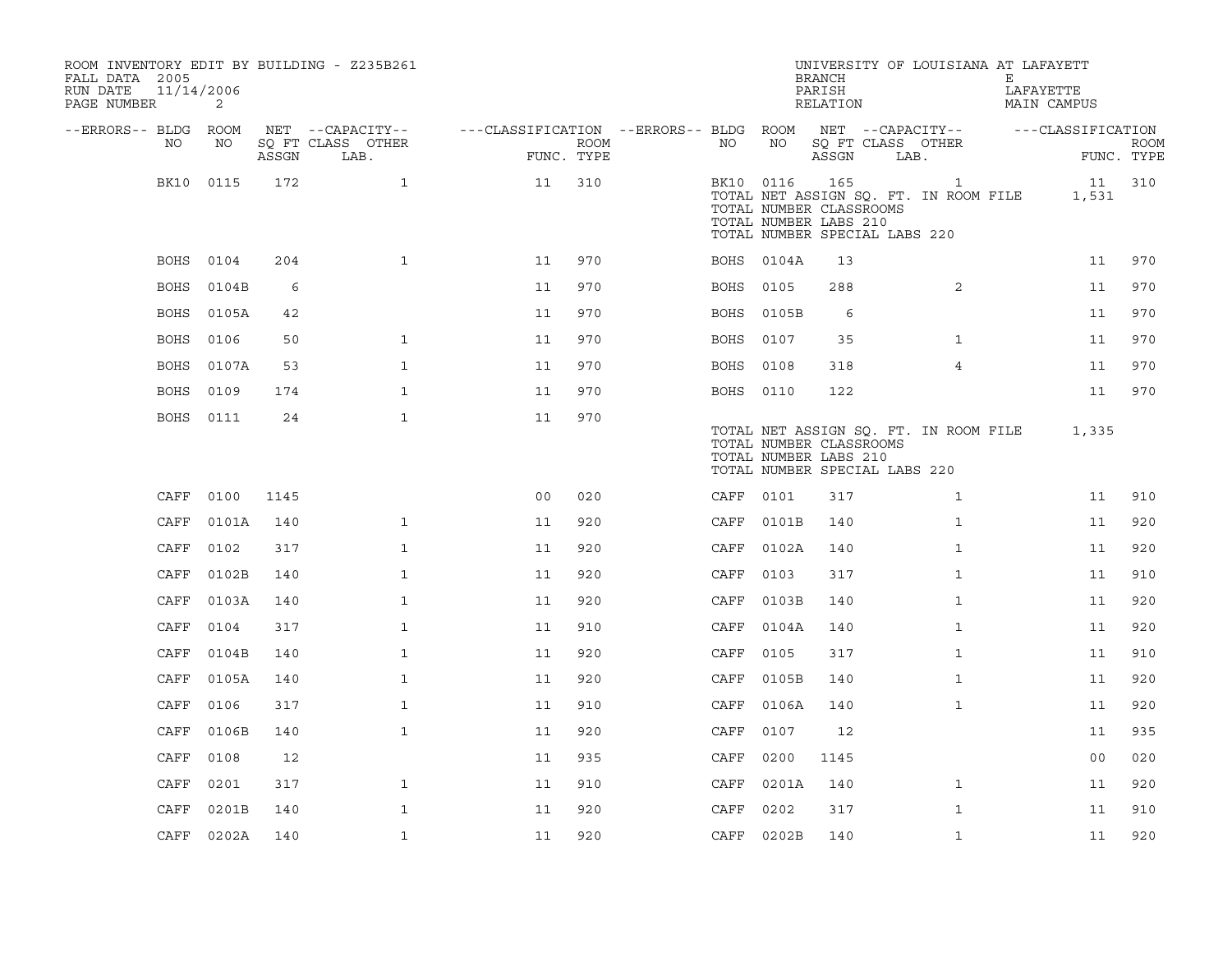| ROOM INVENTORY EDIT BY BUILDING - Z235B261<br>FALL DATA 2005<br>11/14/2006<br>RUN DATE<br>PAGE NUMBER | 3          |       |                           |                                        |             |                              |            | <b>BRANCH</b><br>PARISH<br>RELATION              | UNIVERSITY OF LOUISIANA AT LAFAYETT                                    | Е<br>LAFAYETTE<br>MAIN CAMPUS |                           |
|-------------------------------------------------------------------------------------------------------|------------|-------|---------------------------|----------------------------------------|-------------|------------------------------|------------|--------------------------------------------------|------------------------------------------------------------------------|-------------------------------|---------------------------|
| --ERRORS-- BLDG ROOM                                                                                  |            |       | NET --CAPACITY--          | ---CLASSIFICATION --ERRORS-- BLDG ROOM |             |                              |            |                                                  | NET --CAPACITY--                                                       | ---CLASSIFICATION             |                           |
| NO                                                                                                    | NO         | ASSGN | SQ FT CLASS OTHER<br>LAB. | FUNC. TYPE                             | <b>ROOM</b> | NO                           | NO         | ASSGN                                            | SQ FT CLASS OTHER<br>LAB.                                              |                               | <b>ROOM</b><br>FUNC. TYPE |
| CAFF                                                                                                  | 0203       | 317   | $\mathbf{1}$              | 11                                     | 910         | $\mathop{\rm CAFF}\nolimits$ | 0203A      | 140                                              | $\mathbf{1}$                                                           | 11                            | 920                       |
| CAFF                                                                                                  | 0203B      | 140   | $\mathbf{1}$              | 11                                     | 920         | CAFF                         | 0204       | 317                                              | $\mathbf{1}$                                                           | 11                            | 910                       |
| CAFF                                                                                                  | 0204A      | 140   | $\mathbf{1}$              | 11                                     | 910         | CAFF                         | 0204B      | 140                                              | $\mathbf{1}$                                                           | 11                            | 920                       |
| CAFF                                                                                                  | 0205       | 317   | $\mathbf{1}$              | 11                                     | 910         | CAFF                         | 0205A      | 140                                              | $\mathbf{1}$                                                           | 11                            | 920                       |
| CAFF                                                                                                  | 0205B      | 140   | $\mathbf 1$               | 11                                     | 920         | CAFF                         | 0206       | 317                                              | $\mathbf{1}$                                                           | 11                            | 910                       |
| CAFF                                                                                                  | 0206A      | 140   | $\mathbf{1}$              | 11                                     | 920         | CAFF                         | 0206B      | 140                                              | $\mathbf{1}$                                                           | 11                            | 920                       |
| CAFF                                                                                                  | 0207       | 12    | $\mathbf{1}$              | 11                                     | 910         | CAFF                         | 0208       | 12                                               | $\mathbf{1}$                                                           | 11                            | 910                       |
| CAFF                                                                                                  | 0300       | 1145  |                           | 0 <sub>0</sub>                         | 020         | CAFF                         | 0301       | 317                                              | $\mathbf{1}$                                                           | 11                            | 910                       |
| CAFF                                                                                                  | 0301A      | 140   | $\mathbf{1}$              | 11                                     | 920         | CAFF                         | 0301B      | 140                                              | $\mathbf{1}$                                                           | 11                            | 920                       |
| CAFF                                                                                                  | 0302       | 317   | $\mathbf{1}$              | 11                                     | 910         | CAFF                         | 0302A      | 140                                              | $\mathbf{1}$                                                           | 11                            | 920                       |
| CAFF                                                                                                  | 0302B      | 140   | $\mathbf{1}$              | 11                                     | 920         | CAFF                         | 0303       | 317                                              | $\mathbf{1}$                                                           | 11                            | 910                       |
| CAFF                                                                                                  | 0303A      | 140   | $\mathbf{1}$              | 11                                     | 920         | CAFF                         | 0303B      | 140                                              | $\mathbf{1}$                                                           | 11                            | 920                       |
| CAFF                                                                                                  | 0304       | 317   | $\mathbf{1}$              | 11                                     | 910         | CAFF                         | 0304A      | 140                                              | $\mathbf{1}$                                                           | 11                            | 920                       |
| CAFF                                                                                                  | 0304B      | 140   | $\mathbf{1}$              | 11                                     | 920         | CAFF                         | 0305       | 317                                              | $\mathbf{1}$                                                           | 11                            | 910                       |
| CAFF                                                                                                  | 0305A      | 140   | $\mathbf{1}$              | 11                                     | 920         | CAFF                         | 0305B      | 140                                              | $\mathbf{1}$                                                           | 11                            | 920                       |
| CAFF                                                                                                  | 0306       | 317   | $\mathbf 1$               | 11                                     | 910         | CAFF                         | 0306A      | 140                                              | $\mathbf{1}$                                                           | 11                            | 920                       |
| CAFF                                                                                                  | 0306B      | 140   | $\mathbf{1}$              | 11                                     | 920         | CAFF 0307                    |            | 12                                               |                                                                        | 11                            | 935                       |
|                                                                                                       | CAFF 0308  | 12    |                           | 11                                     | 935         |                              |            | TOTAL NUMBER CLASSROOMS<br>TOTAL NUMBER LABS 210 | TOTAL NET ASSIGN SQ. FT. IN ROOM FILE<br>TOTAL NUMBER SPECIAL LABS 220 | 10,818                        |                           |
|                                                                                                       | CALL 0100  | 1916  |                           | 0 <sub>0</sub>                         | 020         | CALL 0101                    |            | 317                                              | $\mathbf{1}$                                                           | 11                            | 910                       |
| CALL                                                                                                  | 0101A      | 136   | $\mathbf{1}$              | 11                                     | 920         |                              | CALL 0101B | 136                                              | $\mathbf{1}$                                                           | 11                            | 920                       |
| CALL                                                                                                  | 0102       | 396   | $\mathbf{1}$              | 11                                     | 910         |                              | CALL 0102A | 145                                              | $\mathbf{1}$                                                           | 11                            | 920                       |
| CALL                                                                                                  | 0103       | 313   | $\mathbf{1}$              | 11                                     | 910         |                              | CALL 0103A | 136                                              | $\mathbf{1}$                                                           | 11                            | 920                       |
| CALL                                                                                                  | 0103B      | 136   | $\mathbf{1}$              | 11                                     | 920         | CALL 0104                    |            | 396                                              | $\mathbf{1}$                                                           | 11                            | 910                       |
|                                                                                                       | CALL 0104A | 145   | $\mathbf{1}$              | 11                                     | 920         | CALL 0105                    |            | 317                                              | $\mathbf{1}$                                                           | 11                            | 910                       |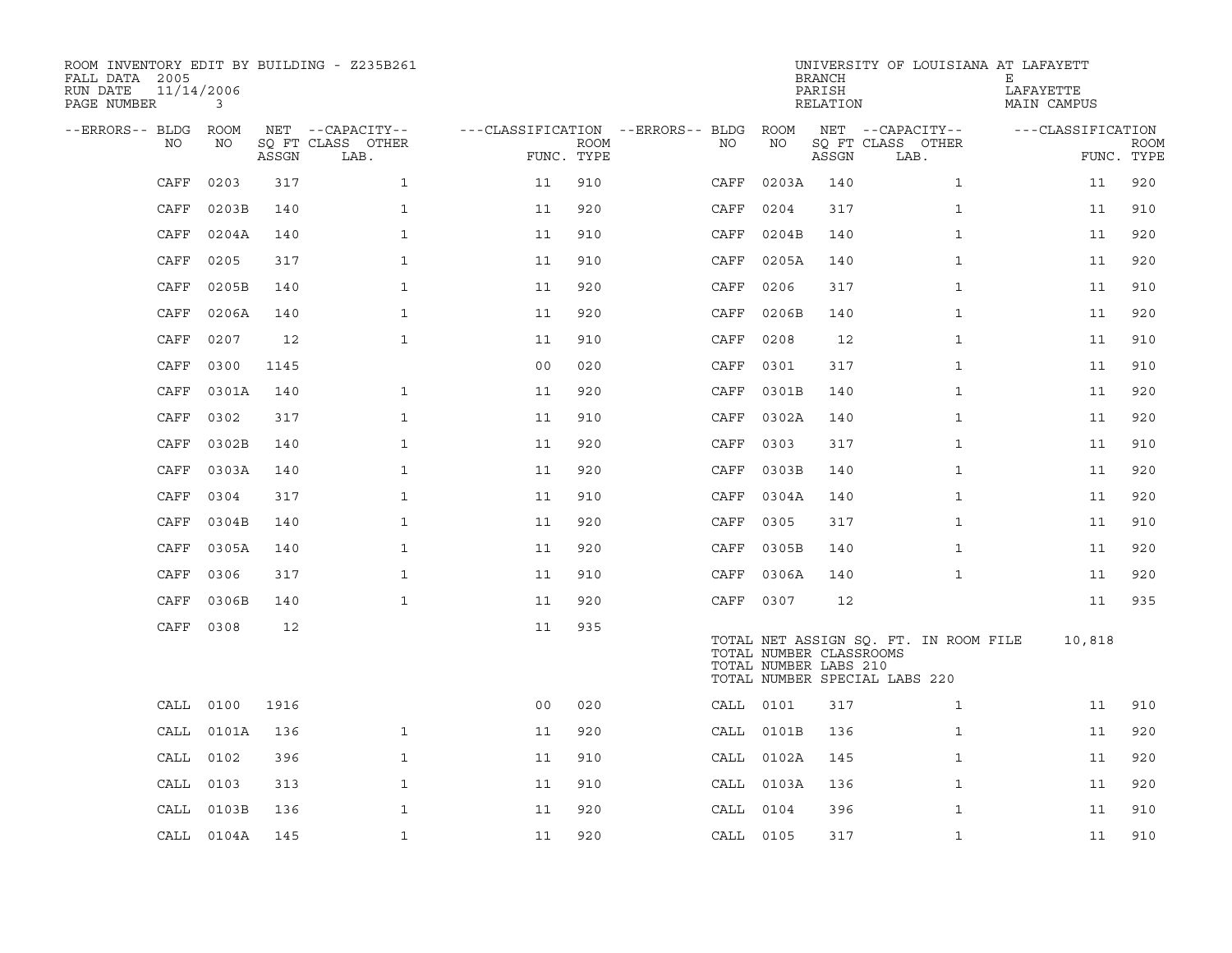| ROOM INVENTORY EDIT BY BUILDING - Z235B261<br>FALL DATA 2005<br>RUN DATE<br>PAGE NUMBER | 11/14/2006<br>$\overline{4}$ |       |                                               |                                   |                           |           |            | <b>BRANCH</b><br>PARISH<br>RELATION | UNIVERSITY OF LOUISIANA AT LAFAYETT           | Ε<br>LAFAYETTE<br>MAIN CAMPUS   |             |
|-----------------------------------------------------------------------------------------|------------------------------|-------|-----------------------------------------------|-----------------------------------|---------------------------|-----------|------------|-------------------------------------|-----------------------------------------------|---------------------------------|-------------|
| --ERRORS-- BLDG<br>NO                                                                   | ROOM<br>NO                   | ASSGN | NET --CAPACITY--<br>SQ FT CLASS OTHER<br>LAB. | ---CLASSIFICATION --ERRORS-- BLDG | <b>ROOM</b><br>FUNC. TYPE | NO        | ROOM<br>ΝO | ASSGN                               | NET --CAPACITY--<br>SQ FT CLASS OTHER<br>LAB. | ---CLASSIFICATION<br>FUNC. TYPE | <b>ROOM</b> |
| CALL                                                                                    | 0105A                        | 136   | $\mathbf{1}$                                  | 11                                | 920                       |           | CALL 0105B | 136                                 | $\mathbf{1}$                                  | 11                              | 920         |
| CALL                                                                                    | 0106                         | 317   | $\mathbf{1}$                                  | 11                                | 910                       |           | CALL 0106A | 136                                 | $\mathbf{1}$                                  | 11                              | 920         |
| CALL                                                                                    | 0106B                        | 136   | $\mathbf 1$                                   | 11                                | 920                       | CALL 0107 |            | 396                                 | $\mathbf{1}$                                  | 11                              | 910         |
| CALL                                                                                    | 0107A                        | 145   | $\mathbf{1}$                                  | 11                                | 920                       | CALL      | 0108       | 313                                 | $\mathbf{1}$                                  | 11                              | 910         |
| CALL                                                                                    | 0108A                        | 136   | $\mathbf{1}$                                  | 11                                | 920                       |           | CALL 0108B | 136                                 | $\mathbf{1}$                                  | 11                              | 920         |
| CALL                                                                                    | 0109                         | 396   | $\mathbf{1}$                                  | 11                                | 910                       |           | CALL 0109A | 145                                 | $\mathbf{1}$                                  | 11                              | 920         |
| CALL                                                                                    | 0110                         | 317   | $\mathbf{1}$                                  | 11                                | 910                       |           | CALL 0110A | 136                                 | $\mathbf{1}$                                  | 11                              | 920         |
| CALL                                                                                    | 0110B                        | 136   | $\mathbf{1}$                                  | 11                                | 920                       |           | CALL 0111  | 12                                  | $\mathbf{1}$                                  | 0 <sub>0</sub>                  | 010         |
| CALL                                                                                    | 0112                         | 12    | $\mathbf{1}$                                  | 00                                | 010                       | CALL 0113 |            | 12                                  | $\mathbf{1}$                                  | 0 <sub>0</sub>                  | 010         |
| CALL                                                                                    | 0114                         | 12    | $\mathbf{1}$                                  | 0 <sub>0</sub>                    | 010                       |           | CALL 0200  | 1916                                |                                               | 0 <sub>0</sub>                  | 020         |
| CALL                                                                                    | 0201                         | 317   | $\mathbf{1}$                                  | 11                                | 910                       |           | CALL 0201A | 136                                 | $\mathbf{1}$                                  | 11                              | 920         |
| CALL                                                                                    | 0201B                        | 136   | $\mathbf{1}$                                  | 11                                | 920                       |           | CALL 0202  | 396                                 | $\mathbf{1}$                                  | 11                              | 910         |
| CALL                                                                                    | 0202A                        | 145   | $\mathbf{1}$                                  | 11                                | 920                       | CALL      | 0203       | 313                                 | $\mathbf{1}$                                  | 11                              | 910         |
| CALL                                                                                    | 0203A                        | 136   | $\mathbf{1}$                                  | 11                                | 920                       |           | CALL 0203B | 136                                 | $\mathbf{1}$                                  | 11                              | 920         |
| CALL                                                                                    | 0204                         | 396   | $\mathbf{1}$                                  | 11                                | 910                       |           | CALL 0204A | 145                                 | $\mathbf{1}$                                  | 11                              | 920         |
| CALL                                                                                    | 0205                         | 317   | $\mathbf 1$                                   | 11                                | 910                       |           | CALL 0205A | 136                                 | $\mathbf{1}$                                  | 11                              | 920         |
| CALL                                                                                    | 0205B                        | 136   | $\mathbf{1}$                                  | 11                                | 920                       | CALL 0206 |            | 317                                 | $\mathbf{1}$                                  | 11                              | 910         |
| CALL                                                                                    | 0206A                        | 136   | $\mathbf 1$                                   | 11                                | 920                       |           | CALL 0206B | 136                                 | $\mathbf{1}$                                  | 11                              | 920         |
| CALL                                                                                    | 0207                         | 396   | $\mathbf{1}$                                  | 11                                | 910                       |           | CALL 0207A | 145                                 | $\mathbf{1}$                                  | 11                              | 920         |
| CALL                                                                                    | 0208                         | 313   | $\mathbf{1}$                                  | 11                                | 910                       | CALL      | 0208A      | 136                                 | $\mathbf{1}$                                  | 11                              | 920         |
| CALL                                                                                    | 0208B                        | 136   | $\mathbf{1}$                                  | 11                                | 920                       | CALL 0209 |            | 396                                 | $\mathbf{1}$                                  | 11                              | 910         |
| CALL                                                                                    | 0209A                        | 145   | $\mathbf{1}$                                  | 11                                | 920                       |           | CALL 0210  | 317                                 | $\mathbf{1}$                                  | 11                              | 910         |
| CALL                                                                                    | 0210A                        | 136   | $\mathbf{1}$                                  | 11                                | 920                       |           | CALL 0210B | 136                                 | $\mathbf{1}$                                  | 11                              | 920         |
| CALL                                                                                    | 0211                         | 12    | $\mathbf{1}$                                  | 0 <sub>0</sub>                    | 010                       | CALL 0212 |            | 12                                  | $\mathbf{1}$                                  | 0 <sub>0</sub>                  | 010         |
| CALL                                                                                    | 0213                         | 12    | $\mathbf{1}$                                  | 0 <sub>0</sub>                    | 010                       |           | CALL 0214  | 12                                  | $\mathbf{1}$                                  | 0 <sub>0</sub>                  | 010         |
|                                                                                         | CALL 0300                    | 1916  |                                               | 0 <sub>0</sub>                    | 020                       | CALL 0301 |            | 317                                 | $\mathbf{1}$                                  | 11                              | 910         |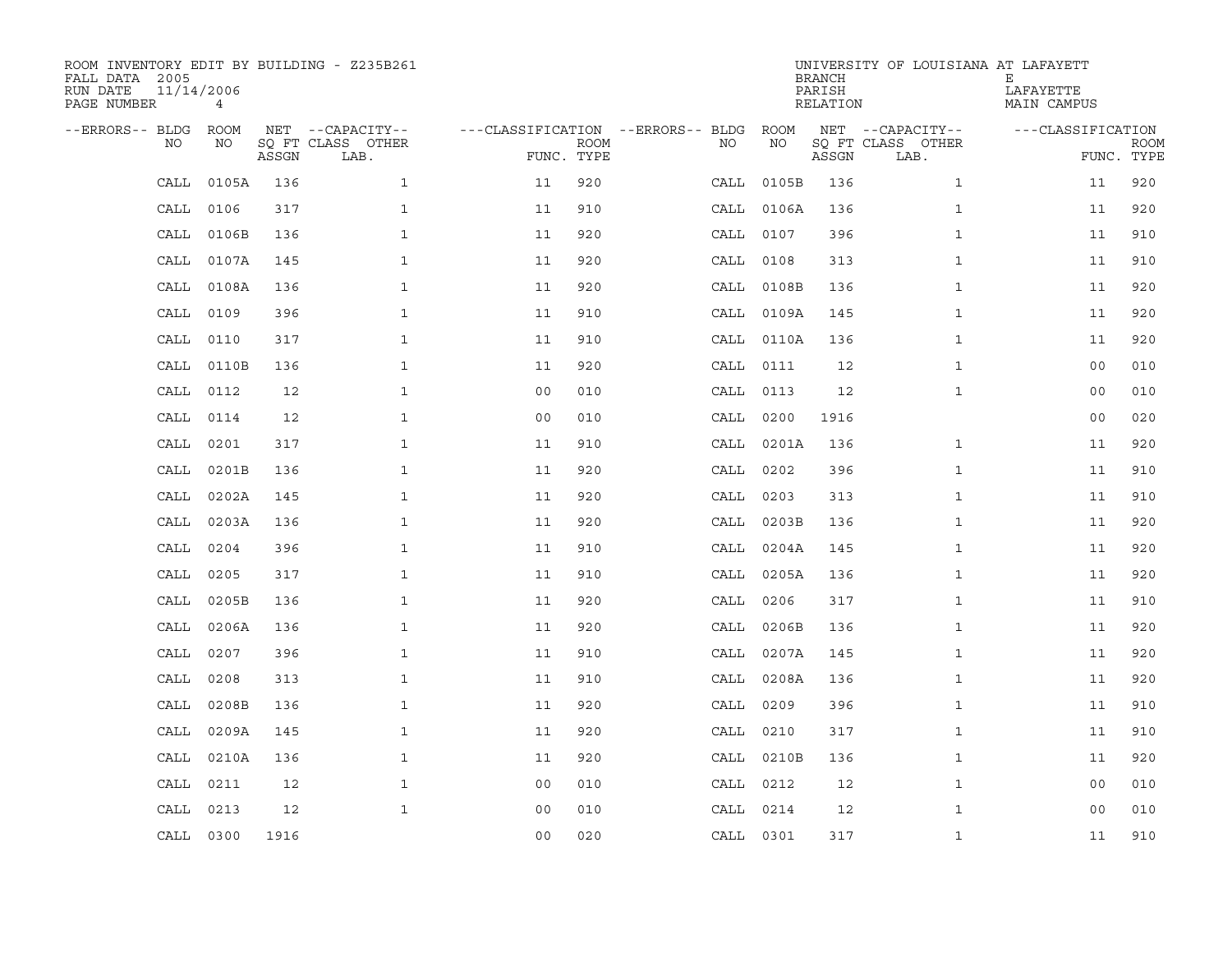| ROOM INVENTORY EDIT BY BUILDING - Z235B261<br>FALL DATA 2005<br>11/14/2006<br>RUN DATE<br>PAGE NUMBER | 5          |       |                           |                                        |             |           |                                                  | <b>BRANCH</b><br>PARISH<br>RELATION | UNIVERSITY OF LOUISIANA AT LAFAYETT                                                    | Е<br>LAFAYETTE<br>MAIN CAMPUS |                           |
|-------------------------------------------------------------------------------------------------------|------------|-------|---------------------------|----------------------------------------|-------------|-----------|--------------------------------------------------|-------------------------------------|----------------------------------------------------------------------------------------|-------------------------------|---------------------------|
| --ERRORS-- BLDG ROOM                                                                                  |            |       | NET --CAPACITY--          | ---CLASSIFICATION --ERRORS-- BLDG ROOM |             |           |                                                  |                                     | NET --CAPACITY--                                                                       | ---CLASSIFICATION             |                           |
| NO                                                                                                    | NO         | ASSGN | SQ FT CLASS OTHER<br>LAB. | FUNC. TYPE                             | <b>ROOM</b> | NO        | NO                                               | ASSGN                               | SQ FT CLASS OTHER<br>LAB.                                                              |                               | <b>ROOM</b><br>FUNC. TYPE |
| CALL                                                                                                  | 0301A      | 136   | $\mathbf{1}$              | 11                                     | 920         | CALL      | 0301B                                            | 136                                 | $\mathbf{1}$                                                                           | 11                            | 920                       |
| CALL                                                                                                  | 0302       | 396   | $\mathbf{1}$              | 11                                     | 910         |           | CALL 0302A                                       | 145                                 | $\mathbf{1}$                                                                           | 11                            | 920                       |
| CALL                                                                                                  | 0303       | 313   | $\mathbf 1$               | 11                                     | 910         |           | CALL 0303A                                       | 136                                 | $\mathbf{1}$                                                                           | 11                            | 920                       |
| CALL                                                                                                  | 0304       | 396   | $\mathbf{1}$              | 11                                     | 910         |           | CALL 0304A                                       | 145                                 | $\mathbf{1}$                                                                           | 11                            | 920                       |
| CALL                                                                                                  | 0305       | 317   | $\mathbf{1}$              | 11                                     | 910         |           | CALL 0305A                                       | 136                                 | $\mathbf{1}$                                                                           | 11                            | 920                       |
| CALL                                                                                                  | 0305B      | 136   | $\mathbf{1}$              | 11                                     | 920         | CALL 0306 |                                                  | 317                                 | $\mathbf{1}$                                                                           | 11                            | 910                       |
| CALL                                                                                                  | 0306A      | 136   | $\mathbf{1}$              | 11                                     | 920         |           | CALL 0306B                                       | 136                                 | $\mathbf{1}$                                                                           | 11                            | 920                       |
| CALL                                                                                                  | 0307       | 396   | $\mathbf{1}$              | 11                                     | 910         |           | CALL 0307A                                       | 145                                 | $\mathbf{1}$                                                                           | 11                            | 920                       |
| CALL                                                                                                  | 0308       | 313   | $\mathbf{1}$              | 11                                     | 910         |           | CALL 0308A                                       | 136                                 | $\mathbf{1}$                                                                           | 11                            | 920                       |
| CALL                                                                                                  | 0308B      | 136   | $\mathbf{1}$              | 11                                     | 920         | CALL 0309 |                                                  | 396                                 | $\mathbf{1}$                                                                           | 11                            | 910                       |
| CALL                                                                                                  | 0309A      | 145   | $\mathbf 1$               | 11                                     | 920         | CALL 0310 |                                                  | 317                                 | $\mathbf{1}$                                                                           | 11                            | 910                       |
|                                                                                                       | CALL 0310A | 136   | $\mathbf{1}$              | 11                                     | 920         |           | CALL 0310B                                       | 136                                 | $\mathbf{1}$                                                                           | 11                            | 920                       |
| CALL                                                                                                  | 0311       | 12    | $\mathbf{1}$              | 0 <sub>0</sub>                         | 010         | CALL 0312 |                                                  | 12                                  | $\mathbf{1}$                                                                           | 0 <sub>0</sub>                | 010                       |
|                                                                                                       | CALL 0313  | 12    | $\mathbf{1}$              | 00                                     | 010         | CALL 0314 | TOTAL NUMBER CLASSROOMS<br>TOTAL NUMBER LABS 210 | 12                                  | $\mathbf{1}$<br>TOTAL NET ASSIGN SQ. FT. IN ROOM FILE<br>TOTAL NUMBER SPECIAL LABS 220 | 00<br>16,934                  | 010                       |
|                                                                                                       | CYPS 0101A | 140   | $\mathbf{1}$              | 11                                     | 920         |           | CYPS 0101B                                       | 140                                 | $\mathbf{1}$                                                                           | 11                            | 920                       |
| <b>CYPS</b>                                                                                           | 0102       | 330   | $\mathbf{1}$              | 11                                     | 910         | CYPS      | 0102A                                            | 270                                 | $\mathbf{1}$                                                                           | 11                            | 920                       |
| <b>CYPS</b>                                                                                           | 0103A      | 140   | $\mathbf{1}$              | 11                                     | 920         |           | CYPS 0103B                                       | 140                                 | $\mathbf{1}$                                                                           | 11                            | 920                       |
| <b>CYPS</b>                                                                                           | 0104       | 330   | $\mathbf 1$               | 11                                     | 910         | CYPS      | 0104A                                            | 270                                 | $\mathbf{1}$                                                                           | 11                            | 920                       |
| CYPS                                                                                                  | 0105       | 317   | $\mathbf{1}$              | 11                                     | 910         |           | CYPS 0105A                                       | 140                                 | $\mathbf{1}$                                                                           | 11                            | 920                       |
| <b>CYPS</b>                                                                                           | 0105B      | 140   | $\mathbf{1}$              | 11                                     | 920         | CYPS      | 0106A                                            | 140                                 | $\mathbf{1}$                                                                           | 11                            | 920                       |
| <b>CYPS</b>                                                                                           | 0106B      | 140   | $\mathbf{1}$              | 11                                     | 920         | CYPS      | 0107                                             | 330                                 | $\mathbf{1}$                                                                           | 11                            | 910                       |
| CYPS                                                                                                  | 0107A      | 270   | $\mathbf{1}$              | 11                                     | 920         | CYPS      | 0108A                                            | 140                                 | $\mathbf{1}$                                                                           | 11                            | 920                       |
| CYPS                                                                                                  | 0108B      | 140   | $\mathbf 1$               | 11                                     | 920         | CYPS      | 0109                                             | 330                                 | $\mathbf{1}$                                                                           | 11                            | 910                       |
|                                                                                                       | CYPS 0109A | 270   | $\mathbf{1}$              | 11                                     | 920         |           | CYPS 0110A                                       | 140                                 | $\mathbf{1}$                                                                           | 11                            | 920                       |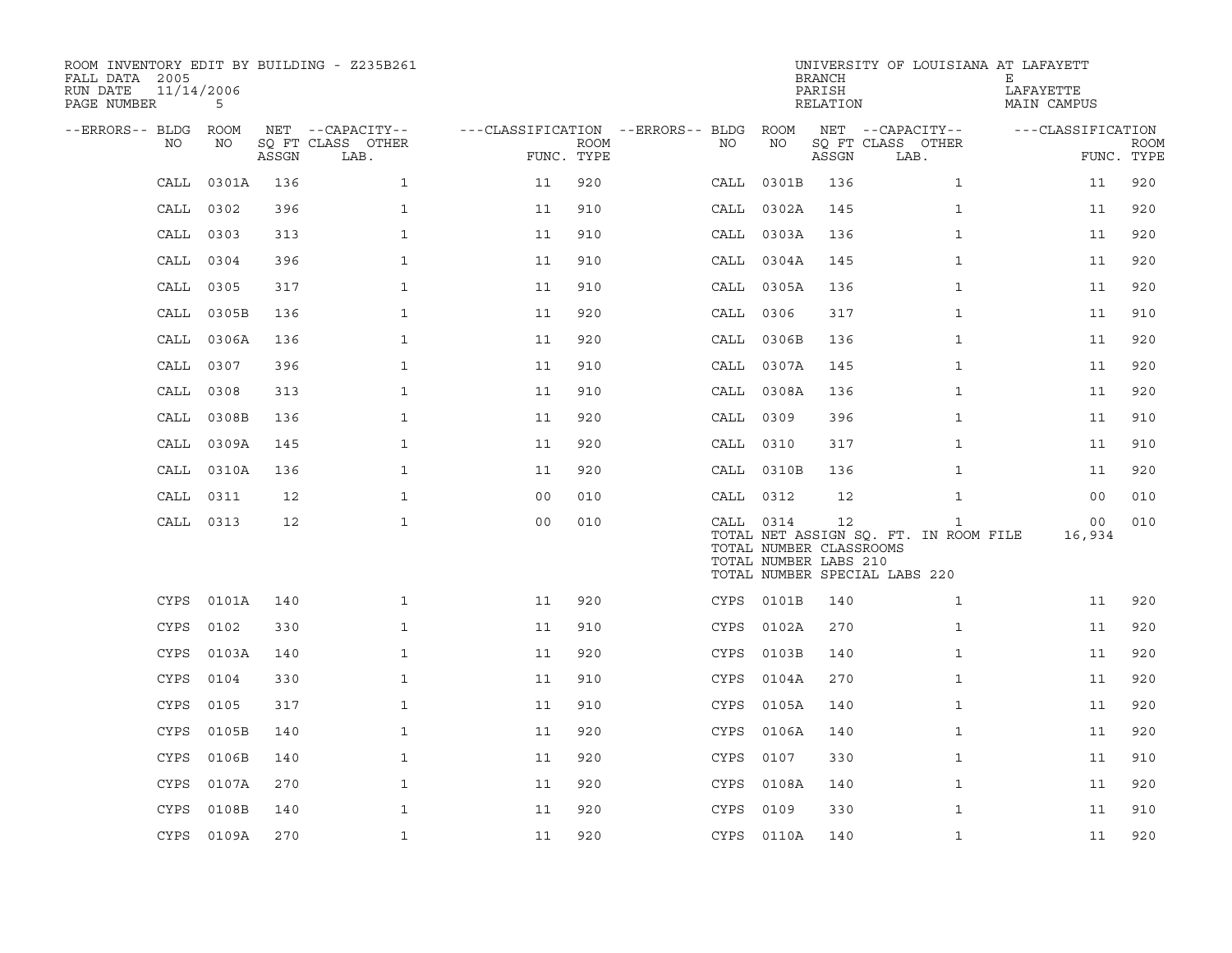| ROOM INVENTORY EDIT BY BUILDING - Z235B261<br>FALL DATA 2005<br>11/14/2006<br>RUN DATE<br>PAGE NUMBER | 6          |       |                           |                                        |                           |      |                                                  | BRANCH<br>PARISH<br>RELATION | UNIVERSITY OF LOUISIANA AT LAFAYETT                                    | Е<br>LAFAYETTE<br>MAIN CAMPUS |                           |
|-------------------------------------------------------------------------------------------------------|------------|-------|---------------------------|----------------------------------------|---------------------------|------|--------------------------------------------------|------------------------------|------------------------------------------------------------------------|-------------------------------|---------------------------|
| --ERRORS-- BLDG                                                                                       | ROOM       |       | NET --CAPACITY--          | ---CLASSIFICATION --ERRORS-- BLDG ROOM |                           |      |                                                  |                              | NET --CAPACITY--                                                       | ---CLASSIFICATION             |                           |
| NO                                                                                                    | NO         | ASSGN | SQ FT CLASS OTHER<br>LAB. |                                        | <b>ROOM</b><br>FUNC. TYPE | NO   | NO                                               | ASSGN                        | SQ FT CLASS OTHER<br>LAB.                                              |                               | <b>ROOM</b><br>FUNC. TYPE |
| <b>CYPS</b>                                                                                           | 0110B      | 140   | $\mathbf{1}$              | 11                                     | 920                       | CYPS | 0201A                                            | 140                          | $\mathbf{1}$                                                           | 11                            | 910                       |
| <b>CYPS</b>                                                                                           | 0201B      | 140   | $\mathbf{1}$              | 11                                     | 920                       | CYPS | 0202                                             | 330                          | $\mathbf{1}$                                                           | 11                            | 910                       |
| <b>CYPS</b>                                                                                           | 0202A      | 270   | $\mathbf 1$               | 11                                     | 920                       | CYPS | 0202B                                            | 140                          | $\mathbf{1}$                                                           | 11                            | 920                       |
| <b>CYPS</b>                                                                                           | 0203A      | 140   | $\mathbf{1}$              | 11                                     | 920                       | CYPS | 0204                                             | 330                          | $\mathbf{1}$                                                           | 11                            | 910                       |
| <b>CYPS</b>                                                                                           | 0204A      | 270   | $\mathbf{1}$              | 11                                     | 920                       | CYPS | 0204B                                            | 140                          | $\mathbf{1}$                                                           | 11                            | 920                       |
| <b>CYPS</b>                                                                                           | 0205       | 317   | $\mathbf 1$               | 11                                     | 910                       | CYPS | 0205A                                            | 140                          | $\mathbf{1}$                                                           | 11                            | 920                       |
| <b>CYPS</b>                                                                                           | 0206A      | 140   | $\mathbf{1}$              | 11                                     | 920                       |      | CYPS 0206B                                       | 140                          | $\mathbf{1}$                                                           | 11                            | 920                       |
| <b>CYPS</b>                                                                                           | 0207       | 330   | $\mathbf{1}$              | 11                                     | 910                       | CYPS | 0207A                                            | 270                          | $\mathbf{1}$                                                           | 11                            | 920                       |
| CYPS                                                                                                  | 0208A      | 140   | $\mathbf{1}$              | 11                                     | 920                       | CYPS | 0208B                                            | 140                          | $\mathbf{1}$                                                           | 11                            | 920                       |
| <b>CYPS</b>                                                                                           | 0209       | 330   | $\mathbf{1}$              | 11                                     | 910                       | CYPS | 0209A                                            | 270                          | $\mathbf{1}$                                                           | 11                            | 920                       |
| CYPS                                                                                                  | 0210A      | 140   | $\mathbf{1}$              | 11                                     | 920                       | CYPS | 0210B                                            | 140                          | $\mathbf{1}$                                                           | 11                            | 920                       |
| CYPS                                                                                                  | 0301A      | 140   | $\mathbf 1$               | 11                                     | 920                       | CYPS | 0301B                                            | 140                          | $\mathbf{1}$                                                           | 11                            | 920                       |
| <b>CYPS</b>                                                                                           | 0302       | 330   | $\mathbf{1}$              | 11                                     | 910                       | CYPS | 0302A                                            | 270                          | $\mathbf{1}$                                                           | 11                            | 920                       |
| <b>CYPS</b>                                                                                           | 0302B      | 140   | $\mathbf{1}$              | 11                                     | 920                       | CYPS | 0303                                             | 317                          | $\mathbf{1}$                                                           | 11                            | 910                       |
| <b>CYPS</b>                                                                                           | 0303A      | 140   | $\mathbf{1}$              | 11                                     | 920                       | CYPS | 0304                                             | 317                          | $\mathbf{1}$                                                           | 11                            | 910                       |
| <b>CYPS</b>                                                                                           | 0304A      | 140   | $\mathbf{1}$              | 11                                     | 920                       | CYPS | 0304B                                            | 140                          | $\mathbf{1}$                                                           | 11                            | 920                       |
| <b>CYPS</b>                                                                                           | 0305A      | 140   | $\mathbf{1}$              | 11                                     | 920                       |      | CYPS 0305B                                       | 140                          | $\mathbf{1}$                                                           | 11                            | 920                       |
| <b>CYPS</b>                                                                                           | 0306A      | 140   | $\mathbf{1}$              | 11                                     | 920                       | CYPS | 0306B                                            | 140                          | $\mathbf{1}$                                                           | 11                            | 920                       |
| <b>CYPS</b>                                                                                           | 0307       | 330   | $\mathbf{1}$              | 11                                     | 910                       | CYPS | 0307A                                            | 270                          | $\mathbf{1}$                                                           | 11                            | 920                       |
| <b>CYPS</b>                                                                                           | 0308A      | 140   | $\mathbf{1}$              | 11                                     | 920                       |      | CYPS 0308B                                       | 140                          | $\mathbf{1}$                                                           | 11                            | 920                       |
| <b>CYPS</b>                                                                                           | 0309       | 330   | $\mathbf{1}$              | 11                                     | 910                       |      | CYPS 0309A                                       | 270                          | $\mathbf{1}$                                                           | 11                            | 920                       |
| CYPS                                                                                                  | 0310       | 317   | $\mathbf{1}$              | 11                                     | 910                       |      | CYPS 0310A                                       | 140                          | $\mathbf{1}$                                                           | 11                            | 920                       |
|                                                                                                       | CYPS 0310B | 140   | $\mathbf{1}$              | 11                                     | 920                       |      | TOTAL NUMBER CLASSROOMS<br>TOTAL NUMBER LABS 210 |                              | TOTAL NET ASSIGN SQ. FT. IN ROOM FILE<br>TOTAL NUMBER SPECIAL LABS 220 | 13,505                        |                           |
|                                                                                                       | EMDH 0100  | 1918  |                           | 00                                     | 020                       |      | EMDH 0101                                        | 317                          | $\mathbf{1}$                                                           | 11                            | 910                       |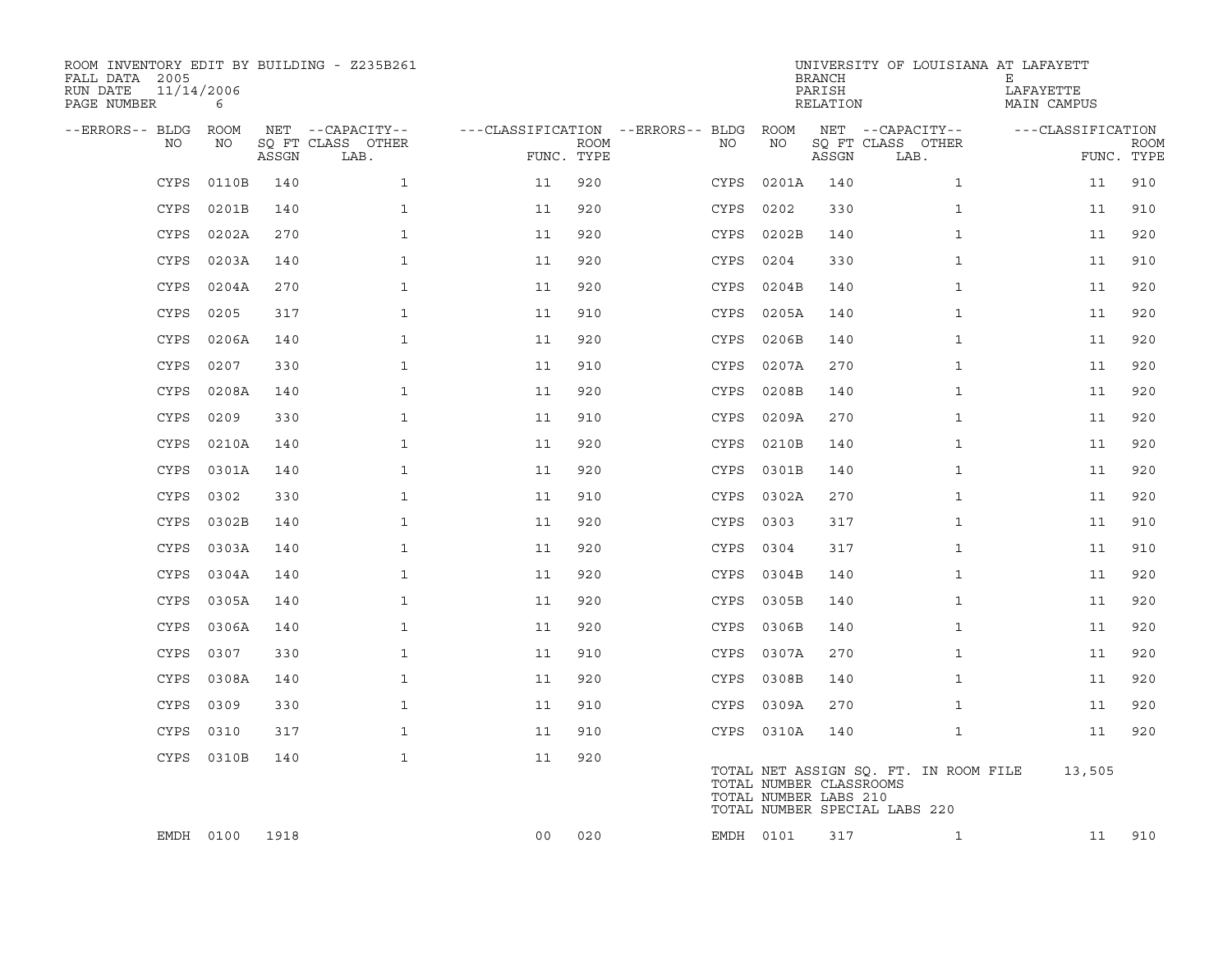| ROOM INVENTORY EDIT BY BUILDING - Z235B261<br>FALL DATA 2005<br>RUN DATE<br>PAGE NUMBER | 11/14/2006<br>7 |       |                                               |                                   |                           |           |            | <b>BRANCH</b><br>PARISH<br>RELATION | UNIVERSITY OF LOUISIANA AT LAFAYETT           | Ε<br>LAFAYETTE<br>MAIN CAMPUS   |             |
|-----------------------------------------------------------------------------------------|-----------------|-------|-----------------------------------------------|-----------------------------------|---------------------------|-----------|------------|-------------------------------------|-----------------------------------------------|---------------------------------|-------------|
| --ERRORS-- BLDG<br>NO                                                                   | ROOM<br>NO      | ASSGN | NET --CAPACITY--<br>SQ FT CLASS OTHER<br>LAB. | ---CLASSIFICATION --ERRORS-- BLDG | <b>ROOM</b><br>FUNC. TYPE | NO        | ROOM<br>ΝO | ASSGN                               | NET --CAPACITY--<br>SQ FT CLASS OTHER<br>LAB. | ---CLASSIFICATION<br>FUNC. TYPE | <b>ROOM</b> |
| EMDH                                                                                    | 0101A           | 140   | $\mathbf{1}$                                  | 11                                | 920                       | EMDH      | 0101B      | 140                                 | $\mathbf{1}$                                  | 11                              | 920         |
| EMDH                                                                                    | 0102            | 397   | $\mathbf{1}$                                  | 11                                | 910                       |           | EMDH 0102A | 140                                 | $\mathbf{1}$                                  | 11                              | 920         |
| EMDH                                                                                    | 0102B           | 140   | $\mathbf{1}$                                  | 11                                | 920                       | EMDH      | 0102C      | 140                                 | $\mathbf{1}$                                  | 11                              | 920         |
| <b>EMDH</b>                                                                             | 0103            | 317   | $\mathbf{1}$                                  | 11                                | 910                       |           | EMDH 0103A | 140                                 | $\mathbf{1}$                                  | 11                              | 920         |
| <b>EMDH</b>                                                                             | 0104            | 397   | $\mathbf{1}$                                  | 11                                | 910                       |           | EMDH 0104A | 140                                 | $\mathbf{1}$                                  | 11                              | 920         |
| EMDH                                                                                    | 0104B           | 140   | 1                                             | 11                                | 920                       |           | EMDH 0104C | 140                                 | $\mathbf{1}$                                  | 11                              | 920         |
| EMDH                                                                                    | 0105            | 239   | $\mathbf{1}$                                  | 11                                | 310                       |           | EMDH 0105A | 35                                  | $\mathbf{1}$                                  | 00                              | 030         |
| <b>EMDH</b>                                                                             | 0105B           | 84    | $\mathbf{1}$                                  | 11                                | 310                       |           | EMDH 0105C | 140                                 | $\mathbf{1}$                                  | 11                              | 920         |
| EMDH                                                                                    | 0105D           | 289   | $\mathbf{1}$                                  | 11                                | 910                       | EMDH 0106 |            | 317                                 | $\mathbf{1}$                                  | 11                              | 910         |
| <b>EMDH</b>                                                                             | 0106A           | 141   | $\mathbf{1}$                                  | 11                                | 920                       |           | EMDH 0106B | 141                                 | $\mathbf{1}$                                  | 11                              | 920         |
| <b>EMDH</b>                                                                             | 0107            | 397   | $\mathbf{1}$                                  | 11                                | 910                       |           | EMDH 0107A | 145                                 | $\mathbf{1}$                                  | 11                              | 920         |
| <b>EMDH</b>                                                                             | 0107B           | 140   | $\mathbf{1}$                                  | 11                                | 920                       |           | EMDH 0107C | 140                                 | $\mathbf{1}$                                  | 11                              | 920         |
| EMDH                                                                                    | 0108            | 317   | $\mathbf 1$                                   | 11                                | 910                       | EMDH      | 0108A      | 140                                 | $\mathbf{1}$                                  | 11                              | 920         |
| EMDH                                                                                    | 0108B           | 140   | 1                                             | 11                                | 920                       | EMDH 0109 |            | 397                                 | $\mathbf{1}$                                  | 11                              | 910         |
| EMDH                                                                                    | 0109A           | 145   | $\mathbf 1$                                   | 11                                | 920                       |           | EMDH 0109B | 140                                 | $\mathbf{1}$                                  | 11                              | 920         |
| EMDH                                                                                    | 0109C           | 140   | $\mathbf{1}$                                  | 11                                | 920                       | EMDH 0110 |            | 317                                 | $\mathbf{1}$                                  | 11                              | 910         |
| <b>EMDH</b>                                                                             | 0110A           | 140   | $\mathbf{1}$                                  | 11                                | 920                       |           | EMDH 0110B | 140                                 | $\mathbf{1}$                                  | 11                              | 920         |
| EMDH                                                                                    | 0111            | 12    |                                               | 11                                | 935                       | EMDH 0112 |            | 12                                  |                                               | 11                              | 935         |
| <b>EMDH</b>                                                                             | 0113            | 12    |                                               | 11                                | 935                       | EMDH 0114 |            | 12                                  |                                               | 11                              | 935         |
| EMDH                                                                                    | 0200            | 1918  |                                               | 0 <sub>0</sub>                    | 020                       | EMDH 0201 |            | 317                                 | $\mathbf{1}$                                  | 11                              | 910         |
| <b>EMDH</b>                                                                             | 0201A           | 140   | $\mathbf{1}$                                  | 11                                | 920                       |           | EMDH 0201B | 140                                 | $\mathbf{1}$                                  | 11                              | 920         |
| EMDH                                                                                    | 0202            | 397   | $\mathbf{1}$                                  | 11                                | 910                       |           | EMDH 0202A | 140                                 | $\mathbf{1}$                                  | 11                              | 920         |
| <b>EMDH</b>                                                                             | 0202B           | 140   | $\mathbf{1}$                                  | 11                                | 920                       |           | EMDH 0202C | 140                                 | $\mathbf{1}$                                  | 11                              | 920         |
| <b>EMDH</b>                                                                             | 0203            | 317   | $\mathbf{1}$                                  | 11                                | 910                       |           | EMDH 0203A | 140                                 | $\mathbf{1}$                                  | 11                              | 920         |
| <b>EMDH</b>                                                                             | 0203B           | 140   | $\mathbf{1}$                                  | 11                                | 920                       | EMDH      | 0204       | 397                                 | $\mathbf{1}$                                  | 11                              | 910         |
|                                                                                         | EMDH 0204A      | 140   | $\mathbf{1}$                                  | 11                                | 920                       |           | EMDH 0204B | 140                                 | $\mathbf{1}$                                  | 11                              | 920         |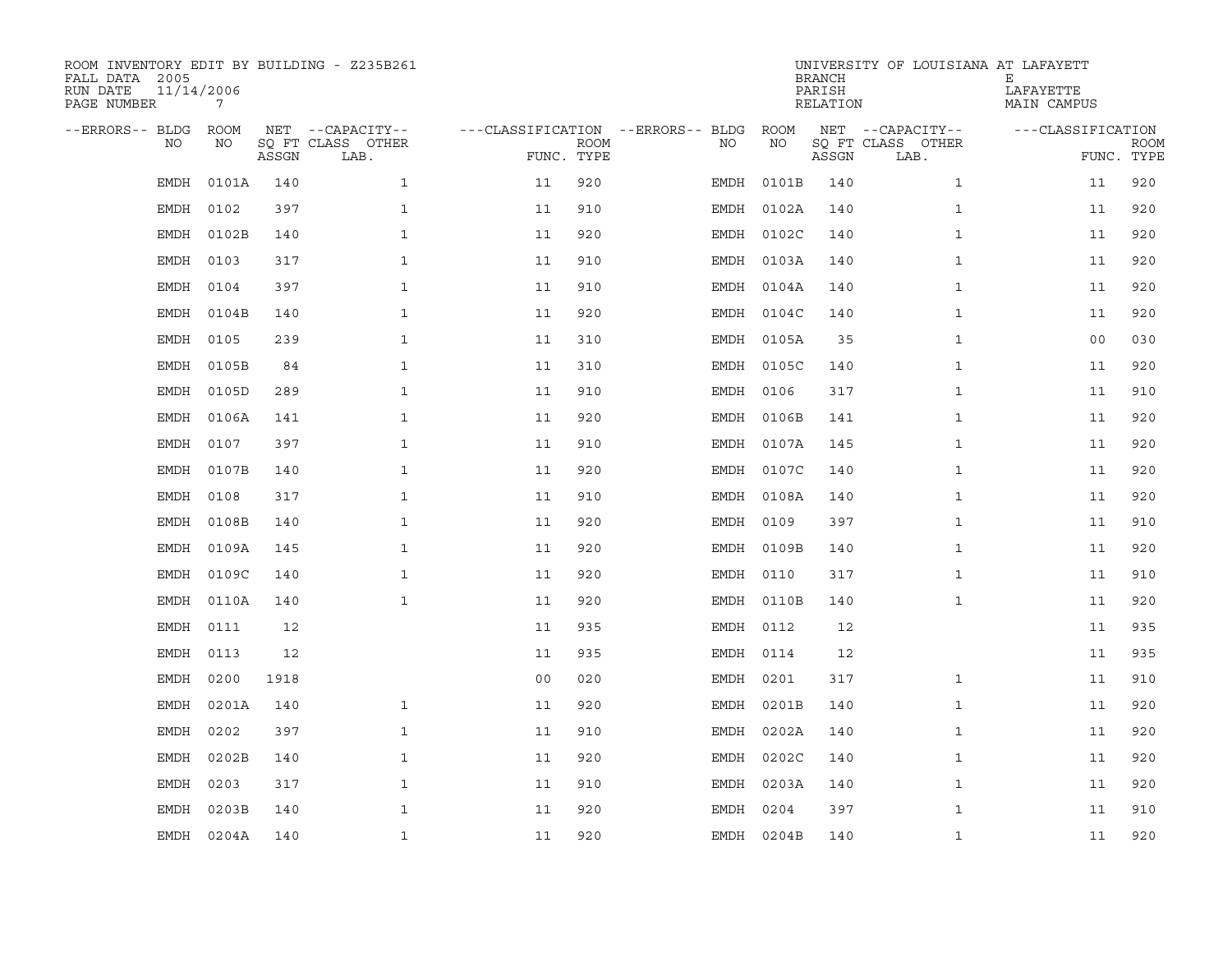| ROOM INVENTORY EDIT BY BUILDING - Z235B261<br>FALL DATA 2005<br>11/14/2006<br>RUN DATE<br>PAGE NUMBER | 8         |       |                           |                                        |             |           |            | <b>BRANCH</b><br>PARISH<br>RELATION | UNIVERSITY OF LOUISIANA AT LAFAYETT | Е<br>LAFAYETTE<br>MAIN CAMPUS |             |
|-------------------------------------------------------------------------------------------------------|-----------|-------|---------------------------|----------------------------------------|-------------|-----------|------------|-------------------------------------|-------------------------------------|-------------------------------|-------------|
| --ERRORS-- BLDG ROOM                                                                                  |           |       | NET --CAPACITY--          | ---CLASSIFICATION --ERRORS-- BLDG ROOM |             |           |            |                                     | NET --CAPACITY--                    | ---CLASSIFICATION             |             |
| NO                                                                                                    | NO        | ASSGN | SQ FT CLASS OTHER<br>LAB. | FUNC. TYPE                             | <b>ROOM</b> | NO.       | NO         | ASSGN                               | SQ FT CLASS OTHER<br>LAB.           | FUNC. TYPE                    | <b>ROOM</b> |
| <b>EMDH</b>                                                                                           | 0204C     | 140   | $\mathbf{1}$              | 11                                     | 920         | EMDH      | 0205       | 317                                 | $\mathbf{1}$                        | 11                            | 910         |
| EMDH                                                                                                  | 0205A     | 140   | $\mathbf{1}$              | 11                                     | 920         | EMDH      | 0205B      | 140                                 | $\mathbf{1}$                        | 11                            | 920         |
| EMDH                                                                                                  | 0206      | 317   | $\mathbf{1}$              | 11                                     | 910         |           | EMDH 0206A | 140                                 | $\mathbf{1}$                        | 11                            | 920         |
| EMDH                                                                                                  | 0206B     | 140   | $\mathbf{1}$              | 11                                     | 920         | EMDH 0207 |            | 397                                 | $\mathbf{1}$                        | 11                            | 910         |
| <b>EMDH</b>                                                                                           | 0207A     | 145   | $\mathbf{1}$              | 11                                     | 920         | EMDH      | 0207B      | 140                                 | $\mathbf{1}$                        | 11                            | 920         |
| <b>EMDH</b>                                                                                           | 0207C     | 140   | $\mathbf{1}$              | 11                                     | 920         | EMDH      | 0208       | 317                                 | $\mathbf{1}$                        | 11                            | 910         |
| EMDH                                                                                                  | 0208A     | 140   | $\mathbf{1}$              | 11                                     | 920         | EMDH      | 0208B      | 140                                 | $\mathbf{1}$                        | 11                            | 920         |
| <b>EMDH</b>                                                                                           | 0209      | 397   | $\mathbf{1}$              | 11                                     | 910         |           | EMDH 0209A | 145                                 | $\mathbf{1}$                        | 11                            | 920         |
| <b>EMDH</b>                                                                                           | 0209B     | 140   | $\mathbf{1}$              | 11                                     | 920         | EMDH      | 0209C      | 140                                 | $\mathbf{1}$                        | 11                            | 920         |
| <b>EMDH</b>                                                                                           | 0210      | 317   | $\mathbf{1}$              | 11                                     | 910         |           | EMDH 0210A | 141                                 | $\mathbf{1}$                        | 11                            | 920         |
| <b>EMDH</b>                                                                                           | 0210B     | 140   | $\mathbf{1}$              | 11                                     | 920         | EMDH 0211 |            | 12                                  |                                     | 11                            | 935         |
| <b>EMDH</b>                                                                                           | 0212      | 12    |                           | 11                                     | 935         | EMDH 0213 |            | 12                                  |                                     | 11                            | 935         |
| <b>EMDH</b>                                                                                           | 0214      | 12    |                           | 11                                     | 935         | EMDH      | 0300       | 1918                                |                                     | 0 <sub>0</sub>                | 020         |
| EMDH                                                                                                  | 0301      | 317   | $\mathbf{1}$              | 11                                     | 910         |           | EMDH 0301A | 140                                 | $\mathbf{1}$                        | 11                            | 920         |
| <b>EMDH</b>                                                                                           | 0301B     | 140   | $\mathbf{1}$              | 11                                     | 920         | EMDH      | 0302       | 397                                 | $\mathbf{1}$                        | 11                            | 920         |
| <b>EMDH</b>                                                                                           | 0302A     | 140   | $\mathbf{1}$              | 11                                     | 920         |           | EMDH 0302B | 140                                 | $\mathbf{1}$                        | 11                            | 920         |
| EMDH                                                                                                  | 0302C     | 140   | $\mathbf 1$               | 11                                     | 920         | EMDH 0303 |            | 317                                 | $\mathbf{1}$                        | 11                            | 910         |
| EMDH                                                                                                  | 0303A     | 140   | $\mathbf{1}$              | 11                                     | 920         |           | EMDH 0303B | 140                                 | $\mathbf{1}$                        | 11                            | 920         |
| <b>EMDH</b>                                                                                           | 0304      | 397   | $\mathbf{1}$              | 11                                     | 910         |           | EMDH 0304A | 140                                 | $\mathbf{1}$                        | 11                            | 920         |
| <b>EMDH</b>                                                                                           | 0304B     | 140   | $\mathbf{1}$              | 11                                     | 920         |           | EMDH 0304C | 140                                 | $\mathbf{1}$                        | 11                            | 920         |
| EMDH                                                                                                  | 0305      | 317   | $\mathbf{1}$              | 11                                     | 910         |           | EMDH 0305A | 145                                 | $\mathbf{1}$                        | 11                            | 920         |
| EMDH                                                                                                  | 0305B     | 140   | $\mathbf{1}$              | 11                                     | 920         | EMDH 0306 |            | 317                                 | $\mathbf{1}$                        | 11                            | 910         |
| <b>EMDH</b>                                                                                           | 0306A     | 140   | $\mathbf{1}$              | 11                                     | 920         |           | EMDH 0306B | 140                                 | $\mathbf{1}$                        | 11                            | 920         |
| EMDH                                                                                                  | 0307      | 397   | $\mathbf{1}$              | 11                                     | 910         |           | EMDH 0307A | 145                                 | $\mathbf{1}$                        | 11                            | 920         |
| <b>EMDH</b>                                                                                           | 0307B     | 140   | $\mathbf{1}$              | 11                                     | 920         |           | EMDH 0307C | 140                                 | $\mathbf{1}$                        | 11                            | 920         |
|                                                                                                       | EMDH 0308 | 317   | $\mathbf{1}$              | 11                                     | 910         |           | EMDH 0308A | 140                                 | $\mathbf{1}$                        | 11                            | 920         |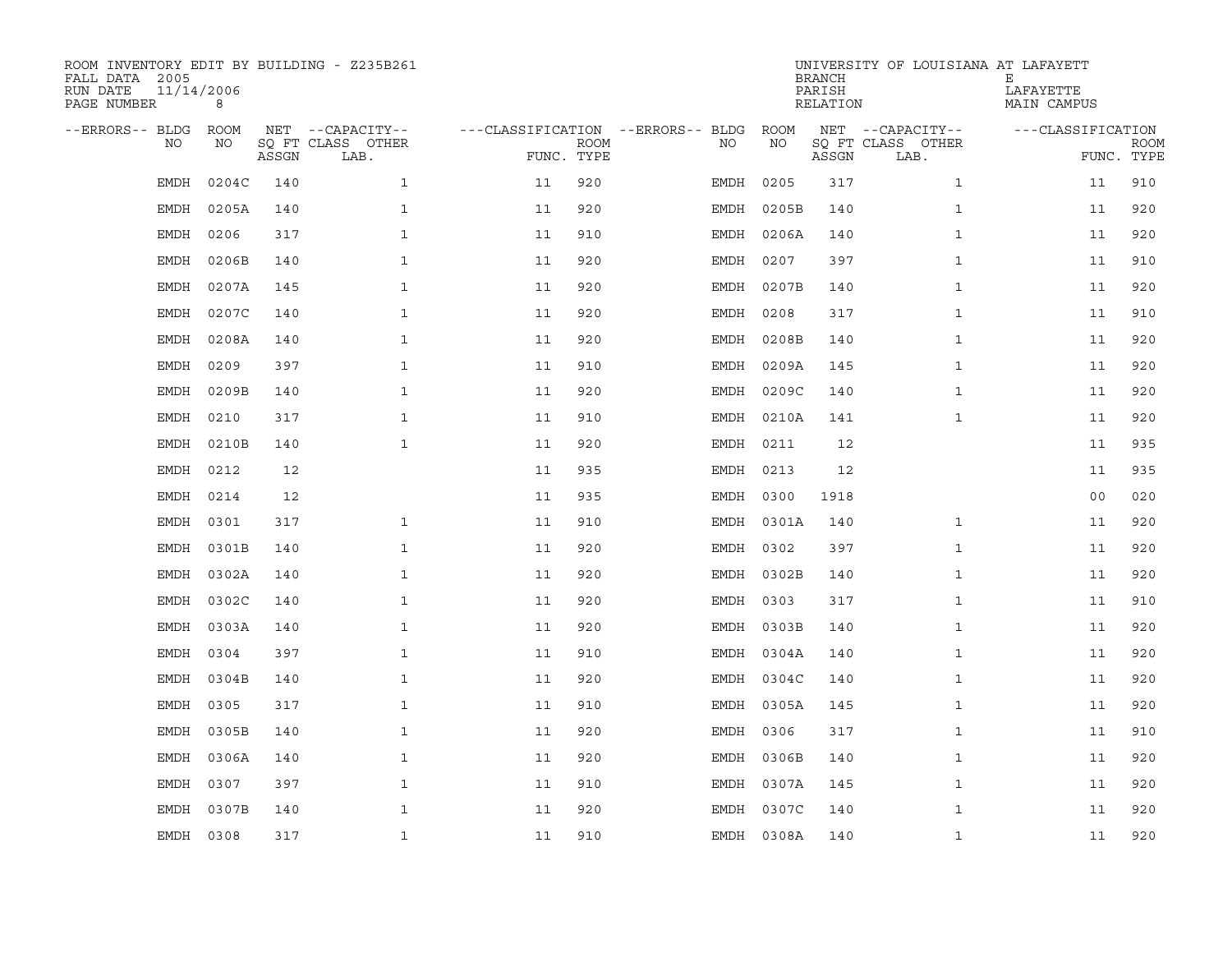| ROOM INVENTORY EDIT BY BUILDING - Z235B261<br>FALL DATA 2005<br>11/14/2006<br>RUN DATE<br>PAGE NUMBER | 9          |       |                           |                                        |             |           |            | <b>BRANCH</b><br>PARISH<br>RELATION                    | UNIVERSITY OF LOUISIANA AT LAFAYETT                                    | Е<br>LAFAYETTE<br>MAIN CAMPUS |                           |
|-------------------------------------------------------------------------------------------------------|------------|-------|---------------------------|----------------------------------------|-------------|-----------|------------|--------------------------------------------------------|------------------------------------------------------------------------|-------------------------------|---------------------------|
| --ERRORS-- BLDG ROOM                                                                                  |            |       | NET --CAPACITY--          | ---CLASSIFICATION --ERRORS-- BLDG ROOM |             |           |            |                                                        | NET --CAPACITY--                                                       | ---CLASSIFICATION             |                           |
| NO                                                                                                    | NO         | ASSGN | SQ FT CLASS OTHER<br>LAB. | FUNC. TYPE                             | <b>ROOM</b> | NO        | NO         | ASSGN                                                  | SQ FT CLASS OTHER<br>LAB.                                              |                               | <b>ROOM</b><br>FUNC. TYPE |
| EMDH                                                                                                  | 0308B      | 140   | $\mathbf{1}$              | 11                                     | 920         | EMDH 0309 |            | 397                                                    | $\mathbf{1}$                                                           | 11                            | 910                       |
| EMDH                                                                                                  | 0309A      | 145   | $\mathbf{1}$              | 11                                     | 920         |           | EMDH 0309B | 140                                                    | $\mathbf{1}$                                                           | 11                            | 920                       |
| EMDH                                                                                                  | 0309C      | 140   | $\mathbf{1}$              | 11                                     | 920         | EMDH 0310 |            | 317                                                    | $\mathbf{1}$                                                           | 11                            | 910                       |
| EMDH                                                                                                  | 0310A      | 140   | $\mathbf{1}$              | 11                                     | 920         |           | EMDH 0310B | 140                                                    | $\mathbf{1}$                                                           | 11                            | 920                       |
| EMDH                                                                                                  | 0311       | 12    |                           | 11                                     | 935         | EMDH 0312 |            | 12                                                     |                                                                        | 11                            | 935                       |
|                                                                                                       | EMDH 0313  | 12    |                           | 11                                     | 935         | EMDH 0314 |            | 12<br>TOTAL NUMBER CLASSROOMS<br>TOTAL NUMBER LABS 210 | TOTAL NET ASSIGN SQ. FT. IN ROOM FILE<br>TOTAL NUMBER SPECIAL LABS 220 | 11<br>20,747                  | 935                       |
| MCCU 0100                                                                                             |            | 1918  |                           | 0 <sub>0</sub>                         | 020         | MCCU 0101 |            | 317                                                    | $\mathbf{1}$                                                           | 11                            | 910                       |
|                                                                                                       | MCCU 0101A | 140   | $\mathbf{1}$              | 11                                     | 920         |           | MCCU 0101B | 140                                                    | $\mathbf{1}$                                                           | 11                            | 920                       |
| MCCU 0102                                                                                             |            | 330   | $\mathbf{1}$              | 11                                     | 910         |           | MCCU 0102A | 270                                                    | $\mathbf{1}$                                                           | 11                            | 920                       |
|                                                                                                       | MCCU 0103  | 317   | $\mathbf{1}$              | 11                                     | 910         |           | MCCU 0103A | 140                                                    | $\mathbf{1}$                                                           | 11                            | 920                       |
|                                                                                                       | MCCU 0103B | 140   | $\mathbf{1}$              | 11                                     | 920         | MCCU      | 0104       | 330                                                    | $\mathbf{1}$                                                           | 11                            | 910                       |
|                                                                                                       | MCCU 0104A | 270   | $\mathbf 1$               | 11                                     | 920         | MCCU 0105 |            | 317                                                    | $\mathbf{1}$                                                           | 11                            | 910                       |
|                                                                                                       | MCCU 0105A | 140   | $\mathbf 1$               | 11                                     | 920         |           | MCCU 0105B | 140                                                    | $\mathbf{1}$                                                           | 11                            | 920                       |
| MCCU 0106                                                                                             |            | 317   | $\mathbf{1}$              | 11                                     | 910         |           | MCCU 0106A | 140                                                    | $\mathbf{1}$                                                           | 11                            | 920                       |
| MCCU                                                                                                  | 0106B      | 140   | $\mathbf{1}$              | 11                                     | 920         | MCCU      | 0107       | 330                                                    | $\mathbf{1}$                                                           | 11                            | 910                       |
|                                                                                                       | MCCU 0107A | 270   | $\mathbf 1$               | 11                                     | 920         | MCCU 0108 |            | 317                                                    | $\mathbf{1}$                                                           | 11                            | 910                       |
|                                                                                                       | MCCU 0108A | 140   | $\mathbf{1}$              | 11                                     | 920         |           | MCCU 0108B | 140                                                    | $\mathbf{1}$                                                           | 11                            | 920                       |
| MCCU                                                                                                  | 0109       | 330   | $\mathbf{1}$              | 11                                     | 910         |           | MCCU 0109A | 270                                                    | $\mathbf{1}$                                                           | 11                            | 920                       |
| MCCU                                                                                                  | 0110       | 317   | $\mathbf{1}$              | 11                                     | 910         |           | MCCU 0110A | 140                                                    | $\mathbf{1}$                                                           | 11                            | 920                       |
|                                                                                                       | MCCU 0110B | 140   | $\mathbf{1}$              | 11                                     | 920         | MCCU 0111 |            | 12                                                     |                                                                        | 11                            | 935                       |
| MCCU 0112                                                                                             |            | 12    |                           | 11                                     | 935         | MCCU 0113 |            | 12                                                     |                                                                        | 11                            | 935                       |
| MCCU 0114                                                                                             |            | 12    |                           | 11                                     | 935         | MCCU 0200 |            | 1918                                                   |                                                                        | 0 <sub>0</sub>                | 020                       |
|                                                                                                       | MCCU 0201  | 317   | $\mathbf{1}$              | 11                                     | 910         |           | MCCU 0201A | 140                                                    | $\mathbf{1}$                                                           | 11                            | 920                       |
|                                                                                                       | MCCU 0201B | 140   | $\mathbf{1}$              | 11                                     | 920         | MCCU 0202 |            | 330                                                    | $\mathbf{1}$                                                           | 11                            | 910                       |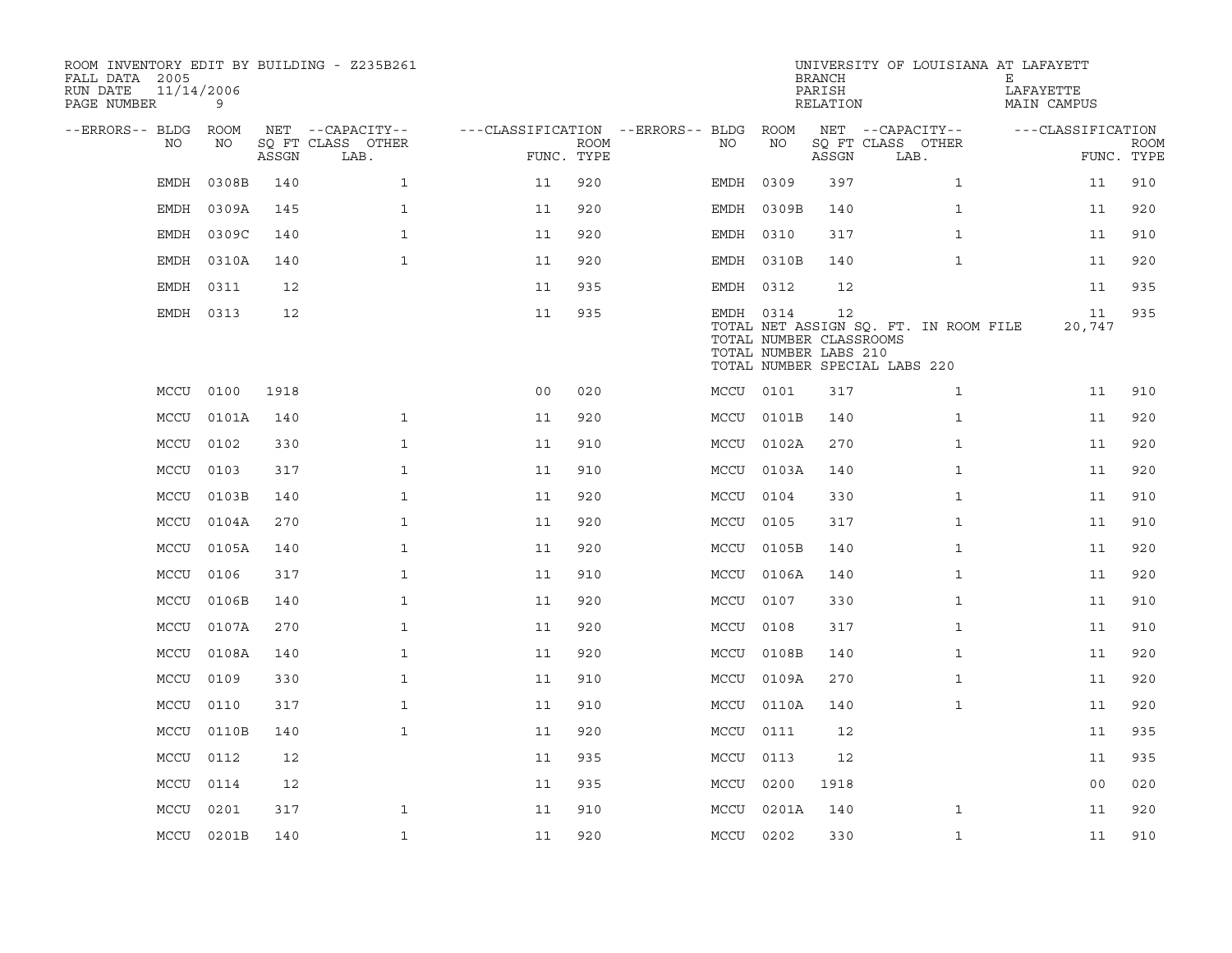| ROOM INVENTORY EDIT BY BUILDING - Z235B261<br>FALL DATA 2005<br>RUN DATE<br>PAGE NUMBER | 11/14/2006<br>10 |       |                           |                                   |             |           |            | <b>BRANCH</b><br>PARISH<br>RELATION | UNIVERSITY OF LOUISIANA AT LAFAYETT | Е<br>LAFAYETTE<br>MAIN CAMPUS |             |
|-----------------------------------------------------------------------------------------|------------------|-------|---------------------------|-----------------------------------|-------------|-----------|------------|-------------------------------------|-------------------------------------|-------------------------------|-------------|
| --ERRORS-- BLDG                                                                         | ROOM             |       | NET --CAPACITY--          | ---CLASSIFICATION --ERRORS-- BLDG |             |           | ROOM       |                                     | NET --CAPACITY--                    | ---CLASSIFICATION             |             |
| NO.                                                                                     | NO               | ASSGN | SQ FT CLASS OTHER<br>LAB. | FUNC. TYPE                        | <b>ROOM</b> | NO.       | NO         | ASSGN                               | SQ FT CLASS OTHER<br>LAB.           | FUNC. TYPE                    | <b>ROOM</b> |
| MCCU                                                                                    | 0202A            | 270   | $\mathbf{1}$              | 11                                | 920         | MCCU      | 0203       | 317                                 | $\mathbf{1}$                        | 11                            | 910         |
| MCCU                                                                                    | 0203A            | 140   | $\mathbf{1}$              | 11                                | 920         | MCCU      | 0203B      | 140                                 | $\mathbf{1}$                        | 11                            | 920         |
| MCCU                                                                                    | 0204             | 330   | $\mathbf{1}$              | 11                                | 910         | MCCU      | 0204A      | 270                                 | $\mathbf{1}$                        | 11                            | 920         |
| MCCU                                                                                    | 0205             | 317   | $\mathbf{1}$              | 11                                | 910         |           | MCCU 0205A | 140                                 | $\mathbf{1}$                        | 11                            | 920         |
| MCCU                                                                                    | 0205B            | 140   | $\mathbf{1}$              | 11                                | 920         | MCCU      | 0206       | 317                                 | $\mathbf{1}$                        | 11                            | 920         |
| MCCU                                                                                    | 0206A            | 140   | $\mathbf{1}$              | 11                                | 920         | MCCU      | 0206B      | 140                                 | $\mathbf{1}$                        | 11                            | 920         |
| MCCU                                                                                    | 0207             | 330   | $\mathbf{1}$              | 11                                | 910         | MCCU      | 0207A      | 270                                 | $\mathbf{1}$                        | 11                            | 920         |
| MCCU                                                                                    | 0208             | 317   | $\mathbf{1}$              | 11                                | 910         | MCCU      | 0208A      | 140                                 | $\mathbf{1}$                        | 11                            | 920         |
| MCCU                                                                                    | 0208B            | 140   | $\mathbf{1}$              | 11                                | 920         | MCCU      | 0209       | 330                                 | $\mathbf{1}$                        | 11                            | 910         |
| MCCU                                                                                    | 0209A            | 270   | $\mathbf{1}$              | 11                                | 920         | MCCU 0210 |            | 317                                 | $\mathbf{1}$                        | 11                            | 910         |
| MCCU                                                                                    | 0210A            | 140   | $\mathbf{1}$              | 11                                | 920         | MCCU      | 0210B      | 140                                 | $\mathbf{1}$                        | 11                            | 920         |
| MCCU                                                                                    | 0211             | 12    |                           | 11                                | 935         | MCCU 0212 |            | 12                                  |                                     | 11                            | 935         |
| MCCU                                                                                    | 0213             | 12    |                           | 11                                | 935         | MCCU      | 0214       | 12                                  |                                     | 11                            | 935         |
| MCCU                                                                                    | 0300             | 1918  |                           | 0 <sub>0</sub>                    | 020         | MCCU 0301 |            | 317                                 | $\mathbf{1}$                        | 11                            | 910         |
| MCCU                                                                                    | 0301A            | 140   | $\mathbf{1}$              | 11                                | 920         | MCCU      | 0301B      | 140                                 | $\mathbf{1}$                        | 11                            | 920         |
| MCCU                                                                                    | 0302             | 330   | $\mathbf{1}$              | 11                                | 910         |           | MCCU 0302A | 270                                 | $\mathbf{1}$                        | 11                            | 920         |
| MCCU                                                                                    | 0303             | 317   | $\mathbf 1$               | 11                                | 910         | MCCU      | 0303A      | 140                                 | $\mathbf{1}$                        | 11                            | 920         |
| MCCU                                                                                    | 0303B            | 140   | $\mathbf{1}$              | 11                                | 920         | MCCU      | 0304       | 330                                 | $\mathbf{1}$                        | 11                            | 910         |
| MCCU                                                                                    | 0304A            | 270   | $\mathbf{1}$              | 11                                | 920         | MCCU      | 0305       | 317                                 | $\mathbf{1}$                        | 11                            | 910         |
| MCCU                                                                                    | 0305A            | 140   | $\mathbf{1}$              | 11                                | 920         |           | MCCU 0305B | 140                                 | $\mathbf{1}$                        | 11                            | 920         |
| MCCU                                                                                    | 0306             | 317   | $\mathbf{1}$              | 11                                | 910         |           | MCCU 0306A | 140                                 | $\mathbf{1}$                        | 11                            | 920         |
| MCCU                                                                                    | 0306B            | 140   | $\mathbf{1}$              | 11                                | 920         | MCCU      | 0307       | 330                                 | $\mathbf{1}$                        | 11                            | 910         |
| MCCU                                                                                    | 0307A            | 270   | $\mathbf{1}$              | 11                                | 920         | MCCU 0308 |            | 317                                 | $\mathbf{1}$                        | 11                            | 910         |
| MCCU                                                                                    | 0308A            | 140   | $\mathbf{1}$              | 11                                | 920         |           | MCCU 0308B | 140                                 | $\mathbf{1}$                        | 11                            | 920         |
| MCCU                                                                                    | 0309             | 330   | $\mathbf{1}$              | 11                                | 910         | MCCU      | 0309A      | 270                                 | $\mathbf{1}$                        | 11                            | 920         |
| MCCU 0310                                                                               |                  | 317   | $\mathbf{1}$              | 11                                | 910         |           | MCCU 0310A | 140                                 | $\mathbf{1}$                        | 11                            | 920         |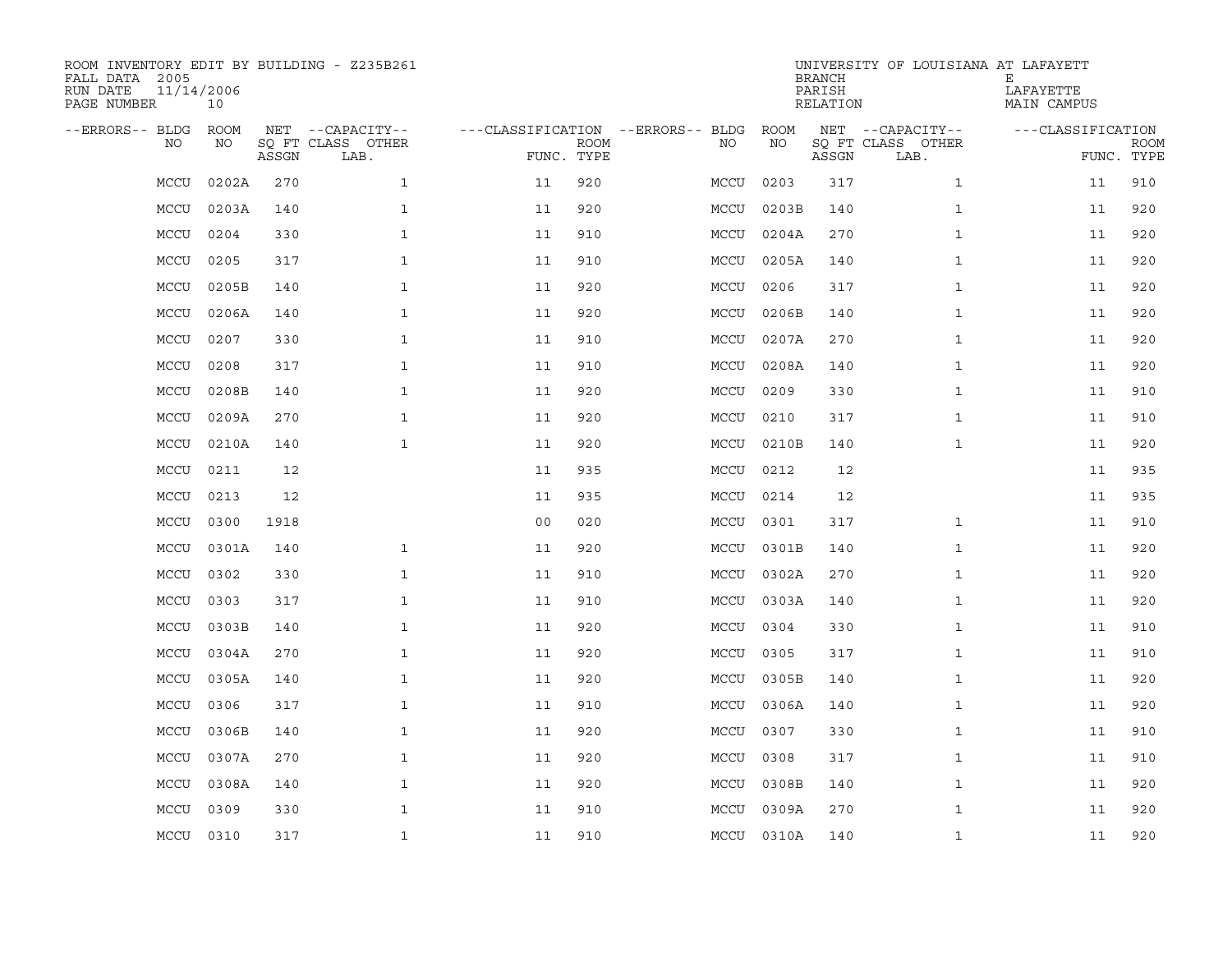| FALL DATA 2005<br>RUN DATE<br>PAGE NUMBER | 11/14/2006 | 11         |          | ROOM INVENTORY EDIT BY BUILDING - Z235B261 |                                        |                    |           |            | <b>BRANCH</b><br>PARISH<br>RELATION                                                      | UNIVERSITY OF LOUISIANA AT LAFAYETT   | Е | LAFAYETTE<br><b>MAIN CAMPUS</b> |                           |
|-------------------------------------------|------------|------------|----------|--------------------------------------------|----------------------------------------|--------------------|-----------|------------|------------------------------------------------------------------------------------------|---------------------------------------|---|---------------------------------|---------------------------|
| --ERRORS-- BLDG ROOM                      |            |            |          | NET --CAPACITY--                           | ---CLASSIFICATION --ERRORS-- BLDG ROOM |                    |           |            |                                                                                          | NET --CAPACITY--                      |   | ---CLASSIFICATION               |                           |
|                                           | NO         | NO         | ASSGN    | SQ FT CLASS OTHER<br>LAB.                  |                                        | ROOM<br>FUNC. TYPE | NO        | NO         | ASSGN                                                                                    | SO FT CLASS OTHER<br>LAB.             |   |                                 | <b>ROOM</b><br>FUNC. TYPE |
|                                           |            | MCCU 0310B | 140      | $\mathbf{1}$                               | 11                                     | 920                | MCCU 0311 |            | 12                                                                                       |                                       |   | 11                              | 935                       |
|                                           | MCCU 0312  |            | 12       |                                            | 11                                     | 935                | MCCU 0313 |            | 12                                                                                       |                                       |   | 11                              | 935                       |
|                                           | MCCU 0314  |            | 12       |                                            | 11                                     | 935                |           |            | TOTAL NUMBER CLASSROOMS<br>TOTAL NUMBER LABS 210<br>TOTAL NUMBER SPECIAL LABS 220        | TOTAL NET ASSIGN SQ. FT. IN ROOM FILE |   | 18,090                          |                           |
|                                           | MNTS 0101  |            | 259      | 8                                          | 11                                     | 650                |           | MNTS 0101A | 59                                                                                       |                                       |   | 11                              | 315                       |
|                                           | MNTS       | 0101B      | 36       | 1                                          | 0 <sub>0</sub>                         | 030                | MNTS 0103 |            | 8577                                                                                     | 30                                    |   | 11                              | 720                       |
|                                           | MNTS       | 0104       | 56       | $\mathbf{1}$                               | 0 <sub>0</sub>                         | 030                | MNTS 0105 |            | 154                                                                                      |                                       |   | 0 <sub>0</sub>                  | 030                       |
|                                           | MNTS 0106  |            | 67       |                                            | 11                                     | 725                |           | MNTS 0201  | 670<br>TOTAL NUMBER CLASSROOMS<br>TOTAL NUMBER LABS 210<br>TOTAL NUMBER SPECIAL LABS 220 | TOTAL NET ASSIGN SQ. FT. IN ROOM FILE |   | 11<br>9,632                     | 725                       |
|                                           | MX00       | 0100       | 2151     |                                            | 0 <sub>0</sub>                         | 020                |           |            | MX00 0100A 2024                                                                          |                                       |   | 0 <sub>0</sub>                  | 020                       |
|                                           | MX00       | 0100B      | 286      |                                            | 0 <sub>0</sub>                         | 020                | MX00      | 0100C      | 284                                                                                      |                                       |   | 0 <sub>0</sub>                  | 020                       |
|                                           | MX00       | 0100D      | 227      |                                            | 0 <sub>0</sub>                         | 020                | MX00      | 0101       | 346                                                                                      |                                       |   | 0 <sub>0</sub>                  | 030                       |
|                                           | MX00       | 0101A      | 147      |                                            | 0 <sub>0</sub>                         | 030                | MX00      | 0102       | 286                                                                                      |                                       |   | 0 <sub>0</sub>                  | 030                       |
|                                           | MX00       | 0102A      | 196      |                                            | 0 <sub>0</sub>                         | 030                | MX00      | 0103       | 2115 100                                                                                 |                                       |   | 11                              | 110                       |
|                                           | MX00       | 0103A      | 2115 100 |                                            | 11                                     | 110                | MX00      | 0103B      | 196                                                                                      |                                       |   | 0 <sub>0</sub>                  | 030                       |
|                                           | MX00       | 0103C      | 196      |                                            | 0 <sub>0</sub>                         | 030                | MX00      | 0104       | 226                                                                                      |                                       |   | 0 <sub>0</sub>                  | 030                       |
|                                           | MX00       | 0105       | 228      |                                            | 0 <sub>0</sub>                         | 030                | MX00      | 0106       | 2006                                                                                     | 32                                    |   | 11                              | 260                       |
|                                           | MX00       | 0106A      | 952      | 23                                         | 11                                     | 210                | MX00      | 0107       | 85                                                                                       |                                       |   | 0 <sub>0</sub>                  | 030                       |
|                                           | MX00       | 0108       | 44       |                                            | 0 <sub>0</sub>                         | 030                | MX00      | 0109       | 85                                                                                       |                                       |   | 0 <sub>0</sub>                  | 030                       |
|                                           | MX00       | 0110       | 170      | 12                                         | 11                                     | 280                | MX00      | 0111       | 844                                                                                      | 25                                    |   | 11                              | 210                       |
|                                           | MX00       | 0112       | 170      |                                            | 11                                     | 215                | MX00      | 0113       | 68                                                                                       |                                       |   | 11                              | 725                       |
|                                           | MX00       | 0114       | 59       |                                            | 11                                     | 215                | MX00      | 0115       | 151                                                                                      | $\mathbf{1}$                          |   | 11                              | 310                       |
|                                           | MX00       | 0116       | 251      | 2                                          | 11                                     | 720                | MX00 0117 |            | 166                                                                                      | 12                                    |   | 11                              | 350                       |
|                                           | MX00 0118  |            | 190      |                                            | 0 <sub>0</sub>                         | 030                | MX00 0119 |            | 188                                                                                      |                                       |   | 0 <sub>0</sub>                  | 030                       |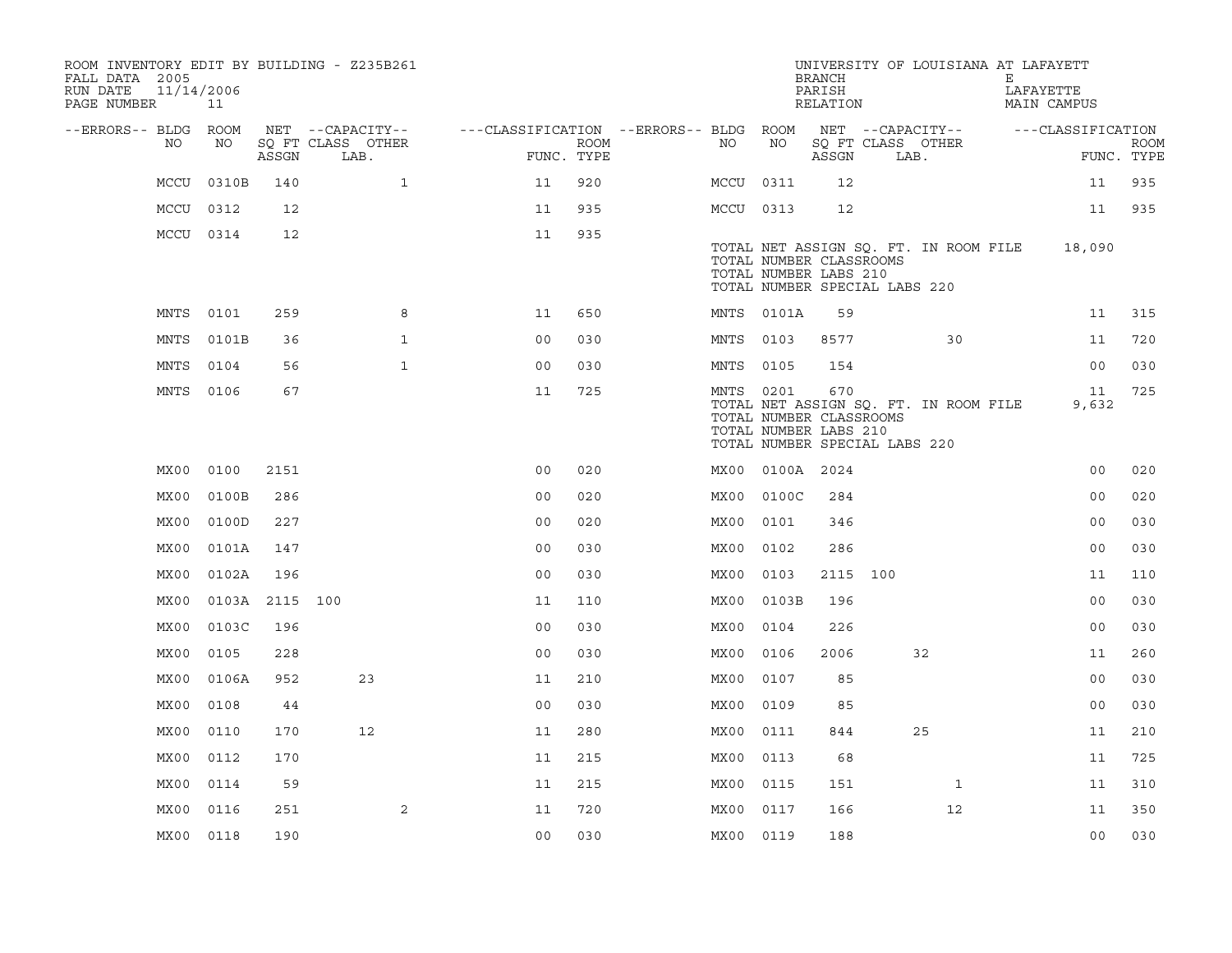| ROOM INVENTORY EDIT BY BUILDING - Z235B261<br>FALL DATA 2005<br>RUN DATE<br>PAGE NUMBER | 11/14/2006<br>12 |       |                           |              |                |                           |                                   |           | <b>BRANCH</b><br>PARISH<br>RELATION |                           |              | UNIVERSITY OF LOUISIANA AT LAFAYETT<br>Е<br>LAFAYETTE<br>MAIN CAMPUS |                |                           |
|-----------------------------------------------------------------------------------------|------------------|-------|---------------------------|--------------|----------------|---------------------------|-----------------------------------|-----------|-------------------------------------|---------------------------|--------------|----------------------------------------------------------------------|----------------|---------------------------|
| --ERRORS-- BLDG                                                                         | ROOM             |       | NET --CAPACITY--          |              |                |                           | ---CLASSIFICATION --ERRORS-- BLDG | ROOM      |                                     | NET --CAPACITY--          |              | ---CLASSIFICATION                                                    |                |                           |
| NO                                                                                      | NO               | ASSGN | SQ FT CLASS OTHER<br>LAB. |              |                | <b>ROOM</b><br>FUNC. TYPE | NO                                | NO        | ASSGN                               | SQ FT CLASS OTHER<br>LAB. |              |                                                                      |                | <b>ROOM</b><br>FUNC. TYPE |
| MX00                                                                                    | 0120             | 980   | 48                        |              | 11             | 110                       | MX00                              | 0121      | 980                                 | 48                        |              |                                                                      | 11             | 110                       |
| MX00                                                                                    | 0122             | 980   | 48                        |              | 11             | 110                       | MX00                              | 0123      | 980                                 | 48                        |              |                                                                      | 11             | 110                       |
| MX00                                                                                    | 0124             | 980   | 48                        |              | 11             | 110                       | MX00                              | 0125      | 980                                 | 48                        |              |                                                                      | 11             | 110                       |
| MX00                                                                                    | 0126             | 76    |                           |              | 0 <sub>0</sub> | 030                       | MX00                              | 0127      | 988                                 | 48                        |              |                                                                      | 11             | 110                       |
| MX00                                                                                    | 0128             | 104   |                           |              | 0 <sub>0</sub> | 030                       | MX00                              | 0129      | 42                                  |                           |              |                                                                      | 0 <sub>0</sub> | 010                       |
| MX00                                                                                    | 0130             | 988   | 48                        |              | 11             | 110                       | MX00                              | 0131      | 203                                 |                           |              |                                                                      | 0 <sub>0</sub> | 030                       |
| MX00                                                                                    | 0132             | 266   |                           |              | 0 <sub>0</sub> | 030                       | MX00                              | 0200      | 2810                                |                           |              |                                                                      | 0 <sub>0</sub> | 020                       |
| MX00                                                                                    | 0200A            | 1089  |                           | 10           | 0 <sub>0</sub> | 020                       | MX00                              | 0200B     | 1350                                |                           | 10           |                                                                      | 0 <sub>0</sub> | 020                       |
| MX00                                                                                    | 0200C            | 128   |                           | 10           | 0 <sub>0</sub> | 020                       | MX00                              | 0200D     | 204                                 |                           | 10           |                                                                      | 0 <sub>0</sub> | 020                       |
| MX00                                                                                    | 0201             | 160   |                           | $\mathbf{1}$ | 11             | 310                       | MX00                              | 0202      | 139                                 |                           | $\mathbf{1}$ |                                                                      | 11             | 310                       |
| MX00                                                                                    | 0203             | 162   |                           | $\mathbf{1}$ | 11             | 310                       | MX00                              | 0204      | 139                                 |                           | $\mathbf{1}$ |                                                                      | 11             | 310                       |
| MX00                                                                                    | 0205             | 162   |                           | $\mathbf{1}$ | 11             | 310                       | MX00                              | 0206      | 108                                 |                           | $\mathbf{1}$ |                                                                      | 11             | 320                       |
| MX00                                                                                    | 0207             | 162   |                           | $\mathbf{1}$ | 11             | 310                       | MX00                              | 0208      | 108                                 |                           | $\mathbf{1}$ |                                                                      | 11             | 320                       |
| MX00                                                                                    | 0209             | 160   |                           | $\mathbf 1$  | 11             | 310                       | MX00                              | 0210      | 67                                  |                           | $\mathbf{1}$ |                                                                      | 11             | 310                       |
| MX00                                                                                    | 0211             | 135   |                           | $\mathbf{1}$ | 11             | 310                       | MX00                              | 0212      | 41                                  |                           | $\mathbf{1}$ |                                                                      | 11             | 310                       |
| MX00                                                                                    | 0213             | 126   |                           |              | 0 <sub>0</sub> | 030                       | MX00                              | 0214      | 41                                  |                           | $\mathbf{1}$ |                                                                      | 0 <sub>0</sub> | 030                       |
| MX00                                                                                    | 0215             | 154   |                           |              | 0 <sub>0</sub> | 030                       | MX00                              | 0216      | 139                                 |                           | $\mathbf{1}$ |                                                                      | 11             | 310                       |
| MX00                                                                                    | 0217             | 68    |                           |              | 0 <sub>0</sub> | 030                       | MX00                              | 0218      | 139                                 |                           | $\mathbf{1}$ |                                                                      | 11             | 310                       |
| MX00                                                                                    | 0219             | 135   |                           | $\mathbf{1}$ | 11             | 310                       | MX00                              | 0220      | 648                                 |                           | 10           |                                                                      | 11             | 650                       |
| MX00                                                                                    | 0220A            | 57    |                           | 5            | 11             | 650                       | MX00                              | 0221      | 160                                 |                           | $\mathbf{1}$ |                                                                      | 11             | 310                       |
| MX00                                                                                    | 0222             | 164   |                           | $\mathbf{1}$ | 11             | 310                       | MX00                              | 0223      | 164                                 |                           | $\mathbf{1}$ |                                                                      | 11             | 310                       |
| MX00                                                                                    | 0224             | 164   |                           | $\mathbf{1}$ | 11             | 310                       | MX00                              | 0225      | 160                                 |                           | $\mathbf{1}$ |                                                                      | 11             | 310                       |
| MX00                                                                                    | 0226             | 233   |                           | $\mathbf{1}$ | 11             | 313                       | MX00                              | 0227      | 164                                 |                           | $\mathbf{1}$ |                                                                      | 11             | 314                       |
| MX00                                                                                    | 0228             | 297   |                           | $\mathbf{1}$ | 11             | 313                       | MX00                              | 0229      | 258                                 |                           | $\mathbf{1}$ |                                                                      | 11             | 313                       |
| MX00                                                                                    | 0230             | 307   |                           | $\mathbf{1}$ | 11             | 310                       | MX00                              | 0231      | 38                                  |                           | $\mathbf{1}$ |                                                                      | 0 <sub>0</sub> | 030                       |
| MX00                                                                                    | 0232             | 237   |                           | 10           | 11             | 350                       |                                   | MX00 0233 | 219                                 |                           |              |                                                                      | 11             | 731                       |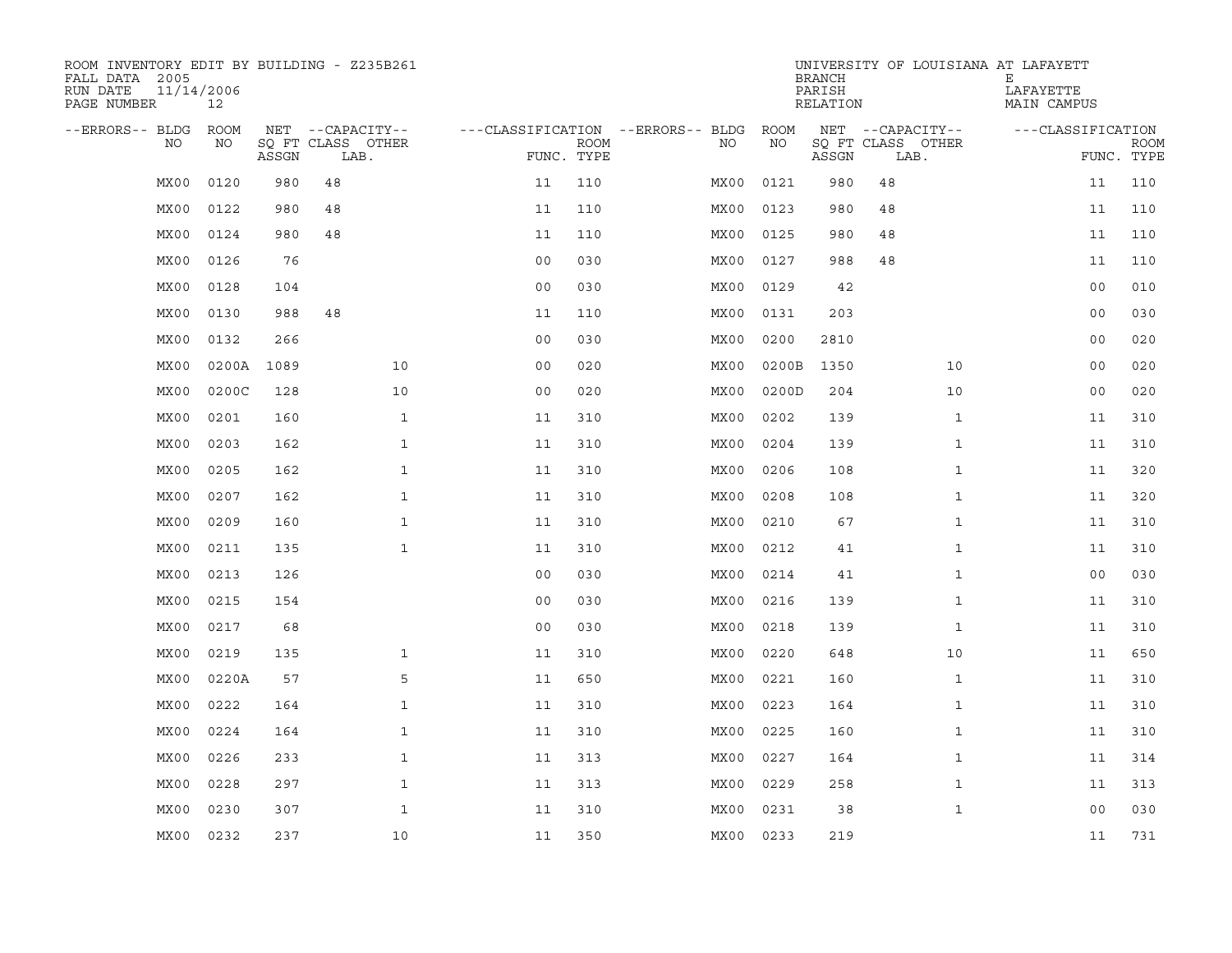| ROOM INVENTORY EDIT BY BUILDING - Z235B261<br>FALL DATA 2005<br>RUN DATE<br>PAGE NUMBER | 11/14/2006<br>13 |       |                           |                |             |                                   |           | <b>BRANCH</b><br>PARISH<br>RELATION | UNIVERSITY OF LOUISIANA AT LAFAYETT | Е<br>LAFAYETTE<br>MAIN CAMPUS |                           |
|-----------------------------------------------------------------------------------------|------------------|-------|---------------------------|----------------|-------------|-----------------------------------|-----------|-------------------------------------|-------------------------------------|-------------------------------|---------------------------|
| --ERRORS-- BLDG                                                                         | ROOM             |       | NET --CAPACITY--          |                |             | ---CLASSIFICATION --ERRORS-- BLDG | ROOM      |                                     | NET --CAPACITY--                    | ---CLASSIFICATION             |                           |
| NO.                                                                                     | NO               | ASSGN | SQ FT CLASS OTHER<br>LAB. | FUNC. TYPE     | <b>ROOM</b> | NO.                               | NO        | ASSGN                               | SQ FT CLASS OTHER<br>LAB.           |                               | <b>ROOM</b><br>FUNC. TYPE |
| MX00                                                                                    | 0234             | 66    |                           | 0 <sub>0</sub> | 030         | MX00                              | 0235      | 56                                  |                                     | 0 <sub>0</sub>                | 030                       |
| MX00                                                                                    | 0236             | 410   | $\mathbf{1}$              | 11             | 310         | MX00                              | 0237      | 75                                  |                                     | 11                            | 315                       |
| MX00                                                                                    | 0238             | 220   | $\mathbf{1}$              | 11             | 325         | MX00                              | 0239      | 152                                 |                                     | 0 <sub>0</sub>                | 030                       |
| MX00                                                                                    | 0240             | 173   | $\mathbf{1}$              | 11             | 310         | MX00                              | 0241      | 122                                 |                                     | 11                            | 315                       |
| MX00                                                                                    | 0242             | 208   | 15                        | 11             | 350         | MX00                              | 0243      | 221                                 | $\mathbf{1}$                        | 11                            | 310                       |
| MX00                                                                                    | 0244             | 190   | $\mathbf{1}$              | 11             | 310         | MX00                              | 0245      | 165                                 |                                     | 11                            | 731                       |
| MX00                                                                                    | 0246             | 219   | $\mathbf{1}$              | 11             | 325         | MX00                              | 0247      | 136                                 | 3                                   | 0 <sub>0</sub>                | 030                       |
| MX00                                                                                    | 0248             | 136   | 3                         | 0 <sub>0</sub> | 030         | MX00                              | 0249      | 138                                 | $\mathbf{1}$                        | 11                            | 310                       |
| MX00                                                                                    | 0250             | 138   | $\mathbf{1}$              | 11             | 310         | MX00                              | 0251      | 140                                 | $\mathbf{1}$                        | 11                            | 310                       |
| MX00                                                                                    | 0252             | 140   | $\mathbf{1}$              | 11             | 310         | MX00                              | 0253      | 140                                 | $\mathbf{1}$                        | 11                            | 310                       |
| MX00                                                                                    | 0254             | 140   | $\mathbf{1}$              | 11             | 310         | MX00                              | 0255      | 140                                 | $\mathbf{1}$                        | 11                            | 310                       |
| MX00                                                                                    | 0256             | 140   | $\mathbf{1}$              | 11             | 310         | MX00                              | 0257      | 140                                 | $\mathbf{1}$                        | 11                            | 310                       |
| MX00                                                                                    | 0258             | 140   | $\mathbf{1}$              | 11             | 310         | MX00                              | 0259      | 140                                 | $\mathbf{1}$                        | 11                            | 310                       |
| MX00                                                                                    | 0260             | 140   | $\mathbf{1}$              | 11             | 310         | MX00                              | 0261      | 140                                 | $\mathbf{1}$                        | 11                            | 310                       |
| MX00                                                                                    | 0262             | 140   | $\mathbf{1}$              | 11             | 310         | MX00                              | 0263      | 140                                 | $\mathbf{1}$                        | 11                            | 310                       |
| MX00                                                                                    | 0264             | 140   | $\mathbf{1}$              | 11             | 310         | MX00                              | 0265      | 140                                 | $\mathbf{1}$                        | 11                            | 310                       |
| MX00                                                                                    | 0266             | 164   | $\mathbf{1}$              | 11             | 310         | MX00                              | 0267      | 106                                 |                                     | 11                            | 731                       |
| MX00                                                                                    | 0268             | 219   |                           | 0 <sub>0</sub> | 030         | MX00                              | 0300      | 2947                                |                                     | 00                            | 020                       |
| MX00                                                                                    | 0300A            | 156   |                           | 0 <sub>0</sub> | 020         | MX00                              | 0300B     | 221                                 |                                     | 0 <sub>0</sub>                | 020                       |
| MX00                                                                                    | 0300C            | 203   |                           | 0 <sub>0</sub> | 020         | MX00                              | 0301      | 138                                 | $\mathbf{1}$                        | 11                            | 310                       |
| MX00                                                                                    | 0302             | 109   | $\mathbf{1}$              | 11             | 320         | MX00                              | 0303      | 137                                 | $\mathbf{1}$                        | 11                            | 310                       |
| MX00                                                                                    | 0304             | 109   | $\mathbf{1}$              | 11             | 320         | MX00                              | 0305      | 167                                 | $\mathbf{1}$                        | 11                            | 310                       |
| MX00                                                                                    | 0306             | 109   | $\mathbf{1}$              | 11             | 320         | MX00                              | 0307      | 164                                 | $\mathbf{1}$                        | 11                            | 310                       |
| MX00                                                                                    | 0308             | 109   | $\mathbf{1}$              | 11             | 314         | MX00                              | 0309      | 167                                 | $\mathbf{1}$                        | 11                            | 310                       |
| MX00                                                                                    | 0310             | 109   | $\mathbf{1}$              | 11             | 320         | MX00                              | 0311      | 137                                 | $\mathbf{1}$                        | 11                            | 310                       |
| MX00                                                                                    | 0312             | 39    |                           | 0 <sub>0</sub> | 010         |                                   | MX00 0313 | 125                                 |                                     | 0 <sub>0</sub>                | 030                       |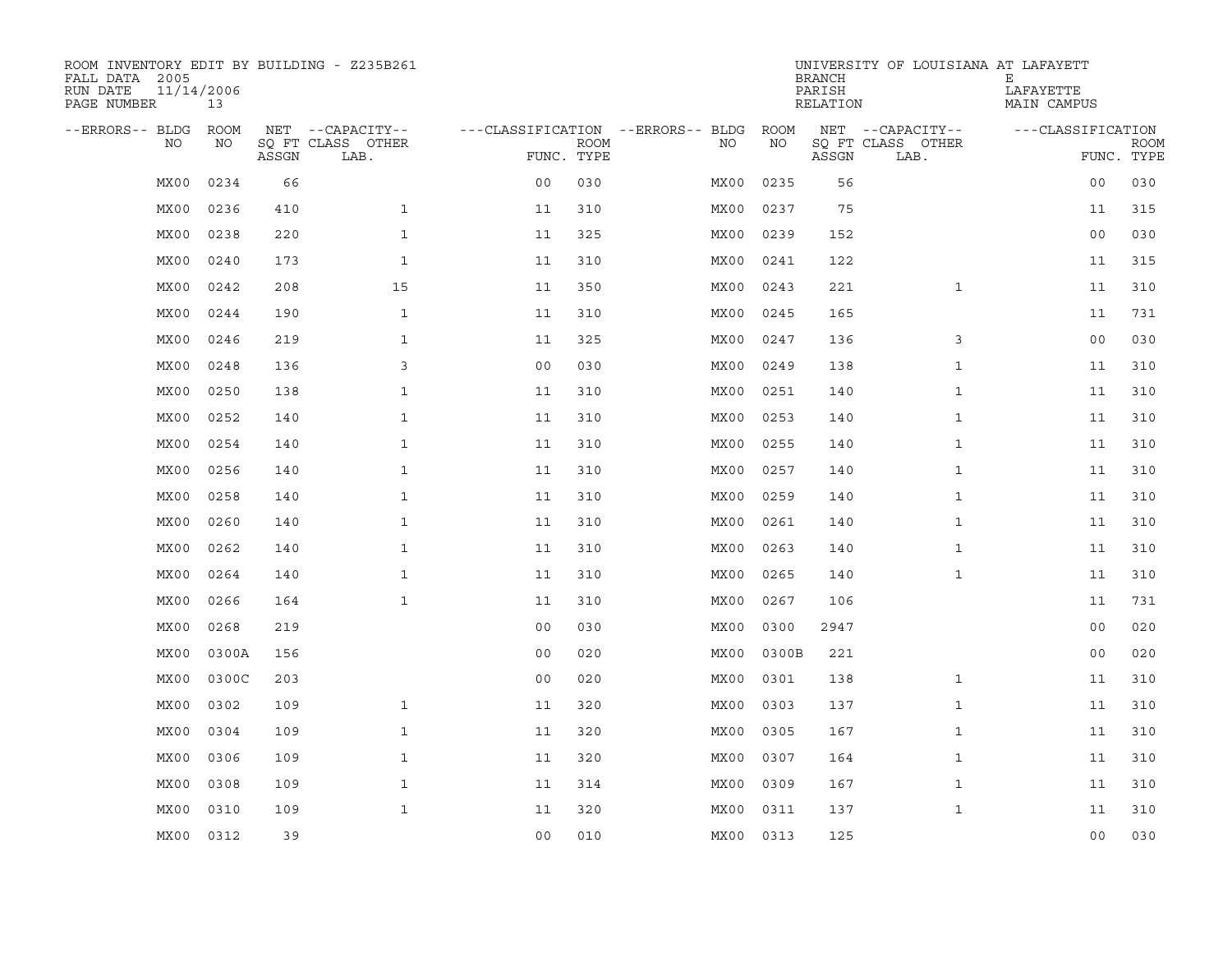| ROOM INVENTORY EDIT BY BUILDING - Z235B261<br>FALL DATA 2005<br>RUN DATE<br>PAGE NUMBER | 11/14/2006<br>14 |       |                           |                                   |             |    |           |       | <b>BRANCH</b><br>PARISH<br>RELATION | UNIVERSITY OF LOUISIANA AT LAFAYETT | Е<br>LAFAYETTE<br>MAIN CAMPUS |             |
|-----------------------------------------------------------------------------------------|------------------|-------|---------------------------|-----------------------------------|-------------|----|-----------|-------|-------------------------------------|-------------------------------------|-------------------------------|-------------|
| --ERRORS-- BLDG                                                                         | ROOM             |       | NET --CAPACITY--          | ---CLASSIFICATION --ERRORS-- BLDG |             |    |           | ROOM  |                                     | NET --CAPACITY--                    | ---CLASSIFICATION             |             |
| NO.                                                                                     | NO               | ASSGN | SQ FT CLASS OTHER<br>LAB. | FUNC. TYPE                        | <b>ROOM</b> |    | NO.       | NO    | ASSGN                               | SQ FT CLASS OTHER<br>LAB.           | FUNC. TYPE                    | <b>ROOM</b> |
| MX00                                                                                    | 0314             | 41    | $\mathbf{1}$              | 0 <sub>0</sub>                    | 030         |    | MX00      | 0315  | 153                                 |                                     | 0 <sub>0</sub>                | 030         |
| MX00                                                                                    | 0316             | 41    | $\mathbf{1}$              | 0 <sub>0</sub>                    | 030         |    | MX00      | 0317  | 67                                  |                                     | 00                            | 030         |
| MX00                                                                                    | 0318             | 137   | $\mathbf{1}$              | 11                                | 310         |    | MX00      | 0319  | 130                                 | $\mathbf{1}$                        | 11                            | 310         |
| MX00                                                                                    | 0320             | 179   | 8                         | 11                                | 350         |    | MX00      | 0321  | 167                                 | $\mathbf{1}$                        | 11                            | 310         |
| MX00                                                                                    | 0322             | 138   | 6                         | 11                                | 650         |    | MX00      | 0323  | 164                                 | $\mathbf{1}$                        | 11                            | 310         |
| MX00                                                                                    | 0324             | 109   | $\mathbf{1}$              | 11                                | 320         |    | MX00      | 0325  | 167                                 | $\mathbf{1}$                        | 11                            | 310         |
| MX00                                                                                    | 0326             | 496   | $\mathbf{1}$              | 11                                | 313         |    | MX00      | 0326A | 197                                 | $\mathbf{1}$                        | 11                            | 325         |
| MX00                                                                                    | 0326B            | 238   | $\mathbf{1}$              | 11                                | 731         |    | MX00      | 0327  | 176                                 |                                     | 00                            | 030         |
| MX00                                                                                    | 0328             | 165   | $\mathbf{1}$              | 11                                | 314         | 78 | MX00      | 0328A | 205                                 | $\mathbf{1}$                        | 11                            | 000         |
| MX00                                                                                    | 0329             | 158   |                           | 11                                | 731         |    | MX00      | 0330  | 24                                  |                                     | 0 <sub>0</sub>                | 030         |
| MX00                                                                                    | 0331             | 56    |                           | 0 <sub>0</sub>                    | 030         |    | MX00      | 0332  | 163                                 | $\mathbf{1}$                        | 11                            | 313         |
| MX00                                                                                    | 0332A            | 17    |                           | 11                                | 313         |    | MX00      | 0332B | 159                                 |                                     | 11                            | 731         |
| MX00                                                                                    | 0332C            | 205   | $\mathbf{1}$              | 11                                | 325         |    | MX00      | 0333  | 360                                 |                                     | 11                            | 315         |
| MX00                                                                                    | 0333A            | 204   | $\mathbf{1}$              | 11                                | 310         |    | MX00      | 0333B | 159                                 | $\mathbf{1}$                        | 11                            | 315         |
| MX00                                                                                    | 0334             | 360   | 6                         | 11                                | 350         |    | MX00      | 0334A | 204                                 | $\mathbf{1}$                        | 11                            | 310         |
| MX00                                                                                    | 0334B            | 159   | $\mathbf{1}$              | 11                                | 310         |    | MX00      | 0335  | 164                                 | $\mathbf{1}$                        | 11                            | 313         |
| MX00                                                                                    | 0335A            | 18    | 2                         | 11                                | 313         |    | MX00      | 0335C | 205                                 | $\mathbf{1}$                        | 11                            | 325         |
| MX00                                                                                    | 0336             | 136   | 2                         | 0 <sub>0</sub>                    | 030         |    | MX00      | 0337  | 136                                 | 2                                   | 00                            | 030         |
| MX00                                                                                    | 0338             | 138   | $\mathbf{1}$              | 11                                | 310         |    | MX00      | 0339  | 138                                 | $\mathbf{1}$                        | 11                            | 310         |
| MX00                                                                                    | 0340             | 140   | $\mathbf{1}$              | 11                                | 310         |    | MX00      | 0341  | 140                                 | $\mathbf{1}$                        | 11                            | 310         |
| MX00                                                                                    | 0342             | 140   | $\mathbf{1}$              | 11                                | 310         |    | MX00      | 0343  | 140                                 | $\mathbf{1}$                        | 11                            | 310         |
| MX00                                                                                    | 0344             | 140   | $\mathbf{1}$              | 11                                | 310         |    | MX00      | 0345  | 140                                 | $\mathbf{1}$                        | 11                            | 310         |
| MX00                                                                                    | 0346             | 140   | $\mathbf{1}$              | 11                                | 310         |    | MX00      | 0347  | 140                                 | $\mathbf{1}$                        | 11                            | 310         |
| MX00                                                                                    | 0348             | 140   | $\mathbf{1}$              | 11                                | 310         |    | MX00      | 0349  | 140                                 | $\mathbf{1}$                        | 11                            | 310         |
| MX00                                                                                    | 0350             | 140   | $\mathbf{1}$              | 11                                | 310         |    | MX00      | 0351  | 140                                 | $\mathbf{1}$                        | 11                            | 310         |
| MX00                                                                                    | 0352             | 140   | $\mathbf{1}$              | 11                                | 310         |    | MX00 0353 |       | 140                                 | $\mathbf{1}$                        | 11                            | 310         |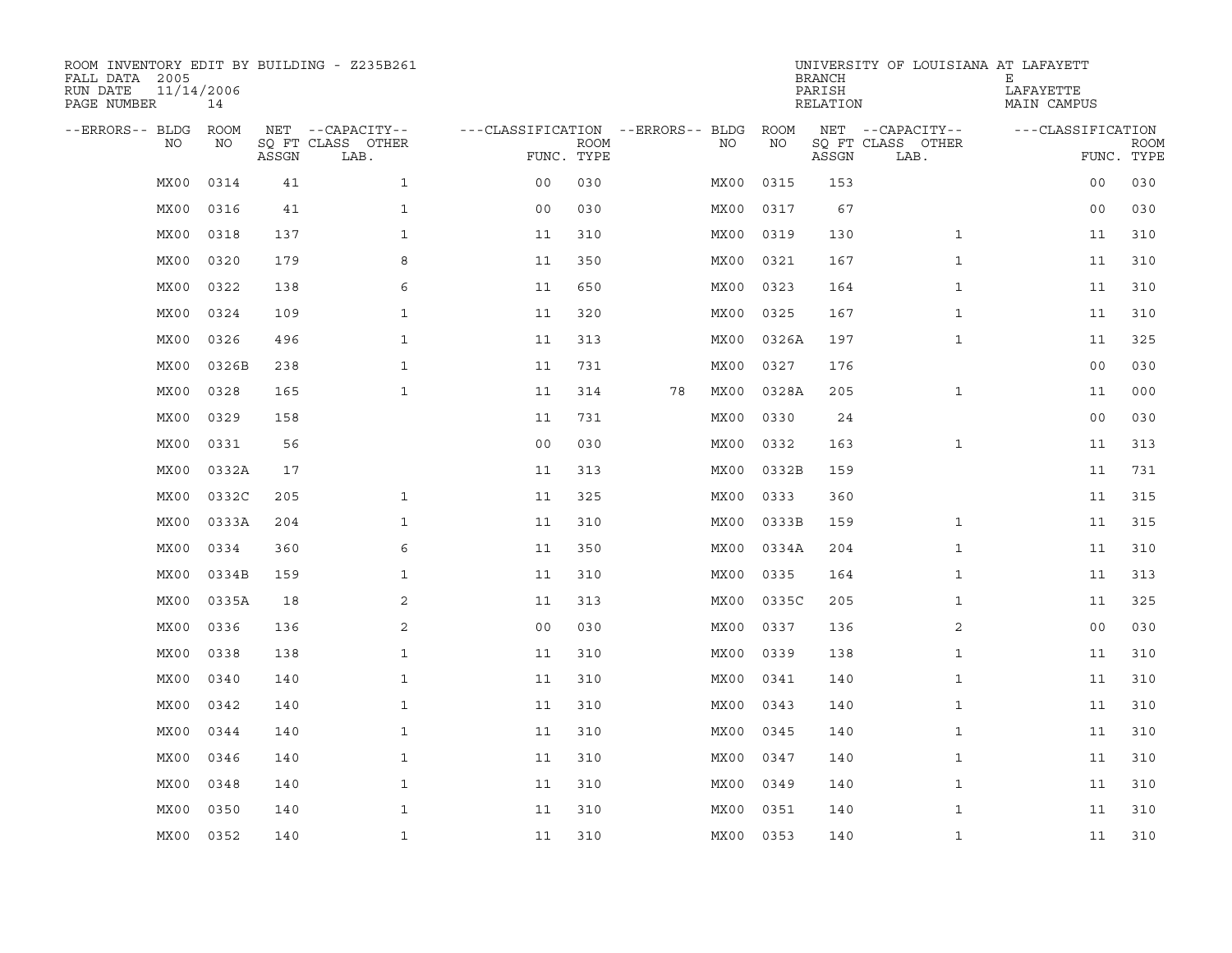| FALL DATA 2005<br>RUN DATE<br>PAGE NUMBER |             | 11/14/2006<br>15 |       | ROOM INVENTORY EDIT BY BUILDING - Z235B261 |                                        |                    |      |            | <b>BRANCH</b><br>PARISH<br>RELATION              | UNIVERSITY OF LOUISIANA AT LAFAYETT                                    | Е<br>LAFAYETTE<br>MAIN CAMPUS |                           |
|-------------------------------------------|-------------|------------------|-------|--------------------------------------------|----------------------------------------|--------------------|------|------------|--------------------------------------------------|------------------------------------------------------------------------|-------------------------------|---------------------------|
| --ERRORS-- BLDG ROOM                      |             |                  |       | NET --CAPACITY--                           | ---CLASSIFICATION --ERRORS-- BLDG ROOM |                    |      |            |                                                  | NET --CAPACITY--                                                       | ---CLASSIFICATION             |                           |
|                                           | NO          | NO               | ASSGN | SQ FT CLASS OTHER<br>LAB.                  |                                        | ROOM<br>FUNC. TYPE | NO   | NO         | ASSGN                                            | SQ FT CLASS OTHER<br>LAB.                                              |                               | <b>ROOM</b><br>FUNC. TYPE |
|                                           | MX00        | 0354             | 140   | $\mathbf{1}$                               | 11                                     | 310                | MX00 | 0355       | 140                                              | $\mathbf{1}$                                                           |                               | 310<br>11                 |
|                                           |             | MX00 0356        | 249   |                                            | 0 <sub>0</sub>                         | 030                |      | MX00 0357  | 35                                               |                                                                        |                               | 315<br>11                 |
|                                           |             | MX00 E0100       | 42    | 6                                          | 0 <sub>0</sub>                         | 020                |      | MX00 E0200 | 20                                               | 4                                                                      |                               | 00<br>030                 |
|                                           |             | MX00 E0300       | 42    |                                            | 0 <sub>0</sub>                         | 020                |      |            | TOTAL NUMBER CLASSROOMS<br>TOTAL NUMBER LABS 210 | TOTAL NET ASSIGN SQ. FT. IN ROOM FILE<br>TOTAL NUMBER SPECIAL LABS 220 | 35,793                        | 10<br>2                   |
|                                           |             | NIWH 0101        | 259   | $\overline{4}$                             | 11                                     | 650                |      | NIWH 0101A | 59                                               |                                                                        |                               | 315<br>11                 |
|                                           |             | NIWH 0101B       | 36    | $\mathbf{1}$                               | 0 <sub>0</sub>                         | 030                |      | NIWH 0102  | 155                                              | $\mathbf{1}$                                                           |                               | 11<br>310                 |
|                                           |             | NIWH 0103        | 8560  | 10                                         | 11                                     | 720                |      | NIWH 0104  | 56                                               | $\mathbf{1}$                                                           |                               | 725<br>11                 |
| 3                                         |             | NIWH 0105        |       | $\mathbf{1}$                               | 0 <sub>0</sub>                         | 030                |      | NIWH 0106  | 67                                               | $\mathbf{1}$                                                           |                               | 725<br>11                 |
|                                           |             | NIWH 0201        | 725   | $\mathbf{1}$                               | 11                                     | 725                |      |            | TOTAL NUMBER CLASSROOMS<br>TOTAL NUMBER LABS 210 | TOTAL NET ASSIGN SQ. FT. IN ROOM FILE<br>TOTAL NUMBER SPECIAL LABS 220 | 9,881                         |                           |
|                                           | RBRT        | 0100             | 37    |                                            | 0 <sub>0</sub>                         | 020                |      | RBRT 0101  | 311                                              | 3                                                                      |                               | 11<br>310                 |
|                                           | RBRT        | 0101A            | 23    |                                            | 11                                     | 315                |      | RBRT 0102  | 202                                              | 2                                                                      |                               | 310<br>11                 |
|                                           | RBRT        | 0103             | 213   | 4                                          | 11                                     | 650                |      | RBRT 0103A | 9                                                |                                                                        |                               | 655<br>11                 |
|                                           | <b>RBRT</b> | 0104             | 233   | 2                                          | 11                                     | 310                |      | RBRT 0104A | 33                                               | $\mathbf{1}$                                                           |                               | 030<br>0 <sub>0</sub>     |
|                                           | RBRT        | 0104B            | 5     |                                            | 11                                     | 315                |      | RBRT 0104C | 12                                               |                                                                        |                               | 11<br>315                 |
|                                           | RBRT        | 0105             | 57    | $\mathbf{1}$                               | 0 <sub>0</sub>                         | 030                |      | RBRT 0106  | 180                                              | 2                                                                      |                               | 11<br>310                 |
|                                           | RBRT        | 0106A            | 16    |                                            | 11                                     | 315                |      | RBRT 0107  | 220                                              |                                                                        |                               | 11<br>315                 |
|                                           |             | RBRT 0108        | 85    | $\mathbf{1}$                               | 11                                     | 315                |      |            | TOTAL NUMBER CLASSROOMS<br>TOTAL NUMBER LABS 210 | TOTAL NET ASSIGN SQ. FT. IN ROOM FILE<br>TOTAL NUMBER SPECIAL LABS 220 | 1,509                         |                           |
|                                           |             | ROY0 0100        | 1145  |                                            | 00                                     | 020                |      | ROY0 0101  | 317                                              | $\mathbf{1}$                                                           |                               | 11<br>910                 |
|                                           | ROY0        | 0101A            | 140   | $\mathbf{1}$                               | 11                                     | 920                |      | ROY0 0101B | 140                                              | 1                                                                      |                               | 920<br>11                 |
|                                           |             | ROY0 0102        | 317   | $\mathbf{1}$                               | 11                                     | 910                |      | ROY0 0102A | 140                                              | $\mathbf{1}$                                                           |                               | 920<br>11                 |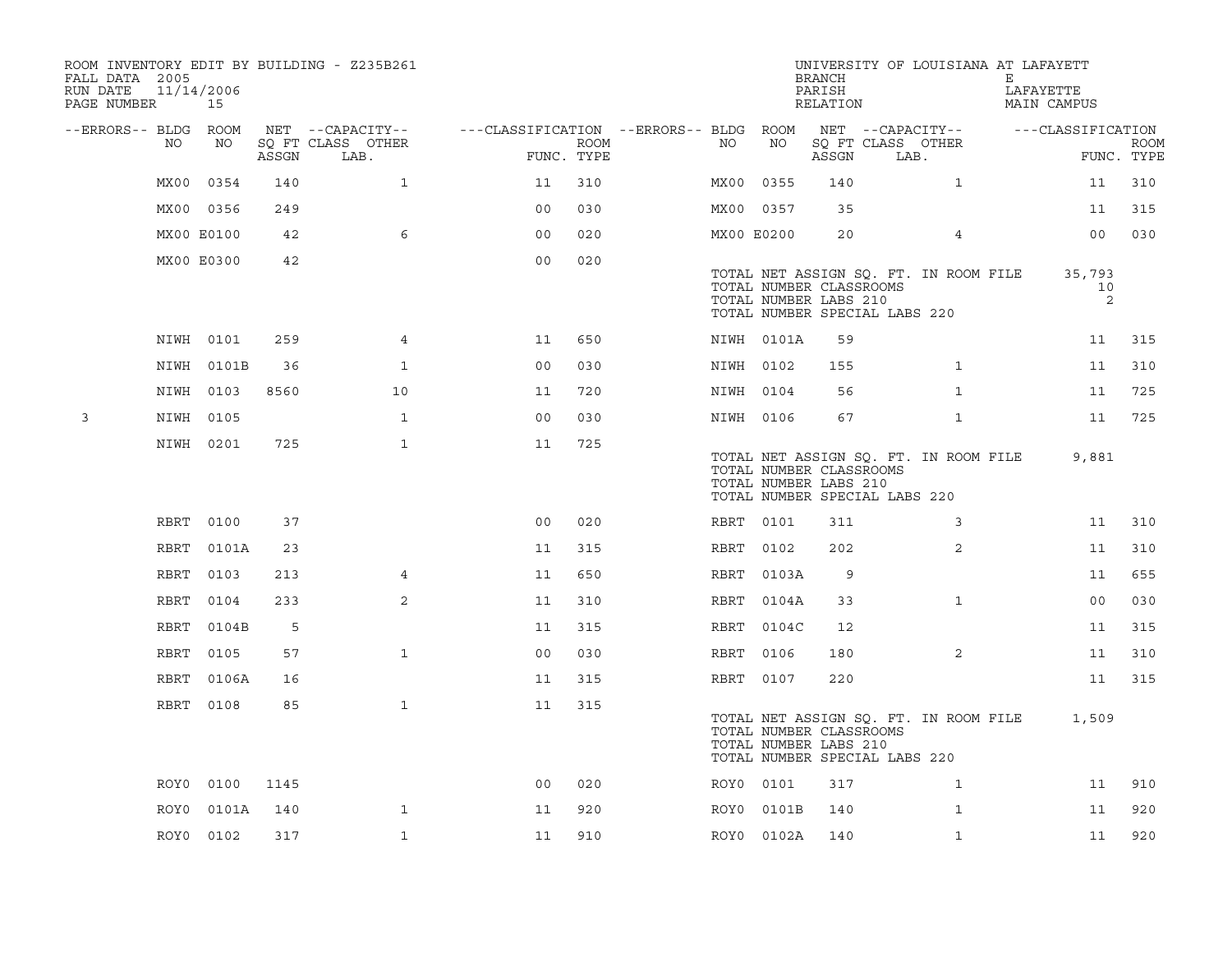| ROOM INVENTORY EDIT BY BUILDING - Z235B261<br>FALL DATA 2005<br>RUN DATE<br>PAGE NUMBER | 11/14/2006<br>16 |       |                           |                |             |                                   |            | <b>BRANCH</b><br>PARISH<br>RELATION | UNIVERSITY OF LOUISIANA AT LAFAYETT | Ε<br>LAFAYETTE<br>MAIN CAMPUS |                           |
|-----------------------------------------------------------------------------------------|------------------|-------|---------------------------|----------------|-------------|-----------------------------------|------------|-------------------------------------|-------------------------------------|-------------------------------|---------------------------|
| --ERRORS-- BLDG                                                                         | <b>ROOM</b>      |       | NET --CAPACITY--          |                |             | ---CLASSIFICATION --ERRORS-- BLDG | ROOM       |                                     | NET --CAPACITY--                    | ---CLASSIFICATION             |                           |
| NO                                                                                      | NO               | ASSGN | SO FT CLASS OTHER<br>LAB. | FUNC. TYPE     | <b>ROOM</b> | NO.                               | NO         | ASSGN                               | SQ FT CLASS OTHER<br>LAB.           |                               | <b>ROOM</b><br>FUNC. TYPE |
| ROY0                                                                                    | 0102B            | 140   | $\mathbf{1}$              | 11             | 920         | ROY0                              | 0103       | 317                                 | $\mathbf{1}$                        | 11                            | 910                       |
| ROY0                                                                                    | 0103A            | 140   | $\mathbf{1}$              | 11             | 920         | ROY0                              | 0103B      | 140                                 | $\mathbf{1}$                        | 11                            | 920                       |
| ROY0                                                                                    | 0104             | 317   | $\mathbf{1}$              | 11             | 910         | ROY0                              | 0104A      | 140                                 | $\mathbf{1}$                        | 11                            | 920                       |
| ROY0                                                                                    | 0104B            | 140   | $\mathbf{1}$              | 11             | 920         | ROY0                              | 0105       | 317                                 | $\mathbf{1}$                        | 11                            | 910                       |
| ROY0                                                                                    | 0105A            | 140   | $\mathbf 1$               | 11             | 920         | ROY0                              | 0105B      | 140                                 | $\mathbf{1}$                        | 11                            | 920                       |
| ROY0                                                                                    | 0106             | 317   | $\mathbf{1}$              | 11             | 910         | ROY0                              | 0106A      | 140                                 | $\mathbf{1}$                        | 11                            | 920                       |
| ROY0                                                                                    | 0106B            | 140   | $\mathbf{1}$              | 11             | 920         | ROY0                              | 0107       | 12                                  |                                     | 11                            | 935                       |
| ROY0                                                                                    | 0108             | 12    |                           | 11             | 935         | ROY0                              | 0200       | 1145                                |                                     | 0 <sub>0</sub>                | 020                       |
| ROY0                                                                                    | 0201             | 317   | $\mathbf{1}$              | 11             | 910         | ROY0                              | 0201A      | 140                                 | $\mathbf{1}$                        | 11                            | 920                       |
| ROY0                                                                                    | 0201B            | 140   | $\mathbf{1}$              | 11             | 920         | ROY0                              | 0202       | 317                                 | $\mathbf{1}$                        | 11                            | 910                       |
| ROY0                                                                                    | 0202A            | 140   | $\mathbf{1}$              | 11             | 920         | ROY0                              | 0202B      | 140                                 | $\mathbf{1}$                        | 11                            | 920                       |
| ROY0                                                                                    | 0203             | 317   | $\mathbf{1}$              | 11             | 910         | ROY0                              | 0203A      | 140                                 | $\mathbf{1}$                        | 11                            | 920                       |
| ROY0                                                                                    | 0203B            | 140   | $\mathbf{1}$              | 11             | 920         | ROY0                              | 0204       | 317                                 | $\mathbf{1}$                        | 11                            | 910                       |
| ROY0                                                                                    | 0204A            | 140   | $\mathbf{1}$              | 11             | 920         | ROY0                              | 0204B      | 140                                 | $\mathbf{1}$                        | 11                            | 920                       |
| ROY0                                                                                    | 0205             | 317   | $\mathbf{1}$              | 11             | 910         | ROY0                              | 0205A      | 140                                 | $\mathbf{1}$                        | 11                            | 920                       |
| ROY0                                                                                    | 0205B            | 140   | $\mathbf 1$               | 11             | 920         | ROY0                              | 0206       | 317                                 | $\mathbf{1}$                        | 11                            | 910                       |
| ROY0                                                                                    | 0206A            | 140   | $\mathbf{1}$              | 11             | 920         | ROY0                              | 0206B      | 140                                 | $\mathbf{1}$                        | 11                            | 920                       |
| ROY0                                                                                    | 0207             | 12    |                           | 11             | 935         | ROY0                              | 0208       | 12                                  |                                     | 11                            | 935                       |
| ROY0                                                                                    | 0300             | 1145  |                           | 0 <sub>0</sub> | 020         | ROY0                              | 0301       | 317                                 | $\mathbf{1}$                        | 11                            | 910                       |
| ROY0                                                                                    | 0301A            | 140   | $\mathbf{1}$              | 11             | 920         | ROY0                              | 0301B      | 140                                 | $\mathbf{1}$                        | 11                            | 920                       |
| ROY0                                                                                    | 0302             | 317   | $\mathbf{1}$              | 11             | 910         | ROY0                              | 0302A      | 140                                 | $\mathbf{1}$                        | 11                            | 920                       |
| ROY0                                                                                    | 0302B            | 140   | $\mathbf{1}$              | 11             | 920         | ROY0                              | 0303       | 317                                 | $\mathbf{1}$                        | 11                            | 910                       |
| ROY0                                                                                    | 0303A            | 140   | $\mathbf{1}$              | 11             | 920         | ROY0                              | 0303B      | 140                                 | $\mathbf{1}$                        | 11                            | 920                       |
| ROY0                                                                                    | 0304             | 317   | $\mathbf{1}$              | 11             | 910         | ROY0                              | 0304A      | 140                                 | $\mathbf{1}$                        | 11                            | 920                       |
| ROY0                                                                                    | 0304B            | 140   | $\mathbf{1}$              | 11             | 920         | ROY0                              | 0305       | 317                                 | $\mathbf{1}$                        | 11                            | 910                       |
|                                                                                         | ROY0 0305A       | 140   | $\mathbf{1}$              | 11             | 920         |                                   | ROY0 0305B | 140                                 | $\mathbf{1}$                        | 11                            | 920                       |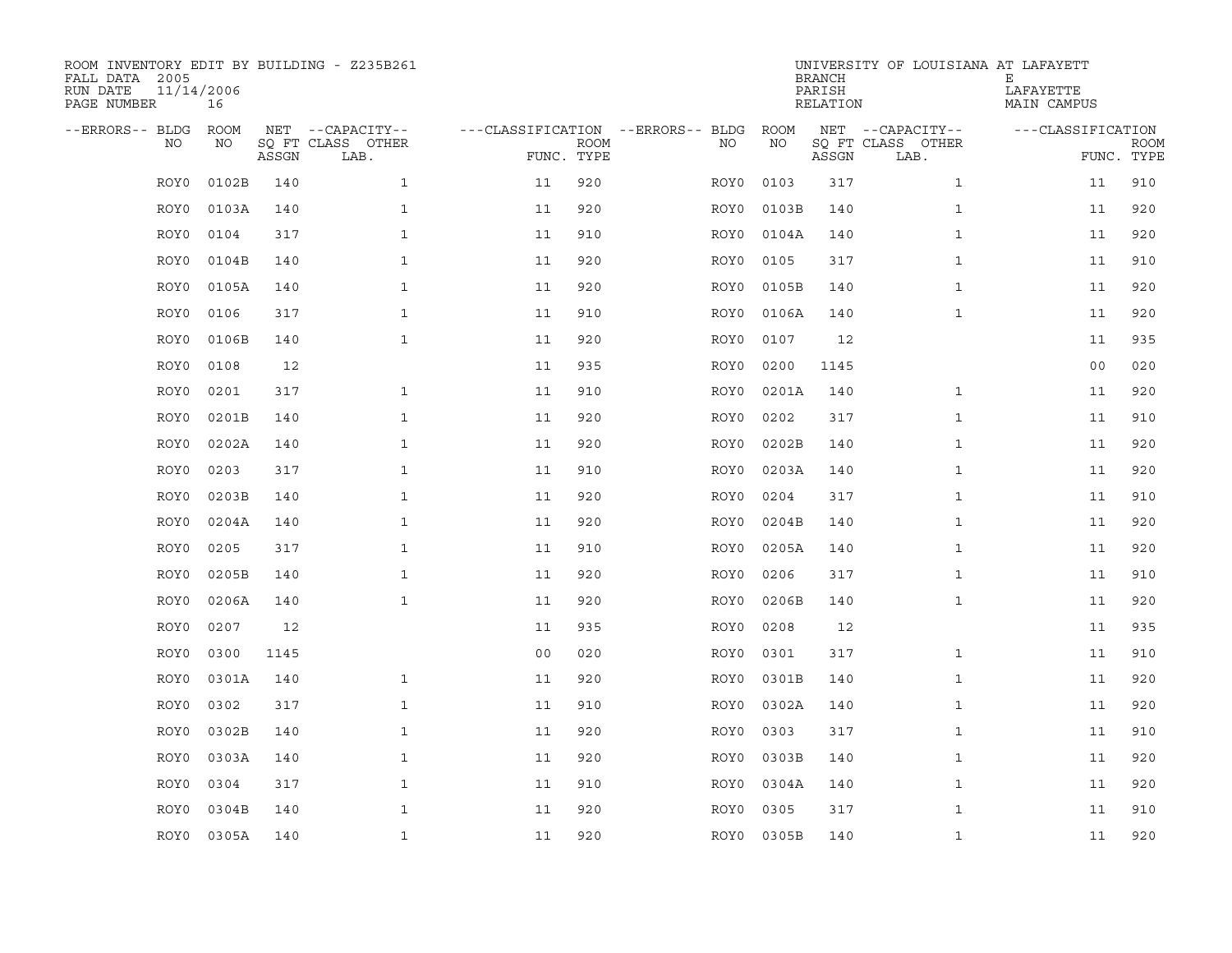| ROOM INVENTORY EDIT BY BUILDING - Z235B261<br>FALL DATA 2005<br>RUN DATE<br>PAGE NUMBER | 11/14/2006<br>17 |       |                           |                                        |                    |           |                                                                                   | <b>BRANCH</b><br>PARISH<br>RELATION | UNIVERSITY OF LOUISIANA AT LAFAYETT   | Е<br>LAFAYETTE<br>MAIN CAMPUS |                   |                           |
|-----------------------------------------------------------------------------------------|------------------|-------|---------------------------|----------------------------------------|--------------------|-----------|-----------------------------------------------------------------------------------|-------------------------------------|---------------------------------------|-------------------------------|-------------------|---------------------------|
| --ERRORS-- BLDG ROOM                                                                    |                  |       | NET --CAPACITY--          | ---CLASSIFICATION --ERRORS-- BLDG ROOM |                    |           |                                                                                   |                                     | NET --CAPACITY--                      |                               | ---CLASSIFICATION |                           |
| NO.                                                                                     | NO               | ASSGN | SQ FT CLASS OTHER<br>LAB. |                                        | ROOM<br>FUNC. TYPE | NO.       | NO                                                                                | ASSGN                               | SQ FT CLASS OTHER<br>LAB.             |                               |                   | <b>ROOM</b><br>FUNC. TYPE |
| ROY0                                                                                    | 0306             | 317   | $\mathbf{1}$              | 11                                     | 910                |           | ROY0 0306A                                                                        | 140                                 | $\mathbf{1}$                          |                               | 11                | 920                       |
|                                                                                         | ROY0 0306B       | 140   | $\mathbf{1}$              | 11                                     | 920                |           | TOTAL NUMBER CLASSROOMS<br>TOTAL NUMBER LABS 210<br>TOTAL NUMBER SPECIAL LABS 220 |                                     | TOTAL NET ASSIGN SQ. FT. IN ROOM FILE |                               | 10,794            |                           |
|                                                                                         | THIB 0100        | 1916  |                           | 0 <sub>0</sub>                         | 020                |           | THIB 0101                                                                         | 317                                 | $\mathbf{1}$                          |                               | 11                | 910                       |
| THIB                                                                                    | 0101A            | 136   | $\mathbf{1}$              | 11                                     | 920                |           | THIB 0101B                                                                        | 136                                 | $\mathbf{1}$                          |                               | 11                | 920                       |
| THIB                                                                                    | 0102             | 334   | $\mathbf{1}$              | 11                                     | 910                |           | THIB 0102A                                                                        | 269                                 | $\mathbf{1}$                          |                               | 11                | 920                       |
| THIB                                                                                    | 0102B            | 140   | $\mathbf{1}$              | 11                                     | 920                |           | THIB 0102C                                                                        | 140                                 | $\mathbf{1}$                          |                               | 11                | 920                       |
| THIB                                                                                    | 0103             | 317   | $\mathbf{1}$              | 11                                     | 910                |           | THIB 0103A                                                                        | 136                                 | $\mathbf{1}$                          |                               | 11                | 920                       |
| THIB                                                                                    | 0103B            | 136   | $\mathbf{1}$              | 11                                     | 920                | THIB 0104 |                                                                                   | 334                                 | $\mathbf{1}$                          |                               | 11                | 910                       |
| THIB                                                                                    | 0104A            | 269   | $\mathbf{1}$              | 11                                     | 920                |           | THIB 0104B                                                                        | 140                                 | $\mathbf{1}$                          |                               | 11                | 920                       |
| THIB                                                                                    | 0104C            | 140   | $\mathbf{1}$              | 11                                     | 920                | THIB 0105 |                                                                                   | 317                                 | $\mathbf{1}$                          |                               | 11                | 910                       |
| THIB                                                                                    | 0105A            | 136   | $\mathbf{1}$              | 11                                     | 920                |           | THIB 0105B                                                                        | 136                                 | $\mathbf{1}$                          |                               | 11                | 920                       |
| THIB                                                                                    | 0106             | 317   | $\mathbf{1}$              | 11                                     | 910                |           | THIB 0106A                                                                        | 136                                 | $\mathbf{1}$                          |                               | 11                | 920                       |
| THIB                                                                                    | 0106B            | 136   | $\mathbf{1}$              | 11                                     | 920                | THIB 0107 |                                                                                   | 334                                 | $\mathbf{1}$                          |                               | 11                | 910                       |
| THIB                                                                                    | 0107A            | 269   | $\mathbf{1}$              | 11                                     | 920                |           | THIB 0107B                                                                        | 140                                 | $\mathbf{1}$                          |                               | 11                | 920                       |
| THIB                                                                                    | 0107C            | 140   | $\mathbf{1}$              | 11                                     | 920                | THIB 0108 |                                                                                   | 317                                 | $\mathbf{1}$                          |                               | 11                | 910                       |
| THIB                                                                                    | 0108A            | 136   | $\mathbf{1}$              | 11                                     | 920                |           | THIB 0108B                                                                        | 136                                 | $\mathbf{1}$                          |                               | 11                | 920                       |
| THIB                                                                                    | 0109             | 334   | $\mathbf{1}$              | 11                                     | 910                |           | THIB 0109A                                                                        | 269                                 | $\mathbf{1}$                          |                               | 11                | 920                       |
| THIB                                                                                    | 0109B            | 140   | $\mathbf{1}$              | 11                                     | 920                |           | THIB 0109C                                                                        | 140                                 | $\mathbf{1}$                          |                               | 11                | 920                       |
| THIB                                                                                    | 0110             | 317   | $\mathbf{1}$              | 11                                     | 910                |           | THIB 0110A                                                                        | 136                                 | $\mathbf{1}$                          |                               | 11                | 920                       |
| THIB                                                                                    | 0110B            | 136   | $\mathbf{1}$              | 11                                     | 920                | THIB 0111 |                                                                                   | 12                                  |                                       |                               | 0 <sub>0</sub>    | 010                       |
|                                                                                         | THIB 0112        | 12    |                           | 0 <sub>0</sub>                         | 010                | THIB 0113 |                                                                                   | 12                                  |                                       |                               | 0 <sub>0</sub>    | 010                       |
| THIB                                                                                    | 0114             | 12    |                           | 0 <sub>0</sub>                         | 010                | THIB 0200 |                                                                                   | 1916                                |                                       |                               | 0 <sub>0</sub>    | 020                       |
| THIB                                                                                    | 0201             | 317   | $\mathbf{1}$              | 11                                     | 910                |           | THIB 0201A                                                                        | 136                                 | $\mathbf{1}$                          |                               | 11                | 920                       |
|                                                                                         | THIB 0201B       | 136   | $\mathbf{1}$              | 11                                     | 920                | THIB 0202 |                                                                                   | 334                                 | $\mathbf{1}$                          |                               | 11                | 910                       |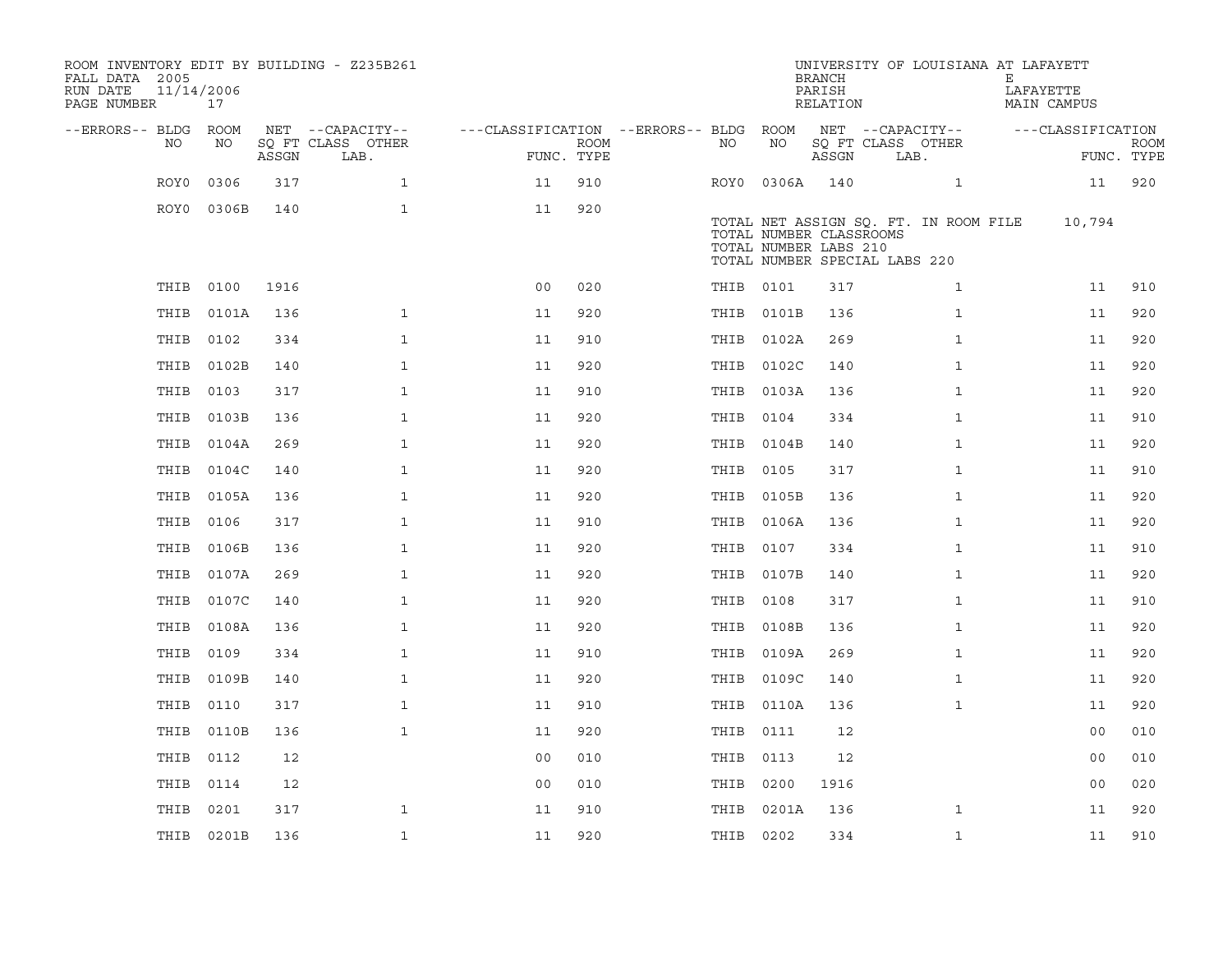| ROOM INVENTORY EDIT BY BUILDING - Z235B261<br>FALL DATA 2005<br>RUN DATE<br>PAGE NUMBER | 11/14/2006<br>18 |       |                           |                                        |             |           |            | <b>BRANCH</b><br>PARISH<br>RELATION | UNIVERSITY OF LOUISIANA AT LAFAYETT | Е<br>LAFAYETTE<br>MAIN CAMPUS |                           |
|-----------------------------------------------------------------------------------------|------------------|-------|---------------------------|----------------------------------------|-------------|-----------|------------|-------------------------------------|-------------------------------------|-------------------------------|---------------------------|
| --ERRORS-- BLDG ROOM                                                                    |                  |       | NET --CAPACITY--          | ---CLASSIFICATION --ERRORS-- BLDG ROOM |             |           |            |                                     | NET --CAPACITY--                    | ---CLASSIFICATION             |                           |
| NO.                                                                                     | NO               | ASSGN | SQ FT CLASS OTHER<br>LAB. | FUNC. TYPE                             | <b>ROOM</b> | NO.       | NO         | ASSGN                               | SQ FT CLASS OTHER<br>LAB.           |                               | <b>ROOM</b><br>FUNC. TYPE |
| THIB                                                                                    | 0202A            | 269   | $\mathbf{1}$              | 11                                     | 920         | THIB      | 0202B      | 140                                 | $\mathbf{1}$                        | 11                            | 920                       |
| THIB                                                                                    | 0202C            | 140   | $\mathbf{1}$              | 11                                     | 920         | THIB      | 0203       | 317                                 | $\mathbf{1}$                        | 11                            | 920                       |
| THIB                                                                                    | 0203A            | 136   | $\mathbf{1}$              | 11                                     | 920         | THIB      | 0203B      | 136                                 | $\mathbf{1}$                        | 11                            | 920                       |
| THIB                                                                                    | 0204             | 334   | $\mathbf{1}$              | 11                                     | 910         |           | THIB 0204A | 269                                 | $\mathbf{1}$                        | 11                            | 920                       |
| THIB                                                                                    | 0204B            | 140   | $\mathbf{1}$              | 11                                     | 920         | THIB      | 0204C      | 140                                 | $\mathbf{1}$                        | 11                            | 920                       |
| THIB                                                                                    | 0205             | 317   | $\mathbf{1}$              | 11                                     | 910         |           | THIB 0205A | 136                                 | $\mathbf{1}$                        | 11                            | 920                       |
| THIB                                                                                    | 0205B            | 136   | $\mathbf{1}$              | 11                                     | 920         | THIB      | 0206       | 317                                 | $\mathbf{1}$                        | 11                            | 910                       |
| THIB                                                                                    | 0206A            | 136   | $\mathbf{1}$              | 11                                     | 920         | THIB      | 0206B      | 136                                 | $\mathbf{1}$                        | 11                            | 920                       |
| THIB                                                                                    | 0207             | 334   | $\mathbf{1}$              | 11                                     | 910         | THIB      | 0207A      | 269                                 | $\mathbf{1}$                        | 11                            | 920                       |
| THIB                                                                                    | 0207B            | 140   | $\mathbf{1}$              | 11                                     | 920         | THIB      | 0207C      | 140                                 | $\mathbf{1}$                        | 11                            | 920                       |
| THIB                                                                                    | 0208             | 317   | $\mathbf{1}$              | 11                                     | 910         | THIB      | 0208A      | 136                                 | $\mathbf{1}$                        | 11                            | 920                       |
| THIB                                                                                    | 0208B            | 136   | $\mathbf{1}$              | 11                                     | 920         | THIB      | 0209       | 334                                 | $\mathbf{1}$                        | 11                            | 910                       |
| THIB                                                                                    | 0209A            | 269   | $\mathbf{1}$              | 11                                     | 910         | THIB      | 0209B      | 140                                 | $\mathbf{1}$                        | 11                            | 920                       |
| THIB                                                                                    | 0209C            | 140   | $\mathbf{1}$              | 11                                     | 920         | THIB 0210 |            | 317                                 | $\mathbf{1}$                        | 11                            | 910                       |
| THIB                                                                                    | 0210A            | 136   | $\mathbf{1}$              | 11                                     | 920         | THIB      | 0210B      | 136                                 | $\mathbf{1}$                        | 11                            | 920                       |
| THIB                                                                                    | 0211             | 12    |                           | 0 <sub>0</sub>                         | 010         | THIB 0212 |            | 12                                  |                                     | 0 <sub>0</sub>                | 010                       |
| THIB                                                                                    | 0213             | 12    |                           | 0 <sub>0</sub>                         | 010         | THIB      | 0214       | 12                                  |                                     | 00                            | 010                       |
| THIB                                                                                    | 0300             | 1916  |                           | 0 <sub>0</sub>                         | 020         | THIB      | 0301       | 317                                 | $\mathbf{1}$                        | 11                            | 910                       |
| THIB                                                                                    | 0301A            | 136   | $\mathbf{1}$              | 11                                     | 920         |           | THIB 0301B | 136                                 | $\mathbf{1}$                        | 11                            | 920                       |
| THIB                                                                                    | 0302             | 334   | $\mathbf{1}$              | 11                                     | 910         |           | THIB 0302A | 269                                 | $\mathbf{1}$                        | 11                            | 920                       |
| THIB                                                                                    | 0303             | 317   | $\mathbf{1}$              | 11                                     | 910         |           | THIB 0303A | 136                                 | $\mathbf{1}$                        | 11                            | 920                       |
| THIB                                                                                    | 0303B            | 136   | $\mathbf{1}$              | 11                                     | 920         | THIB      | 0304       | 334                                 | $\mathbf{1}$                        | 11                            | 910                       |
| THIB                                                                                    | 0304A            | 269   | $\mathbf{1}$              | 11                                     | 920         | THIB 0305 |            | 317                                 | $\mathbf{1}$                        | 11                            | 910                       |
| THIB                                                                                    | 0305A            | 136   | $\mathbf{1}$              | 11                                     | 920         |           | THIB 0305B | 136                                 | $\mathbf{1}$                        | 11                            | 920                       |
| THIB                                                                                    | 0306             | 317   | $\mathbf{1}$              | 11                                     | 910         | THIB      | 0306A      | 136                                 | $\mathbf{1}$                        | 11                            | 920                       |
|                                                                                         | THIB 0306B       | 136   | $\mathbf{1}$              | 11                                     | 920         | THIB 0307 |            | 334                                 | $\mathbf{1}$                        | 11                            | 910                       |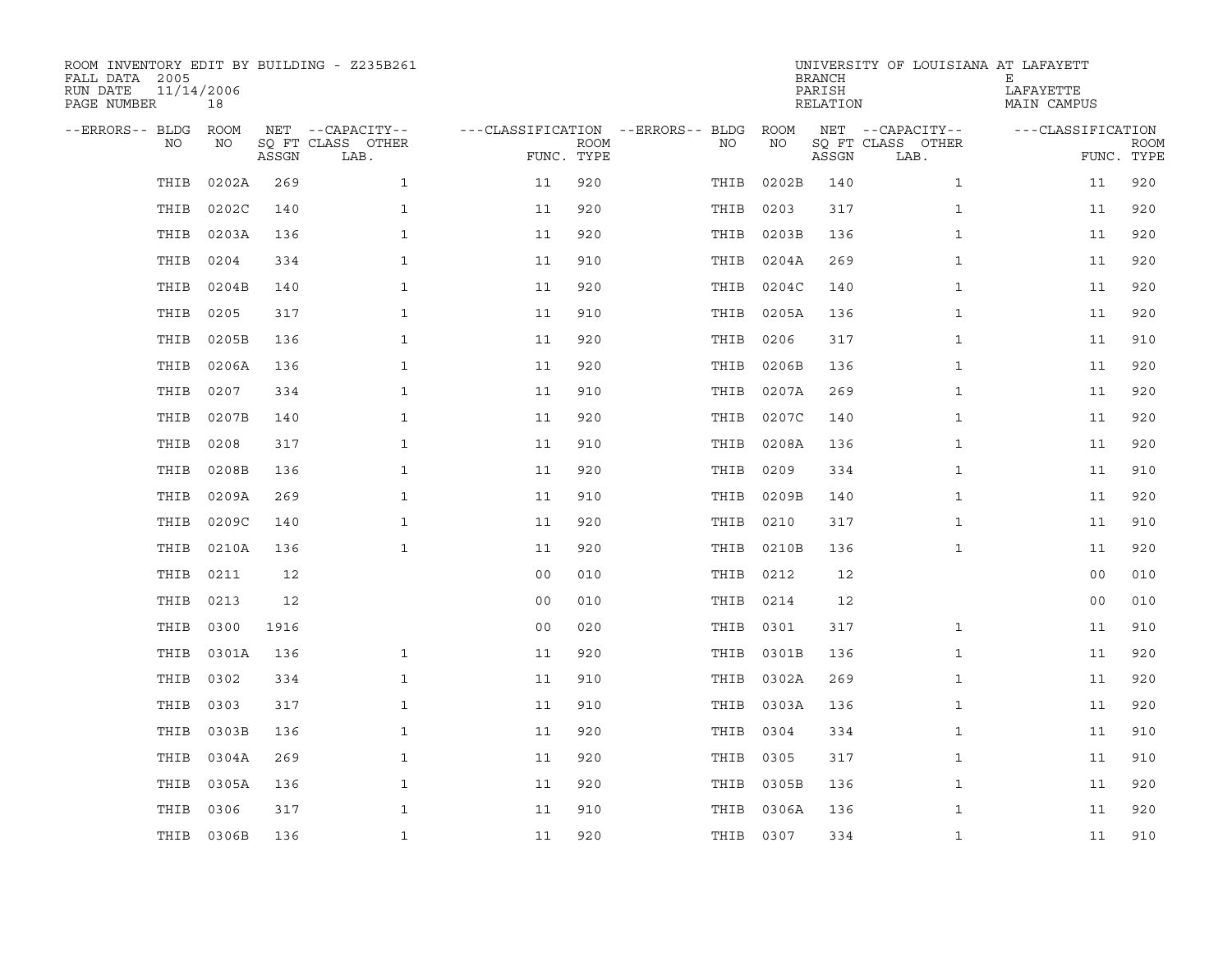| ROOM INVENTORY EDIT BY BUILDING - Z235B261<br>FALL DATA 2005<br>11/14/2006<br>RUN DATE<br>PAGE NUMBER | 19         |       |                           |                                        |             |           |            | <b>BRANCH</b><br>PARISH<br>RELATION              | UNIVERSITY OF LOUISIANA AT LAFAYETT                                    | Е<br>LAFAYETTE<br>MAIN CAMPUS |                           |
|-------------------------------------------------------------------------------------------------------|------------|-------|---------------------------|----------------------------------------|-------------|-----------|------------|--------------------------------------------------|------------------------------------------------------------------------|-------------------------------|---------------------------|
| --ERRORS-- BLDG ROOM                                                                                  |            |       | NET --CAPACITY--          | ---CLASSIFICATION --ERRORS-- BLDG ROOM |             |           |            |                                                  | NET --CAPACITY--                                                       | ---CLASSIFICATION             |                           |
| NO.                                                                                                   | NO         | ASSGN | SQ FT CLASS OTHER<br>LAB. | FUNC. TYPE                             | <b>ROOM</b> | NO        | NO         | ASSGN                                            | SQ FT CLASS OTHER<br>LAB.                                              |                               | <b>ROOM</b><br>FUNC. TYPE |
| THIB                                                                                                  | 0307A      | 269   | $\mathbf{1}$              | 11                                     | 910         | THIB      | 0308       | 317                                              | $\mathbf{1}$                                                           | 11                            | 910                       |
| THIB                                                                                                  | 0308A      | 136   | $\mathbf{1}$              | 11                                     | 920         |           | THIB 0308B | 136                                              | $\mathbf{1}$                                                           | 11                            | 920                       |
| THIB                                                                                                  | 0309       | 334   | $\mathbf{1}$              | 11                                     | 910         |           | THIB 0309A | 269                                              | $\mathbf{1}$                                                           | 11                            | 920                       |
| THIB                                                                                                  | 0310       | 317   | $\mathbf{1}$              | 11                                     | 910         |           | THIB 0310A | 136                                              | $\mathbf{1}$                                                           | 11                            | 920                       |
| THIB                                                                                                  | 0310B      | 136   | $\mathbf{1}$              | 11                                     | 920         | THIB 0311 |            | 12                                               |                                                                        | 0 <sub>0</sub>                | 010                       |
| THIB                                                                                                  | 0312       | 12    |                           | 0 <sub>0</sub>                         | 010         | THIB 0313 |            | 12                                               |                                                                        | 00                            | 010                       |
|                                                                                                       | THIB 0314  | 12    |                           | 0 <sub>0</sub>                         | 010         |           |            | TOTAL NUMBER CLASSROOMS<br>TOTAL NUMBER LABS 210 | TOTAL NET ASSIGN SQ. FT. IN ROOM FILE<br>TOTAL NUMBER SPECIAL LABS 220 | 20,078                        |                           |
| VERM                                                                                                  | 0100       | 1918  |                           | 0 <sub>0</sub>                         | 020         | VERM 0101 |            | 317                                              | $\mathbf{1}$                                                           | 11                            | 910                       |
| VERM                                                                                                  | 0101A      | 140   | $\mathbf{1}$              | 11                                     | 920         |           | VERM 0101B | 140                                              | $\mathbf{1}$                                                           | 11                            | 920                       |
| VERM                                                                                                  | 0102       | 397   | $\mathbf{1}$              | 11                                     | 910         |           | VERM 0102A | 140                                              | $\mathbf{1}$                                                           | 11                            | 920                       |
| VERM                                                                                                  | 0102B      | 140   | $\mathbf{1}$              | 11                                     | 920         |           | VERM 0102C | 140                                              | $\mathbf{1}$                                                           | 11                            | 920                       |
| VERM                                                                                                  | 0103       | 317   | $\mathbf 1$               | 11                                     | 910         |           | VERM 0103A | 145                                              | $\mathbf{1}$                                                           | 11                            | 920                       |
| VERM                                                                                                  | 0103B      | 140   | $\mathbf 1$               | 11                                     | 920         | VERM      | 0104       | 397                                              | $\mathbf{1}$                                                           | 11                            | 910                       |
|                                                                                                       | VERM 0104A | 140   | $\mathbf{1}$              | 11                                     | 920         |           | VERM 0104B | 140                                              | $\mathbf{1}$                                                           | 11                            | 920                       |
| VERM                                                                                                  | 0104C      | 140   | $\mathbf{1}$              | 11                                     | 920         | VERM      | 0105       | 317                                              | $\mathbf{1}$                                                           | 11                            | 910                       |
| VERM                                                                                                  | 0105A      | 140   | $\mathbf 1$               | 11                                     | 920         |           | VERM 0105B | 140                                              | $\mathbf{1}$                                                           | 11                            | 920                       |
| VERM                                                                                                  | 0106       | 317   | $\mathbf{1}$              | 11                                     | 910         |           | VERM 0106A | 140                                              | $\mathbf{1}$                                                           | 11                            | 920                       |
| VERM                                                                                                  | 0106B      | 140   | $\mathbf{1}$              | 11                                     | 920         | VERM 0107 |            | 397                                              | $\mathbf{1}$                                                           | 11                            | 910                       |
| VERM                                                                                                  | 0107A      | 145   | $\mathbf{1}$              | 11                                     | 920         |           | VERM 0107B | 140                                              | $\mathbf{1}$                                                           | 11                            | 920                       |
| VERM                                                                                                  | 0107C      | 140   | $\mathbf{1}$              | 11                                     | 920         | VERM      | 0108       | 317                                              | $\mathbf{1}$                                                           | 11                            | 910                       |
| VERM                                                                                                  | 0108A      | 140   | $\mathbf{1}$              | 11                                     | 920         |           | VERM 0108B | 140                                              | $\mathbf{1}$                                                           | 11                            | 920                       |
| VERM                                                                                                  | 0109       | 397   | $\mathbf{1}$              | 11                                     | 910         |           | VERM 0109A | 145                                              | $\mathbf{1}$                                                           | 11                            | 920                       |
| VERM                                                                                                  | 0109B      | 140   | $\mathbf{1}$              | 11                                     | 920         |           | VERM 0109C | 140                                              | $\mathbf{1}$                                                           | 11                            | 920                       |
|                                                                                                       | VERM 0110  | 317   | $\mathbf{1}$              | 11                                     | 910         |           | VERM 0110A | 140                                              | $\mathbf{1}$                                                           | 11                            | 920                       |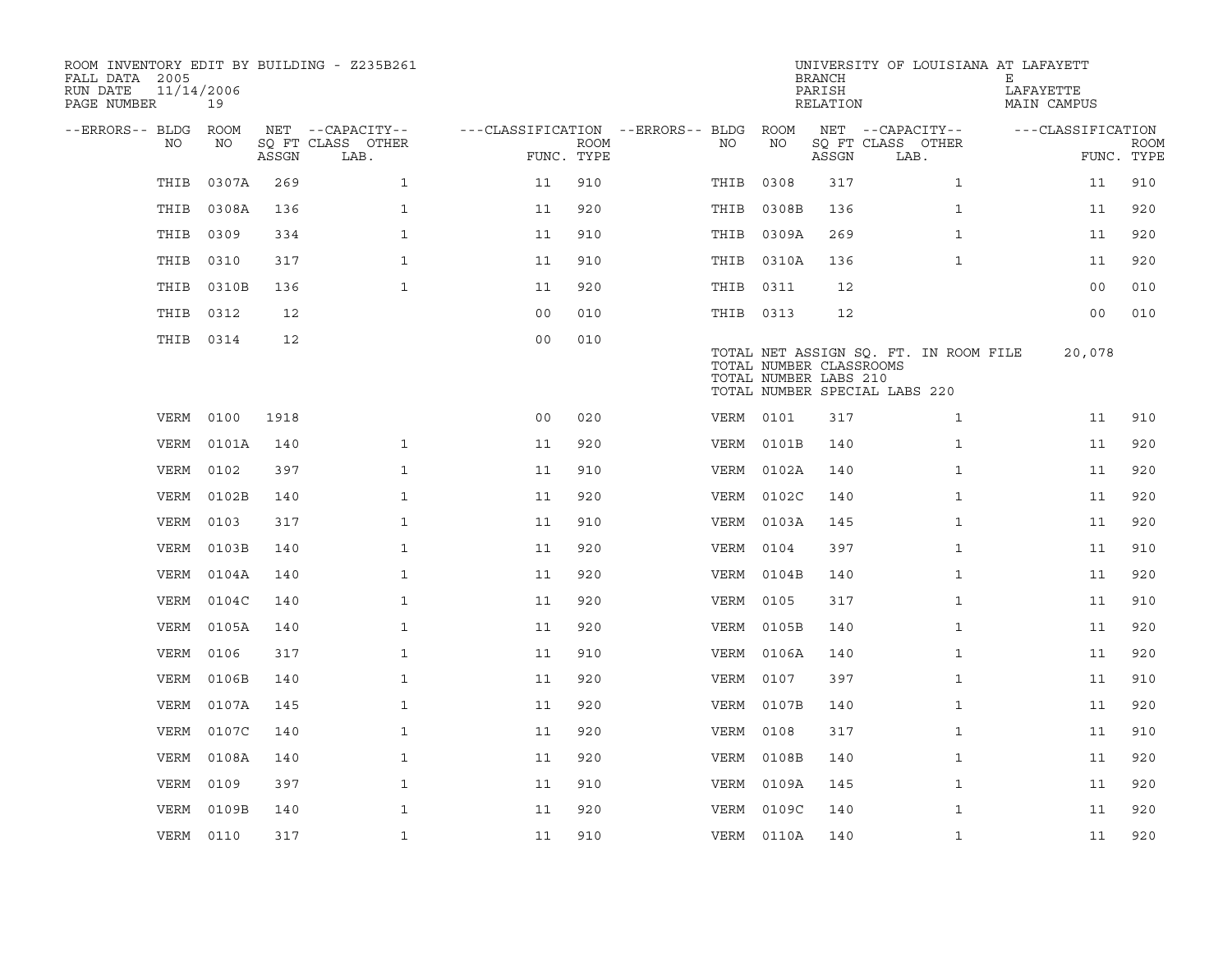| ROOM INVENTORY EDIT BY BUILDING - Z235B261<br>FALL DATA 2005<br>11/14/2006<br>RUN DATE<br>PAGE NUMBER | 20         |       |                           |                |             |                                   |            | <b>BRANCH</b><br>PARISH<br>RELATION | UNIVERSITY OF LOUISIANA AT LAFAYETT | Е<br>LAFAYETTE<br>MAIN CAMPUS |                           |
|-------------------------------------------------------------------------------------------------------|------------|-------|---------------------------|----------------|-------------|-----------------------------------|------------|-------------------------------------|-------------------------------------|-------------------------------|---------------------------|
| --ERRORS-- BLDG ROOM                                                                                  |            |       | NET --CAPACITY--          |                |             | ---CLASSIFICATION --ERRORS-- BLDG | ROOM       |                                     | NET --CAPACITY--                    | ---CLASSIFICATION             |                           |
| NO                                                                                                    | NO         | ASSGN | SQ FT CLASS OTHER<br>LAB. | FUNC. TYPE     | <b>ROOM</b> | NO                                | NO         | ASSGN                               | SQ FT CLASS OTHER<br>LAB.           |                               | <b>ROOM</b><br>FUNC. TYPE |
| VERM                                                                                                  | 0110B      | 140   | $\mathbf{1}$              | 11             | 920         | VERM                              | 0111       | 12                                  |                                     | 11                            | 935                       |
| VERM                                                                                                  | 0112       | 12    |                           | 11             | 935         | VERM                              | 0113       | 12                                  |                                     | 11                            | 935                       |
| VERM                                                                                                  | 0114       | 12    |                           | 11             | 935         | VERM                              | 0200       | 1918                                |                                     | 0 <sub>0</sub>                | 020                       |
| VERM                                                                                                  | 0201       | 317   | $\mathbf{1}$              | 11             | 910         | VERM                              | 0201A      | 140                                 | $\mathbf{1}$                        | 11                            | 920                       |
| VERM                                                                                                  | 0201B      | 140   | $\mathbf{1}$              | 11             | 920         | VERM                              | 0202       | 397                                 | $\mathbf{1}$                        | 11                            | 910                       |
| VERM                                                                                                  | 0202A      | 140   | $\mathbf{1}$              | 11             | 920         |                                   | VERM 0202B | 140                                 | $\mathbf{1}$                        | 11                            | 920                       |
| VERM                                                                                                  | 0202C      | 140   | $\mathbf{1}$              | 11             | 920         | VERM                              | 0203       | 317                                 | $\mathbf{1}$                        | 11                            | 910                       |
| VERM                                                                                                  | 0203A      | 145   | $\mathbf{1}$              | 11             | 920         | VERM                              | 0203B      | 140                                 | $\mathbf{1}$                        | 11                            | 920                       |
| VERM                                                                                                  | 0204       | 397   | $\mathbf{1}$              | 11             | 910         | VERM                              | 0204A      | 140                                 | $\mathbf{1}$                        | 11                            | 920                       |
| VERM                                                                                                  | 0204B      | 140   | $\mathbf 1$               | 11             | 920         | VERM                              | 0204C      | 140                                 | $\mathbf{1}$                        | 11                            | 920                       |
| VERM                                                                                                  | 0205       | 317   | $\mathbf{1}$              | 11             | 910         | VERM                              | 0205A      | 145                                 | $\mathbf{1}$                        | 11                            | 920                       |
| VERM                                                                                                  | 0205B      | 140   | $\mathbf{1}$              | 11             | 920         | VERM                              | 0206       | 317                                 | $\mathbf{1}$                        | 11                            | 910                       |
| VERM                                                                                                  | 0206A      | 140   | $\mathbf{1}$              | 11             | 920         | VERM                              | 0206B      | 140                                 | $\mathbf{1}$                        | 11                            | 920                       |
| VERM                                                                                                  | 0207       | 397   | $\mathbf{1}$              | 11             | 910         |                                   | VERM 0207A | 145                                 | $\mathbf{1}$                        | 11                            | 920                       |
| VERM                                                                                                  | 0207B      | 140   | $\mathbf 1$               | 11             | 920         | VERM                              | 0207C      | 140                                 | $\mathbf{1}$                        | 11                            | 920                       |
| VERM                                                                                                  | 0208       | 317   | $\mathbf{1}$              | 11             | 910         |                                   | VERM 0208A | 140                                 | $\mathbf{1}$                        | 11                            | 920                       |
| VERM                                                                                                  | 0208B      | 140   | $\mathbf{1}$              | 11             | 920         | VERM                              | 0209       | 397                                 | $\mathbf{1}$                        | 11                            | 910                       |
| VERM                                                                                                  | 0209A      | 140   | $\mathbf 1$               | 11             | 920         |                                   | VERM 0209B | 140                                 | $\mathbf{1}$                        | 11                            | 920                       |
| VERM                                                                                                  | 0209C      | 140   | $\mathbf{1}$              | 11             | 920         | VERM                              | 0210       | 317                                 | $\mathbf{1}$                        | 11                            | 910                       |
| VERM                                                                                                  | 0210A      | 140   | $\mathbf{1}$              | 11             | 920         |                                   | VERM 0210B | 140                                 | $\mathbf{1}$                        | 11                            | 920                       |
| VERM                                                                                                  | 0211       | 12    |                           | 11             | 935         | VERM                              | 0212       | 12                                  |                                     | 11                            | 935                       |
| VERM                                                                                                  | 0213       | 12    |                           | 11             | 935         | VERM                              | 0214       | 12                                  |                                     | 11                            | 935                       |
| VERM                                                                                                  | 0300       | 1918  |                           | 0 <sub>0</sub> | 020         | VERM                              | 0301       | 317                                 | $\mathbf{1}$                        | 11                            | 910                       |
| VERM                                                                                                  | 0301A      | 140   | $\mathbf{1}$              | 11             | 920         |                                   | VERM 0301B | 140                                 | $\mathbf{1}$                        | 11                            | 920                       |
| VERM                                                                                                  | 0302       | 397   | $\mathbf{1}$              | 11             | 910         | VERM                              | 0302A      | 140                                 | $\mathbf{1}$                        | 11                            | 920                       |
|                                                                                                       | VERM 0302B | 140   | $\mathbf{1}$              | 11             | 920         |                                   | VERM 0302C | 140                                 | $\mathbf{1}$                        | 11                            | 920                       |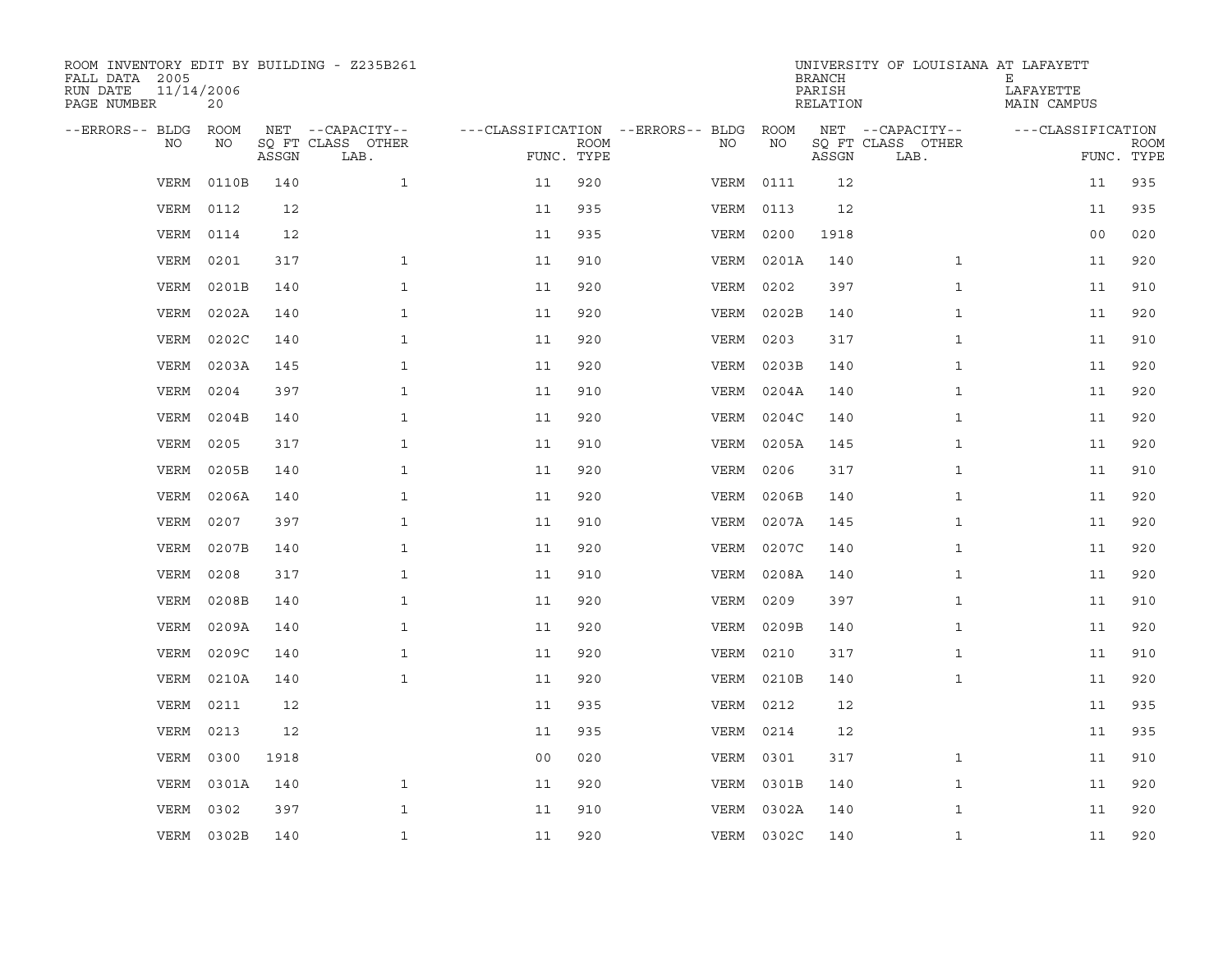| ROOM INVENTORY EDIT BY BUILDING - Z235B261<br>FALL DATA 2005<br>11/14/2006<br>RUN DATE<br>PAGE NUMBER | 21         |       |                                       |                                        |             |           |                                                  | <b>BRANCH</b><br>PARISH<br>RELATION | UNIVERSITY OF LOUISIANA AT LAFAYETT                                    | Е<br>LAFAYETTE<br>MAIN CAMPUS |             |
|-------------------------------------------------------------------------------------------------------|------------|-------|---------------------------------------|----------------------------------------|-------------|-----------|--------------------------------------------------|-------------------------------------|------------------------------------------------------------------------|-------------------------------|-------------|
| --ERRORS-- BLDG ROOM<br>NO                                                                            | NO         |       | NET --CAPACITY--<br>SQ FT CLASS OTHER | ---CLASSIFICATION --ERRORS-- BLDG ROOM | <b>ROOM</b> | NO        | NO                                               |                                     | NET --CAPACITY--<br>SQ FT CLASS OTHER                                  | ---CLASSIFICATION             | <b>ROOM</b> |
|                                                                                                       |            | ASSGN | LAB.                                  | FUNC. TYPE                             |             |           |                                                  | ASSGN                               | LAB.                                                                   |                               | FUNC. TYPE  |
| VERM                                                                                                  | 0303       | 317   | $\mathbf{1}$                          | 11                                     | 910         | VERM      | 0303A                                            | 145                                 | $\mathbf{1}$                                                           | 11                            | 920         |
| VERM                                                                                                  | 0303B      | 140   | $\mathbf{1}$                          | 11                                     | 920         | VERM      | 0304                                             | 397                                 | $\mathbf{1}$                                                           | 11                            | 910         |
|                                                                                                       | VERM 0304A | 140   | $\mathbf 1$                           | 11                                     | 920         | VERM      | 0304B                                            | 140                                 | $\mathbf{1}$                                                           | 11                            | 920         |
| VERM                                                                                                  | 0304C      | 140   | $\mathbf{1}$                          | 11                                     | 920         | VERM      | 0305                                             | 317                                 | $\mathbf{1}$                                                           | 11                            | 910         |
| VERM                                                                                                  | 0305A      | 145   | $\mathbf{1}$                          | 11                                     | 920         | VERM      | 0305B                                            | 140                                 | $\mathbf{1}$                                                           | 11                            | 920         |
| VERM                                                                                                  | 0306       | 317   | $\mathbf{1}$                          | 11                                     | 910         |           | VERM 0306A                                       | 140                                 | $\mathbf{1}$                                                           | 11                            | 920         |
|                                                                                                       | VERM 0306B | 140   | $\mathbf{1}$                          | 11                                     | 920         | VERM 0307 |                                                  | 397                                 | $\mathbf{1}$                                                           | 11                            | 910         |
| VERM                                                                                                  | 0307A      | 145   | $\mathbf{1}$                          | 11                                     | 920         |           | VERM 0307B                                       | 140                                 | $\mathbf{1}$                                                           | 11                            | 920         |
| VERM                                                                                                  | 0307C      | 140   | $\mathbf{1}$                          | 11                                     | 920         | VERM      | 0308                                             | 317                                 | $\mathbf{1}$                                                           | 11                            | 910         |
|                                                                                                       | VERM 0308A | 140   | $\mathbf{1}$                          | 11                                     | 920         |           | VERM 0308B                                       | 140                                 | $\mathbf{1}$                                                           | 11                            | 920         |
| VERM                                                                                                  | 0309       | 397   | $\mathbf 1$                           | 11                                     | 910         |           | VERM 0309A                                       | 145                                 | $\mathbf{1}$                                                           | 11                            | 920         |
|                                                                                                       | VERM 0309B | 140   | $\mathbf{1}$                          | 11                                     | 920         |           | VERM 0309C                                       | 140                                 | $\mathbf{1}$                                                           | 11                            | 920         |
| VERM                                                                                                  | 0310       | 317   | $\mathbf{1}$                          | 11                                     | 910         |           | VERM 0310A                                       | 140                                 | $\mathbf{1}$                                                           | 11                            | 920         |
|                                                                                                       | VERM 0310B | 140   | $\mathbf{1}$                          | 11                                     | 920         | VERM 0311 |                                                  | 12                                  |                                                                        | 11                            | 935         |
|                                                                                                       | VERM 0312  | 12    |                                       | 11                                     | 935         | VERM 0313 |                                                  | 12                                  |                                                                        | 11                            | 935         |
|                                                                                                       | VERM 0314  | 12    |                                       | 11                                     | 935         |           | TOTAL NUMBER CLASSROOMS<br>TOTAL NUMBER LABS 210 |                                     | TOTAL NET ASSIGN SQ. FT. IN ROOM FILE<br>TOTAL NUMBER SPECIAL LABS 220 | 20,744                        |             |
|                                                                                                       | VOOR 0100  | 1918  |                                       | 0 <sub>0</sub>                         | 020         | VOOR 0101 |                                                  | 317                                 | $\mathbf{1}$                                                           | 11                            | 910         |
|                                                                                                       | VOOR 0101A | 140   | $\mathbf{1}$                          | 11                                     | 920         |           | VOOR 0101B                                       | 140                                 | $\mathbf{1}$                                                           | 11                            | 920         |
|                                                                                                       | VOOR 0102  | 330   | $\mathbf{1}$                          | 11                                     | 910         |           | VOOR 0102A                                       | 270                                 | $\mathbf{1}$                                                           | 11                            | 920         |
| VOOR 0103                                                                                             |            | 317   | $\mathbf{1}$                          | 11                                     | 910         |           | VOOR 0103A                                       | 140                                 | $\mathbf{1}$                                                           | 11                            | 920         |
|                                                                                                       | VOOR 0103B | 140   | $\mathbf{1}$                          | 11                                     | 920         | VOOR 0104 |                                                  | 317                                 | $\mathbf{1}$                                                           | 11                            | 910         |
|                                                                                                       | VOOR 0104A | 140   | $\mathbf{1}$                          | 11                                     | 920         | VOOR 0105 |                                                  | 330                                 | $\mathbf{1}$                                                           | 11                            | 910         |
|                                                                                                       | VOOR 0105A | 270   | $\mathbf 1$                           | 11                                     | 910         |           | VOOR 0105B                                       | 140                                 | $\mathbf{1}$                                                           | 11                            | 920         |
|                                                                                                       | VOOR 0106  | 317   | $\mathbf{1}$                          | 11                                     | 910         |           | VOOR 0106A                                       | 140                                 | $\mathbf{1}$                                                           | 11                            | 920         |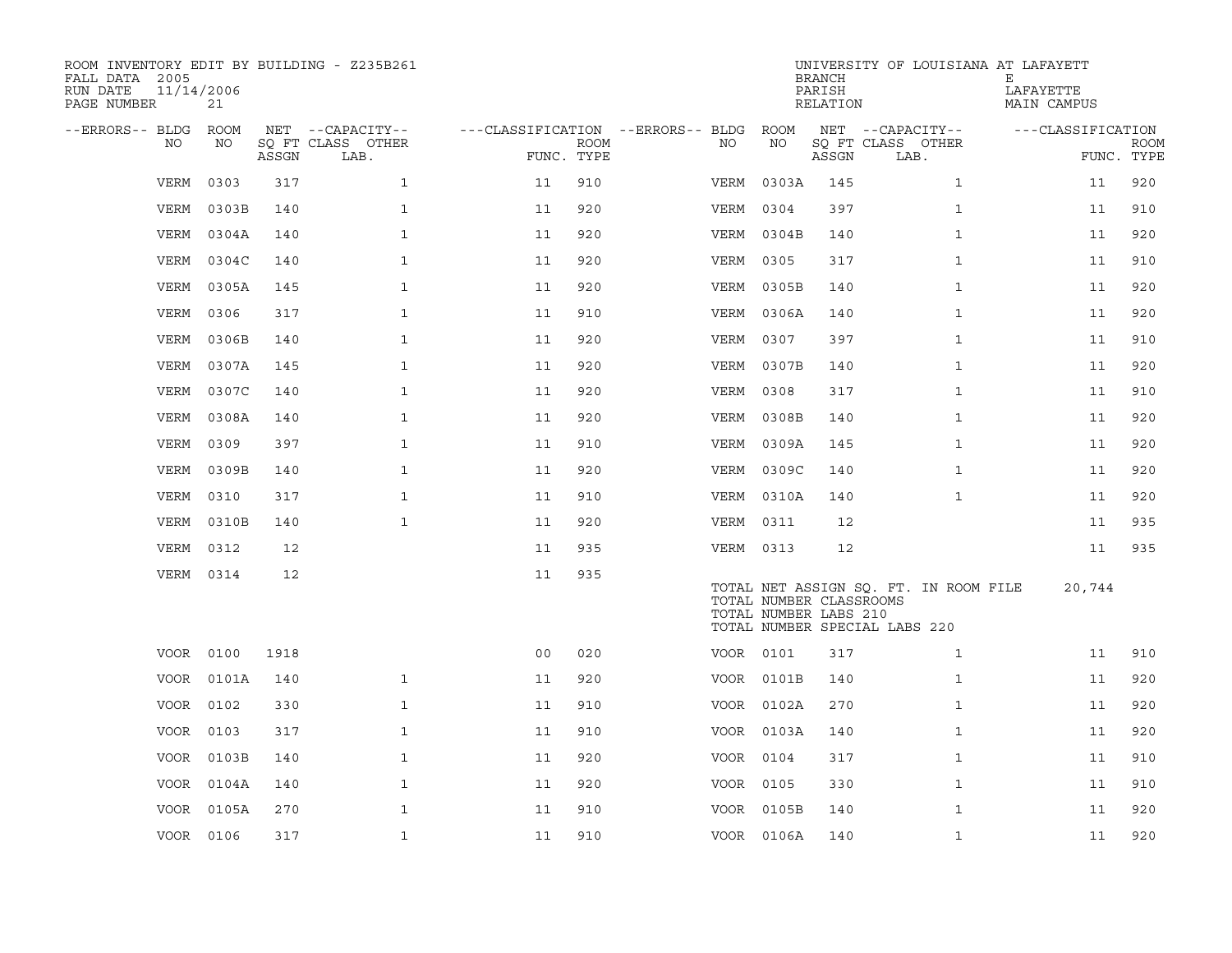| ROOM INVENTORY EDIT BY BUILDING - Z235B261<br>FALL DATA 2005<br>RUN DATE<br>PAGE NUMBER | 11/14/2006<br>22 |       |                           |                                   |             |           |            | <b>BRANCH</b><br>PARISH<br>RELATION | UNIVERSITY OF LOUISIANA AT LAFAYETT | Ε<br>LAFAYETTE<br>MAIN CAMPUS |                           |
|-----------------------------------------------------------------------------------------|------------------|-------|---------------------------|-----------------------------------|-------------|-----------|------------|-------------------------------------|-------------------------------------|-------------------------------|---------------------------|
| --ERRORS-- BLDG                                                                         | <b>ROOM</b>      |       | NET --CAPACITY--          | ---CLASSIFICATION --ERRORS-- BLDG |             |           | ROOM       |                                     | NET --CAPACITY--                    | ---CLASSIFICATION             |                           |
| NO                                                                                      | NO               | ASSGN | SO FT CLASS OTHER<br>LAB. | FUNC. TYPE                        | <b>ROOM</b> | NO.       | NO         | ASSGN                               | SQ FT CLASS OTHER<br>LAB.           |                               | <b>ROOM</b><br>FUNC. TYPE |
| <b>VOOR</b>                                                                             | 0106B            | 140   | $\mathbf{1}$              | 11                                | 920         | VOOR      | 0107       | 330                                 | $\mathbf{1}$                        | 11                            | 910                       |
| VOOR                                                                                    | 0107A            | 270   | $\mathbf{1}$              | 11                                | 920         | VOOR 0108 |            | 317                                 | $\mathbf{1}$                        | 11                            | 910                       |
| VOOR                                                                                    | 0108A            | 140   | $\mathbf{1}$              | 11                                | 920         |           | VOOR 0108B | 140                                 | $\mathbf{1}$                        | 11                            | 920                       |
| <b>VOOR</b>                                                                             | 0109             | 330   | $\mathbf{1}$              | 11                                | 910         |           | VOOR 0109A | 270                                 | $\mathbf{1}$                        | 11                            | 920                       |
| VOOR                                                                                    | 0110             | 317   | $\mathbf 1$               | 11                                | 910         |           | VOOR 0110A | 140                                 | $\mathbf{1}$                        | 11                            | 920                       |
| VOOR                                                                                    | 0110B            | 140   | $\mathbf{1}$              | 11                                | 920         | VOOR 0111 |            | 12                                  |                                     | 11                            | 935                       |
| VOOR                                                                                    | 0112             | 12    |                           | 11                                | 935         | VOOR 0113 |            | 12                                  |                                     | 11                            | 935                       |
| VOOR                                                                                    | 0114             | 12    |                           | 11                                | 935         | VOOR 0200 |            | 1918                                |                                     | 0 <sub>0</sub>                | 020                       |
| <b>VOOR</b>                                                                             | 0201             | 140   | $\mathbf{1}$              | 11                                | 910         | VOOR      | 0201A      | 140                                 | $\mathbf{1}$                        | 11                            | 920                       |
| <b>VOOR</b>                                                                             | 0202             | 317   | $\mathbf{1}$              | 11                                | 910         |           | VOOR 0202A | 140                                 | $\mathbf{1}$                        | 11                            | 920                       |
| <b>VOOR</b>                                                                             | 0203             | 317   | $\mathbf{1}$              | 11                                | 910         |           | VOOR 0203A | 136                                 | $\mathbf{1}$                        | 11                            | 920                       |
| <b>VOOR</b>                                                                             | 0203B            | 140   | $\mathbf{1}$              | 11                                | 920         | VOOR 0204 |            | 317                                 | $\mathbf{1}$                        | 11                            | 910                       |
| <b>VOOR</b>                                                                             | 0204A            | 140   | $\mathbf{1}$              | 11                                | 920         | VOOR      | 0205       | 317                                 | $\mathbf{1}$                        | 11                            | 910                       |
| <b>VOOR</b>                                                                             | 0205A            | 136   | $\mathbf{1}$              | 11                                | 920         |           | VOOR 0205B | 140                                 | $\mathbf{1}$                        | 11                            | 920                       |
| VOOR                                                                                    | 0206             | 317   | $\mathbf{1}$              | 11                                | 910         | VOOR      | 0206A      | 140                                 | $\mathbf{1}$                        | 11                            | 920                       |
| VOOR                                                                                    | 0206B            | 140   | $\mathbf 1$               | 11                                | 920         | VOOR 0207 |            | 317                                 | $\mathbf{1}$                        | 11                            | 910                       |
| VOOR                                                                                    | 0207A            | 270   | $\mathbf{1}$              | 11                                | 920         | VOOR      | 0208       | 317                                 | $\mathbf{1}$                        | 11                            | 910                       |
| <b>VOOR</b>                                                                             | 0208A            | 140   | $\mathbf{1}$              | 11                                | 920         | VOOR      | 0208B      | 140                                 | $\mathbf{1}$                        | 11                            | 920                       |
| VOOR                                                                                    | 0209             | 317   | $\mathbf{1}$              | 11                                | 910         |           | VOOR 0209A | 140                                 | $\mathbf{1}$                        | 11                            | 920                       |
| VOOR                                                                                    | 0210             | 317   | $\mathbf{1}$              | 11                                | 910         |           | VOOR 0210A | 140                                 | $\mathbf{1}$                        | 11                            | 920                       |
| VOOR                                                                                    | 0210B            | 140   | $\mathbf{1}$              | 11                                | 920         | VOOR 0211 |            | 12                                  | $\mathbf{1}$                        | 11                            | 935                       |
| VOOR                                                                                    | 0212             | 12    | $\mathbf{1}$              | 11                                | 935         | VOOR 0213 |            | 12                                  | $\mathbf{1}$                        | 11                            | 935                       |
| VOOR                                                                                    | 0214             | 12    | $\mathbf{1}$              | 11                                | 935         | VOOR 0300 |            | 1918                                |                                     | 0 <sub>0</sub>                | 020                       |
| VOOR                                                                                    | 0301             | 317   | $\mathbf{1}$              | 11                                | 910         |           | VOOR 0301A | 140                                 | $\mathbf{1}$                        | 11                            | 920                       |
| <b>VOOR</b>                                                                             | 0301B            | 140   | $\mathbf{1}$              | 11                                | 920         | VOOR 0302 |            | 330                                 | $\mathbf{1}$                        | 11                            | 910                       |
|                                                                                         | VOOR 0302A       | 270   | $\mathbf{1}$              | 11                                | 920         | VOOR 0303 |            | 317                                 | $\mathbf{1}$                        | 11                            | 910                       |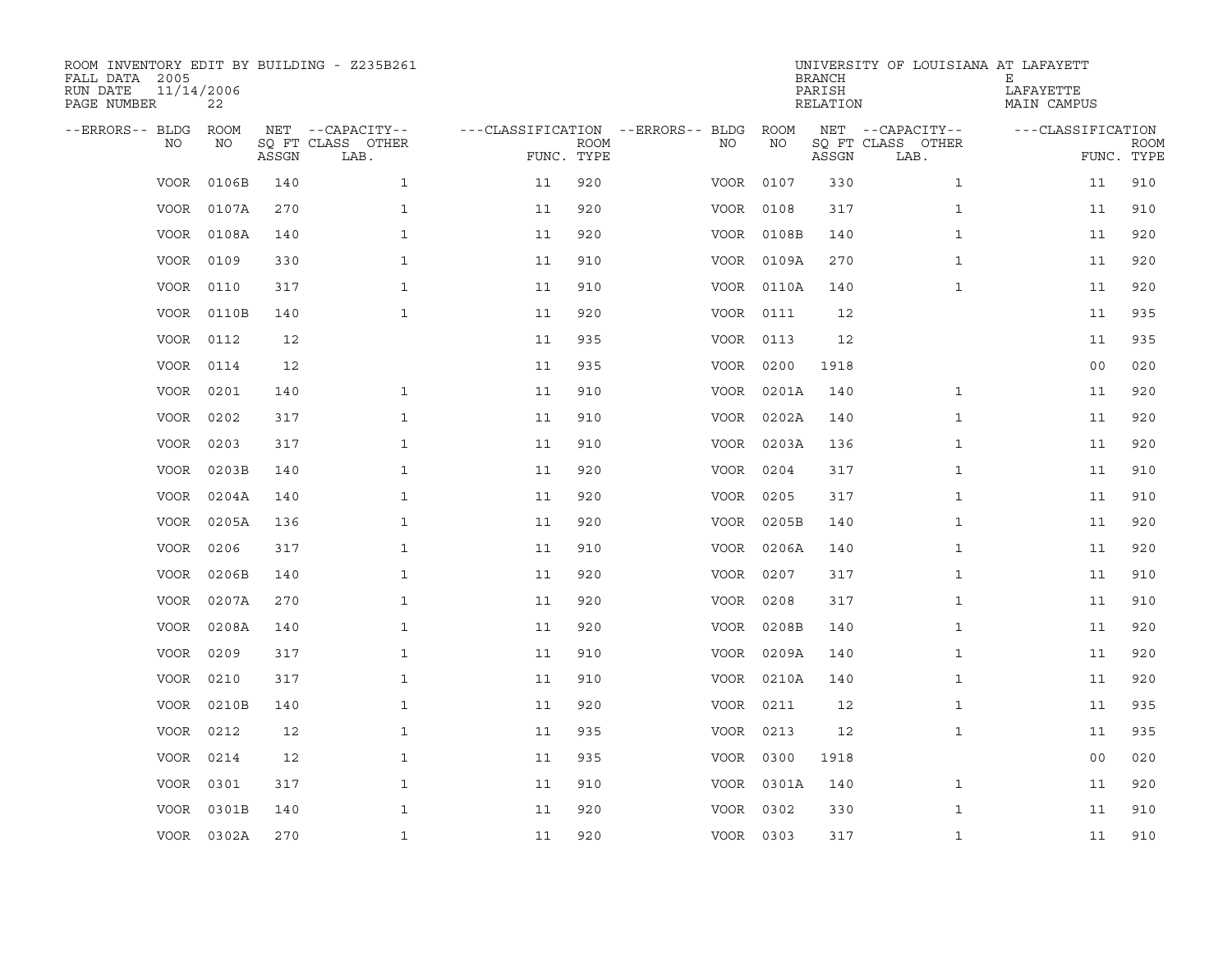| ROOM INVENTORY EDIT BY BUILDING - Z235B261<br>FALL DATA 2005<br>11/14/2006<br>RUN DATE<br>PAGE NUMBER | 23         |       |                           |                                        |      |           |            | <b>BRANCH</b><br>PARISH<br>RELATION                    | UNIVERSITY OF LOUISIANA AT LAFAYETT                                    | Е<br>LAFAYETTE<br><b>MAIN CAMPUS</b> |             |
|-------------------------------------------------------------------------------------------------------|------------|-------|---------------------------|----------------------------------------|------|-----------|------------|--------------------------------------------------------|------------------------------------------------------------------------|--------------------------------------|-------------|
| --ERRORS-- BLDG ROOM                                                                                  |            |       | NET --CAPACITY--          | ---CLASSIFICATION --ERRORS-- BLDG ROOM |      |           | NO         |                                                        | NET --CAPACITY--                                                       | ---CLASSIFICATION                    |             |
| NO.                                                                                                   | NO         | ASSGN | SQ FT CLASS OTHER<br>LAB. | FUNC. TYPE                             | ROOM | NO        |            | ASSGN                                                  | SQ FT CLASS OTHER<br>LAB.                                              | FUNC. TYPE                           | <b>ROOM</b> |
| VOOR                                                                                                  | 0303A      | 140   | $\mathbf{1}$              | 11                                     | 920  |           | VOOR 0303B | 140                                                    | $\mathbf{1}$                                                           | 11                                   | 920         |
|                                                                                                       | VOOR 0304  | 330   | $\mathbf{1}$              | 11                                     | 910  |           | VOOR 0304A | 270                                                    | $\mathbf{1}$                                                           | 11                                   | 920         |
|                                                                                                       | VOOR 0305  | 330   | $\mathbf{1}$              | 11                                     | 910  |           | VOOR 0305A | 140                                                    | $\mathbf{1}$                                                           | 11                                   | 920         |
| VOOR                                                                                                  | 0305B      | 140   | $\mathbf{1}$              | 11                                     | 920  | VOOR 0306 |            | 317                                                    | $\mathbf{1}$                                                           | 11                                   | 910         |
|                                                                                                       | VOOR 0306A | 140   | $\mathbf 1$               | 11                                     | 920  |           | VOOR 0306B | 140                                                    | $\mathbf{1}$                                                           | 11                                   | 920         |
| VOOR                                                                                                  | 0307       | 330   | $\mathbf{1}$              | 11                                     | 910  |           | VOOR 0307A | 270                                                    | $\mathbf{1}$                                                           | 11                                   | 920         |
|                                                                                                       | VOOR 0308  | 317   | $\mathbf{1}$              | 11                                     | 910  |           | VOOR 0308A | 140                                                    | $\mathbf{1}$                                                           | 11                                   | 920         |
|                                                                                                       | VOOR 0308B | 140   | $\mathbf{1}$              | 11                                     | 920  | VOOR 0309 |            | 330                                                    | $\mathbf{1}$                                                           | 11                                   | 910         |
| VOOR                                                                                                  | 0309A      | 270   | $\mathbf{1}$              | 11                                     | 920  | VOOR 0310 |            | 317                                                    | $\mathbf{1}$                                                           | 11                                   | 910         |
|                                                                                                       | VOOR 0310A | 140   | $\mathbf{1}$              | 11                                     | 920  |           | VOOR 0310B | 140                                                    | $\mathbf{1}$                                                           | 11                                   | 920         |
|                                                                                                       | VOOR 0311  | 12    |                           | 11                                     | 935  | VOOR 0312 |            | 12                                                     |                                                                        | 11                                   | 935         |
|                                                                                                       | VOOR 0313  | 12    |                           | 11                                     | 935  | VOOR 0314 |            | 12<br>TOTAL NUMBER CLASSROOMS<br>TOTAL NUMBER LABS 210 | TOTAL NET ASSIGN SQ. FT. IN ROOM FILE<br>TOTAL NUMBER SPECIAL LABS 220 | 11<br>17,336                         | 935         |
|                                                                                                       | 0001 0001  | 5398  | $\mathbf{1}$              | 11                                     | 970  |           |            | TOTAL NUMBER CLASSROOMS<br>TOTAL NUMBER LABS 210       | TOTAL NET ASSIGN SQ. FT. IN ROOM FILE<br>TOTAL NUMBER SPECIAL LABS 220 | 5,398                                |             |
|                                                                                                       | 0002 0100  | 840   |                           | 0 <sub>0</sub>                         | 020  |           | 0002 0100A | 258                                                    |                                                                        | 00                                   | 020         |
| 0002                                                                                                  | 0100B      | 258   |                           | 0 <sub>0</sub>                         | 020  |           | 0002 0100C | 98                                                     |                                                                        | 0 <sub>0</sub>                       | 020         |
| 0002                                                                                                  | 0100D      | 258   |                           | 0 <sub>0</sub>                         | 020  | 0002 0101 |            | 134                                                    | 2                                                                      | 11                                   | 310         |
| 0002                                                                                                  | 0101A      | 90    | $\mathbf{1}$              | 11                                     | 310  |           | 0002 0101B | 100                                                    | $\mathbf{1}$                                                           | 11                                   | 310         |
| 0002                                                                                                  | 0101C      | 269   | $\mathbf{1}$              | 11                                     | 310  | 0002      | 0102       | 636                                                    |                                                                        | 0 <sub>0</sub>                       | 030         |
| 0002                                                                                                  | 0102A      | 15    |                           | 0 <sub>0</sub>                         | 010  |           | 0002 0102B | 294                                                    | 11                                                                     | 00                                   | 030         |
| 0002                                                                                                  | 0103       | 208   | $\mathbf{1}$              | 11                                     | 310  | 0002      | 0104       | 286                                                    | $\mathbf{1}$                                                           | 11                                   | 310         |
| 0002                                                                                                  | 0104A      | 179   | $\mathbf{1}$              | 11                                     | 315  | 0002      | 0104B      | 134                                                    | $\mathbf{1}$                                                           | 11                                   | 650         |
|                                                                                                       | 0002 0104C | 149   | $\mathbf 1$               | 11                                     | 310  |           | 0002 0104D | 156                                                    | $\mathbf{1}$                                                           | 11                                   | 310         |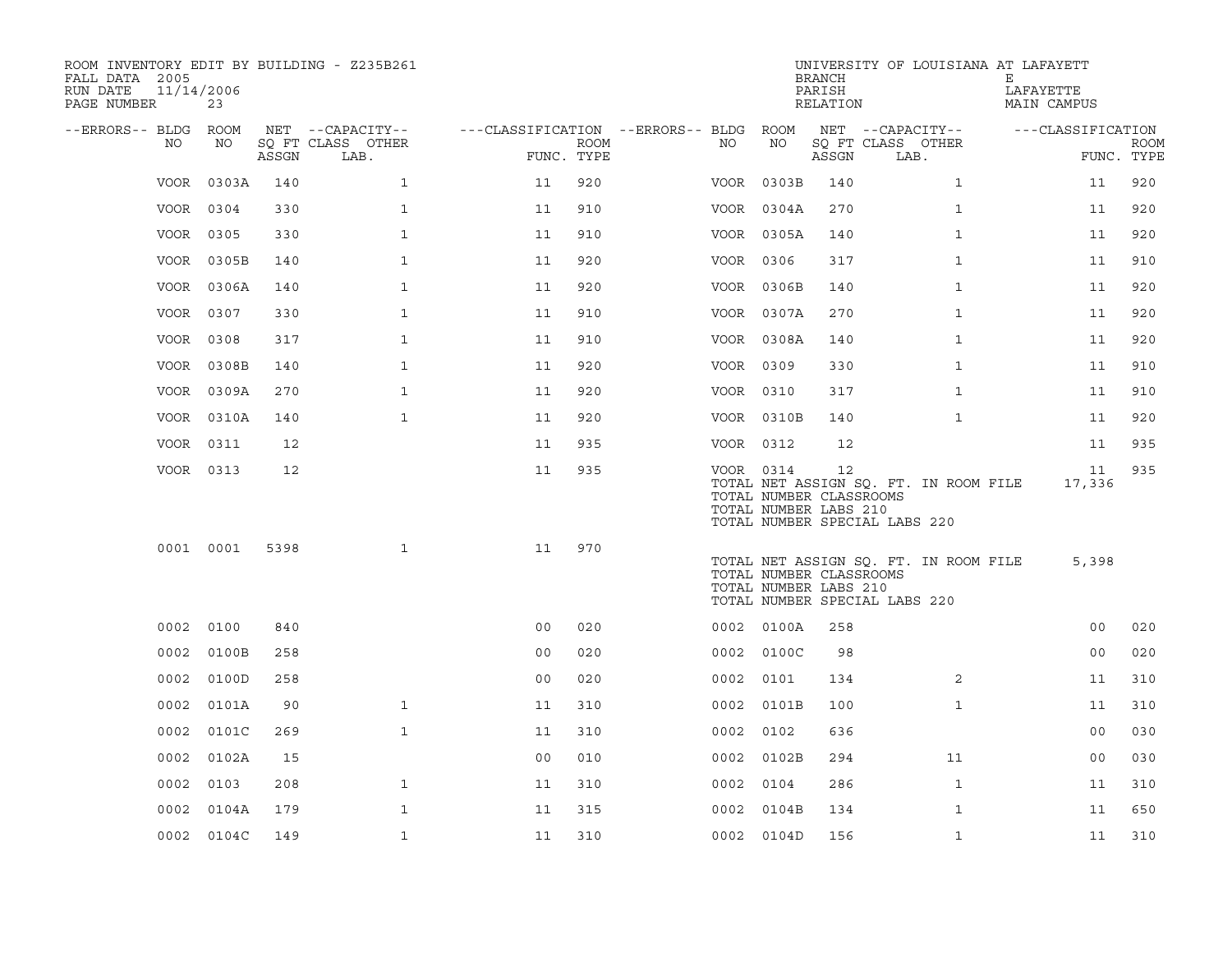| ROOM INVENTORY EDIT BY BUILDING - Z235B261<br>FALL DATA 2005<br>RUN DATE<br>PAGE NUMBER | 11/14/2006<br>24 |       |                           |              |                                   |                           |      |            | <b>BRANCH</b><br>PARISH<br>RELATION |                           |              | UNIVERSITY OF LOUISIANA AT LAFAYETT<br>Е<br>LAFAYETTE<br>MAIN CAMPUS |                           |
|-----------------------------------------------------------------------------------------|------------------|-------|---------------------------|--------------|-----------------------------------|---------------------------|------|------------|-------------------------------------|---------------------------|--------------|----------------------------------------------------------------------|---------------------------|
| --ERRORS-- BLDG ROOM                                                                    |                  |       | NET --CAPACITY--          |              | ---CLASSIFICATION --ERRORS-- BLDG |                           |      | ROOM       |                                     | NET --CAPACITY--          |              | ---CLASSIFICATION                                                    |                           |
| NO.                                                                                     | NO               | ASSGN | SO FT CLASS OTHER<br>LAB. |              |                                   | <b>ROOM</b><br>FUNC. TYPE | NO.  | NO         | ASSGN                               | SQ FT CLASS OTHER<br>LAB. |              |                                                                      | <b>ROOM</b><br>FUNC. TYPE |
| 0002                                                                                    | 0104E            | 120   |                           |              | 11                                | 535                       | 0002 | 0104F      | 305                                 |                           | 12           | 11                                                                   | 680                       |
| 0002                                                                                    | 0104G            | 258   |                           | $\mathbf{1}$ | 11                                | 310                       | 0002 | 0104H      | 314                                 |                           | 9            | 0 <sub>0</sub>                                                       | 030                       |
| 0002                                                                                    | 0105             | 208   |                           | $\mathbf{1}$ | 11                                | 310                       |      | 0002 0106A | 153                                 |                           | 1            | 11                                                                   | 220                       |
| 0002                                                                                    | 0106B            | 153   | $\mathbf{1}$              |              | 11                                | 220                       |      | 0002 0106C | 206                                 |                           | 2            | 11                                                                   | 220                       |
| 0002                                                                                    | 0107             | 208   |                           | $\mathbf{1}$ | 11                                | 310                       | 0002 | 0109       | 110                                 |                           |              | 0 <sub>0</sub>                                                       | 010                       |
| 0002                                                                                    | 0109A            | 97    |                           |              | 0 <sub>0</sub>                    | 010                       |      | 0002 0111  | 132                                 |                           | $\mathbf{1}$ | 11                                                                   | 310                       |
| 0002                                                                                    | 0111A            | 108   |                           |              | 11                                | 315                       | 0002 | 0113       | 385                                 | 20                        |              | 11                                                                   | 110                       |
| 0002                                                                                    | 0115A            | 153   |                           | $\mathbf{1}$ | 11                                | 310                       | 0002 | 0115B      | 153                                 |                           | $\mathbf{1}$ | 11                                                                   | 310                       |
| 0002                                                                                    | 0115C            | 206   |                           | $\mathbf{1}$ | 11                                | 310                       | 0002 | 0200       | 1045                                |                           |              | 0 <sub>0</sub>                                                       | 020                       |
| 0002                                                                                    | 0200A            | 258   |                           |              | 0 <sub>0</sub>                    | 020                       | 0002 | 0200B      | 258                                 |                           |              | 0 <sub>0</sub>                                                       | 020                       |
| 0002                                                                                    | 0200C            | 93    |                           |              | 0 <sub>0</sub>                    | 020                       | 0002 | 0200D      | 213                                 |                           |              | 0 <sub>0</sub>                                                       | 020                       |
| 0002                                                                                    | 0200E            | 25    |                           |              | 0 <sub>0</sub>                    | 020                       | 0002 | 0200F      | 93                                  |                           |              | 0 <sub>0</sub>                                                       | 020                       |
| 0002                                                                                    | 0201             | 636   | 50                        |              | 11                                | 110                       | 0002 | 0202A      | 155                                 |                           | $\mathbf{1}$ | 11                                                                   | 310                       |
| 0002                                                                                    | 0202B            | 155   |                           | $\mathbf{1}$ | 11                                | 310                       | 0002 | 0202C      | 206                                 |                           | 2            | 11                                                                   | 310                       |
| 0002                                                                                    | 0203             | 642   | 50                        |              | 11                                | 110                       | 0002 | 0204       | 215                                 |                           | 12           | 11                                                                   | 650                       |
| 0002                                                                                    | 0204A            | 36    |                           |              | 0 <sub>0</sub>                    | 030                       | 0002 | 0204B      | 52                                  |                           | 2            | 0 <sub>0</sub>                                                       | 030                       |
| 0002                                                                                    | 0205             | 642   | 50                        |              | 11                                | 110                       | 0002 | 0206       | 205                                 |                           |              | 00                                                                   | 020                       |
| 0002                                                                                    | 0206A            | 155   |                           | $\mathbf{1}$ | 11                                | 535                       | 0002 | 0206B      | 129                                 |                           | 2            | 11                                                                   | 310                       |
| 0002                                                                                    | 0206C            | 138   |                           | $\mathbf{1}$ | 11                                | 310                       | 0002 | 0206D      | 173                                 |                           | $\mathbf{1}$ | 11                                                                   | 350                       |
| 0002                                                                                    | 0206E            | 174   |                           | $\mathbf{1}$ | 11                                | 310                       | 0002 | 0206F      | 173                                 |                           | $\mathbf{1}$ | 11                                                                   | 310                       |
| 0002                                                                                    | 0206G            | 138   |                           | $\mathbf{1}$ | 11                                | 310                       | 0002 | 0206H      | 129                                 |                           | $\mathbf{1}$ | 11                                                                   | 310                       |
| 0002                                                                                    | 0206I            | 155   |                           | $\mathbf{1}$ | 11                                | 310                       | 0002 | 0207       | 636                                 | 50                        |              | 11                                                                   | 110                       |
| 0002                                                                                    | 0208             | 215   |                           | $\mathbf{1}$ | 11                                | 310                       | 0002 | 0208A      | 36                                  |                           |              | 0 <sub>0</sub>                                                       | 030                       |
| 0002                                                                                    | 0208B            | 52    |                           | 2            | 0 <sub>0</sub>                    | 030                       |      | 0002 0210A | 206                                 |                           | $\mathbf{1}$ | 11                                                                   | 310                       |
| 0002                                                                                    | 0210B            | 155   |                           | $\mathbf{1}$ | 11                                | 310                       | 0002 | 0210C      | 154                                 |                           | $\mathbf{1}$ | 11                                                                   | 310                       |
|                                                                                         | 0002 0221        | 258   |                           |              | 0 <sub>0</sub>                    | 020                       |      | 0002 0223  | 257                                 |                           |              | 0 <sub>0</sub>                                                       | 020                       |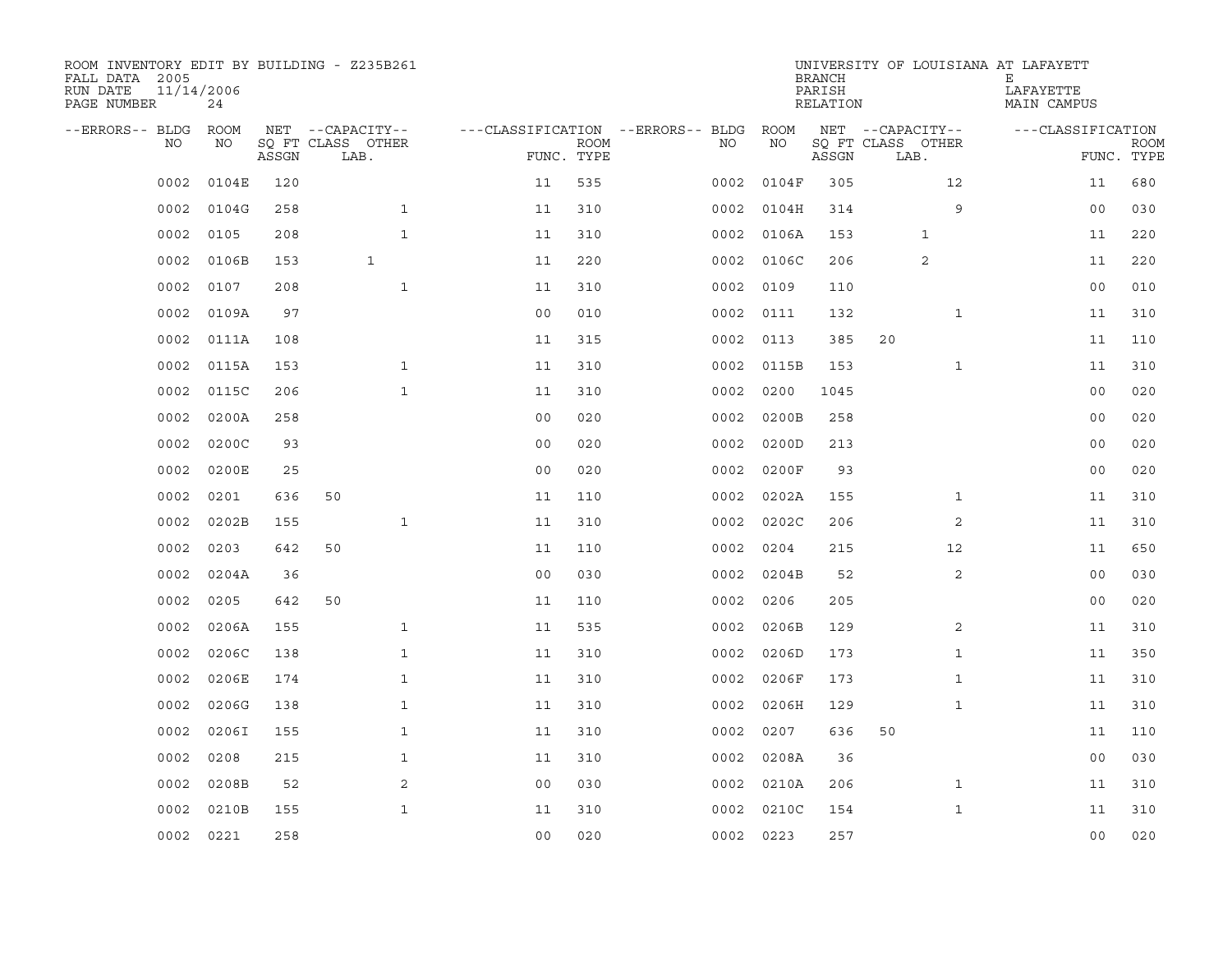| ROOM INVENTORY EDIT BY BUILDING - Z235B261<br>FALL DATA 2005<br>RUN DATE<br>PAGE NUMBER | 11/14/2006<br>25 |       |                           |                |      |                                   |                                                  | <b>BRANCH</b><br>PARISH<br>RELATION | UNIVERSITY OF LOUISIANA AT LAFAYETT                                    | Е<br>LAFAYETTE<br><b>MAIN CAMPUS</b> |                           |
|-----------------------------------------------------------------------------------------|------------------|-------|---------------------------|----------------|------|-----------------------------------|--------------------------------------------------|-------------------------------------|------------------------------------------------------------------------|--------------------------------------|---------------------------|
| --ERRORS-- BLDG                                                                         | <b>ROOM</b>      |       | NET --CAPACITY--          |                |      | ---CLASSIFICATION --ERRORS-- BLDG | ROOM                                             |                                     | NET --CAPACITY--                                                       | ---CLASSIFICATION                    |                           |
| NO                                                                                      | NO               | ASSGN | SO FT CLASS OTHER<br>LAB. | FUNC. TYPE     | ROOM | NO                                | NO                                               | ASSGN                               | SQ FT CLASS OTHER<br>LAB.                                              |                                      | <b>ROOM</b><br>FUNC. TYPE |
| 0002                                                                                    | 0300             | 1006  |                           | 0 <sub>0</sub> | 020  | 0002                              | 0300A                                            | 258                                 |                                                                        | 00                                   | 020                       |
| 0002                                                                                    | 0300B            | 258   |                           | 0 <sub>0</sub> | 020  |                                   | 0002 0300C                                       | 147                                 |                                                                        | 00                                   | 020                       |
|                                                                                         | 0002 0300D       | 44    |                           | 0 <sub>0</sub> | 020  |                                   | 0002 0300E                                       | 271                                 |                                                                        | 0 <sub>0</sub>                       | 020                       |
| 0002                                                                                    | 0301             | 636   | 21                        | 11             | 210  |                                   | 0002 0302                                        | 147                                 | $\mathbf{1}$                                                           | 11                                   | 310                       |
| 0002                                                                                    | 0302A            | 147   | 4                         | 11             | 210  | 0002                              | 0303                                             | 1298                                | 120                                                                    | 11                                   | 110                       |
| 0002                                                                                    | 0304             | 68    |                           | 11             | 315  |                                   | 0002 0304A                                       | 112                                 | $\mathbf{1}$                                                           | 11                                   | 310                       |
| 0002                                                                                    | 0304B            | 112   | $\mathbf{1}$              | 11             | 310  | 0002                              | 0306A                                            | 39                                  | $\mathbf{1}$                                                           | 11                                   | 310                       |
| 0002                                                                                    | 0306B            | 39    | $\mathbf{1}$              | 11             | 310  | 0002                              | 0306C                                            | 39                                  | $\mathbf{1}$                                                           | 11                                   | 310                       |
| 0002                                                                                    | 0306D            | 39    | $\mathbf{1}$              | 11             | 310  | 0002                              | 0306E                                            | 62                                  | $\mathbf{1}$                                                           | 11                                   | 310                       |
| 0002                                                                                    | 0306F            | 484   | 20                        | 11             | 680  | 0002                              | 0306G                                            | 77                                  | 2                                                                      | 11                                   | 250                       |
| 0002                                                                                    | 0306H            | 48    | $\mathbf{1}$              | 11             | 310  | 0002                              | 0306I                                            | 48                                  | $\mathbf{1}$                                                           | 11                                   | 310                       |
| 0002                                                                                    | 0306J            | 48    | $\mathbf{1}$              | 11             | 310  | 0002                              | 0306K                                            | 105                                 |                                                                        | 11                                   | 315                       |
| 0002                                                                                    | 0306L            | 112   |                           | 11             | 315  | 0002                              | 0307                                             | 182                                 | $\mathbf{1}$                                                           | 11                                   | 310                       |
| 0002                                                                                    | 0308             | 246   | 2                         | 11             | 310  |                                   | 0002 0309A                                       | 119                                 | $\mathbf{1}$                                                           | 11                                   | 310                       |
| 0002                                                                                    | 0309B            | 145   | $\mathbf 1$               | 11             | 310  |                                   | 0002 0309C                                       | 68                                  | $\mathbf{1}$                                                           | 11                                   | 315                       |
|                                                                                         | 0002 0309D       | 125   | $\mathbf{1}$              | 11             | 310  |                                   | 0002 0310                                        | 702                                 | 2                                                                      | 11                                   | 315                       |
|                                                                                         | 0002 E0100       | 42    |                           | 0 <sub>0</sub> | 020  |                                   | 0002 E0200                                       | 42                                  |                                                                        | 0 <sub>0</sub>                       | 020                       |
|                                                                                         | 0002 E0300       | 42    |                           | 0 <sub>0</sub> | 020  |                                   | TOTAL NUMBER CLASSROOMS<br>TOTAL NUMBER LABS 210 |                                     | TOTAL NET ASSIGN SO. FT. IN ROOM FILE<br>TOTAL NUMBER SPECIAL LABS 220 | 15,081<br>6<br>$\sqrt{2}$<br>3       |                           |
|                                                                                         | 0004 0002        | 444   |                           | 81             | 081  |                                   | 0004 0003                                        | 243                                 |                                                                        | 81                                   | 081                       |
| 0004                                                                                    | 0004             | 152   |                           | 0 <sub>0</sub> | 030  | 0004                              | 0005                                             | 306                                 |                                                                        | 81                                   | 081                       |
| 0004                                                                                    | 0100             | 930   |                           | 0 <sub>0</sub> | 020  |                                   | 0004 0100A                                       | 195                                 |                                                                        | 0 <sub>0</sub>                       | 020                       |
| 0004                                                                                    | 0100B            | 274   |                           | 0 <sub>0</sub> | 020  |                                   | 0004 0100C                                       | 195                                 |                                                                        | 0 <sub>0</sub>                       | 020                       |
|                                                                                         | 0004 0100D       | 452   |                           | 0 <sub>0</sub> | 020  |                                   | 0004 0101                                        | 136                                 | 2                                                                      | 11                                   | 310                       |
|                                                                                         | 0004 0101A       | 117   | $\mathbf{1}$              | 11             | 310  |                                   | 0004 0101B                                       | 52                                  |                                                                        | 11                                   | 730                       |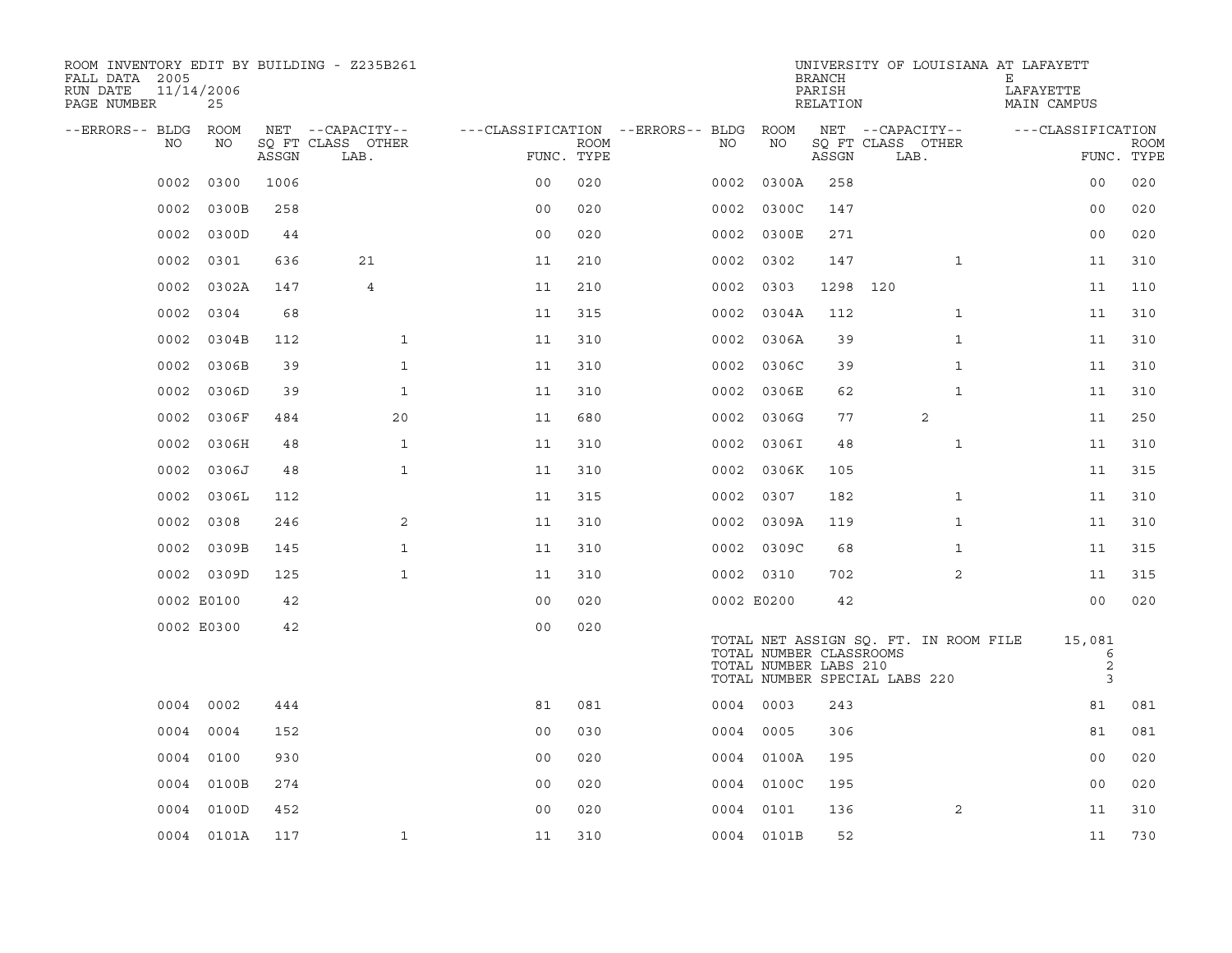| ROOM INVENTORY EDIT BY BUILDING - Z235B261<br>FALL DATA 2005<br>RUN DATE<br>PAGE NUMBER | 11/14/2006<br>26 |       |                           |                                   |             |           |            | <b>BRANCH</b><br>PARISH<br>RELATION | UNIVERSITY OF LOUISIANA AT LAFAYETT | Е<br>LAFAYETTE<br>MAIN CAMPUS |                           |
|-----------------------------------------------------------------------------------------|------------------|-------|---------------------------|-----------------------------------|-------------|-----------|------------|-------------------------------------|-------------------------------------|-------------------------------|---------------------------|
| --ERRORS-- BLDG                                                                         | ROOM             |       | NET --CAPACITY--          | ---CLASSIFICATION --ERRORS-- BLDG |             |           | ROOM       |                                     | NET --CAPACITY--                    | ---CLASSIFICATION             |                           |
| NO.                                                                                     | NO               | ASSGN | SQ FT CLASS OTHER<br>LAB. | FUNC. TYPE                        | <b>ROOM</b> | NO.       | NO         | ASSGN                               | SQ FT CLASS OTHER<br>LAB.           |                               | <b>ROOM</b><br>FUNC. TYPE |
| 0004                                                                                    | 0101C            | 52    |                           | 0 <sub>0</sub>                    | 010         | 0004      | 0102       | 113                                 | $\overline{2}$                      | 11                            | 310                       |
| 0004                                                                                    | 0103             | 145   | $\mathbf{1}$              | 11                                | 310         |           | 0004 0103B | 145                                 | $\mathbf{1}$                        | 11                            | 310                       |
| 0004                                                                                    | 0104             | 113   | $\mathbf{1}$              | 11                                | 310         |           | 0004 0104A | 81                                  |                                     | 11                            | 315                       |
| 0004                                                                                    | 0104B            | 72    |                           | 11                                | 315         |           | 0004 0105  | 124                                 | $\mathbf{1}$                        | 11                            | 310                       |
| 0004                                                                                    | 0105A            | 177   | 2                         | 00                                | 030         | 0004      | 0106       | 223                                 | 2                                   | 11                            | 310                       |
| 0004                                                                                    | 0106A            | 145   | $\mathbf{1}$              | 11                                | 310         |           | 0004 0106B | 105                                 | 3                                   | 11                            | 310                       |
| 0004                                                                                    | 0106C            | 140   | 3                         | 11                                | 310         | 0004      | 0107       | 208                                 | 2                                   | 11                            | 310                       |
| 0004                                                                                    | 0108             | 232   | 5                         | 11                                | 310         | 0004      | 0109       | 193                                 | 2                                   | 11                            | 310                       |
| 0004                                                                                    | 0109A            | 100   | 2                         | 11                                | 315         |           | 0004 0110  | 257                                 | 4                                   | 11                            | 310                       |
| 0004                                                                                    | 0111             | 153   | $\mathbf{1}$              | 11                                | 310         |           | 0004 0111A | 13                                  | $\mathbf{1}$                        | 11                            | 315                       |
| 0004                                                                                    | 0112             | 271   | 6                         | 11                                | 310         | 0004 0113 |            | 223                                 | $\overline{2}$                      | 11                            | 310                       |
|                                                                                         | 0004 0114        | 223   | 4                         | 11                                | 310         |           | 0004 0115  | 113                                 |                                     | 11                            | 315                       |
| 0004                                                                                    | 0116             | 207   | 4                         | 11                                | 310         |           | 0004 0117  | 191                                 | $\mathbf{1}$                        | 11                            | 310                       |
| 0004                                                                                    | 0118             | 191   | 3                         | 11                                | 310         |           | 0004 0119  | 191                                 | 2                                   | 11                            | 310                       |
| 0004                                                                                    | 0120             | 191   | 3                         | 11                                | 310         | 0004      | 0121       | 191                                 | 2                                   | 00                            | 030                       |
| 0004                                                                                    | 0152             | 153   |                           | 0 <sub>0</sub>                    | 020         |           | 0004 0200  | 607                                 |                                     | 0 <sub>0</sub>                | 020                       |
| 0004                                                                                    | 0200A            | 195   |                           | 0 <sub>0</sub>                    | 020         | 0004      | 0200B      | 275                                 |                                     | 00                            | 020                       |
| 0004                                                                                    | 0200C            | 195   |                           | 0 <sub>0</sub>                    | 020         | 0004      | 0200D      | 275                                 |                                     | 00                            | 020                       |
| 0004                                                                                    | 0201             | 117   | $\mathbf{1}$              | 11                                | 310         |           | 0004 0201A | 142                                 | 2                                   | 00                            | 030                       |
| 0004                                                                                    | 0202             | 192   | $\mathbf{1}$              | 11                                | 310         |           | 0004 0203  | 166                                 | $\mathbf{1}$                        | 11                            | 310                       |
| 0004                                                                                    | 0204             | 191   | 3                         | 11                                | 310         | 0004 0205 |            | 191                                 | $\mathbf{1}$                        | 11                            | 310                       |
| 0004                                                                                    | 0206             | 209   | 2                         | 11                                | 310         |           | 0004 0207  | 190                                 | 2                                   | 11                            | 310                       |
| 0004                                                                                    | 0208             | 192   | 2                         | 11                                | 310         |           | 0004 0208A | 11                                  |                                     | 11                            | 315                       |
| 0004                                                                                    | 0209             | 194   | $\mathbf{1}$              | 11                                | 310         |           | 0004 0210  | 194                                 | 2                                   | 11                            | 310                       |
| 0004                                                                                    | 0211             | 196   | $\mathbf{1}$              | 11                                | 310         | 0004      | 0212       | 196                                 | 2                                   | 11                            | 310                       |
|                                                                                         | 0004 0213        | 193   | $\mathbf{1}$              | 11                                | 310         | 0004 0214 |            | 185                                 | 2                                   | 11                            | 310                       |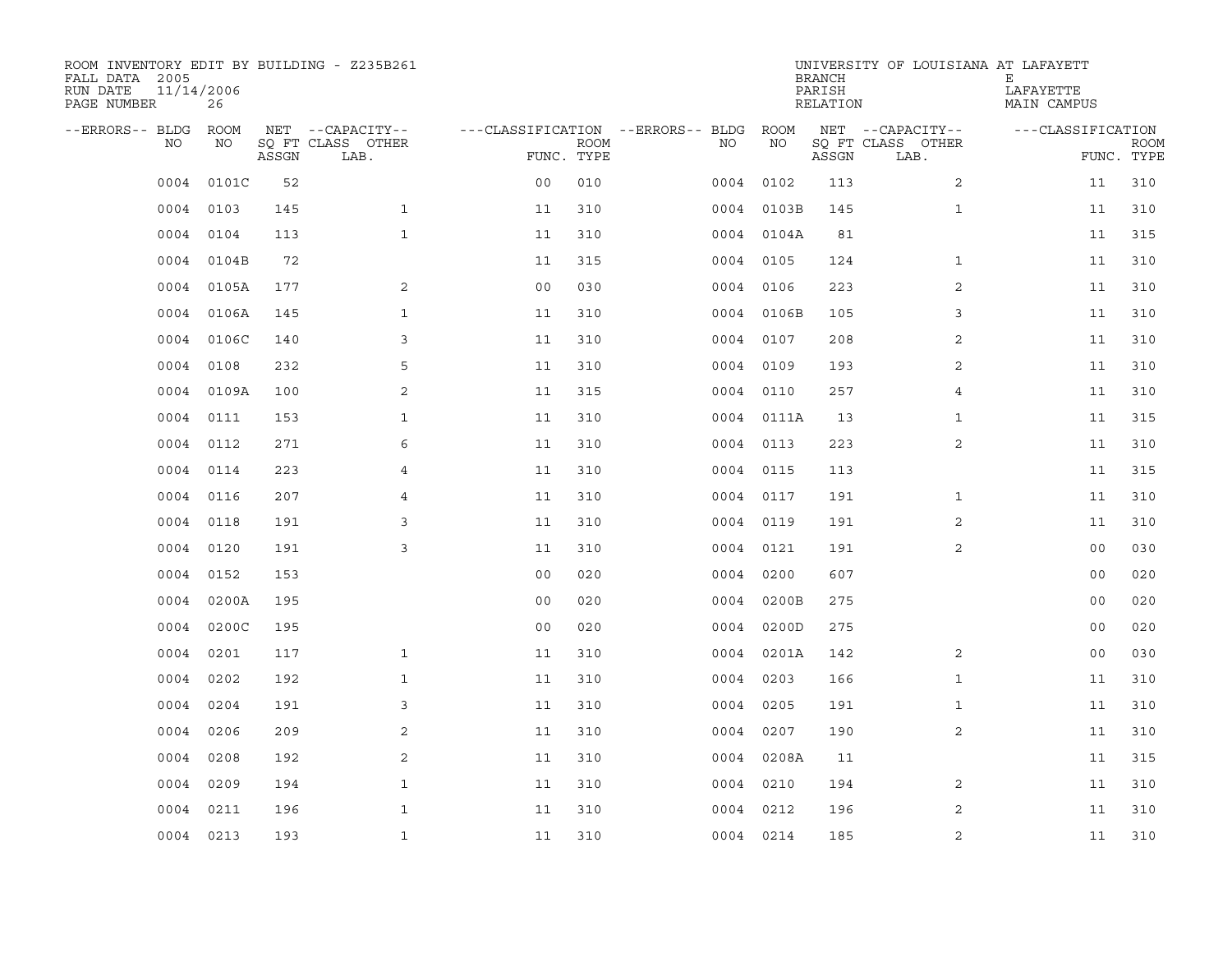| ROOM INVENTORY EDIT BY BUILDING - Z235B261<br>FALL DATA 2005<br>RUN DATE<br>PAGE NUMBER | 11/14/2006<br>27 |          |                           |                                        |             |      |                                                  | <b>BRANCH</b><br>PARISH<br>RELATION | UNIVERSITY OF LOUISIANA AT LAFAYETT                                    | Е<br>LAFAYETTE<br>MAIN CAMPUS |                           |
|-----------------------------------------------------------------------------------------|------------------|----------|---------------------------|----------------------------------------|-------------|------|--------------------------------------------------|-------------------------------------|------------------------------------------------------------------------|-------------------------------|---------------------------|
| --ERRORS-- BLDG ROOM                                                                    |                  |          | NET --CAPACITY--          | ---CLASSIFICATION --ERRORS-- BLDG ROOM |             |      |                                                  |                                     | NET --CAPACITY--                                                       | ---CLASSIFICATION             |                           |
| NO                                                                                      | NO               | ASSGN    | SQ FT CLASS OTHER<br>LAB. | FUNC. TYPE                             | <b>ROOM</b> | NO   | NO                                               | ASSGN                               | SQ FT CLASS OTHER<br>LAB.                                              |                               | <b>ROOM</b><br>FUNC. TYPE |
| 0004                                                                                    | 0214A            | 8        |                           | 11                                     | 730         | 0004 | 0215                                             | 227                                 | $\mathbf{1}$                                                           | 11                            | 310                       |
| 0004                                                                                    | 0216             | 211      | $\mathbf{1}$              | 11                                     | 310         |      | 0004 0216A                                       | 8                                   |                                                                        | 11                            | 730                       |
| 0004                                                                                    | 0217             | 119      | $\mathbf{1}$              | 11                                     | 310         |      | 0004 0218                                        | 201                                 | 2                                                                      | 11                            | 310                       |
|                                                                                         | 0004 0218A       | 9        |                           | 11                                     | 730         |      | 0004 0219                                        | 177                                 | $\overline{2}$                                                         | 11                            | 310                       |
| 0004                                                                                    | 0219A            | 12       |                           | 11                                     | 730         |      | 0004 0220                                        | 189                                 | 2                                                                      | 11                            | 310                       |
|                                                                                         | 0004 0221        | 192      | $\mathbf{1}$              | 11                                     | 310         |      | 0004 0222                                        | 178                                 | $\mathbf{1}$                                                           | 11                            | 310                       |
|                                                                                         | 0004 0222A       | 12       |                           | 11                                     | 730         |      | 0004 0223                                        | 191                                 | 2                                                                      | 0 <sub>0</sub>                | 030                       |
|                                                                                         | 0004 B0101       | 356      |                           | 0 <sub>0</sub>                         | 030         |      | 0004 B0102                                       | 132                                 |                                                                        | 00                            | 030                       |
|                                                                                         | 0004 B0103       | 230      |                           | 81                                     | 081         |      | 0004 B0104                                       | 425                                 |                                                                        | 81                            | 081                       |
|                                                                                         | 0004 B0105       | 310      |                           | 81                                     | 081         |      | TOTAL NUMBER CLASSROOMS<br>TOTAL NUMBER LABS 210 |                                     | TOTAL NET ASSIGN SQ. FT. IN ROOM FILE<br>TOTAL NUMBER SPECIAL LABS 220 | 10,786                        |                           |
|                                                                                         | 0005 0100        | 1840     |                           | 0 <sub>0</sub>                         | 020         |      | 0005 0101                                        | 138                                 | $\mathbf{1}$                                                           | 11                            | 310                       |
| 0005                                                                                    | 0102             | 87       | $\mathbf{1}$              | 11                                     | 310         |      | 0005 0102A                                       | 22                                  |                                                                        | 11                            | 730                       |
| 0005                                                                                    | 0103             | 81       | $\mathbf{1}$              | 11                                     | 310         |      | 0005 0104                                        | 224                                 | $\mathbf{1}$                                                           | 11                            | 310                       |
| 0005                                                                                    | 0105             | 81       | 2                         | 11                                     | 310         | 0005 | 0106                                             | 330                                 | 25                                                                     | 11                            | 110                       |
| 0005                                                                                    | 0107             | 301      | 5                         | 11                                     | 250         | 0005 | 0108                                             | 625                                 | 10                                                                     | 11                            | 250                       |
| 0005                                                                                    | 0109             | 469      | 2                         | 11                                     | 250         |      | 0005 0109A                                       | 117                                 | $\mathbf{1}$                                                           | 11                            | 310                       |
| 0005                                                                                    | 0109B            | 950      | $\mathbf{1}$              | 11                                     | 310         |      | 0005 0110                                        | 782                                 | 53                                                                     | 11                            | 110                       |
| 0005                                                                                    | 0111             | 292      | $\mathbf{1}$              | 11                                     | 310         |      | 0005 0111A                                       | 20                                  |                                                                        | 11                            | 315                       |
| 0005                                                                                    | 0111B            | 20       |                           | 11                                     | 315         |      | 0005 0112                                        | 171                                 | $\mathbf{1}$                                                           | 11                            | 310                       |
| 0005                                                                                    | 0112A            | 22       |                           | 0 <sub>0</sub>                         | 030         |      | 0005 0113                                        | 342                                 | $12 \overline{ }$                                                      | 11                            | 650                       |
| 0005                                                                                    | 0113A            | 61       |                           | 11                                     | 655         |      | 0005 0114                                        | 38                                  |                                                                        | 00                            | 010                       |
| 0005                                                                                    | 0115             | 155      |                           | 11                                     | 730         |      | 0005 0116                                        | 225                                 | 5                                                                      | 0 <sub>0</sub>                | 030                       |
| 0005                                                                                    | 0117             | 1318 120 |                           | 11                                     | 110         |      | 0005 0118                                        | 118                                 | $\mathbf{1}$                                                           | 11                            | 310                       |
|                                                                                         | 0005 0118A       | 8        |                           | 11                                     | 315         |      | 0005 0119                                        | 118                                 | $\mathbf{1}$                                                           | 11                            | 310                       |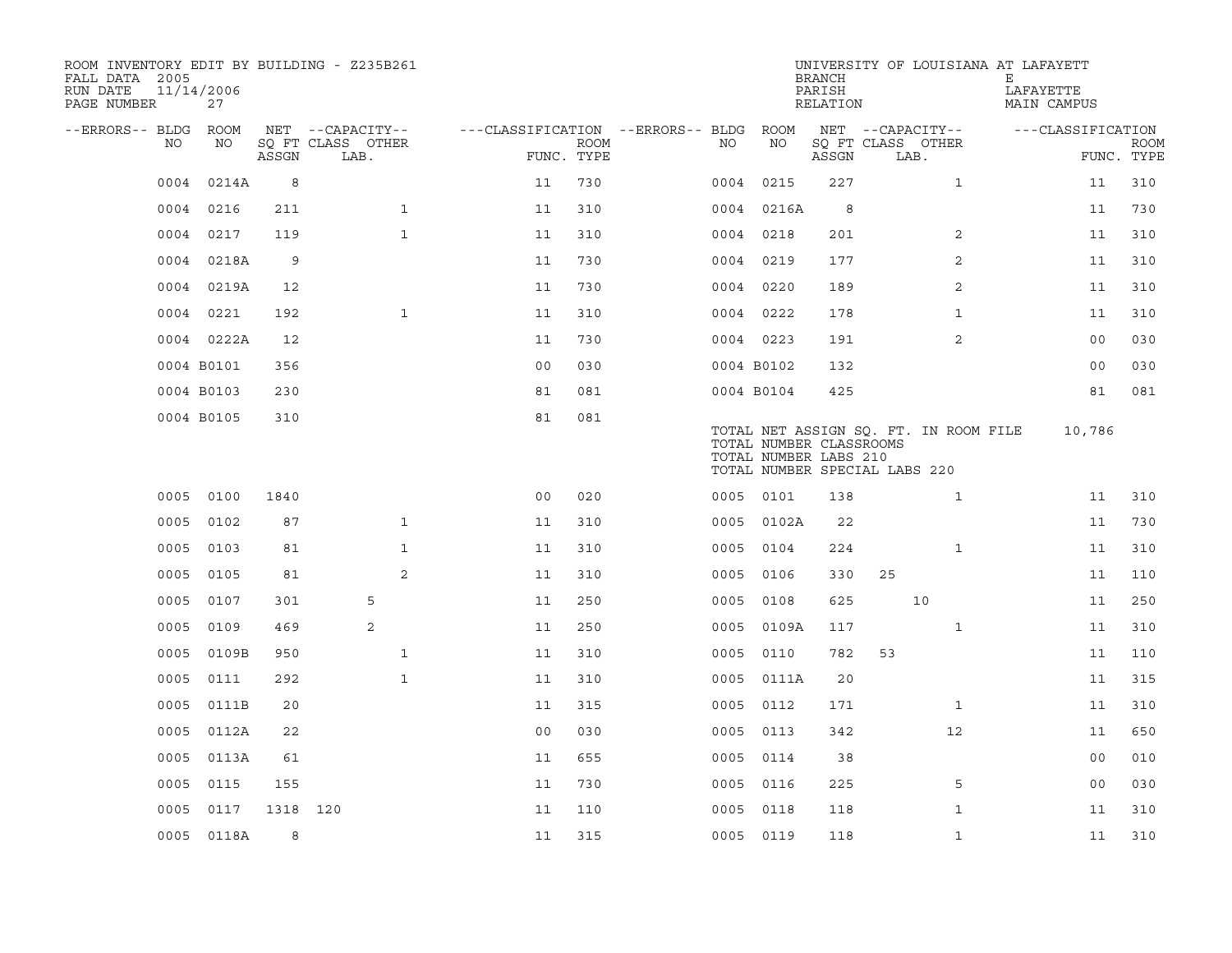| ROOM INVENTORY EDIT BY BUILDING - Z235B261<br>FALL DATA 2005<br>RUN DATE<br>PAGE NUMBER | 11/14/2006<br>28 |       |    |                           |                |                           |                                   |      |                                                                | <b>BRANCH</b><br>PARISH<br>RELATION | UNIVERSITY OF LOUISIANA AT LAFAYETT                                    | Е<br>LAFAYETTE<br><b>MAIN CAMPUS</b> |                           |
|-----------------------------------------------------------------------------------------|------------------|-------|----|---------------------------|----------------|---------------------------|-----------------------------------|------|----------------------------------------------------------------|-------------------------------------|------------------------------------------------------------------------|--------------------------------------|---------------------------|
| --ERRORS-- BLDG                                                                         | ROOM             |       |    | NET --CAPACITY--          |                |                           | ---CLASSIFICATION --ERRORS-- BLDG |      | ROOM                                                           |                                     | NET --CAPACITY--                                                       | ---CLASSIFICATION                    |                           |
| NO                                                                                      | NO               | ASSGN |    | SO FT CLASS OTHER<br>LAB. |                | <b>ROOM</b><br>FUNC. TYPE |                                   | NO   | NO                                                             | ASSGN                               | SQ FT CLASS OTHER<br>LAB.                                              |                                      | <b>ROOM</b><br>FUNC. TYPE |
| 0005                                                                                    | 0119A            | 8     |    |                           | 11             | 315                       |                                   | 0005 | 0120                                                           | 118                                 | $\mathbf{1}$                                                           | 11                                   | 310                       |
| 0005                                                                                    | 0120A            | 8     |    |                           | 11             | 315                       |                                   | 0005 | 0121                                                           | 220                                 | 7                                                                      | 00                                   | 030                       |
| 0005                                                                                    | 0200             | 1330  |    |                           | 0 <sub>0</sub> | 020                       |                                   | 0005 | 0200A                                                          | 133                                 |                                                                        | 0 <sub>0</sub>                       | 020                       |
| 0005                                                                                    | 0200B            | 133   |    |                           | 0 <sub>0</sub> | 020                       |                                   |      | 0005 0200C                                                     | 205                                 |                                                                        | 0 <sub>0</sub>                       | 020                       |
| 0005                                                                                    | 0202             | 132   |    |                           | 00             | 020                       |                                   | 0005 | 0203                                                           | 59                                  |                                                                        | 11                                   | 315                       |
| 0005                                                                                    | 0204             | 138   |    | $\mathbf{1}$              | 11             | 310                       |                                   |      | 0005 0205                                                      | 113                                 | $\mathbf{1}$                                                           | 11                                   | 310                       |
| 0005                                                                                    | 0206             | 113   |    | $\mathbf{1}$              | 11             | 310                       |                                   | 0005 | 0207                                                           | 120                                 | $\mathbf{1}$                                                           | 11                                   | 310                       |
| 0005                                                                                    | 0208             | 636   | 49 |                           | 11             | 110                       |                                   | 0005 | 0209                                                           | 645                                 | 48                                                                     | 11                                   | 110                       |
| 0005                                                                                    | 0210             | 704   | 55 |                           | 11             | 110                       |                                   | 0005 | 0213                                                           | 237                                 | $\mathbf{1}$                                                           | 11                                   | 310                       |
| 0005                                                                                    | 0214             | 150   |    | 2                         | 11             | 250                       |                                   |      | 0005 0215                                                      | 150                                 | $\mathbf{1}$                                                           | 11                                   | 310                       |
| 0005                                                                                    | 0216             | 150   |    | $\mathbf{1}$              | 11             | 310                       |                                   |      | 0005 0217                                                      | 150                                 | $\mathbf{1}$                                                           | 11                                   | 310                       |
| 0005                                                                                    | 0218             | 150   |    | $\mathbf 1$               | 11             | 310                       |                                   |      | 0005 0219                                                      | 203                                 | $\mathbf{1}$                                                           | 11                                   | 310                       |
| 0005                                                                                    | 0220             | 298   |    | $\mathbf{1}$              | 11             | 310                       |                                   | 0005 | 0221                                                           | 154                                 | $\mathbf{1}$                                                           | 11                                   | 310                       |
| 0005                                                                                    | 0221A            | 24    |    |                           | 11             | 315                       |                                   |      | 0005 0222                                                      | 110                                 |                                                                        | 11                                   | 315                       |
| 0005                                                                                    | 0223             | 34    |    | $\mathbf{1}$              | 0 <sub>0</sub> | 010                       |                                   |      | 0005 0224                                                      | 90                                  |                                                                        | 11                                   | 730                       |
| 0005                                                                                    | 0224A            | 4     |    |                           | 11             | 315                       |                                   |      | 0005 0225                                                      | 310                                 |                                                                        | 00                                   | 030                       |
| 0005                                                                                    | 0226             | 114   |    | $\mathbf{1}$              | 11             | 310                       |                                   |      | 0005 0226A                                                     | 8                                   |                                                                        | 11                                   | 315                       |
| 0005                                                                                    | 0227             | 926   | 74 |                           | 11             | 110                       |                                   |      | 0005 0228                                                      | 122                                 | $\mathbf{1}$                                                           | 11                                   | 310                       |
| 0005                                                                                    | 0228A            | 8     |    |                           | 11             | 315                       |                                   |      | 0005 0229                                                      | 118                                 | $\mathbf{1}$                                                           | 11                                   | 310                       |
| 0005                                                                                    | 0229A            | 8     |    |                           | 11             | 315                       |                                   |      | 0005 0230                                                      | 118                                 | $\mathbf{1}$                                                           | 11                                   | 310                       |
| 0005                                                                                    | 0230A            | 7     |    |                           | 11             | 315                       |                                   |      | 0005 0231                                                      | 118                                 | $\mathbf{1}$                                                           | 11                                   | 310                       |
| 0005                                                                                    | 0231A            | 8     |    |                           | 11             | 315                       |                                   |      | 0005 0232                                                      | 192                                 | 3                                                                      | 0 <sub>0</sub>                       | 030                       |
|                                                                                         | 0005 B0001       | 688   |    |                           | 0 <sub>0</sub> | 030                       |                                   |      | 0005 B0002<br>TOTAL NUMBER CLASSROOMS<br>TOTAL NUMBER LABS 210 | 219                                 | TOTAL NET ASSIGN SQ. FT. IN ROOM FILE<br>TOTAL NUMBER SPECIAL LABS 220 | 00<br>12,917                         | 030<br>7                  |
|                                                                                         | 0006 0100        | 119   |    |                           | 00             | 020                       |                                   |      | 0006 0100A                                                     | 911                                 |                                                                        | 00                                   | 020                       |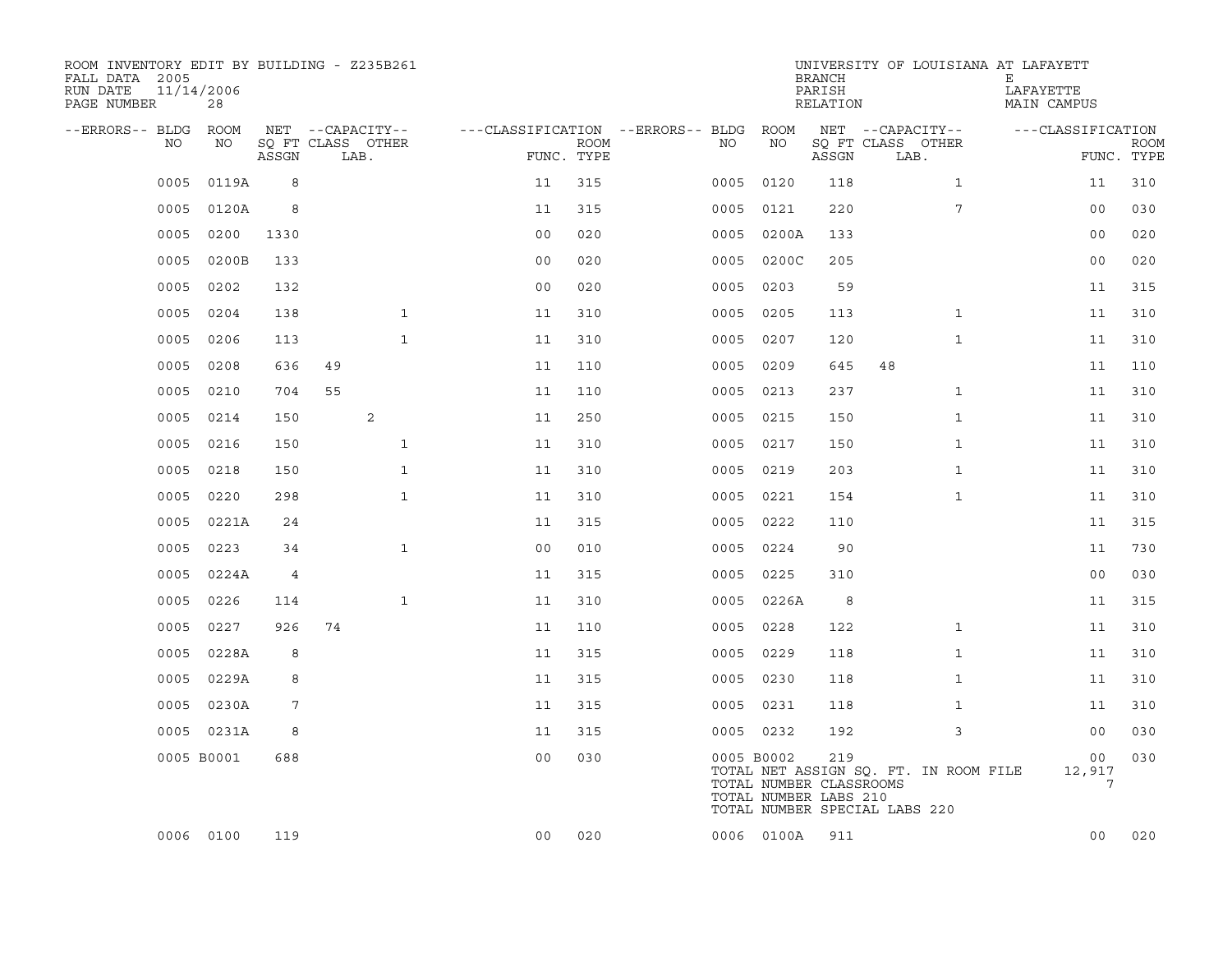| ROOM INVENTORY EDIT BY BUILDING - Z235B261<br>FALL DATA 2005<br>RUN DATE<br>PAGE NUMBER | 11/14/2006<br>29 |       |                           |                                   |             |           |            | <b>BRANCH</b><br>PARISH<br>RELATION | UNIVERSITY OF LOUISIANA AT LAFAYETT | Е<br>LAFAYETTE<br>MAIN CAMPUS |                           |
|-----------------------------------------------------------------------------------------|------------------|-------|---------------------------|-----------------------------------|-------------|-----------|------------|-------------------------------------|-------------------------------------|-------------------------------|---------------------------|
| --ERRORS-- BLDG                                                                         | <b>ROOM</b>      |       | NET --CAPACITY--          | ---CLASSIFICATION --ERRORS-- BLDG |             |           | ROOM       |                                     | NET --CAPACITY--                    | ---CLASSIFICATION             |                           |
| NO                                                                                      | NO               | ASSGN | SO FT CLASS OTHER<br>LAB. | FUNC. TYPE                        | <b>ROOM</b> | NO.       | NO         | ASSGN                               | SQ FT CLASS OTHER<br>LAB.           |                               | <b>ROOM</b><br>FUNC. TYPE |
| 0006                                                                                    | 0100B            | 806   |                           | 0 <sub>0</sub>                    | 020         | 0006      | 0100C      | 269                                 |                                     | 00                            | 020                       |
| 0006                                                                                    | 0100D            | 242   |                           | 0 <sub>0</sub>                    | 020         | 0006      | 0100E      | 15                                  |                                     | 00                            | 020                       |
| 0006                                                                                    | 0100F            | 102   |                           | 0 <sub>0</sub>                    | 020         | 0006      | 0102C      | 800                                 |                                     | 11                            | 730                       |
| 0006                                                                                    | 0102D            | 596   |                           | 11                                | 730         | 0006      | 0104       | 54                                  |                                     | 11                            | 730                       |
| 0006                                                                                    | 0105             | 44    |                           | 11                                | 730         | 0006      | 0106       | 20                                  |                                     | 11                            | 730                       |
| 0006                                                                                    | 0109             | 1961  |                           | 11                                | 710         |           | 0006 0109A | 185                                 | $\mathbf{1}$                        | 11                            | 310                       |
| 0006                                                                                    | 0110             | 714   |                           | 11                                | 710         | 0006      | 0111       | 80                                  |                                     | 00                            | 030                       |
| 0006                                                                                    | 0112             | 155   | $\mathbf{1}$              | 11                                | 310         | 0006      | 0113       | 259                                 | $\mathbf{1}$                        | 11                            | 310                       |
| 0006                                                                                    | 0114             | 480   |                           | 11                                | 315         | 0006      | 0118       | 236                                 | $\mathbf{1}$                        | 11                            | 325                       |
| 0006                                                                                    | 0119             | 126   | $\mathbf{1}$              | 11                                | 310         | 0006 0121 |            | 154                                 |                                     | 11                            | 315                       |
| 0006                                                                                    | 0122             | 104   | $\mathbf{1}$              | 11                                | 310         | 0006      | 0123       | 104                                 | $\mathbf{1}$                        | 11                            | 310                       |
| 0006                                                                                    | 0125             | 115   | $\mathbf{1}$              | 11                                | 310         | 0006 0126 |            | 91                                  | $\mathbf{1}$                        | 11                            | 310                       |
| 0006                                                                                    | 0127             | 91    | $\mathbf{1}$              | 11                                | 310         | 0006      | 0128       | 95                                  | $\mathbf{1}$                        | 11                            | 310                       |
| 0006                                                                                    | 0129             | 103   | $\mathbf{1}$              | 11                                | 310         | 0006 0130 |            | 103                                 | $\mathbf{1}$                        | 11                            | 310                       |
| 0006                                                                                    | 0132             | 160   | $\mathbf{1}$              | 11                                | 310         | 0006      | 0133       | 116                                 | $\mathbf{1}$                        | 11                            | 310                       |
| 0006                                                                                    | 0136             | 120   | $\mathbf{1}$              | 11                                | 310         | 0006      | 0137       | 128                                 | $\mathbf{1}$                        | 11                            | 310                       |
| 0006                                                                                    | 0138             | 162   | $\mathbf{1}$              | 11                                | 310         | 0006      | 0139       | 118                                 | $\mathbf{1}$                        | 11                            | 310                       |
| 0006                                                                                    | 0140             | 115   | $\mathbf{1}$              | 11                                | 310         | 0006      | 0142       | 97                                  | $\mathbf{1}$                        | 11                            | 310                       |
| 0006                                                                                    | 0143             | 106   | $\mathbf{1}$              | 11                                | 310         | 0006      | 0144       | 122                                 | $\mathbf{1}$                        | 11                            | 310                       |
| 0006                                                                                    | 0145             | 217   |                           | 0 <sub>0</sub>                    | 030         | 0006      | 0146       | 219                                 | $\mathbf{1}$                        | 11                            | 310                       |
| 0006                                                                                    | 0147             | 110   | 3                         | 0 <sub>0</sub>                    | 030         | 0006      | 0148       | 104                                 | 3                                   | 00                            | 030                       |
| 0006                                                                                    | 0200             | 78    |                           | 0 <sub>0</sub>                    | 020         | 0006      | 0200A      | 116                                 |                                     | 0 <sub>0</sub>                | 020                       |
| 0006                                                                                    | 0200E            | 15    |                           | 0 <sub>0</sub>                    | 020         | 0006      | 0200F      | 8                                   |                                     | 0 <sub>0</sub>                | 030                       |
| 0006                                                                                    | 0200G            | 33    |                           | 81                                | 081         | 0006      | 0201       | 445                                 |                                     | 11                            | 710                       |
| 0006                                                                                    | 0202             | 705   | $\mathbf{1}$              | 11                                | 710         | 0006      | 0203       | 175                                 |                                     | 11                            | 315                       |
|                                                                                         | 0006 0300        | 1408  |                           | 0 <sub>0</sub>                    | 020         |           | 0006 0300A | 439                                 |                                     | 0 <sub>0</sub>                | 020                       |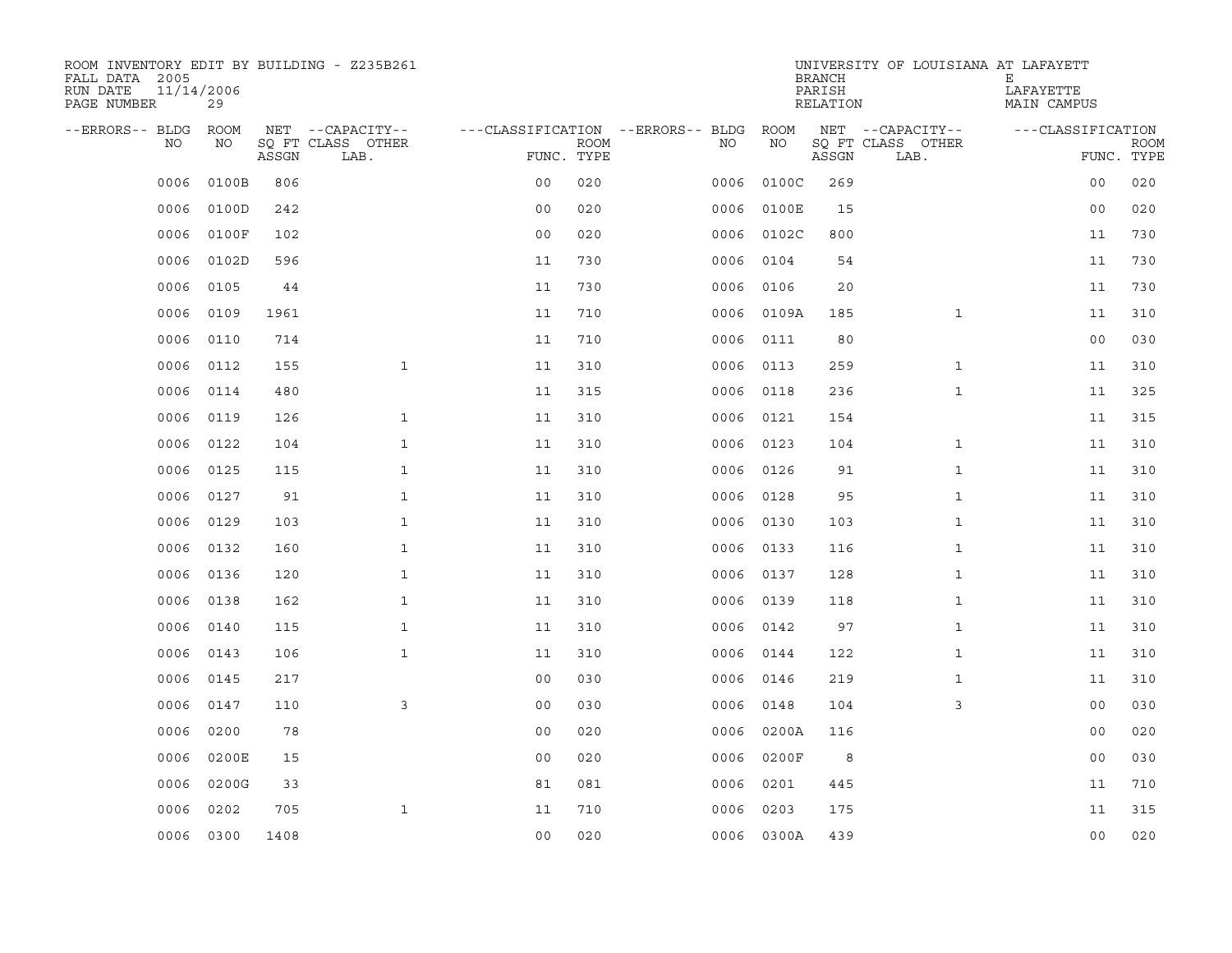| ROOM INVENTORY EDIT BY BUILDING - Z235B261<br>FALL DATA 2005<br>11/14/2006<br>RUN DATE<br>PAGE NUMBER | 30         |       |                           |                |             |                                   |                                                  | <b>BRANCH</b><br>PARISH<br>RELATION | UNIVERSITY OF LOUISIANA AT LAFAYETT                                    | Е<br>LAFAYETTE<br>MAIN CAMPUS |                           |
|-------------------------------------------------------------------------------------------------------|------------|-------|---------------------------|----------------|-------------|-----------------------------------|--------------------------------------------------|-------------------------------------|------------------------------------------------------------------------|-------------------------------|---------------------------|
| --ERRORS-- BLDG                                                                                       | ROOM       |       | NET --CAPACITY--          |                |             | ---CLASSIFICATION --ERRORS-- BLDG | ROOM                                             |                                     | NET --CAPACITY--                                                       | ---CLASSIFICATION             |                           |
| NO.                                                                                                   | NO         | ASSGN | SQ FT CLASS OTHER<br>LAB. | FUNC. TYPE     | <b>ROOM</b> | NO.                               | NO                                               | ASSGN                               | SQ FT CLASS OTHER<br>LAB.                                              |                               | <b>ROOM</b><br>FUNC. TYPE |
| 0006                                                                                                  | 0300B      | 322   |                           | 00             | 020         | 0006                              | 0300C                                            | 113                                 |                                                                        | 0 <sub>0</sub>                | 020                       |
| 0006                                                                                                  | 0300E      | 15    |                           | 0 <sub>0</sub> | 020         | 0006                              | 0306                                             | 97                                  | $\mathbf{1}$                                                           | 11                            | 310                       |
| 0006                                                                                                  | 0307       | 110   | $\mathbf{1}$              | 11             | 310         | 0006                              | 0309                                             | 177                                 | $\mathbf{1}$                                                           | 11                            | 310                       |
| 0006                                                                                                  | 0310       | 130   | $\mathbf{1}$              | 11             | 310         | 0006                              | 0313                                             | 493                                 | 25                                                                     | 11                            | 350                       |
| 0006                                                                                                  | 0313A      | 44    |                           | 0 <sub>0</sub> | 030         | 0006                              | 0313B                                            | 12                                  |                                                                        | 0 <sub>0</sub>                | 030                       |
| 0006                                                                                                  | 0314       | 13    |                           | 11             | 730         | 0006                              | 0315                                             | 180                                 |                                                                        | 11                            | 550                       |
| 0006                                                                                                  | 0316       | 2620  |                           | 11             | 710         | 0006                              | 0317                                             | 7                                   |                                                                        | 11                            | 730                       |
| 0006                                                                                                  | 0318       | 7     |                           | 11             | 730         | 0006                              | 0319                                             | 412                                 | 2                                                                      | 11                            | 310                       |
| 0006                                                                                                  | 0320       | 226   | $\mathbf{1}$              | 11             | 310         | 0006                              | 0321                                             | 275                                 | $\mathbf{1}$                                                           | 11                            | 315                       |
| 0006                                                                                                  | 0322       | 212   | $\mathbf{1}$              | 11             | 310         | 0006                              | 0323                                             | 258                                 | $\mathbf{1}$                                                           | 11                            | 310                       |
| 0006                                                                                                  | 0324       | 136   | $\mathbf{1}$              | 11             | 310         | 0006                              | 0325                                             | 145                                 | $\mathbf{1}$                                                           | 11                            | 310                       |
| 0006                                                                                                  | 0326       | 143   | $\mathbf{1}$              | 11             | 310         | 0006                              | 0328                                             | 166                                 | $\mathbf{1}$                                                           | 11                            | 310                       |
| 0006                                                                                                  | 0329       | 137   | $\mathbf{1}$              | 11             | 310         | 0006                              | 0330                                             | 138                                 | $\mathbf{1}$                                                           | 11                            | 310                       |
| 0006                                                                                                  | 0333       | 142   | $\mathbf{1}$              | 11             | 310         |                                   | 0006 0334                                        | 158                                 | $\mathbf{1}$                                                           | 11                            | 310                       |
| 0006                                                                                                  | 0335       | 163   | $\mathbf{1}$              | 11             | 310         | 0006                              | 0336                                             | 124                                 | $\mathbf{1}$                                                           | 11                            | 310                       |
| 0006                                                                                                  | 0337       | 182   | $\overline{4}$            | 11             | 650         | 0006                              | 0338                                             | 88                                  | $\mathbf{1}$                                                           | 0 <sub>0</sub>                | 030                       |
| 0006                                                                                                  | 0339       | 75    | $\mathbf{1}$              | 0 <sub>0</sub> | 030         | 0006                              | 0340                                             | 1482                                |                                                                        | 81                            | 081                       |
| 0006                                                                                                  | 0400       | 31    |                           | 0 <sub>0</sub> | 020         | 0006                              | 0400E                                            | 15                                  |                                                                        | 0 <sub>0</sub>                | 020                       |
| 0006                                                                                                  | 0401       | 1355  | 3                         | 11             | 720         |                                   | 0006 0402                                        | 112                                 |                                                                        | 11                            | 315                       |
| 0006                                                                                                  | 0403       | 48    | $\mathbf{1}$              | 11             | 315         |                                   | TOTAL NUMBER CLASSROOMS<br>TOTAL NUMBER LABS 210 |                                     | TOTAL NET ASSIGN SQ. FT. IN ROOM FILE<br>TOTAL NUMBER SPECIAL LABS 220 | 19,259                        |                           |
|                                                                                                       | 0007 0100  | 802   |                           | 0 <sub>0</sub> | 020         |                                   | 0007 0100A                                       | 435                                 |                                                                        | 0 <sub>0</sub>                | 020                       |
| 0007                                                                                                  | 0100B      | 209   |                           | 0 <sub>0</sub> | 020         |                                   | 0007 0100C                                       | 368                                 |                                                                        | 0 <sub>0</sub>                | 020                       |
|                                                                                                       | 0007 0100D | 47    |                           | 0 <sub>0</sub> | 020         |                                   | 0007 0101                                        | 679                                 | 24                                                                     | 11                            | 250                       |
|                                                                                                       | 0007 0101A | 72    | $\mathbf{1}$              | 11             | 320         |                                   | 0007 0101B                                       | 56                                  | $\mathbf{1}$                                                           | 11                            | 730                       |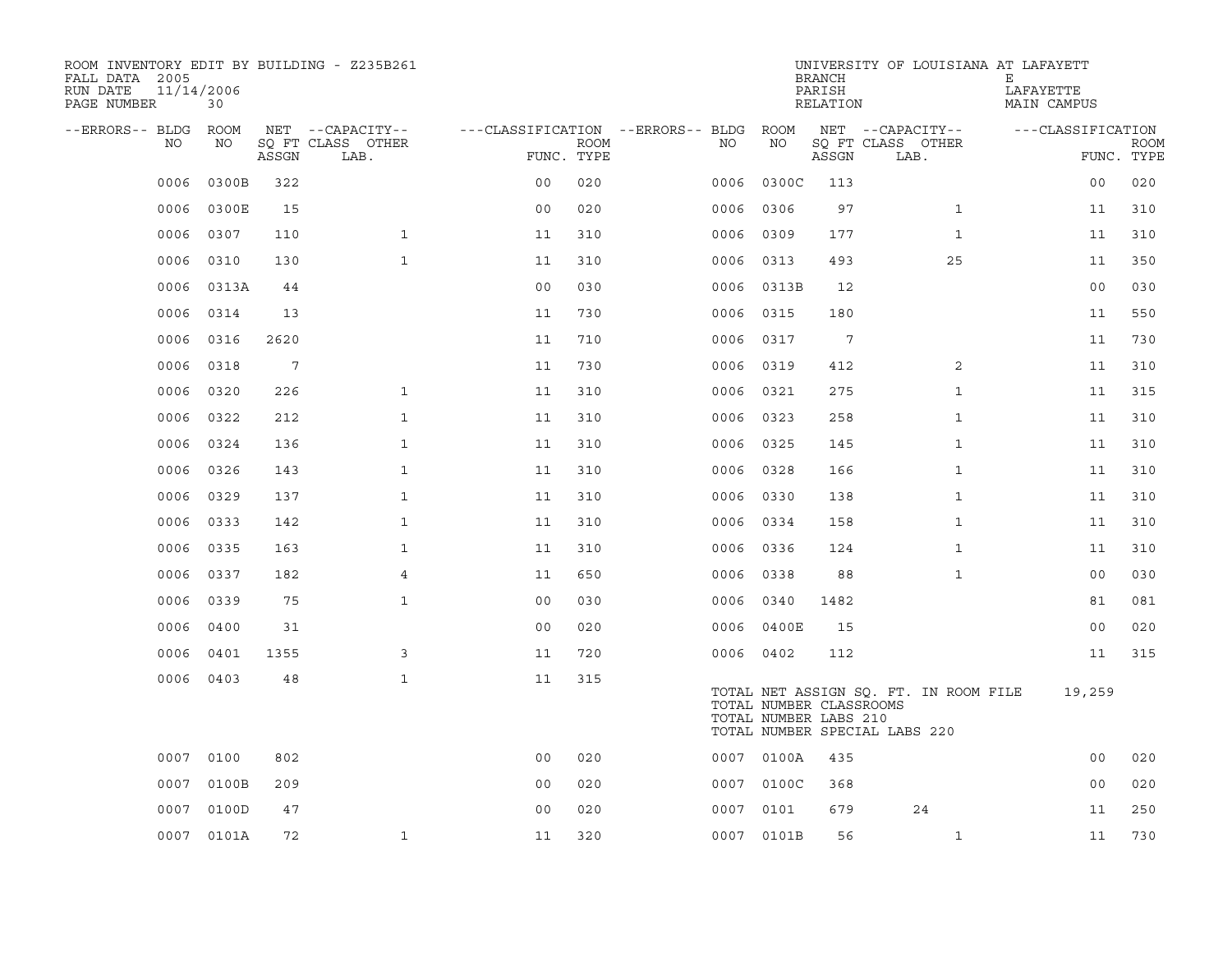| ROOM INVENTORY EDIT BY BUILDING - Z235B261<br>FALL DATA 2005<br>RUN DATE<br>PAGE NUMBER | 11/14/2006<br>31 |       |                           |                |             |                                   |                                                                | <b>BRANCH</b><br>PARISH<br>RELATION | UNIVERSITY OF LOUISIANA AT LAFAYETT   | Е<br>LAFAYETTE<br>MAIN CAMPUS |                           |
|-----------------------------------------------------------------------------------------|------------------|-------|---------------------------|----------------|-------------|-----------------------------------|----------------------------------------------------------------|-------------------------------------|---------------------------------------|-------------------------------|---------------------------|
| --ERRORS-- BLDG                                                                         | ROOM             |       | NET --CAPACITY--          |                |             | ---CLASSIFICATION --ERRORS-- BLDG | ROOM                                                           |                                     | NET --CAPACITY--                      | ---CLASSIFICATION             |                           |
| NO                                                                                      | NO               | ASSGN | SO FT CLASS OTHER<br>LAB. | FUNC. TYPE     | <b>ROOM</b> | NO                                | NO                                                             | ASSGN                               | SQ FT CLASS OTHER<br>LAB.             |                               | <b>ROOM</b><br>FUNC. TYPE |
| 0007                                                                                    | 0102             | 752   | 24                        | 11             | 210         | 0007                              | 0102A                                                          | 52                                  |                                       | 11                            | 731                       |
| 0007                                                                                    | 0103             | 298   | $\mathbf{1}$              | 11             | 310         | 0007                              | 0103A                                                          | 210                                 | $\mathbf{1}$                          | 11                            | 325                       |
| 0007                                                                                    | 0103B            | 161   | $\mathbf{1}$              | 11             | 313         |                                   | 0007 0103C                                                     | 55                                  |                                       | 11                            | 731                       |
| 0007                                                                                    | 0103D            | 147   | $\overline{2}$            | 11             | 315         | 0007                              | 0104                                                           | 337                                 | $\mathbf{1}$                          | 11                            | 310                       |
| 0007                                                                                    | 0104A            | 69    |                           | 11             | 315         |                                   | 0007 0105                                                      | 334                                 | 6                                     | 11                            | 220                       |
| 0007                                                                                    | 0106             | 96    | $\mathbf{1}$              | 11             | 320         |                                   | 0007 0107                                                      | 162                                 | $\mathbf{1}$                          | 11                            | 310                       |
| 0007                                                                                    | 0108             | 704   | 2                         | 11             | 720         |                                   | 0007 0112A                                                     | 82                                  |                                       | 00                            | 010                       |
| 0007                                                                                    | 0113             | 292   | 9                         | 0 <sub>0</sub> | 030         |                                   | 0007 0114                                                      | 156                                 | $\mathbf{1}$                          | 11                            | 310                       |
| 0007                                                                                    | 0115             | 151   | 2                         | 11             | 310         |                                   | 0007 0116                                                      | 1554 151                            |                                       | 11                            | 110                       |
| 0007                                                                                    | 0200             | 714   |                           | 0 <sub>0</sub> | 020         | 0007                              | 0200A                                                          | 435                                 |                                       | 0 <sub>0</sub>                | 020                       |
| 0007                                                                                    | 0200B            | 299   |                           | 0 <sub>0</sub> | 020         | 0007                              | 0200C                                                          | 368                                 |                                       | 0 <sub>0</sub>                | 020                       |
| 0007                                                                                    | 0200D            | 47    |                           | 0 <sub>0</sub> | 020         |                                   | 0007 0205                                                      | 82                                  |                                       | 11                            | 730                       |
| 0007                                                                                    | 0206             | 435   | 22                        | 11             | 210         | 0007                              | 0206A                                                          | 45                                  |                                       | 11                            | 215                       |
| 0007                                                                                    | 0207             | 213   | 11                        | 11             | 350         |                                   | 0007 0207A                                                     | 55                                  |                                       | 11                            | 655                       |
| 0007                                                                                    | 0208             | 114   | 5                         | 11             | 420         | 0007                              | 0208A                                                          | 110                                 | 5                                     | 11                            | 310                       |
| 0007                                                                                    | 0208B            | 191   | 5                         | 11             | 310         |                                   | 0007 0209                                                      | 1116                                | 24                                    | 11                            | 210                       |
| 0007                                                                                    | 0209A            | 52    |                           | 0 <sub>0</sub> | 020         | 0007                              | 0209B                                                          | 19                                  |                                       | 11                            | 215                       |
| 0007                                                                                    | 0209C            | 98    |                           | 11             | 215         |                                   | 0007 0210                                                      | 143                                 | $\mathbf{1}$                          | 11                            | 310                       |
| 0007                                                                                    | 0211             | 109   | $\mathbf{1}$              | 11             | 310         | 0007                              | 0212                                                           | 120                                 | $\mathbf{1}$                          | 11                            | 320                       |
| 0007                                                                                    | 0213             | 199   | $\mathbf{1}$              | 11             | 310         |                                   | 0007 0214                                                      | 1279                                | 98                                    | 11                            | 110                       |
| 0007                                                                                    | 0215             | 316   | 12                        | 11             | 110         |                                   | 0007 0216                                                      | 415                                 | 2                                     | 11                            | 220                       |
| 0007                                                                                    | 0217             | 225   | $\mathbf{1}$              | 11             | 310         |                                   | 0007 0218                                                      | 719                                 | 35                                    | 11                            | 110                       |
| 0007                                                                                    | 0219             | 301   | 7                         | 0 <sub>0</sub> | 030         |                                   | 0007 0220                                                      | 137                                 |                                       | 00                            | 020                       |
|                                                                                         | 0007 B0001       | 695   |                           | 0 <sub>0</sub> | 030         |                                   | 0007 B0002<br>TOTAL NUMBER CLASSROOMS<br>TOTAL NUMBER LABS 210 | 221                                 | TOTAL NET ASSIGN SO. FT. IN ROOM FILE | 00<br>12,048<br>4<br>3        | 030                       |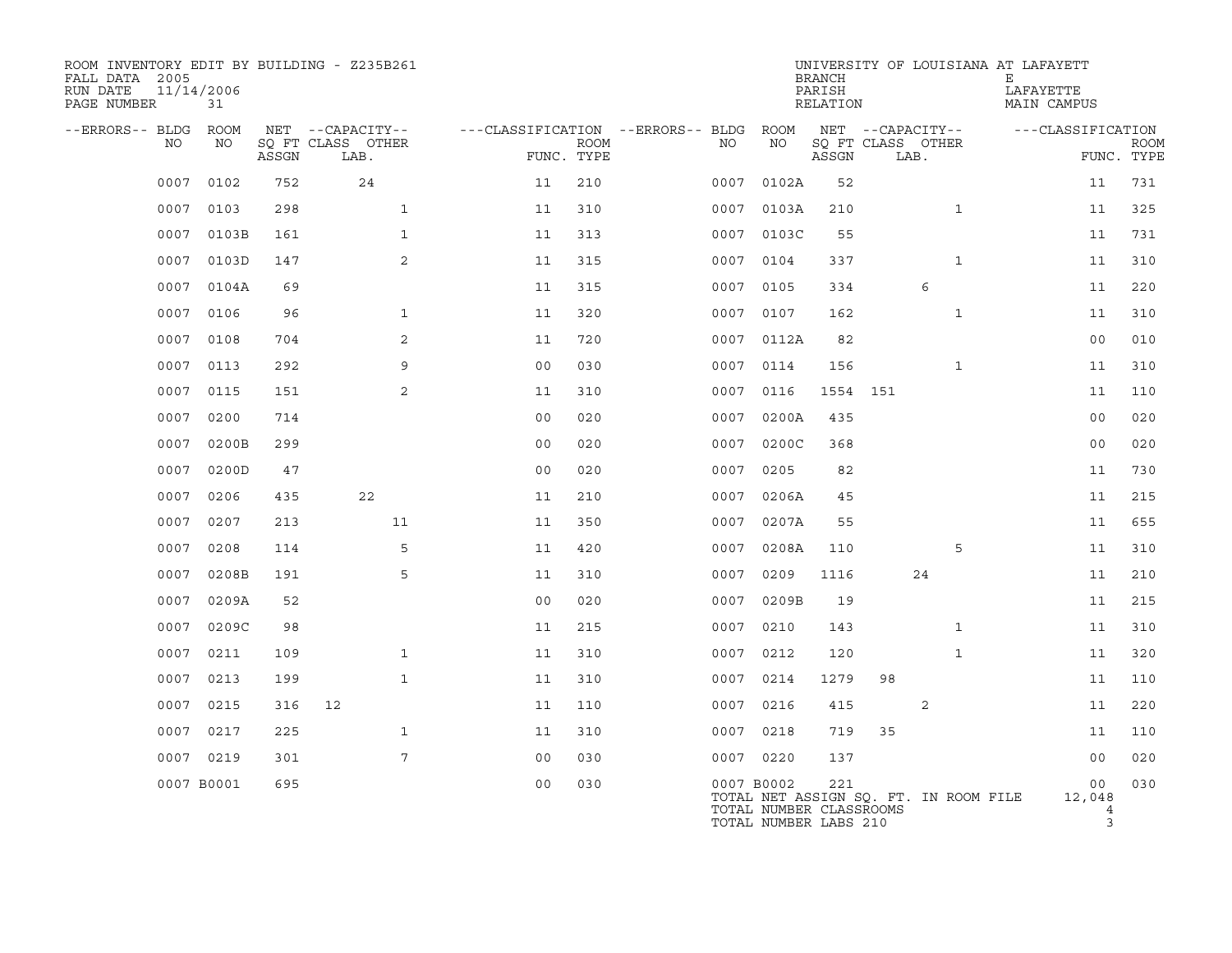| ROOM INVENTORY EDIT BY BUILDING - Z235B261<br>FALL DATA 2005<br>RUN DATE<br>PAGE NUMBER | 11/14/2006<br>32  |       |                                               |                                                      |             |      |       | <b>BRANCH</b><br>PARISH<br>RELATION | UNIVERSITY OF LOUISIANA AT LAFAYETT                                            | Е<br>LAFAYETTE<br>MAIN CAMPUS     |                           |
|-----------------------------------------------------------------------------------------|-------------------|-------|-----------------------------------------------|------------------------------------------------------|-------------|------|-------|-------------------------------------|--------------------------------------------------------------------------------|-----------------------------------|---------------------------|
| --ERRORS-- BLDG<br>NO.                                                                  | <b>ROOM</b><br>NO | ASSGN | NET --CAPACITY--<br>SQ FT CLASS OTHER<br>LAB. | ---CLASSIFICATION --ERRORS-- BLDG ROOM<br>FUNC. TYPE | <b>ROOM</b> | NO.  | NO.   | ASSGN                               | NET --CAPACITY--<br>SQ FT CLASS OTHER<br>LAB.<br>TOTAL NUMBER SPECIAL LABS 220 | ---CLASSIFICATION<br>$\mathbf{2}$ | <b>ROOM</b><br>FUNC. TYPE |
| 0008                                                                                    | 0100              | 1177  |                                               | 0 <sub>0</sub>                                       | 020         | 0008 | 0100A | 34                                  |                                                                                | 00                                | 030                       |
| 0008                                                                                    | 0100B             | 182   |                                               | 0 <sub>0</sub>                                       | 020         | 0008 | 0100C | 136                                 |                                                                                | 00                                | 020                       |
| 0008                                                                                    | 0100D             | 105   |                                               | 0 <sub>0</sub>                                       | 020         | 0008 | 0101  | 117                                 | 4                                                                              | 11                                | 650                       |
| 0008                                                                                    | 0102              | 77    | 2                                             | 11                                                   | 635         | 0008 | 0102A | 16                                  |                                                                                | 11                                | 655                       |
| 0008                                                                                    | 0103              | 117   | 4                                             | 0 <sub>0</sub>                                       | 030         | 0008 | 0104  | 220                                 | 3                                                                              | 0 <sub>0</sub>                    | 030                       |
| 0008                                                                                    | 0105              | 189   | 2                                             | 0 <sub>0</sub>                                       | 030         | 0008 | 0106  | 256                                 | 11                                                                             | 11                                | 310                       |
| 0008                                                                                    | 0106A             | 235   | 8                                             | 11                                                   | 220         | 0008 | 0106B | 269                                 | 9                                                                              | 11                                | 220                       |
| 0008                                                                                    | 0106C             | 262   | 9                                             | 11                                                   | 220         | 0008 | 0106D | 42                                  | 1                                                                              | 11                                | 220                       |
| 0008                                                                                    | 0106E             | 50    | $\mathbf{1}$                                  | 11                                                   | 220         | 0008 | 0106F | 76                                  | 1                                                                              | 11                                | 220                       |
| 0008                                                                                    | 0106G             | 54    | $\mathbf{1}$                                  | 11                                                   | 220         | 0008 | 0106H | 56                                  | 1                                                                              | 11                                | 220                       |
| 0008                                                                                    | 0106I             | 77    | $\mathbf{1}$                                  | 11                                                   | 310         | 0008 | 0108  | 55                                  |                                                                                | 11                                | 715                       |
| 0008                                                                                    | 0109              | 347   | 12                                            | 11                                                   | 220         | 0008 | 0109A | 86                                  | $\mathbf{1}$                                                                   | 11                                | 310                       |
| 0008                                                                                    | 0110              | 491   | 16                                            | 11                                                   | 220         | 0008 | 0110A | 86                                  | $\mathbf{1}$                                                                   | 11                                | 310                       |
| 0008                                                                                    | 0111              | 54    |                                               | 0 <sub>0</sub>                                       | 010         | 0008 | 0114  | 373                                 | $\mathbf{1}$                                                                   | 11                                | 310                       |
| 0008                                                                                    | 0114A             | 373   |                                               | 11                                                   | 315         | 0008 | 0114B | 1535                                | $\mathbf{1}$                                                                   | 11                                | 310                       |
| 0008                                                                                    | 0114C             | 38    | 2                                             | 11                                                   | 310         | 0008 | 0114D | 73                                  | 2                                                                              | 11                                | 310                       |
| 0008                                                                                    | 0114E             | 119   | 2                                             | 11                                                   | 310         | 0008 | 0114F | 104                                 | 2                                                                              | 11                                | 310                       |
| 0008                                                                                    | 0114G             | 75    | 2                                             | 11                                                   | 310         | 0008 | 0114H | 38                                  |                                                                                | 11                                | 315                       |
| 0008                                                                                    | 0115              | 346   | 11                                            | 11                                                   | 315         | 0008 | 0116  | 504                                 | 6                                                                              | 11                                | 310                       |
| 0008                                                                                    | 0116A             | 42    |                                               | 11                                                   | 315         | 0008 | 0116B | 10                                  |                                                                                | 11                                | 315                       |
| 0008                                                                                    | 0200              | 1408  |                                               | 0 <sub>0</sub>                                       | 020         | 0008 | 0200A | 182                                 |                                                                                | 0 <sub>0</sub>                    | 020                       |
| 0008                                                                                    | 0200B             | 222   |                                               | 0 <sub>0</sub>                                       | 020         | 0008 | 0200C | 375                                 |                                                                                | 0 <sub>0</sub>                    | 020                       |
| 0008                                                                                    | 0201              | 422   | 14                                            | 11                                                   | 220         | 0008 | 0202  | 150                                 | 2                                                                              | 11                                | 310                       |
| 0008                                                                                    | 0203A             | 56    | $\mathbf{1}$                                  | 11                                                   | 310         | 0008 | 0203B | 62                                  | $\mathbf{1}$                                                                   | 11                                | 310                       |
| 0008                                                                                    | 0203C             | 67    | $\mathbf{1}$                                  | 11                                                   | 310         | 0008 | 0203D | 59                                  | $\mathbf{1}$                                                                   | 11                                | 310                       |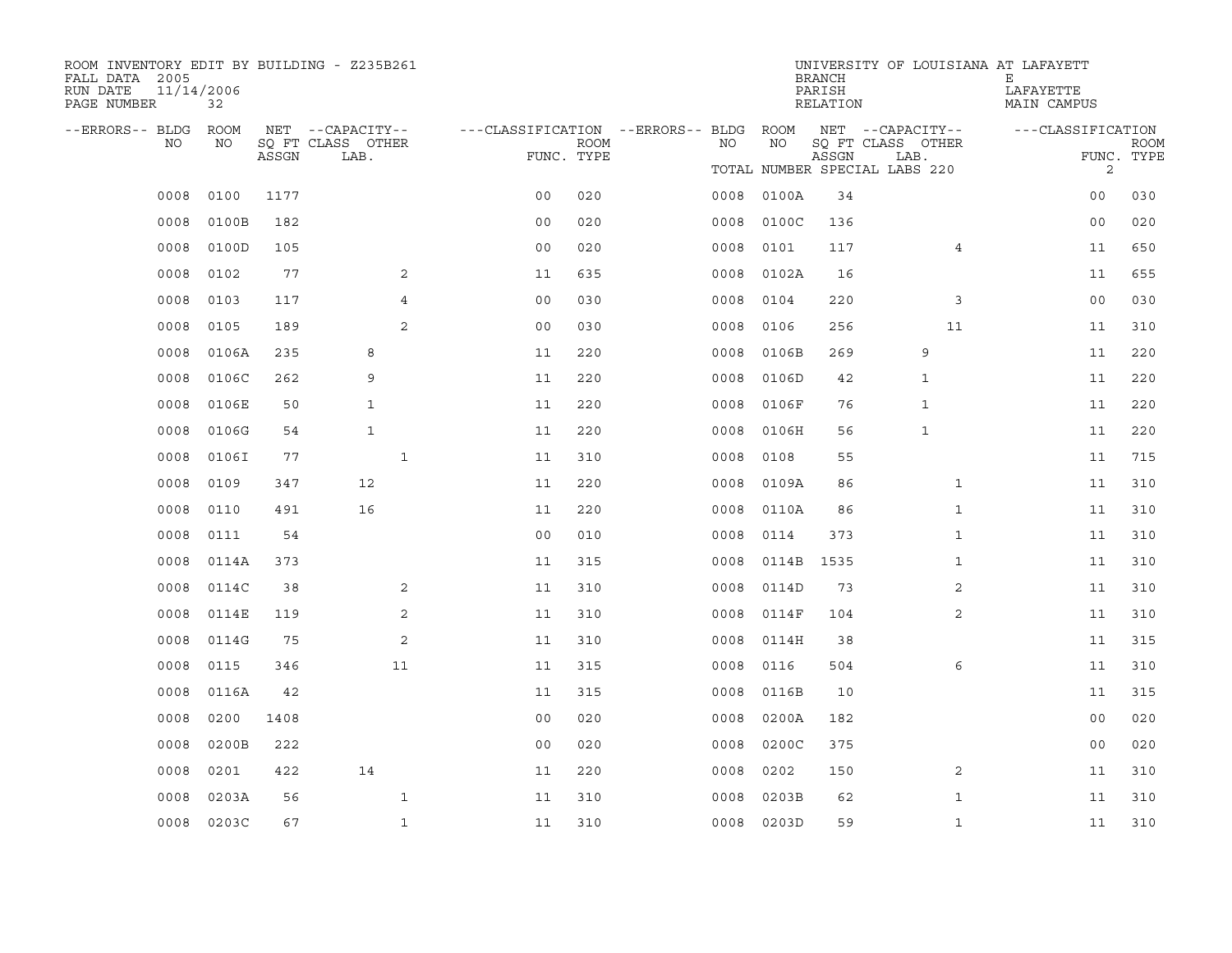| ROOM INVENTORY EDIT BY BUILDING - Z235B261<br>FALL DATA 2005<br>RUN DATE<br>PAGE NUMBER | 11/14/2006<br>33 |       |                           |                                        |                    |      |            | <b>BRANCH</b><br>PARISH<br>RELATION              | UNIVERSITY OF LOUISIANA AT LAFAYETT                                    | Е<br>LAFAYETTE<br>MAIN CAMPUS |                           |
|-----------------------------------------------------------------------------------------|------------------|-------|---------------------------|----------------------------------------|--------------------|------|------------|--------------------------------------------------|------------------------------------------------------------------------|-------------------------------|---------------------------|
| --ERRORS-- BLDG ROOM                                                                    |                  |       | NET --CAPACITY--          | ---CLASSIFICATION --ERRORS-- BLDG ROOM |                    |      |            |                                                  | NET --CAPACITY--                                                       | ---CLASSIFICATION             |                           |
| NO                                                                                      | NO               | ASSGN | SQ FT CLASS OTHER<br>LAB. |                                        | ROOM<br>FUNC. TYPE | NO   | NO         | ASSGN                                            | SQ FT CLASS OTHER<br>LAB.                                              |                               | <b>ROOM</b><br>FUNC. TYPE |
| 0008                                                                                    | 0203E            | 88    | $\mathbf{1}$              | 11                                     | 310                | 0008 | 0203F      | 60                                               | $\mathbf{1}$                                                           | 11                            | 310                       |
| 0008                                                                                    | 0203G            | 71    | $\mathbf{1}$              | 11                                     | 310                | 0008 | 0203H      | 76                                               | $\mathbf{1}$                                                           | 11                            | 310                       |
| 0008                                                                                    | 0203J            | 51    | $\mathbf{1}$              | 11                                     | 310                | 0008 | 0203K      | 56                                               | $\mathbf{1}$                                                           | 11                            | 310                       |
| 0008                                                                                    | 0203L            | 58    | $\mathbf{1}$              | 11                                     | 310                | 0008 | 0203M      | 64                                               | $\mathbf{1}$                                                           | 11                            | 310                       |
| 0008                                                                                    | 0204             | 372   | 9                         | 11                                     | 220                | 0008 | 0204A      | 81                                               | $\mathbf{1}$                                                           | 11                            | 310                       |
| 0008                                                                                    | 0204B            | 201   | $\mathbf{1}$              | 11                                     | 310                | 0008 | 0205       | 117                                              |                                                                        | 0 <sub>0</sub>                | 030                       |
| 0008                                                                                    | 0206             | 220   | 3                         | 0 <sub>0</sub>                         | 030                | 0008 | 0207       | 185                                              | $\overline{2}$                                                         | 0 <sub>0</sub>                | 030                       |
| 0008                                                                                    | 0208             | 572   | 19                        | 11                                     | 220                | 0008 | 0208A      | 100                                              | $\mathbf{1}$                                                           | 11                            | 310                       |
| 0008                                                                                    | 0209             | 580   | 19                        | 11                                     | 220                | 0008 | 0211       | 51                                               |                                                                        | 0 <sub>0</sub>                | 030                       |
| 0008                                                                                    | 0212             | 504   | 50                        | 11                                     | 110                |      | 0008 0212B | 155                                              | $\mathbf{1}$                                                           | 11                            | 310                       |
| 0008                                                                                    | 0213             | 480   | 16                        | 11                                     | 220                |      | 0008 0213A | 198                                              | $\mathbf{1}$                                                           | 11                            | 310                       |
|                                                                                         | 0008 0214        | 30    |                           | 0 <sub>0</sub>                         | 010                |      | 0008 B0100 | 105                                              |                                                                        | 0 <sub>0</sub>                | 020                       |
|                                                                                         | 0008 B0101       | 431   |                           | 0 <sub>0</sub>                         | 010                |      | 0008 B0102 | 182                                              |                                                                        | 0 <sub>0</sub>                | 030                       |
|                                                                                         | 0008 B0103       | 153   |                           | 0 <sub>0</sub>                         | 030                |      | 0008 E0100 | 47                                               | $\overline{4}$                                                         | 0 <sub>0</sub>                | 020                       |
|                                                                                         | 0008 E0200       | 47    | $\overline{4}$            | 0 <sub>0</sub>                         | 020                |      |            | TOTAL NUMBER CLASSROOMS<br>TOTAL NUMBER LABS 210 | TOTAL NET ASSIGN SQ. FT. IN ROOM FILE<br>TOTAL NUMBER SPECIAL LABS 220 | 10,865<br>1<br>15             |                           |
|                                                                                         | 0009 0100        | 3600  |                           | 11                                     | 970                |      |            | TOTAL NUMBER CLASSROOMS<br>TOTAL NUMBER LABS 210 | TOTAL NET ASSIGN SQ. FT. IN ROOM FILE<br>TOTAL NUMBER SPECIAL LABS 220 | 3,600                         |                           |
|                                                                                         | 0011 0101        | 4304  |                           | 11                                     | 970                |      |            | TOTAL NUMBER CLASSROOMS<br>TOTAL NUMBER LABS 210 | TOTAL NET ASSIGN SQ. FT. IN ROOM FILE<br>TOTAL NUMBER SPECIAL LABS 220 | 4,304                         |                           |
|                                                                                         | 0012 0100        | 74    | 2                         | 0 <sub>0</sub>                         | 020                |      | 0012 0100A | 244                                              |                                                                        | 0 <sub>0</sub>                | 020                       |
| 0012                                                                                    | 0100B            | 896   |                           | 0 <sub>0</sub>                         | 020                |      | 0012 0101  | 91                                               | $\mathbf{1}$                                                           | 11                            | 310                       |
|                                                                                         | 0012 0102        | 85    | $\mathbf{1}$              | 11                                     | 310                |      | 0012 0103  | 75                                               | $\mathbf{1}$                                                           | 11                            | 310                       |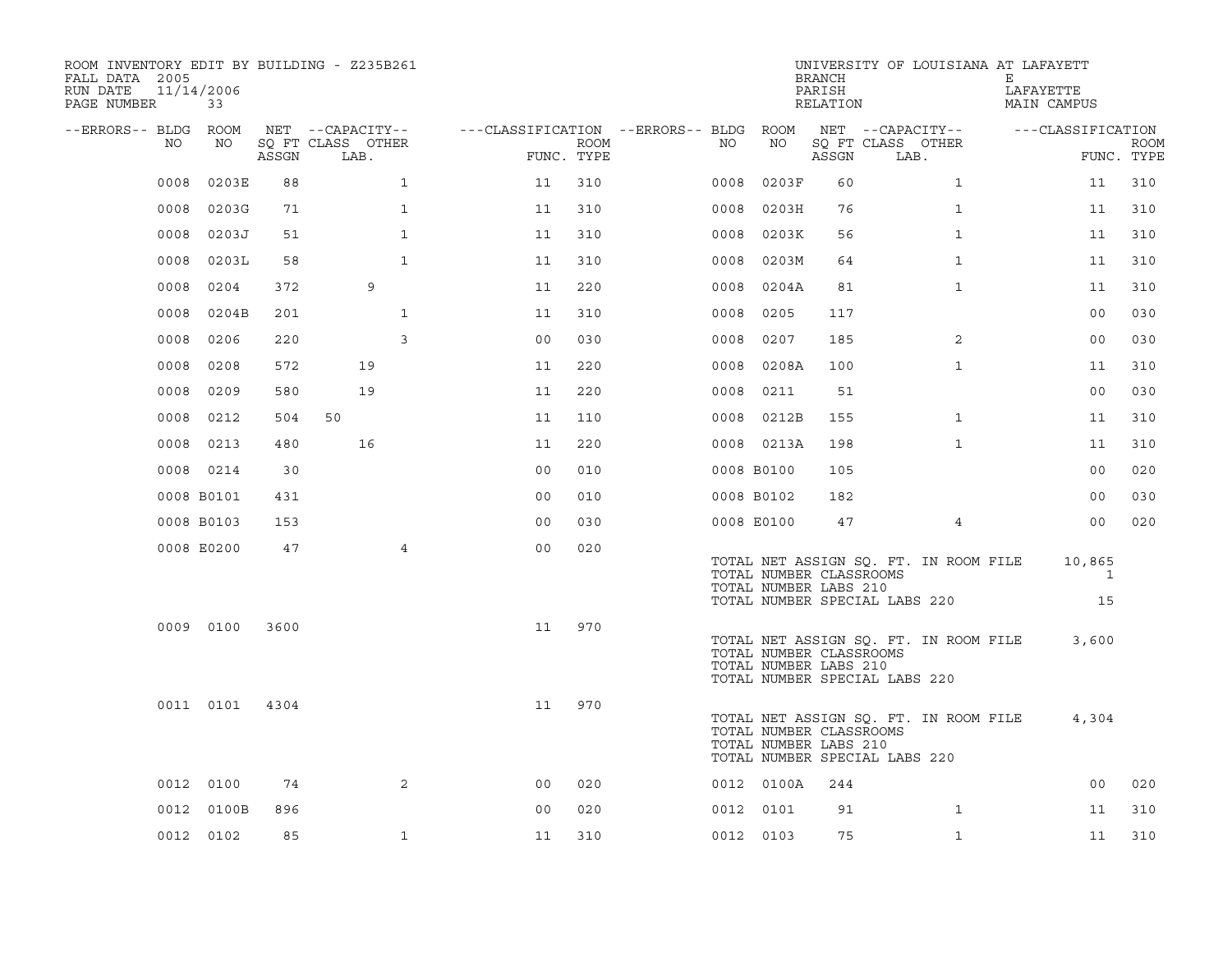| ROOM INVENTORY EDIT BY BUILDING - Z235B261<br>FALL DATA 2005<br>RUN DATE<br>PAGE NUMBER | 11/14/2006<br>34 |       |                           |                                        |             |           |                                                  | <b>BRANCH</b><br>PARISH<br>RELATION | UNIVERSITY OF LOUISIANA AT LAFAYETT                                    | Е<br>LAFAYETTE<br>MAIN CAMPUS |                           |
|-----------------------------------------------------------------------------------------|------------------|-------|---------------------------|----------------------------------------|-------------|-----------|--------------------------------------------------|-------------------------------------|------------------------------------------------------------------------|-------------------------------|---------------------------|
| --ERRORS-- BLDG ROOM                                                                    |                  |       | NET --CAPACITY--          | ---CLASSIFICATION --ERRORS-- BLDG ROOM |             |           |                                                  |                                     | NET --CAPACITY--                                                       | ---CLASSIFICATION             |                           |
| NO                                                                                      | NO               | ASSGN | SQ FT CLASS OTHER<br>LAB. | FUNC. TYPE                             | <b>ROOM</b> | NO        | NO                                               | ASSGN                               | SQ FT CLASS OTHER<br>LAB.                                              |                               | <b>ROOM</b><br>FUNC. TYPE |
| 0012                                                                                    | 0104             | 119   | $\mathbf{1}$              | 11                                     | 310         |           | 0012 0104A                                       | 222                                 | $\mathbf{1}$                                                           | 11                            | 310                       |
| 0012                                                                                    | 0105             | 89    | $\mathbf{1}$              | 11                                     | 310         | 0012 0106 |                                                  | 132                                 | 2                                                                      | 11                            | 710                       |
|                                                                                         | 0012 0107        | 53    |                           | 11                                     | 730         | 0012 0108 |                                                  | 55                                  | $\mathbf{1}$                                                           | 11                            | 310                       |
| 0012                                                                                    | 0109             | 115   | $\mathbf{1}$              | 11                                     | 310         |           | 0012 0110                                        | 64                                  |                                                                        | 11                            | 350                       |
| 0012                                                                                    | 0111             | 64    |                           | 11                                     | 350         | 0012 0112 |                                                  | 227                                 | 6                                                                      | 11                            | 650                       |
| 0012                                                                                    | 0112A            | 65    |                           | 11                                     | 660         |           | 0012 0112B                                       | 82                                  | $\mathbf{1}$                                                           | 11                            | 310                       |
| 0012                                                                                    | 0112C            | 92    |                           | 0 <sub>0</sub>                         | 030         | 0012 0113 |                                                  | 103                                 |                                                                        | 11                            | 730                       |
| 0012                                                                                    | 0113A            | 12    |                           | 11                                     | 730         | 0012 0114 |                                                  | 225                                 |                                                                        | 11                            | 730                       |
| 0012                                                                                    | 0115             | 120   |                           | 11                                     | 730         |           | 0012 0117                                        | 1137                                |                                                                        | 11                            | 660                       |
| 0012                                                                                    | 0118             | 95    | $\mathbf{1}$              | 11                                     | 310         | 0012 0119 |                                                  | 176                                 | $\mathbf{1}$                                                           | 11                            | 310                       |
|                                                                                         | 0012 0120        | 90    | $\overline{2}$            | 0 <sub>0</sub>                         | 030         |           | TOTAL NUMBER CLASSROOMS<br>TOTAL NUMBER LABS 210 |                                     | TOTAL NET ASSIGN SQ. FT. IN ROOM FILE<br>TOTAL NUMBER SPECIAL LABS 220 | 3,406                         |                           |
| 0013                                                                                    | 0001             | 347   |                           | 0 <sub>0</sub>                         | 030         | 0013 0002 |                                                  | 134                                 |                                                                        | 0 <sub>0</sub>                | 030                       |
| 0013                                                                                    | 0100             | 1343  |                           | 0 <sub>0</sub>                         | 020         |           | 0013 0100A                                       | 247                                 |                                                                        | 0 <sub>0</sub>                | 020                       |
| 0013                                                                                    | 0100B            | 35    |                           | 0 <sub>0</sub>                         | 020         | 0013      | 0100C                                            | 65                                  |                                                                        | 0 <sub>0</sub>                | 020                       |
| 0013                                                                                    | 0101             | 429   | 6                         | 11                                     | 650         |           | 0013 0101A                                       | 9                                   |                                                                        | 11                            | 315                       |
| 0013                                                                                    | 0101B            | 9     |                           | 11                                     | 315         | 0013      | 0101C                                            | 9                                   |                                                                        | 11                            | 315                       |
| 0013                                                                                    | 0102             | 121   | $\mathbf{1}$              | 11                                     | 310         |           | 0013 0102A                                       | 9                                   |                                                                        | 11                            | 115                       |
| 0013                                                                                    | 0102B            | 9     |                           | 11                                     | 115         | 0013      | 0102C                                            | 9                                   |                                                                        | 11                            | 115                       |
| 0013                                                                                    | 0102D            | 172   | $\mathbf{1}$              | 11                                     | 310         |           | 0013 0102E                                       | 293                                 | 2                                                                      | 0 <sub>0</sub>                | 030                       |
| 0013                                                                                    | 0103             | 297   | $\mathbf{1}$              | 11                                     | 310         | 0013      | 0103A                                            | 10                                  |                                                                        | 11                            | 315                       |
| 0013                                                                                    | 0103B            | 10    |                           | 11                                     | 315         |           | 0013 0103C                                       | 10                                  |                                                                        | 11                            | 315                       |
| 0013                                                                                    | 0104             | 297   | 15                        | 11                                     | 410         |           | 0013 0104A                                       | 10                                  |                                                                        | 11                            | 315                       |
| 0013                                                                                    | 0104B            | 10    |                           | 11                                     | 315         |           | 0013 0104C                                       | 22                                  |                                                                        | 11                            | 315                       |
|                                                                                         | 0013 0105        | 186   | $\mathbf{1}$              | 11                                     | 310         |           | 0013 0105A                                       | 9                                   |                                                                        | 11                            | 315                       |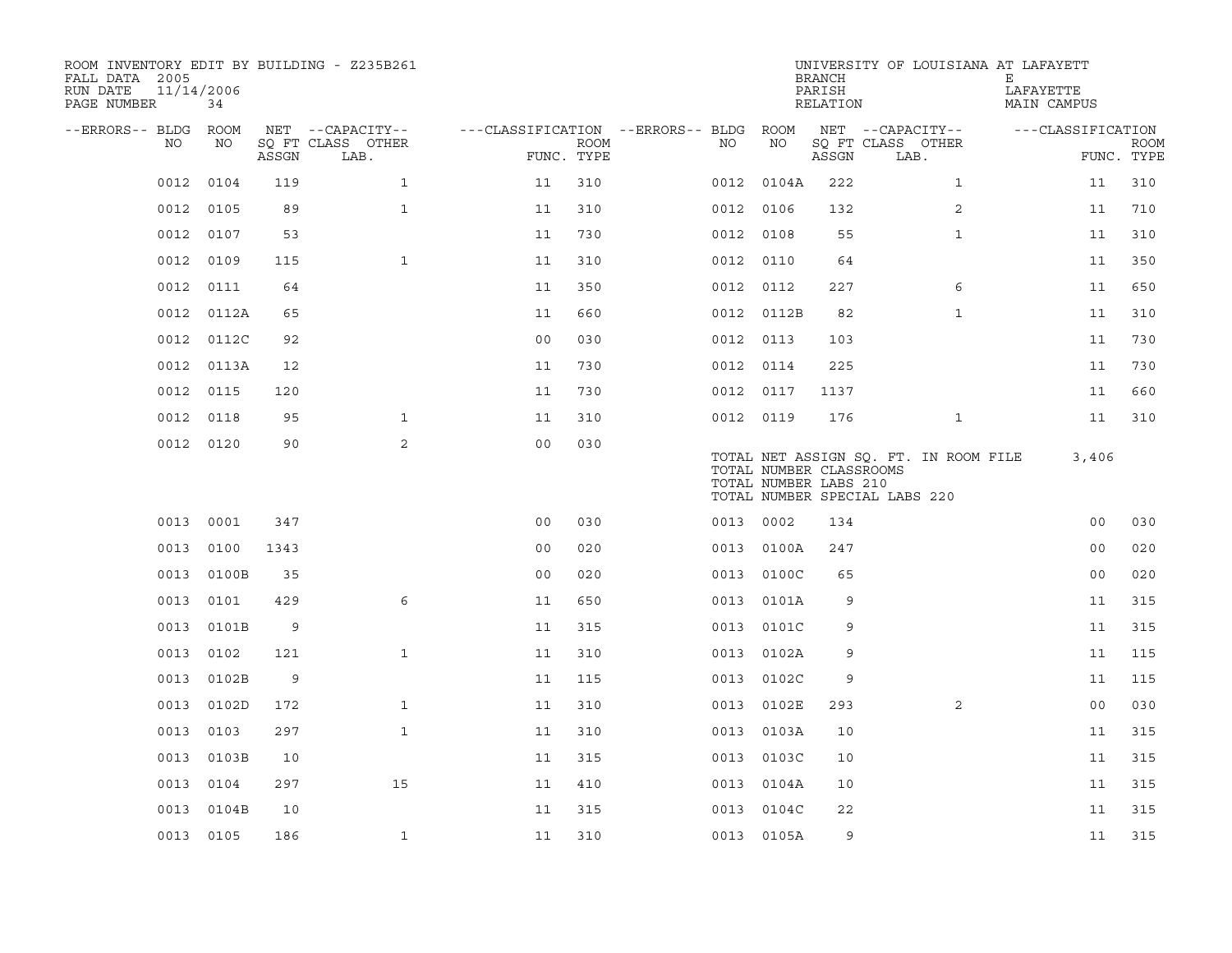| ROOM INVENTORY EDIT BY BUILDING - Z235B261<br>FALL DATA 2005<br>RUN DATE<br>PAGE NUMBER | 11/14/2006<br>35 |       |                           |                                        |                           |      |            | <b>BRANCH</b><br>PARISH<br>RELATION | UNIVERSITY OF LOUISIANA AT LAFAYETT | Е<br>LAFAYETTE<br>MAIN CAMPUS |                           |
|-----------------------------------------------------------------------------------------|------------------|-------|---------------------------|----------------------------------------|---------------------------|------|------------|-------------------------------------|-------------------------------------|-------------------------------|---------------------------|
| --ERRORS-- BLDG ROOM                                                                    |                  |       | NET --CAPACITY--          | ---CLASSIFICATION --ERRORS-- BLDG ROOM |                           |      |            |                                     | NET --CAPACITY--                    | ---CLASSIFICATION             |                           |
| NO.                                                                                     | NO               | ASSGN | SQ FT CLASS OTHER<br>LAB. |                                        | <b>ROOM</b><br>FUNC. TYPE | NO.  | NO         | ASSGN                               | SQ FT CLASS OTHER<br>LAB.           |                               | <b>ROOM</b><br>FUNC. TYPE |
| 0013                                                                                    | 0105B            | 9     |                           | 11                                     | 315                       | 0013 | 0106       | 184                                 | $\overline{2}$                      | 11                            | 310                       |
| 0013                                                                                    | 0106A            | 43    |                           | 11                                     | 315                       | 0013 | 0106B      | 9                                   |                                     | 11                            | 315                       |
| 0013                                                                                    | 0106C            | 9     |                           | 11                                     | 315                       | 0013 | 0106L      | 330                                 | $\mathbf{1}$                        | 11                            | 310                       |
| 0013                                                                                    | 0107             | 209   | $\mathbf{1}$              | 11                                     | 310                       | 0013 | 0107A      | 9                                   |                                     | 81                            | 081                       |
| 0013                                                                                    | 0107B            | 9     |                           | 81                                     | 081                       | 0013 | 0107C      | 12                                  |                                     | 0 <sub>0</sub>                | 030                       |
| 0013                                                                                    | 0107D            | 37    |                           | 11                                     | 315                       |      | 0013 0107E | 37                                  | $\mathbf{1}$                        | 11                            | 310                       |
| 0013                                                                                    | 0107F            | 34    |                           | 0 <sub>0</sub>                         | 020                       | 0013 | 0108       | 289                                 | 6                                   | 11                            | 710                       |
| 0013                                                                                    | 0108A            | 10    |                           | 11                                     | 715                       |      | 0013 0108B | 10                                  |                                     | 11                            | 715                       |
| 0013                                                                                    | 0108C            | 10    |                           | 11                                     | 715                       | 0013 | 0109       | 337                                 | $\mathbf{1}$                        | 11                            | 310                       |
| 0013                                                                                    | 0109A            | 76    |                           | 11                                     | 315                       |      | 0013 0109B | 10                                  |                                     | 11                            | 315                       |
| 0013                                                                                    | 0109C            | 10    |                           | 11                                     | 315                       | 0013 | 0110       | 174                                 | 2                                   | 11                            | 310                       |
| 0013                                                                                    | 0110A            | 176   | $\mathbf{1}$              | 11                                     | 310                       |      | 0013 0111  | 677                                 | 67                                  | 11                            | 410                       |
| 0013                                                                                    | 0112             | 168   | $\mathbf{1}$              | 11                                     | 310                       | 0013 | 0200       | 982                                 |                                     | 0 <sub>0</sub>                | 020                       |
| 0013                                                                                    | 0200A            | 80    |                           | 0 <sub>0</sub>                         | 020                       | 0013 | 0200B      | 88                                  |                                     | 0 <sub>0</sub>                | 020                       |
| 0013                                                                                    | 0200C            | 59    |                           | 0 <sub>0</sub>                         | 020                       | 0013 | 0200D      | 69                                  | $\mathbf{1}$                        | 11                            | 310                       |
| 0013                                                                                    | 0209             | 174   | 3                         | 0 <sub>0</sub>                         | 030                       | 0013 | 0209A      | 18                                  |                                     | 0 <sub>0</sub>                | 010                       |
| 0013                                                                                    | 0210             | 29    |                           | 0 <sub>0</sub>                         | 010                       | 0013 | 0211       | 269                                 | 4                                   | 11                            | 310                       |
| 0013                                                                                    | 0211A            | 10    |                           | 11                                     | 315                       | 0013 | 0211B      | 10                                  |                                     | 11                            | 315                       |
| 0013                                                                                    | 0211C            | 10    |                           | 11                                     | 315                       | 0013 | 0212       | 270                                 | 4                                   | 11                            | 310                       |
| 0013                                                                                    | 0212A            | 10    |                           | 11                                     | 315                       | 0013 | 0212B      | 10                                  |                                     | 11                            | 315                       |
| 0013                                                                                    | 0212C            | 10    |                           | 11                                     | 315                       | 0013 | 0213       | 149                                 | 3                                   | 11                            | 310                       |
| 0013                                                                                    | 0213A            | 8     |                           | 11                                     | 315                       | 0013 | 0213B      | 8                                   |                                     | 11                            | 315                       |
| 0013                                                                                    | 0214             | 297   | 5                         | 11                                     | 310                       |      | 0013 0214A | 10                                  |                                     | 11                            | 315                       |
| 0013                                                                                    | 0214B            | 10    |                           | 11                                     | 315                       |      | 0013 0214C | 10                                  |                                     | 11                            | 315                       |
| 0013                                                                                    | 0215             | 297   | $\overline{4}$            | 11                                     | 310                       |      | 0013 0215A | 11                                  |                                     | 11                            | 315                       |
|                                                                                         | 0013 0215B       | 11    |                           | 11                                     | 315                       |      | 0013 0215C | 11                                  |                                     | 11                            | 315                       |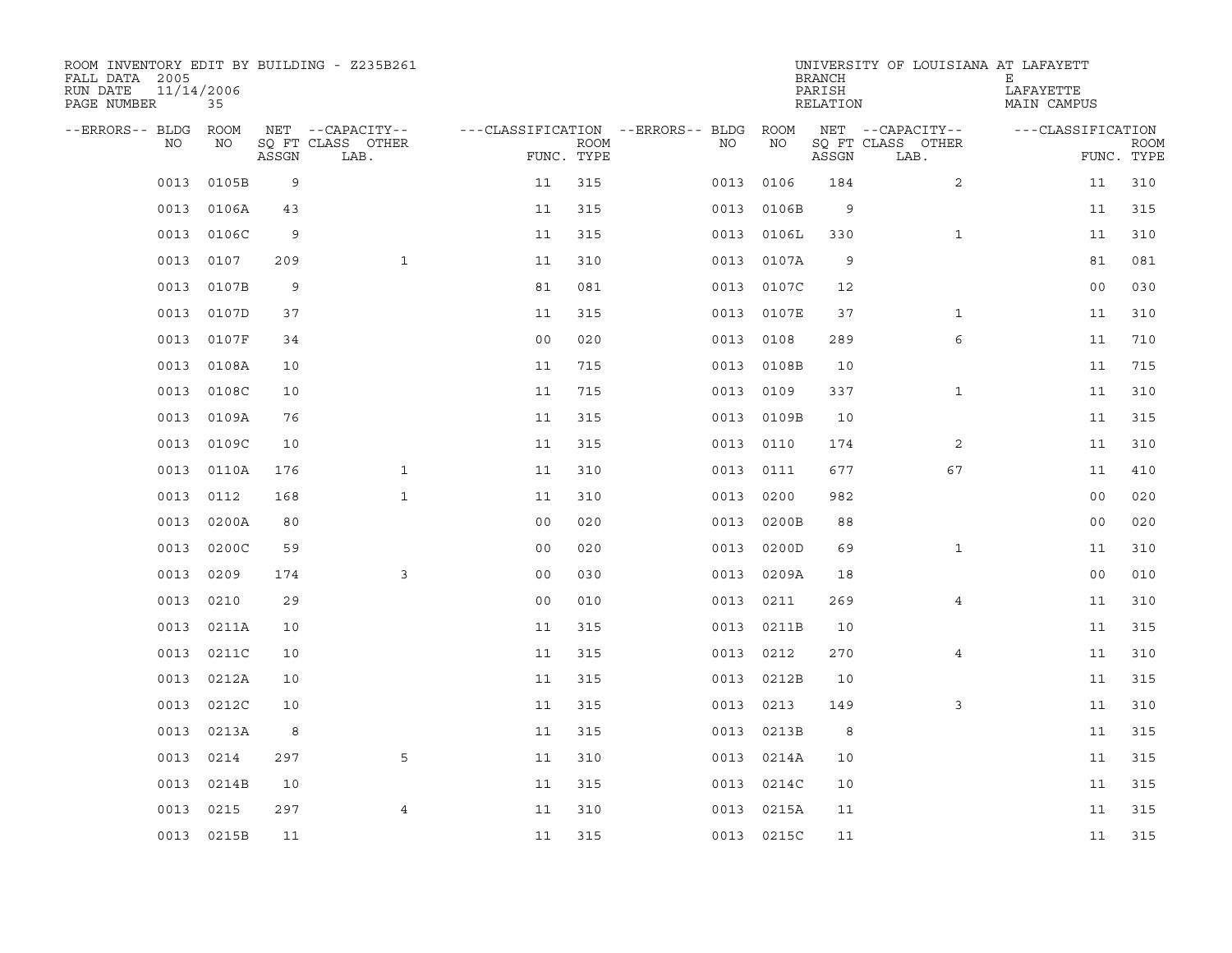| ROOM INVENTORY EDIT BY BUILDING - Z235B261<br>FALL DATA 2005<br>11/14/2006<br>RUN DATE<br>PAGE NUMBER | 36         |       |                           |                                   |             |           |                                                  | <b>BRANCH</b><br>PARISH<br>RELATION | UNIVERSITY OF LOUISIANA AT LAFAYETT                                    | Е<br>LAFAYETTE<br>MAIN CAMPUS |                           |
|-------------------------------------------------------------------------------------------------------|------------|-------|---------------------------|-----------------------------------|-------------|-----------|--------------------------------------------------|-------------------------------------|------------------------------------------------------------------------|-------------------------------|---------------------------|
| --ERRORS-- BLDG                                                                                       | ROOM       |       | NET --CAPACITY--          | ---CLASSIFICATION --ERRORS-- BLDG |             |           | ROOM                                             |                                     | NET --CAPACITY--                                                       | ---CLASSIFICATION             |                           |
| NO.                                                                                                   | NO         | ASSGN | SO FT CLASS OTHER<br>LAB. | FUNC. TYPE                        | <b>ROOM</b> | NO.       | NO                                               | ASSGN                               | SQ FT CLASS OTHER<br>LAB.                                              |                               | <b>ROOM</b><br>FUNC. TYPE |
| 0013                                                                                                  | 0215D      | 144   | $\mathbf{1}$              | 11                                | 310         | 0013      | 0216                                             | 290                                 | $\overline{2}$                                                         | 11                            | 310                       |
| 0013                                                                                                  | 0216A      | 202   | $\mathbf{1}$              | 11                                | 310         | 0013      | 0216F                                            | 9                                   |                                                                        | 11                            | 315                       |
| 0013                                                                                                  | 0216G      | 9     |                           | 11                                | 315         | 0013      | 0216H                                            | 9                                   |                                                                        | 11                            | 315                       |
| 0013                                                                                                  | 0216I      | 9     |                           | 11                                | 315         | 0013 0218 |                                                  | 70                                  |                                                                        | 81                            | 081                       |
| 0013                                                                                                  | 0218A      | 10    |                           | 11                                | 455         | 0013      | 0218B                                            | 10                                  |                                                                        | 11                            | 455                       |
| 0013                                                                                                  | 0218C      | 10    |                           | 11                                | 455         |           | 0013 0218D                                       | 10                                  |                                                                        | 11                            | 455                       |
| 0013                                                                                                  | 0218E      | 10    |                           | 11                                | 455         | 0013      | 0219                                             | 287                                 | 8                                                                      | 11                            | 310                       |
| 0013                                                                                                  | 0219A      | 10    | $\mathbf{1}$              | 11                                | 310         | 0013      | 0219B                                            | 10                                  |                                                                        | 11                            | 315                       |
| 0013                                                                                                  | 0219C      | 10    |                           | 11                                | 315         | 0013      | 0220                                             | 297                                 | 3                                                                      | 11                            | 310                       |
| 0013                                                                                                  | 0220A      | 10    |                           | 11                                | 315         | 0013      | 0220B                                            | 10                                  |                                                                        | 11                            | 315                       |
| 0013                                                                                                  | 0220C      | 10    |                           | 11                                | 315         | 0013      | 0220D                                            | 70                                  | $\overline{2}$                                                         | 11                            | 310                       |
| 0013                                                                                                  | 0221       | 138   | $\mathbf{1}$              | 11                                | 310         | 0013      | 0221A                                            | 11                                  |                                                                        | 11                            | 315                       |
| 0013                                                                                                  | 0222       | 265   | 3                         | 11                                | 310         | 0013      | 0222A                                            | 13                                  |                                                                        | 81                            | 081                       |
| 0013                                                                                                  | 0222B      | 11    |                           | 81                                | 081         | 0013      | 0222C                                            | 11                                  |                                                                        | 81                            | 081                       |
| 0013                                                                                                  | 0222D      | 200   | 3                         | 0 <sub>0</sub>                    | 030         | 0013      | 0223                                             | 213                                 | 3                                                                      | 11                            | 310                       |
| 0013                                                                                                  | 0223A      | 9     |                           | 11                                | 315         | 0013      | 0223B                                            | 9                                   |                                                                        | 11                            | 315                       |
| 0013                                                                                                  | 0223C      | 9     |                           | 11                                | 315         | 0013      | 0224                                             | 278                                 | 2                                                                      | 11                            | 310                       |
| 0013                                                                                                  | 0224A      | 9     |                           | 11                                | 315         | 0013      | 0224B                                            | 9                                   |                                                                        | 11                            | 315                       |
| 0013                                                                                                  | 0224C      | 9     |                           | 11                                | 315         | 0013      | 0225                                             | 199                                 | 5                                                                      | 11                            | 310                       |
| 0013                                                                                                  | 0225A      | 8     |                           | 11                                | 315         |           | 0013 0225B                                       | 8                                   |                                                                        | 11                            | 315                       |
|                                                                                                       | 0013 0225C | 512   |                           | 11                                | 315         |           | TOTAL NUMBER CLASSROOMS<br>TOTAL NUMBER LABS 210 |                                     | TOTAL NET ASSIGN SQ. FT. IN ROOM FILE<br>TOTAL NUMBER SPECIAL LABS 220 | 9,186                         |                           |
|                                                                                                       | 0014 0100  | 757   | 2                         | 0 <sub>0</sub>                    | 020         |           | 0014 0100A                                       | 143                                 |                                                                        | 0 <sub>0</sub>                | 020                       |
|                                                                                                       | 0014 0100B | 210   |                           | 0 <sub>0</sub>                    | 020         |           | 0014 0100C                                       | 12                                  |                                                                        | 11                            | 730                       |
|                                                                                                       | 0014 0100D | 21    | $\mathbf{1}$              | 0 <sub>0</sub>                    | 010         | 0014 0101 |                                                  | 498                                 | $\mathbf{1}$                                                           | 11                            | 950                       |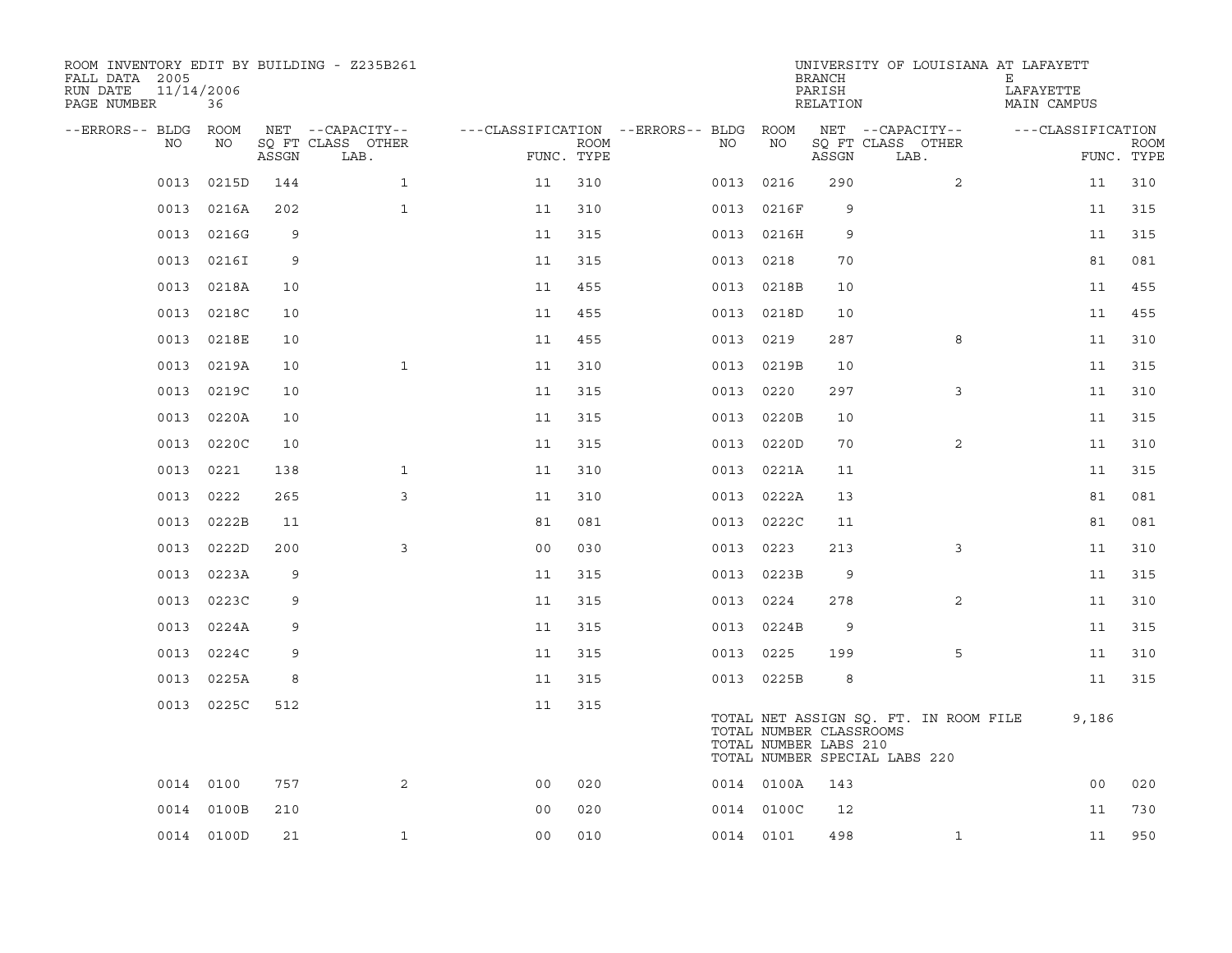| ROOM INVENTORY EDIT BY BUILDING - Z235B261<br>FALL DATA 2005<br>RUN DATE<br>PAGE NUMBER | 11/14/2006<br>37 |       |                           |                |             |                                   |            | <b>BRANCH</b><br>PARISH<br>RELATION | UNIVERSITY OF LOUISIANA AT LAFAYETT   | Е<br>LAFAYETTE<br>MAIN CAMPUS |                           |
|-----------------------------------------------------------------------------------------|------------------|-------|---------------------------|----------------|-------------|-----------------------------------|------------|-------------------------------------|---------------------------------------|-------------------------------|---------------------------|
| --ERRORS-- BLDG ROOM                                                                    |                  |       | NET --CAPACITY--          |                |             | ---CLASSIFICATION --ERRORS-- BLDG | ROOM       |                                     | NET --CAPACITY--                      | ---CLASSIFICATION             |                           |
| NO                                                                                      | NO               | ASSGN | SQ FT CLASS OTHER<br>LAB. | FUNC. TYPE     | <b>ROOM</b> | NO                                | ΝO         | ASSGN                               | SQ FT CLASS OTHER<br>LAB.             |                               | <b>ROOM</b><br>FUNC. TYPE |
| 0014                                                                                    | 0102             | 120   | 2                         | 11             | 919         |                                   | 0014 0103  | 168                                 | 2                                     | 11                            | 910                       |
|                                                                                         | 0014 0104        | 133   | $\mathbf{1}$              | 11             | 310         |                                   | 0014 0105  | 133                                 |                                       | 11                            | 630                       |
|                                                                                         | 0014 0106        | 168   | 2                         | 11             | 910         |                                   | 0014 0107  | 162                                 | 2                                     | 11                            | 910                       |
|                                                                                         | 0014 0108        | 162   | 2                         | 11             | 910         |                                   | 0014 0109  | 144                                 | 2                                     | 11                            | 919                       |
|                                                                                         | 0014 0110        | 91    | 2                         | 11             | 910         |                                   | 0014 0200  | 596                                 |                                       | 0 <sub>0</sub>                | 020                       |
|                                                                                         | 0014 0200A       | 12    |                           | 11             | 730         |                                   | 0014 0200B | 84                                  |                                       | 0 <sub>0</sub>                | 020                       |
|                                                                                         | 0014 0200C       | 84    |                           | 0 <sub>0</sub> | 020         |                                   | 0014 0201  | 91                                  | $\mathbf{1}$                          | 11                            | 910                       |
| 0014                                                                                    | 0202             | 91    | $\mathbf{1}$              | 11             | 910         |                                   | 0014 0203  | 172                                 | 2                                     | 11                            | 910                       |
|                                                                                         | 0014 0204        | 172   | 2                         | 11             | 910         |                                   | 0014 0205  | 173                                 | 2                                     | 11                            | 910                       |
|                                                                                         | 0014 0207        | 174   | 2                         | 11             | 910         |                                   | 0014 0208  | 174                                 | 2                                     | 11                            | 910                       |
|                                                                                         | 0014 0209        | 174   | 2                         | 11             | 910         |                                   | 0014 0210  | 174                                 | 2                                     | 11                            | 910                       |
|                                                                                         | 0014 0211        | 174   | 2                         | 11             | 910         |                                   | 0014 0212  | 174                                 | $\overline{2}$                        | 11                            | 910                       |
|                                                                                         | 0014 0213        | 150   | 3                         | 11             | 919         |                                   | 0014 0214  | 174                                 | 2                                     | 11                            | 910                       |
|                                                                                         | 0014 0215        | 174   | 2                         | 11             | 910         |                                   | 0014 0216  | 91                                  | 2                                     | 11                            | 910                       |
| 0014                                                                                    | 0217             | 91    | 2                         | 11             | 910         |                                   | 0014 0300  | 596                                 |                                       | 0 <sub>0</sub>                | 020                       |
|                                                                                         | 0014 0300A       | 12    |                           | 11             | 730         |                                   | 0014 0300B | 84                                  |                                       | 00                            | 020                       |
| 0014                                                                                    | 0300C            | 84    |                           | 0 <sub>0</sub> | 020         |                                   | 0014 0301  | 171                                 | 2                                     | 11                            | 910                       |
|                                                                                         | 0014 0302        | 172   | 2                         | 11             | 910         |                                   | 0014 0303  | 174                                 | $\overline{2}$                        | 11                            | 910                       |
| 0014                                                                                    | 0304             | 173   | 2                         | 11             | 910         |                                   | 0014 0305  | 174                                 | 2                                     | 11                            | 910                       |
|                                                                                         | 0014 0306        | 174   | 2                         | 11             | 910         |                                   | 0014 0307  | 174                                 | 2                                     | 11                            | 910                       |
|                                                                                         | 0014 0308        | 171   | 2                         | 11             | 910         |                                   | 0014 0309  | 174                                 | 2                                     | 11                            | 910                       |
|                                                                                         | 0014 0310        | 144   | 2                         | 11             | 919         |                                   | 0014 0311  | 174                                 | 2                                     | 11                            | 910                       |
|                                                                                         | 0014 0312        | 174   | $\overline{2}$            | 11             | 910         |                                   | 0014 0313  | 174                                 | 2                                     | 11                            | 910                       |
|                                                                                         | 0014 B0100       | 242   |                           | 0 <sub>0</sub> | 020         |                                   | 0014 B0101 | 325                                 |                                       | 00                            | 030                       |
|                                                                                         | 0014 B0102       | 242   |                           | 11             | 730         |                                   | 0014 B0103 | 579                                 | TOTAL NET ASSIGN SQ. FT. IN ROOM FILE | 11<br>7,282                   | 730                       |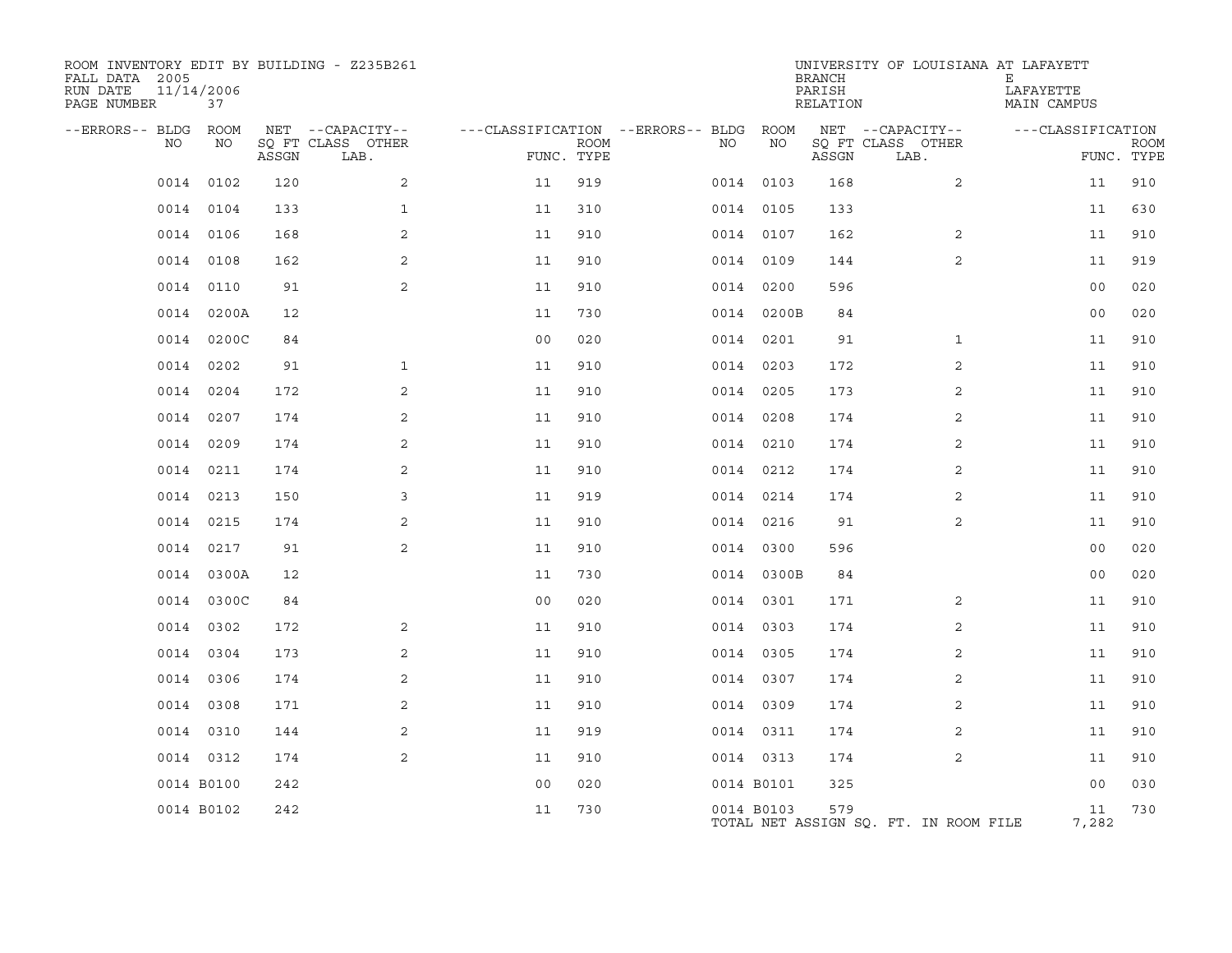| ROOM INVENTORY EDIT BY BUILDING - Z235B261<br>FALL DATA 2005<br>RUN DATE<br>PAGE NUMBER | 11/14/2006<br>38 |       |                                       |                                                         |             |           |            | <b>BRANCH</b><br>PARISH<br>RELATION                       | UNIVERSITY OF LOUISIANA AT LAFAYETT   | Е<br>LAFAYETTE<br>MAIN CAMPUS |                       |  |
|-----------------------------------------------------------------------------------------|------------------|-------|---------------------------------------|---------------------------------------------------------|-------------|-----------|------------|-----------------------------------------------------------|---------------------------------------|-------------------------------|-----------------------|--|
| --ERRORS-- BLDG ROOM<br>NO.                                                             | NO.              |       | NET --CAPACITY--<br>SQ FT CLASS OTHER | ---CLASSIFICATION --ERRORS-- BLDG ROOM NET --CAPACITY-- | <b>ROOM</b> | NO        | NO         |                                                           | SQ FT CLASS OTHER                     | ---CLASSIFICATION             | <b>ROOM</b>           |  |
|                                                                                         |                  | ASSGN | LAB.                                  |                                                         | FUNC. TYPE  |           |            | ASSGN<br>TOTAL NUMBER CLASSROOMS<br>TOTAL NUMBER LABS 210 | LAB.<br>TOTAL NUMBER SPECIAL LABS 220 |                               | FUNC. TYPE            |  |
|                                                                                         | 0015 0100        | 679   |                                       | 0 <sub>0</sub>                                          | 020         |           | 0015 0100A | 9                                                         |                                       |                               | 010<br>0 <sub>0</sub> |  |
|                                                                                         | 0015 0100B       | 13    |                                       | 0 <sub>0</sub>                                          | 010         |           | 0015 0100C | 9                                                         |                                       |                               | 0 <sub>0</sub><br>010 |  |
|                                                                                         | 0015 0100D       | 15    |                                       | 0 <sub>0</sub>                                          | 010         |           | 0015 0100E | 163                                                       |                                       | 0 <sub>0</sub>                | 020                   |  |
| 0015                                                                                    | 0100F            | 163   |                                       | 0 <sub>0</sub>                                          | 020         | 0015 0101 |            | 102                                                       | $\overline{2}$                        | 11                            | 310                   |  |
|                                                                                         | 0015 0101A       | 134   | $\mathbf{1}$                          | 11                                                      | 310         | 0015 0102 |            | 710                                                       | $\mathbf{1}$                          | 11                            | 950                   |  |
| 0015                                                                                    | 0103             | 253   | 2                                     | 11                                                      | 910         |           | 0015 0103A | 212                                                       |                                       | 11                            | 919                   |  |
|                                                                                         | 0015 0104        | 195   | 2                                     | 11                                                      | 910         | 0015 0105 |            | 232                                                       | $\mathbf{1}$                          | 11                            | 910                   |  |
| 0015                                                                                    | 0106             | 225   | 2                                     | 11                                                      | 910         |           | 0015 0106A | 149                                                       |                                       | 11                            | 935                   |  |
|                                                                                         | 0015 0107        | 225   | 2                                     | 11                                                      | 910         | 0015 0108 |            | 251                                                       | 2                                     | 11                            | 910                   |  |
| 0015                                                                                    | 0108A            | 177   |                                       | 11                                                      | 919         |           | 0015 0108B | 231                                                       |                                       | 11                            | 919                   |  |
|                                                                                         | 0015 0109        | 251   | 2                                     | 11                                                      | 910         | 0015 0110 |            | 211                                                       | 2                                     | 11                            | 910                   |  |
| 0015                                                                                    | 0111             | 24    |                                       | 0 <sub>0</sub>                                          | 010         |           | 0015 0111A | 19                                                        |                                       |                               | 0 <sub>0</sub><br>010 |  |
|                                                                                         | 0015 0111B       | 24    |                                       | 0 <sub>0</sub>                                          | 010         | 0015 0112 |            | 24                                                        |                                       | 11                            | 730                   |  |
|                                                                                         | 0015 0112A       | 24    |                                       | 0 <sub>0</sub>                                          | 010         | 0015 0200 |            | 585                                                       |                                       | 0 <sub>0</sub>                | 020                   |  |
|                                                                                         | 0015 0200A       | 15    |                                       | 0 <sub>0</sub>                                          | 010         |           | 0015 0200B | 20                                                        |                                       | 0 <sub>0</sub>                | 010                   |  |
| 0015                                                                                    | 0200C            | 163   |                                       | 0 <sub>0</sub>                                          | 020         | 0015      | 0200D      | 163                                                       |                                       | 0 <sub>0</sub>                | 020                   |  |
| 0015                                                                                    | 0201             | 253   | 2                                     | 11                                                      | 910         |           | 0015 0201A | 212                                                       |                                       | 11                            | 919                   |  |
| 0015                                                                                    | 0202             | 232   | 2                                     | 11                                                      | 910         | 0015 0203 |            | 232                                                       | $\overline{2}$                        | 11                            | 910                   |  |
| 0015                                                                                    | 0204             | 225   | $\mathbf{1}$                          | 11                                                      | 910         |           | 0015 0204A | 197                                                       |                                       | 11                            | 935                   |  |
| 0015                                                                                    | 0205             | 225   | 2                                     | 11                                                      | 910         | 0015      | 0205A      | 15                                                        |                                       |                               | 030<br>0 <sub>0</sub> |  |
| 0015                                                                                    | 0206             | 269   | 2                                     | 11                                                      | 910         |           | 0015 0206A | 204                                                       |                                       | 11                            | 919                   |  |
| 0015                                                                                    | 0207             | 250   | $\mathbf{1}$                          | 11                                                      | 910         | 0015 0208 |            | 189                                                       | $\mathbf{1}$                          | 11                            | 910                   |  |
| 0015                                                                                    | 0209             | 204   | 2                                     | 11                                                      | 910         | 0015 0210 |            | 204                                                       | 2                                     | 11                            | 910                   |  |
|                                                                                         | 0015 0211        | 240   | 2                                     | 11                                                      | 910         | 0015 0212 |            | 204                                                       | 2                                     |                               | 910<br>11             |  |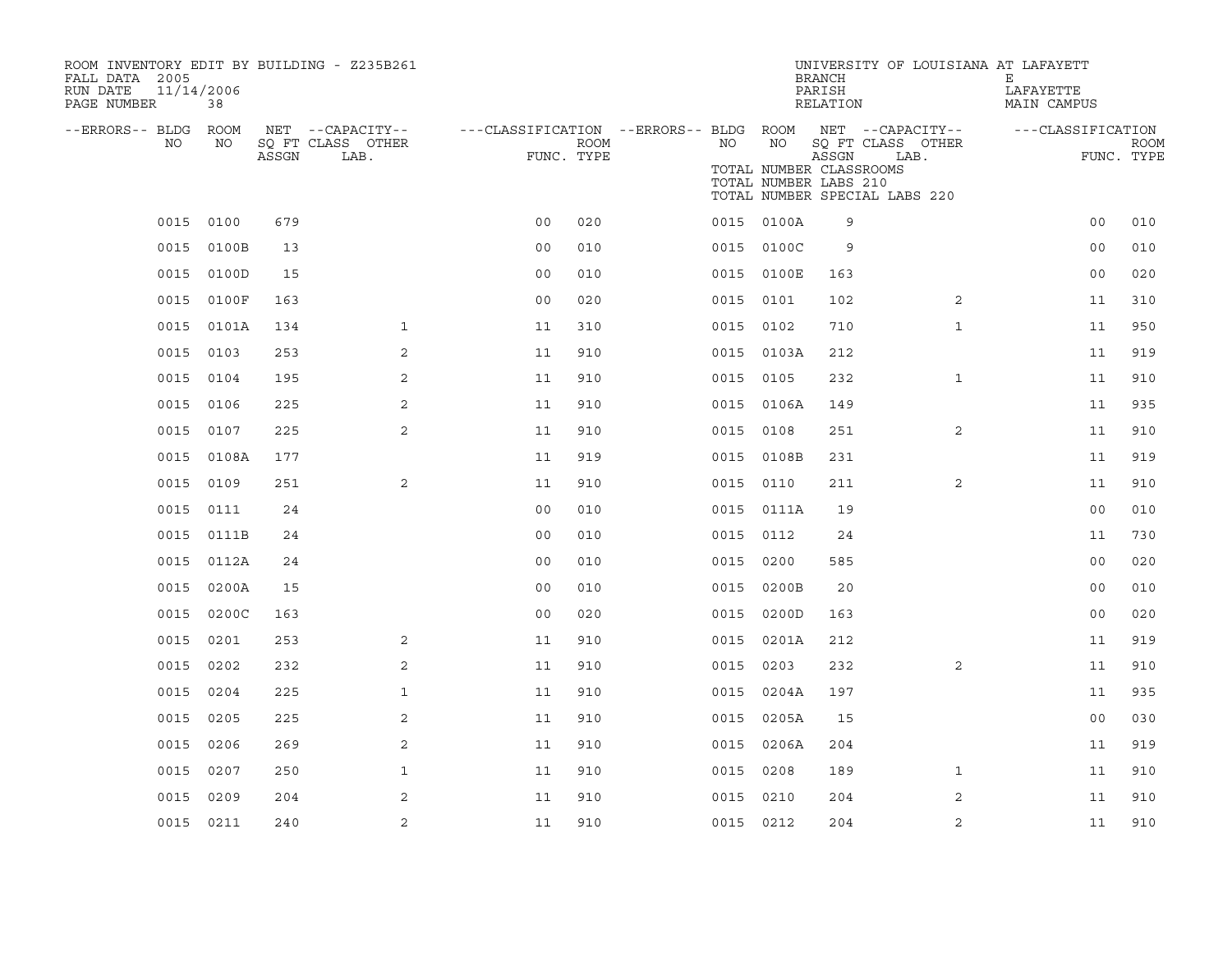| ROOM INVENTORY EDIT BY BUILDING - Z235B261<br>FALL DATA 2005<br>11/14/2006<br>RUN DATE<br>PAGE NUMBER | 39         |       |                           |                                        |      |     |                                                                | <b>BRANCH</b><br>PARISH<br>RELATION | UNIVERSITY OF LOUISIANA AT LAFAYETT                                    | Е<br>LAFAYETTE<br>MAIN CAMPUS |                           |
|-------------------------------------------------------------------------------------------------------|------------|-------|---------------------------|----------------------------------------|------|-----|----------------------------------------------------------------|-------------------------------------|------------------------------------------------------------------------|-------------------------------|---------------------------|
| --ERRORS-- BLDG ROOM                                                                                  |            |       | NET --CAPACITY--          | ---CLASSIFICATION --ERRORS-- BLDG ROOM |      |     |                                                                |                                     | NET --CAPACITY--                                                       | ---CLASSIFICATION             |                           |
| NO.                                                                                                   | NO         | ASSGN | SQ FT CLASS OTHER<br>LAB. | FUNC. TYPE                             | ROOM | NO. | NO                                                             | ASSGN                               | SQ FT CLASS OTHER<br>LAB.                                              |                               | <b>ROOM</b><br>FUNC. TYPE |
| 0015                                                                                                  | 0213       | 204   | 2                         | 11                                     | 910  |     | 0015 0214                                                      | 204                                 | $\mathbf{1}$                                                           | 11                            | 910                       |
|                                                                                                       | 0015 0215  | 254   | 2                         | 11                                     | 910  |     | 0015 0216                                                      | 24                                  |                                                                        | 11                            | 730                       |
|                                                                                                       | 0015 0216A | 19    |                           | 0 <sub>0</sub>                         | 010  |     | 0015 0216B                                                     | 24                                  |                                                                        | 0 <sub>0</sub>                | 010                       |
|                                                                                                       | 0015 0217  | 24    |                           | 11                                     | 730  |     | 0015 0217A                                                     | 24                                  |                                                                        | 0 <sub>0</sub>                | 020                       |
| 0015                                                                                                  | 0217B      | 24    |                           | 0 <sub>0</sub>                         | 010  |     | 0015 0300                                                      | 585                                 |                                                                        | 0 <sub>0</sub>                | 020                       |
|                                                                                                       | 0015 0300A | 6     |                           | 0 <sub>0</sub>                         | 010  |     | 0015 0300B                                                     | 6                                   |                                                                        | 00                            | 010                       |
| 0015                                                                                                  | 0300C      | 20    |                           | 0 <sub>0</sub>                         | 010  |     | 0015 0300S                                                     | 163                                 |                                                                        | 0 <sub>0</sub>                | 020                       |
| 0015                                                                                                  | 0301       | 253   | 2                         | 11                                     | 910  |     | 0015 0301A                                                     | 204                                 |                                                                        | 11                            | 919                       |
| 0015                                                                                                  | 0302       | 206   | 2                         | 11                                     | 910  |     | 0015 0303                                                      | 206                                 | $\mathbf{1}$                                                           | 11                            | 910                       |
|                                                                                                       | 0015 0304  | 206   | 2                         | 11                                     | 910  |     | 0015 0304A                                                     | 197                                 |                                                                        | 11                            | 935                       |
| 0015                                                                                                  | 0305       | 206   | 2                         | 11                                     | 910  |     | 0015 0305A                                                     | 15                                  |                                                                        | 0 <sub>0</sub>                | 030                       |
|                                                                                                       | 0015 0306  | 269   | 2                         | 11                                     | 910  |     | 0015 0306A                                                     | 204                                 |                                                                        | 11                            | 919                       |
| 0015                                                                                                  | 0307       | 250   | 2                         | 11                                     | 910  |     | 0015 0308                                                      | 189                                 | $\mathbf{1}$                                                           | 11                            | 910                       |
|                                                                                                       | 0015 0309  | 204   | 2                         | 11                                     | 910  |     | 0015 0310                                                      | 204                                 | 2                                                                      | 11                            | 910                       |
| 0015                                                                                                  | 0311       | 240   | 2                         | 11                                     | 910  |     | 0015 0312                                                      | 204                                 | 2                                                                      | 11                            | 910                       |
|                                                                                                       | 0015 0313  | 204   | 2                         | 11                                     | 910  |     | 0015 0314                                                      | 204                                 | $\mathbf{1}$                                                           | 11                            | 910                       |
| 0015                                                                                                  | 0315       | 254   | 2                         | 11                                     | 910  |     | 0015 0316                                                      | 163                                 |                                                                        | 00                            | 020                       |
|                                                                                                       | 0015 0316A | 24    |                           | 0 <sub>0</sub>                         | 010  |     | 0015 0316B                                                     | 24                                  |                                                                        | 00                            | 010                       |
|                                                                                                       | 0015 0317  | 24    |                           | 11                                     | 730  |     | 0015 0317A                                                     | 19                                  |                                                                        | 0 <sub>0</sub>                | 010                       |
|                                                                                                       | 0015 0317B | 24    |                           | 0 <sub>0</sub>                         | 010  |     | 0015 L0100<br>TOTAL NUMBER CLASSROOMS<br>TOTAL NUMBER LABS 210 | 420                                 | TOTAL NET ASSIGN SQ. FT. IN ROOM FILE<br>TOTAL NUMBER SPECIAL LABS 220 | 11<br>11,980                  | 680                       |
|                                                                                                       | 0016 0100  | 2051  |                           | 0 <sub>0</sub>                         | 020  |     | 0016 0100A                                                     | 248                                 |                                                                        | 00                            | 020                       |
| 0016                                                                                                  | 0100B      | 248   |                           | 00                                     | 020  |     | 0016 0100C                                                     | 248                                 |                                                                        | 0 <sub>0</sub>                | 020                       |
| 0016                                                                                                  | 0100D      | 248   |                           | 0 <sub>0</sub>                         | 020  |     | 0016 0100E                                                     | 31                                  |                                                                        | 0 <sub>0</sub>                | 020                       |
|                                                                                                       | 0016 0100F | 31    |                           | 0 <sub>0</sub>                         | 020  |     | 0016 0100G                                                     | 46                                  |                                                                        | 0 <sub>0</sub>                | 020                       |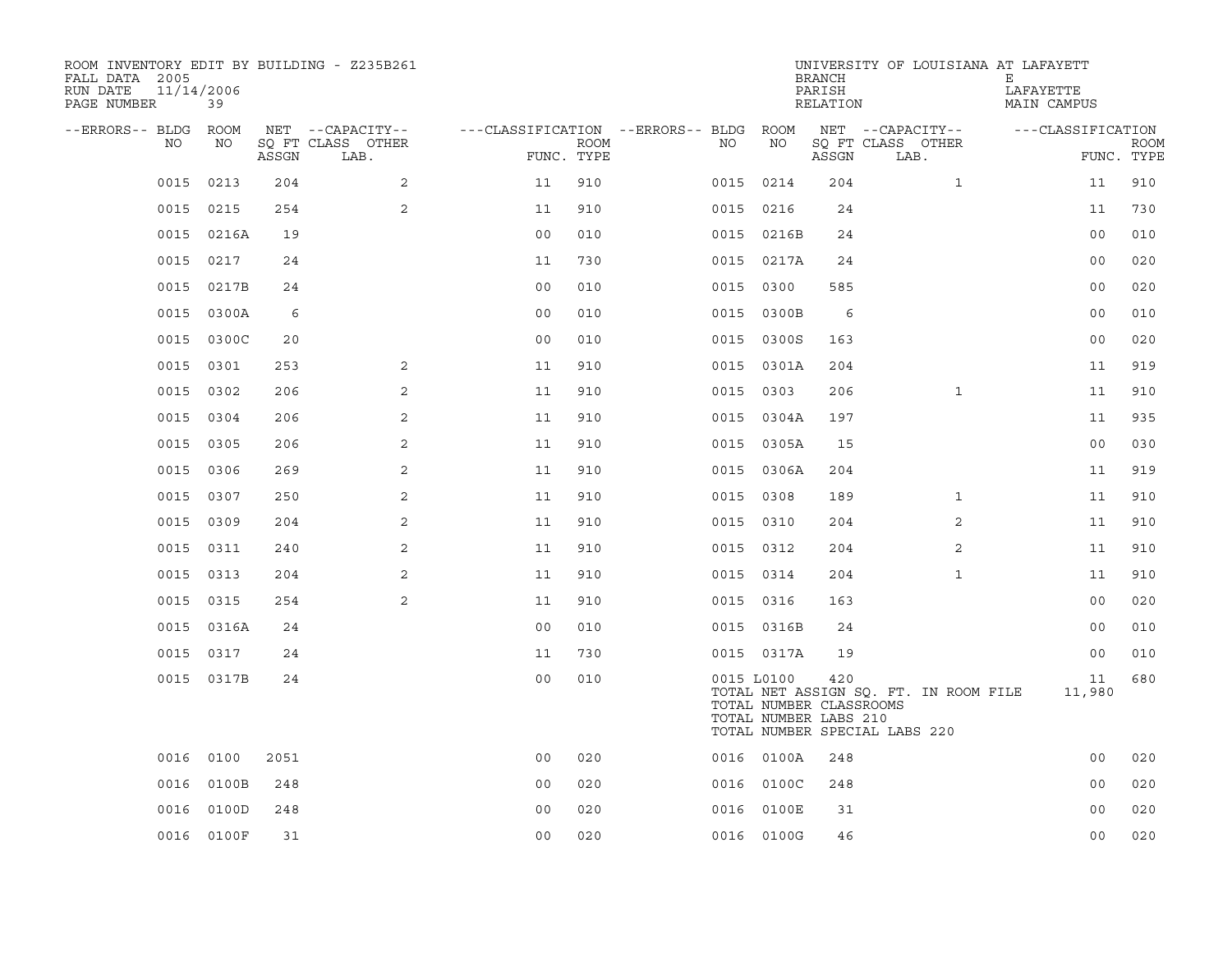| ROOM INVENTORY EDIT BY BUILDING - Z235B261<br>FALL DATA 2005<br>RUN DATE<br>PAGE NUMBER | 11/14/2006<br>40 |       |                           |                |             |                                        |            | <b>BRANCH</b><br>PARISH<br>RELATION | UNIVERSITY OF LOUISIANA AT LAFAYETT | Е<br>LAFAYETTE<br>MAIN CAMPUS |                           |
|-----------------------------------------------------------------------------------------|------------------|-------|---------------------------|----------------|-------------|----------------------------------------|------------|-------------------------------------|-------------------------------------|-------------------------------|---------------------------|
| --ERRORS-- BLDG ROOM                                                                    |                  |       | NET --CAPACITY--          |                |             | ---CLASSIFICATION --ERRORS-- BLDG ROOM |            |                                     | NET --CAPACITY--                    | ---CLASSIFICATION             |                           |
| NO                                                                                      | NO               | ASSGN | SQ FT CLASS OTHER<br>LAB. | FUNC. TYPE     | <b>ROOM</b> | NO                                     | NO         | ASSGN                               | SQ FT CLASS OTHER<br>LAB.           |                               | <b>ROOM</b><br>FUNC. TYPE |
| 0016                                                                                    | 0101             | 1795  | 100                       | 11             | 220         | 0016                                   | 0102       | 741                                 |                                     | 11                            | 731                       |
| 0016                                                                                    | 0102A 2795       |       |                           | 11             | 731         |                                        | 0016 0103  | 272                                 | 5                                   | 0 <sub>0</sub>                | 030                       |
| 0016                                                                                    | 0104             | 28    |                           | 0 <sub>0</sub> | 010         |                                        | 0016 0105  | 256                                 | 5                                   | 00                            | 030                       |
| 0016                                                                                    | 0109             | 132   |                           | 0 <sub>0</sub> | 030         |                                        | 0016 0111  | 499                                 |                                     | 00                            | 030                       |
| 0016                                                                                    | 0112             | 1314  |                           | 00             | 030         |                                        | 0016 0113  | 320                                 |                                     | 0 <sub>0</sub>                | 030                       |
| 0016                                                                                    | 0114             | 585   | 30                        | 11             | 110         |                                        | 0016 0114A | 15                                  |                                     | 11                            | 115                       |
| 0016                                                                                    | 0115             | 145   | 4                         | 11             | 270         |                                        | 0016 0115A | 90                                  | $\mathbf{1}$                        | 11                            | 310                       |
| 0016                                                                                    | 0115B            | 12    |                           | 11             | 315         |                                        | 0016 0115C | 164                                 | $\mathbf{1}$                        | 11                            | 270                       |
| 0016                                                                                    | 0115D            | 36    | $\mathbf{1}$              | 0 <sub>0</sub> | 030         | 0016                                   | 0115E      | 135                                 | $\mathbf{1}$                        | 11                            | 270                       |
| 0016                                                                                    | 0115F            | 85    | $\mathbf{1}$              | 11             | 270         |                                        | 0016 0115G | 80                                  | $\mathbf{1}$                        | 11                            | 270                       |
| 0016                                                                                    | 0115H            | 12    |                           | 0 <sub>0</sub> | 030         | 0016                                   | 0116       | 1389                                | 116                                 | 11                            | 610                       |
| 0016                                                                                    | 0116A            | 372   | 40                        | 11             | 280         | 0016                                   | 0116B      | 287                                 | 2                                   | 11                            | 270                       |
| 0016                                                                                    | 0116C            | 32    |                           | 0 <sub>0</sub> | 030         | 0016                                   | 0116D      | 11                                  |                                     | 11                            | 730                       |
| 0016                                                                                    | 0116E            | 11    |                           | 0 <sub>0</sub> | 030         | 0016                                   | 0200       | 5114                                |                                     | 0 <sub>0</sub>                | 020                       |
| 0016                                                                                    | 0200A            | 248   |                           | 0 <sub>0</sub> | 020         | 0016                                   | 0200B      | 248                                 |                                     | 0 <sub>0</sub>                | 020                       |
| 0016                                                                                    | 0200C            | 243   |                           | 0 <sub>0</sub> | 020         | 0016                                   | 0200D      | 243                                 |                                     | 0 <sub>0</sub>                | 020                       |
| 0016                                                                                    | 0200E            | 46    |                           | 0 <sub>0</sub> | 020         | 0016                                   | 0200F      | 31                                  |                                     | 0 <sub>0</sub>                | 020                       |
| 0016                                                                                    | 0200G            | 31    |                           | 0 <sub>0</sub> | 020         | 0016                                   | 0200L      | 2193                                |                                     | 0 <sub>0</sub>                | 020                       |
| 0016                                                                                    | 0201             | 139   | $\mathbf{1}$              | 11             | 313         |                                        | 0016 0201A | 247                                 | 2                                   | 11                            | 314                       |
| 0016                                                                                    | 0201B            | 24    |                           | 11             | 315         | 0016                                   | 0201C      | 24                                  |                                     | 11                            | 315                       |
| 0016                                                                                    | 0202             | 427   | $\mathbf{1}$              | 11             | 313         | 0016                                   | 0202A      | 293                                 | $\mathbf{1}$                        | 11                            | 325                       |
| 0016                                                                                    | 0202B            | 186   |                           | 11             | 731         | 0016                                   | 0202C      | 738                                 | 40                                  | 11                            | 350                       |
| 0016                                                                                    | 0202D            | 58    | $\mathbf{1}$              | 0 <sub>0</sub> | 030         | 0016                                   | 0202E      | 154                                 | 10                                  | 11                            | 650                       |
| 0016                                                                                    | 0203             | 95    | 3                         | 11             | 313         | 0016                                   | 0203A      | 101                                 | $\mathbf{1}$                        | 11                            | 310                       |
| 0016                                                                                    | 0203B            | 66    | $\mathbf{1}$              | 11             | 310         | 0016                                   | 0203C      | 76                                  | $\mathbf{1}$                        | 11                            | 310                       |
|                                                                                         | 0016 0204        | 295   | $\mathbf{1}$              | 11             | 325         |                                        | 0016 0205  | 345                                 | 3                                   | 11                            | 325                       |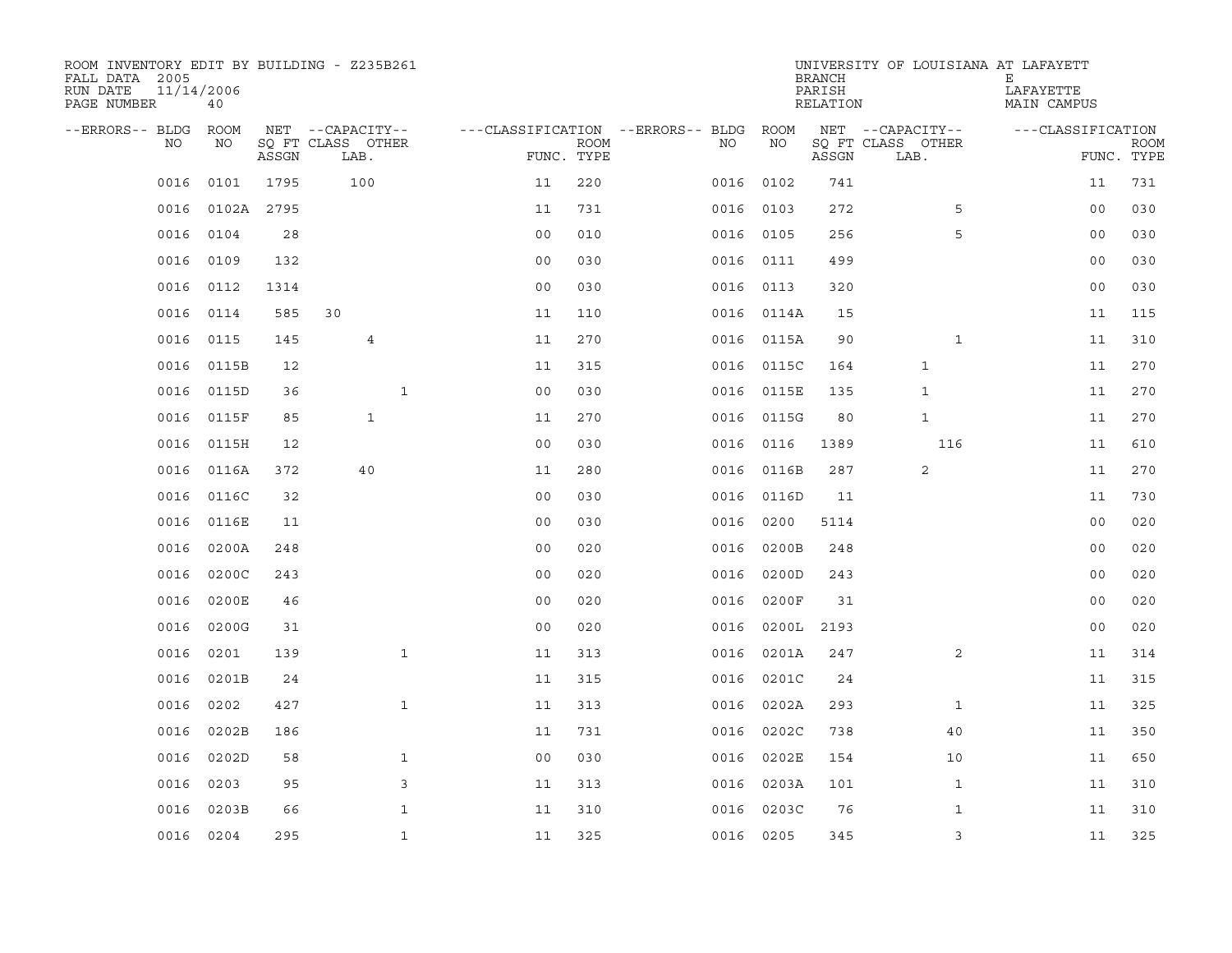| ROOM INVENTORY EDIT BY BUILDING - Z235B261<br>FALL DATA 2005<br>RUN DATE<br>PAGE NUMBER | 11/14/2006<br>41 |       |                           |              |                                        |      |           |            | <b>BRANCH</b><br>PARISH<br>RELATION |                           |              | UNIVERSITY OF LOUISIANA AT LAFAYETT<br>Е<br>LAFAYETTE<br>MAIN CAMPUS |                           |
|-----------------------------------------------------------------------------------------|------------------|-------|---------------------------|--------------|----------------------------------------|------|-----------|------------|-------------------------------------|---------------------------|--------------|----------------------------------------------------------------------|---------------------------|
| --ERRORS-- BLDG ROOM                                                                    |                  |       | NET --CAPACITY--          |              | ---CLASSIFICATION --ERRORS-- BLDG ROOM |      |           |            |                                     | NET --CAPACITY--          |              | ---CLASSIFICATION                                                    |                           |
| NO.                                                                                     | NO               | ASSGN | SQ FT CLASS OTHER<br>LAB. |              | FUNC. TYPE                             | ROOM | NO.       | NO         | ASSGN                               | SQ FT CLASS OTHER<br>LAB. |              |                                                                      | <b>ROOM</b><br>FUNC. TYPE |
| 0016                                                                                    | 0206             | 345   |                           | 3            | 11                                     | 325  | 0016      | 0207       | 74                                  |                           | $\mathbf{1}$ | 11                                                                   | 310                       |
| 0016                                                                                    | 0207A            | 96    |                           | 4            | 11                                     | 350  |           | 0016 0207B | 96                                  |                           | $\mathbf{1}$ | 11                                                                   | 310                       |
| 0016                                                                                    | 0207C            | 90    |                           | $\mathbf{1}$ | 11                                     | 314  |           | 0016 0207D | 130                                 |                           | $\mathbf{1}$ | 11                                                                   | 314                       |
| 0016                                                                                    | 0207E            | 130   |                           | $\mathbf{1}$ | 11                                     | 314  | 0016      | 0208       | 955                                 | 60                        |              | 11                                                                   | 110                       |
| 0016                                                                                    | 0208A            | 149   |                           |              | 11                                     | 115  | 0016      | 0209       | 633                                 | 24                        |              | 11                                                                   | 270                       |
| 0016                                                                                    | 0209A            | 189   |                           | 4            | 0 <sub>0</sub>                         | 030  |           | 0016 0209B | 126                                 |                           | $\mathbf{1}$ | 11                                                                   | 310                       |
| 0016                                                                                    | 0210             | 893   | 10                        |              | 11                                     | 270  |           | 0016 0210A | 255                                 | 10                        |              | 11                                                                   | 220                       |
| 0016                                                                                    | 0210B            | 176   |                           |              | 11                                     | 731  | 0016      | 0211       | 1070                                | 10                        |              | 11                                                                   | 270                       |
| 0016                                                                                    | 0212             | 732   | 6                         |              | 11                                     | 270  | 0016      | 0212A      | 133                                 |                           | 2            | 0 <sub>0</sub>                                                       | 030                       |
| 0016                                                                                    | 0212B            | 141   |                           | $\mathbf 1$  | 11                                     | 310  | 0016 0213 |            | 570                                 | 18                        |              | 11                                                                   | 210                       |
| 0016                                                                                    | 0215             | 998   | 8                         |              | 11                                     | 270  |           | 0016 0215A | 218                                 |                           |              | 11                                                                   | 731                       |
| 0016                                                                                    | 0215B            | 100   |                           |              | 0 <sub>0</sub>                         | 030  |           | 0016 0215C | 90                                  |                           |              | 11                                                                   | 731                       |
| 0016                                                                                    | 0215D            | 115   | 2                         |              | 11                                     | 115  | 0016      | 0216       | 984                                 | 82                        |              | 11                                                                   | 110                       |
| 0016                                                                                    | 0216A            | 278   |                           | 1            | 11                                     | 314  | 0016      | 0217       | 523                                 | 8                         |              | 11                                                                   | 270                       |
| 0016                                                                                    | 0218             | 1288  | 65                        |              | 11                                     | 240  | 0016      | 0218A      | 126                                 |                           | $\mathbf{1}$ | 11                                                                   | 314                       |
| 0016                                                                                    | 0218B            | 178   |                           | $\mathbf{1}$ | 11                                     | 314  | 0016      | 0219       | 1691                                | 15                        |              | 11                                                                   | 220                       |
| 0016                                                                                    | 0219B            | 74    |                           |              | 11                                     | 225  | 0016      | 0220       | 218                                 |                           |              | 11                                                                   | 225                       |
| 0016                                                                                    | 0222             | 4618  | 358                       |              | 11                                     | 110  | 0016      | 0223       | 132                                 |                           |              | 0 <sub>0</sub>                                                       | 030                       |
| 0016                                                                                    | 0224             | 149   |                           |              | 11                                     | 115  | 0016 0225 |            | 132                                 |                           |              | 00                                                                   | 030                       |
| 0016                                                                                    | 0254             | 282   |                           |              | 0 <sub>0</sub>                         | 020  |           | 0016 0254A | 126                                 |                           | $\mathbf{1}$ | 11                                                                   | 314                       |
| 0016                                                                                    | 0254B            | 83    |                           | $\mathbf{1}$ | 11                                     | 314  |           | 0016 0300  | 4689                                |                           |              | 0 <sub>0</sub>                                                       | 020                       |
| 0016                                                                                    | 0300A            | 248   |                           |              | 0 <sub>0</sub>                         | 020  | 0016      | 0300B      | 248                                 |                           |              | 0 <sub>0</sub>                                                       | 020                       |
| 0016                                                                                    | 0300C            | 243   |                           |              | 0 <sub>0</sub>                         | 020  |           | 0016 0300D | 243                                 |                           |              | 0 <sub>0</sub>                                                       | 020                       |
| 0016                                                                                    | 0300E            | 46    |                           |              | 00                                     | 020  | 0016      | 0300F      | 31                                  |                           |              | 00                                                                   | 020                       |
| 0016                                                                                    | 0300G            | 31    |                           |              | 0 <sub>0</sub>                         | 020  | 0016      | 0301       | 348                                 |                           | 3            | 11                                                                   | 325                       |
|                                                                                         | 0016 0302        | 224   |                           | $\mathbf{1}$ | 11                                     | 325  |           | 0016 0302A | 119                                 |                           |              | 11                                                                   | 315                       |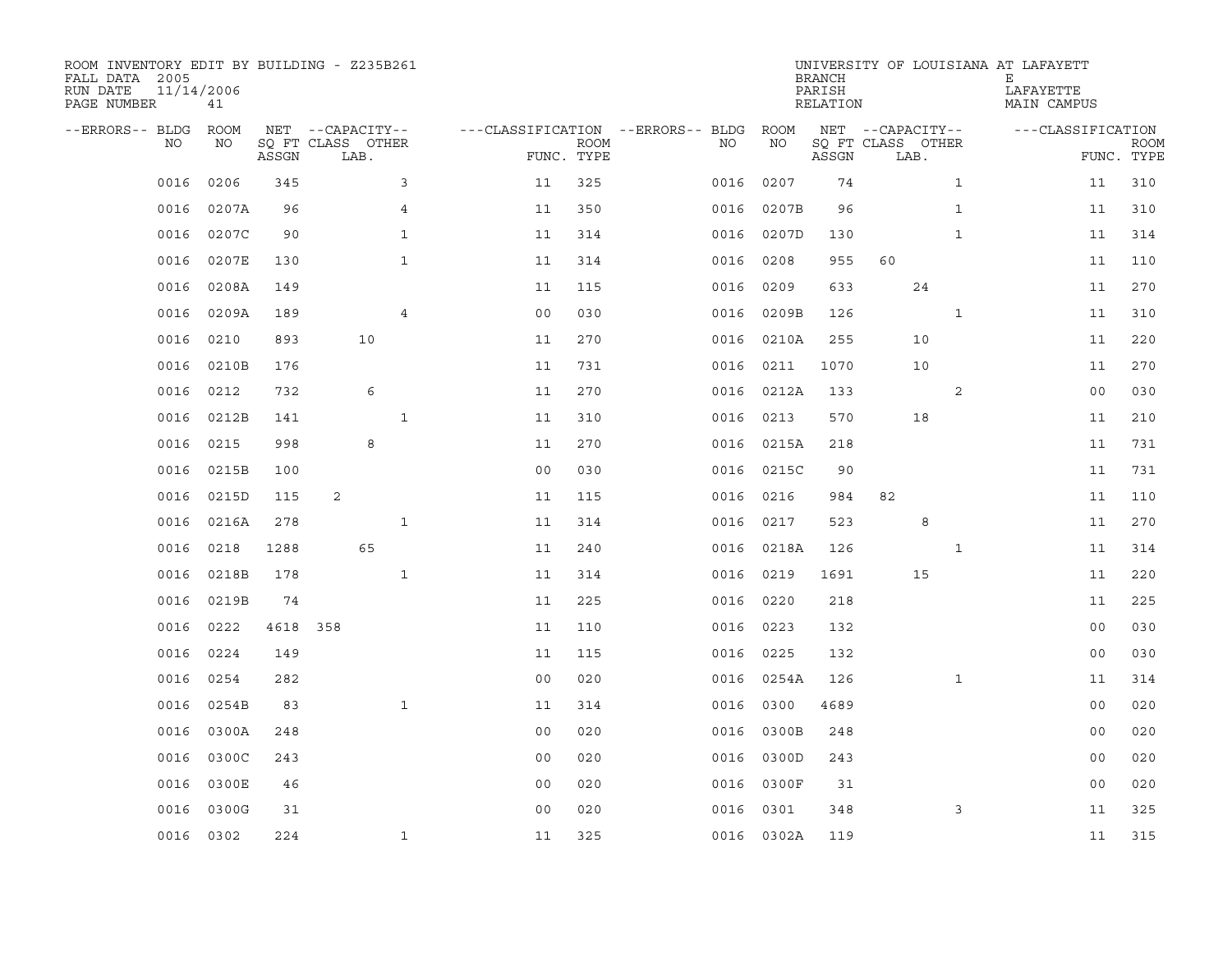| ROOM INVENTORY EDIT BY BUILDING - Z235B261<br>FALL DATA 2005<br>RUN DATE<br>PAGE NUMBER | 11/14/2006<br>42 |       |                           |                    |                           |                                   |            | <b>BRANCH</b><br>PARISH<br>RELATION | UNIVERSITY OF LOUISIANA AT LAFAYETT | Е<br>LAFAYETTE<br>MAIN CAMPUS |                           |
|-----------------------------------------------------------------------------------------|------------------|-------|---------------------------|--------------------|---------------------------|-----------------------------------|------------|-------------------------------------|-------------------------------------|-------------------------------|---------------------------|
| --ERRORS-- BLDG                                                                         | ROOM             |       | NET --CAPACITY--          |                    |                           | ---CLASSIFICATION --ERRORS-- BLDG | ROOM       |                                     | NET --CAPACITY--                    | ---CLASSIFICATION             |                           |
| NO                                                                                      | NO               | ASSGN | SQ FT CLASS OTHER<br>LAB. |                    | <b>ROOM</b><br>FUNC. TYPE | NO                                | NO         | ASSGN                               | SQ FT CLASS OTHER<br>LAB.           |                               | <b>ROOM</b><br>FUNC. TYPE |
| 0016                                                                                    | 0303             | 341   | $\mathbf{1}$              | 11                 | 325                       | 0016                              | 0304       | 867                                 | 58                                  | 11                            | 110                       |
| 0016                                                                                    | 0305             | 85    |                           | 3<br>11            | 310                       | 0016                              | 0305A      | 78                                  | $\mathbf{1}$                        | 11                            | 314                       |
| 0016                                                                                    | 0305B            | 78    | $\mathbf{1}$              | 11                 | 314                       | 0016                              | 0305C      | 85                                  | $\mathbf{1}$                        | 11                            | 314                       |
| 0016                                                                                    | 0306             | 85    |                           | 3<br>11            | 310                       | 0016                              | 0306A      | 78                                  | $\mathbf{1}$                        | 11                            | 314                       |
| 0016                                                                                    | 0306B            | 83    | 1                         | 11                 | 314                       | 0016                              | 0306C      | 85                                  | $\mathbf{1}$                        | 11                            | 314                       |
| 0016                                                                                    | 0307             | 319   | 12                        | 11                 | 350                       | 0016                              | 0307A      | 121                                 | $\mathbf{1}$                        | 11                            | 310                       |
| 0016                                                                                    | 0307B            | 97    | $\mathbf{1}$              | 11                 | 310                       | 0016                              | 0307C      | 118                                 | $\mathbf{1}$                        | 11                            | 310                       |
| 0016                                                                                    | 0308             | 430   | 10                        | 11                 | 650                       | 0016                              | 0308A      | 198                                 | 4                                   | 0 <sub>0</sub>                | 030                       |
| 0016                                                                                    | 0309             | 92    | $\mathbf{1}$              | 11                 | 325                       | 0016                              | 0309A      | 159                                 | $\mathbf{1}$                        | 11                            | 325                       |
| 0016                                                                                    | 0310             | 103   |                           | 3<br>11            | 310                       | 0016                              | 0310A      | 81                                  | $\mathbf{1}$                        | 11                            | 314                       |
| 0016                                                                                    | 0310B            | 81    | $\mathbf{1}$              | 11                 | 314                       | 0016                              | 0310C      | 95                                  | $\mathbf{1}$                        | 11                            | 314                       |
| 0016                                                                                    | 0311             | 103   |                           | 3<br>11            | 314                       | 0016                              | 0311A      | 81                                  | $\mathbf{1}$                        | 11                            | 314                       |
| 0016                                                                                    | 0311B            | 81    | $\mathbf{1}$              | 11                 | 314                       | 0016                              | 0311C      | 95                                  | $\mathbf{1}$                        | 11                            | 314                       |
| 0016                                                                                    | 0312             | 1063  | 61                        | 11                 | 110                       | 0016                              | 0312A      | 202                                 |                                     | 11                            | 731                       |
| 0016                                                                                    | 0312B            | 49    |                           | 11                 | 225                       | 0016                              | 0313       | 1063                                | 62                                  | 11                            | 110                       |
| 0016                                                                                    | 0314             | 1043  | 60                        | 11                 | 110                       | 0016                              | 0314A      | 49                                  |                                     | 00                            | 010                       |
| 0016                                                                                    | 0315             | 389   | 23                        | 11                 | 220                       | 0016                              | 0316       | 172                                 | $\mathbf{1}$                        | 11                            | 310                       |
| 0016                                                                                    | 0317             | 675   | 40                        | 11                 | 270                       | 0016                              | 0318       | 16                                  | $\mathbf{1}$                        | 11                            | 310                       |
| 0016                                                                                    | 0318A            | 171   | $\mathbf{1}$              | 11                 | 325                       |                                   | 0016 0318B | 187                                 | $\mathbf{1}$                        | 11                            | 325                       |
| 0016                                                                                    | 0318C            | 15    |                           | $\mathbf 1$<br>11  | 315                       | 0016                              | 0318D      | 15                                  | $\mathbf{1}$                        | 11                            | 315                       |
| 0016                                                                                    | 0318E            | 15    | $\mathbf{1}$              | 11                 | 315                       |                                   | 0016 0318F | 15                                  | $\mathbf{1}$                        | 11                            | 315                       |
| 0016                                                                                    | 0319             | 74    |                           | $\mathbf{1}$<br>11 | 310                       | 0016                              | 0319A      | 102                                 | $\mathbf{1}$                        | 11                            | 325                       |
| 0016                                                                                    | 0319B            | 82    |                           | $\mathbf{1}$<br>11 | 325                       |                                   | 0016 0319C | 84                                  | $\mathbf{1}$                        | 11                            | 325                       |
| 0016                                                                                    | 0320             | 83    |                           | 3<br>11            | 310                       | 0016                              | 0320A      | 110                                 | $\mathbf{1}$                        | 11                            | 314                       |
| 0016                                                                                    | 0320B            | 84    |                           | $\mathbf{1}$<br>11 | 314                       | 0016                              | 0320C      | 87                                  | $\mathbf{1}$                        | 11                            | 314                       |
|                                                                                         | 0016 0321        | 79    |                           | 3<br>11            | 314                       |                                   | 0016 0321A | 79                                  | $\mathbf{1}$                        | 11                            | 314                       |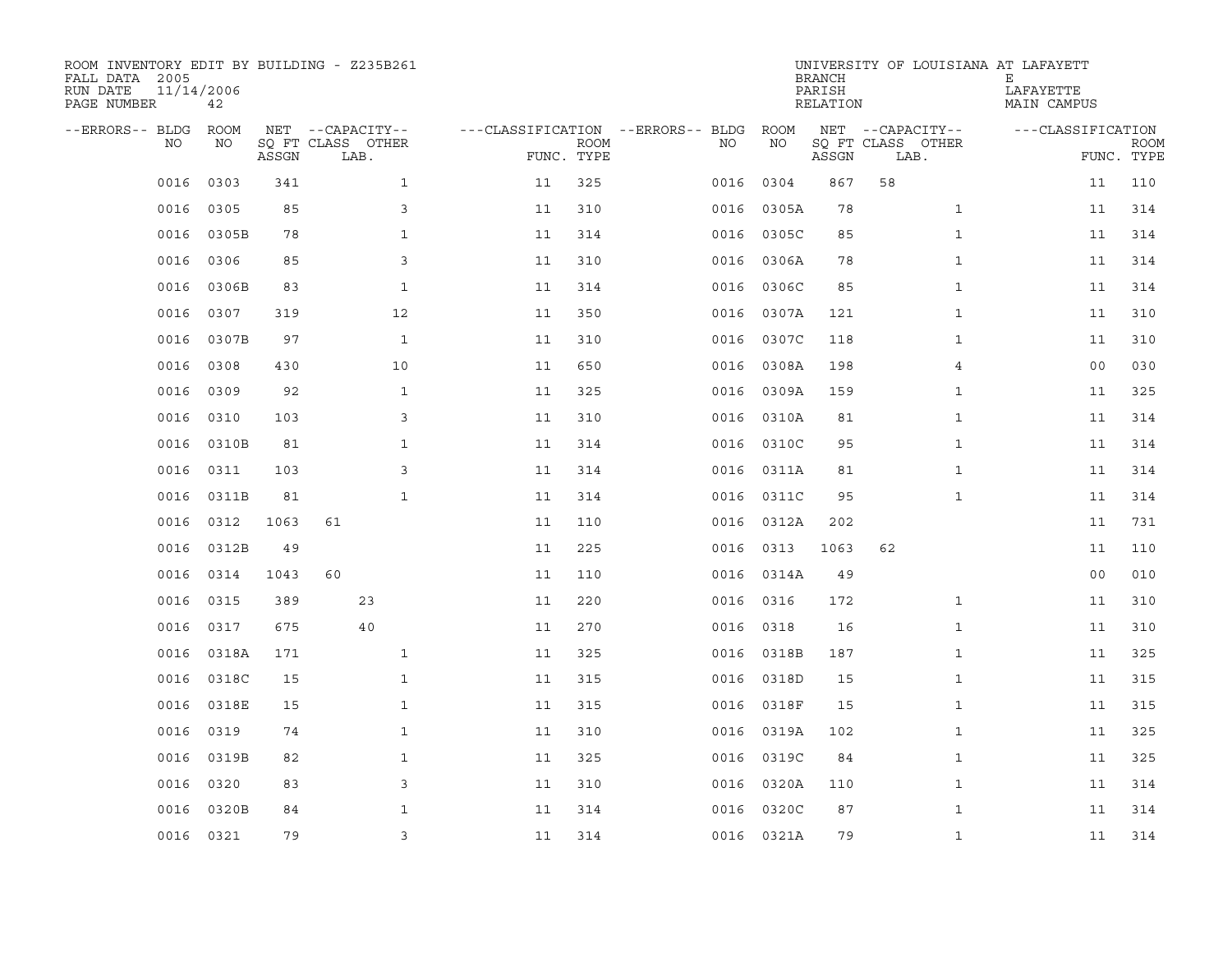| ROOM INVENTORY EDIT BY BUILDING - Z235B261<br>FALL DATA 2005<br>RUN DATE<br>PAGE NUMBER | 11/14/2006<br>43 |       |                           |                                   |             |           |            | <b>BRANCH</b><br>PARISH<br>RELATION | UNIVERSITY OF LOUISIANA AT LAFAYETT | Е<br>LAFAYETTE<br>MAIN CAMPUS |                           |
|-----------------------------------------------------------------------------------------|------------------|-------|---------------------------|-----------------------------------|-------------|-----------|------------|-------------------------------------|-------------------------------------|-------------------------------|---------------------------|
| --ERRORS-- BLDG                                                                         | ROOM             |       | NET --CAPACITY--          | ---CLASSIFICATION --ERRORS-- BLDG |             |           | ROOM       |                                     | NET --CAPACITY--                    | ---CLASSIFICATION             |                           |
| NO                                                                                      | NO               | ASSGN | SQ FT CLASS OTHER<br>LAB. | FUNC. TYPE                        | <b>ROOM</b> | NO        | NO         | ASSGN                               | SQ FT CLASS OTHER<br>LAB.           |                               | <b>ROOM</b><br>FUNC. TYPE |
| 0016                                                                                    | 0321B            | 79    | $\mathbf{1}$              | 11                                | 314         | 0016      | 0321C      | 93                                  | $\mathbf{1}$                        | 11                            | 314                       |
| 0016                                                                                    | 0322             | 83    | 3                         | 11                                | 310         |           | 0016 0322A | 110                                 | $\mathbf{1}$                        | 11                            | 314                       |
| 0016                                                                                    | 0322B            | 84    | $\mathbf{1}$              | 11                                | 314         |           | 0016 0322C | 87                                  | $\mathbf{1}$                        | 11                            | 314                       |
| 0016                                                                                    | 0323             | 374   | 5                         | 11                                | 220         |           | 0016 0323A | 75                                  | $\mathbf 1$                         | 11                            | 220                       |
| 0016                                                                                    | 0323B            | 46    | $\mathbf{1}$              | 11                                | 220         | 0016      | 0324       | 360                                 | 3                                   | 11                            | 310                       |
| 0016                                                                                    | 0325             | 346   | 3                         | 11                                | 530         | 0016 0326 |            | 65                                  | 3                                   | 11                            | 314                       |
| 0016                                                                                    | 0326A            | 111   | 3                         | 11                                | 310         |           | 0016 0326B | 85                                  | $\mathbf{1}$                        | 11                            | 310                       |
| 0016                                                                                    | 0326C            | 85    | $\mathbf{1}$              | 11                                | 310         | 0016      | 0327       | 219                                 | 2                                   | 11                            | 310                       |
| 0016                                                                                    | 0327A            | 91    |                           | 0 <sub>0</sub>                    | 030         | 0016      | 0328       | 73                                  |                                     | 0 <sub>0</sub>                | 020                       |
| 0016                                                                                    | 0328A            | 112   | $\mathbf{1}$              | 11                                | 314         |           | 0016 0328B | 85                                  | $\mathbf{1}$                        | 11                            | 314                       |
| 0016                                                                                    | 0328C            | 85    | $\mathbf{1}$              | 11                                | 314         | 0016 0329 |            | 120                                 | 3                                   | 11                            | 310                       |
| 0016                                                                                    | 0329A            | 79    | $\mathbf{1}$              | 11                                | 310         |           | 0016 0329B | 79                                  | $\mathbf{1}$                        | 11                            | 310                       |
| 0016                                                                                    | 0329C            | 93    | $\mathbf{1}$              | 11                                | 310         | 0016      | 0330       | 269                                 | 5                                   | 11                            | 313                       |
| 0016                                                                                    | 0330A            | 74    |                           | 11                                | 731         |           | 0016 0330B | 71                                  |                                     | 11                            | 731                       |
| 0016                                                                                    | 0330C            | 245   | $\overline{4}$            | 11                                | 310         | 0016      | 0330D      | 15                                  |                                     | 11                            | 315                       |
| 0016                                                                                    | 0330E            | 15    |                           | 11                                | 315         |           | 0016 0330F | 15                                  |                                     | 11                            | 315                       |
| 0016                                                                                    | 0370             | 134   | $\mathbf{1}$              | 11                                | 310         |           | 0016 0370A | 337                                 | $\overline{2}$                      | 11                            | 314                       |
| 0016                                                                                    | 0370C            | 120   | $\mathbf{1}$              | 11                                | 314         | 0016      | 0400       | 4456                                |                                     | 0 <sub>0</sub>                | 020                       |
| 0016                                                                                    | 0400A            | 243   | $\mathbf{1}$              | 0 <sub>0</sub>                    | 020         |           | 0016 0400B | 523                                 | $\mathbf{1}$                        | 11                            | 310                       |
| 0016                                                                                    | 0400C            | 243   |                           | 0 <sub>0</sub>                    | 020         | 0016      | 0400D      | 243                                 |                                     | 0 <sub>0</sub>                | 020                       |
| 0016                                                                                    | 0400E            | 46    |                           | 0 <sub>0</sub>                    | 020         |           | 0016 0400F | 31                                  |                                     | 0 <sub>0</sub>                | 020                       |
| 0016                                                                                    | 0400G            | 31    |                           | 0 <sub>0</sub>                    | 020         | 0016      | 0401       | 870                                 | 18                                  | 11                            | 350                       |
| 0016                                                                                    | 0401A            | 73    | 2                         | 0 <sub>0</sub>                    | 030         |           | 0016 0401B | 73                                  | 2                                   | 0 <sub>0</sub>                | 030                       |
| 0016                                                                                    | 0402             | 161   |                           | 11                                | 315         |           | 0016 0402A | 227                                 | $\mathbf{1}$                        | 11                            | 313                       |
| 0016                                                                                    | 0402B            | 63    |                           | 11                                | 315         | 0016      | 0402C      | 8                                   |                                     | 11                            | 315                       |
|                                                                                         | 0016 0402D       | 8     |                           | 11                                | 315         | 0016 0403 |            | 746                                 | 40                                  | 11                            | 110                       |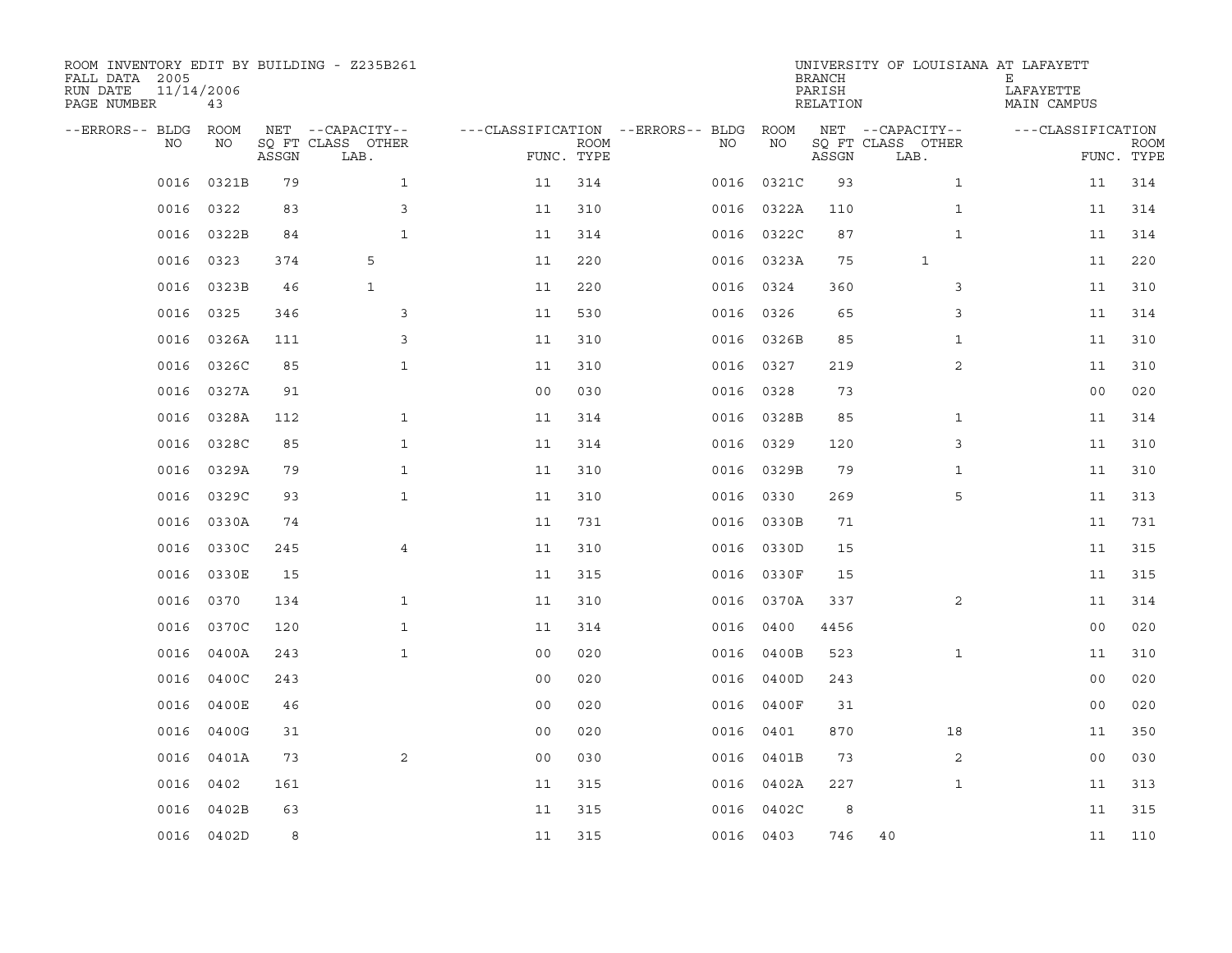| ROOM INVENTORY EDIT BY BUILDING - Z235B261<br>FALL DATA 2005<br>RUN DATE<br>PAGE NUMBER | 11/14/2006<br>44 |       |                           |              |                |             |                                        |            | <b>BRANCH</b><br>PARISH<br>RELATION | UNIVERSITY OF LOUISIANA AT LAFAYETT | Е<br>LAFAYETTE<br>MAIN CAMPUS |                           |
|-----------------------------------------------------------------------------------------|------------------|-------|---------------------------|--------------|----------------|-------------|----------------------------------------|------------|-------------------------------------|-------------------------------------|-------------------------------|---------------------------|
| --ERRORS-- BLDG ROOM                                                                    |                  |       | NET --CAPACITY--          |              |                |             | ---CLASSIFICATION --ERRORS-- BLDG ROOM |            |                                     | NET --CAPACITY--                    | ---CLASSIFICATION             |                           |
| NO                                                                                      | NO               | ASSGN | SQ FT CLASS OTHER<br>LAB. |              | FUNC. TYPE     | <b>ROOM</b> | NO                                     | NO         | ASSGN                               | SQ FT CLASS OTHER<br>LAB.           |                               | <b>ROOM</b><br>FUNC. TYPE |
| 0016                                                                                    | 0403A            | 42    |                           |              | 11             | 115         | 0016                                   | 0403B      | 42                                  |                                     | 11                            | 115                       |
| 0016                                                                                    | 0404             | 353   |                           | $\mathbf{1}$ | 11             | 310         |                                        | 0016 0404A | 55                                  |                                     | 11                            | 315                       |
| 0016                                                                                    | 0405             | 1086  | 70                        |              | 11             | 110         | 0016                                   | 0405A      | 42                                  |                                     | 11                            | 115                       |
| 0016                                                                                    | 0405B            | 42    |                           |              | 11             | 115         | 0016                                   | 0406       | 1400                                | 28                                  | 11                            | 210                       |
| 0016                                                                                    | 0406A            | 41    |                           |              | 11             | 215         | 0016                                   | 0407       | 38                                  |                                     | 11                            | 315                       |
| 0016                                                                                    | 0407A            | 74    |                           |              | 11             | 315         | 0016                                   | 0408       | 1299                                | 20                                  | 11                            | 220                       |
| 0016                                                                                    | 0409             | 1400  | 28                        |              | 11             | 210         |                                        | 0016 0409A | 41                                  |                                     | 11                            | 215                       |
| 0016                                                                                    | 0410             | 1417  | 40                        |              | 11             | 210         |                                        | 0016 0410A | 469                                 |                                     | 11                            | 215                       |
| 0016                                                                                    | 0411             | 1308  | 28                        |              | 11             | 210         |                                        | 0016 0412  | 542                                 | 13                                  | 11                            | 220                       |
| 0016                                                                                    | 0412A            | 19    |                           |              | 11             | 215         |                                        | 0016 0414  | 230                                 |                                     | 11                            | 225                       |
| 0016                                                                                    | 0414A            | 99    |                           |              | 11             | 215         |                                        | 0016 0414B | 97                                  |                                     | 11                            | 570                       |
| 0016                                                                                    | 0415             | 31    |                           |              | 0 <sub>0</sub> | 010         |                                        | 0016 0416  | 1225                                | 5                                   | 11                            | 210                       |
| 0016                                                                                    | 0417             | 2548  | 20                        |              | 11             | 250         | 0016                                   | 0417A      | 123                                 | $\mathbf{1}$                        | 11                            | 310                       |
| 0016                                                                                    | 0417B            | 94    | $\mathbf{1}$              |              | 11             | 210         | 0016                                   | 0417C      | 59                                  | $\mathbf{1}$                        | 11                            | 210                       |
| 0016                                                                                    | 0417D            | 186   |                           |              | 11             | 215         |                                        | 0016 0418  | 292                                 |                                     | 0 <sub>0</sub>                | 030                       |
| 0016                                                                                    | 0451             | 35    |                           |              | 0 <sub>0</sub> | 020         |                                        | 0016 0451A | 43                                  | $\mathbf{1}$                        | 00                            | 030                       |
| 0016                                                                                    | 0452             | 526   |                           | $\mathbf{1}$ | 11             | 310         | 0016                                   | 0452A      | 52                                  |                                     | 11                            | 315                       |
| 0016                                                                                    | 0453             | 337   |                           | $\mathbf{1}$ | 11             | 310         |                                        | 0016 0453A | 337                                 | $\mathbf{1}$                        | 11                            | 314                       |
| 0016                                                                                    | 0454             | 47    |                           |              | 0 <sub>0</sub> | 020         |                                        | 0016 0500  | 5065                                |                                     | 0 <sub>0</sub>                | 020                       |
| 0016                                                                                    | 0500A            | 243   |                           |              | 0 <sub>0</sub> | 020         | 0016                                   | 0500B      | 240                                 |                                     | 0 <sub>0</sub>                | 020                       |
| 0016                                                                                    | 0500C 4951       |       |                           |              | 0 <sub>0</sub> | 020         |                                        | 0016 0500D | 243                                 |                                     | 0 <sub>0</sub>                | 020                       |
| 0016                                                                                    | 0500E            | 46    |                           |              | 0 <sub>0</sub> | 020         |                                        | 0016 0500F | 31                                  |                                     | 0 <sub>0</sub>                | 020                       |
| 0016                                                                                    | 0500G            | 31    |                           |              | 0 <sub>0</sub> | 020         |                                        | 0016 0501  | 469                                 | 2                                   | 11                            | 313                       |
| 0016                                                                                    | 0502             | 134   |                           | $\mathbf{1}$ | 11             | 310         | 0016                                   | 0502A      | 117                                 | $\mathbf{1}$                        | 11                            | 325                       |
| 0016                                                                                    | 0503             | 134   |                           | $\mathbf{1}$ | 11             | 310         | 0016                                   | 0503A      | 117                                 | $\mathbf{1}$                        | 11                            | 310                       |
|                                                                                         | 0016 0504        | 1043  | 30                        |              | 11             | 210         |                                        | 0016 0505  | 1090                                | 8                                   | 11                            | 220                       |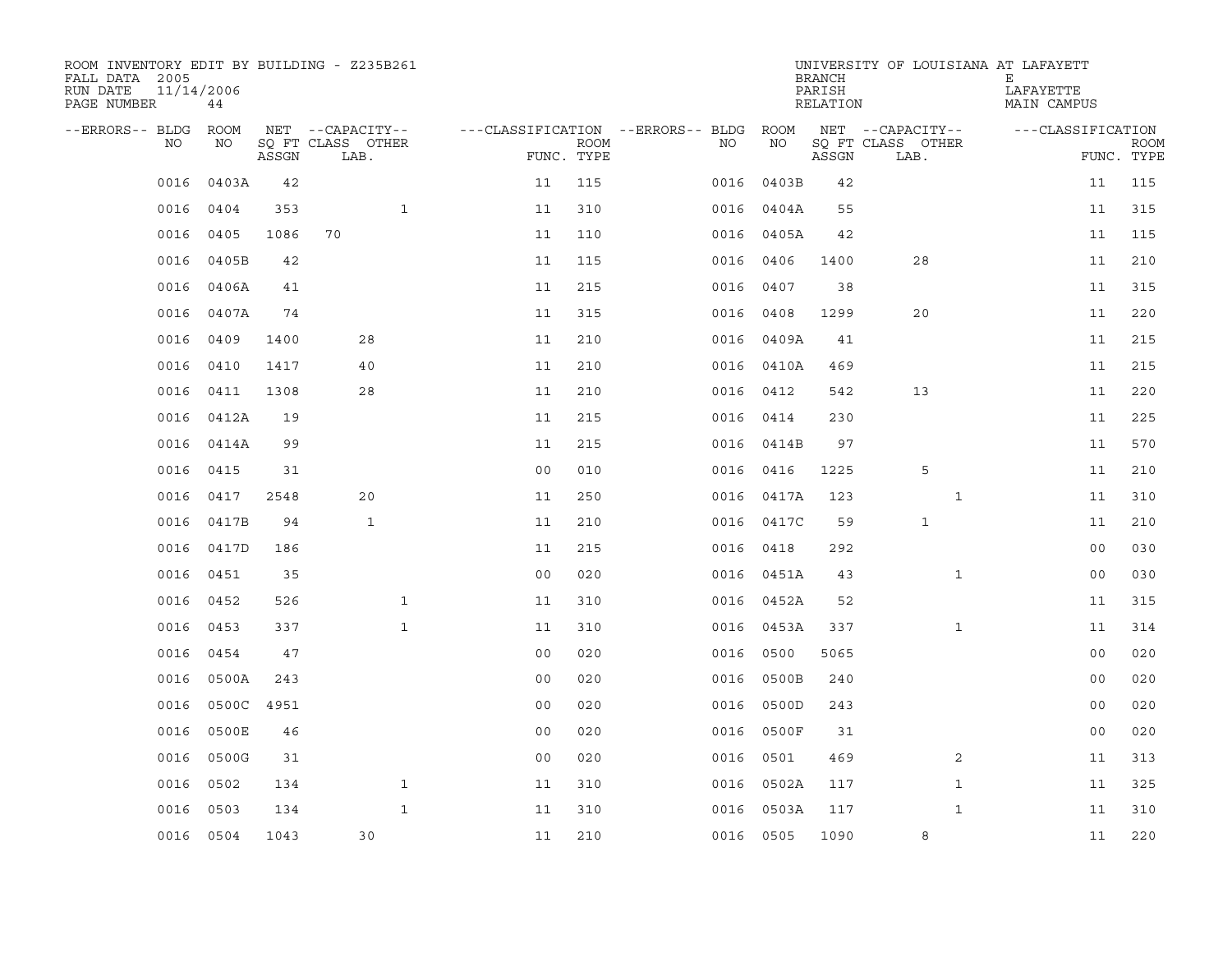| ROOM INVENTORY EDIT BY BUILDING - Z235B261<br>FALL DATA 2005<br>RUN DATE<br>PAGE NUMBER | 11/14/2006<br>45 |       |                           |              |                |             |                                   |            | <b>BRANCH</b><br>PARISH<br>RELATION | UNIVERSITY OF LOUISIANA AT LAFAYETT | Е<br>LAFAYETTE<br>MAIN CAMPUS |                           |
|-----------------------------------------------------------------------------------------|------------------|-------|---------------------------|--------------|----------------|-------------|-----------------------------------|------------|-------------------------------------|-------------------------------------|-------------------------------|---------------------------|
| --ERRORS-- BLDG                                                                         | ROOM             |       | NET --CAPACITY--          |              |                |             | ---CLASSIFICATION --ERRORS-- BLDG | ROOM       |                                     | NET --CAPACITY--                    | ---CLASSIFICATION             |                           |
| NO                                                                                      | NO               | ASSGN | SQ FT CLASS OTHER<br>LAB. |              | FUNC. TYPE     | <b>ROOM</b> | NO                                | NO         | ASSGN                               | SQ FT CLASS OTHER<br>LAB.           |                               | <b>ROOM</b><br>FUNC. TYPE |
| 0016                                                                                    | 0506             | 523   | 6                         |              | 11             | 220         | 0016                              | 0506A      | 134                                 | $\mathbf{1}$                        | 11                            | 310                       |
| 0016                                                                                    | 0506B            | 210   | 2                         |              | 11             | 220         | 0016                              | 0506C      | 215                                 | 2                                   | 11                            | 225                       |
| 0016                                                                                    | 0506D            | 22    |                           |              | 0 <sub>0</sub> | 020         | 0016                              | 0507       | 1105                                | 8                                   | 11                            | 220                       |
| 0016                                                                                    | 0508B            | 194   |                           | 2            | 11             | 535         | 0016                              | 0508C      | 163                                 | 2                                   | 11                            | 535                       |
| 0016                                                                                    | 0508D            | 20    |                           |              | 0 <sub>0</sub> | 020         | 0016                              | 0508H      | 51                                  |                                     | 0 <sub>0</sub>                | 020                       |
| 0016                                                                                    | 0509             | 130   | 2                         |              | 11             | 250         | 0016                              | 0509A      | 130                                 | $\mathbf{1}$                        | 11                            | 314                       |
| 0016                                                                                    | 0509B            | 4     |                           |              | 11             | 315         | 0016                              | 0509C      | 4                                   |                                     | 11                            | 315                       |
| 0016                                                                                    | 0510             | 114   |                           | $\mathbf{1}$ | 11             | 310         |                                   | 0016 0510A | 115                                 | 2                                   | 11                            | 310                       |
| 0016                                                                                    | 0512             | 1044  | 8                         |              | 11             | 220         | 0016                              | 0513       | 505                                 |                                     | 11                            | 225                       |
| 0016                                                                                    | 0513A            | 6     |                           |              | 11             | 225         |                                   | 0016 0514  | 115                                 | $\mathbf{1}$                        | 11                            | 310                       |
| 0016                                                                                    | 0514A            | 115   |                           | $\mathbf{1}$ | 11             | 310         | 0016                              | 0515       | 542                                 | 4                                   | 11                            | 220                       |
| 0016                                                                                    | 0515A            | 37    | $\mathbf{1}$              |              | 11             | 225         | 0016                              | 0516       | 958                                 | 12                                  | 11                            | 220                       |
| 0016                                                                                    | 0518             | 1041  | 4                         |              | 11             | 220         | 0016                              | 0518A      | 24                                  |                                     | 0 <sub>0</sub>                | 010                       |
| 0016                                                                                    | 0519             | 576   | 14                        |              | 11             | 250         | 0016                              | 0519A      | 535                                 | 12                                  | 11                            | 250                       |
| 0016                                                                                    | 0519B            | 570   | 4                         |              | 11             | 220         | 0016                              | 0519C      | 93                                  |                                     | 0 <sub>0</sub>                | 030                       |
| 0016                                                                                    | 0520             | 115   |                           | $\mathbf{1}$ | 11             | 310         | 0016                              | 0520A      | 115                                 | 1                                   | 11                            | 250                       |
| 0016                                                                                    | 0522             | 1051  | 8                         |              | 11             | 250         | 0016                              | 0523       | 340                                 | 5                                   | 11                            | 225                       |
| 0016                                                                                    | 0524             | 1039  |                           | 10           | 11             | 310         | 0016                              | 0526       | 130                                 | $\mathbf{1}$                        | 11                            | 310                       |
| 0016                                                                                    | 0527             | 123   |                           | $\mathbf{1}$ | 11             | 310         | 0016                              | 0528       | 990                                 | 8                                   | 11                            | 220                       |
| 0016                                                                                    | 0529             | 1040  | 70                        |              | 11             | 110         |                                   | 0016 0529A | 17                                  |                                     | 11                            | 115                       |
|                                                                                         | 0016 0529B       | 17    |                           |              | 11             | 115         |                                   | 0016 0530  | 116                                 | $\mathbf{1}$                        | 11                            | 310                       |
|                                                                                         | 0016 0530A       | 116   |                           | $\mathbf{1}$ | 11             | 310         |                                   | 0016 M0212 | 199                                 | 4                                   | 00                            | 030                       |
|                                                                                         | 0016 M0215       | 647   |                           |              | 0 <sub>0</sub> | 030         |                                   | 0016 M0314 | 250                                 | 4                                   | 00                            | 030                       |
|                                                                                         | 0016 M0317       | 647   |                           |              | 00             | 030         |                                   | 0016 M0415 | 208                                 | 4                                   | 00                            | 030                       |
|                                                                                         | 0016 M0416       | 636   |                           |              | 0 <sub>0</sub> | 030         |                                   | 0016 M0518 | 208                                 | 4                                   | 00                            | 030                       |
|                                                                                         | 0016 M0520       | 599   |                           |              | 0 <sub>0</sub> | 030         |                                   | 0016 W0212 | 194                                 | 4                                   | 0 <sub>0</sub>                | 030                       |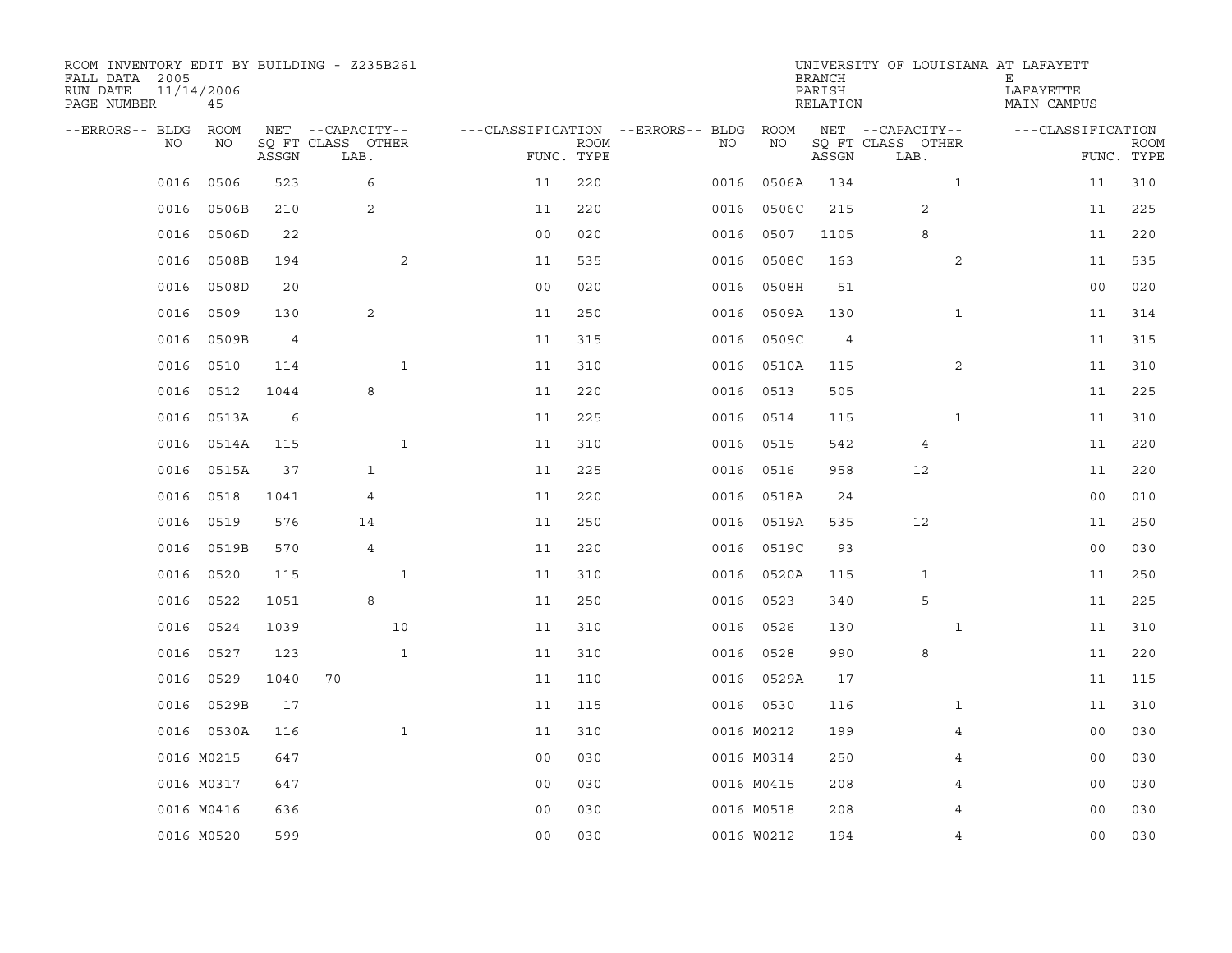| ROOM INVENTORY EDIT BY BUILDING - Z235B261<br>FALL DATA 2005<br>RUN DATE<br>PAGE NUMBER | 11/14/2006<br>46 |       |                           |                                        |      |           |                                                                                   | <b>BRANCH</b><br>PARISH<br>RELATION |      | UNIVERSITY OF LOUISIANA AT LAFAYETT   | Е<br>LAFAYETTE | MAIN CAMPUS             |                           |
|-----------------------------------------------------------------------------------------|------------------|-------|---------------------------|----------------------------------------|------|-----------|-----------------------------------------------------------------------------------|-------------------------------------|------|---------------------------------------|----------------|-------------------------|---------------------------|
| --ERRORS-- BLDG ROOM                                                                    |                  |       | NET --CAPACITY--          | ---CLASSIFICATION --ERRORS-- BLDG ROOM |      |           |                                                                                   |                                     |      | NET --CAPACITY--                      |                | ---CLASSIFICATION       |                           |
| NO.                                                                                     | NO               | ASSGN | SO FT CLASS OTHER<br>LAB. | FUNC. TYPE                             | ROOM | NO.       | NO                                                                                | ASSGN                               | LAB. | SQ FT CLASS OTHER                     |                |                         | <b>ROOM</b><br>FUNC. TYPE |
|                                                                                         | 0016 W0314       | 198   | 5                         | 0 <sub>0</sub>                         | 030  |           | 0016 W0415                                                                        | 208                                 |      | $\overline{4}$                        |                | 0 <sup>0</sup>          | 030                       |
|                                                                                         | 0016 W0518       | 208   | $\overline{4}$            | 0 <sub>0</sub>                         | 030  |           | TOTAL NUMBER CLASSROOMS<br>TOTAL NUMBER LABS 210<br>TOTAL NUMBER SPECIAL LABS 220 |                                     |      | TOTAL NET ASSIGN SQ. FT. IN ROOM FILE |                | 80,772<br>11<br>9<br>19 |                           |
|                                                                                         | 0017 0100        | 2166  |                           | 0 <sub>0</sub>                         | 020  |           | 0017 0100A                                                                        | 251                                 |      |                                       |                | 00                      | 020                       |
|                                                                                         | 0017 0100B       | 251   |                           | 0 <sub>0</sub>                         | 020  |           | 0017 0100C                                                                        | 228                                 |      |                                       |                | 0 <sub>0</sub>          | 020                       |
|                                                                                         | 0017 0100D       | 226   |                           | 0 <sub>0</sub>                         | 020  |           | 0017 0100E                                                                        | 15                                  |      |                                       |                | 0 <sub>0</sub>          | 020                       |
|                                                                                         | 0017 0101        | 1592  | 40                        | 11                                     | 430  |           | 0017 0102                                                                         | 695                                 |      |                                       |                | 11                      | 535                       |
| 0017                                                                                    | 0103             | 733   | 35                        | 11                                     | 110  | 0017      | 0104                                                                              | 928                                 |      | 40                                    |                | 11                      | 410                       |
|                                                                                         | 0017 0105        | 487   | 3                         | 11                                     | 310  |           | 0017 0105A                                                                        | 153                                 |      | $\mathbf{1}$                          |                | 11                      | 310                       |
| 0017                                                                                    | 0106             | 528   | 36                        | 11                                     | 110  | 0017 0107 |                                                                                   | 518                                 |      | 6                                     |                | 11                      | 310                       |
|                                                                                         | 0017 0107A       | 116   | $\mathbf{1}$              | 11                                     | 310  |           | 0017 0107B                                                                        | 136                                 |      | $\mathbf{1}$                          |                | 11                      | 310                       |
|                                                                                         | 0017 0107C       | 106   | $\mathbf{1}$              | 11                                     | 310  | 0017 0108 |                                                                                   | 747                                 | 52   |                                       |                | 11                      | 110                       |
|                                                                                         | 0017 0109        | 681   | 49                        | 11                                     | 110  |           | 0017 0110                                                                         | 932                                 |      | 25                                    |                | 11                      | 210                       |
| 0017                                                                                    | 0111             | 636   | 42                        | 11                                     | 110  | 0017 0112 |                                                                                   | 281                                 |      | $\mathbf{1}$                          |                | 11                      | 325                       |
|                                                                                         | 0017 0112A       | 5     |                           | 11                                     | 315  |           | 0017 0113                                                                         | 20                                  |      | $\mathbf{1}$                          |                | 0 <sub>0</sub>          | 030                       |
| 0017                                                                                    | 0114             | 268   | $\overline{2}$            | 11                                     | 313  |           | 0017 0115                                                                         | 29                                  |      |                                       |                | 00                      | 010                       |
|                                                                                         | 0017 0116        | 13    |                           | 0 <sub>0</sub>                         | 030  |           | 0017 0116A                                                                        | 177                                 |      | 8                                     |                | 00                      | 030                       |
|                                                                                         | 0017 0117        | 30    |                           | 0 <sub>0</sub>                         | 030  |           | 0017 0117A                                                                        | 71                                  |      | $\mathbf{1}$                          |                | 0 <sub>0</sub>          | 030                       |
|                                                                                         | 0017 0118        | 27    |                           | 0 <sub>0</sub>                         | 030  |           | 0017 0118A                                                                        | 59                                  |      | 2                                     |                | 0 <sub>0</sub>          | 030                       |
|                                                                                         | 0017 0120        | 59    |                           | 0 <sub>0</sub>                         | 030  |           | 0017 0120A                                                                        | 170                                 |      | 5                                     |                | 0 <sub>0</sub>          | 030                       |
|                                                                                         | 0017 0121        | 450   |                           | 0 <sub>0</sub>                         | 030  |           | 0017 0122                                                                         | 304                                 |      | $\mathbf{1}$                          |                | 11                      | 350                       |
|                                                                                         | 0017 0124        | 115   |                           | 11                                     | 315  | 0017 0200 |                                                                                   | 1800                                |      |                                       |                | 0 <sub>0</sub>          | 020                       |
|                                                                                         | 0017 0200A       | 228   |                           | 00                                     | 020  |           | 0017 0200B                                                                        | 228                                 |      |                                       |                | 0 <sub>0</sub>          | 020                       |
|                                                                                         | 0017 0200E       | 15    |                           | 0 <sub>0</sub>                         | 020  |           | 0017 0201                                                                         | 928                                 | 50   |                                       |                | 11                      | 110                       |
|                                                                                         | 0017 0202        | 723   | 35                        | 11                                     | 110  | 0017 0203 |                                                                                   | 761                                 |      | 35                                    |                | 11                      | 310                       |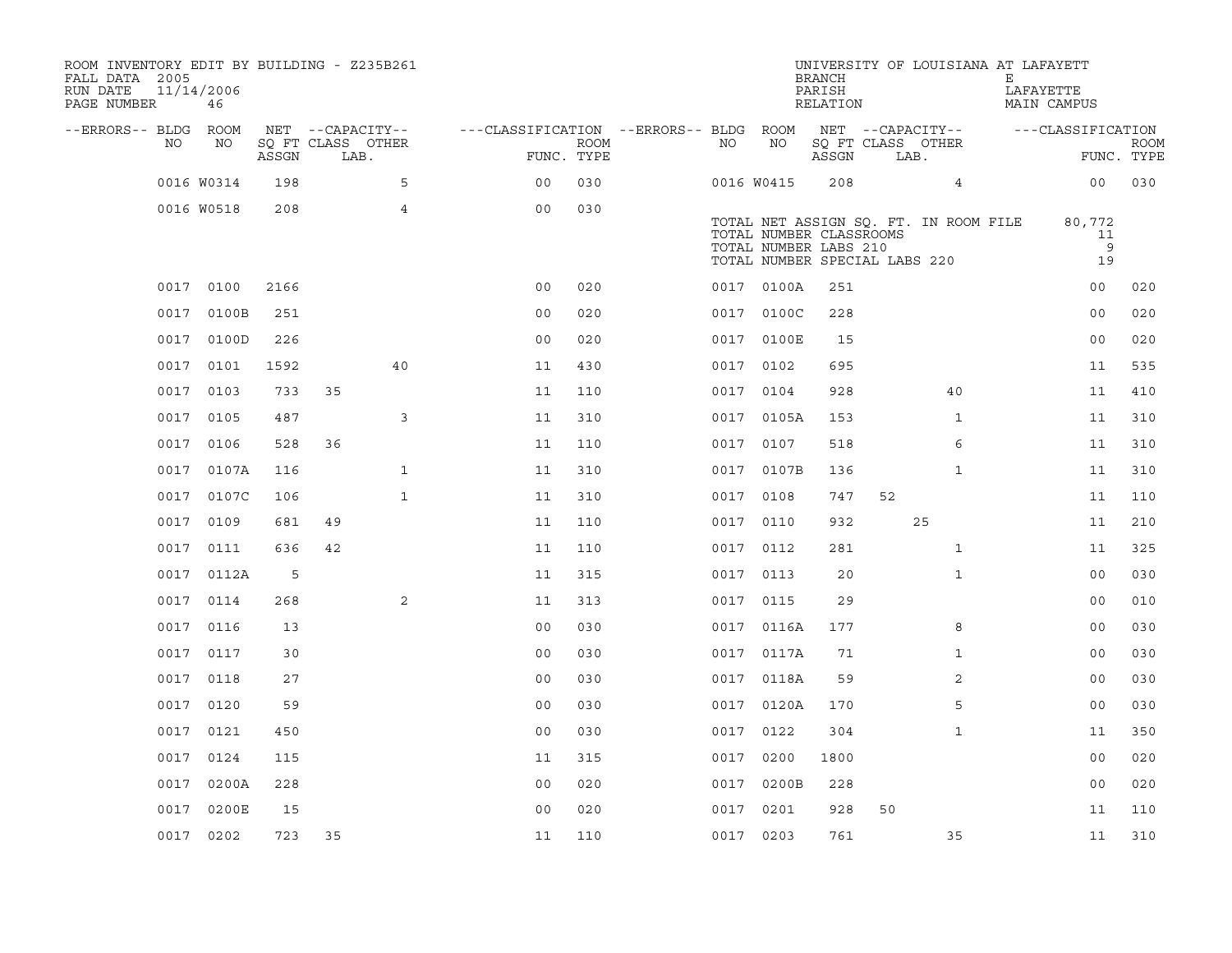| ROOM INVENTORY EDIT BY BUILDING - Z235B261<br>FALL DATA 2005<br>RUN DATE<br>PAGE NUMBER | 11/14/2006<br>47 |       |                           |              |                |             |                                        |           |            | <b>BRANCH</b><br>PARISH<br>RELATION |                           |              | UNIVERSITY OF LOUISIANA AT LAFAYETT<br>Е<br>LAFAYETTE<br>MAIN CAMPUS |                |                           |
|-----------------------------------------------------------------------------------------|------------------|-------|---------------------------|--------------|----------------|-------------|----------------------------------------|-----------|------------|-------------------------------------|---------------------------|--------------|----------------------------------------------------------------------|----------------|---------------------------|
| --ERRORS-- BLDG ROOM                                                                    |                  |       | NET --CAPACITY--          |              |                |             | ---CLASSIFICATION --ERRORS-- BLDG ROOM |           |            |                                     | NET --CAPACITY--          |              | ---CLASSIFICATION                                                    |                |                           |
| NO.                                                                                     | NO               | ASSGN | SQ FT CLASS OTHER<br>LAB. |              | FUNC. TYPE     | <b>ROOM</b> |                                        | NO.       | NO         | ASSGN                               | SQ FT CLASS OTHER<br>LAB. |              |                                                                      |                | <b>ROOM</b><br>FUNC. TYPE |
| 0017                                                                                    | 0204             | 926   |                           | 3            | 11             | 310         |                                        | 0017      | 0205       | 240                                 |                           | $\mathbf{1}$ |                                                                      | 11             | 310                       |
| 0017                                                                                    | 0205A            | 92    |                           | $\mathbf{1}$ | 11             | 310         |                                        |           | 0017 0205B | 188                                 |                           | $\mathbf{1}$ |                                                                      | 11             | 310                       |
| 0017                                                                                    | 0206             | 408   | 15                        |              | 11             | 350         |                                        | 0017      | 0207       | 704                                 | 45                        |              |                                                                      | 11             | 110                       |
| 0017                                                                                    | 0208             | 928   | 50                        |              | 11             | 110         |                                        | 0017 0209 |            | 747                                 | 42                        |              |                                                                      | 11             | 110                       |
| 0017                                                                                    | 0210             | 681   | 42                        |              | 11             | 110         |                                        | 0017      | 0211       | 928                                 | 50                        |              |                                                                      | 11             | 110                       |
| 0017                                                                                    | 0212             | 704   | 20                        |              | 11             | 110         |                                        | 0017 0213 |            | 137                                 |                           | 2            |                                                                      | 11             | 310                       |
| 0017                                                                                    | 0213A            | 229   |                           | $\mathbf{1}$ | 11             | 310         |                                        |           | 0017 0213B | 100                                 |                           | $\mathbf{1}$ |                                                                      | 11             | 315                       |
| 0017                                                                                    | 0214             | 480   | 30                        |              | 11             | 110         |                                        | 0017 0215 |            | 281                                 |                           | $\mathbf{1}$ |                                                                      | 11             | 310                       |
| 0017                                                                                    | 0215A            | 4     |                           |              | 11             | 315         |                                        | 0017      | 0216       | 20                                  |                           | $\mathbf{1}$ |                                                                      | 0 <sub>0</sub> | 030                       |
| 0017                                                                                    | 0217             | 268   |                           | $\mathbf{1}$ | 11             | 310         |                                        | 0017 0218 |            | 138                                 |                           |              |                                                                      | 11             | 315                       |
| 0017                                                                                    | 0219             | 50    |                           |              | 0 <sub>0</sub> | 010         |                                        | 0017      | 0220       | 59                                  |                           |              |                                                                      | 0 <sub>0</sub> | 030                       |
| 0017                                                                                    | 0220A            | 177   |                           | 8            | 0 <sub>0</sub> | 030         |                                        | 0017 0221 |            | 31                                  |                           |              |                                                                      | 00             | 030                       |
| 0017                                                                                    | 0221A            | 69    |                           | $\mathbf{1}$ | 0 <sub>0</sub> | 030         |                                        | 0017      | 0222       | 26                                  |                           |              |                                                                      | 00             | 030                       |
| 0017                                                                                    | 0222A            | 58    |                           | 2            | 0 <sub>0</sub> | 030         |                                        | 0017 0224 |            | 59                                  |                           |              |                                                                      | 00             | 030                       |
| 0017                                                                                    | 0224A            | 170   |                           | 5            | 0 <sub>0</sub> | 030         |                                        | 0017      | 0225       | 372                                 |                           |              |                                                                      | 00             | 030                       |
| 0017                                                                                    | 0226             | 264   |                           |              | 11             | 315         |                                        |           | 0017 0226A | 120                                 |                           | $\mathbf{1}$ |                                                                      | 11             | 310                       |
| 0017                                                                                    | 0300             | 4600  |                           |              | 0 <sub>0</sub> | 020         |                                        | 0017      | 0300A      | 228                                 |                           |              |                                                                      | 00             | 020                       |
| 0017                                                                                    | 0300B            | 228   |                           |              | 0 <sub>0</sub> | 020         |                                        |           | 0017 0300E | 15                                  |                           |              |                                                                      | 00             | 020                       |
| 0017                                                                                    | 0301             | 441   | 10                        |              | 11             | 250         |                                        |           | 0017 0301A | 212                                 |                           | $\mathbf{1}$ |                                                                      | 11             | 310                       |
| 0017                                                                                    | 0301B            | 261   |                           | $\mathbf{1}$ | 11             | 310         |                                        | 0017      | 0302       | 723                                 |                           | 9            |                                                                      | 11             | 240                       |
| 0017                                                                                    | 0303             | 761   | 20                        |              | 11             | 220         |                                        | 0017 0304 |            | 928                                 |                           | 26           |                                                                      | 11             | 240                       |
| 0017                                                                                    | 0305             | 70    |                           |              | 0 <sub>0</sub> | 020         |                                        |           | 0017 0305A | 54                                  |                           | $\mathbf{1}$ |                                                                      | 11             | 320                       |
| 0017                                                                                    | 0305B            | 58    |                           | $\mathbf{1}$ | 11             | 320         |                                        |           | 0017 0305C | 47                                  |                           | $\mathbf{1}$ |                                                                      | 11             | 320                       |
| 0017                                                                                    | 0306             | 720   | 45                        |              | 11             | 110         |                                        | 0017 0307 |            | 704                                 | 45                        |              |                                                                      | 11             | 110                       |
| 0017                                                                                    | 0308             | 928   | 50                        |              | 11             | 110         |                                        | 0017 0309 |            | 747                                 | 42                        |              |                                                                      | 11             | 110                       |
|                                                                                         | 0017 0310        | 681   | 42                        |              | 11             | 110         |                                        | 0017 0311 |            | 928                                 | 50                        |              |                                                                      | 11             | 110                       |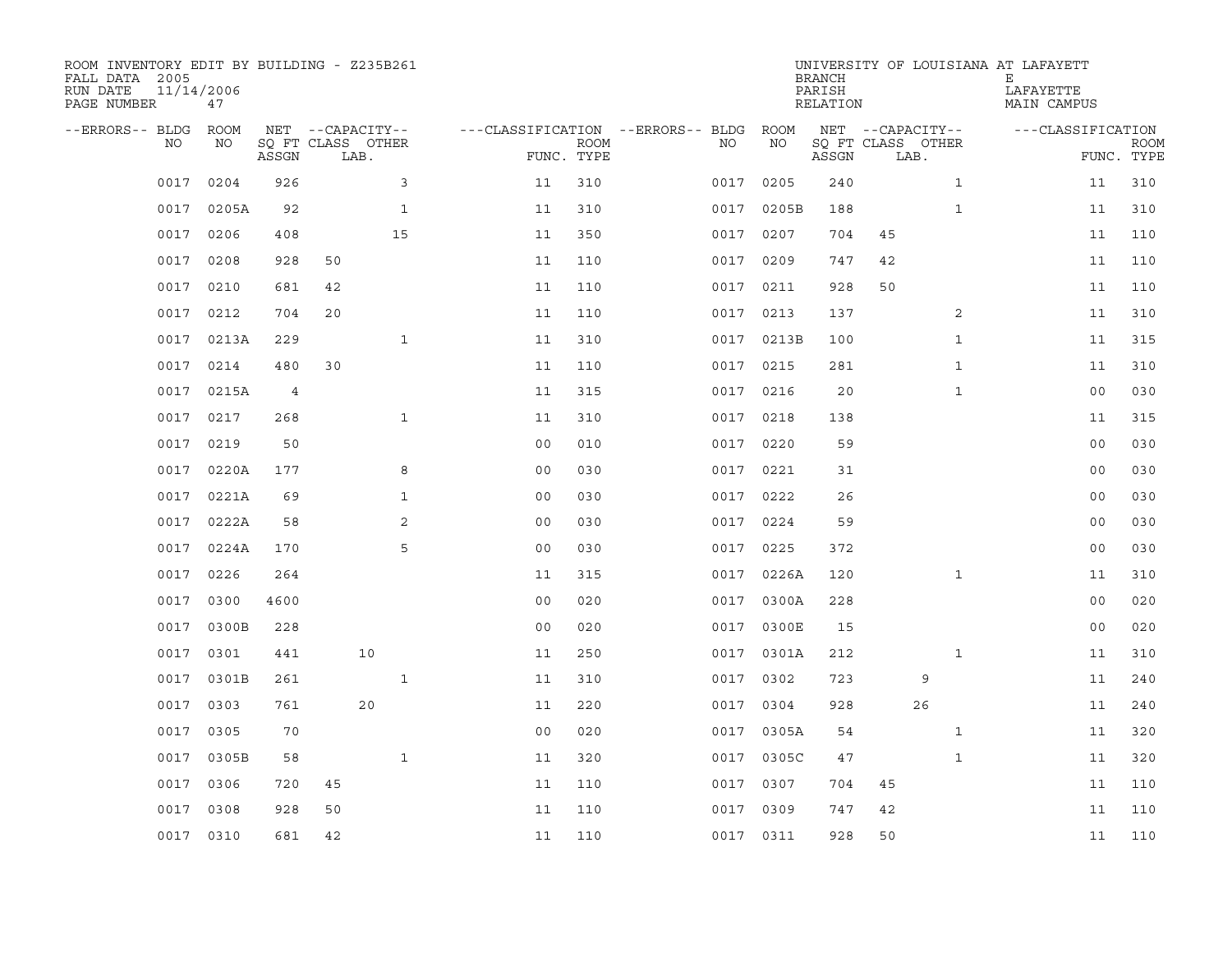| ROOM INVENTORY EDIT BY BUILDING - Z235B261<br>FALL DATA 2005<br>RUN DATE<br>PAGE NUMBER | 11/14/2006<br>48 |       |                           |                                        |             |           |            | <b>BRANCH</b><br>PARISH<br>RELATION | UNIVERSITY OF LOUISIANA AT LAFAYETT | Е<br>LAFAYETTE<br>MAIN CAMPUS |                           |
|-----------------------------------------------------------------------------------------|------------------|-------|---------------------------|----------------------------------------|-------------|-----------|------------|-------------------------------------|-------------------------------------|-------------------------------|---------------------------|
| --ERRORS-- BLDG ROOM                                                                    |                  |       | NET --CAPACITY--          | ---CLASSIFICATION --ERRORS-- BLDG ROOM |             |           |            |                                     | NET --CAPACITY--                    | ---CLASSIFICATION             |                           |
| NO.                                                                                     | NO               | ASSGN | SQ FT CLASS OTHER<br>LAB. | FUNC. TYPE                             | <b>ROOM</b> | NO.       | NO         | ASSGN                               | SQ FT CLASS OTHER<br>LAB.           |                               | <b>ROOM</b><br>FUNC. TYPE |
| 0017                                                                                    | 0312             | 704   | 45                        | 11                                     | 110         | 0017      | 0313       | 77                                  |                                     | 0 <sub>0</sub>                | 020                       |
| 0017                                                                                    | 0313A            | 88    | $\mathbf{1}$              | 11                                     | 320         |           | 0017 0313B | 88                                  | $\mathbf{1}$                        | 11                            | 320                       |
| 0017                                                                                    | 0313C            | 88    | $\mathbf{1}$              | 11                                     | 320         |           | 0017 0313D | 114                                 | $\mathbf{1}$                        | 11                            | 320                       |
| 0017                                                                                    | 0314             | 384   | 9                         | 11                                     | 320         |           | 0017 0314A | 96                                  |                                     | 11                            | 315                       |
| 0017                                                                                    | 0315             | 283   | $\mathbf{1}$              | 11                                     | 325         |           | 0017 0316  | 283                                 | $\mathbf{1}$                        | 11                            | 313                       |
| 0017                                                                                    | 0317             | 424   | 12                        | 11                                     | 320         |           | 0017 0318  | 48                                  |                                     | 0 <sub>0</sub>                | 010                       |
| 0017                                                                                    | 0319             | 25    |                           | 0 <sub>0</sub>                         | 030         |           | 0017 0319A | 175                                 | 8                                   | 0 <sub>0</sub>                | 030                       |
| 0017                                                                                    | 0320             | 30    |                           | 0 <sub>0</sub>                         | 030         |           | 0017 0320A | 68                                  | $\mathbf{1}$                        | 00                            | 030                       |
| 0017                                                                                    | 0321             | 26    |                           | 0 <sub>0</sub>                         | 030         | 0017      | 0321A      | 55                                  | $\overline{2}$                      | 0 <sub>0</sub>                | 030                       |
| 0017                                                                                    | 0323             | 60    |                           | 0 <sub>0</sub>                         | 030         |           | 0017 0323A | 169                                 | 5                                   | 00                            | 030                       |
| 0017                                                                                    | 0324             | 408   |                           | 0 <sub>0</sub>                         | 030         | 0017      | 0400       | 2023                                |                                     | 0 <sub>0</sub>                | 020                       |
| 0017                                                                                    | 0400A            | 228   |                           | 0 <sub>0</sub>                         | 020         |           | 0017 0400B | 228                                 |                                     | 00                            | 020                       |
| 0017                                                                                    | 0400E            | 15    |                           | 0 <sub>0</sub>                         | 020         | 0017 0401 |            | 223                                 | 6                                   | 11                            | 250                       |
|                                                                                         | 0017 0401A       | 189   |                           | 11                                     | 731         |           | 0017 0402  | 102                                 | $\mathbf{1}$                        | 11                            | 310                       |
| 0017                                                                                    | 0403             | 102   | $\mathbf{1}$              | 11                                     | 310         | 0017      | 0404       | 102                                 | $\mathbf{1}$                        | 11                            | 310                       |
| 0017                                                                                    | 0405             | 102   | $\mathbf{1}$              | 11                                     | 310         | 0017 0406 |            | 102                                 | $\mathbf{1}$                        | 11                            | 310                       |
| 0017                                                                                    | 0407             | 102   | $\mathbf{1}$              | 11                                     | 310         | 0017      | 0408       | 102                                 | $\mathbf{1}$                        | 11                            | 310                       |
| 0017                                                                                    | 0409             | 102   | $\mathbf{1}$              | 11                                     | 310         | 0017 0410 |            | 143                                 | 2                                   | 11                            | 310                       |
| 0017                                                                                    | 0410A            | 265   |                           | 11                                     | 731         | 0017 0411 |            | 99                                  | $\mathbf{1}$                        | 11                            | 310                       |
| 0017                                                                                    | 0412             | 97    | $\mathbf{1}$              | 11                                     | 310         | 0017 0413 |            | 97                                  | $\mathbf{1}$                        | 11                            | 310                       |
| 0017                                                                                    | 0414             | 97    | $\mathbf{1}$              | 11                                     | 310         | 0017 0415 |            | 97                                  | $\mathbf{1}$                        | 11                            | 310                       |
| 0017                                                                                    | 0416             | 97    | $\mathbf{1}$              | 11                                     | 310         | 0017 0417 |            | 97                                  | 2                                   | 11                            | 310                       |
| 0017                                                                                    | 0418             | 97    | $\mathbf{1}$              | 11                                     | 310         | 0017 0419 |            | 97                                  | $\mathbf{1}$                        | 11                            | 310                       |
| 0017                                                                                    | 0420             | 97    | $\mathbf{1}$              | 11                                     | 310         | 0017 0421 |            | 97                                  | $\mathbf{1}$                        | 11                            | 310                       |
| 0017                                                                                    | 0422             | 90    | $\mathbf{1}$              | 11                                     | 310         | 0017 0423 |            | 143                                 | 2                                   | 11                            | 310                       |
|                                                                                         | 0017 0423A       | 257   |                           | 11                                     | 731         | 0017 0424 |            | 102                                 | $\mathbf{1}$                        | 11                            | 310                       |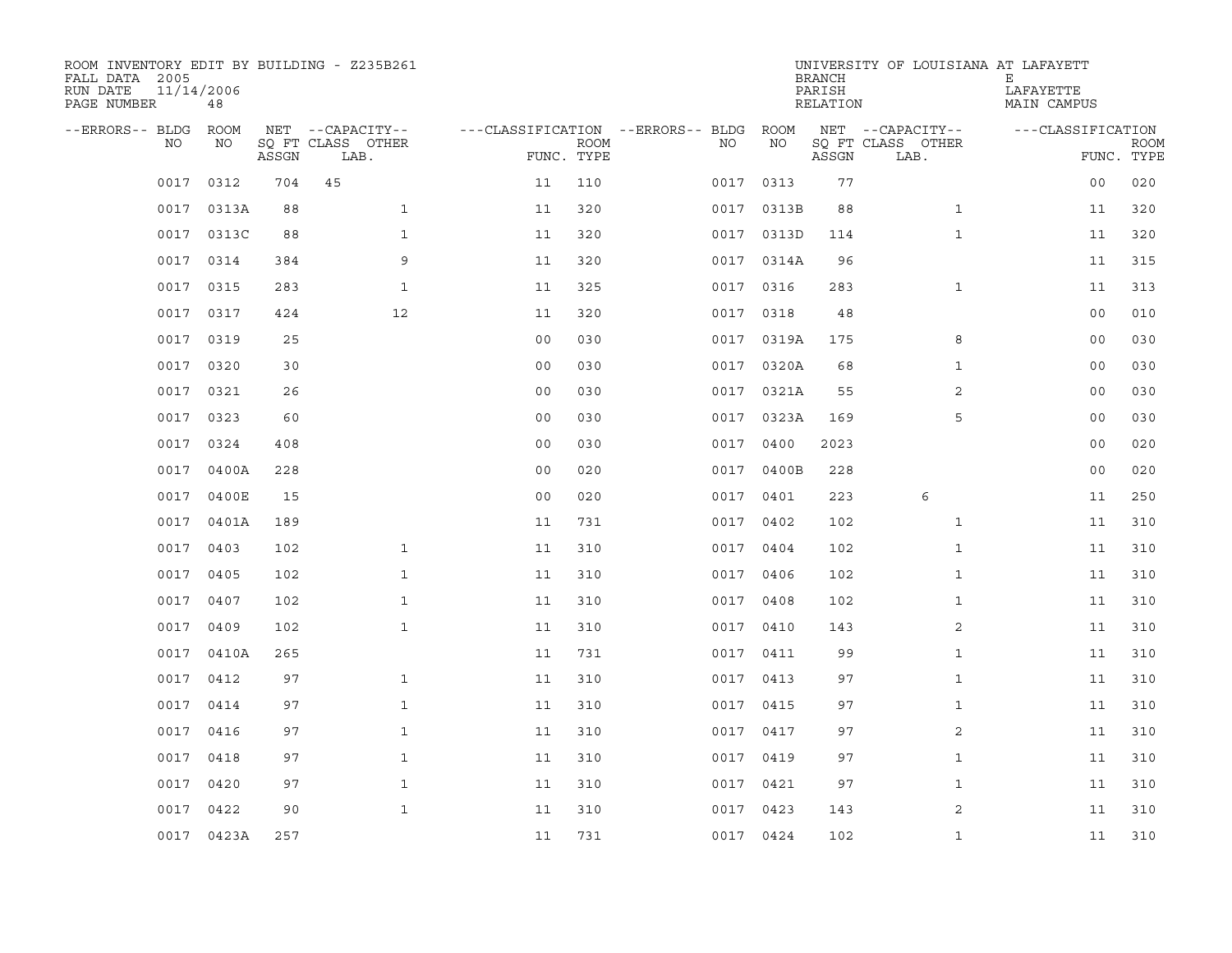| ROOM INVENTORY EDIT BY BUILDING - Z235B261<br>FALL DATA 2005<br>RUN DATE<br>PAGE NUMBER | 11/14/2006<br>49 |       |                                               |                |                           |                                              |                 | <b>BRANCH</b><br>PARISH<br>RELATION                     | UNIVERSITY OF LOUISIANA AT LAFAYETT                                    | Е<br>LAFAYETTE<br><b>MAIN CAMPUS</b>               |                           |
|-----------------------------------------------------------------------------------------|------------------|-------|-----------------------------------------------|----------------|---------------------------|----------------------------------------------|-----------------|---------------------------------------------------------|------------------------------------------------------------------------|----------------------------------------------------|---------------------------|
| --ERRORS-- BLDG<br>NO                                                                   | ROOM<br>NO       | ASSGN | NET --CAPACITY--<br>SQ FT CLASS OTHER<br>LAB. |                | <b>ROOM</b><br>FUNC. TYPE | ---CLASSIFICATION --ERRORS-- BLDG ROOM<br>NO | NO              | ASSGN                                                   | NET --CAPACITY--<br>SQ FT CLASS OTHER<br>LAB.                          | ---CLASSIFICATION                                  | <b>ROOM</b><br>FUNC. TYPE |
| 0017                                                                                    | 0425             | 102   | $\mathbf{1}$                                  | 11             | 310                       |                                              | 0017 0426       | 102                                                     | $\mathbf{1}$                                                           | 11                                                 | 310                       |
| 0017                                                                                    | 0427             | 102   | $\mathbf{1}$                                  | 11             | 310                       |                                              | 0017 0428       | 102                                                     | $\mathbf{1}$                                                           | 11                                                 | 310                       |
| 0017                                                                                    | 0429             | 102   | $\mathbf{1}$                                  | 11             | 310                       |                                              | 0017 0430       | 102                                                     | $\mathbf{1}$                                                           | 11                                                 | 310                       |
|                                                                                         | 0017 0431        | 102   | $\mathbf{1}$                                  | 11             | 310                       |                                              | 0017 0432       | 143                                                     | 2                                                                      | 11                                                 | 310                       |
| 0017                                                                                    | 0432A            | 241   |                                               | 11             | 315                       |                                              | 0017 0433       | 90                                                      | $\mathbf{1}$                                                           | 11                                                 | 310                       |
|                                                                                         | 0017 0434        | 97    | $\mathbf{1}$                                  | 11             | 310                       |                                              | 0017 0435       | 97                                                      | $\mathbf{1}$                                                           | 11                                                 | 310                       |
| 0017                                                                                    | 0436             | 97    | $\mathbf{1}$                                  | 11             | 310                       |                                              | 0017 0437       | 97                                                      | $\mathbf{1}$                                                           | 11                                                 | 310                       |
|                                                                                         | 0017 0438        | 119   | $\mathbf{1}$                                  | 11             | 310                       |                                              | 0017 0439       | 97                                                      | $\mathbf{1}$                                                           | 11                                                 | 310                       |
| 0017                                                                                    | 0440             | 97    | $\mathbf{1}$                                  | 11             | 310                       |                                              | 0017 0441       | 97                                                      | $\mathbf{1}$                                                           | 11                                                 | 310                       |
|                                                                                         | 0017 0442        | 97    | $\mathbf{1}$                                  | 11             | 310                       |                                              | 0017 0443       | 97                                                      | $\mathbf{1}$                                                           | 11                                                 | 310                       |
| 0017                                                                                    | 0444             | 99    | $\mathbf{1}$                                  | 11             | 310                       |                                              | 0017 0445       | 85                                                      | $\mathbf{1}$                                                           | 11                                                 | 310                       |
|                                                                                         | 0017 0446        | 88    | $\mathbf{1}$                                  | 11             | 310                       |                                              | 0017 0447       | 87                                                      | $\mathbf{1}$                                                           | 11                                                 | 310                       |
| 0017                                                                                    | 0448             | 85    | $\mathbf{1}$                                  | 11             | 310                       |                                              | 0017 0449       | 88                                                      | 2                                                                      | 11                                                 | 310                       |
| 0017                                                                                    | 0450             | 87    | $\mathbf{1}$                                  | 11             | 310                       |                                              | 0017 0451       | 386                                                     | 11                                                                     | 11                                                 | 650                       |
| 0017                                                                                    | 0452             | 158   |                                               | 11             | 655                       |                                              | 0017 0452A      | 31                                                      |                                                                        | 11                                                 | 655                       |
| 0017                                                                                    | 0453             | 139   | 2                                             | 11             | 313                       |                                              | 0017 0453A      | 105                                                     | $\mathbf{1}$                                                           | 11                                                 | 310                       |
| 0017                                                                                    | 0453B            | 120   |                                               | 11             | 315                       |                                              | 0017 0454       | 25                                                      |                                                                        | 0 <sub>0</sub>                                     | 030                       |
| 0017                                                                                    | 0454A            | 128   | 5                                             | 0 <sub>0</sub> | 030                       |                                              | 0017 0455       | 200                                                     | $\mathbf{1}$                                                           | 11                                                 | 310                       |
| 0017                                                                                    | 0457             | 94    |                                               | 0 <sub>0</sub> | 030                       |                                              | 0017 0458       | 137                                                     | 4                                                                      | 00                                                 | 030                       |
| 0017                                                                                    | 0459             | 396   |                                               | 0 <sub>0</sub> | 030                       |                                              | 0017 0465       | 61                                                      |                                                                        | 0 <sub>0</sub>                                     | 030                       |
|                                                                                         | 0017 0466        | 46    |                                               | 0 <sub>0</sub> | 010                       |                                              | 0017 0471       | 109                                                     |                                                                        | 11                                                 | 315                       |
|                                                                                         | 0017 S0456       | 219   |                                               | 0 <sub>0</sub> | 020                       |                                              | 0017 S0460      | 215<br>TOTAL NUMBER CLASSROOMS<br>TOTAL NUMBER LABS 210 | TOTAL NET ASSIGN SQ. FT. IN ROOM FILE<br>TOTAL NUMBER SPECIAL LABS 220 | 00<br>39,029<br>21<br>$\mathbf{1}$<br>$\mathbf{1}$ | 020                       |
| 0018                                                                                    | 0100             | 377   |                                               | 0 <sub>0</sub> | 020                       |                                              | 0018 0100A 2413 |                                                         |                                                                        | 0 <sub>0</sub>                                     | 020                       |
|                                                                                         | 0018 0100B       | 35    |                                               | 0 <sub>0</sub> | 020                       |                                              | 0018 0101A      | 111                                                     |                                                                        | 0 <sub>0</sub>                                     | 030                       |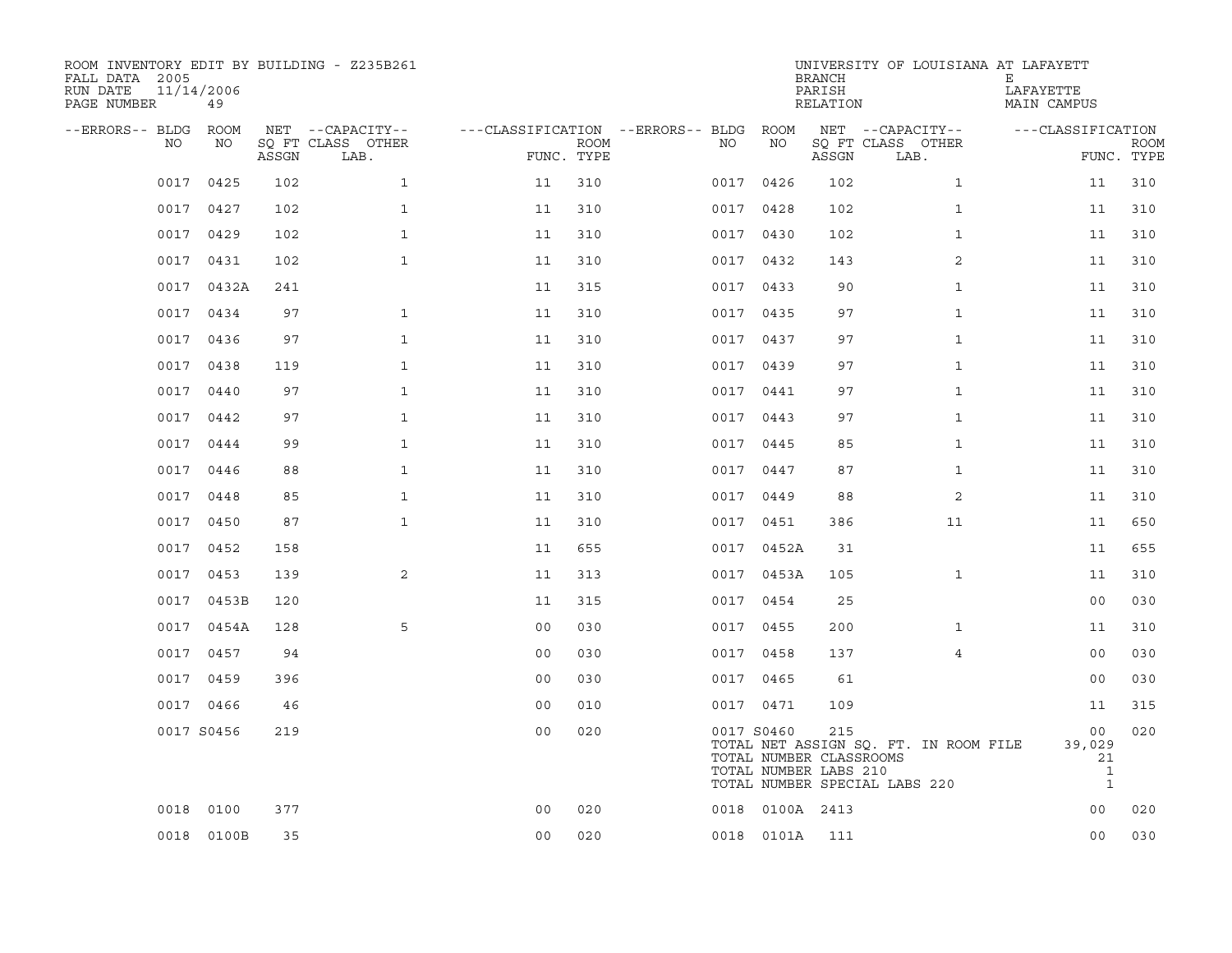| ROOM INVENTORY EDIT BY BUILDING - Z235B261<br>FALL DATA 2005<br>RUN DATE<br>PAGE NUMBER | 11/14/2006<br>50 |       |                                               |                |                           |                                   |      |            | <b>BRANCH</b><br>PARISH<br><b>RELATION</b> | UNIVERSITY OF LOUISIANA AT LAFAYETT           | Ε<br>LAFAYETTE<br>MAIN CAMPUS   |             |
|-----------------------------------------------------------------------------------------|------------------|-------|-----------------------------------------------|----------------|---------------------------|-----------------------------------|------|------------|--------------------------------------------|-----------------------------------------------|---------------------------------|-------------|
| --ERRORS-- BLDG<br>NO                                                                   | ROOM<br>NO       | ASSGN | NET --CAPACITY--<br>SQ FT CLASS OTHER<br>LAB. |                | <b>ROOM</b><br>FUNC. TYPE | ---CLASSIFICATION --ERRORS-- BLDG | NO   | ROOM<br>ΝO | ASSGN                                      | NET --CAPACITY--<br>SQ FT CLASS OTHER<br>LAB. | ---CLASSIFICATION<br>FUNC. TYPE | <b>ROOM</b> |
| 0018                                                                                    | 0102A            | 105   |                                               | 0 <sub>0</sub> | 030                       |                                   | 0018 | 0103A      | 93                                         | $\mathbf{1}$                                  | 11                              | 310         |
| 0018                                                                                    | 0107             | 95    | $\mathbf{1}$                                  | 11             | 310                       |                                   | 0018 | 0108       | 101                                        | $\mathbf{1}$                                  | 11                              | 310         |
| 0018                                                                                    | 0109             | 96    | $\mathbf{1}$                                  | 11             | 310                       |                                   | 0018 | 0110       | 100                                        | $\mathbf{1}$                                  | 11                              | 310         |
| 0018                                                                                    | 0111             | 133   | $\mathbf{1}$                                  | 11             | 310                       |                                   | 0018 | 0112       | 100                                        | $\mathbf{1}$                                  | 11                              | 310         |
| 0018                                                                                    | 0113             | 94    | $\mathbf{1}$                                  | 11             | 310                       |                                   | 0018 | 0114       | 100                                        | $\mathbf{1}$                                  | 11                              | 310         |
| 0018                                                                                    | 0115             | 126   | $\mathbf{1}$                                  | 11             | 310                       |                                   | 0018 | 0116       | 193                                        | $\mathbf{1}$                                  | 11                              | 310         |
| 0018                                                                                    | 0117             | 106   | $\mathbf{1}$                                  | 11             | 310                       |                                   | 0018 | 0119       | 135                                        | $\mathbf{1}$                                  | 11                              | 310         |
| 0018                                                                                    | 0120             | 117   | $\mathbf{1}$                                  | 11             | 310                       |                                   | 0018 | 0121       | 129                                        | $\mathbf{1}$                                  | 11                              | 310         |
| 0018                                                                                    | 0122             | 154   | $\mathbf{1}$                                  | 11             | 310                       |                                   | 0018 | 0123       | 223                                        | $\mathbf{1}$                                  | 11                              | 310         |
| 0018                                                                                    | 0124             | 74    |                                               | 11             | 315                       |                                   | 0018 | 0125       | 100                                        | $\mathbf{1}$                                  | 11                              | 310         |
| 0018                                                                                    | 0127             | 100   | $\mathbf{1}$                                  | 11             | 310                       |                                   | 0018 | 0128       | 89                                         | $\mathbf{1}$                                  | 11                              | 310         |
| 0018                                                                                    | 0129             | 100   | $\mathbf{1}$                                  | 11             | 310                       |                                   | 0018 | 0130       | 133                                        | $\mathbf{1}$                                  | 11                              | 310         |
| 0018                                                                                    | 0131             | 100   | $\mathbf{1}$                                  | 11             | 310                       |                                   | 0018 | 0132       | 127                                        | $\mathbf{1}$                                  | 11                              | 310         |
| 0018                                                                                    | 0133             | 102   | $\mathbf{1}$                                  | 11             | 310                       |                                   | 0018 | 0134       | 200                                        | $\mathbf{1}$                                  | 11                              | 350         |
| 0018                                                                                    | 0135             | 94    | $\mathbf{1}$                                  | 11             | 315                       |                                   | 0018 | 0137       | 100                                        | $\mathbf{1}$                                  | 11                              | 310         |
| 0018                                                                                    | 0139             | 100   | $\mathbf 1$                                   | 11             | 310                       |                                   | 0018 | 0140       | 127                                        | $\mathbf{1}$                                  | 11                              | 310         |
| 0018                                                                                    | 0141             | 100   | $\mathbf{1}$                                  | 11             | 310                       |                                   | 0018 | 0142       | 95                                         | $\mathbf{1}$                                  | 11                              | 310         |
| 0018                                                                                    | 0143             | 100   | $\mathbf{1}$                                  | 11             | 310                       |                                   | 0018 | 0145       | 100                                        | $\mathbf{1}$                                  | 11                              | 310         |
| 0018                                                                                    | 0146             | 232   | $\mathbf{1}$                                  | 11             | 310                       |                                   | 0018 | 0147       | 100                                        | $\mathbf{1}$                                  | 11                              | 310         |
| 0018                                                                                    | 0148             | 132   | $\mathbf{1}$                                  | 11             | 310                       |                                   | 0018 | 0149       | 100                                        | $\mathbf{1}$                                  | 11                              | 310         |
| 0018                                                                                    | 0150             | 100   | $\mathbf{1}$                                  | 11             | 310                       |                                   |      | 0018 0151  | 132                                        | $\mathbf{1}$                                  | 11                              | 310         |
| 0018                                                                                    | 0152             | 100   | $\mathbf{1}$                                  | 11             | 310                       |                                   | 0018 | 0153       | 167                                        | $\mathbf{1}$                                  | 11                              | 310         |
| 0018                                                                                    | 0154             | 100   | $\mathbf{1}$                                  | 11             | 310                       |                                   |      | 0018 0156  | 100                                        | $\mathbf{1}$                                  | 11                              | 310         |
| 0018                                                                                    | 0157             | 163   | $\mathbf{1}$                                  | 11             | 310                       |                                   | 0018 | 0158       | 100                                        | $\mathbf{1}$                                  | 11                              | 310         |
| 0018                                                                                    | 0159             | 125   | $\mathbf{1}$                                  | 11             | 310                       |                                   | 0018 | 0160       | 100                                        | $\mathbf{1}$                                  | 11                              | 310         |
|                                                                                         | 0018 0161        | 122   | $\mathbf{1}$                                  | 11             | 310                       |                                   |      | 0018 0162  | 100                                        | $\mathbf{1}$                                  | 11                              | 310         |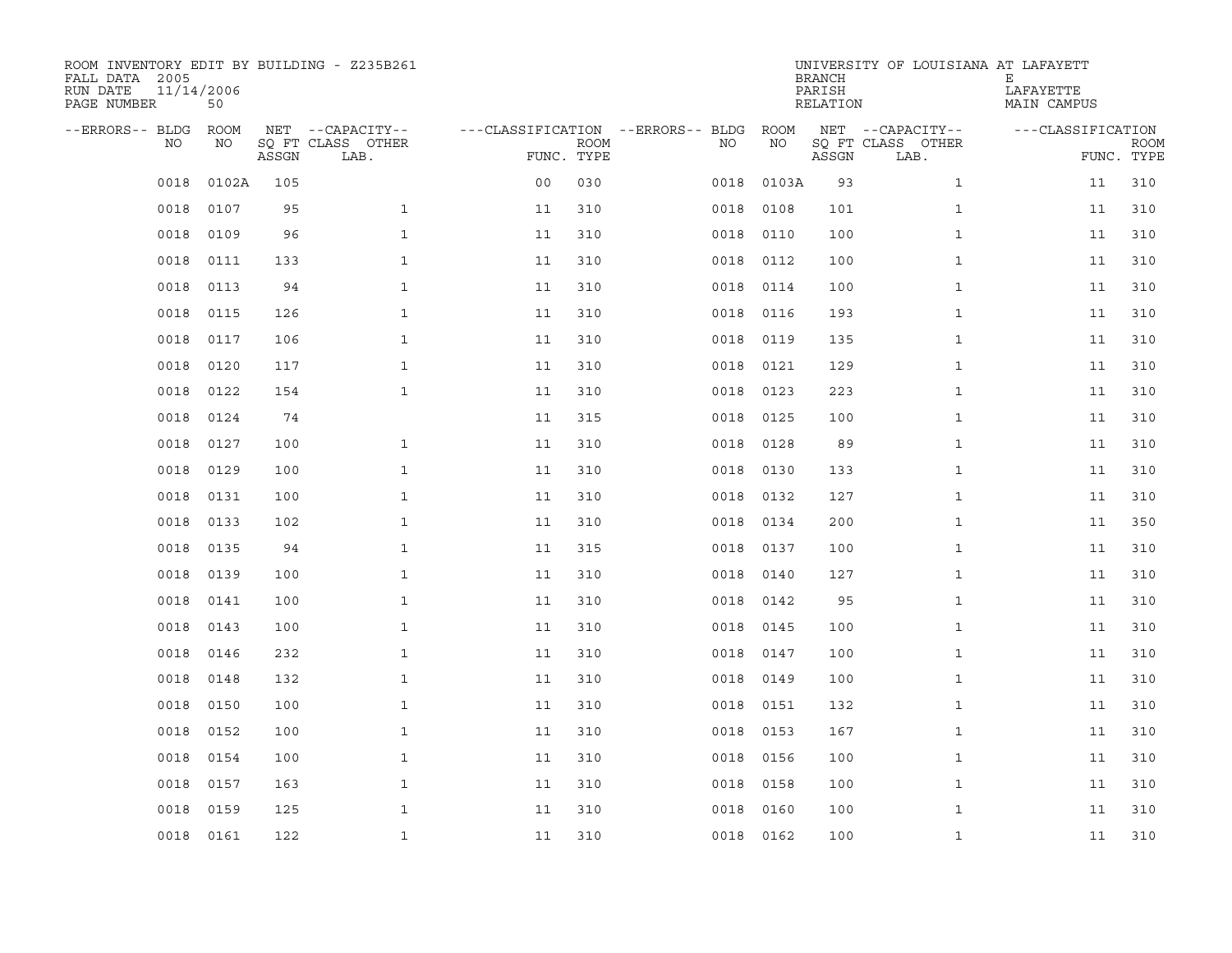| ROOM INVENTORY EDIT BY BUILDING - Z235B261<br>FALL DATA 2005<br>RUN DATE<br>PAGE NUMBER | 11/14/2006<br>51 |       |                           |                                        |                           |      |                                                  | <b>BRANCH</b><br>PARISH<br>RELATION |                               |                                       | UNIVERSITY OF LOUISIANA AT LAFAYETT<br>Е<br>LAFAYETTE<br>MAIN CAMPUS |                |             |
|-----------------------------------------------------------------------------------------|------------------|-------|---------------------------|----------------------------------------|---------------------------|------|--------------------------------------------------|-------------------------------------|-------------------------------|---------------------------------------|----------------------------------------------------------------------|----------------|-------------|
| --ERRORS-- BLDG ROOM                                                                    |                  |       | NET --CAPACITY--          | ---CLASSIFICATION --ERRORS-- BLDG ROOM |                           |      |                                                  |                                     | NET --CAPACITY--              |                                       | ---CLASSIFICATION                                                    |                |             |
| NO                                                                                      | NO               | ASSGN | SQ FT CLASS OTHER<br>LAB. |                                        | <b>ROOM</b><br>FUNC. TYPE | NO   | NO                                               | ASSGN                               | SQ FT CLASS OTHER<br>LAB.     |                                       |                                                                      | FUNC. TYPE     | <b>ROOM</b> |
| 0018                                                                                    | 0163             | 243   | 4                         | 11                                     | 650                       | 0018 | 0163A                                            | 92                                  |                               | $\mathbf{1}$                          |                                                                      | 11             | 355         |
| 0018                                                                                    | 0164             | 93    | $\mathbf{1}$              | 11                                     | 315                       |      | 0018 0170A                                       | 26                                  |                               |                                       |                                                                      | 11             | 315         |
| 0018                                                                                    | 0170B            | 26    |                           | 11                                     | 315                       |      | 0018 0173                                        | 247                                 |                               | 22                                    |                                                                      | 11             | 731         |
| 0018                                                                                    | 0174             | 203   | $\mathbf{1}$              | 11                                     | 680                       |      | 0018 0175                                        | 365                                 |                               | 9                                     |                                                                      | 11             | 280         |
| 0018                                                                                    | 0176             | 355   | 9                         | 11                                     | 280                       | 0018 | 0177                                             | 175                                 |                               | $\mathbf{1}$                          |                                                                      | 11             | 680         |
| 0018                                                                                    | 0178             | 1193  | $\mathbf{1}$              | 11                                     | 730                       | 0018 | 0181                                             | 2217                                |                               |                                       |                                                                      | 11             | 730         |
| 0018                                                                                    | 0182             | 99    | $\mathbf{1}$              | 11                                     | 310                       | 0018 | 0182A                                            | 80                                  |                               |                                       |                                                                      | 0 <sub>0</sub> | 030         |
| 0018                                                                                    | 0183             | 47    |                           | 0 <sub>0</sub>                         | 010                       | 0018 | 0184                                             | 35                                  |                               |                                       |                                                                      | 0 <sub>0</sub> | 010         |
| 0018                                                                                    | 0185             | 35    | $\mathbf{1}$              | 11                                     | 730                       | 0018 | 0187                                             | 1040                                |                               | $\mathbf{1}$                          |                                                                      | 11             | 730         |
| 0018                                                                                    | 0191             | 490   | 40                        | 11                                     | 110                       |      | 0018 0192                                        | 490                                 | 40                            |                                       |                                                                      | 11             | 110         |
| 0018                                                                                    | 0193             | 490   | 40                        | 11                                     | 110                       |      | 0018 0194                                        | 490                                 | 40                            |                                       |                                                                      | 11             | 110         |
|                                                                                         | 0018 0195        | 490   | 40                        | 11                                     | 110                       |      | 0018 0196                                        | 490                                 | 40                            |                                       |                                                                      | 11             | 110         |
|                                                                                         | 0018 B0001       | 1525  |                           | 0 <sub>0</sub>                         | 030                       |      | 0018 B0002                                       | 1323                                |                               |                                       |                                                                      | 11             | 730         |
|                                                                                         | 0018 B0003       | 429   |                           | 11                                     | 635                       |      | 0018 B0004                                       | 145                                 |                               |                                       |                                                                      | 11             | 635         |
|                                                                                         | 0018 B0005       | 253   |                           | 81                                     | 081                       |      | 0018 B0006                                       | 178                                 |                               |                                       |                                                                      | 81             | 081         |
|                                                                                         | 0018 B0007       | 436   |                           | 11                                     | 635                       |      | 0018 B0008                                       | 616                                 |                               |                                       |                                                                      | 11             | 730         |
|                                                                                         | 0018 B0010       | 84    |                           | 11                                     | 635                       |      | 0018 B0011                                       | 84                                  |                               | $\mathbf{1}$                          |                                                                      | 11             | 310         |
|                                                                                         | 0018 B0013       | 58    |                           | 81                                     | 081                       |      | TOTAL NUMBER CLASSROOMS<br>TOTAL NUMBER LABS 210 |                                     | TOTAL NUMBER SPECIAL LABS 220 | TOTAL NET ASSIGN SQ. FT. IN ROOM FILE |                                                                      | 18,964<br>6    |             |
|                                                                                         | 0019 0100        | 1515  |                           | 0 <sub>0</sub>                         | 020                       |      | 0019 0100A                                       | 280                                 |                               |                                       |                                                                      | 00             | 020         |
| 0019                                                                                    | 0100B            | 1210  |                           | 0 <sub>0</sub>                         | 020                       | 0019 | 0100C                                            | 355                                 |                               |                                       |                                                                      | 0 <sub>0</sub> | 020         |
| 0019                                                                                    | 0100D            | 169   |                           | 0 <sub>0</sub>                         | 020                       |      | 0019 0100E                                       | 49                                  |                               |                                       |                                                                      | 0 <sub>0</sub> | 020         |
| 0019                                                                                    | 0100F            | 148   |                           | 0 <sub>0</sub>                         | 020                       | 0019 | 0101                                             | 137                                 |                               | $\mathbf{1}$                          |                                                                      | 11             | 310         |
| 0019                                                                                    | 0101A            | 122   | $\mathbf{1}$              | 11                                     | 310                       | 0019 | 0101B                                            | 193                                 |                               | $\mathbf{1}$                          |                                                                      | 11             | 310         |
|                                                                                         | 0019 0101C       | 19    |                           | 0 <sub>0</sub>                         | 020                       |      | 0019 0102                                        | 566                                 | 43                            |                                       |                                                                      | 11             | 110         |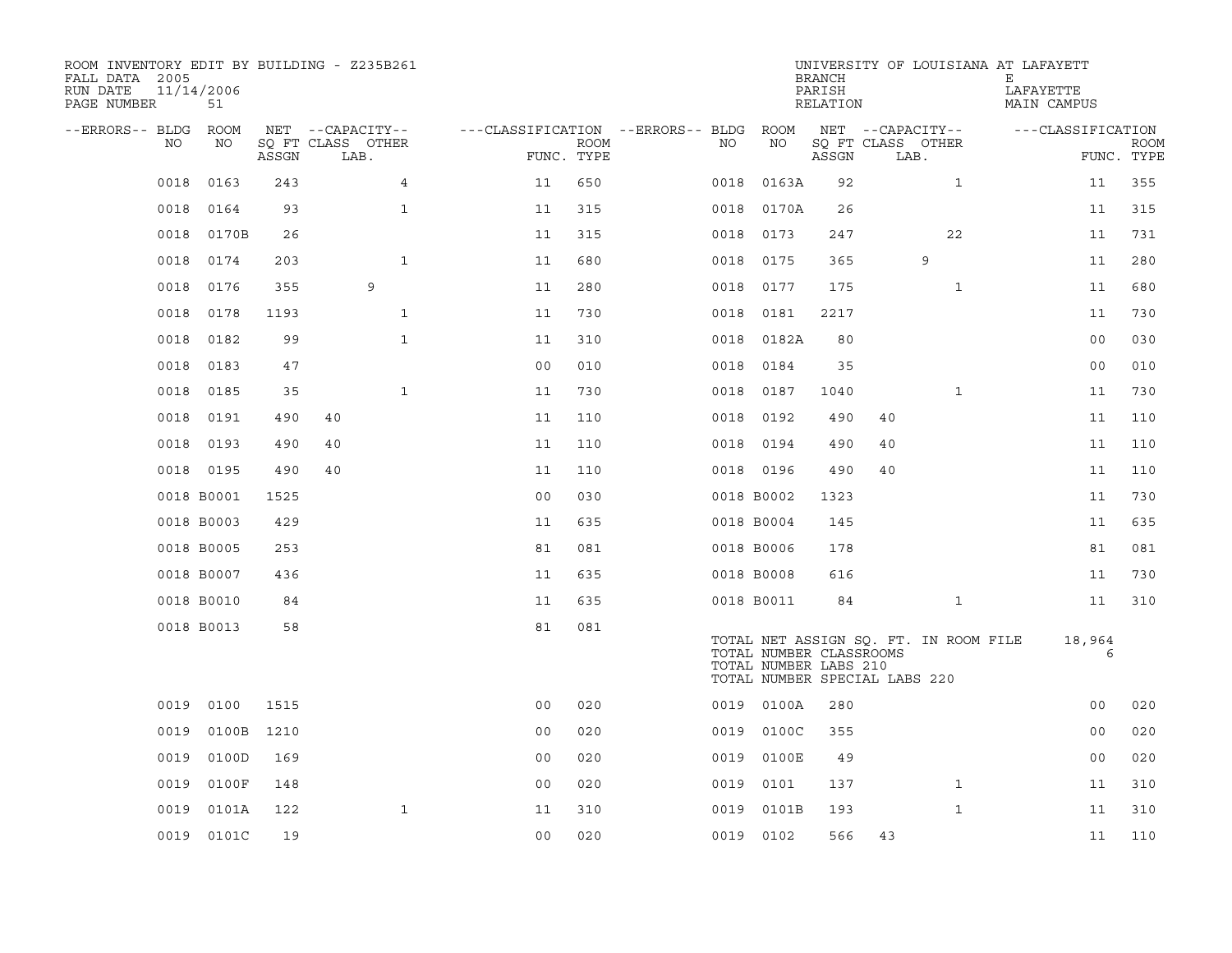| ROOM INVENTORY EDIT BY BUILDING - Z235B261<br>FALL DATA 2005<br>RUN DATE<br>PAGE NUMBER | 11/14/2006<br>52 |       |                           |                                   |             |           |            | <b>BRANCH</b><br>PARISH<br>RELATION | UNIVERSITY OF LOUISIANA AT LAFAYETT | Е<br>LAFAYETTE<br>MAIN CAMPUS |                           |
|-----------------------------------------------------------------------------------------|------------------|-------|---------------------------|-----------------------------------|-------------|-----------|------------|-------------------------------------|-------------------------------------|-------------------------------|---------------------------|
| --ERRORS-- BLDG                                                                         | <b>ROOM</b>      |       | NET --CAPACITY--          | ---CLASSIFICATION --ERRORS-- BLDG |             |           | ROOM       |                                     | NET --CAPACITY--                    | ---CLASSIFICATION             |                           |
| NO                                                                                      | NO               | ASSGN | SO FT CLASS OTHER<br>LAB. | FUNC. TYPE                        | <b>ROOM</b> | NO.       | NO         | ASSGN                               | SQ FT CLASS OTHER<br>LAB.           |                               | <b>ROOM</b><br>FUNC. TYPE |
| 0019                                                                                    | 0103             | 430   | 10                        | 11                                | 310         | 0019      | 0103A      | 56                                  |                                     | 0 <sub>0</sub>                | 010                       |
| 0019                                                                                    | 0104             | 174   | $\mathbf{1}$              | 11                                | 310         | 0019      | 0104A      | 75                                  |                                     | 0 <sub>0</sub>                | 030                       |
| 0019                                                                                    | 0104B            | 91    | 2                         | 0 <sub>0</sub>                    | 030         | 0019      | 0104C      | 266                                 | $\mathbf{1}$                        | 11                            | 310                       |
| 0019                                                                                    | 0104D            | 7     |                           | 11                                | 315         | 0019      | 0105       | 441                                 | 24                                  | 11                            | 310                       |
| 0019                                                                                    | 0106             | 253   | $\mathbf{1}$              | 11                                | 310         | 0019      | 0107       | 39                                  |                                     | 0 <sub>0</sub>                | 020                       |
| 0019                                                                                    | 0107A            | 121   | $\mathbf{1}$              | 11                                | 310         |           | 0019 0107B | 152                                 | $\mathbf{1}$                        | 11                            | 310                       |
| 0019                                                                                    | 0108             | 142   | $\mathbf{1}$              | 11                                | 310         | 0019      | 0109       | 400                                 | 35                                  | 11                            | 310                       |
| 0019                                                                                    | 0109A            | 132   | $\mathbf{1}$              | 11                                | 310         | 0019      | 0109B      | 30                                  |                                     | 0 <sub>0</sub>                | 020                       |
| 0019                                                                                    | 0110A            | 202   | $\overline{4}$            | 11                                | 220         | 0019      | 0110B      | 220                                 | $\mathbf{1}$                        | 11                            | 310                       |
| 0019                                                                                    | 0110C            | 26    |                           | 11                                | 225         | 0019      | 0111       | 173                                 | $\mathbf{1}$                        | 11                            | 310                       |
| 0019                                                                                    | 0112             | 142   | $\mathbf{1}$              | 11                                | 310         | 0019      | 0113       | 205                                 | $\mathbf{1}$                        | 11                            | 310                       |
| 0019                                                                                    | 0114             | 1306  | 18                        | 11                                | 210         | 0019      | 0116       | 49                                  |                                     | 11                            | 615                       |
| 0019                                                                                    | 0117             | 42    |                           | 0 <sub>0</sub>                    | 020         | 0019      | 0118       | 440                                 | $\overline{4}$                      | 11                            | 220                       |
| 0019                                                                                    | 0118A            | 25    |                           | 0 <sub>0</sub>                    | 020         | 0019      | 0121       | 74                                  |                                     | 0 <sub>0</sub>                | 020                       |
| 0019                                                                                    | 0121A            | 97    | $\mathbf{2}$              | 0 <sub>0</sub>                    | 030         | 0019      | 0125       | 55                                  |                                     | 0 <sub>0</sub>                | 020                       |
| 0019                                                                                    | 0125A            | 208   |                           | 0 <sub>0</sub>                    | 030         | 0019      | 0126       | 52                                  |                                     | 00                            | 020                       |
| 0019                                                                                    | 0127             | 434   | 4                         | 11                                | 310         | 0019      | 0127A      | 6                                   |                                     | 11                            | 535                       |
| 0019                                                                                    | 0127B            | 175   | 5                         | 11                                | 535         | 0019      | 0127C      | 120                                 | 5                                   | 11                            | 535                       |
| 0019                                                                                    | 0127D            | 95    | 5                         | 11                                | 535         | 0019      | 0128       | 142                                 | $\overline{2}$                      | 11                            | 530                       |
| 0019                                                                                    | 0128A            | 20    |                           | 0 <sub>0</sub>                    | 020         | 0019      | 0129       | 232                                 | 2                                   | 11                            | 530                       |
| 0019                                                                                    | 0130             | 168   | 2                         | 11                                | 530         | 0019      | 0131       | 222                                 |                                     | 11                            | 730                       |
| 0019                                                                                    | 0140             | 2128  | 230                       | 11                                | 610         | 0019      | 0140A      | 831                                 |                                     | 11                            | 615                       |
| 0019                                                                                    | 0140B            | 94    |                           | 11                                | 615         |           | 0019 0140C | 94                                  |                                     | 11                            | 615                       |
| 0019                                                                                    | 0141             | 1239  |                           | 0 <sub>0</sub>                    | 020         |           | 0019 0141A | 38                                  |                                     | 0 <sub>0</sub>                | 030                       |
| 0019                                                                                    | 0141B            | 38    |                           | 0 <sub>0</sub>                    | 030         |           | 0019 0143  | 74                                  |                                     | 0 <sub>0</sub>                | 020                       |
|                                                                                         | 0019 0144        | 128   | $\mathbf{1}$              | 11                                | 310         | 0019 0145 |            | 130                                 | $\mathbf{1}$                        | 11                            | 310                       |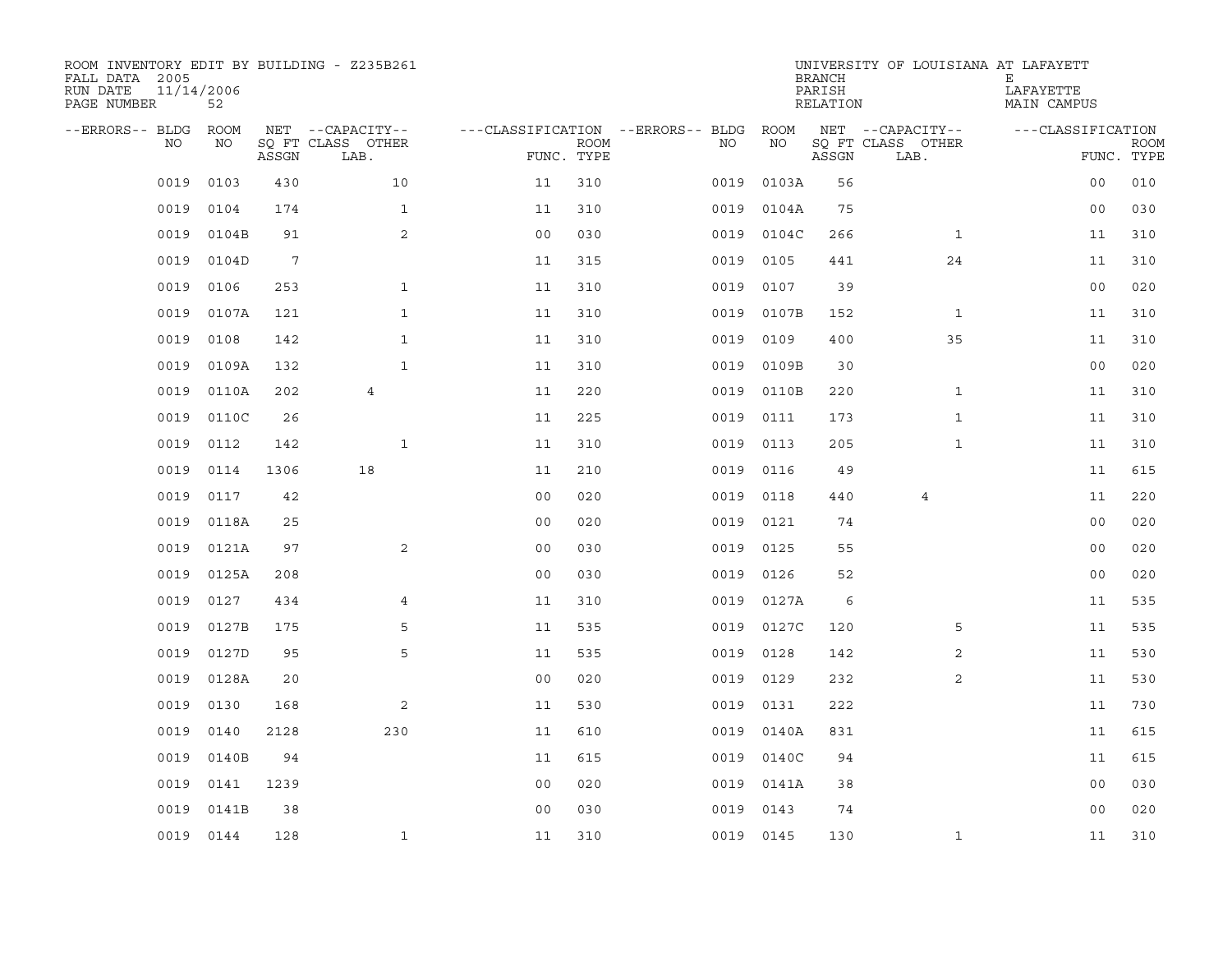| ROOM INVENTORY EDIT BY BUILDING - Z235B261<br>FALL DATA 2005<br>11/14/2006<br>RUN DATE<br>PAGE NUMBER | 53         |       |                           |                |             |                                        |            | <b>BRANCH</b><br>PARISH<br>RELATION | UNIVERSITY OF LOUISIANA AT LAFAYETT | Ε<br>LAFAYETTE<br>MAIN CAMPUS |                           |
|-------------------------------------------------------------------------------------------------------|------------|-------|---------------------------|----------------|-------------|----------------------------------------|------------|-------------------------------------|-------------------------------------|-------------------------------|---------------------------|
| --ERRORS-- BLDG ROOM                                                                                  |            |       | NET --CAPACITY--          |                |             | ---CLASSIFICATION --ERRORS-- BLDG ROOM |            |                                     | NET --CAPACITY--                    | ---CLASSIFICATION             |                           |
| NO.                                                                                                   | NO         | ASSGN | SQ FT CLASS OTHER<br>LAB. | FUNC. TYPE     | <b>ROOM</b> | NO                                     | NO         | ASSGN                               | SQ FT CLASS OTHER<br>LAB.           |                               | <b>ROOM</b><br>FUNC. TYPE |
| 0019                                                                                                  | 0146       | 1589  | 36                        | 11             | 615         | 0019                                   | 0147       | 400                                 |                                     | 11                            | 615                       |
| 0019                                                                                                  | 0149       | 211   |                           | 11             | 615         | 0019                                   | 0200       | 1445                                |                                     | 0 <sub>0</sub>                | 020                       |
| 0019                                                                                                  | 0200A      | 256   |                           | 0 <sub>0</sub> | 020         | 0019                                   | 0200B      | 310                                 |                                     | 0 <sub>0</sub>                | 020                       |
| 0019                                                                                                  | 0200C      | 1009  |                           | 0 <sub>0</sub> | 020         | 0019                                   | 0200D      | 136                                 |                                     | 0 <sub>0</sub>                | 020                       |
| 0019                                                                                                  | 0200E      | 49    |                           | 0 <sub>0</sub> | 020         | 0019                                   | 0200F      | 134                                 |                                     | 0 <sub>0</sub>                | 020                       |
| 0019                                                                                                  | 0200G      | 134   |                           | 0 <sub>0</sub> | 020         | 0019                                   | 0201       | 51                                  |                                     | 0 <sub>0</sub>                | 020                       |
| 0019                                                                                                  | 0201A      | 541   | 10                        | 11             | 850         | 0019                                   | 0201B      | 308                                 | 9                                   | 11                            | 850                       |
| 0019                                                                                                  | 0201C      | 16    |                           | 11             | 855         | 0019                                   | 0201D      | 17                                  |                                     | 11                            | 750                       |
| 0019                                                                                                  | 0201E      | 17    |                           | 11             | 750         | 0019                                   | 0201F      | 16                                  |                                     | 11                            | 855                       |
| 0019                                                                                                  | 0202       | 253   | $\mathbf{1}$              | 11             | 310         | 0019                                   | 0202A      | 140                                 | $\overline{4}$                      | 11                            | 310                       |
| 0019                                                                                                  | 0202B      | 179   | 2                         | 11             | 310         | 0019                                   | 0203       | 69                                  |                                     | 0 <sub>0</sub>                | 010                       |
| 0019                                                                                                  | 0204       | 540   | 35                        | 11             | 110         | 0019                                   | 0205       | 152                                 | $\mathbf{1}$                        | 11                            | 310                       |
| 0019                                                                                                  | 0205A      | 437   |                           | 11             | 850         | 0019                                   | 0205B      | 222                                 | 3                                   | 11                            | 850                       |
| 0019                                                                                                  | 0205C      | 6     |                           | 11             | 855         | 0019                                   | 0205D      | 7                                   |                                     | 11                            | 855                       |
| 0019                                                                                                  | 0206       | 282   | 6                         | 11             | 250         | 0019                                   | 0206A      | 180                                 | 4                                   | 0 <sub>0</sub>                | 030                       |
| 0019                                                                                                  | 0207C      | 59    | $\mathbf{1}$              | 11             | 850         | 0019                                   | 0207D      | 50                                  | 2                                   | 11                            | 220                       |
| 0019                                                                                                  | 0207E      | 47    | 2                         | 11             | 220         | 0019                                   | 0207F      | 59                                  | 3                                   | 11                            | 850                       |
| 0019                                                                                                  | 0207G      | 47    | 3                         | 11             | 850         | 0019                                   | 0207H      | 58                                  | 3                                   | 11                            | 850                       |
| 0019                                                                                                  | 0207I      | 50    | $\mathbf{1}$              | 11             | 310         | 0019                                   | 0207J      | 48                                  | $\mathbf{1}$                        | 11                            | 310                       |
| 0019                                                                                                  | 0207K      | 46    |                           | 11             | 730         | 0019                                   | 0207L      | 47                                  | 3                                   | 11                            | 850                       |
| 0019                                                                                                  | 0207M      | 56    | 3                         | 11             | 850         | 0019                                   | 0207N      | 47                                  | 3                                   | 11                            | 850                       |
| 0019                                                                                                  | 02070      | 56    | 3                         | 11             | 850         | 0019                                   | 0207P      | 47                                  | 3                                   | 11                            | 850                       |
| 0019                                                                                                  | 0207Q      | 56    | 3                         | 11             | 850         | 0019                                   | 0207R      | 47                                  | 3                                   | 11                            | 850                       |
| 0019                                                                                                  | 0207T      | 158   | 3                         | 11             | 850         | 0019                                   | 0208       | 213                                 |                                     | 11                            | 315                       |
| 0019                                                                                                  | 0208A      | 233   | 1                         | 11             | 310         | 0019                                   | 0208B      | 112                                 | $\mathbf{1}$                        | 11                            | 310                       |
|                                                                                                       | 0019 0208C | 101   | $\mathbf{1}$              | 11             | 310         |                                        | 0019 0208D | 172                                 | $\mathbf{1}$                        | 11                            | 310                       |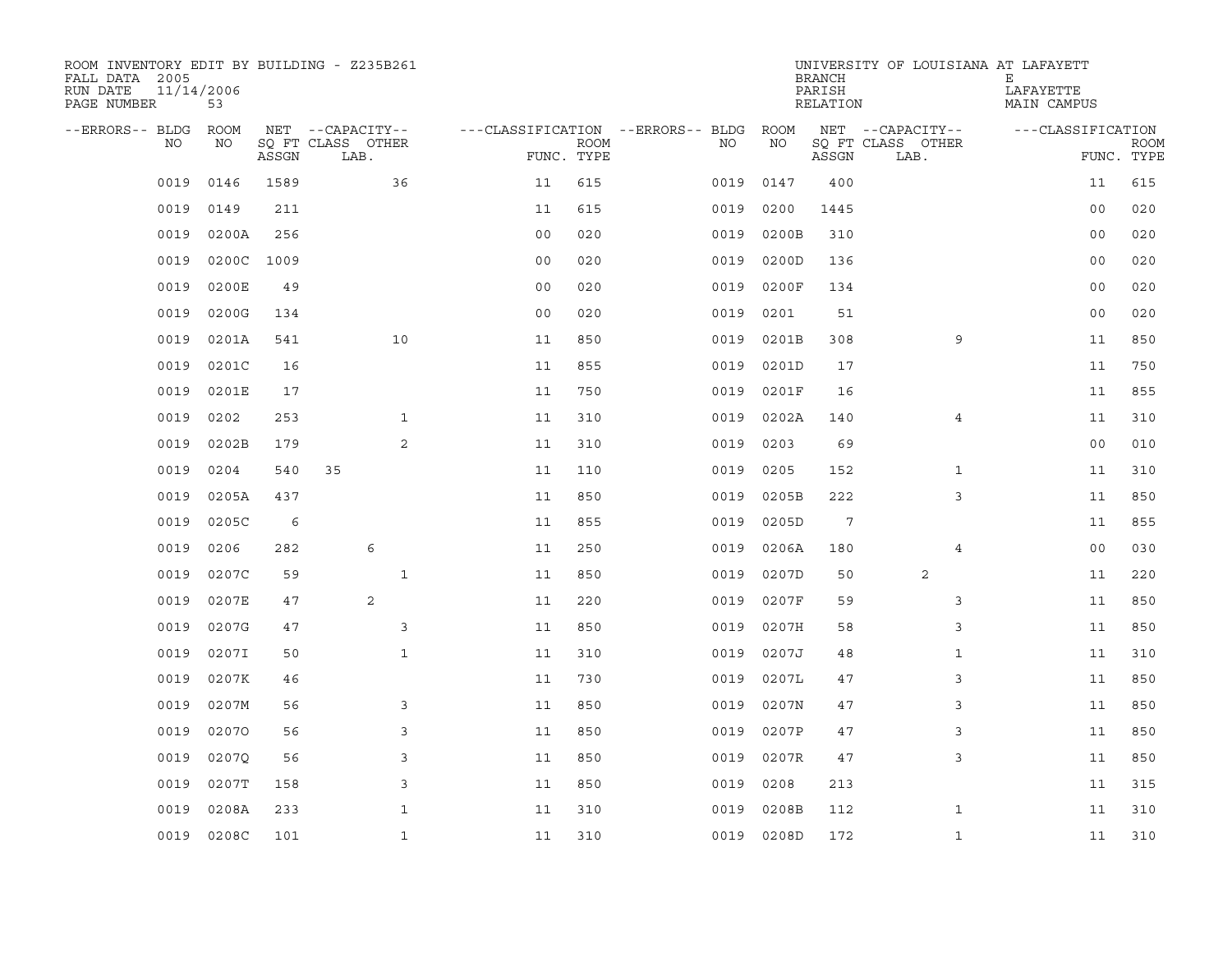| ROOM INVENTORY EDIT BY BUILDING - Z235B261<br>FALL DATA 2005<br>RUN DATE<br>PAGE NUMBER | 11/14/2006<br>54 |       |                                               |                |                    |                                              |                                                                | <b>BRANCH</b><br>PARISH<br>RELATION | UNIVERSITY OF LOUISIANA AT LAFAYETT                                    | Е<br>LAFAYETTE<br>MAIN CAMPUS                       |                           |
|-----------------------------------------------------------------------------------------|------------------|-------|-----------------------------------------------|----------------|--------------------|----------------------------------------------|----------------------------------------------------------------|-------------------------------------|------------------------------------------------------------------------|-----------------------------------------------------|---------------------------|
| --ERRORS-- BLDG<br>NO                                                                   | ROOM<br>NO       | ASSGN | NET --CAPACITY--<br>SQ FT CLASS OTHER<br>LAB. |                | ROOM<br>FUNC. TYPE | ---CLASSIFICATION --ERRORS-- BLDG ROOM<br>NO | NO                                                             | ASSGN                               | NET --CAPACITY--<br>SQ FT CLASS OTHER<br>LAB.                          | ---CLASSIFICATION                                   | <b>ROOM</b><br>FUNC. TYPE |
| 0019                                                                                    | 0209             | 659   | 50                                            | 11             | 110                | 0019                                         | 0210                                                           | 39                                  |                                                                        | 00                                                  | 020                       |
| 0019                                                                                    | 0210A            | 223   | 6                                             | 0 <sub>0</sub> | 030                |                                              | 0019 0211                                                      | 161                                 | $\mathbf{1}$                                                           | 11                                                  | 310                       |
| 0019                                                                                    | 0211A            | 8     |                                               | 11             | 315                |                                              | 0019 0212                                                      | 278                                 | $\mathbf{1}$                                                           | 11                                                  | 310                       |
| 0019                                                                                    | 0213             | 151   | $\mathbf{1}$                                  | 11             | 310                |                                              | 0019 0215                                                      | 155                                 | $\mathbf{1}$                                                           | 11                                                  | 310                       |
| 0019                                                                                    | 0217             | 152   | $\mathbf{1}$                                  | 11             | 310                |                                              | 0019 0219                                                      | 137                                 | $\mathbf{1}$                                                           | 11                                                  | 310                       |
| 0019                                                                                    | 0221             | 133   | $\mathbf 1$                                   | 11             | 310                |                                              | 0019 0223                                                      | 741                                 | 44                                                                     | 11                                                  | 110                       |
| 0019                                                                                    | 0225             | 320   | 6                                             | 11             | 310                |                                              | 0019 0225A                                                     | 71                                  | $\mathbf{1}$                                                           | 11                                                  | 310                       |
| 0019                                                                                    | 0225B            | 139   | $\mathbf{1}$                                  | 11             | 310                |                                              | 0019 0225C                                                     | 96                                  | $\mathbf{1}$                                                           | 11                                                  | 310                       |
| 0019                                                                                    | 0240             | 700   | 74                                            | 11             | 610                | 0019                                         | 0241                                                           | 130                                 |                                                                        | 11                                                  | 615                       |
| 0019                                                                                    | 0243             | 107   |                                               | 11             | 615                |                                              | 0019 0243A                                                     | 10                                  |                                                                        | 11                                                  | 615                       |
| 0019                                                                                    | 0243B            | 10    |                                               | 11             | 615                | 0019                                         | 0244                                                           | 140                                 |                                                                        | 11                                                  | 615                       |
| 0019                                                                                    | 0244A            | 13    |                                               | 11             | 615                |                                              | 0019 0244B                                                     | 13                                  |                                                                        | 11                                                  | 615                       |
| 0019                                                                                    | 0245             | 23    | $\mathbf{1}$                                  | 0 <sub>0</sub> | 030                | 0019                                         | 0247                                                           | 115                                 |                                                                        | 11                                                  | 615                       |
| 0019                                                                                    | 0247A            | 10    |                                               | 11             | 615                |                                              | 0019 0247B                                                     | 9                                   |                                                                        | 11                                                  | 615                       |
| 0019                                                                                    | 0248             | 142   |                                               | 11             | 615                |                                              | 0019 0248A                                                     | 13                                  |                                                                        | 11                                                  | 615                       |
|                                                                                         | 0019 0248B       | 13    |                                               | 11             | 615                |                                              | 0019 0249                                                      | 25                                  | $\mathbf{1}$                                                           | 0 <sub>0</sub>                                      | 030                       |
|                                                                                         | 0019 B0001       | 1291  |                                               | 0 <sub>0</sub> | 030                |                                              | 0019 B0002<br>TOTAL NUMBER CLASSROOMS<br>TOTAL NUMBER LABS 210 | 342                                 | TOTAL NET ASSIGN SQ. FT. IN ROOM FILE<br>TOTAL NUMBER SPECIAL LABS 220 | 00<br>23,066<br>4<br>$\mathbf{1}$<br>$\overline{4}$ | 030                       |
| 0020                                                                                    | 0101             | 795   | $\overline{4}$                                | 11             | 310                |                                              | 0020 0102                                                      | 211                                 | $\mathbf{1}$                                                           | 11                                                  | 310                       |
| 0020                                                                                    | 0103             | 269   | 2                                             | 11             | 710                |                                              | 0020 0104                                                      | 39                                  | 2                                                                      | 11                                                  | 310                       |
| 0020                                                                                    | 0105             | 10    |                                               | 00             | 020                |                                              | 0020 0106                                                      | 45                                  | $\mathbf{1}$                                                           | 11                                                  | 535                       |
|                                                                                         | 0020 0107        | 74    | 3                                             | 0 <sub>0</sub> | 030                |                                              | TOTAL NUMBER CLASSROOMS<br>TOTAL NUMBER LABS 210               |                                     | TOTAL NET ASSIGN SQ. FT. IN ROOM FILE<br>TOTAL NUMBER SPECIAL LABS 220 | 1,359                                               |                           |
|                                                                                         | 0021 0101        | 116   | 2                                             | 11             | 310                |                                              | 0021 0101A                                                     | 18                                  | $\mathbf{1}$                                                           | 0 <sub>0</sub>                                      | 030                       |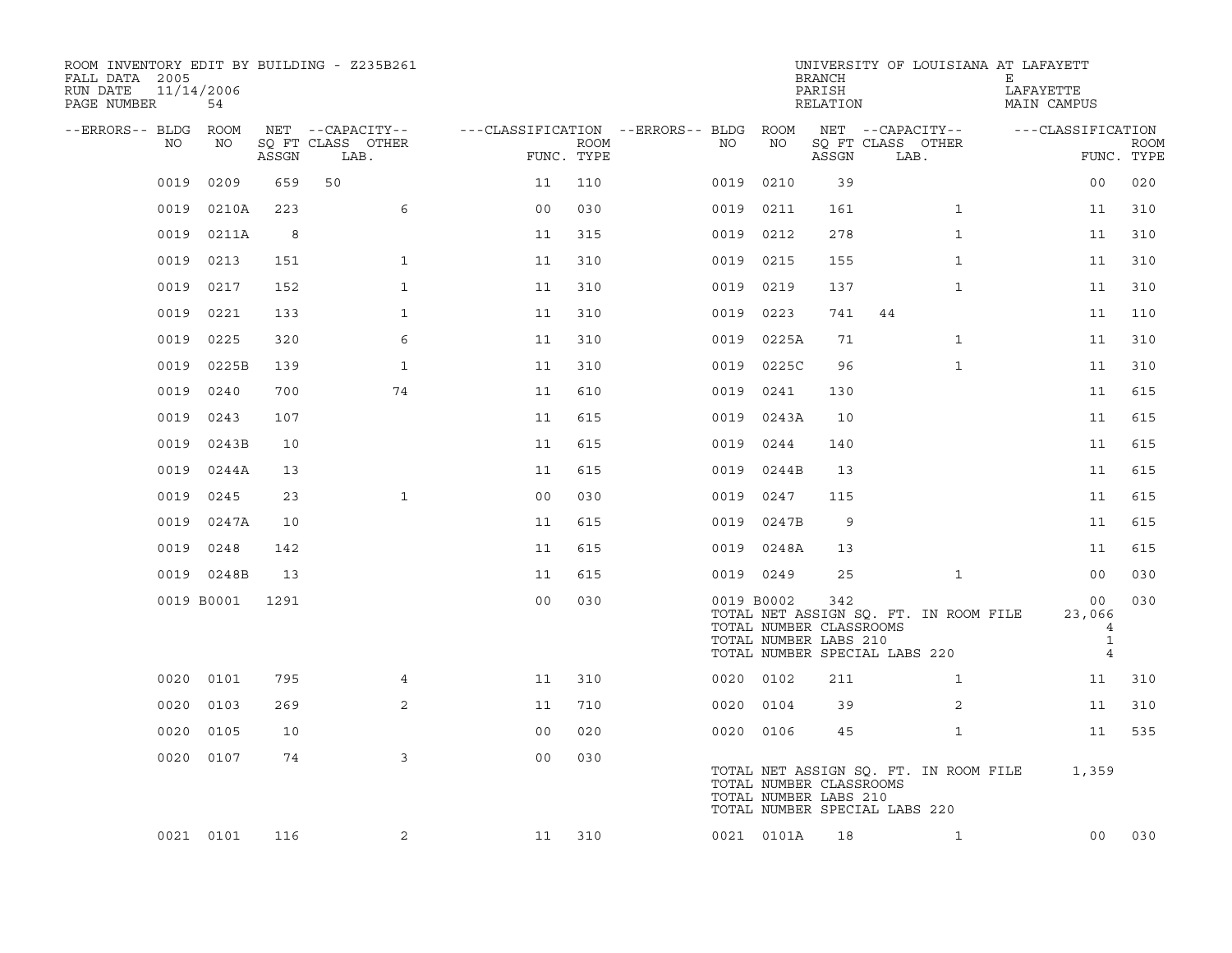| ROOM INVENTORY EDIT BY BUILDING - Z235B261<br>FALL DATA 2005<br>11/14/2006<br>RUN DATE<br>PAGE NUMBER | 55         |                |                           |                                        |                           |           |                                                  | <b>BRANCH</b><br>PARISH<br>RELATION | UNIVERSITY OF LOUISIANA AT LAFAYETT                                    | Е<br>LAFAYETTE<br>MAIN CAMPUS |             |
|-------------------------------------------------------------------------------------------------------|------------|----------------|---------------------------|----------------------------------------|---------------------------|-----------|--------------------------------------------------|-------------------------------------|------------------------------------------------------------------------|-------------------------------|-------------|
| --ERRORS-- BLDG ROOM                                                                                  |            |                | NET --CAPACITY--          | ---CLASSIFICATION --ERRORS-- BLDG ROOM |                           |           |                                                  |                                     | NET --CAPACITY--                                                       | ---CLASSIFICATION             |             |
| NO                                                                                                    | NO         | ASSGN          | SQ FT CLASS OTHER<br>LAB. |                                        | <b>ROOM</b><br>FUNC. TYPE | NO        | NO                                               | ASSGN                               | SQ FT CLASS OTHER<br>LAB.                                              | FUNC. TYPE                    | <b>ROOM</b> |
| 0021                                                                                                  | 0101B      | 19             |                           | 11                                     | 315                       | 0021 0102 |                                                  | 225                                 | 10                                                                     | 11                            | 310         |
|                                                                                                       | 0021 0102A | $\overline{4}$ |                           | 11                                     | 315                       | 0021 0103 |                                                  | 210                                 | $\mathbf{1}$                                                           | 11                            | 310         |
|                                                                                                       | 0021 0104  | 140            | $\mathbf{1}$              | 11                                     | 310                       |           | 0021 0104A                                       | 102                                 | 3                                                                      | 11                            | 315         |
| 0021                                                                                                  | 0105       | 451            | 6                         | 11                                     | 310                       |           | 0021 0105A                                       | 206                                 | $\mathbf{1}$                                                           | 11                            | 530         |
| 0021                                                                                                  | 0105B      | 133            | $\mathbf{1}$              | 11                                     | 310                       |           | 0021 0105C                                       | 90                                  | 2                                                                      | 0 <sub>0</sub>                | 030         |
| 0021                                                                                                  | 0105D      | 158            | 3                         | 11                                     | 315                       | 0021 0106 |                                                  | 1398                                | 35                                                                     | 11                            | 670         |
| 0021                                                                                                  | 0200       | 523            |                           | 0 <sub>0</sub>                         | 020                       |           | 0021 0200A                                       | 449                                 |                                                                        | 0 <sub>0</sub>                | 020         |
|                                                                                                       | 0021 0201  | 124            | $\overline{4}$            | 11                                     | 310                       |           | 0021 0201A                                       | 18                                  | $\mathbf{1}$                                                           | 0 <sub>0</sub>                | 030         |
| 0021                                                                                                  | 0201B      | $\mathbf{3}$   |                           | 11                                     | 315                       | 0021 0202 |                                                  | 120                                 |                                                                        | 11                            | 730         |
|                                                                                                       | 0021 0203  | 212            | 4                         | 11                                     | 315                       |           | 0021 0203A                                       | 3                                   |                                                                        | 11                            | 315         |
|                                                                                                       | 0021 0204  | 132            | $\mathbf{1}$              | 0 <sub>0</sub>                         | 030                       | 0021 0206 |                                                  | 228                                 | $\mathbf{1}$                                                           | 11                            | 310         |
| 0021                                                                                                  | 0207       | 329            | $\mathbf{1}$              | 11                                     | 310                       | 0021 0208 |                                                  | 129                                 | $\mathbf{1}$                                                           | 11                            | 310         |
| 0021                                                                                                  | 0208A      | 115            | $\mathbf{1}$              | 11                                     | 310                       | 0021 0209 |                                                  | 154                                 | $\mathbf{1}$                                                           | 11                            | 310         |
| 0021                                                                                                  | 0210       | 94             | $\mathbf{1}$              | 11                                     | 310                       | 0021 0211 |                                                  | 150                                 | $\mathbf{1}$                                                           | 11                            | 310         |
|                                                                                                       | 0021 0212  | 184            | 2                         | 11                                     | 310                       | 0021 0213 |                                                  | 241                                 | 6                                                                      | 11                            | 220         |
|                                                                                                       | 0021 0301  | 400            |                           | 81                                     | 081                       | 0021 0302 |                                                  | 430                                 |                                                                        | 81                            | 081         |
|                                                                                                       | 0021 0303  | 410            |                           | 81                                     | 081                       | 0021 0304 |                                                  | 430                                 |                                                                        | 81                            | 081         |
|                                                                                                       | 0021 0305  | 410            |                           | 81                                     | 081                       | 0021 0306 |                                                  | 430                                 |                                                                        | 81                            | 081         |
|                                                                                                       | 0021 0307  | 410            |                           | 81                                     | 081                       | 0021 0308 | TOTAL NUMBER CLASSROOMS<br>TOTAL NUMBER LABS 210 | 400                                 | TOTAL NET ASSIGN SQ. FT. IN ROOM FILE<br>TOTAL NUMBER SPECIAL LABS 220 | 81<br>8,568<br>$\mathbf{1}$   | 081         |
| 0022                                                                                                  | 0100       | 2120           |                           | 0 <sub>0</sub>                         | 020                       |           | 0022 0100A                                       | 204                                 |                                                                        | 00                            | 020         |
| 0022                                                                                                  | 0102       | 302            | $\mathbf{1}$              | 11                                     | 310                       | 0022      | 0104                                             | 197                                 | $\mathbf{1}$                                                           | 11                            | 310         |
| 0022                                                                                                  | 0105       | 150            | 6                         | 11                                     | 650                       | 0022      | 0106                                             | 72                                  |                                                                        | 11                            | 315         |
| 0022                                                                                                  | 0107       | 103            |                           | 0 <sub>0</sub>                         | 010                       | 0022 0108 |                                                  | 155                                 | 2                                                                      | 00                            | 030         |
|                                                                                                       | 0022 0109  | 173            | 2                         | 0 <sub>0</sub>                         | 030                       | 0022 0110 |                                                  | 104                                 |                                                                        | 11                            | 315         |
|                                                                                                       |            |                |                           |                                        |                           |           |                                                  |                                     |                                                                        |                               |             |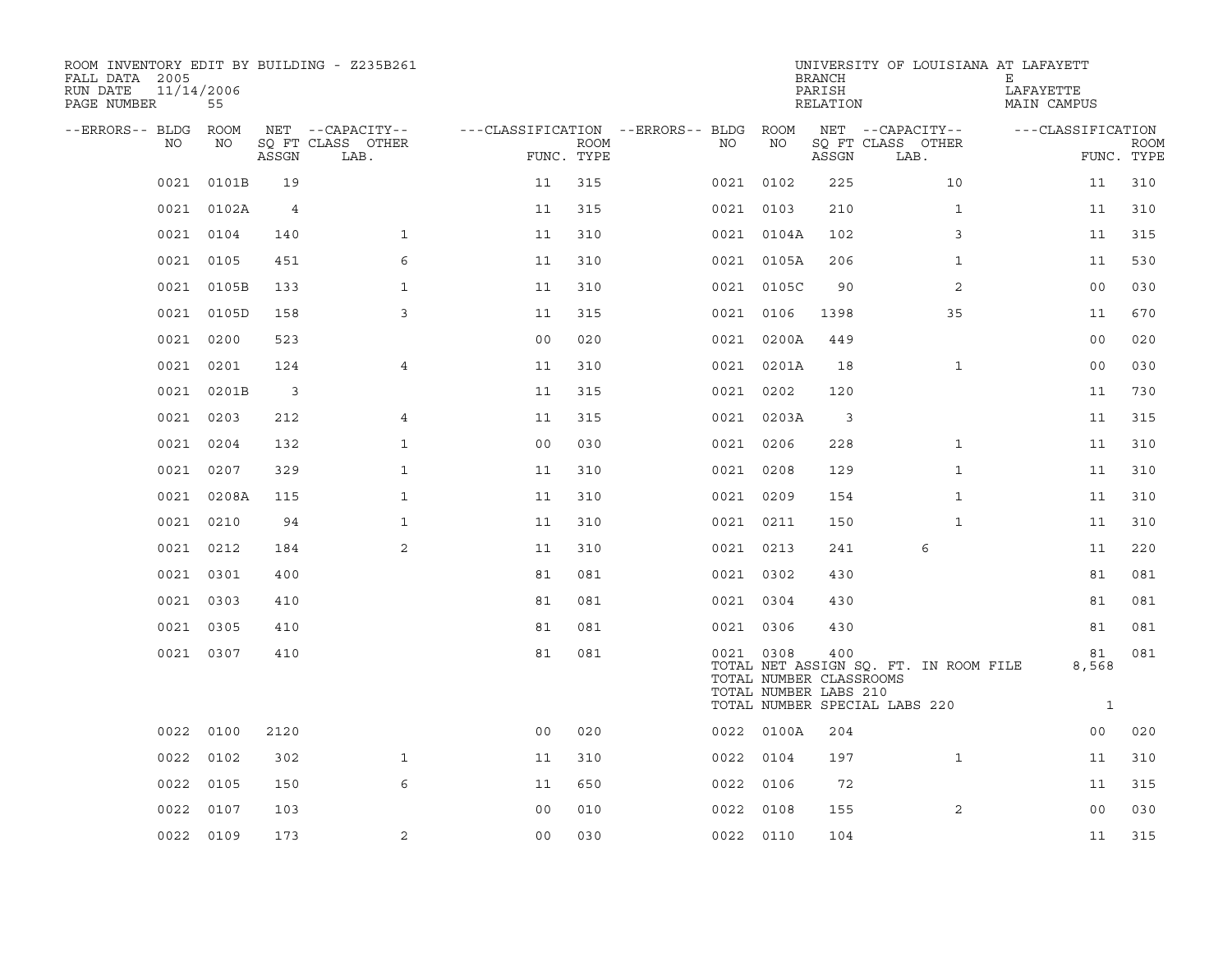| ROOM INVENTORY EDIT BY BUILDING - Z235B261<br>FALL DATA 2005<br>RUN DATE<br>PAGE NUMBER | 11/14/2006<br>56 |       |                           |                |             |                                        |            | <b>BRANCH</b><br>PARISH<br>RELATION                     | UNIVERSITY OF LOUISIANA AT LAFAYETT                                    | Ε<br>LAFAYETTE<br>MAIN CAMPUS |                           |
|-----------------------------------------------------------------------------------------|------------------|-------|---------------------------|----------------|-------------|----------------------------------------|------------|---------------------------------------------------------|------------------------------------------------------------------------|-------------------------------|---------------------------|
| --ERRORS-- BLDG ROOM                                                                    |                  |       | NET --CAPACITY--          |                |             | ---CLASSIFICATION --ERRORS-- BLDG ROOM |            |                                                         | NET --CAPACITY--                                                       | ---CLASSIFICATION             |                           |
| NO.                                                                                     | NO               | ASSGN | SQ FT CLASS OTHER<br>LAB. | FUNC. TYPE     | <b>ROOM</b> | NO                                     | NO         | ASSGN                                                   | SQ FT CLASS OTHER<br>LAB.                                              |                               | <b>ROOM</b><br>FUNC. TYPE |
| 0022                                                                                    | 0110A            | 100   |                           | 11             | 315         | 0022                                   | 0111       | 1242                                                    | 6                                                                      | 11                            | 310                       |
| 0022                                                                                    | 0112             | 226   |                           | 0 <sub>0</sub> | 030         | 0022                                   | 0113       | 34                                                      |                                                                        | 0 <sub>0</sub>                | 030                       |
| 0022                                                                                    | 0114             | 37    |                           | 0 <sub>0</sub> | 030         |                                        | 0022 0200  | 1142                                                    | 8                                                                      | 0 <sub>0</sub>                | 020                       |
| 0022                                                                                    | 0200A            | 46    |                           | 11             | 630         | 0022                                   | 0201       | 103                                                     | 2                                                                      | 0 <sub>0</sub>                | 030                       |
| 0022                                                                                    | 0202             | 72    |                           | 0 <sub>0</sub> | 010         | 0022                                   | 0203       | 111                                                     |                                                                        | 0 <sub>0</sub>                | 030                       |
| 0022                                                                                    | 0204             | 39    |                           | 0 <sub>0</sub> | 030         |                                        | 0022 0205  | 62                                                      |                                                                        | 11                            | 315                       |
| 0022                                                                                    | 0206             | 84    | 2                         | 11             | 310         |                                        | 0022 0207  | 164                                                     | $\mathbf{1}$                                                           | 11                            | 310                       |
| 0022                                                                                    | 0208             | 164   | $\mathbf{1}$              | 11             | 310         | 0022                                   | 0209       | 106                                                     | 2                                                                      | 11                            | 310                       |
| 0022                                                                                    | 0210             | 110   | $\mathbf{1}$              | 11             | 310         |                                        | 0022 0211  | 99                                                      | $\mathbf{1}$                                                           | 11                            | 310                       |
| 0022                                                                                    | 0212             | 84    | $\mathbf{1}$              | 11             | 310         |                                        | 0022 0213  | 649                                                     | $\overline{4}$                                                         | 11                            | 310                       |
| 0022                                                                                    | 0214             | 137   | $\mathbf{1}$              | 11             | 310         |                                        | 0022 0215  | 164                                                     | $\mathbf{1}$                                                           | 11                            | 310                       |
| 0022                                                                                    | 0216             | 137   | $\mathbf{1}$              | 11             | 310         |                                        | 0022 0217  | 164                                                     | $\mathbf{1}$                                                           | 11                            | 310                       |
| 0022                                                                                    | 0218             | 305   | 2                         | 11             | 310         |                                        | 0022 0218A | 164                                                     | $\mathbf{1}$                                                           | 11                            | 310                       |
| 0022                                                                                    | 0218B            | 128   | $\overline{4}$            | 11             | 310         |                                        | 0022 0218C | 138                                                     | $\mathbf{1}$                                                           | 11                            | 310                       |
| 0022                                                                                    | 0218D            | 139   | $\mathbf{1}$              | 11             | 310         |                                        | 0022 0219  | 308                                                     | 8                                                                      | 11                            | 350                       |
|                                                                                         | 0022 0219A       | 107   |                           | 11             | 315         |                                        | 0022 0219B | 109<br>TOTAL NUMBER CLASSROOMS<br>TOTAL NUMBER LABS 210 | TOTAL NET ASSIGN SQ. FT. IN ROOM FILE<br>TOTAL NUMBER SPECIAL LABS 220 | 0 <sub>0</sub><br>5,626       | 030                       |
|                                                                                         | 0023 0100        | 1063  | 35                        | 0 <sub>0</sub> | 020         |                                        | 0023 0101  | 157                                                     |                                                                        | 0 <sub>0</sub>                | 010                       |
| 0023                                                                                    | 0102             | 168   | $\mathbf{1}$              | 11             | 630         |                                        | 0023 0103  | 5422                                                    | 48                                                                     | 11                            | 210                       |
| 0023                                                                                    | 0103A            | 669   |                           | 0 <sub>0</sub> | 030         | 0023                                   | 0104       | 1629                                                    |                                                                        | 11                            | 455                       |
| 0023                                                                                    | 0105             | 218   | $\mathbf{1}$              | 11             | 675         |                                        | 0023 0105A | 196                                                     |                                                                        | 11                            | 675                       |
| 0023                                                                                    | 0106             | 208   | 7                         | 11             | 310         | 0023                                   | 0107       | 152                                                     | 5                                                                      | 0 <sub>0</sub>                | 030                       |
| 0023                                                                                    | 0108             | 63    |                           | 0 <sub>0</sub> | 010         |                                        | 0023 0109  | 152                                                     | 4                                                                      | 0 <sub>0</sub>                | 030                       |
|                                                                                         | 0023 0110        | 1040  | 10                        | 11             | 670         |                                        | 0023 0111  | 612                                                     | TOTAL NET ASSIGN SQ. FT. IN ROOM FILE                                  | 0 <sub>0</sub><br>8,881       | 030                       |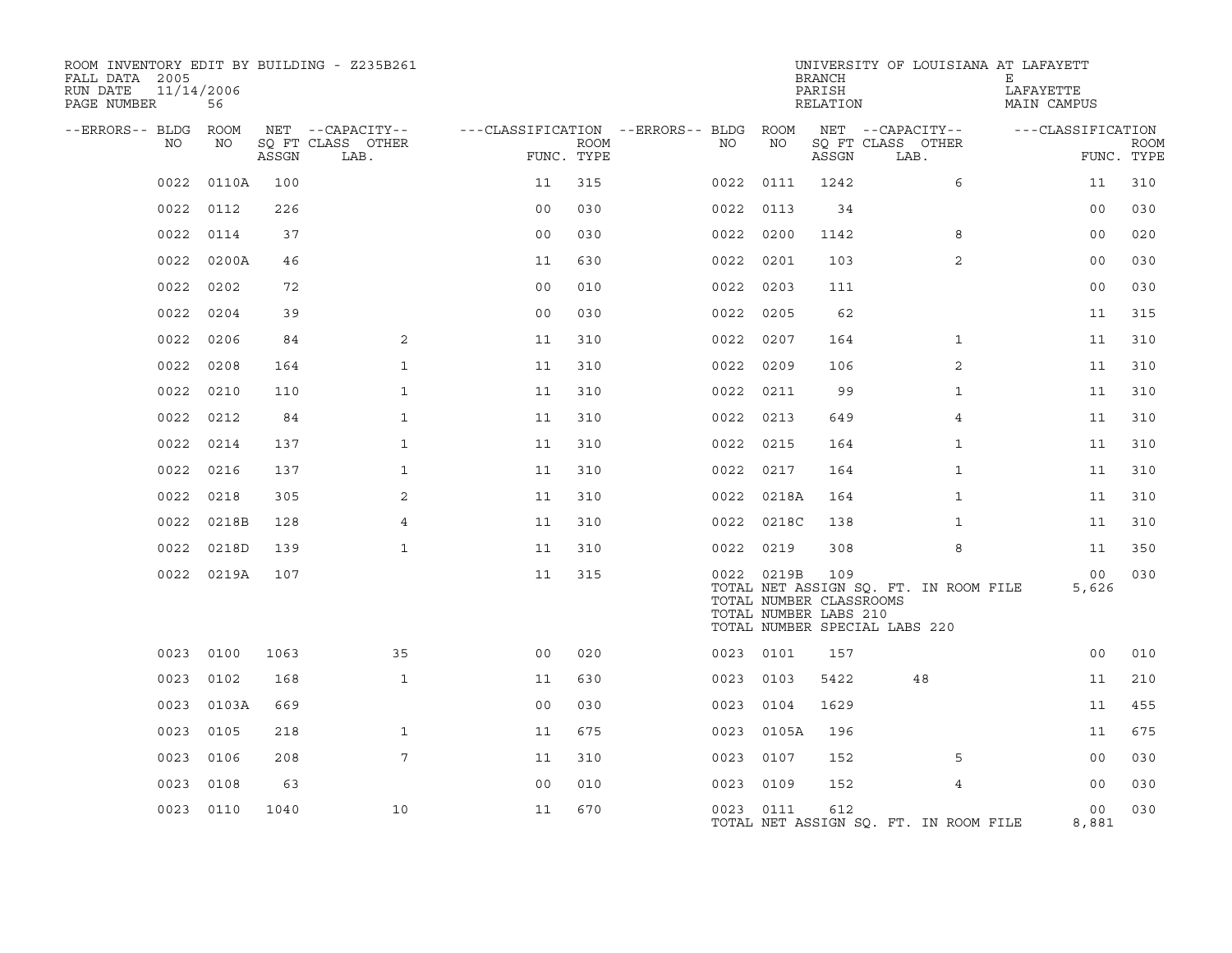| ROOM INVENTORY EDIT BY BUILDING - Z235B261<br>FALL DATA 2005<br>11/14/2006<br>RUN DATE<br>PAGE NUMBER | 57         |       |                           |                                                         |      |           |                                                        | <b>BRANCH</b><br>PARISH<br>RELATION | UNIVERSITY OF LOUISIANA AT LAFAYETT                                         | Е<br>LAFAYETTE<br>MAIN CAMPUS |                           |
|-------------------------------------------------------------------------------------------------------|------------|-------|---------------------------|---------------------------------------------------------|------|-----------|--------------------------------------------------------|-------------------------------------|-----------------------------------------------------------------------------|-------------------------------|---------------------------|
| --ERRORS-- BLDG ROOM                                                                                  |            |       | NET --CAPACITY--          | ---CLASSIFICATION --ERRORS-- BLDG ROOM NET --CAPACITY-- |      |           |                                                        |                                     |                                                                             | ---CLASSIFICATION             |                           |
| NO                                                                                                    | NO         | ASSGN | SQ FT CLASS OTHER<br>LAB. | FUNC. TYPE                                              | ROOM | NO        | NO<br>TOTAL NUMBER CLASSROOMS<br>TOTAL NUMBER LABS 210 | ASSGN                               | SQ FT CLASS OTHER<br>LAB.<br>TOTAL NUMBER SPECIAL LABS 220                  | $\mathbf{1}$                  | <b>ROOM</b><br>FUNC. TYPE |
|                                                                                                       | 0024 0100  | 768   |                           | 0 <sub>0</sub>                                          | 020  |           | 0024 0100A                                             | 20                                  |                                                                             | 11                            | 730                       |
|                                                                                                       | 0024 0100B | 32    | $\mathbf{1}$              | 0 <sub>0</sub>                                          | 030  |           | 0024 0100C                                             | 37                                  | $\mathbf{1}$                                                                | 00                            | 030                       |
|                                                                                                       | 0024 0100D | 150   |                           | 0 <sub>0</sub>                                          | 020  |           | 0024 0100E                                             | 150                                 |                                                                             | 0 <sub>0</sub>                | 020                       |
|                                                                                                       | 0024 0100L | 823   |                           | 0 <sub>0</sub>                                          | 020  | 0024 0101 |                                                        | 256                                 | 2                                                                           | 11                            | 910                       |
|                                                                                                       | 0024 0101A | 505   | 1                         | 11                                                      | 950  |           | 0024 0101B                                             | 123                                 | $\mathbf{1}$                                                                | 11                            | 310                       |
|                                                                                                       | 0024 0102A | 196   | 4                         | 11                                                      | 650  | 0024 0103 |                                                        | 250                                 | 2                                                                           | 11                            | 910                       |
|                                                                                                       | 0024 0103A | 257   |                           | 11                                                      | 750  | 0024 0104 |                                                        | 256                                 | 2                                                                           | 11                            | 910                       |
|                                                                                                       | 0024 0105  | 250   | 2                         | 11                                                      | 910  | 0024 0106 |                                                        | 256                                 | 2                                                                           | 11                            | 910                       |
|                                                                                                       | 0024 0107  | 361   | 2                         | 11                                                      | 910  |           | 0024 0107A                                             | 124                                 |                                                                             | 00                            | 030                       |
|                                                                                                       | 0024 0108  | 372   |                           | 11                                                      | 919  |           | 0024 0108A                                             | 217                                 |                                                                             | 11                            | 750                       |
|                                                                                                       | 0024 0109  | 150   | 2                         | 11                                                      | 910  | 0024 0200 |                                                        | 929                                 |                                                                             | 0 <sub>0</sub>                | 020                       |
|                                                                                                       | 0024 0200B | 150   |                           | 0 <sub>0</sub>                                          | 020  |           | 0024 0200C                                             | 150                                 |                                                                             | 0 <sub>0</sub>                | 020                       |
|                                                                                                       | 0024 0210  | 259   | 2                         | 11                                                      | 910  | 0024 0211 |                                                        | 259                                 | 2                                                                           | 11                            | 910                       |
|                                                                                                       | 0024 0212  | 252   | 2                         | 11                                                      | 910  | 0024 0213 |                                                        | 355                                 | $\overline{2}$                                                              | 11                            | 910                       |
|                                                                                                       | 0024 0214  | 368   | 2                         | 11                                                      | 910  |           | 0024 0214A                                             | 402                                 |                                                                             | 11                            | 919                       |
|                                                                                                       | 0024 0215  | 252   | 2                         | 11                                                      | 910  | 0024 0216 |                                                        | 252                                 | 2                                                                           | 11                            | 910                       |
|                                                                                                       | 0024 0216A | 120   |                           | 11                                                      | 750  | 0024 0217 |                                                        | 252                                 | 2                                                                           | 11                            | 910                       |
|                                                                                                       | 0024 0218  | 252   | 2                         | 11                                                      | 910  | 0024 0219 |                                                        | 252                                 | 2                                                                           | 11                            | 910                       |
|                                                                                                       | 0024 0220  | 252   | 2                         | 11                                                      | 910  | 0024 0221 |                                                        | 252                                 | 2                                                                           | 11                            | 910                       |
|                                                                                                       | 0024 0222  | 252   | 2                         | 11                                                      | 910  | 0024 0223 | TOTAL NUMBER CLASSROOMS<br>TOTAL NUMBER LABS 210       | 252                                 | 2<br>TOTAL NET ASSIGN SQ. FT. IN ROOM FILE<br>TOTAL NUMBER SPECIAL LABS 220 | 11<br>7,752                   | 910                       |
|                                                                                                       | 0025 0100  | 141   |                           | 0 <sub>0</sub>                                          | 020  |           | 0025 0100A                                             | 55                                  | 3                                                                           | 0 <sub>0</sub>                | 020                       |
|                                                                                                       | 0025 0100B | 121   |                           | 0 <sub>0</sub>                                          | 020  |           | 0025 0100C                                             | 121                                 |                                                                             | 0 <sub>0</sub>                | 020                       |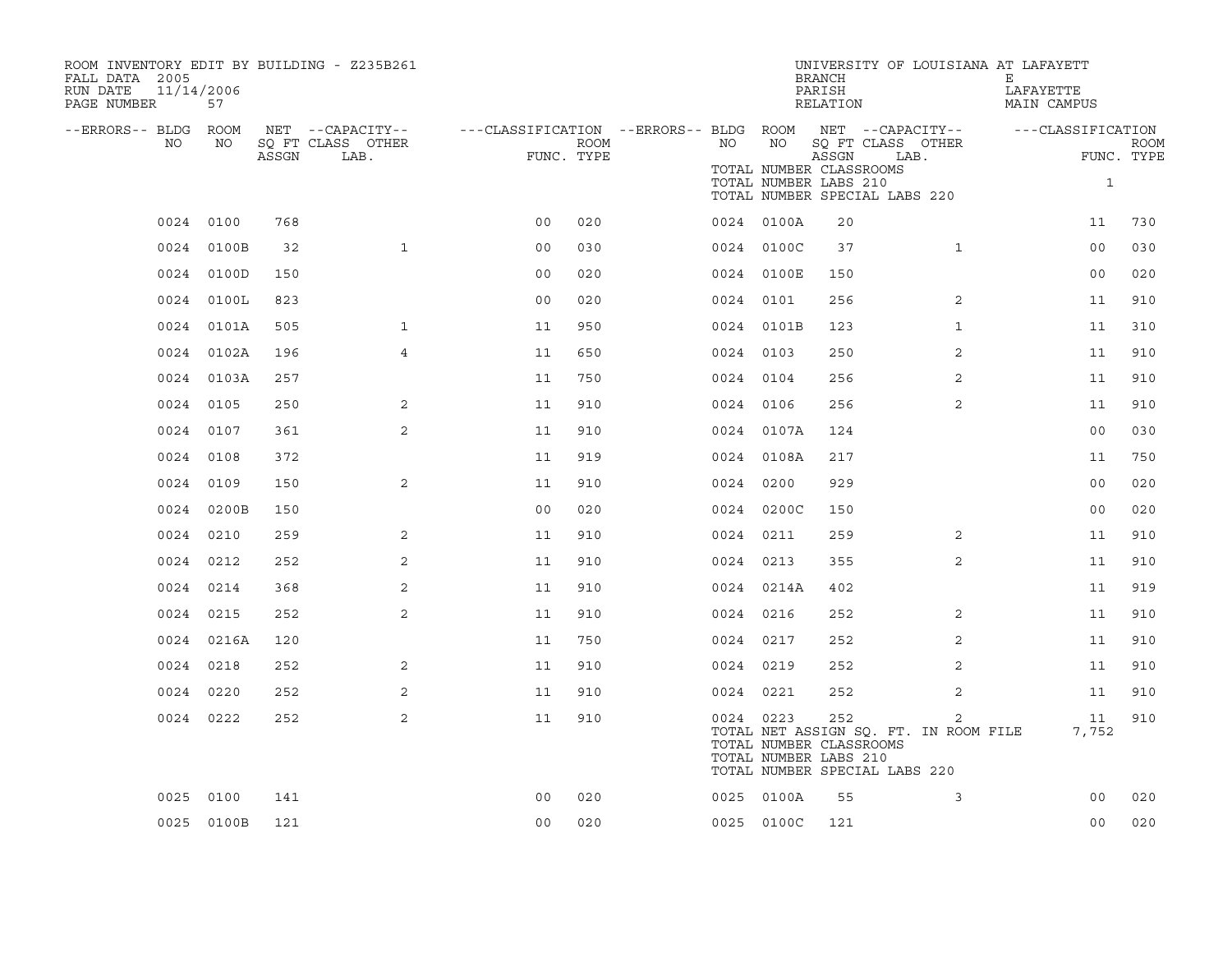| ROOM INVENTORY EDIT BY BUILDING - Z235B261<br>FALL DATA 2005<br>RUN DATE<br>PAGE NUMBER | 11/14/2006<br>58 |       |                                       |                                        |             |           |            | <b>BRANCH</b><br>PARISH<br>RELATION              | UNIVERSITY OF LOUISIANA AT LAFAYETT                                    | Е<br>LAFAYETTE<br><b>MAIN CAMPUS</b> |             |
|-----------------------------------------------------------------------------------------|------------------|-------|---------------------------------------|----------------------------------------|-------------|-----------|------------|--------------------------------------------------|------------------------------------------------------------------------|--------------------------------------|-------------|
| --ERRORS-- BLDG ROOM<br>NO.                                                             | NO               |       | NET --CAPACITY--<br>SQ FT CLASS OTHER | ---CLASSIFICATION --ERRORS-- BLDG ROOM | <b>ROOM</b> | NO        | NO         |                                                  | NET --CAPACITY--<br>SQ FT CLASS OTHER                                  | ---CLASSIFICATION                    | <b>ROOM</b> |
|                                                                                         |                  | ASSGN | LAB.                                  | FUNC. TYPE                             |             |           |            | ASSGN                                            | LAB.                                                                   |                                      | FUNC. TYPE  |
| 0025                                                                                    | 0101             | 771   | 12                                    | 11                                     | 680         | 0025      | 0101A      | 16                                               |                                                                        | 0 <sub>0</sub>                       | 030         |
| 0025                                                                                    | 0101B            | 16    |                                       | 0 <sub>0</sub>                         | 030         |           | 0025 0101C | 26                                               |                                                                        | 0 <sub>0</sub>                       | 030         |
| 0025                                                                                    | 0102             | 326   | 6                                     | 11                                     | 635         | 0025 0103 |            | 53                                               | $\mathbf{1}$                                                           | 0 <sub>0</sub>                       | 030         |
| 0025                                                                                    | 0104             | 808   | 18                                    | 11                                     | 410         |           | 0025 0104A | 26                                               |                                                                        | 0 <sub>0</sub>                       | 030         |
| 0025                                                                                    | 0105             | 344   | 10                                    | 11                                     | 410         | 0025 0106 |            | 54                                               | $\mathbf{1}$                                                           | 0 <sub>0</sub>                       | 030         |
| 0025                                                                                    | 0200             | 120   |                                       | 0 <sub>0</sub>                         | 020         |           | 0025 0200A | 55                                               | 3                                                                      | 00                                   | 020         |
| 0025                                                                                    | 0200B            | 121   |                                       | 0 <sub>0</sub>                         | 020         | 0025      | 0200C      | 121                                              |                                                                        | 0 <sub>0</sub>                       | 020         |
| 0025                                                                                    | 0201             | 240   | 10                                    | 11                                     | 110         | 0025      | 0201A      | 16                                               |                                                                        | 0 <sub>0</sub>                       | 030         |
| 0025                                                                                    | 0201B            | 16    |                                       | 0 <sub>0</sub>                         | 030         | 0025      | 0201C      | 21                                               |                                                                        | 0 <sub>0</sub>                       | 010         |
| 0025                                                                                    | 0202             | 345   | 8                                     | 11                                     | 410         |           | 0025 0202A | 29                                               |                                                                        | 0 <sub>0</sub>                       | 030         |
| 0025                                                                                    | 0203             | 344   | 16                                    | 11                                     | 110         | 0025 0204 |            | 53                                               | $\mathbf{1}$                                                           | 0 <sub>0</sub>                       | 030         |
| 0025                                                                                    | 0205             | 203   | 2                                     | 11                                     | 310         |           | 0025 0205A | 26                                               |                                                                        | 0 <sub>0</sub>                       | 030         |
| 0025                                                                                    | 0206             | 152   | $\mathbf{1}$                          | 11                                     | 310         | 0025      | 0207       | 137                                              | 3                                                                      | 11                                   | 315         |
| 0025                                                                                    | 0208             | 344   | $\mathbf{1}$                          | 11                                     | 310         | 0025 0209 |            | 93                                               |                                                                        | 11                                   | 315         |
|                                                                                         | 0025 0210        | 54    | $\mathbf{1}$                          | 0 <sub>0</sub>                         | 030         |           |            | TOTAL NUMBER CLASSROOMS<br>TOTAL NUMBER LABS 210 | TOTAL NET ASSIGN SQ. FT. IN ROOM FILE<br>TOTAL NUMBER SPECIAL LABS 220 | 4,107<br>2                           |             |
| 0026                                                                                    | 0100             | 165   |                                       | 0 <sub>0</sub>                         | 020         |           | 0026 0100A | 732                                              |                                                                        | 0 <sub>0</sub>                       | 020         |
| 0026                                                                                    | 0100B            | 335   |                                       | 0 <sub>0</sub>                         | 020         |           | 0026 0100C | 57                                               |                                                                        | 0 <sub>0</sub>                       | 020         |
| 0026                                                                                    | 0100D            | 98    |                                       | 0 <sub>0</sub>                         | 020         | 0026      | 0101       | 121                                              | $\overline{a}$                                                         | 11                                   | 860         |
| 0026                                                                                    | 0101A            | 92    | $\mathbf{1}$                          | 11                                     | 635         |           | 0026 0101B | 174                                              | $\mathbf{1}$                                                           | 0 <sub>0</sub>                       | 030         |
| 0026                                                                                    | 0101C            | 20    |                                       | 11                                     | 865         | 0026      | 0101D      | 11                                               |                                                                        | 11                                   | 855         |
| 0026                                                                                    | 0102A            | 203   | 4                                     | 11                                     | 650         |           | 0026 0102B | 224                                              | 6                                                                      | 11                                   | 350         |
| 0026                                                                                    | 0103             | 150   | $\mathbf{1}$                          | 11                                     | 850         | 0026      | 0103A      | 57                                               | $\mathbf{1}$                                                           | 0 <sub>0</sub>                       | 030         |
| 0026                                                                                    | 0104             | 168   | $\mathbf{1}$                          | 11                                     | 310         | 0026      | 0104A      | 47                                               | $\mathbf{1}$                                                           | 00                                   | 030         |
|                                                                                         | 0026 0104B       | 6     |                                       | 11                                     | 315         |           | 0026 0104C | 6                                                |                                                                        | 11                                   | 315         |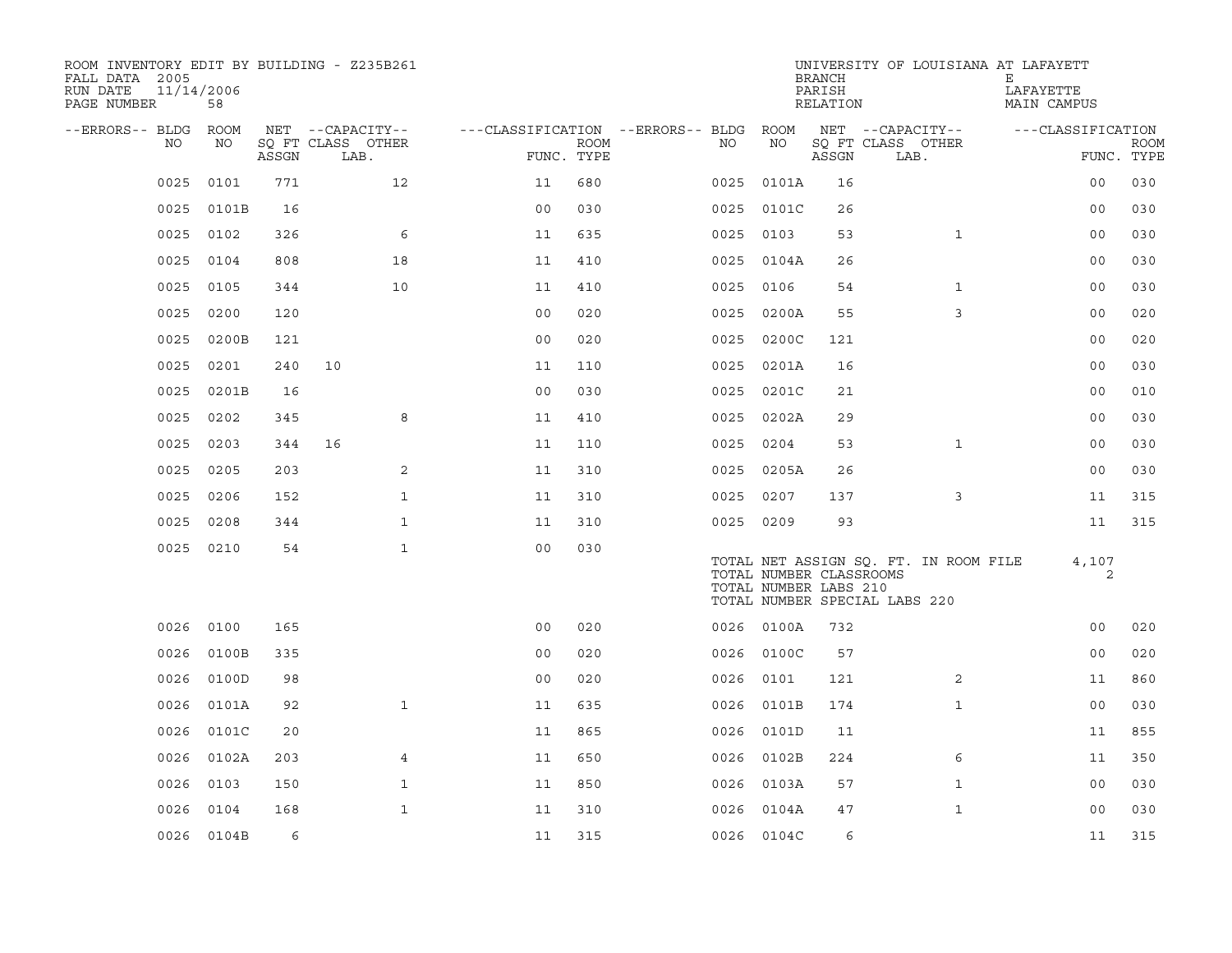| ROOM INVENTORY EDIT BY BUILDING - Z235B261<br>FALL DATA 2005<br>RUN DATE<br>PAGE NUMBER | 11/14/2006<br>59 |       |                                       |                |             |                                        |      |            | <b>BRANCH</b><br>PARISH<br>RELATION              | UNIVERSITY OF LOUISIANA AT LAFAYETT                                    | Е<br>LAFAYETTE<br>MAIN CAMPUS |             |
|-----------------------------------------------------------------------------------------|------------------|-------|---------------------------------------|----------------|-------------|----------------------------------------|------|------------|--------------------------------------------------|------------------------------------------------------------------------|-------------------------------|-------------|
| --ERRORS-- BLDG ROOM<br>NO.                                                             | NO               |       | NET --CAPACITY--<br>SQ FT CLASS OTHER |                | <b>ROOM</b> | ---CLASSIFICATION --ERRORS-- BLDG ROOM | NO   | NO         |                                                  | NET --CAPACITY--<br>SQ FT CLASS OTHER                                  | ---CLASSIFICATION             | <b>ROOM</b> |
|                                                                                         |                  | ASSGN | LAB.                                  | FUNC. TYPE     |             |                                        |      |            | ASSGN                                            | LAB.                                                                   |                               | FUNC. TYPE  |
| 0026                                                                                    | 0105             | 154   |                                       | 11             | 850         |                                        | 0026 | 0105A      | 30                                               |                                                                        | 11                            | 860         |
| 0026                                                                                    | 0105B            | 21    |                                       | 11             | 855         |                                        | 0026 | 0106       | 291                                              | 6                                                                      | 11                            | 880         |
| 0026                                                                                    | 0106A            | 38    |                                       | 11             | 635         |                                        |      | 0026 0106B | 22                                               |                                                                        | 11                            | 635         |
| 0026                                                                                    | 0107             | 117   | $\mathbf{1}$                          | 11             | 310         |                                        | 0026 | 0108       | 194                                              | $\mathbf{1}$                                                           | 11                            | 310         |
| 0026                                                                                    | 0110A            | 151   | $\mathbf{1}$                          | 11             | 310         |                                        | 0026 | 0110B      | 154                                              | $\mathbf{1}$                                                           | 11                            | 310         |
| 0026                                                                                    | 0110C            | 60    | $\mathbf{1}$                          | 0 <sub>0</sub> | 030         |                                        |      | 0026 0110D | 8                                                |                                                                        | 11                            | 315         |
| 0026                                                                                    | 0110E            | 8     |                                       | 11             | 315         |                                        | 0026 | 0111       | 143                                              | 2                                                                      | 11                            | 840         |
| 0026                                                                                    | 0112             | 146   | $\mathbf{1}$                          | 11             | 850         |                                        |      | 0026 0112A | 93                                               | $\mathbf{1}$                                                           | 11                            | 310         |
| 0026                                                                                    | 0112B            | 100   | $\mathbf{1}$                          | 11             | 310         |                                        | 0026 | 0113       | 150                                              | $\mathbf{1}$                                                           | 11                            | 850         |
| 0026                                                                                    | 0113A            | 29    |                                       | 11             | 860         |                                        |      | 0026 0113B | 26                                               |                                                                        | 11                            | 855         |
| 0026                                                                                    | 0115             | 148   | $\mathbf{1}$                          | 11             | 310         |                                        |      | 0026 0115A | 57                                               | $\mathbf{1}$                                                           | 0 <sub>0</sub>                | 030         |
| 0026                                                                                    | 0117             | 116   |                                       | 11             | 860         |                                        |      | 0026 0117A | 21                                               |                                                                        | 11                            | 865         |
| 0026                                                                                    | 0117B            | 162   | $\mathbf{1}$                          | 0 <sub>0</sub> | 030         |                                        |      | 0026 0117C | 95                                               |                                                                        | 11                            | 850         |
|                                                                                         | 0026 0117D       | 8     |                                       | 11             | 855         |                                        |      |            | TOTAL NUMBER CLASSROOMS<br>TOTAL NUMBER LABS 210 | TOTAL NET ASSIGN SO. FT. IN ROOM FILE<br>TOTAL NUMBER SPECIAL LABS 220 | 3,264                         |             |
|                                                                                         | 0027 0100        | 1156  |                                       | 0 <sub>0</sub> | 020         |                                        |      | 0027 0100A | 42                                               | $\mathbf{1}$                                                           | 0 <sub>0</sub>                | 020         |
| 0027                                                                                    | 0100B            | 55    |                                       | 0 <sub>0</sub> | 020         |                                        |      | 0027 0100C | 88                                               |                                                                        | 0 <sub>0</sub>                | 020         |
| 0027                                                                                    | 0101             | 720   | 7                                     | 11             | 260         |                                        |      | 0027 0102  | 440                                              |                                                                        | 11                            | 731         |
| 0027                                                                                    | 0102A            | 148   |                                       | 0 <sub>0</sub> | 030         |                                        | 0027 | 0102B      | 148                                              |                                                                        | 0 <sub>0</sub>                | 010         |
| 0027                                                                                    | 0102C            | 220   |                                       | 11             | 731         |                                        |      | 0027 0103  | 5046                                             | 50                                                                     | 11                            | 260         |
| 0027                                                                                    | 0103A            | 738   |                                       | 11             | 731         |                                        | 0027 | 0103B      | 96                                               |                                                                        | 11                            | 731         |
| 0027                                                                                    | 0103C            | 158   |                                       | 11             | 731         |                                        |      | 0027 0103D | 194                                              | 5                                                                      | 0 <sub>0</sub>                | 030         |
| 0027                                                                                    | 0104             | 2306  | 37                                    | 11             | 260         |                                        | 0027 | 0105       | 261                                              | $\mathbf{1}$                                                           | 11                            | 325         |
| 0027                                                                                    | 0105A            | 93    | $\mathbf{1}$                          | 0 <sub>0</sub> | 030         |                                        |      | 0027 0106  | 56                                               | 2                                                                      | 00                            | 030         |
|                                                                                         | 0027 0107        | 18    |                                       | 0 <sub>0</sub> | 010         |                                        |      | 0027 0108  | 53                                               |                                                                        | 11                            | 731         |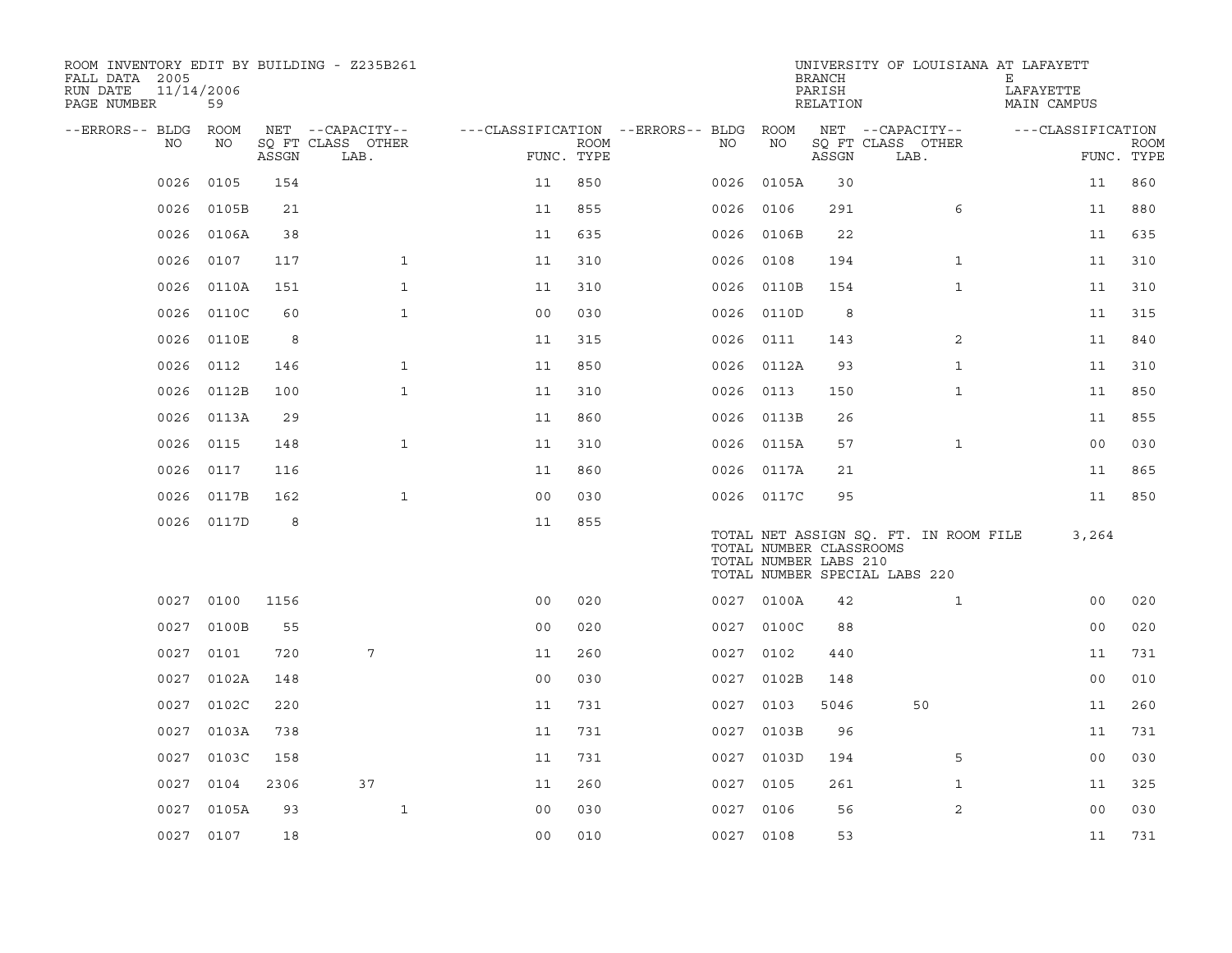| ROOM INVENTORY EDIT BY BUILDING - Z235B261<br>FALL DATA 2005<br>RUN DATE<br>PAGE NUMBER | 11/14/2006<br>60 |       |                           |                                   |             |            |            | <b>BRANCH</b><br>PARISH<br>RELATION              |                                                                        |              | UNIVERSITY OF LOUISIANA AT LAFAYETT<br>Е<br>LAFAYETTE<br>MAIN CAMPUS |                   |             |
|-----------------------------------------------------------------------------------------|------------------|-------|---------------------------|-----------------------------------|-------------|------------|------------|--------------------------------------------------|------------------------------------------------------------------------|--------------|----------------------------------------------------------------------|-------------------|-------------|
| --ERRORS-- BLDG                                                                         | <b>ROOM</b>      |       | NET --CAPACITY--          | ---CLASSIFICATION --ERRORS-- BLDG |             |            | ROOM       |                                                  | NET --CAPACITY--                                                       |              |                                                                      | ---CLASSIFICATION |             |
| NO                                                                                      | NO               | ASSGN | SQ FT CLASS OTHER<br>LAB. | FUNC. TYPE                        | <b>ROOM</b> | NO         | NO         | ASSGN                                            | SQ FT CLASS OTHER<br>LAB.                                              |              |                                                                      | FUNC. TYPE        | <b>ROOM</b> |
| 0027                                                                                    | 0109             | 177   | 2                         | 11                                | 314         |            | 0027 0109A | 72                                               |                                                                        |              |                                                                      | 11                | 315         |
| 0027                                                                                    | 0109C            | 126   |                           | 11                                | 731         | 0027 0110  |            | 184                                              |                                                                        | $\mathbf{1}$ |                                                                      | 11                | 314         |
| 0027                                                                                    | 0200             | 240   |                           | 0 <sub>0</sub>                    | 020         |            | 0027 0200A | 320                                              |                                                                        |              |                                                                      | 00                | 020         |
|                                                                                         | 0027 0201        | 736   | 3                         | 11                                | 314         | 0027 0202  |            | 1704                                             | 20                                                                     |              |                                                                      | 11                | 260         |
|                                                                                         | 0027 C0120A      | 42    |                           | 0 <sub>0</sub>                    | 020         | 0027 C0200 |            | 317                                              |                                                                        |              |                                                                      | 0 <sub>0</sub>    | 020         |
|                                                                                         | 0027 C0200A      | 237   |                           | 0 <sub>0</sub>                    | 020         |            |            | TOTAL NUMBER CLASSROOMS<br>TOTAL NUMBER LABS 210 | TOTAL NET ASSIGN SQ. FT. IN ROOM FILE<br>TOTAL NUMBER SPECIAL LABS 220 |              |                                                                      | 13,037            |             |
| 0028                                                                                    | 0100             | 2351  |                           | 0 <sub>0</sub>                    | 020         | 0028       | 0100B      | 148                                              |                                                                        |              |                                                                      | 0 <sub>0</sub>    | 020         |
| 0028                                                                                    | 0100C            | 148   |                           | 0 <sub>0</sub>                    | 020         | 0028       | 0101       | 32                                               |                                                                        | 2            |                                                                      | 11                | 650         |
| 0028                                                                                    | 0102             | 556   | $\overline{2}$            | 0 <sub>0</sub>                    | 030         | 0028       | 0103       | 168                                              |                                                                        |              |                                                                      | 11                | 935         |
| 0028                                                                                    | 0104             | 110   |                           | 0 <sub>0</sub>                    | 010         | 0028       | 0105       | 184                                              |                                                                        |              |                                                                      | 00                | 010         |
| 0028                                                                                    | 0106             | 144   |                           | 11                                | 935         | 0028       | 0107       | 260                                              |                                                                        | $\mathbf{1}$ |                                                                      | 11                | 910         |
| 0028                                                                                    | 0108A            | 39    |                           | 0 <sub>0</sub>                    | 020         | 0028 0109  |            | 228                                              |                                                                        | 2            |                                                                      | 11                | 910         |
| 0028                                                                                    | 0110             | 204   | 2                         | 11                                | 910         | 0028       | 0111       | 366                                              |                                                                        |              |                                                                      | 11                | 919         |
| 0028                                                                                    | 0111A            | 8     |                           | 11                                | 315         | 0028 0112  |            | 178                                              |                                                                        | $\mathbf{1}$ |                                                                      | 11                | 910         |
| 0028                                                                                    | 0113             | 16    |                           | 11                                | 730         | 0028       | 0114       | 180                                              |                                                                        | 2            |                                                                      | 11                | 910         |
| 0028                                                                                    | 0115             | 97    |                           | 11                                | 730         | 0028       | 0116       | 180                                              |                                                                        | 2            |                                                                      | 11                | 910         |
| 0028                                                                                    | 0117             | 242   | 2                         | 11                                | 910         | 0028       | 0118       | 180                                              |                                                                        | $\mathbf{1}$ |                                                                      | 11                | 910         |
| 0028                                                                                    | 0119             | 208   | 2                         | 11                                | 910         | 0028       | 0120       | 208                                              |                                                                        | 2            |                                                                      | 11                | 910         |
| 0028                                                                                    | 0121             | 143   |                           | 11                                | 935         | 0028       | 0122       | 148                                              |                                                                        |              |                                                                      | 11                | 935         |
| 0028                                                                                    | 0123             | 289   | 2                         | 11                                | 910         | 0028       | 0125       | 253                                              |                                                                        | $\mathbf{1}$ |                                                                      | 11                | 910         |
| 0028                                                                                    | 0126             | 204   | 2                         | 11                                | 910         | 0028 0127  |            | 366                                              |                                                                        |              |                                                                      | 11                | 919         |
| 0028                                                                                    | 0128             | 204   | 2                         | 11                                | 910         | 0028 0129  |            | 16                                               |                                                                        |              |                                                                      | 11                | 730         |
| 0028                                                                                    | 0130             | 178   | 2                         | 11                                | 910         | 0028       | 0131       | 93                                               |                                                                        |              |                                                                      | 11                | 730         |
|                                                                                         | 0028 0132        | 178   | $\mathbf{1}$              | 11                                | 910         | 0028 0133  |            | 161                                              |                                                                        | $\mathbf{1}$ |                                                                      | 11                | 910         |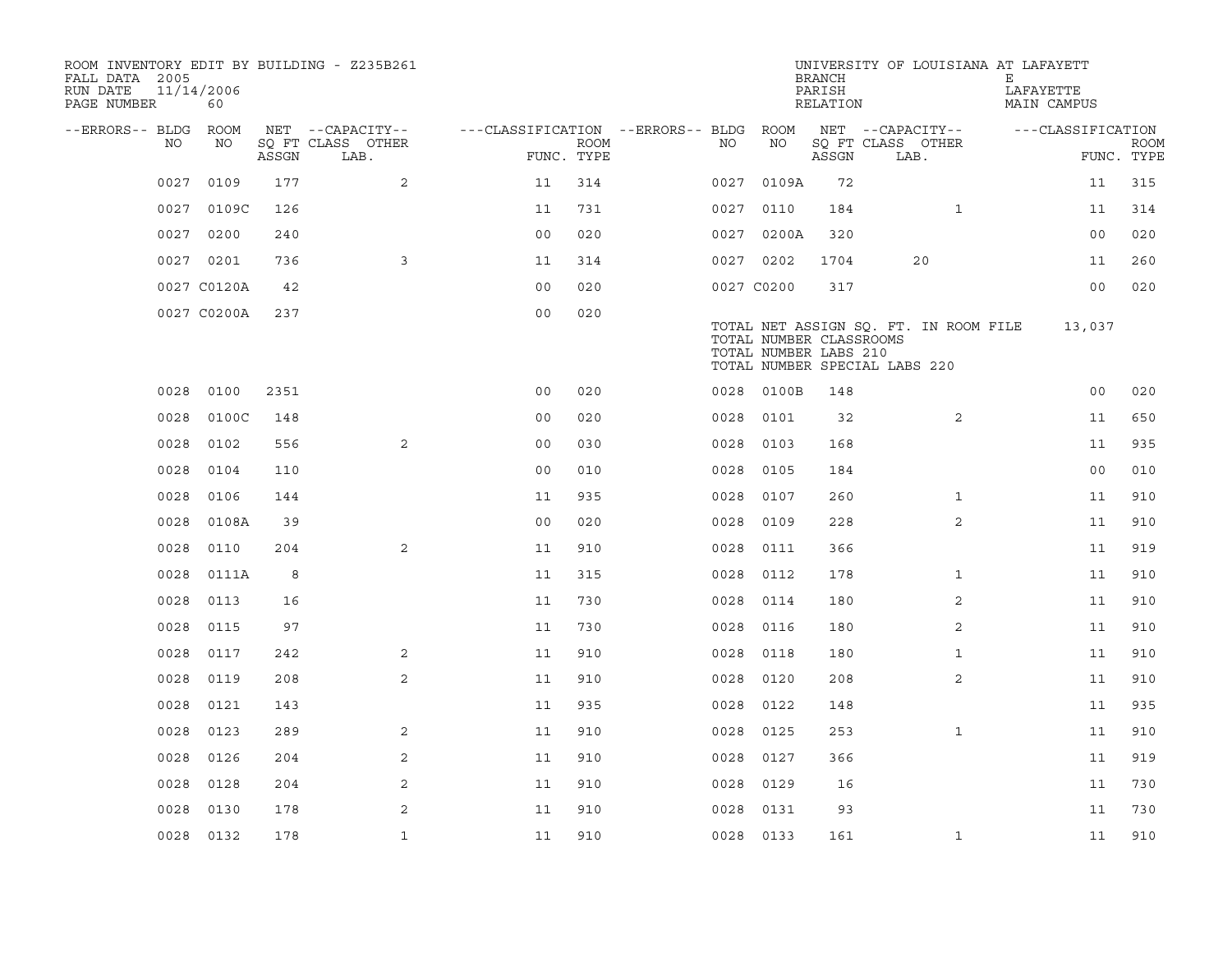| ROOM INVENTORY EDIT BY BUILDING - Z235B261<br>FALL DATA 2005<br>RUN DATE<br>PAGE NUMBER | 11/14/2006<br>61 |       |                           |                |             |                                   |      |           | <b>BRANCH</b><br>PARISH<br>RELATION | UNIVERSITY OF LOUISIANA AT LAFAYETT | Е<br>LAFAYETTE<br>MAIN CAMPUS |                           |
|-----------------------------------------------------------------------------------------|------------------|-------|---------------------------|----------------|-------------|-----------------------------------|------|-----------|-------------------------------------|-------------------------------------|-------------------------------|---------------------------|
| --ERRORS-- BLDG                                                                         | <b>ROOM</b>      |       | NET --CAPACITY--          |                |             | ---CLASSIFICATION --ERRORS-- BLDG |      | ROOM      |                                     | NET --CAPACITY--                    | ---CLASSIFICATION             |                           |
| NO                                                                                      | NO               | ASSGN | SO FT CLASS OTHER<br>LAB. | FUNC. TYPE     | <b>ROOM</b> |                                   | NO.  | NO        | ASSGN                               | SQ FT CLASS OTHER<br>LAB.           |                               | <b>ROOM</b><br>FUNC. TYPE |
| 0028                                                                                    | 0134             | 208   | 2                         | 11             | 910         |                                   | 0028 | 0135      | 289                                 | $\overline{a}$                      | 11                            | 910                       |
| 0028                                                                                    | 0136             | 208   | 2                         | 11             | 910         |                                   | 0028 | 0200      | 2111                                |                                     | 0 <sub>0</sub>                | 020                       |
| 0028                                                                                    | 0200A            | 28    | 2                         | 0 <sub>0</sub> | 020         |                                   | 0028 | 0201      | 204                                 | $\mathbf{1}$                        | 11                            | 910                       |
| 0028                                                                                    | 0202             | 204   | 2                         | 11             | 910         |                                   | 0028 | 0203      | 204                                 | $\mathbf{1}$                        | 11                            | 910                       |
| 0028                                                                                    | 0204             | 447   | $\mathbf{1}$              | 11             | 950         |                                   | 0028 | 0205      | 281                                 | 2                                   | 11                            | 910                       |
| 0028                                                                                    | 0206             | 204   | 2                         | 11             | 910         |                                   | 0028 | 0207      | 204                                 | 2                                   | 11                            | 910                       |
| 0028                                                                                    | 0208             | 204   | $\mathbf{1}$              | 11             | 910         |                                   | 0028 | 0209      | 204                                 | 2                                   | 11                            | 910                       |
| 0028                                                                                    | 0210             | 204   | 2                         | 11             | 910         |                                   | 0028 | 0211      | 204                                 | 2                                   | 11                            | 910                       |
| 0028                                                                                    | 0212             | 204   | $\mathbf{1}$              | 11             | 910         |                                   | 0028 | 0213      | 204                                 | $\mathbf{1}$                        | 11                            | 910                       |
| 0028                                                                                    | 0214             | 204   | $\mathbf{1}$              | 11             | 910         |                                   | 0028 | 0215      | 204                                 | 2                                   | 11                            | 910                       |
| 0028                                                                                    | 0216             | 206   | 2                         | 11             | 910         |                                   | 0028 | 0217      | 208                                 | $\mathbf{1}$                        | 11                            | 910                       |
| 0028                                                                                    | 0218             | 208   | $\mathbf{1}$              | 11             | 910         |                                   | 0028 | 0219      | 208                                 | 2                                   | 11                            | 910                       |
| 0028                                                                                    | 0220             | 204   | 2                         | 11             | 910         |                                   | 0028 | 0221      | 204                                 | $\overline{2}$                      | 11                            | 910                       |
| 0028                                                                                    | 0222             | 143   |                           | 11             | 935         |                                   | 0028 | 0223      | 156                                 |                                     | 11                            | 919                       |
| 0028                                                                                    | 0223A            | 9     |                           | 11             | 730         |                                   | 0028 | 0225      | 171                                 |                                     | 11                            | 919                       |
| 0028                                                                                    | 0226             | 170   |                           | 11             | 919         |                                   | 0028 | 0226A     | 8                                   |                                     | 11                            | 730                       |
| 0028                                                                                    | 0227             | 136   |                           | 11             | 935         |                                   | 0028 | 0229      | 28                                  |                                     | 0 <sub>0</sub>                | 030                       |
| 0028                                                                                    | 0230             | 132   | 3                         | 0 <sub>0</sub> | 030         |                                   | 0028 | 0231      | 40                                  |                                     | 11                            | 635                       |
| 0028                                                                                    | 0231A            | 27    | $\mathbf{1}$              | 0 <sub>0</sub> | 030         |                                   | 0028 | 0232      | 312                                 | $\mathbf{1}$                        | 11                            | 920                       |
| 0028                                                                                    | 0233             | 225   |                           | 0 <sub>0</sub> | 010         |                                   | 0028 | 0234      | 223                                 | 2                                   | 11                            | 310                       |
| 0028                                                                                    | 0300             | 1619  |                           | 0 <sub>0</sub> | 020         |                                   | 0028 | 0300A     | 29                                  |                                     | 81                            | 081                       |
| 0028                                                                                    | 0301             | 204   | 2                         | 11             | 910         |                                   | 0028 | 0302      | 204                                 | 2                                   | 11                            | 910                       |
| 0028                                                                                    | 0303             | 194   | 2                         | 11             | 910         |                                   | 0028 | 0304      | 204                                 | 2                                   | 11                            | 910                       |
| 0028                                                                                    | 0305             | 204   | $\mathbf{1}$              | 11             | 910         |                                   | 0028 | 0306      | 202                                 | 2                                   | 11                            | 910                       |
| 0028                                                                                    | 0306A            | 18    |                           | 0 <sub>0</sub> | 010         |                                   | 0028 | 0307      | 234                                 | $\mathbf{1}$                        | 11                            | 910                       |
| 0028                                                                                    | 0307A            | 6     |                           | 11             | 935         |                                   |      | 0028 0308 | 176                                 | 2                                   | 11                            | 910                       |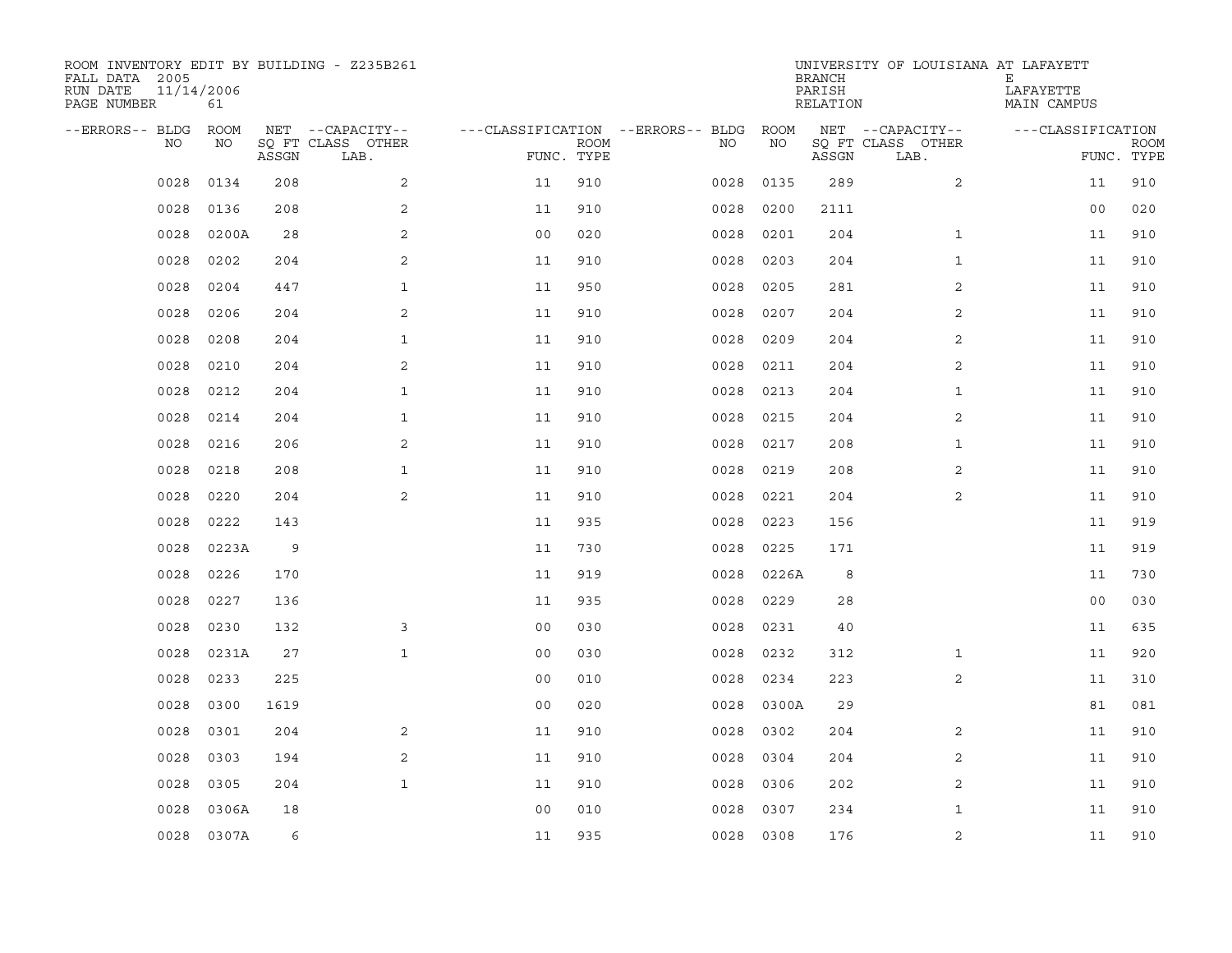| ROOM INVENTORY EDIT BY BUILDING - Z235B261<br>FALL DATA 2005<br>RUN DATE<br>PAGE NUMBER | 11/14/2006<br>62 |       |                           |                                        |                           |           |                                                                                   | <b>BRANCH</b><br>PARISH<br>RELATION |                  |                                       | UNIVERSITY OF LOUISIANA AT LAFAYETT<br>Ε<br>LAFAYETTE<br>MAIN CAMPUS |                   |                           |
|-----------------------------------------------------------------------------------------|------------------|-------|---------------------------|----------------------------------------|---------------------------|-----------|-----------------------------------------------------------------------------------|-------------------------------------|------------------|---------------------------------------|----------------------------------------------------------------------|-------------------|---------------------------|
| --ERRORS-- BLDG                                                                         | ROOM             |       | NET --CAPACITY--          | ---CLASSIFICATION --ERRORS-- BLDG ROOM |                           |           |                                                                                   |                                     | NET --CAPACITY-- |                                       |                                                                      | ---CLASSIFICATION |                           |
| NO                                                                                      | NO               | ASSGN | SQ FT CLASS OTHER<br>LAB. |                                        | <b>ROOM</b><br>FUNC. TYPE | NO        | NO                                                                                | ASSGN                               | LAB.             | SQ FT CLASS OTHER                     |                                                                      |                   | <b>ROOM</b><br>FUNC. TYPE |
| 0028                                                                                    | 0308A            | 6     |                           | 11                                     | 935                       | 0028      | 0309                                                                              | 296                                 |                  | $\overline{2}$                        |                                                                      | 11                | 910                       |
| 0028                                                                                    | 0310             | 204   | $\mathbf{1}$              | 11                                     | 910                       | 0028      | 0311                                                                              | 204                                 |                  | $\mathbf{1}$                          |                                                                      | 11                | 910                       |
| 0028                                                                                    | 0312             | 204   | $\mathbf{1}$              | 11                                     | 910                       | 0028      | 0313                                                                              | 204                                 |                  | 2                                     |                                                                      | 11                | 910                       |
| 0028                                                                                    | 0314             | 204   | $\mathbf{1}$              | 11                                     | 910                       | 0028      | 0315                                                                              | 204                                 |                  | $\mathbf{1}$                          |                                                                      | 11                | 910                       |
| 0028                                                                                    | 0316             | 204   | $\mathbf{1}$              | 11                                     | 910                       | 0028      | 0317                                                                              | 204                                 |                  | $\mathbf{1}$                          |                                                                      | 11                | 910                       |
| 0028                                                                                    | 0318             | 204   | $\mathbf 1$               | 11                                     | 910                       | 0028      | 0319                                                                              | 204                                 |                  | $\mathbf{1}$                          |                                                                      | 11                | 910                       |
| 0028                                                                                    | 0320             | 204   | $\mathbf{1}$              | 11                                     | 910                       | 0028      | 0321                                                                              | 270                                 |                  | 2                                     |                                                                      | 11                | 910                       |
| 0028                                                                                    | 0322             | 201   | $\mathbf{1}$              | 11                                     | 910                       | 0028      | 0323                                                                              | 270                                 |                  | $\overline{2}$                        |                                                                      | 11                | 910                       |
| 0028                                                                                    | 0324             | 204   | 2                         | 11                                     | 910                       | 0028      | 0325                                                                              | 204                                 |                  | $\mathbf{1}$                          |                                                                      | 11                | 910                       |
| 0028                                                                                    | 0326             | 204   | 2                         | 11                                     | 910                       | 0028      | 0327                                                                              | 204                                 |                  | $\mathbf{1}$                          |                                                                      | 11                | 910                       |
| 0028                                                                                    | 0328             | 204   | $\mathbf{1}$              | 11                                     | 910                       | 0028      | 0329                                                                              | 204                                 |                  | $\mathbf{1}$                          |                                                                      | 11                | 910                       |
| 0028                                                                                    | 0330             | 144   |                           | 11                                     | 935                       | 0028      | 0331                                                                              | 157                                 |                  |                                       |                                                                      | 11                | 919                       |
| 0028                                                                                    | 0331A            | 8     |                           | 11                                     | 935                       | 0028      | 0332                                                                              | 173                                 |                  |                                       |                                                                      | 11                | 919                       |
| 0028                                                                                    | 0333             | 265   |                           | 11                                     | 919                       | 0028      | 0334                                                                              | 173                                 |                  |                                       |                                                                      | 11                | 919                       |
| 0028                                                                                    | 0335             | 173   |                           | 11                                     | 919                       |           | 0028 0335A                                                                        | 6                                   |                  |                                       |                                                                      | 11                | 935                       |
|                                                                                         | 0028 0336        | 149   |                           | 11                                     | 935                       | 0028 0337 | TOTAL NUMBER CLASSROOMS<br>TOTAL NUMBER LABS 210<br>TOTAL NUMBER SPECIAL LABS 220 | 18                                  |                  | TOTAL NET ASSIGN SQ. FT. IN ROOM FILE |                                                                      | 11<br>19,257      | 630                       |
| 0029                                                                                    | 0100             | 2691  |                           | 0 <sub>0</sub>                         | 020                       |           | 0029 0100A                                                                        | 49                                  |                  |                                       |                                                                      | 0 <sub>0</sub>    | 020                       |
| 0029                                                                                    | 0100B            | 253   |                           | 00                                     | 020                       | 0029      | 0100C                                                                             | 230                                 |                  |                                       |                                                                      | 0 <sub>0</sub>    | 020                       |
| 0029                                                                                    | 0100D            | 171   |                           | 0 <sub>0</sub>                         | 020                       | 0029      | 0106                                                                              | 22                                  |                  |                                       |                                                                      | 0 <sub>0</sub>    | 010                       |
| 0029                                                                                    | 0107             | 44    |                           | 0 <sub>0</sub>                         | 030                       | 0029      | 0108                                                                              | 2640                                | 100              |                                       |                                                                      | 11                | 110                       |
| 0029                                                                                    | 0109             | 922   | 50                        | 11                                     | 250                       | 0029      | 0110                                                                              | 210                                 |                  | 6                                     |                                                                      | 00                | 030                       |
| 0029                                                                                    | 0111             | 42    |                           | 0 <sub>0</sub>                         | 020                       | 0029      | 0112                                                                              | 814                                 | 50               |                                       |                                                                      | 11                | 110                       |
| 0029                                                                                    | 0113             | 770   | 50                        | 11                                     | 110                       | 0029      | 0114                                                                              | 218                                 |                  |                                       |                                                                      | 0 <sub>0</sub>    | 030                       |
|                                                                                         | 0029 0115        | 814   | 45                        | 11                                     | 110                       | 0029 0116 |                                                                                   | 1061                                |                  | 60                                    |                                                                      | 11                | 240                       |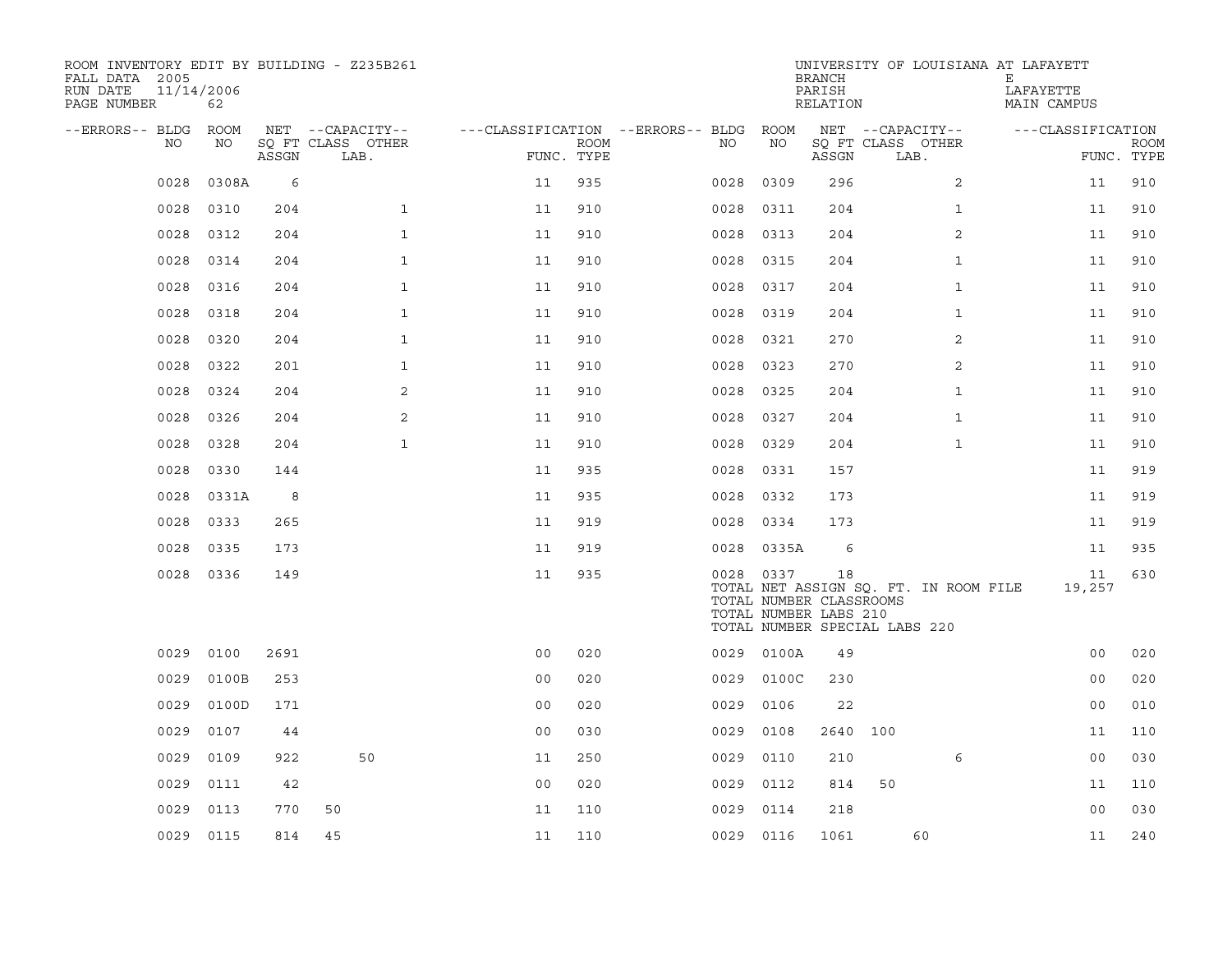| ROOM INVENTORY EDIT BY BUILDING - Z235B261<br>FALL DATA 2005<br>RUN DATE<br>PAGE NUMBER | 11/14/2006<br>63 |       |                           |                |             |                                        |      |            | <b>BRANCH</b><br>PARISH<br>RELATION |                           |              | UNIVERSITY OF LOUISIANA AT LAFAYETT<br>Е<br>LAFAYETTE<br>MAIN CAMPUS |                           |
|-----------------------------------------------------------------------------------------|------------------|-------|---------------------------|----------------|-------------|----------------------------------------|------|------------|-------------------------------------|---------------------------|--------------|----------------------------------------------------------------------|---------------------------|
| --ERRORS-- BLDG ROOM                                                                    |                  |       | NET --CAPACITY--          |                |             | ---CLASSIFICATION --ERRORS-- BLDG ROOM |      |            |                                     | NET --CAPACITY--          |              | ---CLASSIFICATION                                                    |                           |
| NO.                                                                                     | NO               | ASSGN | SQ FT CLASS OTHER<br>LAB. | FUNC. TYPE     | <b>ROOM</b> | NO.                                    |      | <b>NO</b>  | ASSGN                               | SQ FT CLASS OTHER<br>LAB. |              |                                                                      | <b>ROOM</b><br>FUNC. TYPE |
| 0029                                                                                    | 0117             | 240   | $\mathbf{1}$              | 11             | 310         |                                        | 0029 | 0119       | 234                                 |                           | $\mathbf{1}$ |                                                                      | 11<br>310                 |
| 0029                                                                                    | 0121             | 180   | $\mathbf{1}$              | 11             | 270         |                                        |      | 0029 0121A | $\overline{4}$                      |                           |              |                                                                      | 315<br>11                 |
| 0029                                                                                    | 0122             | 54    |                           | 11             | 315         |                                        | 0029 | 0123       | 158                                 |                           | $\mathbf{1}$ |                                                                      | 310<br>11                 |
| 0029                                                                                    | 0124             | 191   | $\mathbf{1}$              | 11             | 310         |                                        |      | 0029 0125  | 113                                 |                           | $\mathbf{1}$ |                                                                      | 310<br>11                 |
| 0029                                                                                    | 0126             | 100   |                           | 11             | 215         |                                        | 0029 | 0127       | 770                                 | 20                        |              |                                                                      | 210<br>11                 |
| 0029                                                                                    | 0128             | 704   | 35                        | 11             | 110         |                                        |      | 0029 0129  | 266                                 |                           | 6            |                                                                      | 00<br>030                 |
| 0029                                                                                    | 0130             | 42    |                           | 0 <sub>0</sub> | 020         |                                        | 0029 | 0131       | 584                                 | 30                        |              |                                                                      | 11<br>110                 |
| 0029                                                                                    | 0132             | 4     |                           | 11             | 115         |                                        | 0029 | 0133       | $\overline{4}$                      |                           |              |                                                                      | 11<br>115                 |
| 0029                                                                                    | 0134             | 15    |                           | 0 <sub>0</sub> | 030         |                                        | 0029 | 0135       | 121                                 |                           |              |                                                                      | 0 <sub>0</sub><br>020     |
| 0029                                                                                    | 0136             | 10    |                           | 11             | 255         |                                        | 0029 | 0137       | 52                                  |                           |              |                                                                      | 615<br>11                 |
| 0029                                                                                    | 0200             | 1523  |                           | 0 <sub>0</sub> | 020         |                                        | 0029 | 0200A      | 49                                  |                           |              |                                                                      | 0 <sub>0</sub><br>020     |
| 0029                                                                                    | 0200B            | 253   |                           | 0 <sub>0</sub> | 020         |                                        | 0029 | 0200C      | 387                                 |                           |              |                                                                      | 020<br>0 <sub>0</sub>     |
| 0029                                                                                    | 0202             | 1523  |                           | 0 <sub>0</sub> | 020         |                                        | 0029 | 0204       | 128                                 |                           |              |                                                                      | 020<br>0 <sub>0</sub>     |
| 0029                                                                                    | 0205             | 673   | 16                        | 11             | 220         |                                        | 0029 | 0206       | 614                                 |                           | 6            |                                                                      | 270<br>11                 |
| 0029                                                                                    | 0207             | 51    |                           | 11             | 225         |                                        | 0029 | 0208       | 53                                  |                           |              |                                                                      | 225<br>11                 |
| 0029                                                                                    | 0210             | 198   |                           | 11             | 615         |                                        | 0029 | 0211       | 160                                 |                           | 3            |                                                                      | 0 <sub>0</sub><br>030     |
| 0029                                                                                    | 0212             | 180   | 3                         | 0 <sub>0</sub> | 030         |                                        | 0029 | 0213       | 144                                 |                           |              |                                                                      | 215<br>11                 |
| 0029                                                                                    | 0214             | 1274  | 24                        | 11             | 270         |                                        | 0029 | 0215       | 690                                 | 30                        |              |                                                                      | 11<br>110                 |
| 0029                                                                                    | 0216             | 230   |                           | 0 <sub>0</sub> | 030         |                                        |      | 0029 0217  | 81                                  |                           | $\mathbf{1}$ |                                                                      | 260<br>11                 |
| 0029                                                                                    | 0218             | 68    | $\mathbf{1}$              | 11             | 320         |                                        | 0029 | 0219       | 1408                                | 30                        |              |                                                                      | 11<br>260                 |
| 0029                                                                                    | 0220             | 1268  | 24                        | 11             | 280         |                                        | 0029 | 0221       | 488                                 |                           |              |                                                                      | 11<br>290                 |
| 0029                                                                                    | 0222             | 161   |                           | 11             | 731         |                                        | 0029 | 0223       | 759                                 | 30                        |              |                                                                      | 280<br>11                 |
| 0029                                                                                    | 0224             | 36    |                           | 11             | 280         |                                        | 0029 | 0225       | 36                                  |                           |              |                                                                      | 0 <sub>0</sub><br>030     |
| 0029                                                                                    | 0226             | 1130  | 36                        | 11             | 280         |                                        | 0029 | 0227       | 7                                   |                           |              |                                                                      | 11<br>731                 |
| 0029                                                                                    | 0228             | 7     |                           | 11             | 731         |                                        | 0029 | 0229       | 7                                   |                           |              |                                                                      | 270<br>11                 |
| 0029                                                                                    | 0230             | 28    |                           | 11             | 215         |                                        |      | 0029 0231  | 25                                  |                           |              |                                                                      | 215<br>11                 |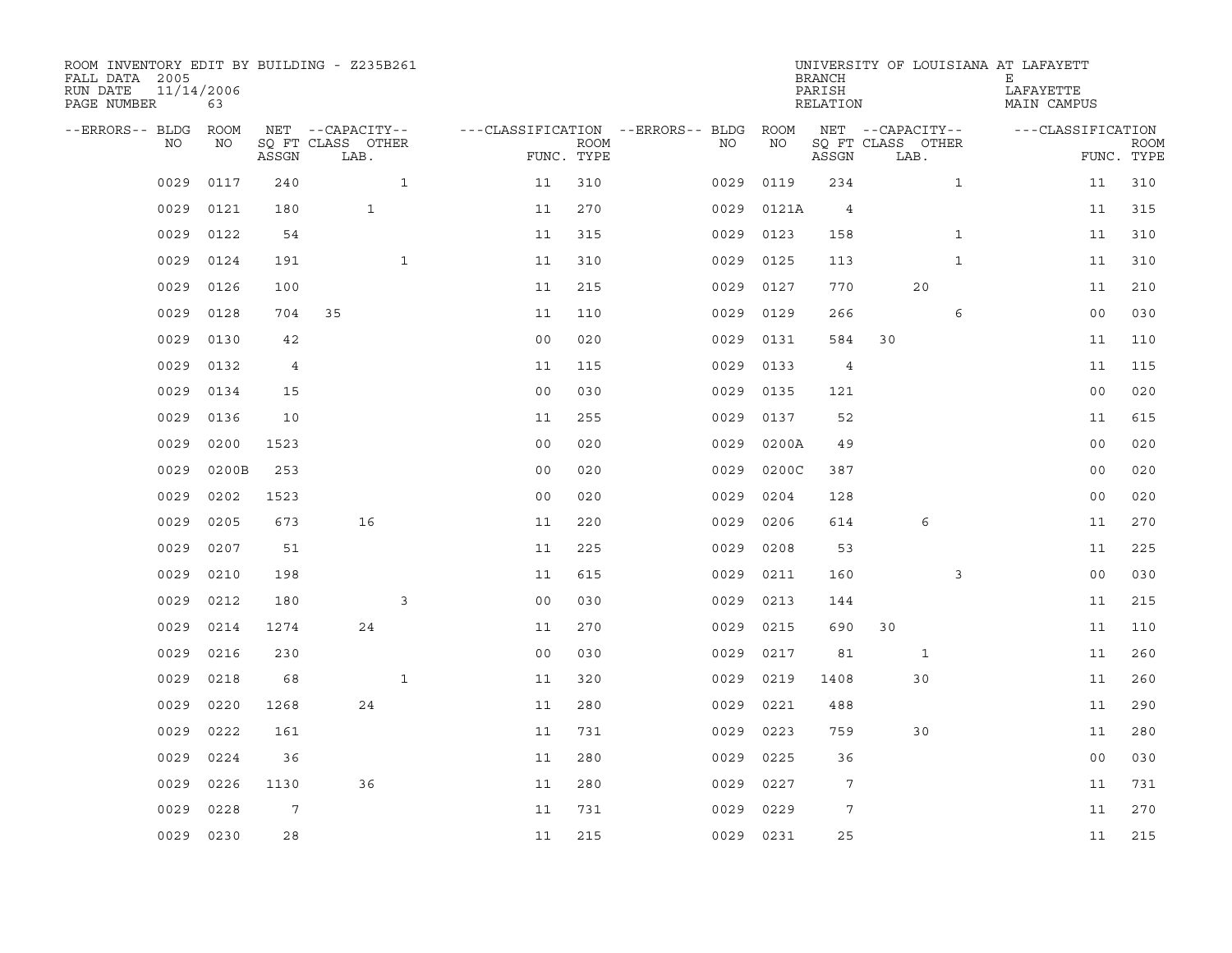| ROOM INVENTORY EDIT BY BUILDING - Z235B261<br>FALL DATA 2005<br>RUN DATE<br>PAGE NUMBER | 11/14/2006<br>64 |       |                           |                                   |             |      |             | <b>BRANCH</b><br>PARISH<br>RELATION | UNIVERSITY OF LOUISIANA AT LAFAYETT | Е<br>LAFAYETTE<br>MAIN CAMPUS |                           |
|-----------------------------------------------------------------------------------------|------------------|-------|---------------------------|-----------------------------------|-------------|------|-------------|-------------------------------------|-------------------------------------|-------------------------------|---------------------------|
| --ERRORS-- BLDG                                                                         | ROOM             |       | NET --CAPACITY--          | ---CLASSIFICATION --ERRORS-- BLDG |             |      | ROOM        |                                     | NET --CAPACITY--                    | ---CLASSIFICATION             |                           |
| NO.                                                                                     | NO               | ASSGN | SQ FT CLASS OTHER<br>LAB. | FUNC. TYPE                        | <b>ROOM</b> | NO.  | NO          | ASSGN                               | SQ FT CLASS OTHER<br>LAB.           |                               | <b>ROOM</b><br>FUNC. TYPE |
| 0029                                                                                    | 0233             | 78    |                           | 11                                | 225         | 0029 | 0234        | 14                                  |                                     | 0 <sub>0</sub>                | 030                       |
| 0029                                                                                    | 0300             | 2214  |                           | 0 <sub>0</sub>                    | 020         | 0029 | 0300A       | 49                                  |                                     | 0 <sub>0</sub>                | 020                       |
| 0029                                                                                    | 0300B            | 253   |                           | 0 <sub>0</sub>                    | 020         | 0029 | 0300C       | 213                                 |                                     | 0 <sub>0</sub>                | 020                       |
| 0029                                                                                    | 0304             | 49    |                           | 0 <sub>0</sub>                    | 030         | 0029 | 0305        | 77                                  |                                     | 0 <sub>0</sub>                | 010                       |
| 0029                                                                                    | 0306             | 129   | 3                         | 0 <sub>0</sub>                    | 030         | 0029 | 0307        | 129                                 | 3                                   | 0 <sub>0</sub>                | 030                       |
| 0029                                                                                    | 0308             | 226   | $\mathbf{1}$              | 11                                | 325         | 0029 | 0309        | 130                                 | $\mathbf{1}$                        | 11                            | 313                       |
| 0029                                                                                    | 0310             | 148   | $\mathbf{1}$              | 11                                | 314         | 0029 | 0311        | 148                                 | $\mathbf{1}$                        | 11                            | 314                       |
| 0029                                                                                    | 0312             | 130   | $\mathbf{1}$              | 11                                | 314         | 0029 | 0313        | 130                                 | $\mathbf{1}$                        | 11                            | 314                       |
| 0029                                                                                    | 0314             | 148   | $\mathbf{1}$              | 11                                | 314         | 0029 | 0315        | 148                                 | $\mathbf{1}$                        | 11                            | 314                       |
| 0029                                                                                    | 0316             | 130   | $\mathbf{1}$              | 11                                | 314         | 0029 | 0317        | 112                                 | $\mathbf{1}$                        | 11                            | 314                       |
| 0029                                                                                    | 0318             | 112   | $\mathbf{1}$              | 11                                | 731         | 0029 | 0319        | 134                                 | $\mathbf{1}$                        | 11                            | 314                       |
| 0029                                                                                    | 0320             | 480   | 20                        | 11                                | 650         | 0029 | 0321        | 250                                 | $\mathbf{1}$                        | 11                            | 314                       |
| 0029                                                                                    | 0322             | 418   | 23                        | 11                                | 731         | 0029 | 0323        | 250                                 | 2                                   | 11                            | 314                       |
| 0029                                                                                    | 0324             | 112   | 2                         | 11                                | 320         | 0029 | 0325        | 112                                 | 2                                   | 11                            | 314                       |
| 0029                                                                                    | 0326             | 123   | $\mathbf{1}$              | 11                                | 320         | 0029 | 0327        | 148                                 | $\mathbf{1}$                        | 11                            | 314                       |
| 0029                                                                                    | 0328             | 130   | $\mathbf{1}$              | 11                                | 314         | 0029 | 0329        | 148                                 | $\mathbf{1}$                        | 11                            | 314                       |
| 0029                                                                                    | 0330             | 130   | $\mathbf{1}$              | 11                                | 314         | 0029 | 0331        | 130                                 | $\mathbf{1}$                        | 11                            | 314                       |
| 0029                                                                                    | 0332             | 148   | $\mathbf 1$               | 11                                | 314         | 0029 | 0333        | 148                                 | $\mathbf{1}$                        | 11                            | 314                       |
| 0029                                                                                    | 0334             | 122   | $\mathbf{1}$              | 11                                | 325         |      | 0029 0335   | 122                                 | $\mathbf{1}$                        | 11                            | 314                       |
| 0029                                                                                    | 0336             | 226   | $\mathbf{1}$              | 11                                | 325         |      | 0029 0337   | 140                                 | $\mathbf{1}$                        | 11                            | 314                       |
|                                                                                         | 0029 B0001       | 170   |                           | 0 <sub>0</sub>                    | 020         |      | 0029 B0002  | 69                                  |                                     | 0 <sub>0</sub>                | 030                       |
|                                                                                         | 0029 B0003       | 191   |                           | 0 <sub>0</sub>                    | 020         |      | 0029 B0005  | 29                                  |                                     | 00                            | 010                       |
|                                                                                         | 0029 B0006       | 162   |                           | 0 <sub>0</sub>                    | 030         |      | 0029 B0007  | 104                                 | $\mathbf{1}$                        | 11                            | 314                       |
|                                                                                         | 0029 B0008       | 1171  | 30                        | 11                                | 270         |      | 0029 B0009  | 1167                                | 30                                  | 11                            | 270                       |
|                                                                                         | 0029 B0010       | 594   |                           | 0 <sub>0</sub>                    | 030         |      | 0029 B0011  | 45                                  |                                     | 0 <sub>0</sub>                | 020                       |
|                                                                                         | 0029 B0100A      | 70    |                           | 0 <sub>0</sub>                    | 020         |      | 0029 B0100B | 186                                 |                                     | 0 <sub>0</sub>                | 020                       |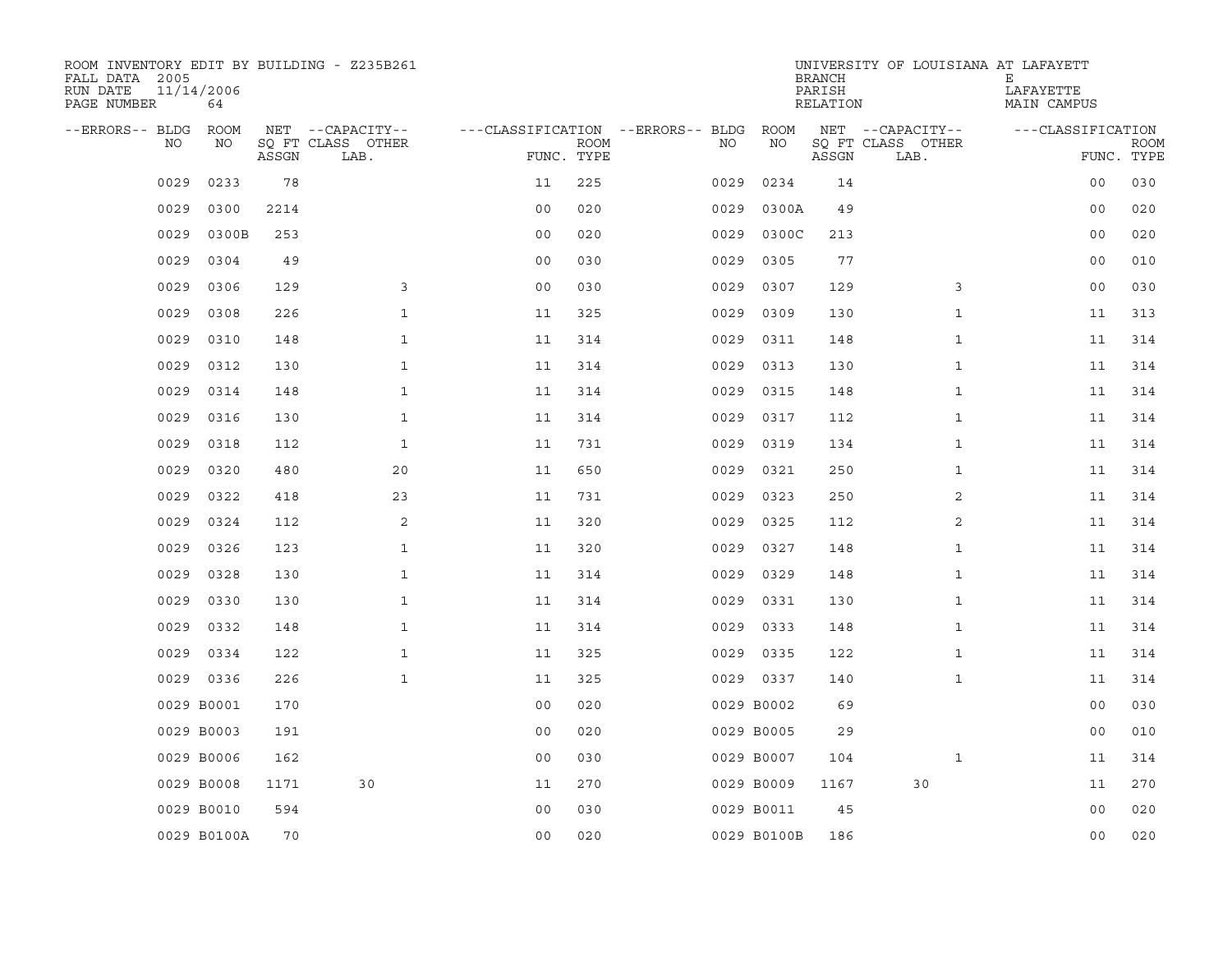| ROOM INVENTORY EDIT BY BUILDING - Z235B261<br>FALL DATA 2005<br>RUN DATE<br>PAGE NUMBER | 11/14/2006<br>65 |       |                           |                                        |      |           |             | <b>BRANCH</b><br>PARISH<br>RELATION                                                     |      | UNIVERSITY OF LOUISIANA AT LAFAYETT   | Е | LAFAYETTE<br>MAIN CAMPUS                          |             |
|-----------------------------------------------------------------------------------------|------------------|-------|---------------------------|----------------------------------------|------|-----------|-------------|-----------------------------------------------------------------------------------------|------|---------------------------------------|---|---------------------------------------------------|-------------|
| --ERRORS-- BLDG ROOM                                                                    |                  |       | NET --CAPACITY--          | ---CLASSIFICATION --ERRORS-- BLDG ROOM |      |           |             | NET --CAPACITY--                                                                        |      |                                       |   | ---CLASSIFICATION                                 |             |
| NO.                                                                                     | NO               | ASSGN | SQ FT CLASS OTHER<br>LAB. | FUNC. TYPE                             | ROOM | NO        | NO          | SQ FT CLASS OTHER<br>ASSGN                                                              | LAB. |                                       |   | FUNC. TYPE                                        | <b>ROOM</b> |
|                                                                                         | 0029 B0104       | 610   |                           | 0 <sub>0</sub>                         | 030  |           | 0029 B0104A | 46<br>TOTAL NUMBER CLASSROOMS<br>TOTAL NUMBER LABS 210<br>TOTAL NUMBER SPECIAL LABS 220 |      | TOTAL NET ASSIGN SQ. FT. IN ROOM FILE |   | 11<br>27,192<br>7<br>$\mathbf{1}$<br>$\mathbf{1}$ | 730         |
|                                                                                         | 003A 0100        | 1080  |                           | 0 <sub>0</sub>                         | 020  |           | 003A 0100A  | 691                                                                                     |      |                                       |   | 00                                                | 020         |
|                                                                                         | 003A 0100B       | 691   |                           | 0 <sub>0</sub>                         | 020  |           | 003A 0100C  | 420                                                                                     |      |                                       |   | 0 <sub>0</sub>                                    | 020         |
|                                                                                         | 003A 0100D       | 513   |                           | 0 <sub>0</sub>                         | 020  |           | 003A 0100E  | 511                                                                                     |      |                                       |   | 0 <sub>0</sub>                                    | 020         |
|                                                                                         | 003A 0100F       | 238   |                           | 00                                     | 020  |           | 003A 0100G  | 238                                                                                     |      |                                       |   | 0 <sub>0</sub>                                    | 020         |
|                                                                                         | 003A 0100H       | 124   |                           | 0 <sub>0</sub>                         | 020  | 003A 0104 |             | 134                                                                                     |      | 6                                     |   | 00                                                | 030         |
|                                                                                         | 003A 0105        | 16    |                           | 0 <sub>0</sub>                         | 020  | 003A 0106 |             | 16                                                                                      |      |                                       |   | 0 <sub>0</sub>                                    | 020         |
|                                                                                         | 003A 0107        | 134   | 5                         | 0 <sub>0</sub>                         | 030  | 003A 0109 |             | 555                                                                                     |      |                                       |   | 0 <sub>0</sub>                                    | 030         |
|                                                                                         | 003A 0110        | 184   | $\mathbf{1}$              | 11                                     | 310  | 003A 0113 |             | 367                                                                                     |      | 3                                     |   | 11                                                | 310         |
|                                                                                         | 003A 0114        | 155   |                           | 11                                     | 315  | 003A 0115 |             | 530                                                                                     |      |                                       |   | 0 <sub>0</sub>                                    | 030         |
|                                                                                         | 003A 0116        | 150   |                           | 11                                     | 315  | 003A 0117 |             | 57                                                                                      |      |                                       |   | 0 <sub>0</sub>                                    | 020         |
|                                                                                         | 003A 0118        | 52    |                           | 11                                     | 315  | 003A 0119 |             | 97                                                                                      |      |                                       |   | 11                                                | 315         |
|                                                                                         | 003A 0120        | 364   | $\overline{4}$            | 11                                     | 310  |           | 003A 0120A  | 129                                                                                     |      | $\mathbf{1}$                          |   | 11                                                | 310         |
|                                                                                         | 003A 0120B       | 129   | $\mathbf{1}$              | 11                                     | 310  | 003A 0121 |             | 306                                                                                     |      | $\mathbf{1}$                          |   | 11                                                | 310         |
|                                                                                         | 003A 0122        | 288   | $\mathbf{1}$              | 11                                     | 310  | 003A 0123 |             | 718                                                                                     |      | 5                                     |   | 11                                                | 313         |
|                                                                                         | 003A 0123A       | 107   | $\mathbf 1$               | 11                                     | 314  |           | 003A 0123B  | 92                                                                                      |      |                                       |   | 11                                                | 731         |
|                                                                                         | 003A 0124A       | 176   | 2                         | 11                                     | 310  |           | 003A 0124B  | 155                                                                                     |      | 7                                     |   | 11                                                | 350         |
|                                                                                         | 003A 0124C       | 166   | $\mathbf{1}$              | 11                                     | 310  | 003A 0126 |             | 599                                                                                     |      |                                       |   | 11                                                | 715         |
|                                                                                         | 003A 0126A       | 234   |                           | 11                                     | 315  | 003A 0127 |             | 153                                                                                     |      | $\mathbf{1}$                          |   | 11                                                | 310         |
|                                                                                         | 003A 0130        | 413   | 8                         | 11                                     | 310  |           | 003A 0130A  | 198                                                                                     |      | 2                                     |   | 11                                                | 310         |
|                                                                                         | 003A 0131        | 35    | $\mathbf{1}$              | 0 <sub>0</sub>                         | 030  | 003A 0132 |             | 37                                                                                      |      | $\mathbf{1}$                          |   | 00                                                | 030         |
|                                                                                         | 003A 0133        | 212   | $\mathbf{1}$              | 11                                     | 310  | 003A 0134 |             | 142                                                                                     |      | $\mathbf{1}$                          |   | 11                                                | 310         |
|                                                                                         | 003A 0135        | 256   | $\mathbf{1}$              | 11                                     | 310  | 003A 0136 |             | 425                                                                                     |      | 10                                    |   | 11                                                | 650         |
|                                                                                         | 003A 0137        | 81    |                           | 0 <sub>0</sub>                         | 020  |           | 003A 0137A  | 169                                                                                     |      |                                       |   | 11                                                | 315         |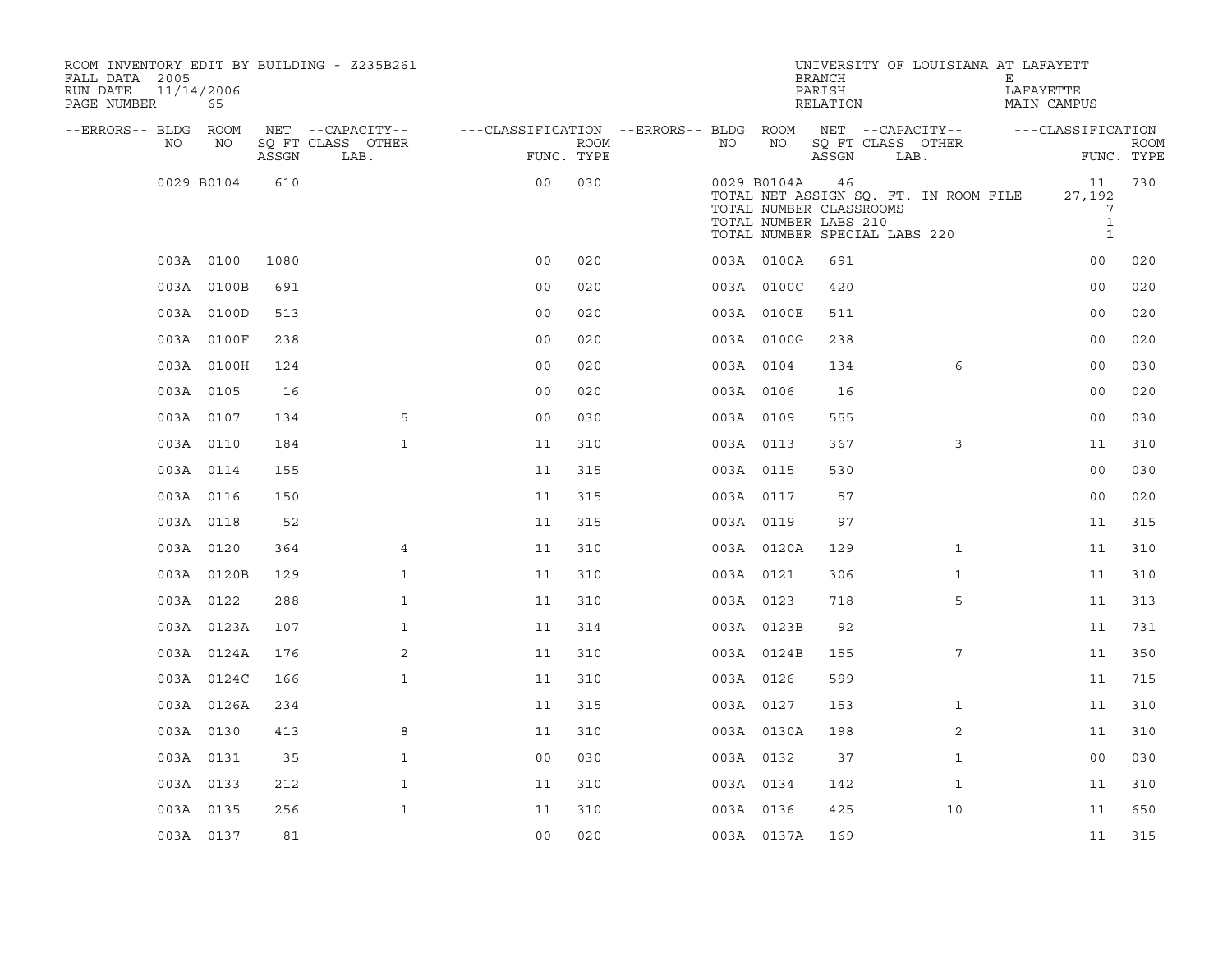| ROOM INVENTORY EDIT BY BUILDING - Z235B261<br>FALL DATA 2005<br>RUN DATE<br>PAGE NUMBER | 11/14/2006<br>66 |       |                           |                                   |                           |           |            | <b>BRANCH</b><br>PARISH<br>RELATION | UNIVERSITY OF LOUISIANA AT LAFAYETT | Е<br>LAFAYETTE<br>MAIN CAMPUS |                           |
|-----------------------------------------------------------------------------------------|------------------|-------|---------------------------|-----------------------------------|---------------------------|-----------|------------|-------------------------------------|-------------------------------------|-------------------------------|---------------------------|
| --ERRORS-- BLDG                                                                         | ROOM             |       | NET --CAPACITY--          | ---CLASSIFICATION --ERRORS-- BLDG |                           |           | ROOM       |                                     | NET --CAPACITY--                    | ---CLASSIFICATION             |                           |
| NO                                                                                      | NO               | ASSGN | SO FT CLASS OTHER<br>LAB. |                                   | <b>ROOM</b><br>FUNC. TYPE | NO.       | NO         | ASSGN                               | SQ FT CLASS OTHER<br>LAB.           |                               | <b>ROOM</b><br>FUNC. TYPE |
|                                                                                         | 003A 0138        | 88    | $\mathbf{1}$              | 11                                | 310                       |           | 003A 0139  | 100                                 | $\mathbf{1}$                        | 11                            | 310                       |
|                                                                                         | 003A 0140        | 88    | $\mathbf{1}$              | 11                                | 310                       | 003A 0141 |            | 100                                 | $\mathbf{1}$                        | 11                            | 310                       |
|                                                                                         | 003A 0142        | 124   | $\mathbf{1}$              | 11                                | 310                       |           | 003A 0143  | 161                                 | $\mathbf{1}$                        | 11                            | 310                       |
|                                                                                         | 003A 0144        | 147   | $\mathbf{1}$              | 11                                | 310                       |           | 003A 0145  | 190                                 | $\mathbf{1}$                        | 11                            | 310                       |
|                                                                                         | 003A 0146        | 425   | $\overline{4}$            | 11                                | 310                       | 003A 0147 |            | 115                                 |                                     | 11                            | 315                       |
|                                                                                         | 003A 0148        | 123   |                           | 0 <sub>0</sub>                    | 030                       |           | 003A 0149  | 175                                 | 3                                   | 11                            | 310                       |
|                                                                                         | 003A 0150        | 165   | $\mathbf{1}$              | 11                                | 310                       | 003A 0151 |            | 32                                  |                                     | 11                            | 731                       |
|                                                                                         | 003A 0152        | 93    |                           | 11                                | 315                       | 003A 0153 |            | 221                                 | $\mathbf{1}$                        | 11                            | 325                       |
|                                                                                         | 003A 0154A       | 48    |                           | 11                                | 315                       |           | 003A 0154B | 112                                 | $\mathbf{1}$                        | 11                            | 310                       |
|                                                                                         | 003A 0155A       | 120   | $\mathbf{1}$              | 11                                | 310                       |           | 003A 0155B | 115                                 | $\mathbf{1}$                        | 11                            | 310                       |
|                                                                                         | 003A 0156        | 15    |                           | 0 <sub>0</sub>                    | 020                       | 003A 0157 |            | 49                                  | 2                                   | 0 <sub>0</sub>                | 030                       |
|                                                                                         | 003A 0158        | 23    |                           | 0 <sub>0</sub>                    | 020                       |           | 003A 0159  | 36                                  | 2                                   | 00                            | 030                       |
|                                                                                         | 003A 0161        | 154   | $\mathbf{1}$              | 11                                | 310                       |           | 003A 0162  | 196                                 | $\mathbf{1}$                        | 11                            | 310                       |
|                                                                                         | 003A 0163        | 199   | $\mathbf{1}$              | 11                                | 310                       |           | 003A 0164  | 188                                 | $\mathbf{1}$                        | 11                            | 310                       |
|                                                                                         | 003A 0165        | 20    |                           | 0 <sub>0</sub>                    | 010                       |           | 003A 0166  | 78                                  |                                     | 0 <sub>0</sub>                | 030                       |
|                                                                                         | 003A 0168        | 389   | $\mathbf 1$               | 11                                | 310                       |           | 003A 0168A | 120                                 | $\mathbf{1}$                        | 11                            | 310                       |
|                                                                                         | 003A 0168B       | 80    | $\mathbf{1}$              | 11                                | 310                       |           | 003A 0169  | 124                                 | 3                                   | 11                            | 310                       |
|                                                                                         | 003A 0169B       | 80    | $\mathbf{1}$              | 11                                | 310                       |           | 003A 0169C | 80                                  | $\mathbf{1}$                        | 11                            | 310                       |
|                                                                                         | 003A 0169D       | 134   | $\mathbf{1}$              | 11                                | 310                       |           | 003A 0169E | 30                                  |                                     | 11                            | 315                       |
|                                                                                         | 003A 0169F       | 320   | 2                         | 11                                | 315                       |           | 003A 0170  | 312                                 | 3                                   | 11                            | 313                       |
|                                                                                         | 003A 0170A       | 110   | $\mathbf 1$               | 11                                | 314                       |           | 003A 0170B | 93                                  | $\mathbf{1}$                        | 11                            | 314                       |
|                                                                                         | 003A 0170C       | 87    | $\mathbf{1}$              | 11                                | 314                       |           | 003A 0170D | 88                                  | $\mathbf{1}$                        | 11                            | 314                       |
|                                                                                         | 003A 0170E       | 133   | $\mathbf{1}$              | 11                                | 314                       |           | 003A 0170F | 237                                 |                                     | 11                            | 731                       |
|                                                                                         | 003A 0171        | 424   | $\mathbf{1}$              | 11                                | 310                       | 003A 0173 |            | 1309                                |                                     | 0 <sub>0</sub>                | 030                       |
|                                                                                         | 003A 0174        | 95    | 3                         | 11                                | 310                       |           | 003A 0175  | 195                                 | 9                                   | 11                            | 310                       |
|                                                                                         | 003A 0176        | 197   | $\mathbf{1}$              | 11                                | 310                       | 003A 0178 |            | 95                                  | $\mathbf{1}$                        | 11                            | 310                       |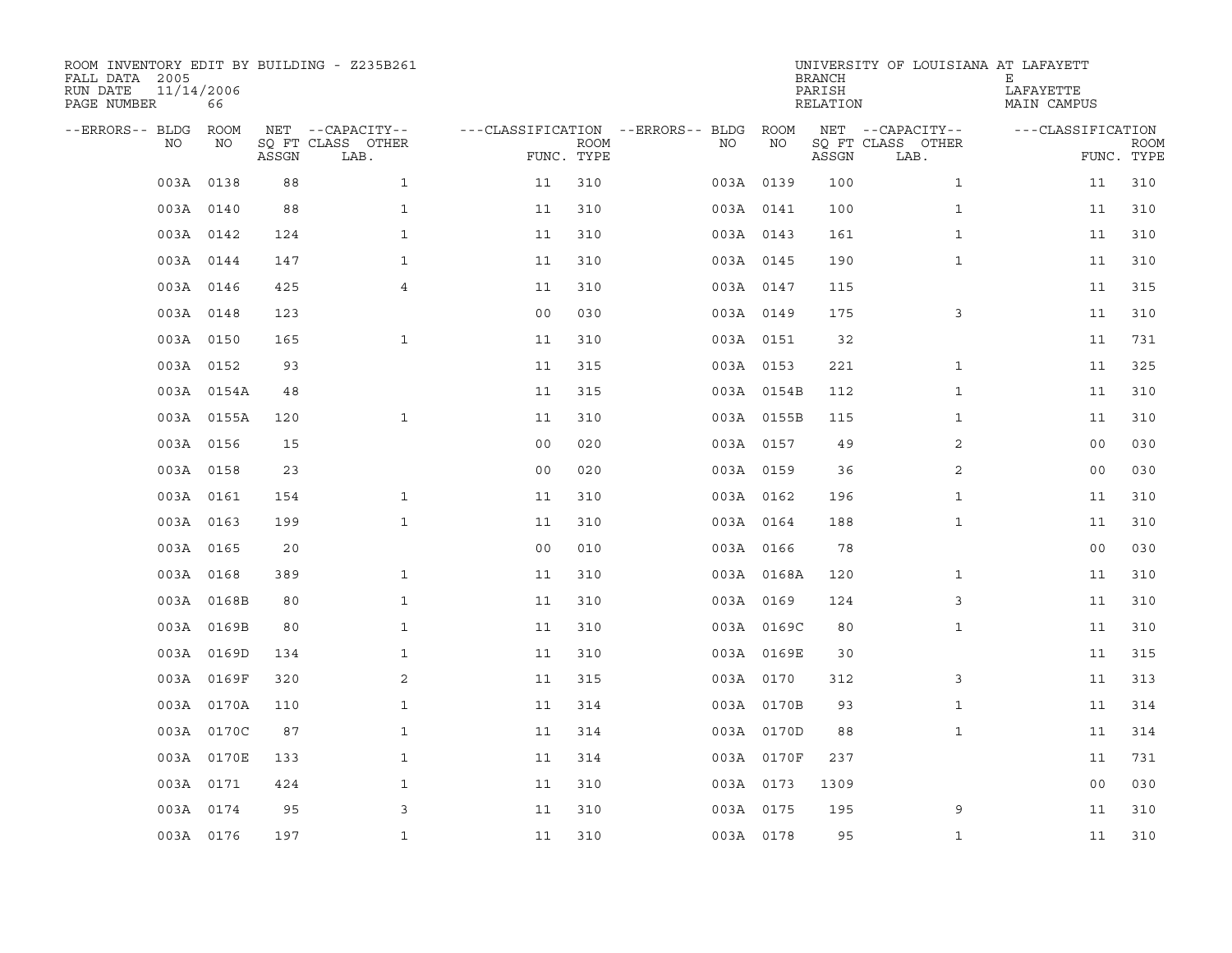| ROOM INVENTORY EDIT BY BUILDING - Z235B261<br>FALL DATA 2005<br>RUN DATE<br>PAGE NUMBER | 11/14/2006<br>67 |       |                           |                                        |             |           |            | <b>BRANCH</b><br>PARISH<br>RELATION | UNIVERSITY OF LOUISIANA AT LAFAYETT | Е<br>LAFAYETTE<br>MAIN CAMPUS |                           |
|-----------------------------------------------------------------------------------------|------------------|-------|---------------------------|----------------------------------------|-------------|-----------|------------|-------------------------------------|-------------------------------------|-------------------------------|---------------------------|
| --ERRORS-- BLDG ROOM                                                                    |                  |       | NET --CAPACITY--          | ---CLASSIFICATION --ERRORS-- BLDG ROOM |             |           |            |                                     | NET --CAPACITY--                    | ---CLASSIFICATION             |                           |
| NO.                                                                                     | NO               | ASSGN | SQ FT CLASS OTHER<br>LAB. | FUNC. TYPE                             | <b>ROOM</b> | NO.       | NO         | ASSGN                               | SQ FT CLASS OTHER<br>LAB.           |                               | <b>ROOM</b><br>FUNC. TYPE |
|                                                                                         | 003A 0179        | 95    | $\mathbf{1}$              | 11                                     | 310         | 003A 0180 |            | 95                                  | $\mathbf{1}$                        | 11                            | 310                       |
|                                                                                         | 003A 0181        | 95    | $\mathbf{1}$              | 11                                     | 310         | 003A 0182 |            | 94                                  | $\mathbf{1}$                        | 11                            | 310                       |
|                                                                                         | 003A 0183        | 95    | $\mathbf{1}$              | 11                                     | 310         | 003A 0185 |            | 93                                  | $\mathbf{1}$                        | 11                            | 310                       |
|                                                                                         | 003A 0200        | 1080  |                           | 0 <sub>0</sub>                         | 020         |           | 003A 0200A | 691                                 |                                     | 0 <sub>0</sub>                | 020                       |
|                                                                                         | 003A 0200B       | 691   |                           | 0 <sub>0</sub>                         | 020         |           | 003A 0200C | 238                                 |                                     | 0 <sub>0</sub>                | 020                       |
|                                                                                         | 003A 0200D       | 238   |                           | 0 <sub>0</sub>                         | 020         | 003A 0204 |            | 134                                 | 6                                   | 0 <sub>0</sub>                | 030                       |
|                                                                                         | 003A 0205        | 16    |                           | 00                                     | 020         | 003A 0206 |            | 16                                  |                                     | 0 <sub>0</sub>                | 020                       |
|                                                                                         | 003A 0207        | 134   | 3                         | 0 <sub>0</sub>                         | 030         | 003A 0208 |            | 76                                  | $\mathbf{1}$                        | 11                            | 310                       |
|                                                                                         | 003A 0209        | 76    | $\mathbf{1}$              | 11                                     | 310         | 003A 0210 |            | 106                                 | $\mathbf{1}$                        | 11                            | 310                       |
|                                                                                         | 003A 0211        | 363   | $\mathbf{1}$              | 11                                     | 310         | 003A 0212 |            | 129                                 | $\mathbf{1}$                        | 11                            | 310                       |
|                                                                                         | 003A 0213        | 171   | $\mathbf{1}$              | 11                                     | 310         | 003A 0214 |            | 219                                 | $\mathbf{1}$                        | 11                            | 310                       |
|                                                                                         | 003A 0215        | 550   |                           | 0 <sub>0</sub>                         | 030         | 003A 0216 |            | 8                                   |                                     | 11                            | 315                       |
|                                                                                         | 003A 0217        | 264   | $\mathbf{1}$              | 11                                     | 310         | 003A 0218 |            | 115                                 | $\mathbf{1}$                        | 11                            | 310                       |
|                                                                                         | 003A 0219        | 213   | $\mathbf{1}$              | 11                                     | 310         | 003A 0220 |            | 90                                  | $\mathbf{1}$                        | 11                            | 310                       |
|                                                                                         | 003A 0221        | 147   | $\mathbf{1}$              | 11                                     | 310         | 003A 0222 |            | 230                                 | $\mathbf{1}$                        | 11                            | 310                       |
|                                                                                         | 003A 0223        | 241   | $\mathbf{1}$              | 11                                     | 310         | 003A 0224 |            | 77                                  | $\mathbf{1}$                        | 11                            | 310                       |
|                                                                                         | 003A 0225        | 77    | $\mathbf{1}$              | 11                                     | 310         | 003A 0226 |            | 136                                 | $\mathbf{1}$                        | 11                            | 310                       |
|                                                                                         | 003A 0227        | 8     |                           | 11                                     | 315         | 003A 0228 |            | 270                                 | $\mathbf{1}$                        | 11                            | 310                       |
|                                                                                         | 003A 0229        | 114   | $\mathbf{1}$              | 11                                     | 310         | 003A 0230 |            | 211                                 | $\mathbf{1}$                        | 11                            | 310                       |
|                                                                                         | 003A 0231        | 223   | $\mathbf{1}$              | 11                                     | 310         | 003A 0232 |            | 16                                  |                                     | 11                            | 315                       |
|                                                                                         | 003A 0233        | 350   | $\mathbf{1}$              | 11                                     | 310         | 003A 0234 |            | 22                                  | $\mathbf{1}$                        | 0 <sub>0</sub>                | 030                       |
|                                                                                         | 003A 0235        | 94    |                           | 11                                     | 315         | 003A 0236 |            | 8                                   |                                     | 11                            | 315                       |
|                                                                                         | 003A 0237        | 245   | $\mathbf{1}$              | 11                                     | 310         | 003A 0238 |            | 113                                 | $\mathbf{1}$                        | 11                            | 310                       |
|                                                                                         | 003A 0239        | 209   | $\mathbf{1}$              | 11                                     | 310         | 003A 0240 |            | 8                                   |                                     | 11                            | 315                       |
|                                                                                         | 003A 0241        | 143   | $\mathbf{1}$              | 11                                     | 310         | 003A 0242 |            | 112                                 | $\mathbf{1}$                        | 11                            | 310                       |
|                                                                                         | 003A 0242A       | 114   | $\mathbf{1}$              | 11                                     | 310         | 003A 0243 |            | 211                                 | $\mathbf{1}$                        | 11                            | 310                       |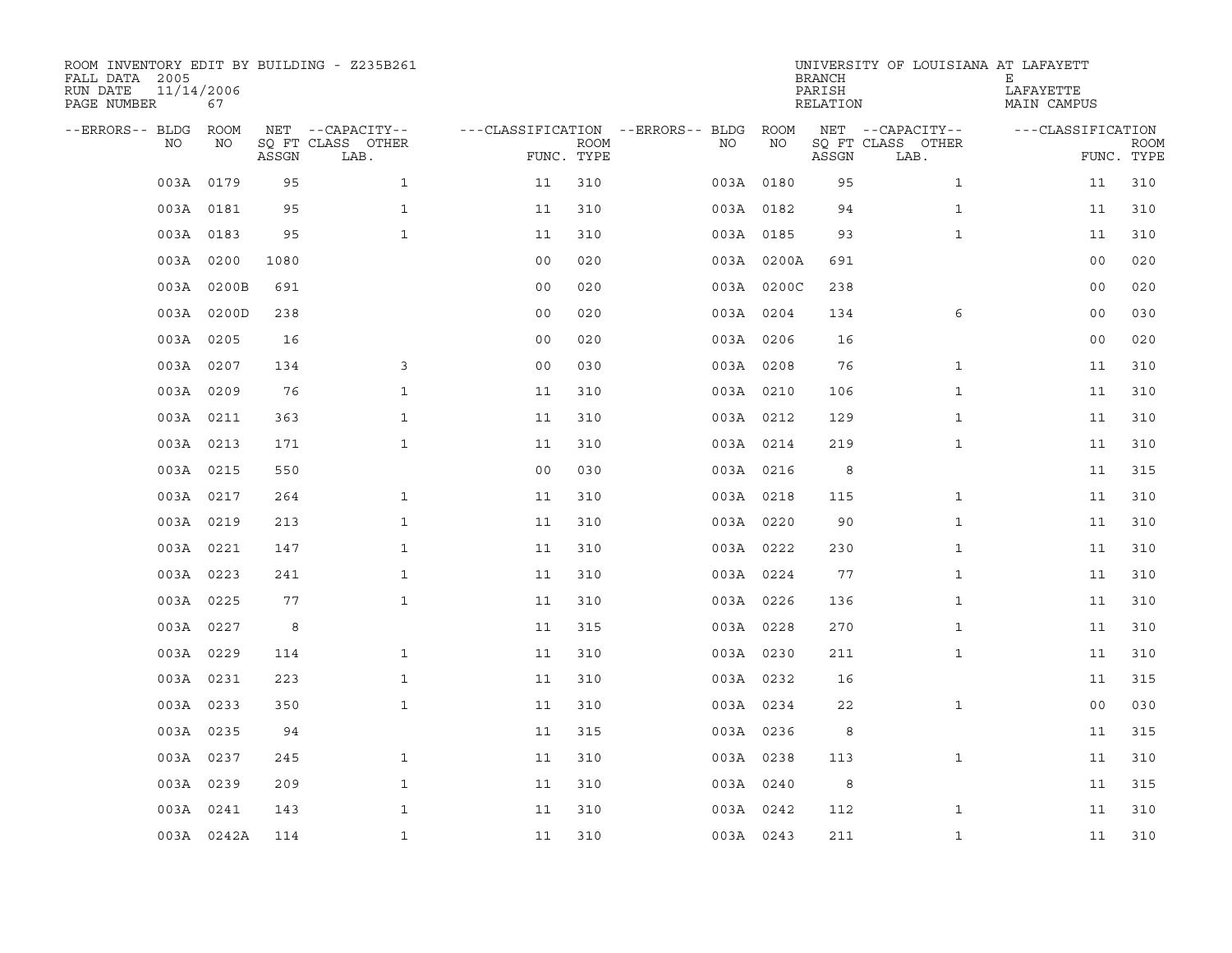| ROOM INVENTORY EDIT BY BUILDING - Z235B261<br>FALL DATA 2005<br>RUN DATE<br>PAGE NUMBER | 11/14/2006<br>68 |       |                           |                                        |             |     |            | <b>BRANCH</b><br>PARISH<br>RELATION | UNIVERSITY OF LOUISIANA AT LAFAYETT | Е<br>LAFAYETTE<br>MAIN CAMPUS |                           |
|-----------------------------------------------------------------------------------------|------------------|-------|---------------------------|----------------------------------------|-------------|-----|------------|-------------------------------------|-------------------------------------|-------------------------------|---------------------------|
| --ERRORS-- BLDG ROOM                                                                    |                  |       | NET --CAPACITY--          | ---CLASSIFICATION --ERRORS-- BLDG ROOM |             |     |            |                                     | NET --CAPACITY--                    | ---CLASSIFICATION             |                           |
| NO.                                                                                     | NO               | ASSGN | SQ FT CLASS OTHER<br>LAB. | FUNC. TYPE                             | <b>ROOM</b> | NO. | NO         | ASSGN                               | SQ FT CLASS OTHER<br>LAB.           |                               | <b>ROOM</b><br>FUNC. TYPE |
|                                                                                         | 003A 0244        | 133   | $\mathbf{1}$              | 11                                     | 310         |     | 003A 0245  | 262                                 | $\mathbf{1}$                        | 11                            | 310                       |
|                                                                                         | 003A 0246        | 248   | $\mathbf{1}$              | 11                                     | 310         |     | 003A 0247  | 8                                   |                                     | 11                            | 315                       |
|                                                                                         | 003A 0248        | 209   | $\mathbf{1}$              | 11                                     | 313         |     | 003A 0249  | 113                                 | $\mathbf{1}$                        | 11                            | 314                       |
|                                                                                         | 003A 0250        | 264   | $\mathbf{1}$              | 11                                     | 325         |     | 003A 0251  | 8                                   |                                     | 11                            | 315                       |
|                                                                                         | 003A 0252        | 248   | $\mathbf{1}$              | 11                                     | 310         |     | 003A 0253  | 125                                 |                                     | 11                            | 315                       |
|                                                                                         | 003A 0254        | 13    |                           | 11                                     | 315         |     | 003A 0255  | 40                                  | $\mathbf{1}$                        | 0 <sub>0</sub>                | 030                       |
|                                                                                         | 003A 0256        | 33    |                           | 11                                     | 315         |     | 003A 0257  | 190                                 |                                     | 11                            | 315                       |
|                                                                                         | 003A 0258        | 242   | $\mathbf{1}$              | 11                                     | 310         |     | 003A 0259  | 393                                 | 16                                  | 11                            | 350                       |
|                                                                                         | 003A 0260        | 338   | $\mathbf{1}$              | 11                                     | 313         |     | 003A 0261  | 190                                 | $\mathbf{1}$                        | 11                            | 325                       |
|                                                                                         | 003A 0262        | 25    |                           | 11                                     | 315         |     | 003A 0263  | 90                                  | $\mathbf{1}$                        | 11                            | 313                       |
|                                                                                         | 003A 0300        | 1072  |                           | 0 <sub>0</sub>                         | 020         |     | 003A 0300A | 691                                 |                                     | 0 <sub>0</sub>                | 020                       |
|                                                                                         | 003A 0300B       | 691   |                           | 0 <sub>0</sub>                         | 020         |     | 003A 0300C | 238                                 |                                     | 0 <sub>0</sub>                | 020                       |
|                                                                                         | 003A 0300D       | 238   |                           | 0 <sub>0</sub>                         | 020         |     | 003A 0300E | 115                                 |                                     | 0 <sub>0</sub>                | 020                       |
|                                                                                         | 003A 0300F       | 356   |                           | 0 <sub>0</sub>                         | 020         |     | 003A 0304  | 134                                 | 4                                   | 00                            | 030                       |
|                                                                                         | 003A 0306        | 133   |                           | 11                                     | 315         |     | 003A 0307  | 69                                  | $\overline{4}$                      | 11                            | 650                       |
|                                                                                         | 003A 0308        | 134   | 2                         | 0 <sub>0</sub>                         | 030         |     | 003A 0309  | 105                                 |                                     | 0 <sub>0</sub>                | 020                       |
|                                                                                         | 003A 0310        | 59    |                           | 0 <sub>0</sub>                         | 010         |     | 003A 0311  | 88                                  |                                     | 11                            | 655                       |
|                                                                                         | 003A 0312        | 186   | 9                         | 11                                     | 650         |     | 003A 0313  | 161                                 | $\mathbf{1}$                        | 11                            | 310                       |
|                                                                                         | 003A 0314        | 90    | $\mathbf{1}$              | 11                                     | 310         |     | 003A 0315  | 293                                 | 2                                   | 11                            | 310                       |
|                                                                                         | 003A 0316        | 550   |                           | 0 <sub>0</sub>                         | 030         |     | 003A 0317  | 208                                 | $\mathbf{1}$                        | 11                            | 310                       |
|                                                                                         | 003A 0318        | 50    |                           | 11                                     | 315         |     | 003A 0319  | 304                                 | $\mathbf{1}$                        | 11                            | 310                       |
|                                                                                         | 003A 0320        | 90    | $\mathbf{1}$              | 11                                     | 310         |     | 003A 0321  | 90                                  | 8                                   | 11                            | 350                       |
|                                                                                         | 003A 0322        | 195   | $\mathbf{1}$              | 11                                     | 310         |     | 003A 0323  | 87                                  |                                     | 11                            | 315                       |
|                                                                                         | 003A 0324        | 179   | $\mathbf{1}$              | 11                                     | 310         |     | 003A 0325  | 8                                   | $\mathbf{1}$                        | 11                            | 310                       |
|                                                                                         | 003A 0326        | 127   |                           | 11                                     | 315         |     | 003A 0327  | 128                                 | $\mathbf{1}$                        | 11                            | 310                       |
|                                                                                         | 003A 0328        | 280   |                           | 11                                     | 315         |     | 003A 0329  | 140                                 | $\mathbf{1}$                        | 11                            | 310                       |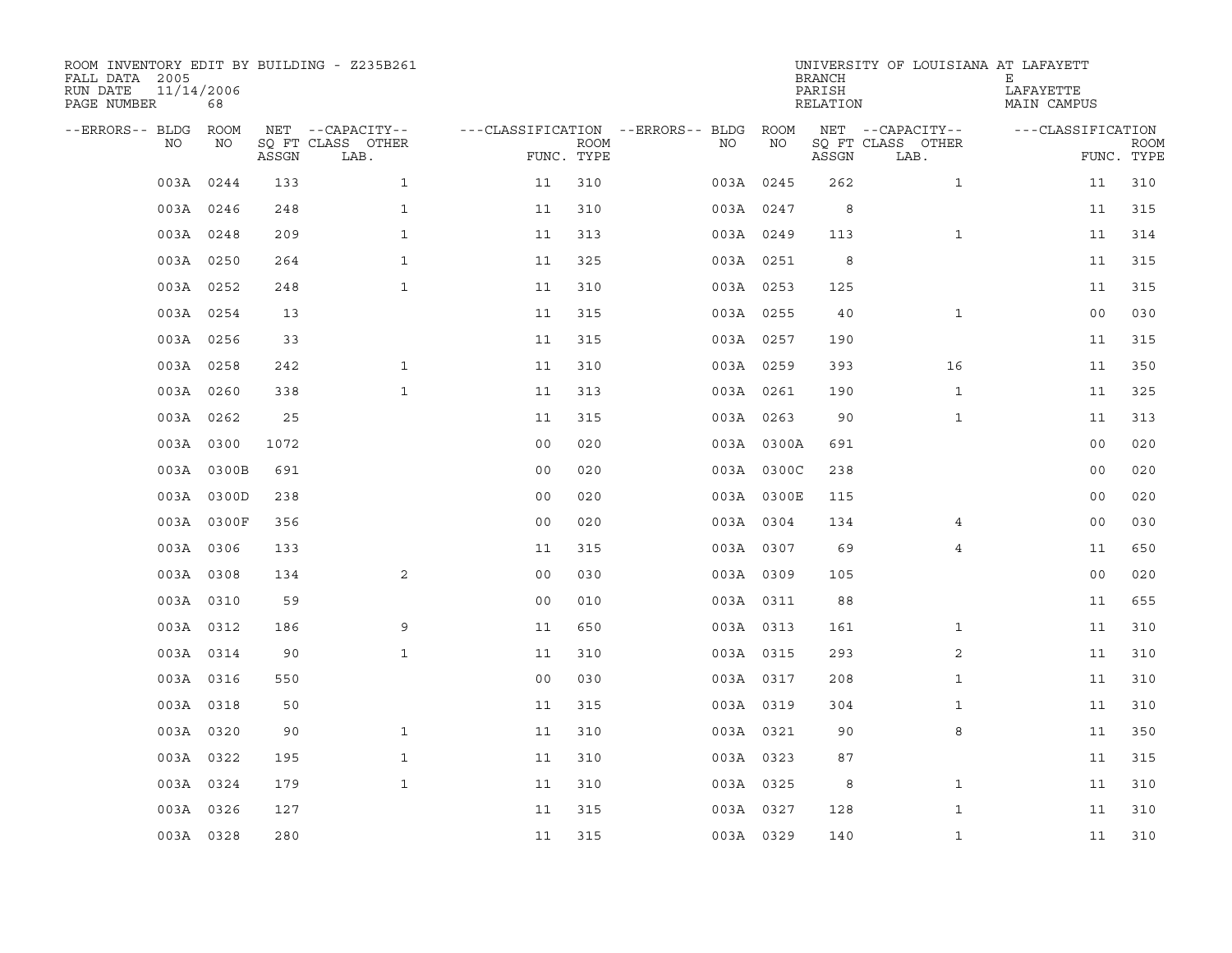| ROOM INVENTORY EDIT BY BUILDING - Z235B261<br>FALL DATA 2005<br>RUN DATE<br>PAGE NUMBER | 11/14/2006<br>69 |       |                           |                                   |                    |         |      |                                                                 | <b>BRANCH</b><br>PARISH<br>RELATION | UNIVERSITY OF LOUISIANA AT LAFAYETT                                    | Е<br>LAFAYETTE<br>MAIN CAMPUS |                           |
|-----------------------------------------------------------------------------------------|------------------|-------|---------------------------|-----------------------------------|--------------------|---------|------|-----------------------------------------------------------------|-------------------------------------|------------------------------------------------------------------------|-------------------------------|---------------------------|
| --ERRORS-- BLDG                                                                         | ROOM             |       | NET --CAPACITY--          | ---CLASSIFICATION --ERRORS-- BLDG |                    |         |      | ROOM                                                            |                                     | NET --CAPACITY--                                                       | ---CLASSIFICATION             |                           |
| NO.                                                                                     | NO               | ASSGN | SO FT CLASS OTHER<br>LAB. |                                   | ROOM<br>FUNC. TYPE |         | NO.  | NO                                                              | ASSGN                               | SQ FT CLASS OTHER<br>LAB.                                              |                               | <b>ROOM</b><br>FUNC. TYPE |
|                                                                                         | 003A 0330        | 16    |                           | 11                                | 315                |         |      | 003A 0331                                                       | 270                                 | $\overline{2}$                                                         | 11                            | 310                       |
|                                                                                         | 003A 0332        | 429   | 6                         | 11                                | 313                |         |      | 003A 0332A                                                      | 41                                  |                                                                        | 11                            | 315                       |
|                                                                                         | 003A 0332B       | 55    |                           | 11                                | 731                |         |      | 003A 0332C                                                      | 177                                 | $\mathbf{1}$                                                           | 11                            | 325                       |
|                                                                                         | 003A 0332D       | 145   | $\mathbf{1}$              | 11                                | 314                |         |      | 003A 0332E                                                      | 122                                 | $\mathbf{1}$                                                           | 11                            | 314                       |
|                                                                                         | 003A 0332F       | 85    | $\mathbf{1}$              | 11                                | 310                |         |      | 003A 0332G                                                      | 125                                 | $\mathbf{1}$                                                           | 11                            | 310                       |
|                                                                                         | 003A 0332H       | 322   | 8                         | 11                                | 310                |         |      | 003A 0333                                                       | 413                                 | $\mathbf{1}$                                                           | 11                            | 310                       |
|                                                                                         | 003A 0333A       | 104   | $\mathbf{1}$              | 11                                | 310                |         |      | 003A 0333B                                                      | 104                                 | $\mathbf{1}$                                                           | 11                            | 310                       |
|                                                                                         | 003A 0333C       | 150   | $\mathbf{1}$              | 11                                | 310                |         |      | 003A 0333D                                                      | 109                                 | $\mathbf{1}$                                                           | 11                            | 310                       |
|                                                                                         | 003A 0333E       | 190   | $\mathbf{1}$              | 11                                | 310                |         |      | 003A 0333F                                                      | 170                                 | $\mathbf{1}$                                                           | 11                            | 310                       |
|                                                                                         | 003A 0334        | 272   | $\mathbf{1}$              | 11                                | 310                |         |      | 003A 0336                                                       | 173                                 | 5                                                                      | 11                            | 310                       |
|                                                                                         | 003A 0337        | 132   | $\mathbf{1}$              | 11                                | 310                |         |      | 003A 0338                                                       | 245                                 | 3                                                                      | 11                            | 310                       |
|                                                                                         | 003A 0339        | 94    |                           | 11                                | 315                |         |      | 003A 0340                                                       | 150                                 | $\mathbf{1}$                                                           | 11                            | 310                       |
|                                                                                         | 003A 0341        | 181   |                           | 0 <sub>0</sub>                    | 020                |         |      | 003A 0342                                                       | 81                                  |                                                                        | 11                            | 315                       |
|                                                                                         | 003A 0343        | 201   | $\mathbf{1}$              | 11                                | 310                |         |      | 003A 0343A                                                      | 8                                   |                                                                        | 11                            | 315                       |
|                                                                                         | 003A 0344        | 185   | $\mathbf{1}$              | 11                                | 310                |         |      | 003A 0345                                                       | 157                                 | $\mathbf{1}$                                                           | 11                            | 310                       |
|                                                                                         | 003A 0346        | 129   | $\mathbf{1}$              | 11                                | 310                |         |      | 003A 0347                                                       | 354                                 | $\mathbf{1}$                                                           | 11                            | 310                       |
|                                                                                         | 003A E0100A      | 35    |                           | 0 <sub>0</sub>                    | 020                |         |      | 003A E0100B                                                     | 35                                  |                                                                        | 0 <sub>0</sub>                | 020                       |
|                                                                                         | 003A E0200A      | 35    |                           | 0 <sub>0</sub>                    | 020                |         |      | 003A E0200B                                                     | 35                                  |                                                                        | 0 <sub>0</sub>                | 020                       |
|                                                                                         | 003A E0300A      | 35    |                           | 0 <sub>0</sub>                    | 020                |         |      | 003A E0300B<br>TOTAL NUMBER CLASSROOMS<br>TOTAL NUMBER LABS 210 | 35                                  | TOTAL NET ASSIGN SO. FT. IN ROOM FILE<br>TOTAL NUMBER SPECIAL LABS 220 | 00<br>30,215                  | 020                       |
| 003B                                                                                    | 0100             | 1790  |                           | 00                                | 020                |         |      | 003B 0100A                                                      | 226                                 |                                                                        | 0 <sub>0</sub>                | 020                       |
| 003B                                                                                    | 0100B            | 22    |                           | 0 <sub>0</sub>                    | 020                |         |      | 003B 0100C                                                      | 223                                 |                                                                        | 00                            | 020                       |
| 003B                                                                                    | 0101             | 693   | 30                        | 11                                | 110                | 34<br>9 |      | 003B 0101A                                                      |                                     |                                                                        | 11                            | 110                       |
| 003B                                                                                    | 0102             | 686   | 37                        | 11                                | 110                | 34<br>9 | 003B | 0102A                                                           |                                     |                                                                        | 11                            | 110                       |
|                                                                                         | 003B 0103        | 634   | 36                        | 11                                | 110                |         |      | 003B 0104                                                       | 884                                 | 45                                                                     | 11                            | 650                       |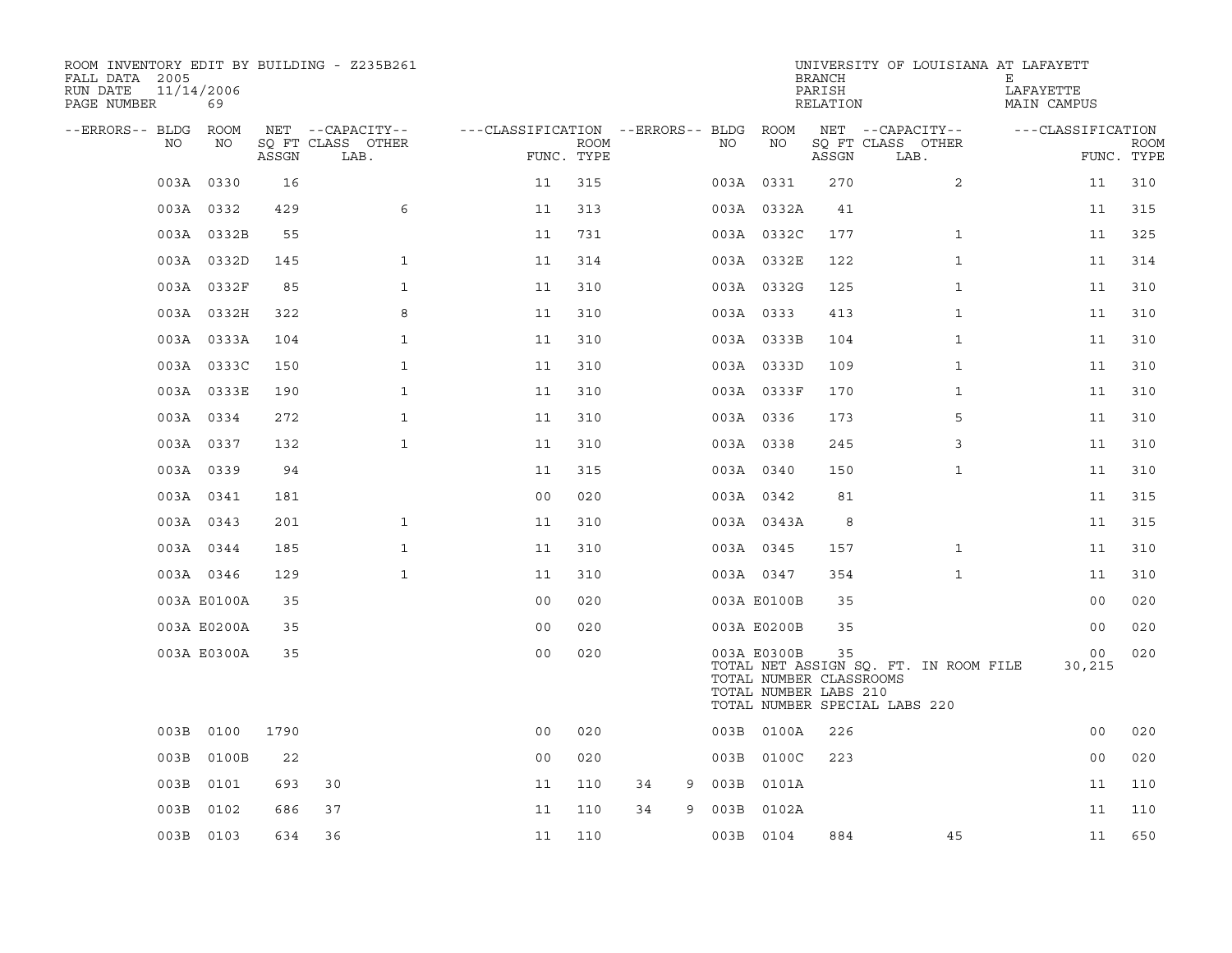| ROOM INVENTORY EDIT BY BUILDING - Z235B261<br>FALL DATA 2005<br>RUN DATE<br>PAGE NUMBER | 11/14/2006<br>70 |       |    |                           |                |             |                                   |           |            | <b>BRANCH</b><br>PARISH<br>RELATION |    |                           | UNIVERSITY OF LOUISIANA AT LAFAYETT<br>Е<br>LAFAYETTE | MAIN CAMPUS       |                           |
|-----------------------------------------------------------------------------------------|------------------|-------|----|---------------------------|----------------|-------------|-----------------------------------|-----------|------------|-------------------------------------|----|---------------------------|-------------------------------------------------------|-------------------|---------------------------|
| --ERRORS-- BLDG                                                                         | <b>ROOM</b>      |       |    | NET --CAPACITY--          |                |             | ---CLASSIFICATION --ERRORS-- BLDG |           | ROOM       |                                     |    | NET --CAPACITY--          |                                                       | ---CLASSIFICATION |                           |
| NO                                                                                      | NO               | ASSGN |    | SO FT CLASS OTHER<br>LAB. | FUNC. TYPE     | <b>ROOM</b> |                                   | NO        | NO         | ASSGN                               |    | SQ FT CLASS OTHER<br>LAB. |                                                       |                   | <b>ROOM</b><br>FUNC. TYPE |
| 003B                                                                                    | 0104A            | 148   |    |                           | 11             | 630         |                                   | 003B      | 0105       | 1120                                |    | 32                        |                                                       | 11                | 210                       |
| 003B                                                                                    | 0106             | 1032  |    | 32                        | 11             | 210         |                                   | 003B 0107 |            | 932                                 |    | 20                        |                                                       | 11                | 350                       |
| 003B                                                                                    | 0108             | 932   | 32 |                           | 11             | 110         |                                   | 003B 0109 |            | 400                                 |    |                           |                                                       | 0 <sub>0</sub>    | 030                       |
| 003B                                                                                    | 0109A            | 29    |    |                           | 0 <sub>0</sub> | 030         |                                   | 003B 0110 |            | 1180                                | 32 |                           |                                                       | 11                | 110                       |
| 003B                                                                                    | 0111             | 1203  |    | 32                        | 11             | 210         |                                   |           | 003B 0111A | 95                                  |    |                           |                                                       | 11                | 710                       |
| 003B                                                                                    | 0112             | 1066  |    | 32                        | 11             | 210         |                                   | 003B 0200 |            | 1608                                |    |                           |                                                       | 0 <sub>0</sub>    | 020                       |
| 003B                                                                                    | 0200A            | 226   |    |                           | 0 <sub>0</sub> | 020         |                                   |           | 003B 0200B | 22                                  |    |                           |                                                       | 0 <sub>0</sub>    | 020                       |
| 003B                                                                                    | 0200C            | 223   |    |                           | 0 <sub>0</sub> | 020         |                                   | 003B 0201 |            | 724                                 | 40 |                           |                                                       | 11                | 110                       |
| 003B                                                                                    | 0202             | 687   | 42 |                           | 11             | 110         |                                   | 003B      | 0203       | 663                                 | 34 |                           |                                                       | 11                | 110                       |
| 003B                                                                                    | 0204             | 744   | 40 |                           | 11             | 110         |                                   | 003B 0205 |            | 835                                 | 40 |                           |                                                       | 11                | 110                       |
| 003B                                                                                    | 0205A            | 18    |    |                           | 11             | 115         |                                   | 003B      | 0206       | 786                                 | 40 |                           |                                                       | 11                | 110                       |
| 003B                                                                                    | 0207             | 906   | 32 |                           | 11             | 110         |                                   | 003B 0208 |            | 738                                 | 40 |                           |                                                       | 11                | 110                       |
| 003B                                                                                    | 0209             | 124   |    | 3                         | 0 <sub>0</sub> | 030         |                                   | 003B 0210 |            | 377                                 |    |                           |                                                       | 0 <sub>0</sub>    | 030                       |
| 003B                                                                                    | 0211             | 19    |    |                           | 0 <sub>0</sub> | 010         |                                   | 003B 0212 |            | 83                                  |    |                           |                                                       | 0 <sub>0</sub>    | 030                       |
| 003B                                                                                    | 0212A            | 112   |    | 4                         | 0 <sub>0</sub> | 030         |                                   | 003B 0214 |            | 775                                 | 42 |                           |                                                       | 11                | 110                       |
| 003B                                                                                    | 0215             | 727   | 42 |                           | 11             | 110         |                                   | 003B 0216 |            | 1069                                | 50 |                           |                                                       | 11                | 110                       |
| 003B                                                                                    | 0217             | 1069  | 50 |                           | 11             | 110         |                                   |           | 003B 0217A | 95                                  |    |                           |                                                       | 11                | 710                       |
| 003B                                                                                    | 0300             | 1039  |    |                           | 0 <sub>0</sub> | 020         |                                   |           | 003B 0300A | 130                                 |    |                           |                                                       | 00                | 020                       |
| 003B                                                                                    | 0300B            | 22    |    |                           | 0 <sub>0</sub> | 020         |                                   |           | 003B 0300C | 163                                 |    |                           |                                                       | 0 <sub>0</sub>    | 020                       |
| 003B                                                                                    | 0301             | 274   |    | $\mathbf{1}$              | 11             | 310         |                                   | 003B 0302 |            | 238                                 |    | $\mathbf{1}$              |                                                       | 11                | 310                       |
| 003B                                                                                    | 0302A            | 56    |    |                           | 11             | 315         |                                   | 003B 0303 |            | 16                                  |    |                           |                                                       | 00                | 020                       |
| 003B                                                                                    | 0303A            | 108   |    | $\mathbf{1}$              | 00             | 030         |                                   | 003B 0304 |            | 328                                 |    |                           |                                                       | 0 <sub>0</sub>    | 030                       |
| 003B                                                                                    | 0305             | 53    |    | 2                         | 0 <sub>0</sub> | 030         |                                   |           | 003B 0305A | 84                                  |    | 2                         |                                                       | 0 <sub>0</sub>    | 030                       |
| 003B                                                                                    | 0306             | 54    |    | $\mathbf{1}$              | 11             | 650         |                                   |           | 003B 0306A | 15                                  |    |                           |                                                       | 11                | 315                       |
| 3<br>003B                                                                               | 0306B            |       |    |                           | 11             | 315         |                                   |           | 003B 0306C | 15                                  |    |                           |                                                       | 11                | 315                       |
|                                                                                         | 003B 0306D       | 15    |    |                           | 11             | 315         |                                   |           | 003B 0306E | 15                                  |    |                           |                                                       | 11                | 315                       |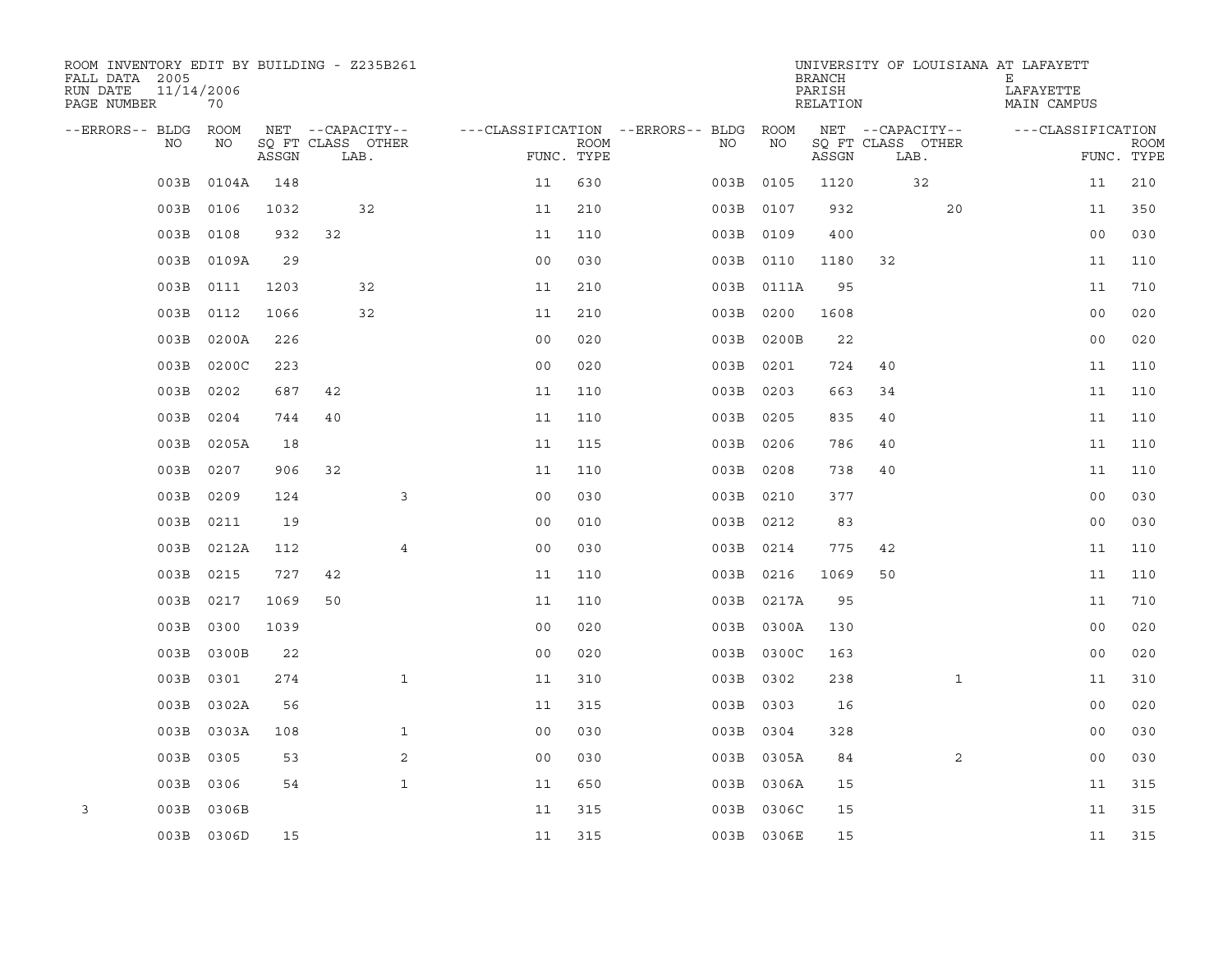| ROOM INVENTORY EDIT BY BUILDING - Z235B261<br>FALL DATA 2005<br>11/14/2006<br>RUN DATE<br>PAGE NUMBER | 71         |       |                           |                                        |      |           |                                                                | <b>BRANCH</b><br>PARISH<br>RELATION |                               |                                       | UNIVERSITY OF LOUISIANA AT LAFAYETT<br>Е<br>LAFAYETTE<br>MAIN CAMPUS |                   |             |
|-------------------------------------------------------------------------------------------------------|------------|-------|---------------------------|----------------------------------------|------|-----------|----------------------------------------------------------------|-------------------------------------|-------------------------------|---------------------------------------|----------------------------------------------------------------------|-------------------|-------------|
| --ERRORS-- BLDG ROOM                                                                                  |            |       | NET --CAPACITY--          | ---CLASSIFICATION --ERRORS-- BLDG ROOM |      |           |                                                                |                                     | NET --CAPACITY--              |                                       |                                                                      | ---CLASSIFICATION |             |
| NO                                                                                                    | NO         | ASSGN | SQ FT CLASS OTHER<br>LAB. | FUNC. TYPE                             | ROOM | NO        | NO                                                             | ASSGN                               | SQ FT CLASS OTHER<br>LAB.     |                                       |                                                                      | FUNC. TYPE        | <b>ROOM</b> |
| 003B                                                                                                  | 0307       | 14    | $\mathbf{1}$              | 11                                     | 315  |           | 003B 0307A                                                     | 150                                 |                               | 6                                     |                                                                      | 11                | 680         |
|                                                                                                       | 003B 0307B | 534   | $\mathbf{1}$              | 11                                     | 310  |           | 003B 0307C                                                     | 150                                 |                               | 6                                     |                                                                      | 11                | 680         |
|                                                                                                       | 003B 0307D | 392   | 6                         | 11                                     | 650  | 003B 0308 |                                                                | 54                                  |                               | $\mathbf{1}$                          |                                                                      | 11                | 315         |
|                                                                                                       | 003B 0308A | 15    |                           | 11                                     | 315  |           | 003B 0308B                                                     | 15                                  |                               |                                       |                                                                      | 11                | 315         |
| 003B                                                                                                  | 0308C      | 15    |                           | 11                                     | 315  | 003B 0309 |                                                                | 53                                  |                               | $\mathbf{1}$                          |                                                                      | 0 <sub>0</sub>    | 030         |
| 003B                                                                                                  | 0309A      | 154   | 6                         | 11                                     | 290  |           | 003B 0309B                                                     | 343                                 |                               | $\mathbf{1}$                          |                                                                      | 11                | 280         |
|                                                                                                       | 003B 0309C | 61    |                           | 11                                     | 680  |           | 003B 0309D                                                     | 70                                  |                               |                                       |                                                                      | 11                | 315         |
|                                                                                                       | 003B 0310  | 54    |                           | 11                                     | 315  |           | 003B 0310A                                                     | 15                                  |                               |                                       |                                                                      | 11                | 315         |
|                                                                                                       | 003B 0310B | 15    |                           | 11                                     | 315  |           | 003B 0310C                                                     | 15                                  |                               |                                       |                                                                      | 11                | 315         |
|                                                                                                       | 003B 0311  | 188   | $\mathbf{1}$              | 11                                     | 310  |           | 003B 0311A                                                     | 362                                 |                               | $\mathbf{1}$                          |                                                                      | 11                | 310         |
|                                                                                                       | 003B 0312  | 226   | 6                         | 11                                     | 680  | 003B 0313 |                                                                | 318                                 |                               | $\overline{2}$                        |                                                                      | 11                | 310         |
|                                                                                                       | 003B 0313A | 332   | 2                         | 11                                     | 280  |           | TOTAL NUMBER CLASSROOMS<br>TOTAL NUMBER LABS 210               |                                     | TOTAL NUMBER SPECIAL LABS 220 | TOTAL NET ASSIGN SQ. FT. IN ROOM FILE |                                                                      | 24,615<br>19<br>4 |             |
|                                                                                                       | 003C 0001  | 36    |                           | 11                                     | 590  |           | TOTAL NUMBER CLASSROOMS<br>TOTAL NUMBER LABS 210               |                                     | TOTAL NUMBER SPECIAL LABS 220 | TOTAL NET ASSIGN SQ. FT. IN ROOM FILE |                                                                      | 36                |             |
|                                                                                                       | 003D 0001  | 749   |                           | 0 <sub>0</sub>                         | 030  |           | 003D 0001A<br>TOTAL NUMBER CLASSROOMS<br>TOTAL NUMBER LABS 210 | $\mathbf{1}$                        | TOTAL NUMBER SPECIAL LABS 220 | TOTAL NET ASSIGN SQ. FT. IN ROOM FILE |                                                                      | 11<br>1           | 590         |
|                                                                                                       | 0031 0100  | 8764  |                           | 0 <sub>0</sub>                         | 020  |           | 0031 0100A                                                     | 890                                 |                               |                                       |                                                                      | 0 <sub>0</sub>    | 020         |
|                                                                                                       | 0031 0100B | 736   |                           | 0 <sub>0</sub>                         | 020  |           | 0031 0100C 1771                                                |                                     |                               |                                       |                                                                      | 0 <sub>0</sub>    | 020         |
|                                                                                                       | 0031 0100D | 32    |                           | 0 <sub>0</sub>                         | 020  |           | 0031 0100E                                                     | 24                                  |                               |                                       |                                                                      | 0 <sub>0</sub>    | 020         |
|                                                                                                       | 0031 0100F | 32    |                           | 0 <sub>0</sub>                         | 020  |           | 0031 0100G                                                     | 24                                  |                               |                                       |                                                                      | 0 <sub>0</sub>    | 020         |
|                                                                                                       | 0031 0100H | 54    |                           | 0 <sub>0</sub>                         | 020  |           | 0031 0100I                                                     | 476                                 |                               |                                       |                                                                      | 0 <sub>0</sub>    | 020         |
|                                                                                                       | 0031 0100J | 465   |                           | 0 <sub>0</sub>                         | 020  |           | 0031 0100K                                                     | 137                                 |                               |                                       |                                                                      | 0 <sub>0</sub>    | 020         |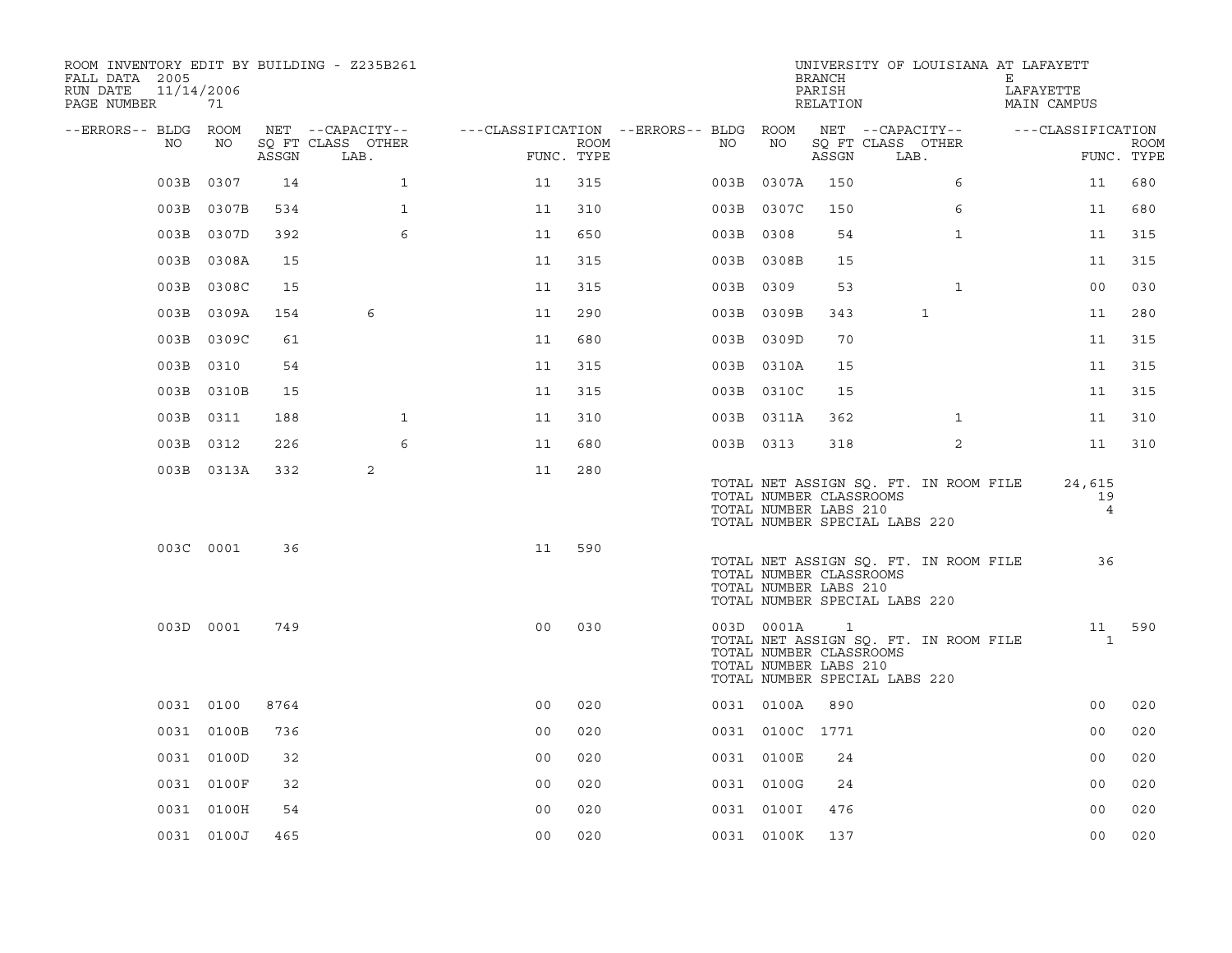| ROOM INVENTORY EDIT BY BUILDING - Z235B261<br>FALL DATA 2005<br>RUN DATE<br>PAGE NUMBER | 11/14/2006<br>72 |       |                           |                                        |             |           |                 | <b>BRANCH</b><br>PARISH<br>RELATION | UNIVERSITY OF LOUISIANA AT LAFAYETT | Е<br>LAFAYETTE<br>MAIN CAMPUS |                           |
|-----------------------------------------------------------------------------------------|------------------|-------|---------------------------|----------------------------------------|-------------|-----------|-----------------|-------------------------------------|-------------------------------------|-------------------------------|---------------------------|
| --ERRORS-- BLDG ROOM                                                                    |                  |       | NET --CAPACITY--          | ---CLASSIFICATION --ERRORS-- BLDG ROOM |             |           |                 |                                     | NET --CAPACITY--                    | ---CLASSIFICATION             |                           |
| NO.                                                                                     | NO               | ASSGN | SQ FT CLASS OTHER<br>LAB. | FUNC. TYPE                             | <b>ROOM</b> | NO.       | NO              | ASSGN                               | SQ FT CLASS OTHER<br>LAB.           |                               | <b>ROOM</b><br>FUNC. TYPE |
| 0031                                                                                    | 0101             | 1679  |                           | 0 <sub>0</sub>                         | 010         |           | 0031 0101A 2545 |                                     |                                     | 11                            | 635                       |
|                                                                                         | 0031 0102A       | 115   |                           | 11                                     | 635         | 0031 0103 |                 | 322                                 | 2                                   | 11                            | 310                       |
|                                                                                         | 0031 0103A       | 96    |                           | 0 <sub>0</sub>                         | 030         | 0031 0104 |                 | 71                                  |                                     | 11                            | 315                       |
|                                                                                         | 0031 0105        | 403   |                           | 11                                     | 665         |           | 0031 0105A      | 131                                 |                                     | 11                            | 635                       |
|                                                                                         | 0031 0106        | 2980  |                           | 0 <sub>0</sub>                         | 030         |           | 0031 0106A      | 139                                 |                                     | 11                            | 635                       |
|                                                                                         | 0031 0107        | 9413  |                           | 11                                     | 660         |           | 0031 0107A 1018 |                                     | $\overline{4}$                      | 11                            | 650                       |
| 0031                                                                                    | 0107B            | 185   | 3                         | 11                                     | 310         |           | 0031 0107C      | 169                                 | $\overline{2}$                      | 11                            | 310                       |
| 0031                                                                                    | 0107D            | 145   | $\mathbf{1}$              | 11                                     | 310         |           | 0031 0107E      | 242                                 | 3                                   | 11                            | 310                       |
| 0031                                                                                    | 0107F            | 145   | $\mathbf{1}$              | 11                                     | 310         |           | 0031 0107H      | 310                                 |                                     | 11                            | 665                       |
|                                                                                         | 0031 0107I       | 965   | 3                         | 11                                     | 665         |           | 0031 0107J      | 196                                 | 3                                   | 11                            | 650                       |
|                                                                                         | 0031 0108        | 139   |                           | 0 <sub>0</sub>                         | 020         |           | 0031 0108A 1390 |                                     |                                     | 11                            | 635                       |
|                                                                                         | 0031 0109A       | 86    | 2                         | 11                                     | 310         |           | 0031 0110A 1159 |                                     |                                     | 11                            | 635                       |
|                                                                                         | 0031 0111        | 1488  |                           | 11                                     | 620         |           | 0031 0111A      | 867                                 |                                     | 11                            | 635                       |
|                                                                                         | 0031 0112        | 239   |                           | 11                                     | 665         |           | 0031 0112A 1026 |                                     |                                     | 11                            | 635                       |
|                                                                                         | 0031 0113A       | 287   |                           | 11                                     | 615         |           | 0031 0114       | 22                                  |                                     | 11                            | 615                       |
|                                                                                         | 0031 0114A       | 128   |                           | 11                                     | 615         |           | 0031 0115A      | 530                                 |                                     | 11                            | 635                       |
| 0031                                                                                    | 0116             | 512   | 11                        | 0 <sub>0</sub>                         | 030         |           | 0031 0117       | 23                                  |                                     | 00                            | 030                       |
|                                                                                         | 0031 0118        | 535   | 6                         | 0 <sub>0</sub>                         | 030         | 0031 0119 |                 | 30                                  |                                     | 11                            | 590                       |
|                                                                                         | 0031 0120        | 251   |                           | 11                                     | 625         |           | 0031 0120A      | 101                                 |                                     | 00                            | 030                       |
|                                                                                         | 0031 0122        | 584   | $\overline{2}$            | 11                                     | 310         | 0031 0123 |                 | 225                                 | 3                                   | 11                            | 310                       |
|                                                                                         | 0031 0124        | 444   | $\overline{4}$            | 11                                     | 310         |           | 0031 0126       | 81                                  |                                     | 11                            | 315                       |
|                                                                                         | 0031 0127        | 157   | 3                         | 11                                     | 660         | 0031 0130 |                 | 417                                 | 41                                  | 11                            | 410                       |
|                                                                                         | 0031 0131        | 236   | $\overline{4}$            | 0 <sub>0</sub>                         | 020         | 0031 0132 |                 | 1001                                | 150                                 | 11                            | 350                       |
|                                                                                         | 0031 0133        | 67    |                           | 00                                     | 030         | 0031 0134 |                 | 506                                 | 7                                   | 0 <sub>0</sub>                | 030                       |
|                                                                                         | 0031 0135        | 267   | 11                        | 0 <sub>0</sub>                         | 030         | 0031 0136 |                 | 401                                 |                                     | 0 <sub>0</sub>                | 030                       |
|                                                                                         | 0031 0137        | 19    |                           | 0 <sub>0</sub>                         | 010         | 0031 0140 |                 | 107                                 | 3                                   | 0 <sub>0</sub>                | 030                       |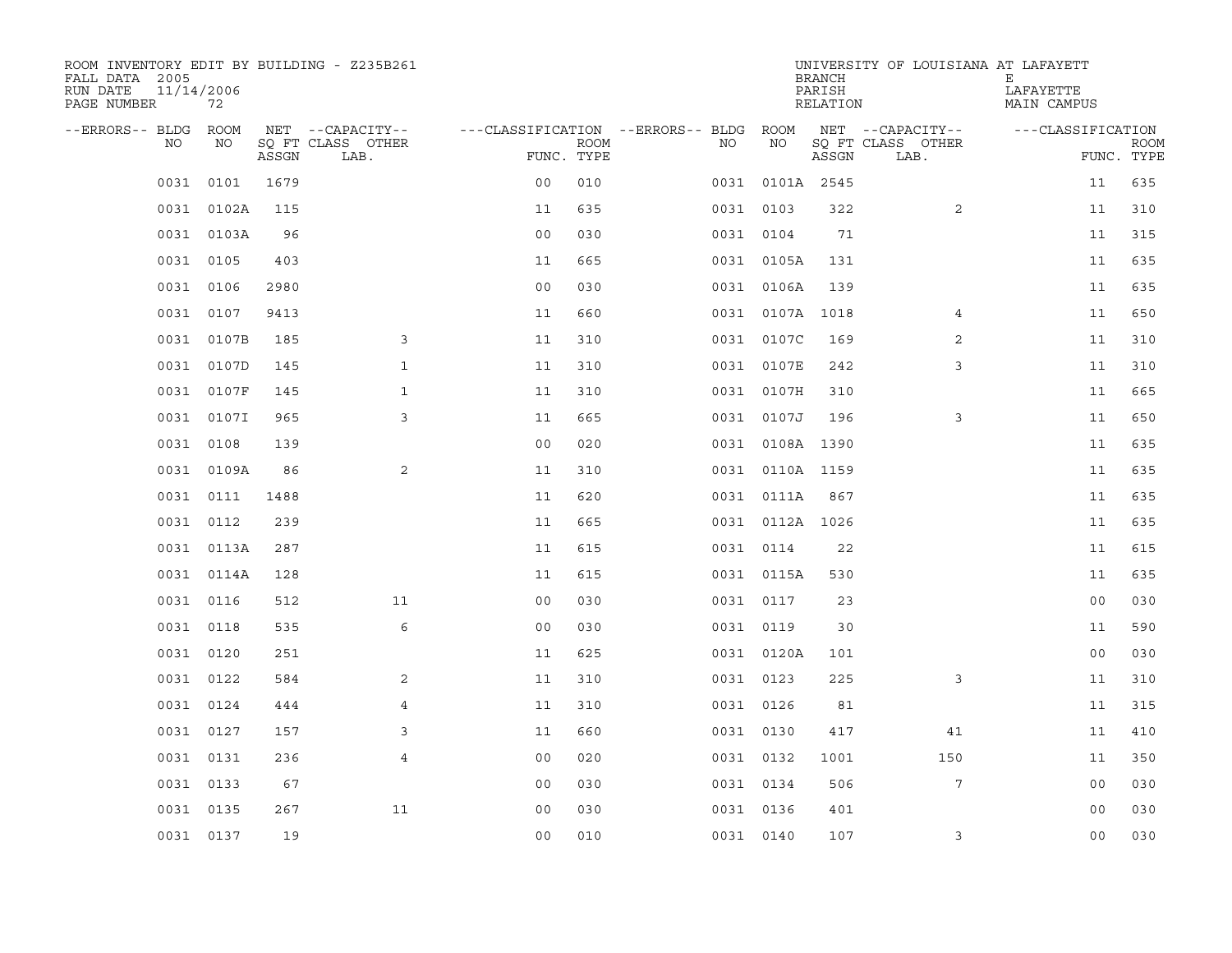| ROOM INVENTORY EDIT BY BUILDING - Z235B261<br>FALL DATA 2005<br>RUN DATE<br>PAGE NUMBER | 11/14/2006<br>73 |       |                           |                                        |             |           |            | <b>BRANCH</b><br>PARISH<br>RELATION | UNIVERSITY OF LOUISIANA AT LAFAYETT | Е<br>LAFAYETTE<br>MAIN CAMPUS |                           |
|-----------------------------------------------------------------------------------------|------------------|-------|---------------------------|----------------------------------------|-------------|-----------|------------|-------------------------------------|-------------------------------------|-------------------------------|---------------------------|
| --ERRORS-- BLDG ROOM                                                                    |                  |       | NET --CAPACITY--          | ---CLASSIFICATION --ERRORS-- BLDG ROOM |             |           |            |                                     | NET --CAPACITY--                    | ---CLASSIFICATION             |                           |
| NO.                                                                                     | NO               | ASSGN | SQ FT CLASS OTHER<br>LAB. | FUNC. TYPE                             | <b>ROOM</b> | NO.       | NO         | ASSGN                               | SQ FT CLASS OTHER<br>LAB.           |                               | <b>ROOM</b><br>FUNC. TYPE |
| 0031                                                                                    | 0141             | 80    |                           | 0 <sub>0</sub>                         | 020         | 0031 0142 |            | 35                                  |                                     | 0 <sub>0</sub>                | 030                       |
|                                                                                         | 0031 0143        | 119   | 3                         | 0 <sub>0</sub>                         | 030         | 0031 0144 |            | 283                                 |                                     | 0 <sub>0</sub>                | 030                       |
|                                                                                         | 0031 0145        | 35    |                           | 0 <sub>0</sub>                         | 020         | 0031 0147 |            | 535                                 | 106                                 | 11                            | 615                       |
|                                                                                         | 0031 0148        | 1930  | 303                       | 11                                     | 610         | 0031 0149 |            | 59                                  |                                     | 11                            | 615                       |
|                                                                                         | 0031 0150        | 107   |                           | 11                                     | 615         | 0031 0151 |            | 86                                  |                                     | 0 <sub>0</sub>                | 030                       |
|                                                                                         | 0031 0152        | 30    |                           | 0 <sub>0</sub>                         | 020         | 0031 0153 |            | 179                                 |                                     | 11                            | 615                       |
|                                                                                         | 0031 0155        | 107   | $\mathbf{1}$              | 11                                     | 615         | 0031 0157 |            | 80                                  |                                     | 0 <sub>0</sub>                | 020                       |
|                                                                                         | 0031 0158        | 908   | 12                        | 11                                     | 650         | 0031 0159 |            | 471                                 |                                     | 0 <sub>0</sub>                | 020                       |
|                                                                                         | 0031 0160        | 2688  |                           | 0 <sub>0</sub>                         | 020         | 0031 0161 |            | 72                                  |                                     | 11                            | 615                       |
|                                                                                         | 0031 0163        | 4223  | 430                       | 11                                     | 610         | 0031 0164 |            | 1442                                |                                     | 11                            | 615                       |
|                                                                                         | 0031 0165        | 30    | $\mathbf{1}$              | 0 <sub>0</sub>                         | 030         | 0031 0166 |            | 32                                  |                                     | 11                            | 615                       |
|                                                                                         | 0031 0167        | 32    |                           | 11                                     | 615         | 0031 0168 |            | 168                                 | $\mathbf{1}$                        | 11                            | 615                       |
|                                                                                         | 0031 0169        | 98    |                           | 0 <sub>0</sub>                         | 020         |           | 0031 0169A | 24                                  |                                     | 0 <sub>0</sub>                | 020                       |
|                                                                                         | 0031 0174        | 153   | $\mathbf{1}$              | 0 <sub>0</sub>                         | 030         | 0031 0175 |            | 16                                  |                                     | 11                            | 590                       |
|                                                                                         | 0031 0176        | 229   | 3                         | 0 <sub>0</sub>                         | 030         | 0031 0177 |            | 394                                 | 3                                   | 0 <sub>0</sub>                | 030                       |
|                                                                                         | 0031 0178        | 181   |                           | 11                                     | 730         | 0031 0179 |            | 60                                  |                                     | 0 <sub>0</sub>                | 030                       |
| 0031                                                                                    | 0180             | 30    |                           | 0 <sub>0</sub>                         | 030         | 0031 0181 |            | 16                                  |                                     | 00                            | 010                       |
|                                                                                         | 0031 0182        | 249   |                           | 11                                     | 635         | 0031 0183 |            | 360                                 | 7                                   | 11                            | 310                       |
|                                                                                         | 0031 0185        | 6432  | 256                       | 11                                     | 630         |           | 0031 0185A | 1223                                |                                     | 11                            | 635                       |
|                                                                                         | 0031 0186        | 7327  | 10                        | 11                                     | 630         | 0031 0187 |            | 192                                 | $\mathbf{1}$                        | 11                            | 310                       |
|                                                                                         | 0031 0188        | 192   | $\mathbf{1}$              | 11                                     | 310         | 0031 0189 |            | 237                                 | $\mathbf{1}$                        | 11                            | 310                       |
|                                                                                         | 0031 0190        | 183   | 2                         | 11                                     | 310         | 0031 0191 |            | 1017                                |                                     | 11                            | 635                       |
|                                                                                         | 0031 0193        | 121   |                           | 11                                     | 635         | 0031 0194 |            | 178                                 |                                     | 11                            | 635                       |
|                                                                                         | 0031 0195        | 110   |                           | 11                                     | 635         | 0031 0196 |            | 136                                 |                                     | 11                            | 635                       |
|                                                                                         | 0031 0198        | 156   |                           | 11                                     | 635         | 0031 0199 |            | 265                                 |                                     | 11                            | 635                       |
|                                                                                         | 0031 0200        | 2282  |                           | 0 <sub>0</sub>                         | 020         |           | 0031 0200A | 376                                 |                                     | 0 <sub>0</sub>                | 020                       |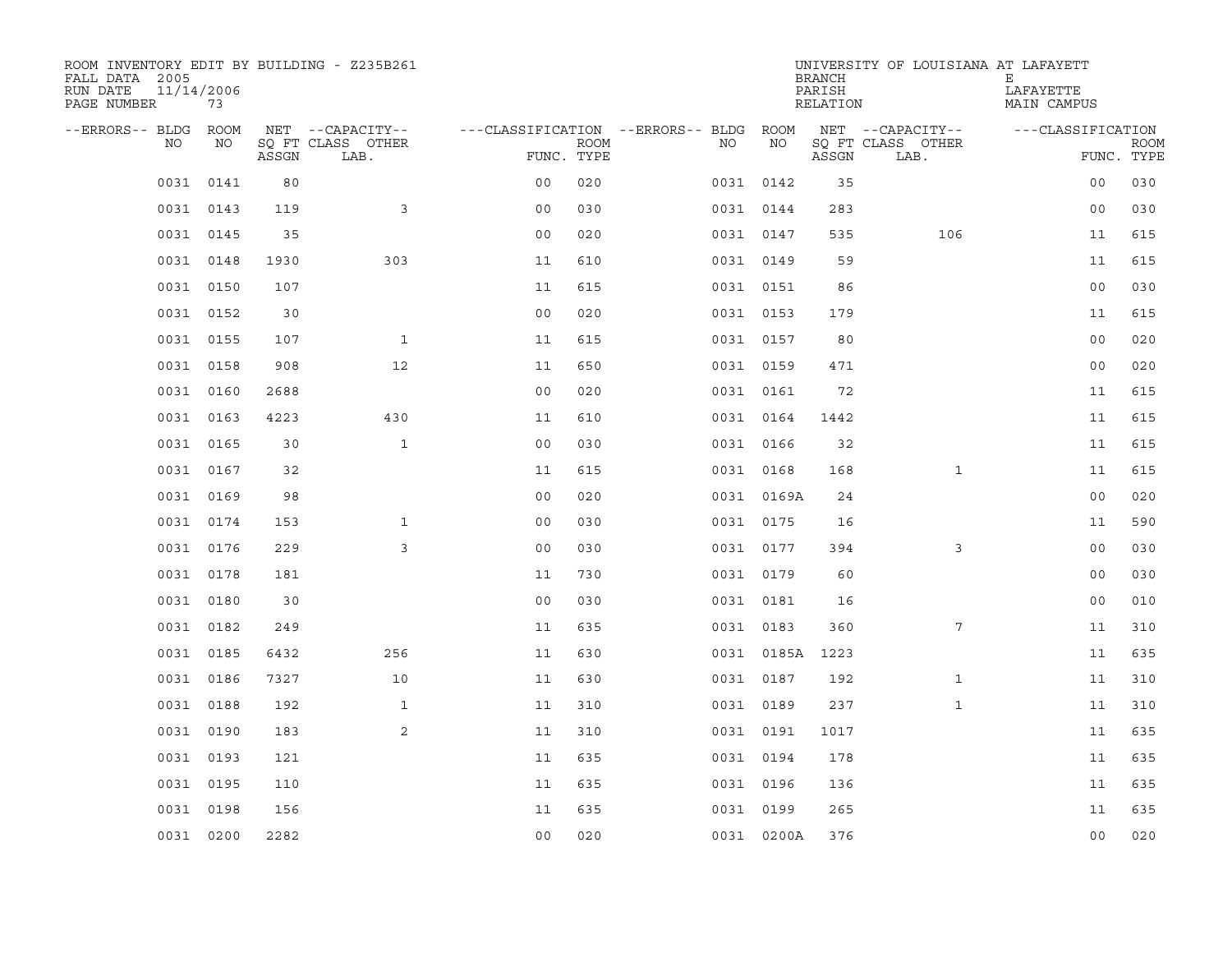| ROOM INVENTORY EDIT BY BUILDING - Z235B261<br>FALL DATA 2005<br>RUN DATE<br>PAGE NUMBER | 11/14/2006<br>74 |       |                           |                                        |             |           |            | <b>BRANCH</b><br>PARISH<br>RELATION | UNIVERSITY OF LOUISIANA AT LAFAYETT | Е<br>LAFAYETTE<br>MAIN CAMPUS |             |
|-----------------------------------------------------------------------------------------|------------------|-------|---------------------------|----------------------------------------|-------------|-----------|------------|-------------------------------------|-------------------------------------|-------------------------------|-------------|
| --ERRORS-- BLDG ROOM                                                                    |                  |       | NET --CAPACITY--          | ---CLASSIFICATION --ERRORS-- BLDG ROOM |             |           |            |                                     | NET --CAPACITY--                    | ---CLASSIFICATION             |             |
| NO.                                                                                     | NO               | ASSGN | SQ FT CLASS OTHER<br>LAB. | FUNC. TYPE                             | <b>ROOM</b> | NO.       | NO         | ASSGN                               | SQ FT CLASS OTHER<br>LAB.           | FUNC. TYPE                    | <b>ROOM</b> |
| 0031                                                                                    | 0200B            | 47    |                           | 0 <sub>0</sub>                         | 020         |           | 0031 0200C | 312                                 |                                     | 0 <sub>0</sub>                | 020         |
| 0031                                                                                    | 0200D            | 24    | 2                         | 0 <sub>0</sub>                         | 020         |           | 0031 0200E | 54                                  | 2                                   | 00                            | 020         |
|                                                                                         | 0031 0200F       | 465   |                           | 0 <sub>0</sub>                         | 020         |           | 0031 0200G | 137                                 |                                     | 0 <sub>0</sub>                | 020         |
|                                                                                         | 0031 0200H       | 465   |                           | 0 <sub>0</sub>                         | 020         | 0031 0201 |            | 860                                 |                                     | 11                            | 730         |
| 0031                                                                                    | 0202             | 226   | $\mathbf{1}$              | 11                                     | 310         |           | 0031 0202A | 224                                 | $\mathbf{1}$                        | 11                            | 310         |
| 0031                                                                                    | 0203             | 225   | 12                        | 11                                     | 650         | 0031 0204 |            | 230                                 |                                     | 11                            | 730         |
| 0031                                                                                    | 0205             | 169   |                           | 0 <sub>0</sub>                         | 030         |           | 0031 0206A | 116                                 | 2                                   | 11                            | 310         |
| 0031                                                                                    | 0206B            | 163   | 2                         | 11                                     | 310         |           | 0031 0206C | 148                                 | 2                                   | 11                            | 310         |
| 0031                                                                                    | 0206D            | 153   | $\mathbf{1}$              | 11                                     | 310         |           | 0031 0206E | 144                                 | $\mathbf{1}$                        | 11                            | 310         |
|                                                                                         | 0031 0207        | 1153  | 12                        | 11                                     | 310         |           | 0031 0207A | 46                                  | $\mathbf{1}$                        | 11                            | 310         |
|                                                                                         | 0031 0209        | 124   |                           | 11                                     | 675         | 0031 0210 |            | 153                                 |                                     | 11                            | 730         |
|                                                                                         | 0031 0211        | 102   |                           | 0 <sub>0</sub>                         | 030         | 0031 0214 |            | 37                                  |                                     | 0 <sub>0</sub>                | 030         |
| 0031                                                                                    | 0216             | 24    | 3                         | 11                                     | 675         | 0031 0217 |            | 823                                 | 36                                  | 11                            | 670         |
|                                                                                         | 0031 0218        | 4073  | 56                        | 11                                     | 650         | 0031 0220 |            | 1014                                | 85                                  | 11                            | 630         |
| 0031                                                                                    | 0221             | 2522  |                           | 11                                     | 630         | 0031 0222 |            | 91                                  | 5                                   | 11                            | 910         |
|                                                                                         | 0031 0223        | 124   |                           | 11                                     | 635         | 0031 0224 |            | 161                                 |                                     | 11                            | 635         |
| 0031                                                                                    | 0225             | 688   |                           | 11                                     | 630         | 0031 0228 |            | 1262                                |                                     | 11                            | 635         |
| 0031                                                                                    | 0228A            | 372   | 20                        | 11                                     | 630         | 0031 0231 |            | 48                                  |                                     | 0 <sub>0</sub>                | 030         |
|                                                                                         | 0031 0232        | 1322  |                           | 11                                     | 630         | 0031 0233 |            | 608                                 |                                     | 11                            | 670         |
|                                                                                         | 0031 0233A       | 233   |                           | 11                                     | 675         | 0031 0234 |            | 163                                 |                                     | 11                            | 730         |
|                                                                                         | 0031 0235        | 377   | 18                        | 11                                     | 350         | 0031 0236 |            | 379                                 | 25                                  | 11                            | 350         |
|                                                                                         | 0031 0237        | 476   | 33                        | 11                                     | 350         | 0031 0240 |            | 186                                 | $\mathbf{1}$                        | 11                            | 310         |
|                                                                                         | 0031 0241        | 221   | $\mathbf{1}$              | 11                                     | 310         | 0031 0242 |            | 135                                 | $\mathbf{1}$                        | 11                            | 310         |
| 0031                                                                                    | 0243             | 159   | $\mathbf{1}$              | 11                                     | 310         | 0031 0244 |            | 40                                  |                                     | 0 <sub>0</sub>                | 020         |
| 0031                                                                                    | 0245             | 127   | $\mathbf{1}$              | 11                                     | 310         | 0031 0246 |            | 131                                 |                                     | 11                            | 315         |
|                                                                                         | 0031 0247        | 404   | 6                         | 11                                     | 310         | 0031 0248 |            | 161                                 | $\mathbf{1}$                        | 11                            | 310         |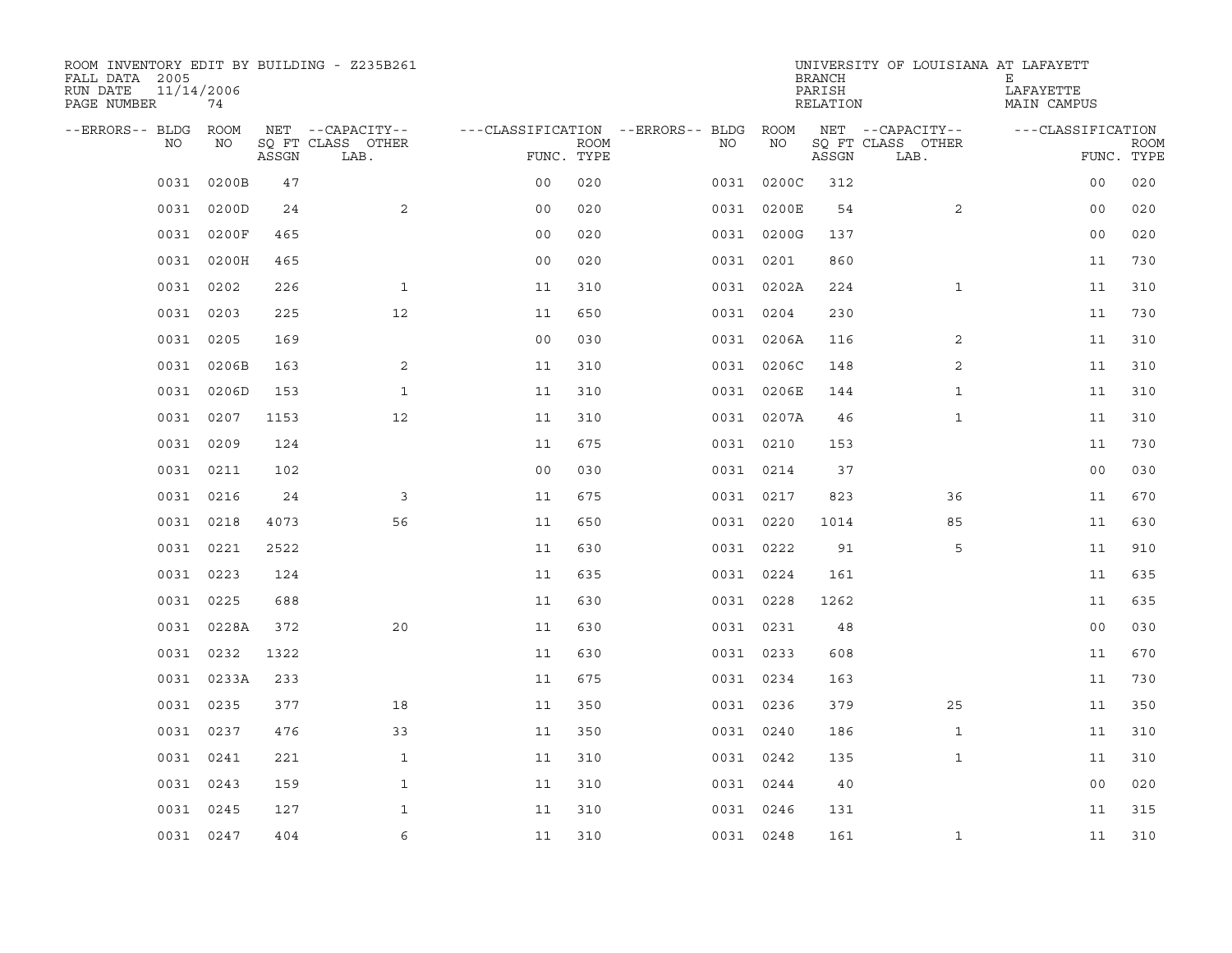| ROOM INVENTORY EDIT BY BUILDING - Z235B261<br>FALL DATA 2005<br>RUN DATE<br>PAGE NUMBER | 11/14/2006<br>75 |       |                           |                                        |                           |    |                                                                | BRANCH<br>PARISH<br>RELATION | UNIVERSITY OF LOUISIANA AT LAFAYETT                                    | Е<br>LAFAYETTE<br>MAIN CAMPUS |                           |
|-----------------------------------------------------------------------------------------|------------------|-------|---------------------------|----------------------------------------|---------------------------|----|----------------------------------------------------------------|------------------------------|------------------------------------------------------------------------|-------------------------------|---------------------------|
| --ERRORS-- BLDG ROOM                                                                    |                  |       | NET --CAPACITY--          | ---CLASSIFICATION --ERRORS-- BLDG ROOM |                           |    |                                                                |                              | NET --CAPACITY--                                                       | ---CLASSIFICATION             |                           |
| NO.                                                                                     | NO               | ASSGN | SQ FT CLASS OTHER<br>LAB. |                                        | <b>ROOM</b><br>FUNC. TYPE | NO | NO                                                             | ASSGN                        | SQ FT CLASS OTHER<br>LAB.                                              |                               | <b>ROOM</b><br>FUNC. TYPE |
| 0031                                                                                    | 0249             | 286   | $\mathbf{1}$              | 11                                     | 350                       |    | 0031 0250                                                      | 112                          | 3                                                                      | 11                            | 315                       |
|                                                                                         | 0031 0251        | 82    |                           | 11                                     | 315                       |    | 0031 0252                                                      | 46                           |                                                                        | 11                            | 315                       |
|                                                                                         | 0031 0254        | 68    |                           | 0 <sub>0</sub>                         | 030                       |    | 0031 0255                                                      | 523                          | 7                                                                      | 0 <sub>0</sub>                | 030                       |
|                                                                                         | 0031 0256        | 20    |                           | 0 <sub>0</sub>                         | 030                       |    | 0031 0257                                                      | 263                          | 9                                                                      | 00                            | 030                       |
|                                                                                         | 0031 0258        | 21    |                           | 0 <sub>0</sub>                         | 010                       |    | 0031 0260                                                      | 36                           |                                                                        | 0 <sub>0</sub>                | 030                       |
|                                                                                         | 0031 0261        | 154   |                           | 11                                     | 635                       |    | 0031 C0107G                                                    | 390                          |                                                                        | 0 <sub>0</sub>                | 020                       |
|                                                                                         | 0031 C0123       | 211   |                           | 0 <sub>0</sub>                         | 020                       |    | 0031 C0131                                                     | 224                          |                                                                        | 0 <sub>0</sub>                | 020                       |
|                                                                                         | 0031 C0197       | 237   |                           | 11                                     | 635                       |    | 0031 C0208                                                     | 639                          |                                                                        | 0 <sub>0</sub>                | 020                       |
|                                                                                         | 0031 C0212       | 386   |                           | 0 <sub>0</sub>                         | 020                       |    | 0031 C0229                                                     | 690                          |                                                                        | 0 <sub>0</sub>                | 020                       |
|                                                                                         | 0031 C0238       | 287   |                           | 0 <sub>0</sub>                         | 020                       |    | 0031 C0239                                                     | 647                          |                                                                        | 0 <sub>0</sub>                | 020                       |
|                                                                                         | 0031 C0253       | 384   |                           | 0 <sub>0</sub>                         | 020                       |    | 0031 E0170                                                     | 24                           |                                                                        | 0 <sub>0</sub>                | 020                       |
|                                                                                         | 0031 E0200       | 24    |                           | 0 <sub>0</sub>                         | 020                       |    | 0031 M0100                                                     | 32                           |                                                                        | 0 <sub>0</sub>                | 020                       |
|                                                                                         | 0031 M0101       | 1140  |                           | 11                                     | 660                       |    | 0031 M0102                                                     | 1402                         |                                                                        | 11                            | 660                       |
|                                                                                         | 0031 M0103       | 164   | 8                         | 11                                     | 350                       |    | 0031 M0104                                                     | 165                          | $\mathbf{1}$                                                           | 11                            | 310                       |
|                                                                                         | 0031 M0105       | 162   | $\mathbf{1}$              | 11                                     | 310                       |    | 0031 M0106                                                     | 1578                         |                                                                        | 11                            | 660                       |
|                                                                                         | 0031 M0107       | 125   |                           | 11                                     | 615                       |    | 0031 M0108                                                     | 1578                         | $\mathbf{1}$                                                           | 11                            | 660                       |
|                                                                                         | 0031 M0109       | 242   |                           | 0 <sub>0</sub>                         | 020                       |    | 0031 M0157<br>TOTAL NUMBER CLASSROOMS<br>TOTAL NUMBER LABS 210 | 80                           | TOTAL NET ASSIGN SQ. FT. IN ROOM FILE<br>TOTAL NUMBER SPECIAL LABS 220 | 00<br>82,727                  | 020                       |
| 0032                                                                                    | 0101             | 1359  | 4                         | 11                                     | 950                       |    | 0032 0102                                                      | 112                          | $\mathbf{1}$                                                           | 11                            | 910                       |
|                                                                                         | 0032 0103        | 112   | $\mathbf{1}$              | 11                                     | 910                       |    | 0032 0104                                                      | 70                           | $\mathbf{1}$                                                           | 11                            | 919                       |
| 0032                                                                                    | 0105             | 82    | 2                         | 11                                     | 919                       |    | 0032 0106                                                      | 70                           |                                                                        | 11                            | 935                       |
|                                                                                         | 0032 0107        | 92    | $\mathbf{1}$              | 11                                     | 935                       |    | TOTAL NUMBER CLASSROOMS<br>TOTAL NUMBER LABS 210               |                              | TOTAL NET ASSIGN SQ. FT. IN ROOM FILE<br>TOTAL NUMBER SPECIAL LABS 220 | 1,897                         |                           |
|                                                                                         | 0033 0100        | 1945  |                           | 0 <sub>0</sub>                         | 020                       |    | 0033 0100A                                                     | 400                          |                                                                        | 0 <sub>0</sub>                | 020                       |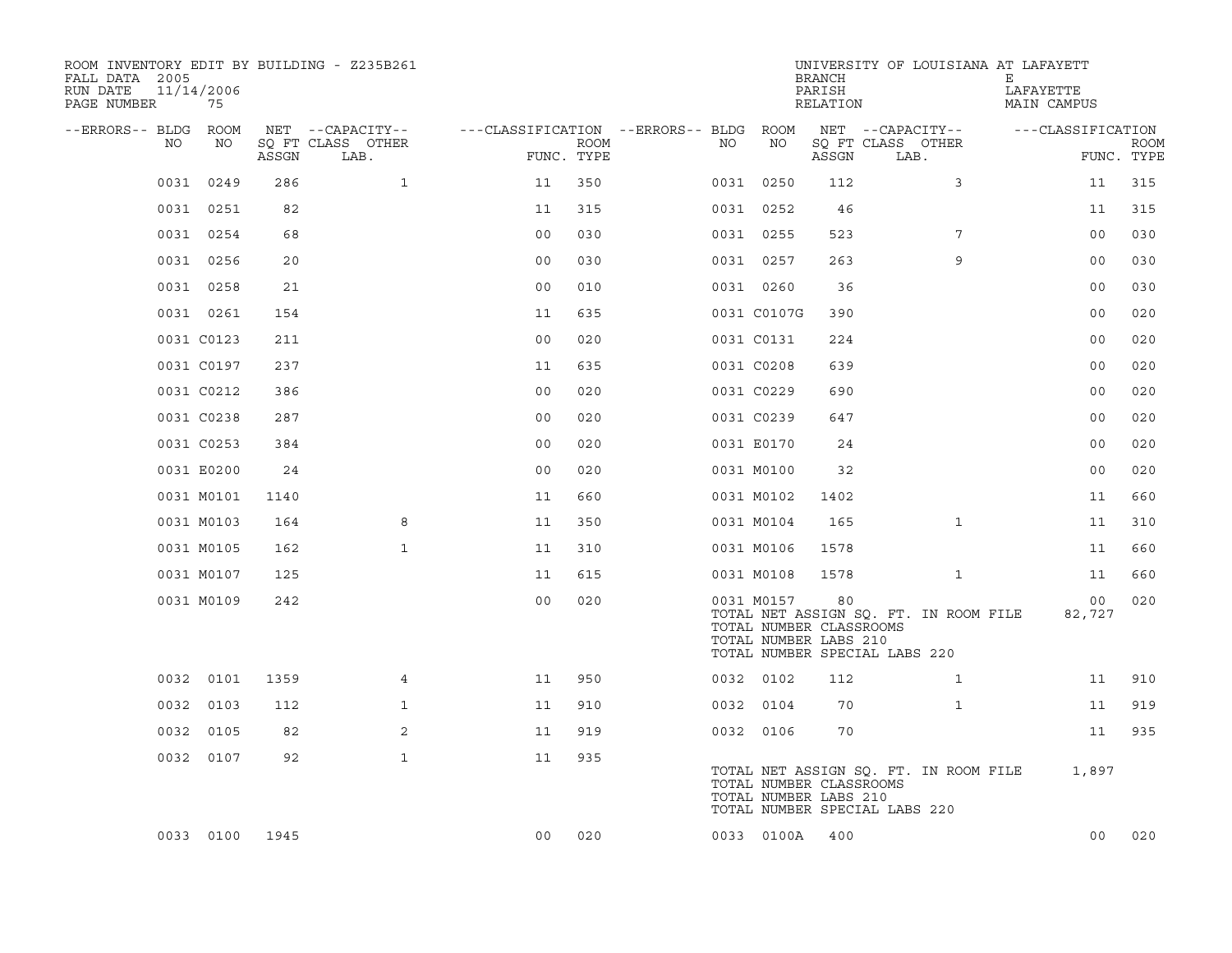| ROOM INVENTORY EDIT BY BUILDING - Z235B261<br>FALL DATA 2005<br>RUN DATE<br>PAGE NUMBER | 11/14/2006<br>76 |       |                           |                                        |             |           |            | <b>BRANCH</b><br>PARISH<br>RELATION | UNIVERSITY OF LOUISIANA AT LAFAYETT | Е<br>LAFAYETTE<br>MAIN CAMPUS |                           |
|-----------------------------------------------------------------------------------------|------------------|-------|---------------------------|----------------------------------------|-------------|-----------|------------|-------------------------------------|-------------------------------------|-------------------------------|---------------------------|
| --ERRORS-- BLDG ROOM                                                                    |                  |       | NET --CAPACITY--          | ---CLASSIFICATION --ERRORS-- BLDG ROOM |             |           |            |                                     | NET --CAPACITY--                    | ---CLASSIFICATION             |                           |
| NO.                                                                                     | NO               | ASSGN | SQ FT CLASS OTHER<br>LAB. | FUNC. TYPE                             | <b>ROOM</b> | NO.       | NO         | ASSGN                               | SQ FT CLASS OTHER<br>LAB.           |                               | <b>ROOM</b><br>FUNC. TYPE |
| 0033                                                                                    | 0100B            | 13    |                           | 0 <sub>0</sub>                         | 010         | 0033      | 0101       | 48                                  |                                     | 0 <sub>0</sub>                | 030                       |
| 0033                                                                                    | 0101A            | 106   | 2                         | 0 <sub>0</sub>                         | 030         | 0033      | 0102       | 202                                 | 2                                   | 11                            | 310                       |
| 0033                                                                                    | 0102A            | 126   | $\mathbf{1}$              | 11                                     | 310         | 0033      | 0103       | 76                                  | $\mathbf{1}$                        | 11                            | 310                       |
| 0033                                                                                    | 0104             | 85    |                           | 11                                     | 660         |           | 0033 0104A | 30                                  |                                     | 11                            | 525                       |
| 0033                                                                                    | 0105             | 92    |                           | 0 <sub>0</sub>                         | 030         | 0033      | 0105A      | 130                                 | 3                                   | 0 <sub>0</sub>                | 030                       |
| 0033                                                                                    | 0106             | 179   | $\overline{4}$            | 11                                     | 310         |           | 0033 0106A | 186                                 | 2                                   | 11                            | 310                       |
| 0033                                                                                    | 0106B            | 201   | $\mathbf{2}$              | 11                                     | 310         | 0033      | 0107       | 791                                 | 266                                 | 11                            | 525                       |
| 0033                                                                                    | 0107A            | 730   |                           | 11                                     | 525         |           | 0033 0108  | 106                                 |                                     | 00                            | 010                       |
| 0033                                                                                    | 0109             | 139   |                           | 11                                     | 730         | 0033      | 0110       | 472                                 |                                     | 11                            | 525                       |
| 0033                                                                                    | 0111             | 493   | 6                         | 11                                     | 525         |           | 0033 0112  | 704                                 |                                     | 0 <sub>0</sub>                | 030                       |
| 0033                                                                                    | 0113             | 475   |                           | 0 <sub>0</sub>                         | 010         |           | 0033 0113A | 24                                  |                                     | 0 <sub>0</sub>                | 010                       |
| 0033                                                                                    | 0113B            | 10    |                           | 11                                     | 620         |           | 0033 0114  | 477                                 |                                     | 11                            | 730                       |
| 0033                                                                                    | 0114A            | 23    |                           | 11                                     | 730         | 0033      | 0114B      | 10                                  |                                     | 11                            | 620                       |
| 0033                                                                                    | 0115 11244       |       | 32                        | 11                                     | 520         |           | 0033 0116  | 85                                  | $\mathbf{1}$                        | 11                            | 310                       |
| 0033                                                                                    | 0116A            | 10    |                           | 11                                     | 315         | 0033      | 0117       | 83                                  |                                     | 11                            | 730                       |
| 0033                                                                                    | 0117A            | 33    |                           | 11                                     | 735         |           | 0033 0118  | 288                                 | 3                                   | 11                            | 310                       |
| 0033                                                                                    | 0118A            | 78    | $\mathbf{1}$              | 11                                     | 315         | 0033      | 0118B      | 9                                   |                                     | 11                            | 315                       |
| 0033                                                                                    | 0119             | 70    |                           | 0 <sub>0</sub>                         | 020         |           | 0033 0120  | 122                                 | 2                                   | 11                            | 310                       |
| 0033                                                                                    | 0120A            | 102   | 2                         | 11                                     | 310         | 0033      | 0121       | 50                                  |                                     | 11                            | 315                       |
| 0033                                                                                    | 0123             | 221   |                           | 11                                     | 730         | 0033 0124 |            | 1257                                | 42                                  | 11                            | 525                       |
| 0033                                                                                    | 0125             | 582   | $\overline{4}$            | 11                                     | 525         | 0033      | 0127       | 514                                 | 20                                  | 11                            | 525                       |
| 0033                                                                                    | 0127A            | 287   | 20                        | 11                                     | 610         | 0033      | 0128       | 769                                 | 20                                  | 11                            | 525                       |
| 0033                                                                                    | 0200             | 235   |                           | 0 <sub>0</sub>                         | 020         | 0033      | 0200A      | 235                                 |                                     | 00                            | 020                       |
| 0033                                                                                    | 0200B            | 64    |                           | 0 <sub>0</sub>                         | 020         | 0033      | 0200C      | 75                                  |                                     | 0 <sub>0</sub>                | 020                       |
| 0033                                                                                    | 0201             | 189   | 2                         | 11                                     | 310         | 0033      | 0201A      | 264                                 | 2                                   | 11                            | 310                       |
|                                                                                         | 0033 0202        | 1585  | 32                        | 11                                     | 220         |           | 0033 0202A | 35                                  |                                     | 11                            | 730                       |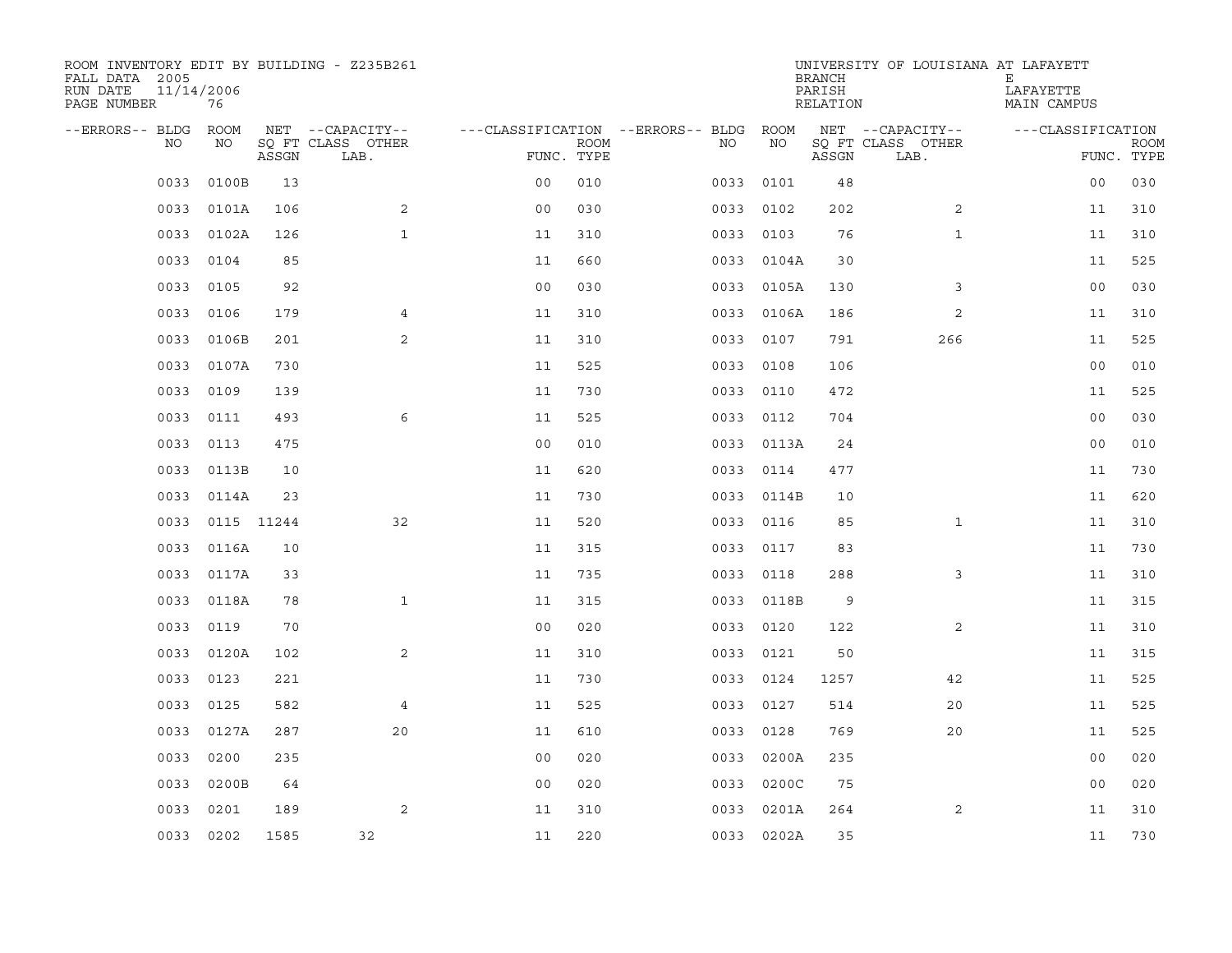| ROOM INVENTORY EDIT BY BUILDING - Z235B261<br>FALL DATA 2005<br>RUN DATE<br>PAGE NUMBER | 11/14/2006<br>77 |       |                                               |                                                      |             |           |            | <b>BRANCH</b><br>PARISH<br>RELATION                                                                                               |      |     | Е            | UNIVERSITY OF LOUISIANA AT LAFAYETT<br>LAFAYETTE<br><b>MAIN CAMPUS</b> |                              |                           |
|-----------------------------------------------------------------------------------------|------------------|-------|-----------------------------------------------|------------------------------------------------------|-------------|-----------|------------|-----------------------------------------------------------------------------------------------------------------------------------|------|-----|--------------|------------------------------------------------------------------------|------------------------------|---------------------------|
| --ERRORS-- BLDG ROOM<br>NO                                                              | NO               | ASSGN | NET --CAPACITY--<br>SQ FT CLASS OTHER<br>LAB. | ---CLASSIFICATION --ERRORS-- BLDG ROOM<br>FUNC. TYPE | <b>ROOM</b> | NO        | NO         | NET --CAPACITY--<br>SQ FT CLASS OTHER<br>ASSGN                                                                                    | LAB. |     |              | ---CLASSIFICATION                                                      |                              | <b>ROOM</b><br>FUNC. TYPE |
| 0033                                                                                    | 0203             | 175   | $\mathbf{1}$                                  | 11                                                   | 310         |           | 0033 0203A | 277<br>TOTAL NET ASSIGN SQ. FT. IN ROOM FILE<br>TOTAL NUMBER CLASSROOMS<br>TOTAL NUMBER LABS 210<br>TOTAL NUMBER SPECIAL LABS 220 |      |     | $\mathbf{1}$ |                                                                        | 11<br>22,489<br>$\mathbf{1}$ | 310                       |
|                                                                                         | 0037 0100        | 408   |                                               | 0 <sub>0</sub>                                       | 020         |           | 0037 0100A | 105                                                                                                                               |      |     |              |                                                                        | 0 <sub>0</sub>               | 020                       |
| 0037                                                                                    | 0100B            | 158   |                                               | 0 <sub>0</sub>                                       | 020         |           | 0037 0100C | 75                                                                                                                                |      |     |              |                                                                        | 0 <sub>0</sub>               | 020                       |
| 0037                                                                                    | 0100D            | 60    |                                               | 0 <sub>0</sub>                                       | 020         |           | 0037 0100E | 112                                                                                                                               |      |     |              |                                                                        | 0 <sub>0</sub>               | 020                       |
| 0037                                                                                    | 0100F            | 112   |                                               | 0 <sub>0</sub>                                       | 020         | 0037 0101 |            | 1122                                                                                                                              |      | 24  |              |                                                                        | 11                           | 270                       |
|                                                                                         | 0037 0101A       | 72    |                                               | 11                                                   | 225         |           | 0037 0101B | 525                                                                                                                               |      | 8   |              |                                                                        | 11                           | 270                       |
|                                                                                         | 0037 0102        | 162   | 2                                             | 11                                                   | 310         | 0037 0103 |            | 145                                                                                                                               |      |     | $\mathbf{1}$ |                                                                        | 11                           | 310                       |
|                                                                                         | 0037 0103A       | 145   |                                               | 11                                                   | 115         | 0037 0104 |            | 4954                                                                                                                              |      | 498 |              |                                                                        | 11                           | 270                       |
|                                                                                         | 0037 0104A       | 69    |                                               | 0 <sub>0</sub>                                       | 030         | 0037 0105 |            | 122                                                                                                                               |      |     | $\mathbf{1}$ |                                                                        | 11                           | 313                       |
|                                                                                         | 0037 0106        | 162   | $\mathbf{1}$                                  | 11                                                   | 310         | 0037 0107 |            | 162                                                                                                                               |      |     | $\mathbf{1}$ |                                                                        | 11                           | 310                       |
| 0037                                                                                    | 0108             | 162   | $\mathbf{1}$                                  | 11                                                   | 310         | 0037      | 0109       | 1200                                                                                                                              |      | 15  |              |                                                                        | 11                           | 270                       |
|                                                                                         | 0037 0109A       | 301   |                                               | 11                                                   | 731         | 0037 0110 |            | 2221                                                                                                                              |      | 30  |              |                                                                        | 11                           | 270                       |
|                                                                                         | 0037 0110A       | 106   | $\mathbf{1}$                                  | 11                                                   | 280         |           | 0037 0110B | 167                                                                                                                               |      | 1   |              |                                                                        | 11                           | 280                       |
|                                                                                         | 0037 0112        | 121   | $\mathbf{1}$                                  | 11                                                   | 310         | 0037 0113 |            | 2670                                                                                                                              |      | 40  |              |                                                                        | 11                           | 220                       |
|                                                                                         | 0037 0113A       | 128   | $\mathbf{1}$                                  | 11                                                   | 310         |           | 0037 0113B | 132                                                                                                                               |      |     |              |                                                                        | 11                           | 225                       |
|                                                                                         | 0037 0113C       | 200   |                                               | 0 <sub>0</sub>                                       | 030         |           | 0037 0113D | 85                                                                                                                                |      |     |              |                                                                        | 11                           | 225                       |
|                                                                                         | 0037 0115        | 154   | $\mathbf{1}$                                  | 11                                                   | 310         | 0037 0116 |            | 1162                                                                                                                              |      | 29  |              |                                                                        | 11                           | 220                       |
|                                                                                         | 0037 0116A       | 265   | $\mathbf{1}$                                  | 11                                                   | 310         |           | 0037 0116B | 299                                                                                                                               |      |     |              |                                                                        | 11                           | 225                       |
|                                                                                         | 0037 0117        | 75    |                                               | 0 <sub>0</sub>                                       | 010         | 0037 0118 |            | 157                                                                                                                               |      |     | $\mathbf{1}$ |                                                                        | 11                           | 310                       |
|                                                                                         | 0037 0119        | 167   | $\mathbf{1}$                                  | 11                                                   | 310         | 0037 0120 |            | 155                                                                                                                               |      |     | $\mathbf{1}$ |                                                                        | 11                           | 310                       |
|                                                                                         | 0037 0121        | 95    |                                               | 11                                                   | 731         | 0037 0122 |            | 4940                                                                                                                              |      | 90  |              |                                                                        | 11                           | 270                       |
| 0037                                                                                    | 0123             | 297   | 2                                             | 11                                                   | 310         | 0037 0124 |            | 173                                                                                                                               |      |     | $\mathbf{1}$ |                                                                        | 11                           | 310                       |
|                                                                                         | 0037 0125        | 238   | 3                                             | 0 <sub>0</sub>                                       | 020         |           | 0037 0125A | 76                                                                                                                                |      |     |              |                                                                        | 0 <sub>0</sub>               | 030                       |
|                                                                                         | 0037 0125B       | 235   | $\mathbf{1}$                                  | 11                                                   | 310         |           | 0037 0125C | 92                                                                                                                                |      |     |              |                                                                        | 11                           | 315                       |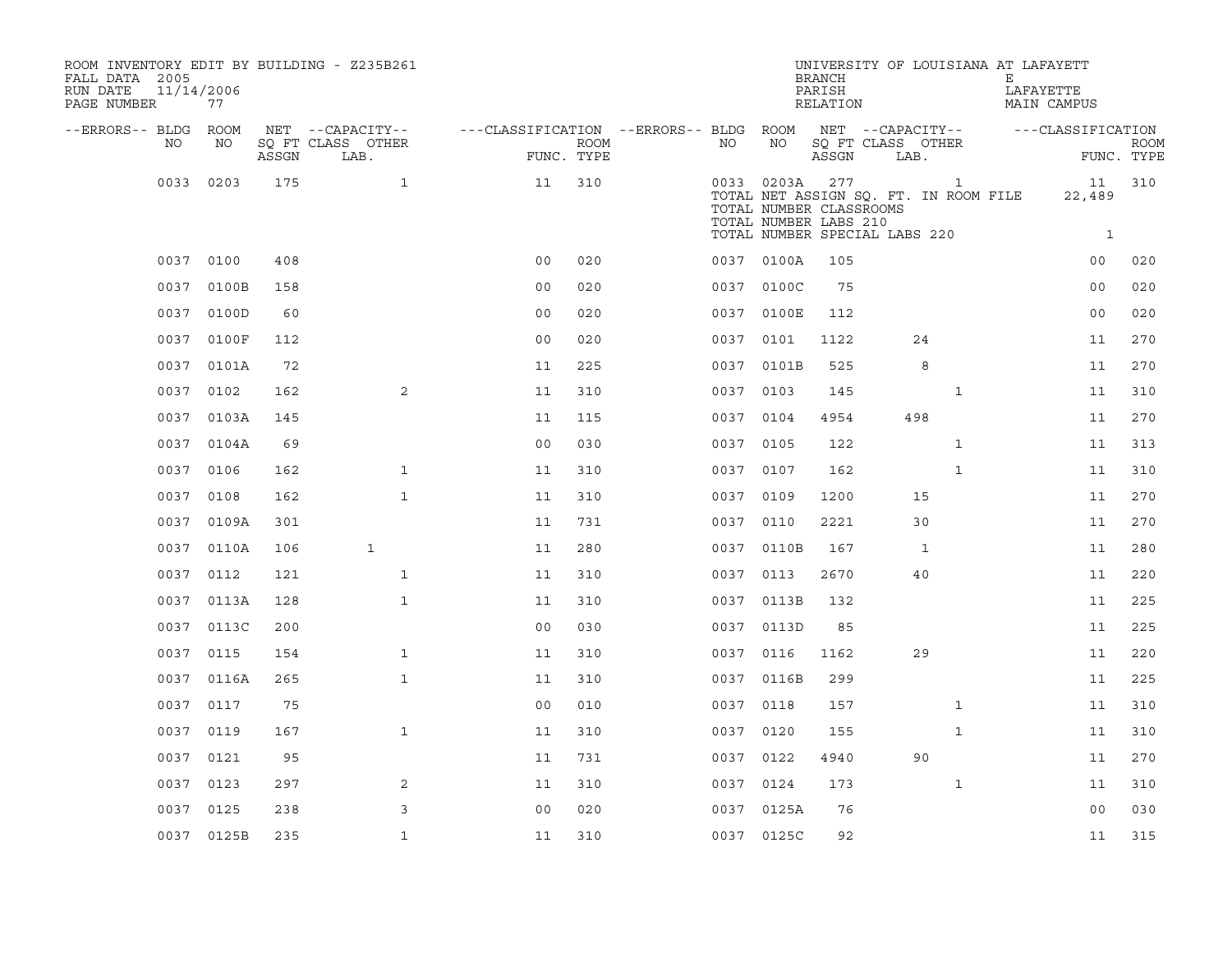| ROOM INVENTORY EDIT BY BUILDING - Z235B261<br>FALL DATA 2005<br>RUN DATE<br>PAGE NUMBER | 11/14/2006<br>78 |          |                           |                |                           |                                   |            | <b>BRANCH</b><br>PARISH<br>RELATION |                           |              | UNIVERSITY OF LOUISIANA AT LAFAYETT<br>Е<br>LAFAYETTE<br>MAIN CAMPUS |                           |
|-----------------------------------------------------------------------------------------|------------------|----------|---------------------------|----------------|---------------------------|-----------------------------------|------------|-------------------------------------|---------------------------|--------------|----------------------------------------------------------------------|---------------------------|
| --ERRORS-- BLDG                                                                         | <b>ROOM</b>      |          | NET --CAPACITY--          |                |                           | ---CLASSIFICATION --ERRORS-- BLDG | ROOM       |                                     | NET --CAPACITY--          |              | ---CLASSIFICATION                                                    |                           |
| NO                                                                                      | NO               | ASSGN    | SQ FT CLASS OTHER<br>LAB. |                | <b>ROOM</b><br>FUNC. TYPE | NO                                | NO         | ASSGN                               | SQ FT CLASS OTHER<br>LAB. |              |                                                                      | <b>ROOM</b><br>FUNC. TYPE |
| 0037                                                                                    | 0125D            | 529      | 20                        | 11             | 220                       |                                   | 0037 0125E | 361                                 | 16                        |              | 11                                                                   | 110                       |
| 0037                                                                                    | 0127             | 100      |                           | 11             | 731                       |                                   | 0037 0128  | 290                                 |                           | $\mathbf{1}$ | 11                                                                   | 325                       |
| 0037                                                                                    | 0129             | 294      | 2                         | 11             | 313                       |                                   | 0037 0131  | 170                                 |                           | 6            | 00                                                                   | 030                       |
| 0037                                                                                    | 0132             | 106      | 3                         | 0 <sub>0</sub> | 030                       |                                   | 0037 0133  | 543                                 |                           |              | 0 <sub>0</sub>                                                       | 030                       |
| 0037                                                                                    | 0134             | 2184 144 |                           | 11             | 110                       |                                   | 0037 0134A | 66                                  | $\mathbf{1}$              |              | 11                                                                   | 115                       |
| 0037                                                                                    | 0135             | 2305     |                           | 11             | 115                       |                                   | 0037 0200  | 2759                                |                           |              | 00                                                                   | 020                       |
| 0037                                                                                    | 0200A            | 160      |                           | 0 <sub>0</sub> | 020                       | 0037                              | 0200B      | 194                                 |                           |              | 0 <sub>0</sub>                                                       | 020                       |
| 0037                                                                                    | 0200C            | 106      |                           | 0 <sub>0</sub> | 020                       | 0037                              | 0200D      | 75                                  |                           |              | 0 <sub>0</sub>                                                       | 020                       |
| 0037                                                                                    | 0200E            | 60       |                           | 0 <sub>0</sub> | 020                       | 0037                              | 0201       | 557                                 |                           | 14           | 11                                                                   | 210                       |
| 0037                                                                                    | 0202             | 659      |                           | 0 <sub>0</sub> | 020                       |                                   | 0037 0202A | 160                                 |                           | $\mathbf{1}$ | 11                                                                   | 310                       |
| 0037                                                                                    | 0202B            | 160      | $\mathbf{1}$              | 11             | 310                       | 0037                              | 0203       | 445                                 |                           | 8            | 11                                                                   | 310                       |
| 0037                                                                                    | 0203A            | 135      | $\mathbf{1}$              | 11             | 310                       |                                   | 0037 0203B | 130                                 |                           | $\mathbf{1}$ | 11                                                                   | 310                       |
| 0037                                                                                    | 0204             | 425      | $\mathbf{1}$              | 11             | 325                       | 0037                              | 0204A      | 45                                  |                           | $\mathbf{1}$ | 0 <sub>0</sub>                                                       | 030                       |
| 0037                                                                                    | 0204B            | 11       |                           | 11             | 315                       |                                   | 0037 0205  | 279                                 |                           | $\mathbf{1}$ | 11                                                                   | 313                       |
| 0037                                                                                    | 0206             | 169      | $\mathbf{1}$              | 11             | 310                       | 0037                              | 0206A      | 14                                  |                           |              | 11                                                                   | 315                       |
| 0037                                                                                    | 0207             | 2850     | 20                        | 11             | 270                       |                                   | 0037 0207A | 129                                 |                           | $\mathbf{1}$ | 11                                                                   | 314                       |
| 0037                                                                                    | 0207B            | 59       |                           | 11             | 731                       | 0037                              | 0208       | 262                                 |                           | 2            | 11                                                                   | 310                       |
| 0037                                                                                    | 0209             | 582      | 15                        | 11             | 110                       | 0037                              | 0209A      | 67                                  |                           | $\mathbf{1}$ | 11                                                                   | 535                       |
| 0037                                                                                    | 0209B            | 44       |                           | 11             | 315                       | 0037                              | 0209C      | 13                                  |                           |              | 11                                                                   | 315                       |
| 0037                                                                                    | 0209D            | 52       |                           | 11             | 315                       | 0037                              | 0209E      | 1032                                |                           | 20           | 11                                                                   | 210                       |
| 0037                                                                                    | 0209F            | 268      | 2                         | 11             | 420                       | 0037                              | 0209G      | 594                                 |                           | 12           | 11                                                                   | 210                       |
| 0037                                                                                    | 0209H            | 130      | $\mathbf{1}$              | 11             | 310                       | 0037                              | 0209I      | 110                                 |                           | $\mathbf{1}$ | 11                                                                   | 310                       |
| 0037                                                                                    | 0209J            | 21       |                           | 11             | 315                       |                                   | 0037 0209K | 21                                  |                           |              | 11                                                                   | 315                       |
| 0037                                                                                    | 0211             | 918      | 52                        | 11             | 110                       | 0037                              | 0212       | 534                                 |                           | 8            | 11                                                                   | 280                       |
| 0037                                                                                    | 0213             | 125      |                           | 11             | 730                       |                                   | 0037 0213A | 127                                 |                           |              | 11                                                                   | 730                       |
|                                                                                         | 0037 0214        | 165      | $\overline{4}$            | 0 <sub>0</sub> | 030                       |                                   | 0037 0215  | 93                                  |                           | 5            | 0 <sub>0</sub>                                                       | 030                       |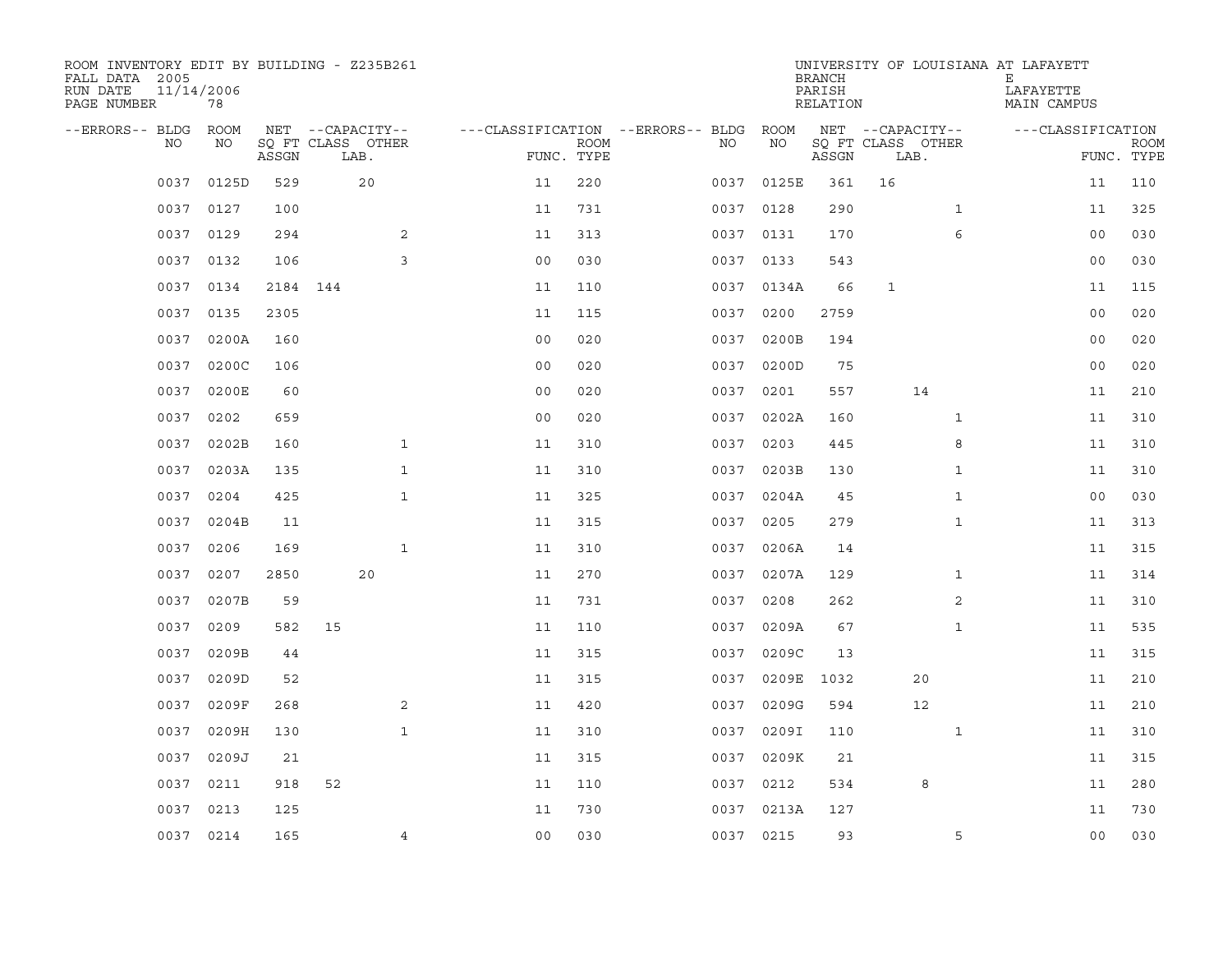| ROOM INVENTORY EDIT BY BUILDING - Z235B261<br>FALL DATA 2005<br>RUN DATE | 11/14/2006        |       |                                       |                    |             |                                         |            | <b>BRANCH</b><br>PARISH | UNIVERSITY OF LOUISIANA AT LAFAYETT   | Е<br>LAFAYETTE    |             |
|--------------------------------------------------------------------------|-------------------|-------|---------------------------------------|--------------------|-------------|-----------------------------------------|------------|-------------------------|---------------------------------------|-------------------|-------------|
| PAGE NUMBER                                                              | 79                |       |                                       |                    |             |                                         |            | RELATION                |                                       | MAIN CAMPUS       |             |
| --ERRORS-- BLDG<br>NO                                                    | <b>ROOM</b><br>NO |       | NET --CAPACITY--<br>SO FT CLASS OTHER |                    | <b>ROOM</b> | ---CLASSIFICATION --ERRORS-- BLDG<br>NO | ROOM<br>NO |                         | NET --CAPACITY--<br>SQ FT CLASS OTHER | ---CLASSIFICATION | <b>ROOM</b> |
|                                                                          |                   | ASSGN | LAB.                                  | FUNC. TYPE         |             |                                         |            | ASSGN                   | LAB.                                  |                   | FUNC. TYPE  |
| 0037                                                                     | 0216              | 165   |                                       | 0 <sub>0</sub>     | 010         | 0037                                    | 0216A      | 127                     |                                       | 00                | 010         |
| 0037                                                                     | 0217              | 316   |                                       | 0 <sub>0</sub>     | 030         | 0037                                    | 0218       | 311                     |                                       | 0 <sub>0</sub>    | 030         |
| 0037                                                                     | 0219              | 734   |                                       | 11                 | 731         | 0037                                    | 0219A      | 191                     |                                       | 11                | 731         |
| 0037                                                                     | 0300              | 2177  |                                       | 0 <sub>0</sub>     | 020         |                                         | 0037 0300A | 194                     |                                       | 0 <sub>0</sub>    | 020         |
| 0037                                                                     | 0300B             | 192   |                                       | 0 <sub>0</sub>     | 020         | 0037                                    | 0300C      | 106                     |                                       | 0 <sub>0</sub>    | 020         |
| 0037                                                                     | 0300D             | 644   |                                       | 0 <sub>0</sub>     | 020         |                                         | 0037 0301A | 1448                    | 20                                    | 11                | 220         |
| 0037                                                                     | 0301B             | 1438  | 20                                    | 11                 | 220         | 0037                                    | 0301C      | 144                     |                                       | 11                | 225         |
| 0037                                                                     | 0301D             | 144   |                                       | 11                 | 225         |                                         | 0037 0302  | 247                     | $\mathbf{1}$                          | 11                | 310         |
| 0037                                                                     | 0303              | 214   |                                       | $\mathbf{1}$<br>11 | 310         | 0037                                    | 0304       | 252                     | $\mathbf{1}$                          | 11                | 310         |
| 0037                                                                     | 0305              | 1003  | 20                                    | 11                 | 270         |                                         | 0037 0305A | 273                     |                                       | 11                | 270         |
| 0037                                                                     | 0305B             | 100   | 2                                     | 11                 | 270         | 0037                                    | 0306       | 263                     | $\mathbf{1}$                          | 11                | 310         |
|                                                                          | 0037 0307         | 825   | 25                                    | 11                 | 270         |                                         | 0037 0307A | 133                     |                                       | 11                | 731         |
| 0037                                                                     | 0307B             | 133   |                                       | 11                 | 215         | 0037                                    | 0307C      | 133                     |                                       | 11                | 731         |
|                                                                          | 0037 0307D        | 136   |                                       | 11                 | 731         |                                         | 0037 0307E | 839                     | 25                                    | 11                | 270         |
| 0037                                                                     | 0308              | 3162  | 20                                    | 11                 | 270         |                                         | 0037 0309A | 116                     | $\mathbf{1}$                          | 11                | 310         |
| 0037                                                                     | 0309B             | 116   |                                       | 11                 | 315         |                                         | 0037 0310  | 207                     | $\mathbf{1}$                          | 11                | 313         |
| 0037                                                                     | 0311              | 237   |                                       | $\mathbf{1}$<br>11 | 325         | 0037                                    | 0313       | 216                     | $\mathbf{1}$                          | 11                | 310         |
| 0037                                                                     | 0315              | 765   | 5                                     | 11                 | 210         |                                         | 0037 0316  | 457                     | 10                                    | 11                | 270         |
| 0037                                                                     | 0316A             | 95    |                                       | 11                 | 535         |                                         | 0037 0316B | 48                      |                                       | 11                | 731         |
| 0037                                                                     | 0316C             | 48    |                                       | 11                 | 731         |                                         | 0037 0317  | 123                     |                                       | 0 <sub>0</sub>    | 030         |
| 0037                                                                     | 0318              | 218   |                                       | $\mathbf{1}$<br>11 | 310         |                                         | 0037 0319  | 59                      | 1                                     | 11                | 220         |
| 0037                                                                     | 0319C             | 2252  |                                       | 0 <sub>0</sub>     | 020         | 0037                                    | 0320       | 60                      | 1                                     | 11                | 270         |
| 0037                                                                     | 0321              | 98    | $\mathbf{1}$                          | 11                 | 270         |                                         | 0037 0322  | 95                      | $\mathbf{1}$                          | 11                | 270         |
| 0037                                                                     | 0323              | 95    | $\mathbf{1}$                          | 11                 | 270         | 0037                                    | 0324       | 95                      | 1                                     | 11                | 220         |
| 0037                                                                     | 0325              | 95    | $\mathbf{1}$                          | 11                 | 270         |                                         | 0037 0326  | 98                      | $\mathbf{1}$                          | 11                | 270         |
|                                                                          | 0037 0327         | 98    |                                       | $\mathbf{1}$<br>11 | 731         |                                         | 0037 0328  | 172                     | 6                                     | 11                | 270         |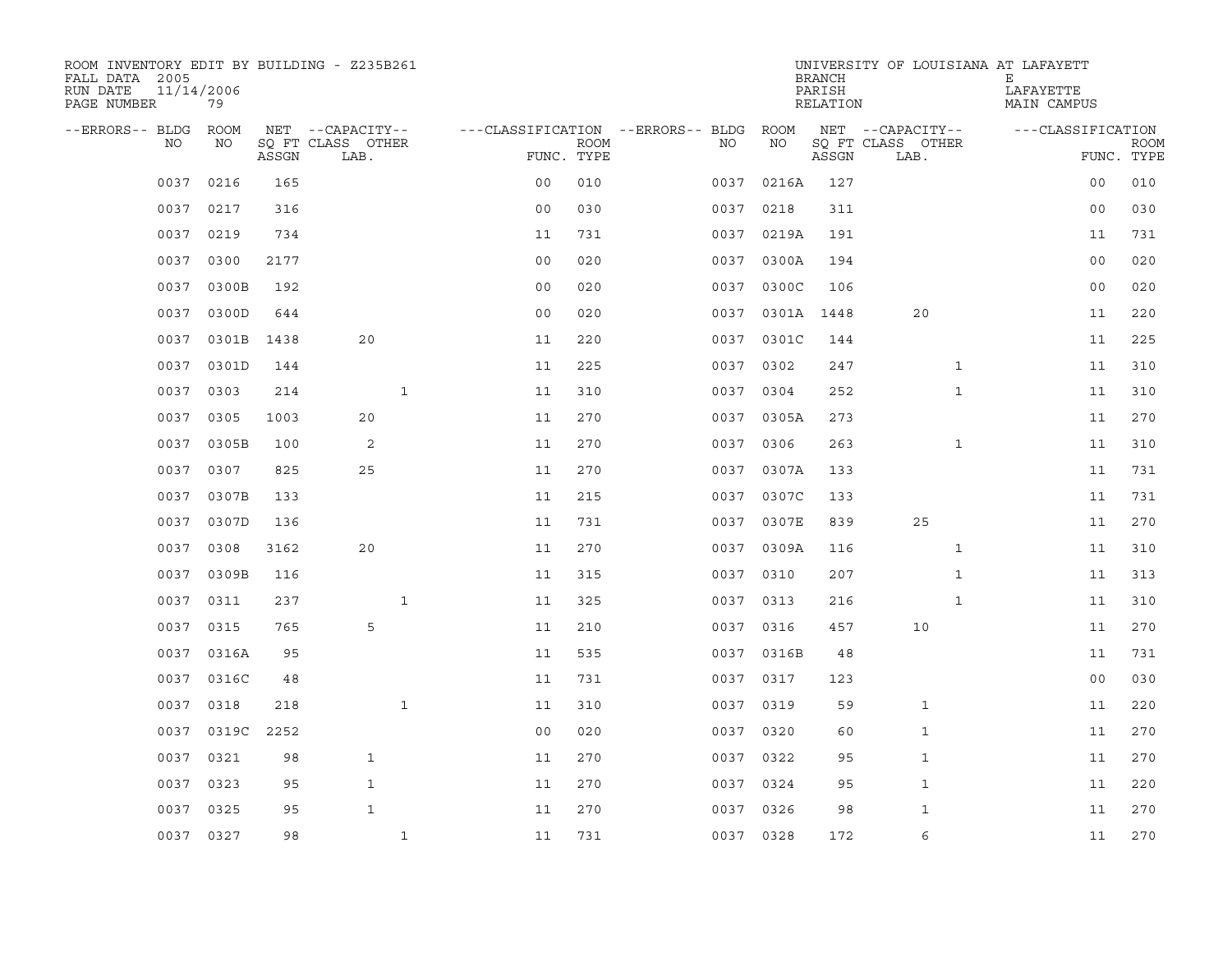| ROOM INVENTORY EDIT BY BUILDING - Z235B261<br>FALL DATA 2005<br>RUN DATE<br>PAGE NUMBER | 11/14/2006<br>80 |       |                           |                                        |                           |      |                                                                                                  | <b>BRANCH</b><br>PARISH<br>RELATION |    | UNIVERSITY OF LOUISIANA AT LAFAYETT   | Е | LAFAYETTE<br>MAIN CAMPUS                 |                           |
|-----------------------------------------------------------------------------------------|------------------|-------|---------------------------|----------------------------------------|---------------------------|------|--------------------------------------------------------------------------------------------------|-------------------------------------|----|---------------------------------------|---|------------------------------------------|---------------------------|
| --ERRORS-- BLDG ROOM                                                                    |                  |       | NET --CAPACITY--          | ---CLASSIFICATION --ERRORS-- BLDG ROOM |                           |      |                                                                                                  |                                     |    | NET --CAPACITY--                      |   | ---CLASSIFICATION                        |                           |
| NO.                                                                                     | NO               | ASSGN | SQ FT CLASS OTHER<br>LAB. |                                        | <b>ROOM</b><br>FUNC. TYPE | NO   | NO                                                                                               | ASSGN                               |    | SQ FT CLASS OTHER<br>LAB.             |   |                                          | <b>ROOM</b><br>FUNC. TYPE |
| 0037                                                                                    | 0328A            | 10    |                           | 11                                     | 225                       |      | 0037 0328B                                                                                       | 10                                  |    |                                       |   | 11                                       | 225                       |
| 0037                                                                                    | 0329             | 232   | $7\overline{ }$           | 11                                     | 535                       |      | 0037 0329A                                                                                       | 33                                  |    |                                       |   | 11                                       | 535                       |
|                                                                                         | 0037 0330        | 371   |                           | 0 <sub>0</sub>                         | 030                       |      | 0037 S0125D<br>TOTAL NUMBER CLASSROOMS<br>TOTAL NUMBER LABS 210<br>TOTAL NUMBER SPECIAL LABS 220 | 108                                 |    | TOTAL NET ASSIGN SQ. FT. IN ROOM FILE |   | 11<br>55,300<br>4<br>$\overline{4}$<br>7 | 225                       |
| 0038                                                                                    | 0100             | 942   | 8                         | 0 <sub>0</sub>                         | 020                       |      | 0038 0100A                                                                                       | 67                                  |    | 8                                     |   | 00                                       | 020                       |
| 0038                                                                                    | 0100B            | 129   | 8                         | 0 <sub>0</sub>                         | 020                       | 0038 | 0100C                                                                                            | 192                                 |    | 8                                     |   | 0 <sub>0</sub>                           | 020                       |
| 0038                                                                                    | 0100D            | 148   | 8                         | 0 <sub>0</sub>                         | 020                       | 0038 | 0103                                                                                             | 109                                 |    | $\mathbf{1}$                          |   | 11                                       | 310                       |
| 0038                                                                                    | 0104             | 98    | $\mathbf{1}$              | 11                                     | 310                       | 0038 | 0108                                                                                             | 728                                 |    | 30                                    |   | 11                                       | 680                       |
| 0038                                                                                    | 0109             | 159   | 3                         | 0 <sub>0</sub>                         | 030                       |      | 0038 0110                                                                                        | 95                                  |    | 2                                     |   | 00                                       | 030                       |
| 0038                                                                                    | 0111             | 31    | $\mathbf{1}$              | 0 <sub>0</sub>                         | 030                       | 0038 | 0112                                                                                             | 31                                  |    | $\mathbf{1}$                          |   | 0 <sub>0</sub>                           | 030                       |
| 0038                                                                                    | 0113             | 67    |                           | 0 <sub>0</sub>                         | 010                       | 0038 | 0114                                                                                             | 40                                  |    |                                       |   | 0 <sub>0</sub>                           | 030                       |
| 0038                                                                                    | 0115             | 12    |                           | 0 <sub>0</sub>                         | 010                       | 0038 | 0116                                                                                             | 12                                  |    |                                       |   | 0 <sub>0</sub>                           | 010                       |
| 0038                                                                                    | 0117             | 516   | 20                        | 11                                     | 110                       | 0038 | 0118                                                                                             | 504                                 | 20 |                                       |   | 11                                       | 110                       |
| 0038                                                                                    | 0119             | 154   | $\mathbf{1}$              | 11                                     | 310                       | 0038 | 0120                                                                                             | 311                                 |    | $\overline{2}$                        |   | 11                                       | 310                       |
| 0038                                                                                    | 0120A            | 384   | 10                        | 11                                     | 110                       |      | 0038 0120B                                                                                       | 384                                 | 10 |                                       |   | 11                                       | 110                       |
| 0038                                                                                    | 0121             | 390   | 18                        | 11                                     | 110                       | 0038 | 0124                                                                                             | 516                                 | 20 |                                       |   | 11                                       | 110                       |
| 0038                                                                                    | 0124A            | 39    |                           | 11                                     | 115                       | 0038 | 0129                                                                                             | 67                                  |    | 2                                     |   | 11                                       | 310                       |
| 0038                                                                                    | 0132             | 128   | $\mathbf{1}$              | 11                                     | 310                       |      | 0038 0133                                                                                        | 123                                 |    | $\mathbf{1}$                          |   | 11                                       | 310                       |
| 0038                                                                                    | 0134             | 122   | $\mathbf{1}$              | 11                                     | 310                       |      | 0038 0135                                                                                        | 505                                 |    |                                       |   | 11                                       | 730                       |
| 0038                                                                                    | 0136             | 508   | 3                         | 11                                     | 310                       | 0038 | 0137                                                                                             | 457                                 |    |                                       |   | 11                                       | 315                       |
| 0038                                                                                    | 0139             | 155   | $\mathbf{1}$              | 11                                     | 310                       | 0038 | 0140                                                                                             | 63                                  |    | $\mathbf{1}$                          |   | 11                                       | 310                       |
| 0038                                                                                    | 0141             | 63    | $\mathbf{1}$              | 11                                     | 310                       |      | 0038 0142                                                                                        | 346                                 |    | $\mathbf{1}$                          |   | 11                                       | 310                       |
| 0038                                                                                    | 0143             | 205   | 10                        | 11                                     | 650                       |      | 0038 0144                                                                                        | 64                                  |    | $\mathbf{1}$                          |   | 11                                       | 310                       |
| 0038                                                                                    | 0145             | 66    | $\mathbf{1}$              | 11                                     | 310                       | 0038 | 0146                                                                                             | 64                                  |    | $\mathbf{1}$                          |   | 11                                       | 310                       |
|                                                                                         | 0038 0147        | 66    | $\mathbf{1}$              | 11                                     | 310                       |      | 0038 0148                                                                                        | 64                                  |    | $\mathbf{1}$                          |   | 11                                       | 310                       |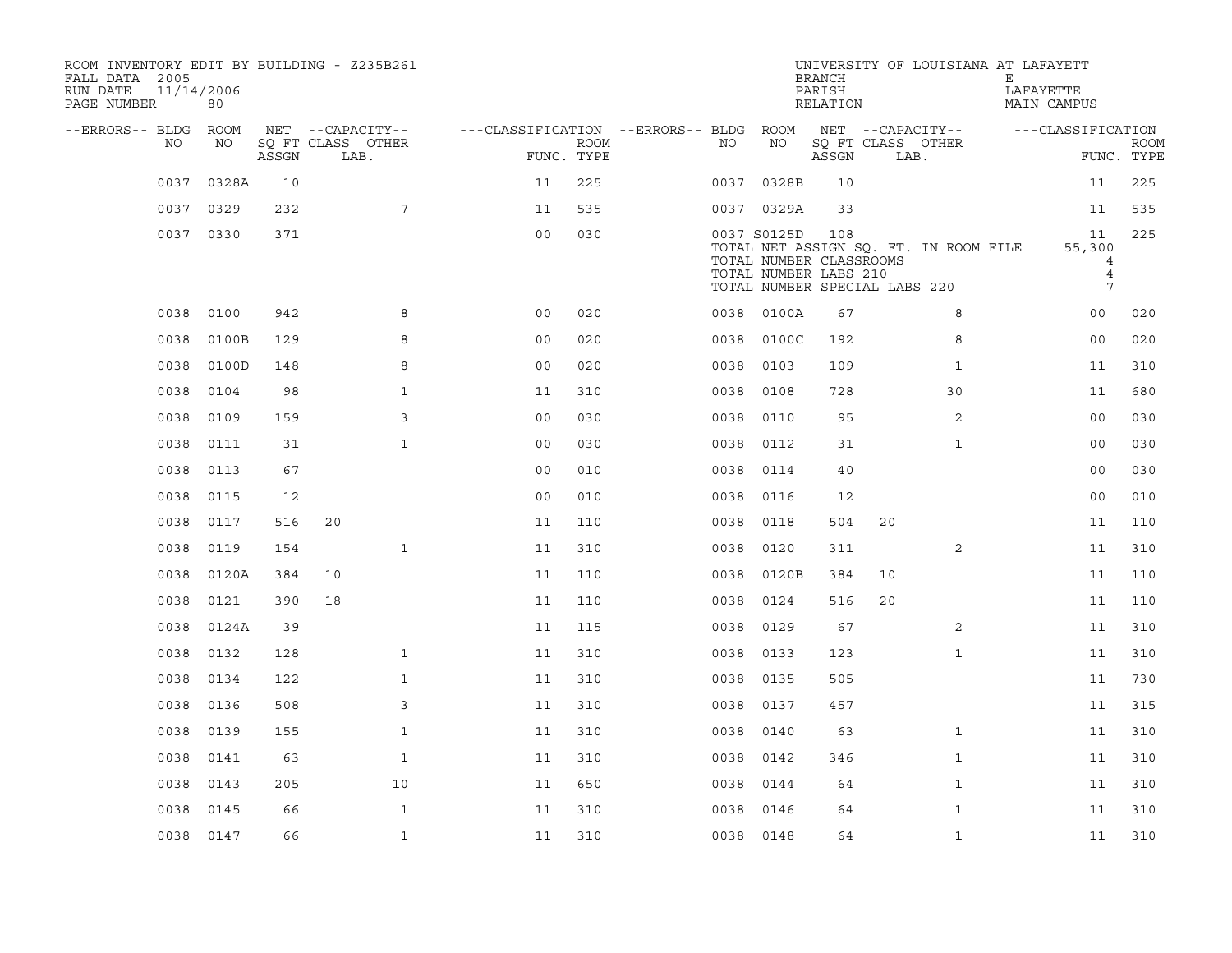| ROOM INVENTORY EDIT BY BUILDING - Z235B261<br>FALL DATA 2005<br>RUN DATE<br>PAGE NUMBER | 11/14/2006 | 81         |       |              |                           |                |             |                                                         |           |            | <b>BRANCH</b><br>PARISH<br>RELATION                                                      |              | UNIVERSITY OF LOUISIANA AT LAFAYETT   | Е | LAFAYETTE<br>MAIN CAMPUS    |                           |
|-----------------------------------------------------------------------------------------|------------|------------|-------|--------------|---------------------------|----------------|-------------|---------------------------------------------------------|-----------|------------|------------------------------------------------------------------------------------------|--------------|---------------------------------------|---|-----------------------------|---------------------------|
| --ERRORS-- BLDG ROOM                                                                    |            |            |       |              | NET --CAPACITY--          |                |             | ---CLASSIFICATION --ERRORS-- BLDG ROOM NET --CAPACITY-- |           |            |                                                                                          |              |                                       |   | ---CLASSIFICATION           |                           |
|                                                                                         | NO         | NO         | ASSGN |              | SO FT CLASS OTHER<br>LAB. | FUNC. TYPE     | <b>ROOM</b> |                                                         | NO        | NO         | ASSGN                                                                                    | LAB.         | SO FT CLASS OTHER                     |   |                             | <b>ROOM</b><br>FUNC. TYPE |
|                                                                                         | 0038       | 0149       | 70    |              | $\mathbf{1}$              | 11             | 310         |                                                         | 0038      | 0150       | 68                                                                                       |              | $\mathbf{1}$                          |   | 11                          | 310                       |
|                                                                                         | 0038       | 0151       | 66    |              | $\mathbf{1}$              | 11             | 310         |                                                         | 0038 0152 |            | 64                                                                                       |              | $\mathbf{1}$                          |   | 11                          | 310                       |
|                                                                                         | 0038 0153  |            | 16    |              |                           | 11             | 730         |                                                         |           |            |                                                                                          |              |                                       |   |                             |                           |
|                                                                                         |            |            |       |              |                           |                |             |                                                         |           |            | TOTAL NUMBER CLASSROOMS<br>TOTAL NUMBER LABS 210<br>TOTAL NUMBER SPECIAL LABS 220        |              | TOTAL NET ASSIGN SQ. FT. IN ROOM FILE |   | 7,483<br>6                  |                           |
|                                                                                         | 0039 0100  |            | 175   |              |                           | 0 <sub>0</sub> | 020         | 9                                                       | 0039 0101 |            | 63                                                                                       | $\mathbf{1}$ |                                       |   | 11                          | 110                       |
|                                                                                         | 0039       | 0101A      | 2     |              |                           | 0 <sub>0</sub> | 030         |                                                         |           | 0039 0101B | 19                                                                                       |              |                                       |   | 00                          | 030                       |
| 9                                                                                       | 0039       | 0102       | 63    | $\mathbf{1}$ |                           | 11             | 110         | 9                                                       | 0039 0103 |            | 63                                                                                       | $\mathbf{1}$ |                                       |   | 11                          | 110                       |
|                                                                                         | 0039 0104  |            | 62    |              | $\mathbf{1}$              | 0 <sub>0</sub> | 030         |                                                         | 0039 0105 |            | 189<br>TOTAL NUMBER CLASSROOMS<br>TOTAL NUMBER LABS 210<br>TOTAL NUMBER SPECIAL LABS 220 | 4            | TOTAL NET ASSIGN SQ. FT. IN ROOM FILE |   | 11<br>378<br>$\overline{4}$ | 110                       |
|                                                                                         |            | 0040 0101  | 384   |              |                           | 11             | 730         |                                                         |           |            | TOTAL NUMBER CLASSROOMS<br>TOTAL NUMBER LABS 210<br>TOTAL NUMBER SPECIAL LABS 220        |              | TOTAL NET ASSIGN SQ. FT. IN ROOM FILE |   | 384                         |                           |
|                                                                                         | 0041 0100  |            | 2577  |              |                           | 0 <sub>0</sub> | 020         |                                                         |           | 0041 0100A | 640                                                                                      |              |                                       |   | 0 <sub>0</sub>              | 020                       |
|                                                                                         |            | 0041 0100B | 266   |              |                           | 0 <sub>0</sub> | 020         |                                                         |           | 0041 0100C | 216                                                                                      |              |                                       |   | 0 <sub>0</sub>              | 020                       |
|                                                                                         |            | 0041 0100D | 1710  |              |                           | 0 <sub>0</sub> | 020         |                                                         |           | 0041 0100E | 225                                                                                      |              |                                       |   | 00                          | 020                       |
|                                                                                         |            | 0041 0100F | 225   |              |                           | 0 <sub>0</sub> | 020         |                                                         | 0041 0102 |            | 24                                                                                       |              |                                       |   | 0 <sub>0</sub>              | 030                       |
|                                                                                         |            | 0041 0102A | 207   |              | 9                         | 0 <sub>0</sub> | 030         |                                                         | 0041 0103 |            | 94                                                                                       |              | $\mathbf{1}$                          |   | 11                          | 310                       |
|                                                                                         |            | 0041 0103A | 181   |              | $\mathbf{1}$              | 11             | 250         |                                                         | 0041 0104 |            | 87                                                                                       |              | $\mathbf{1}$                          |   | 11                          | 310                       |
|                                                                                         |            | 0041 0104A | 83    |              | $\mathbf{1}$              | 11             | 310         |                                                         | 0041 0105 |            | 96                                                                                       |              | $\mathbf{1}$                          |   | 11                          | 310                       |
|                                                                                         |            | 0041 0105A | 91    |              | $\mathbf{1}$              | 11             | 310         |                                                         | 0041 0106 |            | 1169                                                                                     |              | 26                                    |   | 11                          | 350                       |
|                                                                                         |            | 0041 0106A | 376   |              |                           | 11             | 730         |                                                         |           | 0041 0106B | 17                                                                                       |              |                                       |   | 11                          | 730                       |
|                                                                                         | 0041 0108  |            | 374   |              | 2                         | 11             | 310         |                                                         |           | 0041 0108A | 105                                                                                      |              | $\mathbf{1}$                          |   | 11                          | 315                       |
|                                                                                         |            | 0041 0108B | 90    |              | $\mathbf{1}$              | 11             | 310         |                                                         |           | 0041 0108C | 182                                                                                      |              | $\mathbf{1}$                          |   | 11                          | 310                       |
|                                                                                         |            | 0041 0108D | 96    |              | $\mathbf{1}$              | 0 <sub>0</sub> | 020         |                                                         |           | 0041 0108E | 182                                                                                      |              | $\mathbf{1}$                          |   | 11                          | 310                       |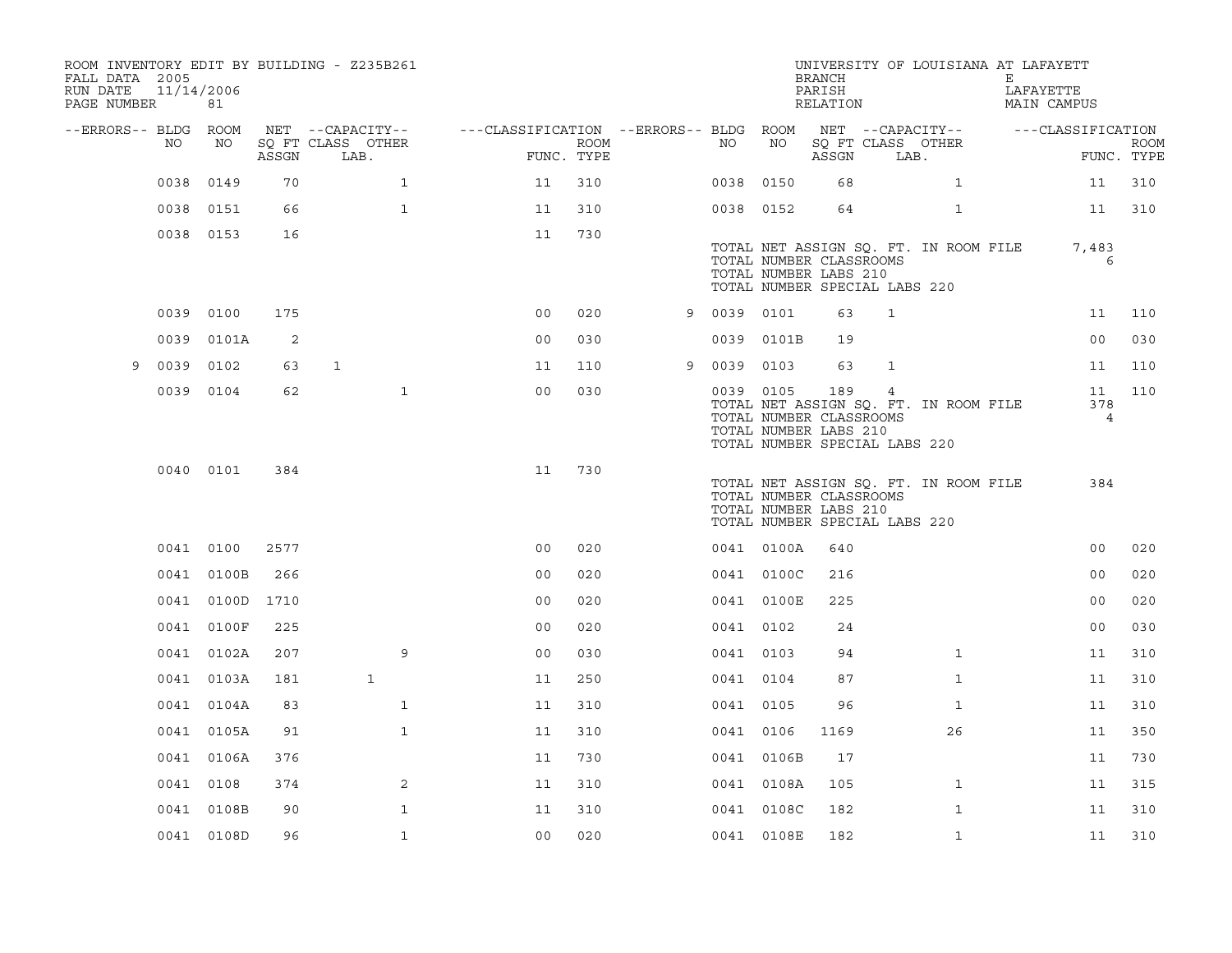| ROOM INVENTORY EDIT BY BUILDING - Z235B261<br>FALL DATA 2005<br>RUN DATE<br>PAGE NUMBER | 11/14/2006<br>82 |       |                           |              |                                        |             |           |            | <b>BRANCH</b><br>PARISH<br>RELATION |                           | UNIVERSITY OF LOUISIANA AT LAFAYETT<br>Е<br>LAFAYETTE<br>MAIN CAMPUS |                |             |
|-----------------------------------------------------------------------------------------|------------------|-------|---------------------------|--------------|----------------------------------------|-------------|-----------|------------|-------------------------------------|---------------------------|----------------------------------------------------------------------|----------------|-------------|
| --ERRORS-- BLDG ROOM                                                                    |                  |       | NET --CAPACITY--          |              | ---CLASSIFICATION --ERRORS-- BLDG ROOM |             |           |            |                                     | NET --CAPACITY--          | ---CLASSIFICATION                                                    |                |             |
| NO.                                                                                     | NO               | ASSGN | SQ FT CLASS OTHER<br>LAB. |              | FUNC. TYPE                             | <b>ROOM</b> | NO.       | NO         | ASSGN                               | SQ FT CLASS OTHER<br>LAB. |                                                                      | FUNC. TYPE     | <b>ROOM</b> |
| 0041                                                                                    | 0108F            | 41    |                           | $\mathbf{1}$ | 0 <sub>0</sub>                         | 030         |           | 0041 0108G | 94                                  | $\mathbf{1}$              |                                                                      | 11             | 310         |
| 0041                                                                                    | 0108H            | 85    |                           | $\mathbf{1}$ | 11                                     | 310         |           | 0041 0108J | 15                                  |                           |                                                                      | 11             | 315         |
|                                                                                         | 0041 0109        | 285   |                           | 7            | 11                                     | 650         |           | 0041 0109A | 43                                  | 2                         |                                                                      | 0 <sub>0</sub> | 030         |
|                                                                                         | 0041 0110        | 959   | 24                        |              | 11                                     | 210         |           | 0041 0111  | 285                                 | $\mathbf{1}$              |                                                                      | 11             | 310         |
| 0041                                                                                    | 0112             | 863   | 24                        |              | 11                                     | 210         | 0041 0113 |            | 959                                 | 24                        |                                                                      | 11             | 210         |
| 0041                                                                                    | 0114             | 285   | $\mathbf{1}$              |              | 11                                     | 215         |           | 0041 0115  | 860                                 | 24                        |                                                                      | 11             | 210         |
| 0041                                                                                    | 0117             | 2098  | 262                       |              | 11                                     | 110         |           | 0041 0117A | 73                                  |                           |                                                                      | 11             | 115         |
| 0041                                                                                    | 0117B            | 73    |                           |              | 11                                     | 115         | 0041 0118 |            | 54                                  |                           |                                                                      | 0 <sub>0</sub> | 030         |
| 0041                                                                                    | 0118A            | 203   |                           | 5            | 0 <sub>0</sub>                         | 030         | 0041 0119 |            | 91                                  |                           |                                                                      | 0 <sub>0</sub> | 030         |
| 0041                                                                                    | 0120             | 649   | 24                        |              | 11                                     | 220         |           | 0041 0120A | 115                                 | $\mathbf{1}$              |                                                                      | 11             | 310         |
| 0041                                                                                    | 0120B            | 103   |                           |              | 11                                     | 225         | 0041 0121 |            | 35                                  |                           |                                                                      | 0 <sub>0</sub> | 010         |
|                                                                                         | 0041 0122        | 661   | 20                        |              | 11                                     | 220         |           | 0041 0122A | 111                                 | $\mathbf{1}$              |                                                                      | 11             | 310         |
| 0041                                                                                    | 0122B            | 105   |                           |              | 11                                     | 225         |           | 0041 0123  | 852                                 | 24                        |                                                                      | 11             | 210         |
|                                                                                         | 0041 0123A       | 138   |                           |              | 11                                     | 225         | 0041 0124 |            | 836                                 | 24                        |                                                                      | 11             | 210         |
| 0041                                                                                    | 0124A            | 142   |                           |              | 11                                     | 215         |           | 0041 0127  | 170                                 |                           |                                                                      | 0 <sub>0</sub> | 030         |
| 0041                                                                                    | 0128             | 51    |                           |              | 11                                     | 730         |           | 0041 0128A | 81                                  |                           |                                                                      | 11             | 255         |
| 0041                                                                                    | 0129             | 41    |                           |              | 0 <sub>0</sub>                         | 010         |           | 0041 0130  | 99                                  |                           |                                                                      | 0 <sub>0</sub> | 030         |
| 0041                                                                                    | 0131             | 177   |                           |              | 11                                     | 225         |           | 0041 0132  | 129                                 |                           | 2                                                                    | 0 <sub>0</sub> | 030         |
|                                                                                         | 0041 0133        | 916   | 10                        |              | 11                                     | 250         |           | 0041 0133A | 112                                 | $\mathbf{1}$              |                                                                      | 11             | 310         |
| 0041                                                                                    | 0133B            | 98    |                           |              | 11                                     | 225         |           | 0041 0133C | 123                                 |                           |                                                                      | 11             | 225         |
|                                                                                         | 0041 0133D       | 137   |                           |              | 11                                     | 225         |           | 0041 0134  | 132                                 | $\mathbf{1}$              |                                                                      | 11             | 310         |
| 0041                                                                                    | 0134A            | 114   | $\mathbf{1}$              |              | 11                                     | 250         |           | 0041 0136  | 204                                 | $\mathbf{1}$              |                                                                      | 11             | 210         |
|                                                                                         | 0041 0136A       | 137   | $\mathbf{1}$              |              | 11                                     | 220         |           | 0041 0136B | 72                                  | 1                         |                                                                      | 11             | 220         |
| 0041                                                                                    | 0136C            | 156   | $\mathbf{1}$              |              | 11                                     | 220         |           | 0041 0136D | 129                                 | 1                         |                                                                      | 11             | 220         |
| 0041                                                                                    | 0136E            | 31    | 1                         |              | 11                                     | 220         |           | 0041 0136F | 29                                  | $\mathbf 1$               |                                                                      | 11             | 220         |
|                                                                                         | 0041 0137        | 613   | $\overline{4}$            |              | 11                                     | 210         |           | 0041 0137A | 134                                 | $\mathbf{1}$              |                                                                      | 11             | 220         |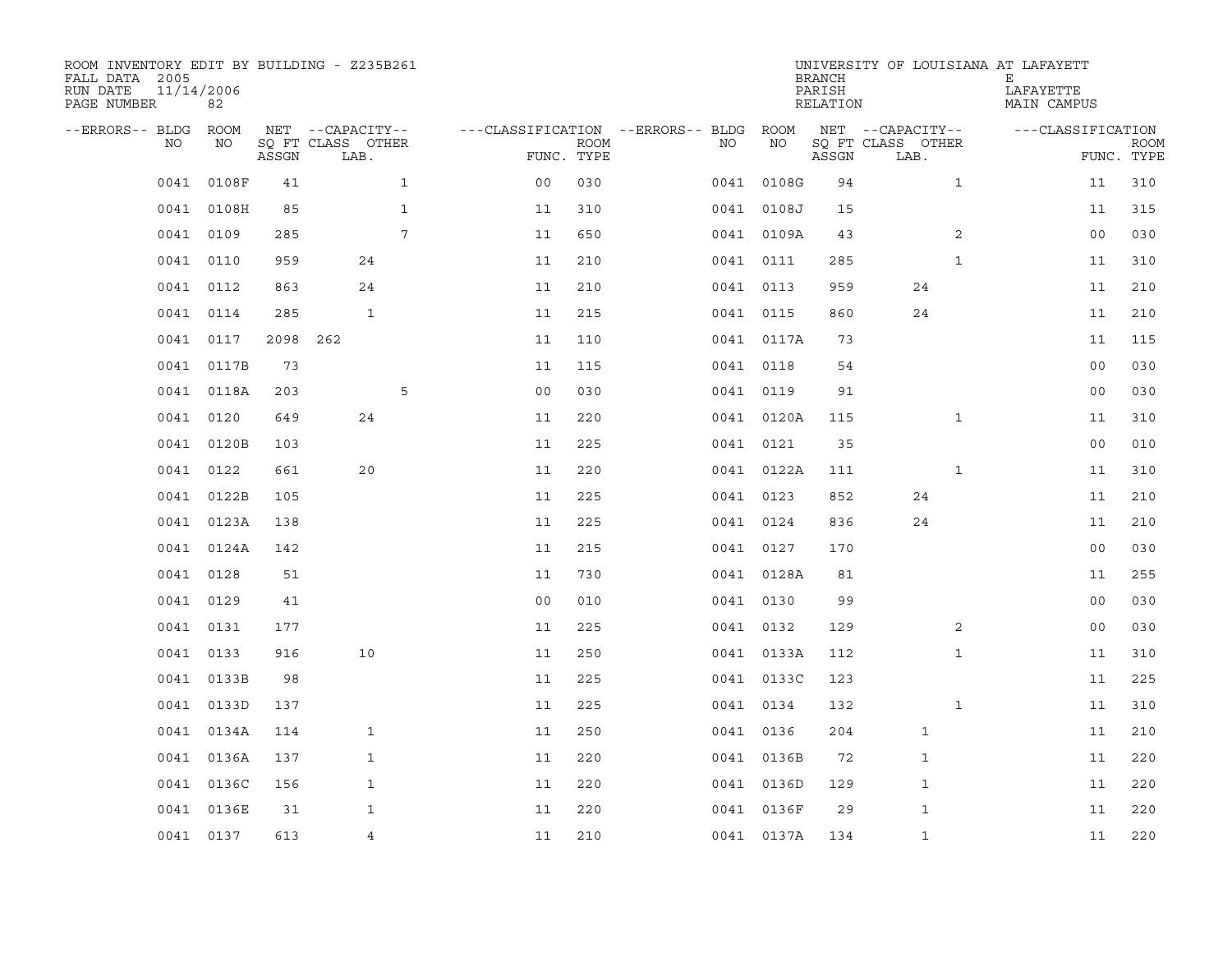| ROOM INVENTORY EDIT BY BUILDING - Z235B261<br>FALL DATA 2005<br>RUN DATE<br>PAGE NUMBER | 11/14/2006<br>83 |       |                           |              |                                        |             |           |            | <b>BRANCH</b><br>PARISH<br>RELATION |                           | UNIVERSITY OF LOUISIANA AT LAFAYETT<br>Е<br>LAFAYETTE<br>MAIN CAMPUS |                           |
|-----------------------------------------------------------------------------------------|------------------|-------|---------------------------|--------------|----------------------------------------|-------------|-----------|------------|-------------------------------------|---------------------------|----------------------------------------------------------------------|---------------------------|
| --ERRORS-- BLDG ROOM                                                                    |                  |       | NET --CAPACITY--          |              | ---CLASSIFICATION --ERRORS-- BLDG ROOM |             |           |            |                                     | NET --CAPACITY--          | ---CLASSIFICATION                                                    |                           |
| NO.                                                                                     | NO               | ASSGN | SQ FT CLASS OTHER<br>LAB. |              | FUNC. TYPE                             | <b>ROOM</b> | NO.       | <b>NO</b>  | ASSGN                               | SQ FT CLASS OTHER<br>LAB. |                                                                      | <b>ROOM</b><br>FUNC. TYPE |
| 0041                                                                                    | 0137B            | 104   | $\mathbf{1}$              |              | 11                                     | 220         |           | 0041 0137C | 63                                  | $\mathbf{1}$              | 11                                                                   | 220                       |
| 0041                                                                                    | 0137D            | 63    | $\mathbf{1}$              |              | 11                                     | 220         |           | 0041 0137E | 84                                  | $\mathbf{1}$              | 11                                                                   | 220                       |
|                                                                                         | 0041 0138        | 262   | $\mathbf{1}$              |              | 11                                     | 220         |           | 0041 0138A | 85                                  |                           | 11                                                                   | 225                       |
|                                                                                         | 0041 0139        | 107   |                           |              | 0 <sub>0</sub>                         | 030         |           | 0041 0140  | 1745                                | 43                        | 11                                                                   | 730                       |
| 0041                                                                                    | 0140A            | 166   |                           | $\mathbf{1}$ | 11                                     | 310         |           | 0041 0141  | 119                                 | $\mathbf{1}$              | 11                                                                   | 310                       |
| 0041                                                                                    | 0142             | 129   |                           | $\mathbf{1}$ | 11                                     | 310         |           | 0041 0142A | 165                                 | 5                         | 11                                                                   | 250                       |
| 0041                                                                                    | 0200             | 3262  |                           |              | 0 <sub>0</sub>                         | 020         |           | 0041 0200A | 119                                 |                           | 0 <sub>0</sub>                                                       | 020                       |
| 0041                                                                                    | 0200B            | 1506  |                           |              | 0 <sub>0</sub>                         | 020         |           | 0041 0200C | 214                                 |                           | 0 <sub>0</sub>                                                       | 020                       |
| 0041                                                                                    | 0200D            | 225   |                           |              | 0 <sub>0</sub>                         | 020         |           | 0041 0200E | 38                                  |                           | 0 <sub>0</sub>                                                       | 020                       |
| 0041                                                                                    | 0201             | 16    |                           |              | 0 <sub>0</sub>                         | 030         |           | 0041 0201A | 80                                  |                           | 0 <sub>0</sub>                                                       | 030                       |
| 0041                                                                                    | 0202             | 20    |                           |              | 0 <sub>0</sub>                         | 010         |           | 0041 0203  | 162                                 | $\mathbf 1$               | 11                                                                   | 255                       |
|                                                                                         | 0041 0204        | 468   | 55                        |              | 11                                     | 110         |           | 0041 0205  | 290                                 |                           | 11                                                                   | 315                       |
| 0041                                                                                    | 0205A            | 8     |                           |              | 11                                     | 315         |           | 0041 0205B | 8                                   |                           | 11                                                                   | 315                       |
| 0041                                                                                    | 0205C            | 121   | $\mathbf{1}$              |              | 11                                     | 255         |           | 0041 0205D | 148                                 | $\mathbf{1}$              | 11                                                                   | 310                       |
| 0041                                                                                    | 0205E            | 155   |                           | $\mathbf{1}$ | 11                                     | 310         |           | 0041 0205F | 665                                 | 5                         | 11                                                                   | 250                       |
| 0041                                                                                    | 0205G            | 36    |                           |              | 11                                     | 255         |           | 0041 0205H | 58                                  |                           | 11                                                                   | 255                       |
| 0041                                                                                    | 0206             | 200   |                           | $\mathbf{1}$ | 11                                     | 310         |           | 0041 0207  | 765                                 | 7                         | 11                                                                   | 250                       |
| 0041                                                                                    | 0207A            | 43    |                           |              | 11                                     | 255         |           | 0041 0207B | 43                                  |                           | 11                                                                   | 255                       |
| 0041                                                                                    | 0208             | 70    |                           |              | 11                                     | 255         |           | 0041 0209  | 56                                  |                           | 11                                                                   | 255                       |
| 0041                                                                                    | 0210             | 56    | $\mathbf{1}$              |              | 11                                     | 255         |           | 0041 0211  | 70                                  |                           | 11                                                                   | 255                       |
|                                                                                         | 0041 0211A       | 345   |                           |              | 11                                     | 255         |           | 0041 0212  | 571                                 | 8                         | 11                                                                   | 250                       |
| 0041                                                                                    | 0212A            | 80    |                           |              | 11                                     | 255         |           | 0041 0213  | 143                                 |                           | 11                                                                   | 765                       |
|                                                                                         | 0041 0213A       | 15    |                           |              | 11                                     | 215         |           | 0041 0213B | 138                                 | $\mathbf{1}$              | 11                                                                   | 310                       |
| 0041                                                                                    | 0214             | 745   | 10                        |              | 11                                     | 210         | 0041 0215 |            | 189                                 | 2                         | 11                                                                   | 310                       |
| 0041                                                                                    | 0216             | 574   |                           | $\mathbf{1}$ | 11                                     | 310         |           | 0041 0217  | 189                                 | $\mathbf{1}$              | 11                                                                   | 310                       |
|                                                                                         | 0041 0218        | 765   | 8                         |              | 11                                     | 210         |           | 0041 0219  | 670                                 | 45                        | 11                                                                   | 110                       |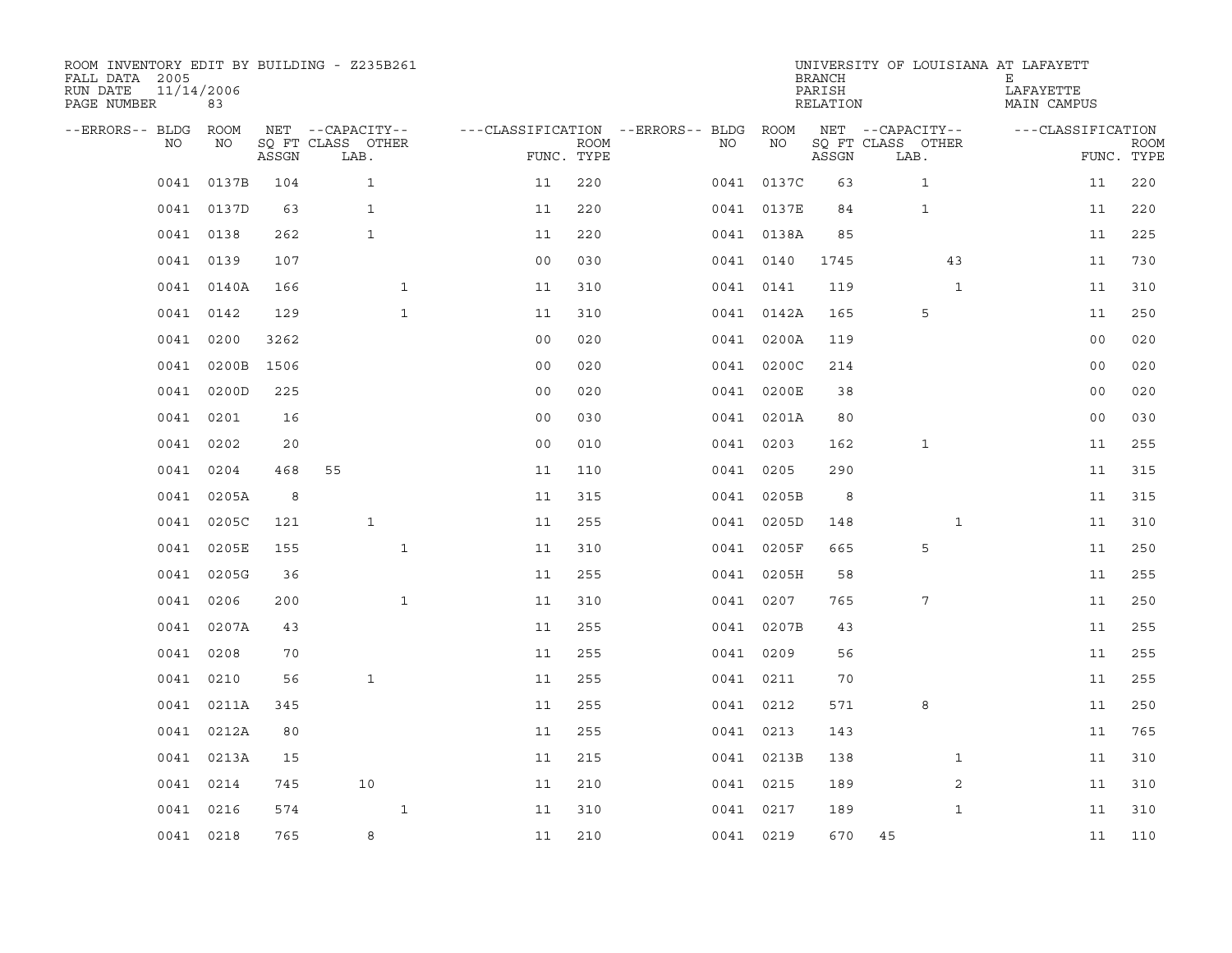| ROOM INVENTORY EDIT BY BUILDING - Z235B261<br>FALL DATA 2005<br>RUN DATE<br>PAGE NUMBER | 11/14/2006<br>84 |          |                           |              |                |                           |                                        |            | <b>BRANCH</b><br>PARISH<br>RELATION | UNIVERSITY OF LOUISIANA AT LAFAYETT | Е<br>LAFAYETTE<br>MAIN CAMPUS |                           |
|-----------------------------------------------------------------------------------------|------------------|----------|---------------------------|--------------|----------------|---------------------------|----------------------------------------|------------|-------------------------------------|-------------------------------------|-------------------------------|---------------------------|
| --ERRORS-- BLDG ROOM                                                                    |                  |          | NET --CAPACITY--          |              |                |                           | ---CLASSIFICATION --ERRORS-- BLDG ROOM |            |                                     | NET --CAPACITY--                    | ---CLASSIFICATION             |                           |
| NO                                                                                      | NO               | ASSGN    | SQ FT CLASS OTHER<br>LAB. |              |                | <b>ROOM</b><br>FUNC. TYPE | NO                                     | NO         | ASSGN                               | SQ FT CLASS OTHER<br>LAB.           |                               | <b>ROOM</b><br>FUNC. TYPE |
| 0041                                                                                    | 0220             | 1514 154 |                           |              | 11             | 110                       |                                        | 0041 0220A | 77                                  |                                     | 11                            | 115                       |
|                                                                                         | 0041 0221        | 960      | 3                         |              | 11             | 220                       |                                        | 0041 0222  | 21                                  |                                     | 0 <sub>0</sub>                | 020                       |
| 0041                                                                                    | 0222A            | 149      |                           | $\mathbf{1}$ | 11             | 310                       |                                        | 0041 0223  | 200                                 |                                     | 0 <sub>0</sub>                | 030                       |
| 0041                                                                                    | 0224             | 273      |                           | $\mathbf{1}$ | 11             | 310                       |                                        | 0041 0225  | 948                                 | 16                                  | 11                            | 220                       |
| 0041                                                                                    | 0226             | 599      | 16                        |              | 11             | 220                       |                                        | 0041 0226B | 136                                 | $\mathbf{1}$                        | 11                            | 220                       |
|                                                                                         | 0041 0226C       | 30       |                           |              | 11             | 315                       |                                        | 0041 0227  | 851                                 | 8                                   | 11                            | 220                       |
| 0041                                                                                    | 0228             | 370      | 4                         |              | 11             | 220                       |                                        | 0041 0229  | 452                                 |                                     | 0 <sub>0</sub>                | 030                       |
|                                                                                         | 0041 0231        | 38       |                           | $\mathbf{1}$ | 0 <sub>0</sub> | 030                       |                                        | 0041 0232  | 72                                  | $\mathbf{1}$                        | 0 <sub>0</sub>                | 030                       |
| 0041                                                                                    | 0233             | 230      |                           |              | 11             | 255                       |                                        | 0041 0234  | 206                                 | $\overline{2}$                      | 11                            | 310                       |
|                                                                                         | 0041 0235        | 206      |                           | 2            | 11             | 310                       |                                        | 0041 0236  | 225                                 |                                     | 11                            | 255                       |
| 0041                                                                                    | 0237             | 136      |                           |              | 0 <sub>0</sub> | 030                       |                                        | 0041 0238  | 182                                 |                                     | 0 <sub>0</sub>                | 030                       |
|                                                                                         | 0041 0239        | 725      | 30                        |              | 11             | 210                       |                                        | 0041 0239A | 90                                  |                                     | 11                            | 215                       |
| 0041                                                                                    | 0240             | 142      |                           |              | 11             | 255                       |                                        | 0041 0241  | 566                                 | 6                                   | 11                            | 250                       |
|                                                                                         | 0041 0241A       | 50       |                           |              | 11             | 255                       |                                        | 0041 0242  | 116                                 | $\mathbf{1}$                        | 11                            | 310                       |
|                                                                                         | 0041 0242A       | 148      | 10                        |              | 11             | 250                       |                                        | 0041 0243  | 153                                 | $\mathbf{1}$                        | 11                            | 310                       |
|                                                                                         | 0041 0243A       | 118      | $\mathbf{1}$              |              | 11             | 250                       |                                        | 0041 0244  | 116                                 | $\mathbf{1}$                        | 11                            | 310                       |
| 0041                                                                                    | 0244A            | 166      | $\mathbf{1}$              |              | 11             | 250                       |                                        | 0041 0245  | 845                                 | 24                                  | 11                            | 210                       |
| 0041                                                                                    | 0245A            | 92       |                           |              | 11             | 570                       |                                        | 0041 0245B | 38                                  |                                     | 11                            | 255                       |
| 0041                                                                                    | 0246             | 136      |                           |              | 0 <sub>0</sub> | 030                       |                                        | 0041 0247  | 717                                 | 8                                   | 11                            | 250                       |
|                                                                                         | 0041 0247A       | 42       | $\mathbf{1}$              |              | 11             | 255                       |                                        | 0041 0248  | 577                                 | 5                                   | 11                            | 250                       |
| 0041                                                                                    | 0248A            | 113      |                           |              | 11             | 255                       |                                        | 0041 0248B | 144                                 |                                     | 11                            | 255                       |
| 0041                                                                                    | 0249             | 692      | 6                         |              | 11             | 250                       |                                        | 0041 0249A | 187                                 | 1                                   | 11                            | 250                       |
|                                                                                         | 0041 0249B       | 41       |                           |              | 11             | 255                       |                                        | 0041 0250  | 689                                 | 3                                   | 11                            | 250                       |
|                                                                                         | 0041 0251        | 111      |                           | $\mathbf{1}$ | 11             | 310                       |                                        | 0041 0251A | 162                                 | $\mathbf 1$                         | 11                            | 250                       |
| 0041                                                                                    | 0300             | 151      |                           |              | 0 <sub>0</sub> | 020                       |                                        | 0041 0300E | 38                                  |                                     | 0 <sub>0</sub>                | 020                       |
|                                                                                         | 0041 0300S       | 201      |                           |              | 0 <sub>0</sub> | 020                       |                                        | 0041 0301  | 624                                 | $\mathbf{1}$                        | 11                            | 720                       |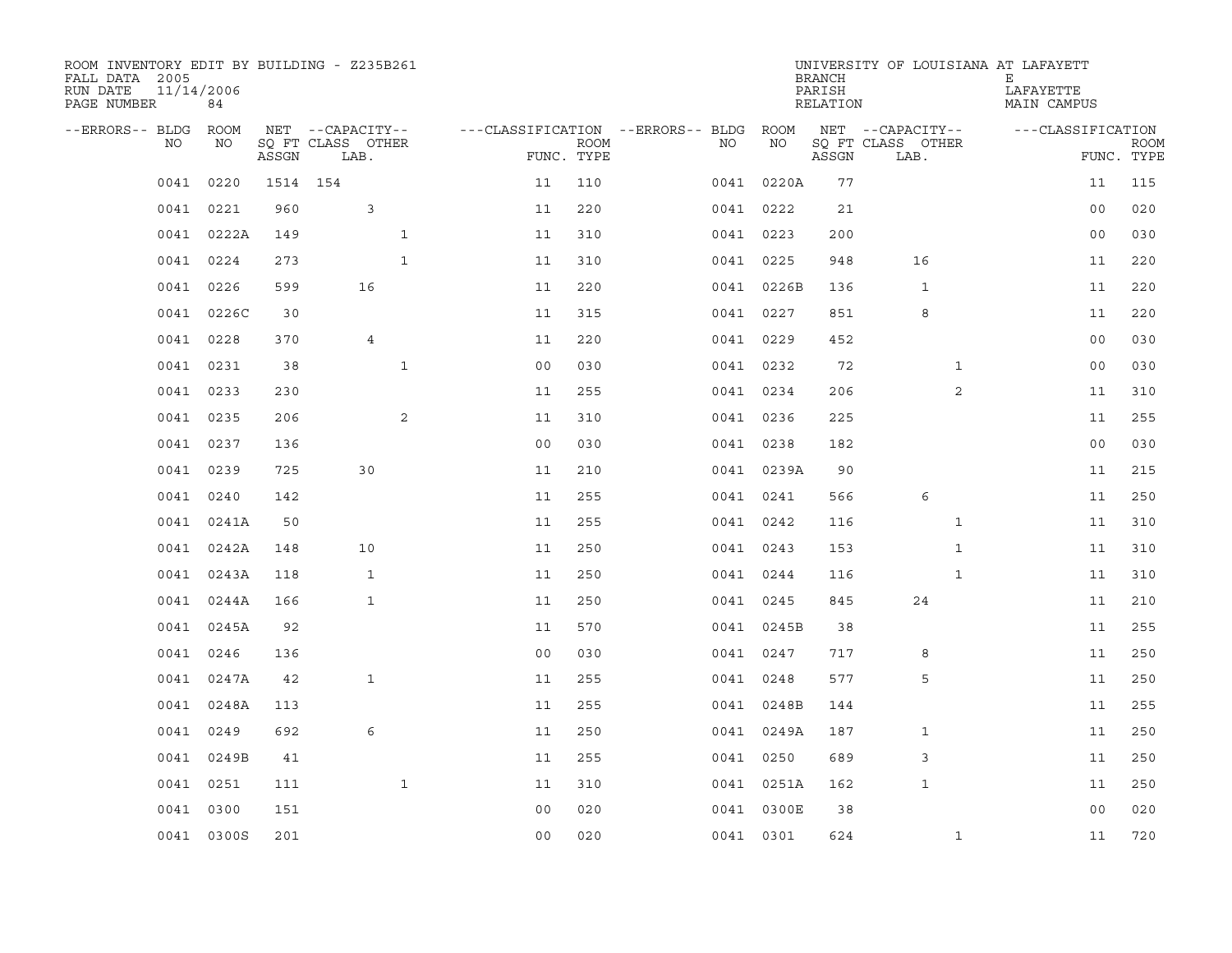| ROOM INVENTORY EDIT BY BUILDING - Z235B261<br>FALL DATA 2005<br>11/14/2006<br>RUN DATE<br>PAGE NUMBER | 85         |       |                           |                                        |      |           |                                                                                   | <b>BRANCH</b><br>PARISH<br>RELATION |      | UNIVERSITY OF LOUISIANA AT LAFAYETT   | Е | LAFAYETTE<br>MAIN CAMPUS             |                           |
|-------------------------------------------------------------------------------------------------------|------------|-------|---------------------------|----------------------------------------|------|-----------|-----------------------------------------------------------------------------------|-------------------------------------|------|---------------------------------------|---|--------------------------------------|---------------------------|
| --ERRORS-- BLDG ROOM                                                                                  |            |       | NET --CAPACITY--          | ---CLASSIFICATION --ERRORS-- BLDG ROOM |      |           |                                                                                   |                                     |      |                                       |   | NET --CAPACITY-- - --CLASSIFICATION  |                           |
| NO                                                                                                    | NO         | ASSGN | SQ FT CLASS OTHER<br>LAB. | FUNC. TYPE                             | ROOM | NO.       | NO                                                                                | ASSGN                               | LAB. | SQ FT CLASS OTHER                     |   |                                      | <b>ROOM</b><br>FUNC. TYPE |
|                                                                                                       | 0041 0302  | 112   |                           | 11                                     | 225  |           | TOTAL NUMBER CLASSROOMS<br>TOTAL NUMBER LABS 210<br>TOTAL NUMBER SPECIAL LABS 220 |                                     |      | TOTAL NET ASSIGN SQ. FT. IN ROOM FILE |   | 42,400<br>$\overline{4}$<br>12<br>20 |                           |
|                                                                                                       | 0042 0100  | 2947  |                           | 0 <sub>0</sub>                         | 020  |           | 0042 0100A                                                                        | 375                                 |      |                                       |   | 00                                   | 020                       |
| 0042                                                                                                  | 0100B      | 375   |                           | 0 <sub>0</sub>                         | 020  |           | 0042 0100C                                                                        | 192                                 |      |                                       |   | 0 <sub>0</sub>                       | 020                       |
|                                                                                                       | 0042 0100D | 78    |                           | 0 <sub>0</sub>                         | 020  | 0042 0102 |                                                                                   | 776                                 |      |                                       |   | 0 <sub>0</sub>                       | 030                       |
| 0042                                                                                                  | 0103       | 1459  | 90                        | 11                                     | 110  | 0042 0104 |                                                                                   | 155                                 |      |                                       |   | 11                                   | 731                       |
| 0042                                                                                                  | 0105       | 156   |                           | 0 <sub>0</sub>                         | 030  | 0042 0106 |                                                                                   | 1374                                | 90   |                                       |   | 11                                   | 110                       |
| 0042                                                                                                  | 0107       | 277   | 2                         | 11                                     | 250  | 0042 0109 |                                                                                   | 167                                 |      | 6                                     |   | 0 <sub>0</sub>                       | 030                       |
|                                                                                                       | 0042 0110  | 20    |                           | 0 <sub>0</sub>                         | 030  | 0042 0111 |                                                                                   | 302                                 |      | $\mathbf{1}$                          |   | 11                                   | 310                       |
| 0042                                                                                                  | 0112       | 123   |                           | 11                                     | 215  | 0042 0113 |                                                                                   | 2055                                |      | 24                                    |   | 11                                   | 210                       |
|                                                                                                       | 0042 0117  | 582   | 2                         | 11                                     | 215  |           | 0042 0117A                                                                        | 53                                  |      |                                       |   | 0 <sub>0</sub>                       | 030                       |
| 0042                                                                                                  | 0118       | 2223  | 40                        | 11                                     | 210  |           | 0042 0120A 1659                                                                   |                                     |      | 24                                    |   | 11                                   | 220                       |
|                                                                                                       | 0042 0120B | 486   | 20                        | 11                                     | 220  | 0042 0121 |                                                                                   | 896                                 |      | $\mathbf{1}$                          |   | 11                                   | 310                       |
|                                                                                                       | 0042 0122  | 65    |                           | 11                                     | 315  | 0042 0123 |                                                                                   | 2199                                |      | 48                                    |   | 11                                   | 210                       |
|                                                                                                       | 0042 0124  | 129   | $\mathbf{1}$              | 11                                     | 310  | 0042 0125 |                                                                                   | 135                                 |      | $\mathbf{1}$                          |   | 11                                   | 310                       |
|                                                                                                       | 0042 0126  | 67    |                           | 0 <sub>0</sub>                         | 010  | 0042 0127 |                                                                                   | 62                                  |      |                                       |   | 00                                   | 030                       |
| 0042                                                                                                  | 0128       | 202   | 4                         | 0 <sub>0</sub>                         | 030  | 0042 0129 |                                                                                   | 204                                 |      |                                       |   | 00                                   | 020                       |
|                                                                                                       | 0042 0130  | 102   | $\mathbf{1}$              | 11                                     | 310  | 0042 0131 |                                                                                   | 100                                 |      | $\mathbf{1}$                          |   | 11                                   | 310                       |
|                                                                                                       | 0042 0132  | 102   | $\mathbf{1}$              | 11                                     | 310  | 0042 0133 |                                                                                   | 104                                 |      | $\mathbf{1}$                          |   | 11                                   | 310                       |
|                                                                                                       | 0042 0134  | 162   |                           | 0 <sub>0</sub>                         | 020  | 0042 0135 |                                                                                   | 97                                  |      | $\mathbf{1}$                          |   | 11                                   | 310                       |
|                                                                                                       | 0042 0136  | 97    | $\mathbf{1}$              | 11                                     | 310  | 0042 0137 |                                                                                   | 100                                 |      | $\mathbf{1}$                          |   | 11                                   | 310                       |
|                                                                                                       | 0042 0138  | 102   | $\mathbf{1}$              | 11                                     | 310  | 0042 0139 |                                                                                   | 396                                 | 15   |                                       |   | 11                                   | 110                       |
|                                                                                                       | 0042 0140  | 95    |                           | 0 <sub>0</sub>                         | 030  | 0042 0141 |                                                                                   | 98                                  |      |                                       |   | 0 <sub>0</sub>                       | 030                       |
|                                                                                                       | 0042 0142  | 95    |                           | 0 <sub>0</sub>                         | 030  | 0042 0143 |                                                                                   | 54                                  |      |                                       |   | 0 <sub>0</sub>                       | 030                       |
|                                                                                                       | 0042 0144  | 99    |                           | 0 <sub>0</sub>                         | 030  | 0042 0200 |                                                                                   | 2583                                |      |                                       |   | 0 <sub>0</sub>                       | 020                       |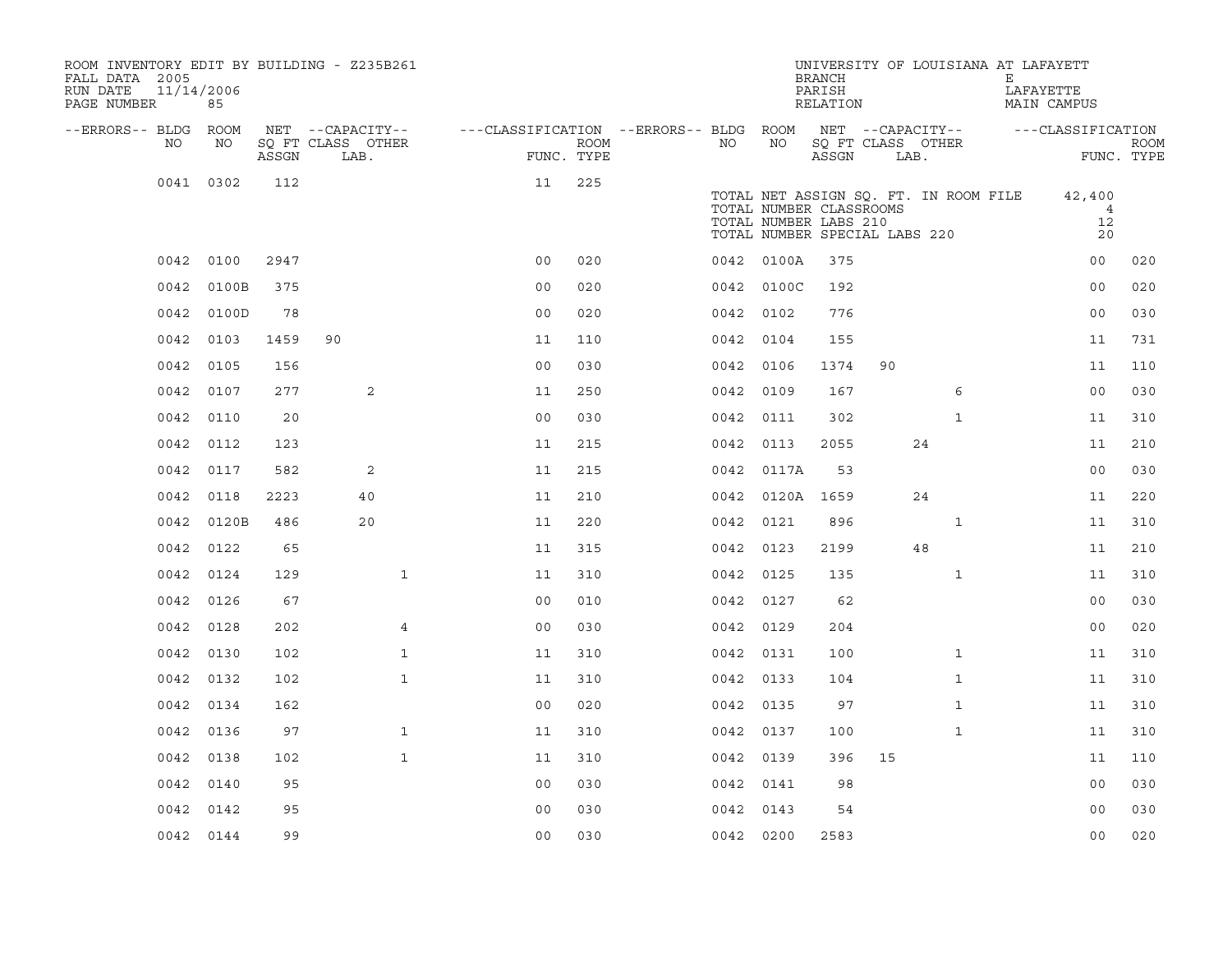| ROOM INVENTORY EDIT BY BUILDING - Z235B261<br>FALL DATA 2005<br>RUN DATE<br>PAGE NUMBER | 11/14/2006<br>86 |       |                                       |                |             |                                         |               | <b>BRANCH</b><br>PARISH<br>RELATION |                                       |              | UNIVERSITY OF LOUISIANA AT LAFAYETT<br>Е<br>LAFAYETTE<br>MAIN CAMPUS |             |
|-----------------------------------------------------------------------------------------|------------------|-------|---------------------------------------|----------------|-------------|-----------------------------------------|---------------|-------------------------------------|---------------------------------------|--------------|----------------------------------------------------------------------|-------------|
| --ERRORS-- BLDG<br>NO                                                                   | ROOM<br>NO       |       | NET --CAPACITY--<br>SQ FT CLASS OTHER |                | <b>ROOM</b> | ---CLASSIFICATION --ERRORS-- BLDG<br>NO | ROOM<br>ΝO    |                                     | NET --CAPACITY--<br>SO FT CLASS OTHER |              | ---CLASSIFICATION                                                    | <b>ROOM</b> |
|                                                                                         |                  | ASSGN | LAB.                                  |                | FUNC. TYPE  |                                         |               | ASSGN                               | LAB.                                  |              |                                                                      | FUNC. TYPE  |
| 0042                                                                                    | 0200A            | 375   |                                       | 0 <sup>0</sup> | 020         | 0042                                    | 0200B         | 213                                 |                                       |              | 0 <sub>0</sub>                                                       | 020         |
| 0042                                                                                    | 0200C            | 213   |                                       | 0 <sub>0</sub> | 020         | 0042                                    | 0200D         | 78                                  |                                       | 10           | 0 <sub>0</sub>                                                       | 020         |
| 0042                                                                                    | 0202             | 476   | 2                                     | 11             | 313         |                                         | 0042<br>0202A | 9                                   |                                       |              | 11                                                                   | 315         |
| 0042                                                                                    | 0203             | 272   | $\mathbf{1}$                          | 11             | 325         | 0042                                    | 0204          | 99                                  |                                       | $\mathbf{1}$ | 11                                                                   | 315         |
| 0042                                                                                    | 0204A            | 82    |                                       | 0 <sub>0</sub> | 030         |                                         | 0042<br>0205  | 201                                 |                                       |              | 11                                                                   | 215         |
| 0042                                                                                    | 0206             | 1231  | 12                                    | 11             | 210         |                                         | 0207<br>0042  | 278                                 | 2                                     |              | 11                                                                   | 250         |
| 0042                                                                                    | 0208             | 114   |                                       | 0 <sub>0</sub> | 030         |                                         | 0042 0209     | 1128                                | $\mathbf 1$                           |              | 11                                                                   | 250         |
| 0042                                                                                    | 0210             | 268   |                                       | 11             | 255         |                                         | 0042 0211     | 375                                 |                                       |              | 0 <sub>0</sub>                                                       | 020         |
| 0042                                                                                    | 0212             | 171   | 7                                     | 0 <sub>0</sub> | 030         |                                         | 0042 0212A    | 20                                  |                                       |              | 0 <sub>0</sub>                                                       | 030         |
| 0042                                                                                    | 0214             | 46    |                                       | 0 <sub>0</sub> | 020         |                                         | 0215<br>0042  | 129                                 |                                       | $\mathbf{1}$ | 11                                                                   | 310         |
| 0042                                                                                    | 0216             | 186   | $\mathbf{1}$                          | 11             | 310         |                                         | 0042 0217     | 175                                 |                                       | $\mathbf{1}$ | 11                                                                   | 310         |
| 0042                                                                                    | 0218             | 121   | $\mathbf{1}$                          | 11             | 310         |                                         | 0042 0219     | 116                                 |                                       | $\mathbf{1}$ | 11                                                                   | 310         |
| 0042                                                                                    | 0220             | 167   | $\mathbf{1}$                          | 11             | 310         |                                         | 0042 0221     | 1398                                | 24                                    |              | 11                                                                   | 210         |
| 0042                                                                                    | 0224             | 339   | 8                                     | 11             | 215         |                                         | 0225<br>0042  | 200                                 |                                       |              | 11                                                                   | 215         |
| 0042                                                                                    | 0225A            | 65    |                                       | 0 <sub>0</sub> | 030         | 0042                                    | 0226          | 1188                                | 8                                     |              | 11                                                                   | 210         |
| 0042                                                                                    | 0227             | 975   | 70                                    | 11             | 110         |                                         | 0042 0228     | 63                                  |                                       |              | 0 <sub>0</sub>                                                       | 030         |
| 0042                                                                                    | 0230             | 998   | 87                                    | 11             | 110         |                                         | 0042 0231     | 77                                  |                                       |              | 0 <sub>0</sub>                                                       | 030         |
| 0042                                                                                    | 0232             | 1248  | 24                                    | 11             | 220         |                                         | 0042 0233     | 879                                 |                                       |              | 11                                                                   | 760         |
| 0042                                                                                    | 0234             | 64    |                                       | 11             | 765         |                                         | 0042 0235     | 1236                                | 30                                    |              | 11                                                                   | 250         |
| 0042                                                                                    | 0236             | 1150  | 28                                    | 11             | 250         |                                         | 0042<br>0237  | 316                                 | 1                                     |              | 11                                                                   | 250         |
| 0042                                                                                    | 0238             | 303   | $\mathbf{1}$                          | 11             | 250         |                                         | 0042 0239     | 48                                  |                                       |              | 00                                                                   | 010         |
| 0042                                                                                    | 0240             | 44    |                                       | 0 <sub>0</sub> | 030         |                                         | 0042 0241     | 45                                  |                                       |              | 0 <sub>0</sub>                                                       | 030         |
| 0042                                                                                    | 0242             | 205   | $\mathbf{1}$                          | 11             | 250         |                                         | 0042 0243     | 205                                 | $\mathbf 1$                           |              | 11                                                                   | 250         |
| 0042                                                                                    | 0244             | 205   | $\mathbf{1}$                          | 11             | 250         | 0042                                    | 0245          | 205                                 | 1                                     |              | 11                                                                   | 250         |
| 0042                                                                                    | 0246             | 205   | $\mathbf{1}$                          | 11             | 250         |                                         | 0042 0247     | 396                                 |                                       | 15           | 11                                                                   | 650         |
|                                                                                         | 0042 0248        | 41    |                                       | 0 <sub>0</sub> | 030         |                                         |               |                                     | TOTAL NET ASSIGN SQ. FT. IN ROOM FILE |              | 31,890                                                               |             |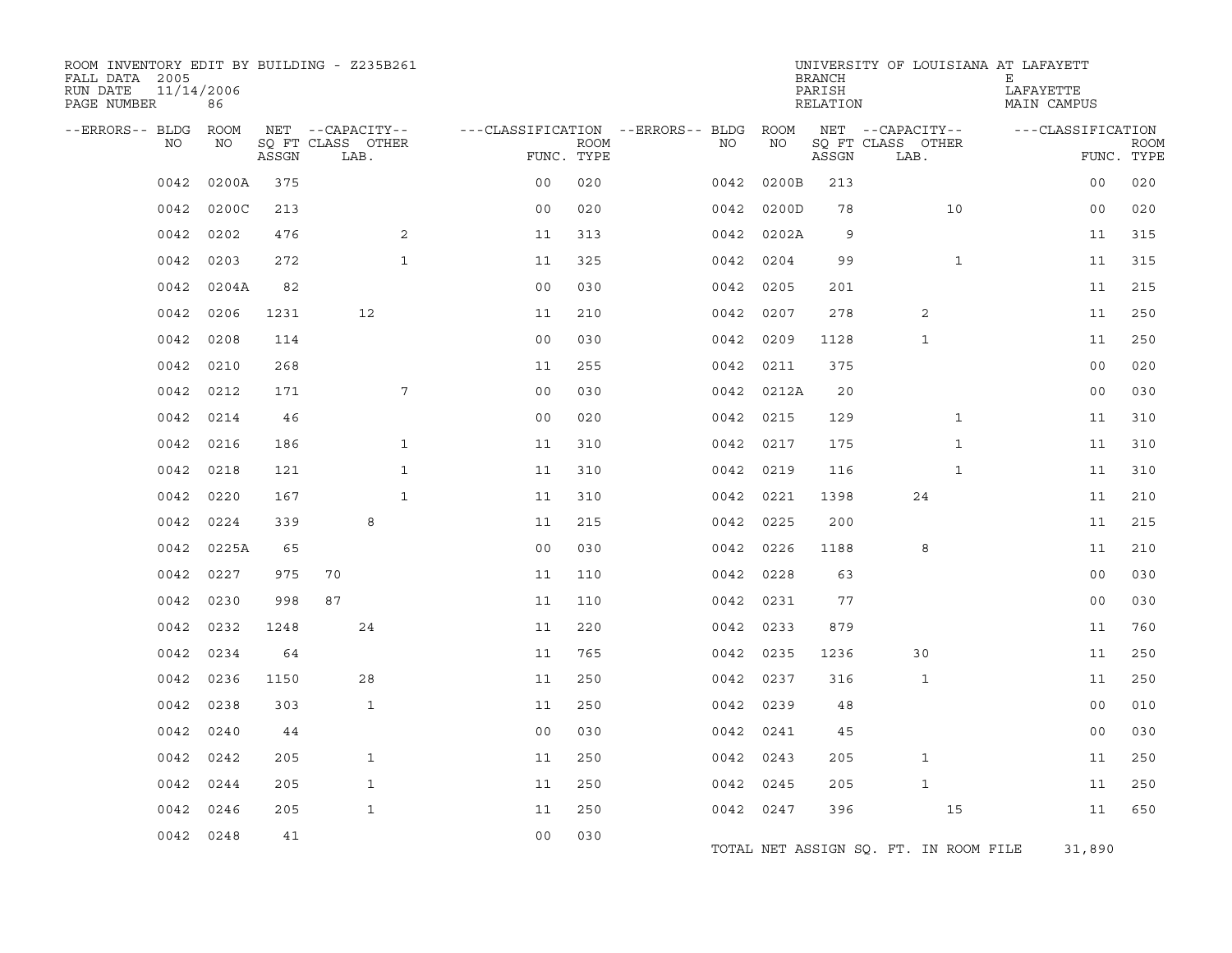| ROOM INVENTORY EDIT BY BUILDING - Z235B261<br>FALL DATA 2005<br>11/14/2006<br>RUN DATE<br>PAGE NUMBER | 87         |       |                           |                                                         |                    |           |                                                        | <b>BRANCH</b><br>PARISH<br>RELATION | UNIVERSITY OF LOUISIANA AT LAFAYETT                                    | Е<br>LAFAYETTE<br>MAIN CAMPUS |                           |
|-------------------------------------------------------------------------------------------------------|------------|-------|---------------------------|---------------------------------------------------------|--------------------|-----------|--------------------------------------------------------|-------------------------------------|------------------------------------------------------------------------|-------------------------------|---------------------------|
| --ERRORS-- BLDG ROOM                                                                                  |            |       | NET --CAPACITY--          | ---CLASSIFICATION --ERRORS-- BLDG ROOM NET --CAPACITY-- |                    |           |                                                        |                                     |                                                                        | ---CLASSIFICATION             |                           |
| NO                                                                                                    | NO         | ASSGN | SQ FT CLASS OTHER<br>LAB. |                                                         | ROOM<br>FUNC. TYPE | NO        | NO<br>TOTAL NUMBER CLASSROOMS<br>TOTAL NUMBER LABS 210 | ASSGN                               | SQ FT CLASS OTHER<br>LAB.<br>TOTAL NUMBER SPECIAL LABS 220             | 5<br>$\epsilon$<br>3          | <b>ROOM</b><br>FUNC. TYPE |
| 0043                                                                                                  | 0001       | 115   |                           | 0 <sub>0</sub>                                          | 030                |           | 0043 0001A                                             | 27                                  |                                                                        | 0 <sub>0</sub>                | 020                       |
| 0043                                                                                                  | 0002       | 186   |                           | 0 <sub>0</sub>                                          | 030                | 0043 0101 |                                                        | 806                                 | 35                                                                     | 11                            | 313                       |
| 0043                                                                                                  | 0102       | 208   | $\mathbf{1}$              | 11                                                      | 325                | 0043      | 0103                                                   | 51                                  | $\mathbf{1}$                                                           | 11                            | 919                       |
|                                                                                                       | 0043 0103A | 7     |                           | 11                                                      | 730                | 0043      | 0104                                                   | 196                                 | $\overline{4}$                                                         | 11                            | 320                       |
| 0043                                                                                                  | 0104A      | 8     |                           | 11                                                      | 625                | 0043      | 0105                                                   | 141                                 |                                                                        | 11                            | 635                       |
| 0043                                                                                                  | 0106       | 55    |                           | 0 <sub>0</sub>                                          | 020                |           | 0043 0106A                                             | 8                                   |                                                                        | 00                            | 030                       |
| 0043                                                                                                  | 0107       | 177   |                           | 11                                                      | 630                | 0043      | 0108                                                   | 35                                  |                                                                        | 0 <sub>0</sub>                | 020                       |
| 0043                                                                                                  | 0109       | 26    |                           | 11                                                      | 731                | 0043 0110 |                                                        | 80                                  |                                                                        | 0 <sub>0</sub>                | 030                       |
| 0043                                                                                                  | 0200       | 180   |                           | 0 <sub>0</sub>                                          | 020                | 0043      | 0201                                                   | 281                                 | $\mathbf{1}$                                                           | 11                            | 313                       |
| 0043                                                                                                  | 0201A      | 13    | $\overline{2}$            | 11                                                      | 310                |           | 0043 0201B                                             | 83                                  | $\mathbf{1}$                                                           | 11                            | 310                       |
| 0043                                                                                                  | 0201C      | 97    | $\mathbf{1}$              | 11                                                      | 310                | 0043      | 0202                                                   | 302                                 | 2                                                                      | 11                            | 313                       |
|                                                                                                       | 0043 0202A | 100   | $\mathbf{1}$              | 11                                                      | 310                |           | 0043 0202B                                             | 69                                  | $\mathbf{1}$                                                           | 0 <sub>0</sub>                | 030                       |
|                                                                                                       | 0043 0202C | 20    |                           | 11                                                      | 731                | 0043      | 0202D                                                  | 14                                  |                                                                        | 11                            | 730                       |
|                                                                                                       | 0043 0206  | 35    |                           | 0 <sub>0</sub>                                          | 020                | 0043 0208 |                                                        | 124                                 |                                                                        | 00                            | 020                       |
|                                                                                                       | 0043 B0101 | 336   |                           | 11                                                      | 731                |           | TOTAL NUMBER CLASSROOMS<br>TOTAL NUMBER LABS 210       |                                     | TOTAL NET ASSIGN SQ. FT. IN ROOM FILE<br>TOTAL NUMBER SPECIAL LABS 220 | 2,866                         |                           |
|                                                                                                       | 0044 0100  | 4516  |                           | 0 <sub>0</sub>                                          | 020                |           | 0044 0100A                                             | 62                                  |                                                                        | 0 <sub>0</sub>                | 020                       |
|                                                                                                       | 0044 0100B | 2237  |                           | 00                                                      | 020                |           | 0044 0100C                                             | 108                                 |                                                                        | 0 <sub>0</sub>                | 020                       |
|                                                                                                       | 0044 0100D | 129   |                           | 0 <sub>0</sub>                                          | 020                |           | 0044 0100E                                             | 61                                  |                                                                        | 0 <sub>0</sub>                | 020                       |
|                                                                                                       | 0044 0101  | 1120  | 90                        | 11                                                      | 110                |           | 0044 0101A                                             | 48                                  |                                                                        | 11                            | 615                       |
|                                                                                                       | 0044 0101B | 83    |                           | 11                                                      | 615                | 0044 0102 |                                                        | 327                                 | 25                                                                     | 11                            | 350                       |
|                                                                                                       | 0044 0103  | 316   | 8                         | 11                                                      | 650                |           | 0044 0103A                                             | 389                                 |                                                                        | 0 <sub>0</sub>                | 030                       |
|                                                                                                       | 0044 0104  | 299   | $\mathbf{1}$              | 11                                                      | 310                |           | 0044 0104A                                             | 9                                   |                                                                        | 11                            | 315                       |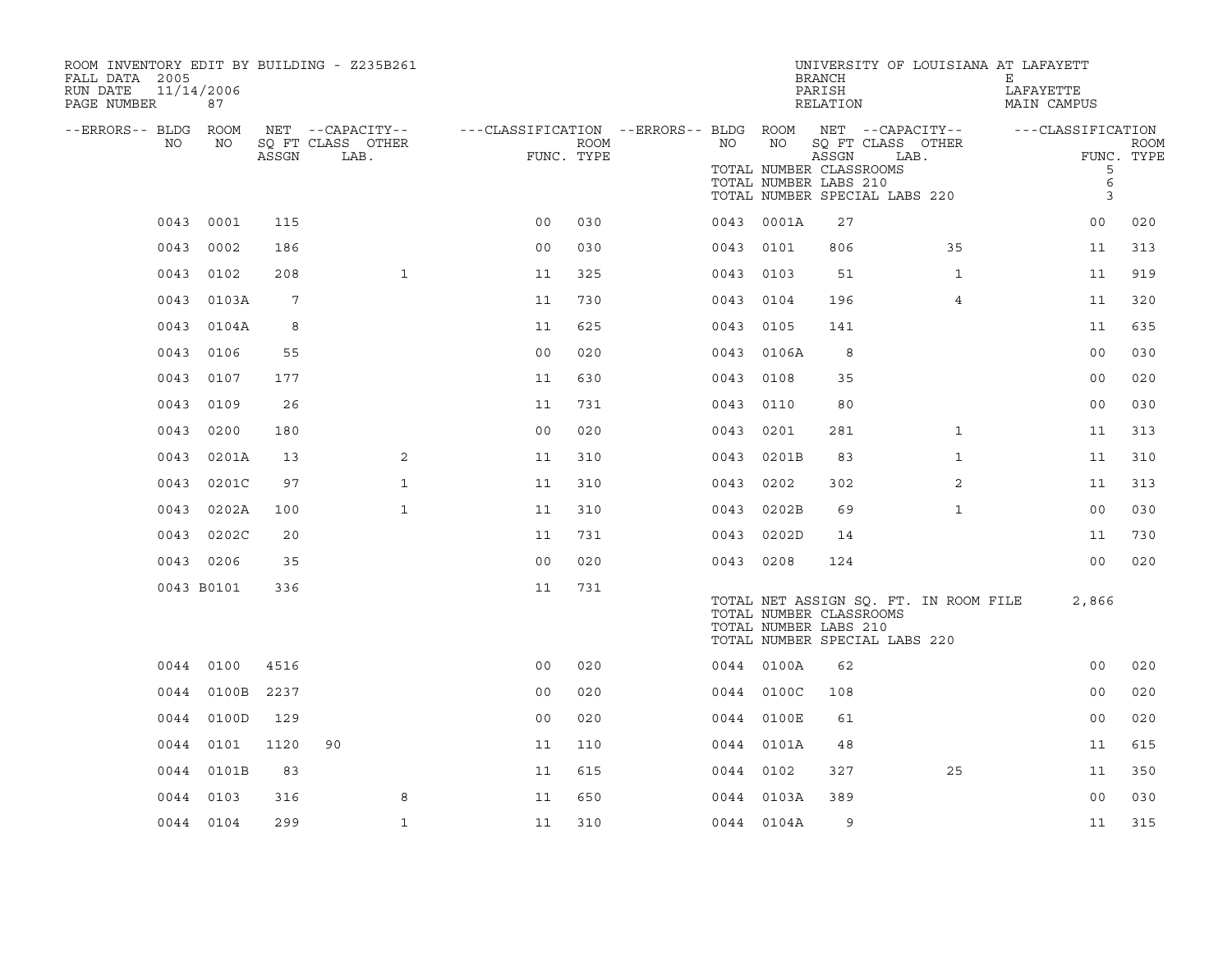| ROOM INVENTORY EDIT BY BUILDING - Z235B261<br>FALL DATA 2005<br>RUN DATE<br>PAGE NUMBER | 11/14/2006<br>88 |       |                           |                                        |             |           |            | <b>BRANCH</b><br>PARISH<br>RELATION | UNIVERSITY OF LOUISIANA AT LAFAYETT | Е<br>LAFAYETTE<br>MAIN CAMPUS |                           |
|-----------------------------------------------------------------------------------------|------------------|-------|---------------------------|----------------------------------------|-------------|-----------|------------|-------------------------------------|-------------------------------------|-------------------------------|---------------------------|
| --ERRORS-- BLDG ROOM                                                                    |                  |       | NET --CAPACITY--          | ---CLASSIFICATION --ERRORS-- BLDG ROOM |             |           |            |                                     | NET --CAPACITY--                    | ---CLASSIFICATION             |                           |
| NO                                                                                      | NO               | ASSGN | SQ FT CLASS OTHER<br>LAB. | FUNC. TYPE                             | <b>ROOM</b> | NO.       | NO         | ASSGN                               | SQ FT CLASS OTHER<br>LAB.           |                               | <b>ROOM</b><br>FUNC. TYPE |
| 0044                                                                                    | 0104B            | 10    |                           | 11                                     | 315         |           | 0044 0104C | 6                                   |                                     | 11                            | 315                       |
|                                                                                         | 0044 0104D       | 35    |                           | 0 <sub>0</sub>                         | 020         |           | 0044 0104E | 16                                  |                                     | 0 <sub>0</sub>                | 030                       |
|                                                                                         | 0044 0105        | 637   | 10                        | 11                                     | 350         |           | 0044 0106  | 430                                 | $\mathbf{1}$                        | 11                            | 310                       |
|                                                                                         | 0044 0106A       | 21    | $\mathbf{1}$              | 11                                     | 315         |           | 0044 0106B | 195                                 | $\mathbf{1}$                        | 11                            | 310                       |
| 0044                                                                                    | 0106C            | 154   | $\mathbf{1}$              | 11                                     | 310         |           | 0044 0106D | 7                                   |                                     | 11                            | 315                       |
|                                                                                         | 0044 0106E       | 175   | $\mathbf{1}$              | 11                                     | 650         |           | 0044 0106F | 7                                   |                                     | 11                            | 315                       |
| 0044                                                                                    | 0107             | 534   | 3                         | 11                                     | 310         |           | 0044 0108  | 127                                 |                                     | 11                            | 315                       |
| 0044                                                                                    | 0108A            | 21    |                           | 11                                     | 315         |           | 0044 0109  | 47                                  |                                     | 0 <sub>0</sub>                | 030                       |
| 0044                                                                                    | 0110             | 2099  | 25                        | 11                                     | 220         |           | 0044 0111  | 275                                 |                                     | 11                            | 730                       |
|                                                                                         | 0044 0111A       | 103   | 5                         | 11                                     | 730         |           | 0044 0112  | 679                                 | 24                                  | 11                            | 220                       |
| 0044                                                                                    | 0113             | 50    |                           | 0 <sub>0</sub>                         | 010         | 0044 0114 |            | 688                                 |                                     | 11                            | 720                       |
|                                                                                         | 0044 0115        | 280   |                           | 0 <sub>0</sub>                         | 030         |           | 0044 0116  | 1239                                | 10                                  | 11                            | 220                       |
| 0044                                                                                    | 0117             | 821   | 20                        | 11                                     | 210         |           | 0044 0118  | 1041                                | 25                                  | 11                            | 650                       |
|                                                                                         | 0044 0118A       | 196   | $\overline{4}$            | 11                                     | 310         |           | 0044 0119  | 1033                                | 18                                  | 11                            | 220                       |
| 0044                                                                                    | 0121             | 56    |                           | 0 <sub>0</sub>                         | 030         |           | 0044 0122  | 370                                 | 8                                   | 11                            | 430                       |
|                                                                                         | 0044 0122A       | 796   | 25                        | 11                                     | 110         |           | 0044 0124  | 146                                 | $\mathbf{1}$                        | 11                            | 310                       |
| 0044                                                                                    | 0124A            | 146   | $\mathbf{1}$              | 11                                     | 310         |           | 0044 0124B | 131                                 | $\mathbf{1}$                        | 11                            | 310                       |
| 0044                                                                                    | 0124C            | 93    | $\mathbf{1}$              | 11                                     | 310         |           | 0044 0124D | 94                                  |                                     | 11                            | 315                       |
|                                                                                         | 0044 0125        | 937   | 15                        | 11                                     | 220         |           | 0044 0125A | 160                                 | 16                                  | 11                            | 210                       |
| 0044                                                                                    | 0126             | 160   | $\mathbf{1}$              | 11                                     | 310         |           | 0044 0126A | 178                                 | $\mathbf{1}$                        | 11                            | 310                       |
|                                                                                         | 0044 0126B       | 29    | $\mathbf{1}$              | 11                                     | 315         |           | 0044 0127  | 541                                 | 27                                  | 11                            | 220                       |
|                                                                                         | 0044 0128A       | 95    | $\mathbf{1}$              | 11                                     | 310         |           | 0044 0128B | 100                                 | $\mathbf{1}$                        | 11                            | 310                       |
|                                                                                         | 0044 0128C       | 140   | $\mathbf{1}$              | 11                                     | 310         |           | 0044 0130  | 314                                 | 13                                  | 11                            | 350                       |
|                                                                                         | 0044 0131        | 982   | 20                        | 11                                     | 210         |           | 0044 0131A | 416                                 | 20                                  | 11                            | 220                       |
| 0044                                                                                    | 0132             | 752   | 20                        | 11                                     | 210         |           | 0044 0133  | 554                                 | 16                                  | 11                            | 220                       |
|                                                                                         | 0044 0134        | 530   | 2                         | 11                                     | 310         |           | 0044 0135  | 770                                 | 10                                  | 11                            | 220                       |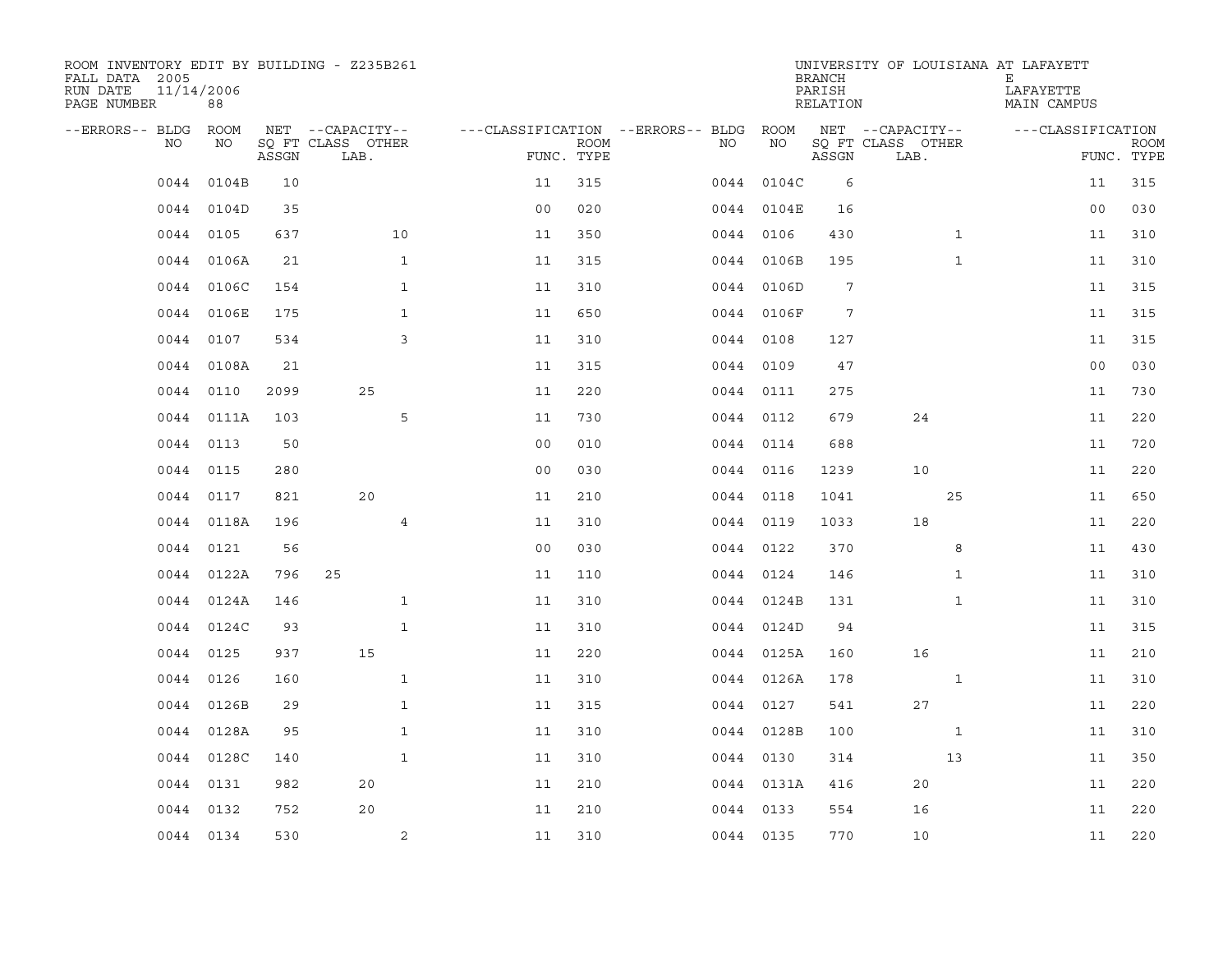| ROOM INVENTORY EDIT BY BUILDING - Z235B261<br>FALL DATA 2005<br>RUN DATE<br>PAGE NUMBER | 11/14/2006<br>89 |       |                           |                |                           |                                   |      |                 | <b>BRANCH</b><br>PARISH<br>RELATION | UNIVERSITY OF LOUISIANA AT LAFAYETT | Е<br>LAFAYETTE<br>MAIN CAMPUS |                           |
|-----------------------------------------------------------------------------------------|------------------|-------|---------------------------|----------------|---------------------------|-----------------------------------|------|-----------------|-------------------------------------|-------------------------------------|-------------------------------|---------------------------|
| --ERRORS-- BLDG                                                                         | <b>ROOM</b>      |       | NET --CAPACITY--          |                |                           | ---CLASSIFICATION --ERRORS-- BLDG |      | ROOM            |                                     | NET --CAPACITY--                    | ---CLASSIFICATION             |                           |
| NO                                                                                      | NO               | ASSGN | SO FT CLASS OTHER<br>LAB. |                | <b>ROOM</b><br>FUNC. TYPE |                                   | NO.  | NO              | ASSGN                               | SQ FT CLASS OTHER<br>LAB.           |                               | <b>ROOM</b><br>FUNC. TYPE |
| 0044                                                                                    | 0136             | 324   | 3                         | 11             | 220                       |                                   | 0044 | 0136A           | 102                                 |                                     | 11                            | 730                       |
|                                                                                         | 0044 0136B       | 204   | $\mathbf{1}$              | 11             | 310                       |                                   |      | 0044 0136C 2170 |                                     | 35                                  | 11                            | 220                       |
|                                                                                         | 0044 0136D       | 77    | $\mathbf{1}$              | 11             | 310                       |                                   |      | 0044 0136E      | 75                                  | $\mathbf{1}$                        | 11                            | 310                       |
| 0044                                                                                    | 0136F            | 78    | $\mathbf{1}$              | 11             | 310                       |                                   |      | 0044 0136G      | 141                                 | $\mathbf{1}$                        | 11                            | 310                       |
| 0044                                                                                    | 0136H            | 21    |                           | 00             | 030                       |                                   |      | 0044 0136J      | 174                                 | 1                                   | 11                            | 225                       |
| 0044                                                                                    | 0137             | 286   |                           | 0 <sub>0</sub> | 030                       |                                   |      | 0044 0138       | 1071                                | 5                                   | 11                            | 220                       |
| 0044                                                                                    | 0139             | 56    |                           | 0 <sub>0</sub> | 010                       |                                   |      | 0044 0140       | 2709                                | 40                                  | 11                            | 220                       |
| 0044                                                                                    | 0140A 1359       |       |                           | 0 <sub>0</sub> | 030                       |                                   |      | 0044 0141       | 404                                 | 5                                   | 11                            | 220                       |
| 0044                                                                                    | 0141A            | 103   |                           | 11             | 225                       |                                   |      | 0044 0141B      | 94                                  | $\mathbf{1}$                        | 11                            | 310                       |
|                                                                                         | 0044 0142        | 464   | 8                         | 11             | 650                       |                                   |      | 0044 0142A      | 424                                 | 2                                   | 11                            | 310                       |
|                                                                                         | 0044 0143        | 490   | 10                        | 11             | 220                       |                                   |      | 0044 0144       | 849                                 | 24                                  | 11                            | 210                       |
|                                                                                         | 0044 0144A       | 680   |                           | 11             | 720                       |                                   |      | 0044 0145       | 918                                 | 8                                   | 11                            | 220                       |
| 0044                                                                                    | 0146             | 693   | 12                        | 11             | 220                       |                                   |      | 0044 0146A      | 166                                 | $\overline{2}$                      | 11                            | 220                       |
| 0044                                                                                    | 0146B            | 659   | 20                        | 11             | 210                       |                                   |      | 0044 0146C      | 828                                 | 12                                  | 11                            | 210                       |
| 0044                                                                                    | 0148             | 533   | $\mathbf{1}$              | 11             | 310                       |                                   | 0044 | 0149            | 843                                 | 8                                   | 11                            | 220                       |
| 0044                                                                                    | 0149A            | 116   |                           | 0 <sub>0</sub> | 030                       |                                   |      | 0044 0150A      | 602                                 | 10                                  | 11                            | 220                       |
| 0044                                                                                    | 0150B            | 329   |                           | 11             | 225                       |                                   |      | 0044 0150C      | 1087                                | 10                                  | 11                            | 220                       |
| 0044                                                                                    | 0151             | 608   | 10                        | 11             | 250                       |                                   |      | 0044 0151A      | 89                                  |                                     | 11                            | 225                       |
| 0044                                                                                    | 0152             | 492   | 10                        | 11             | 220                       |                                   |      | 0044 0153       | 301                                 | 4                                   | 0 <sub>0</sub>                | 030                       |
| 0044                                                                                    | 0153A            | 14    |                           | 0 <sub>0</sub> | 030                       |                                   |      | 0044 0154       | 410                                 | 10                                  | 11                            | 650                       |
|                                                                                         | 0044 0155        | 51    |                           | 0 <sub>0</sub> | 020                       |                                   |      | 0044 0155A      | 96                                  |                                     | 0 <sub>0</sub>                | 030                       |
| 0044                                                                                    | 0156             | 410   | 4                         | 11             | 310                       |                                   |      | 0044 0200       | 6995                                |                                     | 00                            | 020                       |
| 0044                                                                                    | 0200A            | 45    | $\overline{4}$            | 0 <sub>0</sub> | 020                       |                                   |      | 0044 0200B      | 147                                 |                                     | 0 <sub>0</sub>                | 020                       |
| 0044                                                                                    | 0200C            | 278   |                           | 00             | 020                       |                                   |      | 0044 0200D      | 180                                 |                                     | 0 <sub>0</sub>                | 020                       |
| 0044                                                                                    | 0200E            | 140   |                           | 0 <sub>0</sub> | 020                       |                                   | 0044 | 0200F           | 132                                 |                                     | 0 <sub>0</sub>                | 020                       |
|                                                                                         | 0044 0200G       | 164   |                           | 0 <sub>0</sub> | 020                       |                                   |      | 0044 0200H      | 280                                 |                                     | 0 <sub>0</sub>                | 020                       |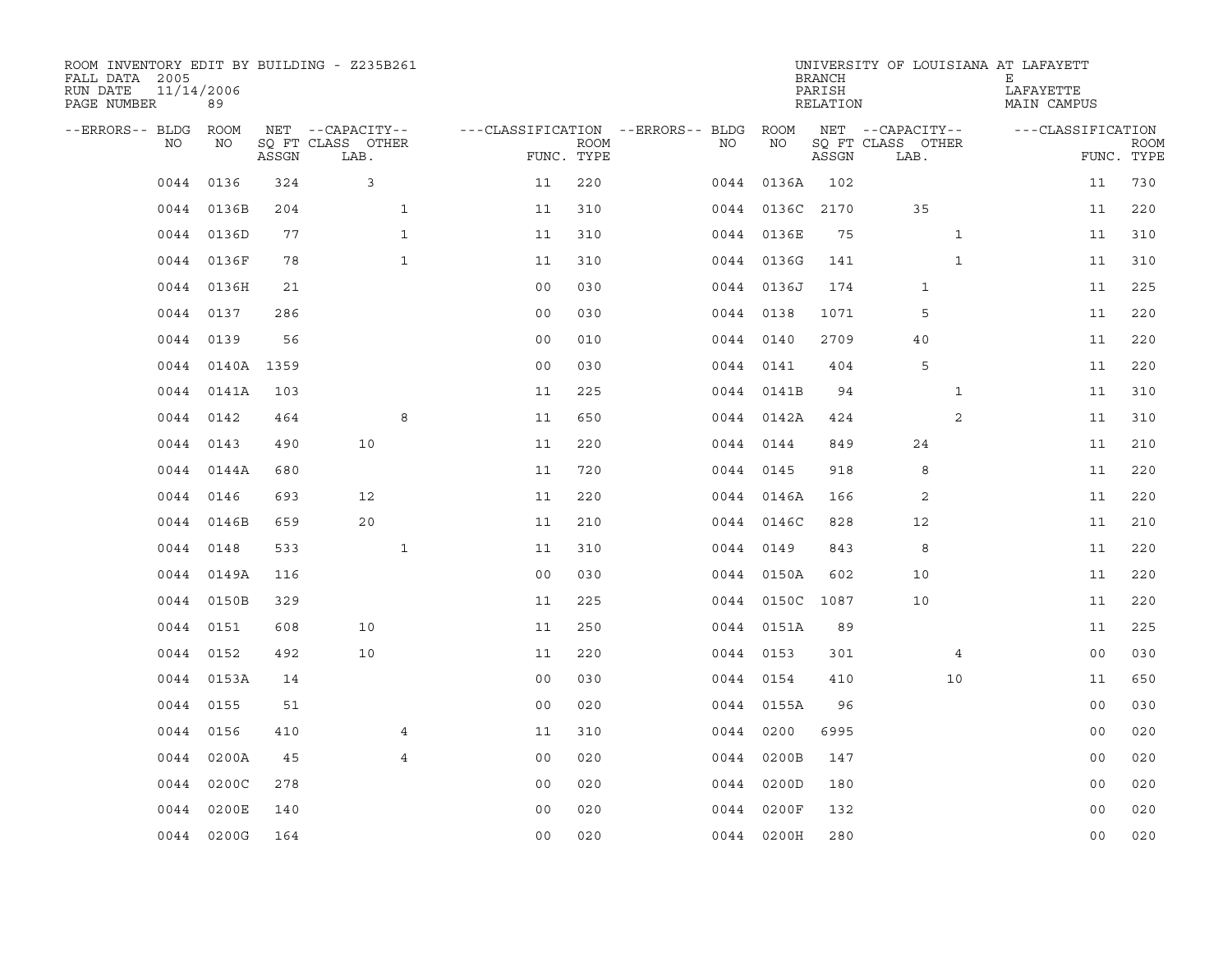| ROOM INVENTORY EDIT BY BUILDING - Z235B261<br>FALL DATA 2005<br>11/14/2006<br>RUN DATE<br>PAGE NUMBER | 90          |       |                           |                |             |                                   |            | <b>BRANCH</b><br>PARISH<br>RELATION | UNIVERSITY OF LOUISIANA AT LAFAYETT | Е<br>LAFAYETTE<br>MAIN CAMPUS |                           |
|-------------------------------------------------------------------------------------------------------|-------------|-------|---------------------------|----------------|-------------|-----------------------------------|------------|-------------------------------------|-------------------------------------|-------------------------------|---------------------------|
| --ERRORS-- BLDG                                                                                       | <b>ROOM</b> |       | NET --CAPACITY--          |                |             | ---CLASSIFICATION --ERRORS-- BLDG | ROOM       |                                     | NET --CAPACITY--                    | ---CLASSIFICATION             |                           |
| NO                                                                                                    | NO          | ASSGN | SO FT CLASS OTHER<br>LAB. | FUNC. TYPE     | <b>ROOM</b> | NO                                | NO         | ASSGN                               | SQ FT CLASS OTHER<br>LAB.           |                               | <b>ROOM</b><br>FUNC. TYPE |
| 0044                                                                                                  | 0200I       | 640   |                           | 0 <sup>0</sup> | 020         | 0044                              | 0200J      | 134                                 |                                     | 00                            | 020                       |
| 0044                                                                                                  | 0200K       | 256   |                           | 0 <sub>0</sub> | 020         | 0044                              | 0201       | 1099                                | 47                                  | 11                            | 110                       |
| 0044                                                                                                  | 0202        | 808   | 32                        | 11             | 210         |                                   | 0044 0203  | 517                                 | 10                                  | 11                            | 220                       |
| 0044                                                                                                  | 0204        | 459   | 20                        | 11             | 110         |                                   | 0044 0204A | 495                                 | 10                                  | 11                            | 220                       |
| 0044                                                                                                  | 0204B       | 144   | 2                         | 11             | 220         |                                   | 0044 0205  | 523                                 | 10                                  | 11                            | 310                       |
|                                                                                                       | 0044 0206   | 494   | 45                        | 11             | 110         |                                   | 0044 0207  | 592                                 | 10                                  | 11                            | 220                       |
| 0044                                                                                                  | 0208        | 590   | 10                        | 11             | 250         |                                   | 0044 0209  | 30                                  |                                     | 0 <sub>0</sub>                | 020                       |
| 0044                                                                                                  | 0209A       | 125   | 1                         | 11             | 220         |                                   | 0044 0209B | 114                                 |                                     | 11                            | 535                       |
| 0044                                                                                                  | 0210        | 2090  | 15                        | 11             | 220         |                                   | 0044 0211  | 316                                 | 8                                   | 11                            | 650                       |
| 0044                                                                                                  | 0212        | 510   | 20                        | 11             | 220         |                                   | 0044 0212A | 150                                 | 5                                   | 11                            | 250                       |
| 0044                                                                                                  | 0212B       | 109   | 10                        | 11             | 220         |                                   | 0044 0212C | 167                                 |                                     | 11                            | 255                       |
| 0044                                                                                                  | 0213        | 47    |                           | 0 <sub>0</sub> | 010         |                                   | 0044 0214  | 695                                 | 6                                   | 11                            | 220                       |
| 0044                                                                                                  | 0215        | 247   |                           | 0 <sub>0</sub> | 030         |                                   | 0044 0216  | 333                                 | 12                                  | 11                            | 350                       |
| 0044                                                                                                  | 0216A       | 129   | $\mathbf{1}$              | 11             | 310         |                                   | 0044 0216B | 128                                 | 2                                   | 11                            | 310                       |
| 0044                                                                                                  | 0216C       | 38    |                           | 11             | 315         | 0044                              | 0217       | 105                                 | 3                                   | 11                            | 310                       |
| 0044                                                                                                  | 0217A       | 194   | $\mathbf 1$               | 11             | 310         |                                   | 0044 0217B | 14                                  |                                     | 11                            | 315                       |
| 0044                                                                                                  | 0217C       | 260   | $\mathbf{1}$              | 11             | 310         |                                   | 0044 0217F | 129                                 | $\mathbf{1}$                        | 11                            | 310                       |
| 0044                                                                                                  | 0217G       | 211   | 10                        | 11             | 350         |                                   | 0044 0217H | 10                                  |                                     | 11                            | 315                       |
| 0044                                                                                                  | 0217J       | 130   | $\mathbf{1}$              | 11             | 310         |                                   | 0044 0217K | 155                                 | $\mathbf{1}$                        | 11                            | 310                       |
| 0044                                                                                                  | 0217L       | 104   | $\mathbf{1}$              | 11             | 310         |                                   | 0044 0217M | 166                                 | $\mathbf{1}$                        | 11                            | 310                       |
|                                                                                                       | 0044 0218A  | 117   | $\mathbf 1$               | 11             | 310         |                                   | 0044 0218B | 184                                 | $\mathbf{1}$                        | 11                            | 310                       |
| 0044                                                                                                  | 0218D       | 130   | $\mathbf{1}$              | 11             | 310         |                                   | 0044 0218E | 188                                 | $\mathbf{1}$                        | 11                            | 310                       |
| 0044                                                                                                  | 0218G       | 137   | $\mathbf{1}$              | 11             | 310         |                                   | 0044 0219  | 76                                  |                                     | 11                            | 731                       |
| 0044                                                                                                  | 0220        | 1207  | 50                        | 11             | 430         |                                   | 0044 0221  | 832                                 | 25                                  | 11                            | 220                       |
| 0044                                                                                                  | 0221A       | 247   | $\mathbf{1}$              | 11             | 310         |                                   | 0044 0222A | 169                                 | 10                                  | 11                            | 350                       |
|                                                                                                       | 0044 0222B  | 139   | $\mathbf{1}$              | 11             | 310         |                                   | 0044 0222C | 46                                  |                                     | 11                            | 315                       |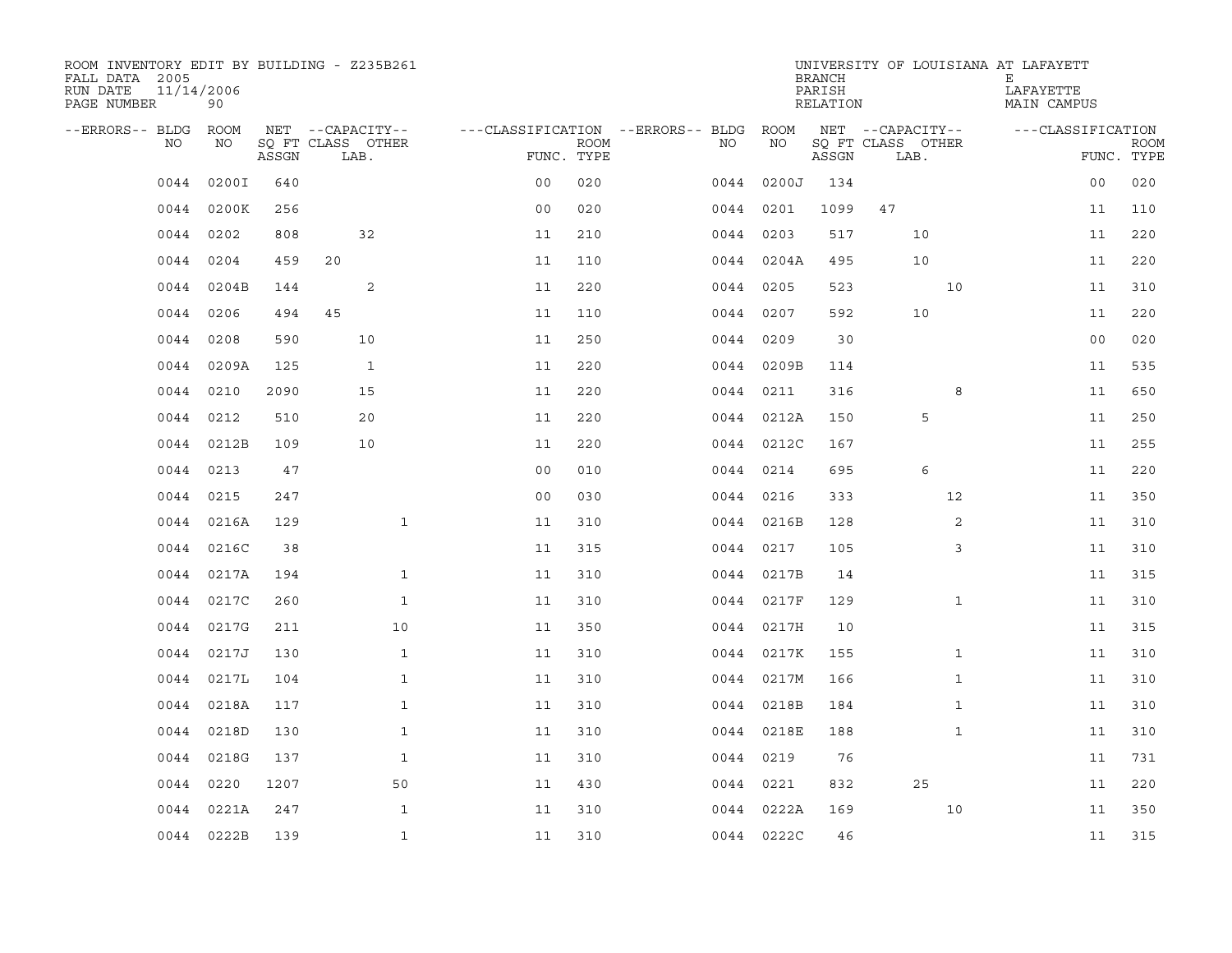| ROOM INVENTORY EDIT BY BUILDING - Z235B261<br>FALL DATA 2005<br>RUN DATE<br>PAGE NUMBER | 11/14/2006<br>91 |       |                           |    |                           |                                   |            | <b>BRANCH</b><br>PARISH<br>RELATION | UNIVERSITY OF LOUISIANA AT LAFAYETT | Е<br>LAFAYETTE<br>MAIN CAMPUS |                           |
|-----------------------------------------------------------------------------------------|------------------|-------|---------------------------|----|---------------------------|-----------------------------------|------------|-------------------------------------|-------------------------------------|-------------------------------|---------------------------|
| --ERRORS-- BLDG ROOM                                                                    |                  |       | NET --CAPACITY--          |    |                           | ---CLASSIFICATION --ERRORS-- BLDG | ROOM       |                                     | NET --CAPACITY--                    | ---CLASSIFICATION             |                           |
| NO                                                                                      | NO               | ASSGN | SQ FT CLASS OTHER<br>LAB. |    | <b>ROOM</b><br>FUNC. TYPE | NO                                | NO         | ASSGN                               | SQ FT CLASS OTHER<br>LAB.           |                               | <b>ROOM</b><br>FUNC. TYPE |
| 0044                                                                                    | 0222D            | 148   | $\mathbf{1}$              | 11 | 310                       | 0044                              | 0222E      | 152                                 | $\mathbf{1}$                        | 11                            | 310                       |
| 0044                                                                                    | 0223             | 533   | 41                        | 11 | 240                       |                                   | 0044 0224  | 72                                  | 2                                   | 11                            | 315                       |
| 0044                                                                                    | 0224A            | 138   | $\mathbf{1}$              | 11 | 314                       |                                   | 0044 0224B | 231                                 | $\mathbf{1}$                        | 11                            | 310                       |
| 0044                                                                                    | 0225             | 655   | 24                        | 11 | 210                       |                                   | 0044 0226  | 38                                  |                                     | 11                            | 731                       |
| 0044                                                                                    | 0227             | 259   | $\mathbf{1}$              | 11 | 310                       |                                   | 0044 0227A | 269                                 | $\mathbf{1}$                        | 11                            | 310                       |
| 0044                                                                                    | 0228             | 691   | 24                        | 11 | 210                       |                                   | 0044 0229  | 871                                 | 30                                  | 11                            | 210                       |
| 0044                                                                                    | 0230             | 259   | $\mathbf{1}$              | 11 | 310                       |                                   | 0044 0231  | 637                                 | 11                                  | 11                            | 320                       |
| 0044                                                                                    | 0232             | 1058  | 65                        | 11 | 110                       |                                   | 0044 0233  | 260                                 | 4                                   | 0 <sub>0</sub>                | 030                       |
| 0044                                                                                    | 0234             | 306   | $\mathbf{1}$              | 11 | 314                       |                                   | 0044 0235  | 61                                  |                                     | 0 <sub>0</sub>                | 010                       |
|                                                                                         | 0044 0236        | 319   | $\mathbf{1}$              | 11 | 325                       |                                   | 0044 0237  | 143                                 | 3                                   | 11                            | 220                       |
| 0044                                                                                    | 0238             | 196   | 5                         | 11 | 260                       |                                   | 0044 0239  | 138                                 | $\mathbf{1}$                        | 11                            | 310                       |
|                                                                                         | 0044 0240        | 288   | 4                         | 11 | 260                       |                                   | 0044 0240A | 66                                  |                                     | 11                            | 225                       |
| 0044                                                                                    | 0241             | 127   |                           | 11 | 260                       |                                   | 0044 0242  | 413                                 | 8                                   | 11                            | 115                       |
| 0044                                                                                    | 0243             | 127   | $\mathbf{1}$              | 11 | 310                       |                                   | 0044 0243A | 115                                 | 4                                   | 11                            | 310                       |
| 0044                                                                                    | 0243B            | 92    | $\mathbf{1}$              | 11 | 310                       |                                   | 0044 0243C | 95                                  | $\mathbf{1}$                        | 11                            | 310                       |
| 0044                                                                                    | 0243D            | 128   | $\mathbf{1}$              | 11 | 310                       |                                   | 0044 0243E | 97                                  | $\mathbf{1}$                        | 11                            | 310                       |
|                                                                                         | 0044 0243F       | 30    |                           | 11 | 315                       |                                   | 0044 0244  | 1117                                |                                     | 11                            | 290                       |
| 0044                                                                                    | 0245             | 683   | 45                        | 11 | 210                       | 0044                              | 0246A      | 648                                 | 10                                  | 11                            | 260                       |
|                                                                                         | 0044 0246B       | 288   | 10                        | 11 | 260                       |                                   | 0044 0246C | 266                                 | 2                                   | 11                            | 260                       |
| 0044                                                                                    | 0247             | 819   | 15                        | 11 | 210                       |                                   | 0044 0248  | 157                                 | 3                                   | 11                            | 310                       |
|                                                                                         | 0044 0248A       | 175   | $\mathbf{1}$              | 11 | 310                       |                                   | 0044 0248B | 234                                 | $\mathbf{1}$                        | 11                            | 310                       |
| 0044                                                                                    | 0248C            | 140   | $\mathbf{1}$              | 11 | 310                       | 0044                              | 0248D      | 13                                  | $\mathbf{1}$                        | 11                            | 315                       |
| 0044                                                                                    | 0248E            | 140   | $\mathbf{1}$              | 11 | 310                       |                                   | 0044 0248F | 140                                 | $\mathbf{1}$                        | 11                            | 310                       |
| 0044                                                                                    | 0248G            | 140   | $\mathbf{1}$              | 11 | 310                       |                                   | 0044 0248H | 115                                 | $\mathbf{1}$                        | 11                            | 310                       |
| 0044                                                                                    | 0248I            | 104   | $\mathbf{1}$              | 11 | 310                       |                                   | 0044 0248J | 230                                 | $\mathbf{1}$                        | 11                            | 310                       |
|                                                                                         | 0044 0248K       | 16    |                           | 11 | 315                       |                                   | 0044 0248L | 10                                  |                                     | 11                            | 315                       |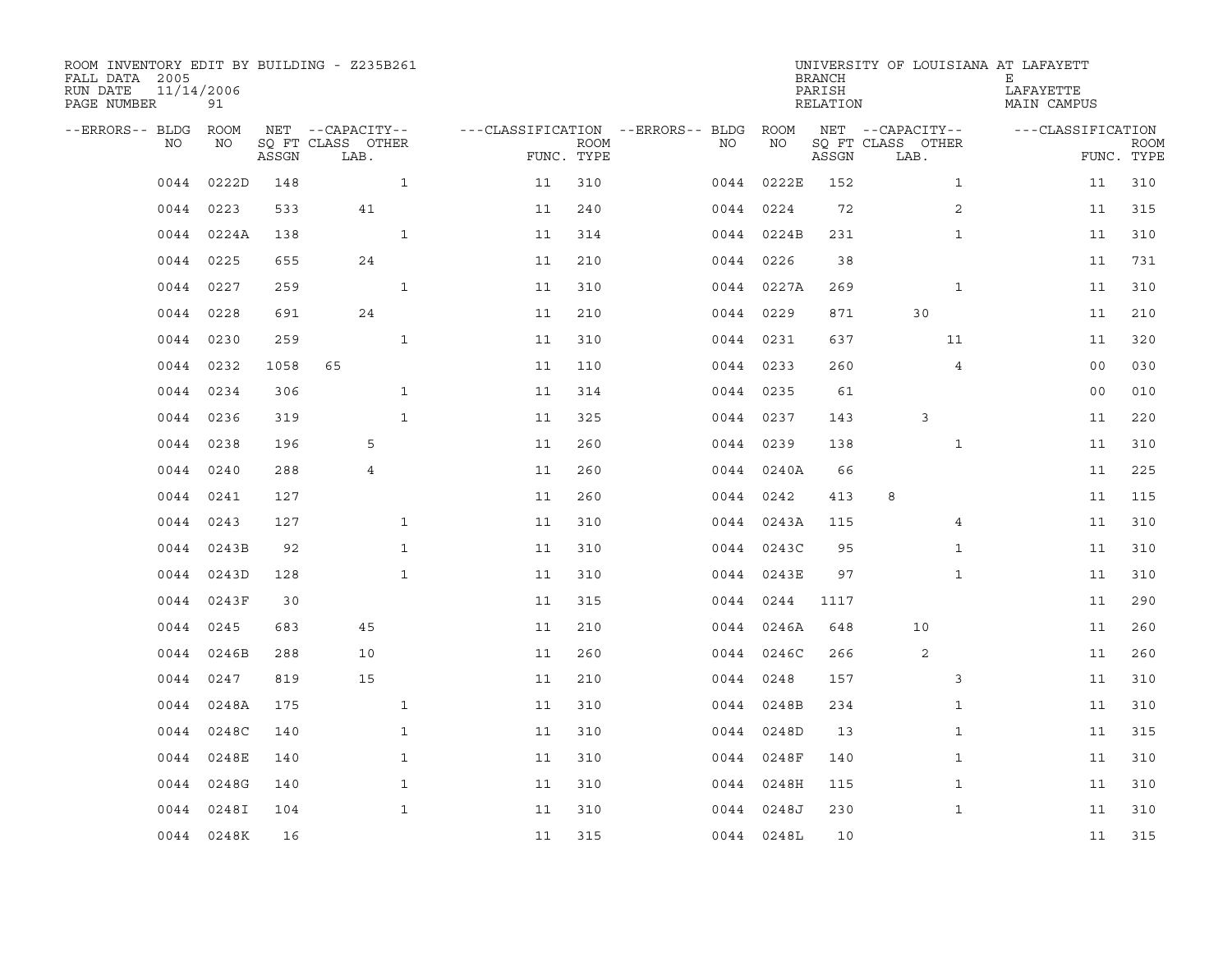| ROOM INVENTORY EDIT BY BUILDING - Z235B261<br>FALL DATA 2005<br>RUN DATE<br>11/14/2006<br>PAGE NUMBER | 92         |       |                           |                |                    |                                        |                                                                | <b>BRANCH</b><br>PARISH<br>RELATION | UNIVERSITY OF LOUISIANA AT LAFAYETT                                                    | Е<br>LAFAYETTE<br>MAIN CAMPUS |                           |
|-------------------------------------------------------------------------------------------------------|------------|-------|---------------------------|----------------|--------------------|----------------------------------------|----------------------------------------------------------------|-------------------------------------|----------------------------------------------------------------------------------------|-------------------------------|---------------------------|
| --ERRORS-- BLDG ROOM                                                                                  |            |       | NET --CAPACITY--          |                |                    | ---CLASSIFICATION --ERRORS-- BLDG ROOM |                                                                |                                     | NET --CAPACITY--                                                                       | ---CLASSIFICATION             |                           |
| NO                                                                                                    | NO         | ASSGN | SQ FT CLASS OTHER<br>LAB. |                | ROOM<br>FUNC. TYPE | NO                                     | NO                                                             | ASSGN                               | SQ FT CLASS OTHER<br>LAB.                                                              |                               | <b>ROOM</b><br>FUNC. TYPE |
| 0044                                                                                                  | 0248M      | 110   | $\mathbf{1}$              | 11             | 310                |                                        | 0044 0248N                                                     | 167                                 | $\mathbf{1}$                                                                           | 11                            | 310                       |
|                                                                                                       | 0044 02480 | 227   | 1                         | 11             | 310                |                                        | 0044 0248P                                                     | 264                                 | $\mathbf{1}$                                                                           | 11                            | 310                       |
|                                                                                                       | 0044 0249  | 823   | 82                        | 11             | 110                |                                        | 0044 0250                                                      | 190                                 | $\mathbf{1}$                                                                           | 11                            | 310                       |
|                                                                                                       | 0044 0251  | 731   | 18                        | 11             | 210                |                                        | 0044 0252                                                      | 557                                 | 10                                                                                     | 11                            | 220                       |
|                                                                                                       | 0044 0252A | 129   | $\mathbf{1}$              | 11             | 310                |                                        | 0044 0252B                                                     | 261                                 | 10                                                                                     | 11                            | 350                       |
|                                                                                                       | 0044 0254A | 20    |                           | 11             | 315                |                                        | 0044 0254B                                                     | 15                                  |                                                                                        | 11                            | 315                       |
|                                                                                                       | 0044 0254C | 136   | $\mathbf{1}$              | 11             | 310                |                                        | 0044 0254D                                                     | 118                                 | 2                                                                                      | 11                            | 310                       |
|                                                                                                       | 0044 0254E | 142   | $\mathbf{1}$              | 11             | 310                |                                        | 0044 0254F                                                     | 97                                  | $\mathbf{1}$                                                                           | 11                            | 310                       |
|                                                                                                       | 0044 0254G | 218   | 10                        | 11             | 350                |                                        | 0044 0254H                                                     | 123                                 | $\mathbf{1}$                                                                           | 11                            | 310                       |
|                                                                                                       | 0044 0254I | 47    |                           | 11             | 315                |                                        | 0044 0254J                                                     | 105                                 | $\mathbf{1}$                                                                           | 11                            | 310                       |
|                                                                                                       | 0044 0254K | 172   | $\mathbf{1}$              | 11             | 310                |                                        | 0044 0254M                                                     | 85                                  | $\mathbf{1}$                                                                           | 11                            | 310                       |
|                                                                                                       | 0044 0254N | 83    | $\mathbf{1}$              | 11             | 310                |                                        | 0044 02540                                                     | 11                                  |                                                                                        | 11                            | 315                       |
|                                                                                                       | 0044 0254P | 108   | $\mathbf{1}$              | 11             | 310                |                                        | 0044 0254Q                                                     | 112                                 | $\mathbf{1}$                                                                           | 11                            | 310                       |
|                                                                                                       | 0044 0255  | 163   |                           | 11             | 225                |                                        | 0044 0256                                                      | 507                                 | 32                                                                                     | 11                            | 110                       |
|                                                                                                       | 0044 0257  | 745   | 42                        | 11             | 110                |                                        | 0044 0258                                                      | 1072                                | 36                                                                                     | 11                            | 210                       |
|                                                                                                       | 0044 0259  | 289   | 6                         | 0 <sub>0</sub> | 030                |                                        | 0044 0260                                                      | 283                                 | $\mathbf{1}$                                                                           | 11                            | 310                       |
|                                                                                                       | 0044 0260A | 146   | $\mathbf{1}$              | 11             | 310                |                                        | 0044 0260B<br>TOTAL NUMBER CLASSROOMS<br>TOTAL NUMBER LABS 210 | 140                                 | $\mathbf{1}$<br>TOTAL NET ASSIGN SQ. FT. IN ROOM FILE<br>TOTAL NUMBER SPECIAL LABS 220 | 11<br>78,242<br>9<br>15<br>34 | 310                       |
|                                                                                                       | 0045 0101  | 248   |                           | 11             | 635                |                                        | 0045 0102                                                      | 304                                 |                                                                                        | 11                            | 635                       |
|                                                                                                       | 0045 0103  | 28    | $\mathbf{1}$              | 0 <sub>0</sub> | 030                |                                        | 0045 0104<br>TOTAL NUMBER CLASSROOMS<br>TOTAL NUMBER LABS 210  | 31                                  | TOTAL NET ASSIGN SQ. FT. IN ROOM FILE<br>TOTAL NUMBER SPECIAL LABS 220                 | 583                           | 11 635                    |
|                                                                                                       | 0046 0100  | 8020  |                           | 0 <sub>0</sub> | 020                |                                        | 0046 0100A                                                     | 64                                  |                                                                                        | 00                            | 020                       |
|                                                                                                       | 0046 0101  | 280   | 3                         | 11             | 225                |                                        | 0046 0102                                                      | 87                                  | $\mathbf{1}$                                                                           | 11                            | 215                       |
|                                                                                                       | 0046 0103  | 77    | $\mathbf{1}$              | 11             | 215                |                                        | 0046 0104                                                      | 128                                 | $\mathbf{1}$                                                                           | 11                            | 310                       |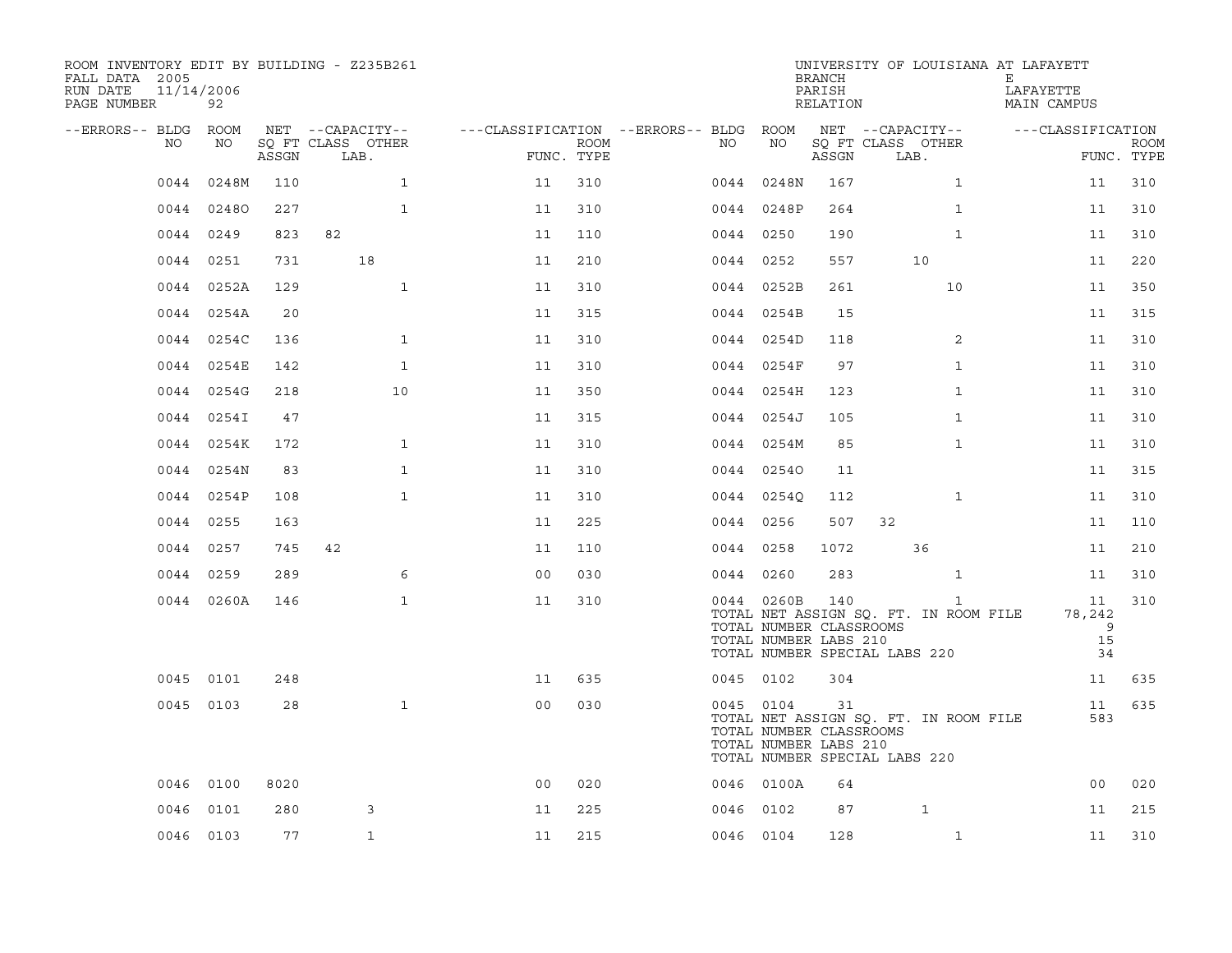| ROOM INVENTORY EDIT BY BUILDING - Z235B261<br>FALL DATA 2005<br>RUN DATE<br>11/14/2006<br>PAGE NUMBER | 93        |       |                           |                |             |                                   |            | <b>BRANCH</b><br>PARISH<br>RELATION | UNIVERSITY OF LOUISIANA AT LAFAYETT | Е<br>LAFAYETTE<br>MAIN CAMPUS |                           |
|-------------------------------------------------------------------------------------------------------|-----------|-------|---------------------------|----------------|-------------|-----------------------------------|------------|-------------------------------------|-------------------------------------|-------------------------------|---------------------------|
| --ERRORS-- BLDG ROOM                                                                                  |           |       | NET --CAPACITY--          |                |             | ---CLASSIFICATION --ERRORS-- BLDG | ROOM       |                                     | NET --CAPACITY--                    | ---CLASSIFICATION             |                           |
| NO                                                                                                    | NO        | ASSGN | SQ FT CLASS OTHER<br>LAB. | FUNC. TYPE     | <b>ROOM</b> | NO                                | NO         | ASSGN                               | SQ FT CLASS OTHER<br>LAB.           |                               | <b>ROOM</b><br>FUNC. TYPE |
| 0046                                                                                                  | 0104A     | 72    | $\mathbf{1}$              | 11             | 310         | 0046                              | 0106       | 792                                 | 26                                  | 11                            | 220                       |
| 0046                                                                                                  | 0107      | 734   | 26                        | 11             | 220         | 0046                              | 0108       | 684                                 | 24                                  | 11                            | 220                       |
| 0046                                                                                                  | 0109      | 2386  | 59                        | 11             | 220         |                                   | 0046 0109A | 96                                  |                                     | 11                            | 225                       |
| 0046                                                                                                  | 0111      | 86    |                           | 0 <sub>0</sub> | 010         |                                   | 0046 0112  | 434                                 | 7                                   | 11                            | 310                       |
| 0046                                                                                                  | 0113      | 445   | 7                         | 11             | 310         | 0046                              | 0114       | 16                                  |                                     | 0 <sub>0</sub>                | 020                       |
| 0046                                                                                                  | 0115      | 16    |                           | 0 <sub>0</sub> | 020         |                                   | 0046 0116  | 221                                 | 5                                   | 00                            | 030                       |
| 0046                                                                                                  | 0117      | 231   | 5                         | 00             | 030         | 0046                              | 0118       | 463                                 |                                     | 0 <sub>0</sub>                | 030                       |
| 0046                                                                                                  | 0121      | 172   | 2                         | 11             | 310         |                                   | 0046 0121A | 85                                  | 2                                   | 11                            | 310                       |
| 0046                                                                                                  | 0121B     | 118   | 2                         | 11             | 310         |                                   | 0046 0121C | 63                                  | $\mathbf{1}$                        | 11                            | 310                       |
| 0046                                                                                                  | 0121D     | 108   | 2                         | 11             | 310         |                                   | 0046 0122  | 475                                 | 22                                  | 11                            | 110                       |
| 0046                                                                                                  | 0123      | 476   | 23                        | 11             | 110         |                                   | 0046 0123A | 135                                 |                                     | 0 <sub>0</sub>                | 030                       |
| 0046                                                                                                  | 0127      | 411   |                           | 0 <sub>0</sub> | 030         | 0046                              | 0128       | 719                                 | 71                                  | 11                            | 110                       |
| 0046                                                                                                  | 0129      | 719   | 42                        | 11             | 110         | 0046                              | 0130       | 719                                 | 42                                  | 11                            | 110                       |
| 0046                                                                                                  | 0131      | 737   | 42                        | 11             | 110         |                                   | 0046 0133  | 188                                 | $\mathbf{1}$                        | 11                            | 310                       |
| 0046                                                                                                  | 0134      | 170   | $\mathbf{1}$              | 11             | 310         | 0046                              | 0135       | 283                                 | 15                                  | 11                            | 680                       |
| 0046                                                                                                  | 0136      | 318   | 14                        | 11             | 710         |                                   | 0046 0137  | 124                                 | $\mathbf{1}$                        | 11                            | 310                       |
| 0046                                                                                                  | 0138      | 141   | $\mathbf{1}$              | 11             | 310         | 0046                              | 0139       | 105                                 | $\mathbf{1}$                        | 11                            | 310                       |
| 0046                                                                                                  | 0140      | 126   | $\mathbf{1}$              | 11             | 310         |                                   | 0046 0141  | 23                                  | $\mathbf{1}$                        | 00                            | 030                       |
| 0046                                                                                                  | 0143      | 667   | 35                        | 11             | 110         | 0046                              | 0144       | 874                                 | 42                                  | 11                            | 110                       |
| 0046                                                                                                  | 0146      | 151   |                           | 11             | 115         |                                   | 0046 0147  | 3122                                | 620                                 | 11                            | 610                       |
| 0046                                                                                                  | 0147A     | 32    |                           | 0 <sub>0</sub> | 020         | 0046                              | 0148       | 270                                 |                                     | 11                            | 615                       |
| 0046                                                                                                  | 0149      | 42    |                           | 11             | 115         | 0046                              | 0150       | 42                                  |                                     | 11                            | 615                       |
| 0046                                                                                                  | 0152      | 36    |                           | 0 <sub>0</sub> | 010         | 0046                              | 0200       | 5391                                |                                     | 00                            | 020                       |
| 0046                                                                                                  | 0200A     | 132   |                           | 0 <sub>0</sub> | 020         | 0046                              | 0200B      | 132                                 |                                     | 00                            | 020                       |
| 0046                                                                                                  | 0200C     | 221   |                           | 0 <sub>0</sub> | 020         | 0046                              | 0200D      | 221                                 |                                     | 0 <sub>0</sub>                | 020                       |
|                                                                                                       | 0046 0201 | 647   | 42                        | 11             | 110         |                                   | 0046 0202  | 645                                 | 42                                  | 11                            | 110                       |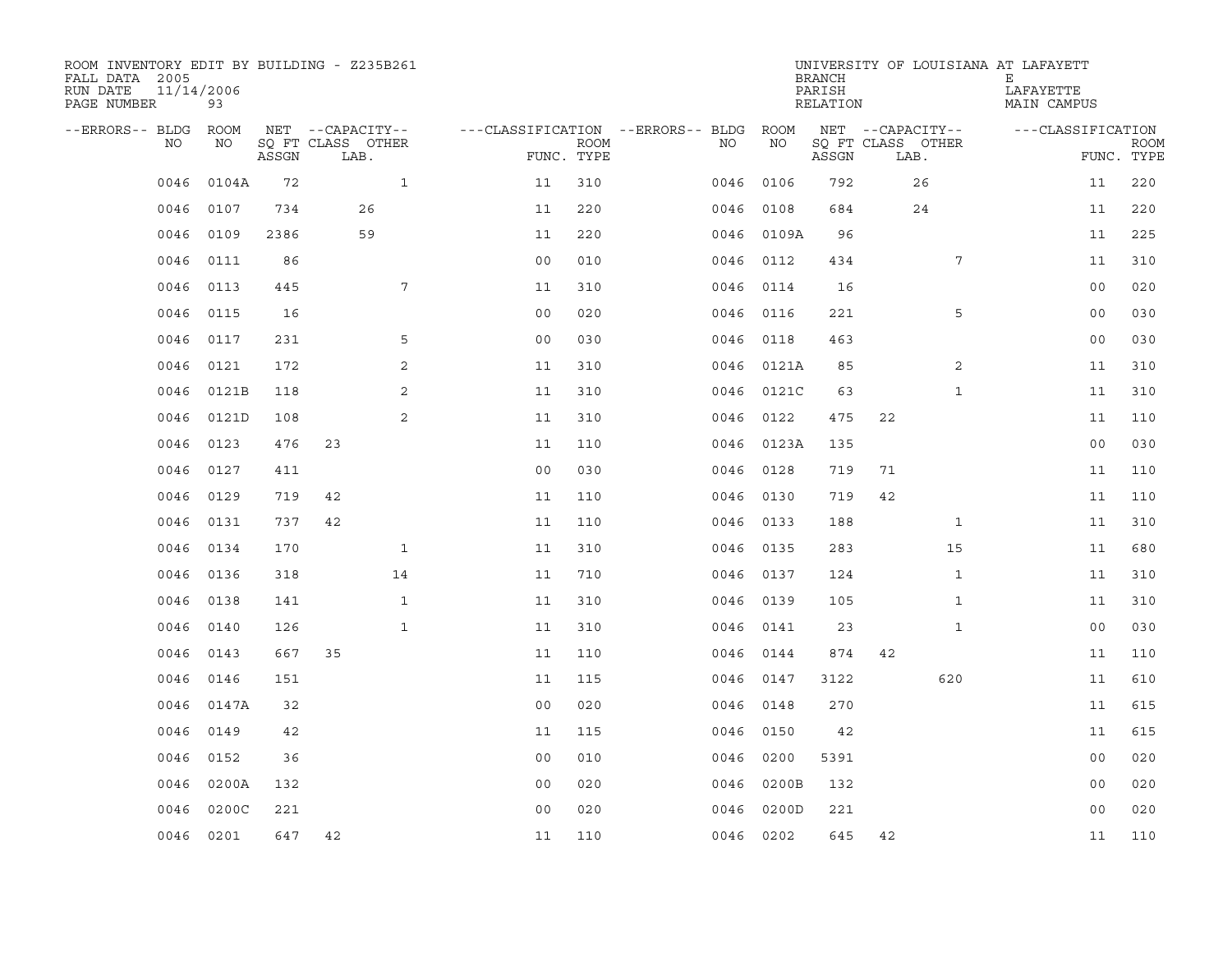| ROOM INVENTORY EDIT BY BUILDING - Z235B261<br>FALL DATA 2005<br>RUN DATE<br>PAGE NUMBER | 11/14/2006<br>94  |          |                                               |                |                                   |                           |           |            | <b>BRANCH</b><br>PARISH<br>RELATION | UNIVERSITY OF LOUISIANA AT LAFAYETT           | Е<br>LAFAYETTE<br>MAIN CAMPUS |                           |
|-----------------------------------------------------------------------------------------|-------------------|----------|-----------------------------------------------|----------------|-----------------------------------|---------------------------|-----------|------------|-------------------------------------|-----------------------------------------------|-------------------------------|---------------------------|
| --ERRORS-- BLDG<br>NO                                                                   | <b>ROOM</b><br>NO | ASSGN    | NET --CAPACITY--<br>SQ FT CLASS OTHER<br>LAB. |                | ---CLASSIFICATION --ERRORS-- BLDG | <b>ROOM</b><br>FUNC. TYPE | NO        | ROOM<br>NO | ASSGN                               | NET --CAPACITY--<br>SQ FT CLASS OTHER<br>LAB. | ---CLASSIFICATION             | <b>ROOM</b><br>FUNC. TYPE |
| 0046                                                                                    | 0203              | 643      | 42                                            |                | 11                                | 110                       | 0046      | 0204       | 645                                 | 42                                            | 11                            | 110                       |
| 0046                                                                                    | 0205              | 653      | 42                                            |                | 11                                | 110                       | 0046      | 0206       | 16                                  |                                               | 00                            | 020                       |
| 0046                                                                                    | 0207              | 16       |                                               |                | 0 <sub>0</sub>                    | 020                       | 0046      | 0208       | 221                                 | 5                                             | 0 <sub>0</sub>                | 030                       |
| 0046                                                                                    | 0209              | 221      |                                               | 5              | 0 <sub>0</sub>                    | 030                       | 0046      | 0211       | 463                                 |                                               | 00                            | 030                       |
| 0046                                                                                    | 0213              | 260      |                                               | $\mathbf{1}$   | 11                                | 310                       | 0046      | 0213A      | 602                                 | 60                                            | 11                            | 250                       |
| 0046                                                                                    | 0213B             | 96       |                                               |                | 11                                | 255                       |           | 0046 0213C | 81                                  |                                               | 00                            | 010                       |
| 0046                                                                                    | 0214              | 292      |                                               | $\mathbf{1}$   | 11                                | 310                       | 0046      | 0214A      | 291                                 | $\mathbf{1}$                                  | 11                            | 730                       |
| 0046                                                                                    | 0215              | 1783 144 |                                               |                | 11                                | 110                       | 0046      | 0216       | 75                                  |                                               | 11                            | 255                       |
| 0046                                                                                    | 0219              | 412      |                                               | 24             | 11                                | 350                       | 0046      | 0220       | 196                                 | $\mathbf{1}$                                  | 11                            | 310                       |
| 0046                                                                                    | 0221              | 338      |                                               | 10             | 11                                | 310                       | 0046 0222 |            | 672                                 | 6                                             | 11                            | 310                       |
| 0046                                                                                    | 0223              | 97       |                                               | 2              | 11                                | 315                       | 0046      | 0224       | 124                                 | $\mathbf{1}$                                  | 11                            | 310                       |
| 0046                                                                                    | 0225              | 116      |                                               | $\mathbf{1}$   | 11                                | 310                       | 0046      | 0226       | 117                                 | $\mathbf{1}$                                  | 11                            | 310                       |
| 0046                                                                                    | 0227              | 124      |                                               | $\mathbf{1}$   | 11                                | 310                       | 0046      | 0228       | 118                                 | $\mathbf{1}$                                  | 11                            | 310                       |
| 0046                                                                                    | 0229              | 111      |                                               | $\mathbf{1}$   | 11                                | 310                       | 0046 0230 |            | 108                                 | $\mathbf{1}$                                  | 11                            | 310                       |
| 0046                                                                                    | 0231              | 118      |                                               | $\mathbf{1}$   | 11                                | 310                       | 0046      | 0232       | 130                                 | $\mathbf{1}$                                  | 11                            | 310                       |
| 0046                                                                                    | 0233              | 123      |                                               | $\mathbf{1}$   | 11                                | 310                       | 0046      | 0234       | 123                                 | $\mathbf{1}$                                  | 11                            | 310                       |
| 0046                                                                                    | 0235              | 123      |                                               | $\mathbf{1}$   | 11                                | 310                       | 0046      | 0238       | 467                                 | 10                                            | 11                            | 310                       |
| 0046                                                                                    | 0240              | 36       |                                               |                | 0 <sub>0</sub>                    | 010                       | 0046      | 0241       | 467                                 | 10                                            | 11                            | 310                       |
| 0046                                                                                    | 0242              | 23       |                                               |                | 0 <sub>0</sub>                    | 020                       | 0046      | 0243       | 23                                  |                                               | 00                            | 020                       |
| 0046                                                                                    | 0244              | 99       |                                               | 2              | 0 <sub>0</sub>                    | 030                       | 0046      | 0245       | 109                                 | 2                                             | 0 <sub>0</sub>                | 030                       |
| 0046                                                                                    | 0246              | 139      |                                               | $\mathbf{1}$   | 11                                | 310                       | 0046 0247 |            | 115                                 | $\mathbf{1}$                                  | 11                            | 310                       |
| 0046                                                                                    | 0248              | 121      |                                               | $\mathbf{1}$   | 11                                | 310                       | 0046      | 0249       | 114                                 | $\mathbf{1}$                                  | 11                            | 310                       |
| 0046                                                                                    | 0250              | 114      |                                               | 1              | 11                                | 310                       | 0046      | 0251       | 121                                 | $\mathbf{1}$                                  | 11                            | 310                       |
| 0046                                                                                    | 0252              | 121      |                                               | 1              | 11                                | 310                       | 0046      | 0253       | 114                                 | $\mathbf{1}$                                  | 11                            | 310                       |
| 0046                                                                                    | 0254              | 114      |                                               | 1              | 11                                | 310                       | 0046      | 0255       | 121                                 | $\mathbf{1}$                                  | 11                            | 310                       |
| 0046                                                                                    | 0256              | 118      |                                               | $\overline{2}$ | 11                                | 310                       | 0046 0257 |            | 111                                 | $\mathbf{1}$                                  | 11                            | 310                       |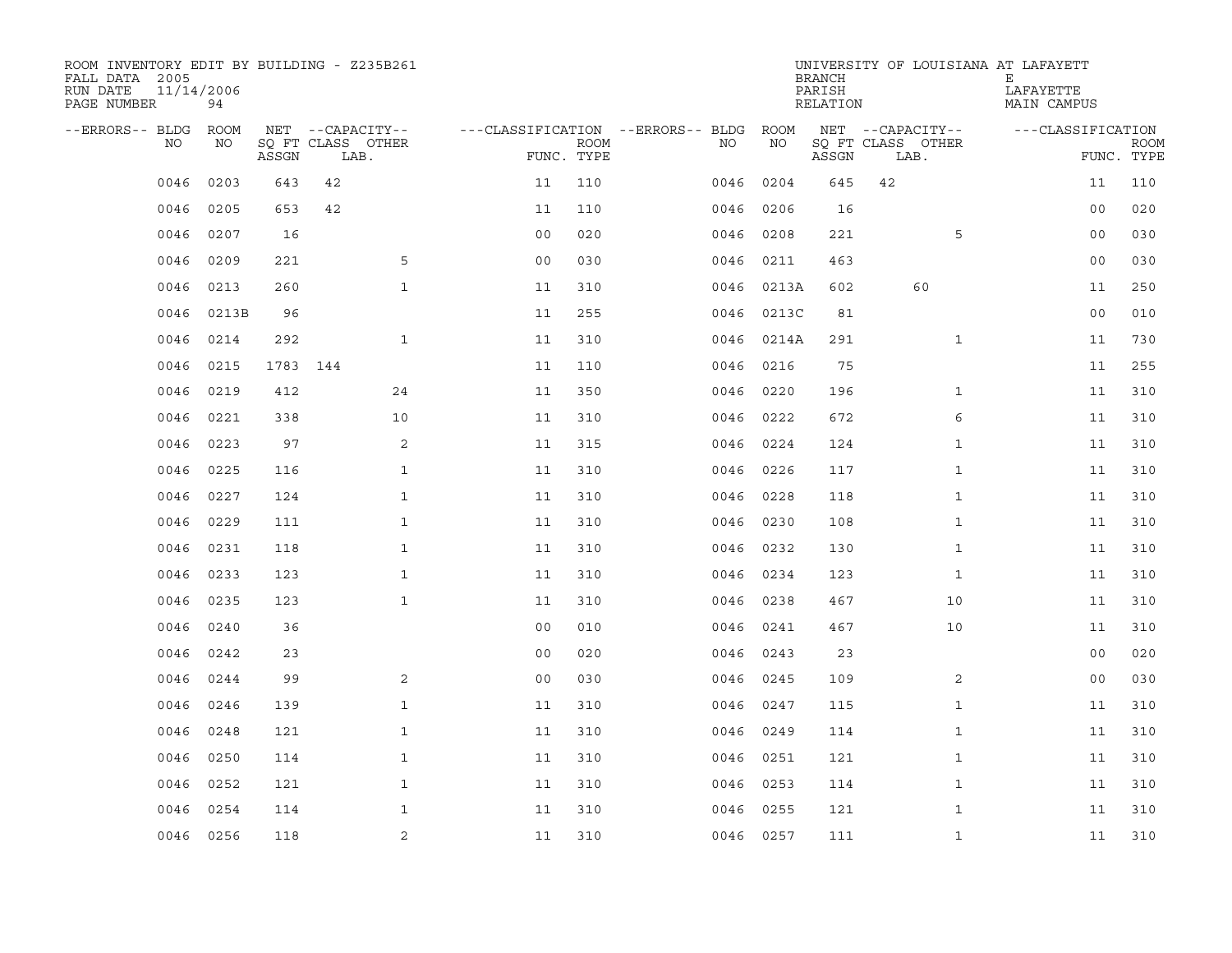| ROOM INVENTORY EDIT BY BUILDING - Z235B261<br>FALL DATA 2005<br>RUN DATE<br>11/14/2006<br>PAGE NUMBER | 95        |       |     |                           |                                        |      |           |       | <b>BRANCH</b><br>PARISH<br>RELATION |    |                           | UNIVERSITY OF LOUISIANA AT LAFAYETT<br>Е<br>LAFAYETTE<br>MAIN CAMPUS |                |                           |
|-------------------------------------------------------------------------------------------------------|-----------|-------|-----|---------------------------|----------------------------------------|------|-----------|-------|-------------------------------------|----|---------------------------|----------------------------------------------------------------------|----------------|---------------------------|
| --ERRORS-- BLDG ROOM                                                                                  |           |       |     | NET --CAPACITY--          | ---CLASSIFICATION --ERRORS-- BLDG ROOM |      |           |       |                                     |    | NET --CAPACITY--          | ---CLASSIFICATION                                                    |                |                           |
| NO                                                                                                    | NO        | ASSGN |     | SQ FT CLASS OTHER<br>LAB. | FUNC. TYPE                             | ROOM | NO        | NO    | ASSGN                               |    | SQ FT CLASS OTHER<br>LAB. |                                                                      |                | <b>ROOM</b><br>FUNC. TYPE |
| 0046                                                                                                  | 0258      | 111   |     | $\mathbf{1}$              | 11                                     | 310  | 0046      | 0259  | 118                                 |    | $\mathbf{1}$              |                                                                      | 11             | 310                       |
| 0046                                                                                                  | 0260      | 125   |     | $\mathbf{1}$              | 11                                     | 310  | 0046      | 0261  | 118                                 |    | $\mathbf{1}$              |                                                                      | 11             | 310                       |
| 0046                                                                                                  | 0262      | 118   |     | $\mathbf{1}$              | 11                                     | 310  | 0046      | 0263  | 125                                 |    | $\mathbf{1}$              |                                                                      | 11             | 310                       |
| 0046                                                                                                  | 0266      | 194   |     | $\mathbf{1}$              | 11                                     | 310  | 0046      | 0300  | 5839                                |    |                           |                                                                      | 00             | 020                       |
| 0046                                                                                                  | 0300A     | 132   |     |                           | 0 <sub>0</sub>                         | 020  | 0046      | 0300B | 132                                 |    |                           |                                                                      | 00             | 020                       |
| 0046                                                                                                  | 0300C     | 221   |     |                           | 0 <sub>0</sub>                         | 020  | 0046      | 0300D | 221                                 |    |                           |                                                                      | 00             | 020                       |
| 0046                                                                                                  | 0301      | 647   | 42  |                           | 11                                     | 110  | 0046      | 0302  | 645                                 | 42 |                           |                                                                      | 11             | 110                       |
| 0046                                                                                                  | 0303      | 643   | 42  |                           | 11                                     | 110  | 0046      | 0304  | 645                                 | 42 |                           |                                                                      | 11             | 110                       |
| 0046                                                                                                  | 0305      | 648   | 42  |                           | 11                                     | 110  | 0046      | 0306  | 75                                  |    |                           |                                                                      | 0 <sub>0</sub> | 010                       |
| 0046                                                                                                  | 0307      | 715   |     | 22                        | 11                                     | 220  | 0046 0308 |       | 66                                  |    |                           |                                                                      | 11             | 730                       |
| 0046                                                                                                  | 0309      | 335   |     |                           | 0 <sub>0</sub>                         | 030  | 0046      | 0310  | 16                                  |    |                           |                                                                      | 0 <sub>0</sub> | 020                       |
| 0046                                                                                                  | 0311      | 16    |     |                           | 0 <sub>0</sub>                         | 020  | 0046 0312 |       | 189                                 |    | 5                         |                                                                      | 00             | 030                       |
| 0046                                                                                                  | 0313      | 189   |     | $\overline{4}$            | 0 <sub>0</sub>                         | 030  | 0046      | 0315  | 1544                                |    | 53                        |                                                                      | 11             | 650                       |
| 0046                                                                                                  | 0318      | 1783  | 178 |                           | 11                                     | 110  | 0046      | 0319  | 643                                 | 42 |                           |                                                                      | 11             | 110                       |
| 0046                                                                                                  | 0320      | 647   | 42  |                           | 11                                     | 110  | 0046      | 0321  | 647                                 | 42 |                           |                                                                      | 11             | 110                       |
| 0046                                                                                                  | 0322      | 124   |     | $\mathbf{1}$              | 11                                     | 310  | 0046      | 0323  | 117                                 |    | $\mathbf{1}$              |                                                                      | 11             | 310                       |
| 0046                                                                                                  | 0324      | 117   |     | $\mathbf{1}$              | 11                                     | 310  | 0046      | 0325  | 124                                 |    | $\mathbf{1}$              |                                                                      | 11             | 310                       |
| 0046                                                                                                  | 0326      | 118   |     | $\mathbf{1}$              | 11                                     | 310  | 0046      | 0327  | 111                                 |    | $\mathbf{1}$              |                                                                      | 11             | 310                       |
| 0046                                                                                                  | 0328      | 110   |     | $\mathbf{1}$              | 11                                     | 310  | 0046 0329 |       | 118                                 |    | $\mathbf{1}$              |                                                                      | 11             | 310                       |
| 0046                                                                                                  | 0330      | 130   |     | 2                         | 11                                     | 310  | 0046      | 0331  | 123                                 |    | $\mathbf{1}$              |                                                                      | 11             | 310                       |
| 0046                                                                                                  | 0332      | 123   |     | $\mathbf{1}$              | 11                                     | 310  | 0046 0333 |       | 125                                 |    | $\mathbf{1}$              |                                                                      | 11             | 310                       |
| 0046                                                                                                  | 0336      | 16    |     |                           | 00                                     | 020  | 0046      | 0337  | 16                                  |    |                           |                                                                      | 0 <sub>0</sub> | 020                       |
| 0046                                                                                                  | 0338      | 119   |     | 2                         | 0 <sub>0</sub>                         | 030  | 0046 0339 |       | 119                                 |    | $\overline{4}$            |                                                                      | 0 <sub>0</sub> | 030                       |
| 0046                                                                                                  | 0340      | 139   |     | $\mathbf{1}$              | 11                                     | 310  | 0046      | 0341  | 115                                 |    | 2                         |                                                                      | 11             | 310                       |
| 0046                                                                                                  | 0342      | 121   |     | $\mathbf{1}$              | 11                                     | 310  | 0046 0343 |       | 115                                 |    | 2                         |                                                                      | 11             | 310                       |
|                                                                                                       | 0046 0344 | 115   |     | $\mathbf{1}$              | 11                                     | 310  | 0046 0345 |       | 121                                 |    | $\mathbf{1}$              |                                                                      | 11             | 310                       |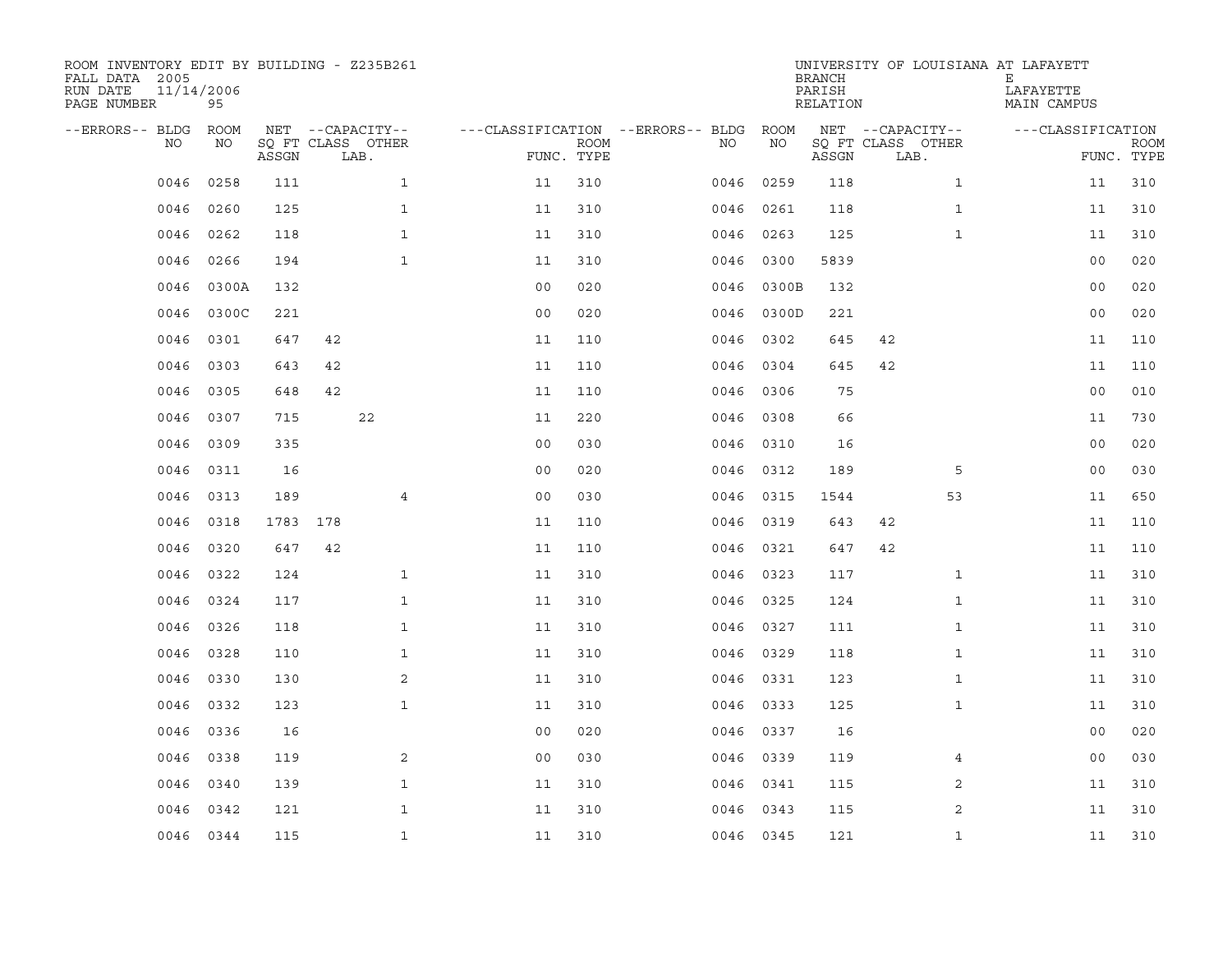| ROOM INVENTORY EDIT BY BUILDING - Z235B261<br>FALL DATA 2005<br>RUN DATE<br>PAGE NUMBER | 11/14/2006<br>96 |       |                           |                |                           |                                        |           | <b>BRANCH</b><br>PARISH<br>RELATION | UNIVERSITY OF LOUISIANA AT LAFAYETT | Е<br>LAFAYETTE<br>MAIN CAMPUS |                           |
|-----------------------------------------------------------------------------------------|------------------|-------|---------------------------|----------------|---------------------------|----------------------------------------|-----------|-------------------------------------|-------------------------------------|-------------------------------|---------------------------|
| --ERRORS-- BLDG ROOM                                                                    |                  |       | NET --CAPACITY--          |                |                           | ---CLASSIFICATION --ERRORS-- BLDG ROOM |           |                                     | NET --CAPACITY--                    | ---CLASSIFICATION             |                           |
| NO                                                                                      | NO               | ASSGN | SQ FT CLASS OTHER<br>LAB. |                | <b>ROOM</b><br>FUNC. TYPE | NO                                     | ΝO        | ASSGN                               | SQ FT CLASS OTHER<br>LAB.           |                               | <b>ROOM</b><br>FUNC. TYPE |
| 0046                                                                                    | 0346             | 121   | $\mathbf{1}$              | 11             | 310                       | 0046                                   | 0347      | 114                                 | $\mathbf{1}$                        | 11                            | 310                       |
| 0046                                                                                    | 0348             | 114   | $\mathbf{1}$              | 11             | 310                       |                                        | 0046 0349 | 121                                 | $\mathbf{1}$                        | 11                            | 310                       |
| 0046                                                                                    | 0350             | 118   | 2                         | 11             | 310                       |                                        | 0046 0351 | 111                                 | $\mathbf{1}$                        | 11                            | 310                       |
| 0046                                                                                    | 0352             | 111   | 2                         | 11             | 310                       |                                        | 0046 0353 | 118                                 | $\mathbf{1}$                        | 11                            | 310                       |
| 0046                                                                                    | 0354             | 124   | $\mathbf 1$               | 11             | 310                       | 0046                                   | 0355      | 118                                 | $\mathbf{1}$                        | 11                            | 310                       |
| 0046                                                                                    | 0356             | 118   | $\mathbf{1}$              | 11             | 310                       |                                        | 0046 0357 | 125                                 | $\mathbf{1}$                        | 11                            | 310                       |
| 0046                                                                                    | 0361             | 36    |                           | 0 <sub>0</sub> | 010                       | 0046                                   | 0400      | 4906                                |                                     | 0 <sub>0</sub>                | 020                       |
| 0046                                                                                    | 0400B            | 132   |                           | 0 <sub>0</sub> | 020                       | 0046                                   | 0400C     | 220                                 |                                     | 0 <sub>0</sub>                | 020                       |
| 0046                                                                                    | 0400D            | 220   |                           | 0 <sub>0</sub> | 020                       | 0046                                   | 0401      | 647                                 | 42                                  | 11                            | 110                       |
| 0046                                                                                    | 0402             | 645   | 42                        | 11             | 110                       | 0046                                   | 0403      | 643                                 | 42                                  | 11                            | 110                       |
| 0046                                                                                    | 0404             | 645   | 42                        | 11             | 110                       | 0046                                   | 0405      | 728                                 | 42                                  | 11                            | 110                       |
| 0046                                                                                    | 0406             | 653   | 42                        | 11             | 110                       |                                        | 0046 0408 | 75                                  |                                     | 0 <sub>0</sub>                | 010                       |
| 0046                                                                                    | 0409             | 475   | 10                        | 11             | 680                       | 0046                                   | 0410      | 335                                 | 6                                   | 11                            | 310                       |
| 0046                                                                                    | 0412             | 333   | 6                         | 11             | 310                       | 0046                                   | 0413      | 16                                  |                                     | 00                            | 030                       |
| 0046                                                                                    | 0414             | 16    |                           | 0 <sub>0</sub> | 020                       | 0046                                   | 0415      | 141                                 | 3                                   | 0 <sub>0</sub>                | 030                       |
| 0046                                                                                    | 0416             | 141   | 3                         | 0 <sub>0</sub> | 030                       | 0046                                   | 0417      | 296                                 |                                     | 00                            | 030                       |
| 0046                                                                                    | 0418             | 282   | 14                        | 11             | 110                       |                                        | 0046 0419 | 178                                 |                                     | 11                            | 115                       |
| 0046                                                                                    | 0420             | 91    |                           | 11             | 115                       | 0046                                   | 0422      | 1783                                | 144                                 | 11                            | 110                       |
| 0046                                                                                    | 0423             | 643   | 42                        | 11             | 110                       |                                        | 0046 0424 | 647                                 | 42                                  | 11                            | 110                       |
| 0046                                                                                    | 0425             | 647   | 42                        | 11             | 110                       |                                        | 0046 0427 | 125                                 | $\mathbf{1}$                        | 11                            | 310                       |
| 0046                                                                                    | 0428             | 118   | $\mathbf{1}$              | 11             | 310                       |                                        | 0046 0429 | 118                                 | $\mathbf{1}$                        | 11                            | 310                       |
| 0046                                                                                    | 0430             | 123   | $\mathbf{1}$              | 11             | 310                       | 0046                                   | 0431      | 118                                 | $\mathbf{1}$                        | 11                            | 310                       |
| 0046                                                                                    | 0432             | 111   | $\mathbf{1}$              | 11             | 310                       |                                        | 0046 0433 | 111                                 | $\mathbf{1}$                        | 11                            | 310                       |
| 0046                                                                                    | 0434             | 118   | $\mathbf{1}$              | 11             | 310                       |                                        | 0046 0435 | 121                                 | $\mathbf{1}$                        | 11                            | 310                       |
| 0046                                                                                    | 0436             | 112   | $\mathbf{1}$              | 11             | 310                       |                                        | 0046 0437 | 114                                 | $\mathbf{1}$                        | 11                            | 310                       |
|                                                                                         | 0046 0438        | 121   | $\mathbf{1}$              | 11             | 310                       |                                        | 0046 0439 | 121                                 | $\mathbf{1}$                        | 11                            | 310                       |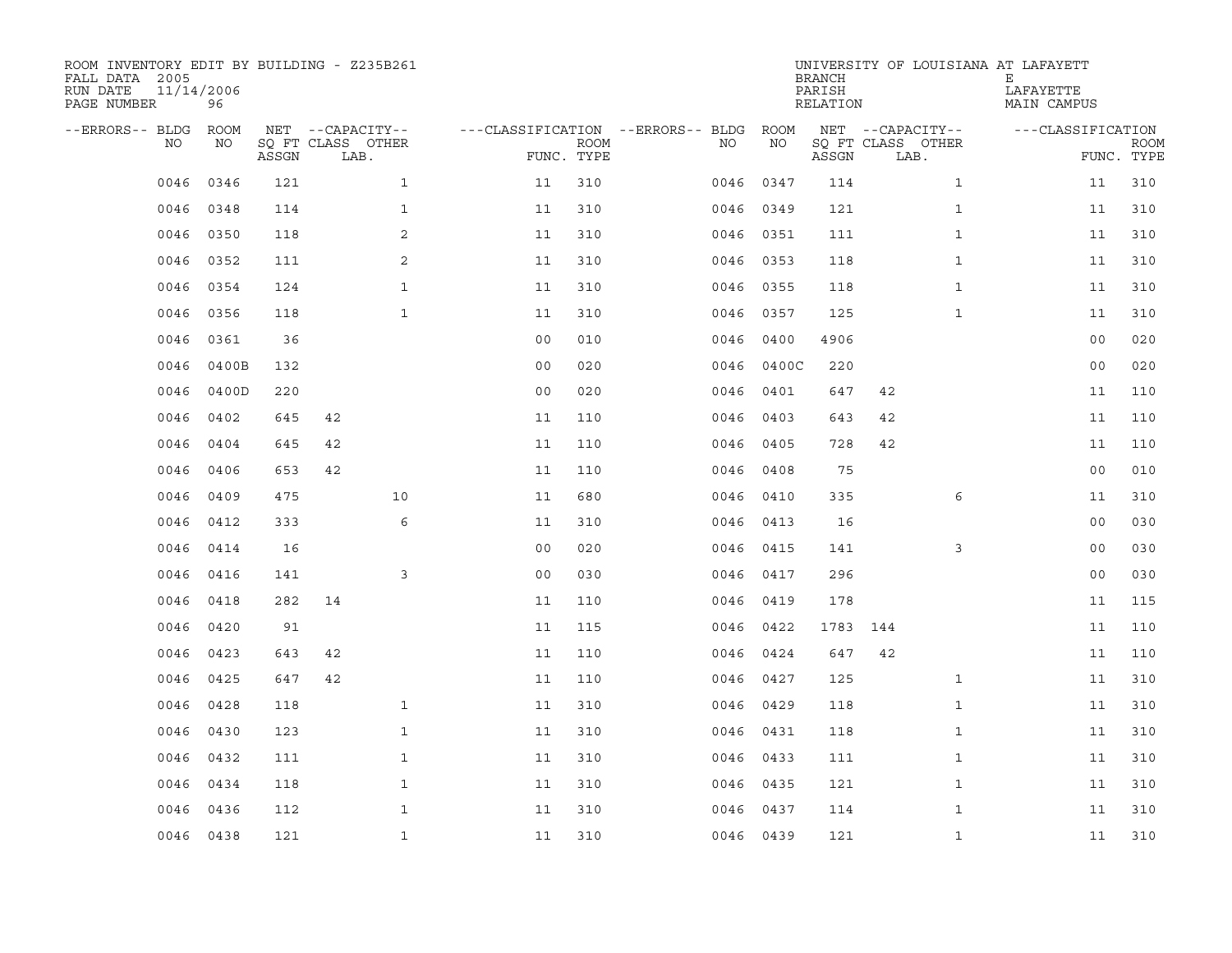| ROOM INVENTORY EDIT BY BUILDING - Z235B261<br>FALL DATA 2005<br>RUN DATE<br>PAGE NUMBER | 11/14/2006<br>97 |          |                           |                |                           |                                   |           | <b>BRANCH</b><br>PARISH<br>RELATION | UNIVERSITY OF LOUISIANA AT LAFAYETT | Е<br>LAFAYETTE<br>MAIN CAMPUS |                           |
|-----------------------------------------------------------------------------------------|------------------|----------|---------------------------|----------------|---------------------------|-----------------------------------|-----------|-------------------------------------|-------------------------------------|-------------------------------|---------------------------|
| --ERRORS-- BLDG                                                                         | ROOM             |          | NET --CAPACITY--          |                |                           | ---CLASSIFICATION --ERRORS-- BLDG | ROOM      |                                     | NET --CAPACITY--                    | ---CLASSIFICATION             |                           |
| NO                                                                                      | NO               | ASSGN    | SQ FT CLASS OTHER<br>LAB. |                | <b>ROOM</b><br>FUNC. TYPE | NO                                | ΝO        | ASSGN                               | SQ FT CLASS OTHER<br>LAB.           |                               | <b>ROOM</b><br>FUNC. TYPE |
| 0046                                                                                    | 0440             | 115      | $\mathbf{1}$              | 11             | 310                       | 0046                              | 0441      | 115                                 | $\mathbf{1}$                        | 11                            | 310                       |
| 0046                                                                                    | 0442             | 121      | $\mathbf{1}$              | 11             | 310                       | 0046                              | 0443      | 115                                 | $\mathbf{1}$                        | 11                            | 310                       |
| 0046                                                                                    | 0444             | 115      | $\mathbf{1}$              | 11             | 310                       | 0046                              | 0445      | 16                                  |                                     | 0 <sub>0</sub>                | 030                       |
| 0046                                                                                    | 0446             | 16       |                           | 0 <sub>0</sub> | 030                       |                                   | 0046 0447 | 99                                  | 2                                   | 0 <sub>0</sub>                | 030                       |
| 0046                                                                                    | 0448             | 99       | $\mathbf{2}$              | 00             | 030                       | 0046                              | 0453      | 232                                 | 5                                   | 11                            | 315                       |
| 0046                                                                                    | 0454             | 325      | $\mathbf{1}$              | 11             | 310                       |                                   | 0046 0455 | 210                                 | $\mathbf{1}$                        | 11                            | 310                       |
| 0046                                                                                    | 0456             | 327      | 7                         | 11             | 650                       |                                   | 0046 0457 | 294                                 | 21                                  | 11                            | 350                       |
| 0046                                                                                    | 0457A            | 131      | 3                         | 11             | 210                       |                                   | 0046 0458 | 36                                  |                                     | 0 <sub>0</sub>                | 010                       |
| 0046                                                                                    | 0459             | 131      | $\mathbf{1}$              | 11             | 310                       | 0046                              | 0460      | 118                                 | $\mathbf{1}$                        | 11                            | 310                       |
| 0046                                                                                    | 0461             | 124      | $\mathbf{1}$              | 11             | 310                       |                                   | 0046 0462 | 124                                 | $\mathbf{1}$                        | 11                            | 310                       |
| 0046                                                                                    | 0463             | 118      | $\mathbf{1}$              | 11             | 310                       | 0046                              | 0464      | 125                                 | $\mathbf{1}$                        | 11                            | 310                       |
| 0046                                                                                    | 0500             | 5179     |                           | 0 <sub>0</sub> | 020                       | 0046                              | 0500A     | 132                                 |                                     | 0 <sub>0</sub>                | 020                       |
| 0046                                                                                    | 0500B            | 132      |                           | 0 <sub>0</sub> | 020                       | 0046                              | 0500C     | 220                                 |                                     | 0 <sub>0</sub>                | 020                       |
| 0046                                                                                    | 0500D            | 220      |                           | 0 <sub>0</sub> | 020                       | 0046                              | 0501      | 311                                 | 31                                  | 11                            | 110                       |
| 0046                                                                                    | 0502             | 647      | 42                        | 11             | 110                       | 0046                              | 0503      | 645                                 | 42                                  | 11                            | 110                       |
| 0046                                                                                    | 0504             | 643      | 42                        | 11             | 110                       | 0046                              | 0505      | 645                                 | 42                                  | 11                            | 110                       |
| 0046                                                                                    | 0506             | 270      | 10                        | 11             | 110                       | 0046                              | 0508      | 75                                  |                                     | 0 <sub>0</sub>                | 010                       |
| 0046                                                                                    | 0509             | 327      | 7                         | 11             | 310                       | 0046                              | 0510      | 240                                 | 12                                  | 11                            | 110                       |
| 0046                                                                                    | 0511             | 327      | 6                         | 11             | 310                       |                                   | 0046 0512 | 240                                 | 18                                  | 11                            | 650                       |
| 0046                                                                                    | 0513             | 16       |                           | 0 <sub>0</sub> | 030                       | 0046                              | 0514      | 16                                  |                                     | 00                            | 030                       |
| 0046                                                                                    | 0515             | 141      | 3                         | 0 <sub>0</sub> | 030                       |                                   | 0046 0516 | 141                                 | 3                                   | 0 <sub>0</sub>                | 030                       |
| 0046                                                                                    | 0517             | 296      |                           | 0 <sub>0</sub> | 030                       | 0046                              | 0518      | 282                                 | 12                                  | 11                            | 410                       |
| 0046                                                                                    | 0519             | 178      | $\overline{4}$            | 11             | 310                       |                                   | 0046 0520 | 97                                  |                                     | 11                            | 315                       |
| 0046                                                                                    | 0522             | 1783 144 |                           | 11             | 110                       | 0046                              | 0523      | 643                                 | 42                                  | 11                            | 110                       |
| 0046                                                                                    | 0524             | 647      | 42                        | 11             | 110                       | 0046                              | 0525      | 647                                 | 42                                  | 11                            | 110                       |
|                                                                                         | 0046 0527        | 125      | $\mathbf{1}$              | 11             | 310                       |                                   | 0046 0528 | 118                                 | $\mathbf{1}$                        | 11                            | 310                       |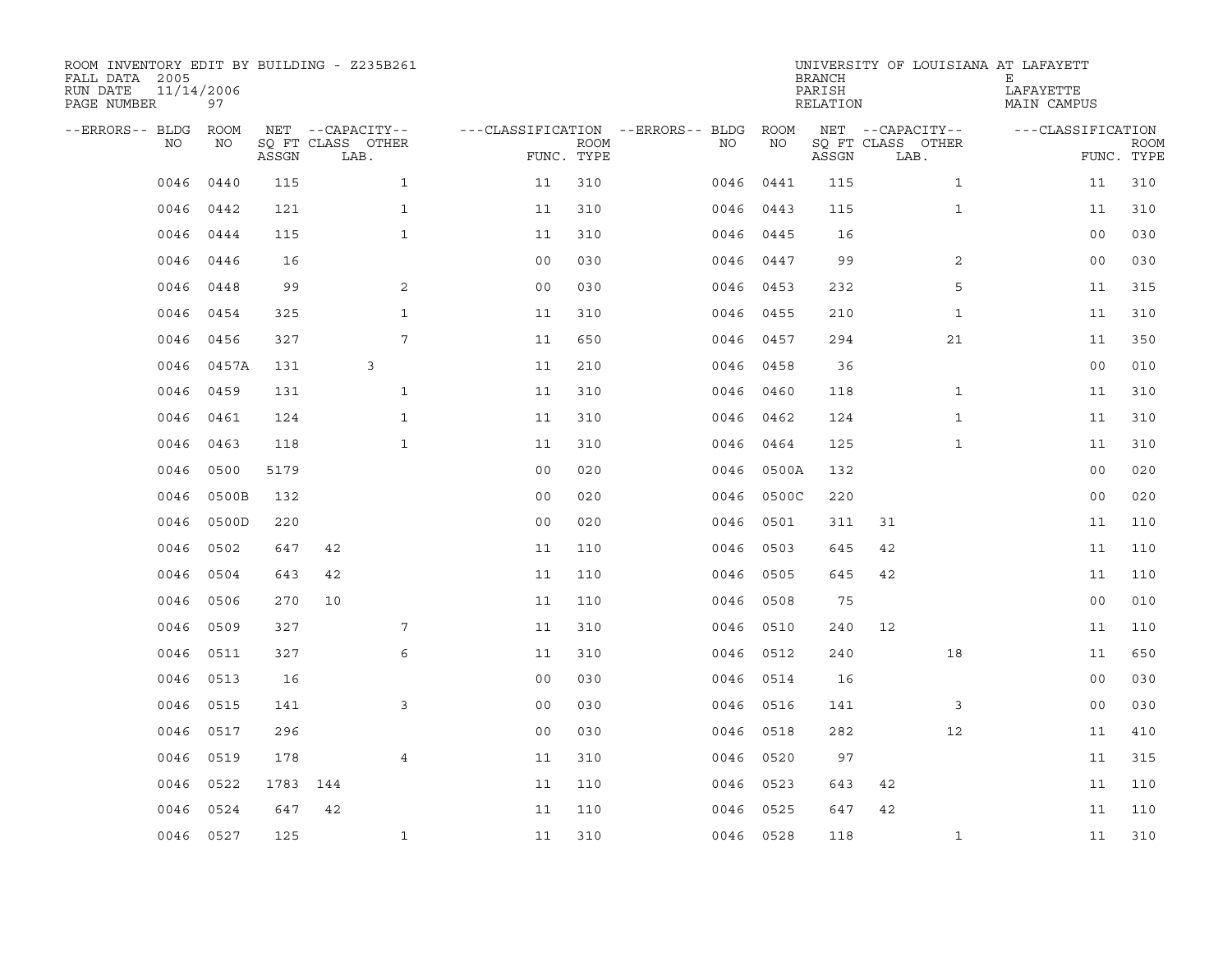| ROOM INVENTORY EDIT BY BUILDING - Z235B261<br>FALL DATA 2005<br>RUN DATE<br>PAGE NUMBER | 11/14/2006<br>98 |       |                                               |                |                           |                                         |             | <b>BRANCH</b><br>PARISH<br>RELATION | UNIVERSITY OF LOUISIANA AT LAFAYETT           | Ε<br>LAFAYETTE<br>MAIN CAMPUS |                           |
|-----------------------------------------------------------------------------------------|------------------|-------|-----------------------------------------------|----------------|---------------------------|-----------------------------------------|-------------|-------------------------------------|-----------------------------------------------|-------------------------------|---------------------------|
| --ERRORS-- BLDG<br>NO                                                                   | ROOM<br>NO       | ASSGN | NET --CAPACITY--<br>SQ FT CLASS OTHER<br>LAB. |                | <b>ROOM</b><br>FUNC. TYPE | ---CLASSIFICATION --ERRORS-- BLDG<br>NO | ROOM<br>ΝO  | ASSGN                               | NET --CAPACITY--<br>SQ FT CLASS OTHER<br>LAB. | ---CLASSIFICATION             | <b>ROOM</b><br>FUNC. TYPE |
| 0046                                                                                    | 0529             | 118   | $\mathbf{1}$                                  | 11             | 310                       | 0046                                    | 0530        | 124                                 | $\mathbf{1}$                                  | 11                            | 310                       |
| 0046                                                                                    | 0531             | 118   | $\mathbf{1}$                                  | 11             | 310                       |                                         | 0046 0532   | 111                                 | $\mathbf{1}$                                  | 11                            | 310                       |
| 0046                                                                                    | 0533             | 111   | $\mathbf{1}$                                  | 11             | 310                       | 0046                                    | 0534        | 118                                 | $\mathbf{1}$                                  | 11                            | 310                       |
| 0046                                                                                    | 0535             | 121   | $\mathbf{1}$                                  | 11             | 310                       |                                         | 0046 0536   | 114                                 | $\mathbf{1}$                                  | 11                            | 310                       |
| 0046                                                                                    | 0537             | 114   | $\mathbf{1}$                                  | 11             | 310                       | 0046                                    | 0538        | 121                                 | $\mathbf{1}$                                  | 11                            | 310                       |
| 0046                                                                                    | 0539             | 121   | $\mathbf 1$                                   | 11             | 310                       |                                         | 0046 0540   | 115                                 | $\mathbf{1}$                                  | 11                            | 310                       |
| 0046                                                                                    | 0541             | 115   | $\mathbf{1}$                                  | 11             | 310                       |                                         | 0046 0542   | 121                                 | $\mathbf{1}$                                  | 11                            | 310                       |
| 0046                                                                                    | 0543             | 124   | $\mathbf{1}$                                  | 11             | 310                       |                                         | 0046 0544   | 132                                 | $\mathbf{1}$                                  | 11                            | 310                       |
| 0046                                                                                    | 0545             | 16    |                                               | 0 <sub>0</sub> | 020                       | 0046                                    | 0546        | 16                                  |                                               | 0 <sub>0</sub>                | 020                       |
| 0046                                                                                    | 0547             | 119   | 2                                             | 0 <sub>0</sub> | 030                       |                                         | 0046 0548   | 119                                 | 2                                             | 0 <sub>0</sub>                | 030                       |
| 0046                                                                                    | 0549             | 220   |                                               | 0 <sub>0</sub> | 020                       | 0046                                    | 0550        | 220                                 |                                               | 0 <sub>0</sub>                | 020                       |
| 0046                                                                                    | 0553             | 235   |                                               | 11             | 315                       |                                         | 0046 0554   | 315                                 | 2                                             | 11                            | 310                       |
| 0046                                                                                    | 0554A            | 133   | $\mathbf{1}$                                  | 11             | 310                       | 0046                                    | 0555        | 210                                 | $\mathbf{1}$                                  | 11                            | 310                       |
| 0046                                                                                    | 0556             | 327   | $\overline{4}$                                | 11             | 650                       | 0046                                    | 0557        | 293                                 | 20                                            | 11                            | 350                       |
| 0046                                                                                    | 0558             | 36    |                                               | 0 <sub>0</sub> | 010                       | 0046                                    | 0559        | 131                                 | $\mathbf{1}$                                  | 11                            | 310                       |
| 0046                                                                                    | 0560             | 118   | $\mathbf{1}$                                  | 11             | 310                       | 0046                                    | 0561        | 123                                 | $\mathbf{1}$                                  | 11                            | 310                       |
| 0046                                                                                    | 0562             | 124   | $\mathbf{1}$                                  | 11             | 310                       | 0046                                    | 0563        | 118                                 | $\mathbf{1}$                                  | 11                            | 310                       |
| 0046                                                                                    | 0564             | 125   | $\mathbf{1}$                                  | 11             | 310                       | 0046                                    | 0567        | 123                                 | $\mathbf{1}$                                  | 11                            | 310                       |
| 0046                                                                                    | 0568             | 123   | $\mathbf{1}$                                  | 11             | 310                       |                                         | 0046 0569   | 111                                 | $\mathbf{1}$                                  | 11                            | 310                       |
| 0046                                                                                    | 0570             | 111   | $\mathbf{1}$                                  | 11             | 310                       |                                         | 0046 0571   | 117                                 | $\mathbf{1}$                                  | 11                            | 310                       |
|                                                                                         | 0046 0572        | 117   | $\mathbf{1}$                                  | 11             | 310                       |                                         | 0046 E0100A | 31                                  |                                               | 0 <sub>0</sub>                | 020                       |
|                                                                                         | 0046 E0100B      | 52    |                                               | 0 <sub>0</sub> | 020                       |                                         | 0046 E0200A | 31                                  |                                               | 00                            | 020                       |
|                                                                                         | 0046 E0200B      | 31    |                                               | 0 <sub>0</sub> | 020                       |                                         | 0046 E0300A | 29                                  |                                               | 0 <sub>0</sub>                | 020                       |
|                                                                                         | 0046 E0300B      | 29    |                                               | 0 <sub>0</sub> | 020                       |                                         | 0046 E0400A | 29                                  |                                               | 0 <sub>0</sub>                | 020                       |
|                                                                                         | 0046 E0400B      | 29    |                                               | 0 <sub>0</sub> | 020                       |                                         | 0046 E0500B | 29                                  |                                               | 0 <sub>0</sub>                | 020                       |
|                                                                                         | 0046 S0100A      | 193   |                                               | 0 <sub>0</sub> | 020                       |                                         | 0046 S0100B | 168                                 |                                               | 0 <sub>0</sub>                | 020                       |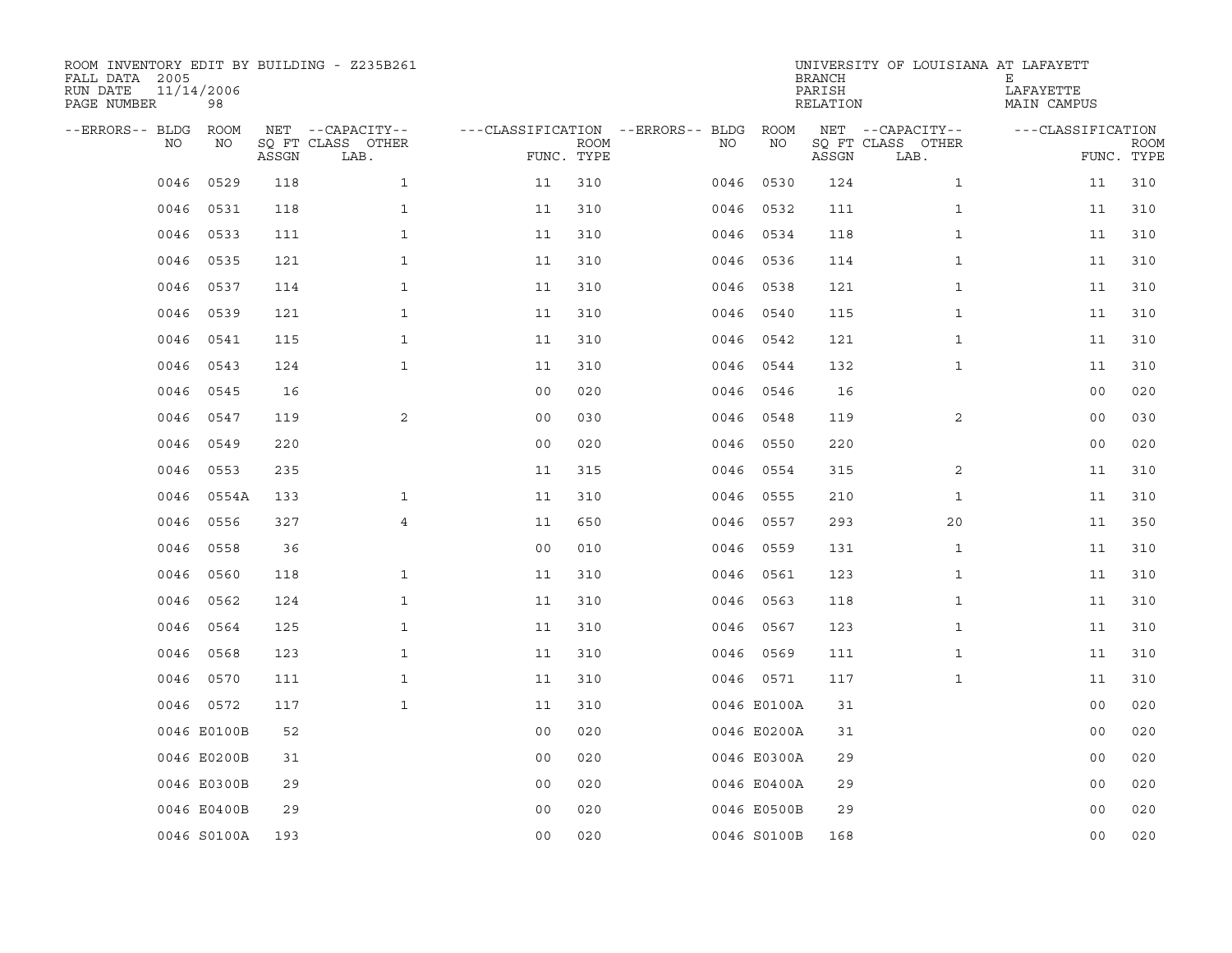| ROOM INVENTORY EDIT BY BUILDING - Z235B261<br>FALL DATA 2005<br>RUN DATE<br>PAGE NUMBER | 11/14/2006<br>99 |       |                           |                                        |      |      |                                                  | <b>BRANCH</b><br>PARISH<br>RELATION | UNIVERSITY OF LOUISIANA AT LAFAYETT                                    | Е<br>LAFAYETTE | MAIN CAMPUS                       |             |
|-----------------------------------------------------------------------------------------|------------------|-------|---------------------------|----------------------------------------|------|------|--------------------------------------------------|-------------------------------------|------------------------------------------------------------------------|----------------|-----------------------------------|-------------|
| --ERRORS-- BLDG ROOM                                                                    |                  |       | NET --CAPACITY--          | ---CLASSIFICATION --ERRORS-- BLDG ROOM |      |      |                                                  |                                     | NET --CAPACITY--                                                       |                | ---CLASSIFICATION                 |             |
| NO.                                                                                     | NO               | ASSGN | SQ FT CLASS OTHER<br>LAB. | FUNC. TYPE                             | ROOM | NO   | NO                                               | ASSGN                               | SQ FT CLASS OTHER<br>LAB.                                              |                | FUNC. TYPE                        | <b>ROOM</b> |
|                                                                                         | 0046 S0100C      | 139   |                           | 0 <sup>0</sup>                         | 020  |      | 0046 S0200A                                      | 225                                 |                                                                        |                | 0 <sub>0</sub>                    | 020         |
|                                                                                         | 0046 S0200B      | 172   |                           | 0 <sub>0</sub>                         | 020  |      | 0046 S0200C                                      | 139                                 |                                                                        |                | 0 <sub>0</sub>                    | 020         |
|                                                                                         | 0046 S0300A      | 225   |                           | 0 <sub>0</sub>                         | 020  |      | 0046 S0300B                                      | 172                                 |                                                                        |                | 0 <sub>0</sub>                    | 020         |
|                                                                                         | 0046 S0300C      | 139   |                           | 0 <sub>0</sub>                         | 020  |      | 0046 S0400A                                      | 126                                 |                                                                        |                | 0 <sub>0</sub>                    | 020         |
|                                                                                         | 0046 S0400B      | 166   |                           | 0 <sub>0</sub>                         | 020  |      | 0046 S0400C                                      | 139                                 |                                                                        |                | 0 <sub>0</sub>                    | 020         |
|                                                                                         | 0046 S0500A      | 225   |                           | 0 <sub>0</sub>                         | 020  |      | 0046 S0500B                                      | 166                                 |                                                                        |                | 0 <sub>0</sub>                    | 020         |
|                                                                                         | 0046 S0500C      | 137   |                           | 0 <sub>0</sub>                         | 020  |      | TOTAL NUMBER CLASSROOMS<br>TOTAL NUMBER LABS 210 |                                     | TOTAL NET ASSIGN SQ. FT. IN ROOM FILE<br>TOTAL NUMBER SPECIAL LABS 220 |                | 70,542<br>45<br><sup>1</sup><br>5 |             |
|                                                                                         | 0047 0100        | 1400  |                           | 11                                     | 970  |      | TOTAL NUMBER CLASSROOMS<br>TOTAL NUMBER LABS 210 |                                     | TOTAL NET ASSIGN SQ. FT. IN ROOM FILE<br>TOTAL NUMBER SPECIAL LABS 220 |                | 1,400                             |             |
|                                                                                         | 0048 0100        | 3585  |                           | 0 <sub>0</sub>                         | 020  |      | 0048 0100A                                       | 707                                 |                                                                        |                | 0 <sub>0</sub>                    | 020         |
| 0048                                                                                    | 0100B            | 118   |                           | 0 <sub>0</sub>                         | 020  | 0048 | 0100C                                            | 100                                 |                                                                        |                | 00                                | 020         |
| 0048                                                                                    | 0100D            | 1192  |                           | 0 <sub>0</sub>                         | 020  | 0048 | 0100F                                            | 550                                 |                                                                        |                | 0 <sub>0</sub>                    | 020         |
| 0048                                                                                    | 0100G            | 123   |                           | 0 <sub>0</sub>                         | 020  | 0048 | 0100H                                            | 271                                 |                                                                        |                | 0 <sub>0</sub>                    | 020         |
| 0048                                                                                    | 0100I            | 519   |                           | 0 <sub>0</sub>                         | 020  | 0048 | 0102                                             | 139                                 | $\mathbf{1}$                                                           |                | 11                                | 310         |
| 0048                                                                                    | 0103             | 150   | $\mathbf{1}$              | 11                                     | 310  | 0048 | 0104                                             | 865                                 | 6                                                                      |                | 11                                | 310         |
| 0048                                                                                    | 0104A            | 630   | 8                         | 11                                     | 315  |      | 0048 0104B                                       | 160                                 | $\mathbf{1}$                                                           |                | 11                                | 310         |
| 0048                                                                                    | 0104C            | 198   | $\mathbf{1}$              | 11                                     | 310  | 0048 | 0104D                                            | 181                                 | 6                                                                      |                | 11                                | 315         |
| 0048                                                                                    | 0104E            | 139   | 2                         | 11                                     | 315  |      | 0048 0104F                                       | 135                                 | 2                                                                      |                | 11                                | 315         |
| 0048                                                                                    | 0104G            | 118   | 2                         | 11                                     | 315  | 0048 | 0104H                                            | 30                                  |                                                                        |                | 11                                | 315         |
| 0048                                                                                    | 0104I            | 130   | 2                         | 11                                     | 315  |      | 0048 0104J                                       | 130                                 | 2                                                                      |                | 11                                | 315         |
| 0048                                                                                    | 0104K            | 130   | 2                         | 11                                     | 315  | 0048 | 0104L                                            | 98                                  | 2                                                                      |                | 11                                | 315         |
| 0048                                                                                    | 0104M            | 346   | $\mathbf{1}$              | 11                                     | 310  |      | 0048 0104N                                       | 555                                 | 8                                                                      |                | 11                                | 350         |
|                                                                                         | 0048 0105        | 312   | 2                         | 11                                     | 310  |      | 0048 0106                                        | 190                                 | $\mathbf{1}$                                                           |                | 11                                | 310         |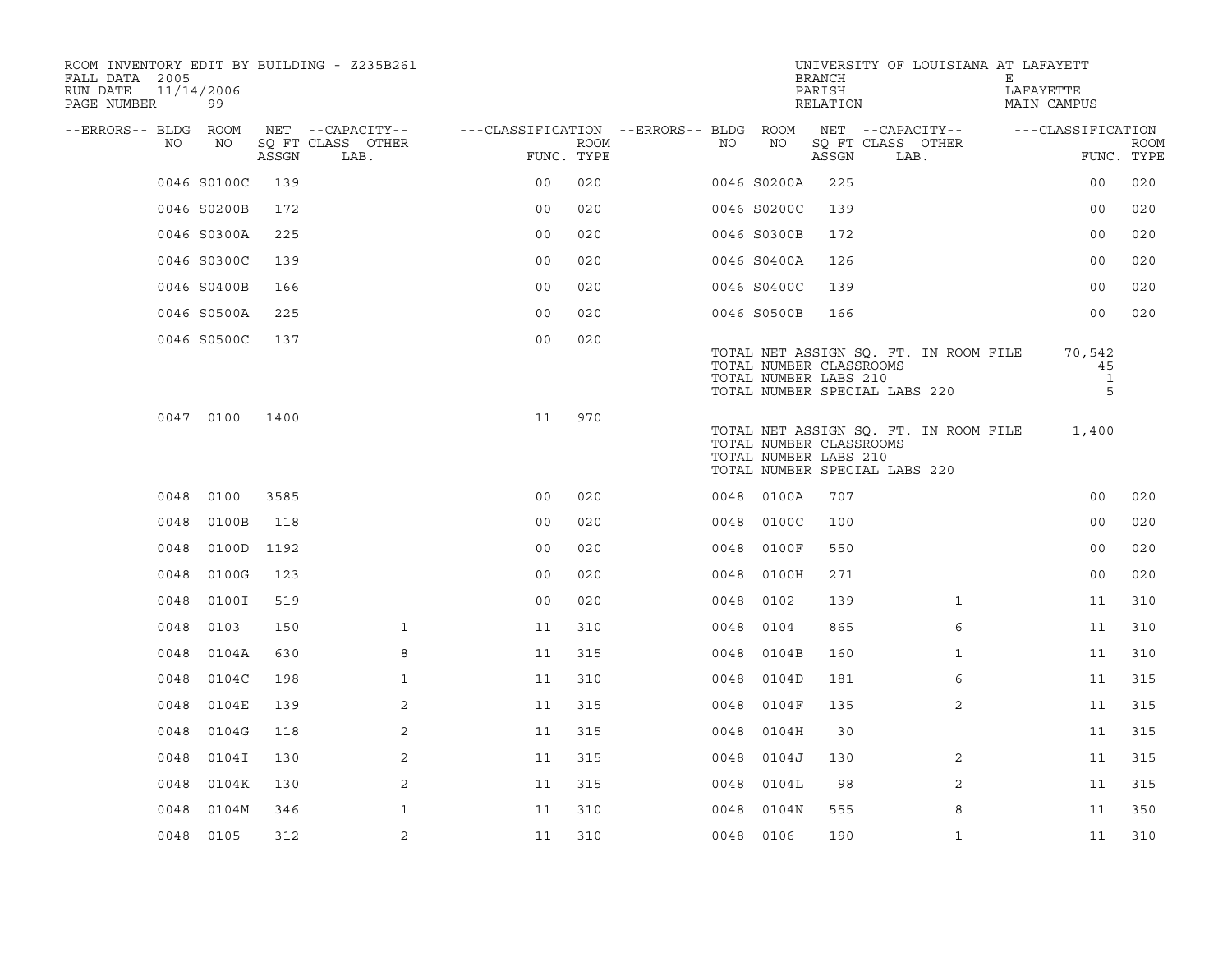| ROOM INVENTORY EDIT BY BUILDING - Z235B261<br>FALL DATA 2005<br>RUN DATE<br>PAGE NUMBER | 11/14/2006<br>100 |       |                           |                                   |                           |           |       | <b>BRANCH</b><br>PARISH<br>RELATION | UNIVERSITY OF LOUISIANA AT LAFAYETT | Е<br>LAFAYETTE<br>MAIN CAMPUS |                           |
|-----------------------------------------------------------------------------------------|-------------------|-------|---------------------------|-----------------------------------|---------------------------|-----------|-------|-------------------------------------|-------------------------------------|-------------------------------|---------------------------|
| --ERRORS-- BLDG                                                                         | <b>ROOM</b>       |       | NET --CAPACITY--          | ---CLASSIFICATION --ERRORS-- BLDG |                           |           | ROOM  |                                     | NET --CAPACITY--                    | ---CLASSIFICATION             |                           |
| NO                                                                                      | NO                | ASSGN | SO FT CLASS OTHER<br>LAB. |                                   | <b>ROOM</b><br>FUNC. TYPE | NO.       | NO    | ASSGN                               | SQ FT CLASS OTHER<br>LAB.           |                               | <b>ROOM</b><br>FUNC. TYPE |
| 0048                                                                                    | 0107              | 78    | $\mathbf{1}$              | 11                                | 315                       | 0048      | 0109  | 570                                 | $\overline{4}$                      | 11                            | 310                       |
| 0048                                                                                    | 0109A             | 21    |                           | 11                                | 315                       | 0048      | 0111  | 120                                 |                                     | 11                            | 315                       |
| 0048                                                                                    | 0111A             | 308   | $\mathbf{1}$              | 11                                | 310                       | 0048      | 0111B | 308                                 | $\mathbf{1}$                        | 11                            | 310                       |
| 0048                                                                                    | 0122              | 308   | 2                         | 11                                | 310                       | 0048      | 0122A | 155                                 | $\mathbf{1}$                        | 11                            | 310                       |
| 0048                                                                                    | 0122B             | 155   | $\mathbf{1}$              | 11                                | 310                       | 0048      | 0123  | 1260                                | 8                                   | 11                            | 310                       |
| 0048                                                                                    | 0124              | 270   | 3                         | 11                                | 310                       | 0048      | 0125  | 300                                 | $\mathbf{1}$                        | 11                            | 310                       |
| 0048                                                                                    | 0126              | 3002  | 350                       | 11                                | 630                       | 0048      | 0126A | 3418                                | 50                                  | 11                            | 630                       |
| 0048                                                                                    | 0127              | 3418  | 50                        | 11                                | 919                       | 0048      | 0128  | 125                                 |                                     | 0 <sub>0</sub>                | 030                       |
| 0048                                                                                    | 0129              | 100   | $\mathbf{1}$              | 11                                | 310                       | 0048      | 0130  | 100                                 | $\mathbf{1}$                        | 11                            | 310                       |
| 0048                                                                                    | 0131              | 80    | $\mathbf{1}$              | 0 <sub>0</sub>                    | 030                       | 0048      | 0132  | 15                                  |                                     | 0 <sub>0</sub>                | 010                       |
| 0048                                                                                    | 0133              | 903   | $\mathbf{1}$              | 11                                | 310                       | 0048      | 0134  | 868                                 | 45                                  | 11                            | 630                       |
| 0048                                                                                    | 0137              | 631   |                           | 11                                | 630                       | 0048      | 0140  | 250                                 | 2                                   | 11                            | 310                       |
| 0048                                                                                    | 0141              | 141   |                           | 11                                | 635                       | 0048      | 0142A | 26                                  |                                     | 0 <sub>0</sub>                | 030                       |
| 0048                                                                                    | 0143A             | 57    |                           | 11                                | 635                       | 0048      | 0143B | 145                                 |                                     | 11                            | 635                       |
| 0048                                                                                    | 0143C             | 71    |                           | 11                                | 635                       | 0048      | 0143D | 73                                  |                                     | 11                            | 635                       |
| 0048                                                                                    | 0144              | 120   | $\mathbf{1}$              | 0 <sub>0</sub>                    | 030                       | 0048      | 0145  | 120                                 |                                     | 11                            | 730                       |
| 0048                                                                                    | 0146              | 120   | $\mathbf{1}$              | 0 <sub>0</sub>                    | 030                       | 0048      | 0150  | 2029                                |                                     | 11                            | 615                       |
| 0048                                                                                    | 0151A             | 80    | 2                         | 0 <sub>0</sub>                    | 030                       | 0048      | 0151B | 80                                  | 2                                   | 00                            | 030                       |
| 0048                                                                                    | 0151C             | 74    |                           | 11                                | 730                       | 0048      | 0152  | 3306                                | 120                                 | 11                            | 210                       |
| 0048                                                                                    | 0153              | 795   | $\overline{4}$            | 11                                | 710                       | 0048      | 0153A | 110                                 | $\mathbf{1}$                        | 11                            | 310                       |
| 0048                                                                                    | 0153B             | 493   | 2                         | 11                                | 715                       | 0048      | 0154  | 1638                                |                                     | 11                            | 680                       |
| 0048                                                                                    | 0154A             | 52    |                           | 11                                | 685                       | 0048      | 0154B | 52                                  |                                     | 11                            | 685                       |
| 0048                                                                                    | 0154C             | 52    |                           | 11                                | 685                       | 0048      | 0155  | 1596                                | 60                                  | 11                            | 680                       |
| 0048                                                                                    | 0157              | 161   |                           | 11                                | 730                       | 0048      | 0158  | 240                                 | $\mathbf{1}$                        | 0 <sub>0</sub>                | 030                       |
| 0048                                                                                    | 0160              | 31    |                           | 0 <sub>0</sub>                    | 030                       | 0048      | 0161  | 150                                 |                                     | 11                            | 730                       |
| 0048                                                                                    | 0162              | 150   |                           | 11                                | 730                       | 0048 0163 |       | 150                                 |                                     | 11                            | 730                       |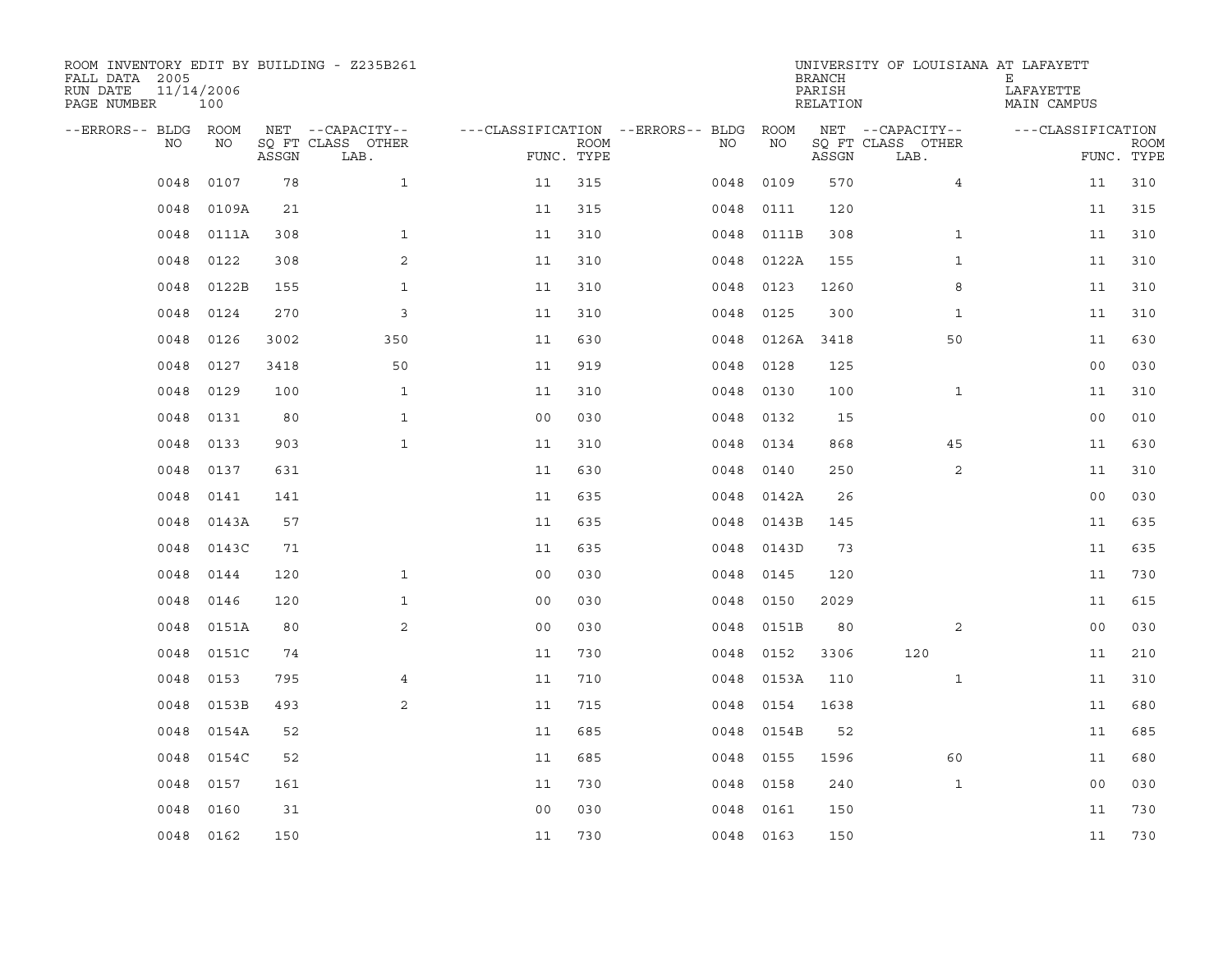| ROOM INVENTORY EDIT BY BUILDING - Z235B261<br>FALL DATA 2005<br>RUN DATE<br>PAGE NUMBER | 11/14/2006<br>101 |       |                                               |                                                 |             |           |            | <b>BRANCH</b><br>PARISH<br>RELATION | UNIVERSITY OF LOUISIANA AT LAFAYETT           | Е<br>LAFAYETTE<br>MAIN CAMPUS   |             |
|-----------------------------------------------------------------------------------------|-------------------|-------|-----------------------------------------------|-------------------------------------------------|-------------|-----------|------------|-------------------------------------|-----------------------------------------------|---------------------------------|-------------|
| --ERRORS-- BLDG ROOM<br>NO                                                              | NO                | ASSGN | NET --CAPACITY--<br>SQ FT CLASS OTHER<br>LAB. | ---CLASSIFICATION --ERRORS-- BLDG<br>FUNC. TYPE | <b>ROOM</b> | NO        | ROOM<br>NO | ASSGN                               | NET --CAPACITY--<br>SQ FT CLASS OTHER<br>LAB. | ---CLASSIFICATION<br>FUNC. TYPE | <b>ROOM</b> |
| 0048                                                                                    | 0164              | 7781  | 20                                            | 11                                              | 520         | 0048      | 0171       | 37                                  | $\mathbf{1}$                                  | 0 <sub>0</sub>                  | 030         |
| 0048                                                                                    | 0172              | 38    | $\mathbf{1}$                                  | 0 <sub>0</sub>                                  | 030         | 0048      | 0200       | 275                                 | $\mathbf{1}$                                  | 00                              | 020         |
| 0048                                                                                    | 0200A             | 93    |                                               | 0 <sub>0</sub>                                  | 020         | 0048      | 0200B      | 94                                  |                                               | 0 <sub>0</sub>                  | 020         |
| 0048                                                                                    | 0200C             | 96    |                                               | 0 <sub>0</sub>                                  | 020         | 0048      | 0201       | 140                                 | $\mathbf{1}$                                  | 11                              | 310         |
| 0048                                                                                    | 0201A             | 40    | $\mathbf{1}$                                  | 00                                              | 030         | 0048      | 0202       | 140                                 | 2                                             | 11                              | 920         |
| 0048                                                                                    | 0202A             | 508   | 20                                            | 11                                              | 650         | 0048      | 0203       | 250                                 | 3                                             | 11                              | 920         |
| 0048                                                                                    | 0204              | 275   | 3                                             | 11                                              | 920         | 0048      | 0204A      | 275                                 |                                               | 11                              | 730         |
| 0048                                                                                    | 0205              | 246   | $\mathbf{2}$                                  | 11                                              | 920         | 0048      | 0205A      | 70                                  |                                               | 0 <sub>0</sub>                  | 010         |
| 0048                                                                                    | 0205B             | 170   |                                               | 0 <sub>0</sub>                                  | 010         | 0048      | 0206       | 246                                 | 2                                             | 11                              | 920         |
| 0048                                                                                    | 0207              | 246   | 2                                             | 11                                              | 920         | 0048      | 0208       | 246                                 | 2                                             | 11                              | 920         |
| 0048                                                                                    | 0209              | 246   | 2                                             | 11                                              | 920         | 0048      | 0210       | 246                                 | $\overline{2}$                                | 11                              | 920         |
| 0048                                                                                    | 0211              | 246   | 2                                             | 11                                              | 920         | 0048      | 0212       | 246                                 | $\overline{a}$                                | 11                              | 920         |
| 0048                                                                                    | 0213              | 246   | 2                                             | 11                                              | 920         | 0048      | 0214       | 246                                 | 2                                             | 11                              | 920         |
| 0048                                                                                    | 0215              | 246   | 2                                             | 11                                              | 920         | 0048      | 0216       | 246                                 | 2                                             | 11                              | 920         |
| 0048                                                                                    | 0217              | 246   | 2                                             | 11                                              | 920         | 0048      | 0218       | 246                                 | 3                                             | 11                              | 920         |
| 0048                                                                                    | 0219              | 350   | 3                                             | 11                                              | 920         | 0048      | 0219A      | 189                                 |                                               | 11                              | 730         |
| 0048                                                                                    | 0220              | 193   | $\mathbf{1}$                                  | 11                                              | 920         | 0048      | 0221       | 350                                 | 3                                             | 11                              | 920         |
| 0048                                                                                    | 0222              | 184   | $\mathbf{1}$                                  | 11                                              | 920         | 0048      | 0223       | 350                                 | 3                                             | 11                              | 920         |
| 0048                                                                                    | 0224              | 193   | $\mathbf{1}$                                  | 11                                              | 920         | 0048      | 0225       | 350                                 | 3                                             | 11                              | 920         |
| 0048                                                                                    | 0226              | 193   | 2                                             | 11                                              | 920         | 0048      | 0227       | 350                                 | 3                                             | 11                              | 920         |
| 0048                                                                                    | 0228              | 350   | 3                                             | 11                                              | 920         | 0048      | 0228C      | 359                                 |                                               | 11                              | 670         |
| 0048                                                                                    | 0229              | 240   | 3                                             | 11                                              | 920         | 0048      | 0230       | 240                                 | 2                                             | 11                              | 920         |
| 0048                                                                                    | 0231              | 240   | 2                                             | 11                                              | 920         | 0048      | 0232       | 240                                 | 2                                             | 11                              | 920         |
| 0048                                                                                    | 0233              | 240   | 2                                             | 11                                              | 920         | 0048      | 0234       | 240                                 | 2                                             | 11                              | 920         |
| 0048                                                                                    | 0235              | 240   | 2                                             | 11                                              | 920         | 0048      | 0236       | 240                                 | 2                                             | 11                              | 920         |
| 0048                                                                                    | 0237              | 240   | 2                                             | 11                                              | 920         | 0048 0238 |            | 240                                 | 2                                             | 11                              | 920         |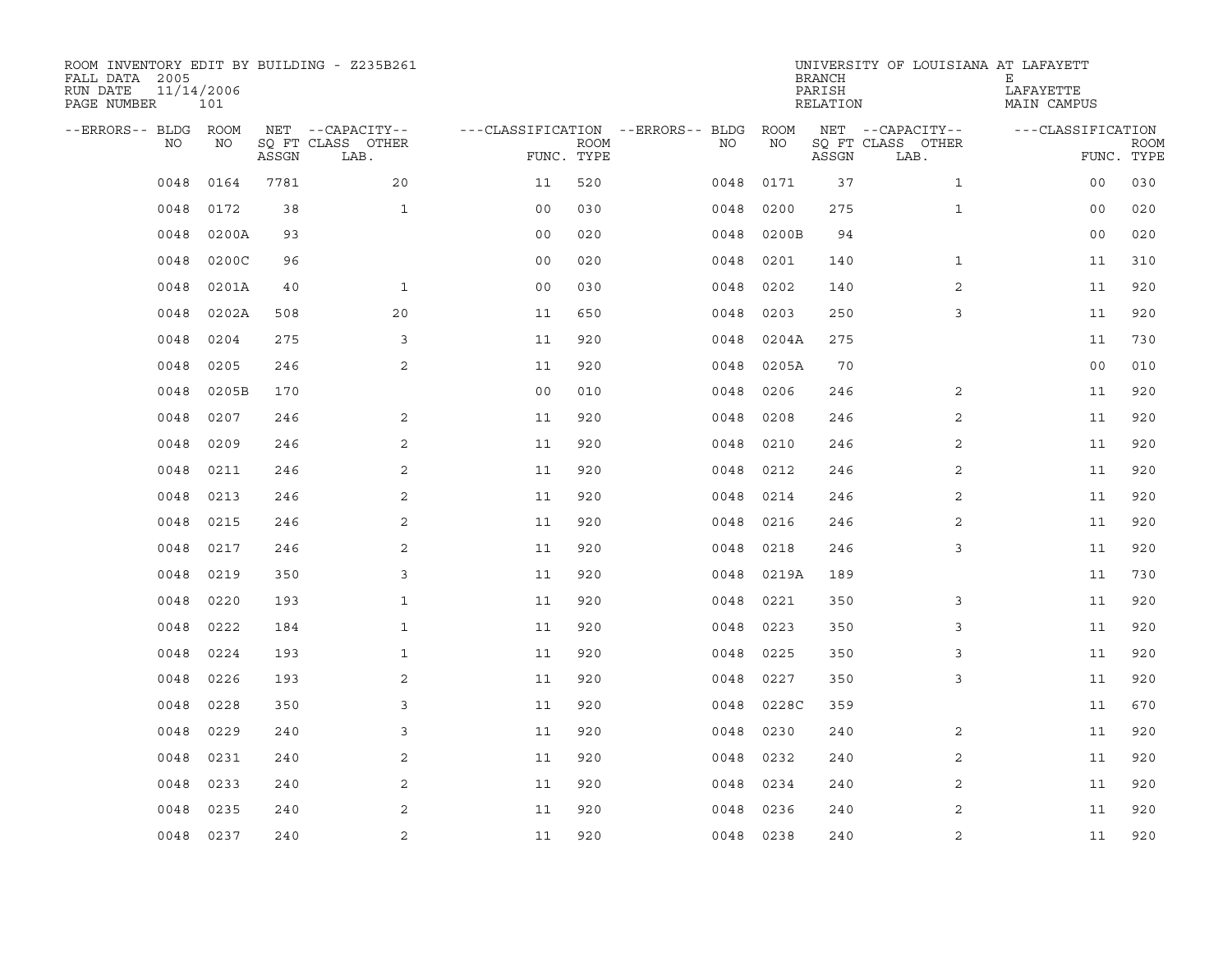| ROOM INVENTORY EDIT BY BUILDING - Z235B261<br>FALL DATA 2005<br>RUN DATE<br>PAGE NUMBER | 11/14/2006<br>102 |       |                           |                                   |             |      |       | <b>BRANCH</b><br>PARISH<br>RELATION | UNIVERSITY OF LOUISIANA AT LAFAYETT | Е<br>LAFAYETTE<br>MAIN CAMPUS |                           |
|-----------------------------------------------------------------------------------------|-------------------|-------|---------------------------|-----------------------------------|-------------|------|-------|-------------------------------------|-------------------------------------|-------------------------------|---------------------------|
| --ERRORS-- BLDG ROOM                                                                    |                   |       | NET --CAPACITY--          | ---CLASSIFICATION --ERRORS-- BLDG |             |      | ROOM  |                                     | NET --CAPACITY--                    | ---CLASSIFICATION             |                           |
| NO.                                                                                     | NO.               | ASSGN | SQ FT CLASS OTHER<br>LAB. | FUNC. TYPE                        | <b>ROOM</b> | NO.  | NO    | ASSGN                               | SQ FT CLASS OTHER<br>LAB.           |                               | <b>ROOM</b><br>FUNC. TYPE |
| 0048                                                                                    | 0239              | 240   | 2                         | 11                                | 920         | 0048 | 0240  | 240                                 | $\overline{2}$                      | 11                            | 920                       |
| 0048                                                                                    | 0241              | 240   | 2                         | 11                                | 920         | 0048 | 0241A | 14                                  |                                     | 11                            | 955                       |
| 0048                                                                                    | 0241B             | 13    |                           | 0 <sub>0</sub>                    | 010         | 0048 | 0241C | 15                                  |                                     | 0 <sub>0</sub>                | 010                       |
| 0048                                                                                    | 0242              | 240   | 2                         | 11                                | 920         | 0048 | 0242A | 171                                 | 2                                   | 11                            | 630                       |
| 0048                                                                                    | 0243              | 240   | 2                         | 11                                | 920         | 0048 | 0244  | 240                                 | 2                                   | 11                            | 920                       |
| 0048                                                                                    | 0245              | 240   | 2                         | 11                                | 920         | 0048 | 0246  | 220                                 | 2                                   | 11                            | 920                       |
| 0048                                                                                    | 0247              | 240   | 2                         | 11                                | 920         | 0048 | 0248  | 240                                 | 2                                   | 11                            | 920                       |
| 0048                                                                                    | 0249              | 240   | 2                         | 11                                | 920         | 0048 | 0250  | 240                                 | 2                                   | 11                            | 920                       |
| 0048                                                                                    | 0251              | 240   | 2                         | 11                                | 920         | 0048 | 0252  | 240                                 | $\overline{2}$                      | 11                            | 920                       |
| 0048                                                                                    | 0253              | 240   | 2                         | 11                                | 920         | 0048 | 0254  | 240                                 | 2                                   | 11                            | 920                       |
| 0048                                                                                    | 0255              | 240   | 2                         | 11                                | 920         | 0048 | 0256  | 240                                 | 2                                   | 11                            | 920                       |
| 0048                                                                                    | 0257              | 240   | 2                         | 11                                | 920         | 0048 | 0258  | 240                                 | 2                                   | 11                            | 920                       |
| 0048                                                                                    | 0259              | 240   | 2                         | 11                                | 920         | 0048 | 0260  | 240                                 | 3                                   | 11                            | 920                       |
| 0048                                                                                    | 0261              | 350   | 3                         | 11                                | 920         | 0048 | 0261C | 350                                 |                                     | 11                            | 670                       |
| 0048                                                                                    | 0262              | 350   | 3                         | 11                                | 920         | 0048 | 0263  | 350                                 | 3                                   | 11                            | 920                       |
| 0048                                                                                    | 0264              | 193   | 2                         | 11                                | 920         | 0048 | 0265  | 350                                 | 3                                   | 11                            | 920                       |
| 0048                                                                                    | 0266              | 193   | $\mathbf{1}$              | 11                                | 920         | 0048 | 0267  | 350                                 | 3                                   | 11                            | 920                       |
| 0048                                                                                    | 0268              | 193   | $\mathbf{1}$              | 11                                | 920         | 0048 | 0269  | 350                                 | 3                                   | 11                            | 920                       |
| 0048                                                                                    | 0270              | 193   | $\mathbf{1}$              | 11                                | 920         | 0048 | 0270A | 195                                 |                                     | 11                            | 730                       |
| 0048                                                                                    | 0271              | 240   | 3                         | 11                                | 920         | 0048 | 0272  | 240                                 | 2                                   | 11                            | 920                       |
| 0048                                                                                    | 0273              | 240   | 2                         | 11                                | 920         | 0048 | 0274  | 240                                 | 2                                   | 11                            | 920                       |
| 0048                                                                                    | 0275              | 240   | 2                         | 11                                | 920         | 0048 | 0276  | 240                                 | $\overline{2}$                      | 11                            | 920                       |
| 0048                                                                                    | 0277              | 240   | 2                         | 11                                | 920         | 0048 | 0278  | 240                                 | 2                                   | 11                            | 920                       |
| 0048                                                                                    | 0279              | 240   | 2                         | 11                                | 920         | 0048 | 0280  | 240                                 | $\overline{a}$                      | 11                            | 920                       |
| 0048                                                                                    | 0281              | 240   | 2                         | 11                                | 920         | 0048 | 0282  | 240                                 | 2                                   | 11                            | 920                       |
| 0048                                                                                    | 0283              | 240   | 2                         | 11                                | 920         | 0048 | 0284  | 240                                 | $\overline{2}$                      | 11                            | 920                       |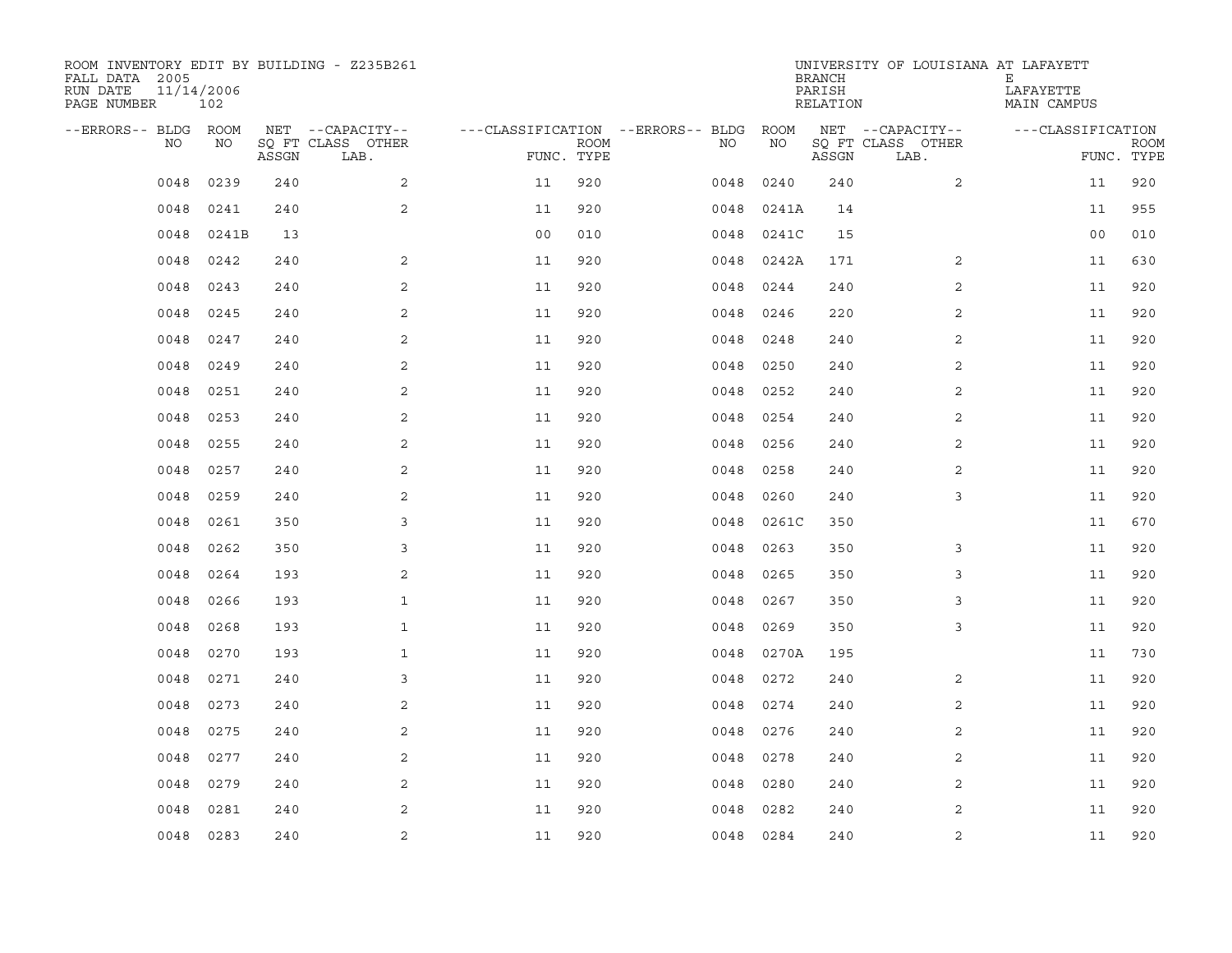| ROOM INVENTORY EDIT BY BUILDING - Z235B261<br>FALL DATA 2005<br>RUN DATE<br>PAGE NUMBER | 11/14/2006<br>103 |       |                           |                |      |                                   |           | <b>BRANCH</b><br>PARISH<br>RELATION | UNIVERSITY OF LOUISIANA AT LAFAYETT | Е<br>LAFAYETTE<br>MAIN CAMPUS |                           |
|-----------------------------------------------------------------------------------------|-------------------|-------|---------------------------|----------------|------|-----------------------------------|-----------|-------------------------------------|-------------------------------------|-------------------------------|---------------------------|
| --ERRORS-- BLDG ROOM                                                                    |                   |       | NET --CAPACITY--          |                |      | ---CLASSIFICATION --ERRORS-- BLDG | ROOM      |                                     | NET --CAPACITY--                    | ---CLASSIFICATION             |                           |
| NO                                                                                      | NO                | ASSGN | SQ FT CLASS OTHER<br>LAB. | FUNC. TYPE     | ROOM | NO                                | NO        | ASSGN                               | SQ FT CLASS OTHER<br>LAB.           |                               | <b>ROOM</b><br>FUNC. TYPE |
| 0048                                                                                    | 0285              | 240   | 2                         | 11             | 920  | 0048                              | 0286      | 240                                 | $\overline{2}$                      | 11                            | 920                       |
| 0048                                                                                    | 0287              | 240   | 2                         | 11             | 920  | 0048                              | 0288      | 240                                 | 2                                   | 11                            | 920                       |
| 0048                                                                                    | 0288A             | 236   |                           | 0 <sub>0</sub> | 030  | 0048                              | 0288B     | 25                                  |                                     | 0 <sub>0</sub>                | 010                       |
| 0048                                                                                    | 0288C             | 27    |                           | 11             | 730  | 0048                              | 0300      | 4146                                | $\mathbf{1}$                        | 0 <sub>0</sub>                | 020                       |
| 0048                                                                                    | 0300A             | 99    |                           | 0 <sub>0</sub> | 020  | 0048                              | 0300B     | 99                                  |                                     | 0 <sub>0</sub>                | 020                       |
| 0048                                                                                    | 0300C             | 99    |                           | 0 <sub>0</sub> | 020  | 0048                              | 0301      | 140                                 | $\mathbf{1}$                        | 11                            | 920                       |
| 0048                                                                                    | 0302              | 41    | $\mathbf{1}$              | 0 <sub>0</sub> | 030  | 0048                              | 0302A     | 508                                 | 20                                  | 11                            | 630                       |
| 0048                                                                                    | 0303              | 250   | $\mathbf{1}$              | 11             | 920  | 0048                              | 0304      | 275                                 | $\mathbf{1}$                        | 11                            | 920                       |
| 0048                                                                                    | 0304A             | 275   |                           | 11             | 730  | 0048                              | 0305      | 246                                 | $\mathbf{1}$                        | 11                            | 920                       |
| 0048                                                                                    | 0305A             | 70    |                           | 0 <sub>0</sub> | 010  | 0048                              | 0305B     | 170                                 |                                     | 0 <sub>0</sub>                | 010                       |
| 0048                                                                                    | 0306              | 246   | $\mathbf{1}$              | 11             | 920  | 0048                              | 0307      | 246                                 | $\mathbf{1}$                        | 11                            | 920                       |
| 0048                                                                                    | 0308              | 246   | $\mathbf{1}$              | 11             | 920  | 0048                              | 0309      | 246                                 | $\mathbf{1}$                        | 11                            | 920                       |
| 0048                                                                                    | 0310              | 246   | $\mathbf{1}$              | 11             | 920  | 0048                              | 0311      | 246                                 | $\mathbf{1}$                        | 11                            | 920                       |
| 0048                                                                                    | 0312              | 246   | $\mathbf 1$               | 11             | 920  | 0048                              | 0313      | 246                                 | $\mathbf{1}$                        | 11                            | 920                       |
| 0048                                                                                    | 0314              | 246   | $\mathbf{1}$              | 11             | 920  | 0048                              | 0315      | 246                                 | $\mathbf{1}$                        | 11                            | 920                       |
| 0048                                                                                    | 0316              | 246   | $\mathbf{1}$              | 11             | 920  | 0048                              | 0317      | 246                                 | $\mathbf{1}$                        | 11                            | 920                       |
| 0048                                                                                    | 0318              | 246   | $\mathbf{1}$              | 11             | 920  | 0048                              | 0319      | 350                                 | $\mathbf{1}$                        | 11                            | 920                       |
| 0048                                                                                    | 0319A             | 198   |                           | 11             | 730  | 0048                              | 0320      | 193                                 | $\mathbf{1}$                        | 11                            | 920                       |
| 0048                                                                                    | 0321              | 350   | $\mathbf{1}$              | 11             | 920  | 0048                              | 0322      | 184                                 | $\mathbf{1}$                        | 11                            | 920                       |
| 0048                                                                                    | 0323              | 350   | $\mathbf{1}$              | 11             | 920  | 0048                              | 0324      | 193                                 | $\mathbf{1}$                        | 11                            | 920                       |
| 0048                                                                                    | 0325              | 350   | $\mathbf{1}$              | 11             | 920  | 0048                              | 0326      | 193                                 | $\mathbf{1}$                        | 11                            | 920                       |
| 0048                                                                                    | 0327              | 350   | $\mathbf{1}$              | 11             | 920  | 0048                              | 0328      | 350                                 | $\mathbf{1}$                        | 11                            | 920                       |
| 0048                                                                                    | 0328C             | 359   |                           | 11             | 730  | 0048                              | 0329      | 240                                 | $\mathbf{1}$                        | 11                            | 920                       |
| 0048                                                                                    | 0330              | 240   | $\mathbf{1}$              | 11             | 920  | 0048                              | 0331      | 240                                 | $\mathbf{1}$                        | 11                            | 920                       |
| 0048                                                                                    | 0332              | 240   | $\mathbf{1}$              | 11             | 920  | 0048                              | 0333      | 240                                 | $\mathbf{1}$                        | 11                            | 920                       |
|                                                                                         | 0048 0334         | 240   | $\mathbf{1}$              | 11             | 920  |                                   | 0048 0335 | 240                                 | $\mathbf{1}$                        | 11                            | 920                       |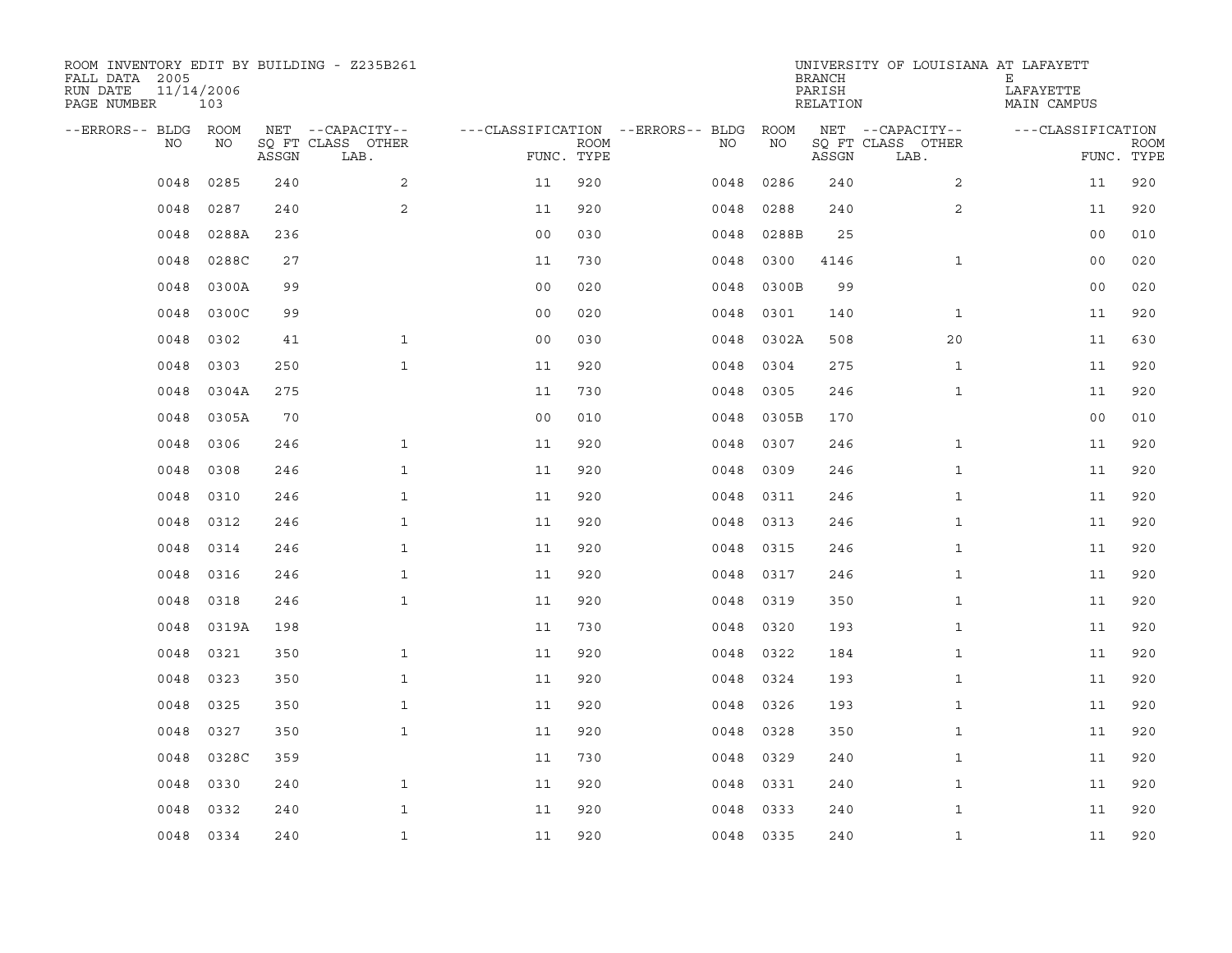| ROOM INVENTORY EDIT BY BUILDING - Z235B261<br>FALL DATA 2005<br>RUN DATE<br>PAGE NUMBER | 11/14/2006<br>104 |       |                           |                                   |             |           |       | <b>BRANCH</b><br>PARISH<br>RELATION | UNIVERSITY OF LOUISIANA AT LAFAYETT | Е<br>LAFAYETTE<br>MAIN CAMPUS |                           |
|-----------------------------------------------------------------------------------------|-------------------|-------|---------------------------|-----------------------------------|-------------|-----------|-------|-------------------------------------|-------------------------------------|-------------------------------|---------------------------|
| --ERRORS-- BLDG ROOM                                                                    |                   |       | NET --CAPACITY--          | ---CLASSIFICATION --ERRORS-- BLDG |             |           | ROOM  |                                     | NET --CAPACITY--                    | ---CLASSIFICATION             |                           |
| NO.                                                                                     | NO.               | ASSGN | SQ FT CLASS OTHER<br>LAB. | FUNC. TYPE                        | <b>ROOM</b> | NO.       | NO    | ASSGN                               | SQ FT CLASS OTHER<br>LAB.           |                               | <b>ROOM</b><br>FUNC. TYPE |
| 0048                                                                                    | 0336              | 240   | $\mathbf{1}$              | 11                                | 920         | 0048      | 0337  | 240                                 | $\mathbf{1}$                        | 11                            | 920                       |
| 0048                                                                                    | 0338              | 240   | $\mathbf{1}$              | 11                                | 920         | 0048      | 0339  | 240                                 | $\mathbf{1}$                        | 11                            | 920                       |
| 0048                                                                                    | 0340              | 240   | $\mathbf{1}$              | 11                                | 920         | 0048      | 0341  | 240                                 | $\mathbf{1}$                        | 11                            | 920                       |
| 0048                                                                                    | 0341A             | 15    |                           | 11                                | 955         | 0048      | 0341B | 14                                  |                                     | 0 <sub>0</sub>                | 010                       |
| 0048                                                                                    | 0341C             | 12    |                           | 0 <sub>0</sub>                    | 010         | 0048      | 0342  | 240                                 | $\mathbf{1}$                        | 11                            | 920                       |
| 0048                                                                                    | 0343              | 240   | $\mathbf{1}$              | 11                                | 920         | 0048      | 0344  | 240                                 | $\mathbf{1}$                        | 11                            | 920                       |
| 0048                                                                                    | 0345              | 240   | $\mathbf{1}$              | 11                                | 920         | 0048      | 0346  | 220                                 | $\mathbf{1}$                        | 11                            | 920                       |
| 0048                                                                                    | 0347              | 240   | $\mathbf{1}$              | 11                                | 920         | 0048      | 0348  | 240                                 | $\mathbf{1}$                        | 11                            | 920                       |
| 0048                                                                                    | 0349              | 240   | $\mathbf{1}$              | 11                                | 920         | 0048      | 0350  | 240                                 | $\mathbf{1}$                        | 11                            | 920                       |
| 0048                                                                                    | 0351              | 240   | $\mathbf{1}$              | 11                                | 920         | 0048      | 0352  | 240                                 | $\mathbf{1}$                        | 11                            | 920                       |
| 0048                                                                                    | 0353              | 240   | $\mathbf{1}$              | 11                                | 920         | 0048      | 0354  | 240                                 | $\mathbf{1}$                        | 11                            | 920                       |
| 0048                                                                                    | 0355              | 240   | $\mathbf{1}$              | 11                                | 920         | 0048      | 0356  | 240                                 | $\mathbf{1}$                        | 11                            | 920                       |
| 0048                                                                                    | 0357              | 240   | $\mathbf{1}$              | 11                                | 920         | 0048      | 0358  | 240                                 | $\mathbf{1}$                        | 11                            | 920                       |
| 0048                                                                                    | 0359              | 240   | $\mathbf{1}$              | 11                                | 920         | 0048      | 0360  | 240                                 | $\mathbf{1}$                        | 11                            | 920                       |
| 0048                                                                                    | 0361              | 240   | $\mathbf{1}$              | 11                                | 920         | 0048      | 0361C | 350                                 |                                     | 11                            | 730                       |
| 0048                                                                                    | 0362              | 350   | $\mathbf{1}$              | 11                                | 920         | 0048      | 0363  | 350                                 | $\mathbf{1}$                        | 11                            | 920                       |
| 0048                                                                                    | 0364              | 193   | $\mathbf{1}$              | 11                                | 920         | 0048      | 0365  | 350                                 | $\mathbf{1}$                        | 11                            | 310                       |
| 0048                                                                                    | 0366              | 193   | $\mathbf{1}$              | 11                                | 920         | 0048      | 0367  | 350                                 | $\mathbf{1}$                        | 11                            | 920                       |
| 0048                                                                                    | 0368              | 193   | $\mathbf{1}$              | 11                                | 920         | 0048      | 0369  | 360                                 | $\mathbf{1}$                        | 11                            | 920                       |
| 0048                                                                                    | 0369A             | 195   |                           | 11                                | 730         | 0048      | 0370  | 193                                 | $\mathbf{1}$                        | 11                            | 920                       |
| 0048                                                                                    | 0371              | 240   | $\mathbf{1}$              | 11                                | 920         | 0048      | 0372  | 240                                 | $\mathbf{1}$                        | 11                            | 920                       |
| 0048                                                                                    | 0373              | 240   | $\mathbf{1}$              | 11                                | 920         | 0048      | 0374  | 240                                 | $\mathbf{1}$                        | 11                            | 920                       |
| 0048                                                                                    | 0375              | 240   | $\mathbf 1$               | 11                                | 920         | 0048      | 0376  | 240                                 | $\mathbf{1}$                        | 11                            | 920                       |
| 0048                                                                                    | 0377              | 240   | $\mathbf{1}$              | 11                                | 920         | 0048      | 0378  | 240                                 | $\mathbf{1}$                        | 11                            | 920                       |
| 0048                                                                                    | 0379              | 240   | $\mathbf{1}$              | 11                                | 920         | 0048      | 0380  | 240                                 | $\mathbf{1}$                        | 11                            | 920                       |
| 0048                                                                                    | 0381              | 240   | $\mathbf{1}$              | 11                                | 920         | 0048 0382 |       | 240                                 | $\mathbf{1}$                        | 11                            | 920                       |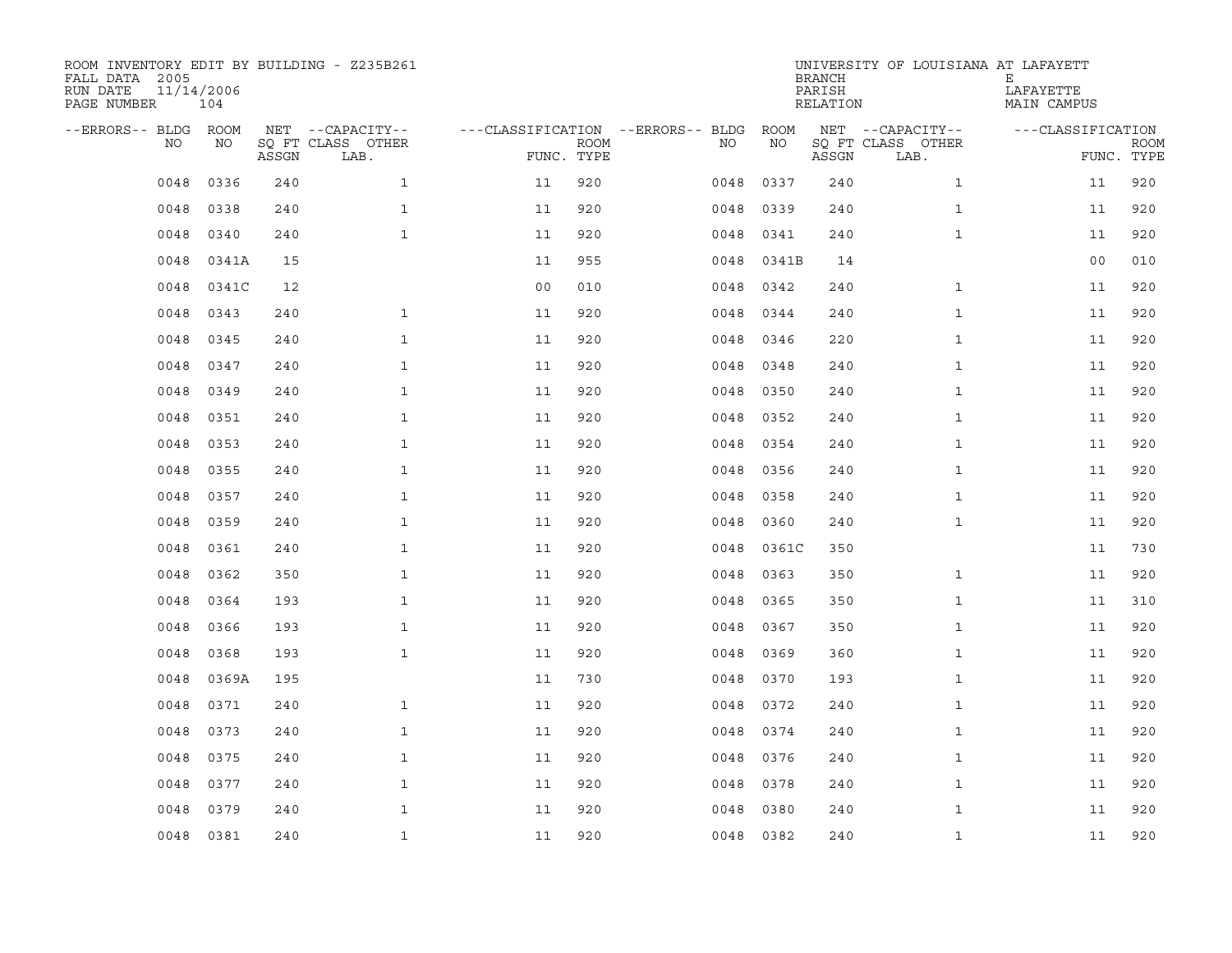| ROOM INVENTORY EDIT BY BUILDING - Z235B261<br>FALL DATA 2005<br>RUN DATE<br>PAGE NUMBER | 11/14/2006<br>105 |       |                           |                |             |                                   |           | <b>BRANCH</b><br>PARISH<br>RELATION | UNIVERSITY OF LOUISIANA AT LAFAYETT | Е<br>LAFAYETTE<br>MAIN CAMPUS |                           |
|-----------------------------------------------------------------------------------------|-------------------|-------|---------------------------|----------------|-------------|-----------------------------------|-----------|-------------------------------------|-------------------------------------|-------------------------------|---------------------------|
| --ERRORS-- BLDG ROOM                                                                    |                   |       | NET --CAPACITY--          |                |             | ---CLASSIFICATION --ERRORS-- BLDG | ROOM      |                                     | NET --CAPACITY--                    | ---CLASSIFICATION             |                           |
| NO                                                                                      | NO                | ASSGN | SQ FT CLASS OTHER<br>LAB. | FUNC. TYPE     | <b>ROOM</b> | NO                                | NO        | ASSGN                               | SQ FT CLASS OTHER<br>LAB.           |                               | <b>ROOM</b><br>FUNC. TYPE |
| 0048                                                                                    | 0383              | 240   | $\mathbf{1}$              | 11             | 920         | 0048                              | 0384      | 240                                 | $\mathbf{1}$                        | 11                            | 920                       |
| 0048                                                                                    | 0385              | 240   | $\mathbf{1}$              | 11             | 920         | 0048                              | 0386      | 240                                 | $\mathbf{1}$                        | 11                            | 920                       |
| 0048                                                                                    | 0387              | 240   | $\mathbf{1}$              | 11             | 920         | 0048                              | 0388      | 240                                 | $\mathbf{1}$                        | 11                            | 920                       |
| 0048                                                                                    | 0388A             | 236   |                           | 0 <sub>0</sub> | 030         | 0048                              | 0388B     | 25                                  |                                     | 00                            | 010                       |
| 0048                                                                                    | 0389              | 496   | 35                        | 11             | 410         | 0048                              | 0390      | 491                                 | $\mathbf{1}$                        | 00                            | 020                       |
| 0048                                                                                    | 0400              | 4146  |                           | 0 <sub>0</sub> | 020         | 0048                              | 0400A     | 99                                  |                                     | 00                            | 020                       |
| 0048                                                                                    | 0400B             | 99    |                           | 0 <sub>0</sub> | 020         | 0048                              | 0400C     | 99                                  |                                     | 00                            | 020                       |
| 0048                                                                                    | 0401              | 143   | $\mathbf{1}$              | 11             | 310         | 0048                              | 0401A     | 40                                  | $\mathbf{1}$                        | 00                            | 030                       |
| 0048                                                                                    | 0402              | 678   | $\mathbf{1}$              | 11             | 710         | 0048                              | 0403      | 239                                 | $\mathbf{1}$                        | 11                            | 140                       |
| 0048                                                                                    | 0404              | 267   | $\mathbf{1}$              | 11             | 320         | 0048                              | 0404A     | 275                                 | $\mathbf{1}$                        | 11                            | 730                       |
| 0048                                                                                    | 0404B             | 170   |                           | 0 <sub>0</sub> | 010         | 0048                              | 0405      | 238                                 | $\mathbf{1}$                        | 11                            | 314                       |
| 0048                                                                                    | 0405A             | 70    |                           | 0 <sub>0</sub> | 010         | 0048                              | 0406      | 238                                 | $\mathbf{1}$                        | 11                            | 314                       |
| 0048                                                                                    | 0407              | 238   | $\mathbf{1}$              | 11             | 314         | 0048                              | 0408      | 238                                 | $\mathbf{1}$                        | 11                            | 314                       |
| 0048                                                                                    | 0409              | 238   |                           | 11             | 731         | 0048                              | 0410      | 238                                 | $\mathbf{1}$                        | 11                            | 320                       |
| 0048                                                                                    | 0411              | 238   | $\mathbf{1}$              | 11             | 320         | 0048                              | 0412      | 238                                 | $\mathbf{1}$                        | 11                            | 314                       |
| 0048                                                                                    | 0413              | 238   | $\mathbf{1}$              | 11             | 320         | 0048                              | 0414      | 238                                 | $\mathbf{1}$                        | 11                            | 320                       |
| 0048                                                                                    | 0415              | 238   | $\mathbf{1}$              | 11             | 320         | 0048                              | 0416      | 235                                 | $\mathbf{1}$                        | 11                            | 320                       |
| 0048                                                                                    | 0417              | 248   | $\mathbf{1}$              | 11             | 320         | 0048                              | 0418      | 306                                 | $\mathbf{1}$                        | 11                            | 350                       |
| 0048                                                                                    | 0419              | 356   | 2                         | 11             | 250         | 0048                              | 0420      | 191                                 | $\mathbf{1}$                        | 11                            | 310                       |
| 0048                                                                                    | 0421              | 356   | 2                         | 11             | 250         | 0048                              | 0421A     | 195                                 | $\mathbf{1}$                        | 11                            | 140                       |
| 0048                                                                                    | 0422              | 182   | $\mathbf{1}$              | 11             | 320         | 0048                              | 0423      | 353                                 | $\mathbf{1}$                        | 11                            | 250                       |
| 0048                                                                                    | 0424              | 191   | $\mathbf{1}$              | 11             | 320         | 0048                              | 0425      | 336                                 | $\mathbf 1$                         | 11                            | 250                       |
| 0048                                                                                    | 0426              | 212   | $\mathbf{1}$              | 11             | 320         | 0048                              | 0426A     | 282                                 | $\mathbf{1}$                        | 11                            | 310                       |
| 0048                                                                                    | 0427              | 336   | $\overline{4}$            | 11             | 680         | 0048                              | 0428      | 356                                 | 2                                   | 11                            | 250                       |
| 0048                                                                                    | 0429              | 304   | $\mathbf{1}$              | 11             | 320         | 0048                              | 0430      | 236                                 | $\mathbf{1}$                        | 11                            | 320                       |
|                                                                                         | 0048 0431         | 236   | $\mathbf{1}$              | 11             | 320         |                                   | 0048 0432 | 236                                 | $\mathbf{1}$                        | 11                            | 320                       |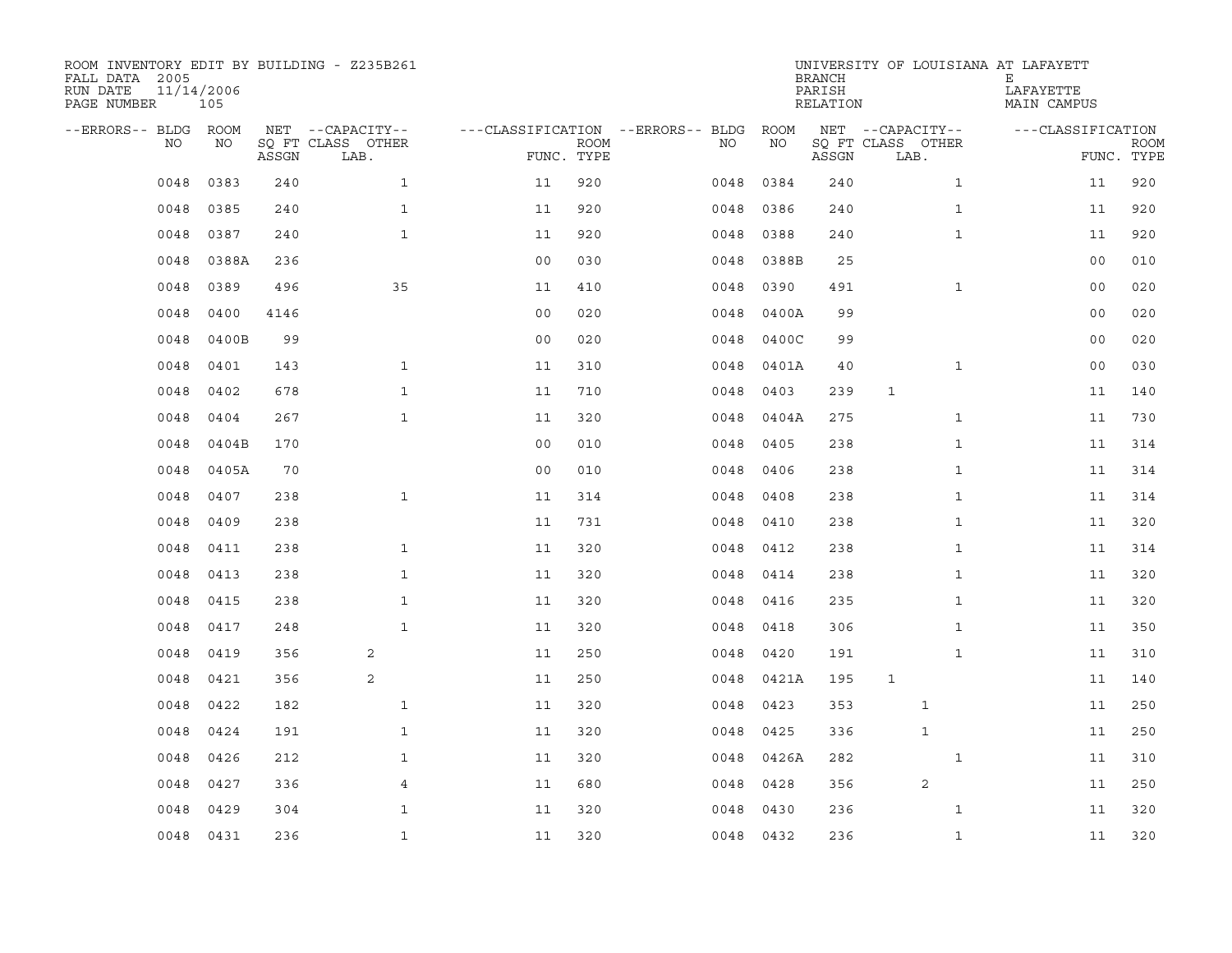| ROOM INVENTORY EDIT BY BUILDING - Z235B261<br>FALL DATA 2005<br>RUN DATE<br>PAGE NUMBER | 11/14/2006<br>106 |       |                           |                                   |             |      |             | <b>BRANCH</b><br>PARISH<br>RELATION | UNIVERSITY OF LOUISIANA AT LAFAYETT | Е<br>LAFAYETTE<br>MAIN CAMPUS |                           |
|-----------------------------------------------------------------------------------------|-------------------|-------|---------------------------|-----------------------------------|-------------|------|-------------|-------------------------------------|-------------------------------------|-------------------------------|---------------------------|
| --ERRORS-- BLDG                                                                         | ROOM              |       | NET --CAPACITY--          | ---CLASSIFICATION --ERRORS-- BLDG |             |      | <b>ROOM</b> |                                     | NET --CAPACITY--                    | ---CLASSIFICATION             |                           |
| NO                                                                                      | NO                | ASSGN | SO FT CLASS OTHER<br>LAB. | FUNC. TYPE                        | <b>ROOM</b> | NO.  | NO          | ASSGN                               | SQ FT CLASS OTHER<br>LAB.           |                               | <b>ROOM</b><br>FUNC. TYPE |
| 0048                                                                                    | 0433              | 236   | $\mathbf{1}$              | 11                                | 314         | 0048 | 0434        | 236                                 | $\mathbf{1}$                        | 11                            | 310                       |
| 0048                                                                                    | 0435              | 236   | $\mathbf{1}$              | 11                                | 310         | 0048 | 0436        | 236                                 | $\mathbf 1$                         | 11                            | 250                       |
| 0048                                                                                    | 0437              | 236   | $\mathbf{1}$              | 11                                | 310         | 0048 | 0438        | 236                                 | $\mathbf{1}$                        | 11                            | 250                       |
| 0048                                                                                    | 0439              | 236   | $\mathbf{1}$              | 11                                | 320         | 0048 | 0440        | 236                                 | $\mathbf{1}$                        | 11                            | 250                       |
| 0048                                                                                    | 0441              | 236   | $\mathbf{1}$              | 11                                | 250         | 0048 | 0442        | 236                                 | $\mathbf{1}$                        | 11                            | 314                       |
| 0048                                                                                    | 0443              | 236   | $\mathbf{1}$              | 11                                | 310         | 0048 | 0444        | 236                                 | $\mathbf{1}$                        | 11                            | 315                       |
| 0048                                                                                    | 0445              | 236   | $\mathbf{1}$              | 11                                | 314         | 0048 | 0446        | 236                                 | $\mathbf{1}$                        | 11                            | 314                       |
| 0048                                                                                    | 0447              | 236   | $\mathbf{1}$              | 11                                | 314         | 0048 | 0448        | 236                                 | $\mathbf{1}$                        | 11                            | 314                       |
| 0048                                                                                    | 0449              | 236   | $\mathbf{1}$              | 11                                | 314         | 0048 | 0450        | 236                                 | $\mathbf{1}$                        | 11                            | 314                       |
| 0048                                                                                    | 0451              | 236   | $\mathbf{1}$              | 11                                | 314         | 0048 | 0452        | 236                                 | $\mathbf{1}$                        | 11                            | 314                       |
| 0048                                                                                    | 0453              | 236   | $\mathbf{1}$              | 11                                | 314         | 0048 | 0454        | 236                                 | $\mathbf{1}$                        | 11                            | 314                       |
| 0048                                                                                    | 0455              | 236   | $\mathbf{1}$              | 11                                | 314         | 0048 | 0456        | 236                                 | $\mathbf{1}$                        | 11                            | 314                       |
| 0048                                                                                    | 0457              | 236   | $\mathbf{1}$              | 11                                | 314         | 0048 | 0458        | 236                                 | $\mathbf{1}$                        | 11                            | 314                       |
| 0048                                                                                    | 0459              | 260   | $\mathbf{1}$              | 11                                | 313         | 0048 | 0460        | 301                                 | $\mathbf{1}$                        | 11                            | 325                       |
| 0048                                                                                    | 0461              | 352   | $\mathbf{1}$              | 11                                | 250         | 0048 | 0461C       | 350                                 |                                     | 11                            | 730                       |
| 0048                                                                                    | 0462              | 352   | $\mathbf{1}$              | 11                                | 250         | 0048 | 0463        | 352                                 | $\mathbf{1}$                        | 11                            | 750                       |
| 0048                                                                                    | 0464              | 212   | $\mathbf{1}$              | 11                                | 313         | 0048 | 0465        | 352                                 | $\mathbf{1}$                        | 11                            | 250                       |
| 0048                                                                                    | 0466              | 188   | $\mathbf{1}$              | 11                                | 310         | 0048 | 0467        | 352                                 | $\mathbf{1}$                        | 11                            | 680                       |
| 0048                                                                                    | 0468              | 188   | $\mathbf{1}$              | 11                                | 313         | 0048 | 0469        | 352                                 | $\mathbf{1}$                        | 11                            | 350                       |
| 0048                                                                                    | 0470              | 188   | $\mathbf{1}$              | 11                                | 313         | 0048 | 0470A       | 195                                 |                                     | 11                            | 730                       |
| 0048                                                                                    | 0471              | 302   | $\mathbf{1}$              | 11                                | 314         | 0048 | 0472        | 238                                 | $\mathbf{1}$                        | 11                            | 314                       |
| 0048                                                                                    | 0473              | 238   | $\mathbf{1}$              | 11                                | 314         | 0048 | 0474        | 234                                 | $\mathbf{1}$                        | 11                            | 320                       |
| 0048                                                                                    | 0475              | 238   | $\mathbf{1}$              | 11                                | 314         | 0048 | 0476        | 234                                 | $\mathbf{1}$                        | 11                            | 320                       |
| 0048                                                                                    | 0477              | 238   | $\mathbf{1}$              | 11                                | 314         | 0048 | 0478        | 238                                 | $\mathbf{1}$                        | 11                            | 314                       |
| 0048                                                                                    | 0479              | 238   | $\mathbf{1}$              | 11                                | 314         | 0048 | 0480        | 234                                 | $\mathbf{1}$                        | 11                            | 320                       |
| 0048                                                                                    | 0481              | 238   | $\mathbf{1}$              | 11                                | 320         |      | 0048 0482   | 242                                 | $\mathbf{1}$                        | 11                            | 320                       |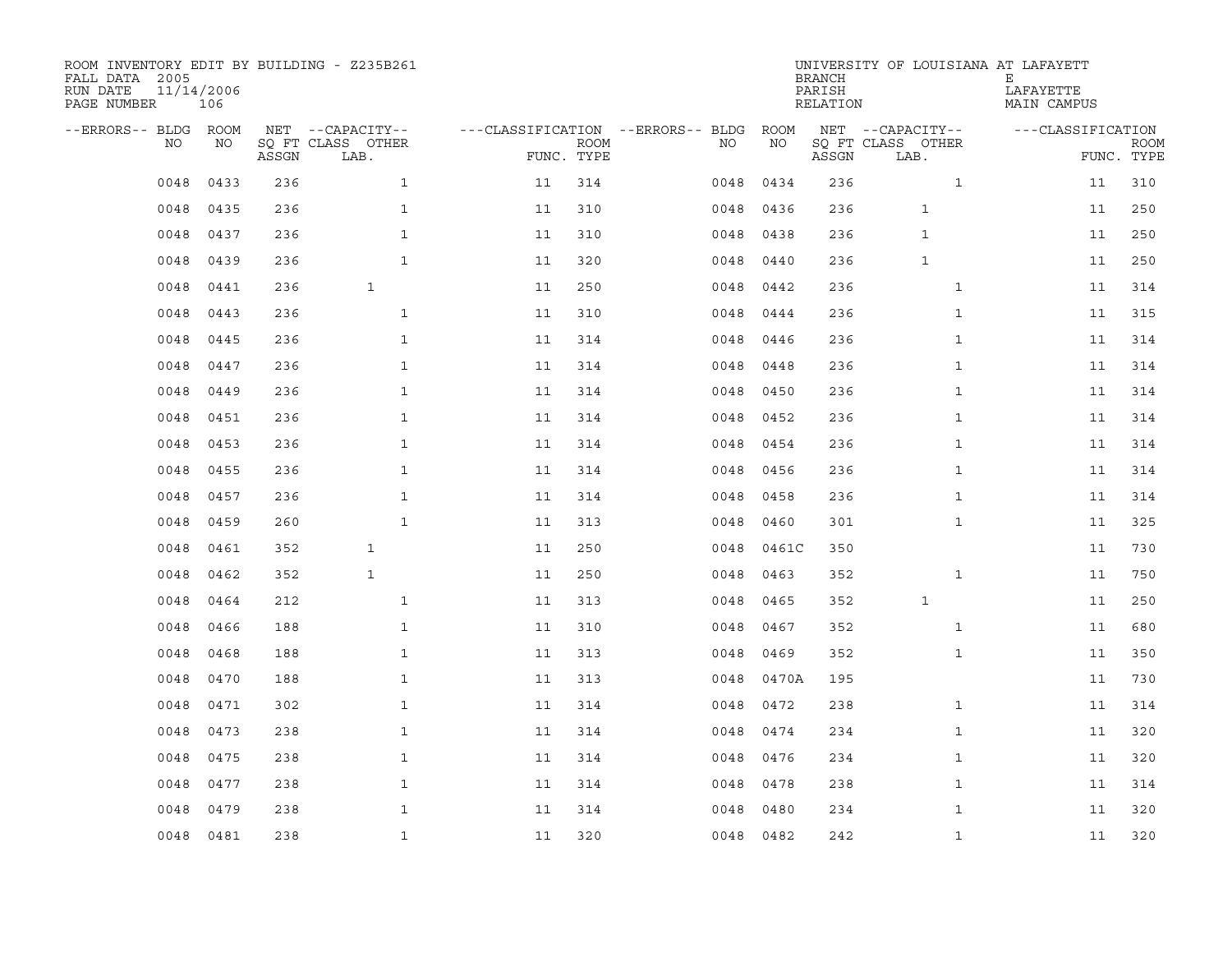| ROOM INVENTORY EDIT BY BUILDING - Z235B261<br>FALL DATA 2005<br>RUN DATE<br>PAGE NUMBER | 11/14/2006<br>107 |       |                           |                                   |      |      |             | <b>BRANCH</b><br>PARISH<br>RELATION | UNIVERSITY OF LOUISIANA AT LAFAYETT | Е<br>LAFAYETTE<br>MAIN CAMPUS |                           |
|-----------------------------------------------------------------------------------------|-------------------|-------|---------------------------|-----------------------------------|------|------|-------------|-------------------------------------|-------------------------------------|-------------------------------|---------------------------|
| --ERRORS-- BLDG ROOM                                                                    |                   |       | NET --CAPACITY--          | ---CLASSIFICATION --ERRORS-- BLDG |      |      | ROOM        |                                     | NET --CAPACITY--                    | ---CLASSIFICATION             |                           |
| NO                                                                                      | NO                | ASSGN | SQ FT CLASS OTHER<br>LAB. | FUNC. TYPE                        | ROOM | NO   | NO          | ASSGN                               | SQ FT CLASS OTHER<br>LAB.           |                               | <b>ROOM</b><br>FUNC. TYPE |
| 0048                                                                                    | 0483              | 238   | $\mathbf{1}$              | 11                                | 320  | 0048 | 0484        | 242                                 | $\mathbf{1}$                        | 11                            | 320                       |
| 0048                                                                                    | 0485              | 238   | $\mathbf{1}$              | 11                                | 140  | 0048 | 0486        | 238                                 | $\mathbf{1}$                        | 11                            | 314                       |
| 0048                                                                                    | 0487              | 238   | $\mathbf{1}$              | 11                                | 314  | 0048 | 0488        | 238                                 | $\mathbf{1}$                        | 11                            | 314                       |
| 0048                                                                                    | 0488A             | 236   |                           | 0 <sub>0</sub>                    | 030  | 0048 | 0488B       | 25                                  |                                     | 0 <sub>0</sub>                | 010                       |
| 0048                                                                                    | 0488C             | 25    |                           | 00                                | 030  | 0048 | 0489        | 243                                 | 2                                   | 11                            | 313                       |
| 0048                                                                                    | 0489A             | 174   | 2                         | 11                                | 313  |      | 0048 0489B  | 265                                 | $\mathbf{1}$                        | 11                            | 325                       |
| 0048                                                                                    | 0489C             | 40    |                           | 11                                | 315  |      | 0048 0489D  | 24                                  |                                     | 11                            | 315                       |
|                                                                                         | 0048 B0001        | 500   |                           | 0 <sub>0</sub>                    | 030  |      | 0048 B0002  | 688                                 |                                     | 11                            | 730                       |
|                                                                                         | 0048 B0003        | 1039  | 30                        | 11                                | 210  |      | 0048 B0004  | 575                                 |                                     | 11                            | 750                       |
|                                                                                         | 0048 B0005        | 552   |                           | 11                                | 730  |      | 0048 B0006  | 2451                                |                                     | 00                            | 030                       |
|                                                                                         | 0048 B0007        | 1720  |                           | 11                                | 720  |      | 0048 B0008  | 141                                 |                                     | 11                            | 730                       |
|                                                                                         | 0048 B0009        | 211   |                           | 0 <sub>0</sub>                    | 030  |      | 0048 B0010  | 1341                                |                                     | 11                            | 730                       |
|                                                                                         | 0048 B0011        | 696   |                           | 0 <sub>0</sub>                    | 020  |      | 0048 B0012  | 133                                 |                                     | 0 <sub>0</sub>                | 010                       |
|                                                                                         | 0048 B0013        | 25934 |                           | 11                                | 740  |      | 0048 B0020  | 94                                  | 6                                   | 00                            | 020                       |
|                                                                                         | 0048 B0021        | 91    |                           | 0 <sub>0</sub>                    | 020  |      | 0048 B0022  | 91                                  |                                     | 0 <sub>0</sub>                | 020                       |
|                                                                                         | 0048 B0023        | 94    |                           | 0 <sub>0</sub>                    | 020  |      | 0048 E0100A | 54                                  | 4                                   | 00                            | 020                       |
|                                                                                         | 0048 E0100B       | 54    | 4                         | 0 <sub>0</sub>                    | 020  |      | 0048 E0200A | 54                                  | 6                                   | 00                            | 020                       |
|                                                                                         | 0048 E0200B       | 54    | 5                         | 0 <sub>0</sub>                    | 020  |      | 0048 E0300A | 54                                  | 5                                   | 0 <sub>0</sub>                | 020                       |
|                                                                                         | 0048 E0300B       | 54    | 5                         | 0 <sub>0</sub>                    | 020  |      | 0048 E0400A | 54                                  | 5                                   | 00                            | 020                       |
|                                                                                         | 0048 E0400B       | 54    | 5                         | 0 <sub>0</sub>                    | 020  |      | 0048 M0100  | 3182                                |                                     | 0 <sub>0</sub>                | 020                       |
|                                                                                         | 0048 M0100A       | 326   |                           | 0 <sub>0</sub>                    | 020  |      | 0048 M0100B | 54                                  |                                     | 00                            | 020                       |
|                                                                                         | 0048 M0100C       | 54    |                           | 00                                | 020  |      | 0048 M0100D | 135                                 |                                     | 00                            | 020                       |
|                                                                                         | 0048 M0100E       | 133   |                           | 0 <sub>0</sub>                    | 020  |      | 0048 M0100F | 188                                 |                                     | 0 <sub>0</sub>                | 020                       |
|                                                                                         | 0048 M0100G       | 101   |                           | 0 <sub>0</sub>                    | 020  |      | 0048 M0100H | 650                                 |                                     | 00                            | 020                       |
|                                                                                         | 0048 M0100I       | 120   |                           | 0 <sub>0</sub>                    | 020  |      | 0048 M0100J | 126                                 |                                     | 0 <sub>0</sub>                | 020                       |
|                                                                                         | 0048 M0128        | 858   |                           | 11                                | 730  |      | 0048 M0128A | 79                                  |                                     | 11                            | 730                       |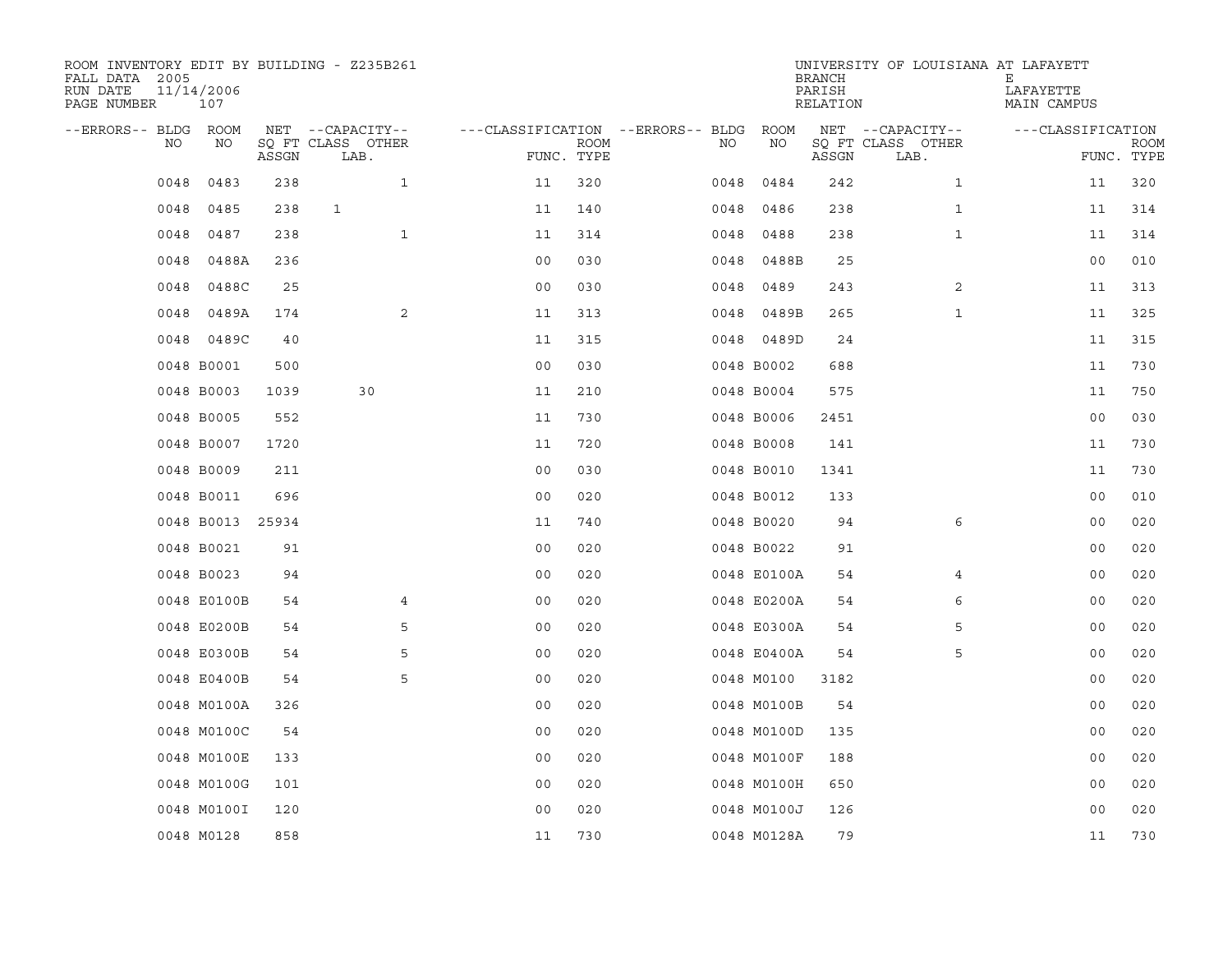| ROOM INVENTORY EDIT BY BUILDING - Z235B261<br>FALL DATA 2005<br>RUN DATE<br>PAGE NUMBER | 11/14/2006<br>108 |       |                           |                                   |                           |    |                                                                                                 | <b>BRANCH</b><br>PARISH<br>RELATION |     |                                       | UNIVERSITY OF LOUISIANA AT LAFAYETT<br>Е<br>LAFAYETTE<br>MAIN CAMPUS |                                      |             |
|-----------------------------------------------------------------------------------------|-------------------|-------|---------------------------|-----------------------------------|---------------------------|----|-------------------------------------------------------------------------------------------------|-------------------------------------|-----|---------------------------------------|----------------------------------------------------------------------|--------------------------------------|-------------|
| --ERRORS-- BLDG ROOM                                                                    |                   |       | NET --CAPACITY--          | ---CLASSIFICATION --ERRORS-- BLDG |                           |    | ROOM                                                                                            |                                     |     | NET --CAPACITY--                      |                                                                      | ---CLASSIFICATION                    |             |
| NO                                                                                      | NO                | ASSGN | SQ FT CLASS OTHER<br>LAB. |                                   | <b>ROOM</b><br>FUNC. TYPE | NO | NO                                                                                              | ASSGN                               |     | SQ FT CLASS OTHER<br>LAB.             |                                                                      | FUNC. TYPE                           | <b>ROOM</b> |
|                                                                                         | 0048 M0160        | 497   | 4                         | 11                                | 310                       |    | 0048 M0160A                                                                                     | 250                                 |     | $\mathbf{1}$                          |                                                                      | 11                                   | 310         |
|                                                                                         | 0048 M0160B       | 282   | $\mathbf{1}$              | 11                                | 310                       |    | 0048 M0160C                                                                                     | 282                                 |     | $\mathbf{1}$                          |                                                                      | 11                                   | 310         |
|                                                                                         | 0048 M0161        | 24    |                           | 0 <sub>0</sub>                    | 030                       |    | 0048 M0162                                                                                      | 22                                  |     |                                       |                                                                      | 11                                   | 115         |
|                                                                                         | 0048 M0163        | 22    |                           | 11                                | 115                       |    | 0048 M0171                                                                                      | 2072                                | 207 |                                       |                                                                      | 11                                   | 140         |
|                                                                                         | 0048 M0171A       | 61    |                           | 11                                | 115                       |    | 0048 M0171C                                                                                     | 74                                  |     |                                       |                                                                      | 11                                   | 115         |
|                                                                                         | 0048 M0171D       | 138   |                           | 11                                | 115                       |    | 0048 M0172                                                                                      | 2072                                | 207 |                                       |                                                                      | 11                                   | 110         |
|                                                                                         | 0048 M0172A       | 72    |                           | 11                                | 115                       |    | 0048 M0172C                                                                                     | 86                                  |     |                                       |                                                                      | 11                                   | 115         |
|                                                                                         | 0048 M0172D       | 138   |                           | 11                                | 115                       |    | 0048 M0173                                                                                      | 672                                 | 30  |                                       |                                                                      | 11                                   | 110         |
|                                                                                         | 0048 M0173A       | 68    |                           | 11                                | 115                       |    | 0048 M0173C                                                                                     | 78                                  |     |                                       |                                                                      | 11                                   | 115         |
|                                                                                         | 0048 M0173D       | 144   |                           | 11                                | 115                       |    | 0048 M0174                                                                                      | 1968                                |     | 20                                    |                                                                      | 11                                   | 350         |
|                                                                                         | 0048 M0174A       | 123   |                           | 11                                | 635                       |    | 0048 M0174C                                                                                     | 41                                  |     |                                       |                                                                      | 11                                   | 730         |
|                                                                                         | 0048 M0174D       | 41    |                           | 11                                | 355                       |    | 0048 M0174E                                                                                     | 160                                 |     |                                       |                                                                      | 11                                   | 730         |
|                                                                                         | 0048 M0175        | 124   |                           | 0 <sub>0</sub>                    | 030                       |    | 0048 M0176                                                                                      | 6295                                |     |                                       |                                                                      | 00                                   | 030         |
|                                                                                         | 0048 M0177        | 30    |                           | 0 <sub>0</sub>                    | 030                       |    | 0048 M0178                                                                                      | 130                                 |     |                                       |                                                                      | 11                                   | 730         |
|                                                                                         | 0048 M0180        | 146   |                           | 11                                | 730                       |    | 0048 M0181                                                                                      | 48                                  |     |                                       |                                                                      | 0 <sub>0</sub>                       | 010         |
|                                                                                         | 0048 M0182        | 133   |                           | 11                                | 730                       |    | 0048 M0187                                                                                      | 150                                 |     |                                       |                                                                      | 11                                   | 730         |
|                                                                                         | 0048 M0187A       | 54    |                           | 11                                | 730                       |    | 0048 M0189                                                                                      | 75                                  |     | $\mathbf{1}$                          |                                                                      | 0 <sub>0</sub>                       | 030         |
|                                                                                         | 0048 M0190        | 75    | $\mathbf{1}$              | 0 <sub>0</sub>                    | 030                       |    | 0048 M0191                                                                                      | 41                                  |     |                                       |                                                                      | 11                                   | 730         |
|                                                                                         | 0048 M0192        | 859   | 18                        | 11                                | 110                       |    | 0048 M0192A                                                                                     | 980                                 |     | 40                                    |                                                                      | 11                                   | 730         |
|                                                                                         | 0048 M0193        | 548   | 15                        | 11                                | 650                       |    | 0048 M0195                                                                                      | 200                                 |     |                                       |                                                                      | 11                                   | 730         |
|                                                                                         | 0048 M0196        | 618   | 30                        | 11                                | 110                       |    | 0048 M0197                                                                                      | 639                                 | 30  |                                       |                                                                      | 11                                   | 110         |
|                                                                                         | 0048 M0198        | 447   | 25                        | 11                                | 110                       |    | 0048 M0199<br>TOTAL NUMBER CLASSROOMS<br>TOTAL NUMBER LABS 210<br>TOTAL NUMBER SPECIAL LABS 220 | 639                                 | 30  | TOTAL NET ASSIGN SQ. FT. IN ROOM FILE |                                                                      | 11<br>161,008<br>7<br>$\overline{c}$ | 110         |
|                                                                                         | 0049 0101         | 1709  |                           | 11                                | 730                       |    |                                                                                                 |                                     |     | TOTAL NET ASSIGN SQ. FT. IN ROOM FILE |                                                                      | 1,709                                |             |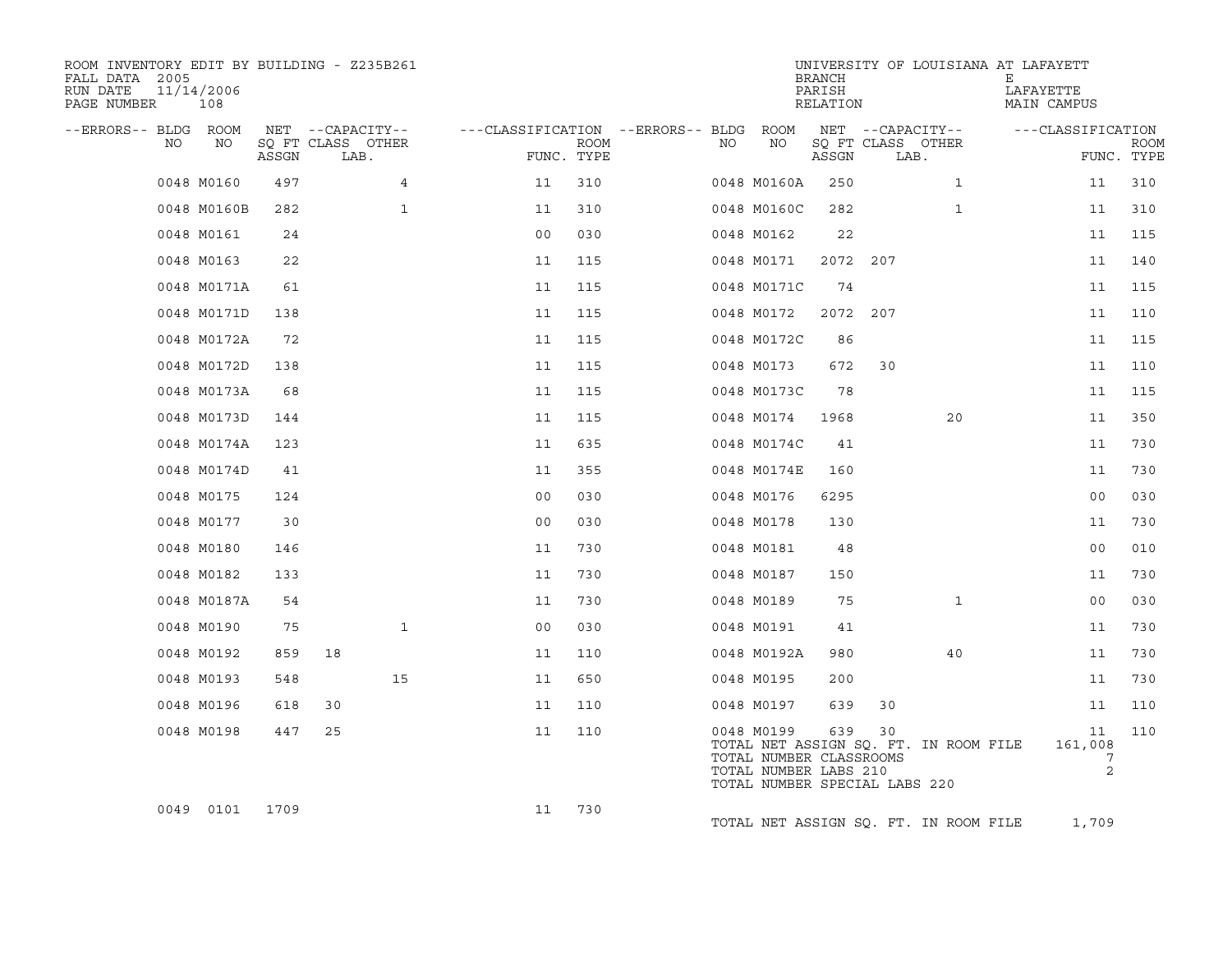| ROOM INVENTORY EDIT BY BUILDING - Z235B261<br>FALL DATA 2005<br>RUN DATE<br>PAGE NUMBER | 11/14/2006<br>109 |       |                                               |                                                      |             |           |                                                        | <b>BRANCH</b><br>PARISH<br>RELATION | UNIVERSITY OF LOUISIANA AT LAFAYETT                                            | Е<br>LAFAYETTE<br>MAIN CAMPUS |                           |
|-----------------------------------------------------------------------------------------|-------------------|-------|-----------------------------------------------|------------------------------------------------------|-------------|-----------|--------------------------------------------------------|-------------------------------------|--------------------------------------------------------------------------------|-------------------------------|---------------------------|
| --ERRORS-- BLDG ROOM<br>NO.                                                             | NO                | ASSGN | NET --CAPACITY--<br>SQ FT CLASS OTHER<br>LAB. | ---CLASSIFICATION --ERRORS-- BLDG ROOM<br>FUNC. TYPE | <b>ROOM</b> | NO        | NO<br>TOTAL NUMBER CLASSROOMS<br>TOTAL NUMBER LABS 210 | ASSGN                               | NET --CAPACITY--<br>SQ FT CLASS OTHER<br>LAB.<br>TOTAL NUMBER SPECIAL LABS 220 | ---CLASSIFICATION             | <b>ROOM</b><br>FUNC. TYPE |
|                                                                                         | 0052 0100         | 724   |                                               | 0 <sub>0</sub>                                       | 020         |           | 0052 0100A                                             | 75                                  |                                                                                | 0 <sub>0</sub>                | 020                       |
| 0052                                                                                    | 0100B             | 398   |                                               | 0 <sub>0</sub>                                       | 020         |           | 0052 0100C                                             | 509                                 |                                                                                | 0 <sub>0</sub>                | 020                       |
| 0052                                                                                    | 0100D             | 274   |                                               | 0 <sub>0</sub>                                       | 020         |           | 0052 0100E                                             | 75                                  |                                                                                | 00                            | 020                       |
| 0052                                                                                    | 0100F             | 271   |                                               | 0 <sub>0</sub>                                       | 020         |           | 0052 0100G                                             | 90                                  |                                                                                | 00                            | 020                       |
| 0052                                                                                    | 0100M             | 486   |                                               | 0 <sub>0</sub>                                       | 020         |           | 0052 0100S                                             | 495                                 |                                                                                | 00                            | 020                       |
| 0052                                                                                    | 0103              | 431   |                                               | 0 <sub>0</sub>                                       | 020         | 0052      | 0104                                                   | 290                                 |                                                                                | 0 <sub>0</sub>                | 020                       |
|                                                                                         | 0052 0105         | 1218  | 12                                            | 11                                                   | 220         | 0052 0106 |                                                        | 100                                 |                                                                                | 11                            | 225                       |
| 0052                                                                                    | 0107              | 100   |                                               | 11                                                   | 225         | 0052      | 0108                                                   | 1229                                | 20                                                                             | 11                            | 210                       |
| 0052                                                                                    | 0109              | 355   | 10                                            | 11                                                   | 220         | 0052 0110 |                                                        | 409                                 | 4                                                                              | 11                            | 310                       |
|                                                                                         | 0052 0110A        | 144   | $\mathbf{1}$                                  | 11                                                   | 310         |           | 0052 0110B                                             | 150                                 | $\mathbf{1}$                                                                   | 11                            | 310                       |
|                                                                                         | 0052 0110C        | 144   | $\mathbf{1}$                                  | 11                                                   | 310         | 0052 0111 |                                                        | 66                                  |                                                                                | 11                            | 215                       |
| 0052                                                                                    | 0112              | 162   |                                               | 11                                                   | 255         | 0052      | 0114                                                   | 123                                 | $\mathbf{1}$                                                                   | 11                            | 310                       |
| 0052                                                                                    | 0115              | 179   | $\mathbf{1}$                                  | 11                                                   | 310         | 0052      | 0116                                                   | 651                                 | 4                                                                              | 11                            | 310                       |
| 0052                                                                                    | 0118              | 103   |                                               | 11                                                   | 255         | 0052      | 0119                                                   | 3498                                | 10                                                                             | 11                            | 250                       |
| 0052                                                                                    | 0119A             | 157   | $\mathbf{1}$                                  | 11                                                   | 310         |           | 0052 0119B                                             | 157                                 | $\mathbf{1}$                                                                   | 11                            | 310                       |
| 0052                                                                                    | 0119C             | 157   | $\mathbf{1}$                                  | 11                                                   | 310         | 0052      | 0119D                                                  | 224                                 | 10                                                                             | 11                            | 350                       |
| 0052                                                                                    | 0120              | 191   |                                               | 0 <sub>0</sub>                                       | 030         | 0052 0121 |                                                        | 48                                  |                                                                                | 0 <sub>0</sub>                | 030                       |
| 0052                                                                                    | 0122              | 206   | $\overline{4}$                                | 0 <sub>0</sub>                                       | 030         | 0052 0123 |                                                        | 330                                 | 7                                                                              | 0 <sub>0</sub>                | 030                       |
| 0052                                                                                    | 0124              | 2878  | 20                                            | 11                                                   | 220         |           | 0052 0124A                                             | 20                                  |                                                                                | 11                            | 225                       |
| 0052                                                                                    | 0125              | 228   |                                               | 11                                                   | 115         | 0052 0126 |                                                        | 267                                 | $\mathbf{1}$                                                                   | 11                            | 310                       |
| 0052                                                                                    | 0127              | 231   |                                               | 11                                                   | 225         | 0052 0128 |                                                        | 100                                 |                                                                                | 11                            | 225                       |
| 0052                                                                                    | 0129              | 188   |                                               | 11                                                   | 225         | 0052 0130 |                                                        | 1674                                | 10                                                                             | 11                            | 220                       |
| 0052                                                                                    | 0132              | 4211  | 106                                           | 11                                                   | 210         | 0052      | 0133                                                   | 95                                  | $\mathbf{1}$                                                                   | 11                            | 310                       |
|                                                                                         | 0052 0134         | 334   |                                               | 11                                                   | 215         | 0052 0135 |                                                        | 148                                 | 2                                                                              | 11                            | 250                       |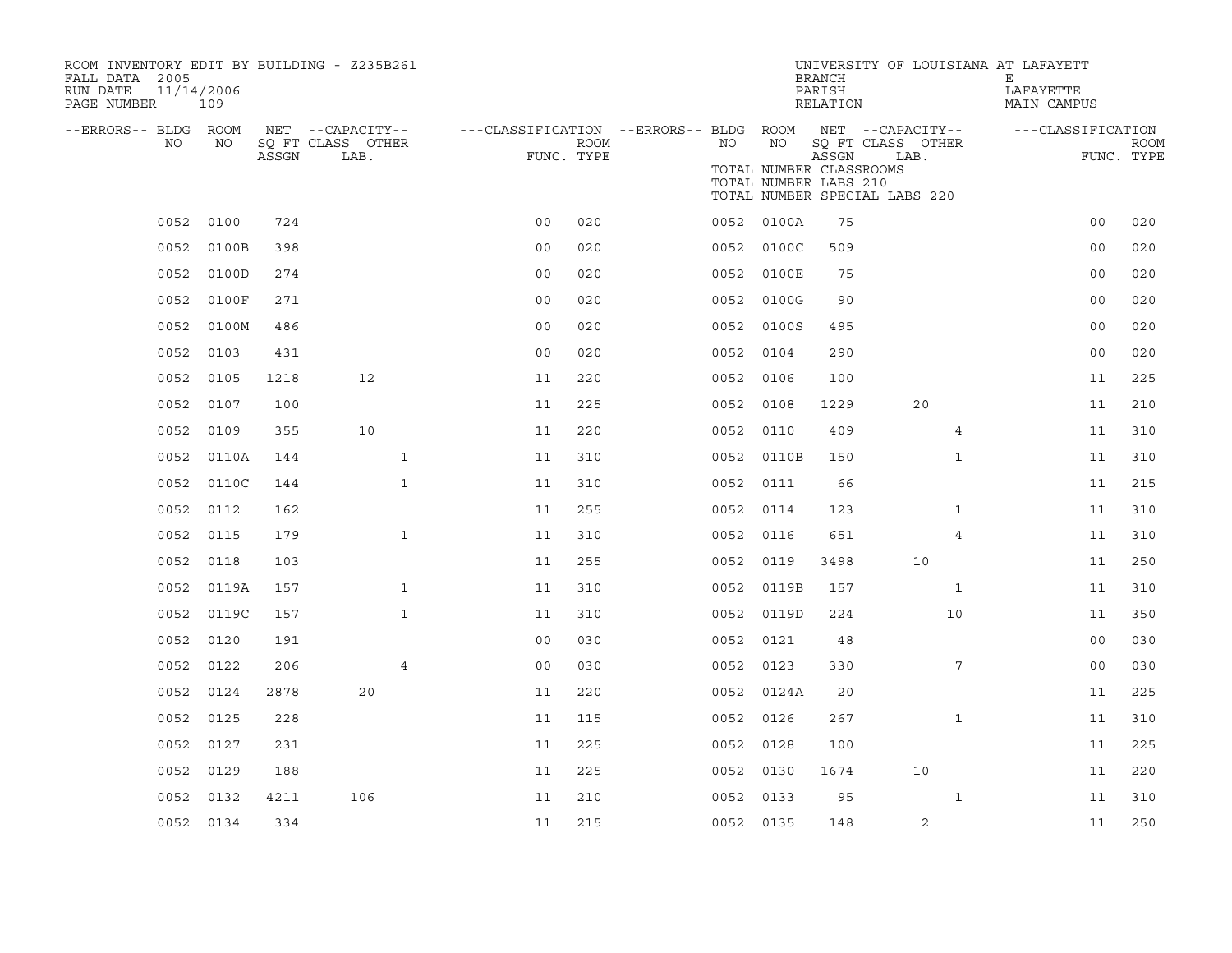| ROOM INVENTORY EDIT BY BUILDING - Z235B261<br>FALL DATA 2005<br>RUN DATE<br>PAGE NUMBER | 11/14/2006<br>110 |       |                           |                                   |             |           |       | <b>BRANCH</b><br>PARISH<br>RELATION | UNIVERSITY OF LOUISIANA AT LAFAYETT | Е<br>LAFAYETTE<br>MAIN CAMPUS |                           |
|-----------------------------------------------------------------------------------------|-------------------|-------|---------------------------|-----------------------------------|-------------|-----------|-------|-------------------------------------|-------------------------------------|-------------------------------|---------------------------|
| --ERRORS-- BLDG ROOM                                                                    |                   |       | NET --CAPACITY--          | ---CLASSIFICATION --ERRORS-- BLDG |             |           | ROOM  |                                     | NET --CAPACITY--                    | ---CLASSIFICATION             |                           |
| NO.                                                                                     | NO.               | ASSGN | SQ FT CLASS OTHER<br>LAB. | FUNC. TYPE                        | <b>ROOM</b> | NO.       | NO    | ASSGN                               | SQ FT CLASS OTHER<br>LAB.           |                               | <b>ROOM</b><br>FUNC. TYPE |
| 0052                                                                                    | 0136              | 272   | $\mathbf{1}$              | 11                                | 310         | 0052      | 0137  | 98                                  |                                     | 11                            | 215                       |
| 0052                                                                                    | 0138              | 3269  | 20                        | 11                                | 210         | 0052      | 0138A | 412                                 | 8                                   | 11                            | 250                       |
| 0052                                                                                    | 0139              | 309   | $\mathbf{1}$              | 11                                | 250         | 0052      | 0200  | 4208                                |                                     | 0 <sub>0</sub>                | 020                       |
| 0052                                                                                    | 0200A             | 75    |                           | 0 <sub>0</sub>                    | 020         | 0052      | 0200B | 600                                 |                                     | 0 <sub>0</sub>                | 020                       |
| 0052                                                                                    | 0200C             | 405   |                           | 0 <sub>0</sub>                    | 020         | 0052      | 0200D | 320                                 |                                     | 0 <sub>0</sub>                | 020                       |
| 0052                                                                                    | 0200E             | 509   |                           | 00                                | 020         | 0052      | 0200F | 274                                 |                                     | 0 <sub>0</sub>                | 020                       |
| 0052                                                                                    | 0200G             | 600   |                           | 0 <sub>0</sub>                    | 020         | 0052      | 0210  | 1226                                | 18                                  | 11                            | 210                       |
| 0052                                                                                    | 0211              | 1302  | 16                        | 11                                | 210         | 0052 0212 |       | 601                                 | 19                                  | 11                            | 210                       |
| 0052                                                                                    | 0213              | 661   | 20                        | 11                                | 220         | 0052      | 0214  | 232                                 | 10                                  | 11                            | 350                       |
| 0052                                                                                    | 0215              | 105   | $\mathbf{1}$              | 11                                | 310         | 0052      | 0216  | 153                                 | $\mathbf{1}$                        | 11                            | 310                       |
| 0052                                                                                    | 0217              | 108   | $\mathbf{1}$              | 11                                | 310         | 0052      | 0218  | 108                                 | $\mathbf{1}$                        | 11                            | 310                       |
| 0052                                                                                    | 0219              | 109   | $\mathbf{1}$              | 11                                | 310         | 0052      | 0220  | 109                                 | $\mathbf{1}$                        | 11                            | 310                       |
| 0052                                                                                    | 0221              | 110   | $\mathbf{1}$              | 11                                | 310         | 0052      | 0222  | 110                                 | $\mathbf{1}$                        | 11                            | 310                       |
| 0052                                                                                    | 0223              | 109   | $\mathbf{1}$              | 11                                | 310         | 0052      | 0224  | 110                                 | $\mathbf{1}$                        | 11                            | 310                       |
| 0052                                                                                    | 0225              | 113   | $\mathbf 1$               | 11                                | 310         | 0052      | 0226  | 103                                 | $\mathbf{1}$                        | 11                            | 310                       |
| 0052                                                                                    | 0227              | 86    |                           | 11                                | 315         | 0052      | 0228  | 95                                  | $\mathbf{1}$                        | 11                            | 310                       |
| 0052                                                                                    | 0229              | 95    | $\mathbf{1}$              | 11                                | 310         | 0052      | 0230  | 95                                  | $\mathbf{1}$                        | 11                            | 310                       |
| 0052                                                                                    | 0231              | 102   | $\mathbf{1}$              | 11                                | 310         | 0052 0232 |       | 87                                  | $\mathbf{1}$                        | 11                            | 310                       |
| 0052                                                                                    | 0233              | 101   | $\mathbf{1}$              | 11                                | 310         | 0052 0234 |       | 103                                 | $\mathbf{1}$                        | 11                            | 310                       |
| 0052                                                                                    | 0235              | 101   | $\mathbf{1}$              | 11                                | 310         | 0052      | 0236  | 100                                 | $\mathbf{1}$                        | 11                            | 310                       |
| 0052                                                                                    | 0237              | 98    | $\mathbf{1}$              | 11                                | 310         | 0052 0238 |       | 97                                  | $\mathbf{1}$                        | 11                            | 310                       |
| 0052                                                                                    | 0239              | 100   | $\mathbf{1}$              | 11                                | 310         | 0052      | 0240  | 98                                  | $\mathbf{1}$                        | 11                            | 310                       |
| 0052                                                                                    | 0241              | 94    | $\mathbf 1$               | 11                                | 310         | 0052 0242 |       | 102                                 | $\mathbf{1}$                        | 11                            | 310                       |
| 0052                                                                                    | 0243              | 100   | $\mathbf{1}$              | 11                                | 310         | 0052      | 0244  | 88                                  | $\mathbf{1}$                        | 11                            | 310                       |
| 0052                                                                                    | 0245              | 236   | $\mathbf{1}$              | 11                                | 310         | 0052      | 0246  | 236                                 |                                     | 11                            | 315                       |
|                                                                                         | 0052 0247         | 229   | $\mathbf{1}$              | 11                                | 310         | 0052 0248 |       | 130                                 | 5                                   | 11                            | 310                       |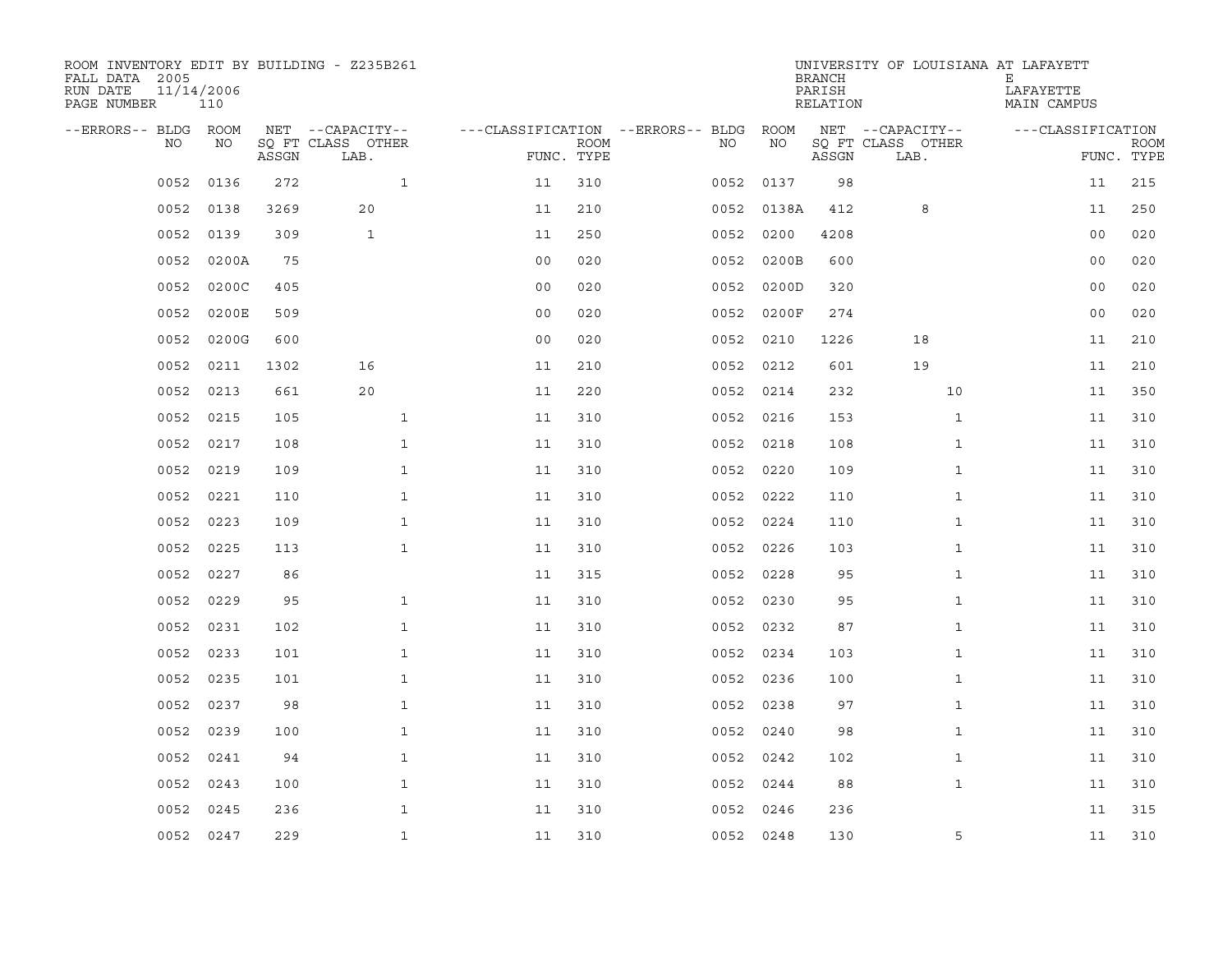| ROOM INVENTORY EDIT BY BUILDING - Z235B261<br>FALL DATA 2005<br>RUN DATE<br>PAGE NUMBER | 11/14/2006<br>111 |       |                           |                |                           |                                        |            | <b>BRANCH</b><br>PARISH<br>RELATION | UNIVERSITY OF LOUISIANA AT LAFAYETT | Е<br>LAFAYETTE<br>MAIN CAMPUS |                           |
|-----------------------------------------------------------------------------------------|-------------------|-------|---------------------------|----------------|---------------------------|----------------------------------------|------------|-------------------------------------|-------------------------------------|-------------------------------|---------------------------|
| --ERRORS-- BLDG ROOM                                                                    |                   |       | NET --CAPACITY--          |                |                           | ---CLASSIFICATION --ERRORS-- BLDG ROOM |            |                                     | NET --CAPACITY--                    | ---CLASSIFICATION             |                           |
| NO                                                                                      | NO                | ASSGN | SQ FT CLASS OTHER<br>LAB. |                | <b>ROOM</b><br>FUNC. TYPE | NO                                     | ΝO         | ASSGN                               | SQ FT CLASS OTHER<br>LAB.           |                               | <b>ROOM</b><br>FUNC. TYPE |
| 0052                                                                                    | 0249              | 264   | 2                         | 11             | 310                       | 0052                                   | 0250       | 264                                 | $\overline{2}$                      | 11                            | 310                       |
| 0052                                                                                    | 0251              | 24    |                           | 11             | 315                       | 0052                                   | 0252       | 24                                  |                                     | 11                            | 315                       |
| 0052                                                                                    | 0253              | 92    |                           | 11             | 315                       |                                        | 0052 0254  | 251                                 | 10                                  | 11                            | 350                       |
| 0052                                                                                    | 0255              | 118   | 5                         | 11             | 310                       |                                        | 0052 0256  | 522                                 | 10                                  | 11                            | 650                       |
| 0052                                                                                    | 0257              | 230   | 10                        | 11             | 220                       | 0052                                   | 0258       | 111                                 | 2                                   | 0 <sub>0</sub>                | 030                       |
| 0052                                                                                    | 0259              | 131   | 4                         | 0 <sub>0</sub> | 030                       |                                        | 0052 0260  | 570                                 | 6                                   | 11                            | 310                       |
| 0052                                                                                    | 0261              | 144   | $\mathbf{1}$              | 11             | 310                       |                                        | 0052 0262  | 142                                 | $\mathbf{1}$                        | 11                            | 310                       |
| 0052                                                                                    | 0263              | 139   | $\mathbf{1}$              | 11             | 310                       |                                        | 0052 0264  | 868                                 |                                     | 0 <sub>0</sub>                | 030                       |
| 0052                                                                                    | 0265              | 96    |                           | 0 <sub>0</sub> | 020                       | 0052                                   | 0266       | 830                                 | 20                                  | 11                            | 220                       |
| 0052                                                                                    | 0267              | 820   | 20                        | 11             | 220                       |                                        | 0052 0268  | 548                                 | 4                                   | 11                            | 310                       |
| 0052                                                                                    | 0269              | 830   | 20                        | 11             | 210                       | 0052                                   | 0270       | 867                                 | 18                                  | 11                            | 210                       |
|                                                                                         | 0052 0271         | 817   | 25                        | 11             | 210                       |                                        | 0052 0272  | 1016                                | 20                                  | 11                            | 210                       |
| 0052                                                                                    | 0273              | 839   | 15                        | 11             | 210                       | 0052                                   | 0274       | 88                                  |                                     | 11                            | 215                       |
| 0052                                                                                    | 0275              | 88    |                           | 11             | 215                       |                                        | 0052 0276A | 734                                 | 30                                  | 11                            | 210                       |
| 0052                                                                                    | 0276B             | 504   | 25                        | 11             | 210                       |                                        | 0052 0276C | 36                                  |                                     | 11                            | 215                       |
|                                                                                         | 0052 0276D        | 36    |                           | 11             | 215                       |                                        | 0052 0277  | 46                                  |                                     | 0 <sub>0</sub>                | 010                       |
| 0052                                                                                    | 0278              | 317   | 8                         | 0 <sub>0</sub> | 030                       |                                        | 0052 0279  | 234                                 | 6                                   | 0 <sub>0</sub>                | 030                       |
| 0052                                                                                    | 0281              | 120   |                           | 0 <sub>0</sub> | 020                       | 0052                                   | 0282       | 120                                 |                                     | 00                            | 020                       |
| 0052                                                                                    | 0283              | 261   | $\mathbf{1}$              | 11             | 310                       |                                        | 0052 0284  | 328                                 |                                     | 0 <sub>0</sub>                | 020                       |
| 0052                                                                                    | 0285              | 328   |                           | 0 <sub>0</sub> | 020                       |                                        | 0052 0300  | 2088                                |                                     | 0 <sub>0</sub>                | 020                       |
| 0052                                                                                    | 0300A             | 75    |                           | 0 <sub>0</sub> | 020                       | 0052                                   | 0300B      | 509                                 |                                     | 0 <sub>0</sub>                | 020                       |
| 0052                                                                                    | 0300C             | 274   |                           | 0 <sub>0</sub> | 020                       | 0052                                   | 0300D      | 924                                 |                                     | 0 <sub>0</sub>                | 020                       |
| 0052                                                                                    | 0300E             | 447   |                           | 0 <sub>0</sub> | 020                       |                                        | 0052 0308  | 873                                 | 49                                  | 11                            | 110                       |
| 0052                                                                                    | 0309              | 893   | 50                        | 11             | 110                       | 0052                                   | 0310       | 735                                 | 30                                  | 11                            | 110                       |
| 0052                                                                                    | 0311              | 757   | 30                        | 11             | 110                       | 0052                                   | 0312       | 685                                 | 40                                  | 11                            | 110                       |
|                                                                                         | 0052 0313         | 826   | 30                        | 11             | 110                       |                                        | 0052 0314  | 825                                 | 30                                  | 11                            | 110                       |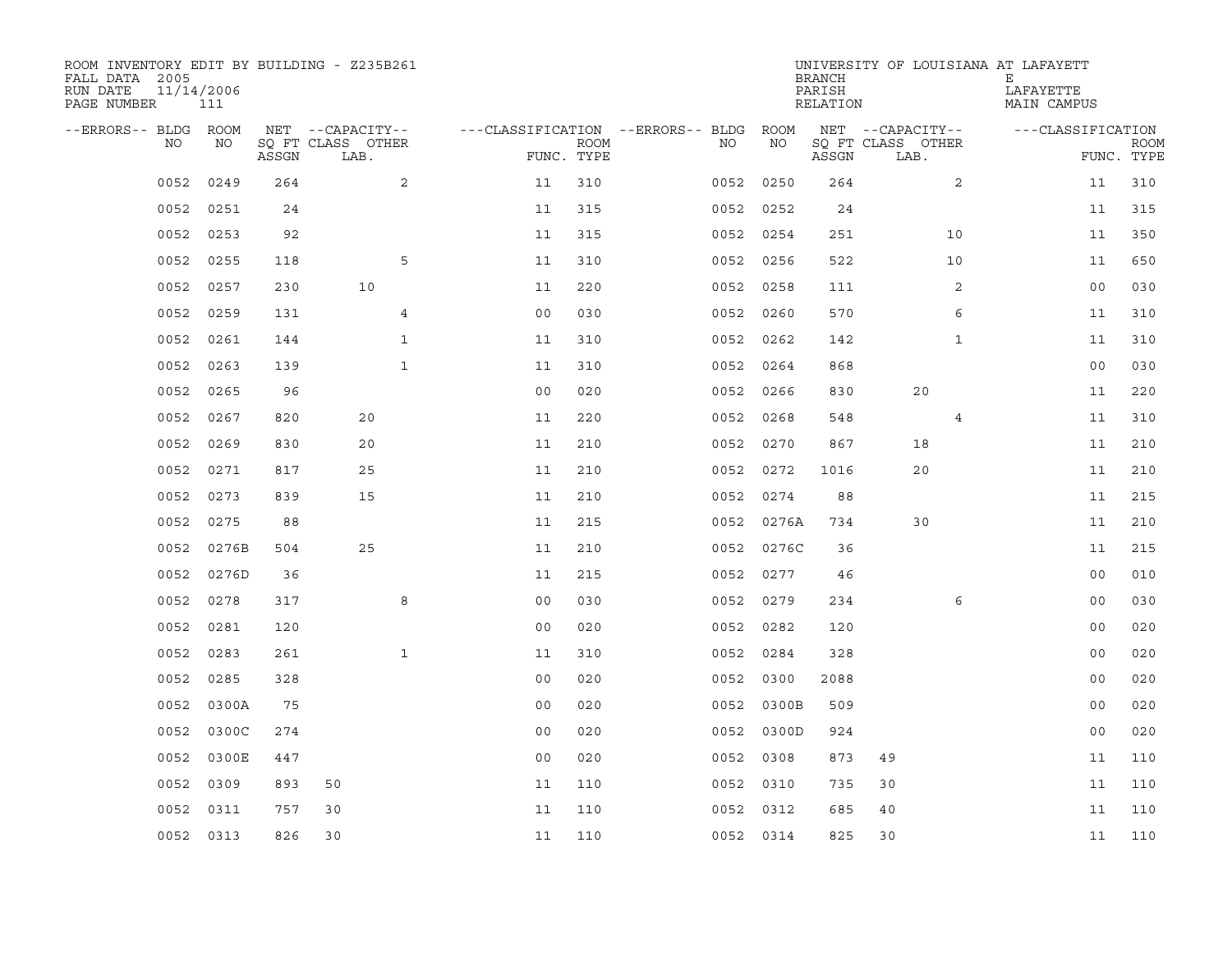| ROOM INVENTORY EDIT BY BUILDING - Z235B261<br>FALL DATA 2005<br>RUN DATE<br>PAGE NUMBER | 11/14/2006<br>112 |       |                           |                                   |                           |      |            | <b>BRANCH</b><br>PARISH<br>RELATION | UNIVERSITY OF LOUISIANA AT LAFAYETT | Е<br>LAFAYETTE<br>MAIN CAMPUS |                           |
|-----------------------------------------------------------------------------------------|-------------------|-------|---------------------------|-----------------------------------|---------------------------|------|------------|-------------------------------------|-------------------------------------|-------------------------------|---------------------------|
| --ERRORS-- BLDG ROOM                                                                    |                   |       | NET --CAPACITY--          | ---CLASSIFICATION --ERRORS-- BLDG |                           |      | ROOM       |                                     | NET --CAPACITY--                    | ---CLASSIFICATION             |                           |
| NO.                                                                                     | NO.               | ASSGN | SQ FT CLASS OTHER<br>LAB. |                                   | <b>ROOM</b><br>FUNC. TYPE | NO.  | NO         | ASSGN                               | SQ FT CLASS OTHER<br>LAB.           |                               | <b>ROOM</b><br>FUNC. TYPE |
| 0052                                                                                    | 0315              | 867   | 30                        | 11                                | 110                       | 0052 | 0316       | 806                                 | 10                                  | 11                            | 220                       |
| 0052                                                                                    | 0317              | 698   | 25                        | 11                                | 250                       | 0052 | 0318       | 607                                 | 8                                   | 11                            | 250                       |
| 0052                                                                                    | 0318A             | 114   | $\mathbf{1}$              | 11                                | 310                       | 0052 | 0318B      | 40                                  | $\mathbf{1}$                        | 11                            | 310                       |
| 0052                                                                                    | 0318C             | 46    | $\mathbf{1}$              | 11                                | 310                       |      | 0052 0318D | 32                                  |                                     | 11                            | 315                       |
| 0052                                                                                    | 0319              | 320   |                           | 11                                | 730                       | 0052 | 0320       | 132                                 | $\mathbf{1}$                        | 11                            | 310                       |
| 0052                                                                                    | 0320A             | 253   | $\mathbf{1}$              | 11                                | 310                       | 0052 | 0320B      | 169                                 | $\mathbf{1}$                        | 11                            | 310                       |
| 0052                                                                                    | 0320C             | 169   | $\mathbf 1$               | 11                                | 310                       | 0052 | 0320D      | 193                                 | $\mathbf{1}$                        | 11                            | 310                       |
| 0052                                                                                    | 0321              | 354   | 4                         | 11                                | 310                       | 0052 | 0321A      | 147                                 | $\mathbf{1}$                        | 11                            | 310                       |
| 0052                                                                                    | 0321B             | 108   | $\mathbf{1}$              | 11                                | 310                       | 0052 | 0321C      | 69                                  | $\mathbf{1}$                        | 11                            | 310                       |
| 0052                                                                                    | 0321D             | 69    | $\mathbf{1}$              | 11                                | 310                       | 0052 | 0321E      | 181                                 | $\mathbf{1}$                        | 11                            | 310                       |
| 0052                                                                                    | 0321F             | 102   | $\mathbf{1}$              | 11                                | 545                       | 0052 | 0321G      | 102                                 | $\mathbf{1}$                        | 11                            | 545                       |
| 0052                                                                                    | 0322              | 553   | 20                        | 11                                | 350                       | 0052 | 0322A      | 66                                  | $\mathbf{1}$                        | 11                            | 310                       |
| 0052                                                                                    | 0323              | 826   | 30                        | 11                                | 110                       | 0052 | 0324       | 1681                                | 80                                  | 11                            | 680                       |
| 0052                                                                                    | 0325              | 250   |                           | 11                                | 115                       | 0052 | 0326       | 84                                  |                                     | 11                            | 730                       |
| 0052                                                                                    | 0327              | 44    |                           | 0 <sub>0</sub>                    | 010                       | 0052 | 0328       | 317                                 | 8                                   | 0 <sub>0</sub>                | 030                       |
| 0052                                                                                    | 0329              | 242   | 6                         | 0 <sub>0</sub>                    | 030                       | 0052 | 0330       | 736                                 |                                     | 00                            | 030                       |
| 0052                                                                                    | 0331              | 96    |                           | 0 <sub>0</sub>                    | 030                       | 0052 | 0332       | 2455                                | 219                                 | 11                            | 610                       |
| 0052                                                                                    | 0333              | 434   | 10                        | 11                                | 650                       |      | 0052 0334  | 246                                 | 10                                  | 11                            | 310                       |
| 0052                                                                                    | 0335              | 249   | 10                        | 11                                | 650                       |      | 0052 0336  | 239                                 | 10                                  | 11                            | 650                       |
| 0052                                                                                    | 0337              | 140   | $\mathbf{1}$              | 11                                | 310                       | 0052 | 0338       | 174                                 | $\mathbf{1}$                        | 11                            | 310                       |
| 0052                                                                                    | 0339              | 138   | $\mathbf{1}$              | 11                                | 310                       |      | 0052 0340  | 138                                 | $\mathbf{1}$                        | 11                            | 310                       |
| 0052                                                                                    | 0341              | 138   | $\mathbf{1}$              | 11                                | 310                       |      | 0052 0342  | 138                                 | $\mathbf{1}$                        | 11                            | 310                       |
| 0052                                                                                    | 0343              | 138   | $\mathbf 1$               | 11                                | 310                       |      | 0052 0344  | 66                                  | $\mathbf{1}$                        | 11                            | 310                       |
| 0052                                                                                    | 0345              | 133   | $\mathbf{1}$              | 11                                | 310                       | 0052 | 0346       | 133                                 | $\mathbf{1}$                        | 11                            | 310                       |
|                                                                                         | 0052 0347         | 133   | $\mathbf{1}$              | 11                                | 310                       |      | 0052 0348  | 208                                 | 2                                   | 11                            | 310                       |
|                                                                                         | 0052 M0020        | 144   | $\mathbf{1}$              | 11                                | 310                       |      | 0052 M0100 | 689                                 |                                     | 0 <sub>0</sub>                | 020                       |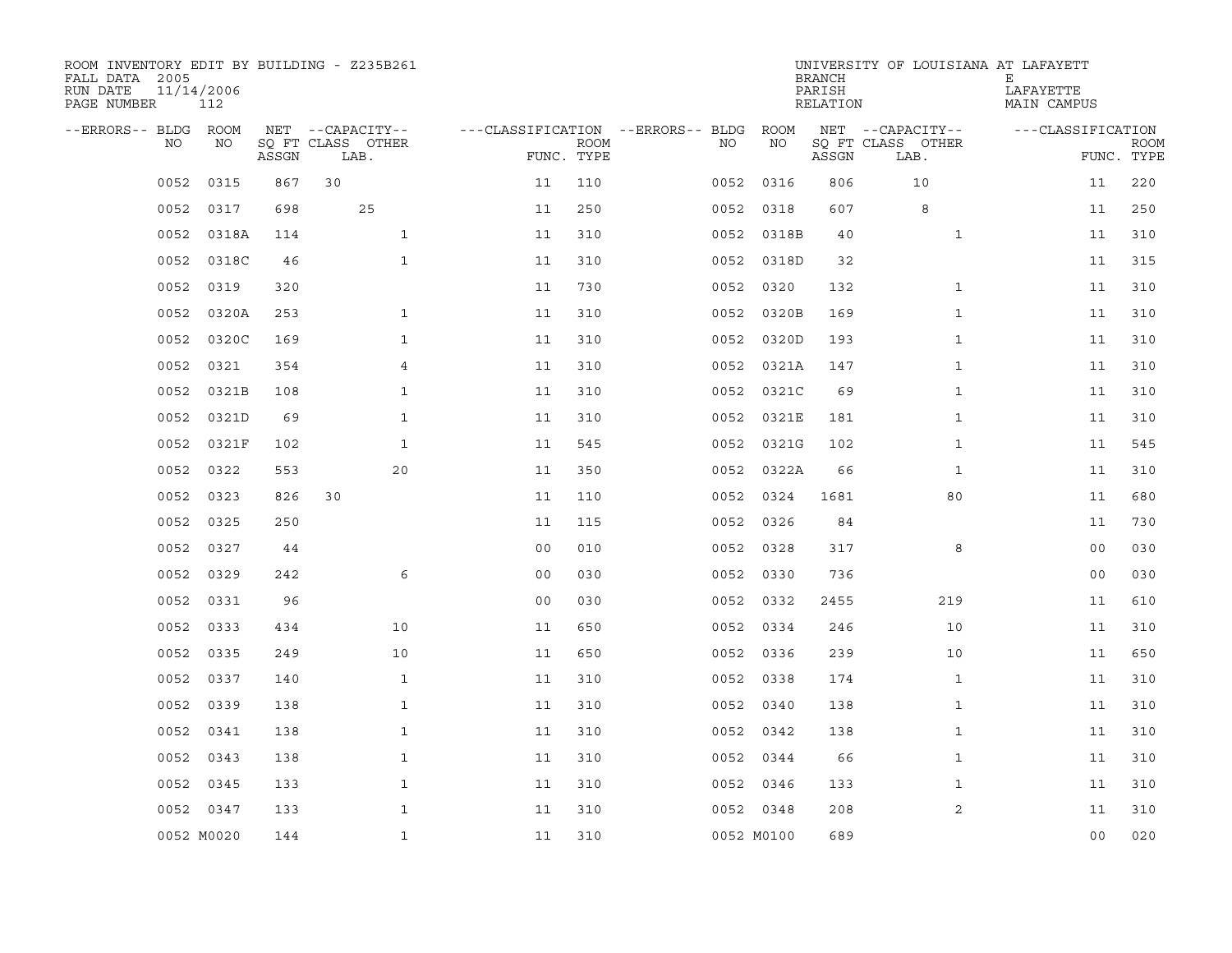| ROOM INVENTORY EDIT BY BUILDING - Z235B261<br>FALL DATA 2005<br>RUN DATE<br>PAGE NUMBER 113 | 11/14/2006 |       |                           |                                        |      |      |            | <b>BRANCH</b><br>PARISH<br>RELATION                     | UNIVERSITY OF LOUISIANA AT LAFAYETT                                                    | Е<br>LAFAYETTE<br>MAIN CAMPUS |                           |
|---------------------------------------------------------------------------------------------|------------|-------|---------------------------|----------------------------------------|------|------|------------|---------------------------------------------------------|----------------------------------------------------------------------------------------|-------------------------------|---------------------------|
| --ERRORS-- BLDG ROOM                                                                        |            |       | NET --CAPACITY--          | ---CLASSIFICATION --ERRORS-- BLDG ROOM |      |      |            |                                                         | NET --CAPACITY--                                                                       | ---CLASSIFICATION             |                           |
| NO                                                                                          | NO         | ASSGN | SO FT CLASS OTHER<br>LAB. | FUNC. TYPE                             | ROOM | NO   | NO         | ASSGN                                                   | SQ FT CLASS OTHER<br>LAB.                                                              |                               | <b>ROOM</b><br>FUNC. TYPE |
|                                                                                             | 0052 M0105 | 98    |                           | 0 <sub>0</sub>                         | 030  |      | 0052 M0106 | 248                                                     |                                                                                        | 0 <sub>0</sub>                | 030                       |
|                                                                                             | 0052 M0107 | 77    |                           | 0 <sub>0</sub>                         | 030  |      | 0052 M0108 | 124                                                     |                                                                                        | 00                            | 030                       |
|                                                                                             | 0052 M0109 | 192   |                           | 0 <sub>0</sub>                         | 030  |      | 0052 M0111 | 20                                                      |                                                                                        | 0 <sub>0</sub>                | 030                       |
|                                                                                             | 0052 M0112 | 176   |                           | 0 <sub>0</sub>                         | 030  |      | 0052 M0113 | 260                                                     |                                                                                        | 0 <sub>0</sub>                | 030                       |
|                                                                                             | 0052 M0114 | 99    |                           | 00                                     | 030  |      | 0052 M0115 | 108                                                     |                                                                                        | 0 <sub>0</sub>                | 030                       |
|                                                                                             | 0052 M0116 | 109   |                           | 0 <sub>0</sub>                         | 030  |      | 0052 M0118 | 127                                                     | $\mathbf{1}$                                                                           | 11                            | 315                       |
|                                                                                             | 0052 M0119 | 152   | $\mathbf{1}$              | 11                                     | 310  |      | 0052 M0120 | 152                                                     | $\mathbf{1}$                                                                           | 11                            | 310                       |
|                                                                                             | 0052 M0121 | 152   | $\mathbf{1}$              | 11                                     | 310  |      | 0052 M0122 | 186                                                     | $\mathbf{1}$                                                                           | 11                            | 310                       |
|                                                                                             | 0052 M0123 | 246   | $\mathbf{1}$              | 11                                     | 310  |      | 0052 M0125 | 30                                                      |                                                                                        | 11                            | 315                       |
|                                                                                             | 0052 M0127 | 267   | $\mathbf{1}$              | 11                                     | 310  |      |            | TOTAL NUMBER CLASSROOMS<br>TOTAL NUMBER LABS 210        | TOTAL NET ASSIGN SQ. FT. IN ROOM FILE<br>TOTAL NUMBER SPECIAL LABS 220                 | 64,488<br>9<br>13<br>9        |                           |
|                                                                                             | 0059 0101  | 199   |                           | 11                                     | 735  |      | 0059 0101A | 146                                                     |                                                                                        | 11                            | 735                       |
|                                                                                             | 0059 0102  | 235   | 2                         | 11                                     | 310  |      | 0059 0103  | 37                                                      | $\overline{2}$                                                                         | 0 <sub>0</sub>                | 030                       |
|                                                                                             | 0059 0104  | 4591  |                           | 11                                     | 730  |      | 0059 0105  | 168<br>TOTAL NUMBER CLASSROOMS<br>TOTAL NUMBER LABS 210 | $\mathbf{1}$<br>TOTAL NET ASSIGN SQ. FT. IN ROOM FILE<br>TOTAL NUMBER SPECIAL LABS 220 | 11<br>5,339                   | 310                       |
|                                                                                             | 006A 0101  | 1454  |                           | 0 <sub>0</sub>                         | 030  |      |            | TOTAL NUMBER CLASSROOMS<br>TOTAL NUMBER LABS 210        | TOTAL NET ASSIGN SQ. FT. IN ROOM FILE<br>TOTAL NUMBER SPECIAL LABS 220                 |                               |                           |
|                                                                                             | 0060 0101  | 221   |                           | 11                                     | 730  |      | 0060 0101A | 147                                                     |                                                                                        | 11                            | 730                       |
| 0060                                                                                        | 0102       | 256   | $\mathbf{1}$              | 11                                     | 310  | 0060 | 0102A      | 99                                                      |                                                                                        | 11                            | 315                       |
|                                                                                             | 0060 0103  | 32    | $\mathbf{1}$              | 0 <sub>0</sub>                         | 030  |      | 0060 0104  | 5074                                                    |                                                                                        | 11                            | 730                       |
| 0060                                                                                        | 0105       | 170   | $\mathbf{1}$              | 11                                     | 310  | 0060 | 0106       | 388                                                     |                                                                                        | 11                            | 650                       |
| 0060                                                                                        | 0107       | 232   |                           | 11                                     | 730  |      | 0060 0108  | 228                                                     |                                                                                        | 11                            | 730                       |
|                                                                                             | 0060 0109  | 385   |                           | 11                                     | 720  |      | 0060 0110  | 27                                                      |                                                                                        | 0 <sub>0</sub>                | 030                       |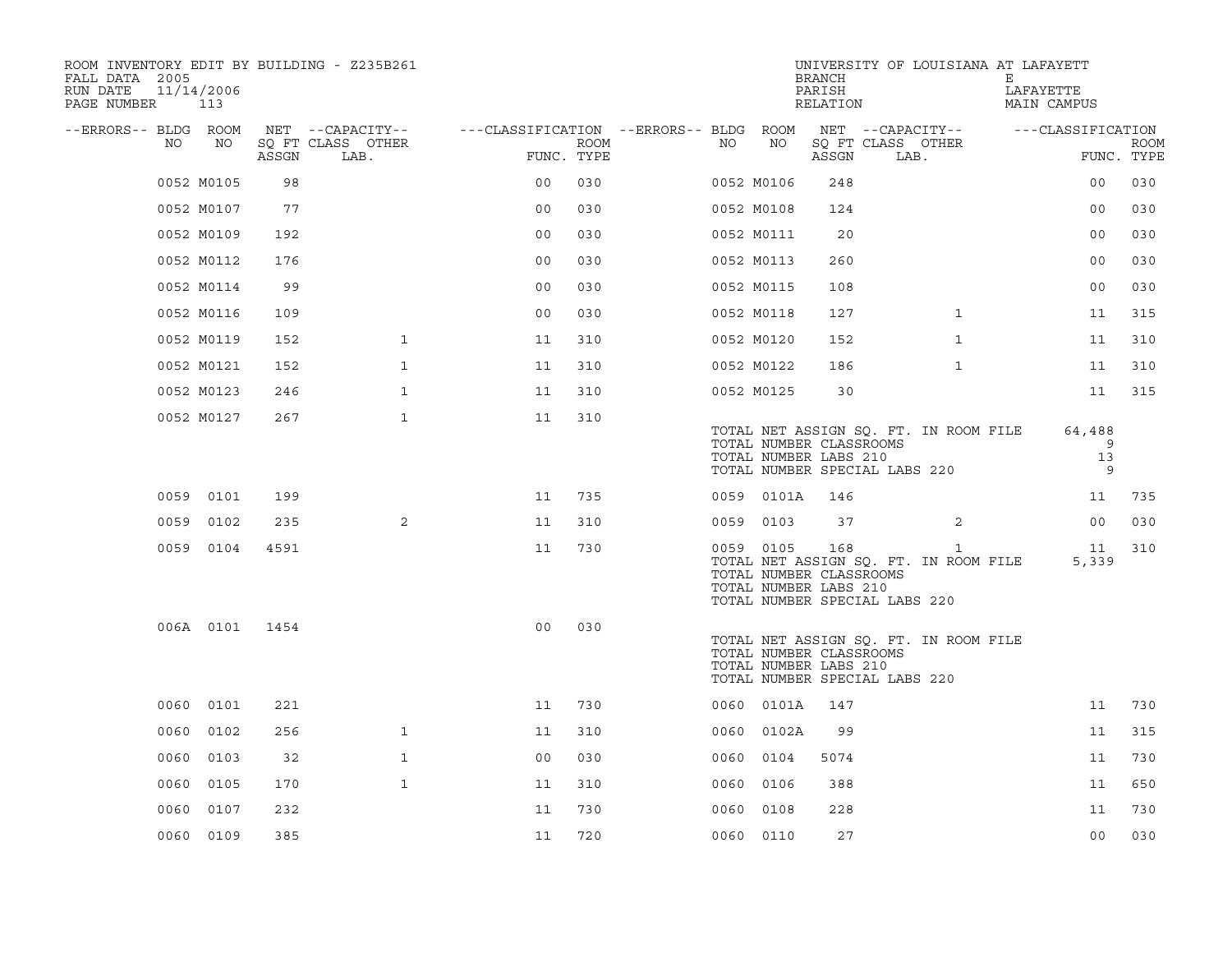| ROOM INVENTORY EDIT BY BUILDING - Z235B261<br>FALL DATA 2005<br>RUN DATE<br>PAGE NUMBER | 11/14/2006<br>114 |       |                           |                                        |             |           |            | <b>BRANCH</b><br>PARISH<br>RELATION                                               | UNIVERSITY OF LOUISIANA AT LAFAYETT   | Е | LAFAYETTE<br>MAIN CAMPUS |                           |
|-----------------------------------------------------------------------------------------|-------------------|-------|---------------------------|----------------------------------------|-------------|-----------|------------|-----------------------------------------------------------------------------------|---------------------------------------|---|--------------------------|---------------------------|
| --ERRORS-- BLDG ROOM                                                                    |                   |       | NET --CAPACITY--          | ---CLASSIFICATION --ERRORS-- BLDG ROOM |             |           |            |                                                                                   | NET --CAPACITY--                      |   | ---CLASSIFICATION        |                           |
| NO                                                                                      | NO                | ASSGN | SQ FT CLASS OTHER<br>LAB. | FUNC. TYPE                             | <b>ROOM</b> | NO.       | NO         | ASSGN                                                                             | SQ FT CLASS OTHER<br>LAB.             |   |                          | <b>ROOM</b><br>FUNC. TYPE |
| 0060                                                                                    | 0111              | 268   | $\mathbf{1}$              | 11                                     | 310         |           | 0060 0112  | 512                                                                               |                                       |   | 11                       | 730                       |
|                                                                                         | 0060 0112A        | 159   |                           | 11                                     | 730         |           | 0060 M0201 | 2956                                                                              |                                       |   | 11                       | 730                       |
|                                                                                         | 0060 M0202        | 2478  |                           | 11                                     | 730         |           |            | TOTAL NUMBER CLASSROOMS<br>TOTAL NUMBER LABS 210<br>TOTAL NUMBER SPECIAL LABS 220 | TOTAL NET ASSIGN SQ. FT. IN ROOM FILE |   | 13,573                   |                           |
|                                                                                         | 0061 0100         | 482   |                           | 0 <sub>0</sub>                         | 020         |           | 0061 0100A | 45                                                                                |                                       |   | 0 <sub>0</sub>           | 020                       |
|                                                                                         | 0061 0100B        | 273   |                           | 0 <sub>0</sub>                         | 020         |           | 0061 0100C | 508                                                                               |                                       |   | 0 <sub>0</sub>           | 020                       |
|                                                                                         | 0061 0100D        | 104   |                           | 0 <sub>0</sub>                         | 020         |           | 0061 0101  | 40                                                                                |                                       |   | 11                       | 315                       |
|                                                                                         | 0061 0102         | 193   | $\mathbf{1}$              | 11                                     | 310         |           | 0061 0103  | 357                                                                               | $\overline{2}$                        |   | 11                       | 310                       |
|                                                                                         | 0061 0104         | 473   | 2                         | 11                                     | 310         |           | 0061 0104A | 247                                                                               | $\mathbf{1}$                          |   | 11                       | 310                       |
|                                                                                         | 0061 0104B        | 144   | $\mathbf{1}$              | 11                                     | 310         |           | 0061 0104C | 201                                                                               | $\mathbf{1}$                          |   | 11                       | 310                       |
|                                                                                         | 0061 0105         | 163   | $\mathbf{1}$              | 11                                     | 310         |           | 0061 0106  | 369                                                                               | $\mathbf{1}$                          |   | 11                       | 310                       |
|                                                                                         | 0061 0106A        | 177   |                           | 11                                     | 315         |           | 0061 0107  | 207                                                                               | $\mathbf{1}$                          |   | 11                       | 310                       |
|                                                                                         | 0061 0108         | 264   | 8                         | 11                                     | 350         |           | 0061 0109  | 164                                                                               | $\mathbf{1}$                          |   | 11                       | 310                       |
|                                                                                         | 0061 0110         | 118   | 2                         | 0 <sub>0</sub>                         | 030         |           | 0061 0112  | 99                                                                                |                                       |   | 0 <sub>0</sub>           | 030                       |
|                                                                                         | 0061 0113         | 110   |                           | 11                                     | 730         |           | 0061 0115  | 124                                                                               |                                       |   | 11                       | 315                       |
|                                                                                         | 0061 0116         | 137   |                           | 0 <sub>0</sub>                         | 030         |           | 0061 0117  | 389                                                                               |                                       |   | 11                       | 720                       |
|                                                                                         | 0061 0118         | 297   |                           | 0 <sub>0</sub>                         | 030         |           | 0061 0118A | 137                                                                               | $\mathbf{1}$                          |   | 11                       | 310                       |
|                                                                                         | 0061 0118B        | 55    |                           | 0 <sub>0</sub>                         | 020         |           | 0061 0118C | 31                                                                                |                                       |   | 0 <sub>0</sub>           | 030                       |
|                                                                                         | 0061 0118D        | 20    |                           | 0 <sub>0</sub>                         | 010         |           | 0061 0118E | 144                                                                               | 4                                     |   | 00                       | 030                       |
|                                                                                         | 0061 0119         | 499   |                           | 11                                     | 650         |           | 0061 0120  | 88                                                                                | 2                                     |   | 11                       | 310                       |
|                                                                                         | 0061 0121         | 84    | 2                         | 11                                     | 310         |           | 0061 0122  | 3729                                                                              |                                       |   | 11                       | 720                       |
|                                                                                         | 0061 0122A        | 143   | $\mathbf{1}$              | 11                                     | 310         | 0061 0123 |            | 1011                                                                              |                                       |   | 11                       | 720                       |
|                                                                                         | 0061 0124         | 155   | $\mathbf{1}$              | 11                                     | 310         |           | 0061 0125  | 370                                                                               |                                       |   | 11                       | 720                       |
|                                                                                         | 0061 0125A        | 96    |                           | 11                                     | 725         |           | 0061 0125B | 120                                                                               |                                       |   | 11                       | 725                       |
|                                                                                         | 0061 0126         | 543   |                           | 11                                     | 720         |           | 0061 0126A | 234                                                                               | 4                                     |   | 11                       | 650                       |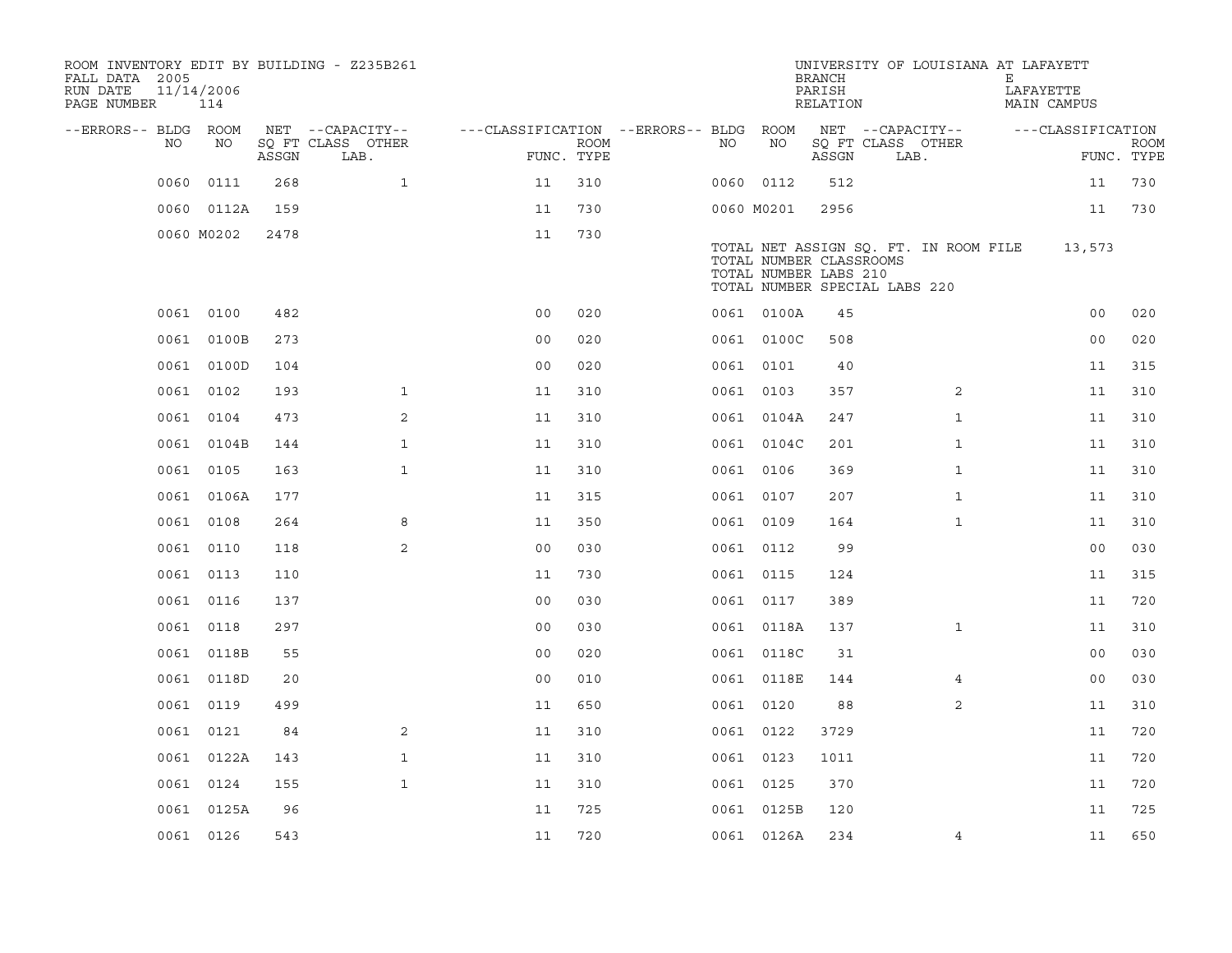| ROOM INVENTORY EDIT BY BUILDING - Z235B261<br>FALL DATA 2005<br>RUN DATE<br>PAGE NUMBER | 11/14/2006<br>115 |       |                           |                |                                        |             |      |                                                  | <b>BRANCH</b><br>PARISH<br>RELATION |                                                                        |              | UNIVERSITY OF LOUISIANA AT LAFAYETT<br>Е<br>LAFAYETTE<br>MAIN CAMPUS |                   |                           |
|-----------------------------------------------------------------------------------------|-------------------|-------|---------------------------|----------------|----------------------------------------|-------------|------|--------------------------------------------------|-------------------------------------|------------------------------------------------------------------------|--------------|----------------------------------------------------------------------|-------------------|---------------------------|
| --ERRORS-- BLDG ROOM                                                                    |                   |       | NET --CAPACITY--          |                | ---CLASSIFICATION --ERRORS-- BLDG ROOM |             |      |                                                  |                                     | NET --CAPACITY--                                                       |              |                                                                      | ---CLASSIFICATION |                           |
| NO.                                                                                     | NO                | ASSGN | SQ FT CLASS OTHER<br>LAB. |                | FUNC. TYPE                             | <b>ROOM</b> | NO   | NO                                               | ASSGN                               | SQ FT CLASS OTHER<br>LAB.                                              |              |                                                                      |                   | <b>ROOM</b><br>FUNC. TYPE |
| 0061                                                                                    | 0126B             | 189   |                           | 4              | 11                                     | 310         |      | 0061 0127                                        | 1968                                |                                                                        |              |                                                                      | 11                | 720                       |
|                                                                                         | 0061 0127A        | 89    |                           | $\mathbf{1}$   | 11                                     | 310         |      | 0061 0128                                        | 140                                 |                                                                        |              |                                                                      | 11                | 725                       |
|                                                                                         | 0061 0129         | 453   |                           |                | 11                                     | 730         |      | 0061 0129A                                       | 105                                 |                                                                        |              |                                                                      | 11                | 725                       |
|                                                                                         | 0061 0129B        | 95    |                           | $\mathbf{1}$   | 11                                     | 310         |      | 0061 0129C                                       | 68                                  |                                                                        |              |                                                                      | 11                | 315                       |
|                                                                                         | 0061 0130         | 182   |                           |                | 11                                     | 725         |      | 0061 0131                                        | 286                                 |                                                                        |              |                                                                      | 11                | 650                       |
| 0061                                                                                    | 0132              | 624   |                           | 4              | 11                                     | 720         |      | 0061 0133                                        | 363                                 |                                                                        |              |                                                                      | 11                | 725                       |
|                                                                                         | 0061 0133A        | 93    |                           |                | 11                                     | 725         |      | 0061 0134                                        | 72                                  |                                                                        |              |                                                                      | 11                | 730                       |
|                                                                                         | 0061 0135         | 190   |                           | $\overline{4}$ | 11                                     | 650         |      | 0061 0136                                        | 142                                 |                                                                        | $\mathbf{1}$ |                                                                      | 11                | 310                       |
|                                                                                         | 0061 0137         | 93    |                           |                | 11                                     | 730         |      | 0061 0138                                        | 93                                  |                                                                        |              |                                                                      | 11                | 730                       |
|                                                                                         | 0061 0201         | 192   |                           |                | 11                                     | 725         |      | 0061 0202                                        | 1940                                |                                                                        |              |                                                                      | 11                | 725                       |
|                                                                                         | 0061 M0201        | 431   |                           |                | 11                                     | 730         |      | 0061 M0202                                       | 161                                 |                                                                        |              |                                                                      | 11                | 730                       |
|                                                                                         | 0061 M0203        | 281   |                           |                | 11                                     | 730         |      | 0061 M0204                                       | 111                                 |                                                                        |              |                                                                      | 11                | 730                       |
|                                                                                         | 0061 M0205        | 389   |                           |                | 0 <sub>0</sub>                         | 030         |      | TOTAL NUMBER CLASSROOMS<br>TOTAL NUMBER LABS 210 |                                     | TOTAL NET ASSIGN SQ. FT. IN ROOM FILE<br>TOTAL NUMBER SPECIAL LABS 220 |              |                                                                      | 19,192            |                           |
| 0066                                                                                    | 0100              | 1677  |                           |                | 0 <sub>0</sub>                         | 020         |      | 0066 0101                                        | 1208                                |                                                                        | 30           |                                                                      | 11                | 270                       |
| 0066                                                                                    | 0101A             | 113   |                           |                | 11                                     | 731         |      | 0066 0102                                        | 132                                 |                                                                        |              |                                                                      | 11                | 731                       |
| 0066                                                                                    | 0103              | 914   | 20                        |                | 11                                     | 110         |      | 0066 0103A                                       | 132                                 | $\overline{4}$                                                         |              |                                                                      | 11                | 110                       |
| 0066                                                                                    | 0104              | 51    |                           | $\mathbf{1}$   | 0 <sub>0</sub>                         | 030         |      | 0066 0105                                        | 149                                 |                                                                        | $\mathbf{1}$ |                                                                      | 0 <sub>0</sub>    | 030                       |
| 0066                                                                                    | 0106              | 55    |                           |                | 0 <sub>0</sub>                         | 030         | 0066 | 0107                                             | 866                                 |                                                                        | 20           |                                                                      | 11                | 270                       |
| 0066                                                                                    | 0107A             | 167   | 2                         |                | 11                                     | 115         |      | 0066 0107B                                       | 167                                 |                                                                        | $\mathbf{1}$ |                                                                      | 11                | 310                       |
| 0066                                                                                    | 0108              | 1066  | 30                        |                | 11                                     | 270         | 0066 | 0108A                                            | 75                                  |                                                                        |              |                                                                      | 11                | 731                       |
| 0066                                                                                    | 0109              | 37    |                           |                | 0 <sub>0</sub>                         | 030         |      | 0066 0110                                        | 1503                                | 150                                                                    |              |                                                                      | 11                | 270                       |
| 0066                                                                                    | 0111              | 123   |                           |                | 11                                     | 731         |      | 0066 0112                                        | 335                                 |                                                                        | 10           |                                                                      | 11                | 270                       |
| 0066                                                                                    | 0113              | 283   |                           | $\mathbf{1}$   | 11                                     | 310         |      | 0066 0113A                                       | 54                                  |                                                                        | $\mathbf{1}$ |                                                                      | 00                | 030                       |
|                                                                                         | 0066 0114         | 19    |                           | $\mathbf{1}$   | 0 <sub>0</sub>                         | 030         |      | 0066 0115                                        | 218                                 |                                                                        |              |                                                                      | 11                | 731                       |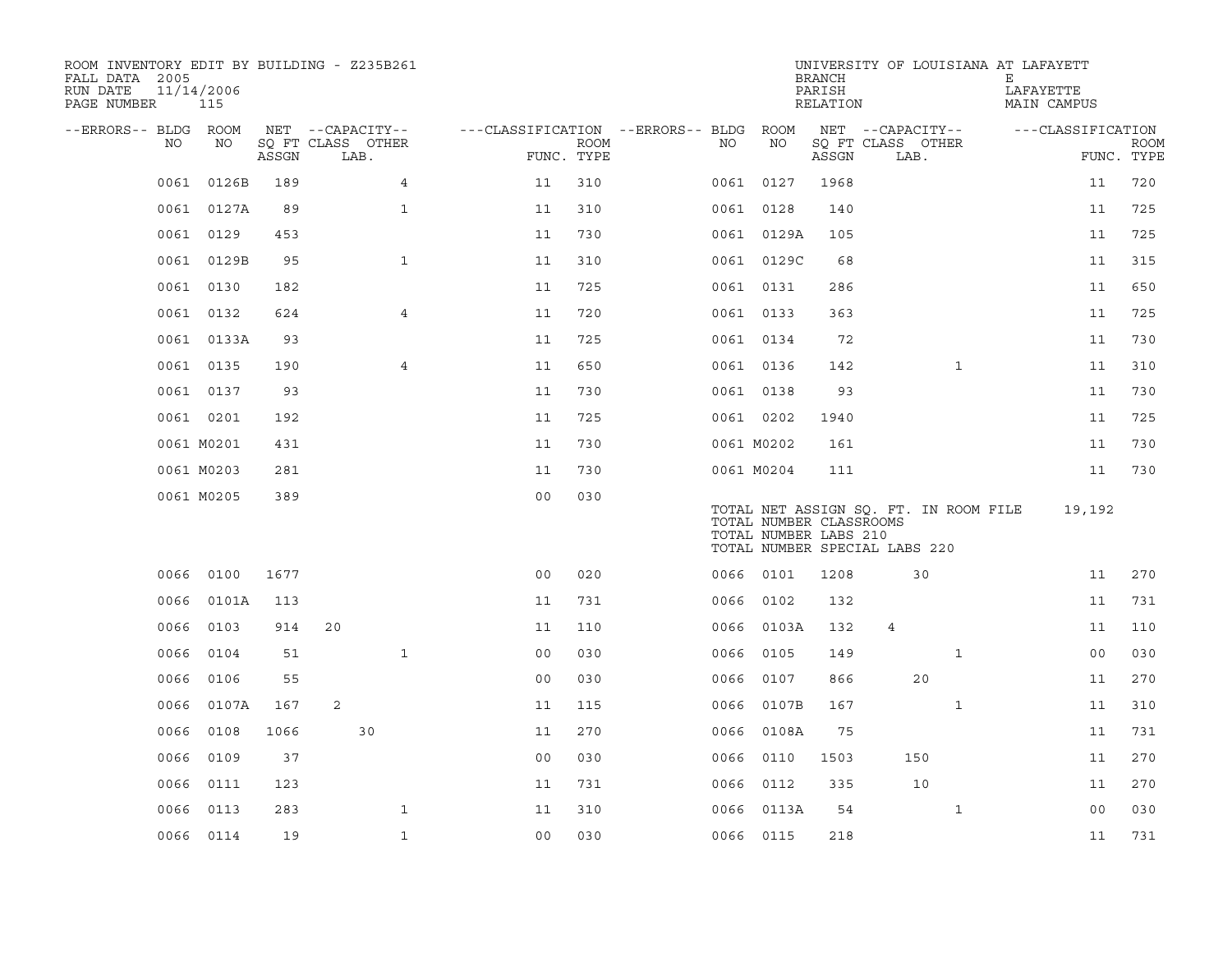| ROOM INVENTORY EDIT BY BUILDING - Z235B261<br>FALL DATA 2005<br>RUN DATE<br>PAGE NUMBER | 11/14/2006<br>116 |       |                           |                                   |             |           |            | <b>BRANCH</b><br>PARISH<br>RELATION                                                     | UNIVERSITY OF LOUISIANA AT LAFAYETT   | Е<br>LAFAYETTE | MAIN CAMPUS       |                           |
|-----------------------------------------------------------------------------------------|-------------------|-------|---------------------------|-----------------------------------|-------------|-----------|------------|-----------------------------------------------------------------------------------------|---------------------------------------|----------------|-------------------|---------------------------|
| --ERRORS-- BLDG ROOM                                                                    |                   |       | NET --CAPACITY--          | ---CLASSIFICATION --ERRORS-- BLDG |             |           | ROOM       |                                                                                         | NET --CAPACITY--                      |                | ---CLASSIFICATION |                           |
| NO                                                                                      | NO                | ASSGN | SQ FT CLASS OTHER<br>LAB. | FUNC. TYPE                        | <b>ROOM</b> | NO        | NO         | ASSGN                                                                                   | SQ FT CLASS OTHER<br>LAB.             |                |                   | <b>ROOM</b><br>FUNC. TYPE |
| 0066                                                                                    | 0116              | 311   | 10                        | 11                                | 270         | 0066      | 0117       | 589                                                                                     | 10                                    |                | 11                | 270                       |
| 0066                                                                                    | 0118              | 128   |                           | 11                                | 731         | 0066      | 0119       | 37                                                                                      |                                       |                | 0 <sub>0</sub>    | 010                       |
|                                                                                         | 0066 0120         | 1710  | 171                       | 11                                | 270         | 0066 0121 |            | 37<br>TOTAL NUMBER CLASSROOMS<br>TOTAL NUMBER LABS 210<br>TOTAL NUMBER SPECIAL LABS 220 | TOTAL NET ASSIGN SQ. FT. IN ROOM FILE |                | 00<br>10,040<br>2 | 010                       |
|                                                                                         | 0067 0100         | 1142  |                           | 0 <sub>0</sub>                    | 020         |           | 0067 0100A | 941                                                                                     |                                       |                | 11                | 670                       |
| 0067                                                                                    | 0100B             | 283   |                           | 0 <sub>0</sub>                    | 020         | 0067      | 0100C      | 316                                                                                     |                                       |                | 0 <sub>0</sub>    | 020                       |
| 0067                                                                                    | 0100D             | 1674  |                           | 11                                | 650         |           | 0067 0100E | 232                                                                                     |                                       |                | 0 <sub>0</sub>    | 020                       |
| 0067                                                                                    | 0101              | 157   | $\mathbf{1}$              | 11                                | 920         | 0067      | 0102       | 173                                                                                     | $\mathbf{1}$                          |                | 11                | 910                       |
| 0067                                                                                    | 0103              | 173   | $\mathbf{1}$              | 11                                | 910         | 0067 0104 |            | 173                                                                                     | $\mathbf{1}$                          |                | 11                | 910                       |
| 0067                                                                                    | 0105              | 173   | $\mathbf{1}$              | 11                                | 910         | 0067      | 0106       | 173                                                                                     | $\mathbf{1}$                          |                | 11                | 910                       |
|                                                                                         | 0067 0107         | 173   | $\mathbf{1}$              | 11                                | 910         | 0067 0108 |            | 173                                                                                     | $\mathbf{1}$                          |                | 11                | 910                       |
| 0067                                                                                    | 0109              | 157   |                           | 11                                | 919         | 0067      | 0110       | 170                                                                                     |                                       |                | 11                | 935                       |
|                                                                                         | 0067 0111         | 26    | $\mathbf{1}$              | 0 <sub>0</sub>                    | 010         |           | 0067 0111A | 176                                                                                     | 6                                     |                | 11                | 410                       |
| 0067                                                                                    | 0112              | 19    | $\mathbf{1}$              | 11                                | 730         | 0067      | 0113       | 164                                                                                     |                                       |                | 11                | 730                       |
|                                                                                         | 0067 0114         | 160   |                           | 0 <sub>0</sub>                    | 030         |           | 0067 0114A | 171                                                                                     |                                       |                | 0 <sub>0</sub>    | 020                       |
| 0067                                                                                    | 0115              | 96    |                           | 11                                | 635         | 0067      | 0115A      | 44                                                                                      | $\mathbf{1}$                          |                | 00                | 020                       |
|                                                                                         | 0067 0115B        | 44    | $\mathbf{1}$              | 0 <sub>0</sub>                    | 020         | 0067 0116 |            | 122                                                                                     | $\mathbf{1}$                          |                | 11                | 310                       |
| 0067                                                                                    | 0117              | 111   |                           | 11                                | 919         | 0067 0118 |            | 400                                                                                     | $\mathbf{1}$                          |                | 11                | 950                       |
| 0067                                                                                    | 0119              | 22    |                           | 0 <sub>0</sub>                    | 010         | 0067 0121 |            | 111                                                                                     |                                       |                | 0 <sub>0</sub>    | 030                       |
| 0067                                                                                    | 0123              | 172   | 3                         | 0 <sub>0</sub>                    | 030         | 0067      | 0125       | 436                                                                                     | $\mathbf{1}$                          |                | 11                | 950                       |
| 0067                                                                                    | 0130              | 125   | $\mathbf{1}$              | 11                                | 310         | 0067      | 0200       | 226                                                                                     | $\mathbf{1}$                          |                | 11                | 920                       |
| 0067                                                                                    | 0200B             | 461   | $\mathbf{1}$              | 0 <sub>0</sub>                    | 020         |           | 0067 0200C | 347                                                                                     | $\mathbf{1}$                          |                | 00                | 020                       |
| 0067                                                                                    | 0200D             | 325   | $\mathbf{1}$              | 0 <sub>0</sub>                    | 020         | 0067      | 0200E      | 320                                                                                     | $\mathbf{1}$                          |                | 0 <sub>0</sub>    | 020                       |
| 0067                                                                                    | 0200F             | 272   | $\mathbf{1}$              | 0 <sub>0</sub>                    | 020         | 0067      | 0200G      | 165                                                                                     | $\mathbf{1}$                          |                | 0 <sub>0</sub>    | 020                       |
|                                                                                         | 0067 0200H        | 165   | $\mathbf{1}$              | 0 <sub>0</sub>                    | 020         |           | 0067 0200I | 165                                                                                     | $\mathbf{1}$                          |                | 0 <sub>0</sub>    | 020                       |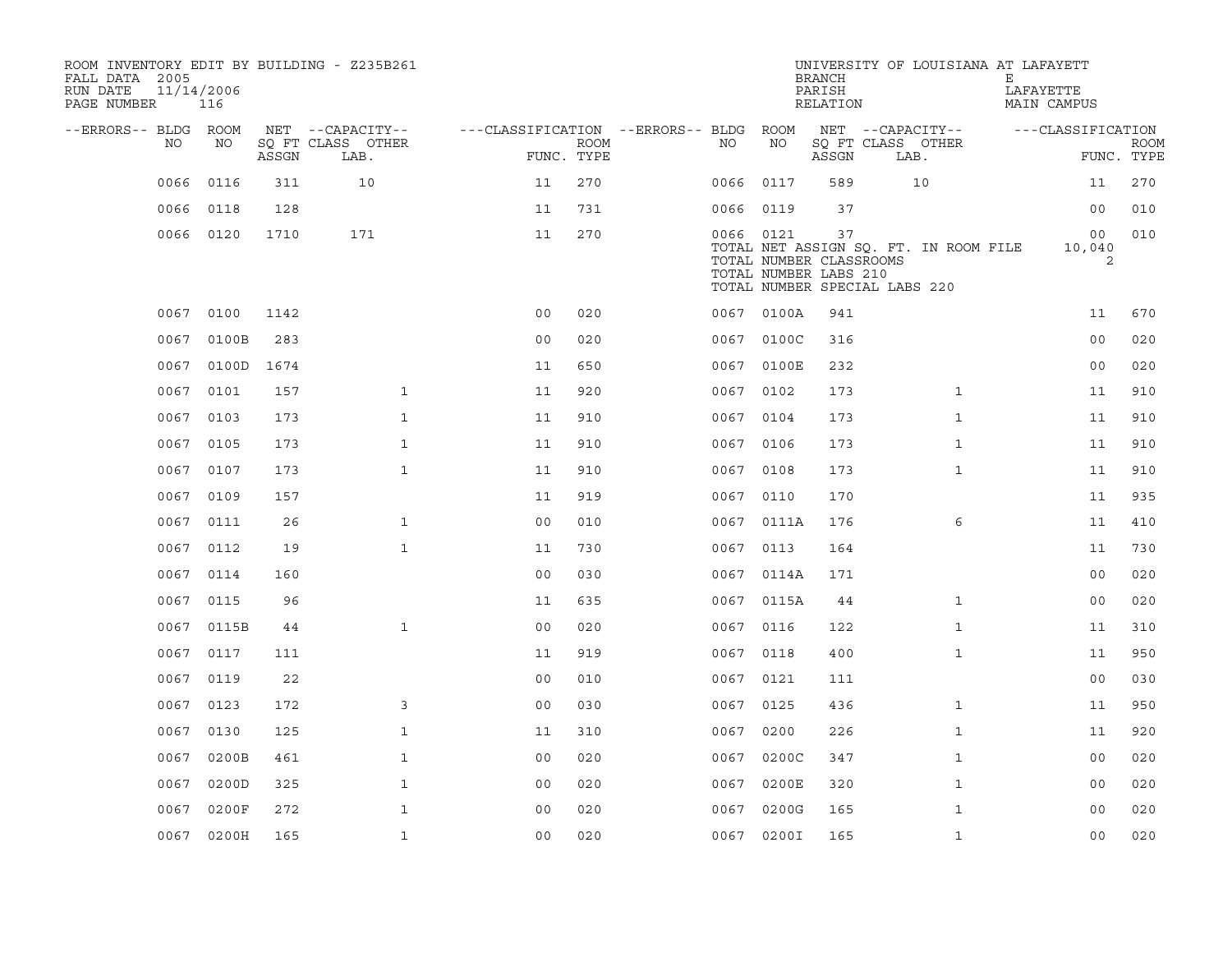| ROOM INVENTORY EDIT BY BUILDING - Z235B261<br>FALL DATA 2005<br>RUN DATE<br>PAGE NUMBER | 11/14/2006<br>117 |       |                           |                                   |             |           |            | <b>BRANCH</b><br>PARISH<br>RELATION | UNIVERSITY OF LOUISIANA AT LAFAYETT | Ε<br>LAFAYETTE<br>MAIN CAMPUS |                           |
|-----------------------------------------------------------------------------------------|-------------------|-------|---------------------------|-----------------------------------|-------------|-----------|------------|-------------------------------------|-------------------------------------|-------------------------------|---------------------------|
| --ERRORS-- BLDG                                                                         | <b>ROOM</b>       |       | NET --CAPACITY--          | ---CLASSIFICATION --ERRORS-- BLDG |             |           | ROOM       |                                     | NET --CAPACITY--                    | ---CLASSIFICATION             |                           |
| NO                                                                                      | NO                | ASSGN | SO FT CLASS OTHER<br>LAB. | FUNC. TYPE                        | <b>ROOM</b> | NO.       | NO         | ASSGN                               | SQ FT CLASS OTHER<br>LAB.           |                               | <b>ROOM</b><br>FUNC. TYPE |
| 0067                                                                                    | 0200J             | 165   | $\mathbf{1}$              | 0 <sub>0</sub>                    | 020         | 0067      | 0201       | 173                                 | 2                                   | 11                            | 910                       |
| 0067                                                                                    | 0202              | 173   | 2                         | 11                                | 910         | 0067 0203 |            | 173                                 | $\mathbf{1}$                        | 11                            | 910                       |
| 0067                                                                                    | 0204              | 173   | 2                         | 11                                | 910         | 0067      | 0205       | 173                                 | $\overline{2}$                      | 11                            | 910                       |
| 0067                                                                                    | 0206              | 173   | 2                         | 11                                | 910         | 0067      | 0207       | 173                                 | 2                                   | 11                            | 910                       |
| 0067                                                                                    | 0208              | 173   | 2                         | 11                                | 910         | 0067      | 0209       | 173                                 | $\overline{a}$                      | 11                            | 910                       |
| 0067                                                                                    | 0210              | 173   |                           | 11                                | 919         |           | 0067 0211  | 144                                 |                                     | 11                            | 935                       |
| 0067                                                                                    | 0212              | 173   | 2                         | 11                                | 910         | 0067      | 0213       | 173                                 | 2                                   | 11                            | 910                       |
| 0067                                                                                    | 0214              | 173   | 2                         | 11                                | 910         |           | 0067 0215  | 173                                 | 2                                   | 11                            | 910                       |
| 0067                                                                                    | 0216              | 173   | 2                         | 11                                | 910         | 0067      | 0217       | 173                                 | 2                                   | 11                            | 910                       |
| 0067                                                                                    | 0219              | 173   | 2                         | 11                                | 910         |           | 0067 0220  | 173                                 |                                     | 11                            | 919                       |
| 0067                                                                                    | 0222              | 173   | 2                         | 11                                | 910         | 0067      | 0223       | 173                                 | 2                                   | 11                            | 910                       |
|                                                                                         | 0067 0224         | 173   | 2                         | 11                                | 910         |           | 0067 0225  | 173                                 | 2                                   | 11                            | 910                       |
| 0067                                                                                    | 0226              | 173   | 2                         | 11                                | 910         | 0067      | 0227       | 173                                 | 2                                   | 11                            | 910                       |
| 0067                                                                                    | 0228              | 173   | 2                         | 11                                | 910         |           | 0067 0230  | 173                                 |                                     | 11                            | 919                       |
| 0067                                                                                    | 0231              | 22    |                           | 0 <sub>0</sub>                    | 010         | 0067      | 0231A      | 44                                  | $\mathbf{1}$                        | 0 <sub>0</sub>                | 020                       |
| 0067                                                                                    | 0231B             | 44    | $\mathbf 1$               | 0 <sub>0</sub>                    | 020         |           | 0067 0232  | 173                                 | 2                                   | 11                            | 910                       |
| 0067                                                                                    | 0233              | 173   | 2                         | 11                                | 910         | 0067      | 0234       | 173                                 | $\mathbf{1}$                        | 11                            | 910                       |
| 0067                                                                                    | 0235              | 173   | 2                         | 11                                | 910         |           | 0067 0236  | 173                                 | 2                                   | 11                            | 910                       |
| 0067                                                                                    | 0237              | 173   | 2                         | 11                                | 910         | 0067      | 0238       | 173                                 | $\overline{2}$                      | 11                            | 910                       |
| 0067                                                                                    | 0239              | 173   | 2                         | 11                                | 910         | 0067      | 0240       | 173                                 |                                     | 11                            | 919                       |
| 0067                                                                                    | 0300              | 226   |                           | 11                                | 635         |           | 0067 0300A | 461                                 |                                     | 00                            | 020                       |
| 0067                                                                                    | 0300B             | 347   |                           | 0 <sub>0</sub>                    | 020         | 0067      | 0300C      | 325                                 |                                     | 00                            | 020                       |
| 0067                                                                                    | 0300D             | 272   |                           | 0 <sub>0</sub>                    | 020         |           | 0067 0300E | 320                                 |                                     | 00                            | 020                       |
| 0067                                                                                    | 0300F             | 165   |                           | 00                                | 020         | 0067      | 0300G      | 165                                 |                                     | 0 <sub>0</sub>                | 020                       |
| 0067                                                                                    | 0300H             | 165   |                           | 0 <sub>0</sub>                    | 020         | 0067      | 0300I      | 165                                 |                                     | 0 <sub>0</sub>                | 020                       |
|                                                                                         | 0067 0301         | 173   | 2                         | 11                                | 910         |           | 0067 0302  | 173                                 | 2                                   | 11                            | 910                       |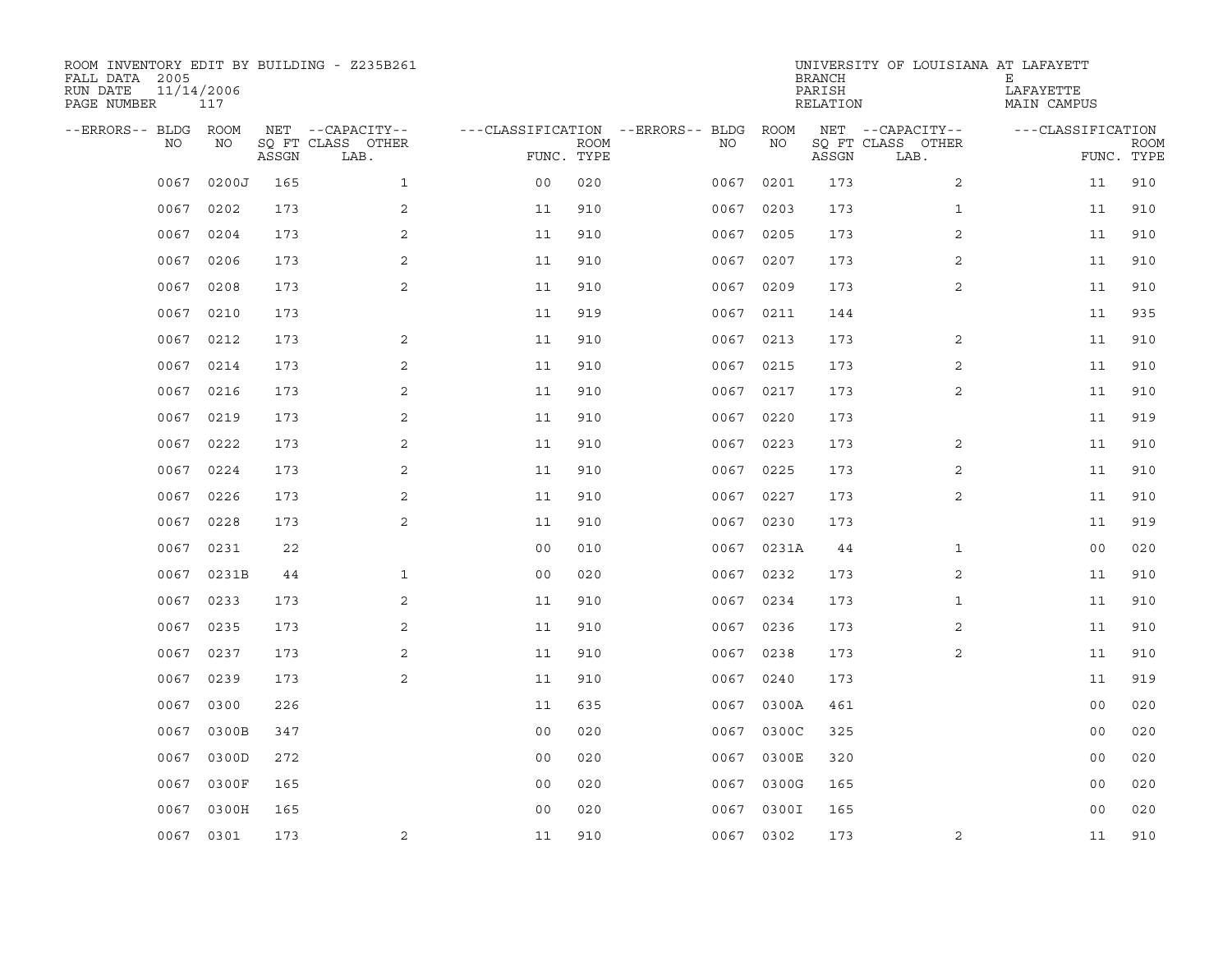| ROOM INVENTORY EDIT BY BUILDING - Z235B261<br>FALL DATA 2005<br>RUN DATE<br>PAGE NUMBER | 11/14/2006<br>118 |       |                           |                                   |             |           |            | <b>BRANCH</b><br>PARISH<br>RELATION | UNIVERSITY OF LOUISIANA AT LAFAYETT | Е<br>LAFAYETTE<br>MAIN CAMPUS |                           |
|-----------------------------------------------------------------------------------------|-------------------|-------|---------------------------|-----------------------------------|-------------|-----------|------------|-------------------------------------|-------------------------------------|-------------------------------|---------------------------|
| --ERRORS-- BLDG                                                                         | <b>ROOM</b>       |       | NET --CAPACITY--          | ---CLASSIFICATION --ERRORS-- BLDG |             |           | ROOM       |                                     | NET --CAPACITY--                    | ---CLASSIFICATION             |                           |
| NO                                                                                      | NO                | ASSGN | SO FT CLASS OTHER<br>LAB. | FUNC. TYPE                        | <b>ROOM</b> | NO.       | NO         | ASSGN                               | SQ FT CLASS OTHER<br>LAB.           |                               | <b>ROOM</b><br>FUNC. TYPE |
| 0067                                                                                    | 0303              | 173   | 2                         | 11                                | 910         | 0067      | 0304       | 173                                 | 2                                   | 11                            | 910                       |
| 0067                                                                                    | 0305              | 173   | 2                         | 11                                | 910         | 0067 0306 |            | 173                                 | 2                                   | 11                            | 910                       |
| 0067                                                                                    | 0307              | 173   | 2                         | 11                                | 910         | 0067      | 0308       | 173                                 | $\overline{2}$                      | 11                            | 910                       |
| 0067                                                                                    | 0309              | 173   | 2                         | 11                                | 910         | 0067 0310 |            | 173                                 |                                     | 11                            | 919                       |
| 0067                                                                                    | 0311              | 144   |                           | 11                                | 750         | 0067      | 0312       | 173                                 | $\mathbf{1}$                        | 11                            | 910                       |
| 0067                                                                                    | 0313              | 173   | 2                         | 11                                | 910         | 0067 0314 |            | 173                                 | 2                                   | 11                            | 910                       |
| 0067                                                                                    | 0315              | 173   | 2                         | 11                                | 910         | 0067      | 0316       | 173                                 | 2                                   | 11                            | 910                       |
| 0067                                                                                    | 0317              | 173   | 2                         | 11                                | 910         | 0067 0319 |            | 173                                 | 2                                   | 11                            | 910                       |
| 0067                                                                                    | 0320              | 173   |                           | 11                                | 919         | 0067      | 0321       | 173                                 | 2                                   | 11                            | 910                       |
| 0067                                                                                    | 0322              | 173   | 2                         | 11                                | 910         | 0067 0323 |            | 173                                 | 2                                   | 11                            | 910                       |
| 0067                                                                                    | 0324              | 173   | 2                         | 11                                | 910         | 0067      | 0325       | 173                                 | $\mathbf{1}$                        | 11                            | 910                       |
|                                                                                         | 0067 0326         | 173   | 2                         | 11                                | 910         | 0067 0327 |            | 173                                 | 2                                   | 11                            | 910                       |
| 0067                                                                                    | 0328              | 173   | 2                         | 11                                | 910         | 0067      | 0330       | 173                                 |                                     | 11                            | 919                       |
| 0067                                                                                    | 0331              | 22    |                           | 0 <sub>0</sub>                    | 010         |           | 0067 0331A | 44                                  |                                     | 00                            | 020                       |
| 0067                                                                                    | 0331B             | 44    |                           | 0 <sub>0</sub>                    | 020         | 0067      | 0332       | 173                                 | $\mathbf{1}$                        | 11                            | 910                       |
| 0067                                                                                    | 0333              | 173   | 2                         | 11                                | 910         | 0067 0334 |            | 173                                 | 2                                   | 11                            | 910                       |
| 0067                                                                                    | 0335              | 173   | 2                         | 11                                | 910         | 0067      | 0336       | 173                                 | 2                                   | 11                            | 910                       |
| 0067                                                                                    | 0337              | 173   | 2                         | 11                                | 910         | 0067 0338 |            | 173                                 | 2                                   | 11                            | 910                       |
| 0067                                                                                    | 0339              | 173   | 2                         | 11                                | 910         | 0067      | 0340       | 173                                 |                                     | 11                            | 919                       |
| 0067                                                                                    | 0400              | 226   | $\mathbf{1}$              | 11                                | 920         | 0067      | 0400B      | 461                                 |                                     | 0 <sub>0</sub>                | 020                       |
| 0067                                                                                    | 0400C             | 347   |                           | 0 <sub>0</sub>                    | 020         | 0067      | 0400D      | 325                                 |                                     | 00                            | 020                       |
| 0067                                                                                    | 0400E             | 320   |                           | 0 <sub>0</sub>                    | 020         | 0067      | 0400F      | 272                                 |                                     | 00                            | 020                       |
| 0067                                                                                    | 0400G             | 165   |                           | 0 <sub>0</sub>                    | 020         |           | 0067 0400H | 165                                 |                                     | 0 <sub>0</sub>                | 020                       |
| 0067                                                                                    | 0400I             | 165   |                           | 0 <sub>0</sub>                    | 020         |           | 0067 0400J | 165                                 |                                     | 0 <sub>0</sub>                | 020                       |
| 0067                                                                                    | 0401              | 173   | 2                         | 11                                | 910         | 0067      | 0402       | 173                                 | $\mathbf{1}$                        | 11                            | 910                       |
|                                                                                         | 0067 0403         | 173   | $\sqrt{2}$                | 11                                | 910         | 0067 0404 |            | 173                                 | $\overline{a}$                      | 11                            | 910                       |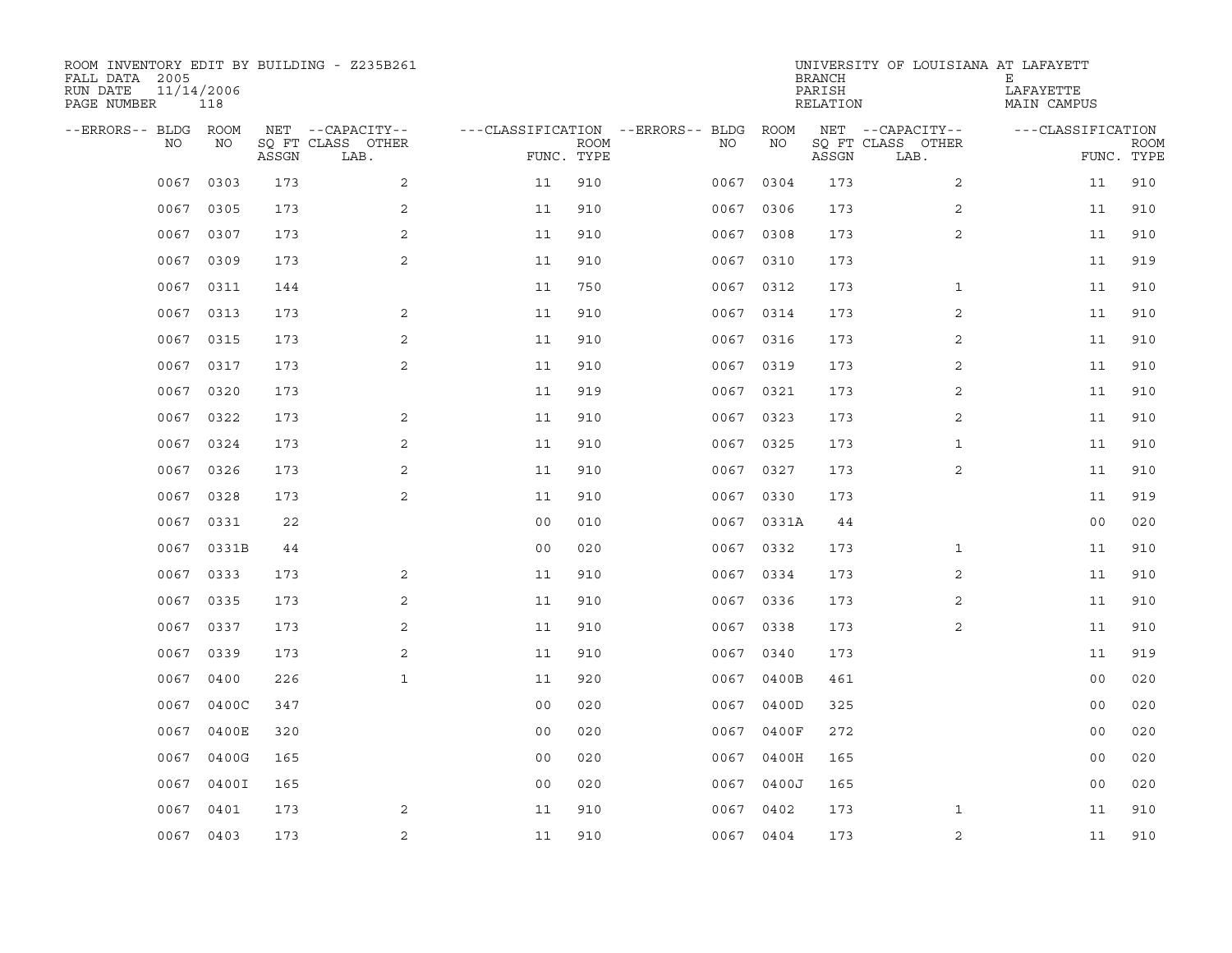| ROOM INVENTORY EDIT BY BUILDING - Z235B261<br>FALL DATA 2005<br>RUN DATE<br>PAGE NUMBER | 11/14/2006<br>119 |       |                           |                                        |             |           |            | <b>BRANCH</b><br>PARISH<br>RELATION | UNIVERSITY OF LOUISIANA AT LAFAYETT | Е<br>LAFAYETTE<br>MAIN CAMPUS |                           |
|-----------------------------------------------------------------------------------------|-------------------|-------|---------------------------|----------------------------------------|-------------|-----------|------------|-------------------------------------|-------------------------------------|-------------------------------|---------------------------|
| --ERRORS-- BLDG ROOM                                                                    |                   |       | NET --CAPACITY--          | ---CLASSIFICATION --ERRORS-- BLDG ROOM |             |           |            |                                     | NET --CAPACITY--                    | ---CLASSIFICATION             |                           |
| NO.                                                                                     | NO                | ASSGN | SQ FT CLASS OTHER<br>LAB. | FUNC. TYPE                             | <b>ROOM</b> | NO.       | NO         | ASSGN                               | SQ FT CLASS OTHER<br>LAB.           |                               | <b>ROOM</b><br>FUNC. TYPE |
| 0067                                                                                    | 0405              | 173   | 2                         | 11                                     | 910         | 0067      | 0406       | 173                                 | $\overline{2}$                      | 11                            | 910                       |
| 0067                                                                                    | 0407              | 173   | 2                         | 11                                     | 910         | 0067 0408 |            | 173                                 | 2                                   | 11                            | 910                       |
| 0067                                                                                    | 0409              | 173   | 2                         | 11                                     | 910         | 0067 0410 |            | 173                                 |                                     | 11                            | 919                       |
| 0067                                                                                    | 0411              | 144   |                           | 11                                     | 935         |           | 0067 0412  | 173                                 | 2                                   | 11                            | 910                       |
| 0067                                                                                    | 0413              | 173   | 2                         | 11                                     | 910         | 0067 0414 |            | 173                                 | 2                                   | 11                            | 910                       |
| 0067                                                                                    | 0415              | 173   | 2                         | 11                                     | 910         |           | 0067 0416  | 173                                 | 2                                   | 11                            | 910                       |
| 0067                                                                                    | 0417              | 173   | $\mathbf{2}$              | 11                                     | 910         | 0067 0419 |            | 173                                 | $\overline{a}$                      | 11                            | 910                       |
| 0067                                                                                    | 0420              | 173   |                           | 11                                     | 919         | 0067 0421 |            | 173                                 | $\mathbf{1}$                        | 11                            | 910                       |
| 0067                                                                                    | 0422              | 173   | $\mathbf{1}$              | 11                                     | 910         | 0067      | 0423       | 173                                 | 2                                   | 11                            | 910                       |
| 0067                                                                                    | 0424              | 173   | $\mathbf{1}$              | 11                                     | 910         |           | 0067 0425  | 173                                 | $\mathbf{1}$                        | 11                            | 910                       |
| 0067                                                                                    | 0426              | 173   | $\mathbf{1}$              | 11                                     | 910         | 0067      | 0427       | 173                                 | $\mathbf{1}$                        | 11                            | 910                       |
|                                                                                         | 0067 0428         | 173   | $\mathbf{1}$              | 11                                     | 910         |           | 0067 0430  | 173                                 |                                     | 11                            | 919                       |
| 0067                                                                                    | 0431              | 22    |                           | 0 <sub>0</sub>                         | 010         |           | 0067 0431A | 44                                  |                                     | 00                            | 020                       |
|                                                                                         | 0067 0431B        | 44    |                           | 0 <sub>0</sub>                         | 020         |           | 0067 0432  | 173                                 | $\mathbf{1}$                        | 11                            | 910                       |
| 0067                                                                                    | 0433              | 173   | $\mathbf{1}$              | 11                                     | 910         | 0067      | 0434       | 173                                 | $\mathbf{1}$                        | 11                            | 910                       |
|                                                                                         | 0067 0435         | 173   | $\mathbf{1}$              | 11                                     | 910         |           | 0067 0436  | 173                                 | $\mathbf{1}$                        | 11                            | 910                       |
| 0067                                                                                    | 0437              | 173   | $\mathbf{1}$              | 11                                     | 910         | 0067      | 0438       | 173                                 | $\mathbf{1}$                        | 11                            | 910                       |
| 0067                                                                                    | 0439              | 173   | $\mathbf{1}$              | 11                                     | 910         | 0067      | 0440       | 173                                 |                                     | 11                            | 919                       |
| 0067                                                                                    | 0500              | 226   |                           | 11                                     | 635         | 0067      | 0500A      | 461                                 |                                     | 00                            | 020                       |
| 0067                                                                                    | 0500B             | 347   |                           | 0 <sub>0</sub>                         | 020         | 0067      | 0500C      | 325                                 |                                     | 0 <sub>0</sub>                | 020                       |
| 0067                                                                                    | 0500D             | 320   |                           | 0 <sub>0</sub>                         | 020         | 0067      | 0500E      | 272                                 |                                     | 0 <sub>0</sub>                | 020                       |
| 0067                                                                                    | 0500G             | 165   |                           | 0 <sub>0</sub>                         | 020         | 0067      | 0500H      | 165                                 |                                     | 00                            | 020                       |
| 0067                                                                                    | 0500I             | 165   |                           | 0 <sub>0</sub>                         | 020         |           | 0067 0500J | 165                                 |                                     | 0 <sub>0</sub>                | 020                       |
| 0067                                                                                    | 0501              | 173   | $\mathbf{1}$              | 11                                     | 910         | 0067 0502 |            | 173                                 | $\mathbf{1}$                        | 11                            | 910                       |
| 0067                                                                                    | 0503              | 173   | $\mathbf{1}$              | 11                                     | 910         | 0067      | 0504       | 173                                 | $\mathbf{1}$                        | 11                            | 910                       |
|                                                                                         | 0067 0505         | 173   | $\mathbf{1}$              | 11                                     | 910         | 0067 0506 |            | 173                                 | $\mathbf{1}$                        | 11                            | 910                       |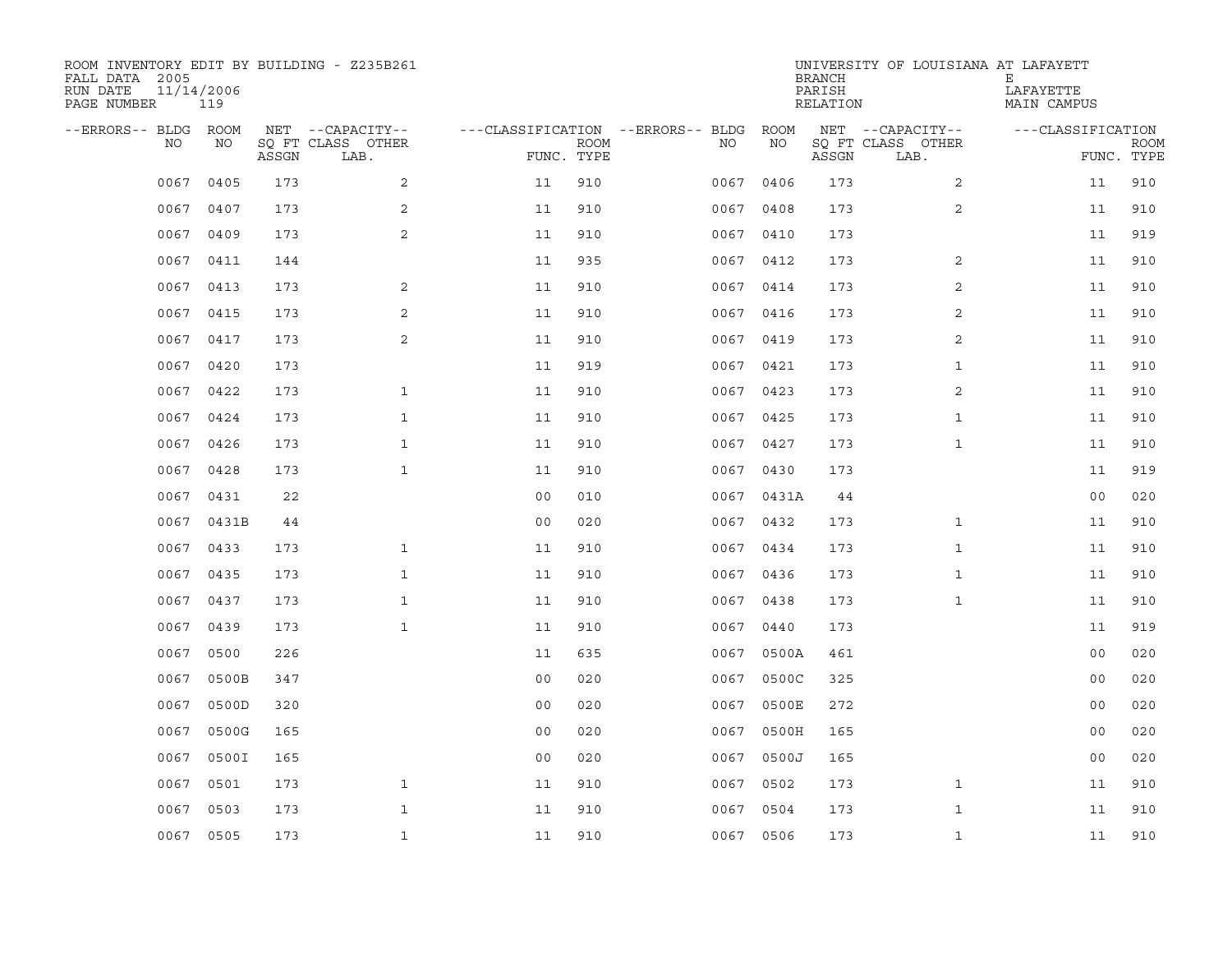| ROOM INVENTORY EDIT BY BUILDING - Z235B261<br>FALL DATA 2005<br>RUN DATE<br>PAGE NUMBER | 11/14/2006<br>120 |       |                           |                |             |                                   |      |            | <b>BRANCH</b><br>PARISH<br>RELATION | UNIVERSITY OF LOUISIANA AT LAFAYETT | Е<br>LAFAYETTE<br>MAIN CAMPUS |             |
|-----------------------------------------------------------------------------------------|-------------------|-------|---------------------------|----------------|-------------|-----------------------------------|------|------------|-------------------------------------|-------------------------------------|-------------------------------|-------------|
| --ERRORS-- BLDG                                                                         | <b>ROOM</b>       |       | NET --CAPACITY--          |                |             | ---CLASSIFICATION --ERRORS-- BLDG |      | ROOM       |                                     | NET --CAPACITY--                    | ---CLASSIFICATION             |             |
| NO                                                                                      | NO                | ASSGN | SO FT CLASS OTHER<br>LAB. | FUNC. TYPE     | <b>ROOM</b> |                                   | NO.  | NO         | ASSGN                               | SQ FT CLASS OTHER<br>LAB.           | FUNC. TYPE                    | <b>ROOM</b> |
| 0067                                                                                    | 0507              | 173   | $\mathbf{1}$              | 11             | 910         |                                   | 0067 | 0508       | 173                                 | $\mathbf{1}$                        | 11                            | 910         |
| 0067                                                                                    | 0509              | 173   | $\mathbf{1}$              | 11             | 910         |                                   |      | 0067 0510  | 173                                 |                                     | 11                            | 919         |
| 0067                                                                                    | 0511              | 144   |                           | 11             | 935         |                                   | 0067 | 0512       | 173                                 | $\mathbf{1}$                        | 11                            | 910         |
| 0067                                                                                    | 0513              | 173   | $\mathbf{1}$              | 11             | 910         |                                   |      | 0067 0514  | 173                                 | $\mathbf{1}$                        | 11                            | 910         |
| 0067                                                                                    | 0515              | 173   | $\mathbf 1$               | 11             | 910         |                                   | 0067 | 0516       | 173                                 | $\mathbf{1}$                        | 11                            | 910         |
| 0067                                                                                    | 0517              | 173   | $\mathbf{1}$              | 11             | 910         |                                   |      | 0067 0519  | 173                                 | $\mathbf{1}$                        | 11                            | 910         |
| 0067                                                                                    | 0520              | 173   |                           | 11             | 919         |                                   | 0067 | 0521       | 173                                 | $\mathbf{1}$                        | 11                            | 910         |
| 0067                                                                                    | 0522              | 173   | $\mathbf{1}$              | 11             | 910         |                                   |      | 0067 0523  | 173                                 | $\mathbf{1}$                        | 11                            | 910         |
| 0067                                                                                    | 0524              | 173   | $\mathbf{1}$              | 11             | 910         |                                   | 0067 | 0525       | 173                                 | $\mathbf{1}$                        | 11                            | 910         |
| 0067                                                                                    | 0526              | 173   | $\mathbf{1}$              | 11             | 910         |                                   |      | 0067 0527  | 173                                 | $\mathbf{1}$                        | 11                            | 910         |
| 0067                                                                                    | 0528              | 173   | $\mathbf{1}$              | 11             | 910         |                                   | 0067 | 0530       | 173                                 |                                     | 11                            | 919         |
|                                                                                         | 0067 0531         | 22    |                           | 0 <sub>0</sub> | 010         |                                   |      | 0067 0531A | 44                                  |                                     | 00                            | 020         |
| 0067                                                                                    | 0531B             | 44    |                           | 0 <sub>0</sub> | 020         |                                   | 0067 | 0532       | 173                                 | $\mathbf{1}$                        | 11                            | 910         |
| 0067                                                                                    | 0533              | 173   | $\mathbf{1}$              | 11             | 910         |                                   |      | 0067 0534  | 173                                 | $\mathbf{1}$                        | 11                            | 910         |
| 0067                                                                                    | 0535              | 173   | $\mathbf{1}$              | 11             | 910         |                                   | 0067 | 0536       | 173                                 | $\mathbf{1}$                        | 11                            | 910         |
| 0067                                                                                    | 0537              | 173   | $\mathbf 1$               | 11             | 910         |                                   | 0067 | 0538       | 173                                 | $\mathbf{1}$                        | 11                            | 910         |
| 0067                                                                                    | 0539              | 173   | $\mathbf{1}$              | 11             | 910         |                                   | 0067 | 0540       | 173                                 |                                     | 11                            | 919         |
| 0067                                                                                    | 0600              | 226   | $\mathbf{1}$              | 11             | 920         |                                   | 0067 | 0600B      | 461                                 |                                     | 0 <sub>0</sub>                | 020         |
| 0067                                                                                    | 0600C             | 347   |                           | 0 <sub>0</sub> | 020         |                                   | 0067 | 0600D      | 325                                 |                                     | 0 <sub>0</sub>                | 020         |
| 0067                                                                                    | 0600E             | 320   |                           | 0 <sub>0</sub> | 020         |                                   | 0067 | 0600F      | 272                                 |                                     | 0 <sub>0</sub>                | 020         |
| 0067                                                                                    | 0600G             | 165   |                           | 0 <sub>0</sub> | 020         |                                   | 0067 | 0600H      | 165                                 |                                     | 0 <sub>0</sub>                | 020         |
| 0067                                                                                    | 0600I             | 165   |                           | 0 <sub>0</sub> | 020         |                                   | 0067 | 0600J      | 165                                 |                                     | 00                            | 020         |
| 0067                                                                                    | 0601              | 173   | $\mathbf{1}$              | 11             | 910         |                                   | 0067 | 0602       | 173                                 | $\mathbf{1}$                        | 11                            | 910         |
| 0067                                                                                    | 0603              | 173   | $\mathbf{1}$              | 11             | 910         |                                   | 0067 | 0604       | 173                                 | $\mathbf{1}$                        | 11                            | 910         |
| 0067                                                                                    | 0605              | 173   | $\mathbf{1}$              | 11             | 910         |                                   | 0067 | 0606       | 173                                 | $\mathbf{1}$                        | 11                            | 910         |
|                                                                                         | 0067 0607         | 173   | $\mathbf{1}$              | 11             | 910         |                                   |      | 0067 0608  | 173                                 | $\mathbf{1}$                        | 11                            | 910         |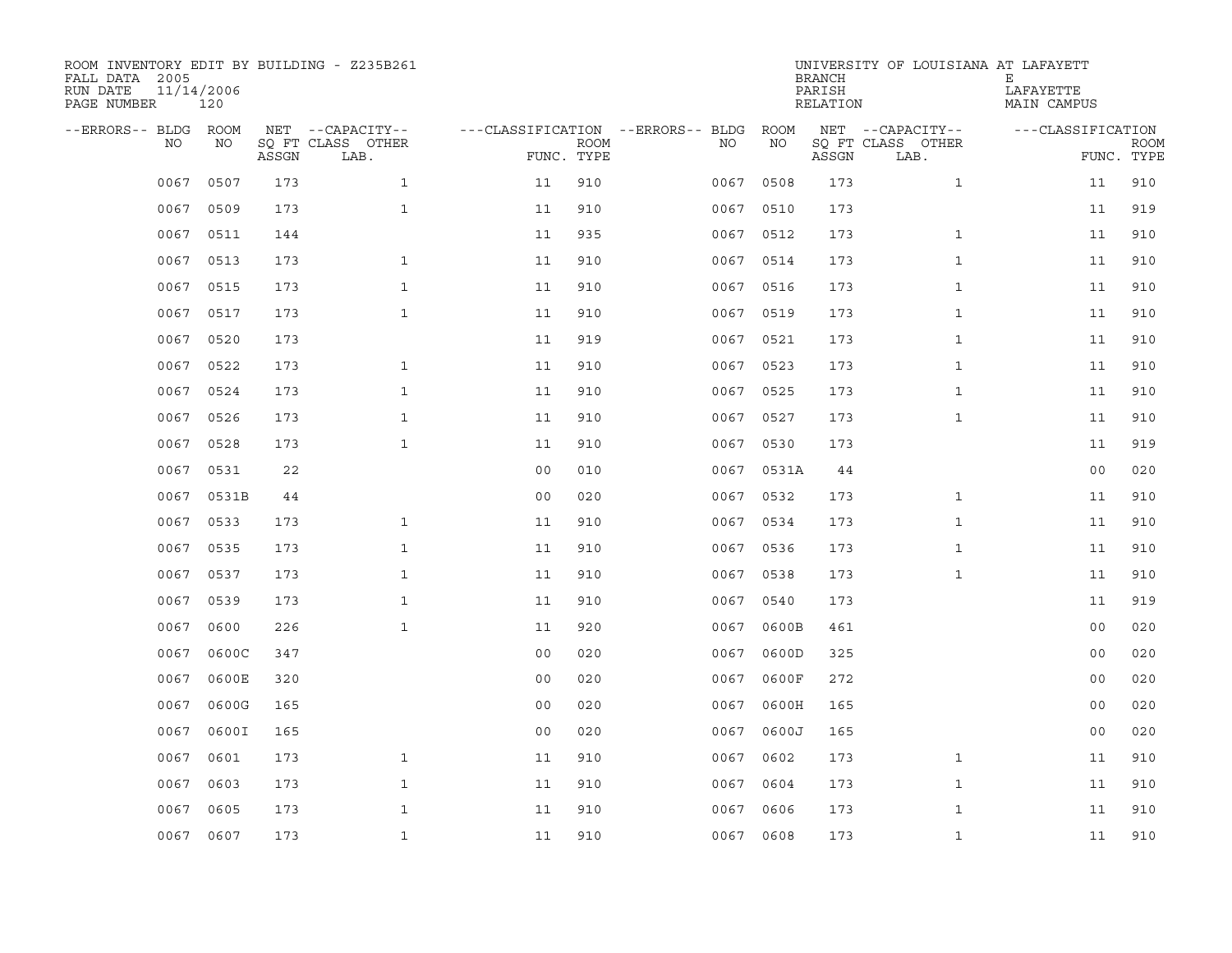| ROOM INVENTORY EDIT BY BUILDING - Z235B261<br>FALL DATA 2005<br>RUN DATE<br>PAGE NUMBER | 11/14/2006<br>121 |       |                           |                                   |             |           |            | <b>BRANCH</b><br>PARISH<br>RELATION | UNIVERSITY OF LOUISIANA AT LAFAYETT | Е<br>LAFAYETTE<br>MAIN CAMPUS |                           |
|-----------------------------------------------------------------------------------------|-------------------|-------|---------------------------|-----------------------------------|-------------|-----------|------------|-------------------------------------|-------------------------------------|-------------------------------|---------------------------|
| --ERRORS-- BLDG ROOM                                                                    |                   |       | NET --CAPACITY--          | ---CLASSIFICATION --ERRORS-- BLDG |             |           | ROOM       |                                     | NET --CAPACITY--                    | ---CLASSIFICATION             |                           |
| NO.                                                                                     | NO                | ASSGN | SQ FT CLASS OTHER<br>LAB. | FUNC. TYPE                        | <b>ROOM</b> | NO.       | NO         | ASSGN                               | SQ FT CLASS OTHER<br>LAB.           |                               | <b>ROOM</b><br>FUNC. TYPE |
| 0067                                                                                    | 0609              | 173   | $\mathbf{1}$              | 11                                | 910         | 0067      | 0610       | 173                                 |                                     | 11                            | 919                       |
| 0067                                                                                    | 0611              | 144   |                           | 11                                | 935         | 0067 0612 |            | 173                                 | $\mathbf{1}$                        | 11                            | 910                       |
| 0067                                                                                    | 0613              | 173   | $\mathbf{1}$              | 11                                | 910         | 0067 0614 |            | 173                                 | $\mathbf{1}$                        | 11                            | 910                       |
| 0067                                                                                    | 0615              | 173   | $\mathbf{1}$              | 11                                | 910         |           | 0067 0616  | 173                                 | $\mathbf{1}$                        | 11                            | 910                       |
| 0067                                                                                    | 0617              | 173   | $\mathbf{1}$              | 11                                | 910         | 0067      | 0619       | 173                                 | $\mathbf{1}$                        | 11                            | 910                       |
| 0067                                                                                    | 0620              | 173   |                           | 11                                | 919         | 0067 0621 |            | 173                                 | $\mathbf{1}$                        | 11                            | 910                       |
| 0067                                                                                    | 0622              | 173   | $\mathbf{1}$              | 11                                | 910         | 0067      | 0623       | 173                                 | $\mathbf{1}$                        | 11                            | 910                       |
| 0067                                                                                    | 0624              | 173   | $\mathbf{1}$              | 11                                | 910         |           | 0067 0625  | 173                                 | $\mathbf{1}$                        | 11                            | 910                       |
| 0067                                                                                    | 0626              | 173   | $\mathbf{1}$              | 11                                | 910         | 0067      | 0627       | 173                                 | $\mathbf{1}$                        | 11                            | 910                       |
| 0067                                                                                    | 0628              | 173   | $\mathbf{1}$              | 11                                | 910         |           | 0067 0630  | 173                                 |                                     | 11                            | 919                       |
| 0067                                                                                    | 0631              | 22    |                           | 0 <sub>0</sub>                    | 010         | 0067      | 0631A      | 44                                  |                                     | 0 <sub>0</sub>                | 020                       |
|                                                                                         | 0067 0631B        | 44    |                           | 0 <sub>0</sub>                    | 020         |           | 0067 0632  | 173                                 | $\mathbf{1}$                        | 11                            | 910                       |
| 0067                                                                                    | 0633              | 173   | $\mathbf{1}$              | 11                                | 910         | 0067      | 0634       | 173                                 | $\mathbf{1}$                        | 11                            | 910                       |
|                                                                                         | 0067 0635         | 173   | $\mathbf{1}$              | 11                                | 910         | 0067 0636 |            | 173                                 | $\mathbf{1}$                        | 11                            | 910                       |
| 0067                                                                                    | 0637              | 173   | $\mathbf{1}$              | 11                                | 910         | 0067      | 0638       | 173                                 | $\mathbf{1}$                        | 11                            | 910                       |
| 0067                                                                                    | 0639              | 173   | $\mathbf{1}$              | 11                                | 910         |           | 0067 0640  | 173                                 |                                     | 11                            | 919                       |
| 0067                                                                                    | 0700              | 226   |                           | 11                                | 635         | 0067      | 0700A      | 461                                 |                                     | 00                            | 020                       |
| 0067                                                                                    | 0700B             | 347   |                           | 0 <sub>0</sub>                    | 020         |           | 0067 0700C | 325                                 |                                     | 00                            | 020                       |
| 0067                                                                                    | 0700D             | 320   |                           | 0 <sub>0</sub>                    | 020         | 0067      | 0700E      | 272                                 |                                     | 0 <sub>0</sub>                | 020                       |
| 0067                                                                                    | 0700G             | 165   |                           | 0 <sub>0</sub>                    | 020         |           | 0067 0700H | 165                                 |                                     | 0 <sub>0</sub>                | 020                       |
| 0067                                                                                    | 0700I             | 165   |                           | 0 <sub>0</sub>                    | 020         |           | 0067 0700J | 165                                 |                                     | 0 <sub>0</sub>                | 020                       |
| 0067                                                                                    | 0701              | 173   | $\mathbf{1}$              | 11                                | 910         |           | 0067 0702  | 173                                 | $\mathbf{1}$                        | 11                            | 910                       |
| 0067                                                                                    | 0703              | 173   | $\mathbf{1}$              | 11                                | 910         | 0067 0704 |            | 173                                 | $\mathbf{1}$                        | 11                            | 910                       |
| 0067                                                                                    | 0705              | 173   | $\mathbf{1}$              | 11                                | 910         | 0067 0706 |            | 173                                 | $\mathbf{1}$                        | 11                            | 910                       |
| 0067                                                                                    | 0707              | 173   | $\mathbf{1}$              | 11                                | 910         |           | 0067 0708  | 173                                 | $\mathbf{1}$                        | 11                            | 910                       |
|                                                                                         | 0067 0709         | 173   | $\mathbf{1}$              | 11                                | 910         | 0067 0710 |            | 173                                 |                                     | 11                            | 919                       |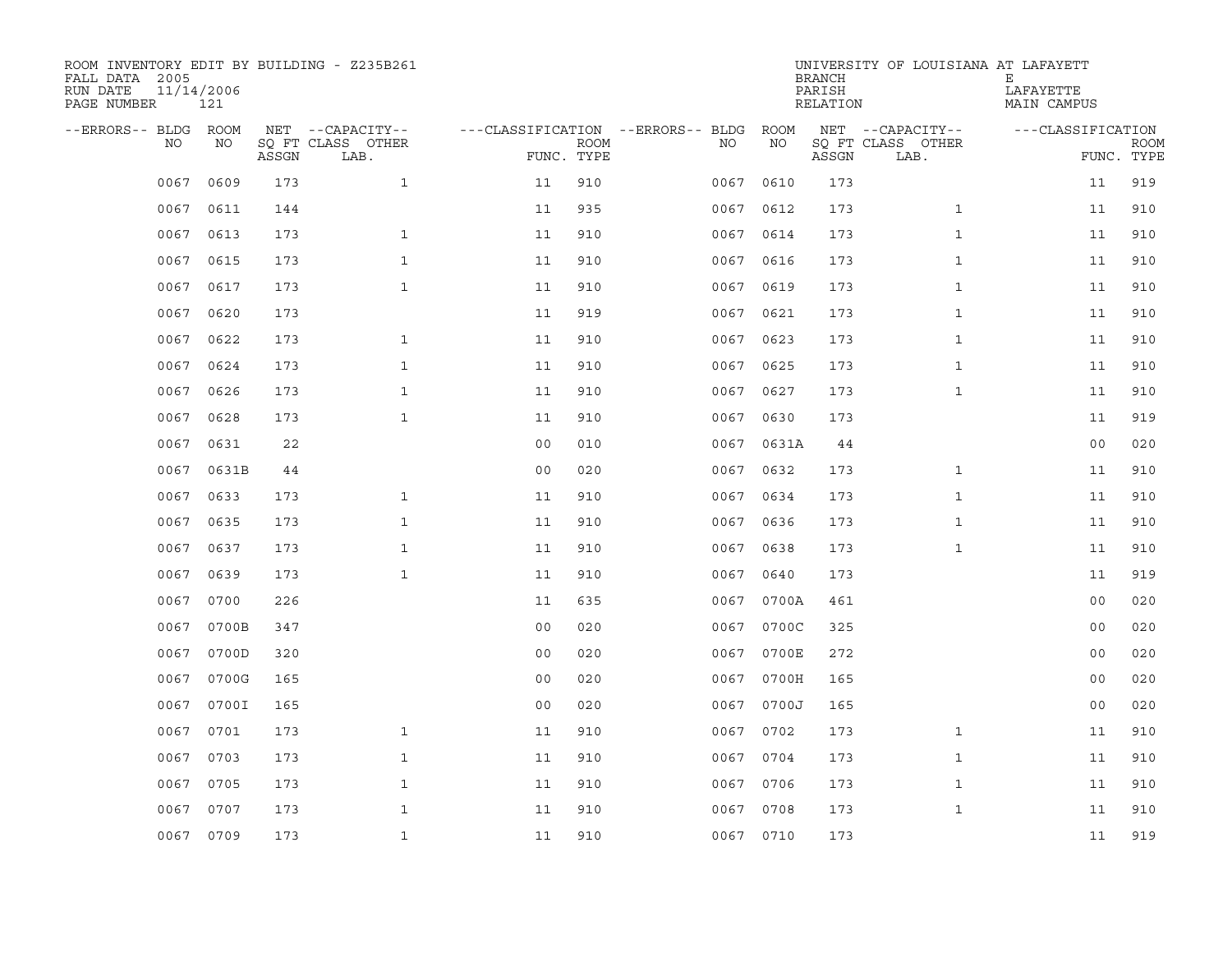| ROOM INVENTORY EDIT BY BUILDING - Z235B261<br>FALL DATA 2005<br>RUN DATE<br>PAGE NUMBER | 11/14/2006<br>122 |       |                                       |                                        |             |      |                                                               | <b>BRANCH</b><br>PARISH<br>RELATION | UNIVERSITY OF LOUISIANA AT LAFAYETT                                    | Е<br>LAFAYETTE<br>MAIN CAMPUS |             |
|-----------------------------------------------------------------------------------------|-------------------|-------|---------------------------------------|----------------------------------------|-------------|------|---------------------------------------------------------------|-------------------------------------|------------------------------------------------------------------------|-------------------------------|-------------|
| --ERRORS-- BLDG ROOM<br>NO.                                                             | NO                |       | NET --CAPACITY--<br>SQ FT CLASS OTHER | ---CLASSIFICATION --ERRORS-- BLDG ROOM | <b>ROOM</b> | NO   | NO                                                            |                                     | NET --CAPACITY--<br>SQ FT CLASS OTHER                                  | ---CLASSIFICATION             | <b>ROOM</b> |
|                                                                                         |                   | ASSGN | LAB.                                  | FUNC. TYPE                             |             |      |                                                               | ASSGN                               | LAB.                                                                   | FUNC. TYPE                    |             |
| 0067                                                                                    | 0711              | 144   |                                       | 11                                     | 935         | 0067 | 0712                                                          | 173                                 | $\mathbf{1}$                                                           | 11                            | 910         |
| 0067                                                                                    | 0713              | 173   | $\mathbf{1}$                          | 11                                     | 910         |      | 0067 0714                                                     | 173                                 | $\mathbf{1}$                                                           | 11                            | 910         |
| 0067                                                                                    | 0715              | 173   | $\mathbf{1}$                          | 11                                     | 910         |      | 0067 0716                                                     | 173                                 | $\mathbf{1}$                                                           | 11                            | 910         |
| 0067                                                                                    | 0717              | 173   | $\mathbf{1}$                          | 11                                     | 910         |      | 0067 0719                                                     | 173                                 | $\mathbf{1}$                                                           | 11                            | 910         |
| 0067                                                                                    | 0720              | 173   |                                       | 11                                     | 919         |      | 0067 0721                                                     | 173                                 | $\mathbf{1}$                                                           | 11                            | 910         |
| 0067                                                                                    | 0722              | 173   | $\mathbf{1}$                          | 11                                     | 910         |      | 0067 0723                                                     | 173                                 | $\mathbf{1}$                                                           | 11                            | 910         |
| 0067                                                                                    | 0724              | 173   | $\mathbf{1}$                          | 11                                     | 910         |      | 0067 0725                                                     | 173                                 | $\mathbf{1}$                                                           | 11                            | 910         |
| 0067                                                                                    | 0726              | 173   | $\mathbf{1}$                          | 11                                     | 910         |      | 0067 0727                                                     | 173                                 | $\mathbf{1}$                                                           | 11                            | 910         |
| 0067                                                                                    | 0728              | 173   | $\mathbf{1}$                          | 11                                     | 910         |      | 0067 0730                                                     | 173                                 |                                                                        | 11                            | 919         |
|                                                                                         | 0067 0731         | 22    |                                       | 0 <sub>0</sub>                         | 010         |      | 0067 0731A                                                    | 44                                  |                                                                        | 0 <sub>0</sub>                | 020         |
|                                                                                         | 0067 0731B        | 44    |                                       | 0 <sub>0</sub>                         | 020         |      | 0067 0732                                                     | 173                                 | $\mathbf{1}$                                                           | 11                            | 910         |
|                                                                                         | 0067 0733         | 173   | $\mathbf{1}$                          | 11                                     | 910         |      | 0067 0734                                                     | 173                                 | $\mathbf{1}$                                                           | 11                            | 910         |
| 0067                                                                                    | 0735              | 173   | $\mathbf{1}$                          | 11                                     | 910         |      | 0067 0736                                                     | 173                                 | $\mathbf{1}$                                                           | 11                            | 910         |
| 0067                                                                                    | 0737              | 173   | $\mathbf{1}$                          | 11                                     | 910         |      | 0067 0738                                                     | 173                                 | $\mathbf{1}$                                                           | 11                            | 910         |
|                                                                                         | 0067 0739         | 173   | $\mathbf{1}$                          | 11                                     | 910         |      | 0067 0740<br>TOTAL NUMBER CLASSROOMS<br>TOTAL NUMBER LABS 210 | 173                                 | TOTAL NET ASSIGN SQ. FT. IN ROOM FILE<br>TOTAL NUMBER SPECIAL LABS 220 | 11<br>45,374                  | 919         |
| 0068                                                                                    | 0100              | 300   |                                       | 0 <sub>0</sub>                         | 020         | 0068 | 0100A                                                         | 955                                 |                                                                        | 0 <sub>0</sub>                | 020         |
| 0068                                                                                    | 0100B             | 270   |                                       | 0 <sub>0</sub>                         | 020         | 0068 | 0100C                                                         | 494                                 |                                                                        | 0 <sub>0</sub>                | 020         |
| 0068                                                                                    | 0100D             | 47    | $\overline{4}$                        | 0 <sub>0</sub>                         | 020         | 0068 | 0100E                                                         | 431                                 |                                                                        | 0 <sub>0</sub>                | 020         |
| 0068                                                                                    | 0100F             | 59    |                                       | 0 <sub>0</sub>                         | 020         | 0068 | 0101                                                          | 291                                 | 4                                                                      | 11                            | 720         |
| 0068                                                                                    | 0101A             | 162   | $\mathbf{1}$                          | 11                                     | 310         | 0068 | 0102                                                          | 192                                 | 4                                                                      | 11                            | 720         |
| 0068                                                                                    | 0102A             | 163   |                                       | 11                                     | 730         | 0068 | 0103                                                          | 399                                 | 4                                                                      | 11                            | 720         |
| 0068                                                                                    | 0103A             | 130   | $\mathbf{1}$                          | 11                                     | 310         | 0068 | 0104                                                          | 52                                  |                                                                        | 0 <sub>0</sub>                | 030         |
| 0068                                                                                    | 0105              | 75    |                                       | 0 <sub>0</sub>                         | 030         | 0068 | 0105A                                                         | 69                                  |                                                                        | 00                            | 020         |
|                                                                                         | 0068 0106         | 150   | 2                                     | 0 <sub>0</sub>                         | 030         |      | 0068 0107                                                     | 1255                                | 50                                                                     | 11                            | 650         |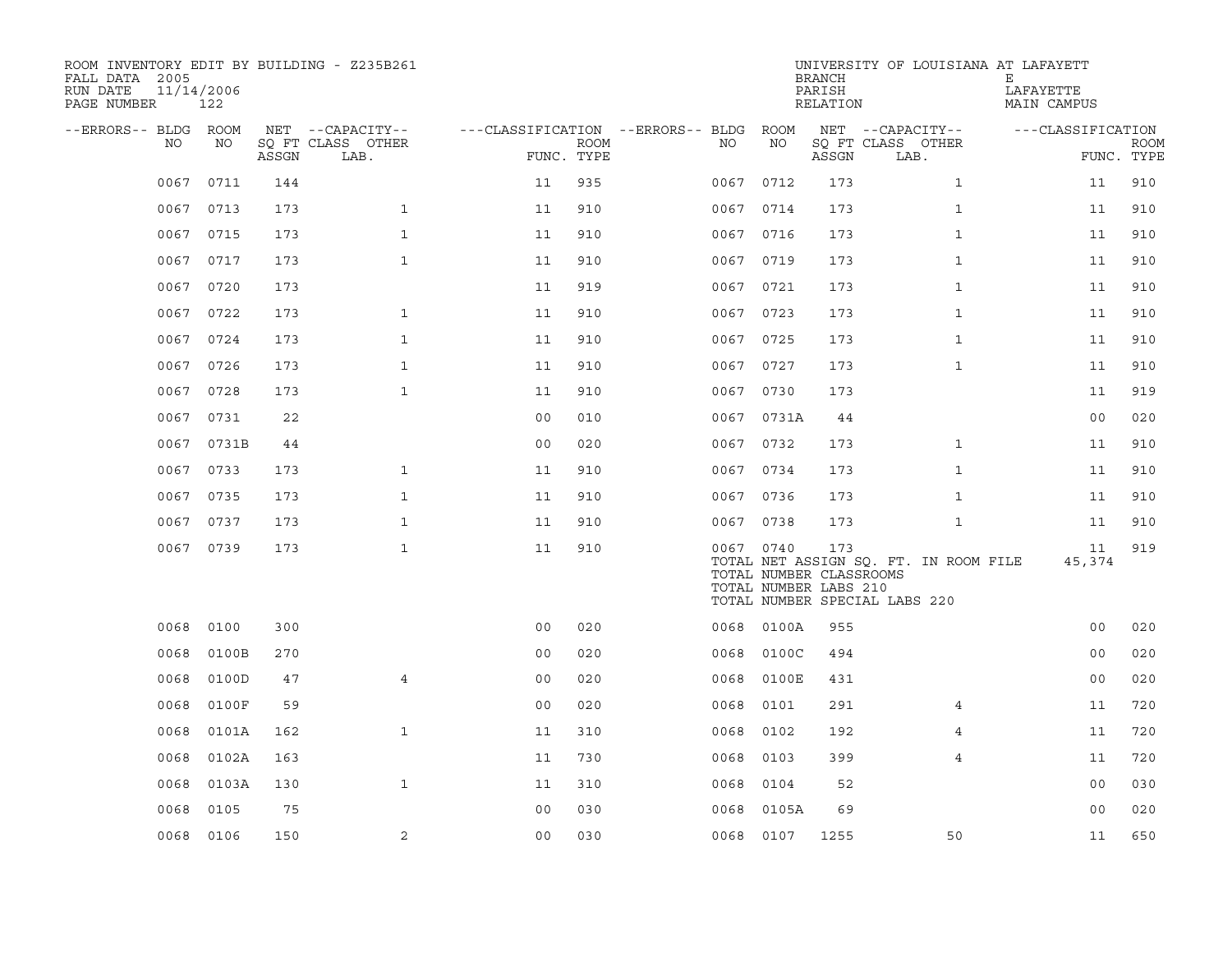| ROOM INVENTORY EDIT BY BUILDING - Z235B261<br>FALL DATA 2005<br>RUN DATE<br>PAGE NUMBER | 11/14/2006<br>123 |       |                           |                                   |             |           |       | <b>BRANCH</b><br>PARISH<br>RELATION | UNIVERSITY OF LOUISIANA AT LAFAYETT | Е<br>LAFAYETTE<br>MAIN CAMPUS |                           |
|-----------------------------------------------------------------------------------------|-------------------|-------|---------------------------|-----------------------------------|-------------|-----------|-------|-------------------------------------|-------------------------------------|-------------------------------|---------------------------|
| --ERRORS-- BLDG                                                                         | <b>ROOM</b>       |       | NET --CAPACITY--          | ---CLASSIFICATION --ERRORS-- BLDG |             |           | ROOM  |                                     | NET --CAPACITY--                    | ---CLASSIFICATION             |                           |
| NO                                                                                      | NO                | ASSGN | SO FT CLASS OTHER<br>LAB. | FUNC. TYPE                        | <b>ROOM</b> | NO.       | NO    | ASSGN                               | SQ FT CLASS OTHER<br>LAB.           |                               | <b>ROOM</b><br>FUNC. TYPE |
| 0068                                                                                    | 0107A             | 50    |                           | 0 <sub>0</sub>                    | 030         | 0068      | 0107B | 380                                 | 6                                   | 0 <sub>0</sub>                | 030                       |
| 0068                                                                                    | 0107C             | 108   | $\mathbf{1}$              | 0 <sub>0</sub>                    | 030         | 0068      | 0108  | 310                                 |                                     | 11                            | 730                       |
| 0068                                                                                    | 0108A             | 272   |                           | 11                                | 730         | 0068      | 0109  | 455                                 | 10                                  | 11                            | 310                       |
| 0068                                                                                    | 0110              | 193   | $\mathbf 1$               | 11                                | 310         | 0068      | 0111  | 98                                  | $\mathbf{1}$                        | 11                            | 310                       |
| 0068                                                                                    | 0112              | 606   | $\overline{4}$            | 11                                | 310         | 0068      | 0113  | 182                                 | 3                                   | 11                            | 310                       |
| 0068                                                                                    | 0114              | 167   | 3                         | 11                                | 710         | 0068      | 0115  | 252                                 | $\mathbf{1}$                        | 11                            | 720                       |
| 0068                                                                                    | 0116              | 149   | 3                         | 11                                | 710         | 0068      | 0117  | 29                                  |                                     | 0 <sub>0</sub>                | 010                       |
| 0068                                                                                    | 0118              | 57    |                           | 11                                | 730         | 0068      | 0119  | 150                                 | 2                                   | 0 <sub>0</sub>                | 030                       |
| 0068                                                                                    | 0120              | 328   | 2                         | 11                                | 310         | 0068      | 0121  | 252                                 | 3                                   | 11                            | 720                       |
| 0068                                                                                    | 0121A             | 88    | $\mathbf{1}$              | 11                                | 310         | 0068      | 0122  | 252                                 | 3                                   | 11                            | 720                       |
| 0068                                                                                    | 0122A             | 88    | $\mathbf{1}$              | 11                                | 310         | 0068      | 0123  | 275                                 | 3                                   | 11                            | 720                       |
| 0068                                                                                    | 0123A             | 96    | 3                         | 11                                | 310         | 0068      | 0124  | 56                                  |                                     | 11                            | 720                       |
| 0068                                                                                    | 0125              | 39    |                           | 11                                | 730         | 0068      | 0126  | 39                                  |                                     | 11                            | 730                       |
| 0068                                                                                    | 0127              | 1961  |                           | 11                                | 730         | 0068      | 0200  | 218                                 |                                     | 0 <sub>0</sub>                | 020                       |
| 0068                                                                                    | 0200A             | 553   |                           | 0 <sub>0</sub>                    | 020         | 0068      | 0200B | 281                                 |                                     | 0 <sub>0</sub>                | 020                       |
| 0068                                                                                    | 0200C             | 98    |                           | 0 <sub>0</sub>                    | 020         | 0068      | 0200D | 47                                  | 4                                   | 00                            | 020                       |
| 0068                                                                                    | 0201              | 506   | 3                         | 11                                | 310         | 0068      | 0201A | 58                                  |                                     | 00                            | 030                       |
| 0068                                                                                    | 0201B             | 43    |                           | 11                                | 315         | 0068      | 0201C | 152                                 |                                     | 11                            | 215                       |
| 0068                                                                                    | 0202              | 122   | $\mathbf{1}$              | 11                                | 310         | 0068      | 0202A | 98                                  | $\overline{4}$                      | 0 <sub>0</sub>                | 030                       |
| 0068                                                                                    | 0203              | 303   | $\mathbf{1}$              | 11                                | 310         | 0068      | 0203A | 10                                  |                                     | 11                            | 215                       |
| 0068                                                                                    | 0203B             | 89    | $\mathbf{1}$              | 11                                | 215         | 0068      | 0203C | 107                                 |                                     | 0 <sub>0</sub>                | 010                       |
| 0068                                                                                    | 0204              | 182   | $\mathbf{1}$              | 11                                | 310         | 0068      | 0205  | 182                                 | $\mathbf{1}$                        | 11                            | 310                       |
| 0068                                                                                    | 0206A             | 284   |                           | 11                                | 215         | 0068      | 0206B | 127                                 | $\mathbf{1}$                        | 11                            | 310                       |
| 0068                                                                                    | 0206C             | 71    |                           | 11                                | 215         | 0068      | 0206D | 74                                  |                                     | 11                            | 215                       |
| 0068                                                                                    | 0206E             | 80    | 2                         | 0 <sub>0</sub>                    | 030         | 0068      | 0207  | 181                                 | $\mathbf{1}$                        | 11                            | 310                       |
| 0068                                                                                    | 0208              | 151   | $\sqrt{2}$                | 00                                | 030         | 0068 0209 |       | 127                                 |                                     | 11                            | 315                       |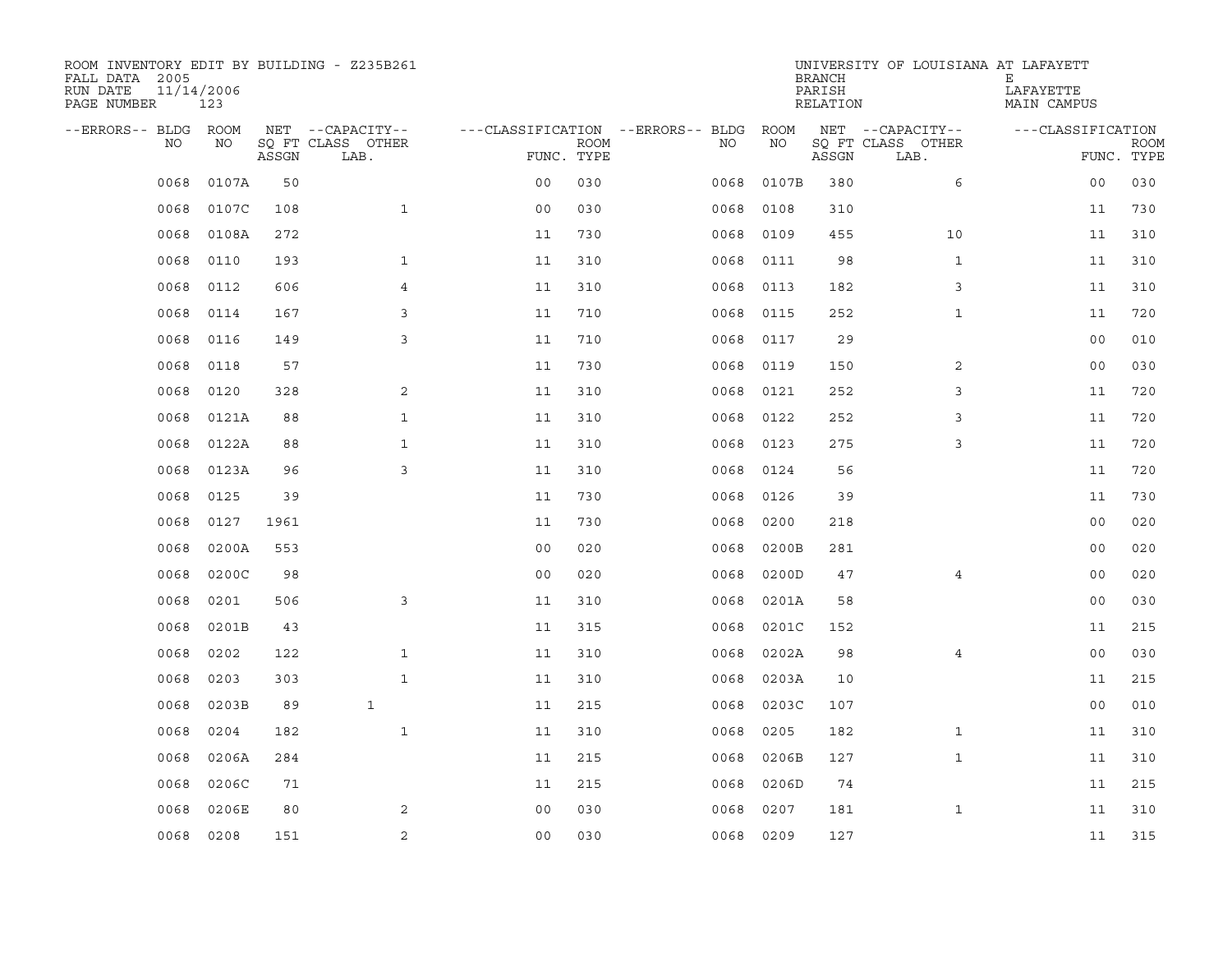| ROOM INVENTORY EDIT BY BUILDING - Z235B261<br>FALL DATA 2005<br>RUN DATE<br>PAGE NUMBER | 11/14/2006<br>124 |       |                                       |                                        |             |            |                                                  | <b>BRANCH</b><br>PARISH<br>RELATION | UNIVERSITY OF LOUISIANA AT LAFAYETT                                    | Е<br>LAFAYETTE<br>MAIN CAMPUS |             |
|-----------------------------------------------------------------------------------------|-------------------|-------|---------------------------------------|----------------------------------------|-------------|------------|--------------------------------------------------|-------------------------------------|------------------------------------------------------------------------|-------------------------------|-------------|
| --ERRORS-- BLDG ROOM<br>NO.                                                             | NO                |       | NET --CAPACITY--<br>SQ FT CLASS OTHER | ---CLASSIFICATION --ERRORS-- BLDG ROOM | <b>ROOM</b> | NO         | NO                                               |                                     | NET --CAPACITY--<br>SQ FT CLASS OTHER                                  | ---CLASSIFICATION             | <b>ROOM</b> |
|                                                                                         |                   | ASSGN | LAB.                                  | FUNC. TYPE                             |             |            |                                                  | ASSGN                               | LAB.                                                                   |                               | FUNC. TYPE  |
| 0068                                                                                    | 0210              | 352   | 10                                    | 11                                     | 420         | 0068       | 0211                                             | 141                                 | $\mathbf{1}$                                                           | 11                            | 315         |
| 0068                                                                                    | 0211A             | 18    |                                       | 0 <sub>0</sub>                         | 030         | 0068       | 0212                                             | 143                                 | $\mathbf{1}$                                                           | 11                            | 310         |
| 0068                                                                                    | 0213              | 148   | $\mathbf{1}$                          | 11                                     | 310         | 0068       | 0214                                             | 173                                 | $\mathbf{1}$                                                           | 11                            | 310         |
| 0068                                                                                    | 0214A             | 58    |                                       | 0 <sub>0</sub>                         | 030         | 0068       | 0215                                             | 754                                 | 20                                                                     | 11                            | 310         |
| 0068                                                                                    | 0216              | 330   | 2                                     | 11                                     | 310         | 0068       | 0216A                                            | 131                                 |                                                                        | 11                            | 315         |
| 0068                                                                                    | 0217              | 101   | 2                                     | 11                                     | 635         | 0068       | 0218                                             | 214                                 |                                                                        | 11                            | 315         |
| 0068                                                                                    | 0218A             | 22    |                                       | 0 <sub>0</sub>                         | 030         | 0068       | 0219                                             | 127                                 |                                                                        | 11                            | 315         |
| 0068                                                                                    | 0220              | 62    | 2                                     | 0 <sub>0</sub>                         | 020         | 0068       | 0220A                                            | 162                                 | 4                                                                      | 00                            | 030         |
| 0068                                                                                    | 0221              | 187   | $\mathbf{1}$                          | 11                                     | 310         | 0068       | 0222                                             | 48                                  |                                                                        | 0 <sub>0</sub>                | 030         |
| 0068                                                                                    | 0224              | 147   | $\mathbf{1}$                          | 11                                     | 310         | 0068       | 0225                                             | 303                                 | $\mathbf{1}$                                                           | 11                            | 310         |
| 0068                                                                                    | 0226              | 203   | $\mathbf{1}$                          | 11                                     | 310         | 0068       | 0227                                             | 128                                 | $\mathbf{1}$                                                           | 11                            | 310         |
|                                                                                         | 0068 0227A        | 184   | $\mathbf{1}$                          | 11                                     | 310         |            | 0068 0233                                        | 235                                 | 2                                                                      | 11                            | 310         |
|                                                                                         | 0068 C0105B       | 67    |                                       | 0 <sub>0</sub>                         | 020         | 0068 C0220 |                                                  | 267                                 |                                                                        | 0 <sub>0</sub>                | 020         |
|                                                                                         | 0068 C0221        | 241   |                                       | 0 <sub>0</sub>                         | 020         |            | TOTAL NUMBER CLASSROOMS<br>TOTAL NUMBER LABS 210 |                                     | TOTAL NET ASSIGN SO. FT. IN ROOM FILE<br>TOTAL NUMBER SPECIAL LABS 220 | 15,261                        |             |
|                                                                                         | 0072 0100         | 106   |                                       | 0 <sub>0</sub>                         | 020         |            | 0072 0100A                                       | 172                                 |                                                                        | 0 <sub>0</sub>                | 020         |
|                                                                                         | 0072 0100B        | 282   |                                       | 0 <sub>0</sub>                         | 020         | 0072 0101  |                                                  | 983                                 | 20                                                                     | 11                            | 640         |
|                                                                                         | 0072 0101A        | 69    |                                       | 11                                     | 645         |            | 0072 0101B                                       | 79                                  | $\mathbf{1}$                                                           | 11                            | 640         |
| 0072                                                                                    | 0101C             | 23    |                                       | 0 <sub>0</sub>                         | 030         | 0072       | 0102                                             | 17                                  |                                                                        | 0 <sub>0</sub>                | 030         |
|                                                                                         | 0072 0103         | 1245  | 20                                    | 11                                     | 640         |            | 0072 0103A                                       | 79                                  |                                                                        | 11                            | 640         |
| 0072                                                                                    | 0103B             | 39    |                                       | 11                                     | 640         |            | 0072 0103C                                       | 37                                  |                                                                        | 11                            | 645         |
|                                                                                         | 0072 0104         | 37    |                                       | 11                                     | 645         |            | 0072 0105                                        | 34                                  |                                                                        | 0 <sub>0</sub>                | 030         |
| 0072                                                                                    | 0106              | 1029  | 30                                    | 11                                     | 640         | 0072       | 0106A                                            | 34                                  |                                                                        | 11                            | 645         |
|                                                                                         | 0072 0106B        | 39    |                                       | 11                                     | 640         |            | 0072 0106C                                       | 39                                  | $\mathbf{1}$                                                           | 11                            | 640         |
|                                                                                         | 0072 0106D        | 20    |                                       | 0 <sub>0</sub>                         | 030         |            | 0072 0106E                                       | 7                                   |                                                                        | 0 <sub>0</sub>                | 030         |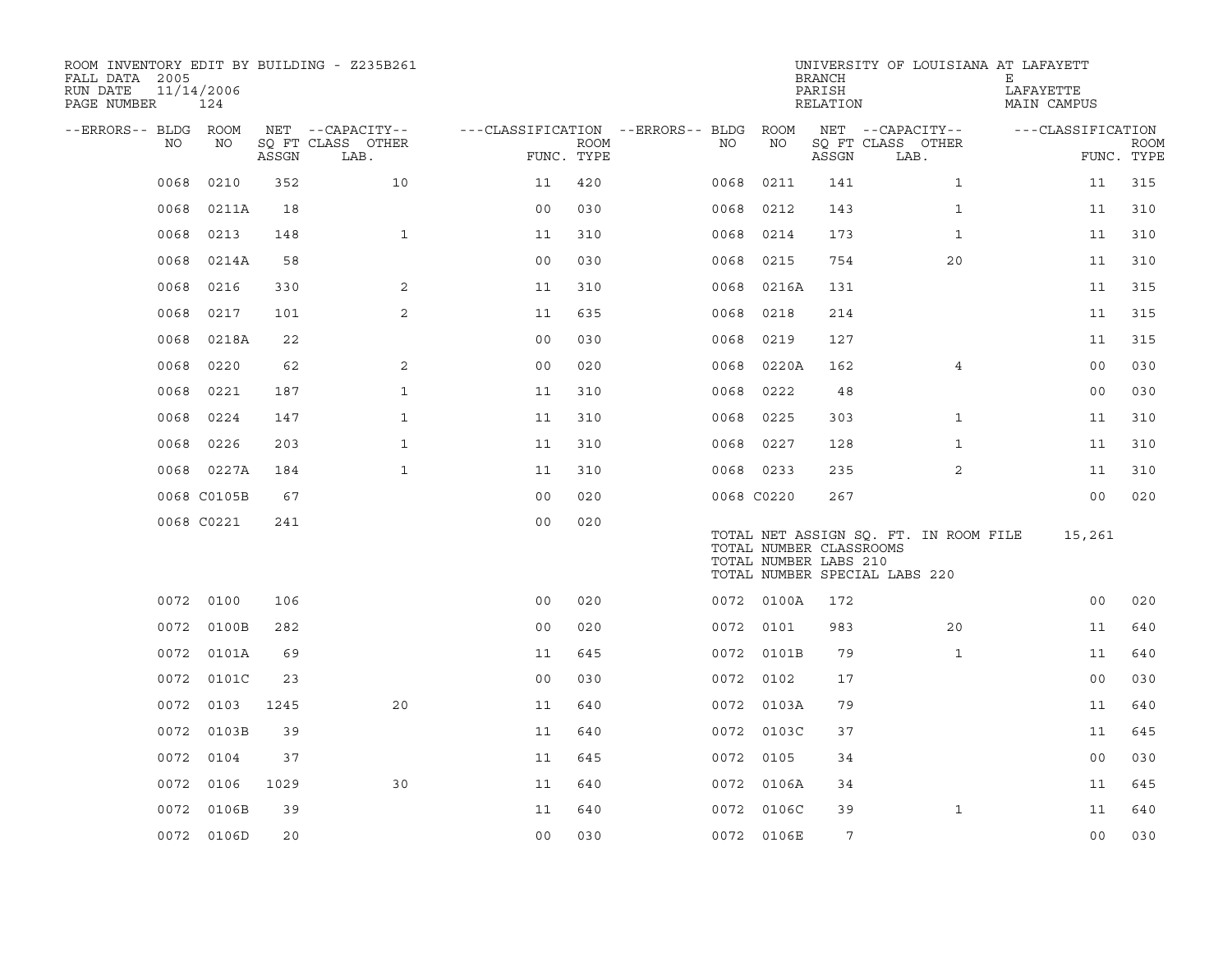| ROOM INVENTORY EDIT BY BUILDING - Z235B261<br>FALL DATA 2005<br>RUN DATE<br>PAGE NUMBER | 11/14/2006<br>125 |       |                                       |                                        |             |           |                                                  | <b>BRANCH</b><br>PARISH<br>RELATION | UNIVERSITY OF LOUISIANA AT LAFAYETT                                    | Е<br>LAFAYETTE<br><b>MAIN CAMPUS</b> |                           |
|-----------------------------------------------------------------------------------------|-------------------|-------|---------------------------------------|----------------------------------------|-------------|-----------|--------------------------------------------------|-------------------------------------|------------------------------------------------------------------------|--------------------------------------|---------------------------|
| --ERRORS-- BLDG ROOM<br>NO.                                                             | NO                |       | NET --CAPACITY--<br>SQ FT CLASS OTHER | ---CLASSIFICATION --ERRORS-- BLDG ROOM | <b>ROOM</b> | NO        | NO                                               |                                     | NET --CAPACITY--<br>SQ FT CLASS OTHER                                  | ---CLASSIFICATION                    |                           |
|                                                                                         |                   | ASSGN | LAB.                                  | FUNC. TYPE                             |             |           |                                                  | ASSGN                               | LAB.                                                                   |                                      | <b>ROOM</b><br>FUNC. TYPE |
| 0072                                                                                    | 0107              | 587   |                                       | 11                                     | 640         | 0072      | 0107A                                            | 33                                  |                                                                        | 11                                   | 645                       |
|                                                                                         | 0072 0107B        | 38    |                                       | 11                                     | 640         |           | 0072 0107C                                       | 12                                  |                                                                        | 00                                   | 030                       |
|                                                                                         | 0072 0108         | 353   | $\overline{2}$                        | 11                                     | 645         |           | 0072 0108A                                       | 113                                 |                                                                        | 11                                   | 645                       |
|                                                                                         | 0072 0108B        | 104   |                                       | 11                                     | 645         | 0072 0109 |                                                  | 651                                 | 20                                                                     | 11                                   | 640                       |
| 0072                                                                                    | 0109A             | 18    |                                       | 00                                     | 030         | 0072 0110 |                                                  | 38                                  | $\mathbf{1}$                                                           | 11                                   | 645                       |
|                                                                                         | 0072 0111         | 19    |                                       | 0 <sub>0</sub>                         | 030         | 0072 0112 |                                                  | 38                                  | $\mathbf{1}$                                                           | 11                                   | 645                       |
| 0072                                                                                    | 0113              | 33    |                                       | 0 <sub>0</sub>                         | 010         | 0072 0114 |                                                  | 1232                                | 40                                                                     | 11                                   | 640                       |
|                                                                                         | 0072 0115         | 297   | 2                                     | 11                                     | 310         |           | 0072 0115A                                       | 14                                  |                                                                        | 11                                   | 315                       |
| 0072                                                                                    | 0116              | 318   | $\mathbf{1}$                          | 11                                     | 310         |           | 0072 0116A                                       | 14                                  |                                                                        | 11                                   | 315                       |
|                                                                                         | 0072 0117         | 215   | $\mathbf{1}$                          | 11                                     | 310         | 0072 0118 |                                                  | 388                                 | 8                                                                      | 11                                   | 310                       |
|                                                                                         | 0072 0118A        | 13    |                                       | 0 <sub>0</sub>                         | 030         |           | 0072 0118B                                       | 70                                  |                                                                        | 11                                   | 315                       |
|                                                                                         | 0072 0118C        | 28    |                                       | 0 <sub>0</sub>                         | 030         | 0072 0119 |                                                  | 41                                  | $\mathbf{1}$                                                           | 11                                   | 640                       |
|                                                                                         | 0072 0119A        | 14    |                                       | 11                                     | 640         | 0072 0120 | TOTAL NUMBER CLASSROOMS<br>TOTAL NUMBER LABS 210 | 58                                  | TOTAL NET ASSIGN SQ. FT. IN ROOM FILE<br>TOTAL NUMBER SPECIAL LABS 220 | 11<br>8,325                          | 645                       |
|                                                                                         | 0076 0100         | 1142  |                                       | 0 <sub>0</sub>                         | 020         |           | 0076 0100A                                       | 941                                 |                                                                        | 11                                   | 670                       |
| 0076                                                                                    | 0100B             | 283   |                                       | 0 <sub>0</sub>                         | 020         |           | 0076 0100C                                       | 316                                 |                                                                        | 0 <sub>0</sub>                       | 020                       |
| 0076                                                                                    | 0100D             | 1674  |                                       | 11                                     | 650         |           | 0076 0100E                                       | 232                                 |                                                                        | 0 <sub>0</sub>                       | 020                       |
| 0076                                                                                    | 0100F             | 205   |                                       | 0 <sub>0</sub>                         | 020         |           | 0076 0100G                                       | 245                                 |                                                                        | 0 <sub>0</sub>                       | 020                       |
| 0076                                                                                    | 0100H             | 205   |                                       | 0 <sub>0</sub>                         | 020         | 0076 0101 |                                                  | 157                                 | $\mathbf{1}$                                                           | 11                                   | 920                       |
| 0076                                                                                    | 0102              | 173   | $\mathbf{1}$                          | 11                                     | 910         | 0076 0103 |                                                  | 173                                 | $\mathbf{1}$                                                           | 11                                   | 910                       |
| 0076                                                                                    | 0104              | 173   | $\mathbf{1}$                          | 11                                     | 910         | 0076 0105 |                                                  | 173                                 | $\mathbf{1}$                                                           | 11                                   | 910                       |
|                                                                                         | 0076 0106         | 173   | $\mathbf{1}$                          | 11                                     | 910         | 0076 0107 |                                                  | 173                                 | $\mathbf{1}$                                                           | 11                                   | 910                       |
| 0076                                                                                    | 0108              | 173   | $\mathbf{1}$                          | 11                                     | 910         | 0076 0109 |                                                  | 157                                 |                                                                        | 11                                   | 919                       |
| 0076                                                                                    | 0110              | 170   |                                       | 11                                     | 730         | 0076 0111 |                                                  | 27                                  |                                                                        | 11                                   | 730                       |
|                                                                                         | 0076 0111A        | 176   | 6                                     | 11                                     | 410         | 0076 0112 |                                                  | 20                                  |                                                                        | 11                                   | 730                       |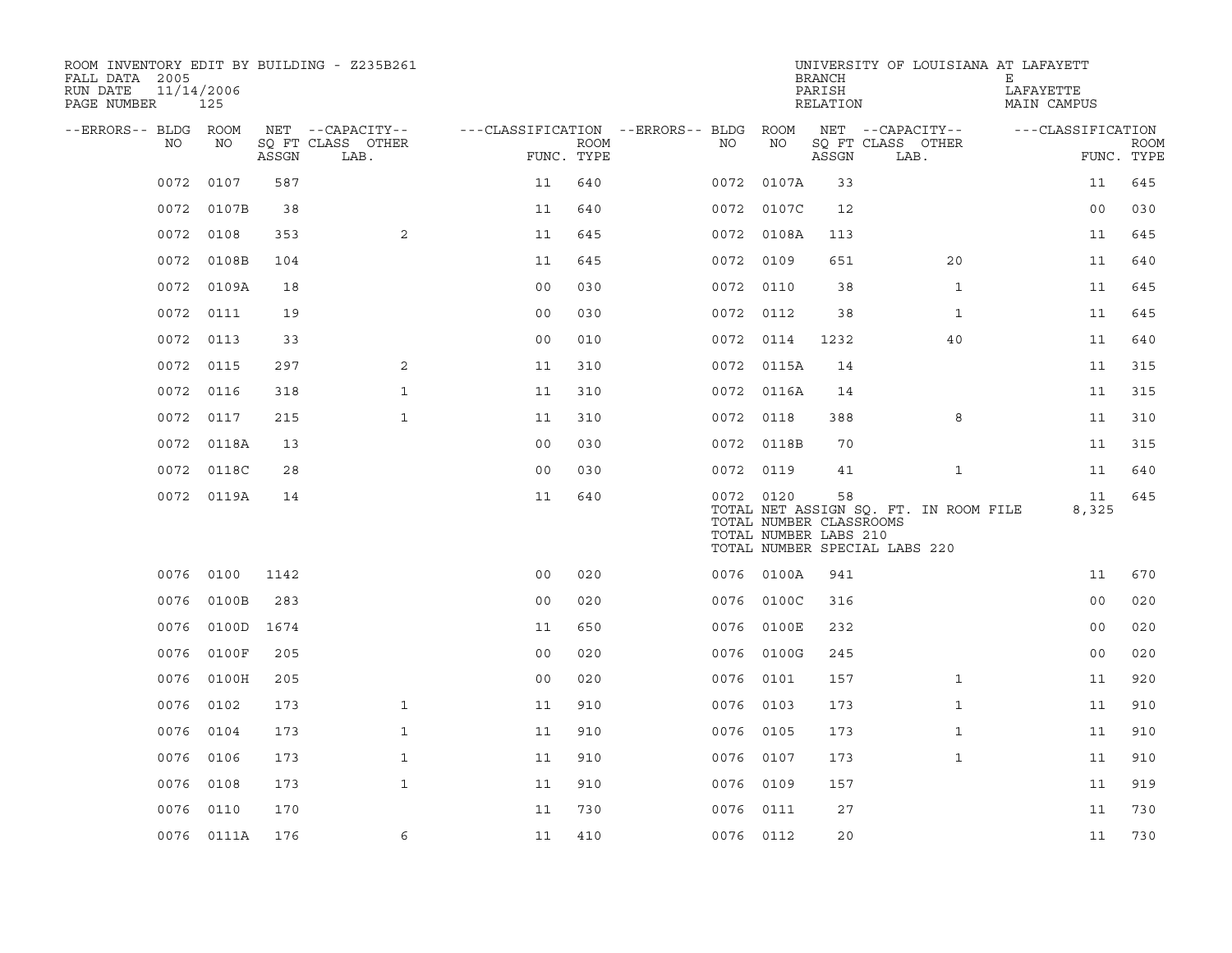| ROOM INVENTORY EDIT BY BUILDING - Z235B261<br>FALL DATA 2005<br>RUN DATE<br>PAGE NUMBER | 11/14/2006<br>126 |       |                           |                                   |             |           |            | <b>BRANCH</b><br>PARISH<br>RELATION | UNIVERSITY OF LOUISIANA AT LAFAYETT | Е<br>LAFAYETTE<br>MAIN CAMPUS |                           |
|-----------------------------------------------------------------------------------------|-------------------|-------|---------------------------|-----------------------------------|-------------|-----------|------------|-------------------------------------|-------------------------------------|-------------------------------|---------------------------|
| --ERRORS-- BLDG ROOM                                                                    |                   |       | NET --CAPACITY--          | ---CLASSIFICATION --ERRORS-- BLDG |             |           | ROOM       |                                     | NET --CAPACITY--                    | ---CLASSIFICATION             |                           |
| NO                                                                                      | NO                | ASSGN | SQ FT CLASS OTHER<br>LAB. | FUNC. TYPE                        | <b>ROOM</b> | NO.       | NO         | ASSGN                               | SQ FT CLASS OTHER<br>LAB.           |                               | <b>ROOM</b><br>FUNC. TYPE |
| 0076                                                                                    | 0113              | 164   |                           | 11                                | 730         | 0076      | 0114       | 160                                 |                                     | 0 <sub>0</sub>                | 030                       |
| 0076                                                                                    | 0115              | 96    |                           | 11                                | 630         |           | 0076 0115A | 44                                  | $\mathbf{1}$                        | 0 <sub>0</sub>                | 020                       |
| 0076                                                                                    | 0115B             | 44    | $\mathbf{1}$              | 0 <sub>0</sub>                    | 020         |           | 0076 0116  | 296                                 | 28                                  | 11                            | 410                       |
| 0076                                                                                    | 0117              | 111   |                           | 11                                | 919         |           | 0076 0118  | 400                                 | $\mathbf{1}$                        | 11                            | 950                       |
| 0076                                                                                    | 0119              | 22    |                           | 0 <sub>0</sub>                    | 010         | 0076      | 0121       | 111                                 |                                     | 11                            | 919                       |
| 0076                                                                                    | 0123              | 172   | 3                         | 0 <sub>0</sub>                    | 030         | 0076 0125 |            | 436                                 | $\mathbf{1}$                        | 11                            | 950                       |
| 0076                                                                                    | 0130              | 125   |                           | 11                                | 730         | 0076      | 0200       | 226                                 | $\mathbf{1}$                        | 11                            | 920                       |
| 0076                                                                                    | 0200B             | 461   | $\mathbf{1}$              | 0 <sub>0</sub>                    | 020         | 0076      | 0200C      | 347                                 | $\mathbf{1}$                        | 00                            | 020                       |
| 0076                                                                                    | 0200D             | 325   | $\mathbf{1}$              | 0 <sub>0</sub>                    | 020         | 0076      | 0200E      | 320                                 | $\mathbf{1}$                        | 0 <sub>0</sub>                | 020                       |
| 0076                                                                                    | 0200F             | 272   | $\mathbf{1}$              | 0 <sub>0</sub>                    | 020         | 0076      | 0200G      | 165                                 |                                     | 0 <sub>0</sub>                | 020                       |
| 0076                                                                                    | 0200H             | 165   |                           | 0 <sub>0</sub>                    | 020         | 0076      | 0200I      | 165                                 |                                     | 0 <sub>0</sub>                | 020                       |
| 0076                                                                                    | 0200J             | 165   |                           | 0 <sub>0</sub>                    | 020         | 0076      | 0201       | 173                                 | $\mathbf{1}$                        | 11                            | 910                       |
| 0076                                                                                    | 0202              | 173   | 2                         | 11                                | 910         | 0076      | 0203       | 173                                 | 2                                   | 11                            | 910                       |
| 0076                                                                                    | 0204              | 173   | 2                         | 11                                | 910         | 0076      | 0205       | 173                                 | 2                                   | 11                            | 910                       |
| 0076                                                                                    | 0206              | 173   | 2                         | 11                                | 910         | 0076      | 0207       | 173                                 | 2                                   | 11                            | 910                       |
| 0076                                                                                    | 0208              | 183   | 2                         | 11                                | 910         |           | 0076 0209  | 173                                 | 2                                   | 11                            | 910                       |
| 0076                                                                                    | 0210              | 173   |                           | 11                                | 919         | 0076      | 0211       | 144                                 |                                     | 11                            | 750                       |
| 0076                                                                                    | 0212              | 173   | 2                         | 11                                | 910         | 0076      | 0213       | 173                                 | 2                                   | 11                            | 910                       |
| 0076                                                                                    | 0214              | 173   | 2                         | 11                                | 910         | 0076 0215 |            | 173                                 | 2                                   | 11                            | 910                       |
| 0076                                                                                    | 0216              | 173   | 2                         | 11                                | 910         | 0076      | 0217       | 173                                 | 2                                   | 11                            | 910                       |
| 0076                                                                                    | 0219              | 173   | 2                         | 11                                | 910         |           | 0076 0220  | 173                                 |                                     | 11                            | 919                       |
| 0076                                                                                    | 0221              | 173   | 2                         | 11                                | 910         | 0076      | 0222       | 173                                 | 2                                   | 11                            | 910                       |
| 0076                                                                                    | 0223              | 173   | 2                         | 11                                | 910         | 0076 0224 |            | 173                                 | 2                                   | 11                            | 910                       |
| 0076                                                                                    | 0225              | 173   | 2                         | 11                                | 910         | 0076      | 0226       | 173                                 | 2                                   | 11                            | 910                       |
| 0076                                                                                    | 0227              | 173   | 2                         | 11                                | 910         | 0076      | 0228       | 173                                 | 2                                   | 11                            | 910                       |
|                                                                                         | 0076 0230         | 173   |                           | 11                                | 919         |           | 0076 0231  | 22                                  |                                     | 0 <sub>0</sub>                | 010                       |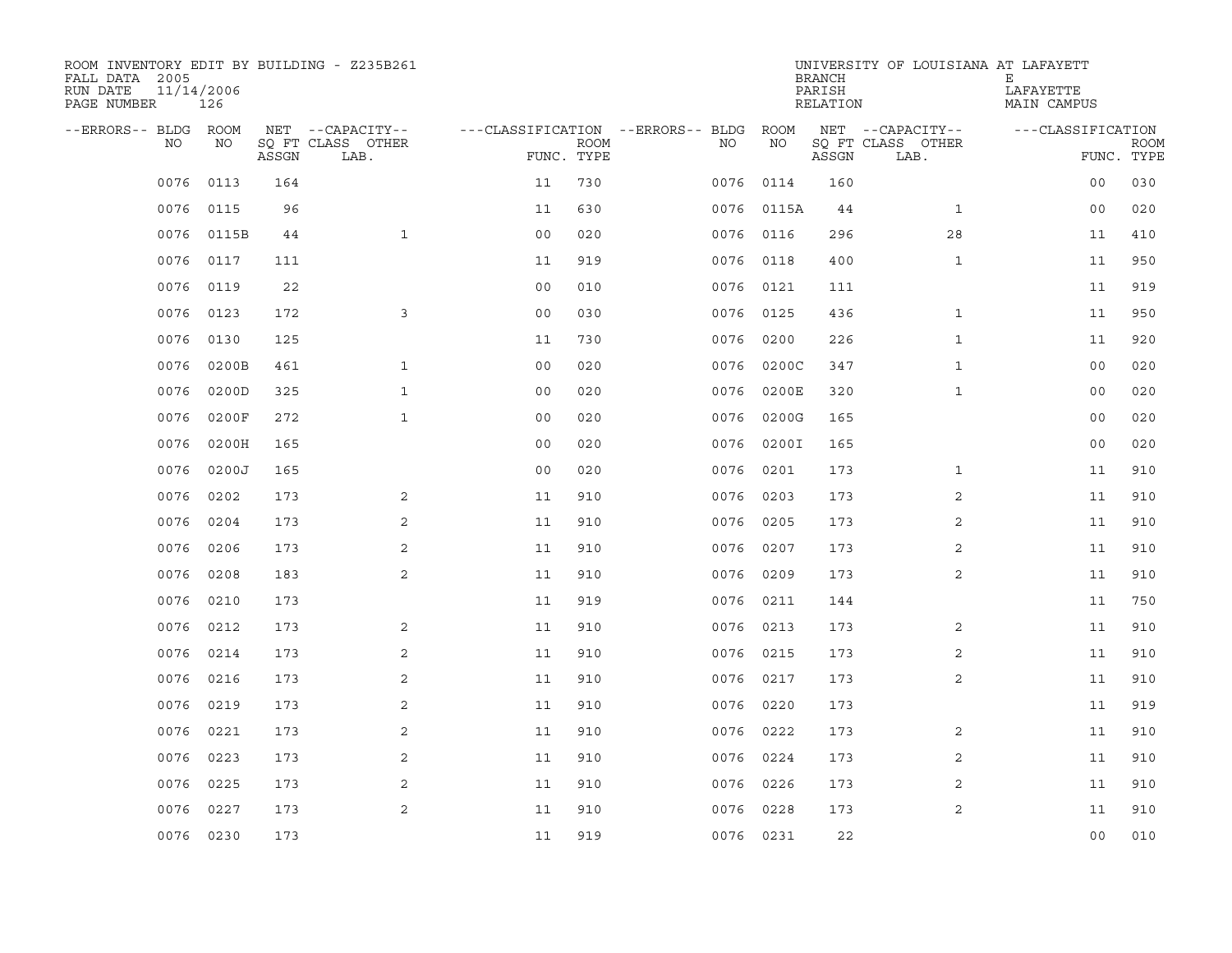| ROOM INVENTORY EDIT BY BUILDING - Z235B261<br>FALL DATA 2005<br>RUN DATE<br>PAGE NUMBER | 11/14/2006<br>127 |       |                           |                                   |             |           |            | <b>BRANCH</b><br>PARISH<br>RELATION | UNIVERSITY OF LOUISIANA AT LAFAYETT | Е<br>LAFAYETTE<br>MAIN CAMPUS |                           |
|-----------------------------------------------------------------------------------------|-------------------|-------|---------------------------|-----------------------------------|-------------|-----------|------------|-------------------------------------|-------------------------------------|-------------------------------|---------------------------|
| --ERRORS-- BLDG                                                                         | ROOM              |       | NET --CAPACITY--          | ---CLASSIFICATION --ERRORS-- BLDG |             |           | ROOM       |                                     | NET --CAPACITY--                    | ---CLASSIFICATION             |                           |
| NO                                                                                      | NO                | ASSGN | SQ FT CLASS OTHER<br>LAB. | FUNC. TYPE                        | <b>ROOM</b> | NO.       | NO         | ASSGN                               | SQ FT CLASS OTHER<br>LAB.           |                               | <b>ROOM</b><br>FUNC. TYPE |
| 0076                                                                                    | 0231A             | 44    | $\mathbf{1}$              | 0 <sub>0</sub>                    | 020         | 0076      | 0231B      | 44                                  | $\mathbf{1}$                        | 0 <sub>0</sub>                | 020                       |
| 0076                                                                                    | 0232              | 173   | $\mathbf{1}$              | 11                                | 910         | 0076 0233 |            | 173                                 | 2                                   | 11                            | 910                       |
| 0076                                                                                    | 0234              | 173   | 2                         | 11                                | 910         | 0076      | 0235       | 173                                 | $\overline{2}$                      | 11                            | 910                       |
| 0076                                                                                    | 0236              | 173   | 2                         | 11                                | 910         | 0076      | 0237       | 173                                 | 2                                   | 11                            | 910                       |
| 0076                                                                                    | 0238              | 173   | 2                         | 11                                | 910         | 0076      | 0239       | 173                                 | $\overline{a}$                      | 11                            | 910                       |
| 0076                                                                                    | 0240              | 173   |                           | 11                                | 919         | 0076      | 0300       | 226                                 |                                     | 11                            | 630                       |
| 0076                                                                                    | 0300A             | 461   | $\mathbf{1}$              | 0 <sub>0</sub>                    | 020         | 0076      | 0300B      | 347                                 | $\mathbf{1}$                        | 00                            | 020                       |
| 0076                                                                                    | 0300C             | 325   | $\mathbf{1}$              | 0 <sub>0</sub>                    | 020         | 0076      | 0300D      | 272                                 | $\mathbf{1}$                        | 0 <sub>0</sub>                | 020                       |
| 0076                                                                                    | 0300E             | 320   | $\mathbf{1}$              | 0 <sub>0</sub>                    | 020         | 0076      | 0300F      | 165                                 |                                     | 0 <sub>0</sub>                | 020                       |
| 0076                                                                                    | 0300G             | 165   |                           | 0 <sub>0</sub>                    | 020         | 0076      | 0300H      | 165                                 |                                     | 0 <sub>0</sub>                | 020                       |
| 0076                                                                                    | 0300I             | 165   |                           | 0 <sub>0</sub>                    | 020         | 0076      | 0300J      | 165                                 |                                     | 0 <sub>0</sub>                | 020                       |
| 0076                                                                                    | 0301              | 173   | 2                         | 11                                | 910         |           | 0076 0302  | 173                                 | $\mathbf{1}$                        | 11                            | 910                       |
| 0076                                                                                    | 0303              | 173   | 2                         | 11                                | 910         | 0076      | 0304       | 173                                 | 2                                   | 11                            | 910                       |
| 0076                                                                                    | 0305              | 173   | 2                         | 11                                | 910         | 0076      | 0306       | 173                                 | 2                                   | 11                            | 910                       |
| 0076                                                                                    | 0307              | 173   | $\mathbf{1}$              | 11                                | 910         | 0076      | 0308       | 173                                 | $\overline{a}$                      | 11                            | 910                       |
| 0076                                                                                    | 0309              | 173   | 2                         | 11                                | 910         | 0076      | 0310       | 173                                 |                                     | 11                            | 919                       |
| 0076                                                                                    | 0311              | 144   |                           | 11                                | 750         | 0076      | 0312       | 173                                 | 2                                   | 11                            | 910                       |
| 0076                                                                                    | 0313              | 173   | 2                         | 11                                | 910         | 0076      | 0314       | 173                                 | 2                                   | 11                            | 910                       |
| 0076                                                                                    | 0315              | 173   | 2                         | 11                                | 910         | 0076 0316 |            | 173                                 | 2                                   | 11                            | 910                       |
| 0076                                                                                    | 0317              | 173   | 2                         | 11                                | 910         | 0076      | 0319       | 173                                 | $\overline{2}$                      | 11                            | 910                       |
| 0076                                                                                    | 0320              | 173   |                           | 11                                | 919         |           | 0076 0321  | 173                                 | $\mathbf{1}$                        | 11                            | 910                       |
| 0076                                                                                    | 0322              | 173   | 2                         | 11                                | 910         | 0076      | 0323       | 173                                 | 2                                   | 11                            | 910                       |
| 0076                                                                                    | 0324              | 173   | 2                         | 11                                | 910         | 0076 0325 |            | 173                                 | 2                                   | 11                            | 910                       |
| 0076                                                                                    | 0326              | 173   | 2                         | 11                                | 910         | 0076      | 0327       | 173                                 | 2                                   | 11                            | 910                       |
| 0076                                                                                    | 0328              | 173   | 2                         | 11                                | 910         | 0076      | 0330       | 173                                 |                                     | 11                            | 919                       |
|                                                                                         | 0076 0331         | 22    |                           | 0 <sub>0</sub>                    | 010         |           | 0076 0331A | 44                                  | $\mathbf{1}$                        | 0 <sub>0</sub>                | 020                       |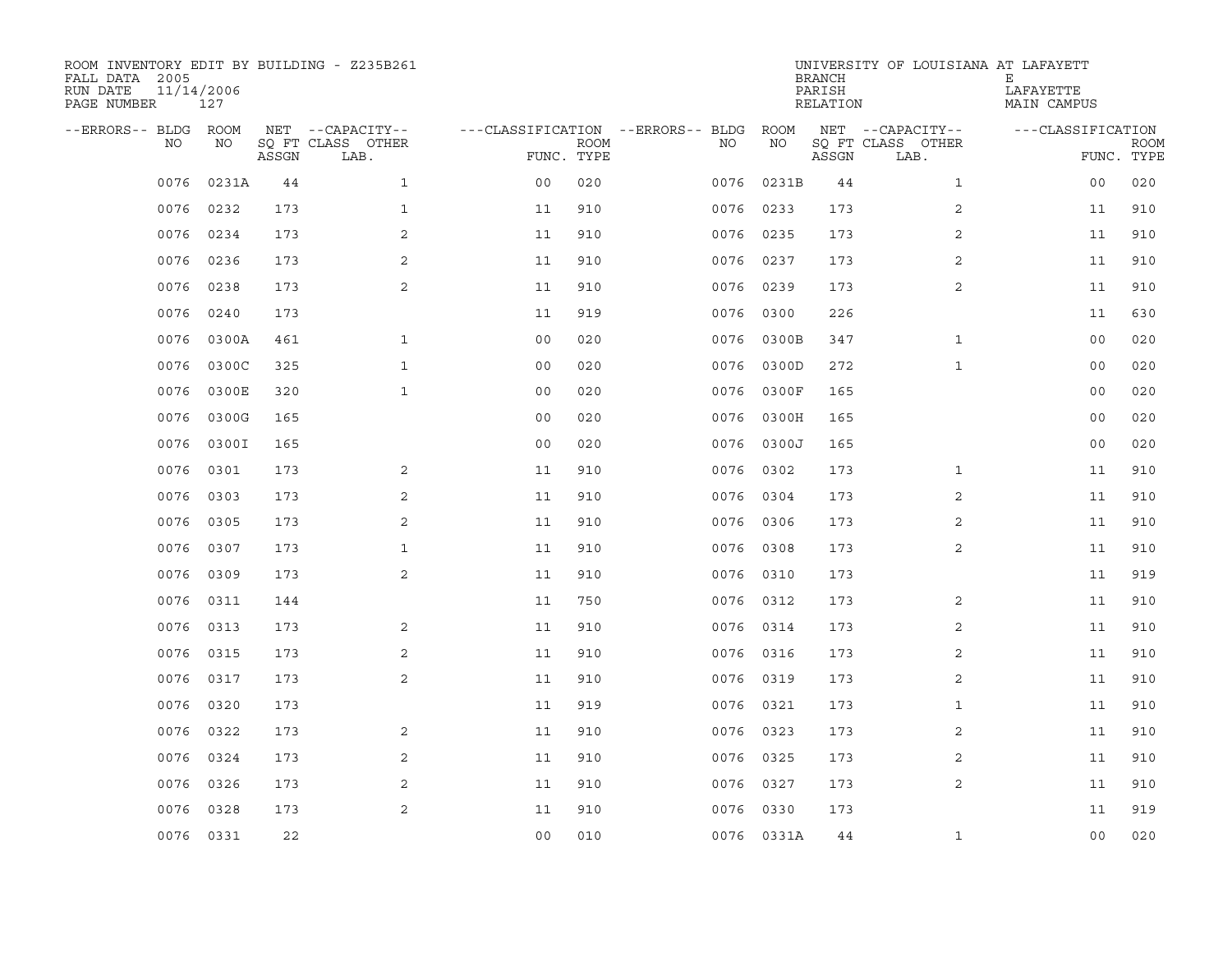| ROOM INVENTORY EDIT BY BUILDING - Z235B261<br>FALL DATA 2005<br>RUN DATE<br>PAGE NUMBER | 11/14/2006<br>128 |       |                           |                                   |             |           |            | <b>BRANCH</b><br>PARISH<br>RELATION | UNIVERSITY OF LOUISIANA AT LAFAYETT | Е<br>LAFAYETTE<br>MAIN CAMPUS |             |
|-----------------------------------------------------------------------------------------|-------------------|-------|---------------------------|-----------------------------------|-------------|-----------|------------|-------------------------------------|-------------------------------------|-------------------------------|-------------|
| --ERRORS-- BLDG ROOM                                                                    |                   |       | NET --CAPACITY--          | ---CLASSIFICATION --ERRORS-- BLDG |             |           | ROOM       |                                     | NET --CAPACITY--                    | ---CLASSIFICATION             |             |
| NO                                                                                      | NO                | ASSGN | SQ FT CLASS OTHER<br>LAB. | FUNC. TYPE                        | <b>ROOM</b> | NO.       | NO         | ASSGN                               | SQ FT CLASS OTHER<br>LAB.           | FUNC. TYPE                    | <b>ROOM</b> |
| 0076                                                                                    | 0331B             | 44    | $\mathbf{1}$              | 0 <sub>0</sub>                    | 020         | 0076      | 0332       | 173                                 | $\overline{2}$                      | 11                            | 910         |
| 0076                                                                                    | 0333              | 173   | 2                         | 11                                | 910         | 0076 0334 |            | 173                                 | $\overline{2}$                      | 11                            | 910         |
| 0076                                                                                    | 0335              | 173   | 2                         | 11                                | 910         | 0076 0336 |            | 173                                 | 2                                   | 11                            | 910         |
| 0076                                                                                    | 0337              | 173   | 2                         | 11                                | 910         | 0076 0338 |            | 173                                 | 2                                   | 11                            | 910         |
| 0076                                                                                    | 0339              | 173   | 2                         | 11                                | 910         | 0076      | 0340       | 173                                 |                                     | 11                            | 919         |
| 0076                                                                                    | 0400              | 226   | $\mathbf{1}$              | 11                                | 920         | 0076      | 0400B      | 461                                 | $\mathbf{1}$                        | 0 <sub>0</sub>                | 020         |
| 0076                                                                                    | 0400C             | 347   | $\mathbf{1}$              | 0 <sub>0</sub>                    | 020         | 0076      | 0400D      | 325                                 | $\mathbf{1}$                        | 0 <sub>0</sub>                | 020         |
| 0076                                                                                    | 0400E             | 320   | $\mathbf{1}$              | 00                                | 020         | 0076      | 0400F      | 272                                 | $\mathbf{1}$                        | 00                            | 020         |
| 0076                                                                                    | 0400G             | 165   |                           | 0 <sub>0</sub>                    | 020         | 0076      | 0400H      | 165                                 |                                     | 0 <sub>0</sub>                | 020         |
| 0076                                                                                    | 0400I             | 165   |                           | 0 <sub>0</sub>                    | 020         |           | 0076 0400J | 165                                 |                                     | 0 <sub>0</sub>                | 020         |
| 0076                                                                                    | 0401              | 173   | 2                         | 11                                | 910         | 0076      | 0402       | 173                                 | 2                                   | 11                            | 910         |
| 0076                                                                                    | 0403              | 173   | 2                         | 11                                | 910         | 0076 0404 |            | 173                                 | 2                                   | 11                            | 910         |
| 0076                                                                                    | 0405              | 173   | 2                         | 11                                | 910         | 0076      | 0406       | 173                                 | 2                                   | 11                            | 910         |
| 0076                                                                                    | 0407              | 173   | 2                         | 11                                | 910         | 0076 0408 |            | 173                                 | 2                                   | 11                            | 910         |
| 0076                                                                                    | 0409              | 173   | 2                         | 11                                | 910         | 0076      | 0410       | 173                                 |                                     | 11                            | 919         |
| 0076                                                                                    | 0411              | 144   |                           | 11                                | 935         | 0076 0412 |            | 173                                 | 2                                   | 11                            | 910         |
| 0076                                                                                    | 0413              | 173   | 2                         | 11                                | 910         | 0076      | 0414       | 173                                 | $\mathbf{1}$                        | 11                            | 910         |
| 0076                                                                                    | 0415              | 173   | 2                         | 11                                | 910         | 0076      | 0416       | 173                                 | 2                                   | 11                            | 910         |
| 0076                                                                                    | 0417              | 173   | 2                         | 11                                | 910         | 0076 0419 |            | 173                                 | 2                                   | 11                            | 910         |
| 0076                                                                                    | 0420              | 173   |                           | 11                                | 919         | 0076 0421 |            | 173                                 | 2                                   | 11                            | 910         |
| 0076                                                                                    | 0422              | 173   | $\mathbf{1}$              | 11                                | 910         | 0076 0423 |            | 173                                 | $\overline{2}$                      | 11                            | 910         |
| 0076                                                                                    | 0424              | 173   | 2                         | 11                                | 910         | 0076      | 0425       | 173                                 | 2                                   | 11                            | 910         |
| 0076                                                                                    | 0426              | 173   | 2                         | 11                                | 910         | 0076 0427 |            | 173                                 | 2                                   | 11                            | 910         |
| 0076                                                                                    | 0428              | 173   | 2                         | 11                                | 910         | 0076 0430 |            | 173                                 |                                     | 11                            | 919         |
| 0076                                                                                    | 0431              | 22    |                           | 0 <sub>0</sub>                    | 010         |           | 0076 0431A | 44                                  | $\mathbf{1}$                        | 0 <sub>0</sub>                | 020         |
|                                                                                         | 0076 0431B        | 44    | $\mathbf{1}$              | 00                                | 020         | 0076 0432 |            | 173                                 | $\mathbf{1}$                        | 11                            | 910         |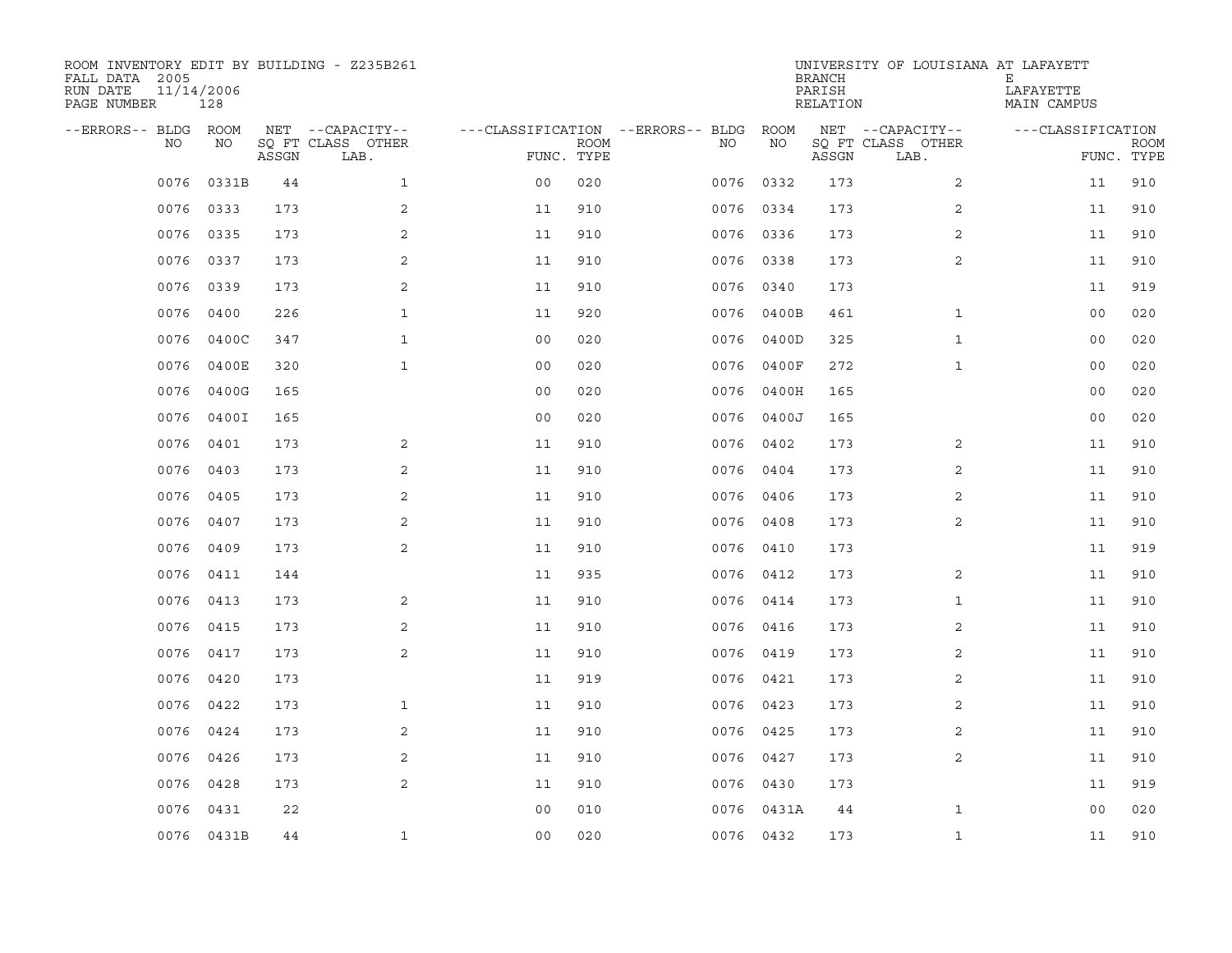| ROOM INVENTORY EDIT BY BUILDING - Z235B261<br>FALL DATA 2005<br>RUN DATE<br>PAGE NUMBER | 11/14/2006<br>129 |       |                           |                                   |             |           |            | <b>BRANCH</b><br>PARISH<br>RELATION | UNIVERSITY OF LOUISIANA AT LAFAYETT | Е<br>LAFAYETTE<br>MAIN CAMPUS |                           |
|-----------------------------------------------------------------------------------------|-------------------|-------|---------------------------|-----------------------------------|-------------|-----------|------------|-------------------------------------|-------------------------------------|-------------------------------|---------------------------|
| --ERRORS-- BLDG ROOM                                                                    |                   |       | NET --CAPACITY--          | ---CLASSIFICATION --ERRORS-- BLDG |             |           | ROOM       |                                     | NET --CAPACITY--                    | ---CLASSIFICATION             |                           |
| NO.                                                                                     | NO.               | ASSGN | SQ FT CLASS OTHER<br>LAB. | FUNC. TYPE                        | <b>ROOM</b> | NO.       | NO         | ASSGN                               | SQ FT CLASS OTHER<br>LAB.           |                               | <b>ROOM</b><br>FUNC. TYPE |
| 0076                                                                                    | 0433              | 173   | 2                         | 11                                | 910         | 0076      | 0434       | 173                                 | 2                                   | 11                            | 910                       |
| 0076                                                                                    | 0435              | 173   | 2                         | 11                                | 910         | 0076      | 0436       | 173                                 | 2                                   | 11                            | 910                       |
| 0076                                                                                    | 0437              | 173   | 2                         | 11                                | 910         | 0076 0438 |            | 173                                 | 2                                   | 11                            | 910                       |
| 0076                                                                                    | 0439              | 173   | 2                         | 11                                | 910         | 0076      | 0440       | 173                                 |                                     | 11                            | 919                       |
| 0076                                                                                    | 0500              | 226   |                           | 11                                | 630         | 0076      | 0500A      | 461                                 | $\mathbf{1}$                        | 0 <sub>0</sub>                | 020                       |
| 0076                                                                                    | 0500B             | 347   | 1                         | 0 <sub>0</sub>                    | 020         | 0076      | 0500C      | 325                                 | $\mathbf{1}$                        | 0 <sub>0</sub>                | 020                       |
| 0076                                                                                    | 0500D             | 320   | $\mathbf{1}$              | 0 <sub>0</sub>                    | 020         | 0076      | 0500E      | 272                                 | $\mathbf{1}$                        | 00                            | 020                       |
| 0076                                                                                    | 0500G             | 165   |                           | 0 <sub>0</sub>                    | 020         | 0076      | 0500H      | 165                                 |                                     | 00                            | 020                       |
| 0076                                                                                    | 0500I             | 165   |                           | 0 <sub>0</sub>                    | 020         | 0076      | 0500J      | 165                                 |                                     | 0 <sub>0</sub>                | 020                       |
| 0076                                                                                    | 0501              | 173   | $\boldsymbol{2}$          | 11                                | 910         | 0076      | 0502       | 173                                 | $\mathbf{1}$                        | 11                            | 910                       |
| 0076                                                                                    | 0503              | 173   | 2                         | 11                                | 910         | 0076      | 0504       | 173                                 | 2                                   | 11                            | 910                       |
| 0076                                                                                    | 0505              | 173   | 2                         | 11                                | 910         |           | 0076 0506  | 173                                 | 2                                   | 11                            | 910                       |
| 0076                                                                                    | 0507              | 173   | 2                         | 11                                | 910         | 0076      | 0508       | 173                                 | 2                                   | 11                            | 910                       |
| 0076                                                                                    | 0509              | 173   | 2                         | 11                                | 910         | 0076      | 0510       | 173                                 |                                     | 11                            | 919                       |
| 0076                                                                                    | 0511              | 144   |                           | 11                                | 935         | 0076      | 0512       | 173                                 | 2                                   | 11                            | 910                       |
| 0076                                                                                    | 0513              | 173   | 2                         | 11                                | 910         | 0076      | 0514       | 173                                 | 2                                   | 11                            | 910                       |
| 0076                                                                                    | 0515              | 173   | 2                         | 11                                | 910         | 0076      | 0516       | 173                                 | 2                                   | 11                            | 910                       |
| 0076                                                                                    | 0517              | 173   | 2                         | 11                                | 910         | 0076      | 0519       | 173                                 | 2                                   | 11                            | 910                       |
| 0076                                                                                    | 0520              | 173   |                           | 11                                | 919         | 0076 0521 |            | 173                                 | $\mathbf{1}$                        | 11                            | 910                       |
| 0076                                                                                    | 0522              | 173   | 2                         | 11                                | 910         | 0076      | 0523       | 173                                 | 2                                   | 11                            | 910                       |
| 0076                                                                                    | 0524              | 173   | 2                         | 11                                | 910         | 0076 0525 |            | 173                                 | 2                                   | 11                            | 910                       |
| 0076                                                                                    | 0526              | 173   | 2                         | 11                                | 910         | 0076      | 0527       | 173                                 | 2                                   | 11                            | 910                       |
| 0076                                                                                    | 0528              | 173   | 2                         | 11                                | 910         | 0076 0530 |            | 173                                 |                                     | 11                            | 919                       |
| 0076                                                                                    | 0531              | 22    |                           | 00                                | 010         |           | 0076 0531A | 44                                  | $\mathbf{1}$                        | 00                            | 020                       |
| 0076                                                                                    | 0531B             | 44    | $\mathbf{1}$              | 0 <sub>0</sub>                    | 020         | 0076 0532 |            | 173                                 | 2                                   | 11                            | 910                       |
|                                                                                         | 0076 0533         | 173   | $\overline{2}$            | 11                                | 910         | 0076 0534 |            | 173                                 | 2                                   | 11                            | 910                       |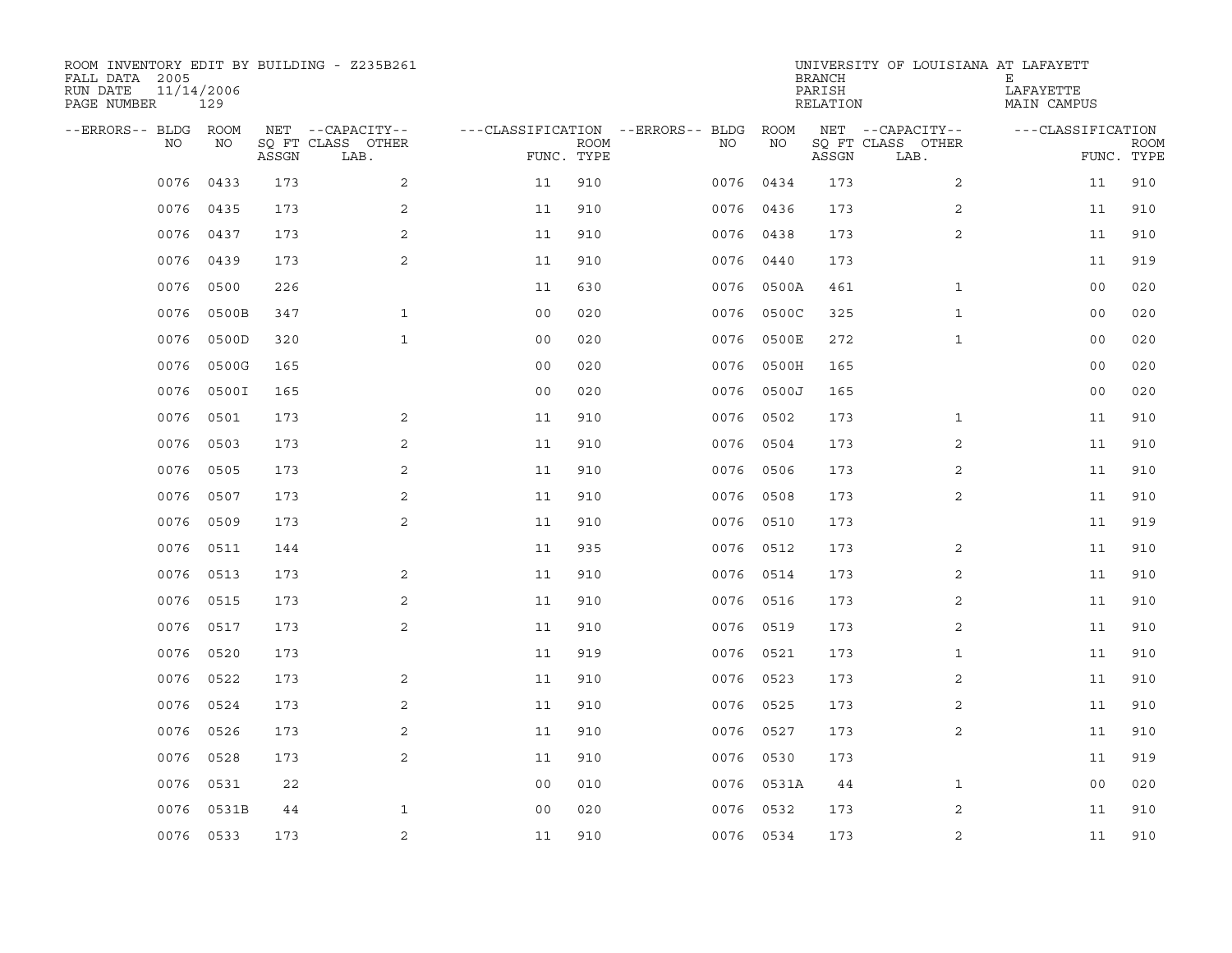| ROOM INVENTORY EDIT BY BUILDING - Z235B261<br>FALL DATA 2005<br>RUN DATE<br>PAGE NUMBER | 11/14/2006<br>130 |       |                           |                                   |             |           |            | <b>BRANCH</b><br>PARISH<br>RELATION | UNIVERSITY OF LOUISIANA AT LAFAYETT | Е<br>LAFAYETTE<br>MAIN CAMPUS |                           |
|-----------------------------------------------------------------------------------------|-------------------|-------|---------------------------|-----------------------------------|-------------|-----------|------------|-------------------------------------|-------------------------------------|-------------------------------|---------------------------|
| --ERRORS-- BLDG ROOM                                                                    |                   |       | NET --CAPACITY--          | ---CLASSIFICATION --ERRORS-- BLDG |             |           | ROOM       |                                     | NET --CAPACITY--                    | ---CLASSIFICATION             |                           |
| NO                                                                                      | NO                | ASSGN | SQ FT CLASS OTHER<br>LAB. | FUNC. TYPE                        | <b>ROOM</b> | NO.       | NO         | ASSGN                               | SQ FT CLASS OTHER<br>LAB.           |                               | <b>ROOM</b><br>FUNC. TYPE |
| 0076                                                                                    | 0535              | 173   | 2                         | 11                                | 910         | 0076      | 0536       | 173                                 | $\overline{2}$                      | 11                            | 910                       |
| 0076                                                                                    | 0537              | 173   | 2                         | 11                                | 910         | 0076      | 0538       | 173                                 | 2                                   | 11                            | 910                       |
| 0076                                                                                    | 0539              | 173   | 2                         | 11                                | 910         | 0076      | 0540       | 173                                 |                                     | 11                            | 919                       |
| 0076                                                                                    | 0600              | 226   | $\mathbf{1}$              | 11                                | 920         | 0076      | 0600B      | 461                                 | $\mathbf{1}$                        | 00                            | 020                       |
| 0076                                                                                    | 0600C             | 347   | $\mathbf{1}$              | 00                                | 020         | 0076      | 0600D      | 325                                 | $\mathbf{1}$                        | 00                            | 020                       |
| 0076                                                                                    | 0600E             | 320   | $\mathbf{1}$              | 0 <sub>0</sub>                    | 020         | 0076      | 0600F      | 272                                 | $\mathbf{1}$                        | 00                            | 020                       |
| 0076                                                                                    | 0600G             | 165   |                           | 00                                | 020         | 0076      | 0600H      | 165                                 |                                     | 0 <sub>0</sub>                | 020                       |
| 0076                                                                                    | 0600I             | 165   |                           | 0 <sub>0</sub>                    | 020         | 0076      | 0600J      | 165                                 |                                     | 00                            | 020                       |
| 0076                                                                                    | 0601              | 173   | $\mathbf{1}$              | 11                                | 910         | 0076      | 0602       | 173                                 | $\mathbf{1}$                        | 11                            | 910                       |
| 0076                                                                                    | 0603              | 173   | $\mathbf{1}$              | 11                                | 910         | 0076      | 0604       | 173                                 | $\mathbf{1}$                        | 11                            | 910                       |
| 0076                                                                                    | 0605              | 173   | $\mathbf{1}$              | 11                                | 910         | 0076      | 0606       | 173                                 | $\mathbf{1}$                        | 11                            | 910                       |
| 0076                                                                                    | 0607              | 173   | $\mathbf{1}$              | 11                                | 910         | 0076      | 0608       | 173                                 | $\mathbf{1}$                        | 11                            | 910                       |
| 0076                                                                                    | 0609              | 173   | $\mathbf{1}$              | 11                                | 910         | 0076      | 0610       | 173                                 |                                     | 11                            | 919                       |
| 0076                                                                                    | 0611              | 144   |                           | 11                                | 935         | 0076      | 0612       | 173                                 | $\mathbf{1}$                        | 11                            | 910                       |
| 0076                                                                                    | 0613              | 173   | $\mathbf{1}$              | 11                                | 910         | 0076      | 0614       | 173                                 | $\mathbf{1}$                        | 11                            | 910                       |
| 0076                                                                                    | 0615              | 173   | $\mathbf{1}$              | 11                                | 910         | 0076      | 0616       | 173                                 | $\mathbf{1}$                        | 11                            | 910                       |
| 0076                                                                                    | 0617              | 173   | $\mathbf{1}$              | 11                                | 910         | 0076      | 0619       | 173                                 | $\mathbf{1}$                        | 11                            | 910                       |
| 0076                                                                                    | 0620              | 173   |                           | 11                                | 919         | 0076      | 0621       | 173                                 | $\mathbf{1}$                        | 11                            | 910                       |
| 0076                                                                                    | 0622              | 173   | $\mathbf{1}$              | 11                                | 910         | 0076      | 0623       | 173                                 | $\mathbf{1}$                        | 11                            | 910                       |
| 0076                                                                                    | 0624              | 173   | $\mathbf{1}$              | 11                                | 910         | 0076      | 0625       | 173                                 | $\mathbf{1}$                        | 11                            | 910                       |
| 0076                                                                                    | 0626              | 173   | $\mathbf{1}$              | 11                                | 910         |           | 0076 0627  | 173                                 | $\mathbf{1}$                        | 11                            | 910                       |
| 0076                                                                                    | 0628              | 173   | $\mathbf{1}$              | 11                                | 910         | 0076      | 0630       | 173                                 |                                     | 11                            | 919                       |
| 0076                                                                                    | 0631              | 22    |                           | 0 <sub>0</sub>                    | 010         |           | 0076 0631A | 44                                  | $\mathbf{1}$                        | 0 <sub>0</sub>                | 020                       |
| 0076                                                                                    | 0631B             | 44    | $\mathbf{1}$              | 0 <sub>0</sub>                    | 020         | 0076 0632 |            | 173                                 | $\mathbf{1}$                        | 11                            | 910                       |
| 0076                                                                                    | 0633              | 173   | $\mathbf{1}$              | 11                                | 910         | 0076      | 0634       | 173                                 | $\mathbf{1}$                        | 11                            | 910                       |
|                                                                                         | 0076 0635         | 173   | $\mathbf{1}$              | 11                                | 910         | 0076 0636 |            | 173                                 | $\mathbf{1}$                        | 11                            | 910                       |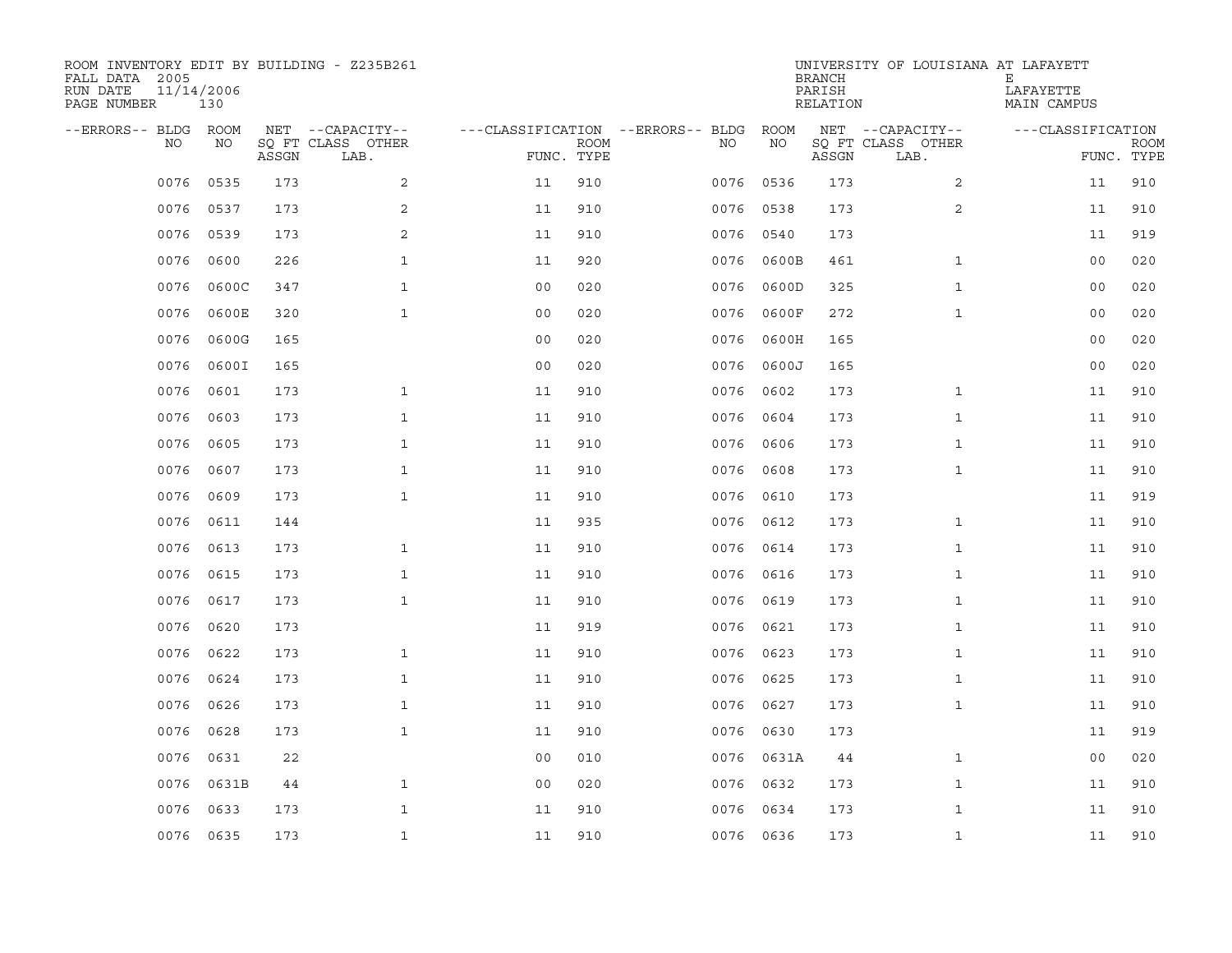| ROOM INVENTORY EDIT BY BUILDING - Z235B261<br>FALL DATA 2005<br>RUN DATE<br>PAGE NUMBER | 11/14/2006<br>131 |       |                           |                                   |             |           |            | <b>BRANCH</b><br>PARISH<br>RELATION | UNIVERSITY OF LOUISIANA AT LAFAYETT | Е<br>LAFAYETTE<br>MAIN CAMPUS |                           |
|-----------------------------------------------------------------------------------------|-------------------|-------|---------------------------|-----------------------------------|-------------|-----------|------------|-------------------------------------|-------------------------------------|-------------------------------|---------------------------|
| --ERRORS-- BLDG ROOM                                                                    |                   |       | NET --CAPACITY--          | ---CLASSIFICATION --ERRORS-- BLDG |             |           | ROOM       |                                     | NET --CAPACITY--                    | ---CLASSIFICATION             |                           |
| NO.                                                                                     | NO.               | ASSGN | SQ FT CLASS OTHER<br>LAB. | FUNC. TYPE                        | <b>ROOM</b> | NO.       | NO         | ASSGN                               | SQ FT CLASS OTHER<br>LAB.           |                               | <b>ROOM</b><br>FUNC. TYPE |
| 0076                                                                                    | 0637              | 173   | $\mathbf{1}$              | 11                                | 910         | 0076      | 0638       | 173                                 | $\mathbf{1}$                        | 11                            | 910                       |
| 0076                                                                                    | 0639              | 173   | $\mathbf{1}$              | 11                                | 910         | 0076      | 0640       | 173                                 |                                     | 11                            | 919                       |
| 0076                                                                                    | 0700              | 226   |                           | 11                                | 630         |           | 0076 0700A | 461                                 | $\mathbf{1}$                        | 00                            | 020                       |
| 0076                                                                                    | 0700B             | 347   | $\mathbf{1}$              | 0 <sub>0</sub>                    | 020         | 0076      | 0700C      | 325                                 | $\mathbf{1}$                        | 0 <sub>0</sub>                | 020                       |
| 0076                                                                                    | 0700D             | 320   | $\mathbf{1}$              | 0 <sub>0</sub>                    | 020         | 0076      | 0700E      | 272                                 | $\mathbf{1}$                        | 0 <sub>0</sub>                | 020                       |
| 0076                                                                                    | 0700G             | 165   |                           | 00                                | 020         | 0076      | 0700H      | 165                                 |                                     | 00                            | 020                       |
| 0076                                                                                    | 0700I             | 165   |                           | 0 <sub>0</sub>                    | 020         |           | 0076 0700J | 165                                 |                                     | 00                            | 020                       |
| 0076                                                                                    | 0701              | 173   | $\mathbf{1}$              | 11                                | 910         | 0076 0702 |            | 173                                 | $\mathbf{1}$                        | 11                            | 910                       |
| 0076                                                                                    | 0703              | 173   | $\mathbf{1}$              | 11                                | 910         | 0076      | 0704       | 173                                 | $\mathbf{1}$                        | 11                            | 910                       |
| 0076                                                                                    | 0705              | 173   | $\mathbf{1}$              | 11                                | 910         | 0076 0706 |            | 173                                 | $\mathbf{1}$                        | 11                            | 910                       |
| 0076                                                                                    | 0707              | 173   | $\mathbf{1}$              | 11                                | 910         | 0076 0708 |            | 173                                 | $\mathbf{1}$                        | 11                            | 910                       |
| 0076                                                                                    | 0709              | 173   | $\mathbf{1}$              | 11                                | 910         | 0076 0710 |            | 173                                 |                                     | 11                            | 919                       |
| 0076                                                                                    | 0711              | 144   |                           | 11                                | 935         | 0076 0712 |            | 173                                 | $\mathbf{1}$                        | 11                            | 910                       |
| 0076                                                                                    | 0713              | 173   | $\mathbf{1}$              | 11                                | 910         | 0076      | 0714       | 173                                 | $\mathbf{1}$                        | 11                            | 910                       |
| 0076                                                                                    | 0715              | 173   | $\mathbf{1}$              | 11                                | 910         | 0076 0716 |            | 173                                 | $\mathbf{1}$                        | 11                            | 910                       |
| 0076                                                                                    | 0717              | 173   | $\mathbf{1}$              | 11                                | 910         | 0076 0719 |            | 173                                 | $\mathbf{1}$                        | 11                            | 910                       |
| 0076                                                                                    | 0720              | 173   |                           | 11                                | 919         | 0076 0721 |            | 173                                 | $\mathbf{1}$                        | 11                            | 910                       |
| 0076                                                                                    | 0722              | 173   | $\mathbf{1}$              | 11                                | 910         | 0076 0723 |            | 173                                 | $\mathbf{1}$                        | 11                            | 910                       |
| 0076                                                                                    | 0724              | 173   | $\mathbf{1}$              | 11                                | 910         | 0076 0725 |            | 173                                 | $\mathbf{1}$                        | 11                            | 910                       |
| 0076                                                                                    | 0726              | 173   | $\mathbf{1}$              | 11                                | 910         | 0076 0727 |            | 173                                 | $\mathbf{1}$                        | 11                            | 910                       |
| 0076                                                                                    | 0728              | 173   | $\mathbf{1}$              | 11                                | 910         | 0076 0730 |            | 173                                 |                                     | 11                            | 919                       |
| 0076                                                                                    | 0731              | 22    |                           | 0 <sub>0</sub>                    | 010         |           | 0076 0731A | 44                                  | $\mathbf{1}$                        | 0 <sub>0</sub>                | 020                       |
| 0076                                                                                    | 0731B             | 44    | $\mathbf{1}$              | 0 <sub>0</sub>                    | 020         | 0076 0732 |            | 173                                 | $\mathbf{1}$                        | 11                            | 910                       |
| 0076                                                                                    | 0733              | 173   | $\mathbf{1}$              | 11                                | 910         | 0076 0734 |            | 173                                 | $\mathbf{1}$                        | 11                            | 910                       |
| 0076                                                                                    | 0735              | 173   | $\mathbf{1}$              | 11                                | 910         | 0076 0736 |            | 173                                 | $\mathbf{1}$                        | 11                            | 910                       |
|                                                                                         | 0076 0737         | 173   | $\mathbf{1}$              | 11                                | 910         | 0076 0738 |            | 173                                 | $\mathbf{1}$                        | 11                            | 910                       |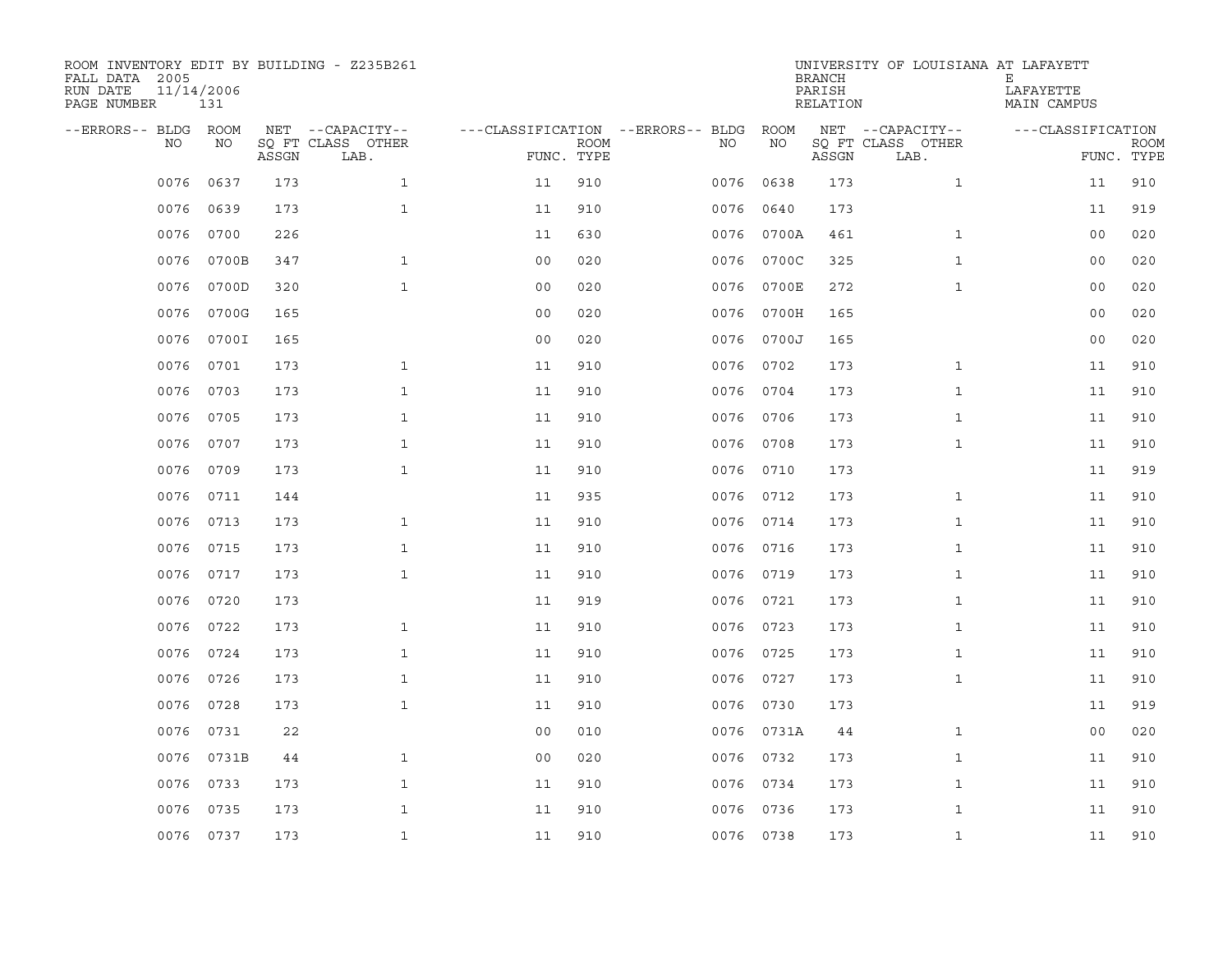| ROOM INVENTORY EDIT BY BUILDING - Z235B261<br>FALL DATA 2005<br>RUN DATE<br>PAGE NUMBER 132 | 11/14/2006 |       |                           |                                                         |                    |           |            | <b>BRANCH</b><br>PARISH<br>RELATION                                               |      | UNIVERSITY OF LOUISIANA AT LAFAYETT   | Е | LAFAYETTE<br>MAIN CAMPUS |                           |
|---------------------------------------------------------------------------------------------|------------|-------|---------------------------|---------------------------------------------------------|--------------------|-----------|------------|-----------------------------------------------------------------------------------|------|---------------------------------------|---|--------------------------|---------------------------|
| --ERRORS-- BLDG ROOM                                                                        |            |       | NET --CAPACITY--          | ---CLASSIFICATION --ERRORS-- BLDG ROOM NET --CAPACITY-- |                    |           |            |                                                                                   |      |                                       |   | ---CLASSIFICATION        |                           |
| NO                                                                                          | NO         | ASSGN | SQ FT CLASS OTHER<br>LAB. |                                                         | ROOM<br>FUNC. TYPE | NO        | NO         | SQ FT CLASS OTHER<br>ASSGN                                                        | LAB. |                                       |   |                          | <b>ROOM</b><br>FUNC. TYPE |
|                                                                                             | 0076 0738A | 165   |                           | 0 <sup>0</sup>                                          | 020                | 0076 0739 |            | 173                                                                               |      | $\mathbf{1}$                          |   |                          | 11 910                    |
|                                                                                             | 0076 0740  | 173   |                           | 11                                                      | 919                |           |            |                                                                                   |      |                                       |   |                          |                           |
|                                                                                             |            |       |                           |                                                         |                    |           |            | TOTAL NUMBER CLASSROOMS<br>TOTAL NUMBER LABS 210<br>TOTAL NUMBER SPECIAL LABS 220 |      | TOTAL NET ASSIGN SQ. FT. IN ROOM FILE |   | 45,870                   |                           |
|                                                                                             | 0077 0101  | 986   |                           | 11                                                      | 660                | 0077 0102 |            | 332                                                                               |      |                                       |   | 11                       | 730                       |
|                                                                                             | 0077 0103  | 283   |                           | 0 <sub>0</sub>                                          | 030                |           |            |                                                                                   |      |                                       |   |                          |                           |
|                                                                                             |            |       |                           |                                                         |                    |           |            | TOTAL NUMBER CLASSROOMS<br>TOTAL NUMBER LABS 210<br>TOTAL NUMBER SPECIAL LABS 220 |      | TOTAL NET ASSIGN SQ. FT. IN ROOM FILE |   | 1,318                    |                           |
|                                                                                             | 0078 0100  | 62    | $\mathbf{1}$              | 11                                                      | 310                | 0078 0101 |            | 372                                                                               |      | $\overline{2}$                        |   | 11                       | 310                       |
|                                                                                             | 0078 0102  | 264   | 2                         | 11                                                      | 310                |           | 0078 0102A | 228                                                                               |      |                                       |   | 11                       | 635                       |
| 0078                                                                                        | 0103       | 57    | $\mathbf{1}$              | 0 <sub>0</sub>                                          | 030                | 0078 0104 |            | 196                                                                               |      | 2                                     |   | 11                       | 635                       |
|                                                                                             | 0078 0104A | 45    |                           | 11                                                      | 635                | 0078 0105 |            | 225                                                                               |      | 6                                     |   | 11                       | 650                       |
| 0078                                                                                        | 0105A      | 124   |                           | 11                                                      | 730                |           | 0078 0105D | 13                                                                                |      |                                       |   | 11                       | 555                       |
| 0078                                                                                        | 0106       | 294   | 8                         | 11                                                      | 350                |           | 0078 0106A | 106                                                                               |      |                                       |   | 11                       | 730                       |
| 0078                                                                                        | 0107       | 269   | $\overline{4}$            | 11                                                      | 720                |           | 0078 0107A | 18                                                                                |      |                                       |   | 00                       | 010                       |
| 0078                                                                                        | 0107B      | 19    |                           | 0 <sub>0</sub>                                          | 020                | 0078 0108 |            | 230                                                                               |      | 4                                     |   | 11                       | 550                       |
| 0078                                                                                        | 0200       | 177   |                           | 0 <sub>0</sub>                                          | 020                | 0078      | 0200A      | 62                                                                                |      |                                       |   | 0 <sub>0</sub>           | 020                       |
| 0078                                                                                        | 0201       | 645   |                           | 81                                                      | 081                | 0078 0202 |            | 201                                                                               |      | $\mathbf{1}$                          |   | 11                       | 310                       |
|                                                                                             | 0078 0203  | 205   | $\mathbf{1}$              | 11                                                      | 310                | 0078 0204 |            | 51                                                                                |      |                                       |   | 11                       | 315                       |
|                                                                                             | 0078 0205  | 70    | $\mathbf{1}$              | 0 <sub>0</sub>                                          | 030                |           |            |                                                                                   |      |                                       |   |                          |                           |
|                                                                                             |            |       |                           |                                                         |                    |           |            | TOTAL NUMBER CLASSROOMS<br>TOTAL NUMBER LABS 210<br>TOTAL NUMBER SPECIAL LABS 220 |      | TOTAL NET ASSIGN SQ. FT. IN ROOM FILE |   | 3,530                    |                           |
|                                                                                             | 0079 0001  | 5     |                           | 0 <sub>0</sub>                                          | 020                | 0079 0100 |            | 49                                                                                |      |                                       |   | 0 <sub>0</sub>           | 020                       |
|                                                                                             | 0079 0100A | 50    |                           | 0 <sub>0</sub>                                          | 020                |           | 0079 0100C | 85                                                                                |      |                                       |   | 00                       | 020                       |
| 0079                                                                                        | 0101       | 8     |                           | 11                                                      | 555                |           | 0079 0101A | 8                                                                                 |      |                                       |   | 11                       | 555                       |
|                                                                                             | 0079 0102  | 451   | 13                        | 11                                                      | 270                | 0079 0103 |            | 165                                                                               |      | $\overline{2}$                        |   | 11                       | 550                       |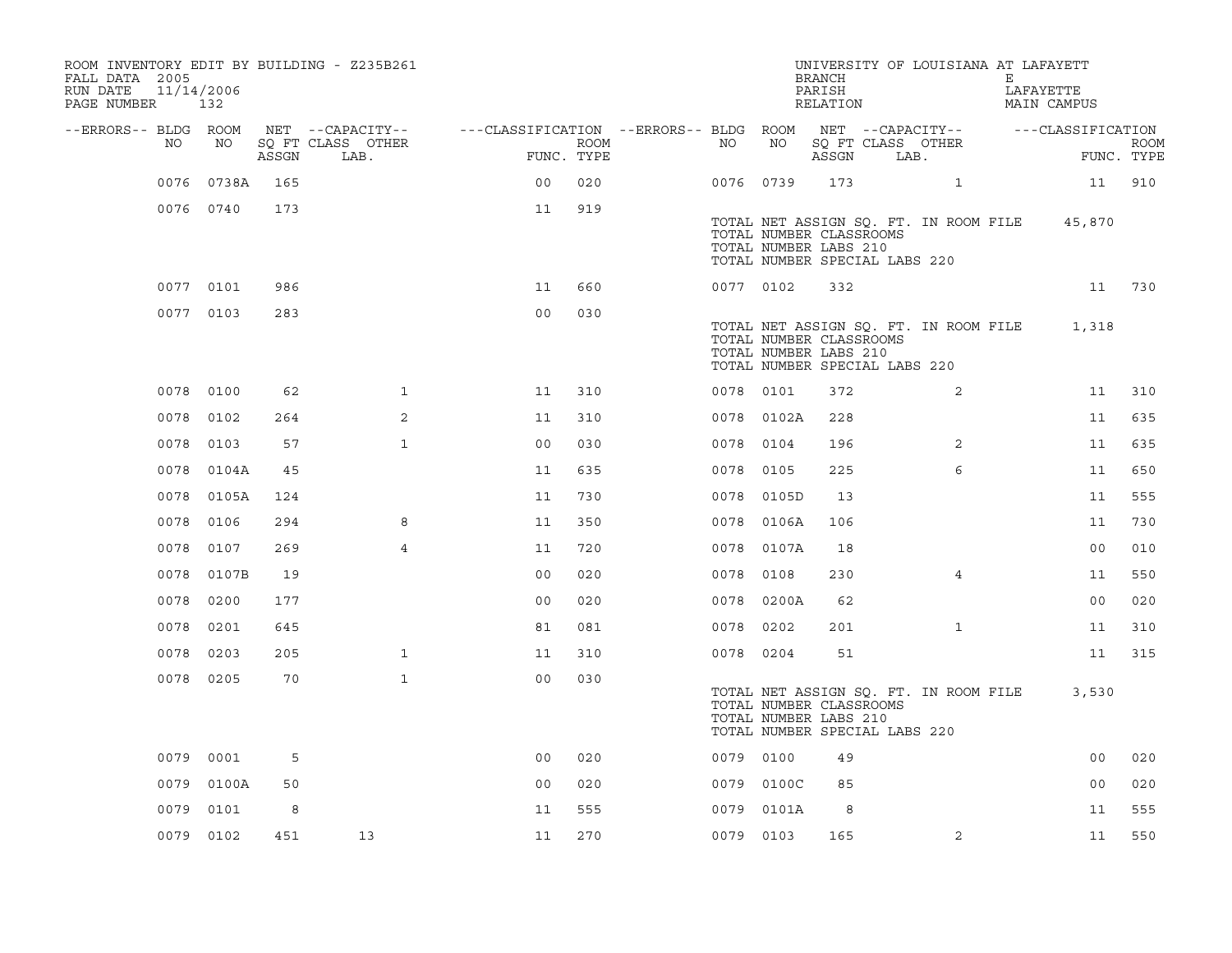| ROOM INVENTORY EDIT BY BUILDING - Z235B261<br>FALL DATA 2005<br>RUN DATE<br>PAGE NUMBER | 11/14/2006<br>133 |       |                           |                                   |             |           |            | <b>BRANCH</b><br>PARISH<br>RELATION              | UNIVERSITY OF LOUISIANA AT LAFAYETT                                    | Е<br>LAFAYETTE<br>MAIN CAMPUS |                           |
|-----------------------------------------------------------------------------------------|-------------------|-------|---------------------------|-----------------------------------|-------------|-----------|------------|--------------------------------------------------|------------------------------------------------------------------------|-------------------------------|---------------------------|
| --ERRORS-- BLDG                                                                         | ROOM              |       | NET --CAPACITY--          | ---CLASSIFICATION --ERRORS-- BLDG |             |           | ROOM       |                                                  | NET --CAPACITY--                                                       | ---CLASSIFICATION             |                           |
| NO                                                                                      | NO                | ASSGN | SQ FT CLASS OTHER<br>LAB. | FUNC. TYPE                        | <b>ROOM</b> | NO        | NO         | ASSGN                                            | SQ FT CLASS OTHER<br>LAB.                                              |                               | <b>ROOM</b><br>FUNC. TYPE |
| 0079                                                                                    | 0104              | 62    | $\mathbf{1}$              | 0 <sub>0</sub>                    | 030         | 0079      | 0105       | 266                                              | 8                                                                      | 11                            | 270                       |
| 0079                                                                                    | 0106              | 168   |                           | 11                                | 550         | 0079      | 0107       | 168                                              |                                                                        | 11                            | 731                       |
| 0079                                                                                    | 0108              | 38    |                           | 0 <sub>0</sub>                    | 030         | 0079      | 0109       | 179                                              | $\mathbf{1}$                                                           | 11                            | 325                       |
| 0079                                                                                    | 0109A             | 13    |                           | 11                                | 555         | 0079 0110 |            | 52                                               | 3                                                                      | 0 <sub>0</sub>                | 030                       |
| 0079                                                                                    | 0111              | 276   | 8                         | 11                                | 550         | 0079 0112 |            | 91                                               |                                                                        | 11                            | 720                       |
|                                                                                         | 0079 0113B        | 101   | $\mathbf{1}$              | 11                                | 555         |           |            | TOTAL NUMBER CLASSROOMS<br>TOTAL NUMBER LABS 210 | TOTAL NET ASSIGN SQ. FT. IN ROOM FILE<br>TOTAL NUMBER SPECIAL LABS 220 | 1,894                         |                           |
|                                                                                         | 0084 0100         | 3490  |                           | 0 <sub>0</sub>                    | 020         |           | 0084 0100B | 300                                              |                                                                        | 0 <sub>0</sub>                | 020                       |
|                                                                                         | 0084 0100C        | 376   |                           | 0 <sub>0</sub>                    | 020         | 0084 0101 |            | 156                                              | 2                                                                      | 11                            | 910                       |
|                                                                                         | 0084 0102         | 156   | 2                         | 11                                | 910         | 0084 0103 |            | 156                                              | 2                                                                      | 11                            | 910                       |
|                                                                                         | 0084 0104         | 156   | 2                         | 11                                | 730         | 0084 0105 |            | 156                                              | 2                                                                      | 11                            | 310                       |
| 0084                                                                                    | 0106              | 156   | $\mathbf{1}$              | 11                                | 910         | 0084 0107 |            | 156                                              | $\mathbf{1}$                                                           | 11                            | 910                       |
|                                                                                         | 0084 0108         | 156   | 2                         | 11                                | 910         | 0084 0109 |            | 156                                              | 2                                                                      | 11                            | 910                       |
|                                                                                         | 0084 0110         | 156   | 2                         | 11                                | 910         | 0084 0111 |            | 156                                              | $\overline{2}$                                                         | 11                            | 910                       |
|                                                                                         | 0084 0112         | 156   | 2                         | 11                                | 910         | 0084 0113 |            | 156                                              | 2                                                                      | 11                            | 910                       |
| 0084                                                                                    | 0114              | 156   | 2                         | 11                                | 910         | 0084 0115 |            | 156                                              | $\mathbf{1}$                                                           | 11                            | 910                       |
|                                                                                         | 0084 0116         | 156   | 2                         | 11                                | 910         | 0084 0117 |            | 156                                              | 2                                                                      | 11                            | 910                       |
|                                                                                         | 0084 0118         | 156   | 2                         | 11                                | 910         | 0084 0119 |            | 156                                              | $\mathbf{1}$                                                           | 11                            | 910                       |
|                                                                                         | 0084 0120         | 156   | 2                         | 11                                | 910         | 0084 0121 |            | 156                                              | 2                                                                      | 11                            | 910                       |
|                                                                                         | 0084 0122         | 156   | $\mathbf{1}$              | 11                                | 910         | 0084 0123 |            | 156                                              | 2                                                                      | 11                            | 910                       |
|                                                                                         | 0084 0124         | 156   | 2                         | 11                                | 910         | 0084 0125 |            | 156                                              | $\overline{2}$                                                         | 11                            | 910                       |
|                                                                                         | 0084 0126         | 156   | 2                         | 11                                | 910         | 0084 0127 |            | 156                                              | 2                                                                      | 11                            | 910                       |
|                                                                                         | 0084 0128         | 156   | 2                         | 11                                | 910         | 0084 0129 |            | 156                                              | 2                                                                      | 11                            | 910                       |
| 0084                                                                                    | 0130              | 156   | 2                         | 11                                | 910         | 0084 0131 |            | 156                                              | 2                                                                      | 11                            | 910                       |
|                                                                                         | 0084 0132         | 156   | $\sqrt{2}$                | 11                                | 910         | 0084 0133 |            | 156                                              | 2                                                                      | 11                            | 910                       |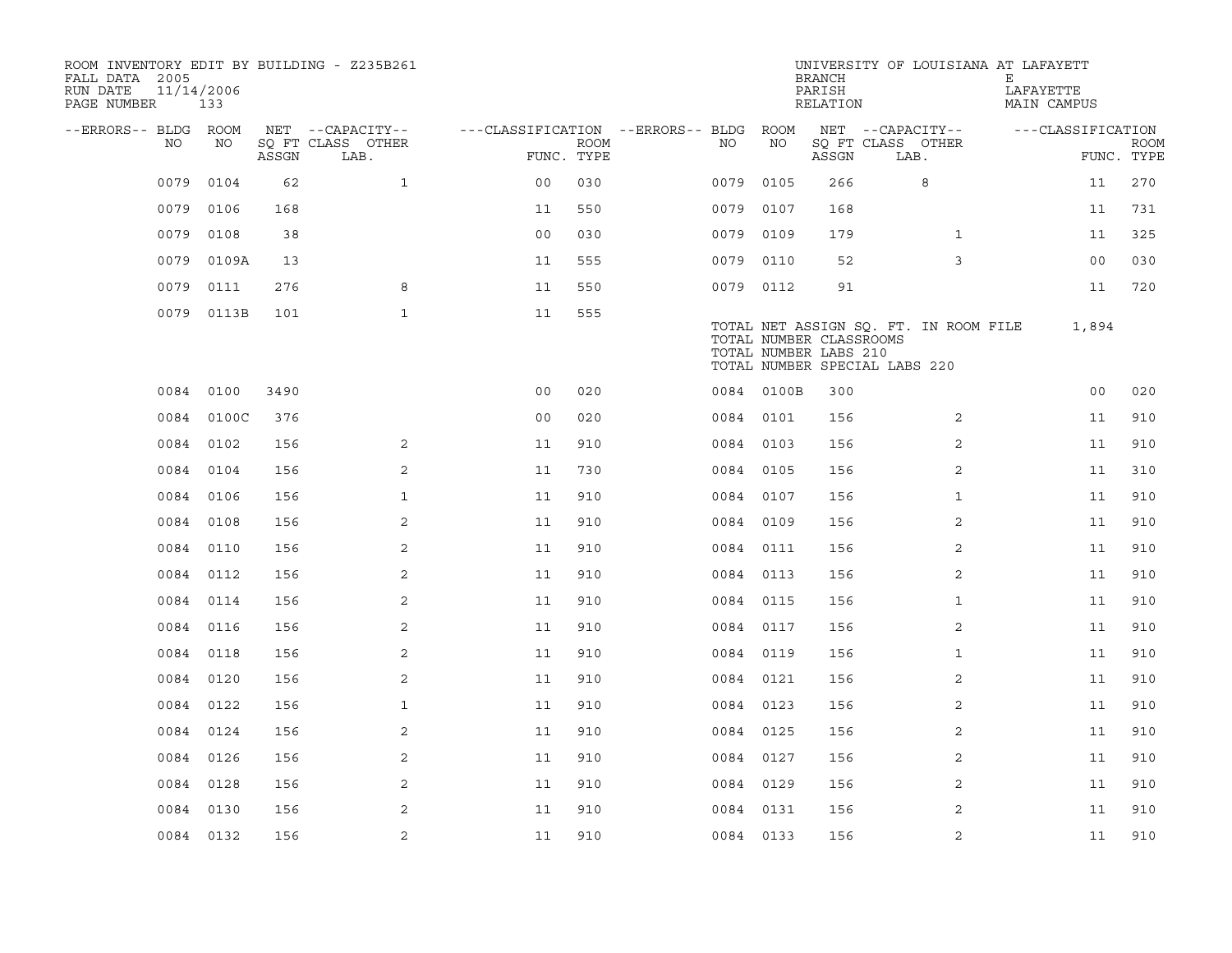| ROOM INVENTORY EDIT BY BUILDING - Z235B261<br>FALL DATA 2005<br>RUN DATE<br>PAGE NUMBER | 11/14/2006<br>134 |       |                           |                                   |             |           |            | <b>BRANCH</b><br>PARISH<br>RELATION | UNIVERSITY OF LOUISIANA AT LAFAYETT | Е<br>LAFAYETTE<br>MAIN CAMPUS |                           |
|-----------------------------------------------------------------------------------------|-------------------|-------|---------------------------|-----------------------------------|-------------|-----------|------------|-------------------------------------|-------------------------------------|-------------------------------|---------------------------|
| --ERRORS-- BLDG                                                                         | ROOM              |       | NET --CAPACITY--          | ---CLASSIFICATION --ERRORS-- BLDG |             |           | ROOM       |                                     | NET --CAPACITY--                    | ---CLASSIFICATION             |                           |
| NO                                                                                      | NO                | ASSGN | SO FT CLASS OTHER<br>LAB. | FUNC. TYPE                        | <b>ROOM</b> | NO.       | NO         | ASSGN                               | SQ FT CLASS OTHER<br>LAB.           |                               | <b>ROOM</b><br>FUNC. TYPE |
| 0084                                                                                    | 0134              | 156   | 2                         | 11                                | 910         | 0084 0135 |            | 156                                 | $\overline{2}$                      | 11                            | 910                       |
|                                                                                         | 0084 0136         | 156   | 2                         | 11                                | 910         | 0084 0137 |            | 156                                 | 2                                   | 11                            | 910                       |
| 0084                                                                                    | 0138              | 156   | 2                         | 11                                | 730         | 0084 0139 |            | 156                                 | $\mathbf{1}$                        | 11                            | 910                       |
| 0084                                                                                    | 0140              | 156   | $\mathbf{1}$              | 11                                | 910         |           | 0084 0141  | 156                                 | $\mathbf{1}$                        | 11                            | 910                       |
| 0084                                                                                    | 0142              | 156   | $\mathbf{1}$              | 11                                | 910         |           | 0084 0143  | 156                                 | $\mathbf{1}$                        | 11                            | 910                       |
|                                                                                         | 0084 0144         | 156   | $\mathbf{1}$              | 11                                | 910         |           | 0084 0145  | 156                                 | $\mathbf{1}$                        | 11                            | 910                       |
| 0084                                                                                    | 0146              | 156   | $\mathbf{1}$              | 11                                | 910         | 0084 0147 |            | 156                                 | $\mathbf{1}$                        | 11                            | 910                       |
|                                                                                         | 0084 0148         | 156   | $\mathbf{1}$              | 11                                | 910         |           | 0084 0149  | 156                                 | $\mathbf{1}$                        | 11                            | 910                       |
| 0084                                                                                    | 0150              | 156   | $\mathbf{1}$              | 11                                | 910         |           | 0084 0151  | 156                                 | $\mathbf{1}$                        | 11                            | 910                       |
|                                                                                         | 0084 0152         | 156   | $\mathbf{1}$              | 11                                | 910         | 0084 0153 |            | 156                                 | $\mathbf{1}$                        | 11                            | 910                       |
|                                                                                         | 0084 0154         | 156   | $\mathbf{1}$              | 11                                | 910         | 0084 0156 |            | 152                                 |                                     | 11                            | 919                       |
|                                                                                         | 0084 0157         | 112   |                           | 0 <sub>0</sub>                    | 030         |           | 0084 0158  | 41                                  |                                     | 0 <sub>0</sub>                | 030                       |
|                                                                                         | 0084 0159         | 41    |                           | 0 <sub>0</sub>                    | 030         |           | 0084 0161  | 190                                 |                                     | 11                            | 950                       |
|                                                                                         | 0084 0164         | 474   | $\mathbf{1}$              | 11                                | 950         |           | 0084 0165  | 169                                 | $\mathbf{1}$                        | 11                            | 310                       |
| 0084                                                                                    | 0166              | 169   | 10                        | 11                                | 410         | 0084 0167 |            | 1021                                |                                     | 0 <sub>0</sub>                | 020                       |
| 0084                                                                                    | 0168              | 1632  |                           | 11                                | 650         | 0084 0169 |            | 12                                  |                                     | 11                            | 730                       |
| 0084                                                                                    | 0170              | 12    |                           | 11                                | 730         |           | 0084 0171  | 101                                 |                                     | 0 <sub>0</sub>                | 030                       |
| 0084                                                                                    | 0172              | 137   |                           | 11                                | 919         |           | 0084 0174  | 152                                 | 5                                   | 11                            | 410                       |
|                                                                                         | 0084 0174A        | 48    |                           | 11                                | 455         |           | 0084 0174B | 108                                 |                                     | 0 <sub>0</sub>                | 030                       |
| 0084                                                                                    | 0175              | 19    |                           | 0 <sub>0</sub>                    | 010         | 0084 0176 |            | 47                                  |                                     | 0 <sub>0</sub>                | 010                       |
|                                                                                         | 0084 0177         | 84    |                           | 0 <sub>0</sub>                    | 030         |           | 0084 0178  | 152                                 |                                     | 11                            | 919                       |
| 0084                                                                                    | 0179              | 156   |                           | 11                                | 935         |           | 0084 0180  | 152                                 |                                     | 11                            | 919                       |
|                                                                                         | 0084 0181         | 84    |                           | 0 <sub>0</sub>                    | 030         | 0084 0182 |            | 152                                 |                                     | 11                            | 919                       |
|                                                                                         | 0084 0183         | 141   |                           | 0 <sub>0</sub>                    | 020         | 0084 0185 |            | 215                                 |                                     | 11                            | 635                       |
| 0084                                                                                    | 0186              | 112   | 2                         | 11                                | 310         |           | 0084 0187  | 49                                  |                                     | 0 <sub>0</sub>                | 030                       |
|                                                                                         | 0084 0188         | 156   |                           | 11                                | 935         | 0084 0189 |            | 152                                 |                                     | 11                            | 919                       |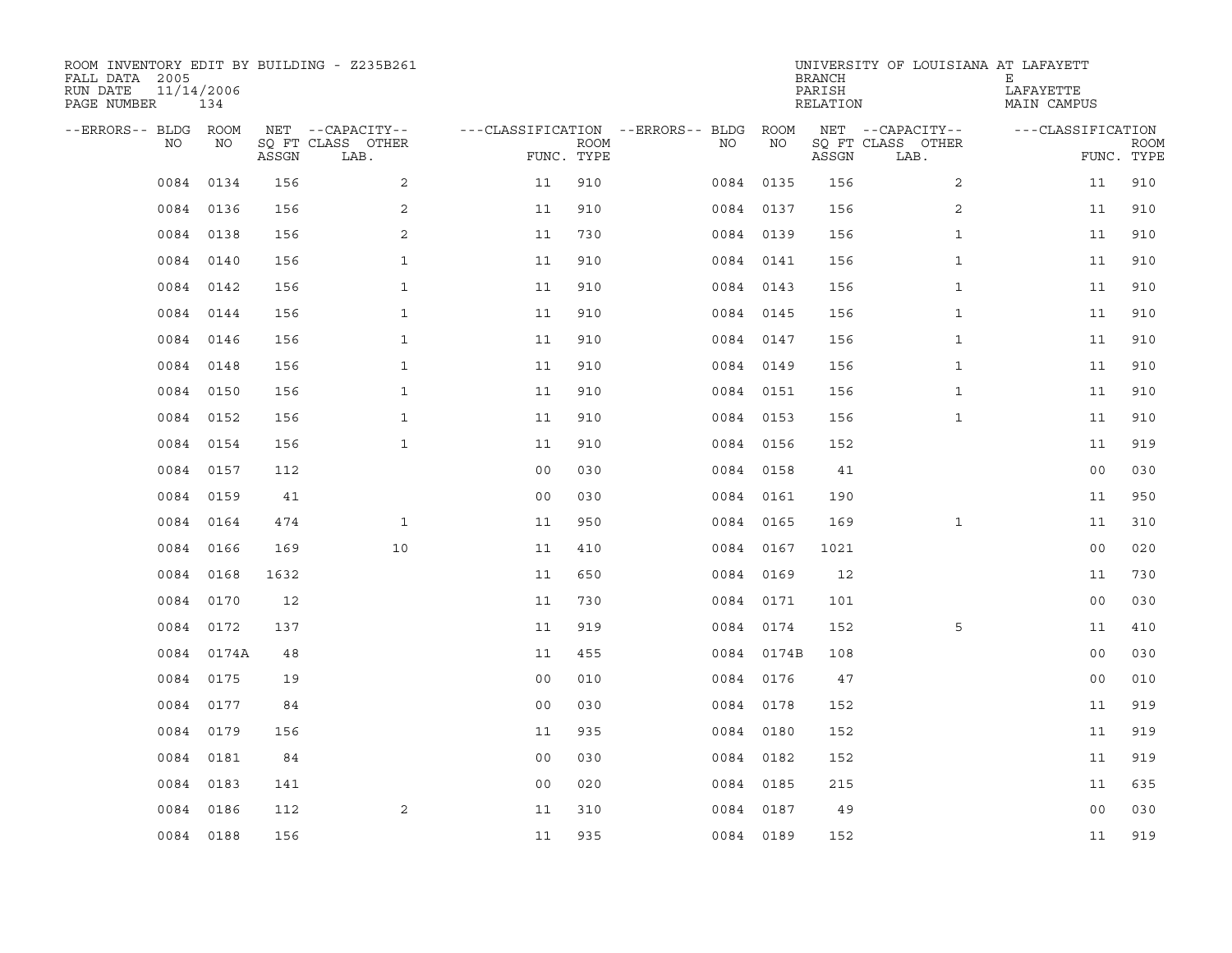| ROOM INVENTORY EDIT BY BUILDING - Z235B261<br>FALL DATA 2005<br>RUN DATE<br>PAGE NUMBER | 11/14/2006<br>135 |       |                           |                                   |             |      |           | <b>BRANCH</b><br>PARISH<br>RELATION | UNIVERSITY OF LOUISIANA AT LAFAYETT | Е<br>LAFAYETTE<br>MAIN CAMPUS |                           |
|-----------------------------------------------------------------------------------------|-------------------|-------|---------------------------|-----------------------------------|-------------|------|-----------|-------------------------------------|-------------------------------------|-------------------------------|---------------------------|
| --ERRORS-- BLDG                                                                         | ROOM              |       | NET --CAPACITY--          | ---CLASSIFICATION --ERRORS-- BLDG |             |      | ROOM      |                                     | NET --CAPACITY--                    | ---CLASSIFICATION             |                           |
| NO                                                                                      | NO                | ASSGN | SO FT CLASS OTHER<br>LAB. | FUNC. TYPE                        | <b>ROOM</b> | NO.  | NO        | ASSGN                               | SQ FT CLASS OTHER<br>LAB.           |                               | <b>ROOM</b><br>FUNC. TYPE |
| 0084                                                                                    | 0190              | 73    |                           | 0 <sub>0</sub>                    | 030         | 0084 | 0191      | 152                                 |                                     | 11                            | 919                       |
| 0084                                                                                    | 0192              | 141   |                           | 0 <sub>0</sub>                    | 020         |      | 0084 0200 | 4624                                |                                     | 0 <sub>0</sub>                | 020                       |
| 0084                                                                                    | 0201              | 156   | 2                         | 11                                | 910         |      | 0084 0202 | 156                                 | $\mathbf{1}$                        | 11                            | 910                       |
| 0084                                                                                    | 0203              | 156   | $\mathbf 1$               | 11                                | 910         | 0084 | 0204      | 156                                 | 2                                   | 11                            | 910                       |
| 0084                                                                                    | 0205              | 156   | 2                         | 11                                | 910         | 0084 | 0206      | 156                                 | 2                                   | 11                            | 910                       |
| 0084                                                                                    | 0207              | 156   | $\mathbf{1}$              | 11                                | 910         | 0084 | 0208      | 156                                 | 2                                   | 11                            | 910                       |
| 0084                                                                                    | 0209              | 156   | 2                         | 11                                | 910         | 0084 | 0210      | 156                                 | $\mathbf{1}$                        | 11                            | 910                       |
| 0084                                                                                    | 0211              | 156   | 2                         | 11                                | 910         |      | 0084 0212 | 156                                 | 2                                   | 11                            | 910                       |
| 0084                                                                                    | 0213              | 156   | 2                         | 11                                | 910         | 0084 | 0214      | 156                                 | 2                                   | 11                            | 910                       |
| 0084                                                                                    | 0215              | 156   | 2                         | 11                                | 910         |      | 0084 0216 | 156                                 | 2                                   | 11                            | 910                       |
| 0084                                                                                    | 0217              | 156   | 2                         | 11                                | 910         | 0084 | 0218      | 156                                 | $\mathbf{1}$                        | 11                            | 910                       |
|                                                                                         | 0084 0219         | 156   | $\mathbf{1}$              | 11                                | 910         |      | 0084 0220 | 156                                 | 2                                   | 11                            | 910                       |
| 0084                                                                                    | 0221              | 156   | 2                         | 11                                | 910         | 0084 | 0222      | 156                                 | $\mathbf{1}$                        | 11                            | 910                       |
| 0084                                                                                    | 0223              | 156   | 2                         | 11                                | 910         |      | 0084 0224 | 156                                 | 2                                   | 11                            | 910                       |
| 0084                                                                                    | 0225              | 156   | 2                         | 11                                | 910         | 0084 | 0226      | 156                                 | $\overline{a}$                      | 11                            | 910                       |
| 0084                                                                                    | 0227              | 156   | $\mathbf 1$               | 11                                | 910         |      | 0084 0228 | 156                                 | $\mathbf{1}$                        | 11                            | 910                       |
| 0084                                                                                    | 0229              | 156   | 2                         | 11                                | 910         | 0084 | 0230      | 156                                 | $\mathbf{1}$                        | 11                            | 910                       |
| 0084                                                                                    | 0231              | 156   | $\mathbf{1}$              | 11                                | 910         |      | 0084 0232 | 156                                 | 2                                   | 11                            | 910                       |
| 0084                                                                                    | 0233              | 156   | 2                         | 11                                | 910         |      | 0084 0234 | 156                                 | 2                                   | 11                            | 910                       |
| 0084                                                                                    | 0235              | 156   | 2                         | 11                                | 910         |      | 0084 0236 | 156                                 | $\overline{2}$                      | 11                            | 910                       |
| 0084                                                                                    | 0237              | 156   | 2                         | 11                                | 910         |      | 0084 0238 | 156                                 | 2                                   | 11                            | 910                       |
| 0084                                                                                    | 0239              | 156   | 2                         | 11                                | 910         |      | 0084 0240 | 156                                 | $\mathbf{1}$                        | 11                            | 910                       |
| 0084                                                                                    | 0241              | 156   | $\mathbf{1}$              | 11                                | 910         |      | 0084 0242 | 156                                 | 2                                   | 11                            | 910                       |
| 0084                                                                                    | 0243              | 156   | 2                         | 11                                | 910         |      | 0084 0244 | 156                                 | 2                                   | 11                            | 910                       |
| 0084                                                                                    | 0245              | 156   | 2                         | 11                                | 910         | 0084 | 0246      | 156                                 | 2                                   | 11                            | 910                       |
|                                                                                         | 0084 0247         | 156   | $\sqrt{2}$                | 11                                | 910         |      | 0084 0248 | 156                                 | 2                                   | 11                            | 910                       |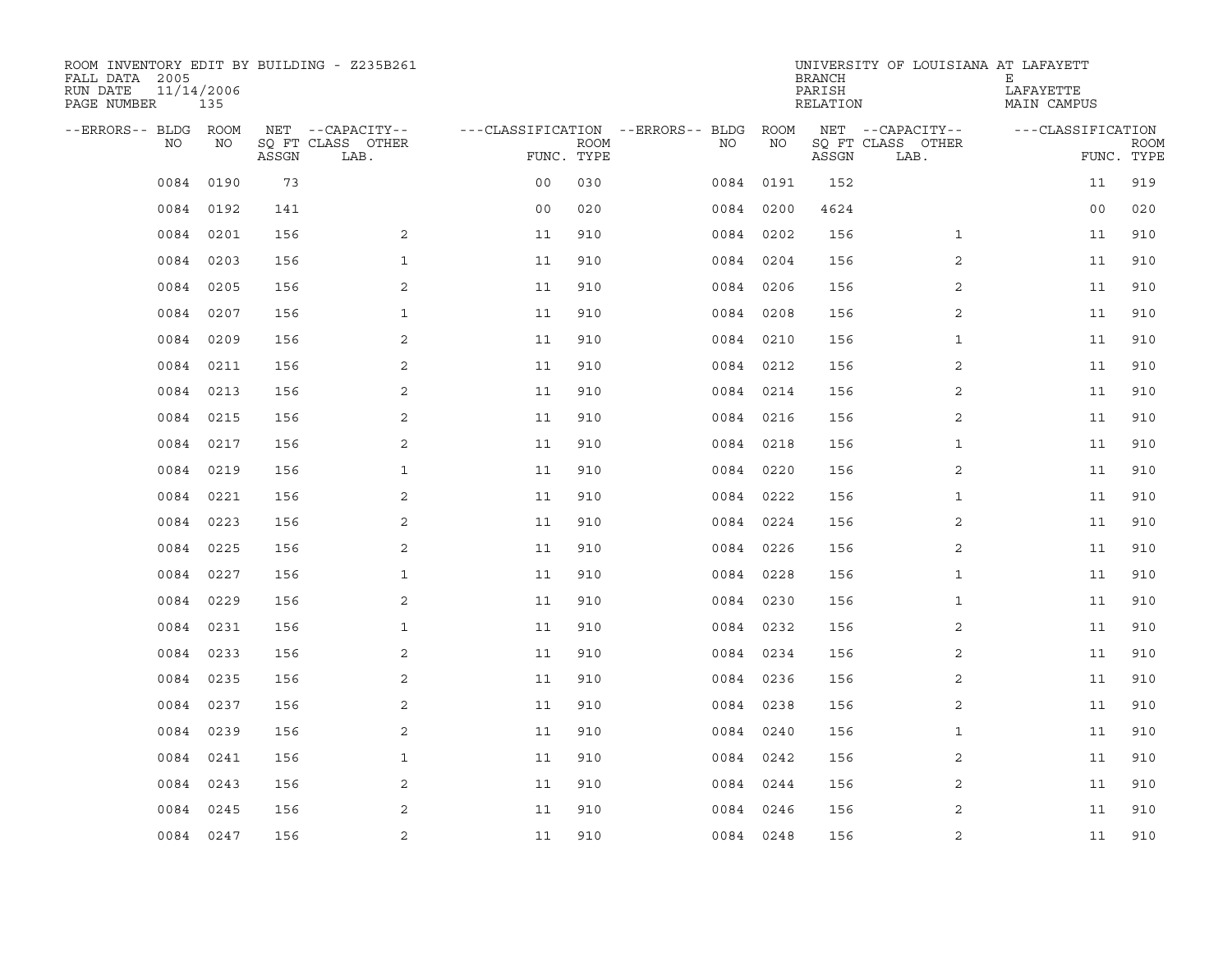| ROOM INVENTORY EDIT BY BUILDING - Z235B261<br>FALL DATA 2005<br>RUN DATE<br>PAGE NUMBER | 11/14/2006<br>136 |       |                           |                |             |                                   |      |            | <b>BRANCH</b><br>PARISH<br>RELATION | UNIVERSITY OF LOUISIANA AT LAFAYETT | Е<br>LAFAYETTE<br>MAIN CAMPUS |                           |
|-----------------------------------------------------------------------------------------|-------------------|-------|---------------------------|----------------|-------------|-----------------------------------|------|------------|-------------------------------------|-------------------------------------|-------------------------------|---------------------------|
| --ERRORS-- BLDG ROOM                                                                    |                   |       | NET --CAPACITY--          |                |             | ---CLASSIFICATION --ERRORS-- BLDG |      | ROOM       |                                     | NET --CAPACITY--                    | ---CLASSIFICATION             |                           |
| NO                                                                                      | NO                | ASSGN | SO FT CLASS OTHER<br>LAB. | FUNC. TYPE     | <b>ROOM</b> |                                   | NO.  | NO         | ASSGN                               | SQ FT CLASS OTHER<br>LAB.           |                               | <b>ROOM</b><br>FUNC. TYPE |
| 0084                                                                                    | 0249              | 156   | 2                         | 11             | 910         |                                   |      | 0084 0250  | 156                                 | $\overline{2}$                      | 11                            | 910                       |
| 0084                                                                                    | 0251              | 156   | $\mathbf{1}$              | 11             | 910         |                                   |      | 0084 0252  | 156                                 | $\mathbf{1}$                        | 11                            | 910                       |
| 0084                                                                                    | 0253              | 184   | $\mathbf{1}$              | 11             | 910         |                                   |      | 0084 0254  | 184                                 | $\mathbf{1}$                        | 11                            | 910                       |
| 0084                                                                                    | 0255              | 184   | $\mathbf{1}$              | 11             | 910         |                                   |      | 0084 0256  | 184                                 | $\mathbf{1}$                        | 11                            | 910                       |
| 0084                                                                                    | 0257              | 184   | $\mathbf{1}$              | 11             | 910         |                                   | 0084 | 0258       | 184                                 | $\mathbf{1}$                        | 11                            | 910                       |
| 0084                                                                                    | 0259              | 184   | $\mathbf{1}$              | 11             | 910         |                                   |      | 0084 0260  | 184                                 | $\mathbf{1}$                        | 11                            | 910                       |
| 0084                                                                                    | 0261              | 184   | $\mathbf{1}$              | 11             | 910         |                                   | 0084 | 0262       | 184                                 | $\mathbf{1}$                        | 11                            | 910                       |
| 0084                                                                                    | 0263              | 184   | $\mathbf{1}$              | 11             | 910         |                                   |      | 0084 0264  | 184                                 | $\mathbf{1}$                        | 11                            | 910                       |
| 0084                                                                                    | 0265              | 184   | $\mathbf{1}$              | 11             | 910         |                                   |      | 0084 0266  | 184                                 | $\mathbf{1}$                        | 11                            | 910                       |
|                                                                                         | 0084 0267         | 184   | $\mathbf{1}$              | 11             | 910         |                                   |      | 0084 0268  | 184                                 | $\mathbf{1}$                        | 11                            | 910                       |
| 0084                                                                                    | 0269              | 184   | $\mathbf{1}$              | 11             | 910         |                                   |      | 0084 0270  | 184                                 | $\mathbf{1}$                        | 11                            | 910                       |
|                                                                                         | 0084 0271         | 184   | $\mathbf{1}$              | 11             | 910         |                                   |      | 0084 0272  | 184                                 | $\mathbf{1}$                        | 11                            | 910                       |
| 0084                                                                                    | 0273              | 184   | $\mathbf{1}$              | 11             | 910         |                                   |      | 0084 0274  | 184                                 | $\mathbf{1}$                        | 11                            | 910                       |
| 0084                                                                                    | 0275              | 112   |                           | 0 <sub>0</sub> | 020         |                                   |      | 0084 0276  | 152                                 |                                     | 11                            | 919                       |
| 0084                                                                                    | 0277              | 73    |                           | 0 <sub>0</sub> | 030         |                                   | 0084 | 0278       | 152                                 |                                     | 11                            | 919                       |
|                                                                                         | 0084 0279         | 156   |                           | 11             | 935         |                                   |      | 0084 0280  | 152                                 |                                     | 11                            | 919                       |
| 0084                                                                                    | 0281              | 73    |                           | 0 <sub>0</sub> | 030         |                                   | 0084 | 0282       | 152                                 |                                     | 11                            | 919                       |
| 0084                                                                                    | 0283              | 112   |                           | 0 <sub>0</sub> | 020         |                                   |      | 0084 0284  | 42                                  |                                     | 0 <sub>0</sub>                | 010                       |
| 0084                                                                                    | 0285              | 46    |                           | 0 <sub>0</sub> | 010         |                                   |      | 0084 0286  | 73                                  |                                     | 0 <sub>0</sub>                | 030                       |
| 0084                                                                                    | 0287              | 152   |                           | 11             | 919         |                                   |      | 0084 0288  | 152                                 |                                     | 11                            | 935                       |
| 0084                                                                                    | 0289              | 152   |                           | 11             | 919         |                                   |      | 0084 0290  | 73                                  |                                     | 0 <sub>0</sub>                | 030                       |
| 0084                                                                                    | 0291              | 152   |                           | 11             | 919         |                                   |      | 0084 0292  | 112                                 |                                     | 0 <sub>0</sub>                | 020                       |
| 0084                                                                                    | 0293              | 380   | $\mathbf{1}$              | 11             | 310         |                                   |      | 0084 0294  | 50                                  |                                     | 0 <sub>0</sub>                | 010                       |
| 0084                                                                                    | 0295              | 104   | $\mathbf{1}$              | 11             | 310         |                                   |      | 0084 0296  | 156                                 |                                     | 11                            | 750                       |
| 0084                                                                                    | 0297              | 152   |                           | 11             | 919         |                                   | 0084 | 0298       | 73                                  |                                     | 0 <sub>0</sub>                | 030                       |
|                                                                                         | 0084 0299         | 152   |                           | 11             | 919         |                                   |      | 0084 0299S | 112                                 |                                     | 0 <sub>0</sub>                | 020                       |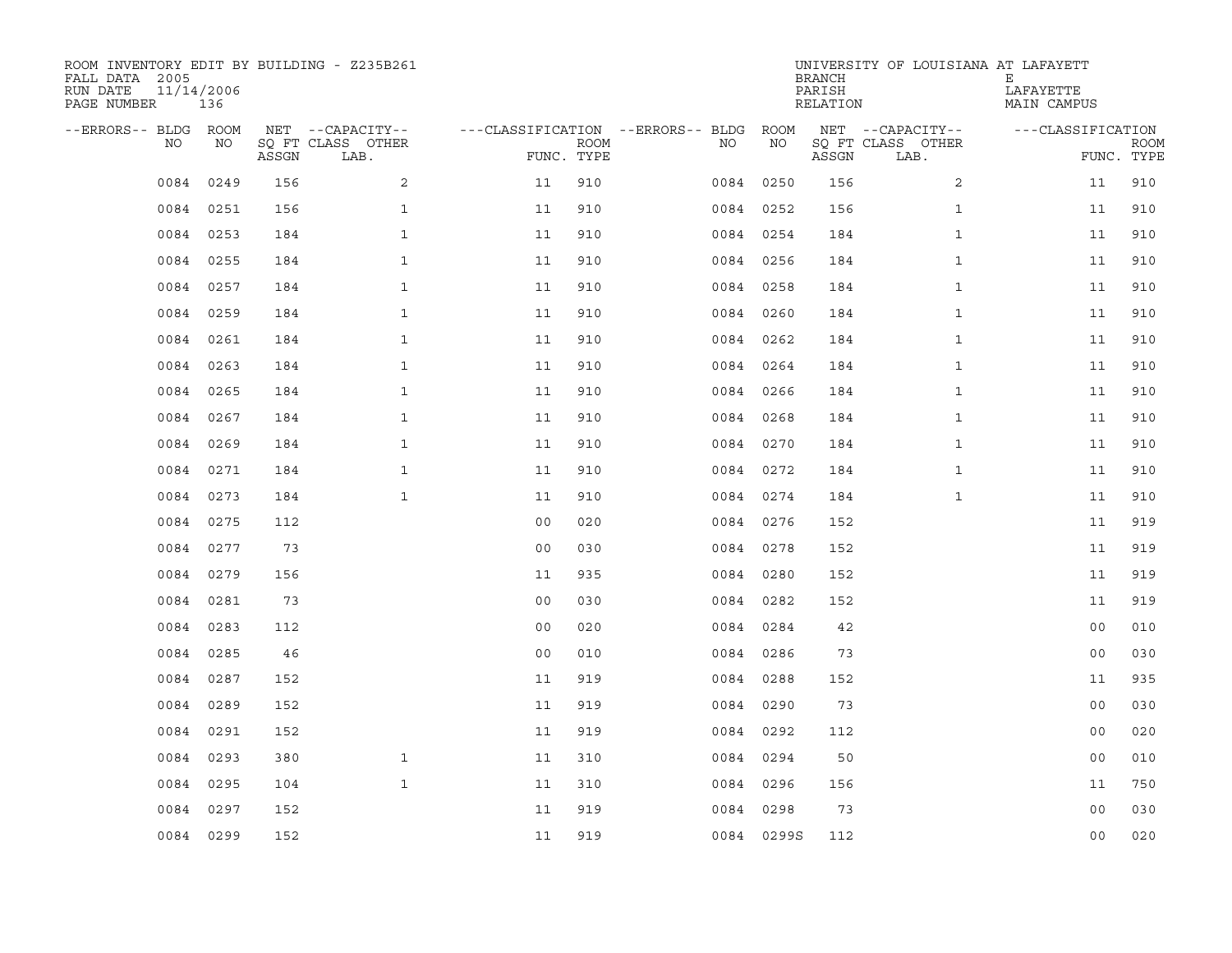| ROOM INVENTORY EDIT BY BUILDING - Z235B261<br>FALL DATA 2005<br>RUN DATE<br>PAGE NUMBER | 11/14/2006<br>137 |       |                                               |                |             |                                         |            | <b>BRANCH</b><br>PARISH<br>RELATION | UNIVERSITY OF LOUISIANA AT LAFAYETT           | Ε<br>LAFAYETTE<br>MAIN CAMPUS |                           |
|-----------------------------------------------------------------------------------------|-------------------|-------|-----------------------------------------------|----------------|-------------|-----------------------------------------|------------|-------------------------------------|-----------------------------------------------|-------------------------------|---------------------------|
| --ERRORS-- BLDG ROOM<br>NO                                                              | NO                | ASSGN | NET --CAPACITY--<br>SQ FT CLASS OTHER<br>LAB. | FUNC. TYPE     | <b>ROOM</b> | ---CLASSIFICATION --ERRORS-- BLDG<br>NO | ROOM<br>ΝO | ASSGN                               | NET --CAPACITY--<br>SQ FT CLASS OTHER<br>LAB. | ---CLASSIFICATION             | <b>ROOM</b><br>FUNC. TYPE |
| 0084                                                                                    | 0300              | 4624  |                                               | 0 <sub>0</sub> | 020         | 0084                                    | 0301       | 184                                 | $\mathbf{1}$                                  | 11                            | 910                       |
| 0084                                                                                    | 0302              | 184   | 2                                             | 11             | 910         |                                         | 0084 0303  | 184                                 | $\mathbf{1}$                                  | 11                            | 910                       |
| 0084                                                                                    | 0304              | 184   | $\mathbf{1}$                                  | 11             | 910         |                                         | 0084 0305  | 184                                 | $\mathbf{1}$                                  | 11                            | 910                       |
| 0084                                                                                    | 0306              | 184   | $\mathbf{1}$                                  | 11             | 910         |                                         | 0084 0307  | 184                                 | $\mathbf{1}$                                  | 11                            | 910                       |
| 0084                                                                                    | 0308              | 184   | $\mathbf{1}$                                  | 11             | 910         |                                         | 0084 0309  | 184                                 | $\mathbf{1}$                                  | 11                            | 910                       |
|                                                                                         | 0084 0310         | 184   | $\mathbf 1$                                   | 11             | 910         |                                         | 0084 0311  | 184                                 | $\mathbf{1}$                                  | 11                            | 910                       |
|                                                                                         | 0084 0312         | 184   | $\mathbf{1}$                                  | 11             | 910         |                                         | 0084 0313  | 184                                 | $\mathbf{1}$                                  | 11                            | 910                       |
|                                                                                         | 0084 0314         | 184   | $\mathbf{1}$                                  | 11             | 910         |                                         | 0084 0315  | 184                                 | $\mathbf{1}$                                  | 11                            | 910                       |
| 0084                                                                                    | 0316              | 184   | $\mathbf{1}$                                  | 11             | 910         |                                         | 0084 0317  | 184                                 | $\mathbf{1}$                                  | 11                            | 910                       |
|                                                                                         | 0084 0318         | 184   | $\mathbf{1}$                                  | 11             | 910         |                                         | 0084 0319  | 184                                 | $\mathbf{1}$                                  | 11                            | 910                       |
| 0084                                                                                    | 0320              | 184   | $\mathbf{1}$                                  | 11             | 910         |                                         | 0084 0321  | 184                                 | 2                                             | 11                            | 910                       |
|                                                                                         | 0084 0322         | 184   | 2                                             | 11             | 910         |                                         | 0084 0323  | 184                                 | $\overline{2}$                                | 11                            | 910                       |
| 0084                                                                                    | 0324              | 184   | 2                                             | 11             | 910         |                                         | 0084 0325  | 184                                 | 2                                             | 11                            | 910                       |
| 0084                                                                                    | 0326              | 184   | 2                                             | 11             | 910         |                                         | 0084 0327  | 184                                 | 2                                             | 11                            | 910                       |
| 0084                                                                                    | 0328              | 184   | $\mathbf{1}$                                  | 11             | 910         |                                         | 0084 0329  | 184                                 | 2                                             | 11                            | 910                       |
| 0084                                                                                    | 0330              | 184   | 2                                             | 11             | 910         |                                         | 0084 0331  | 184                                 | 2                                             | 11                            | 910                       |
| 0084                                                                                    | 0332              | 184   | 2                                             | 11             | 910         | 0084                                    | 0333       | 184                                 | 2                                             | 11                            | 910                       |
| 0084                                                                                    | 0334              | 184   | 2                                             | 11             | 910         |                                         | 0084 0335  | 184                                 | $\mathbf{1}$                                  | 11                            | 910                       |
| 0084                                                                                    | 0336              | 184   | 2                                             | 11             | 910         |                                         | 0084 0337  | 184                                 | 2                                             | 11                            | 910                       |
| 0084                                                                                    | 0338              | 184   | 2                                             | 11             | 910         |                                         | 0084 0339  | 184                                 | $\mathbf{1}$                                  | 11                            | 910                       |
| 0084                                                                                    | 0340              | 184   | 2                                             | 11             | 910         |                                         | 0084 0341  | 184                                 | 2                                             | 11                            | 910                       |
| 0084                                                                                    | 0342              | 184   | 2                                             | 11             | 910         |                                         | 0084 0343  | 184                                 | 2                                             | 11                            | 910                       |
|                                                                                         | 0084 0344         | 184   | 2                                             | 11             | 910         |                                         | 0084 0345  | 184                                 | 2                                             | 11                            | 910                       |
| 0084                                                                                    | 0346              | 184   | 2                                             | 11             | 910         |                                         | 0084 0347  | 157                                 |                                               | 11                            | 730                       |
| 0084                                                                                    | 0348              | 184   | $\mathbf{1}$                                  | 11             | 910         | 0084                                    | 0349       | 184                                 | $\mathbf{1}$                                  | 11                            | 910                       |
|                                                                                         | 0084 0350         | 184   | $\mathbf{1}$                                  | 11             | 910         |                                         | 0084 0351  | 184                                 | 2                                             | 11                            | 910                       |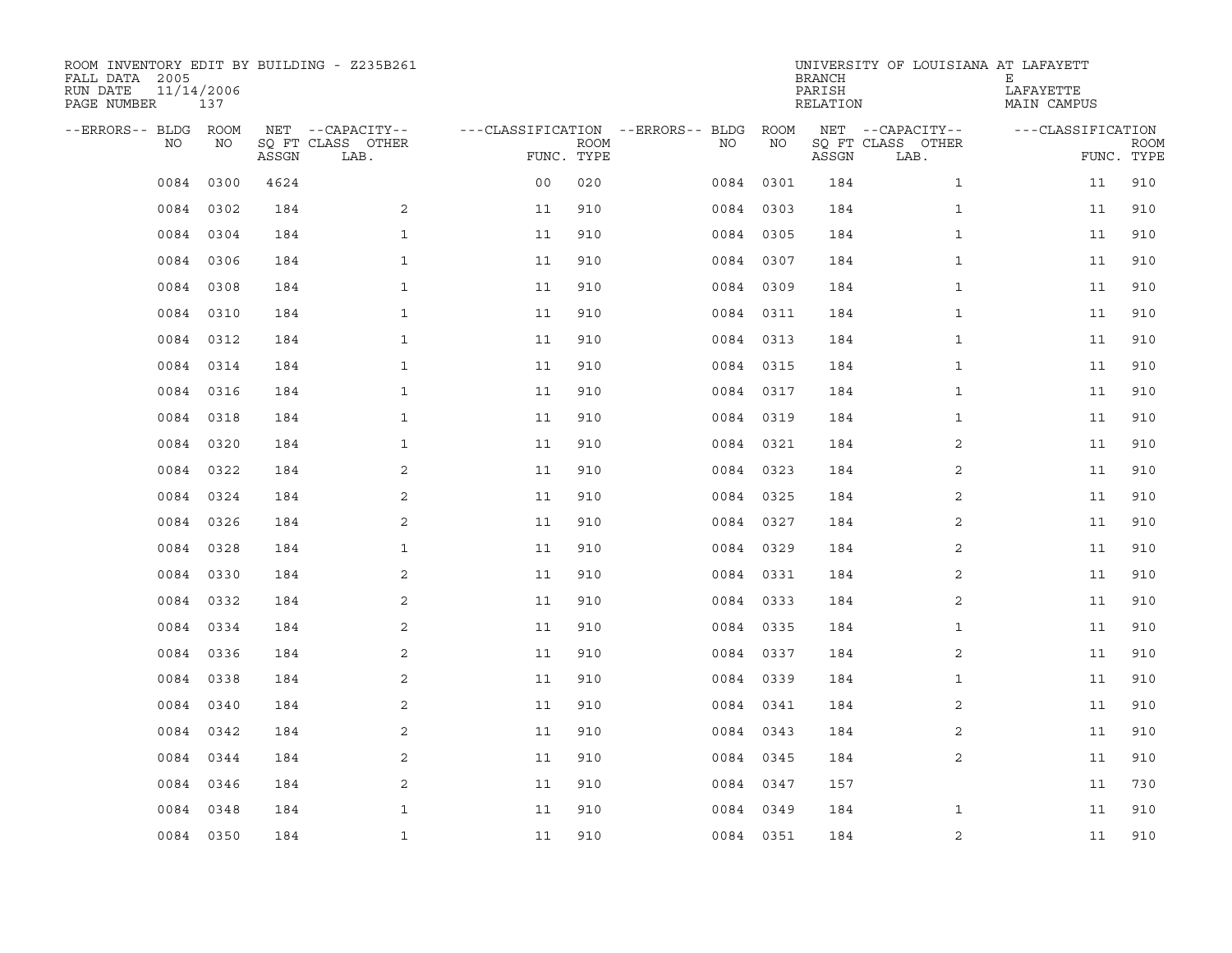| ROOM INVENTORY EDIT BY BUILDING - Z235B261<br>FALL DATA 2005<br>RUN DATE<br>11/14/2006<br>PAGE NUMBER | 138        |       |                           |                |             |                                              |            | <b>BRANCH</b><br>PARISH<br>RELATION                     | UNIVERSITY OF LOUISIANA AT LAFAYETT   | Е<br>LAFAYETTE<br>MAIN CAMPUS |                           |
|-------------------------------------------------------------------------------------------------------|------------|-------|---------------------------|----------------|-------------|----------------------------------------------|------------|---------------------------------------------------------|---------------------------------------|-------------------------------|---------------------------|
| --ERRORS-- BLDG ROOM<br>NO                                                                            | NO         |       | NET --CAPACITY--          |                | <b>ROOM</b> | ---CLASSIFICATION --ERRORS-- BLDG ROOM<br>NO | ΝO         |                                                         | NET --CAPACITY--                      | ---CLASSIFICATION             |                           |
|                                                                                                       |            | ASSGN | SQ FT CLASS OTHER<br>LAB. | FUNC. TYPE     |             |                                              |            | ASSGN                                                   | SQ FT CLASS OTHER<br>LAB.             |                               | <b>ROOM</b><br>FUNC. TYPE |
|                                                                                                       | 0084 0352  | 184   | 2                         | 11             | 910         |                                              | 0084 0353  | 184                                                     | $\overline{a}$                        | 11                            | 910                       |
|                                                                                                       | 0084 0354  | 184   | 2                         | 11             | 910         |                                              | 0084 0355  | 184                                                     | $\mathbf{1}$                          | 11                            | 910                       |
|                                                                                                       | 0084 0356  | 184   | $\mathbf{1}$              | 11             | 910         |                                              | 0084 0357  | 184                                                     | $\mathbf{1}$                          | 11                            | 910                       |
|                                                                                                       | 0084 0358  | 184   | $\mathbf{1}$              | 11             | 910         |                                              | 0084 0359  | 184                                                     | $\mathbf{1}$                          | 11                            | 910                       |
|                                                                                                       | 0084 0360  | 184   | $\mathbf{1}$              | 11             | 910         |                                              | 0084 0361  | 184                                                     | $\mathbf{1}$                          | 11                            | 910                       |
|                                                                                                       | 0084 0362  | 184   | $\mathbf{1}$              | 11             | 910         |                                              | 0084 0363  | 184                                                     | $\mathbf{1}$                          | 11                            | 910                       |
|                                                                                                       | 0084 0364  | 184   | $\mathbf{1}$              | 11             | 910         |                                              | 0084 0365  | 184                                                     | $\mathbf{1}$                          | 11                            | 910                       |
|                                                                                                       | 0084 0366  | 184   | $\mathbf{1}$              | 11             | 910         |                                              | 0084 0367  | 184                                                     | $\mathbf{1}$                          | 11                            | 910                       |
|                                                                                                       | 0084 0368  | 184   | $\mathbf{1}$              | 11             | 910         |                                              | 0084 0369  | 184                                                     | $\mathbf{1}$                          | 11                            | 910                       |
|                                                                                                       | 0084 0370  | 184   | $\mathbf{1}$              | 11             | 910         |                                              | 0084 0371  | 184                                                     | $\mathbf{1}$                          | 11                            | 910                       |
|                                                                                                       | 0084 0372  | 184   | $\mathbf{1}$              | 11             | 910         |                                              | 0084 0373  | 112                                                     |                                       | 0 <sub>0</sub>                | 020                       |
|                                                                                                       | 0084 0374  | 139   |                           | 11             | 919         |                                              | 0084 0375  | 53                                                      | 2                                     | 0 <sub>0</sub>                | 030                       |
|                                                                                                       | 0084 0376  | 139   |                           | 11             | 919         |                                              | 0084 0377  | 146                                                     |                                       | 11                            | 935                       |
|                                                                                                       | 0084 0378  | 139   |                           | 11             | 919         |                                              | 0084 0379  | 53                                                      |                                       | 0 <sub>0</sub>                | 030                       |
|                                                                                                       | 0084 0380  | 139   |                           | 11             | 919         |                                              | 0084 0381  | 112                                                     |                                       | 0 <sub>0</sub>                | 020                       |
|                                                                                                       | 0084 0382  | 125   |                           | 0 <sub>0</sub> | 010         |                                              | 0084 0383  | 125                                                     |                                       | 0 <sub>0</sub>                | 010                       |
|                                                                                                       | 0084 0384  | 53    |                           | 0 <sub>0</sub> | 030         |                                              | 0084 0385  | 139                                                     |                                       | 11                            | 919                       |
|                                                                                                       | 0084 0386  | 146   |                           | 11             | 935         |                                              | 0084 0387  | 139                                                     |                                       | 11                            | 919                       |
|                                                                                                       | 0084 0388  | 53    |                           | 0 <sub>0</sub> | 030         |                                              | 0084 0389  | 139                                                     |                                       | 11                            | 919                       |
|                                                                                                       | 0084 0390  | 112   |                           | 0 <sub>0</sub> | 020         |                                              | 0084 0391  | 221                                                     |                                       | 11                            | 950                       |
|                                                                                                       | 0084 0395  | 603   | $\mathbf{1}$              | 11             | 950         |                                              | 0084 0396  | 119                                                     |                                       | 11                            | 935                       |
|                                                                                                       | 0084 0397  | 47    |                           | 0 <sub>0</sub> | 010         |                                              | 0084 0398  | 139                                                     |                                       | 11                            | 919                       |
|                                                                                                       | 0084 0398A | 156   |                           | 11             | 935         |                                              | 0084 0399  | 125                                                     |                                       | 0 <sub>0</sub>                | 030                       |
|                                                                                                       | 0084 0399A | 152   |                           | 11             | 919         |                                              | 0084 0399S | 112<br>TOTAL NUMBER CLASSROOMS<br>TOTAL NUMBER LABS 210 | TOTAL NET ASSIGN SQ. FT. IN ROOM FILE | 00<br>43,322                  | 020                       |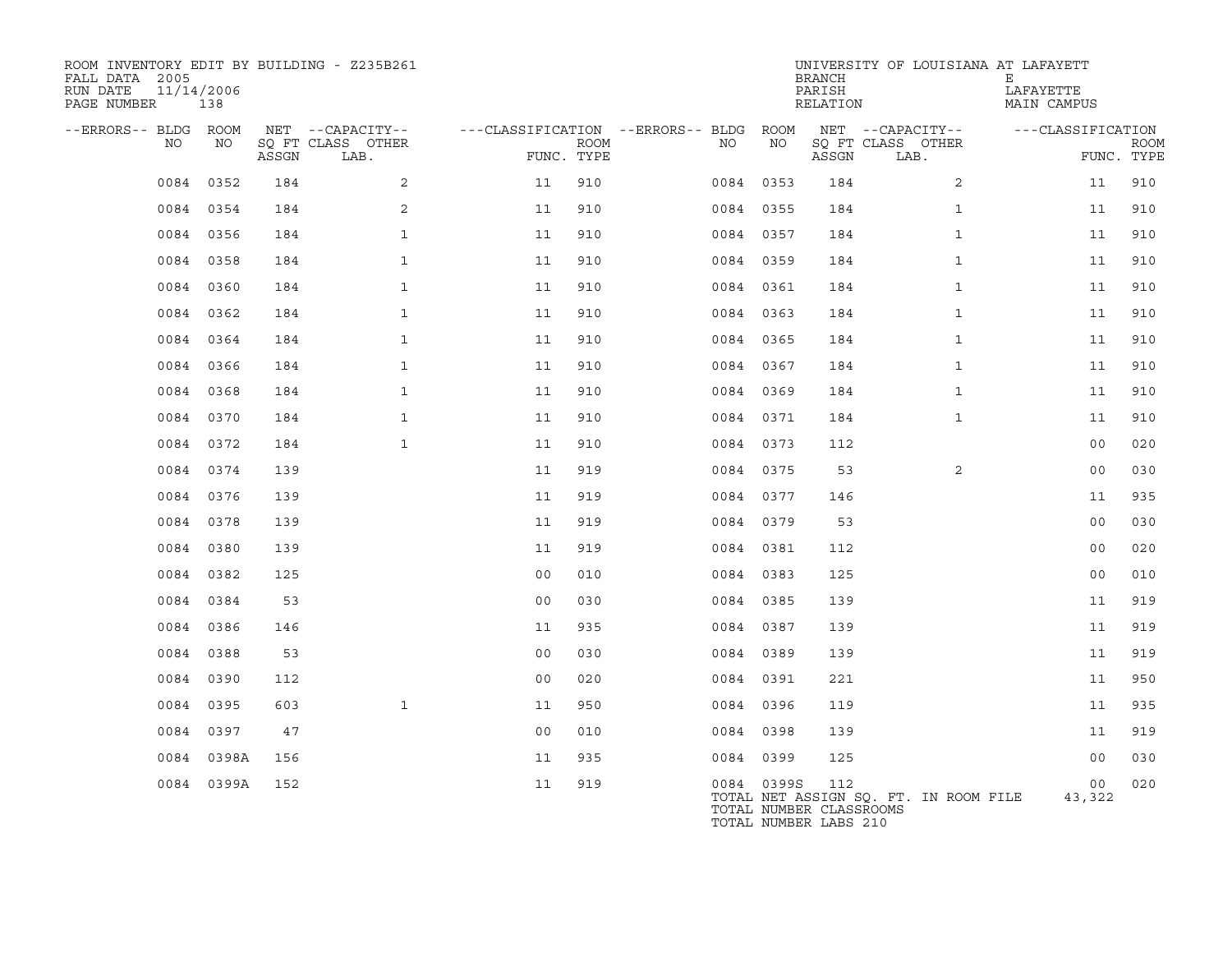| ROOM INVENTORY EDIT BY BUILDING - Z235B261<br>FALL DATA 2005<br>RUN DATE<br>PAGE NUMBER | 11/14/2006<br>139 |       |                                               |                                                      |             |           |            | <b>BRANCH</b><br>PARISH<br>RELATION | UNIVERSITY OF LOUISIANA AT LAFAYETT           | Е<br>LAFAYETTE<br>MAIN CAMPUS |                           |
|-----------------------------------------------------------------------------------------|-------------------|-------|-----------------------------------------------|------------------------------------------------------|-------------|-----------|------------|-------------------------------------|-----------------------------------------------|-------------------------------|---------------------------|
| --ERRORS-- BLDG ROOM<br>NO.                                                             | NO                | ASSGN | NET --CAPACITY--<br>SQ FT CLASS OTHER<br>LAB. | ---CLASSIFICATION --ERRORS-- BLDG ROOM<br>FUNC. TYPE | <b>ROOM</b> | NO.       | NO.        | ASSGN                               | NET --CAPACITY--<br>SQ FT CLASS OTHER<br>LAB. | ---CLASSIFICATION             | <b>ROOM</b><br>FUNC. TYPE |
|                                                                                         |                   |       |                                               |                                                      |             |           |            |                                     | TOTAL NUMBER SPECIAL LABS 220                 |                               |                           |
| 0087                                                                                    | 0100              | 1209  |                                               | 0 <sub>0</sub>                                       | 020         |           | 0087 0100A | 699                                 |                                               | 0 <sub>0</sub>                | 020                       |
| 0087                                                                                    | 0100B             | 288   |                                               | 0 <sub>0</sub>                                       | 020         |           | 0087 0100C | 1869                                |                                               | 0 <sub>0</sub>                | 020                       |
| 0087                                                                                    | 0100D             | 227   |                                               | 0 <sup>0</sup>                                       | 020         |           | 0087 0100E | 758                                 |                                               | 0 <sub>0</sub>                | 020                       |
|                                                                                         | 0087 0100F        | 816   |                                               | 0 <sub>0</sub>                                       | 020         |           | 0087 0102  | 5894                                | 900                                           | 11                            | 610                       |
|                                                                                         | 0087 0103         | 1244  | 50                                            | 11                                                   | 610         | 0087 0104 |            | 4002                                |                                               | 11                            | 615                       |
|                                                                                         | 0087 0105         | 179   |                                               | 11                                                   | 615         |           | 0087 0106  | 128                                 | $\mathbf{1}$                                  | 11                            | 310                       |
|                                                                                         | 0087 0106A        | 544   |                                               | 0 <sub>0</sub>                                       | 020         | 0087 0107 |            | 190                                 | 4                                             | 11                            | 615                       |
|                                                                                         | 0087 0108         | 436   | 20                                            | 11                                                   | 615         | 0087 0109 |            | 436                                 | 20                                            | 11                            | 615                       |
| 0087                                                                                    | 0110              | 626   |                                               | 0 <sub>0</sub>                                       | 020         | 0087 0111 |            | 194                                 | 4                                             | 11                            | 615                       |
|                                                                                         | 0087 0112         | 451   |                                               | 11                                                   | 731         | 0087 0113 |            | 1020                                |                                               | 11                            | 731                       |
| 0087                                                                                    | 0114              | 179   |                                               | 11                                                   | 615         | 0087 0116 |            | 186                                 | 3                                             | 0 <sub>0</sub>                | 030                       |
|                                                                                         | 0087 0117         | 184   | 5                                             | 0 <sub>0</sub>                                       | 030         | 0087 0118 |            | 497                                 | $\mathbf{1}$                                  | 11                            | 325                       |
| 0087                                                                                    | 0119              | 229   | $\mathbf{1}$                                  | 11                                                   | 313         | 0087 0120 |            | 146                                 | $\mathbf{1}$                                  | 11                            | 310                       |
|                                                                                         | 0087 0123         | 197   |                                               | 11                                                   | 315         | 0087 0124 |            | 228                                 | $\mathbf{1}$                                  | 11                            | 310                       |
| 0087                                                                                    | 0125              | 576   | $12 \overline{ }$                             | 11                                                   | 420         | 0087 0126 |            | 183                                 | $\mathbf{1}$                                  | 11                            | 310                       |
|                                                                                         | 0087 0127         | 232   | $\mathbf{1}$                                  | 11                                                   | 310         | 0087 0128 |            | 912                                 | 39                                            | 11                            | 270                       |
| 0087                                                                                    | 0129              | 183   | $\mathbf{1}$                                  | 11                                                   | 731         | 0087      | 0130       | 228                                 | $\mathbf{1}$                                  | 11                            | 310                       |
|                                                                                         | 0087 0131         | 183   | $\mathbf 1$                                   | 11                                                   | 310         | 0087 0132 |            | 576                                 | 30                                            | 11                            | 210                       |
| 0087                                                                                    | 0133              | 228   | 2                                             | 11                                                   | 310         | 0087      | 0134       | 576                                 | 30                                            | 11                            | 210                       |
| 0087                                                                                    | 0135              | 183   | $\mathbf{1}$                                  | 11                                                   | 310         | 0087 0136 |            | 288                                 |                                               | 0 <sub>0</sub>                | 030                       |
| 0087                                                                                    | 0137              | 251   | $\mathbf{1}$                                  | 11                                                   | 310         | 0087      | 0138       | 183                                 | $\mathbf{1}$                                  | 11                            | 310                       |
| 0087                                                                                    | 0139              | 232   | $\mathbf{1}$                                  | 11                                                   | 310         | 0087 0140 |            | 199                                 | $\mathbf 1$                                   | 11                            | 220                       |
| 0087                                                                                    | 0143              | 672   | 54                                            | 11                                                   | 210         | 0087      | 0144       | 53                                  | $\mathbf{1}$                                  | 0 <sub>0</sub>                | 030                       |
| 0087                                                                                    | 0145              | 53    | 2                                             | 0 <sub>0</sub>                                       | 030         | 0087 0146 |            | 94                                  |                                               | 11                            | 655                       |
|                                                                                         | 0087 0147         | 368   | 12                                            | 11                                                   | 650         | 0087 0149 |            | 40                                  |                                               | 0 <sub>0</sub>                | 010                       |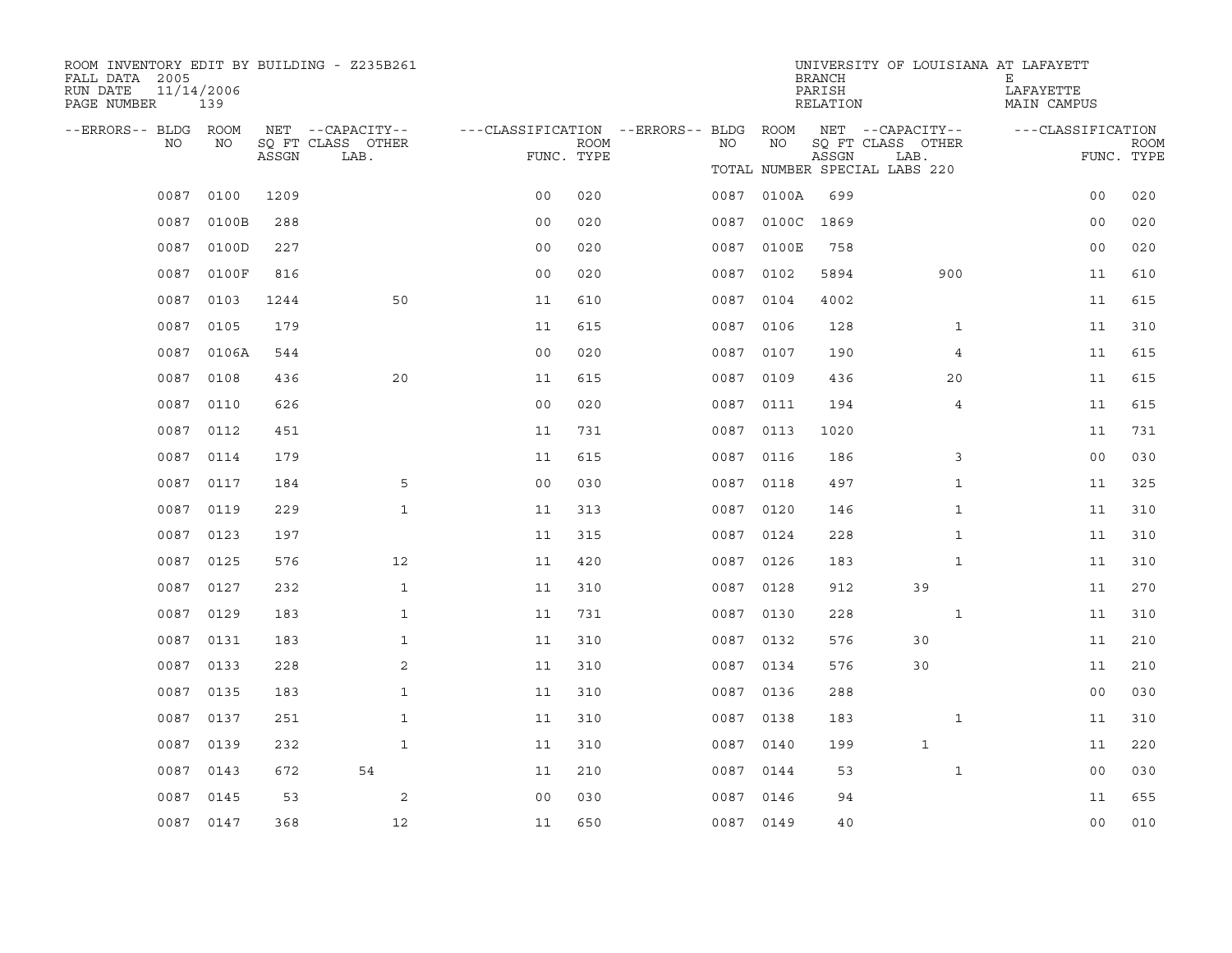| ROOM INVENTORY EDIT BY BUILDING - Z235B261<br>FALL DATA 2005<br>RUN DATE<br>PAGE NUMBER | 11/14/2006<br>140 |       |                                       |              |                                        |      |   |      |            | <b>BRANCH</b><br>PARISH<br>RELATION |                                       |              | UNIVERSITY OF LOUISIANA AT LAFAYETT<br>Е<br>LAFAYETTE<br>MAIN CAMPUS |                |             |
|-----------------------------------------------------------------------------------------|-------------------|-------|---------------------------------------|--------------|----------------------------------------|------|---|------|------------|-------------------------------------|---------------------------------------|--------------|----------------------------------------------------------------------|----------------|-------------|
| --ERRORS-- BLDG ROOM<br>NO                                                              | NO                |       | NET --CAPACITY--<br>SQ FT CLASS OTHER |              | ---CLASSIFICATION --ERRORS-- BLDG ROOM | ROOM |   | NO   | NO         |                                     | NET --CAPACITY--<br>SQ FT CLASS OTHER |              | ---CLASSIFICATION                                                    |                | <b>ROOM</b> |
|                                                                                         |                   | ASSGN | LAB.                                  |              | FUNC. TYPE                             |      |   |      |            | ASSGN                               | LAB.                                  |              |                                                                      | FUNC. TYPE     |             |
| 0087                                                                                    | 0150              | 161   |                                       | 2            | 0 <sub>0</sub>                         | 030  |   | 0087 | 0151       | 173                                 |                                       | 3            |                                                                      | 00             | 030         |
| 0087                                                                                    | 0153              | 1296  | 124                                   |              | 11                                     | 210  |   | 0087 | 0158       | 2551                                | 90                                    |              |                                                                      | 11             | 220         |
| 0087                                                                                    | 0158A             | 60    | 2                                     |              | 11                                     | 225  |   | 0087 | 0158B      | 204                                 | 2                                     |              |                                                                      | 11             | 225         |
| 0087                                                                                    | 0158C             | 32    |                                       |              | 11                                     | 215  |   |      | 0087 0158D | 81                                  |                                       |              |                                                                      | 11             | 215         |
| 0087                                                                                    | 0161              | 520   |                                       |              | 0 <sub>0</sub>                         | 030  |   |      | 0087 0163  | 420                                 | 20                                    |              |                                                                      | 11             | 220         |
| 0087                                                                                    | 0165              | 242   |                                       | $\mathbf{1}$ | 11                                     | 310  |   |      | 0087 0166  | 251                                 |                                       |              |                                                                      | 11             | 731         |
| 0087                                                                                    | 0167              | 256   |                                       |              | 11                                     | 215  |   | 0087 | 0168       | 3120                                | 312                                   |              |                                                                      | 11             | 110         |
| 0087                                                                                    | 0169              | 433   |                                       |              | 11                                     | 215  |   |      | 0087 0170  | 124                                 |                                       | $\mathbf{1}$ |                                                                      | 11             | 320         |
| 0087                                                                                    | 0171              | 97    |                                       | 2            | 11                                     | 320  |   | 0087 | 0172       | 361                                 |                                       | $\mathbf{1}$ |                                                                      | 11             | 310         |
| 0087                                                                                    | 0173              | 959   | 20                                    |              | 11                                     | 220  |   |      | 0087 0174  | 248                                 |                                       | $\mathbf{1}$ |                                                                      | 11             | 314         |
| 0087                                                                                    | 0175              | 224   |                                       |              | 11                                     | 731  |   |      | 0087 0176  | 76                                  | $\mathbf 1$                           |              |                                                                      | 11             | 225         |
|                                                                                         | 0087 0177         | 76    | $\mathbf{1}$                          |              | 11                                     | 225  |   |      | 0087 0178  | 76                                  | $\mathbf{1}$                          |              |                                                                      | 11             | 225         |
| 0087                                                                                    | 0179              | 76    | $\mathbf{1}$                          |              | 11                                     | 225  | 3 | 0087 | 0180       |                                     |                                       |              |                                                                      | 0 <sub>0</sub> | 030         |
| 0087                                                                                    | 0200              | 312   |                                       |              | 0 <sub>0</sub>                         | 020  |   | 0087 | 0200A      | 699                                 |                                       |              |                                                                      | 00             | 020         |
| 0087                                                                                    | 0200B             | 288   |                                       |              | 0 <sub>0</sub>                         | 020  |   | 0087 | 0200C      | 1672                                |                                       |              |                                                                      | 0 <sub>0</sub> | 020         |
| 0087                                                                                    | 0200D             | 227   |                                       |              | 0 <sub>0</sub>                         | 020  |   | 0087 | 0201       | 291                                 |                                       | 3            |                                                                      | 11             | 615         |
| 0087                                                                                    | 0202              | 381   |                                       |              | 0 <sub>0</sub>                         | 030  |   | 0087 | 0203       | 182                                 |                                       |              |                                                                      | 11             | 731         |
| 0087                                                                                    | 0206              | 71    |                                       | $\mathbf{1}$ | 11                                     | 310  |   | 0087 | 0207       | 71                                  | 1                                     |              |                                                                      | 11             | 220         |
| 0087                                                                                    | 0208              | 71    | $\mathbf{1}$                          |              | 11                                     | 220  |   |      | 0087 0209  | 71                                  | $\mathbf{1}$                          |              |                                                                      | 11             | 220         |
| 0087                                                                                    | 0210              | 71    | $\mathbf{1}$                          |              | 11                                     | 220  |   | 0087 | 0211       | 71                                  | $\mathbf{1}$                          |              |                                                                      | 11             | 220         |
| 0087                                                                                    | 0212              | 303   |                                       |              | 0 <sub>0</sub>                         | 020  |   |      | 0087 0213  | 71                                  | 1                                     |              |                                                                      | 11             | 220         |
| 0087                                                                                    | 0214              | 71    | $\mathbf{1}$                          |              | 11                                     | 220  |   | 0087 | 0215       | 71                                  | $\mathbf 1$                           |              |                                                                      | 11             | 220         |
| 0087                                                                                    | 0216              | 71    | $\mathbf{1}$                          |              | 11                                     | 220  |   |      | 0087 0217  | 71                                  | $\mathbf{1}$                          |              |                                                                      | 11             | 220         |
| 0087                                                                                    | 0218              | 71    | $\mathbf{1}$                          |              | 11                                     | 220  |   | 0087 | 0220       | 204                                 |                                       | 3            |                                                                      | 0 <sub>0</sub> | 030         |
| 0087                                                                                    | 0221              | 185   |                                       | 5            | 0 <sub>0</sub>                         | 030  |   | 0087 | 0222       | 197                                 |                                       | $\mathbf{1}$ |                                                                      | 11             | 310         |
|                                                                                         | 0087 0223         | 181   |                                       | $\mathbf{1}$ | 11                                     | 310  |   |      | 0087 0224  | 70                                  | $\mathbf{1}$                          |              |                                                                      | 11             | 220         |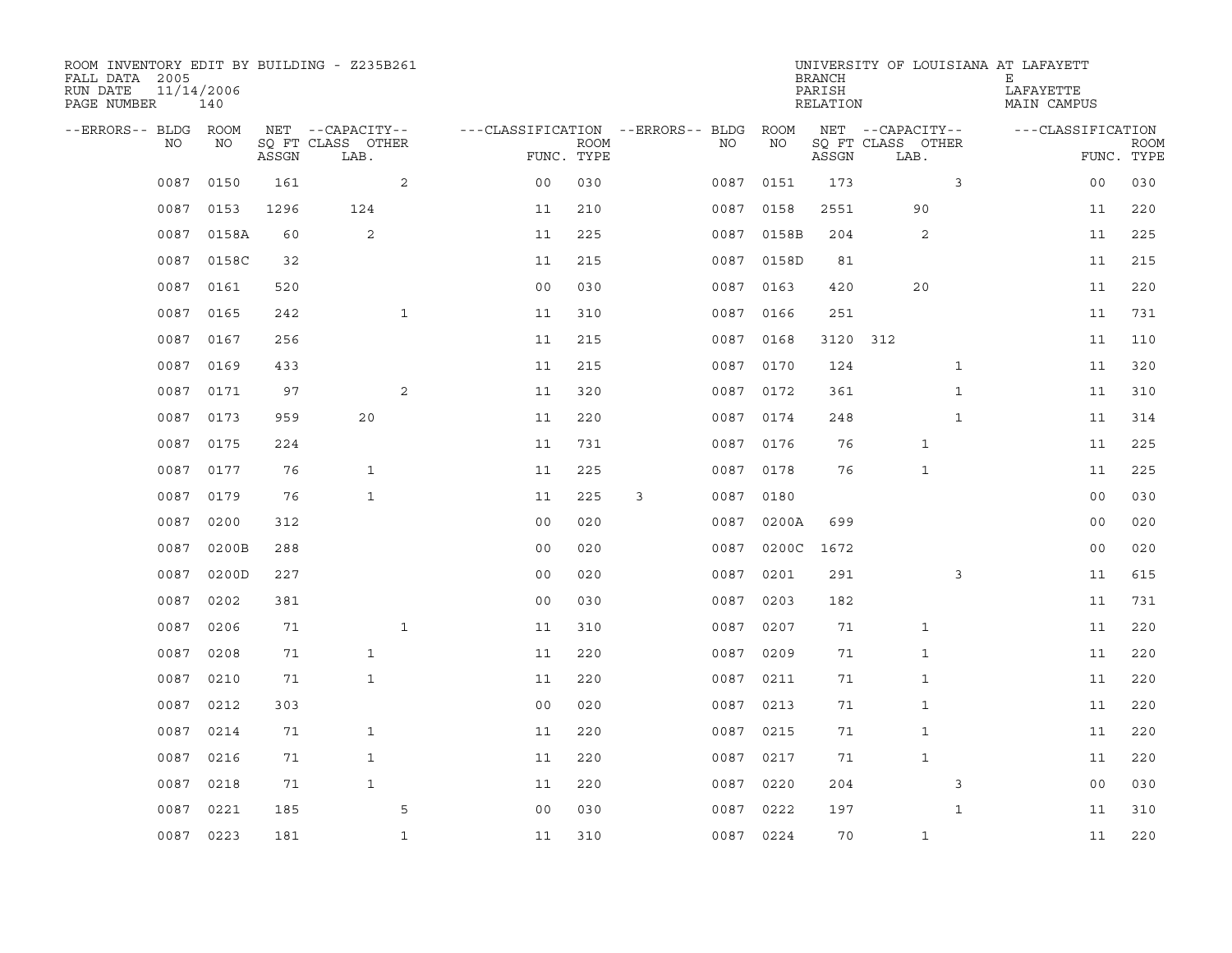| ROOM INVENTORY EDIT BY BUILDING - Z235B261<br>FALL DATA 2005<br>RUN DATE<br>PAGE NUMBER | 11/14/2006<br>141 |       |                           |                |      |                                        |            | <b>BRANCH</b><br>PARISH<br>RELATION                    | UNIVERSITY OF LOUISIANA AT LAFAYETT                                    | Е<br>LAFAYETTE<br>MAIN CAMPUS |                           |
|-----------------------------------------------------------------------------------------|-------------------|-------|---------------------------|----------------|------|----------------------------------------|------------|--------------------------------------------------------|------------------------------------------------------------------------|-------------------------------|---------------------------|
| --ERRORS-- BLDG ROOM                                                                    |                   |       | NET --CAPACITY--          |                |      | ---CLASSIFICATION --ERRORS-- BLDG ROOM |            |                                                        | NET --CAPACITY--                                                       | ---CLASSIFICATION             |                           |
| NO                                                                                      | NO                | ASSGN | SO FT CLASS OTHER<br>LAB. | FUNC. TYPE     | ROOM | NO                                     | NO         | ASSGN                                                  | SQ FT CLASS OTHER<br>LAB.                                              |                               | <b>ROOM</b><br>FUNC. TYPE |
|                                                                                         | 0087 0225         | 739   |                           | 11             | 650  |                                        | 0087 0225A | 54                                                     |                                                                        | 11                            | 710                       |
|                                                                                         | 0087 0226         | 224   | $\mathbf{1}$              | 11             | 220  |                                        | 0087 0227  | 141                                                    | $\mathbf{1}$                                                           | 11                            | 420                       |
| 0087                                                                                    | 0228              | 71    | $\mathbf{1}$              | 11             | 220  |                                        | 0087 0229  | 71                                                     | $\mathbf{1}$                                                           | 11                            | 220                       |
| 0087                                                                                    | 0230              | 71    | $\mathbf{1}$              | 11             | 220  | 0087                                   | 0231       | 71                                                     | $\mathbf{1}$                                                           | 11                            | 220                       |
| 0087                                                                                    | 0234              | 71    | 1                         | 11             | 220  |                                        | 0087 0235  | 71                                                     | 1                                                                      | 11                            | 220                       |
| 0087                                                                                    | 0236              | 71    | $\mathbf{1}$              | 11             | 220  |                                        | 0087 0237  | 71                                                     | $\mathbf{1}$                                                           | 11                            | 220                       |
| 0087                                                                                    | 0238              | 71    |                           | 0 <sub>0</sub> | 020  |                                        | 0087 0239  | 257                                                    |                                                                        | 0 <sub>0</sub>                | 020                       |
| 0087                                                                                    | 0240              | 197   | $\mathbf{1}$              | 11             | 310  |                                        | 0087 0241  | 183                                                    | $\mathbf{1}$                                                           | 11                            | 320                       |
| 0087                                                                                    | 0242              | 197   | $\mathbf{1}$              | 11             | 310  |                                        | 0087 0243  | 183                                                    | $\mathbf{1}$                                                           | 11                            | 310                       |
|                                                                                         | 0087 0244         | 195   | $\mathbf{1}$              | 11             | 310  |                                        | 0087 0245  | 183                                                    | $\mathbf{1}$                                                           | 11                            | 320                       |
|                                                                                         | 0087 0246         | 195   | $\mathbf{1}$              | 11             | 310  |                                        | 0087 0247  | 183                                                    | $\mathbf{1}$                                                           | 11                            | 320                       |
| 0087                                                                                    | 0248              | 197   | $\mathbf{1}$              | 11             | 310  |                                        | 0087 0249  | 183                                                    | $\mathbf{1}$                                                           | 11                            | 310                       |
|                                                                                         | 0087 0250         | 197   | $\mathbf{1}$              | 11             | 310  |                                        | 0087 0251  | 197                                                    | 2                                                                      | 11                            | 220                       |
|                                                                                         | 0087 0252         | 288   |                           | 0 <sub>0</sub> | 030  |                                        | 0087 0253  | 576                                                    | 16                                                                     | 11                            | 210                       |
|                                                                                         | 0087 0254         | 934   | 30                        | 11             | 110  |                                        | 0087 0257  | 21                                                     |                                                                        | 0 <sub>0</sub>                | 010                       |
|                                                                                         | 0087 E0100        | 78    |                           | 0 <sub>0</sub> | 020  |                                        | 0087 E0200 | 78<br>TOTAL NUMBER CLASSROOMS<br>TOTAL NUMBER LABS 210 | TOTAL NET ASSIGN SQ. FT. IN ROOM FILE<br>TOTAL NUMBER SPECIAL LABS 220 | 00<br>40,271<br>2<br>5<br>26  | 020                       |
|                                                                                         | 0089 0101         | 1702  |                           | 11             | 970  |                                        |            | TOTAL NUMBER CLASSROOMS<br>TOTAL NUMBER LABS 210       | TOTAL NET ASSIGN SQ. FT. IN ROOM FILE<br>TOTAL NUMBER SPECIAL LABS 220 | 1,702                         |                           |
| 0090                                                                                    | 0100              | 17    |                           | 0 <sub>0</sub> | 020  |                                        | 0090 0100A | 17                                                     |                                                                        | 0 <sub>0</sub>                | 020                       |
| 0090                                                                                    | 0101              | 349   | 4                         | 11             | 525  | 0090                                   | 0102       | 119                                                    |                                                                        | 11                            | 730                       |
| 0090                                                                                    | 0102A             | 12    |                           | 0 <sub>0</sub> | 030  |                                        | 0090 0103  | 231                                                    |                                                                        | 11                            | 525                       |
|                                                                                         | 0090 0104         | 171   | $\overline{4}$            | 0 <sub>0</sub> | 030  |                                        | 0090 0105  | 171                                                    | 4<br>TOTAL NET ASSIGN SQ. FT. IN ROOM FILE                             | 0 <sub>0</sub><br>699         | 030                       |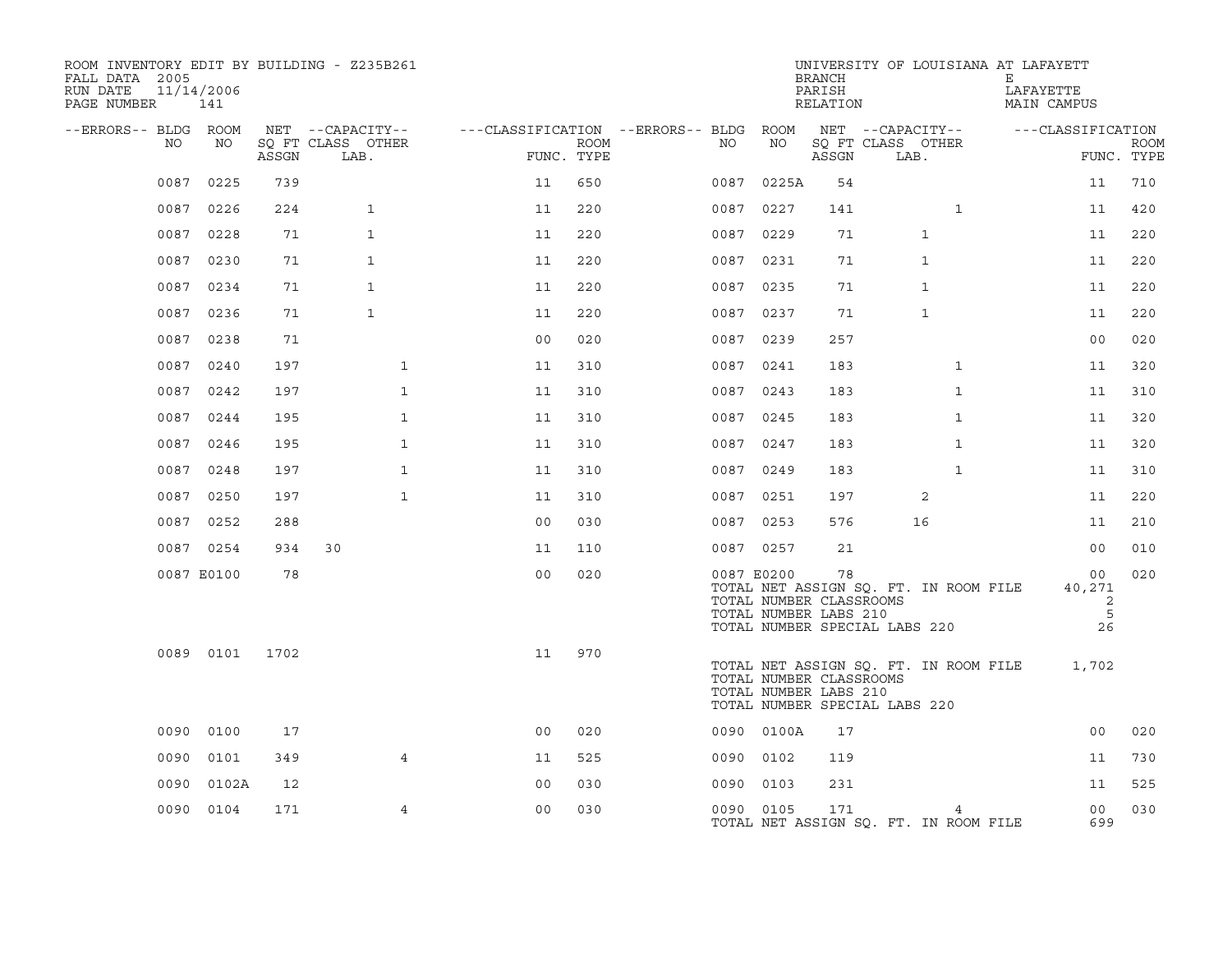| ROOM INVENTORY EDIT BY BUILDING - Z235B261<br>FALL DATA 2005<br>11/14/2006<br>RUN DATE<br>PAGE NUMBER | 142             |       |                                               |                                                         |                    |      |                 | UNIVERSITY OF LOUISIANA AT LAFAYETT<br><b>BRANCH</b><br>PARISH<br>RELATION                                                 |      | E.<br>LAFAYETTE<br>MAIN CAMPUS |                                 |             |
|-------------------------------------------------------------------------------------------------------|-----------------|-------|-----------------------------------------------|---------------------------------------------------------|--------------------|------|-----------------|----------------------------------------------------------------------------------------------------------------------------|------|--------------------------------|---------------------------------|-------------|
| --ERRORS-- BLDG ROOM<br>NO                                                                            | NO              | ASSGN | NET --CAPACITY--<br>SQ FT CLASS OTHER<br>LAB. | ---CLASSIFICATION --ERRORS-- BLDG ROOM NET --CAPACITY-- | ROOM<br>FUNC. TYPE | NO   | NO              | SQ FT CLASS OTHER<br>ASSGN<br>TOTAL NUMBER CLASSROOMS<br>TOTAL NUMBER LABS 210<br>TOTAL NUMBER SPECIAL LABS 220            | LAB. |                                | ---CLASSIFICATION<br>FUNC. TYPE | <b>ROOM</b> |
|                                                                                                       | 0092 0101       | 2387  | 3                                             | 11                                                      | 970                |      |                 | TOTAL NET ASSIGN SQ. FT. IN ROOM FILE<br>TOTAL NUMBER CLASSROOMS<br>TOTAL NUMBER LABS 210<br>TOTAL NUMBER SPECIAL LABS 220 |      |                                | 2,387                           |             |
|                                                                                                       | 0093 0100 13110 |       |                                               | 0 <sub>0</sub>                                          | 020                |      | 0093 0100A      | 149                                                                                                                        |      |                                | 0 <sub>0</sub>                  | 020         |
| 0093                                                                                                  | 0100B           | 149   |                                               | 0 <sub>0</sub>                                          | 020                |      | 0093 0100C      | 149                                                                                                                        |      |                                | 0 <sub>0</sub>                  | 020         |
|                                                                                                       | 0093 0100D 3428 |       |                                               | 0 <sub>0</sub>                                          | 020                |      | 0093 0100E      | 791                                                                                                                        |      |                                | 0 <sub>0</sub>                  | 020         |
| 0093                                                                                                  | 0100F 1220      |       | 27                                            | 0 <sub>0</sub>                                          | 020                |      | 0093 0100G      | 27                                                                                                                         |      |                                | 0 <sub>0</sub>                  | 020         |
| 0093                                                                                                  | 0101A 3217      |       | 50                                            | 11                                                      | 520                | 0093 | 0101F           | 165                                                                                                                        |      |                                | 11                              | 675         |
| 0093                                                                                                  | 0101G           | 88    |                                               | 11                                                      | 525                |      | 0093 0102A      | 143                                                                                                                        |      |                                | 11                              | 675         |
|                                                                                                       | 0093 0102E      | 48    |                                               | 0 <sub>0</sub>                                          | 030                |      | 0093 0102F      | 2443                                                                                                                       | 30   |                                | 11                              | 520         |
|                                                                                                       | 0093 0102G      | 215   |                                               | 11                                                      | 525                |      | 0093 0103A      | 59                                                                                                                         |      |                                | 11                              | 525         |
| 0093                                                                                                  | 0103E           | 25    |                                               | 0 <sub>0</sub>                                          | 030                | 0093 | 0103G           | 47                                                                                                                         |      |                                | 11                              | 525         |
| 0093                                                                                                  | 0104A           | 91    |                                               | 11                                                      | 675                |      | 0093 0104F      | 840                                                                                                                        |      |                                | 11                              | 520         |
| 0093                                                                                                  | 0104G           | 165   | 3                                             | 0 <sub>0</sub>                                          | 030                | 0093 | 0105A           | 91                                                                                                                         |      |                                | 11                              | 675         |
|                                                                                                       | 0093 0105C      | 145   |                                               | 11                                                      | 675                |      | 0093 0105E 1860 |                                                                                                                            | 30   |                                | 11                              | 520         |
| 0093                                                                                                  | 0105F           | 840   |                                               | 11                                                      | 520                | 0093 | 0105G           | 385                                                                                                                        |      |                                | 11                              | 525         |
| 0093                                                                                                  | 0106A           | 158   |                                               | 11                                                      | 675                |      | 0093 0106B      | 682                                                                                                                        |      |                                | 0 <sub>0</sub>                  | 020         |
| 0093                                                                                                  | 0106C           | 148   |                                               | 0 <sub>0</sub>                                          | 030                | 0093 | 0106E           | 24                                                                                                                         |      |                                | 0 <sub>0</sub>                  | 030         |
| 0093                                                                                                  | 0106G           | 81    |                                               | 0 <sub>0</sub>                                          | 020                | 0093 | 0107A 1463      |                                                                                                                            | 44   |                                | 11                              | 520         |
| 0093                                                                                                  | 0107B           | 1106  | $\overline{2}$                                | 11                                                      | 310                | 0093 | 0107C           | 162                                                                                                                        |      |                                | 0 <sub>0</sub>                  | 030         |
| 0093                                                                                                  | 0107E           | 190   |                                               | 0 <sub>0</sub>                                          | 030                | 0093 | 0107F           | 56                                                                                                                         |      |                                | 0 <sub>0</sub>                  | 010         |
| 0093                                                                                                  | 0107G           | 45    |                                               | 00                                                      | 020                | 0093 | 0108A 1826      |                                                                                                                            | 30   |                                | 11                              | 520         |
| 0093                                                                                                  | 0108B           | 340   | $\mathbf{1}$                                  | 11                                                      | 310                | 0093 | 0108C           | 118                                                                                                                        |      |                                | 11                              | 675         |
|                                                                                                       | 0093 0108E 6059 |       | 40                                            | 11                                                      | 520                |      | 0093 0108G      | 385                                                                                                                        |      |                                | 11                              | 525         |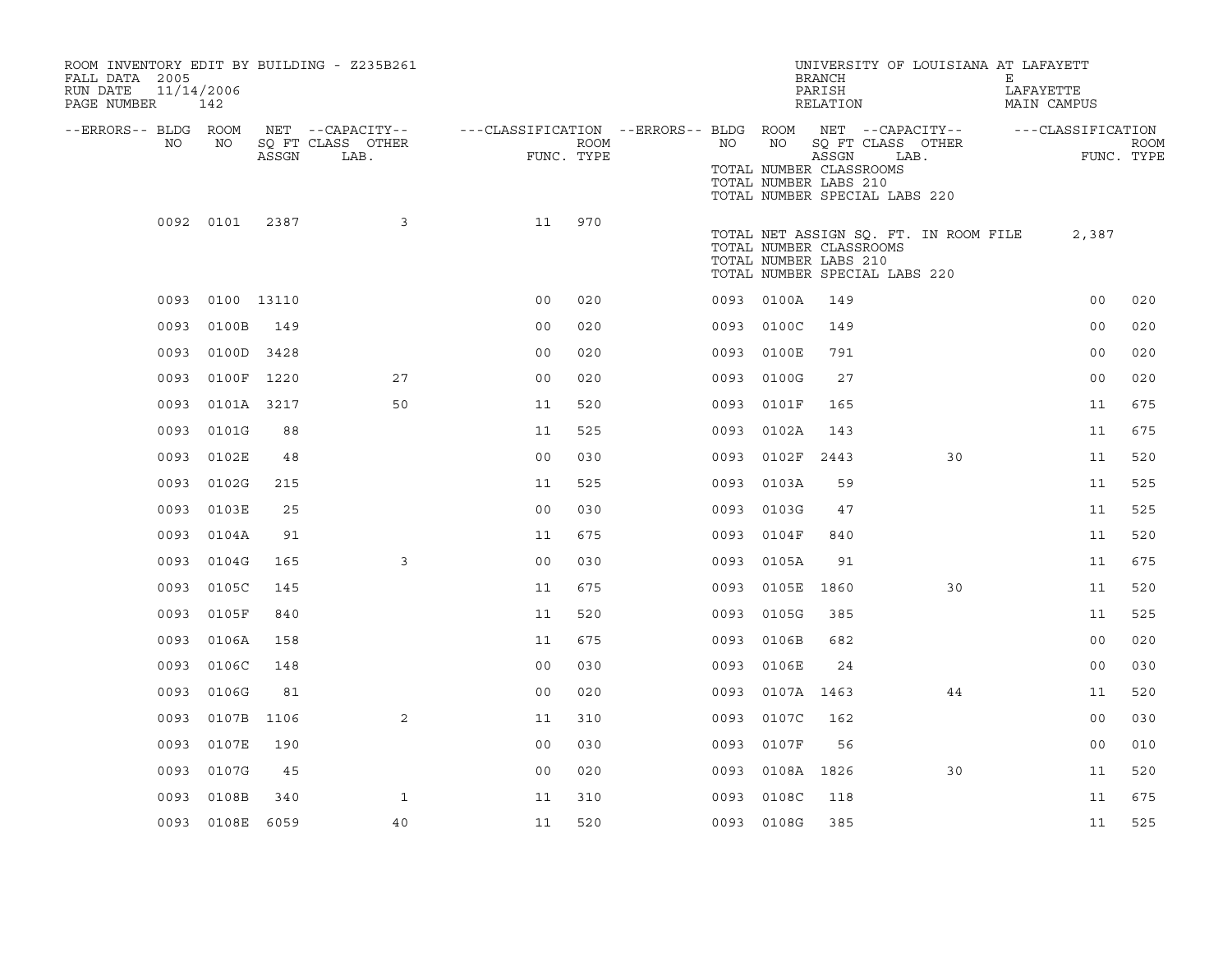| ROOM INVENTORY EDIT BY BUILDING - Z235B261<br>FALL DATA 2005<br>RUN DATE<br>PAGE NUMBER | 11/14/2006<br>143 |       |                           |                                        |             |      |            | <b>BRANCH</b><br>PARISH<br>RELATION | UNIVERSITY OF LOUISIANA AT LAFAYETT | Е<br>LAFAYETTE<br>MAIN CAMPUS |                           |
|-----------------------------------------------------------------------------------------|-------------------|-------|---------------------------|----------------------------------------|-------------|------|------------|-------------------------------------|-------------------------------------|-------------------------------|---------------------------|
| --ERRORS-- BLDG ROOM                                                                    |                   |       | NET --CAPACITY--          | ---CLASSIFICATION --ERRORS-- BLDG ROOM |             |      |            |                                     | NET --CAPACITY--                    | ---CLASSIFICATION             |                           |
| NO.                                                                                     | NO                | ASSGN | SQ FT CLASS OTHER<br>LAB. | FUNC. TYPE                             | <b>ROOM</b> | NO.  | NO         | ASSGN                               | SQ FT CLASS OTHER<br>LAB.           |                               | <b>ROOM</b><br>FUNC. TYPE |
| 0093                                                                                    | 0109A             | 103   | $\mathbf{1}$              | 11                                     | 520         | 0093 | 0109C      | 118                                 | $\mathbf{1}$                        | 11                            | 310                       |
| 0093                                                                                    | 0109E 1557        |       |                           | 0 <sub>0</sub>                         | 030         | 0093 | 0109F      | 51                                  |                                     | 0 <sub>0</sub>                | 020                       |
| 0093                                                                                    | 0109G             | 127   |                           | 11                                     | 650         | 0093 | 0110A      | 103                                 | 2                                   | 11                            | 250                       |
| 0093                                                                                    | 0110B 1230        |       |                           | 11                                     | 650         | 0093 | 0110C      | 162                                 |                                     | 0 <sub>0</sub>                | 010                       |
| 0093                                                                                    | 0110E             | 121   | $\mathbf{1}$              | 11                                     | 310         | 0093 | 0110F      | 840                                 |                                     | 11                            | 520                       |
| 0093                                                                                    | 0110G             | 198   |                           | 11                                     | 650         |      | 0093 0111A | 100                                 | 2                                   | 11                            | 250                       |
| 0093                                                                                    | 0111B             | 145   |                           | 0 <sub>0</sub>                         | 030         | 0093 | 0111C      | 73                                  |                                     | 0 <sub>0</sub>                | 030                       |
| 0093                                                                                    | 0111E             | 269   |                           | 11                                     | 675         | 0093 | 0111F      | 827                                 |                                     | 11                            | 520                       |
| 0093                                                                                    | 0111G             | 55    |                           | 0 <sub>0</sub>                         | 020         | 0093 | 0112A      | 103                                 | 2                                   | 11                            | 310                       |
| 0093                                                                                    | 0112B             | 171   |                           | 0 <sub>0</sub>                         | 030         |      | 0093 0112C | 143                                 |                                     | 11                            | 675                       |
| 0093                                                                                    | 0112G             | 55    |                           | 0 <sub>0</sub>                         | 020         | 0093 | 0113A      | 105                                 | $\overline{2}$                      | 11                            | 310                       |
| 0093                                                                                    | 0113B             | 215   |                           | 0 <sub>0</sub>                         | 030         |      | 0093 0113C | 167                                 |                                     | 11                            | 675                       |
| 0093                                                                                    | 0113E             | 66    |                           | 0 <sub>0</sub>                         | 010         | 0093 | 0113F      | 834                                 |                                     | 11                            | 520                       |
| 0093                                                                                    | 0113G             | 85    |                           | 0 <sub>0</sub>                         | 010         | 0093 | 0114B      | 56                                  |                                     | 11                            | 655                       |
| 0093                                                                                    | 0114C             | 168   |                           | 0 <sub>0</sub>                         | 030         | 0093 | 0114F      | 834                                 |                                     | 11                            | 520                       |
| 0093                                                                                    | 0114G             | 105   | $\mathbf{1}$              | 11                                     | 310         | 0093 | 0115A      | 174                                 |                                     | 0 <sub>0</sub>                | 030                       |
| 0093                                                                                    | 0115B             | 251   | 4                         | 11                                     | 525         | 0093 | 0115C      | 182                                 |                                     | 00                            | 010                       |
| 0093                                                                                    | 0115F             | 810   |                           | 11                                     | 520         |      | 0093 0115G | 98                                  |                                     | 00                            | 020                       |
| 0093                                                                                    | 0116A             | 162   | 3                         | 0 <sub>0</sub>                         | 030         |      | 0093 0116B | 53                                  |                                     | 11                            | 315                       |
| 0093                                                                                    | 0116C             | 117   |                           | 11                                     | 675         | 0093 | 0116F      | 834                                 |                                     | 11                            | 520                       |
| 0093                                                                                    | 0116G             | 55    |                           | 0 <sub>0</sub>                         | 020         | 0093 | 0117A      | 106                                 | 2                                   | 11                            | 310                       |
| 0093                                                                                    | 0117B             | 106   | $\mathbf{1}$              | 11                                     | 310         | 0093 | 0117C      | 117                                 |                                     | 11                            | 675                       |
| 0093                                                                                    | 0117F             | 820   |                           | 11                                     | 520         |      | 0093 0117G | 587                                 |                                     | 11                            | 525                       |
| 0093                                                                                    | 0118A             | 183   | 2                         | 11                                     | 310         | 0093 | 0118B      | 159                                 | $\overline{2}$                      | 11                            | 310                       |
| 0093                                                                                    | 0118C             | 162   |                           | 0 <sub>0</sub>                         | 030         |      | 0093 0118G | 80                                  |                                     | 0 <sub>0</sub>                | 020                       |
|                                                                                         | 0093 0119A        | 183   |                           | 11                                     | 315         |      | 0093 0119B | 46                                  |                                     | 11                            | 315                       |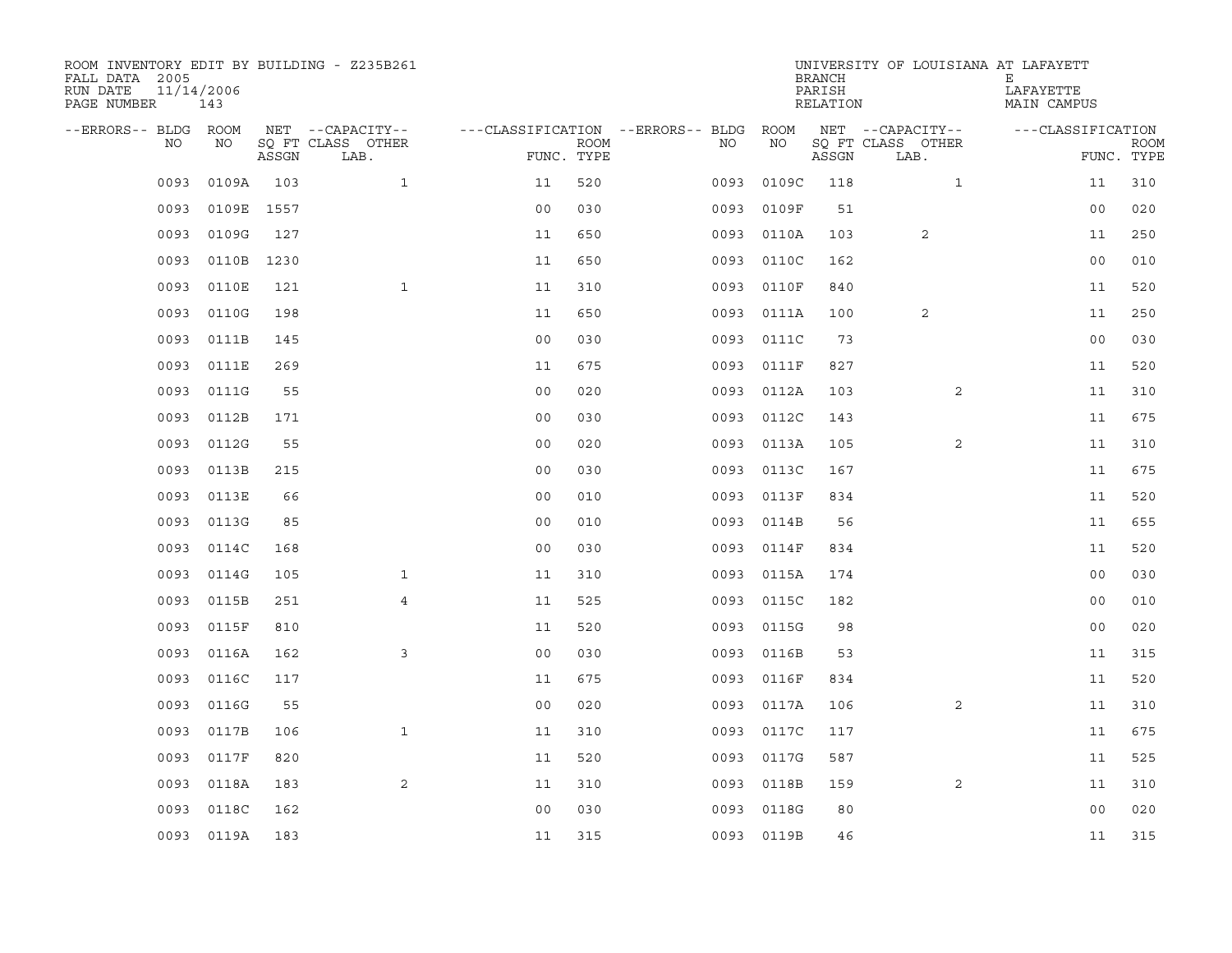| ROOM INVENTORY EDIT BY BUILDING - Z235B261<br>FALL DATA 2005<br>RUN DATE<br>PAGE NUMBER | 11/14/2006<br>144 |       |                           |                |             |                                   |            | <b>BRANCH</b><br>PARISH<br>RELATION | UNIVERSITY OF LOUISIANA AT LAFAYETT | Е<br>LAFAYETTE<br>MAIN CAMPUS |                           |
|-----------------------------------------------------------------------------------------|-------------------|-------|---------------------------|----------------|-------------|-----------------------------------|------------|-------------------------------------|-------------------------------------|-------------------------------|---------------------------|
| --ERRORS-- BLDG ROOM                                                                    |                   |       | NET --CAPACITY--          |                |             | ---CLASSIFICATION --ERRORS-- BLDG | ROOM       |                                     | NET --CAPACITY--                    | ---CLASSIFICATION             |                           |
| NO                                                                                      | NO                | ASSGN | SQ FT CLASS OTHER<br>LAB. | FUNC. TYPE     | <b>ROOM</b> | NO                                | NO         | ASSGN                               | SQ FT CLASS OTHER<br>LAB.           |                               | <b>ROOM</b><br>FUNC. TYPE |
| 0093                                                                                    | 0119C             | 84    |                           | 11             | 675         | 0093                              | 0119G      | 80                                  |                                     | 0 <sub>0</sub>                | 020                       |
| 0093                                                                                    | 0120A             | 81    | 2                         | 11             | 310         | 0093                              | 0120B      | 172                                 | 10                                  | 11                            | 315                       |
| 0093                                                                                    | 0120C             | 194   |                           | 11             | 675         | 0093                              | 0120G      | 385                                 |                                     | 11                            | 525                       |
| 0093                                                                                    | 0121A             | 81    | 2                         | 11             | 310         | 0093                              | 0121B      | 81                                  | 2                                   | 11                            | 310                       |
| 0093                                                                                    | 0121C             | 5374  | 40                        | 11             | 520         | 0093                              | 0121G      | 88                                  |                                     | 11                            | 525                       |
| 0093                                                                                    | 0122B             | 243   | 4                         | 11             | 315         | 0093                              | 0122C      | 4903                                | 34                                  | 11                            | 520                       |
| 0093                                                                                    | 0122G             | 215   |                           | 11             | 525         | 0093                              | 0123B      | 225                                 | 3                                   | 11                            | 310                       |
| 0093                                                                                    | 0123C 4830        |       | 40                        | 11             | 520         | 0093                              | 0123G      | 53                                  |                                     | 11                            | 525                       |
| 0093                                                                                    | 0124A             | 77    | 2                         | 11             | 310         | 0093                              | 0124B      | 302                                 | 4                                   | 11                            | 310                       |
| 0093                                                                                    | 0124C 5379        |       | 40                        | 11             | 520         | 0093                              | 0124G      | 170                                 | 3                                   | 0 <sub>0</sub>                | 030                       |
| 0093                                                                                    | 0125B             | 168   | 2                         | 11             | 310         | 0093                              | 0125G      | 226                                 | 9                                   | 0 <sub>0</sub>                | 030                       |
| 0093                                                                                    | 0126A             | 77    | 2                         | 11             | 310         | 0093                              | 0126B      | 160                                 | 2                                   | 11                            | 310                       |
| 0093                                                                                    | 0126G             | 290   |                           | 0 <sub>0</sub> | 030         | 0093                              | 0127A      | 77                                  | 2                                   | 11                            | 310                       |
| 0093                                                                                    | 0127B             | 161   | 2                         | 11             | 310         | 0093                              | 0127G      | 226                                 | 8                                   | 00                            | 030                       |
| 0093                                                                                    | 0128B             | 157   | 2                         | 11             | 310         | 0093                              | 0128G      | 777                                 |                                     | 11                            | 525                       |
| 0093                                                                                    | 0129A             | 103   | 2                         | 11             | 310         | 0093                              | 0129B      | 157                                 | 2                                   | 11                            | 310                       |
| 0093                                                                                    | 0129G             | 238   |                           | 11             | 525         | 0093                              | 0130A      | 102                                 | 2                                   | 11                            | 310                       |
| 0093                                                                                    | 0130B             | 157   | 2                         | 11             | 310         | 0093                              | 0130G      | 3517                                |                                     | 11                            | 525                       |
| 0093                                                                                    | 0131A             | 102   | 2                         | 11             | 310         | 0093                              | 0131B      | 66                                  |                                     | 0 <sub>0</sub>                | 010                       |
| 0093                                                                                    | 0131G             | 112   |                           | 0 <sub>0</sub> | 020         | 0093                              | 0132A      | 102                                 | $\overline{2}$                      | 11                            | 310                       |
| 0093                                                                                    | 0132B             | 650   | 34                        | 11             | 110         | 0093                              | 0132G      | 98                                  |                                     | 0 <sub>0</sub>                | 020                       |
| 0093                                                                                    | 0133B             | 48    |                           | 0 <sub>0</sub> | 030         | 0093                              | 0133G      | 94                                  |                                     | 0 <sub>0</sub>                | 010                       |
| 0093                                                                                    | 0134A             | 86    | 2                         | 11             | 310         | 0093                              | 0134B      | 63                                  |                                     | 11                            | 315                       |
| 0093                                                                                    | 0134G             | 75    |                           | 0 <sub>0</sub> | 020         | 0093                              | 0135A      | 86                                  | 2                                   | 11                            | 310                       |
| 0093                                                                                    | 0135B             | 105   | $\mathbf{1}$              | 11             | 655         | 0093                              | 0135G      | 75                                  |                                     | 0 <sub>0</sub>                | 020                       |
|                                                                                         | 0093 0136A        | 86    | 2                         | 11             | 310         |                                   | 0093 0136B | 560                                 | 20                                  | 11                            | 350                       |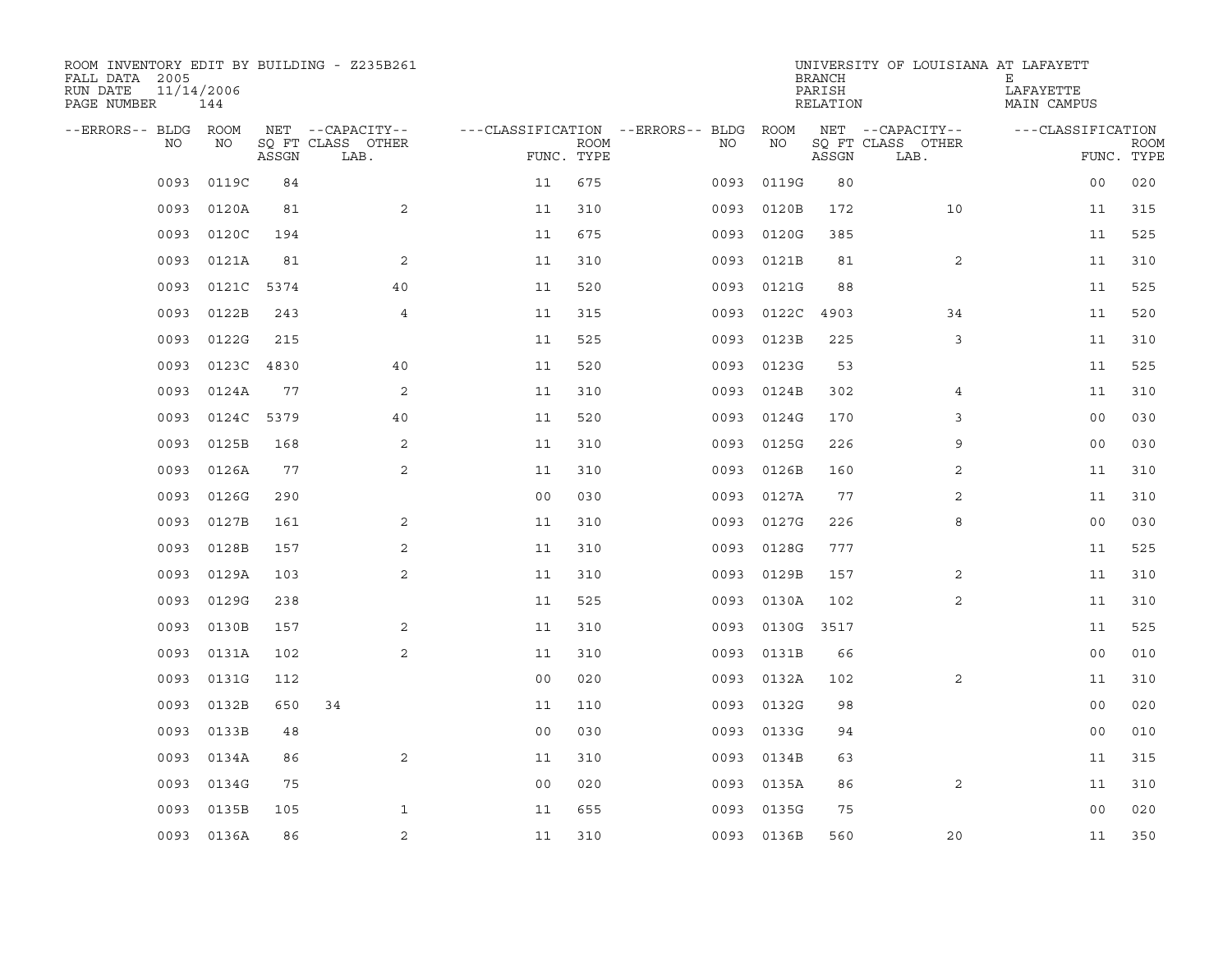| ROOM INVENTORY EDIT BY BUILDING - Z235B261<br>FALL DATA 2005<br>RUN DATE<br>PAGE NUMBER | 11/14/2006<br>145 |       |                           |                                   |                           |      |            | <b>BRANCH</b><br>PARISH<br>RELATION | UNIVERSITY OF LOUISIANA AT LAFAYETT | Е<br>LAFAYETTE<br>MAIN CAMPUS |                           |
|-----------------------------------------------------------------------------------------|-------------------|-------|---------------------------|-----------------------------------|---------------------------|------|------------|-------------------------------------|-------------------------------------|-------------------------------|---------------------------|
| --ERRORS-- BLDG                                                                         | ROOM              |       | NET --CAPACITY--          | ---CLASSIFICATION --ERRORS-- BLDG |                           |      | ROOM       |                                     | NET --CAPACITY--                    | ---CLASSIFICATION             |                           |
| NO                                                                                      | NO                | ASSGN | SO FT CLASS OTHER<br>LAB. |                                   | <b>ROOM</b><br>FUNC. TYPE | NO.  | NO         | ASSGN                               | SQ FT CLASS OTHER<br>LAB.           |                               | <b>ROOM</b><br>FUNC. TYPE |
| 0093                                                                                    | 0136G             | 183   |                           | 11                                | 525                       | 0093 | 0137A      | 86                                  | $\overline{2}$                      | 11                            | 310                       |
| 0093                                                                                    | 0137B             | 787   | 31                        | 11                                | 210                       | 0093 | 0137G      | 183                                 |                                     | 11                            | 525                       |
| 0093                                                                                    | 0138A             | 86    | 2                         | 11                                | 310                       | 0093 | 0138B      | 132                                 | 2                                   | 11                            | 310                       |
| 0093                                                                                    | 0138G             | 780   |                           | 11                                | 525                       | 0093 | 0139A      | 117                                 | 2                                   | 11                            | 310                       |
| 0093                                                                                    | 0139B             | 178   | 2                         | 11                                | 250                       | 0093 | 0139G      | 151                                 |                                     | 11                            | 525                       |
| 0093                                                                                    | 0140B             | 97    |                           | 11                                | 315                       | 0093 | 0140G      | 358                                 |                                     | 11                            | 525                       |
| 0093                                                                                    | 0141B             | 97    |                           | 11                                | 315                       | 0093 | 0141G      | 140                                 |                                     | 11                            | 525                       |
| 0093                                                                                    | 0142B             | 1033  | 40                        | 11                                | 210                       | 0093 | 0142G      | 185                                 |                                     | 11                            | 525                       |
| 0093                                                                                    | 0143B             | 380   |                           | 0 <sub>0</sub>                    | 030                       | 0093 | 0144B      | 176                                 |                                     | 11                            | 315                       |
| 0093                                                                                    | 0144G             | 98    |                           | 0 <sub>0</sub>                    | 020                       | 0093 | 0145B      | 162                                 |                                     | 11                            | 315                       |
| 0093                                                                                    | 0145G             | 55    |                           | 0 <sub>0</sub>                    | 020                       | 0093 | 0146B      | 54                                  |                                     | 11                            | 315                       |
| 0093                                                                                    | 0146G 3844        |       |                           | 11                                | 525                       | 0093 | 0147B      | 45                                  |                                     | 0 <sub>0</sub>                | 030                       |
| 0093                                                                                    | 0147G             | 220   | 6                         | 0 <sub>0</sub>                    | 030                       | 0093 | 0148B      | 96                                  |                                     | 0 <sub>0</sub>                | 020                       |
| 0093                                                                                    | 0148G             | 290   |                           | 0 <sub>0</sub>                    | 030                       | 0093 | 0149B      | 18                                  |                                     | 11                            | 315                       |
| 0093                                                                                    | 0149G             | 220   | 6                         | 0 <sub>0</sub>                    | 030                       | 0093 | 0150B      | 48                                  |                                     | 00                            | 020                       |
| 0093                                                                                    | 0150G             | 252   |                           | 11                                | 525                       | 0093 | 0151B      | 80                                  | $\mathbf 1$                         | 11                            | 255                       |
| 0093                                                                                    | 0151G             | 777   |                           | 11                                | 525                       | 0093 | 0152B      | 785                                 | 20                                  | 11                            | 410                       |
| 0093                                                                                    | 0153B             | 2226  | 115                       | 11                                | 610                       | 0093 | 0154B      | 105                                 |                                     | 11                            | 615                       |
| 0093                                                                                    | 0155B             | 756   | 35                        | 11                                | 110                       | 0093 | 0156B      | 742                                 | 29                                  | 11                            | 110                       |
| 0093                                                                                    | 0157B             | 756   | 35                        | 11                                | 110                       | 0093 | 0159B      | 381                                 |                                     | 0 <sub>0</sub>                | 030                       |
| 0093                                                                                    | 0161B             | 46    |                           | 0 <sub>0</sub>                    | 010                       | 0093 | 0163B      | 452                                 |                                     | 0 <sub>0</sub>                | 030                       |
| 0093                                                                                    | 0165A             | 56    |                           | 0 <sub>0</sub>                    | 030                       | 0093 | 0165B      | 438                                 |                                     | 0 <sub>0</sub>                | 030                       |
| 0093                                                                                    | 0200A             | 162   |                           | 0 <sub>0</sub>                    | 020                       | 0093 | 0200B      | 162                                 |                                     | 00                            | 020                       |
| 0093                                                                                    | 0200C             | 36    |                           | 0 <sub>0</sub>                    | 020                       | 0093 | 0200D      | 410                                 |                                     | 0 <sub>0</sub>                | 020                       |
| 0093                                                                                    | 0200E             | 328   |                           | 0 <sub>0</sub>                    | 020                       | 0093 | 0200F      | 984                                 |                                     | 0 <sub>0</sub>                | 020                       |
|                                                                                         | 0093 0200G        | 27    |                           | 0 <sub>0</sub>                    | 020                       |      | 0093 0200H | 182                                 |                                     | 0 <sub>0</sub>                | 020                       |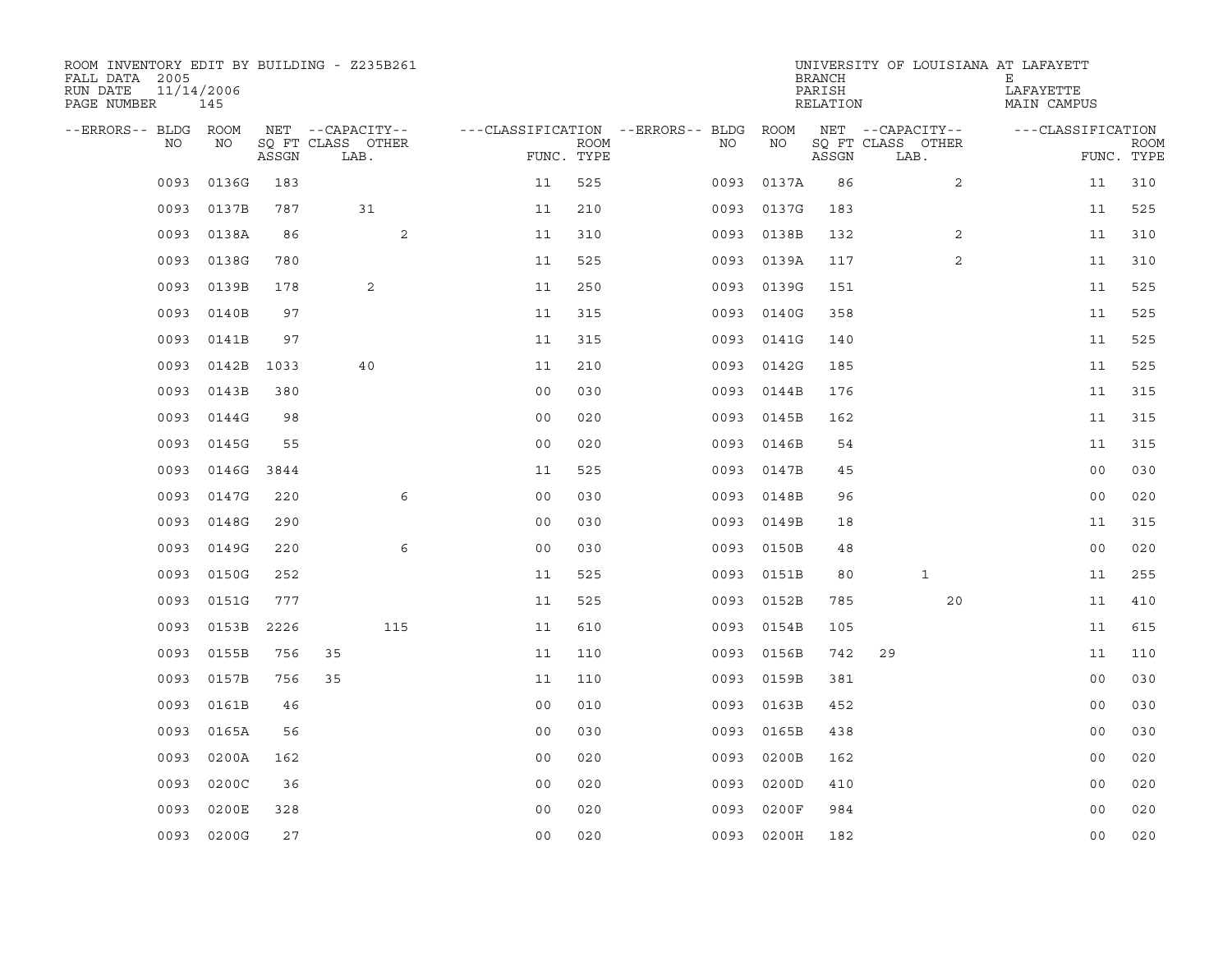| ROOM INVENTORY EDIT BY BUILDING - Z235B261<br>FALL DATA 2005<br>RUN DATE<br>PAGE NUMBER | 11/14/2006<br>146 |       |                                       |                                        |      |            |                                                               | <b>BRANCH</b><br>PARISH<br>RELATION | UNIVERSITY OF LOUISIANA AT LAFAYETT                                         | Е<br>LAFAYETTE<br>MAIN CAMPUS |             |
|-----------------------------------------------------------------------------------------|-------------------|-------|---------------------------------------|----------------------------------------|------|------------|---------------------------------------------------------------|-------------------------------------|-----------------------------------------------------------------------------|-------------------------------|-------------|
| --ERRORS-- BLDG ROOM<br>NO.                                                             | NO                |       | NET --CAPACITY--<br>SQ FT CLASS OTHER | ---CLASSIFICATION --ERRORS-- BLDG ROOM | ROOM | NO         | NO                                                            |                                     | NET --CAPACITY--<br>SQ FT CLASS OTHER                                       | ---CLASSIFICATION             | <b>ROOM</b> |
|                                                                                         |                   | ASSGN | LAB.                                  | FUNC. TYPE                             |      |            |                                                               | ASSGN                               | LAB.                                                                        |                               | FUNC. TYPE  |
| 0093                                                                                    | 0200T 9762        |       |                                       | 11                                     | 520  | 0093       | 0202K                                                         | 64                                  |                                                                             | 00                            | 030         |
| 0093                                                                                    | 0205J             | 442   | 10                                    | 11                                     | 220  | 0093       | 0206J                                                         | 272                                 | 10                                                                          | 11                            | 220         |
|                                                                                         | 0093 0207J        | 160   |                                       | 0 <sub>0</sub>                         | 030  | 0093       | 0208K                                                         | 100                                 |                                                                             | 0 <sub>0</sub>                | 030         |
| 0093                                                                                    | 0209J             | 32    |                                       | 11                                     | 525  |            | 0093 0209K                                                    | 126                                 |                                                                             | 0 <sub>0</sub>                | 030         |
|                                                                                         | 0093 0210J        | 64    |                                       | 0 <sub>0</sub>                         | 010  |            | TOTAL NUMBER CLASSROOMS<br>TOTAL NUMBER LABS 210              |                                     | TOTAL NET ASSIGN SQ. FT. IN ROOM FILE<br>TOTAL NUMBER SPECIAL LABS 220      | 89,131<br>4<br>2<br>2         |             |
|                                                                                         | 0095 0101         | 64    |                                       | 11                                     | 525  |            | 0095 0102                                                     | 434                                 | 2                                                                           | 11                            | 660         |
|                                                                                         | 0095 0103         | 83    | $\overline{2}$                        | 0 <sub>0</sub>                         | 030  |            | 0095 0104                                                     | 398                                 | 3                                                                           | 0 <sub>0</sub>                | 030         |
|                                                                                         | 0095 0105         | 274   | $\mathbf 1$                           | 11                                     | 310  |            | 0095 0106                                                     | 181                                 | 6                                                                           | 11                            | 660         |
|                                                                                         | 0095 0107         | 304   | 6                                     | 0 <sub>0</sub>                         | 030  |            | 0095 0201<br>TOTAL NUMBER CLASSROOMS<br>TOTAL NUMBER LABS 210 | 166                                 | 4<br>TOTAL NET ASSIGN SQ. FT. IN ROOM FILE<br>TOTAL NUMBER SPECIAL LABS 220 | 11<br>1,119                   | 520         |
|                                                                                         | 0096 0001         | 396   |                                       | 11                                     | 520  |            | TOTAL NUMBER CLASSROOMS<br>TOTAL NUMBER LABS 210              |                                     | TOTAL NET ASSIGN SQ. FT. IN ROOM FILE<br>TOTAL NUMBER SPECIAL LABS 220      | 396                           |             |
|                                                                                         | 0097 E0101        | 812   |                                       | 11                                     | 660  |            | 0097 E0101A                                                   | 138                                 |                                                                             | 11                            | 665         |
|                                                                                         | 0097 E0101B       | 138   |                                       | 0 <sub>0</sub>                         | 030  |            | 0097 E0103                                                    | 755                                 | 10                                                                          | 00                            | 030         |
|                                                                                         | 0097 E0104        | 114   | 2                                     | 11                                     | 540  |            | 0097 E0104A                                                   | 40                                  | $\mathbf{1}$                                                                | 0 <sub>0</sub>                | 030         |
|                                                                                         | 0097 E0105        | 695   | 7                                     | 0 <sub>0</sub>                         | 030  |            | 0097 E0106                                                    | 570                                 |                                                                             | 11                            | 525         |
|                                                                                         | 0097 E0106A       | 178   | 2                                     | 11                                     | 310  |            | 0097 E0108                                                    | 755                                 |                                                                             | 0 <sub>0</sub>                | 030         |
|                                                                                         | 0097 E0109        | 169   |                                       | 0 <sub>0</sub>                         | 030  |            | 0097 E0111                                                    | 695                                 | $7\phantom{.0}$                                                             | 0 <sub>0</sub>                | 030         |
|                                                                                         | 0097 E0114        | 477   |                                       | 0 <sub>0</sub>                         | 030  | 0097 E0115 |                                                               | 287                                 |                                                                             | 0 <sub>0</sub>                | 030         |
|                                                                                         | 0097 P0100        | 1182  |                                       | 11                                     | 525  |            | 0097 P0101                                                    | 97                                  |                                                                             | 11                            | 525         |
|                                                                                         | 0097 P0102        | 61    |                                       | 11                                     | 525  |            | 0097 P0103                                                    | 74                                  |                                                                             | 0 <sub>0</sub>                | 030         |
|                                                                                         | 0097 P0104        | 61    |                                       | 11                                     | 525  |            | 0097 P0105                                                    | 54                                  | 3                                                                           | 0 <sub>0</sub>                | 030         |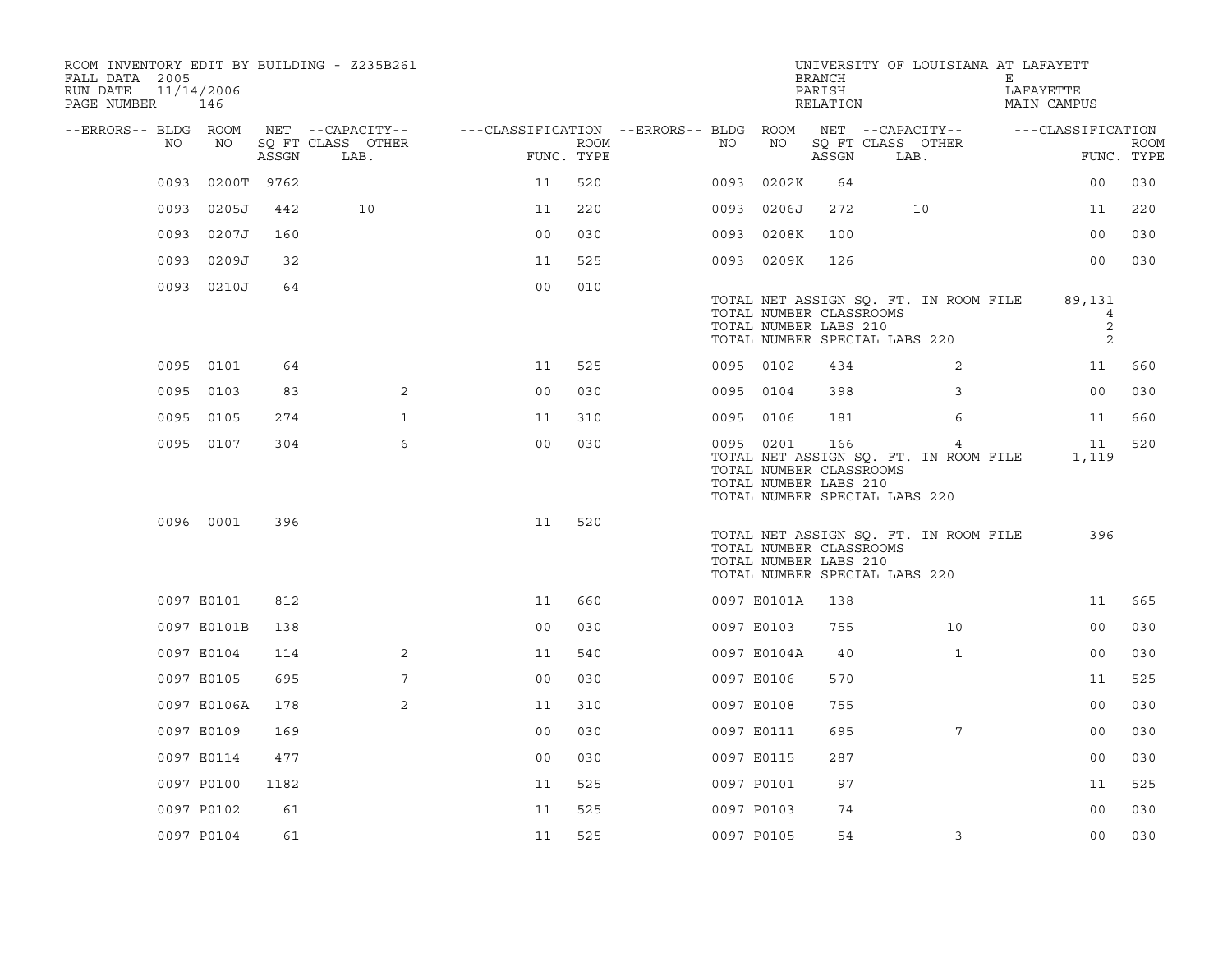| ROOM INVENTORY EDIT BY BUILDING - Z235B261<br>FALL DATA 2005<br>RUN DATE<br>PAGE NUMBER | 11/14/2006<br>147 |       |                           |                                   |      |    |             | <b>BRANCH</b><br>PARISH<br>RELATION | UNIVERSITY OF LOUISIANA AT LAFAYETT | Ε<br>LAFAYETTE<br>MAIN CAMPUS |                           |
|-----------------------------------------------------------------------------------------|-------------------|-------|---------------------------|-----------------------------------|------|----|-------------|-------------------------------------|-------------------------------------|-------------------------------|---------------------------|
| --ERRORS-- BLDG ROOM                                                                    |                   |       | NET --CAPACITY--          | ---CLASSIFICATION --ERRORS-- BLDG |      |    | ROOM        |                                     | NET --CAPACITY--                    | ---CLASSIFICATION             |                           |
| NO                                                                                      | NO                | ASSGN | SQ FT CLASS OTHER<br>LAB. | FUNC. TYPE                        | ROOM | NO | NO          | ASSGN                               | SQ FT CLASS OTHER<br>LAB.           |                               | <b>ROOM</b><br>FUNC. TYPE |
|                                                                                         | 0097 P0200        | 191   | 6                         | 11                                | 525  |    | 0097 P0201  | 161                                 | 6                                   | 11                            | 525                       |
|                                                                                         | 0097 P0202        | 161   | 6                         | 11                                | 525  |    | 0097 P0203  | 161                                 | 6                                   | 11                            | 525                       |
|                                                                                         | 0097 P0204        | 154   | 6                         | 11                                | 525  |    | 0097 P0205  | 161                                 | 6                                   | 11                            | 525                       |
|                                                                                         | 0097 P0206        | 161   | 6                         | 11                                | 525  |    | 0097 P0207  | 161                                 | 6                                   | 11                            | 525                       |
|                                                                                         | 0097 P0208        | 189   | 6                         | 11                                | 525  |    | 0097 P0209  | 577                                 |                                     | 00                            | 020                       |
|                                                                                         | 0097 P0210        | 71    |                           | 11                                | 525  |    | 0097 P0211  | 92                                  |                                     | 11                            | 525                       |
|                                                                                         | 0097 P0212        | 65    |                           | 0 <sub>0</sub>                    | 030  |    | 0097 P0213  | 28                                  | $\mathbf{1}$                        | 0 <sub>0</sub>                | 030                       |
|                                                                                         | 0097 P0214        | 53    | $\mathbf{1}$              | 0 <sub>0</sub>                    | 030  |    | 0097 P0215  | 672                                 |                                     | 0 <sub>0</sub>                | 020                       |
|                                                                                         | 0097 P0300        | 428   |                           | 11                                | 525  |    | 0097 P0301  | 582                                 |                                     | 11                            | 525                       |
|                                                                                         | 0097 P0302        | 1111  | 40                        | 11                                | 523  |    | 0097 P0303  | 315                                 |                                     | 0 <sub>0</sub>                | 020                       |
|                                                                                         | 0097 P0304        | 59    |                           | 0 <sub>0</sub>                    | 030  |    | 0097 P0305  | 39                                  | $\mathbf{1}$                        | 0 <sub>0</sub>                | 030                       |
|                                                                                         | 0097 P0306        | 112   | 2                         | 0 <sub>0</sub>                    | 030  |    | 0097 S0001A | 90                                  |                                     | 0 <sub>0</sub>                | 020                       |
|                                                                                         | 0097 S0001P       | 90    |                           | 0 <sub>0</sub>                    | 020  |    | 0097 S0001S | 90                                  |                                     | 0 <sub>0</sub>                | 020                       |
|                                                                                         | 0097 S0002P       | 88    |                           | 0 <sub>0</sub>                    | 020  |    | 0097 S0002S | 87                                  |                                     | 00                            | 020                       |
|                                                                                         | 0097 T0101        | 62    |                           | 11                                | 525  |    | 0097 T0102  | 62                                  |                                     | 11                            | 525                       |
|                                                                                         | 0097 T0103        | 62    |                           | 11                                | 525  |    | 0097 T0104  | 62                                  |                                     | 11                            | 525                       |
|                                                                                         | 0097 W0101        | 737   |                           | 11                                | 660  |    | 0097 W0102  | 124                                 |                                     | 11                            | 665                       |
|                                                                                         | 0097 W0103        | 796   | 10                        | 00                                | 030  |    | 0097 W0104  | 168                                 |                                     | 0 <sub>0</sub>                | 030                       |
|                                                                                         | 0097 W0105        | 730   | 7                         | 0 <sub>0</sub>                    | 030  |    | 0097 W0106  | 585                                 |                                     | 0 <sub>0</sub>                | 030                       |
|                                                                                         | 0097 W0107        | 124   |                           | 11                                | 665  |    | 0097 W0108  | 796                                 | 10                                  | 0 <sub>0</sub>                | 030                       |
|                                                                                         | 0097 W0109        | 119   |                           | 11                                | 540  |    | 0097 W0110  | 53                                  |                                     | 0 <sub>0</sub>                | 030                       |
|                                                                                         | 0097 W0111        | 730   | 22                        | 00                                | 030  |    | 0097 W0112  | 785                                 |                                     | 11                            | 525                       |
|                                                                                         | 0097 W0113        | 112   |                           | 0 <sub>0</sub>                    | 020  |    | 0097 W0120  | 188                                 |                                     | 0 <sub>0</sub>                | 030                       |
|                                                                                         | 0097 W0201        | 733   |                           | 11                                | 660  |    | 0097 W0202  | 124                                 |                                     | 11                            | 665                       |
|                                                                                         | 0097 W0203        | 796   | 10                        | 0 <sub>0</sub>                    | 030  |    | 0097 W0204  | 174                                 |                                     | 0 <sub>0</sub>                | 010                       |
|                                                                                         | 0097 W0205        | 730   | 22                        | 0 <sub>0</sub>                    | 030  |    | 0097 W0206  | 98                                  |                                     | 11                            | 665                       |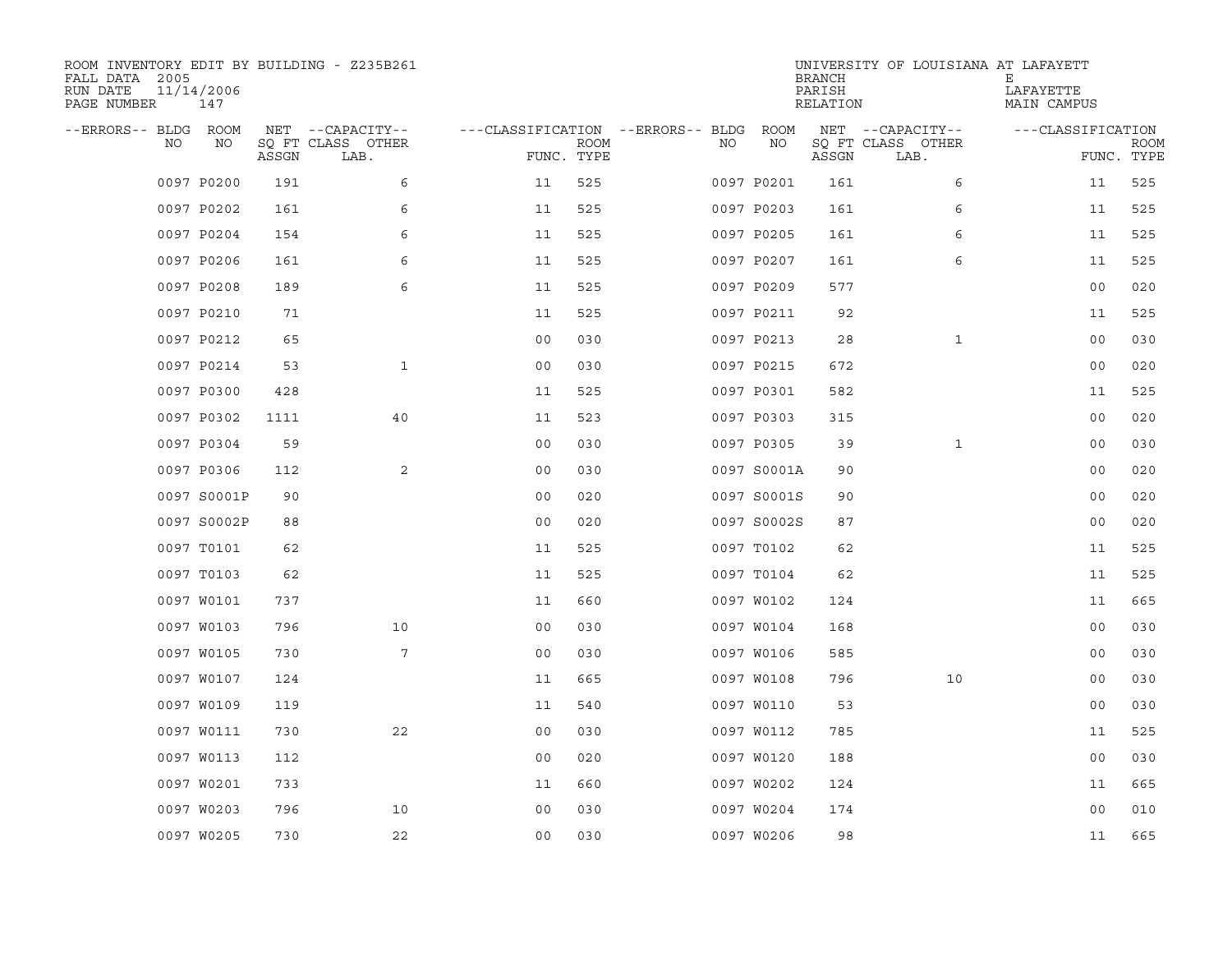| ROOM INVENTORY EDIT BY BUILDING - Z235B261<br>FALL DATA 2005<br>RUN DATE<br>PAGE NUMBER | 11/14/2006<br>148 |       |                           |                                        |             |      |                                                                | <b>BRANCH</b><br>PARISH<br>RELATION | UNIVERSITY OF LOUISIANA AT LAFAYETT                                    | Е<br>LAFAYETTE<br>MAIN CAMPUS |                           |
|-----------------------------------------------------------------------------------------|-------------------|-------|---------------------------|----------------------------------------|-------------|------|----------------------------------------------------------------|-------------------------------------|------------------------------------------------------------------------|-------------------------------|---------------------------|
| --ERRORS-- BLDG ROOM                                                                    |                   |       | NET --CAPACITY--          | ---CLASSIFICATION --ERRORS-- BLDG ROOM |             |      |                                                                |                                     | NET --CAPACITY--                                                       | ---CLASSIFICATION             |                           |
| NO                                                                                      | NO                | ASSGN | SQ FT CLASS OTHER<br>LAB. | FUNC. TYPE                             | <b>ROOM</b> | NO   | NO                                                             | ASSGN                               | SQ FT CLASS OTHER<br>LAB.                                              |                               | <b>ROOM</b><br>FUNC. TYPE |
|                                                                                         | 0097 W0207        | 363   | 6                         | 11                                     | 660         |      | 0097 W0208                                                     | 124                                 |                                                                        | 11                            | 665                       |
|                                                                                         | 0097 W0209        | 796   | 10                        | 00                                     | 030         |      | 0097 W0210                                                     | 119                                 |                                                                        | 11                            | 540                       |
|                                                                                         | 0097 W0211        | 53    | $\mathbf{1}$              | 0 <sub>0</sub>                         | 030         |      | 0097 W0212                                                     | 730                                 | 7                                                                      | 0 <sub>0</sub>                | 030                       |
|                                                                                         | 0097 W0213        | 98    |                           | 11                                     | 665         |      | 0097 W0214<br>TOTAL NUMBER CLASSROOMS<br>TOTAL NUMBER LABS 210 | 363                                 | TOTAL NET ASSIGN SQ. FT. IN ROOM FILE<br>TOTAL NUMBER SPECIAL LABS 220 | 11<br>11,156                  | 660                       |
| 0098                                                                                    | 0100              | 884   |                           | 0 <sub>0</sub>                         | 020         |      | 0098 0100A 1337                                                |                                     |                                                                        | 0 <sub>0</sub>                | 020                       |
| 0098                                                                                    | 0100B             | 1828  |                           | 0 <sub>0</sub>                         | 020         | 0098 | 0100C                                                          | 482                                 |                                                                        | 0 <sub>0</sub>                | 020                       |
| 0098                                                                                    | 0100D             | 738   |                           | 00                                     | 020         | 0098 | 0100E                                                          | 44                                  |                                                                        | 00                            | 020                       |
| 0098                                                                                    | 0100F             | 47    |                           | 0 <sub>0</sub>                         | 020         |      | 0098 0100G                                                     | 568                                 |                                                                        | 00                            | 020                       |
| 0098                                                                                    | 0101              | 204   | $\mathbf{1}$              | 11                                     | 310         | 0098 | 0102                                                           | 243                                 | $\overline{4}$                                                         | 11                            | 310                       |
| 0098                                                                                    | 0102A             | 27    | $\mathbf{1}$              | 0 <sub>0</sub>                         | 030         | 0098 | 0103                                                           | 280                                 | 4                                                                      | 11                            | 310                       |
| 0098                                                                                    | 0105              | 391   | 2                         | 11                                     | 310         | 0098 | 0106                                                           | 415                                 | 5                                                                      | 11                            | 310                       |
| 0098                                                                                    | 0107              | 33    |                           | 11                                     | 315         | 0098 | 0108                                                           | 66                                  | 2                                                                      | 00                            | 030                       |
| 0098                                                                                    | 0109              | 163   | 3                         | 11                                     | 310         | 0098 | 0110                                                           | 14                                  |                                                                        | 11                            | 315                       |
| 0098                                                                                    | 0111              | 160   | 2                         | 11                                     | 310         | 0098 | 0112                                                           | 83                                  |                                                                        | 11                            | 660                       |
| 0098                                                                                    | 0113              | 192   |                           | 11                                     | 315         | 0098 | 0117                                                           | 251                                 | 4                                                                      | 11                            | 310                       |
| 0098                                                                                    | 0118              | 254   | 5                         | 11                                     | 310         | 0098 | 0118A                                                          | 94                                  | $\mathbf{1}$                                                           | 11                            | 310                       |
| 0098                                                                                    | 0119              | 223   | $\mathbf{1}$              | 11                                     | 310         | 0098 | 0119A                                                          | 190                                 | $\mathbf{1}$                                                           | 11                            | 310                       |
| 0098                                                                                    | 0119B             | 190   | $\mathbf{1}$              | 11                                     | 310         | 0098 | 0119E                                                          | 10                                  |                                                                        | 11                            | 315                       |
| 0098                                                                                    | 0120              | 327   | 6                         | 11                                     | 310         | 0098 | 0121                                                           | 48                                  |                                                                        | 11                            | 315                       |
| 0098                                                                                    | 0122              | 123   |                           | 11                                     | 530         | 0098 | 0123                                                           | 232                                 | $\mathbf{1}$                                                           | 11                            | 310                       |
| 0098                                                                                    | 0124              | 93    | $\mathbf{1}$              | 11                                     | 310         | 0098 | 0125                                                           | 240                                 | 5                                                                      | 11                            | 310                       |
| 0098                                                                                    | 0126              | 269   | 2                         | 11                                     | 310         | 0098 | 0127                                                           | 269                                 | 2                                                                      | 11                            | 310                       |
| 0098                                                                                    | 0128              | 216   | $\mathbf{1}$              | 11                                     | 310         | 0098 | 0128A                                                          | 35                                  |                                                                        | 11                            | 315                       |
|                                                                                         | 0098 0129         | 124   | $\overline{4}$            | 0 <sub>0</sub>                         | 030         |      | 0098 0130                                                      | 348                                 | 5                                                                      | 11                            | 310                       |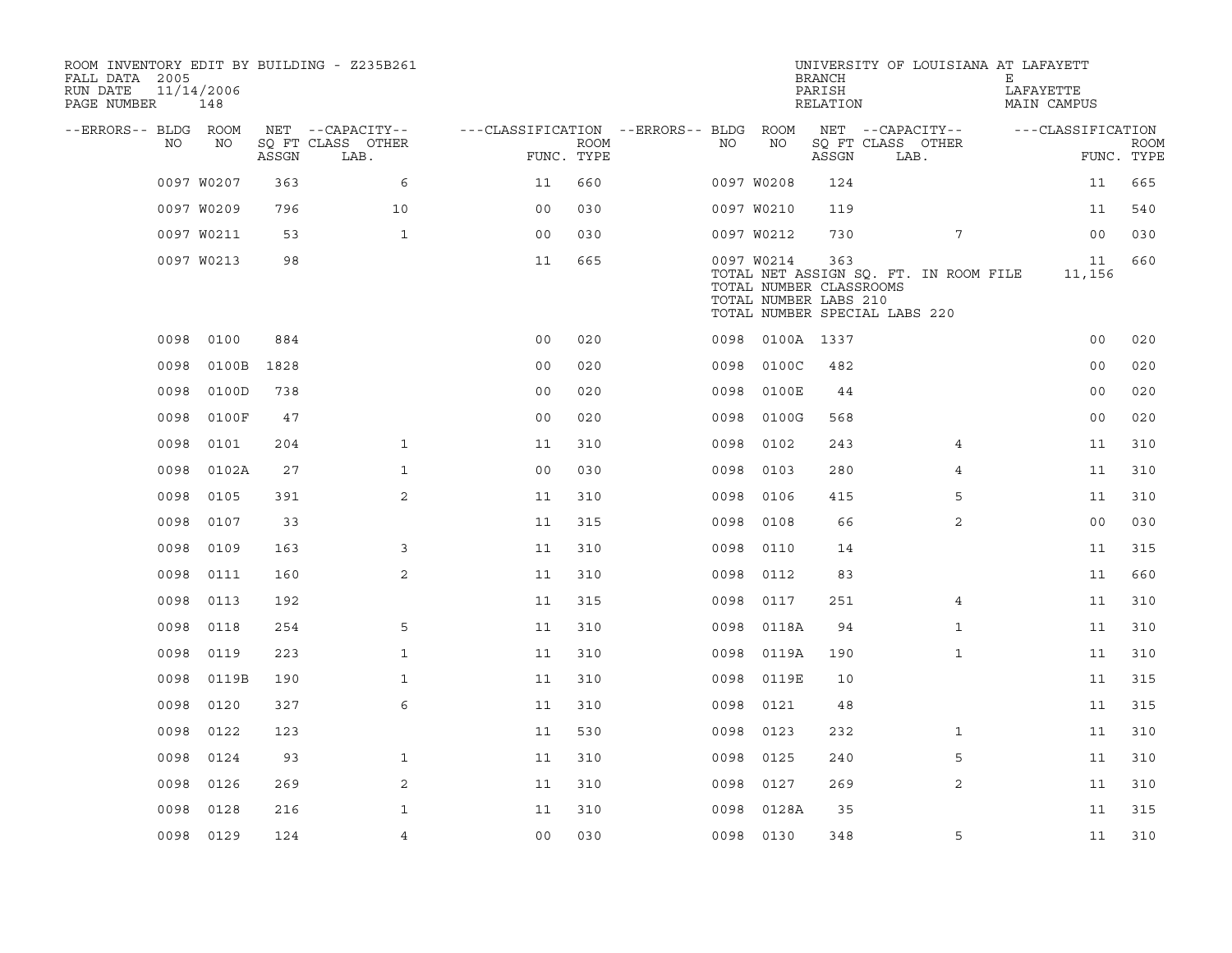| ROOM INVENTORY EDIT BY BUILDING - Z235B261<br>FALL DATA 2005<br>RUN DATE<br>PAGE NUMBER | 11/14/2006<br>149 |       |                           |                                   |      |      |           | <b>BRANCH</b><br>PARISH<br>RELATION | UNIVERSITY OF LOUISIANA AT LAFAYETT | Е<br>LAFAYETTE<br>MAIN CAMPUS |                           |
|-----------------------------------------------------------------------------------------|-------------------|-------|---------------------------|-----------------------------------|------|------|-----------|-------------------------------------|-------------------------------------|-------------------------------|---------------------------|
| --ERRORS-- BLDG ROOM                                                                    |                   |       | NET --CAPACITY--          | ---CLASSIFICATION --ERRORS-- BLDG |      |      | ROOM      |                                     | NET --CAPACITY--                    | ---CLASSIFICATION             |                           |
| NO.                                                                                     | NO                | ASSGN | SQ FT CLASS OTHER<br>LAB. | FUNC. TYPE                        | ROOM | NO.  | NO        | ASSGN                               | SQ FT CLASS OTHER<br>LAB.           |                               | <b>ROOM</b><br>FUNC. TYPE |
| 0098                                                                                    | 0131              | 235   | 6                         | 11                                | 310  | 0098 | 0132      | 152                                 | 3                                   | 11                            | 310                       |
| 0098                                                                                    | 0133              | 182   | $\overline{4}$            | 11                                | 310  | 0098 | 0134      | 184                                 | 3                                   | 11                            | 310                       |
| 0098                                                                                    | 0135              | 199   | 3                         | 11                                | 310  | 0098 | 0141      | 116                                 |                                     | 11                            | 525                       |
| 0098                                                                                    | 0142              | 1417  |                           | 11                                | 525  | 0098 | 0143      | 198                                 | 7                                   | 00                            | 030                       |
| 0098                                                                                    | 0144              | 200   |                           | 11                                | 525  | 0098 | 0145      | 451                                 | $\overline{4}$                      | 11                            | 525                       |
| 0098                                                                                    | 0147              | 761   |                           | 11                                | 525  | 0098 | 0147A     | 136                                 |                                     | 11                            | 730                       |
| 0098                                                                                    | 0148              | 99    |                           | 11                                | 525  | 0098 | 0150      | 376                                 | 3                                   | 11                            | 525                       |
| 0098                                                                                    | 0151              | 55    |                           | 11                                | 525  | 0098 | 0152      | 43                                  |                                     | 11                            | 525                       |
| 0098                                                                                    | 0153              | 55    |                           | 11                                | 525  | 0098 | 0154      | 82                                  | 3                                   | 0 <sub>0</sub>                | 030                       |
| 0098                                                                                    | 0155              | 215   | 6                         | 11                                | 350  | 0098 | 0156      | 62                                  |                                     | 11                            | 525                       |
| 0098                                                                                    | 0157              | 108   |                           | 0 <sub>0</sub>                    | 010  | 0098 | 0158      | 104                                 |                                     | 00                            | 030                       |
| 0098                                                                                    | 0159              | 635   |                           | 0 <sub>0</sub>                    | 030  | 0098 | 0159A     | 223                                 |                                     | 00                            | 030                       |
| 0098                                                                                    | 0160              | 510   |                           | 11                                | 525  | 0098 | 0162      | 425                                 |                                     | 11                            | 525                       |
| 0098                                                                                    | 0163              | 706   |                           | 11                                | 525  | 0098 | 0164      | 3315                                | 20                                  | 11                            | 525                       |
| 0098                                                                                    | 0165              | 248   | 7                         | 0 <sub>0</sub>                    | 030  | 0098 | 0166      | 80                                  |                                     | 11                            | 525                       |
| 0098                                                                                    | 0167              | 677   | 16                        | 11                                | 525  | 0098 | 0168      | 85                                  |                                     | 11                            | 315                       |
| 0098                                                                                    | 0168A             | 71    | $\mathbf{1}$              | 11                                | 310  | 0098 | 0168B     | 67                                  | $\mathbf{1}$                        | 11                            | 310                       |
| 0098                                                                                    | 0169              | 90    | $\mathbf{1}$              | 11                                | 310  | 0098 | 0170      | 117                                 | $\mathbf{1}$                        | 11                            | 310                       |
| 0098                                                                                    | 0171              | 80    | $\mathbf{1}$              | 11                                | 855  | 0098 | 0172      | 178                                 | $\mathbf{1}$                        | 11                            | 310                       |
| 0098                                                                                    | 0173              | 981   |                           | 11                                | 525  | 0098 | 0174      | 131                                 | $\mathbf{1}$                        | 11                            | 525                       |
| 0098                                                                                    | 0175              | 70    | $\mathbf{1}$              | 0 <sub>0</sub>                    | 030  | 0098 | 0176      | 257                                 | 6                                   | 11                            | 525                       |
| 0098                                                                                    | 0177              | 536   |                           | 11                                | 850  | 0098 | 0178      | 506                                 | 6                                   | 11                            | 525                       |
| 0098                                                                                    | 0179              | 730   | 8                         | 11                                | 850  | 0098 | 0180      | 105                                 | 2                                   | 11                            | 850                       |
| 0098                                                                                    | 0180A             | 91    |                           | 11                                | 855  | 0098 | 0181      | 98                                  |                                     | 11                            | 855                       |
| 0098                                                                                    | 0186              | 136   |                           | 0 <sub>0</sub>                    | 030  | 0098 | 0187      | 206                                 |                                     | 11                            | 525                       |
| 0098                                                                                    | 0188              | 103   | $\mathbf{1}$              | 11                                | 310  |      | 0098 0189 | 158                                 | $\mathbf{1}$                        | 11                            | 310                       |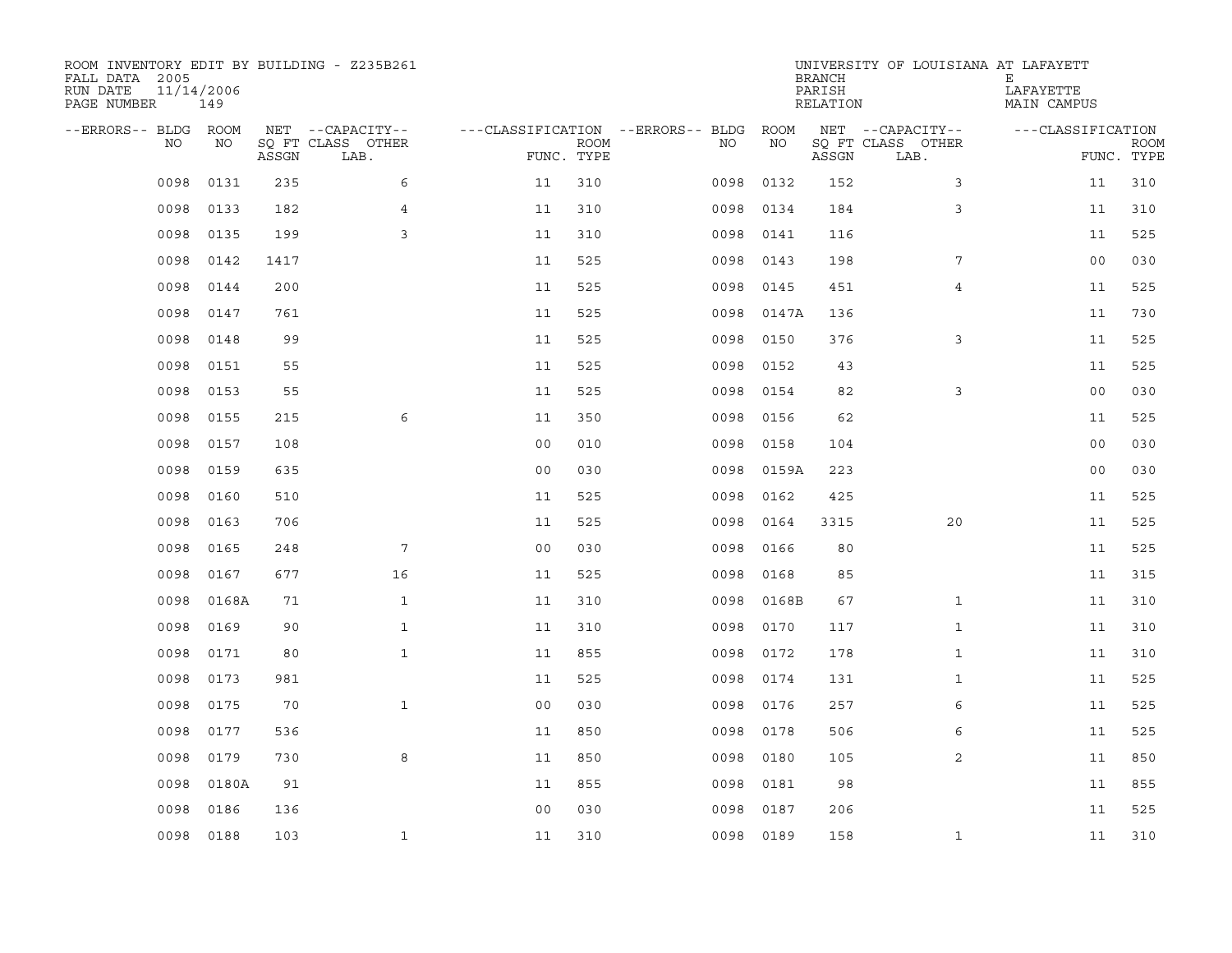| FALL DATA 2005<br>RUN DATE<br>PAGE NUMBER 150 | 11/14/2006 |                 | ROOM INVENTORY EDIT BY BUILDING - Z235B261 |                                                         |                    |           |            | <b>BRANCH</b><br>PARISH<br>RELATION                                                      |      | UNIVERSITY OF LOUISIANA AT LAFAYETT   | Е | LAFAYETTE<br><b>MAIN CAMPUS</b> |                           |
|-----------------------------------------------|------------|-----------------|--------------------------------------------|---------------------------------------------------------|--------------------|-----------|------------|------------------------------------------------------------------------------------------|------|---------------------------------------|---|---------------------------------|---------------------------|
| --ERRORS-- BLDG ROOM                          |            |                 | NET --CAPACITY--                           | ---CLASSIFICATION --ERRORS-- BLDG ROOM NET --CAPACITY-- |                    |           |            |                                                                                          |      |                                       |   | ---CLASSIFICATION               |                           |
| NO                                            | NO         | ASSGN           | SQ FT CLASS OTHER<br>LAB.                  |                                                         | ROOM<br>FUNC. TYPE | NO        | NO         | SQ FT CLASS OTHER<br>ASSGN                                                               | LAB. |                                       |   |                                 | <b>ROOM</b><br>FUNC. TYPE |
|                                               | 0098 0190  | 4448            | 20                                         | 11                                                      | 520                |           |            | TOTAL NUMBER CLASSROOMS<br>TOTAL NUMBER LABS 210<br>TOTAL NUMBER SPECIAL LABS 220        |      | TOTAL NET ASSIGN SQ. FT. IN ROOM FILE |   | 25,279                          |                           |
|                                               | 0099 0101  | 3641            |                                            | 0 <sub>0</sub>                                          | 030                |           | 0099 0101A | 1                                                                                        |      |                                       |   | 11                              | 590                       |
|                                               | 0099 0102  | 164             |                                            | 0 <sub>0</sub>                                          | 030                | 0099 0103 |            | 122<br>TOTAL NUMBER CLASSROOMS<br>TOTAL NUMBER LABS 210<br>TOTAL NUMBER SPECIAL LABS 220 |      | TOTAL NET ASSIGN SQ. FT. IN ROOM FILE |   | 00 <sub>o</sub><br>$\mathbf{1}$ | 010                       |
|                                               | 010A 0001  | 363             | 2                                          | 11                                                      | 950                |           | 010A 0001A | 145                                                                                      |      | 3                                     |   | 00                              | 030                       |
|                                               | 010A 0001B | 44              |                                            | 0 <sub>0</sub>                                          | 020                |           | 010A 0001C | 123                                                                                      |      | $\mathbf{1}$                          |   | 11                              | 310                       |
|                                               |            | 010A 0001D 1227 |                                            | 0 <sub>0</sub>                                          | 020                |           | 010A 0001H | 986                                                                                      |      |                                       |   | 00                              | 020                       |
|                                               | 010A 0002  | 663             | $\mathbf{1}$                               | 11                                                      | 950                |           | 010A 0002A | 46                                                                                       |      |                                       |   | 11                              | 630                       |
|                                               | 010A 0002B | 184             |                                            | 11                                                      | 650                |           | 010A 0002C | 34                                                                                       |      |                                       |   | 0 <sub>0</sub>                  | 010                       |
|                                               | 010A 0002D | 27              |                                            | 11                                                      | 919                |           | 010A 0002H | 986                                                                                      |      |                                       |   | 0 <sub>0</sub>                  | 020                       |
|                                               | 010A 0003  | 254             | 2                                          | 11                                                      | 910                |           | 010A 0003A | 376                                                                                      |      |                                       |   | 11                              | 919                       |
|                                               | 010A 0004  | 254             | $\mathbf{1}$                               | 11                                                      | 910                | 010A 0005 |            | 254                                                                                      |      | $\overline{2}$                        |   | 11                              | 910                       |
|                                               | 010A 0006  | 254             | 2                                          | 11                                                      | 910                | 010A 0007 |            | 254                                                                                      |      | $\overline{2}$                        |   | 11                              | 910                       |
|                                               | 010A 0008  | 254             | 2                                          | 11                                                      | 910                |           | 010A 0008A | 149                                                                                      |      |                                       |   | 11                              | 935                       |
|                                               | 010A 0008B | 100             |                                            | 11                                                      | 935                |           | 010A 0008C | 127                                                                                      |      |                                       |   | 11                              | 935                       |
|                                               | 010A 0008D | 102             |                                            | 0 <sub>0</sub>                                          | 030                |           | 010A 0008S | 145                                                                                      |      |                                       |   | 0 <sub>0</sub>                  | 020                       |
|                                               | 010A 0009  | 254             | 2                                          | 11                                                      | 910                | 010A 0010 |            | 254                                                                                      |      | 2                                     |   | 11                              | 910                       |
|                                               | 010A 0011  | 254             | $\overline{2}$                             | 11                                                      | 910                | 010A 0012 |            | 254                                                                                      |      | 2                                     |   | 11                              | 910                       |
|                                               | 010A 0013  | 254             | 2                                          | 11                                                      | 910                | 010A 0014 |            | 254                                                                                      |      | 2                                     |   | 11                              | 910                       |
|                                               | 010A 0015  | 254             | 2                                          | 11                                                      | 910                | 010A 0016 |            | 254                                                                                      |      | 2                                     |   | 11                              | 910                       |
|                                               | 010A 0017  | 254             | 2                                          | 11                                                      | 910                |           | 010A 0017S | 145                                                                                      |      |                                       |   | 0 <sub>0</sub>                  | 020                       |
|                                               | 010A 0018  | 254             | 2                                          | 11                                                      | 910                | 010A 0019 |            | 254                                                                                      |      | 2                                     |   | 11                              | 910                       |
|                                               | 010A 0020  | 254             | $\sqrt{2}$                                 | 11                                                      | 910                |           | 010A 0020A | 113                                                                                      |      |                                       |   | 11                              | 935                       |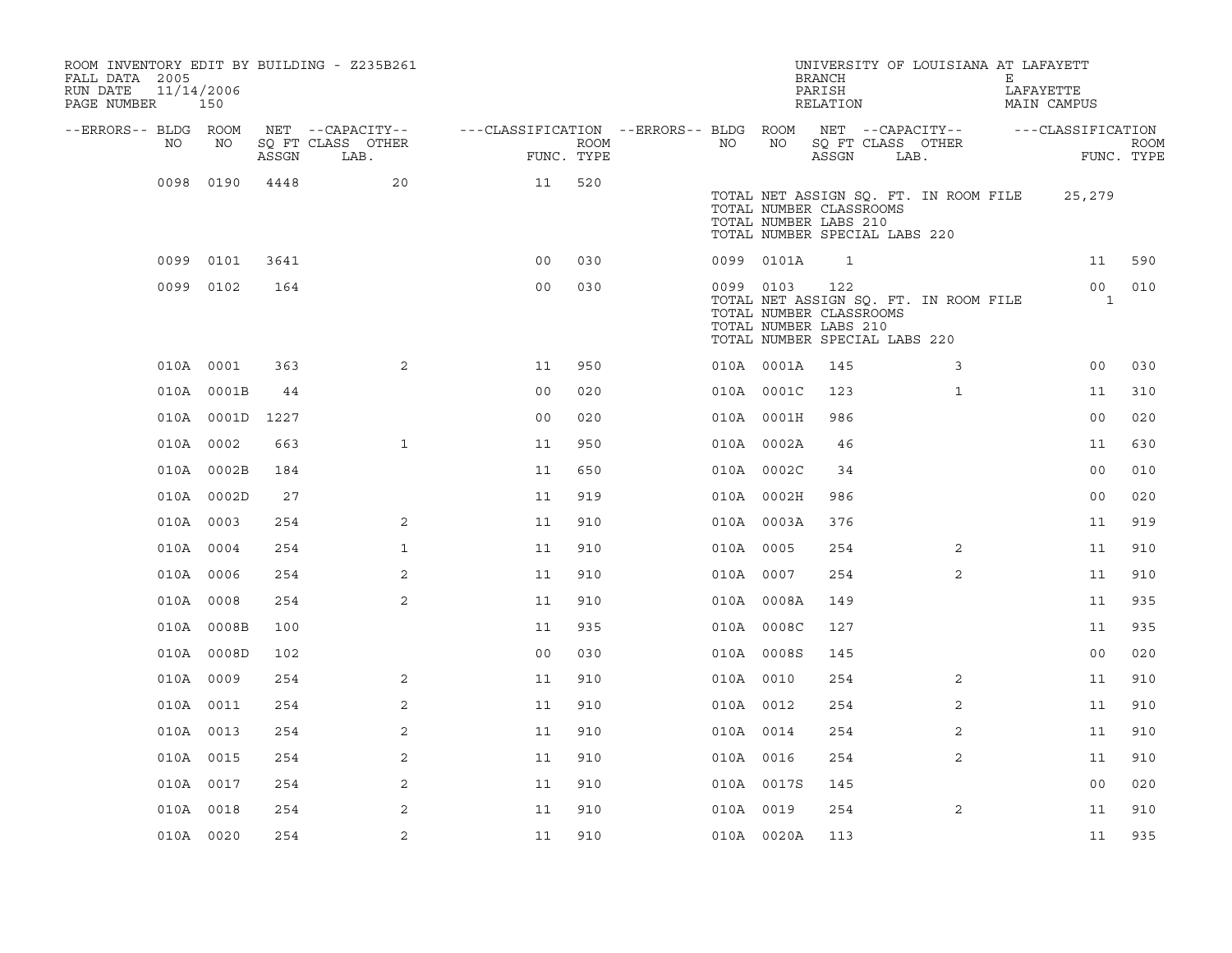| ROOM INVENTORY EDIT BY BUILDING - Z235B261<br>FALL DATA 2005<br>RUN DATE<br>PAGE NUMBER | 11/14/2006<br>151 |       |                           |                                        |      |           |            | <b>BRANCH</b><br>PARISH<br>RELATION              | UNIVERSITY OF LOUISIANA AT LAFAYETT                                    | Е<br>LAFAYETTE<br>MAIN CAMPUS |             |
|-----------------------------------------------------------------------------------------|-------------------|-------|---------------------------|----------------------------------------|------|-----------|------------|--------------------------------------------------|------------------------------------------------------------------------|-------------------------------|-------------|
| --ERRORS-- BLDG ROOM                                                                    |                   |       | NET --CAPACITY--          | ---CLASSIFICATION --ERRORS-- BLDG ROOM |      |           |            |                                                  | NET --CAPACITY--                                                       | ---CLASSIFICATION             |             |
| NO                                                                                      | NO                | ASSGN | SQ FT CLASS OTHER<br>LAB. | FUNC. TYPE                             | ROOM | NO        | NO         | ASSGN                                            | SQ FT CLASS OTHER<br>LAB.                                              | FUNC. TYPE                    | <b>ROOM</b> |
|                                                                                         | 010A 0021         | 254   | 2                         | 11                                     | 910  |           | 010A 0022  | 254                                              | $\overline{2}$                                                         | 11                            | 910         |
|                                                                                         | 010A 0023         | 254   | 2                         | 11                                     | 910  | 010A 0024 |            | 254                                              | 2                                                                      | 11                            | 910         |
|                                                                                         | 010A 0025         | 254   | 2                         | 11                                     | 910  | 010A 0026 |            | 254                                              | $\overline{2}$                                                         | 11                            | 910         |
|                                                                                         | 010A 0027         | 254   | 2                         | 11                                     | 910  |           | 010A 0028  | 254                                              | 2                                                                      | 11                            | 910         |
|                                                                                         | 010A 0028S        | 145   |                           | 00                                     | 020  |           | 010A 0029  | 254                                              | 2                                                                      | 11                            | 910         |
|                                                                                         | 010A 0029A        | 6     |                           | 0 <sub>0</sub>                         | 010  | 010A 0030 |            | 254                                              | 2                                                                      | 11                            | 910         |
|                                                                                         | 010A 0030A        | 11    |                           | 11                                     | 730  | 010A 0031 |            | 254                                              | 2                                                                      | 11                            | 910         |
|                                                                                         | 010A 0032         | 254   | 2                         | 11                                     | 910  |           | 010A 0033  | 254                                              | 2                                                                      | 11                            | 910         |
|                                                                                         | 010A 0033A        | 376   |                           | 11                                     | 919  |           | 010A 0034  | 254                                              | 2                                                                      | 11                            | 910         |
|                                                                                         | 010A 0035         | 254   | 2                         | 11                                     | 910  |           | 010A 0036  | 254                                              | $\overline{2}$                                                         | 11                            | 910         |
|                                                                                         | 010A 0037         | 254   | 2                         | 11                                     | 910  | 010A 0038 |            | 254                                              | $\overline{2}$                                                         | 11                            | 910         |
|                                                                                         | 010A 0038S        | 145   |                           | 0 <sub>0</sub>                         | 020  |           |            | TOTAL NUMBER CLASSROOMS<br>TOTAL NUMBER LABS 210 | TOTAL NET ASSIGN SQ. FT. IN ROOM FILE<br>TOTAL NUMBER SPECIAL LABS 220 | 11,802                        |             |
|                                                                                         | 010B 0001         | 254   | 2                         | 11                                     | 910  |           | 010B 0001A | 353                                              | $\mathbf{1}$                                                           | 11                            | 950         |
|                                                                                         | 010B 0001C        | 123   | $\mathbf{1}$              | 11                                     | 310  |           | 010B 0001D | 613                                              |                                                                        | 0 <sub>0</sub>                | 020         |
| 010B                                                                                    | 0001E             | 154   | 2                         | 11                                     | 710  |           | 010B 0001F | 34                                               |                                                                        | 0 <sub>0</sub>                | 010         |
| 010B                                                                                    | 0001G             | 46    |                           | 11                                     | 935  |           | 010B 0001H | 986                                              |                                                                        | 00                            | 020         |
| 010B                                                                                    | 0001I             | 25    |                           | 0 <sub>0</sub>                         | 010  | 010B      | 0002       | 254                                              | 2                                                                      | 11                            | 910         |
| 010B                                                                                    | 0002A             | 376   |                           | 11                                     | 919  |           | 010B 0002H | 986                                              |                                                                        | 0 <sub>0</sub>                | 020         |
| 010B                                                                                    | 0003              | 254   | 2                         | 11                                     | 910  |           | 010B 0004  | 254                                              | 2                                                                      | 11                            | 910         |
| 010B                                                                                    | 0005              | 254   | 2                         | 11                                     | 910  | 010B      | 0006       | 254                                              | 2                                                                      | 11                            | 910         |
| 010B                                                                                    | 0007              | 254   | 2                         | 11                                     | 910  | 010B      | 0008       | 254                                              | 2                                                                      | 11                            | 910         |
| 010B                                                                                    | 0008A             | 409   |                           | 0 <sub>0</sub>                         | 030  | 010B      | 0008B      | 122                                              |                                                                        | 11                            | 935         |
| 010B                                                                                    | 0008C             | 128   |                           | 11                                     | 935  | 010B      | 0008D      | 108                                              |                                                                        | 00                            | 030         |
|                                                                                         | 010B 0008S        | 145   |                           | 00                                     | 020  | 010B 0009 |            | 254                                              | $\overline{2}$                                                         | 11                            | 910         |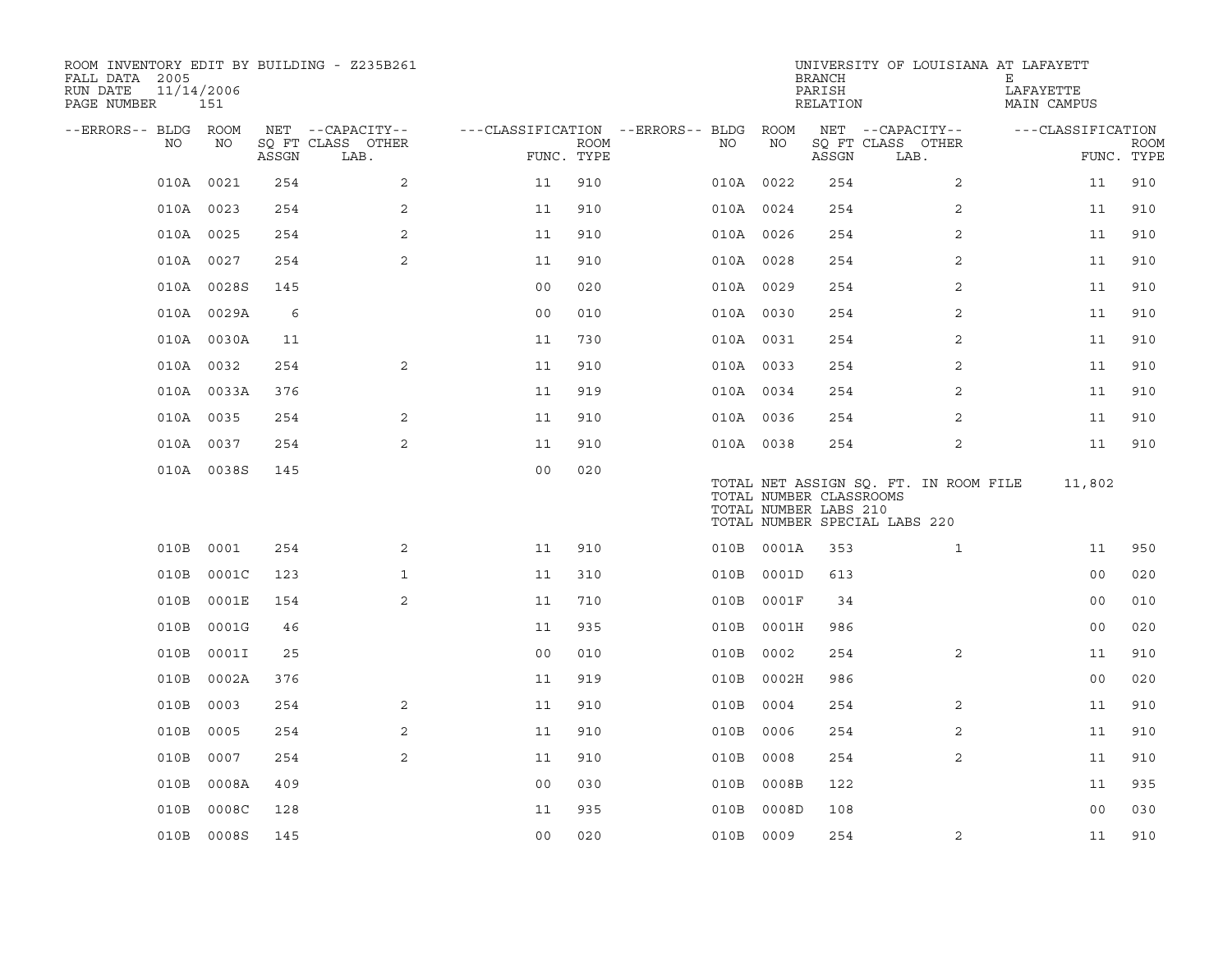| ROOM INVENTORY EDIT BY BUILDING - Z235B261<br>FALL DATA 2005<br>11/14/2006<br>RUN DATE<br>PAGE NUMBER | 152         |       |                           |                                        |             |    |            | BRANCH<br>PARISH<br>RELATION                     | UNIVERSITY OF LOUISIANA AT LAFAYETT                                    | E<br>LAFAYETTE<br>MAIN CAMPUS |                           |
|-------------------------------------------------------------------------------------------------------|-------------|-------|---------------------------|----------------------------------------|-------------|----|------------|--------------------------------------------------|------------------------------------------------------------------------|-------------------------------|---------------------------|
| --ERRORS-- BLDG ROOM                                                                                  |             |       | NET --CAPACITY--          | ---CLASSIFICATION --ERRORS-- BLDG ROOM |             |    |            |                                                  | NET --CAPACITY--                                                       | ---CLASSIFICATION             |                           |
| NO                                                                                                    | NO          | ASSGN | SO FT CLASS OTHER<br>LAB. | FUNC. TYPE                             | <b>ROOM</b> | NO | NO         | ASSGN                                            | SO FT CLASS OTHER<br>LAB.                                              |                               | <b>ROOM</b><br>FUNC. TYPE |
| 010B                                                                                                  | 0010        | 254   | 2                         | 11                                     | 910         |    | 010B 0011  | 254                                              | $\overline{2}$                                                         | 11                            | 910                       |
|                                                                                                       | 010B 0012   | 254   | 2                         | 11                                     | 910         |    | 010B 0013  | 254                                              | $\overline{2}$                                                         | 11                            | 910                       |
|                                                                                                       | 010B 0014   | 254   | $\overline{2}$            | 11                                     | 910         |    | 010B 0014S | 145                                              |                                                                        | 00                            | 020                       |
|                                                                                                       | 010B 0015   | 254   | $\overline{2}$            | 11                                     | 910         |    | 010B 0016  | 254                                              | 2                                                                      | 11                            | 910                       |
|                                                                                                       | 010B 0017   | 254   | 2                         | 11                                     | 910         |    | 010B 0018  | 254                                              | 2                                                                      | 11                            | 910                       |
|                                                                                                       | 010B 0018A  | 113   |                           | 11                                     | 935         |    | 010B 0018B | 15                                               |                                                                        | 11                            | 730                       |
|                                                                                                       | 010B 0018C  | 6     |                           | 0 <sub>0</sub>                         | 010         |    | 010B 0019  | 254                                              | 2                                                                      | 11                            | 910                       |
|                                                                                                       | 010B 0020   | 254   | $\overline{2}$            | 11                                     | 910         |    | 010B 0021  | 254                                              | $\mathbf{1}$                                                           | 11                            | 910                       |
|                                                                                                       | 010B 0022   | 254   | 2                         | 11                                     | 910         |    | 010B 0023  | 254                                              | $\overline{2}$                                                         | 11                            | 910                       |
|                                                                                                       | 010B 0024   | 254   | 2                         | 11                                     | 910         |    | 010B 0025  | 254                                              | 2                                                                      | 11                            | 910                       |
|                                                                                                       | 010B 0026   | 254   | 2                         | 11                                     | 910         |    | 010B 0026S | 145                                              |                                                                        | 00                            | 020                       |
|                                                                                                       | 010B 0027   | 254   | 2                         | 11                                     | 910         |    | 010B 0028  | 254                                              | 2                                                                      | 11                            | 910                       |
|                                                                                                       | 010B 0029   | 254   | 2                         | 11                                     | 910         |    | 010B 0030  | 254                                              | $\overline{2}$                                                         | 11                            | 910                       |
|                                                                                                       | 010B 0031   | 254   | 2                         | 11                                     | 910         |    | 010B 0031A | 376                                              |                                                                        | 11                            | 919                       |
|                                                                                                       | 010B 0032   | 254   | 2                         | 11                                     | 910         |    | 010B 0033  | 254                                              | 2                                                                      | 11                            | 910                       |
|                                                                                                       | 010B 0034   | 254   | $\overline{2}$            | 11                                     | 910         |    | 010B 0035  | 254                                              | $\overline{2}$                                                         | 11                            | 910                       |
|                                                                                                       | 010B 0036   | 254   | 2                         | 11                                     | 910         |    | 010B 0036S | 145                                              |                                                                        | 0 <sub>0</sub>                | 020                       |
|                                                                                                       | 010B K0001A | 269   |                           | 11                                     | 955         |    |            | TOTAL NUMBER CLASSROOMS<br>TOTAL NUMBER LABS 210 | TOTAL NET ASSIGN SQ. FT. IN ROOM FILE<br>TOTAL NUMBER SPECIAL LABS 220 | 11,219                        |                           |
|                                                                                                       | 0100 0101   | 5983  | 40                        | 11                                     | 520         |    |            | TOTAL NUMBER CLASSROOMS<br>TOTAL NUMBER LABS 210 | TOTAL NET ASSIGN SQ. FT. IN ROOM FILE<br>TOTAL NUMBER SPECIAL LABS 220 | 5,983                         |                           |
|                                                                                                       | 011A 0101   | 377   |                           | 11                                     | 970         |    |            | TOTAL NUMBER CLASSROOMS<br>TOTAL NUMBER LABS 210 | TOTAL NET ASSIGN SQ. FT. IN ROOM FILE                                  | 377                           |                           |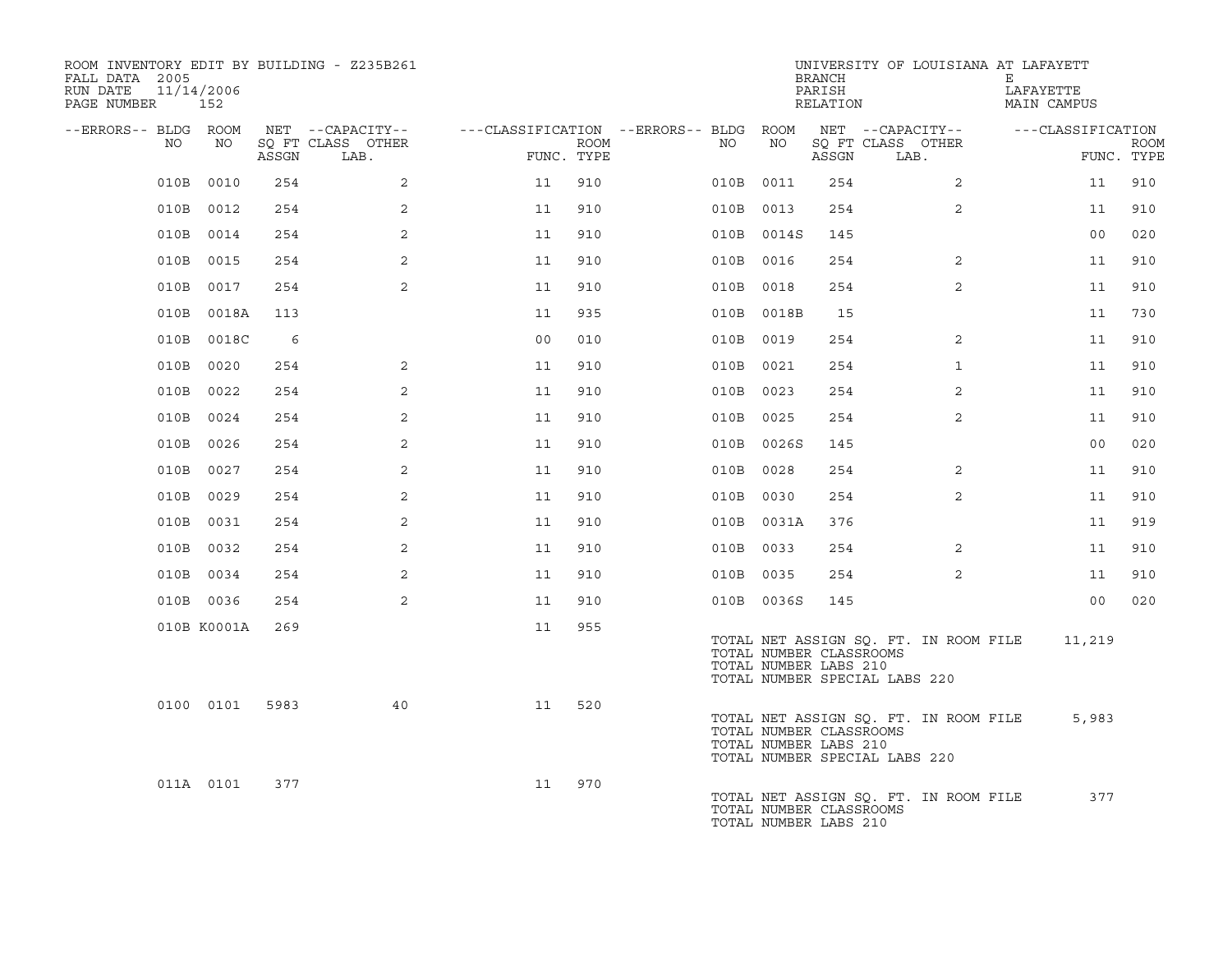| ROOM INVENTORY EDIT BY BUILDING - Z235B261<br>FALL DATA 2005<br>RUN DATE<br>11/14/2006<br>PAGE NUMBER 153 |            |       |                           |                                                         |      |           |                 | UNIVERSITY OF LOUISIANA AT LAFAYETT<br>BRANCH<br>PARISH<br>RELATION                                                              |      |                | Е | LAFAYETTE<br>MAIN CAMPUS |                           |
|-----------------------------------------------------------------------------------------------------------|------------|-------|---------------------------|---------------------------------------------------------|------|-----------|-----------------|----------------------------------------------------------------------------------------------------------------------------------|------|----------------|---|--------------------------|---------------------------|
| --ERRORS-- BLDG ROOM                                                                                      |            |       | NET --CAPACITY--          | ---CLASSIFICATION --ERRORS-- BLDG ROOM NET --CAPACITY-- |      |           |                 |                                                                                                                                  |      |                |   | ---CLASSIFICATION        |                           |
| NO                                                                                                        | NO         | ASSGN | SQ FT CLASS OTHER<br>LAB. | FUNC. TYPE                                              | ROOM | NO        | NO              | SQ FT CLASS OTHER<br>ASSGN                                                                                                       | LAB. |                |   |                          | <b>ROOM</b><br>FUNC. TYPE |
|                                                                                                           |            |       |                           |                                                         |      |           |                 | TOTAL NUMBER SPECIAL LABS 220                                                                                                    |      |                |   |                          |                           |
|                                                                                                           | 011B 0100  | 360   |                           | 0 <sub>0</sub>                                          | 020  | 011B 0101 |                 | 385                                                                                                                              |      | 2              |   | 11                       | 310                       |
|                                                                                                           | 011B 0102  | 82    | $\mathbf{1}$              | 0 <sub>0</sub>                                          | 030  |           | 011B 0102A      | 34                                                                                                                               |      |                |   | 11                       | 315                       |
|                                                                                                           | 011B 0103  | 328   | $\mathbf{1}$              | 11                                                      | 310  | 011B 0104 |                 | 254                                                                                                                              |      | $\overline{2}$ |   | 11                       | 310                       |
|                                                                                                           | 011B 0105  | 254   | 2                         | 11                                                      | 310  | 011B 0106 |                 | 119                                                                                                                              |      |                |   | 11                       | 730                       |
|                                                                                                           | 011B 0107  | 199   | $\mathbf{1}$              | 11                                                      | 635  | 011B 0108 |                 | 88                                                                                                                               |      |                |   | 11                       | 730                       |
|                                                                                                           | 011B 0109  | 187   |                           | 11                                                      | 730  |           | 011B 0109A      | 32<br>TOTAL NET ASSIGN SQ. FT. IN ROOM FILE<br>TOTAL NUMBER CLASSROOMS<br>TOTAL NUMBER LABS 210<br>TOTAL NUMBER SPECIAL LABS 220 |      | $\mathbf{1}$   |   | 00 <sub>o</sub><br>1,848 | 030                       |
|                                                                                                           | 011C 0101  | 411   |                           | 11                                                      | 950  |           |                 | TOTAL NET ASSIGN SQ. FT. IN ROOM FILE<br>TOTAL NUMBER CLASSROOMS<br>TOTAL NUMBER LABS 210<br>TOTAL NUMBER SPECIAL LABS 220       |      |                |   | 411                      |                           |
|                                                                                                           | 011D 0001  | 138   |                           | 11                                                      | 950  |           |                 | TOTAL NET ASSIGN SQ. FT. IN ROOM FILE<br>TOTAL NUMBER CLASSROOMS<br>TOTAL NUMBER LABS 210<br>TOTAL NUMBER SPECIAL LABS 220       |      |                |   | 138                      |                           |
|                                                                                                           | 0152 0101  | 1846  |                           | 11                                                      | 730  | 0152 0102 |                 | 38                                                                                                                               |      |                |   |                          | 00 030                    |
|                                                                                                           | 0152 0103  | 1900  | $\mathbf{1}$              | 11                                                      | 730  |           |                 | TOTAL NET ASSIGN SQ. FT. IN ROOM FILE<br>TOTAL NUMBER CLASSROOMS<br>TOTAL NUMBER LABS 210<br>TOTAL NUMBER SPECIAL LABS 220       |      |                |   | 3,746                    |                           |
|                                                                                                           | 0157 0002A | 21    | $\mathbf{1}$              | 11                                                      | 410  |           | 0157 0002B      | 21                                                                                                                               |      | $\mathbf{1}$   |   | 11                       | 410                       |
|                                                                                                           | 0157 0100  | 631   |                           | 0 <sub>0</sub>                                          | 020  |           | 0157 0100A 6168 |                                                                                                                                  |      |                |   | 0 <sub>0</sub>           | 020                       |
|                                                                                                           | 0157 0100B | 161   |                           | 0 <sub>0</sub>                                          | 020  |           | 0157 0100C      | 24                                                                                                                               |      |                |   | 0 <sub>0</sub>           | 020                       |
|                                                                                                           | 0157 0100D | 24    |                           | 0 <sub>0</sub>                                          | 020  |           | 0157 0100E      | 38                                                                                                                               |      |                |   | 0 <sub>0</sub>           | 020                       |
|                                                                                                           | 0157 0100F | 200   |                           | 0 <sub>0</sub>                                          | 020  |           | 0157 0100G      | 200                                                                                                                              |      |                |   | 0 <sub>0</sub>           | 020                       |
|                                                                                                           | 0157 0100H | 510   |                           | 0 <sub>0</sub>                                          | 020  |           | 0157 0100I      | 215                                                                                                                              |      |                |   | 0 <sub>0</sub>           | 020                       |
|                                                                                                           | 0157 0100J | 110   |                           | 0 <sub>0</sub>                                          | 020  |           | 0157 0100K      | 39                                                                                                                               |      |                |   | 0 <sub>0</sub>           | 020                       |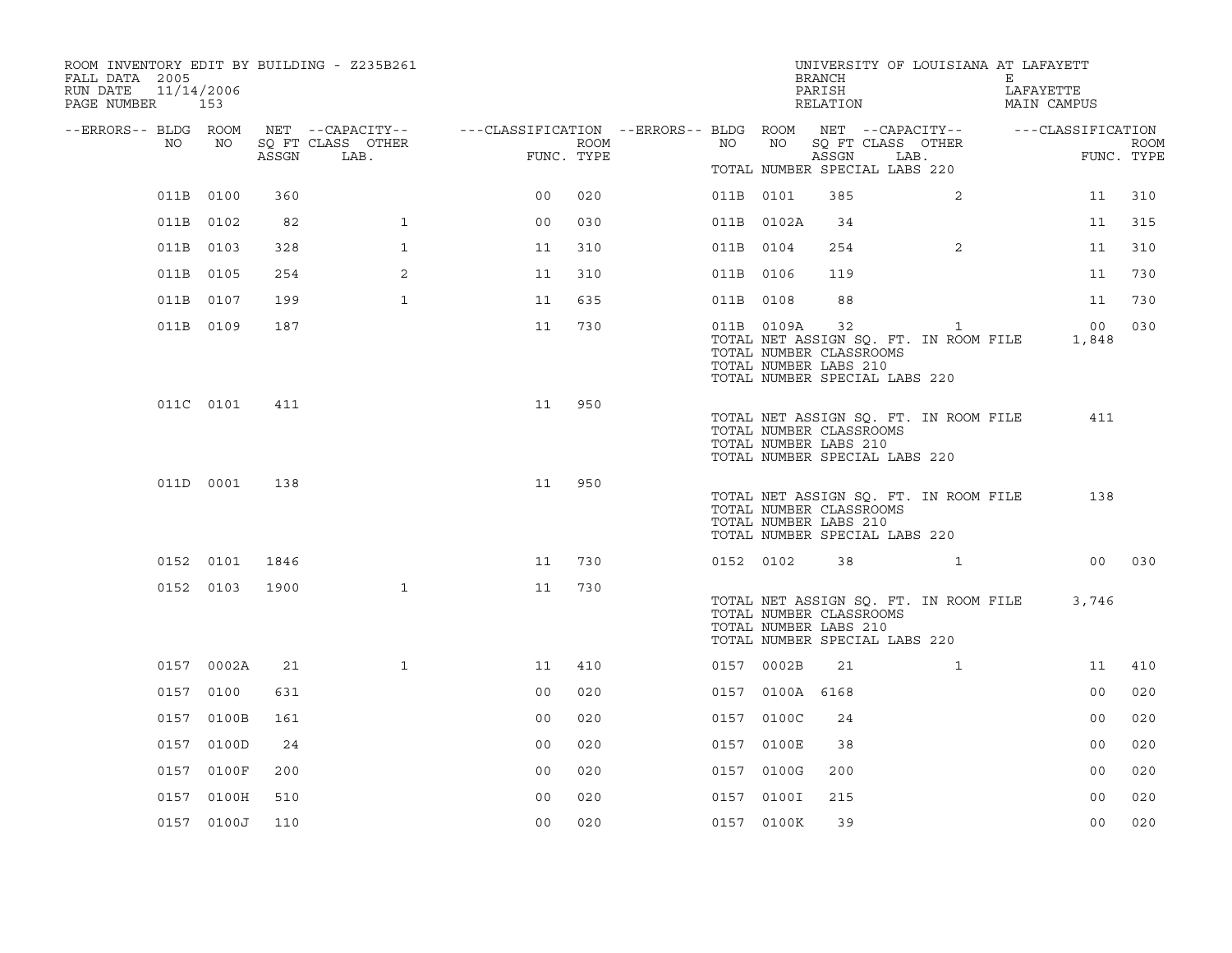| ROOM INVENTORY EDIT BY BUILDING - Z235B261<br>FALL DATA 2005<br>RUN DATE<br>PAGE NUMBER | 11/14/2006<br>154 |       |                           |                                   |             |           |            | <b>BRANCH</b><br>PARISH<br>RELATION | UNIVERSITY OF LOUISIANA AT LAFAYETT | Е<br>LAFAYETTE<br>MAIN CAMPUS |             |
|-----------------------------------------------------------------------------------------|-------------------|-------|---------------------------|-----------------------------------|-------------|-----------|------------|-------------------------------------|-------------------------------------|-------------------------------|-------------|
| --ERRORS-- BLDG ROOM                                                                    |                   |       | NET --CAPACITY--          | ---CLASSIFICATION --ERRORS-- BLDG |             |           | ROOM       |                                     | NET --CAPACITY--                    | ---CLASSIFICATION             |             |
| NO                                                                                      | NO                | ASSGN | SQ FT CLASS OTHER<br>LAB. | FUNC. TYPE                        | <b>ROOM</b> | NO.       | NO         | ASSGN                               | SQ FT CLASS OTHER<br>LAB.           | FUNC. TYPE                    | <b>ROOM</b> |
| 0157                                                                                    | 0100L             | 39    |                           | 0 <sub>0</sub>                    | 020         | 0157      | 0100M      | 875                                 |                                     | 0 <sub>0</sub>                | 020         |
| 0157                                                                                    | 0100N             | 106   |                           | 0 <sub>0</sub>                    | 020         | 0157      | 0101       | 805                                 |                                     | 0 <sub>0</sub>                | 030         |
| 0157                                                                                    | 0102              | 1387  | 138                       | 11                                | 410         | 0157 0103 |            | 91                                  | $\overline{2}$                      | 0 <sub>0</sub>                | 030         |
| 0157                                                                                    | 0104              | 22670 | 2269                      | 11                                | 430         | 0157 0105 |            | 1971                                | 20                                  | 11                            | 420         |
| 0157                                                                                    | 0106              | 909   | 2                         | 11                                | 420         | 0157      | 0107       | 342                                 | 2                                   | 11                            | 440         |
| 0157                                                                                    | 0108              | 132   | $\mathbf{1}$              | 11                                | 310         | 0157 0109 |            | 135                                 | $\mathbf{1}$                        | 11                            | 310         |
| 0157                                                                                    | 0110              | 145   | 2                         | 11                                | 310         | 0157 0111 |            | 138                                 | $\overline{a}$                      | 0 <sub>0</sub>                | 030         |
| 0157                                                                                    | 0112              | 1105  | $\overline{4}$            | 11                                | 310         |           | 0157 0113A | 33                                  | $\mathbf{1}$                        | 11                            | 410         |
| 0157                                                                                    | 0113B             | 33    | $\mathbf{1}$              | 11                                | 410         |           | 0157 0113C | 33                                  | $\mathbf{1}$                        | 11                            | 410         |
|                                                                                         | 0157 0113D        | 55    | 11                        | 11                                | 410         |           | 0157 0113E | 33                                  | $\mathbf{1}$                        | 11                            | 410         |
| 0157                                                                                    | 0113F             | 33    | $\mathbf{1}$              | 11                                | 410         | 0157      | 0114       | 565                                 |                                     | 11                            | 420         |
|                                                                                         | 0157 0115         | 329   | 2                         | 11                                | 455         |           | 0157 0116A | 29                                  | $\mathbf{1}$                        | 11                            | 410         |
|                                                                                         | 0157 0116B        | 29    | $\mathbf{1}$              | 11                                | 410         |           | 0157 0116C | 29                                  | $\mathbf{1}$                        | 11                            | 410         |
|                                                                                         | 0157 0116D        | 29    | $\mathbf{1}$              | 11                                | 410         |           | 0157 0116E | 29                                  | $\mathbf{1}$                        | 11                            | 410         |
|                                                                                         | 0157 0116F        | 29    | $\mathbf{1}$              | 11                                | 410         | 0157      | 0116G      | 29                                  | $\mathbf{1}$                        | 11                            | 410         |
|                                                                                         | 0157 0116H        | 29    | $\mathbf{1}$              | 11                                | 410         |           | 0157 0116I | 29                                  | $\mathbf{1}$                        | 11                            | 410         |
|                                                                                         | 0157 0116J        | 29    | $\mathbf{1}$              | 11                                | 410         |           | 0157 0116K | 29                                  | $\mathbf{1}$                        | 11                            | 410         |
|                                                                                         | 0157 0116L        | 29    | $\mathbf 1$               | 11                                | 410         |           | 0157 0116M | 29                                  | $\mathbf{1}$                        | 11                            | 410         |
|                                                                                         | 0157 0116N        | 29    | $\mathbf{1}$              | 11                                | 410         |           | 0157 01160 | 29                                  | $\mathbf{1}$                        | 11                            | 410         |
|                                                                                         | 0157 0116P        | 29    | $\mathbf{1}$              | 11                                | 410         | 0157      | 01160      | 29                                  | $\mathbf{1}$                        | 11                            | 410         |
|                                                                                         | 0157 0116R        | 29    | $\mathbf{1}$              | 11                                | 410         |           | 0157 0116S | 29                                  | $\mathbf{1}$                        | 11                            | 410         |
| 0157                                                                                    | 0116T             | 29    | $\mathbf{1}$              | 11                                | 410         | 0157      | 0117       | 135                                 | $\mathbf{1}$                        | 11                            | 310         |
|                                                                                         | 0157 0118A        | 56    | $\mathbf{1}$              | 11                                | 310         |           | 0157 0118B | 56                                  | $\mathbf{1}$                        | 11                            | 310         |
| 0157                                                                                    | 0118C             | 56    | $\mathbf{1}$              | 11                                | 310         |           | 0157 0118D | 56                                  | $\mathbf{1}$                        | 11                            | 310         |
|                                                                                         | 0157 0118E        | 56    | $\mathbf{1}$              | 11                                | 310         |           | 0157 0118F | 56                                  | $\mathbf{1}$                        | 11                            | 310         |
|                                                                                         | 0157 0118G        | 56    | $\mathbf{1}$              | 11                                | 310         |           | 0157 0118H | 56                                  | $\mathbf{1}$                        | 11                            | 310         |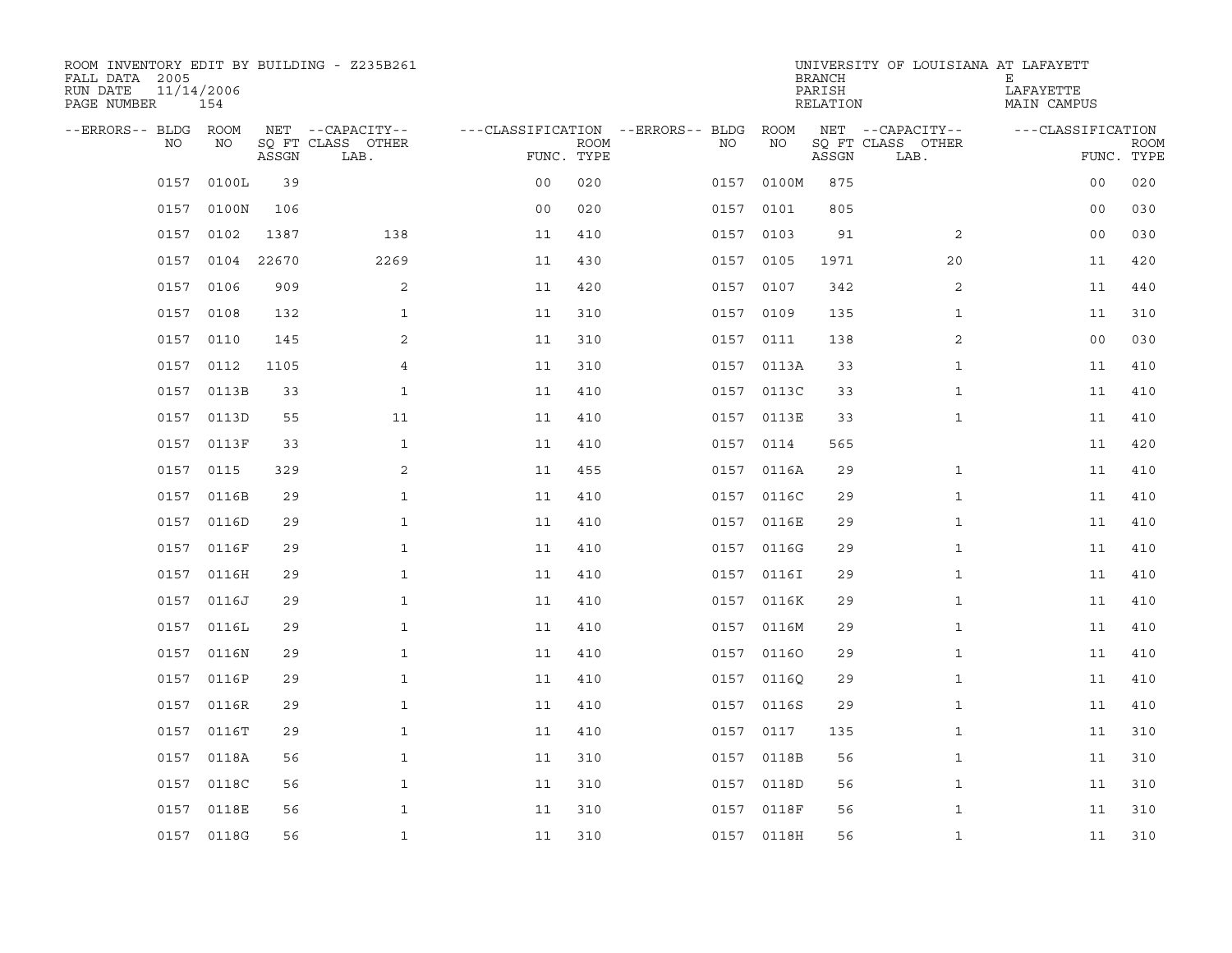| ROOM INVENTORY EDIT BY BUILDING - Z235B261<br>FALL DATA 2005<br>RUN DATE<br>PAGE NUMBER | 11/14/2006<br>155 |       |                                               |                                        |                           |           |            | <b>BRANCH</b><br>PARISH<br>RELATION | UNIVERSITY OF LOUISIANA AT LAFAYETT           | Е<br>LAFAYETTE<br>MAIN CAMPUS |                           |
|-----------------------------------------------------------------------------------------|-------------------|-------|-----------------------------------------------|----------------------------------------|---------------------------|-----------|------------|-------------------------------------|-----------------------------------------------|-------------------------------|---------------------------|
| --ERRORS-- BLDG ROOM<br>NO                                                              | NO                | ASSGN | NET --CAPACITY--<br>SQ FT CLASS OTHER<br>LAB. | ---CLASSIFICATION --ERRORS-- BLDG ROOM | <b>ROOM</b><br>FUNC. TYPE | NO        | ΝO         | ASSGN                               | NET --CAPACITY--<br>SQ FT CLASS OTHER<br>LAB. | ---CLASSIFICATION             | <b>ROOM</b><br>FUNC. TYPE |
| 0157                                                                                    | 0118I             | 56    | $\mathbf{1}$                                  | 11                                     | 310                       | 0157      | 0118J      | 56                                  | $\mathbf{1}$                                  | 11                            | 310                       |
|                                                                                         | 0157 0118K        | 56    | $\mathbf{1}$                                  | 11                                     | 310                       |           | 0157 0118L | 56                                  | $\mathbf{1}$                                  | 11                            | 310                       |
| 0157                                                                                    | 0118M             | 56    | $\mathbf{1}$                                  | 11                                     | 310                       |           | 0157 0118N | 56                                  | $\mathbf{1}$                                  | 11                            | 310                       |
|                                                                                         | 0157 01180        | 56    | $\mathbf{1}$                                  | 11                                     | 310                       |           | 0157 0118P | 56                                  | $\mathbf{1}$                                  | 11                            | 310                       |
| 0157                                                                                    | 0118Q             | 56    | $\mathbf{1}$                                  | 11                                     | 310                       |           | 0157 0118R | 56                                  | $\mathbf{1}$                                  | 11                            | 310                       |
|                                                                                         | 0157 0119         | 122   | 11                                            | 11                                     | 410                       | 0157 0120 |            | 165                                 | 16                                            | 11                            | 410                       |
| 0157                                                                                    | 0121              | 3324  | 28                                            | 11                                     | 310                       | 0157      | 0122       | 140                                 | $\mathbf{1}$                                  | 11                            | 455                       |
|                                                                                         | 0157 0123         | 45    | $\mathbf{1}$                                  | 0 <sub>0</sub>                         | 030                       | 0157 0124 |            | 179                                 | $\mathbf{1}$                                  | 11                            | 310                       |
|                                                                                         | 0157 0125         | 178   | $\mathbf{1}$                                  | 11                                     | 310                       | 0157 0126 |            | 32                                  | $\mathbf{1}$                                  | 00                            | 030                       |
|                                                                                         | 0157 0127         | 152   | $\mathbf{1}$                                  | 11                                     | 310                       | 0157 0128 |            | 32                                  | $\mathbf{1}$                                  | 00                            | 030                       |
|                                                                                         | 0157 0129         | 152   | $\mathbf{1}$                                  | 11                                     | 310                       | 0157 0130 |            | 149                                 | $\mathbf{1}$                                  | 11                            | 310                       |
|                                                                                         | 0157 0131         | 159   | $\mathbf{1}$                                  | 11                                     | 310                       | 0157 0132 |            | 156                                 | $\mathbf{1}$                                  | 11                            | 310                       |
|                                                                                         | 0157 0133         | 134   | $\mathbf{1}$                                  | 11                                     | 310                       | 0157 0134 |            | 134                                 | 2                                             | 11                            | 310                       |
|                                                                                         | 0157 0135         | 334   | $\mathbf 1$                                   | 11                                     | 455                       |           | 0157 0136  | 169                                 | $\mathbf{1}$                                  | 11                            | 455                       |
|                                                                                         | 0157 0137         | 295   | $\mathbf{1}$                                  | 11                                     | 455                       | 0157 0138 |            | 10                                  |                                               | 00                            | 030                       |
|                                                                                         | 0157 0139         | 618   |                                               | 0 <sub>0</sub>                         | 030                       | 0157 0140 |            | 1080                                |                                               | 00                            | 030                       |
| 0157                                                                                    | 0141              | 845   | 12                                            | 11                                     | 220                       |           | 0157 0142  | 104                                 |                                               | 00                            | 030                       |
|                                                                                         | 0157 0143         | 104   |                                               | 0 <sub>0</sub>                         | 030                       | 0157 0144 |            | 190                                 |                                               | 00                            | 030                       |
|                                                                                         | 0157 0145         | 386   |                                               | 0 <sub>0</sub>                         | 030                       | 0157 0146 |            | 1819                                |                                               | 0 <sub>0</sub>                | 030                       |
| 0157                                                                                    | 0146A             | 662   |                                               | 0 <sub>0</sub>                         | 030                       |           | 0157 0146B | 338                                 |                                               | 0 <sub>0</sub>                | 030                       |
|                                                                                         | 0157 0148         | 153   |                                               | 0 <sub>0</sub>                         | 010                       | 0157 0149 |            | 169                                 | $\mathbf{1}$                                  | 11                            | 310                       |
| 0157                                                                                    | 0150              | 169   | $\mathbf{1}$                                  | 11                                     | 310                       | 0157 0151 |            | 169                                 | $\mathbf{1}$                                  | 11                            | 310                       |
|                                                                                         | 0157 0152         | 169   | $\mathbf{1}$                                  | 11                                     | 310                       | 0157 0153 |            | 169                                 | $\mathbf{1}$                                  | 11                            | 310                       |
| 0157                                                                                    | 0154              | 430   | $\mathbf{1}$                                  | 11                                     | 310                       | 0157 0155 |            | 2779                                | 10                                            | 11                            | 420                       |
|                                                                                         | 0157 0156         | 106   | $\mathbf{1}$                                  | 11                                     | 310                       | 0157 0157 |            | 779                                 | $\overline{4}$                                | 11                            | 310                       |
|                                                                                         | 0157 0158         | 8724  | 872                                           | 11                                     | 430                       | 0157 0159 |            | 164                                 |                                               | 0 <sub>0</sub>                | 020                       |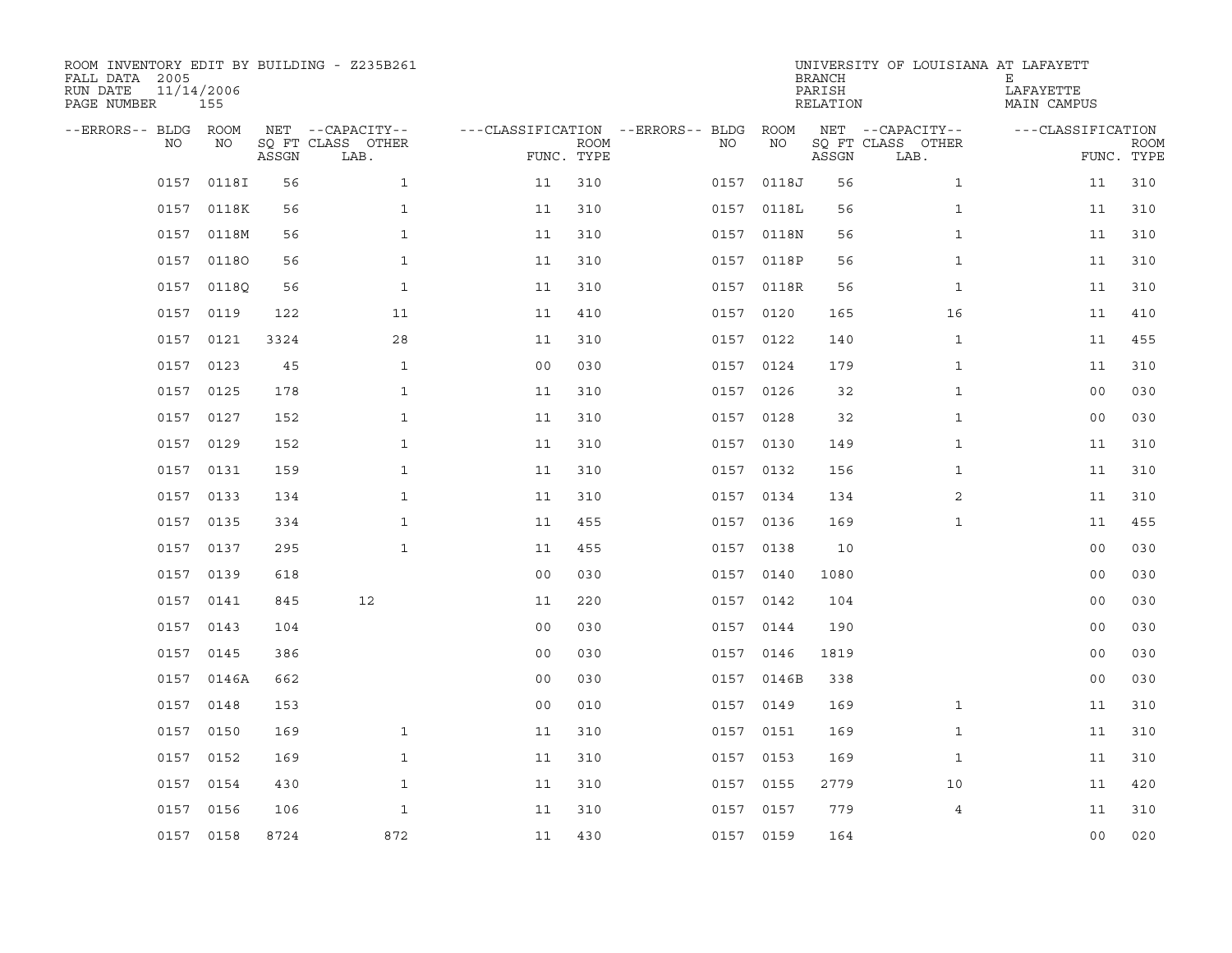| ROOM INVENTORY EDIT BY BUILDING - Z235B261<br>FALL DATA 2005<br>RUN DATE<br>PAGE NUMBER | 11/14/2006<br>156 |       |                           |                                        |             |      |                 | <b>BRANCH</b><br>PARISH<br>RELATION | UNIVERSITY OF LOUISIANA AT LAFAYETT | Е<br>LAFAYETTE<br>MAIN CAMPUS |             |
|-----------------------------------------------------------------------------------------|-------------------|-------|---------------------------|----------------------------------------|-------------|------|-----------------|-------------------------------------|-------------------------------------|-------------------------------|-------------|
| --ERRORS-- BLDG ROOM                                                                    |                   |       | NET --CAPACITY--          | ---CLASSIFICATION --ERRORS-- BLDG ROOM |             |      |                 |                                     | NET --CAPACITY--                    | ---CLASSIFICATION             |             |
| NO                                                                                      | NO                | ASSGN | SQ FT CLASS OTHER<br>LAB. | FUNC. TYPE                             | <b>ROOM</b> | NO.  | NO              | ASSGN                               | SQ FT CLASS OTHER<br>LAB.           | FUNC. TYPE                    | <b>ROOM</b> |
| 0157                                                                                    | 0159A             | 315   | 5                         | 0 <sub>0</sub>                         | 030         | 0157 | 0160            | 352                                 | $7\overline{ }$                     | 0 <sub>0</sub>                | 030         |
| 0157                                                                                    | 0200              | 457   |                           | 0 <sub>0</sub>                         | 020         | 0157 | 0200A           | 38                                  |                                     | 0 <sub>0</sub>                | 020         |
| 0157                                                                                    | 0200B             | 432   |                           | 0 <sub>0</sub>                         | 020         | 0157 | 0200C           | 37                                  |                                     | 0 <sub>0</sub>                | 020         |
| 0157                                                                                    | 0200D             | 37    |                           | 0 <sub>0</sub>                         | 020         |      | 0157 0200E      | 186                                 |                                     | 00                            | 020         |
| 0157                                                                                    | 0200F             | 223   |                           | 00                                     | 020         | 0157 | 0200G           | 311                                 |                                     | 00                            | 020         |
| 0157                                                                                    | 0200H             | 215   |                           | 0 <sub>0</sub>                         | 020         |      | 0157 0200I      | 875                                 |                                     | 00                            | 020         |
| 0157                                                                                    | 0200J             | 39    |                           | 00                                     | 020         | 0157 | 0200K           | 39                                  |                                     | 0 <sub>0</sub>                | 020         |
| 0157                                                                                    | 0201              | 56    |                           | 0 <sub>0</sub>                         | 030         |      | 0157 0202A      | 126                                 | $\mathbf{1}$                        | 11                            | 310         |
| 0157                                                                                    | 0202B             | 126   | $\mathbf{1}$              | 11                                     | 310         | 0157 | 0202C           | 126                                 | $\mathbf{1}$                        | 11                            | 310         |
| 0157                                                                                    | 0202D             | 126   | $\mathbf{1}$              | 11                                     | 310         |      | 0157 0202E      | 126                                 | $\mathbf{1}$                        | 11                            | 310         |
| 0157                                                                                    | 0202F             | 127   | $\mathbf{1}$              | 11                                     | 310         | 0157 | 0203            | 31                                  |                                     | 11                            | 440         |
|                                                                                         | 0157 0204 20145   |       |                           | 11                                     | 420         |      | 0157 0204A      | 15                                  |                                     | 11                            | 455         |
| 0157                                                                                    | 0204B             | 15    |                           | 11                                     | 455         |      | 0157 0204C      | 15                                  |                                     | 11                            | 455         |
|                                                                                         | 0157 0205A        | 21    | $\mathbf{1}$              | 11                                     | 410         |      | 0157 0205B      | 21                                  | $\mathbf{1}$                        | 11                            | 410         |
| 0157                                                                                    | 0205C             | 21    | $\mathbf{1}$              | 11                                     | 410         | 0157 | 0205D           | 21                                  | $\mathbf{1}$                        | 11                            | 410         |
|                                                                                         | 0157 0205E        | 21    | $\mathbf{1}$              | 11                                     | 410         |      | 0157 0205F      | 21                                  | $\mathbf{1}$                        | 11                            | 410         |
| 0157                                                                                    | 0205G             | 21    | $\mathbf{1}$              | 11                                     | 410         | 0157 | 0205H           | 21                                  | $\mathbf{1}$                        | 11                            | 410         |
|                                                                                         | 0157 0205I        | 21    | $\mathbf 1$               | 11                                     | 410         |      | 0157 0205K      | 21                                  | $\mathbf{1}$                        | 11                            | 410         |
|                                                                                         | 0157 0205L        | 21    | $\mathbf{1}$              | 11                                     | 410         |      | 0157 0205M      | 21                                  | $\mathbf{1}$                        | 11                            | 410         |
| 0157                                                                                    | 0205N             | 21    | $\mathbf{1}$              | 11                                     | 410         | 0157 | 02050           | 21                                  | $\mathbf{1}$                        | 11                            | 410         |
|                                                                                         | 0157 0205P        | 21    | $\mathbf{1}$              | 11                                     | 410         | 0157 | 02050           | 21                                  | $\mathbf{1}$                        | 11                            | 410         |
| 0157                                                                                    | 0205R             | 21    | $\mathbf{1}$              | 11                                     | 410         | 0157 | 0205T           | 21                                  | $\mathbf{1}$                        | 11                            | 410         |
|                                                                                         | 0157 0205U        | 21    | $\mathbf{1}$              | 11                                     | 410         |      | 0157 0205V      | 21                                  | $\mathbf{1}$                        | 11                            | 410         |
| 0157                                                                                    | 0205W             | 21    | $\mathbf{1}$              | 11                                     | 410         |      | 0157 0205X      | 21                                  | $\mathbf{1}$                        | 11                            | 410         |
| 0157                                                                                    | 0205Y             | 21    | $\mathbf{1}$              | 11                                     | 410         |      | 0157 0205Z      | 21                                  | $\mathbf{1}$                        | 11                            | 410         |
|                                                                                         | 0157 0206 12922   |       |                           | 11                                     | 420         |      | 0157 0207 23325 |                                     |                                     | 11                            | 420         |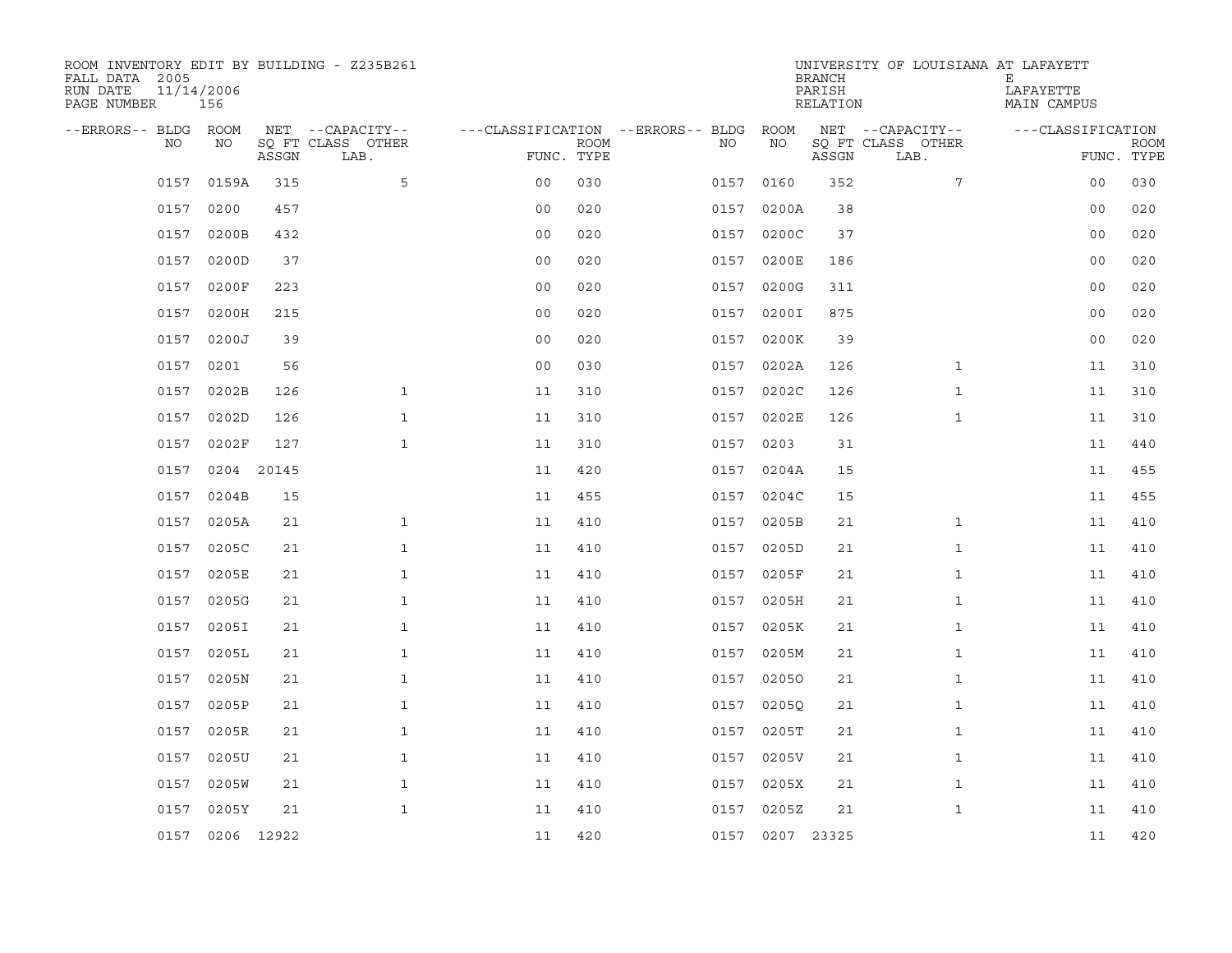| ROOM INVENTORY EDIT BY BUILDING - Z235B261<br>FALL DATA 2005<br>RUN DATE<br>PAGE NUMBER | 11/14/2006<br>157 |       |                                               |                |                           |                                              |            |       | <b>BRANCH</b><br>PARISH<br>RELATION | UNIVERSITY OF LOUISIANA AT LAFAYETT           | Е<br>LAFAYETTE<br>MAIN CAMPUS |                           |
|-----------------------------------------------------------------------------------------|-------------------|-------|-----------------------------------------------|----------------|---------------------------|----------------------------------------------|------------|-------|-------------------------------------|-----------------------------------------------|-------------------------------|---------------------------|
| --ERRORS-- BLDG ROOM<br>NO                                                              | NO                | ASSGN | NET --CAPACITY--<br>SQ FT CLASS OTHER<br>LAB. |                | <b>ROOM</b><br>FUNC. TYPE | ---CLASSIFICATION --ERRORS-- BLDG ROOM<br>NO |            | ΝO    | ASSGN                               | NET --CAPACITY--<br>SQ FT CLASS OTHER<br>LAB. | ---CLASSIFICATION             | <b>ROOM</b><br>FUNC. TYPE |
| 0157                                                                                    | 0208A             | 21    | $\mathbf{1}$                                  | 11             | 410                       | 0157                                         |            | 0208B | 21                                  | $\mathbf{1}$                                  | 11                            | 410                       |
| 0157                                                                                    | 0208C             | 21    | $\mathbf{1}$                                  | 11             | 410                       |                                              | 0157 0208D |       | 21                                  | $\mathbf{1}$                                  | 11                            | 410                       |
| 0157                                                                                    | 0208E             | 21    | $\mathbf{1}$                                  | 11             | 410                       | 0157                                         |            | 0208F | 21                                  | $\mathbf{1}$                                  | 11                            | 410                       |
| 0157                                                                                    | 0208G             | 21    | $\mathbf{1}$                                  | 11             | 410                       |                                              | 0157 0208H |       | 21                                  | $\mathbf{1}$                                  | 11                            | 410                       |
| 0157                                                                                    | 0208I             | 21    | $\mathbf{1}$                                  | 11             | 410                       | 0157                                         |            | 0209A | 21                                  | $\mathbf{1}$                                  | 11                            | 410                       |
| 0157                                                                                    | 0209B             | 21    | $\mathbf{1}$                                  | 11             | 410                       |                                              | 0157 0209C |       | 21                                  | $\mathbf{1}$                                  | 11                            | 410                       |
| 0157                                                                                    | 0209D             | 21    | $\mathbf{1}$                                  | 11             | 410                       |                                              | 0157       | 0209E | 21                                  | $\mathbf{1}$                                  | 11                            | 410                       |
|                                                                                         | 0157 0209F        | 21    | $\mathbf{1}$                                  | 11             | 410                       |                                              | 0157 0209G |       | 21                                  | $\mathbf{1}$                                  | 11                            | 410                       |
|                                                                                         | 0157 0209H        | 21    | $\mathbf{1}$                                  | 11             | 410                       |                                              | 0157 0209I |       | 21                                  | $\mathbf{1}$                                  | 11                            | 410                       |
|                                                                                         | 0157 0210         | 95    |                                               | 0 <sub>0</sub> | 030                       |                                              | 0157 0211  |       | 95                                  |                                               | 00                            | 030                       |
| 0157                                                                                    | 0212              | 578   |                                               | 0 <sub>0</sub> | 030                       |                                              | 0157 0213  |       | 151                                 | 4                                             | 11                            | 650                       |
|                                                                                         | 0157 0213A        | 105   | 3                                             | 0 <sub>0</sub> | 030                       |                                              | 0157 0213B |       | 118                                 | $\overline{4}$                                | 0 <sub>0</sub>                | 030                       |
|                                                                                         | 0157 0213C        | 90    | 2                                             | 11             | 650                       |                                              | 0157 0213D |       | 150                                 | 6                                             | 00                            | 030                       |
|                                                                                         | 0157 0213E        | 93    | 3                                             | 0 <sub>0</sub> | 030                       |                                              | 0157 0213F |       | 60                                  |                                               | 00                            | 010                       |
| 0157                                                                                    | 0214              | 606   |                                               | 0 <sub>0</sub> | 030                       |                                              | 0157 0215  |       | 451                                 | $\mathbf{1}$                                  | 11                            | 310                       |
|                                                                                         | 0157 0216         | 315   | $\mathbf{1}$                                  | 11             | 310                       |                                              | 0157 0217  |       | 266                                 | $\mathbf{1}$                                  | 11                            | 310                       |
| 0157                                                                                    | 0218              | 170   | $\mathbf{1}$                                  | 11             | 310                       |                                              | 0157 0219  |       | 170                                 | $\mathbf{1}$                                  | 11                            | 310                       |
|                                                                                         | 0157 0220         | 178   | $\mathbf{1}$                                  | 11             | 680                       |                                              | 0157 0220A |       | 42                                  | $\mathbf{1}$                                  | 11                            | 310                       |
|                                                                                         | 0157 0221         | 2170  | 10                                            | 11             | 650                       |                                              | 0157 0221A |       | 161                                 |                                               | 11                            | 635                       |
| 0157                                                                                    | 0221B             | 156   |                                               | 11             | 655                       |                                              | 0157 0221C |       | 169                                 | $\mathbf{1}$                                  | 0 <sub>0</sub>                | 030                       |
|                                                                                         | 0157 0222         | 26    |                                               | 11             | 655                       |                                              | 0157 0300  |       | 875                                 |                                               | 00                            | 020                       |
| 0157                                                                                    | 0300A             | 39    |                                               | 0 <sub>0</sub> | 020                       |                                              | 0157 0300B |       | 36                                  |                                               | 00                            | 020                       |
|                                                                                         | 0157 0300C        | 242   |                                               | 0 <sub>0</sub> | 020                       |                                              | 0157 0300D |       | 37                                  |                                               | 00                            | 020                       |
| 0157                                                                                    | 0300E             | 37    |                                               | 00             | 020                       |                                              | 0157 0300F |       | 152                                 |                                               | 0 <sub>0</sub>                | 020                       |
| 0157                                                                                    | 0300G             | 200   |                                               | 0 <sub>0</sub> | 020                       |                                              | 0157 0300H |       | 200                                 |                                               | 0 <sub>0</sub>                | 020                       |
|                                                                                         | 0157 0300I        | 311   |                                               | 0 <sub>0</sub> | 020                       |                                              | 0157 0300J |       | 215                                 |                                               | 0 <sub>0</sub>                | 020                       |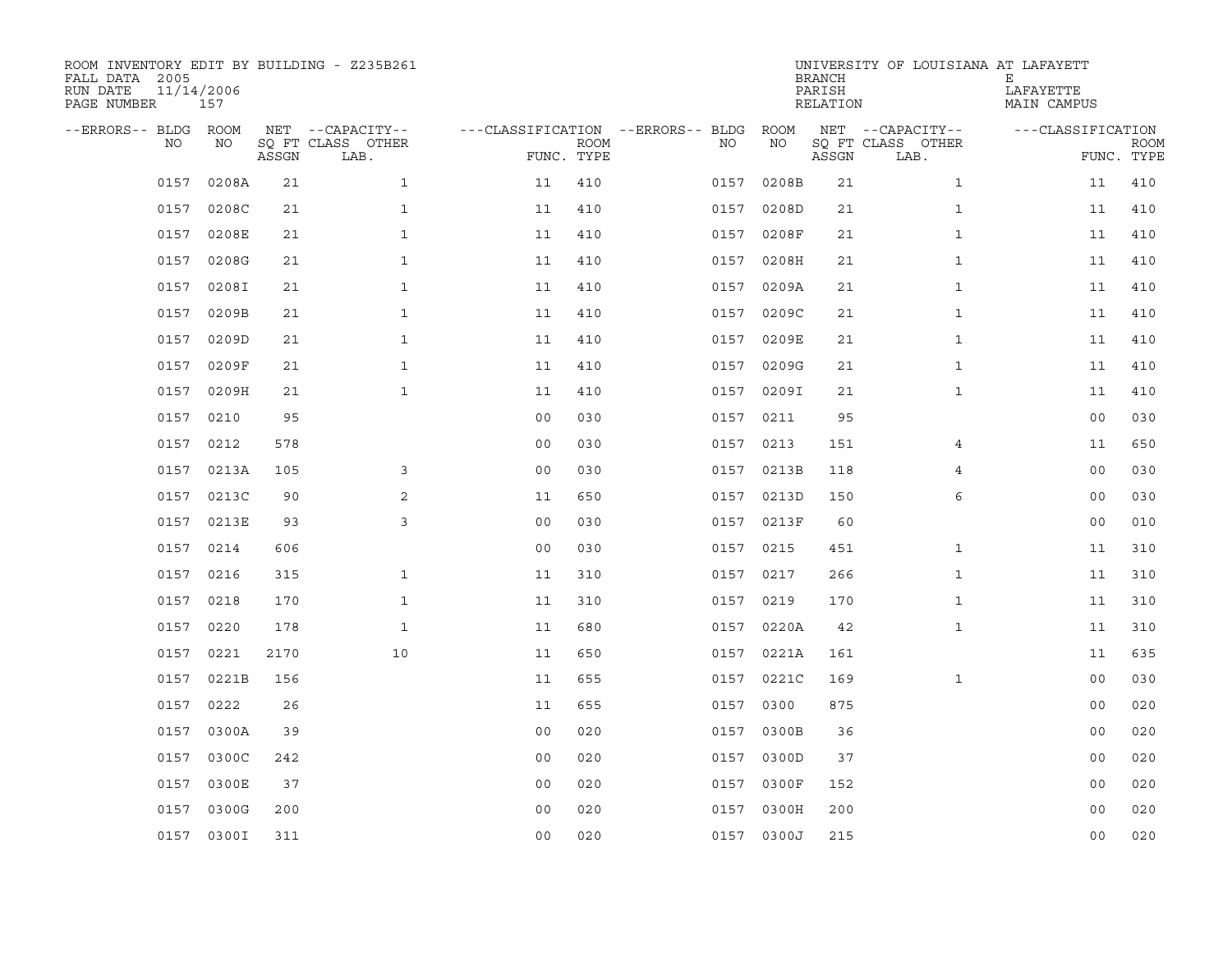| ROOM INVENTORY EDIT BY BUILDING - Z235B261<br>FALL DATA 2005<br>RUN DATE<br>11/14/2006<br>PAGE NUMBER | 158             |       |                           |                |      |                                        |                 | <b>BRANCH</b><br>PARISH<br>RELATION                     | UNIVERSITY OF LOUISIANA AT LAFAYETT                                    | Е<br>LAFAYETTE<br>MAIN CAMPUS |                           |
|-------------------------------------------------------------------------------------------------------|-----------------|-------|---------------------------|----------------|------|----------------------------------------|-----------------|---------------------------------------------------------|------------------------------------------------------------------------|-------------------------------|---------------------------|
| --ERRORS-- BLDG ROOM                                                                                  |                 |       | NET --CAPACITY--          |                |      | ---CLASSIFICATION --ERRORS-- BLDG ROOM |                 |                                                         | NET --CAPACITY--                                                       | ---CLASSIFICATION             |                           |
| NO                                                                                                    | NO              | ASSGN | SO FT CLASS OTHER<br>LAB. | FUNC. TYPE     | ROOM | NO                                     | NO              | ASSGN                                                   | SO FT CLASS OTHER<br>LAB.                                              |                               | <b>ROOM</b><br>FUNC. TYPE |
|                                                                                                       | 0157 0300K      | 92    |                           | 0 <sub>0</sub> | 020  |                                        | 0157 0300L      | 46                                                      |                                                                        | 00                            | 020                       |
|                                                                                                       | 0157 0301       | 686   | $\mathbf{1}$              | 11             | 310  | 0157 0302                              |                 | 2887                                                    | 6                                                                      | 11                            | 440                       |
|                                                                                                       | 0157 0302A      | 163   | $\mathbf{1}$              | 11             | 310  |                                        | 0157 0302B      | 252                                                     | $\mathbf{1}$                                                           | 11                            | 310                       |
| 0157                                                                                                  | 0302C           | 314   | $\mathbf{1}$              | 11             | 310  | 0157                                   | 0303            | 31                                                      |                                                                        | 11                            | 420                       |
|                                                                                                       | 0157 0304 19444 |       |                           | 11             | 420  |                                        | 0157 0304A      | 15                                                      |                                                                        | 11                            | 455                       |
|                                                                                                       | 0157 0304B      | 245   | 2                         | 11             | 455  |                                        | 0157 0304C      | 15                                                      |                                                                        | 11                            | 455                       |
|                                                                                                       | 0157 0304D      | 51    |                           | 0 <sub>0</sub> | 010  |                                        | 0157 0305 21030 |                                                         |                                                                        | 11                            | 455                       |
| 0157                                                                                                  | 0306            | 283   | 6                         | 0 <sub>0</sub> | 030  |                                        | 0157 0307       | 833                                                     |                                                                        | 0 <sub>0</sub>                | 030                       |
|                                                                                                       | 0157 0308       | 9411  |                           | 11             | 420  |                                        | 0157 0308A      | 15                                                      |                                                                        | 11                            | 455                       |
|                                                                                                       | 0157 0309       | 95    |                           | 0 <sub>0</sub> | 030  | 0157 0310                              |                 | 95                                                      |                                                                        | 00                            | 030                       |
|                                                                                                       | 0157 0311       | 408   |                           | 0 <sub>0</sub> | 030  | 0157 0312                              |                 | 895                                                     |                                                                        | 00                            | 030                       |
|                                                                                                       | 0157 0313       | 374   | 2                         | 11             | 440  |                                        | 0157 0313A      | 24                                                      | $\mathbf{1}$                                                           | 11                            | 410                       |
|                                                                                                       | 0157 0313B      | 24    | $\mathbf{1}$              | 11             | 410  |                                        | 0157 0313C      | 24                                                      | $\mathbf{1}$                                                           | 11                            | 410                       |
|                                                                                                       | 0157 0313D      | 24    | $\mathbf{1}$              | 11             | 410  |                                        | 0157 0313E      | 221                                                     | $\mathbf{1}$                                                           | 11                            | 310                       |
|                                                                                                       | 0157 0313F      | 203   |                           | 11             | 455  |                                        | 0157 0314       | 3088                                                    | 308                                                                    | 11                            | 430                       |
|                                                                                                       | 0157 0315       | 124   | $\mathbf{1}$              | 11             | 310  |                                        | 0157 0316       | 402                                                     | 7                                                                      | 0 <sub>0</sub>                | 030                       |
|                                                                                                       | 0157 0317       | 1157  | 2                         | 11             | 440  |                                        | 0157 0317A      | 37                                                      | 2                                                                      | 0 <sub>0</sub>                | 020                       |
|                                                                                                       | 0157 0318       | 200   | $\mathbf{1}$              | 11             | 440  |                                        | 0157 0319       | 110                                                     | $\mathbf{1}$                                                           | 11                            | 440                       |
|                                                                                                       | 0157 0320       | 1777  | $\mathbf{1}$              | 11             | 310  | 0157 0321                              |                 | 281                                                     | 2                                                                      | 11                            | 455                       |
|                                                                                                       | 0157 0322       | 212   | $\mathbf{1}$              | 11             | 310  |                                        | 0157 0323       | 158                                                     | $\mathbf{1}$                                                           | 11                            | 310                       |
|                                                                                                       | 0157 0324       | 199   | $\mathbf{1}$              | 11             | 310  | 0157 0325                              |                 | 158                                                     | $\mathbf{1}$                                                           | 11                            | 310                       |
|                                                                                                       | 0157 0326       | 96    | $\mathbf{1}$              | 0 <sub>0</sub> | 030  | 0157 0327                              |                 | 638<br>TOTAL NUMBER CLASSROOMS<br>TOTAL NUMBER LABS 210 | TOTAL NET ASSIGN SQ. FT. IN ROOM FILE<br>TOTAL NUMBER SPECIAL LABS 220 | 11<br>178,082<br>$\mathbf{1}$ | 455                       |
|                                                                                                       | 0160 0101       | 330   |                           | 81             | 081  |                                        |                 |                                                         | TOTAL NET ASSIGN SQ. FT. IN ROOM FILE                                  | 330                           |                           |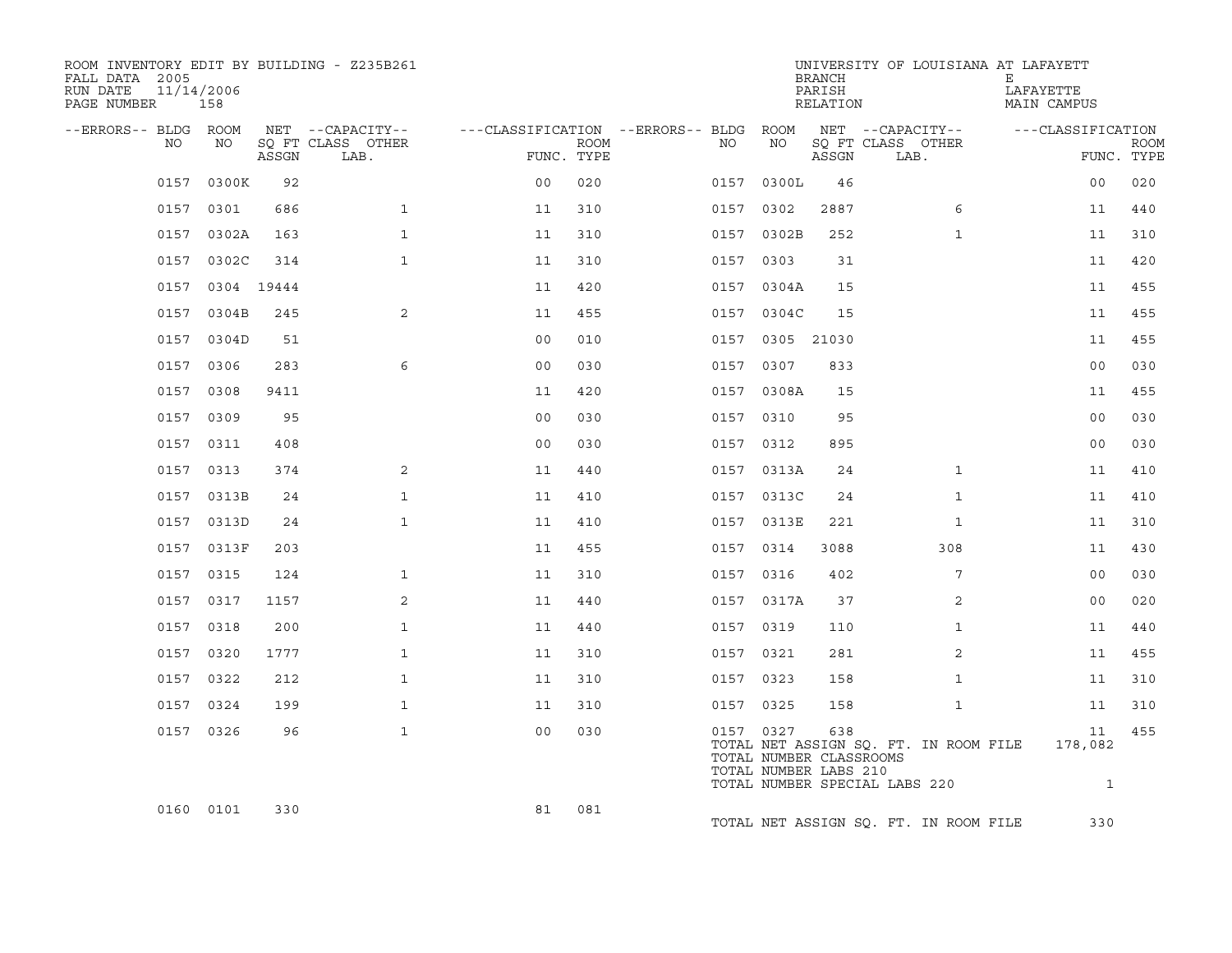| FALL DATA 2005<br>RUN DATE<br>PAGE NUMBER |      | 11/14/2006<br>159 |       | ROOM INVENTORY EDIT BY BUILDING - Z235B261    |                                                         |                    |           |                | UNIVERSITY OF LOUISIANA AT LAFAYETT<br><b>BRANCH</b><br>PARISH<br>RELATION                                                 |              | Е<br>LAFAYETTE | MAIN CAMPUS                     |             |
|-------------------------------------------|------|-------------------|-------|-----------------------------------------------|---------------------------------------------------------|--------------------|-----------|----------------|----------------------------------------------------------------------------------------------------------------------------|--------------|----------------|---------------------------------|-------------|
| --ERRORS-- BLDG ROOM                      | NO   | NO                | ASSGN | NET --CAPACITY--<br>SQ FT CLASS OTHER<br>LAB. | ---CLASSIFICATION --ERRORS-- BLDG ROOM NET --CAPACITY-- | ROOM<br>FUNC. TYPE | NO        | NO             | SQ FT CLASS OTHER<br>ASSGN<br>TOTAL NUMBER CLASSROOMS<br>TOTAL NUMBER LABS 210<br>TOTAL NUMBER SPECIAL LABS 220            | LAB.         |                | ---CLASSIFICATION<br>FUNC. TYPE | <b>ROOM</b> |
|                                           |      | 017A 0101         | 1248  |                                               | 0 <sub>0</sub>                                          | 030                |           | 017A 0101A 223 | TOTAL NET ASSIGN SQ. FT. IN ROOM FILE<br>TOTAL NUMBER CLASSROOMS<br>TOTAL NUMBER LABS 210<br>TOTAL NUMBER SPECIAL LABS 220 |              |                | 11<br>223                       | 590         |
|                                           |      | 0170 0101         | 510   |                                               | 0 <sub>0</sub>                                          | 030                |           |                | TOTAL NET ASSIGN SQ. FT. IN ROOM FILE<br>TOTAL NUMBER CLASSROOMS<br>TOTAL NUMBER LABS 210<br>TOTAL NUMBER SPECIAL LABS 220 |              |                |                                 |             |
|                                           |      | 0200 0100         | 2564  |                                               | 0 <sub>0</sub>                                          | 020                |           | 0200 0100A     | 59                                                                                                                         | 2            |                | 0 <sub>0</sub>                  | 020         |
|                                           | 0200 | 0100B             | 1833  |                                               | 0 <sub>0</sub>                                          | 020                |           | 0200 0100C     | 43                                                                                                                         |              |                | 0 <sub>0</sub>                  | 020         |
|                                           | 0200 | 0100D             | 36    |                                               | 0 <sub>0</sub>                                          | 020                |           | 0200 0100E     | 64                                                                                                                         |              |                | 00                              | 020         |
|                                           | 0200 | 0101              | 71    | $\mathbf{1}$                                  | 11                                                      | 310                | 0200      | 0102           | 70                                                                                                                         | $\mathbf{1}$ |                | 11                              | 310         |
|                                           | 0200 | 0103              | 88    | $\mathbf{1}$                                  | 11                                                      | 310                | 0200 0104 |                | 88                                                                                                                         | $\mathbf{1}$ |                | 11                              | 310         |
|                                           | 0200 | 0105              | 88    | $\mathbf{1}$                                  | 11                                                      | 310                | 0200      | 0106           | 88                                                                                                                         | $\mathbf{1}$ |                | 11                              | 310         |
|                                           | 0200 | 0107              | 73    | $\mathbf{1}$                                  | 11                                                      | 310                | 0200 0108 |                | 71                                                                                                                         | $\mathbf{1}$ |                | 11                              | 310         |
|                                           | 0200 | 0109              | 71    | $\mathbf 1$                                   | 11                                                      | 310                | 0200 0110 |                | 73                                                                                                                         | $\mathbf{1}$ |                | 11                              | 310         |
|                                           | 0200 | 0111              | 88    | $\mathbf 1$                                   | 11                                                      | 310                | 0200 0112 |                | 88                                                                                                                         | $\mathbf{1}$ |                | 11                              | 310         |
|                                           | 0200 | 0113              | 88    | $\mathbf{1}$                                  | 11                                                      | 310                | 0200 0114 |                | 88                                                                                                                         | $\mathbf{1}$ |                | 11                              | 310         |
|                                           | 0200 | 0115              | 71    | $\mathbf{1}$                                  | 11                                                      | 310                | 0200 0116 |                | 68                                                                                                                         | $\mathbf{1}$ |                | 11                              | 310         |
|                                           | 0200 | 0119              | 224   |                                               | 11                                                      | 315                | 0200 0121 |                | 231                                                                                                                        | $\mathbf{1}$ |                | 11                              | 310         |
|                                           | 0200 | 0123              | 19    |                                               | 11                                                      | 315                | 0200 0125 |                | 19                                                                                                                         |              |                | 11                              | 315         |
|                                           | 0200 | 0126              | 37    |                                               | 0 <sub>0</sub>                                          | 030                | 0200 0127 |                | 19                                                                                                                         |              |                | 11                              | 315         |
|                                           | 0200 | 0128              | 158   | $\mathbf{1}$                                  | 11                                                      | 310                | 0200 0129 |                | 19                                                                                                                         |              |                | 11                              | 315         |
|                                           | 0200 | 0130              | 103   | $\mathbf{1}$                                  | 11                                                      | 310                | 0200 0131 |                | 94                                                                                                                         | $\mathbf{1}$ |                | 11                              | 310         |
|                                           | 0200 | 0131A             | 19    |                                               | 0 <sub>0</sub>                                          | 030                | 0200 0132 |                | 231                                                                                                                        | $\mathbf{1}$ |                | 11                              | 310         |
|                                           |      | 0200 0133         | 72    |                                               | 0 <sub>0</sub>                                          | 030                | 0200 0134 |                | 54                                                                                                                         |              |                | 0 <sub>0</sub>                  | 020         |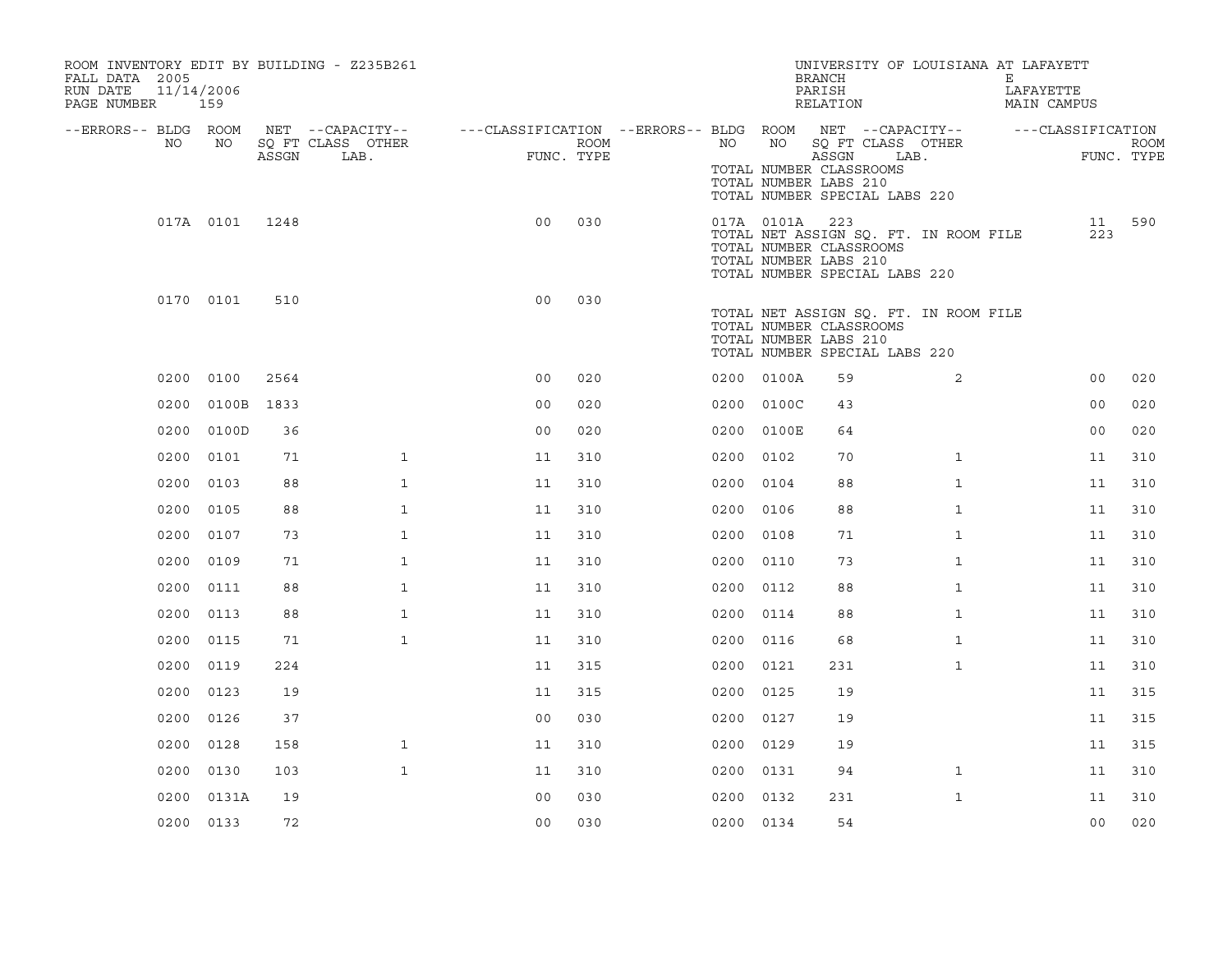| ROOM INVENTORY EDIT BY BUILDING - Z235B261<br>FALL DATA 2005<br>RUN DATE<br>PAGE NUMBER | 11/14/2006<br>160 |       |                                       |                                        |             |      |                 | <b>BRANCH</b><br>PARISH<br>RELATION              | UNIVERSITY OF LOUISIANA AT LAFAYETT                                    | Е<br>LAFAYETTE<br>MAIN CAMPUS |             |
|-----------------------------------------------------------------------------------------|-------------------|-------|---------------------------------------|----------------------------------------|-------------|------|-----------------|--------------------------------------------------|------------------------------------------------------------------------|-------------------------------|-------------|
| --ERRORS-- BLDG ROOM<br>NO                                                              | NO                |       | NET --CAPACITY--<br>SQ FT CLASS OTHER | ---CLASSIFICATION --ERRORS-- BLDG ROOM | <b>ROOM</b> | NO   | NO              |                                                  | NET --CAPACITY--<br>SQ FT CLASS OTHER                                  | ---CLASSIFICATION             | <b>ROOM</b> |
|                                                                                         |                   | ASSGN | LAB.                                  | FUNC. TYPE                             |             |      |                 | ASSGN                                            | LAB.                                                                   |                               | FUNC. TYPE  |
| 0200                                                                                    | 0135              | 73    | 2                                     | 0 <sub>0</sub>                         | 030         | 0200 | 0136            | 51                                               | $\overline{2}$                                                         | 0 <sub>0</sub>                | 030         |
| 0200                                                                                    | 0137              | 111   | $\mathbf{1}$                          | 11                                     | 635         | 0200 | 0138            | 309                                              | 2                                                                      | 11                            | 310         |
| 0200                                                                                    | 0139              | 194   | 6                                     | 11                                     | 350         | 0200 | 0140            | 194                                              | $\mathbf{1}$                                                           | 11                            | 310         |
| 0200                                                                                    | 0141              | 146   |                                       | 11                                     | 315         | 0200 | 0142            | 228                                              |                                                                        | 0 <sub>0</sub>                | 030         |
| 0200                                                                                    | 0143              | 84    |                                       | 11                                     | 730         | 0200 | 0144            | 25                                               |                                                                        | 00                            | 030         |
| 0200                                                                                    | 0145              | 46    | 2                                     | 0 <sub>0</sub>                         | 030         | 0200 | 0146            | 92                                               | 2                                                                      | 00                            | 030         |
| 0200                                                                                    | 0147              | 44    |                                       | 11                                     | 730         | 0200 | 0148            | 710                                              | $\overline{2}$                                                         | 11                            | 950         |
| 0200                                                                                    | 0149              | 404   |                                       | 0 <sub>0</sub>                         | 030         | 0200 | 0200            | 448                                              |                                                                        | 0 <sub>0</sub>                | 020         |
| 0200                                                                                    | 0200A             | 617   | 6                                     | 11                                     | 650         | 0200 | 0200B           | 59                                               | 2                                                                      | 0 <sub>0</sub>                | 020         |
| 0200                                                                                    | 0200C             | 96    |                                       | 0 <sub>0</sub>                         | 020         | 0200 | 0200D           | 5969                                             |                                                                        | 81                            | 081         |
| 0200                                                                                    | 0201              | 119   | $\mathbf{1}$                          | 11                                     | 920         | 0200 | 0202            | 118                                              | $\mathbf{1}$                                                           | 11                            | 920         |
| 0200                                                                                    | 0203              | 12    |                                       | 11                                     | 730         | 0200 | 0204            | 120                                              | $\overline{2}$                                                         | 11                            | 920         |
| 0200                                                                                    | 0205              | 168   | 2                                     | 11                                     | 920         | 0200 | 0206            | 38                                               |                                                                        | 11                            | 730         |
| 0200                                                                                    | 0206A             | 51    |                                       | 11                                     | 935         | 0200 | 0207            | 294                                              | $\mathbf{1}$                                                           | 11                            | 950         |
| 0200                                                                                    | 0208              | 118   | $\mathbf{1}$                          | 11                                     | 920         | 0200 | 0209            | 118                                              | $\mathbf{1}$                                                           | 11                            | 920         |
| 0200                                                                                    | 0210              | 168   | $\mathbf{1}$                          | 11                                     | 920         | 0200 | 0211            | 330                                              | 2                                                                      | 11                            | 635         |
| 0200                                                                                    | 0212              | 68    |                                       | 11                                     | 730         | 0200 | 0213            | 116                                              | 4                                                                      | 11                            | 410         |
| 0200                                                                                    | 0214              | 183   | $\overline{4}$                        | 11                                     | 410         |      | 0200 0215       | 50                                               |                                                                        | 0 <sub>0</sub>                | 030         |
|                                                                                         | 0200 0216         | 72    |                                       | 0 <sub>0</sub>                         | 030         |      |                 | TOTAL NUMBER CLASSROOMS<br>TOTAL NUMBER LABS 210 | TOTAL NET ASSIGN SQ. FT. IN ROOM FILE<br>TOTAL NUMBER SPECIAL LABS 220 | 12,788                        |             |
|                                                                                         | 0201 0100         | 200   |                                       | 0 <sub>0</sub>                         | 020         |      | 0201 0100A 1181 |                                                  |                                                                        | 0 <sub>0</sub>                | 020         |
|                                                                                         | 0201 0100B        | 76    |                                       | 0 <sub>0</sub>                         | 020         |      | 0201 0100C      | 145                                              |                                                                        | 0 <sub>0</sub>                | 020         |
|                                                                                         | 0201 0100D        | 145   |                                       | 0 <sub>0</sub>                         | 020         |      | 0201 0101       | 175                                              | $\mathbf{1}$                                                           | 11                            | 310         |
|                                                                                         | 0201 0103         | 760   | 35                                    | 11                                     | 220         |      | 0201 0105       | 39                                               | 2                                                                      | 0 <sub>0</sub>                | 030         |
|                                                                                         | 0201 0106         | 71    | 2                                     | 0 <sub>0</sub>                         | 030         |      | 0201 0108       | 14                                               |                                                                        | 0 <sub>0</sub>                | 030         |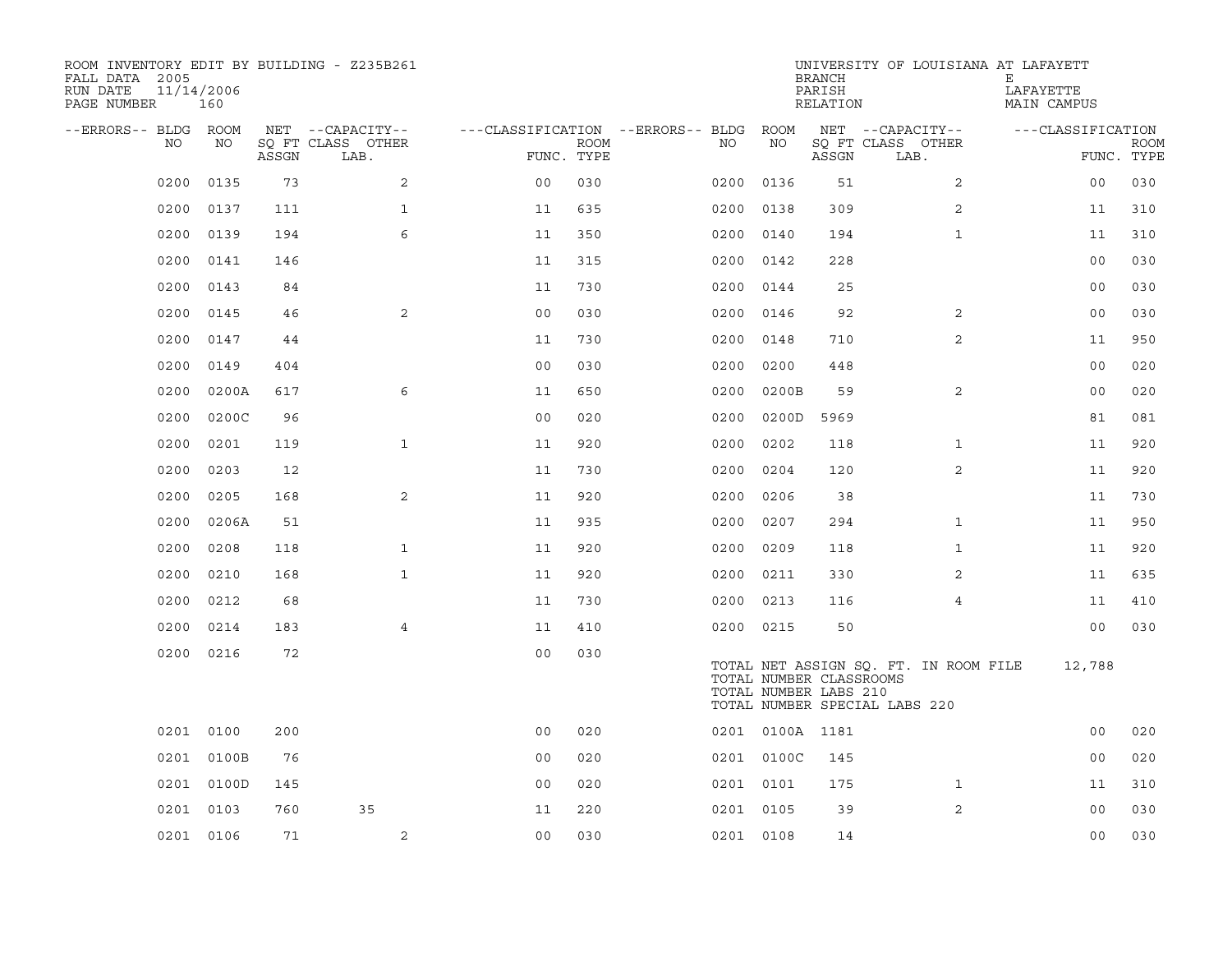| ROOM INVENTORY EDIT BY BUILDING - Z235B261<br>FALL DATA 2005<br>RUN DATE<br>11/14/2006<br>PAGE NUMBER | 161        |       |                           |                |             |                                   |            | <b>BRANCH</b><br>PARISH<br>RELATION | UNIVERSITY OF LOUISIANA AT LAFAYETT   | Е<br>LAFAYETTE<br>MAIN CAMPUS |                           |
|-------------------------------------------------------------------------------------------------------|------------|-------|---------------------------|----------------|-------------|-----------------------------------|------------|-------------------------------------|---------------------------------------|-------------------------------|---------------------------|
| --ERRORS-- BLDG ROOM                                                                                  |            |       | NET --CAPACITY--          |                |             | ---CLASSIFICATION --ERRORS-- BLDG | ROOM       |                                     | NET --CAPACITY--                      | ---CLASSIFICATION             |                           |
| NO                                                                                                    | NO         | ASSGN | SQ FT CLASS OTHER<br>LAB. | FUNC. TYPE     | <b>ROOM</b> | NO                                | ΝO         | ASSGN                               | SQ FT CLASS OTHER<br>LAB.             |                               | <b>ROOM</b><br>FUNC. TYPE |
| 0201                                                                                                  | 0109       | 120   | $\mathbf{1}$              | 11             | 310         |                                   | 0201 0110  | 18                                  |                                       | 11                            | 730                       |
| 0201                                                                                                  | 0111       | 250   | $\mathbf{1}$              | 11             | 310         |                                   | 0201 0112  | 157                                 | 5                                     | 11                            | 410                       |
|                                                                                                       | 0201 0112A | 2     |                           | 11             | 455         |                                   | 0201 0112B | 5                                   |                                       | 11                            | 455                       |
| 0201                                                                                                  | 0114       | 126   | $\mathbf{1}$              | 11             | 310         |                                   | 0201 0115  | 21                                  | $\overline{2}$                        | 0 <sub>0</sub>                | 030                       |
|                                                                                                       | 0201 0116  | 21    | 2                         | 0 <sub>0</sub> | 030         |                                   | 0201 0117  | 126                                 | $\mathbf{1}$                          | 11                            | 310                       |
| 0201                                                                                                  | 0118       | 235   | $\mathbf{1}$              | 11             | 510         |                                   | 0201 0119  | 45                                  |                                       | 11                            | 635                       |
|                                                                                                       | 0201 0120  | 38    |                           | 11             | 650         |                                   | 0201 0121  | 125                                 | $\mathbf{1}$                          | 11                            | 310                       |
| 0201                                                                                                  | 0122       | 125   | $\mathbf{1}$              | 11             | 310         |                                   | 0201 0123  | 121                                 | $\mathbf{1}$                          | 11                            | 310                       |
|                                                                                                       | 0201 0126  | 39    |                           | 0 <sub>0</sub> | 030         |                                   | 0201 0127  | 71                                  | 2                                     | 0 <sub>0</sub>                | 030                       |
|                                                                                                       | 0201 0128  | 256   | $\mathbf{1}$              | 11             | 310         |                                   | 0201 0130  | 156                                 | $\mathbf{1}$                          | 11                            | 310                       |
| 0201                                                                                                  | 0200       | 893   |                           | 0 <sub>0</sub> | 020         |                                   | 0201 0200A | 76                                  |                                       | 0 <sub>0</sub>                | 020                       |
| 0201                                                                                                  | 0200B      | 135   |                           | 0 <sub>0</sub> | 020         |                                   | 0201 0200C | 135                                 |                                       | 0 <sub>0</sub>                | 020                       |
| 0201                                                                                                  | 0200D      | 125   |                           | 0 <sup>0</sup> | 020         |                                   | 0201 0203  | 602                                 |                                       | 11                            | 510                       |
| 0201                                                                                                  | 0204       | 127   |                           | 11             | 730         |                                   | 0201 0206  | 5                                   |                                       | 11                            | 730                       |
| 0201                                                                                                  | 0207       | 17    |                           | 11             | 730         |                                   | 0201 0209  | 8                                   | $\mathbf{1}$                          | 11                            | 730                       |
|                                                                                                       | 0201 0210  | 29    | $\mathbf{1}$              | 0 <sub>0</sub> | 030         |                                   | 0201 0211  | 62                                  | $\mathbf{1}$                          | 00                            | 030                       |
|                                                                                                       | 0201 0212  | 60    | $\mathbf{1}$              | 11             | 730         |                                   | 0201 0212A | 53                                  | $\mathbf{1}$                          | 0 <sub>0</sub>                | 030                       |
|                                                                                                       | 0201 0213  | 176   | $\mathbf{1}$              | 11             | 630         |                                   | 0201 0214  | 486                                 |                                       | 11                            | 535                       |
| 0201                                                                                                  | 0215       | 89    |                           | 11             | 730         |                                   | 0201 0216  | 714                                 | 28                                    | 11                            | 110                       |
|                                                                                                       | 0201 0217  | 86    |                           | 11             | 730         |                                   | 0201 0219  | 8                                   |                                       | 11                            | 730                       |
| 0201                                                                                                  | 0220       | 29    |                           | 0 <sub>0</sub> | 030         |                                   | 0201 0221  | 58                                  |                                       | 0 <sub>0</sub>                | 030                       |
| 0201                                                                                                  | 0223       | 8     |                           | 0 <sub>0</sub> | 030         |                                   | 0201 0224  | 129                                 | $\mathbf{1}$                          | 11                            | 310                       |
| 0201                                                                                                  | 0226       | 127   |                           | 11             | 315         |                                   | 0201 0228  | 329                                 | $\mathbf{1}$                          | 11                            | 310                       |
| 0201                                                                                                  | 0229       | 115   | $\mathbf{1}$              | 11             | 310         |                                   | 0201 0230  | 74                                  | $\mathbf{1}$                          | 11                            | 635                       |
|                                                                                                       | 0201 0231  | 63    |                           | 11             | 730         |                                   | 0201 0300  | 15                                  | TOTAL NET ASSIGN SQ. FT. IN ROOM FILE | 0 <sub>0</sub><br>6,055       | 020                       |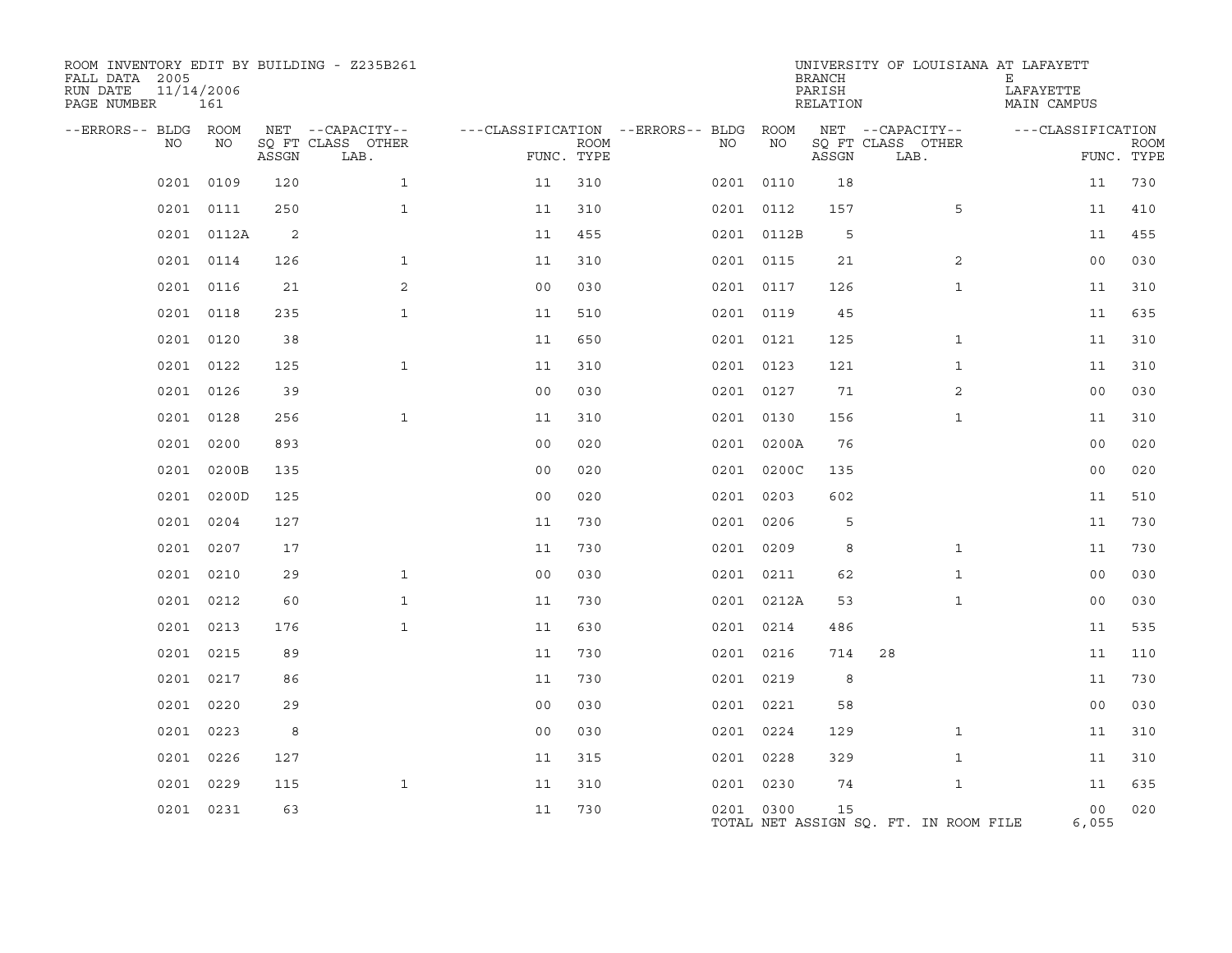| ROOM INVENTORY EDIT BY BUILDING - Z235B261<br>FALL DATA 2005<br>11/14/2006<br>RUN DATE<br>PAGE NUMBER 162 |           |                 |                         |                                                                                                                                                                                                                                     |     |           |                                                                                                     | UNIVERSITY OF LOUISIANA AT LAFAYETT<br>BRANCH E E<br>PARISH LAFAYETTE<br>RELATION MAIN CAMPUS |                                                       |  |
|-----------------------------------------------------------------------------------------------------------|-----------|-----------------|-------------------------|-------------------------------------------------------------------------------------------------------------------------------------------------------------------------------------------------------------------------------------|-----|-----------|-----------------------------------------------------------------------------------------------------|-----------------------------------------------------------------------------------------------|-------------------------------------------------------|--|
|                                                                                                           |           |                 |                         | -ERRORS-- BLDG ROOM NET --CAPACITY-- -----CLASSIFICATION --ERRORS-- BLDG ROOM NET --CAPACITY-- --------------<br>NO NO SQ FT CLASS OTHER ROOM ROOM NO ROST CLASS OFHER ROOM<br>ASSGN LAB. FUNC. TYPE THER THER ROOM ASSGN LAB. TURE |     |           | TOTAL NUMBER CLASSROOMS<br>TOTAL NUMBER LABS 210                                                    |                                                                                               |                                                       |  |
|                                                                                                           |           |                 |                         |                                                                                                                                                                                                                                     |     |           |                                                                                                     | TOTAL NUMBER SPECIAL LABS 220                                                                 | $\overline{1}$                                        |  |
|                                                                                                           | 0203 0101 | 761             | $\sim$ 3                | 11 720                                                                                                                                                                                                                              |     | 0203 0102 | 109                                                                                                 |                                                                                               | 1 1 310                                               |  |
|                                                                                                           | 0203 0103 | 185             |                         | 11                                                                                                                                                                                                                                  | 725 |           | 0203 0104 67 1<br>TOTAL NUMBER CLASSROOMS<br>TOTAL NUMBER LABS 210<br>TOTAL NUMBER SPECIAL LABS 220 |                                                                                               | 00 030<br>TOTAL NET ASSIGN SQ. FT. IN ROOM FILE 1,055 |  |
|                                                                                                           |           | 0204 0001 2000  |                         | 11                                                                                                                                                                                                                                  | 970 |           | TOTAL NUMBER CLASSROOMS<br>TOTAL NUMBER LABS 210<br>TOTAL NUMBER SPECIAL LABS 220                   | TOTAL NET ASSIGN SQ. FT. IN ROOM FILE                                                         | 2,000                                                 |  |
|                                                                                                           | 0205 0100 | 100             |                         | 11                                                                                                                                                                                                                                  | 535 |           | TOTAL NUMBER CLASSROOMS<br>TOTAL NUMBER LABS 210<br>TOTAL NUMBER SPECIAL LABS 220                   | TOTAL NET ASSIGN SQ. FT. IN ROOM FILE                                                         | 100                                                   |  |
|                                                                                                           | 0206 0100 | 30              | 1                       | 11                                                                                                                                                                                                                                  | 310 |           | TOTAL NUMBER CLASSROOMS<br>TOTAL NUMBER LABS 210<br>TOTAL NUMBER SPECIAL LABS 220                   | TOTAL NET ASSIGN SQ. FT. IN ROOM FILE                                                         | 30                                                    |  |
|                                                                                                           | 0207 0100 | 30              | $\mathbf{1}$            | 11 310                                                                                                                                                                                                                              |     |           | TOTAL NUMBER CLASSROOMS<br>TOTAL NUMBER LABS 210<br>TOTAL NUMBER SPECIAL LABS 220                   | TOTAL NET ASSIGN SQ. FT. IN ROOM FILE                                                         | 30                                                    |  |
|                                                                                                           | 0208 0100 | 30              |                         | $\mathbf 1$<br>11                                                                                                                                                                                                                   | 310 |           | TOTAL NUMBER CLASSROOMS<br>TOTAL NUMBER LABS 210<br>TOTAL NUMBER SPECIAL LABS 220                   | TOTAL NET ASSIGN SQ. FT. IN ROOM FILE 30                                                      |                                                       |  |
|                                                                                                           |           | 0209 0100 20019 |                         | 00                                                                                                                                                                                                                                  | 020 |           | TOTAL NUMBER CLASSROOMS<br>TOTAL NUMBER LABS 210<br>TOTAL NUMBER SPECIAL LABS 220                   | 0209 0100A 1<br>TOTAL NET ASSIGN SQ. FT. IN ROOM FILE                                         | 11 590<br>$\sim$ 1                                    |  |
|                                                                                                           |           | 0301 0101 1401  | $\overline{\mathbf{3}}$ | 11                                                                                                                                                                                                                                  | 970 |           | TOTAL NUMBER CLASSROOMS                                                                             | TOTAL NET ASSIGN SQ. FT. IN ROOM FILE 1,401                                                   |                                                       |  |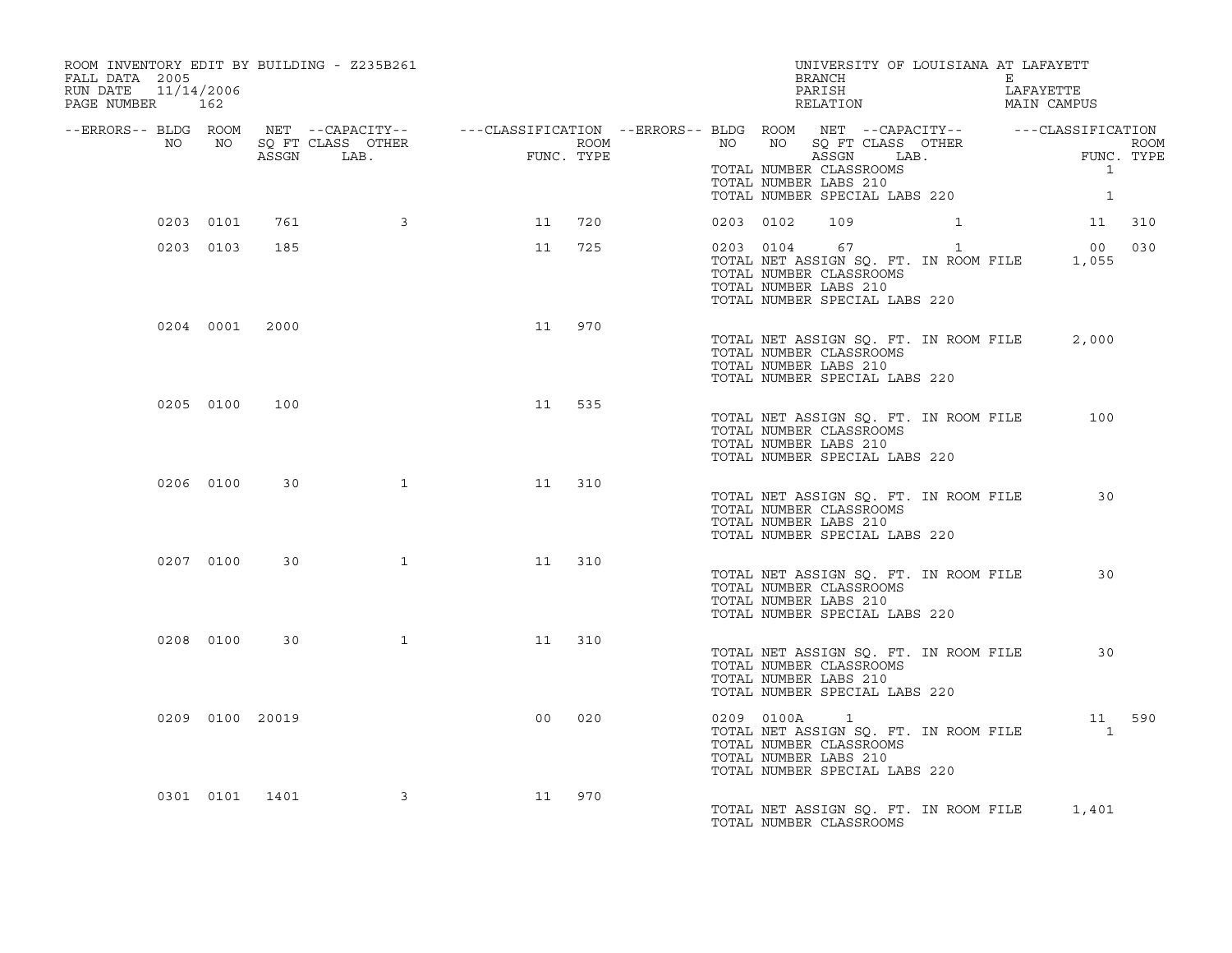| ROOM INVENTORY EDIT BY BUILDING - Z235B261<br>FALL DATA 2005<br>RUN DATE<br>11/14/2006<br>PAGE NUMBER 163                |           |                 |                           |                |                    |           |           | UNIVERSITY OF LOUISIANA AT LAFAYETT<br>BRANCH<br>PARISH<br>RELATION                                                               | the contract of the contract of the European State of the Contract of the Contract of the European State of the | LAFAYETTE<br>MAIN CAMPUS |      |
|--------------------------------------------------------------------------------------------------------------------------|-----------|-----------------|---------------------------|----------------|--------------------|-----------|-----------|-----------------------------------------------------------------------------------------------------------------------------------|-----------------------------------------------------------------------------------------------------------------|--------------------------|------|
| --ERRORS-- BLDG ROOM NET --CAPACITY-- ----CLASSIFICATION --ERRORS-- BLDG ROOM NET --CAPACITY-- -----CLASSIFICATION<br>NO | NO        | ASSGN           | SQ FT CLASS OTHER<br>LAB. | FIMC           | ROOM<br>FUNC. TYPE | NO        | NO 11     | SQ FT CLASS OTHER<br>ASSGN<br>TOTAL NUMBER LABS 210                                                                               | LAB.                                                                                                            | FUNC. TYPE               | ROOM |
|                                                                                                                          | 0304 0101 | 41              |                           | 11             | 560                |           |           | TOTAL NUMBER SPECIAL LABS 220                                                                                                     |                                                                                                                 |                          |      |
|                                                                                                                          |           |                 |                           |                |                    |           |           | TOTAL NET ASSIGN SQ. FT. IN ROOM FILE<br>TOTAL NUMBER CLASSROOMS<br>TOTAL NUMBER LABS 210<br>TOTAL NUMBER SPECIAL LABS 220        |                                                                                                                 | 41                       |      |
|                                                                                                                          | 0306 0101 | 583             | 3                         | 11             | 270                |           | 0306 0102 | 98 3                                                                                                                              |                                                                                                                 | 11 270                   |      |
|                                                                                                                          | 0306 0103 | 20              |                           | 0 <sub>0</sub> | 030                |           | 0306 0104 | 33<br>TOTAL NET ASSIGN SQ. FT. IN ROOM FILE<br>TOTAL NUMBER CLASSROOMS<br>TOTAL NUMBER LABS 210<br>TOTAL NUMBER SPECIAL LABS 220  |                                                                                                                 | 00 030<br>681            |      |
|                                                                                                                          | 0309 0101 | 7031            |                           | 11             | 560                |           |           | TOTAL NET ASSIGN SQ. FT. IN ROOM FILE<br>TOTAL NUMBER CLASSROOMS<br>TOTAL NUMBER LABS 210<br>TOTAL NUMBER SPECIAL LABS 220        |                                                                                                                 | 7,031                    |      |
|                                                                                                                          | 0310 0101 | 500             |                           | 11             | 730                |           |           | TOTAL NET ASSIGN SQ. FT. IN ROOM FILE<br>TOTAL NUMBER CLASSROOMS<br>TOTAL NUMBER LABS 210<br>TOTAL NUMBER SPECIAL LABS 220        |                                                                                                                 | 500                      |      |
|                                                                                                                          | 0313 0101 | 571             | 15                        | 11             | 260                | 0313 0102 |           | 134                                                                                                                               |                                                                                                                 | 11                       | 255  |
|                                                                                                                          | 0313 0103 | 42              |                           | 11             | 255                | 0313 0104 |           | 27                                                                                                                                |                                                                                                                 | 00                       | 020  |
|                                                                                                                          | 0313 0105 | 195             | 3                         | 11             | 260                | 0313 0106 |           | 850                                                                                                                               |                                                                                                                 | 11                       | 260  |
|                                                                                                                          | 0313 0107 | 941             | 12                        | 11             | 260                | 0313 0108 |           | 409                                                                                                                               |                                                                                                                 | 0 <sub>0</sub>           | 030  |
|                                                                                                                          | 0313 0109 | 143             |                           | 0 <sub>0</sub> | 030                | 0313 0110 |           | 143                                                                                                                               |                                                                                                                 | 00                       | 030  |
|                                                                                                                          | 0313 0111 | 60              |                           | 0 <sub>0</sub> | 030                | 0313 0112 |           | 23                                                                                                                                |                                                                                                                 | 00                       | 030  |
|                                                                                                                          | 0313 0201 | 215             | 5                         | 11             | 731                |           | 0313 0202 | 350<br>TOTAL NET ASSIGN SQ. FT. IN ROOM FILE<br>TOTAL NUMBER CLASSROOMS<br>TOTAL NUMBER LABS 210<br>TOTAL NUMBER SPECIAL LABS 220 |                                                                                                                 | 11<br>3,298              | 731  |
|                                                                                                                          |           | 0314 0101 12973 |                           | 11             | 570                |           |           | TOTAL NET ASSIGN SQ. FT. IN ROOM FILE<br>TOTAL NUMBER CLASSROOMS<br>TOTAL NUMBER LABS 210                                         |                                                                                                                 | 12,973                   |      |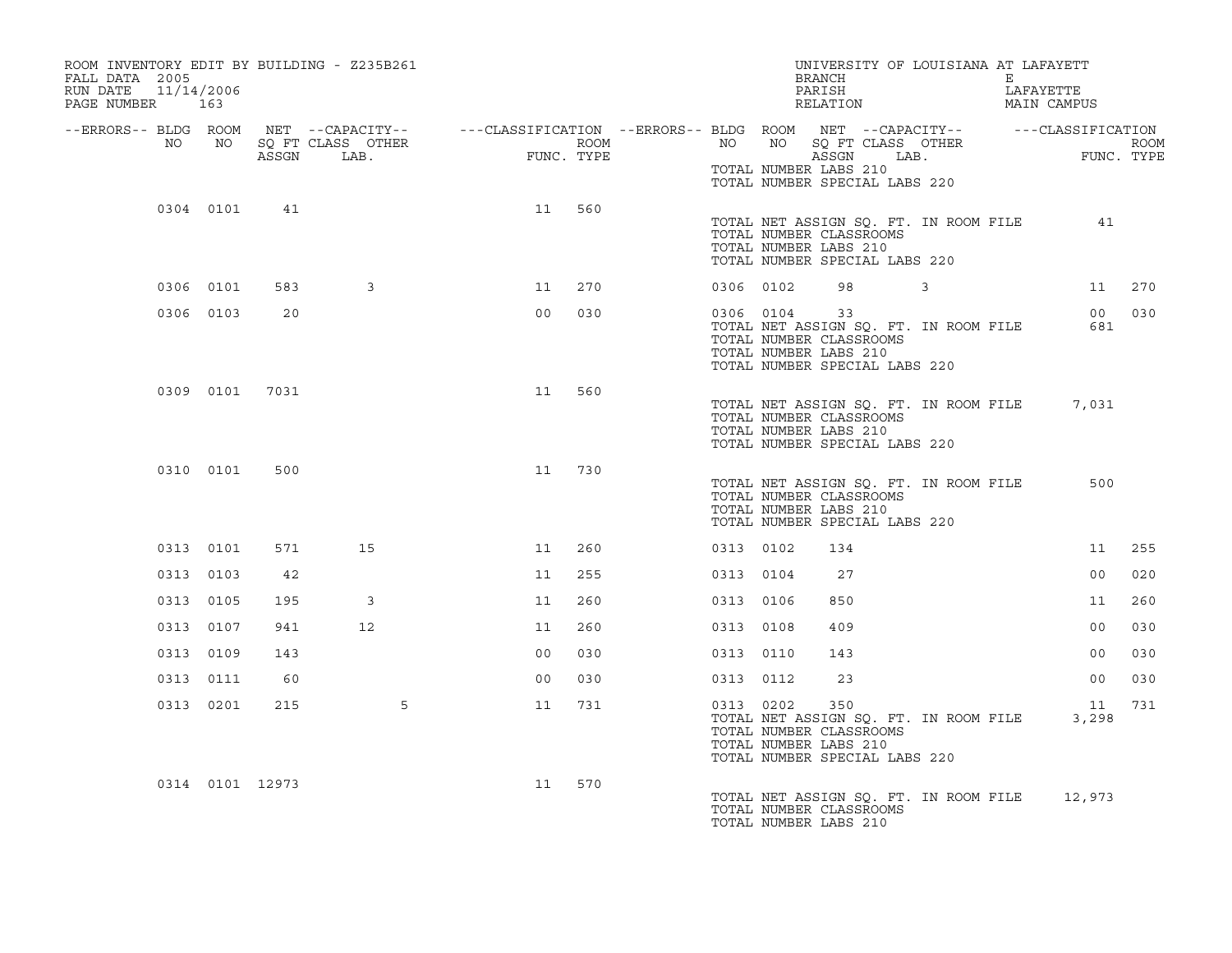| ROOM INVENTORY EDIT BY BUILDING - Z235B261<br>FALL DATA 2005<br>RUN DATE<br>PAGE NUMBER 164 | 11/14/2006     |       |                           |                                                                                                                     |            |                  |    |                | BRANCH<br>PARISH<br>RELATION                                                                                       | UNIVERSITY OF LOUISIANA AT LAFAYETT   | E | LAFAYETTE<br>MAIN CAMPUS                              |      |
|---------------------------------------------------------------------------------------------|----------------|-------|---------------------------|---------------------------------------------------------------------------------------------------------------------|------------|------------------|----|----------------|--------------------------------------------------------------------------------------------------------------------|---------------------------------------|---|-------------------------------------------------------|------|
| NO                                                                                          | NO             | ASSGN | SQ FT CLASS OTHER<br>LAB. | --ERRORS-- BLDG ROOM NET --CAPACITY-- - ---CLASSIFICATION --ERRORS-- BLDG ROOM NET --CAPACITY-- - ---CLASSIFICATION | FUNC. TYPE | ROOM <b>ROOM</b> |    | NO             |                                                                                                                    | ASSGN LAB.                            |   | NO SQ FT CLASS OTHER<br>ASSON LAB<br>FUNC. TYPE       | ROOM |
|                                                                                             | 0317 0101 1131 |       |                           | 11                                                                                                                  | 570        |                  |    | 0317 0102 1581 | TOTAL NUMBER SPECIAL LABS 220<br>TOTAL NUMBER CLASSROOMS<br>TOTAL NUMBER LABS 210<br>TOTAL NUMBER SPECIAL LABS 220 |                                       |   | 11 570<br>TOTAL NET ASSIGN SQ. FT. IN ROOM FILE 2,712 |      |
|                                                                                             | 0318 0101 2184 |       |                           | 11                                                                                                                  | 570        |                  |    |                | TOTAL NUMBER CLASSROOMS<br>TOTAL NUMBER LABS 210<br>TOTAL NUMBER SPECIAL LABS 220                                  | TOTAL NET ASSIGN SQ. FT. IN ROOM FILE |   | 2,184                                                 |      |
|                                                                                             | 0319 0101 6210 |       |                           | 11                                                                                                                  | 560        |                  |    |                | TOTAL NUMBER CLASSROOMS<br>TOTAL NUMBER LABS 210<br>TOTAL NUMBER SPECIAL LABS 220                                  |                                       |   | TOTAL NET ASSIGN SQ. FT. IN ROOM FILE 6,210           |      |
|                                                                                             | 0326 0101 1105 |       | $\sim$ 3                  | 11                                                                                                                  | 970        |                  |    |                | TOTAL NUMBER CLASSROOMS<br>TOTAL NUMBER LABS 210<br>TOTAL NUMBER SPECIAL LABS 220                                  |                                       |   | TOTAL NET ASSIGN SQ. FT. IN ROOM FILE 1,105           |      |
|                                                                                             | 0329 0101      | 434   |                           | 11                                                                                                                  | 290        |                  |    | 0329 0102      | 157                                                                                                                |                                       |   | 11                                                    | 731  |
|                                                                                             | 0329 0103      | 25    |                           | 00                                                                                                                  | 020        |                  |    | 0329 0104      | 34                                                                                                                 |                                       |   | 00                                                    | 030  |
|                                                                                             | 0329 0105      | 141   | $\mathbf{1}$              | 11                                                                                                                  | 314        |                  | 78 | 0329 0105A     | 12                                                                                                                 |                                       |   | 11                                                    | 000  |
|                                                                                             | 0329 0106      | 284   | $\mathbf{1}$              | 11                                                                                                                  | 314        | $\mathbf{3}$     |    | 0329 0106A     |                                                                                                                    | $\mathbf{1}$                          |   | 11                                                    | 315  |
|                                                                                             | 0329 0107      | 108   |                           | 11                                                                                                                  | 731        |                  |    |                | TOTAL NUMBER CLASSROOMS<br>TOTAL NUMBER LABS 210<br>TOTAL NUMBER SPECIAL LABS 220                                  |                                       |   | TOTAL NET ASSIGN SQ. FT. IN ROOM FILE 1,136           |      |
|                                                                                             | 033A 0001      | 81    |                           | 11                                                                                                                  | 730        |                  |    |                | TOTAL NUMBER CLASSROOMS<br>TOTAL NUMBER LABS 210<br>TOTAL NUMBER SPECIAL LABS 220                                  | TOTAL NET ASSIGN SQ. FT. IN ROOM FILE |   | 81                                                    |      |
|                                                                                             | 0330 0101 1139 |       |                           | 11                                                                                                                  | 970        |                  |    |                | TOTAL NUMBER CLASSROOMS<br>TOTAL NUMBER LABS 210<br>TOTAL NUMBER SPECIAL LABS 220                                  |                                       |   | TOTAL NET ASSIGN SQ. FT. IN ROOM FILE 1,139           |      |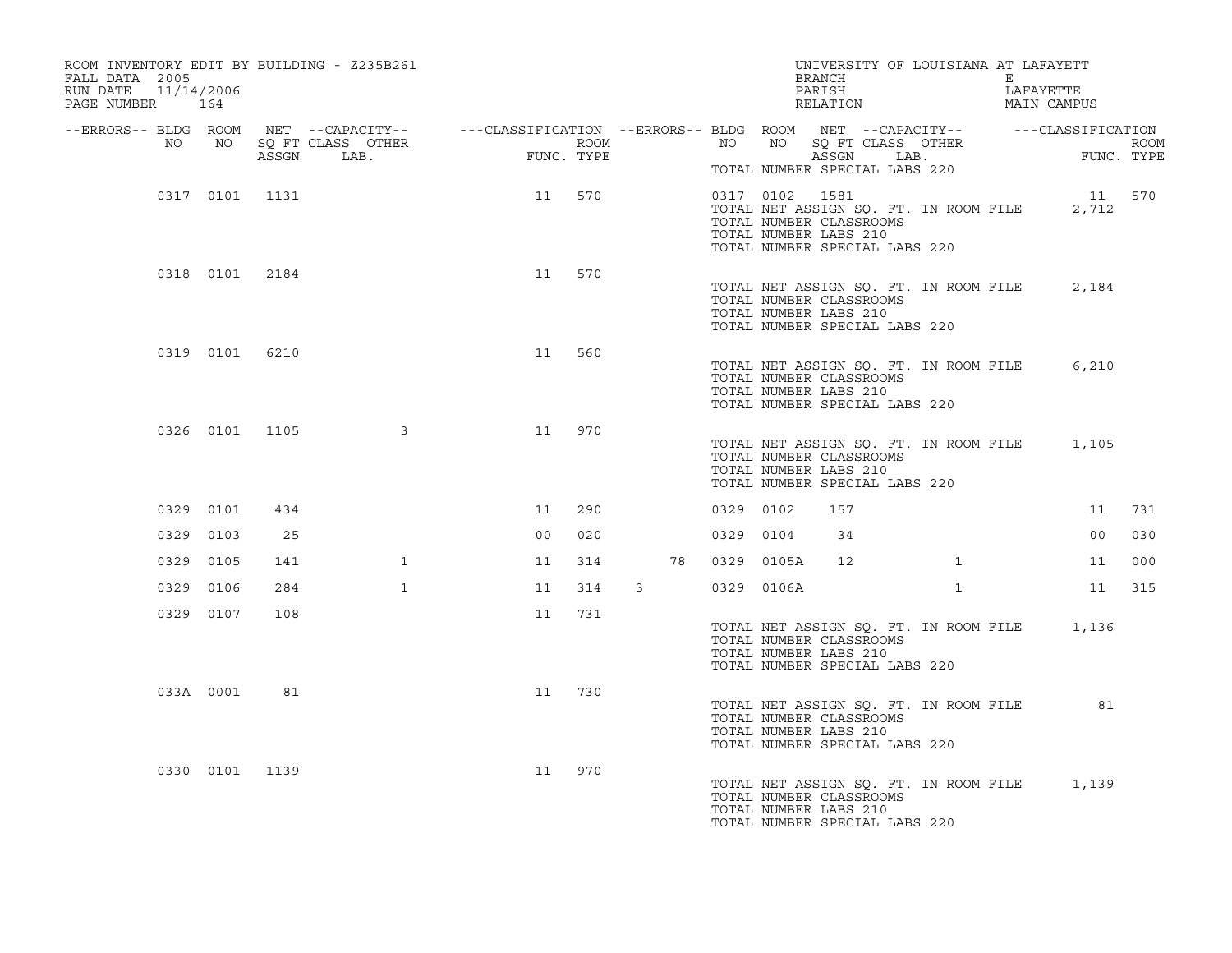| ROOM INVENTORY EDIT BY BUILDING - Z235B261<br>FALL DATA 2005<br>RUN DATE<br>PAGE NUMBER 165 | 11/14/2006     |       |                           |                                                                                                                     |            |                  |    | BRANCH<br>PARISH<br>RELATION                                                                        | UNIVERSITY OF LOUISIANA AT LAFAYETT   | E | LAFAYETTE<br>MAIN CAMPUS                    |        |
|---------------------------------------------------------------------------------------------|----------------|-------|---------------------------|---------------------------------------------------------------------------------------------------------------------|------------|------------------|----|-----------------------------------------------------------------------------------------------------|---------------------------------------|---|---------------------------------------------|--------|
| NO                                                                                          | NO             | ASSGN | SQ FT CLASS OTHER<br>LAB. | --ERRORS-- BLDG ROOM NET --CAPACITY-- - ---CLASSIFICATION --ERRORS-- BLDG ROOM NET --CAPACITY-- - ---CLASSIFICATION | FUNC. TYPE | ROOM <b>ROOM</b> | NO | ASSGN                                                                                               | LAB.                                  |   | FUNC. TYPE                                  | ROOM   |
|                                                                                             | 0332 0101 1383 |       | $\sim$ 3                  | 11 970                                                                                                              |            |                  |    | TOTAL NUMBER CLASSROOMS<br>TOTAL NUMBER LABS 210<br>TOTAL NUMBER SPECIAL LABS 220                   |                                       |   | TOTAL NET ASSIGN SQ. FT. IN ROOM FILE 1,383 |        |
|                                                                                             | 0333 0001      | 388   |                           | 11                                                                                                                  | 560        |                  |    | TOTAL NUMBER CLASSROOMS<br>TOTAL NUMBER LABS 210<br>TOTAL NUMBER SPECIAL LABS 220                   | TOTAL NET ASSIGN SO. FT. IN ROOM FILE |   | 388                                         |        |
|                                                                                             | 0355 0101 1708 |       | $\overline{\mathbf{3}}$   | 11                                                                                                                  | 970        |                  |    | TOTAL NUMBER CLASSROOMS<br>TOTAL NUMBER LABS 210<br>TOTAL NUMBER SPECIAL LABS 220                   | TOTAL NET ASSIGN SQ. FT. IN ROOM FILE |   | 1,708                                       |        |
|                                                                                             | 0360 0001 1643 |       |                           | 11                                                                                                                  | 570        |                  |    | TOTAL NUMBER CLASSROOMS<br>TOTAL NUMBER LABS 210<br>TOTAL NUMBER SPECIAL LABS 220                   | TOTAL NET ASSIGN SQ. FT. IN ROOM FILE |   | 1,643                                       |        |
|                                                                                             | 0361 0001 1128 |       |                           | 11 570                                                                                                              |            |                  |    | TOTAL NUMBER CLASSROOMS<br>TOTAL NUMBER LABS 210<br>TOTAL NUMBER SPECIAL LABS 220                   | TOTAL NET ASSIGN SQ. FT. IN ROOM FILE |   | 1,128                                       |        |
|                                                                                             | 037A 0101      | 428   |                           | 0 <sub>0</sub>                                                                                                      | 030        |                  |    | 037A 0101A 535<br>TOTAL NUMBER CLASSROOMS<br>TOTAL NUMBER LABS 210<br>TOTAL NUMBER SPECIAL LABS 220 | TOTAL NET ASSIGN SQ. FT. IN ROOM FILE |   | 535                                         | 11 730 |
|                                                                                             | 0370 0001      | 100   |                           | 11                                                                                                                  | 560        |                  |    | TOTAL NUMBER CLASSROOMS<br>TOTAL NUMBER LABS 210<br>TOTAL NUMBER SPECIAL LABS 220                   | TOTAL NET ASSIGN SO. FT. IN ROOM FILE |   | 100                                         |        |
|                                                                                             | 0371 0001 2000 |       |                           | 11                                                                                                                  | 570        |                  |    | TOTAL NUMBER CLASSROOMS<br>TOTAL NUMBER LABS 210<br>TOTAL NUMBER SPECIAL LABS 220                   | TOTAL NET ASSIGN SQ. FT. IN ROOM FILE |   | 2,000                                       |        |
|                                                                                             | 0372 0100      | 288   |                           | 11 730                                                                                                              |            |                  |    |                                                                                                     | TOTAL NET ASSIGN SQ. FT. IN ROOM FILE |   | 288                                         |        |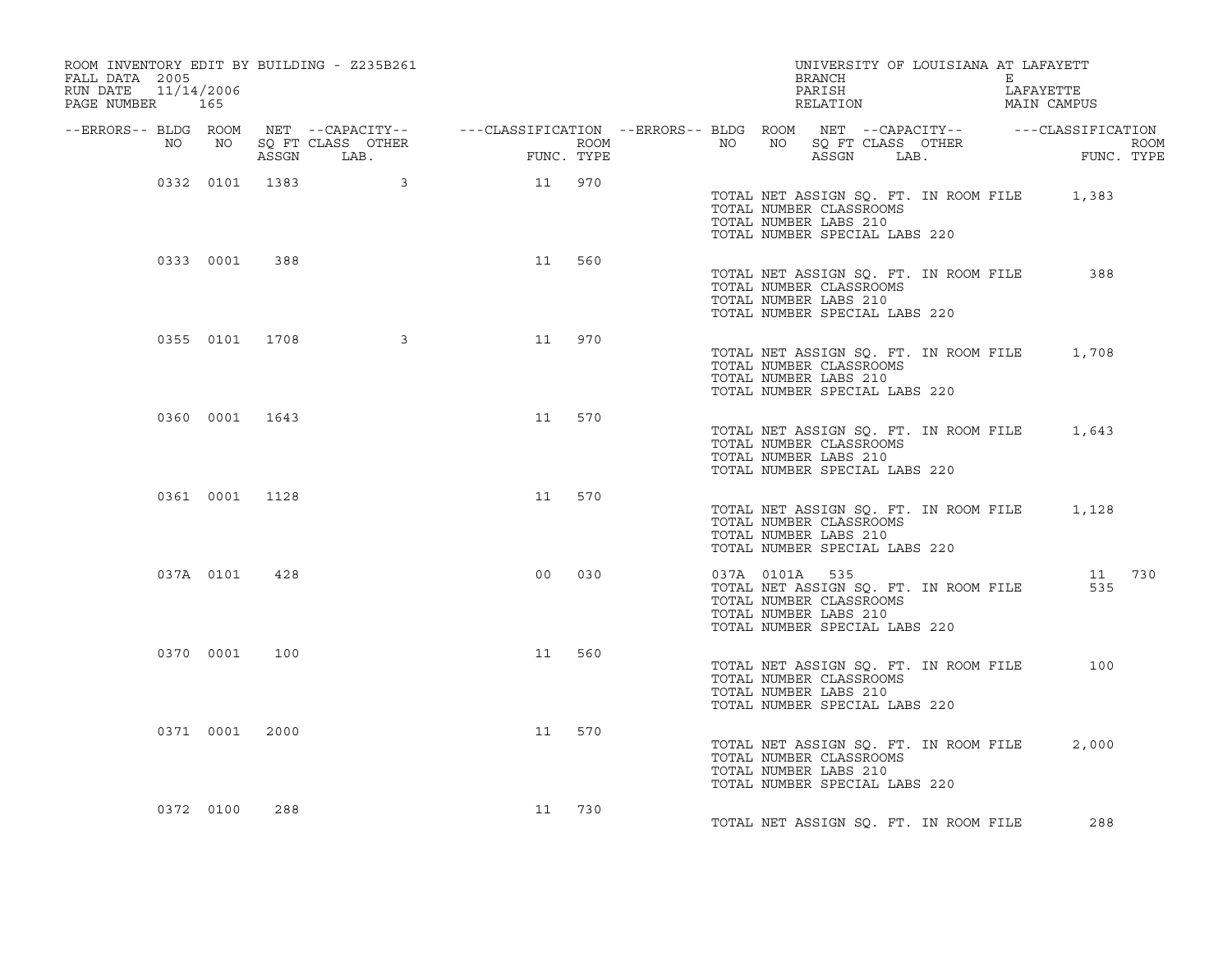| ROOM INVENTORY EDIT BY BUILDING - Z235B261<br>FALL DATA 2005<br>RUN DATE<br>11/14/2006<br>PAGE NUMBER 166 |                 |       |                           |                                                                                                |                    |           |                 | BRANCH<br>PARISH<br>RELATION                              | UNIVERSITY OF LOUISIANA AT LAFAYETT                                    | E<br>LAFAYETTE<br>MAIN CAMPUS                                  |                    |
|-----------------------------------------------------------------------------------------------------------|-----------------|-------|---------------------------|------------------------------------------------------------------------------------------------|--------------------|-----------|-----------------|-----------------------------------------------------------|------------------------------------------------------------------------|----------------------------------------------------------------|--------------------|
| --ERRORS-- BLDG ROOM<br>NO                                                                                | NO              | ASSGN | SQ FT CLASS OTHER<br>LAB. | NET --CAPACITY--   ---CLASSIFICATION --ERRORS-- BLDG ROOM NET --CAPACITY--   ---CLASSIFICATION | ROOM<br>FUNC. TYPE | NO        | NO <sub>N</sub> | ASSGN<br>TOTAL NUMBER CLASSROOMS<br>TOTAL NUMBER LABS 210 | SQ FT CLASS OTHER<br>LAB.<br>TOTAL NUMBER SPECIAL LABS 220             |                                                                | ROOM<br>FUNC. TYPE |
|                                                                                                           | 0401 0100C      | 100   |                           | 0 <sub>0</sub>                                                                                 | 020                | 0401 0101 |                 | 129                                                       |                                                                        | 0 <sub>0</sub>                                                 | 020                |
|                                                                                                           | 0401 0102       | 202   |                           | 0 <sup>0</sup>                                                                                 | 030                | 0401 0103 |                 | 131                                                       | $\mathbf{1}$                                                           | 11                                                             | 310                |
|                                                                                                           | 0401 0104       | 950   | 25                        | 11                                                                                             | 110                |           | 0401 0104A      | 430                                                       | 2                                                                      | 11                                                             | 210                |
|                                                                                                           | 0401 0105       | 137   |                           | 11                                                                                             | 635                | 0401 0106 |                 | 182                                                       |                                                                        | 11                                                             | 635                |
|                                                                                                           | 0401 0107       | 179   |                           | 11                                                                                             | 635                | 0401 0108 |                 | 100                                                       | 2                                                                      | 11                                                             | 220                |
|                                                                                                           | 0401 0109       | 401   |                           | 11                                                                                             | 635                | 0401 0110 |                 | 599                                                       | 14                                                                     | 11                                                             | 210                |
|                                                                                                           | 0401 0111       | 191   | 2                         | 11                                                                                             | 250                | 0401 0112 |                 | 565                                                       | 2                                                                      | 11                                                             | 250                |
|                                                                                                           | 0401 0113       | 195   | 2                         | 0 <sub>0</sub>                                                                                 | 030                | 0401 0114 |                 | 946                                                       |                                                                        | 11                                                             | 635                |
|                                                                                                           | 0401 0115       | 235   |                           | 11                                                                                             | 635                | 0401 0116 |                 | 295<br>TOTAL NUMBER CLASSROOMS<br>TOTAL NUMBER LABS 210   | TOTAL NET ASSIGN SQ. FT. IN ROOM FILE<br>TOTAL NUMBER SPECIAL LABS 220 | 11<br>5,341<br>$\overline{\phantom{a}}$<br>2<br>$\overline{1}$ | 635                |
|                                                                                                           | 0404 0101 1541  |       |                           | 0 <sub>0</sub>                                                                                 | 030                | 0404 0102 |                 | 754<br>TOTAL NUMBER CLASSROOMS<br>TOTAL NUMBER LABS 210   | TOTAL NET ASSIGN SQ. FT. IN ROOM FILE<br>TOTAL NUMBER SPECIAL LABS 220 | 11<br>754                                                      | 730                |
|                                                                                                           | 0405 0100 10313 |       |                           | 0 <sub>0</sub>                                                                                 | 020                |           | 0405 0101 12602 |                                                           | 2520                                                                   | 11                                                             | 610                |
|                                                                                                           | 0405 0102       | 67    |                           | 11                                                                                             | 615                | 0405 0103 |                 | 67                                                        |                                                                        | 11                                                             | 615                |
|                                                                                                           | 0405 0104       | 147   |                           | 11                                                                                             | 615                | 0405 0105 |                 | 147                                                       |                                                                        | 11                                                             | 615                |
|                                                                                                           | 0405 0106       | 272   | 5                         | 0 <sub>0</sub>                                                                                 | 030                | 0405 0107 |                 | 147                                                       |                                                                        | 11                                                             | 615                |
|                                                                                                           | 0405 0108       | 218   | 8                         | 0 <sub>0</sub>                                                                                 | 030                | 0405 0109 |                 | 153                                                       |                                                                        | 11                                                             | 615                |
|                                                                                                           | 0405 0110       | 8     |                           | 0 <sub>0</sub>                                                                                 | 030                | 0405 0111 |                 | 269                                                       |                                                                        | 11                                                             | 525                |
|                                                                                                           | 0405 0111A      | 102   |                           | 11                                                                                             | 525                | 0405 0112 |                 | 223                                                       |                                                                        | 11                                                             | 525                |
|                                                                                                           | 0405 0113       | 111   |                           | 11                                                                                             | 615                | 0405 0114 |                 | 89                                                        |                                                                        | 0 <sub>0</sub>                                                 | 030                |
|                                                                                                           | 0405 0115       | 111   |                           | 11                                                                                             | 615                | 0405 0116 |                 | 153                                                       |                                                                        | 11                                                             | 615                |
|                                                                                                           | 0405 0117       | 485   | $\mathbf{1}$              | 11                                                                                             | 310                |           | 0405 0117A      | 20                                                        |                                                                        | 11                                                             | 315                |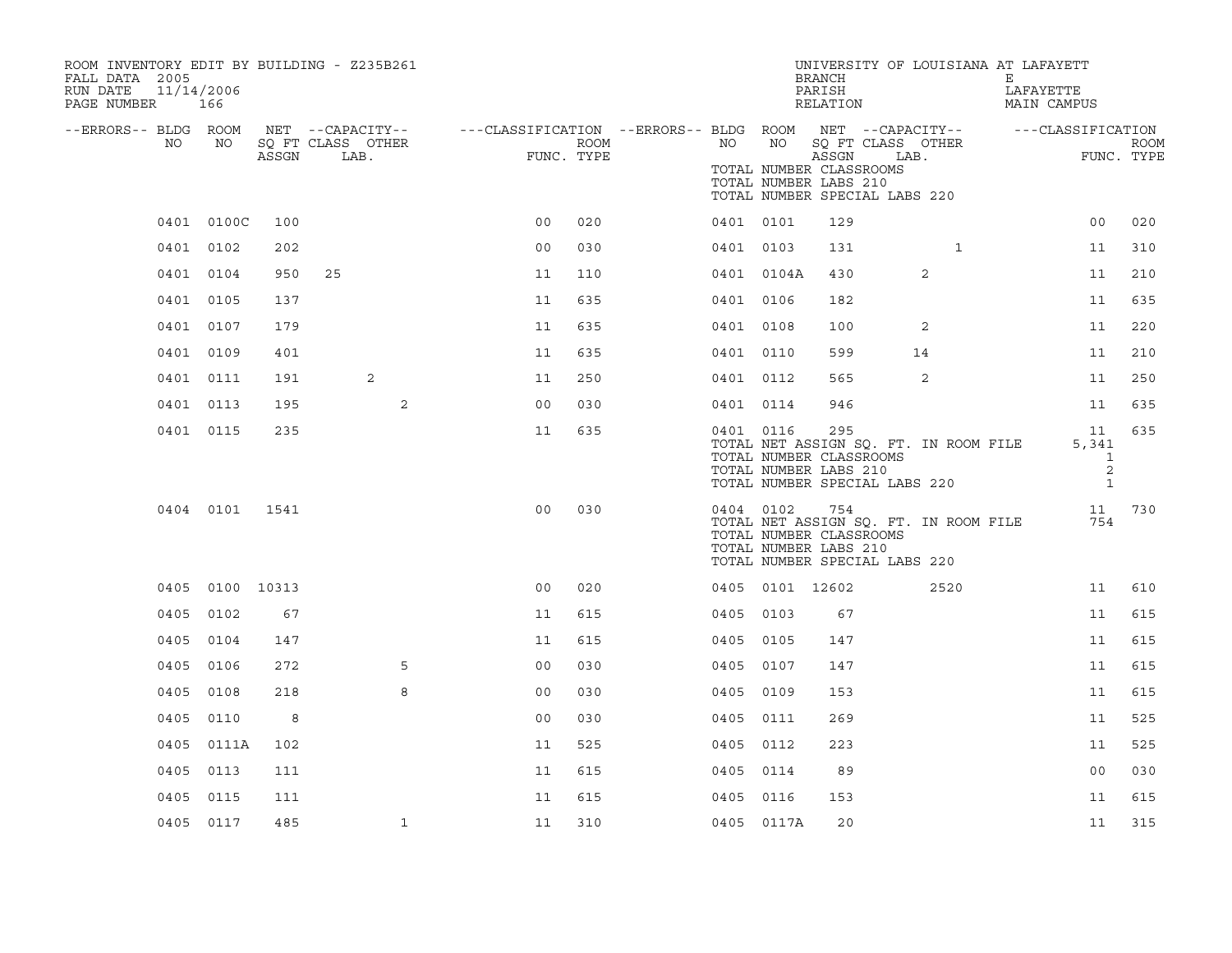| ROOM INVENTORY EDIT BY BUILDING - Z235B261<br>FALL DATA 2005<br>RUN DATE<br>PAGE NUMBER 167 | 11/14/2006       |       |                           |                                                                                                               |      |    |                | BRANCH<br>PARISH<br>RELATION                     | UNIVERSITY OF LOUISIANA AT LAFAYETT                                           | E | LAFAYETTE<br>MAIN CAMPUS |             |
|---------------------------------------------------------------------------------------------|------------------|-------|---------------------------|---------------------------------------------------------------------------------------------------------------|------|----|----------------|--------------------------------------------------|-------------------------------------------------------------------------------|---|--------------------------|-------------|
| --ERRORS-- BLDG ROOM<br>NO                                                                  | NO               | ASSGN | SQ FT CLASS OTHER<br>LAB. | NET --CAPACITY-- - ---CLASSIFICATION --ERRORS-- BLDG ROOM NET --CAPACITY-- - ----CLASSIFICATION<br>FUNC. TYPE | ROOM | NO |                | ASSGN                                            | NO SQ FT CLASS OTHER<br>LAB.                                                  |   | FUNC. TYPE               | <b>ROOM</b> |
|                                                                                             | 0405 0118        | 367   | 5                         | 11                                                                                                            | 310  |    | 0405 0118A     | 50                                               |                                                                               |   | 11                       | 730         |
|                                                                                             | 0405 0118B       | 52    |                           | 11                                                                                                            | 730  |    | 0405 0118C     | 31                                               |                                                                               |   | 0 <sub>0</sub>           | 030         |
|                                                                                             | 0405 0119        | 224   |                           | 11                                                                                                            | 525  |    | 0405 0120      | 252                                              |                                                                               |   | 11                       | 525         |
|                                                                                             | 0405 0120A       | 98    |                           | 11                                                                                                            | 525  |    | 0405 0121      | - 8                                              |                                                                               |   | 0 <sub>0</sub>           | 030         |
|                                                                                             | 0405 0122        | 224   | 10                        | 0 <sub>0</sub>                                                                                                | 030  |    | 0405 0123      | 272                                              | 5                                                                             |   | 00                       | 030         |
|                                                                                             | 0405 0201 10710  |       | 8512                      | 11                                                                                                            | 523  |    |                | TOTAL NUMBER CLASSROOMS<br>TOTAL NUMBER LABS 210 | TOTAL NET ASSIGN SQ. FT. IN ROOM FILE<br>TOTAL NUMBER SPECIAL LABS 220        |   | 26,557                   |             |
|                                                                                             | 0406 F0406 14170 |       |                           | 11                                                                                                            | 620  |    |                | TOTAL NUMBER CLASSROOMS<br>TOTAL NUMBER LABS 210 | TOTAL NET ASSIGN SQ. FT. IN ROOM FILE 14,170<br>TOTAL NUMBER SPECIAL LABS 220 |   |                          |             |
|                                                                                             | 0407 0100 28476  |       |                           | 11                                                                                                            | 620  |    | 0407 0101      | 96                                               | 2                                                                             |   | 0 <sub>0</sub>           | 030         |
|                                                                                             | 0407 0102        | 113   | $\mathbf{3}$              | 0 <sup>0</sup>                                                                                                | 030  |    | 0407 0103      | 978                                              |                                                                               |   | 11                       | 625         |
|                                                                                             | 0407 0104        | 978   |                           | 11                                                                                                            | 625  |    | 0407 0105      | 113                                              |                                                                               |   | 0 <sub>0</sub>           | 030         |
|                                                                                             | 0407 0106        | 95    |                           | 0 <sub>0</sub>                                                                                                | 030  |    |                | TOTAL NUMBER CLASSROOMS<br>TOTAL NUMBER LABS 210 | TOTAL NET ASSIGN SQ. FT. IN ROOM FILE<br>TOTAL NUMBER SPECIAL LABS 220        |   | 30,432                   |             |
|                                                                                             | 0408 0100 22070  |       |                           | 11                                                                                                            | 620  |    | 0408 0101      | 19                                               |                                                                               |   |                          | 00 030      |
|                                                                                             | 0408 0102        | 639   |                           | 11                                                                                                            | 625  |    |                | TOTAL NUMBER CLASSROOMS<br>TOTAL NUMBER LABS 210 | TOTAL NET ASSIGN SQ. FT. IN ROOM FILE<br>TOTAL NUMBER SPECIAL LABS 220        |   | 22,709                   |             |
|                                                                                             | 0409 0101 2220   |       |                           | 11                                                                                                            | 730  |    | 0409 0102 1676 | TOTAL NUMBER CLASSROOMS<br>TOTAL NUMBER LABS 210 | TOTAL NET ASSIGN SQ. FT. IN ROOM FILE<br>TOTAL NUMBER SPECIAL LABS 220        |   | 11 730<br>3,896          |             |
|                                                                                             | 041A 0101        | 458   |                           | 0 <sub>0</sub>                                                                                                | 030  |    |                |                                                  | TOTAL NET ASSIGN SQ. FT. IN ROOM FILE                                         |   |                          |             |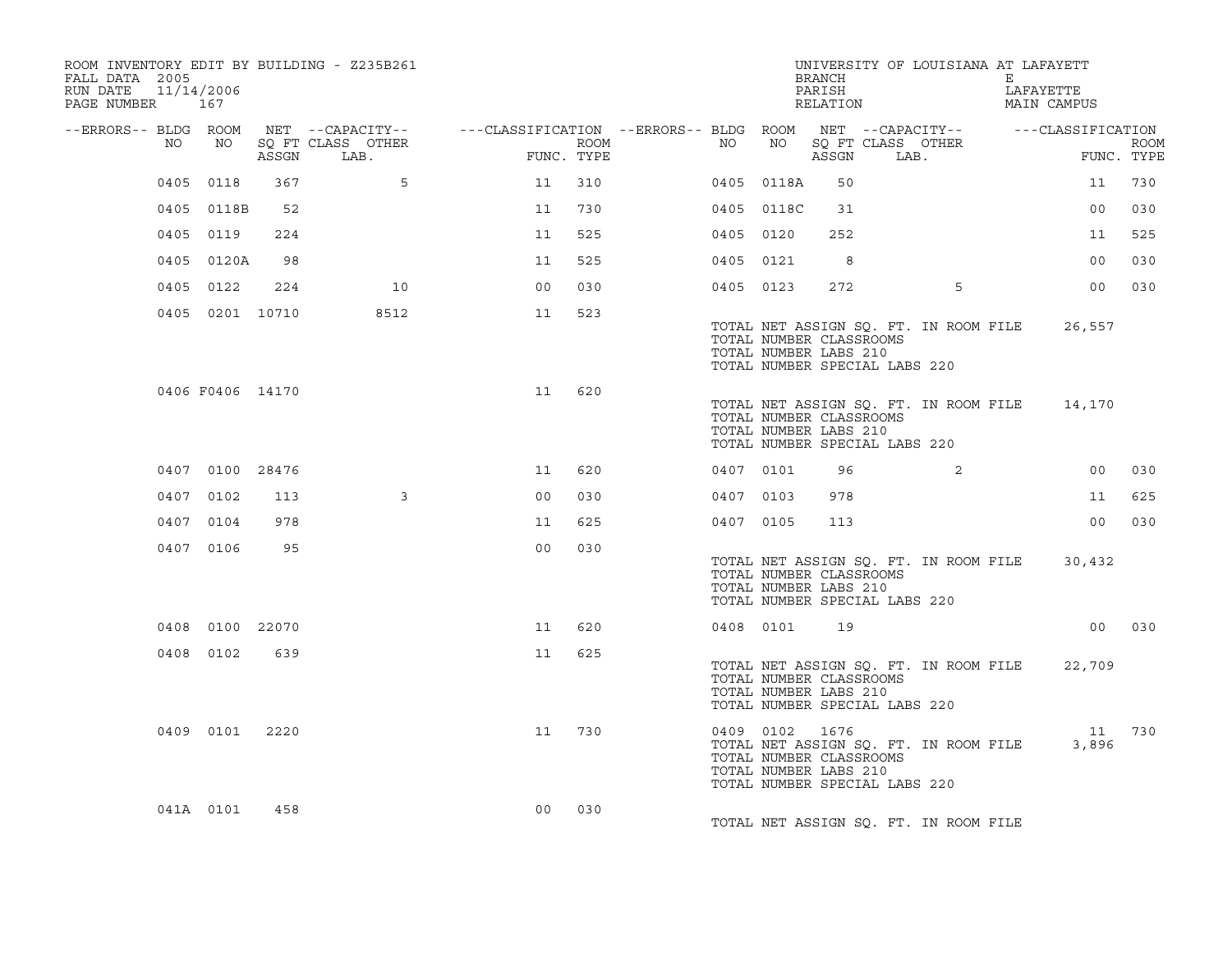| ROOM INVENTORY EDIT BY BUILDING - Z235B261<br>FALL DATA 2005<br>11/14/2006<br>RUN DATE<br>PAGE NUMBER 168                                                                                                                            |                |                |                |        |  |                | UNIVERSITY OF LOUISIANA AT LAFAYETT<br>BRANCH E E<br>PARISH LAFAYETTE<br>RELATION MAIN CAMPUS                                                     |  |                 |  |
|--------------------------------------------------------------------------------------------------------------------------------------------------------------------------------------------------------------------------------------|----------------|----------------|----------------|--------|--|----------------|---------------------------------------------------------------------------------------------------------------------------------------------------|--|-----------------|--|
| ERRORS-- BLDG ROOM NET --CAPACITY-- ---CLASSIFICATION --ERRORS-- BLDG ROOM NET --CAPACITY-- -----CLASSIFICATION<br>NO NO SQ FT CLASS OTHER ROOM ROOM NO SQ FT CLASS OTHER ROOM ROOM NO SQ FT CLASS OTHER ROOM<br>ASSGN LAB. FUNC. TY |                |                |                |        |  |                |                                                                                                                                                   |  |                 |  |
|                                                                                                                                                                                                                                      |                |                |                |        |  |                | TOTAL NUMBER CLASSROOMS<br>TOTAL NUMBER LABS 210<br>TOTAL NUMBER SPECIAL LABS 220                                                                 |  |                 |  |
| 041B 0101                                                                                                                                                                                                                            |                | 232            | 11 225         |        |  | 041B 0102      | 25                                                                                                                                                |  | 11 225          |  |
|                                                                                                                                                                                                                                      | 041B 0103      | 517            |                | 11 225 |  |                | 041B 0104 332<br>TOTAL NET ASSIGN SQ. FT. IN ROOM FILE 1,106<br>TOTAL NUMBER CLASSROOMS<br>TOTAL NUMBER LABS 210<br>TOTAL NUMBER SPECIAL LABS 220 |  | 11 225          |  |
|                                                                                                                                                                                                                                      |                | 041C 0001 1419 | 11             | 580    |  |                | TOTAL NET ASSIGN SQ. FT. IN ROOM FILE 1,419<br>TOTAL NUMBER CLASSROOMS<br>TOTAL NUMBER LABS 210<br>TOTAL NUMBER SPECIAL LABS 220                  |  |                 |  |
|                                                                                                                                                                                                                                      | 0410 0001 3995 |                | 11             | 620    |  |                | TOTAL NET ASSIGN SQ. FT. IN ROOM FILE 3,995<br>TOTAL NUMBER CLASSROOMS<br>TOTAL NUMBER LABS 210<br>TOTAL NUMBER SPECIAL LABS 220                  |  |                 |  |
|                                                                                                                                                                                                                                      | 0411 0101 1770 |                | 11 730         |        |  |                | TOTAL NET ASSIGN SQ. FT. IN ROOM FILE 1,770<br>TOTAL NUMBER CLASSROOMS<br>TOTAL NUMBER LABS 210<br>TOTAL NUMBER SPECIAL LABS 220                  |  |                 |  |
|                                                                                                                                                                                                                                      |                | 0412 0001 5625 | 11 970         |        |  |                | TOTAL NET ASSIGN SQ. FT. IN ROOM FILE<br>TOTAL NUMBER CLASSROOMS<br>TOTAL NUMBER LABS 210<br>TOTAL NUMBER SPECIAL LABS 220                        |  | 5,625           |  |
|                                                                                                                                                                                                                                      | 0413 0100      | 81             | 0 <sub>0</sub> | 020    |  | 0413 0101 3500 |                                                                                                                                                   |  | 11 580          |  |
|                                                                                                                                                                                                                                      | 0413 0102      | 4859           | 11             | 580    |  |                | 0413 0103 786<br>TOTAL NET ASSIGN SQ. FT. IN ROOM FILE<br>TOTAL NUMBER CLASSROOMS<br>TOTAL NUMBER LABS 210<br>TOTAL NUMBER SPECIAL LABS 220       |  | 11 580<br>9,145 |  |
|                                                                                                                                                                                                                                      | 0414 0001      | 36             | 11             | 730    |  |                | TOTAL NET ASSIGN SQ. FT. IN ROOM FILE 36<br>TOTAL NUMBER CLASSROOMS<br>TOTAL NUMBER LABS 210<br>TOTAL NUMBER SPECIAL LABS 220                     |  |                 |  |
|                                                                                                                                                                                                                                      | 0415 0101      | 662            | 11 620         |        |  |                | TOTAL NET ASSIGN SO. FT. IN ROOM FILE                                                                                                             |  | 662             |  |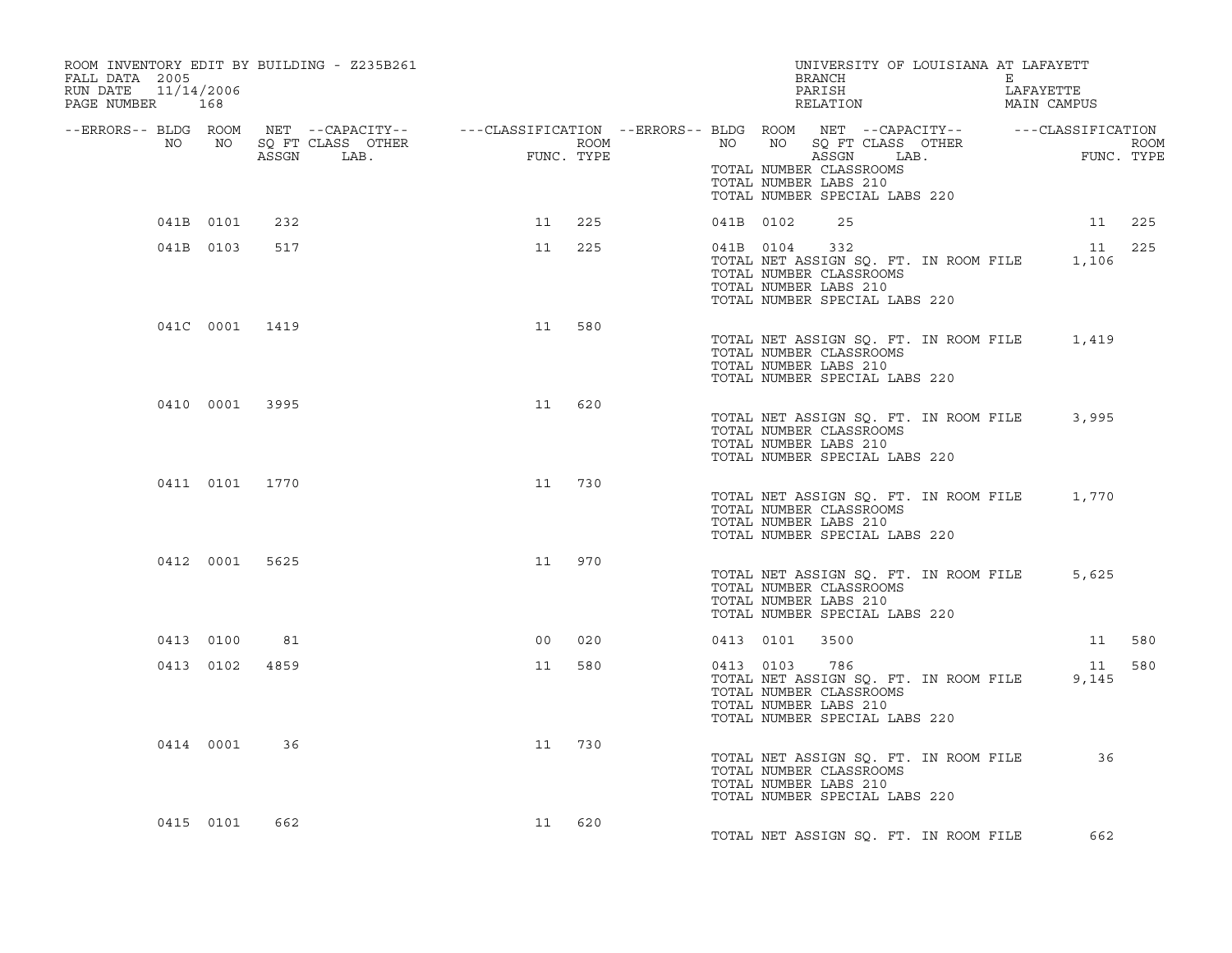| FALL DATA 2005<br>RUN DATE<br>PAGE NUMBER 169 |      | 11/14/2006 |                | ROOM INVENTORY EDIT BY BUILDING - Z235B261                                                                                  |                |                    |           |           | UNIVERSITY OF LOUISIANA AT LAFAYETT<br>BRANCH<br>PARISH<br>RELATION                                                               |    |              | E | LAFAYETTE<br>MAIN CAMPUS                          |     |
|-----------------------------------------------|------|------------|----------------|-----------------------------------------------------------------------------------------------------------------------------|----------------|--------------------|-----------|-----------|-----------------------------------------------------------------------------------------------------------------------------------|----|--------------|---|---------------------------------------------------|-----|
| --ERRORS-- BLDG ROOM                          | NO   | NO         | ASSGN          | NET --CAPACITY-- - ---CLASSIFICATION --ERRORS-- BLDG ROOM NET --CAPACITY-- - ---CLASSIFICATION<br>SQ FT CLASS OTHER<br>LAB. | FUNC.          | ROOM<br>FUNC. TYPE |           |           | TOTAL NUMBER CLASSROOMS                                                                                                           |    |              |   | NO NO SOFT CLASS OTHER TUNC. TYPE ROOM ASSGN LAB. |     |
|                                               |      |            |                |                                                                                                                             |                |                    |           |           | TOTAL NUMBER LABS 210<br>TOTAL NUMBER SPECIAL LABS 220                                                                            |    |              |   |                                                   |     |
|                                               |      |            | 0416 0101 2900 |                                                                                                                             | 11             | 580                |           |           | TOTAL NET ASSIGN SQ. FT. IN ROOM FILE<br>TOTAL NUMBER CLASSROOMS<br>TOTAL NUMBER LABS 210<br>TOTAL NUMBER SPECIAL LABS 220        |    |              |   | 2,900                                             |     |
|                                               |      |            | 0417 0101 2900 |                                                                                                                             | 11             | 580                |           |           | TOTAL NET ASSIGN SQ. FT. IN ROOM FILE<br>TOTAL NUMBER CLASSROOMS<br>TOTAL NUMBER LABS 210<br>TOTAL NUMBER SPECIAL LABS 220        |    |              |   | 2,900                                             |     |
|                                               |      | 0418 0101  | 924            |                                                                                                                             | 11             | 580                |           | 0418 0102 | 867<br>TOTAL NET ASSIGN SQ. FT. IN ROOM FILE<br>TOTAL NUMBER CLASSROOMS<br>TOTAL NUMBER LABS 210<br>TOTAL NUMBER SPECIAL LABS 220 |    |              |   | 11 580<br>1,791                                   |     |
|                                               |      | 0420 0100  | 909            |                                                                                                                             | 0 <sub>0</sub> | 020                |           | 0420 0101 | 1019                                                                                                                              |    | 101          |   | 11                                                | 290 |
|                                               |      | 0420 0102  | 463            | 26                                                                                                                          | 11             | 270                |           | 0420 0103 | 895                                                                                                                               | 47 |              |   | 11                                                | 110 |
|                                               | 0420 | 0104       | 118            | $\mathbf{1}$                                                                                                                | 11             | 314                | 0420 0105 |           | 177                                                                                                                               |    | 2            |   | 11                                                | 270 |
|                                               |      | 0420 0106  | 84             | $\mathbf{1}$                                                                                                                | 11             | 535                | 0420 0107 |           | 78                                                                                                                                |    |              |   | 11                                                | 731 |
|                                               | 0420 | 0108       | 80             | $\mathbf{1}$                                                                                                                | 11             | 310                | 0420 0109 |           | 71                                                                                                                                |    | $\mathbf{1}$ |   | 11                                                | 314 |
|                                               |      | 0420 0110  | 71             |                                                                                                                             | 11             | 731                | 0420 0111 |           | 381                                                                                                                               |    | 11           |   | 11                                                | 270 |
|                                               |      | 0420 0112  | 1128           |                                                                                                                             | 11             | 731                | 0420 0113 |           | 177                                                                                                                               |    |              |   | 11                                                | 730 |
|                                               |      | 0420 0114  | 105            |                                                                                                                             | 11             | 731                | 0420 0115 |           | 43                                                                                                                                |    |              |   | 00 <sub>o</sub>                                   | 010 |
|                                               |      | 0420 0116  | 53             | $\overline{2}$                                                                                                              | 0 <sub>0</sub> | 030                |           | 0420 0117 | 53<br>TOTAL NET ASSIGN SQ. FT. IN ROOM FILE<br>TOTAL NUMBER CLASSROOMS<br>TOTAL NUMBER LABS 210<br>TOTAL NUMBER SPECIAL LABS 220  |    | 2            |   | 00<br>4,847<br>$\overline{1}$                     | 030 |
|                                               |      |            | 0422 0001 1153 |                                                                                                                             | 11             | 560                |           |           | TOTAL NUMBER CLASSROOMS<br>TOTAL NUMBER LABS 210<br>TOTAL NUMBER SPECIAL LABS 220                                                 |    |              |   | TOTAL NET ASSIGN SQ. FT. IN ROOM FILE 1,153       |     |
|                                               |      | 0423 0101  | 842            |                                                                                                                             |                | 11 580             |           | 0423 0102 | 315                                                                                                                               |    | $\mathbf{1}$ |   | 11 310                                            |     |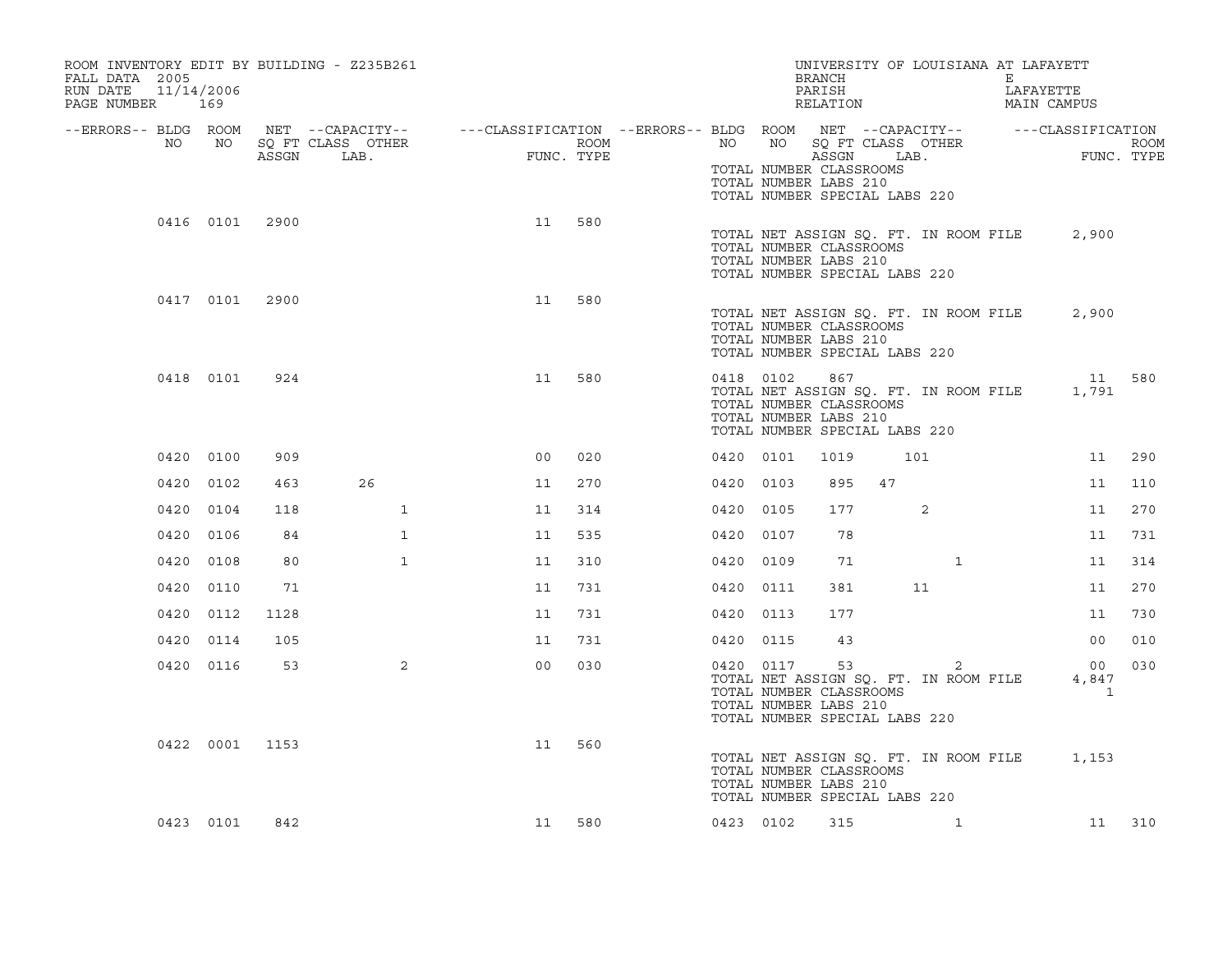| ROOM INVENTORY EDIT BY BUILDING - Z235B261<br>FALL DATA 2005<br>RUN DATE 11/14/2006<br>PAGE NUMBER 170 |                 |       |                                                                                                                                          |    |            |                  |           |           | UNIVERSITY OF LOUISIANA AT LAFAYETT<br>BRANCH<br>PARISH<br>RELATION                                                        |  | E | LAFAYETTE<br>MAIN CAMPUS                                     |        |
|--------------------------------------------------------------------------------------------------------|-----------------|-------|------------------------------------------------------------------------------------------------------------------------------------------|----|------------|------------------|-----------|-----------|----------------------------------------------------------------------------------------------------------------------------|--|---|--------------------------------------------------------------|--------|
| NO                                                                                                     | NO              |       | --ERRORS-- BLDG ROOM NET --CAPACITY-- - ---CLASSIFICATION --ERRORS-- BLDG ROOM NET --CAPACITY-- - ---CLASSIFICATION<br>SO FT CLASS OTHER |    |            | ROOM <b>ROOM</b> | NO        |           |                                                                                                                            |  |   | NO SQ FT CLASS OTHER ROOM<br>NO SQ FT CLASS OTHER FUNC. TYPE |        |
|                                                                                                        |                 | ASSGN | LAB.                                                                                                                                     |    | FUNC. TYPE |                  |           |           |                                                                                                                            |  |   |                                                              |        |
|                                                                                                        | 0423 0103       | 33    |                                                                                                                                          |    | 11 315     |                  |           | 0423 0104 | 41                                                                                                                         |  |   | 11 315                                                       |        |
|                                                                                                        | 0423 0105       | 52    |                                                                                                                                          | 11 | 315        |                  |           |           | TOTAL NUMBER CLASSROOMS<br>TOTAL NUMBER LABS 210<br>TOTAL NUMBER SPECIAL LABS 220                                          |  |   | TOTAL NET ASSIGN SQ. FT. IN ROOM FILE 1,283                  |        |
|                                                                                                        | 0424 F0150 2033 |       |                                                                                                                                          | 11 | 580        |                  |           |           | TOTAL NET ASSIGN SQ. FT. IN ROOM FILE<br>TOTAL NUMBER CLASSROOMS<br>TOTAL NUMBER LABS 210<br>TOTAL NUMBER SPECIAL LABS 220 |  |   | 2,033                                                        |        |
|                                                                                                        | 0425 0101 2880  |       |                                                                                                                                          | 11 | 580        |                  |           |           | TOTAL NET ASSIGN SQ. FT. IN ROOM FILE<br>TOTAL NUMBER CLASSROOMS<br>TOTAL NUMBER LABS 210<br>TOTAL NUMBER SPECIAL LABS 220 |  |   | 2,880                                                        |        |
|                                                                                                        | 0428 0101       | 1751  |                                                                                                                                          | 11 | 560        |                  | 0428 0102 |           | 27                                                                                                                         |  |   | 00                                                           | 030    |
|                                                                                                        | 0428 0103       | 24    |                                                                                                                                          | 11 | 560        |                  | 0428 0104 |           | 80                                                                                                                         |  |   | 11                                                           | 560    |
|                                                                                                        | 0428 0105       | 420   |                                                                                                                                          | 11 | 560        |                  | 0428 0106 |           | 226                                                                                                                        |  |   | 11                                                           | 560    |
|                                                                                                        | 0428 0107       | 203   |                                                                                                                                          | 11 | 560        |                  |           |           | TOTAL NET ASSIGN SQ. FT. IN ROOM FILE<br>TOTAL NUMBER CLASSROOMS<br>TOTAL NUMBER LABS 210<br>TOTAL NUMBER SPECIAL LABS 220 |  |   | 2,704                                                        |        |
|                                                                                                        | 0429 0101       | 310   |                                                                                                                                          | 11 | 560        |                  |           | 0429 0102 | 174                                                                                                                        |  |   |                                                              | 11 560 |
|                                                                                                        | 0429 0103       | 323   |                                                                                                                                          | 11 | 560        |                  |           |           | TOTAL NET ASSIGN SQ. FT. IN ROOM FILE<br>TOTAL NUMBER CLASSROOMS<br>TOTAL NUMBER LABS 210<br>TOTAL NUMBER SPECIAL LABS 220 |  |   | 807                                                          |        |
|                                                                                                        | 044A 0101       | 604   | $\mathbf{3}$                                                                                                                             | 11 | 250        |                  |           |           | TOTAL NET ASSIGN SQ. FT. IN ROOM FILE<br>TOTAL NUMBER CLASSROOMS<br>TOTAL NUMBER LABS 210<br>TOTAL NUMBER SPECIAL LABS 220 |  |   | 604                                                          |        |
|                                                                                                        | 0451 0101 1200  |       | $\overline{\mathbf{3}}$                                                                                                                  | 11 | 970        |                  |           |           | TOTAL NET ASSIGN SQ. FT. IN ROOM FILE<br>TOTAL NUMBER CLASSROOMS<br>TOTAL NUMBER LABS 210                                  |  |   | 1,200                                                        |        |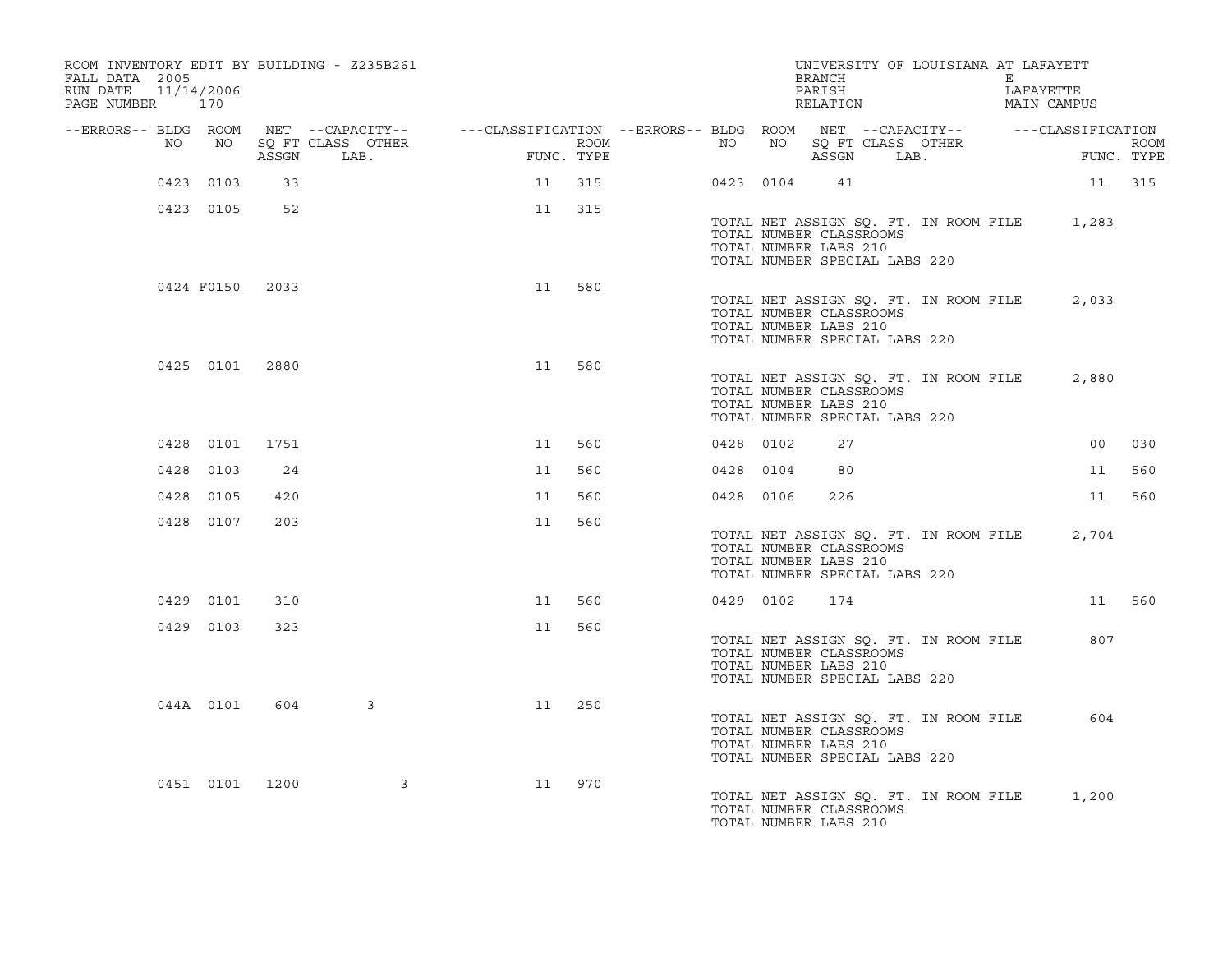| FALL DATA 2005<br>RUN DATE<br>PAGE NUMBER 171 |    | 11/14/2006     |       | ROOM INVENTORY EDIT BY BUILDING - Z235B261 |                                                                                                |            |           |    | UNIVERSITY OF LOUISIANA AT LAFAYETT<br>BRANCH<br>PARISH<br>RELATION                                                        |              | Е | LAFAYETTE<br>MAIN CAMPUS |             |
|-----------------------------------------------|----|----------------|-------|--------------------------------------------|------------------------------------------------------------------------------------------------|------------|-----------|----|----------------------------------------------------------------------------------------------------------------------------|--------------|---|--------------------------|-------------|
| --ERRORS-- BLDG ROOM                          | NO | NO             |       | SQ FT CLASS OTHER                          | NET --CAPACITY-- - ---CLASSIFICATION --ERRORS-- BLDG ROOM NET --CAPACITY-- - ---CLASSIFICATION | ROOM       | NO        | NO | SQ FT CLASS OTHER                                                                                                          |              |   |                          | <b>ROOM</b> |
|                                               |    |                | ASSGN | LAB.                                       |                                                                                                | FUNC. TYPE |           |    | ASSGN<br>TOTAL NUMBER SPECIAL LABS 220                                                                                     | LAB.         |   | FUNC. TYPE               |             |
|                                               |    | 0452 0101      | 1078  |                                            | 11                                                                                             | 560        | 0452 0102 |    | 342                                                                                                                        |              |   | 11                       | 560         |
|                                               |    | 0452 0103      | 346   |                                            | 11                                                                                             | 560        | 0452 0104 |    | 342                                                                                                                        |              |   | 11                       | 560         |
|                                               |    |                |       |                                            |                                                                                                |            |           |    | TOTAL NET ASSIGN SQ. FT. IN ROOM FILE<br>TOTAL NUMBER CLASSROOMS<br>TOTAL NUMBER LABS 210<br>TOTAL NUMBER SPECIAL LABS 220 |              |   | 2,108                    |             |
|                                               |    | 0453 0101      | 146   |                                            | 11                                                                                             | 560        | 0453 0102 |    | 396                                                                                                                        |              |   | 11                       | 560         |
|                                               |    | 0453 0103      | 246   |                                            | 11                                                                                             | 560        | 0453 0104 |    | 363                                                                                                                        |              |   | 11                       | 560         |
|                                               |    | 0453 0105      | 139   |                                            | 11                                                                                             | 560        |           |    | TOTAL NET ASSIGN SQ. FT. IN ROOM FILE<br>TOTAL NUMBER CLASSROOMS<br>TOTAL NUMBER LABS 210<br>TOTAL NUMBER SPECIAL LABS 220 |              |   | 1,290                    |             |
|                                               |    | 0454 0101 1739 |       | 4                                          | 11                                                                                             | 970        |           |    | TOTAL NET ASSIGN SQ. FT. IN ROOM FILE<br>TOTAL NUMBER CLASSROOMS<br>TOTAL NUMBER LABS 210<br>TOTAL NUMBER SPECIAL LABS 220 |              |   | 1,739                    |             |
|                                               |    | 0455 0001      | 1160  |                                            | 11                                                                                             | 580        |           |    | TOTAL NET ASSIGN SQ. FT. IN ROOM FILE<br>TOTAL NUMBER CLASSROOMS<br>TOTAL NUMBER LABS 210<br>TOTAL NUMBER SPECIAL LABS 220 |              |   | 1,160                    |             |
|                                               |    | 046A 0101 2731 |       |                                            | 0 <sub>0</sub>                                                                                 | 030        |           |    | TOTAL NET ASSIGN SQ. FT. IN ROOM FILE<br>TOTAL NUMBER CLASSROOMS<br>TOTAL NUMBER LABS 210<br>TOTAL NUMBER SPECIAL LABS 220 |              |   |                          |             |
|                                               |    | 0465 0100      | 390   |                                            | 0 <sub>0</sub>                                                                                 | 020        | 0465 0101 |    | 152                                                                                                                        | $\mathbf{1}$ |   | 11                       | 310         |
|                                               |    | 0465 0102      | 198   | $\mathbf{1}$                               | 11                                                                                             | 310        | 0465 0103 |    | 302                                                                                                                        | 6            |   | 11                       | 650         |
|                                               |    | 0465 0104      | 164   | $\mathbf{1}$                               | 11                                                                                             | 310        | 0465 0105 |    | 1090                                                                                                                       |              |   | 11                       | 720         |
|                                               |    | 0465 0106      | 106   |                                            | 11                                                                                             | 725        | 0465 0107 |    | 662                                                                                                                        |              |   | 11                       | 720         |
|                                               |    | 0465 0108      | 725   |                                            | 11                                                                                             | 725        | 0465 0109 |    | 25                                                                                                                         | $\mathbf{1}$ |   | 0 <sub>0</sub>           | 030         |
|                                               |    | 0465 0110      | 198   | 2                                          | 11                                                                                             | 250        | 0465 0111 |    | 198                                                                                                                        | 2            |   | 11                       | 250         |
|                                               |    | 0465 0112      | 190   | $\mathbf{1}$                               | 11                                                                                             | 310        | 0465 0113 |    | 382                                                                                                                        | 2            |   | 11                       | 255         |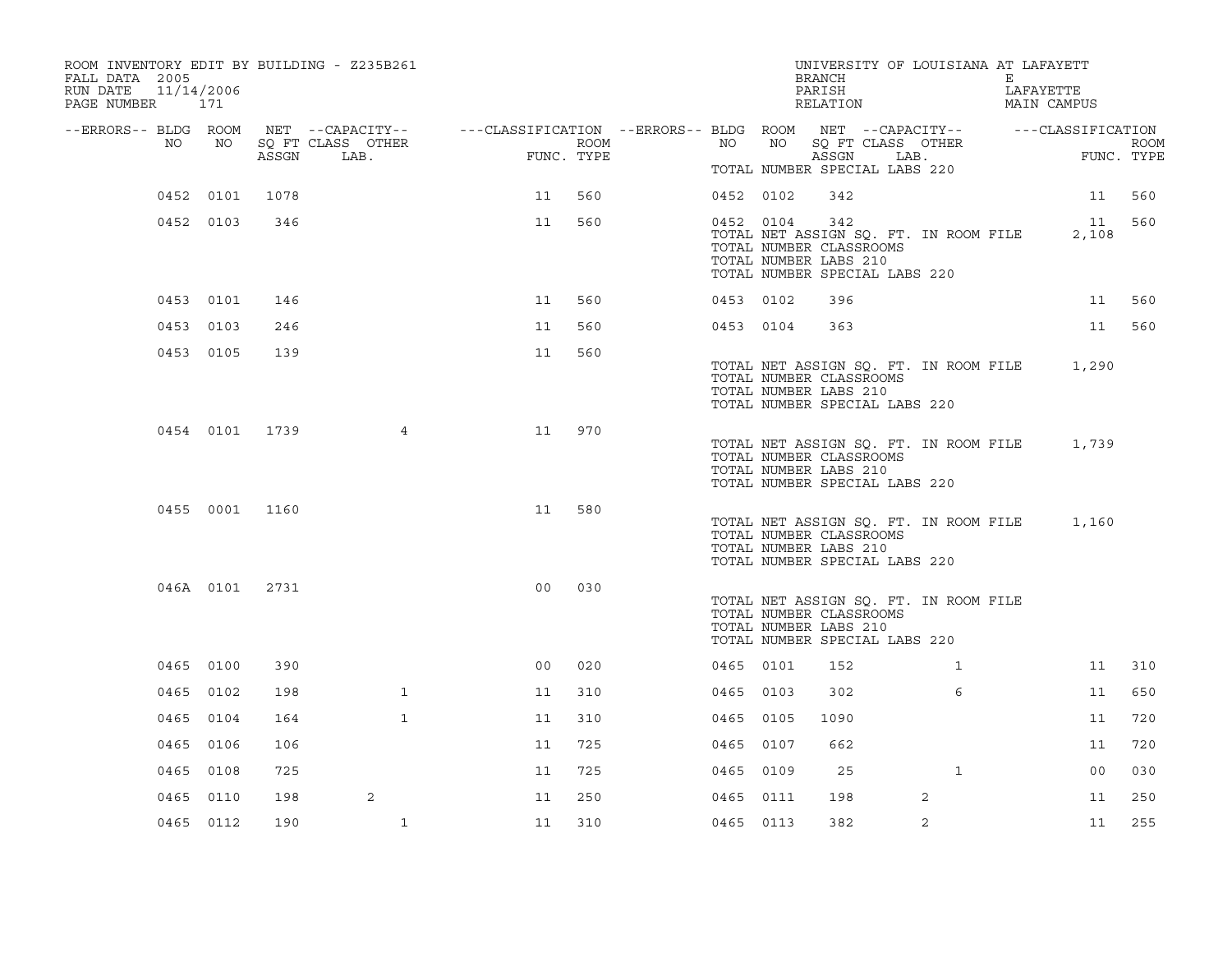| ROOM INVENTORY EDIT BY BUILDING - Z235B261<br>FALL DATA 2005<br>RUN DATE<br>PAGE NUMBER 172 | 11/14/2006     |       |                                                                                                                             |                |      |           |            | <b>BRANCH</b><br>PARISH<br>RELATION                                                       | UNIVERSITY OF LOUISIANA AT LAFAYETT   | E | LAFAYETTE<br>MAIN CAMPUS                          |                           |
|---------------------------------------------------------------------------------------------|----------------|-------|-----------------------------------------------------------------------------------------------------------------------------|----------------|------|-----------|------------|-------------------------------------------------------------------------------------------|---------------------------------------|---|---------------------------------------------------|---------------------------|
| --ERRORS-- BLDG ROOM<br>NO                                                                  | NO             | ASSGN | NET --CAPACITY-- - ---CLASSIFICATION --ERRORS-- BLDG ROOM NET --CAPACITY-- - ---CLASSIFICATION<br>SQ FT CLASS OTHER<br>LAB. | FUNC. TYPE     | ROOM | NO        | NO         | ASSGN                                                                                     | SQ FT CLASS OTHER<br>LAB.             |   |                                                   | <b>ROOM</b><br>FUNC. TYPE |
|                                                                                             | 0465 0114      | 2498  | 72                                                                                                                          | 11             | 250  | 0465 0115 |            | 984                                                                                       |                                       |   | 11                                                | 730                       |
|                                                                                             | 0465 0116      | 332   |                                                                                                                             | 11             | 730  | 0465 0117 |            | 432                                                                                       |                                       |   | 11                                                | 730                       |
|                                                                                             | 0465 0118      | 98    |                                                                                                                             | 0 <sub>0</sub> | 030  | 0465 0201 |            | 1527<br>TOTAL NUMBER CLASSROOMS<br>TOTAL NUMBER LABS 210<br>TOTAL NUMBER SPECIAL LABS 220 | TOTAL NET ASSIGN SQ. FT. IN ROOM FILE |   | 11<br>10,140                                      | 730                       |
|                                                                                             | 0470 0101 1293 |       | 2                                                                                                                           | 11             | 970  |           |            | TOTAL NUMBER CLASSROOMS<br>TOTAL NUMBER LABS 210<br>TOTAL NUMBER SPECIAL LABS 220         | TOTAL NET ASSIGN SQ. FT. IN ROOM FILE |   | 1,293                                             |                           |
|                                                                                             | 0479 0101      | 395   |                                                                                                                             | 11             | 730  |           | 0479 0101A |                                                                                           | 13 1                                  |   |                                                   | 00 030                    |
|                                                                                             | 0479 0102      | 408   |                                                                                                                             | 11             | 730  |           |            | TOTAL NUMBER CLASSROOMS<br>TOTAL NUMBER LABS 210<br>TOTAL NUMBER SPECIAL LABS 220         | TOTAL NET ASSIGN SQ. FT. IN ROOM FILE |   | 803                                               |                           |
|                                                                                             | 0480 0100      | 263   |                                                                                                                             | 0 <sub>0</sub> | 020  | 0480 0101 |            | 132                                                                                       | $\mathbf{1}$                          |   | 11                                                | 310                       |
|                                                                                             | 0480 0102      | 742   | $\overline{4}$                                                                                                              | 11             | 310  |           | 0480 0102A | 152                                                                                       | $\mathbf{1}$                          |   | 11                                                | 310                       |
|                                                                                             | 0480 0103      | 151   |                                                                                                                             | 11             | 535  | 0480 0104 |            | 146                                                                                       | $\mathbf{1}$                          |   | 11                                                | 310                       |
| 0480                                                                                        | 0105           | 249   | 20                                                                                                                          | 11             | 220  | 0480 0106 |            | 108                                                                                       | 2                                     |   | 11                                                | 220                       |
|                                                                                             | 0480 0106A     | 9     |                                                                                                                             | 0 <sub>0</sub> | 030  | 0480 0107 |            | 164                                                                                       | $\mathbf{1}$                          |   | 11                                                | 310                       |
|                                                                                             | 0480 0108      | 300   |                                                                                                                             | 11             | 650  | 0480 0109 |            | 5161                                                                                      |                                       |   | 11                                                | 720                       |
|                                                                                             | 0480 0110      | 60    | 2                                                                                                                           | 0 <sub>0</sub> | 030  | 0480 0111 |            | 70                                                                                        | $\overline{2}$                        |   | 0 <sub>0</sub>                                    | 030                       |
|                                                                                             | 0480 0113      | 463   |                                                                                                                             | 11             | 720  | 0480 0114 |            | 142                                                                                       |                                       |   | 11                                                | 535                       |
|                                                                                             | 0480 0115      | 1355  |                                                                                                                             | 11             | 730  |           | 0480 0115A | 17                                                                                        |                                       |   | 11                                                | 730                       |
|                                                                                             | 0480 0116      | 2013  |                                                                                                                             | 11             | 730  |           |            | TOTAL NUMBER CLASSROOMS<br>TOTAL NUMBER LABS 210<br>TOTAL NUMBER SPECIAL LABS 220         |                                       |   | TOTAL NET ASSIGN SQ. FT. IN ROOM FILE 11,295<br>2 |                           |
|                                                                                             | 0481 0100      | 1     |                                                                                                                             | 11             | 590  |           |            |                                                                                           | TOTAL NET ASSIGN SQ. FT. IN ROOM FILE |   | $\mathbf{1}$                                      |                           |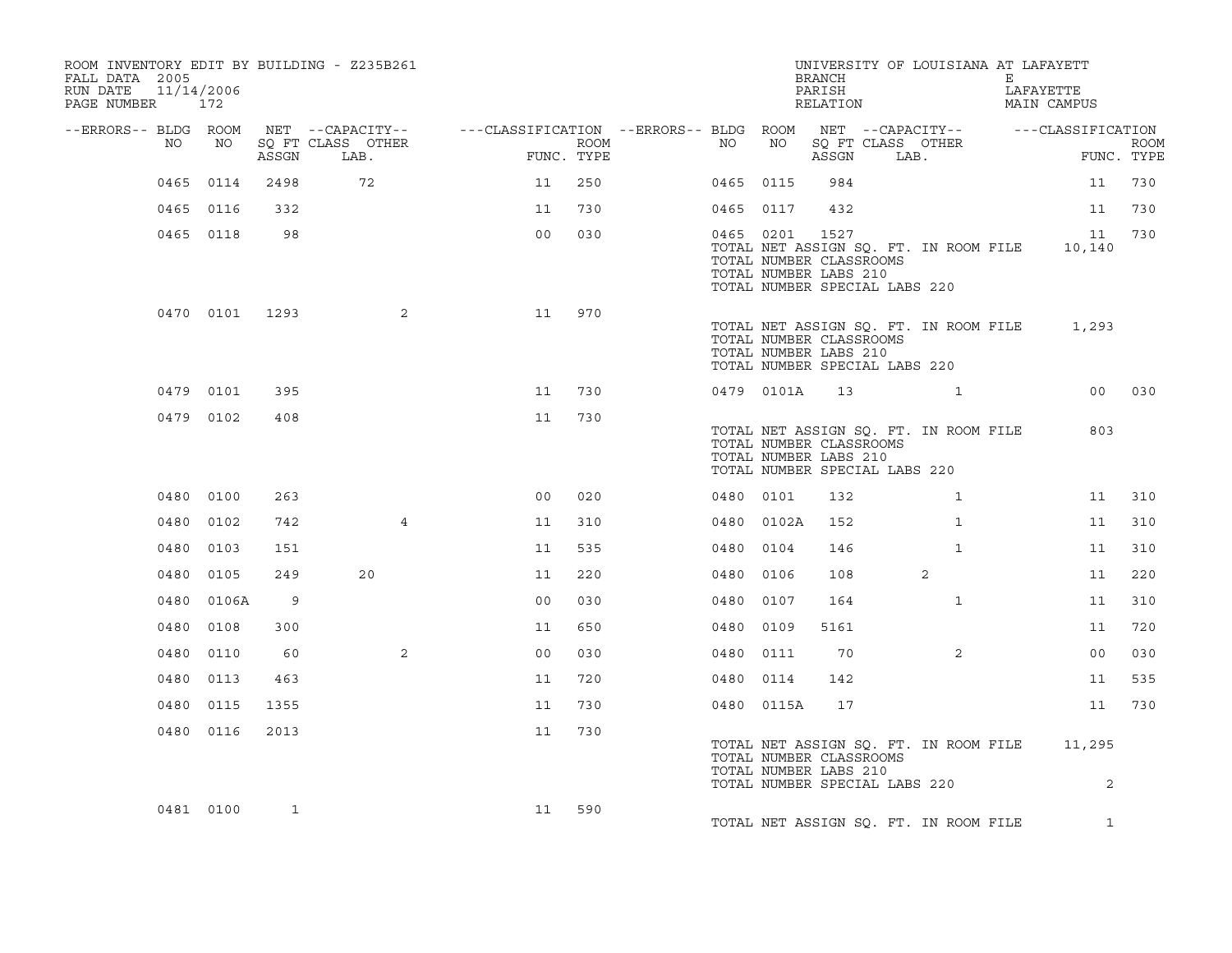| ROOM INVENTORY EDIT BY BUILDING - Z235B261<br>FALL DATA 2005<br>11/14/2006<br>RUN DATE<br>PAGE NUMBER 173 |           |               |              |                                                                                                                                                                                                                                                                                                      |        |           |            | UNIVERSITY OF LOUISIANA AT LAFAYETT<br>BRANCH E<br>PARTSH IAFZ<br>PARISH<br>RELATION                                                         | LAFAYETTE<br>MAIN CAMPUS |                          |        |
|-----------------------------------------------------------------------------------------------------------|-----------|---------------|--------------|------------------------------------------------------------------------------------------------------------------------------------------------------------------------------------------------------------------------------------------------------------------------------------------------------|--------|-----------|------------|----------------------------------------------------------------------------------------------------------------------------------------------|--------------------------|--------------------------|--------|
|                                                                                                           |           |               |              | --ERRORS-- BLDG ROOM NET --CAPACITY-- -----CLASSIFICATION --ERRORS-- BLDG ROOM NET --CAPACITY-- --------------<br>ROOM MO SQ FT CLASS OTHER ROOM ROOM NO NO SQ FT CLASS OTHER ROOM<br>ASSGN LAB. FUNC. TYPE ASSGN LAB. FUNC. TYPE<br>BLDG ROOM NET --CAPACIII<br>NO NO SQFTCLASS OTHER<br>ASSGN LAB. |        |           |            | TOTAL NUMBER CLASSROOMS<br>TOTAL NUMBER LABS 210<br>TOTAL NUMBER SPECIAL LABS 220                                                            |                          |                          |        |
|                                                                                                           | 0482 0100 | 200           |              | 0 <sub>0</sub>                                                                                                                                                                                                                                                                                       | 020    |           | 0482 0100A | $\overline{1}$<br>TOTAL NET ASSIGN SQ. FT. IN ROOM FILE<br>TOTAL NUMBER CLASSROOMS<br>TOTAL NUMBER LABS 210<br>TOTAL NUMBER SPECIAL LABS 220 |                          | 11 590<br>$\overline{1}$ |        |
|                                                                                                           | 0483 0100 | 200           |              | 0 <sub>0</sub>                                                                                                                                                                                                                                                                                       | 020    |           | 0483 0100A | $\overline{1}$<br>TOTAL NET ASSIGN SQ. FT. IN ROOM FILE<br>TOTAL NUMBER CLASSROOMS<br>TOTAL NUMBER LABS 210<br>TOTAL NUMBER SPECIAL LABS 220 |                          | 11 590<br>$\sim$ 1       |        |
|                                                                                                           | 0484 0101 | 157           | 6            | 11                                                                                                                                                                                                                                                                                                   | 660    |           | 0484 0102  | 14<br>TOTAL NET ASSIGN SQ. FT. IN ROOM FILE<br>TOTAL NUMBER CLASSROOMS<br>TOTAL NUMBER LABS 210<br>TOTAL NUMBER SPECIAL LABS 220             |                          | 11 665<br>171            |        |
|                                                                                                           | 0485 0100 | 66            |              | 11                                                                                                                                                                                                                                                                                                   | 675    |           |            | TOTAL NET ASSIGN SQ. FT. IN ROOM FILE<br>TOTAL NUMBER CLASSROOMS<br>TOTAL NUMBER LABS 210<br>TOTAL NUMBER SPECIAL LABS 220                   |                          | 66                       |        |
|                                                                                                           | 0486 0100 | 66            |              | 11                                                                                                                                                                                                                                                                                                   | 675    |           |            | TOTAL NET ASSIGN SQ. FT. IN ROOM FILE<br>TOTAL NUMBER CLASSROOMS<br>TOTAL NUMBER LABS 210<br>TOTAL NUMBER SPECIAL LABS 220                   |                          | 66                       |        |
|                                                                                                           | 0487 0100 | 66            | $\mathbf{1}$ | 11                                                                                                                                                                                                                                                                                                   | 675    |           |            | TOTAL NET ASSIGN SQ. FT. IN ROOM FILE<br>TOTAL NUMBER CLASSROOMS<br>TOTAL NUMBER LABS 210<br>TOTAL NUMBER SPECIAL LABS 220                   |                          | 66                       |        |
|                                                                                                           | 0500 0101 |               | 354 10       | 11                                                                                                                                                                                                                                                                                                   | 110    | 0500 0102 |            | 88                                                                                                                                           | $\mathbf{1}$             |                          | 11 310 |
|                                                                                                           | 0500 0103 | 175           |              | 11                                                                                                                                                                                                                                                                                                   | 115    |           | 0500 0104  | 256                                                                                                                                          |                          | 11                       | 730    |
|                                                                                                           | 0500 0105 | 1386          |              | 11                                                                                                                                                                                                                                                                                                   | 730    |           |            | TOTAL NET ASSIGN SQ. FT. IN ROOM FILE<br>TOTAL NUMBER CLASSROOMS<br>TOTAL NUMBER LABS 210<br>TOTAL NUMBER SPECIAL LABS 220                   |                          | 2,259<br>1               |        |
|                                                                                                           |           | 0501 0101 319 | 20           |                                                                                                                                                                                                                                                                                                      | 11 220 | 0501 0102 |            | 260                                                                                                                                          |                          |                          | 11 730 |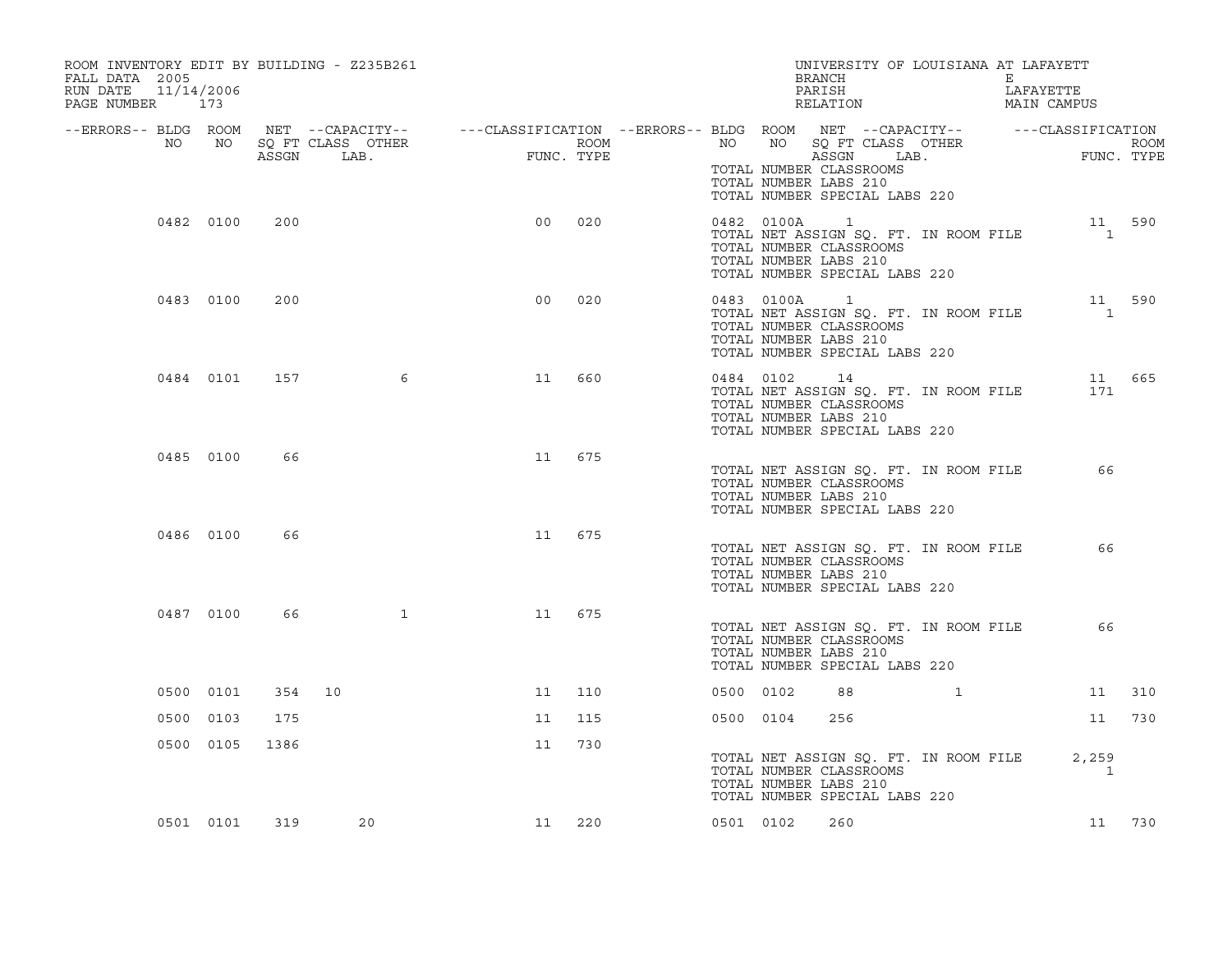| ROOM INVENTORY EDIT BY BUILDING - Z235B261<br>FALL DATA 2005<br>11/14/2006<br>RUN DATE<br>PAGE NUMBER 174 |           |                |                         |                                                                                                                                                                                                                                   |     |  |           | BRANCH<br>PARISH<br>RELATION                                                             | UNIVERSITY OF LOUISIANA AT LAFAYETT         | $E$ $\sim$ | LAFAYETTE<br>MAIN CAMPUS |        |
|-----------------------------------------------------------------------------------------------------------|-----------|----------------|-------------------------|-----------------------------------------------------------------------------------------------------------------------------------------------------------------------------------------------------------------------------------|-----|--|-----------|------------------------------------------------------------------------------------------|---------------------------------------------|------------|--------------------------|--------|
|                                                                                                           |           |                |                         |                                                                                                                                                                                                                                   |     |  |           |                                                                                          |                                             |            |                          |        |
|                                                                                                           |           |                |                         | ERRORS-- BLDG ROOM NET --CAPACITY-- ----CLASSIFICATION --ERRORS-- BLDG ROOM NET --CAPACITY-- ----------------<br>NO NO SQ FT CLASS OTHER ROOM ROOM NO SQ FT CLASS OTHER ROOM ROOM NO SQ FT CLASS OTHER ROOM ASSGN LAB. FUNC. TYPE |     |  |           |                                                                                          |                                             |            |                          |        |
|                                                                                                           | 0501 0103 | 173            |                         | 11                                                                                                                                                                                                                                | 730 |  | 0501 0104 | 256                                                                                      |                                             |            | 11 730                   |        |
|                                                                                                           |           | 0501 0105 1389 |                         | 11                                                                                                                                                                                                                                | 730 |  |           | TOTAL NUMBER CLASSROOMS<br>TOTAL NUMBER LABS 210<br>TOTAL NUMBER SPECIAL LABS 220        | TOTAL NET ASSIGN SQ. FT. IN ROOM FILE 2,397 |            | $\mathbf{1}$             |        |
|                                                                                                           |           |                | 0502 0101 1510 5        | 11                                                                                                                                                                                                                                | 970 |  |           | TOTAL NUMBER CLASSROOMS<br>TOTAL NUMBER LABS 210<br>TOTAL NUMBER SPECIAL LABS 220        | TOTAL NET ASSIGN SQ. FT. IN ROOM FILE 1,510 |            |                          |        |
|                                                                                                           |           | 0507 0101 2607 | 5 <sup>5</sup>          | 81                                                                                                                                                                                                                                | 081 |  |           | TOTAL NUMBER CLASSROOMS<br>TOTAL NUMBER LABS 210<br>TOTAL NUMBER SPECIAL LABS 220        | TOTAL NET ASSIGN SQ. FT. IN ROOM FILE       |            | 2,607                    |        |
|                                                                                                           | 052A 0001 | 288            |                         | 11                                                                                                                                                                                                                                | 730 |  |           | TOTAL NUMBER CLASSROOMS<br>TOTAL NUMBER LABS 210<br>TOTAL NUMBER SPECIAL LABS 220        | TOTAL NET ASSIGN SQ. FT. IN ROOM FILE       |            | 288                      |        |
|                                                                                                           |           | 0560 0101 1375 | $\overline{\mathbf{3}}$ | 11                                                                                                                                                                                                                                | 970 |  |           | TOTAL NUMBER CLASSROOMS<br>TOTAL NUMBER LABS 210<br>TOTAL NUMBER SPECIAL LABS 220        | TOTAL NET ASSIGN SQ. FT. IN ROOM FILE 1,375 |            |                          |        |
|                                                                                                           | 0561 0101 | 86             |                         | 11                                                                                                                                                                                                                                | 560 |  | 0561 0102 | 209<br>TOTAL NUMBER CLASSROOMS<br>TOTAL NUMBER LABS 210<br>TOTAL NUMBER SPECIAL LABS 220 | TOTAL NET ASSIGN SQ. FT. IN ROOM FILE       |            | 295                      | 11 560 |
|                                                                                                           | 0563 0101 | 571            |                         | 11                                                                                                                                                                                                                                | 560 |  |           | TOTAL NUMBER CLASSROOMS<br>TOTAL NUMBER LABS 210<br>TOTAL NUMBER SPECIAL LABS 220        | TOTAL NET ASSIGN SQ. FT. IN ROOM FILE       |            | 571                      |        |
|                                                                                                           | 0564 0001 | 564            |                         | 11                                                                                                                                                                                                                                | 560 |  |           | TOTAL NUMBER CLASSROOMS<br>TOTAL NUMBER LABS 210<br>TOTAL NUMBER SPECIAL LABS 220        | TOTAL NET ASSIGN SQ. FT. IN ROOM FILE       |            | 564                      |        |
|                                                                                                           | 0599 0101 | 100            | 3                       | 11 250                                                                                                                                                                                                                            |     |  |           |                                                                                          | TOTAL NET ASSIGN SO. FT. IN ROOM FILE       |            | 100                      |        |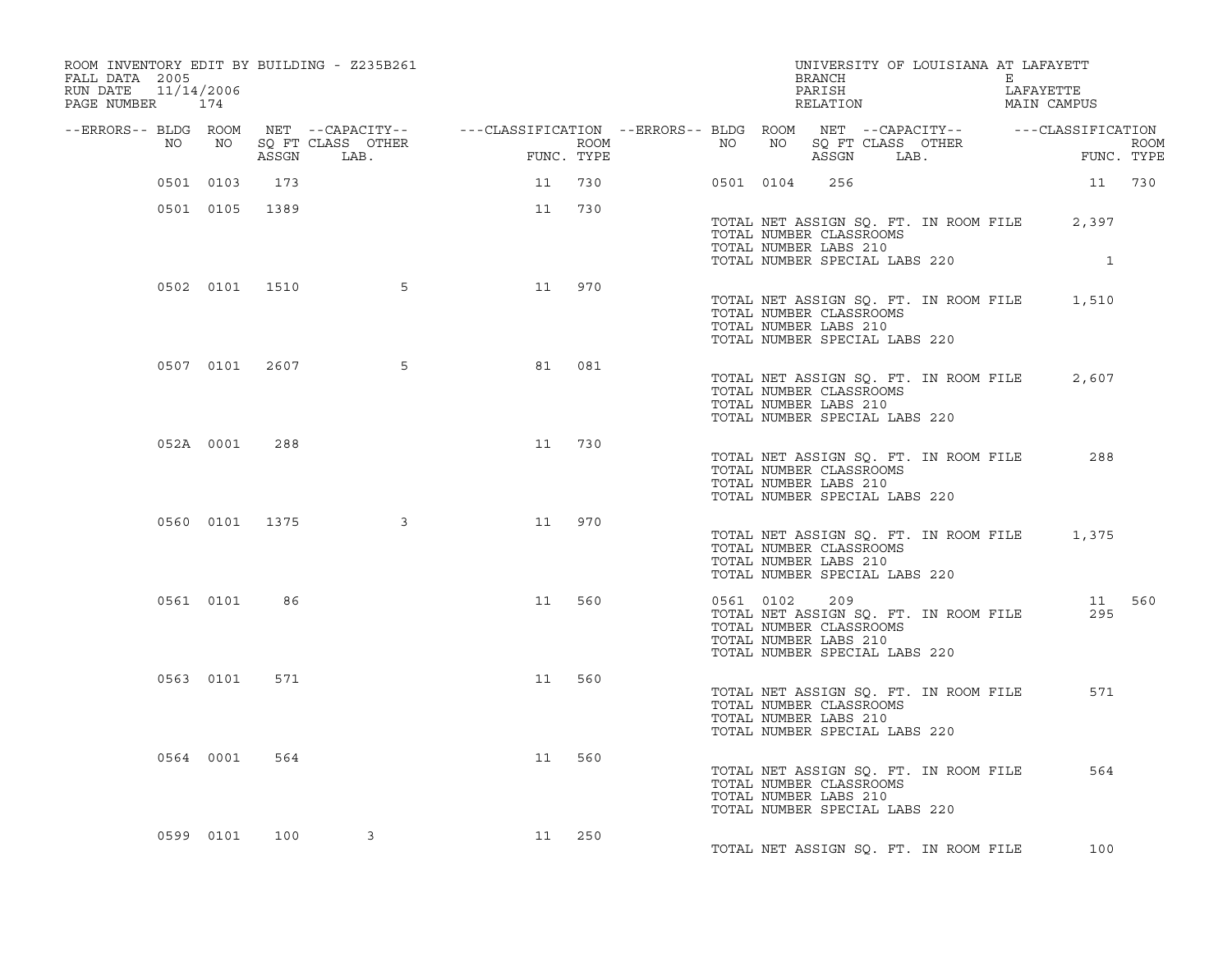| FALL DATA 2005<br>RUN DATE<br>PAGE NUMBER |           | 11/14/2006<br>175 |       | ROOM INVENTORY EDIT BY BUILDING - Z235B261    |                                                         |                    |           |            | UNIVERSITY OF LOUISIANA AT LAFAYETT<br><b>BRANCH</b><br>PARISH<br>RELATION                                                 |                | Е<br>LAFAYETTE<br>MAIN CAMPUS |                   |                           |
|-------------------------------------------|-----------|-------------------|-------|-----------------------------------------------|---------------------------------------------------------|--------------------|-----------|------------|----------------------------------------------------------------------------------------------------------------------------|----------------|-------------------------------|-------------------|---------------------------|
| --ERRORS-- BLDG ROOM                      | NO        | NO                | ASSGN | NET --CAPACITY--<br>SQ FT CLASS OTHER<br>LAB. | ---CLASSIFICATION --ERRORS-- BLDG ROOM NET --CAPACITY-- | ROOM<br>FUNC. TYPE | NO        | NO         | SQ FT CLASS OTHER<br>ASSGN<br>TOTAL NUMBER CLASSROOMS<br>TOTAL NUMBER LABS 210<br>TOTAL NUMBER SPECIAL LABS 220            | LAB.           |                               | ---CLASSIFICATION | <b>ROOM</b><br>FUNC. TYPE |
|                                           |           | 061A 0101         | 1075  |                                               | 11                                                      | 730                |           |            | TOTAL NET ASSIGN SO. FT. IN ROOM FILE<br>TOTAL NUMBER CLASSROOMS<br>TOTAL NUMBER LABS 210<br>TOTAL NUMBER SPECIAL LABS 220 |                |                               | 1,075             |                           |
|                                           |           | 062A 0100A        | 9     | $\overline{2}$                                | 0 <sub>0</sub>                                          | 010                |           | 062A 0100B | 9                                                                                                                          |                |                               | 0 <sub>0</sub>    | 010                       |
|                                           |           | 062A 0200A        | 9     | 2                                             | 0 <sub>0</sub>                                          | 010                |           | 062A 0200B | 9                                                                                                                          | 2              |                               | 00                | 010                       |
|                                           |           | 062A 0300A        | 9     | 2                                             | 0 <sub>0</sub>                                          | 010                |           | 062A 0300B | 9                                                                                                                          | $\overline{2}$ |                               | 0 <sub>0</sub>    | 010                       |
|                                           |           | 062A 0400A        | 9     | 2                                             | 0 <sub>0</sub>                                          | 010                |           | 062A 0400B | 9                                                                                                                          | 2              |                               | 0 <sub>0</sub>    | 010                       |
|                                           |           | 062A 1011         | 176   | $\mathbf{1}$                                  | 11                                                      | 910                | 062A 1012 |            | 176                                                                                                                        | $\mathbf{1}$   |                               | 11                | 910                       |
|                                           | 062A 1013 |                   | 176   | $\mathbf{1}$                                  | 11                                                      | 910                | 062A 1014 |            | 176                                                                                                                        | $\mathbf{1}$   |                               | 11                | 910                       |
|                                           |           | 062A 1015         | 145   |                                               | 11                                                      | 919                | 062A 1016 |            | 84                                                                                                                         |                |                               | 0 <sub>0</sub>    | 020                       |
|                                           |           | 062A 1021         | 176   | $\mathbf{1}$                                  | 11                                                      | 910                | 062A 1022 |            | 176                                                                                                                        | $\mathbf{1}$   |                               | 11                | 910                       |
|                                           |           | 062A 1023         | 176   | $\mathbf{1}$                                  | 11                                                      | 910                | 062A 1024 |            | 176                                                                                                                        | $\mathbf{1}$   |                               | 11                | 910                       |
|                                           | 062A 1025 |                   | 156   |                                               | 11                                                      | 919                | 062A 1026 |            | 84                                                                                                                         |                |                               | 0 <sub>0</sub>    | 020                       |
|                                           |           | 062A 1031         | 176   | $\mathbf{1}$                                  | 11                                                      | 910                | 062A 1032 |            | 176                                                                                                                        | $\mathbf{1}$   |                               | 11                | 910                       |
|                                           |           | 062A 1033         | 176   | $\mathbf{1}$                                  | 11                                                      | 910                | 062A 1034 |            | 176                                                                                                                        | $\mathbf{1}$   |                               | 11                | 910                       |
|                                           |           | 062A 1035         | 156   |                                               | 11                                                      | 919                | 062A 1036 |            | 84                                                                                                                         |                |                               | 0 <sub>0</sub>    | 020                       |
|                                           |           | 062A 1041         | 176   | $\mathbf{1}$                                  | 11                                                      | 910                | 062A 1042 |            | 176                                                                                                                        | $\mathbf{1}$   |                               | 11                | 910                       |
|                                           | 062A 1043 |                   | 176   | $\mathbf{1}$                                  | 11                                                      | 910                | 062A 1044 |            | 176                                                                                                                        | $\mathbf{1}$   |                               | 11                | 910                       |
|                                           | 062A 1045 |                   | 156   |                                               | 11                                                      | 919                | 062A 1046 |            | 84                                                                                                                         |                |                               | 0 <sub>0</sub>    | 020                       |
|                                           |           | 062A 1051         | 176   | $\mathbf{1}$                                  | 11                                                      | 910                | 062A 1052 |            | 176                                                                                                                        | $\mathbf{1}$   |                               | 11                | 910                       |
|                                           | 062A 1053 |                   | 176   | $\mathbf{1}$                                  | 11                                                      | 910                | 062A 1054 |            | 176                                                                                                                        | $\mathbf{1}$   |                               | 11                | 910                       |
|                                           |           | 062A 1055         | 156   |                                               | 11                                                      | 919                | 062A 1056 |            | 84                                                                                                                         |                |                               | 0 <sub>0</sub>    | 020                       |
|                                           |           | 062A 1061         | 176   | $\mathbf{1}$                                  | 11                                                      | 910                | 062A 1062 |            | 176                                                                                                                        | $\mathbf{1}$   |                               | 11                | 910                       |
|                                           |           | 062A 1063         | 176   | $\mathbf{1}$                                  | 11                                                      | 910                | 062A 1064 |            | 176                                                                                                                        | $\mathbf{1}$   |                               | 11                | 910                       |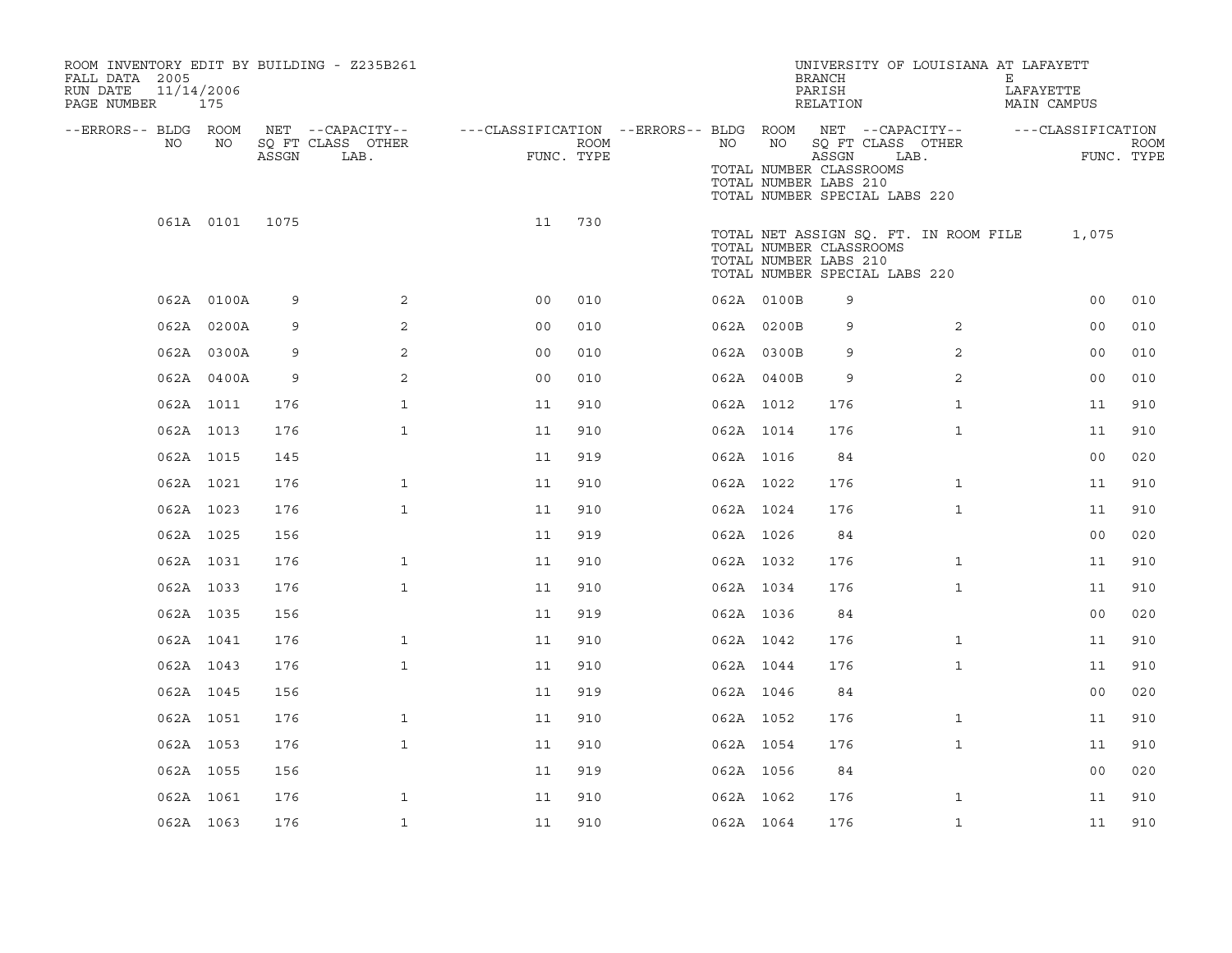| ROOM INVENTORY EDIT BY BUILDING - Z235B261<br>FALL DATA 2005<br>RUN DATE<br>PAGE NUMBER | 11/14/2006<br>176 |       |                           |                                        |             |     |           | <b>BRANCH</b><br>PARISH<br>RELATION | UNIVERSITY OF LOUISIANA AT LAFAYETT | Е<br>LAFAYETTE<br>MAIN CAMPUS |             |
|-----------------------------------------------------------------------------------------|-------------------|-------|---------------------------|----------------------------------------|-------------|-----|-----------|-------------------------------------|-------------------------------------|-------------------------------|-------------|
| --ERRORS-- BLDG ROOM                                                                    |                   |       | NET --CAPACITY--          | ---CLASSIFICATION --ERRORS-- BLDG ROOM |             |     |           |                                     | NET --CAPACITY--                    | ---CLASSIFICATION             |             |
| NO.                                                                                     | NO                | ASSGN | SQ FT CLASS OTHER<br>LAB. | FUNC. TYPE                             | <b>ROOM</b> | NO. | NO        | ASSGN                               | SQ FT CLASS OTHER<br>LAB.           | FUNC. TYPE                    | <b>ROOM</b> |
|                                                                                         | 062A 1065         | 156   |                           | 11                                     | 919         |     | 062A 1066 | 84                                  |                                     | 0 <sub>0</sub>                | 020         |
|                                                                                         | 062A 1071         | 12    |                           | 0 <sub>0</sub>                         | 010         |     | 062A 1072 | 17                                  |                                     | 0 <sub>0</sub>                | 010         |
|                                                                                         | 062A 2011         | 176   | 2                         | 11                                     | 910         |     | 062A 2012 | 176                                 | 2                                   | 11                            | 910         |
|                                                                                         | 062A 2013         | 176   | 2                         | 11                                     | 910         |     | 062A 2014 | 176                                 | 2                                   | 11                            | 910         |
|                                                                                         | 062A 2015         | 156   |                           | 11                                     | 919         |     | 062A 2016 | 84                                  |                                     | 0 <sub>0</sub>                | 020         |
|                                                                                         | 062A 2021         | 176   | 2                         | 11                                     | 910         |     | 062A 2022 | 176                                 | 2                                   | 11                            | 910         |
|                                                                                         | 062A 2023         | 176   | 2                         | 11                                     | 910         |     | 062A 2024 | 176                                 | 2                                   | 11                            | 910         |
|                                                                                         | 062A 2025         | 156   |                           | 11                                     | 919         |     | 062A 2026 | 84                                  |                                     | 0 <sub>0</sub>                | 020         |
|                                                                                         | 062A 2031         | 176   | $\mathbf{1}$              | 11                                     | 910         |     | 062A 2032 | 176                                 | 2                                   | 11                            | 910         |
|                                                                                         | 062A 2033         | 176   | 2                         | 11                                     | 910         |     | 062A 2034 | 176                                 | $\overline{2}$                      | 11                            | 910         |
|                                                                                         | 062A 2035         | 156   |                           | 11                                     | 919         |     | 062A 2036 | 84                                  |                                     | 0 <sub>0</sub>                | 020         |
|                                                                                         | 062A 2041         | 176   | 2                         | 11                                     | 910         |     | 062A 2042 | 176                                 | 2                                   | 11                            | 910         |
|                                                                                         | 062A 2043         | 176   | 2                         | 11                                     | 910         |     | 062A 2044 | 176                                 | 2                                   | 11                            | 910         |
|                                                                                         | 062A 2045         | 156   |                           | 11                                     | 919         |     | 062A 2046 | 84                                  |                                     | 0 <sub>0</sub>                | 020         |
|                                                                                         | 062A 2051         | 176   | 2                         | 11                                     | 910         |     | 062A 2052 | 176                                 | 2                                   | 11                            | 910         |
|                                                                                         | 062A 2053         | 176   | 2                         | 11                                     | 910         |     | 062A 2054 | 176                                 | 2                                   | 11                            | 910         |
|                                                                                         | 062A 2055         | 156   |                           | 11                                     | 919         |     | 062A 2056 | 84                                  |                                     | 0 <sub>0</sub>                | 020         |
|                                                                                         | 062A 2061         | 176   | $\mathbf{1}$              | 11                                     | 910         |     | 062A 2062 | 176                                 | 2                                   | 11                            | 910         |
|                                                                                         | 062A 2063         | 176   | 2                         | 11                                     | 910         |     | 062A 2064 | 176                                 | 2                                   | 11                            | 910         |
|                                                                                         | 062A 2065         | 156   |                           | 11                                     | 919         |     | 062A 2066 | 84                                  |                                     | 0 <sub>0</sub>                | 020         |
|                                                                                         | 062A 2071         | 12    |                           | 0 <sub>0</sub>                         | 010         |     | 062A 2072 | 17                                  |                                     | 0 <sub>0</sub>                | 010         |
|                                                                                         | 062A 3011         | 176   | $\mathbf{1}$              | 11                                     | 910         |     | 062A 3012 | 176                                 | $\mathbf{1}$                        | 11                            | 910         |
|                                                                                         | 062A 3013         | 176   | $\mathbf{1}$              | 11                                     | 910         |     | 062A 3014 | 176                                 | $\mathbf{1}$                        | 11                            | 910         |
|                                                                                         | 062A 3015         | 156   |                           | 11                                     | 919         |     | 062A 3016 | 84                                  |                                     | 00                            | 020         |
|                                                                                         | 062A 3021         | 176   | 2                         | 11                                     | 910         |     | 062A 3022 | 176                                 | 2                                   | 11                            | 910         |
|                                                                                         | 062A 3023         | 176   | $\overline{a}$            | 11                                     | 910         |     | 062A 3024 | 176                                 | 2                                   | 11                            | 910         |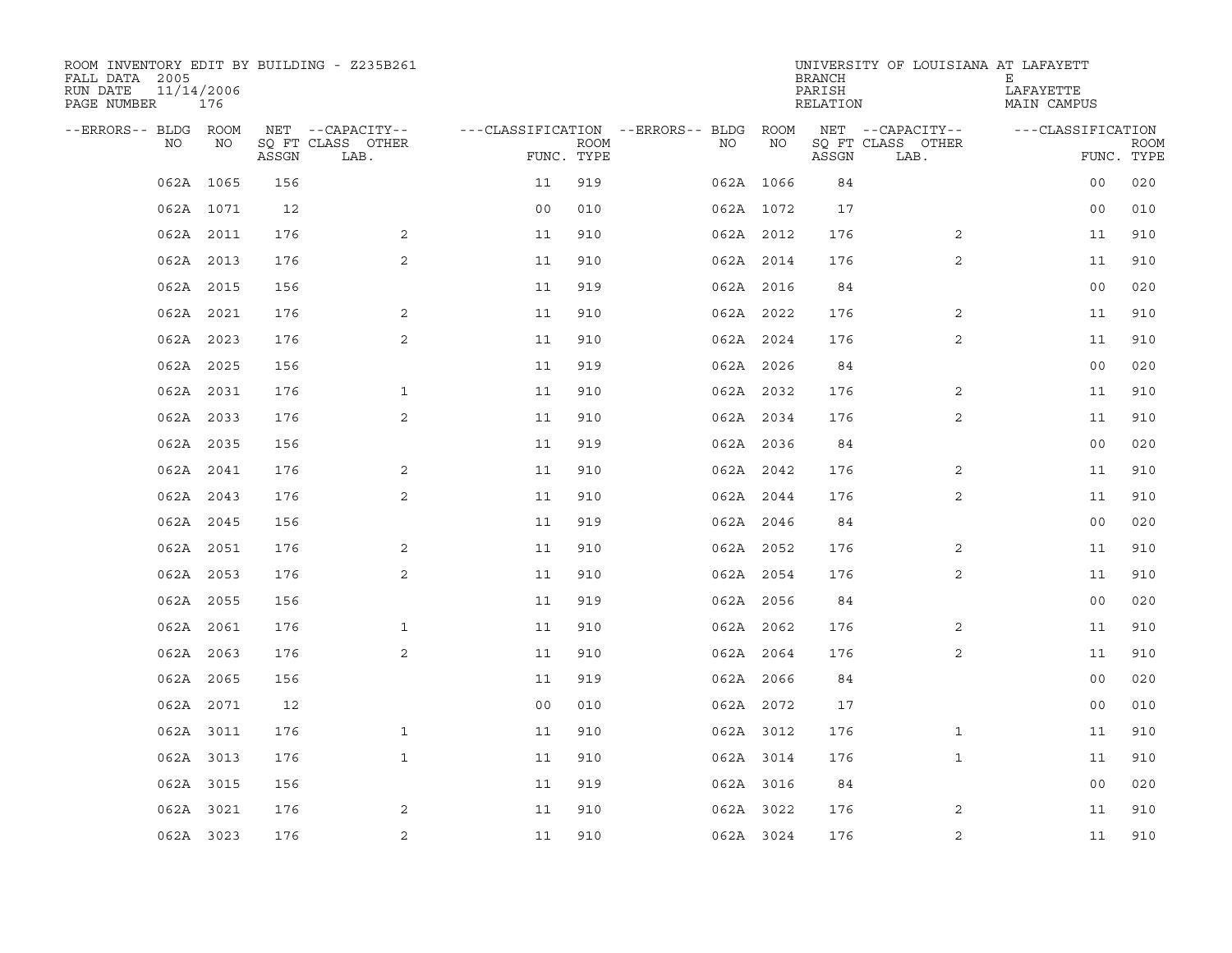| ROOM INVENTORY EDIT BY BUILDING - Z235B261<br>FALL DATA 2005<br>RUN DATE<br>PAGE NUMBER | 11/14/2006<br>177 |       |                           |                                        |             |           |    | <b>BRANCH</b><br>PARISH<br>RELATION | UNIVERSITY OF LOUISIANA AT LAFAYETT | Е<br>LAFAYETTE<br>MAIN CAMPUS |                           |
|-----------------------------------------------------------------------------------------|-------------------|-------|---------------------------|----------------------------------------|-------------|-----------|----|-------------------------------------|-------------------------------------|-------------------------------|---------------------------|
| --ERRORS-- BLDG ROOM                                                                    |                   |       | NET --CAPACITY--          | ---CLASSIFICATION --ERRORS-- BLDG ROOM |             |           |    |                                     | NET --CAPACITY--                    | ---CLASSIFICATION             |                           |
| NO                                                                                      | NO                | ASSGN | SQ FT CLASS OTHER<br>LAB. | FUNC. TYPE                             | <b>ROOM</b> | NO.       | NO | ASSGN                               | SQ FT CLASS OTHER<br>LAB.           |                               | <b>ROOM</b><br>FUNC. TYPE |
|                                                                                         | 062A 3025         | 156   |                           | 11                                     | 919         | 062A 3026 |    | 84                                  |                                     | 0 <sub>0</sub>                | 020                       |
|                                                                                         | 062A 3031         | 176   | 2                         | 11                                     | 910         | 062A 3032 |    | 176                                 | 2                                   | 11                            | 910                       |
|                                                                                         | 062A 3033         | 176   | 2                         | 11                                     | 910         | 062A 3034 |    | 176                                 | $\overline{2}$                      | 11                            | 910                       |
|                                                                                         | 062A 3035         | 156   |                           | 11                                     | 919         | 062A 3036 |    | 84                                  |                                     | 0 <sub>0</sub>                | 020                       |
|                                                                                         | 062A 3041         | 176   | 2                         | 11                                     | 910         | 062A 3042 |    | 176                                 | 2                                   | 11                            | 910                       |
|                                                                                         | 062A 3043         | 176   | 2                         | 11                                     | 910         | 062A 3044 |    | 176                                 | 2                                   | 11                            | 910                       |
|                                                                                         | 062A 3045         | 156   |                           | 11                                     | 919         | 062A 3046 |    | 84                                  |                                     | 0 <sub>0</sub>                | 020                       |
|                                                                                         | 062A 3051         | 176   | 2                         | 11                                     | 910         | 062A 3052 |    | 176                                 | 2                                   | 11                            | 910                       |
|                                                                                         | 062A 3053         | 176   | 2                         | 11                                     | 910         | 062A 3054 |    | 176                                 | 2                                   | 11                            | 910                       |
|                                                                                         | 062A 3055         | 156   |                           | 11                                     | 919         | 062A 3056 |    | 84                                  |                                     | 0 <sub>0</sub>                | 020                       |
|                                                                                         | 062A 3061         | 176   | 2                         | 11                                     | 910         | 062A 3062 |    | 176                                 | 2                                   | 11                            | 910                       |
|                                                                                         | 062A 3063         | 176   | $\overline{a}$            | 11                                     | 910         | 062A 3064 |    | 176                                 | 2                                   | 11                            | 910                       |
|                                                                                         | 062A 3065         | 156   |                           | 11                                     | 919         | 062A 3066 |    | 84                                  |                                     | 0 <sub>0</sub>                | 020                       |
|                                                                                         | 062A 3071         | 12    |                           | 0 <sub>0</sub>                         | 010         | 062A 3072 |    | 17                                  |                                     | 0 <sub>0</sub>                | 010                       |
|                                                                                         | 062A 4011         | 176   | $\mathbf{1}$              | 11                                     | 910         | 062A 4012 |    | 176                                 | $\mathbf{1}$                        | 11                            | 910                       |
|                                                                                         | 062A 4013         | 176   | $\mathbf{1}$              | 11                                     | 910         | 062A 4014 |    | 176                                 | $\mathbf{1}$                        | 11                            | 910                       |
|                                                                                         | 062A 4015         | 156   |                           | 11                                     | 919         | 062A 4016 |    | 84                                  |                                     | 00                            | 020                       |
|                                                                                         | 062A 4021         | 176   | $\mathbf 1$               | 11                                     | 910         | 062A 4022 |    | 176                                 | $\mathbf{1}$                        | 11                            | 910                       |
|                                                                                         | 062A 4023         | 176   | $\mathbf{1}$              | 11                                     | 910         | 062A 4024 |    | 176                                 | $\mathbf{1}$                        | 11                            | 910                       |
|                                                                                         | 062A 4025         | 156   |                           | 11                                     | 919         | 062A 4026 |    | 84                                  |                                     | 0 <sub>0</sub>                | 020                       |
|                                                                                         | 062A 4031         | 176   | $\mathbf{1}$              | 11                                     | 910         | 062A 4032 |    | 176                                 | $\mathbf{1}$                        | 11                            | 910                       |
|                                                                                         | 062A 4033         | 176   | $\mathbf{1}$              | 11                                     | 910         | 062A 4034 |    | 176                                 | $\mathbf{1}$                        | 11                            | 910                       |
|                                                                                         | 062A 4035         | 156   |                           | 11                                     | 919         | 062A 4036 |    | 84                                  |                                     | 0 <sub>0</sub>                | 020                       |
|                                                                                         | 062A 4041         | 176   | $\mathbf{1}$              | 11                                     | 910         | 062A 4042 |    | 176                                 | $\mathbf{1}$                        | 11                            | 910                       |
|                                                                                         | 062A 4043         | 176   | $\mathbf{1}$              | 11                                     | 910         | 062A 4044 |    | 176                                 | $\mathbf{1}$                        | 11                            | 910                       |
|                                                                                         | 062A 4045         | 156   |                           | 11                                     | 919         | 062A 4046 |    | 84                                  |                                     | 0 <sub>0</sub>                | 020                       |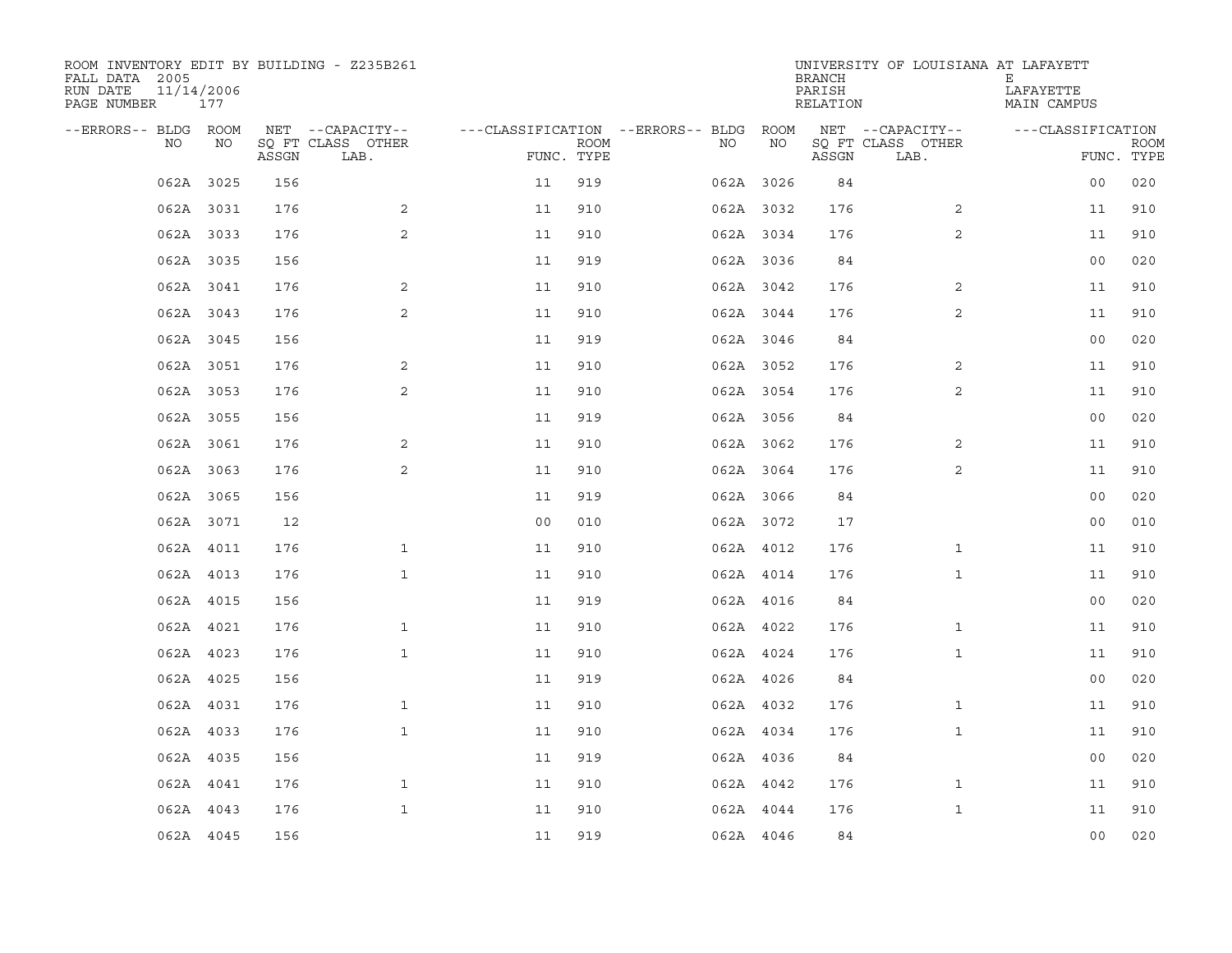| ROOM INVENTORY EDIT BY BUILDING - Z235B261<br>FALL DATA 2005<br>RUN DATE<br>PAGE NUMBER | 11/14/2006<br>178 |       |                           |                                        |             |           |            | <b>BRANCH</b><br>PARISH<br>RELATION                    | UNIVERSITY OF LOUISIANA AT LAFAYETT                                    | Е<br>LAFAYETTE<br>MAIN CAMPUS |                           |
|-----------------------------------------------------------------------------------------|-------------------|-------|---------------------------|----------------------------------------|-------------|-----------|------------|--------------------------------------------------------|------------------------------------------------------------------------|-------------------------------|---------------------------|
| --ERRORS-- BLDG ROOM                                                                    |                   |       | NET --CAPACITY--          | ---CLASSIFICATION --ERRORS-- BLDG ROOM |             |           |            |                                                        | NET --CAPACITY--                                                       | ---CLASSIFICATION             |                           |
| NO                                                                                      | NO                | ASSGN | SQ FT CLASS OTHER<br>LAB. | FUNC. TYPE                             | <b>ROOM</b> | NO        | NO         | ASSGN                                                  | SQ FT CLASS OTHER<br>LAB.                                              |                               | <b>ROOM</b><br>FUNC. TYPE |
|                                                                                         | 062A 4051         | 176   | $\mathbf{1}$              | 11                                     | 910         | 062A 4052 |            | 176                                                    | $\mathbf{1}$                                                           | 11                            | 910                       |
|                                                                                         | 062A 4053         | 176   | $\mathbf{1}$              | 11                                     | 910         | 062A 4054 |            | 176                                                    | $\mathbf{1}$                                                           | 11                            | 910                       |
|                                                                                         | 062A 4055         | 156   |                           | 11                                     | 919         | 062A 4056 |            | 84                                                     |                                                                        | 0 <sub>0</sub>                | 020                       |
|                                                                                         | 062A 4061         | 176   | $\mathbf{1}$              | 11                                     | 910         | 062A 4062 |            | 176                                                    | $\mathbf{1}$                                                           | 11                            | 910                       |
|                                                                                         | 062A 4063         | 176   | $\mathbf{1}$              | 11                                     | 910         | 062A 4064 |            | 176                                                    | $\mathbf{1}$                                                           | 11                            | 910                       |
|                                                                                         | 062A 4065         | 156   |                           | 11                                     | 919         | 062A 4066 |            | 84                                                     |                                                                        | 00                            | 020                       |
|                                                                                         | 062A 4071         | 12    |                           | 0 <sub>0</sub>                         | 010         | 062A 4072 |            | 17<br>TOTAL NUMBER CLASSROOMS<br>TOTAL NUMBER LABS 210 | TOTAL NET ASSIGN SQ. FT. IN ROOM FILE<br>TOTAL NUMBER SPECIAL LABS 220 | 00<br>20,629                  | 010                       |
| 062B                                                                                    | 0100A             | 9     | 2                         | 0 <sub>0</sub>                         | 010         |           | 062B 0100B | 9                                                      | 2                                                                      | 00                            | 010                       |
| 062B                                                                                    | 0200A             | 9     | 2                         | 0 <sub>0</sub>                         | 010         |           | 062B 0200B | 9                                                      |                                                                        | 0 <sub>0</sub>                | 010                       |
| 062B                                                                                    | 0300A             | 9     | 2                         | 0 <sub>0</sub>                         | 010         |           | 062B 0300B | 9                                                      | 2                                                                      | 0 <sub>0</sub>                | 010                       |
| 062B                                                                                    | 0400A             | 9     | 2                         | 0 <sub>0</sub>                         | 010         |           | 062B 0400B | 9                                                      | $\overline{2}$                                                         | 0 <sub>0</sub>                | 010                       |
|                                                                                         | 062B 1011         | 176   | $\mathbf{1}$              | 11                                     | 910         | 062B 1012 |            | 176                                                    | $\mathbf{1}$                                                           | 11                            | 910                       |
|                                                                                         | 062B 1013         | 176   | $\mathbf{1}$              | 11                                     | 910         | 062B 1014 |            | 176                                                    | $\mathbf{1}$                                                           | 11                            | 910                       |
|                                                                                         | 062B 1015         | 156   |                           | 11                                     | 919         | 062B 1016 |            | 84                                                     |                                                                        | 0 <sub>0</sub>                | 020                       |
|                                                                                         | 062B 1021         | 176   | $\mathbf{1}$              | 11                                     | 910         | 062B 1022 |            | 176                                                    | $\mathbf{1}$                                                           | 11                            | 910                       |
|                                                                                         | 062B 1023         | 176   | $\mathbf{1}$              | 11                                     | 910         | 062B 1024 |            | 176                                                    | $\mathbf{1}$                                                           | 11                            | 910                       |
|                                                                                         | 062B 1025         | 156   |                           | 11                                     | 919         | 062B 1026 |            | 84                                                     |                                                                        | 00                            | 020                       |
|                                                                                         | 062B 1031         | 176   | $\mathbf{1}$              | 11                                     | 910         | 062B 1032 |            | 176                                                    | $\mathbf{1}$                                                           | 11                            | 910                       |
|                                                                                         | 062B 1033         | 176   | $\mathbf{1}$              | 11                                     | 910         | 062B 1034 |            | 176                                                    | $\mathbf{1}$                                                           | 11                            | 910                       |
|                                                                                         | 062B 1035         | 156   |                           | 11                                     | 919         | 062B 1036 |            | 84                                                     |                                                                        | 00                            | 020                       |
|                                                                                         | 062B 1041         | 176   | $\mathbf{1}$              | 11                                     | 910         | 062B 1042 |            | 176                                                    | $\mathbf{1}$                                                           | 11                            | 910                       |
|                                                                                         | 062B 1043         | 176   | $\mathbf{1}$              | 11                                     | 910         | 062B 1044 |            | 176                                                    | $\mathbf{1}$                                                           | 11                            | 910                       |
|                                                                                         | 062B 1045         | 156   |                           | 11                                     | 919         | 062B 1046 |            | 84                                                     |                                                                        | 0 <sub>0</sub>                | 020                       |
|                                                                                         | 062B 1051         | 176   | $\mathbf{1}$              | 11                                     | 910         | 062B 1052 |            | 176                                                    | $\mathbf{1}$                                                           | 11                            | 910                       |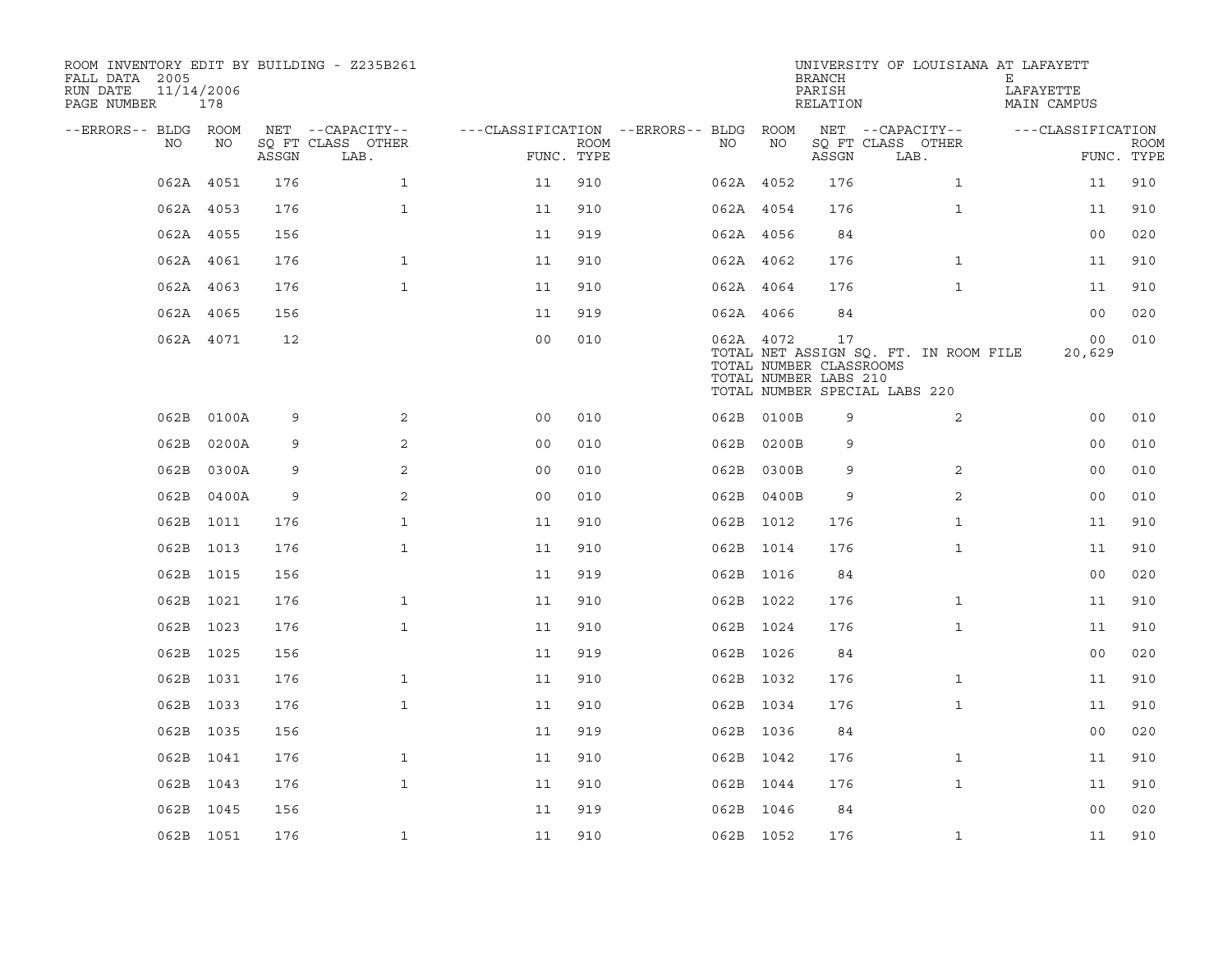| ROOM INVENTORY EDIT BY BUILDING - Z235B261<br>FALL DATA 2005<br>RUN DATE<br>PAGE NUMBER | 11/14/2006<br>179 |       |                           |                                        |             |           |      | <b>BRANCH</b><br>PARISH<br>RELATION | UNIVERSITY OF LOUISIANA AT LAFAYETT | Е<br>LAFAYETTE<br>MAIN CAMPUS |             |
|-----------------------------------------------------------------------------------------|-------------------|-------|---------------------------|----------------------------------------|-------------|-----------|------|-------------------------------------|-------------------------------------|-------------------------------|-------------|
| --ERRORS-- BLDG ROOM                                                                    |                   |       | NET --CAPACITY--          | ---CLASSIFICATION --ERRORS-- BLDG ROOM |             |           |      |                                     | NET --CAPACITY--                    | ---CLASSIFICATION             |             |
| NO.                                                                                     | NO                | ASSGN | SQ FT CLASS OTHER<br>LAB. | FUNC. TYPE                             | <b>ROOM</b> | NO.       | NO   | ASSGN                               | SQ FT CLASS OTHER<br>LAB.           | FUNC. TYPE                    | <b>ROOM</b> |
| 062B                                                                                    | 1053              | 176   | $\mathbf{1}$              | 11                                     | 910         | 062B 1054 |      | 176                                 | $\mathbf{1}$                        | 11                            | 910         |
| 062B                                                                                    | 1055              | 156   |                           | 11                                     | 919         | 062B 1056 |      | 84                                  |                                     | 0 <sub>0</sub>                | 020         |
|                                                                                         | 062B 1061         | 176   | $\mathbf{1}$              | 11                                     | 910         | 062B 1062 |      | 176                                 | $\mathbf{1}$                        | 11                            | 910         |
|                                                                                         | 062B 1063         | 176   | $\mathbf{1}$              | 11                                     | 910         | 062B 1064 |      | 176                                 | $\mathbf{1}$                        | 11                            | 910         |
| 062B                                                                                    | 1065              | 156   |                           | 11                                     | 919         | 062B 1066 |      | 84                                  |                                     | 0 <sub>0</sub>                | 020         |
|                                                                                         | 062B 1071         | 12    |                           | 0 <sub>0</sub>                         | 010         | 062B 1072 |      | 14                                  |                                     | 0 <sub>0</sub>                | 010         |
| 062B                                                                                    | 2011              | 176   | 2                         | 11                                     | 910         | 062B 2012 |      | 176                                 | 2                                   | 11                            | 910         |
| 062B                                                                                    | 2013              | 176   | $\overline{2}$            | 11                                     | 910         | 062B 2014 |      | 176                                 | 2                                   | 11                            | 910         |
| 062B                                                                                    | 2015              | 156   |                           | 11                                     | 919         | 062B      | 2016 | 84                                  |                                     | 0 <sub>0</sub>                | 020         |
| 062B                                                                                    | 2021              | 176   | $\overline{a}$            | 11                                     | 910         | 062B      | 2022 | 176                                 | 2                                   | 11                            | 910         |
| 062B                                                                                    | 2023              | 176   | 2                         | 11                                     | 910         | 062B      | 2024 | 176                                 | 2                                   | 11                            | 910         |
| 062B                                                                                    | 2025              | 156   |                           | 11                                     | 919         | 062B 2026 |      | 84                                  |                                     | 0 <sub>0</sub>                | 020         |
| 062B                                                                                    | 2031              | 176   | 2                         | 11                                     | 910         | 062B      | 2032 | 176                                 | 2                                   | 11                            | 910         |
| 062B                                                                                    | 2033              | 176   | $\overline{a}$            | 11                                     | 910         | 062B      | 2034 | 176                                 | 2                                   | 11                            | 910         |
| 062B                                                                                    | 2035              | 156   |                           | 11                                     | 919         | 062B      | 2036 | 84                                  |                                     | 0 <sub>0</sub>                | 020         |
| 062B                                                                                    | 2041              | 176   | 2                         | 11                                     | 910         | 062B      | 2042 | 176                                 | 2                                   | 11                            | 910         |
| 062B                                                                                    | 2043              | 176   | 2                         | 11                                     | 910         | 062B      | 2044 | 176                                 | 2                                   | 11                            | 910         |
| 062B                                                                                    | 2045              | 156   |                           | 11                                     | 919         | 062B      | 2046 | 84                                  |                                     | 0 <sub>0</sub>                | 020         |
| 062B                                                                                    | 2051              | 176   | 2                         | 11                                     | 910         | 062B      | 2052 | 176                                 | 2                                   | 11                            | 910         |
| 062B                                                                                    | 2053              | 176   | 2                         | 11                                     | 910         | 062B 2054 |      | 176                                 | 2                                   | 11                            | 910         |
| 062B                                                                                    | 2055              | 156   |                           | 11                                     | 919         | 062B 2056 |      | 84                                  |                                     | 0 <sub>0</sub>                | 020         |
| 062B                                                                                    | 2061              | 176   | 2                         | 11                                     | 910         | 062B 2062 |      | 176                                 | 2                                   | 11                            | 910         |
| 062B                                                                                    | 2063              | 176   | $\mathbf{1}$              | 11                                     | 910         | 062B      | 2064 | 176                                 | 2                                   | 11                            | 910         |
| 062B                                                                                    | 2065              | 156   |                           | 11                                     | 919         | 062B      | 2066 | 84                                  |                                     | 00                            | 020         |
| 062B                                                                                    | 2071              | 12    |                           | 0 <sub>0</sub>                         | 010         | 062B 2072 |      | 17                                  |                                     | 00                            | 010         |
|                                                                                         | 062B 3011         | 176   | $\mathbf{1}$              | 11                                     | 910         | 062B 3012 |      | 176                                 | 2                                   | 11                            | 910         |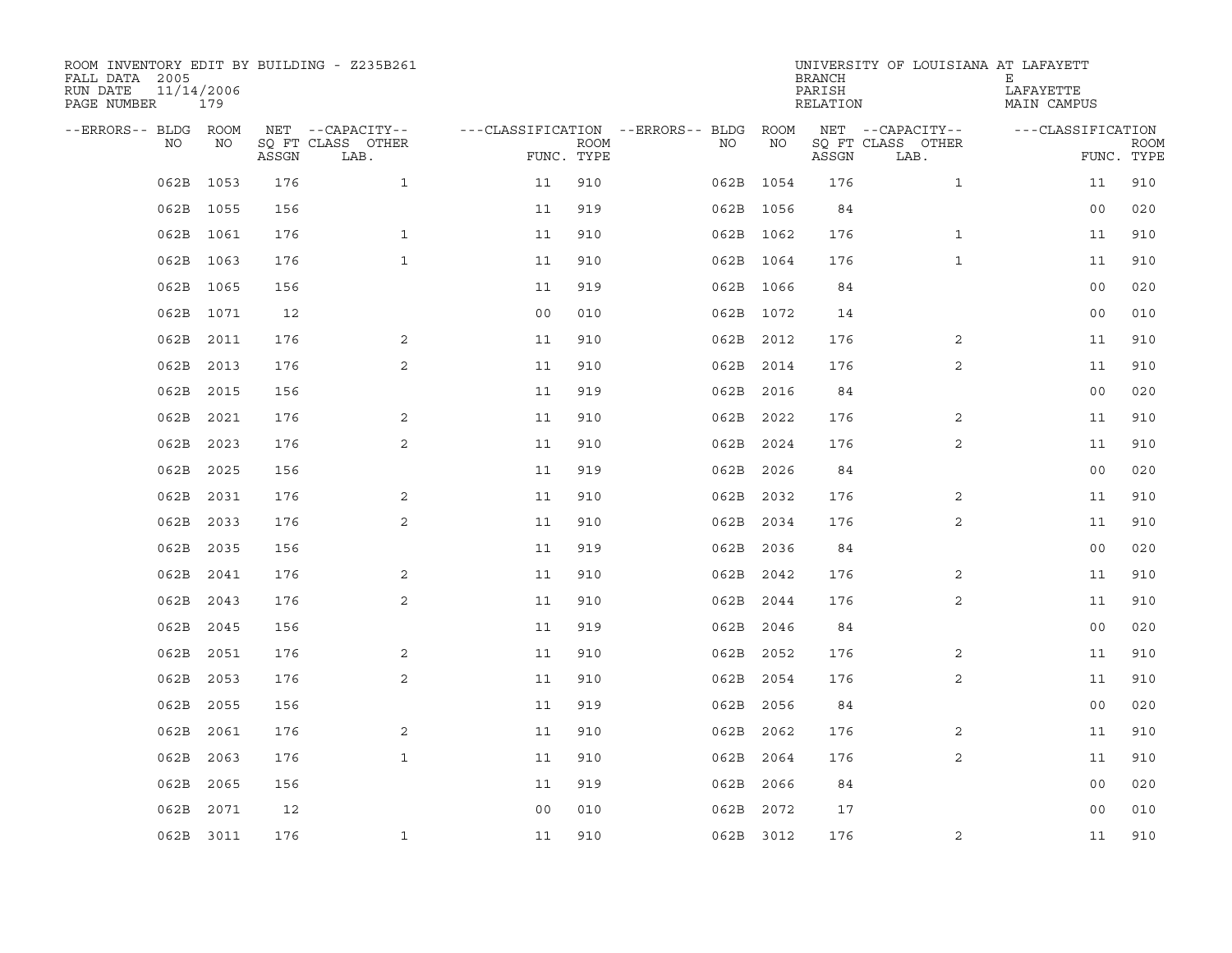| ROOM INVENTORY EDIT BY BUILDING - Z235B261<br>FALL DATA 2005<br>RUN DATE<br>PAGE NUMBER | 11/14/2006<br>180 |       |                           |                                        |             |      |           | <b>BRANCH</b><br>PARISH<br>RELATION | UNIVERSITY OF LOUISIANA AT LAFAYETT | Е<br>LAFAYETTE<br>MAIN CAMPUS |             |
|-----------------------------------------------------------------------------------------|-------------------|-------|---------------------------|----------------------------------------|-------------|------|-----------|-------------------------------------|-------------------------------------|-------------------------------|-------------|
| --ERRORS-- BLDG ROOM                                                                    |                   |       | NET --CAPACITY--          | ---CLASSIFICATION --ERRORS-- BLDG ROOM |             |      |           |                                     | NET --CAPACITY--                    | ---CLASSIFICATION             |             |
| NO.                                                                                     | NO                | ASSGN | SQ FT CLASS OTHER<br>LAB. | FUNC. TYPE                             | <b>ROOM</b> | NO.  | NO        | ASSGN                               | SQ FT CLASS OTHER<br>LAB.           | FUNC. TYPE                    | <b>ROOM</b> |
| 062B                                                                                    | 3013              | 176   | $\mathbf{1}$              | 11                                     | 910         |      | 062B 3014 | 176                                 | $\mathbf{1}$                        | 11                            | 910         |
| 062B                                                                                    | 3015              | 156   |                           | 11                                     | 919         |      | 062B 3016 | 84                                  |                                     | 0 <sub>0</sub>                | 020         |
| 062B                                                                                    | 3021              | 176   | $\mathbf{1}$              | 11                                     | 910         |      | 062B 3022 | 176                                 | $\mathbf{1}$                        | 11                            | 910         |
| 062B                                                                                    | 3023              | 176   | 2                         | 11                                     | 910         |      | 062B 3024 | 176                                 | 2                                   | 11                            | 910         |
| 062B                                                                                    | 3025              | 156   |                           | 11                                     | 919         |      | 062B 3026 | 84                                  |                                     | 0 <sub>0</sub>                | 020         |
| 062B                                                                                    | 3031              | 176   | 2                         | 11                                     | 910         |      | 062B 3032 | 176                                 | 2                                   | 11                            | 910         |
| 062B                                                                                    | 3033              | 176   | 2                         | 11                                     | 910         |      | 062B 3034 | 176                                 | 2                                   | 11                            | 910         |
| 062B                                                                                    | 3035              | 156   |                           | 11                                     | 919         |      | 062B 3036 | 84                                  |                                     | 0 <sub>0</sub>                | 020         |
| 062B                                                                                    | 3041              | 176   | 2                         | 11                                     | 910         | 062B | 3042      | 176                                 | 2                                   | 11                            | 910         |
| 062B                                                                                    | 3043              | 176   | $\mathbf{2}$              | 11                                     | 910         |      | 062B 3044 | 176                                 | $\overline{2}$                      | 11                            | 910         |
| 062B                                                                                    | 3045              | 156   |                           | 11                                     | 919         |      | 062B 3046 | 84                                  |                                     | 0 <sub>0</sub>                | 020         |
| 062B                                                                                    | 3051              | 176   | 2                         | 11                                     | 910         |      | 062B 3052 | 176                                 | 2                                   | 11                            | 910         |
| 062B                                                                                    | 3053              | 176   | 2                         | 11                                     | 910         |      | 062B 3054 | 176                                 | 2                                   | 11                            | 910         |
| 062B                                                                                    | 3055              | 156   |                           | 11                                     | 919         |      | 062B 3056 | 84                                  |                                     | 0 <sub>0</sub>                | 020         |
| 062B                                                                                    | 3061              | 176   | 2                         | 11                                     | 910         |      | 062B 3062 | 176                                 | $\mathbf{1}$                        | 11                            | 910         |
| 062B                                                                                    | 3063              | 176   | $\mathbf{1}$              | 11                                     | 910         |      | 062B 3064 | 176                                 | 2                                   | 11                            | 910         |
| 062B                                                                                    | 3065              | 156   |                           | 11                                     | 919         |      | 062B 3066 | 84                                  |                                     | 0 <sub>0</sub>                | 020         |
| 062B                                                                                    | 3071              | 12    |                           | 0 <sub>0</sub>                         | 010         |      | 062B 3072 | 17                                  |                                     | 0 <sub>0</sub>                | 010         |
| 062B                                                                                    | 4011              | 176   | $\mathbf{1}$              | 11                                     | 910         |      | 062B 4012 | 176                                 | 2                                   | 11                            | 910         |
| 062B                                                                                    | 4013              | 176   | 2                         | 11                                     | 910         |      | 062B 4014 | 176                                 | 2                                   | 11                            | 910         |
| 062B                                                                                    | 4015              | 156   |                           | 11                                     | 919         |      | 062B 4016 | 84                                  |                                     | 0 <sub>0</sub>                | 020         |
| 062B                                                                                    | 4021              | 176   | 2                         | 11                                     | 910         |      | 062B 4022 | 176                                 | 2                                   | 11                            | 910         |
| 062B                                                                                    | 4023              | 176   | 2                         | 11                                     | 910         |      | 062B 4024 | 176                                 | 2                                   | 11                            | 910         |
| 062B                                                                                    | 4025              | 156   |                           | 11                                     | 919         |      | 062B 4026 | 84                                  |                                     | 00                            | 020         |
| 062B                                                                                    | 4031              | 176   | 2                         | 11                                     | 910         |      | 062B 4032 | 176                                 | 2                                   | 11                            | 910         |
|                                                                                         | 062B 4033         | 176   | $\overline{2}$            | 11                                     | 910         |      | 062B 4034 | 176                                 | $\overline{2}$                      | 11                            | 910         |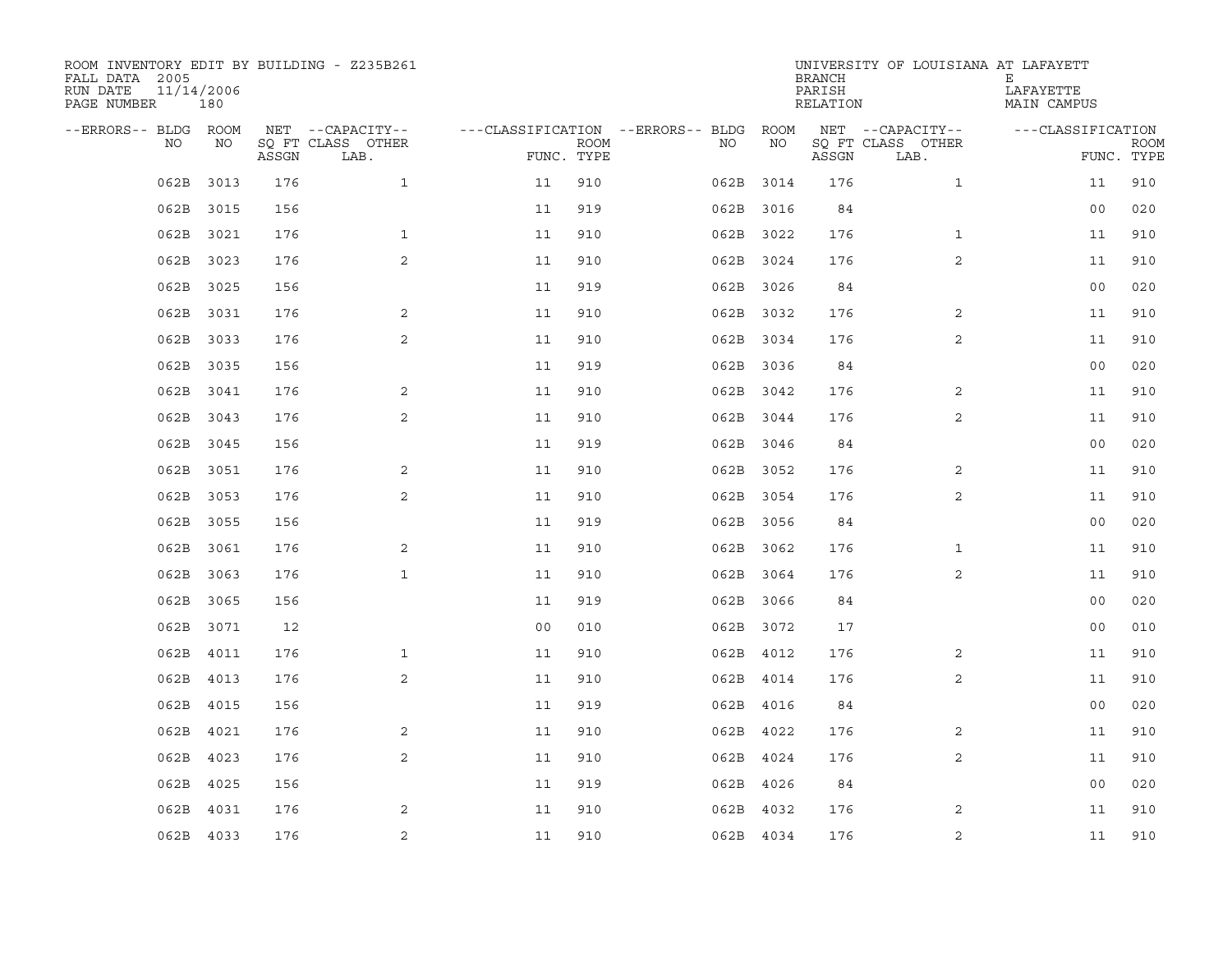| ROOM INVENTORY EDIT BY BUILDING - Z235B261<br>FALL DATA 2005<br>11/14/2006<br>RUN DATE<br>PAGE NUMBER 181 |           |                 |                                                                                        |                |                    |    |           | BRANCH<br>PARISH<br>RELATION                           | UNIVERSITY OF LOUISIANA AT LAFAYETT                                    | Е<br>LAFAYETTE<br>MAIN CAMPUS |                           |
|-----------------------------------------------------------------------------------------------------------|-----------|-----------------|----------------------------------------------------------------------------------------|----------------|--------------------|----|-----------|--------------------------------------------------------|------------------------------------------------------------------------|-------------------------------|---------------------------|
| --ERRORS-- BLDG ROOM<br>NO                                                                                | NO        | ASSGN           | NET --CAPACITY-- - ---CLASSIFICATION --ERRORS-- BLDG ROOM<br>SO FT CLASS OTHER<br>LAB. |                | ROOM<br>FUNC. TYPE | NO | NO        | ASSGN                                                  | NET --CAPACITY-- - --CLASSIFICATION<br>SQ FT CLASS OTHER<br>LAB.       |                               | <b>ROOM</b><br>FUNC. TYPE |
|                                                                                                           | 062B 4035 | 156             |                                                                                        | 11             | 919                |    | 062B 4036 | 84                                                     |                                                                        | 00                            | 020                       |
|                                                                                                           | 062B 4041 | 176             | 2                                                                                      | 11             | 910                |    | 062B 4042 | 176                                                    | $\overline{2}$                                                         | 11                            | 910                       |
|                                                                                                           | 062B 4043 | 176             | 2                                                                                      | 11             | 910                |    | 062B 4044 | 176                                                    | $\overline{2}$                                                         | 11                            | 910                       |
|                                                                                                           | 062B 4045 | 156             |                                                                                        | 11             | 919                |    | 062B 4046 | 84                                                     |                                                                        | 0 <sub>0</sub>                | 020                       |
|                                                                                                           | 062B 4051 | 176             | 2                                                                                      | 11             | 910                |    | 062B 4052 | 176                                                    | 2                                                                      | 11                            | 910                       |
|                                                                                                           | 062B 4053 | 176             | $\overline{2}$                                                                         | 11             | 910                |    | 062B 4054 | 176                                                    | $\overline{2}$                                                         | 11                            | 910                       |
|                                                                                                           | 062B 4055 | 156             |                                                                                        | 11             | 919                |    | 062B 4056 | 84                                                     |                                                                        | 0 <sub>0</sub>                | 020                       |
|                                                                                                           | 062B 4061 | 176             | 2                                                                                      | 11             | 910                |    | 062B 4062 | 176                                                    | $\overline{2}$                                                         | 11                            | 910                       |
|                                                                                                           | 062B 4063 | 176             | $\overline{2}$                                                                         | 11             | 910                |    | 062B 4064 | 176                                                    | $\overline{2}$                                                         | 11                            | 910                       |
|                                                                                                           | 062B 4065 | 156             |                                                                                        | 11             | 919                |    | 062B 4066 | 84                                                     |                                                                        | 0 <sub>0</sub>                | 020                       |
|                                                                                                           | 062B 4071 | 12              |                                                                                        | 0 <sub>0</sub> | 010                |    | 062B 4072 | 17<br>TOTAL NUMBER CLASSROOMS<br>TOTAL NUMBER LABS 210 | TOTAL NET ASSIGN SQ. FT. IN ROOM FILE<br>TOTAL NUMBER SPECIAL LABS 220 | 00<br>20,640                  | 010                       |
|                                                                                                           |           | 062D 0101 1680  |                                                                                        | 0 <sub>0</sub> | 030                |    |           | TOTAL NUMBER CLASSROOMS<br>TOTAL NUMBER LABS 210       | TOTAL NET ASSIGN SQ. FT. IN ROOM FILE<br>TOTAL NUMBER SPECIAL LABS 220 |                               |                           |
|                                                                                                           |           | 0627 0100 20179 |                                                                                        | 11             | 570                |    |           | TOTAL NUMBER CLASSROOMS<br>TOTAL NUMBER LABS 210       | TOTAL NET ASSIGN SQ. FT. IN ROOM FILE<br>TOTAL NUMBER SPECIAL LABS 220 | 20,179                        |                           |
|                                                                                                           |           | 0628 0100 19044 |                                                                                        | 11             | 570                |    |           | TOTAL NUMBER CLASSROOMS<br>TOTAL NUMBER LABS 210       | TOTAL NET ASSIGN SQ. FT. IN ROOM FILE<br>TOTAL NUMBER SPECIAL LABS 220 | 19,044                        |                           |
|                                                                                                           |           | 0629 0101 24455 |                                                                                        | 11             | 570                |    |           | TOTAL NUMBER CLASSROOMS<br>TOTAL NUMBER LABS 210       | TOTAL NET ASSIGN SQ. FT. IN ROOM FILE<br>TOTAL NUMBER SPECIAL LABS 220 | 24,455                        |                           |
|                                                                                                           |           | 0630 0101 24616 |                                                                                        | 11             | 590                |    |           |                                                        | TOTAL NET ASSIGN SO. FT. IN ROOM FILE                                  | 24,616                        |                           |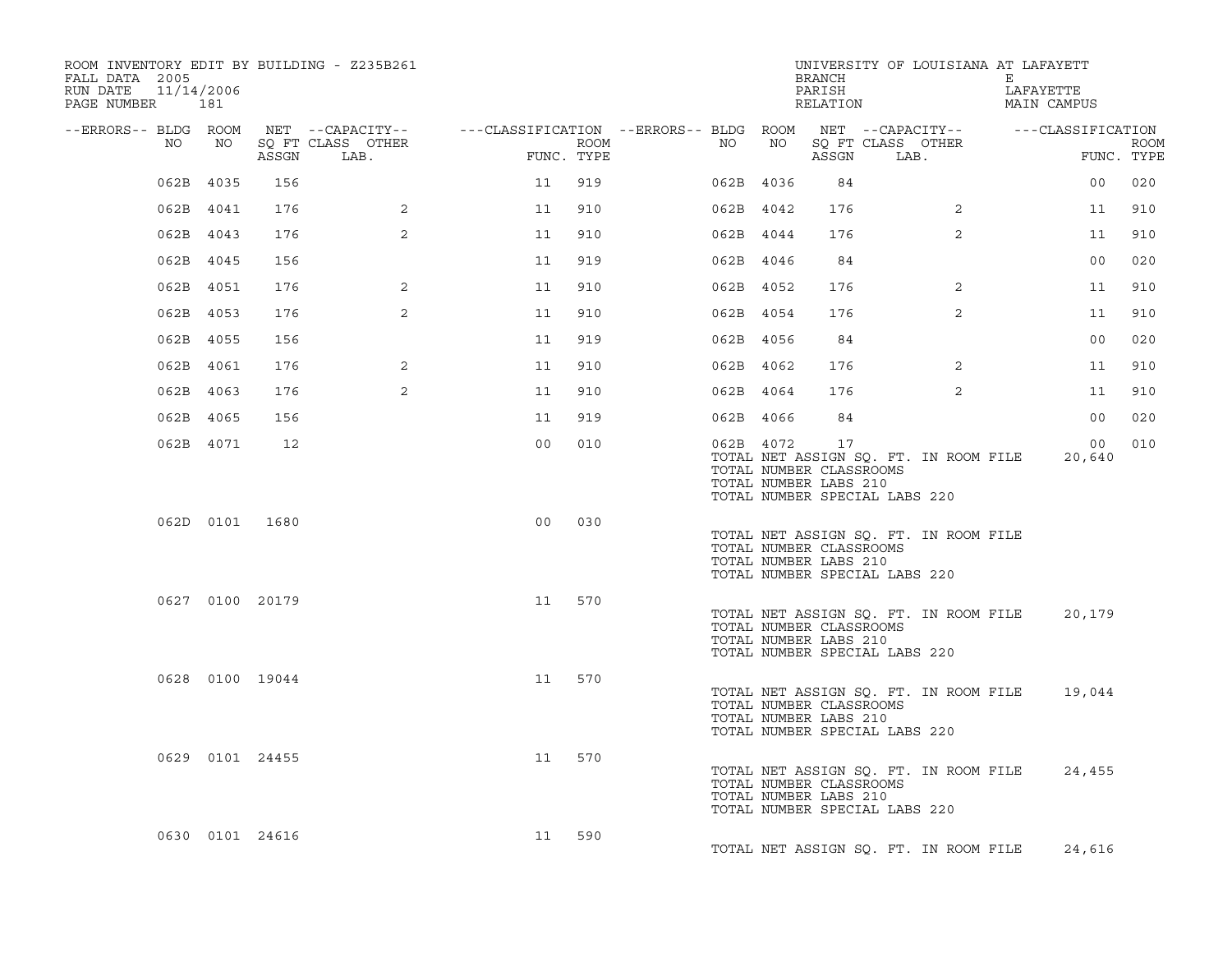| ROOM INVENTORY EDIT BY BUILDING - Z235B261<br>FALL DATA 2005<br>RUN DATE<br>PAGE NUMBER 182 | 11/14/2006 |                |                                                                                                                                           |                                                                                                                                                                                                                                                                                                                                                                                                                                                                 |            |           |            | UNIVERSITY OF LOUISIANA AT LAFAYETT<br>BRANCH<br>PARISH<br>RELATION                                                        |              | E<br>LAFAYETTE | MAIN CAMPUS    |             |
|---------------------------------------------------------------------------------------------|------------|----------------|-------------------------------------------------------------------------------------------------------------------------------------------|-----------------------------------------------------------------------------------------------------------------------------------------------------------------------------------------------------------------------------------------------------------------------------------------------------------------------------------------------------------------------------------------------------------------------------------------------------------------|------------|-----------|------------|----------------------------------------------------------------------------------------------------------------------------|--------------|----------------|----------------|-------------|
| NO                                                                                          | NO         |                | --ERRORS-- BLDG ROOM NET --CAPACITY-- -----CLASSIFICATION --ERRORS-- BLDG ROOM NET --CAPACITY-- ------CLASSIFICATION<br>SQ FT CLASS OTHER | $\begin{aligned} \mathcal{L}_1 = \mathcal{L}_2 = \mathcal{L}_3 = \mathcal{L}_4 = \mathcal{L}_5 = \mathcal{L}_6 = \mathcal{L}_7 = \mathcal{L}_7 = \mathcal{L}_8 = \mathcal{L}_7 = \mathcal{L}_8 = \mathcal{L}_9 = \mathcal{L}_9 = \mathcal{L}_7 = \mathcal{L}_8 = \mathcal{L}_9 = \mathcal{L}_7 = \mathcal{L}_8 = \mathcal{L}_9 = \mathcal{L}_9 = \mathcal{L}_8 = \mathcal{L}_9 = \mathcal{L}_9 = \mathcal{L}_9 = \mathcal{L}_9 = \mathcal{L}_9 = \mathcal{L}_9$ | ROOM       | NO        |            | NO SQ FT CLASS OTHER                                                                                                       |              |                |                | <b>ROOM</b> |
|                                                                                             |            | ASSGN          | LAB.                                                                                                                                      |                                                                                                                                                                                                                                                                                                                                                                                                                                                                 | FUNC. TYPE |           |            | ASSGN<br>TOTAL NUMBER CLASSROOMS<br>TOTAL NUMBER LABS 210<br>TOTAL NUMBER SPECIAL LABS 220                                 | LAB.         |                | FUNC. TYPE     |             |
|                                                                                             | 0631 0101  | 147            |                                                                                                                                           | 0 <sub>0</sub>                                                                                                                                                                                                                                                                                                                                                                                                                                                  | 030        |           | 0631 0101A | 74                                                                                                                         |              |                |                | 00 030      |
|                                                                                             | 0631 0102  | 108            |                                                                                                                                           | 11                                                                                                                                                                                                                                                                                                                                                                                                                                                              | 730        |           |            | TOTAL NET ASSIGN SQ. FT. IN ROOM FILE<br>TOTAL NUMBER CLASSROOMS<br>TOTAL NUMBER LABS 210<br>TOTAL NUMBER SPECIAL LABS 220 |              |                | 108            |             |
|                                                                                             |            | 0632 0101 1470 |                                                                                                                                           | 11                                                                                                                                                                                                                                                                                                                                                                                                                                                              | 570        |           |            | TOTAL NET ASSIGN SQ. FT. IN ROOM FILE<br>TOTAL NUMBER CLASSROOMS<br>TOTAL NUMBER LABS 210<br>TOTAL NUMBER SPECIAL LABS 220 |              |                | 1,470          |             |
|                                                                                             |            | 0633 0101 1200 |                                                                                                                                           | 11                                                                                                                                                                                                                                                                                                                                                                                                                                                              | 570        |           |            | TOTAL NET ASSIGN SQ. FT. IN ROOM FILE<br>TOTAL NUMBER CLASSROOMS<br>TOTAL NUMBER LABS 210<br>TOTAL NUMBER SPECIAL LABS 220 |              |                | 1,200          |             |
|                                                                                             |            | 0636 0101 2677 |                                                                                                                                           | 11                                                                                                                                                                                                                                                                                                                                                                                                                                                              | 570        |           |            | TOTAL NET ASSIGN SQ. FT. IN ROOM FILE<br>TOTAL NUMBER CLASSROOMS<br>TOTAL NUMBER LABS 210<br>TOTAL NUMBER SPECIAL LABS 220 |              |                | 2,677          |             |
|                                                                                             | 0637 0101  | 1660           | $\overline{4}$                                                                                                                            | 11                                                                                                                                                                                                                                                                                                                                                                                                                                                              | 720        | 0637 0102 |            | 898                                                                                                                        |              |                | 11             | 725         |
|                                                                                             | 0637 0103  | 42             |                                                                                                                                           | 0 <sub>0</sub>                                                                                                                                                                                                                                                                                                                                                                                                                                                  | 030        | 0637 0104 |            | 117                                                                                                                        |              |                | 11             | 725         |
|                                                                                             | 0637 0105  | 155            |                                                                                                                                           | 11                                                                                                                                                                                                                                                                                                                                                                                                                                                              | 725        |           |            | TOTAL NET ASSIGN SQ. FT. IN ROOM FILE<br>TOTAL NUMBER CLASSROOMS<br>TOTAL NUMBER LABS 210<br>TOTAL NUMBER SPECIAL LABS 220 |              |                | 2,830          |             |
|                                                                                             |            | 0638 0101 1476 |                                                                                                                                           | 11                                                                                                                                                                                                                                                                                                                                                                                                                                                              | 590        |           |            | TOTAL NET ASSIGN SQ. FT. IN ROOM FILE<br>TOTAL NUMBER CLASSROOMS<br>TOTAL NUMBER LABS 210<br>TOTAL NUMBER SPECIAL LABS 220 |              |                | 1,476          |             |
|                                                                                             | 0641 0100  | 168            |                                                                                                                                           | 11                                                                                                                                                                                                                                                                                                                                                                                                                                                              | 570        |           | 0641 0100A | 255                                                                                                                        |              |                | 00             | 020         |
|                                                                                             | 0641 0100B | 255            |                                                                                                                                           | 0 <sup>0</sup>                                                                                                                                                                                                                                                                                                                                                                                                                                                  | 020        |           | 0641 0100C | 128                                                                                                                        |              |                | 0 <sub>0</sub> | 020         |
|                                                                                             | 0641 0101  | 134            | $\overline{2}$                                                                                                                            | 11                                                                                                                                                                                                                                                                                                                                                                                                                                                              | 540        | 0641 0102 |            | 98                                                                                                                         | $\mathbf{1}$ |                | 11             | 310         |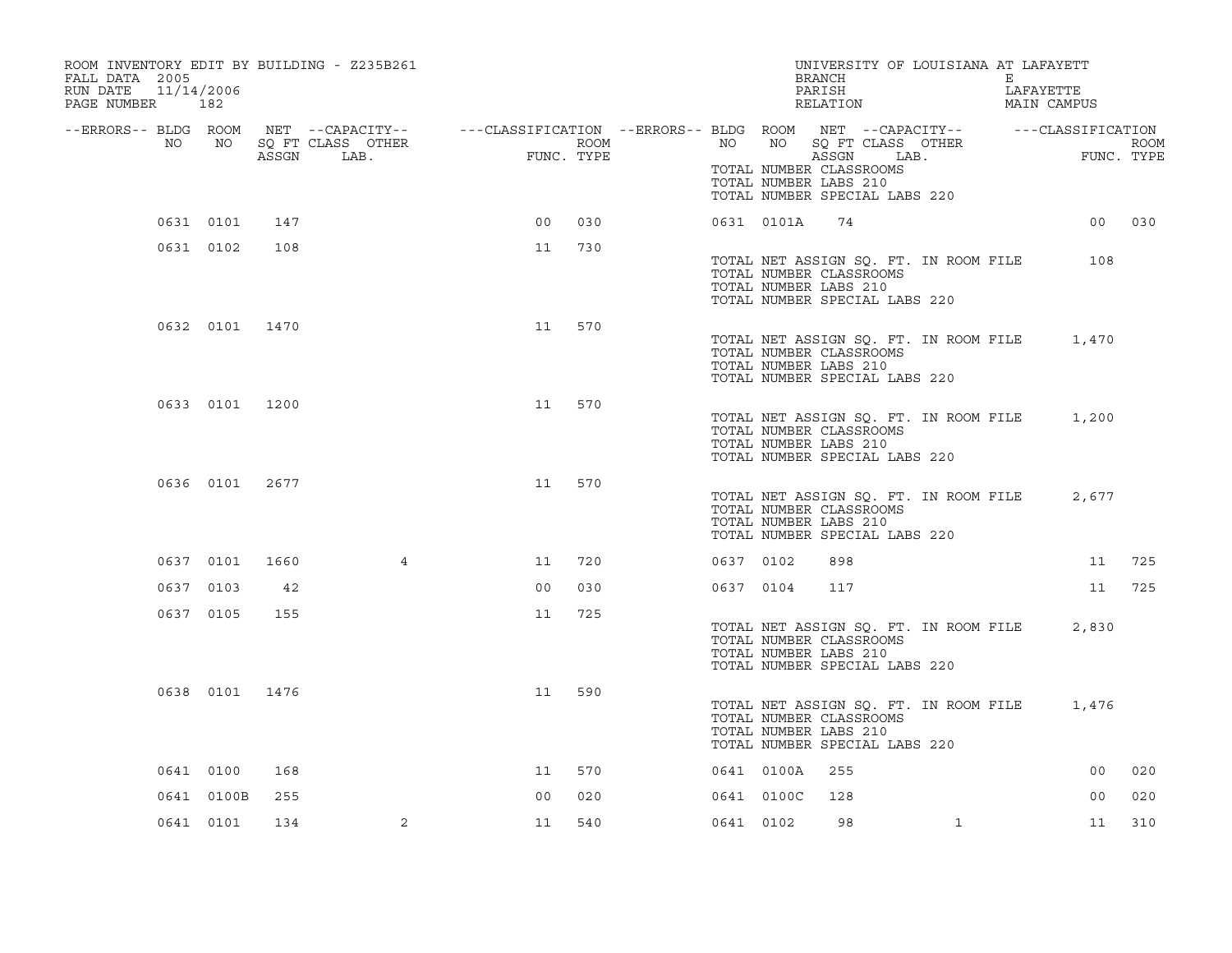| ROOM INVENTORY EDIT BY BUILDING - Z235B261<br>FALL DATA 2005<br>11/14/2006<br>RUN DATE<br>PAGE NUMBER 183 |            |       |                                       |                                        |      |           |            | <b>BRANCH</b><br>PARISH<br>RELATION              |                                       |                                       | UNIVERSITY OF LOUISIANA AT LAFAYETT<br>Е<br>LAFAYETTE<br>MAIN CAMPUS |                |             |
|-----------------------------------------------------------------------------------------------------------|------------|-------|---------------------------------------|----------------------------------------|------|-----------|------------|--------------------------------------------------|---------------------------------------|---------------------------------------|----------------------------------------------------------------------|----------------|-------------|
| --ERRORS-- BLDG ROOM<br>NO                                                                                | NO         |       | NET --CAPACITY--<br>SQ FT CLASS OTHER | ---CLASSIFICATION --ERRORS-- BLDG ROOM | ROOM | NO        | NO         |                                                  | NET --CAPACITY--<br>SQ FT CLASS OTHER |                                       | ---CLASSIFICATION                                                    |                | <b>ROOM</b> |
|                                                                                                           |            | ASSGN | LAB.                                  | FUNC. TYPE                             |      |           |            | ASSGN                                            | LAB.                                  |                                       |                                                                      | FUNC. TYPE     |             |
|                                                                                                           | 0641 0103  | 77    | 2                                     | 0 <sub>0</sub>                         | 030  |           | 0641 0103A | 21                                               |                                       | $\mathbf{1}$                          |                                                                      | 00             | 030         |
|                                                                                                           | 0641 0104  | 82    | $\overline{2}$                        | 0 <sub>0</sub>                         | 030  |           | 0641 0104A | 46                                               |                                       | $\mathbf{1}$                          |                                                                      | 00             | 030         |
|                                                                                                           | 0641 0105  | 270   |                                       | 11                                     | 570  | 0641 0106 |            | 270                                              |                                       |                                       |                                                                      | 11             | 570         |
|                                                                                                           | 0641 0107  | 270   |                                       | 11                                     | 570  | 0641 0108 |            | 270                                              |                                       |                                       |                                                                      | 11             | 570         |
|                                                                                                           | 0641 0109  | 177   |                                       | 11                                     | 575  | 0641 0110 |            | 215                                              |                                       |                                       |                                                                      | 11             | 730         |
|                                                                                                           | 0641 0111  | 21    |                                       | 0 <sub>0</sub>                         | 030  | 0641 0112 |            | 294                                              |                                       |                                       |                                                                      | 11             | 570         |
|                                                                                                           | 0641 0113  | 294   |                                       | 11                                     | 570  | 0641 0114 |            | 346                                              |                                       |                                       |                                                                      | 0 <sub>0</sub> | 030         |
|                                                                                                           | 0641 0115  | 287   |                                       | 11                                     | 540  | 0641 0116 |            | 64                                               |                                       |                                       |                                                                      | 11             | 545         |
|                                                                                                           | 0641 0117  | 73    | 2                                     | 0 <sub>0</sub>                         | 030  | 0641 0118 |            | 109                                              |                                       |                                       |                                                                      | 11             | 575         |
|                                                                                                           | 0641 0119  | 1316  |                                       | 11                                     | 570  |           |            | TOTAL NUMBER CLASSROOMS<br>TOTAL NUMBER LABS 210 | TOTAL NUMBER SPECIAL LABS 220         | TOTAL NET ASSIGN SO. FT. IN ROOM FILE |                                                                      | 4,236          |             |
|                                                                                                           | 0642 0100  | 72    |                                       | 0 <sup>0</sup>                         | 020  |           | 0642 0100A | 71                                               |                                       |                                       |                                                                      | 11             | 570         |
|                                                                                                           | 0642 0101  | 145   |                                       | 11                                     | 575  | 0642 0102 |            | 216                                              |                                       |                                       |                                                                      | 11             | 570         |
|                                                                                                           | 0642 0103  | 366   |                                       | 11                                     | 570  |           |            | TOTAL NUMBER CLASSROOMS<br>TOTAL NUMBER LABS 210 | TOTAL NUMBER SPECIAL LABS 220         | TOTAL NET ASSIGN SQ. FT. IN ROOM FILE |                                                                      | 798            |             |
|                                                                                                           | 0643 0100  | 879   |                                       | 11                                     | 570  |           |            | TOTAL NUMBER CLASSROOMS<br>TOTAL NUMBER LABS 210 | TOTAL NUMBER SPECIAL LABS 220         | TOTAL NET ASSIGN SQ. FT. IN ROOM FILE |                                                                      | 879            |             |
|                                                                                                           | 0644 0100  | 377   |                                       | 0 <sub>0</sub>                         | 020  |           | 0644 0100A | 377                                              |                                       |                                       |                                                                      | 0 <sub>0</sub> | 020         |
|                                                                                                           | 0644 0100B | 377   |                                       | 0 <sub>0</sub>                         | 020  |           | 0644 0100C | 57                                               |                                       |                                       |                                                                      | 0 <sub>0</sub> | 020         |
|                                                                                                           | 0644 0101  | 199   | $\overline{2}$                        | 11                                     | 540  | 0644 0102 |            | 234                                              |                                       | 2                                     |                                                                      | 11             | 545         |
|                                                                                                           | 0644 0103  | 107   | $\mathbf{1}$                          | 0 <sub>0</sub>                         | 030  | 0644 0104 |            | 107                                              |                                       | $\mathbf{1}$                          |                                                                      | 00             | 030         |
|                                                                                                           | 0644 0105  | 368   |                                       | 11                                     | 570  | 0644 0106 |            | 368                                              |                                       |                                       |                                                                      | 11             | 570         |
|                                                                                                           | 0644 0107  | 368   |                                       | 11                                     | 570  | 0644 0108 |            | 368                                              |                                       |                                       |                                                                      | 11             | 570         |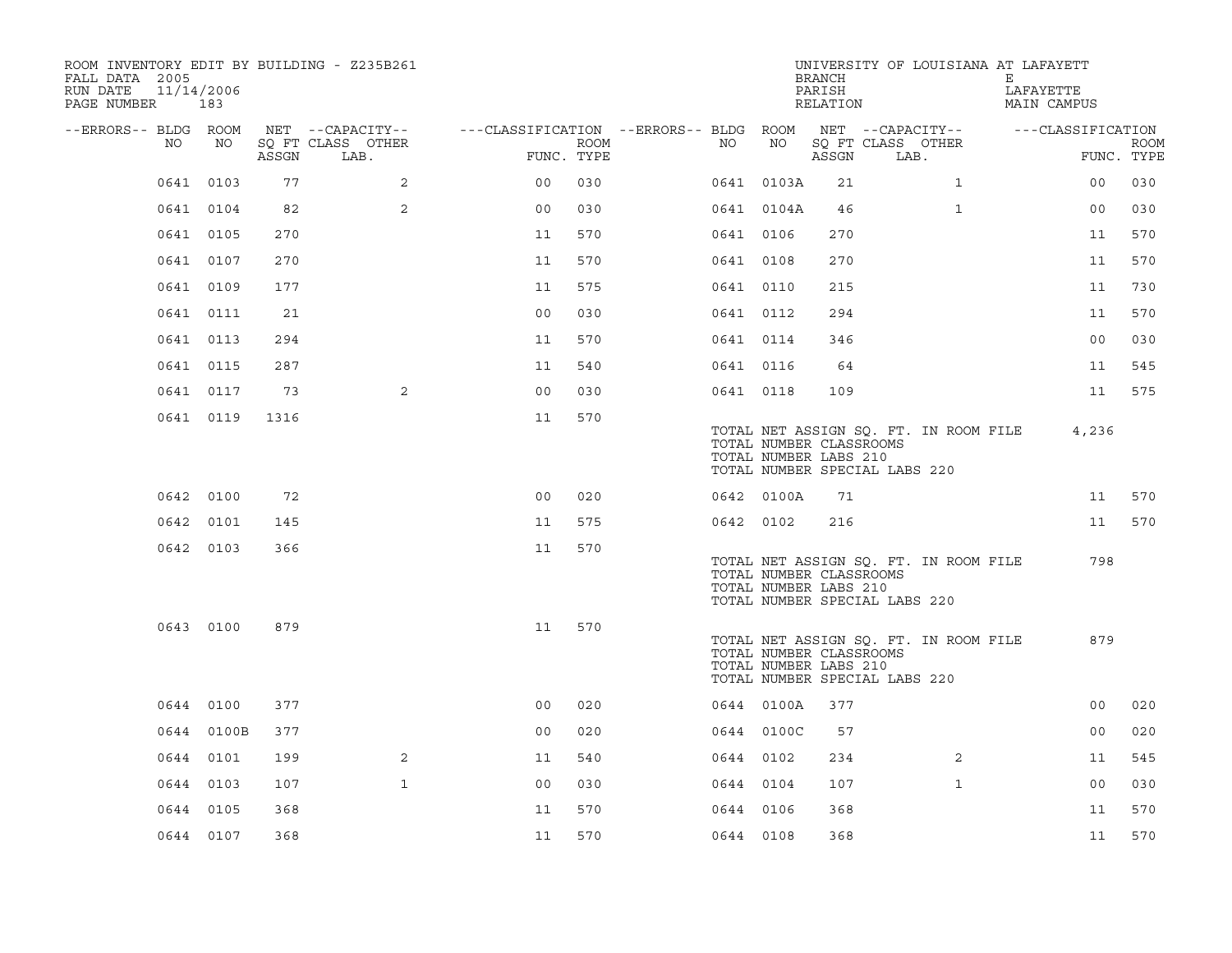| ROOM INVENTORY EDIT BY BUILDING - Z235B261<br>FALL DATA 2005<br>RUN DATE<br>PAGE NUMBER 184 | 11/14/2006     |       |                           |                                                                                                |                    |           |                                                  | <b>BRANCH</b><br>PARISH<br>RELATION |                               | UNIVERSITY OF LOUISIANA AT LAFAYETT   | Е | LAFAYETTE<br>MAIN CAMPUS |                           |
|---------------------------------------------------------------------------------------------|----------------|-------|---------------------------|------------------------------------------------------------------------------------------------|--------------------|-----------|--------------------------------------------------|-------------------------------------|-------------------------------|---------------------------------------|---|--------------------------|---------------------------|
| --ERRORS-- BLDG ROOM<br>NO                                                                  | NO             | ASSGN | SQ FT CLASS OTHER<br>LAB. | NET --CAPACITY-- - ---CLASSIFICATION --ERRORS-- BLDG ROOM NET --CAPACITY-- - ---CLASSIFICATION | ROOM<br>FUNC. TYPE | NO        | NO                                               | ASSGN                               |                               | SQ FT CLASS OTHER<br>LAB.             |   |                          | <b>ROOM</b><br>FUNC. TYPE |
|                                                                                             | 0644 0109      | 368   |                           | 11                                                                                             | 570                | 0644 0110 |                                                  | 368                                 |                               |                                       |   | 11                       | 570                       |
|                                                                                             | 0644 0111      | 507   |                           | 11                                                                                             | 575                | 0644 0112 |                                                  | 349                                 |                               |                                       |   | 11                       | 570                       |
|                                                                                             | 0644 0113      | 143   | $\mathbf{1}$              | 11                                                                                             | 575                | 0644 0114 |                                                  | 208                                 |                               |                                       |   | 11                       | 575                       |
|                                                                                             | 0644 0115      | 17    |                           | 0 <sub>0</sub>                                                                                 | 030                |           | TOTAL NUMBER CLASSROOMS<br>TOTAL NUMBER LABS 210 |                                     | TOTAL NUMBER SPECIAL LABS 220 | TOTAL NET ASSIGN SQ. FT. IN ROOM FILE |   | 3,848                    |                           |
|                                                                                             | 0645 0100      | 274   |                           | 0 <sub>0</sub>                                                                                 | 020                |           | 0645 0100A                                       | 184                                 |                               |                                       |   | 0 <sub>0</sub>           | 020                       |
|                                                                                             | 0645 0100B     | 274   |                           | 0 <sub>0</sub>                                                                                 | 020                |           | 0645 0100C                                       | 57                                  |                               |                                       |   | 0 <sub>0</sub>           | 020                       |
|                                                                                             | 0645 0101      | 196   | $\overline{2}$            | 11                                                                                             | 540                | 0645 0102 |                                                  | 198                                 |                               | $\overline{2}$                        |   | 11                       | 540                       |
|                                                                                             | 0645 0103      | 104   | $\mathbf{1}$              | 0 <sub>0</sub>                                                                                 | 030                | 0645 0104 |                                                  | 104                                 |                               | $\mathbf{1}$                          |   | 0 <sub>0</sub>           | 030                       |
|                                                                                             | 0645 0105      | 353   |                           | 11                                                                                             | 570                | 0645 0106 |                                                  | 353                                 |                               |                                       |   | 11                       | 570                       |
|                                                                                             | 0645 0107      | 353   |                           | 11                                                                                             | 570                | 0645 0108 |                                                  | 353                                 |                               |                                       |   | 11                       | 570                       |
|                                                                                             | 0645 0109      | 305   |                           | 11                                                                                             | 575                | 0645 0110 |                                                  | 256                                 |                               |                                       |   | 11                       | 570                       |
|                                                                                             | 0645 0111      | 307   |                           | 11                                                                                             | 575                | 0645 0112 |                                                  | 183                                 |                               |                                       |   | 0 <sub>0</sub>           | 030                       |
|                                                                                             | 0645 0113      | 111   |                           | 11                                                                                             | 730                | 0645 0114 | TOTAL NUMBER CLASSROOMS<br>TOTAL NUMBER LABS 210 | 25                                  | TOTAL NUMBER SPECIAL LABS 220 | TOTAL NET ASSIGN SQ. FT. IN ROOM FILE |   | 00 <sub>o</sub><br>2,785 | 030                       |
|                                                                                             | 0646 0101      | 1065  |                           | 11                                                                                             | 575                | 0646 0102 |                                                  | 149                                 |                               |                                       |   |                          | 00 030                    |
|                                                                                             | 0646 0103      | 55    |                           | 11                                                                                             | 730                |           | TOTAL NUMBER CLASSROOMS<br>TOTAL NUMBER LABS 210 |                                     | TOTAL NUMBER SPECIAL LABS 220 | TOTAL NET ASSIGN SQ. FT. IN ROOM FILE |   | 1,120                    |                           |
|                                                                                             | 0647 0001      | 5568  |                           | 11                                                                                             | 850                |           | TOTAL NUMBER CLASSROOMS<br>TOTAL NUMBER LABS 210 |                                     | TOTAL NUMBER SPECIAL LABS 220 | TOTAL NET ASSIGN SQ. FT. IN ROOM FILE |   | 5,568                    |                           |
|                                                                                             | 0648 0101 1758 |       |                           | 11                                                                                             | 570                |           |                                                  |                                     |                               | TOTAL NET ASSIGN SQ. FT. IN ROOM FILE |   | 1,758                    |                           |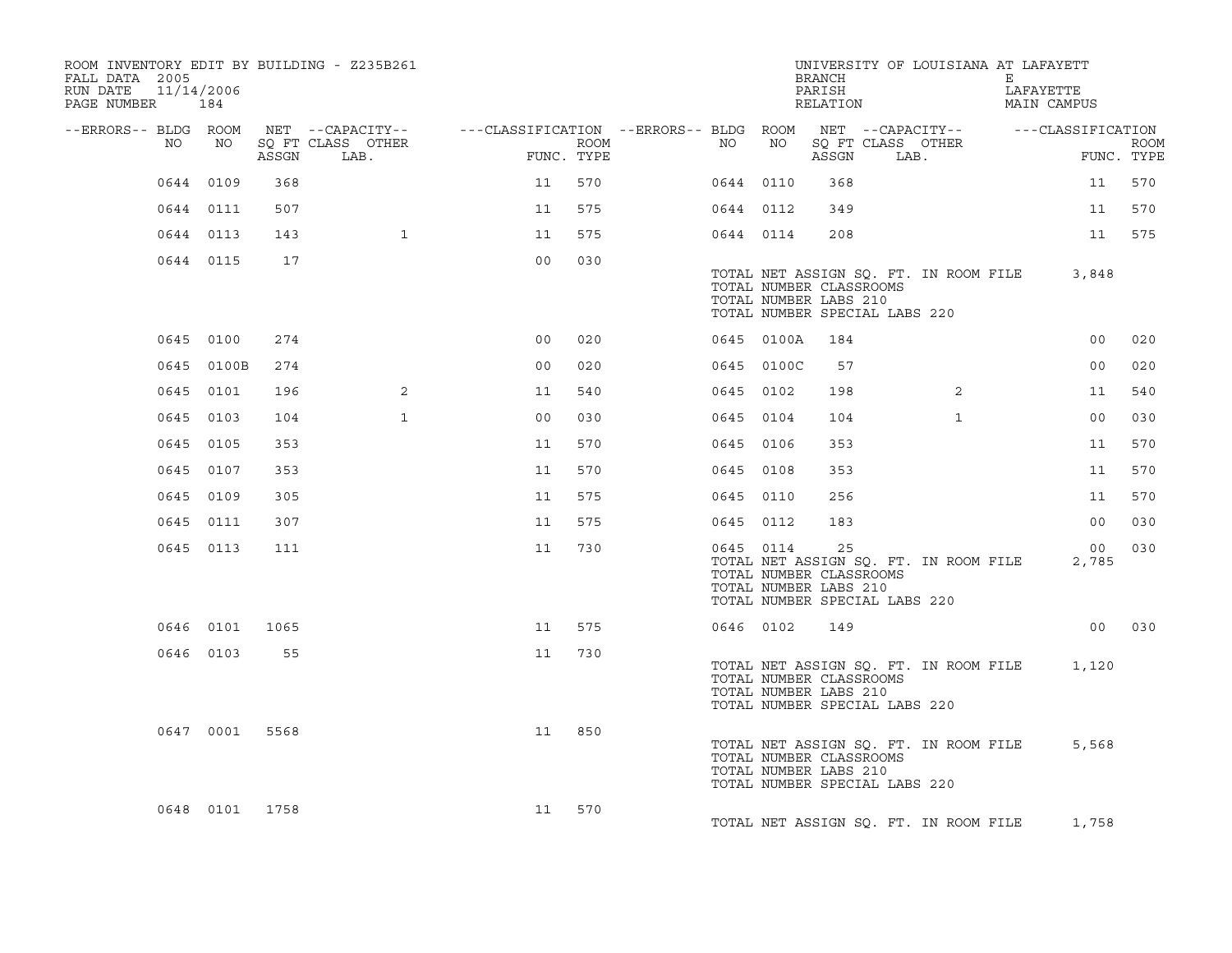| ROOM INVENTORY EDIT BY BUILDING - Z235B261<br>FALL DATA 2005<br>RUN DATE<br>11/14/2006<br>PAGE NUMBER | 185        |       |                                               |                                                                                           |      |    |            | <b>BRANCH</b><br>PARISH<br>RELATION                                                                                               |                | UNIVERSITY OF LOUISIANA AT LAFAYETT<br>Е<br>LAFAYETTE<br>MAIN CAMPUS |                           |
|-------------------------------------------------------------------------------------------------------|------------|-------|-----------------------------------------------|-------------------------------------------------------------------------------------------|------|----|------------|-----------------------------------------------------------------------------------------------------------------------------------|----------------|----------------------------------------------------------------------|---------------------------|
| --ERRORS-- BLDG ROOM<br>NO                                                                            | NO         | ASSGN | NET --CAPACITY--<br>SO FT CLASS OTHER<br>LAB. | ---CLASSIFICATION --ERRORS-- BLDG ROOM NET --CAPACITY--   ---CLASSIFICATION<br>FUNC. TYPE | ROOM | NO |            | NO SQ FT CLASS OTHER<br>ASSGN<br>TOTAL NUMBER CLASSROOMS<br>TOTAL NUMBER LABS 210<br>TOTAL NUMBER SPECIAL LABS 220                | LAB.           |                                                                      | <b>ROOM</b><br>FUNC. TYPE |
|                                                                                                       | 0649 0001  | 1472  |                                               | 11                                                                                        | 570  |    |            | TOTAL NET ASSIGN SQ. FT. IN ROOM FILE<br>TOTAL NUMBER CLASSROOMS<br>TOTAL NUMBER LABS 210<br>TOTAL NUMBER SPECIAL LABS 220        |                | 1,472                                                                |                           |
|                                                                                                       | 065A 0099A | 815   | $\overline{2}$                                | 11                                                                                        | 950  |    | 065A 0100A | 815                                                                                                                               | 2              |                                                                      | 950<br>11                 |
|                                                                                                       | 065A 0101A | 815   | 2                                             | 11                                                                                        | 950  |    | 065A 0102A | 815                                                                                                                               | 2              |                                                                      | 11<br>950                 |
|                                                                                                       | 065A 0103A | 815   | $\overline{2}$                                | 11                                                                                        | 950  |    | 065A 0104A | 815                                                                                                                               | 2              |                                                                      | 11<br>950                 |
|                                                                                                       | 065A 0105A | 815   | 2                                             | 11                                                                                        | 950  |    | 065A 0106A | 815<br>TOTAL NET ASSIGN SQ. FT. IN ROOM FILE<br>TOTAL NUMBER CLASSROOMS<br>TOTAL NUMBER LABS 210<br>TOTAL NUMBER SPECIAL LABS 220 | $\overline{2}$ | 6,520                                                                | 950<br>11                 |
|                                                                                                       | 065B 0107B | 815   | 2                                             | 11                                                                                        | 950  |    | 065B 0108B | 815                                                                                                                               | 2              |                                                                      | 11<br>950                 |
|                                                                                                       | 065B 0109B | 815   | 2                                             | 11                                                                                        | 950  |    | 065B 0110B | 815                                                                                                                               | 2              |                                                                      | 950<br>11                 |
|                                                                                                       | 065B 0111B | 815   | $\overline{2}$                                | 11                                                                                        | 950  |    | 065B 0112B | 815                                                                                                                               | $\overline{2}$ |                                                                      | 11<br>950                 |
|                                                                                                       | 065B 0113B | 815   | 2                                             | 11                                                                                        | 950  |    | 065B 0114B | 815<br>TOTAL NET ASSIGN SQ. FT. IN ROOM FILE<br>TOTAL NUMBER CLASSROOMS<br>TOTAL NUMBER LABS 210<br>TOTAL NUMBER SPECIAL LABS 220 | $\overline{2}$ | 6,520                                                                | 950<br>11                 |
|                                                                                                       | 065C 0115C | 815   | $\overline{2}$                                | 11                                                                                        | 950  |    | 065C 0116C | 815                                                                                                                               | $\overline{2}$ |                                                                      | 11<br>950                 |
|                                                                                                       | 065C 0117C | 815   | 2                                             | 11                                                                                        | 950  |    | 065C 0118C | 815                                                                                                                               | 2              |                                                                      | 950<br>11                 |
|                                                                                                       | 065C 0119C | 815   | 2                                             | 11                                                                                        | 950  |    | 065C 0120C | 815                                                                                                                               | 2              |                                                                      | 950<br>11                 |
|                                                                                                       | 065C 0121C | 815   | $\overline{2}$                                | 11                                                                                        | 950  |    | 065C 0122C | 815<br>TOTAL NET ASSIGN SQ. FT. IN ROOM FILE<br>TOTAL NUMBER CLASSROOMS<br>TOTAL NUMBER LABS 210<br>TOTAL NUMBER SPECIAL LABS 220 | 2              | 6,520                                                                | 950<br>11                 |
|                                                                                                       | 065D 0123D | 815   | 2                                             | 11                                                                                        | 950  |    | 065D 0124D | 815                                                                                                                               | 2              |                                                                      | 950<br>11                 |
|                                                                                                       | 065D 0125D | 815   | 2                                             | 11                                                                                        | 950  |    | 065D 0126D | 815                                                                                                                               | 2              |                                                                      | 950<br>11                 |
|                                                                                                       | 065D 0127D | 815   | 2                                             | 11                                                                                        | 950  |    | 065D 0128D | 815                                                                                                                               | $\overline{2}$ |                                                                      | 950<br>11                 |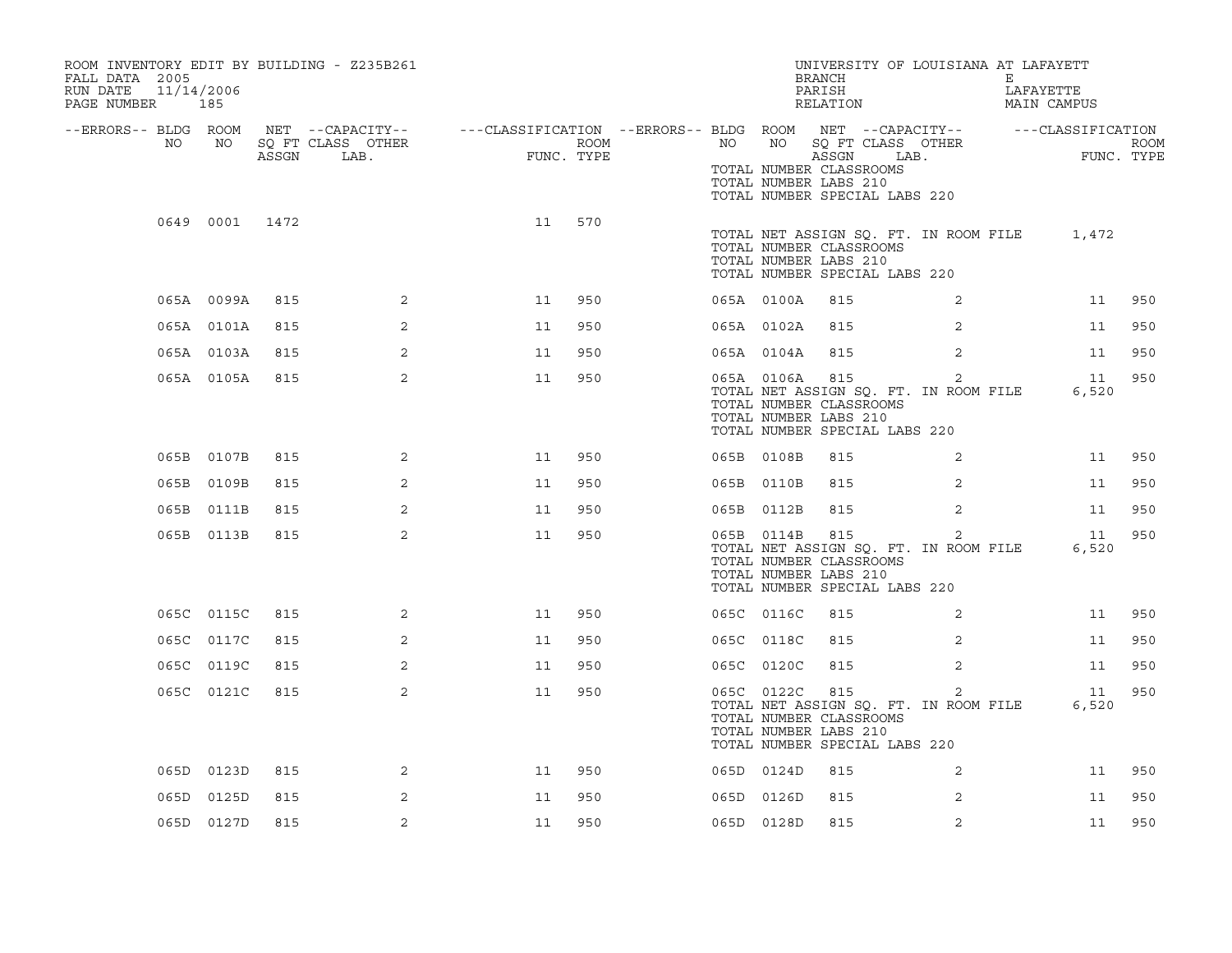| ROOM INVENTORY EDIT BY BUILDING - Z235B261<br>FALL DATA 2005<br>RUN DATE<br>11/14/2006<br>PAGE NUMBER 186 |                |     |                   |                                                                                                |      |    |            | BRANCH<br>PARISH<br>RELATION                                                                        |                                                         | UNIVERSITY OF LOUISIANA AT LAFAYETT<br>E<br>LAFAYETTE<br>MAIN CAMPUS |           |
|-----------------------------------------------------------------------------------------------------------|----------------|-----|-------------------|------------------------------------------------------------------------------------------------|------|----|------------|-----------------------------------------------------------------------------------------------------|---------------------------------------------------------|----------------------------------------------------------------------|-----------|
| --ERRORS-- BLDG ROOM<br>NO                                                                                | NO             |     | SQ FT CLASS OTHER | NET --CAPACITY--   ---CLASSIFICATION --ERRORS-- BLDG ROOM NET --CAPACITY--   ---CLASSIFICATION | ROOM | NO | NO         |                                                                                                     | SQ FT CLASS OTHER                                       |                                                                      |           |
|                                                                                                           |                |     | ASSGN LAB.        | FUNC. TYPE                                                                                     |      |    |            | ASSGN LAB.                                                                                          |                                                         | RUOP                                                                 |           |
|                                                                                                           | 065D 0129D 815 |     | $\sim$ 2          | 11                                                                                             | 950  |    |            | 065D 0130D 815<br>TOTAL NUMBER CLASSROOMS<br>TOTAL NUMBER LABS 210<br>TOTAL NUMBER SPECIAL LABS 220 | $\sim$ 2<br>TOTAL NET ASSIGN SQ. FT. IN ROOM FILE       | 6,520                                                                | 11 950    |
|                                                                                                           | 065E 0131E     | 815 | 2                 | 11                                                                                             | 950  |    | 065E 0132E | 815                                                                                                 | 2                                                       | 11                                                                   | 950       |
|                                                                                                           | 065E 0133E     | 815 | 2                 | 11                                                                                             | 950  |    | 065E 0134E | 815                                                                                                 | 2                                                       | 11                                                                   | 950       |
|                                                                                                           | 065E 0135E     | 815 | 2                 | 11                                                                                             | 950  |    | 065E 0136E | 815                                                                                                 | 2                                                       | 11                                                                   | 950       |
|                                                                                                           | 065E 0137E     | 815 | $\overline{a}$    | 11                                                                                             | 950  |    |            | 065E 0138E 815<br>TOTAL NUMBER CLASSROOMS<br>TOTAL NUMBER LABS 210<br>TOTAL NUMBER SPECIAL LABS 220 | $\overline{c}$<br>TOTAL NET ASSIGN SQ. FT. IN ROOM FILE | 11<br>6,520                                                          | 950       |
|                                                                                                           | 065F 0139F     | 815 | 2                 | 11                                                                                             | 950  |    | 065F 0140F | 815                                                                                                 | 2                                                       |                                                                      | 11 950    |
|                                                                                                           | 065F 0141F     | 815 | $\overline{2}$    | 11                                                                                             | 950  |    |            | 065F 0142F 815<br>TOTAL NUMBER CLASSROOMS<br>TOTAL NUMBER LABS 210<br>TOTAL NUMBER SPECIAL LABS 220 | $\overline{c}$                                          | 11<br>TOTAL NET ASSIGN SQ. FT. IN ROOM FILE 3,260                    | 950       |
|                                                                                                           | 065G 0143G     | 815 | $\overline{2}$    | 11                                                                                             | 950  |    | 065G 0144G | 815                                                                                                 | 2                                                       | 11                                                                   | 950       |
|                                                                                                           | 065G 0145G     | 815 | 2                 | 11                                                                                             | 950  |    | 065G 0146G | 815                                                                                                 | 2                                                       | 11                                                                   | 950       |
|                                                                                                           | 065G 0147G     | 815 | 2                 | 11                                                                                             | 950  |    | 065G 0148G | 815                                                                                                 | $\overline{2}$                                          | 11                                                                   | 950       |
|                                                                                                           | 065G 0149G     | 815 | $\overline{2}$    | 11                                                                                             | 950  |    | 065G 0150G | 815<br>TOTAL NUMBER CLASSROOMS<br>TOTAL NUMBER LABS 210<br>TOTAL NUMBER SPECIAL LABS 220            | 2<br>TOTAL NET ASSIGN SQ. FT. IN ROOM FILE              | 11<br>6,520                                                          | 950       |
|                                                                                                           | 065H 0151H     | 815 | $\overline{2}$    | 11                                                                                             | 950  |    | 065H 0152H | 815                                                                                                 | 2                                                       | 11                                                                   | 950       |
|                                                                                                           | 065H 0153H     | 815 | 2                 | 11                                                                                             | 950  |    | 065H 0154H | 815                                                                                                 | 2                                                       | 11                                                                   | 950       |
|                                                                                                           | 065H 0155H     | 815 | 2                 | 11                                                                                             | 950  |    | 065H 0156H | 815                                                                                                 | 2                                                       | 11                                                                   | 950       |
|                                                                                                           | 065H 0157H     | 815 | 2                 | 11                                                                                             | 950  |    |            | 065H 0158H 815<br>TOTAL NUMBER CLASSROOMS<br>TOTAL NUMBER LABS 210<br>TOTAL NUMBER SPECIAL LABS 220 | 2<br>TOTAL NET ASSIGN SQ. FT. IN ROOM FILE              | 6,520                                                                | 950<br>11 |
|                                                                                                           | 065I 0159I     | 815 | 2                 | 11 950                                                                                         |      |    | 065I 0160I | 815                                                                                                 | 2                                                       |                                                                      | 11 950    |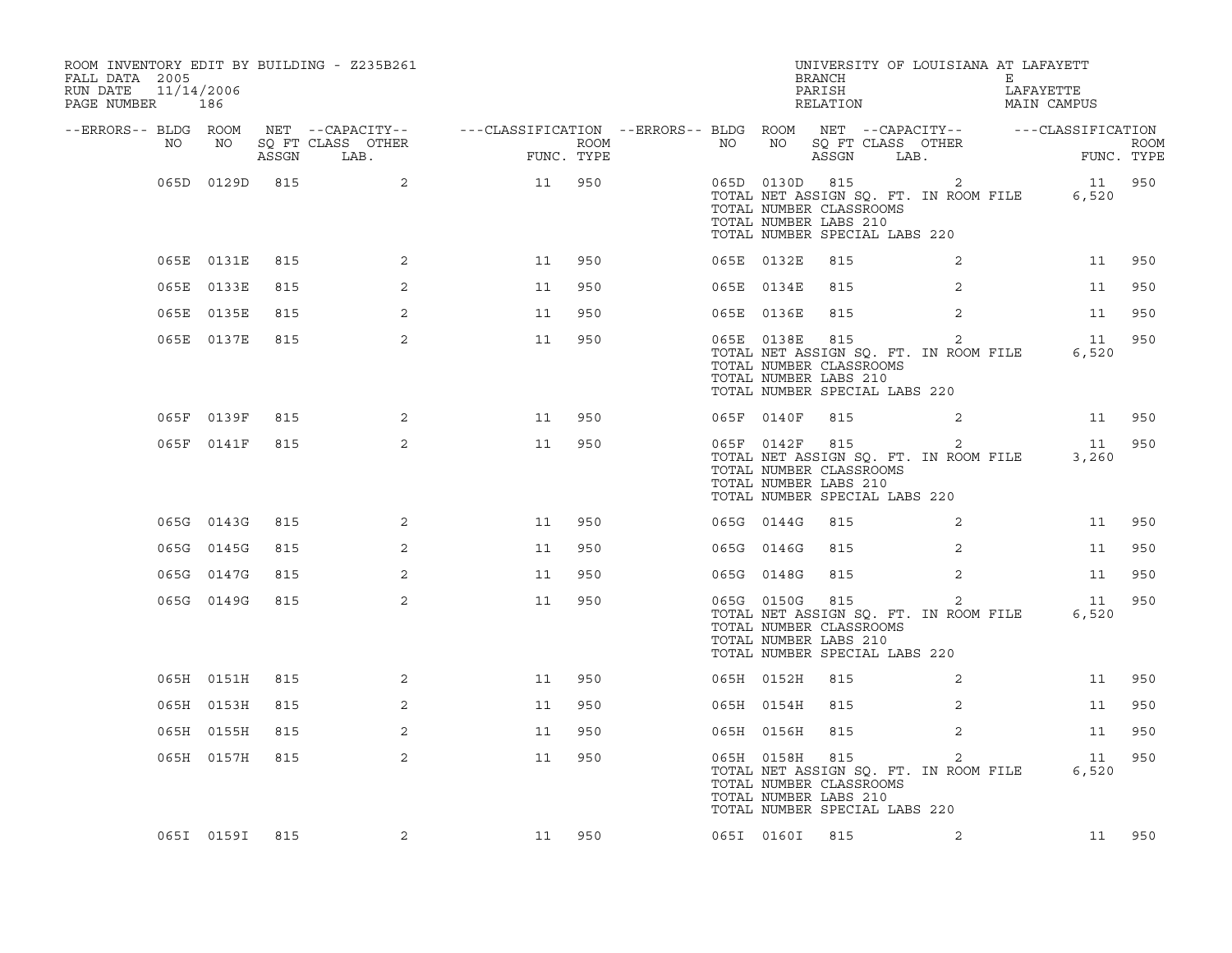| ROOM INVENTORY EDIT BY BUILDING - Z235B261<br>FALL DATA 2005<br>RUN DATE<br>PAGE NUMBER 187 | 11/14/2006 |       |                           |                                                         |                    |    |            | <b>BRANCH</b><br>PARISH<br>RELATION                                                                 | UNIVERSITY OF LOUISIANA AT LAFAYETT                     | Е | LAFAYETTE<br>MAIN CAMPUS |                           |
|---------------------------------------------------------------------------------------------|------------|-------|---------------------------|---------------------------------------------------------|--------------------|----|------------|-----------------------------------------------------------------------------------------------------|---------------------------------------------------------|---|--------------------------|---------------------------|
| --ERRORS-- BLDG ROOM                                                                        |            |       | NET --CAPACITY--          | ---CLASSIFICATION --ERRORS-- BLDG ROOM NET --CAPACITY-- |                    |    |            |                                                                                                     |                                                         |   | ---CLASSIFICATION        |                           |
| NO                                                                                          | NO         | ASSGN | SQ FT CLASS OTHER<br>LAB. |                                                         | ROOM<br>FUNC. TYPE | NO | NO         | ASSGN                                                                                               | SQ FT CLASS OTHER<br>LAB.                               |   |                          | <b>ROOM</b><br>FUNC. TYPE |
|                                                                                             | 065I 0161I | 815   | 2                         | 11                                                      | 950                |    | 065I 0162I | 815                                                                                                 | 2                                                       |   | 11                       | 950                       |
|                                                                                             | 065I 0163I | 815   | 2                         | 11                                                      | 950                |    | 065I 0164I | 815                                                                                                 | 2                                                       |   | 11                       | 950                       |
|                                                                                             | 065I 0165I | 815   | 2                         | 11                                                      | 950                |    | 065I 0166I | 815<br>TOTAL NUMBER CLASSROOMS<br>TOTAL NUMBER LABS 210<br>TOTAL NUMBER SPECIAL LABS 220            | 2<br>TOTAL NET ASSIGN SQ. FT. IN ROOM FILE              |   | 11<br>6,520              | 950                       |
|                                                                                             | 065J 0167J | 815   | 2                         | 11                                                      | 950                |    | 065J 0168J | 815                                                                                                 | 2                                                       |   | 11                       | 950                       |
|                                                                                             | 065J 0169J | 815   | $\overline{2}$            | 11                                                      | 950                |    | 065J 0170J | 815                                                                                                 | $\overline{2}$                                          |   | 11                       | 950                       |
|                                                                                             | 065J 0171J | 815   | 2                         | 11                                                      | 950                |    | 065J 0172J | 815                                                                                                 | $\overline{2}$                                          |   | 11                       | 950                       |
|                                                                                             | 065J 0173J | 815   | 2                         | 11                                                      | 950                |    | 065J 0174J | 815<br>TOTAL NUMBER CLASSROOMS<br>TOTAL NUMBER LABS 210<br>TOTAL NUMBER SPECIAL LABS 220            | 2<br>TOTAL NET ASSIGN SQ. FT. IN ROOM FILE              |   | 11<br>6,520              | 950                       |
|                                                                                             | 065K 0175K | 815   | 2                         | 11                                                      | 950                |    | 065K 0176K | 815                                                                                                 | 2                                                       |   | 11                       | 950                       |
|                                                                                             | 065K 0177K | 815   | 2                         | 11                                                      | 950                |    | 065K 0178K | 815                                                                                                 | 2                                                       |   | 11                       | 950                       |
|                                                                                             | 065K 0179K | 815   | 2                         | 11                                                      | 950                |    | 065K 0180K | 815                                                                                                 | 2                                                       |   | 11                       | 950                       |
|                                                                                             | 065K 0181K | 815   | $\overline{2}$            | 11                                                      | 950                |    |            | 065K 0182K 815<br>TOTAL NUMBER CLASSROOMS<br>TOTAL NUMBER LABS 210<br>TOTAL NUMBER SPECIAL LABS 220 | $\overline{2}$<br>TOTAL NET ASSIGN SQ. FT. IN ROOM FILE |   | 11<br>6,520              | 950                       |
|                                                                                             | 065L 0183L | 815   | 2                         | 11                                                      | 950                |    | 065L 0184L | 815                                                                                                 | 2                                                       |   | 11                       | 950                       |
|                                                                                             | 065L 0185L | 815   | 2                         | 11                                                      | 950                |    | 065L 0186L | 815                                                                                                 | 2                                                       |   | 11                       | 950                       |
|                                                                                             | 065L 0187L | 815   | 2                         | 11                                                      | 950                |    | 065L 0188L | 815                                                                                                 | 2                                                       |   | 11                       | 950                       |
|                                                                                             | 065L 0189L | 815   | 2                         | 11                                                      | 950                |    | 065L 0190L | 815<br>TOTAL NUMBER CLASSROOMS<br>TOTAL NUMBER LABS 210<br>TOTAL NUMBER SPECIAL LABS 220            | 2<br>TOTAL NET ASSIGN SQ. FT. IN ROOM FILE              |   | 11<br>6,520              | 950                       |
|                                                                                             | 065M 0191M | 815   | 2                         | 11                                                      | 950                |    | 065M 0192M | 815                                                                                                 | 2                                                       |   | 11                       | 950                       |
|                                                                                             | 065M 0193M | 815   | 2                         | 11                                                      | 950                |    | 065M 0194M | 815                                                                                                 | 2                                                       |   | 11                       | 950                       |
|                                                                                             | 065M 0195M | 815   | 2                         | 11                                                      | 950                |    | 065M 0196M | 815                                                                                                 | 2                                                       |   | 11                       | 950                       |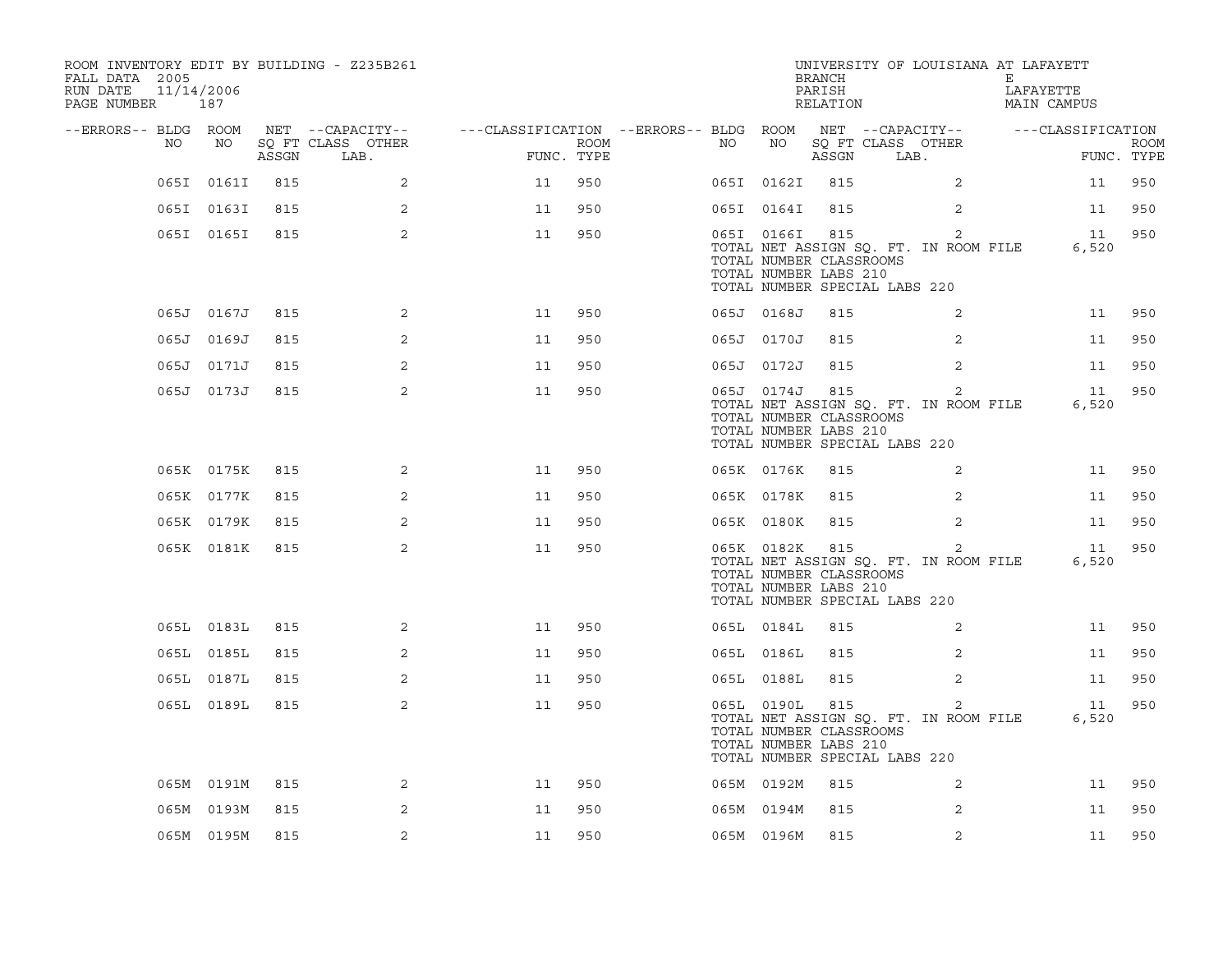| ROOM INVENTORY EDIT BY BUILDING - Z235B261<br>FALL DATA 2005<br>RUN DATE<br>PAGE NUMBER 188 | 11/14/2006 |            |       |    |                                       |                                                         |            |             |           |                | <b>BRANCH</b><br>PARISH<br>RELATION                                               |      | UNIVERSITY OF LOUISIANA AT LAFAYETT        | E. | LAFAYETTE<br>MAIN CAMPUS |             |
|---------------------------------------------------------------------------------------------|------------|------------|-------|----|---------------------------------------|---------------------------------------------------------|------------|-------------|-----------|----------------|-----------------------------------------------------------------------------------|------|--------------------------------------------|----|--------------------------|-------------|
| --ERRORS-- BLDG ROOM                                                                        | NO         | NO         |       |    | NET --CAPACITY--<br>SQ FT CLASS OTHER | ---CLASSIFICATION --ERRORS-- BLDG ROOM NET --CAPACITY-- |            | <b>ROOM</b> | NO        | NO             | SO FT CLASS OTHER                                                                 |      |                                            |    | ---CLASSIFICATION        | <b>ROOM</b> |
|                                                                                             |            |            | ASSGN |    | LAB.                                  |                                                         | FUNC. TYPE |             |           |                | ASSGN                                                                             | LAB. |                                            |    |                          | FUNC. TYPE  |
|                                                                                             |            | 065M 0197M | 815   |    | 2                                     | 11                                                      | 950        |             |           | 065M 0198M 815 | TOTAL NUMBER CLASSROOMS<br>TOTAL NUMBER LABS 210<br>TOTAL NUMBER SPECIAL LABS 220 |      | 2<br>TOTAL NET ASSIGN SQ. FT. IN ROOM FILE |    | 6,520                    | 11 950      |
|                                                                                             | 0650 0001  |            | 615   |    |                                       | 11                                                      | 650        |             |           |                | TOTAL NUMBER CLASSROOMS<br>TOTAL NUMBER LABS 210<br>TOTAL NUMBER SPECIAL LABS 220 |      | TOTAL NET ASSIGN SQ. FT. IN ROOM FILE      |    | 615                      |             |
|                                                                                             | 0651 0100  |            | 1700  |    |                                       | 0 <sub>0</sub>                                          | 020        |             | 0651 0101 |                | 468                                                                               | 30   |                                            |    | 11                       | 110         |
|                                                                                             | 0651 0102  |            | 520   | 30 |                                       | 11                                                      | 110        |             |           | 0651 0102A     | 27                                                                                |      |                                            |    | 11                       | 115         |
|                                                                                             | 0651 0103  |            | 1554  |    | 75                                    | 11                                                      | 610        |             |           | 0651 0103A     | 222                                                                               |      | 75                                         |    | 11                       | 615         |
|                                                                                             | 0651 0104  |            | 465   | 30 |                                       | 11                                                      | 110        |             |           | 0651 0104A     | 28                                                                                |      |                                            |    | 11                       | 115         |
|                                                                                             | 0651 0105  |            | 9     |    |                                       | 11                                                      | 730        |             | 0651 0106 |                | 38                                                                                |      |                                            |    | 0 <sub>0</sub>           | 020         |
|                                                                                             | 0651 0107  |            | 193   |    |                                       | 0 <sub>0</sub>                                          | 030        |             | 0651 0108 |                | 30                                                                                |      |                                            |    | 0 <sub>0</sub>           | 020         |
|                                                                                             | 0651 0109  |            | 188   |    |                                       | 0 <sub>0</sub>                                          | 030        |             | 0651 0110 |                | 250                                                                               |      |                                            |    | 11                       | 315         |
|                                                                                             | 0651 0111  |            | 273   |    | $\mathbf{1}$                          | 11                                                      | 310        |             | 0651 0112 |                | 477                                                                               |      | 12 <sup>°</sup>                            |    | 11                       | 350         |
|                                                                                             |            | 0651 0112A | 21    |    |                                       | 11                                                      | 615        |             | 0651 0113 |                | 1066                                                                              |      |                                            |    | 11                       | 650         |
|                                                                                             | 0651 0114  |            | 831   |    | 10                                    | 11                                                      | 310        |             | 0651 0115 |                | 83                                                                                |      | $\mathbf{1}$                               |    | 11                       | 310         |
|                                                                                             | 0651 0116  |            | 84    |    | $\mathbf{1}$                          | 11                                                      | 310        |             | 0651 0117 |                | 73                                                                                |      | $\mathbf{1}$                               |    | 11                       | 310         |
|                                                                                             | 0651 0118  |            | 74    |    | $\mathbf{1}$                          | 11                                                      | 310        |             | 0651 0119 |                | 185                                                                               |      | $\mathbf{1}$                               |    | 11                       | 310         |
|                                                                                             | 0651 0120  |            | 153   |    | $\mathbf{1}$                          | 11                                                      | 310        |             | 0651 0121 |                | 177                                                                               |      | 35                                         |    | 11                       | 610         |
|                                                                                             | 0651 0122  |            | 103   |    | $\mathbf{1}$                          | 11                                                      | 310        |             | 0651 0123 |                | 24                                                                                |      |                                            |    | 0 <sub>0</sub>           | 010         |
|                                                                                             | 0651 0124  |            | 27    |    |                                       | 0 <sub>0</sub>                                          | 030        |             | 0651 0125 |                | 338                                                                               |      |                                            |    | 0 <sub>0</sub>           | 020         |
|                                                                                             | 0651 0200  |            | 3277  |    | 56                                    | 11                                                      | 250        |             | 0651 0201 |                | 285                                                                               |      | $\mathbf{1}$                               |    | 11                       | 310         |
|                                                                                             | 0651 0202  |            | 141   |    | 2                                     | 11                                                      | 250        |             | 0651 0203 |                | 80                                                                                |      |                                            |    | 11                       | 850         |
|                                                                                             | 0651 0204  |            | 220   |    | 2                                     | 11                                                      | 250        |             | 0651 0205 |                | 220                                                                               |      | 2                                          |    | 11                       | 250         |
|                                                                                             | 0651 0206  |            | 220   |    | 2                                     | 11                                                      | 250        |             | 0651 0207 |                | 256                                                                               |      | 2                                          |    | 11                       | 250         |
|                                                                                             | 0651 0208  |            | 152   |    | 2                                     | 11                                                      | 660        |             | 0651 0209 |                | 656                                                                               |      |                                            |    | 11                       | 255         |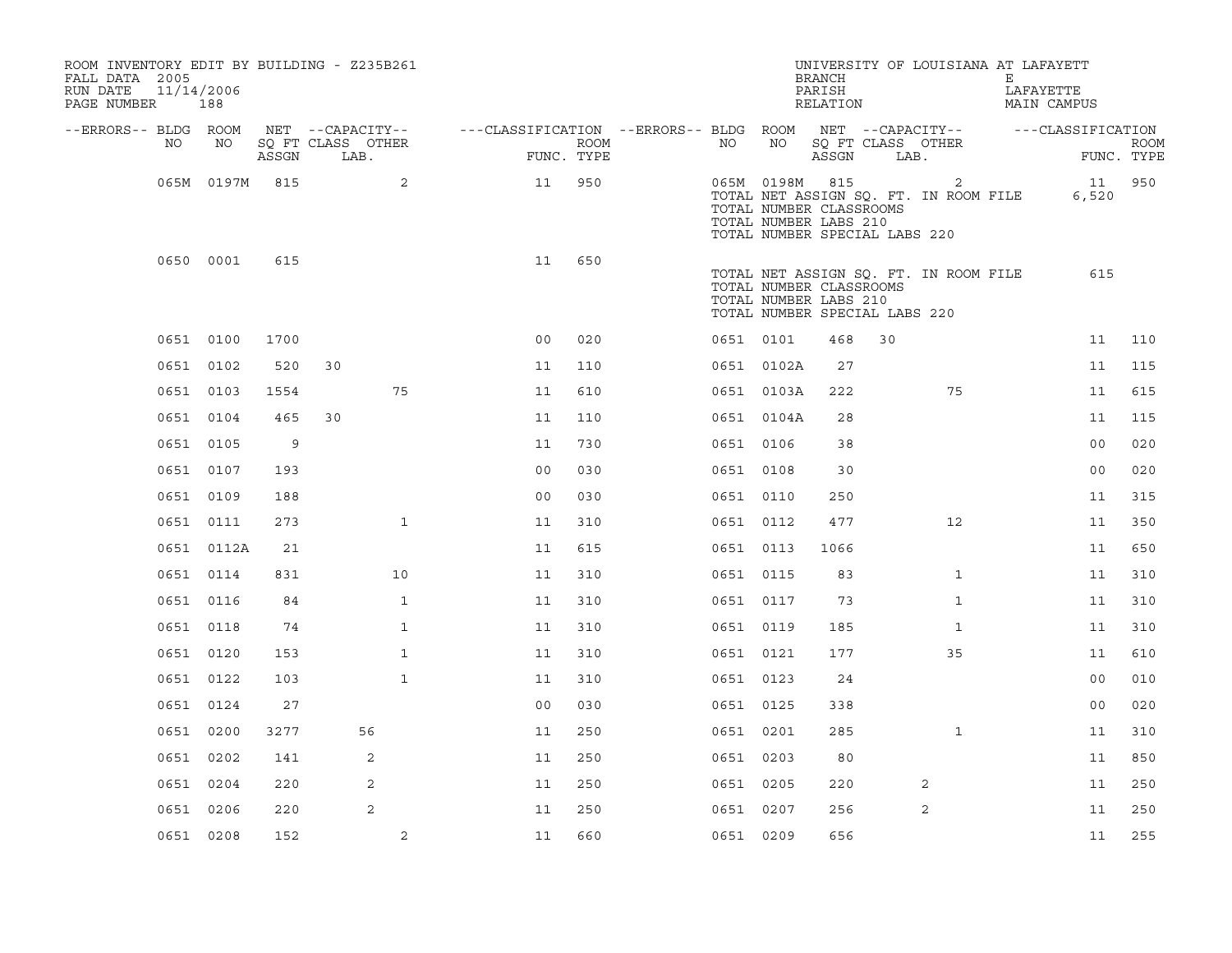| ROOM INVENTORY EDIT BY BUILDING - Z235B261<br>FALL DATA 2005<br>RUN DATE<br>PAGE NUMBER | 11/14/2006<br>189 |       |                           |                |             |                                        |            | <b>BRANCH</b><br>PARISH<br>RELATION | UNIVERSITY OF LOUISIANA AT LAFAYETT | Е<br>LAFAYETTE<br>MAIN CAMPUS |                           |
|-----------------------------------------------------------------------------------------|-------------------|-------|---------------------------|----------------|-------------|----------------------------------------|------------|-------------------------------------|-------------------------------------|-------------------------------|---------------------------|
| --ERRORS-- BLDG ROOM                                                                    |                   |       | NET --CAPACITY--          |                |             | ---CLASSIFICATION --ERRORS-- BLDG ROOM |            |                                     | NET --CAPACITY--                    | ---CLASSIFICATION             |                           |
| NO                                                                                      | NO                | ASSGN | SQ FT CLASS OTHER<br>LAB. | FUNC. TYPE     | <b>ROOM</b> | NO                                     | NO         | ASSGN                               | SQ FT CLASS OTHER<br>LAB.           |                               | <b>ROOM</b><br>FUNC. TYPE |
| 0651                                                                                    | 0210              | 484   | 2                         | 11             | 250         |                                        | 0651 0211  | 382                                 | 2                                   | 11                            | 250                       |
|                                                                                         | 0651 0212         | 123   | 2                         | 11             | 530         |                                        | 0651 0212A | 127                                 | 2                                   | 11                            | 535                       |
|                                                                                         | 0651 0213         | 305   | 2                         | 11             | 250         |                                        | 0651 0214  | 595                                 | 4                                   | 11                            | 250                       |
|                                                                                         | 0651 0214A        | 107   |                           | 11             | 255         |                                        | 0651 0215  | 53                                  |                                     | 0 <sub>0</sub>                | 030                       |
|                                                                                         | 0651 0216         | 403   | $\overline{4}$            | 11             | 250         |                                        | 0651 0217  | 254                                 | 4                                   | 11                            | 250                       |
|                                                                                         | 0651 0219         | 69    |                           | 0 <sub>0</sub> | 010         |                                        | 0651 0220  | 32                                  |                                     | 00                            | 020                       |
|                                                                                         | 0651 0221         | 32    | $\mathbf{1}$              | 00             | 020         |                                        | 0651 0222  | 438                                 | 4                                   | 0 <sub>0</sub>                | 030                       |
|                                                                                         | 0651 0223         | 86    | $\mathbf{1}$              | 0 <sub>0</sub> | 030         |                                        | 0651 0226  | 432                                 | $\overline{4}$                      | 0 <sub>0</sub>                | 030                       |
| 0651                                                                                    | 0227              | 82    | $\mathbf{1}$              | 0 <sub>0</sub> | 030         |                                        | 0651 0228  | 44                                  |                                     | 0 <sub>0</sub>                | 020                       |
|                                                                                         | 0651 0229         | 45    |                           | 0 <sub>0</sub> | 020         |                                        | 0651 0300  | 534                                 |                                     | 0 <sub>0</sub>                | 020                       |
|                                                                                         | 0651 0303         | 91    | 2                         | 11             | 895         |                                        | 0651 0304  | 214                                 | $\overline{2}$                      | 11                            | 570                       |
|                                                                                         | 0651 0305         | 231   | 2                         | 11             | 540         |                                        | 0651 0306  | 214                                 |                                     | 11                            | 570                       |
|                                                                                         | 0651 0307         | 108   | 2                         | 11             | 545         |                                        | 0651 0308  | 214                                 |                                     | 11                            | 570                       |
|                                                                                         | 0651 0309         | 108   | 2                         | 11             | 545         |                                        | 0651 0310  | 214                                 |                                     | 11                            | 570                       |
|                                                                                         | 0651 0311         | 322   | 2                         | 11             | 540         |                                        | 0651 0312  | 214                                 |                                     | 11                            | 570                       |
|                                                                                         | 0651 0314         | 214   |                           | 11             | 570         |                                        | 0651 0320  | 576                                 |                                     | 0 <sub>0</sub>                | 020                       |
|                                                                                         | 0651 0321         | 221   |                           | 11             | 575         |                                        | 0651 0322  | 142                                 |                                     | 11                            | 570                       |
|                                                                                         | 0651 0323         | 221   |                           | 11             | 575         |                                        | 0651 0324  | 142                                 |                                     | 11                            | 570                       |
|                                                                                         | 0651 0325         | 142   |                           | 11             | 570         |                                        | 0651 0326  | 142                                 |                                     | 11                            | 570                       |
|                                                                                         | 0651 0328         | 93    |                           | 11             | 570         |                                        | 0651 0329  | 96                                  | $\mathbf{1}$                        | 11                            | 310                       |
|                                                                                         | 0651 0330         | 658   |                           | 0 <sub>0</sub> | 020         |                                        | 0651 0331  | 90                                  |                                     | 11                            | 570                       |
|                                                                                         | 0651 0332         | 94    |                           | 11             | 575         |                                        | 0651 0333  | 90                                  |                                     | 11                            | 570                       |
|                                                                                         | 0651 0334         | 93    |                           | 11             | 575         |                                        | 0651 0335  | 90                                  |                                     | 11                            | 570                       |
|                                                                                         | 0651 0336         | 94    |                           | 11             | 575         |                                        | 0651 0337  | 90                                  |                                     | 11                            | 570                       |
|                                                                                         | 0651 0338         | 94    |                           | 11             | 575         |                                        | 0651 0339  | 163                                 |                                     | 11                            | 575                       |
|                                                                                         | 0651 0401         | 90    |                           | 11             | 730         |                                        | 0651 0402  | 88                                  |                                     | 11                            | 730                       |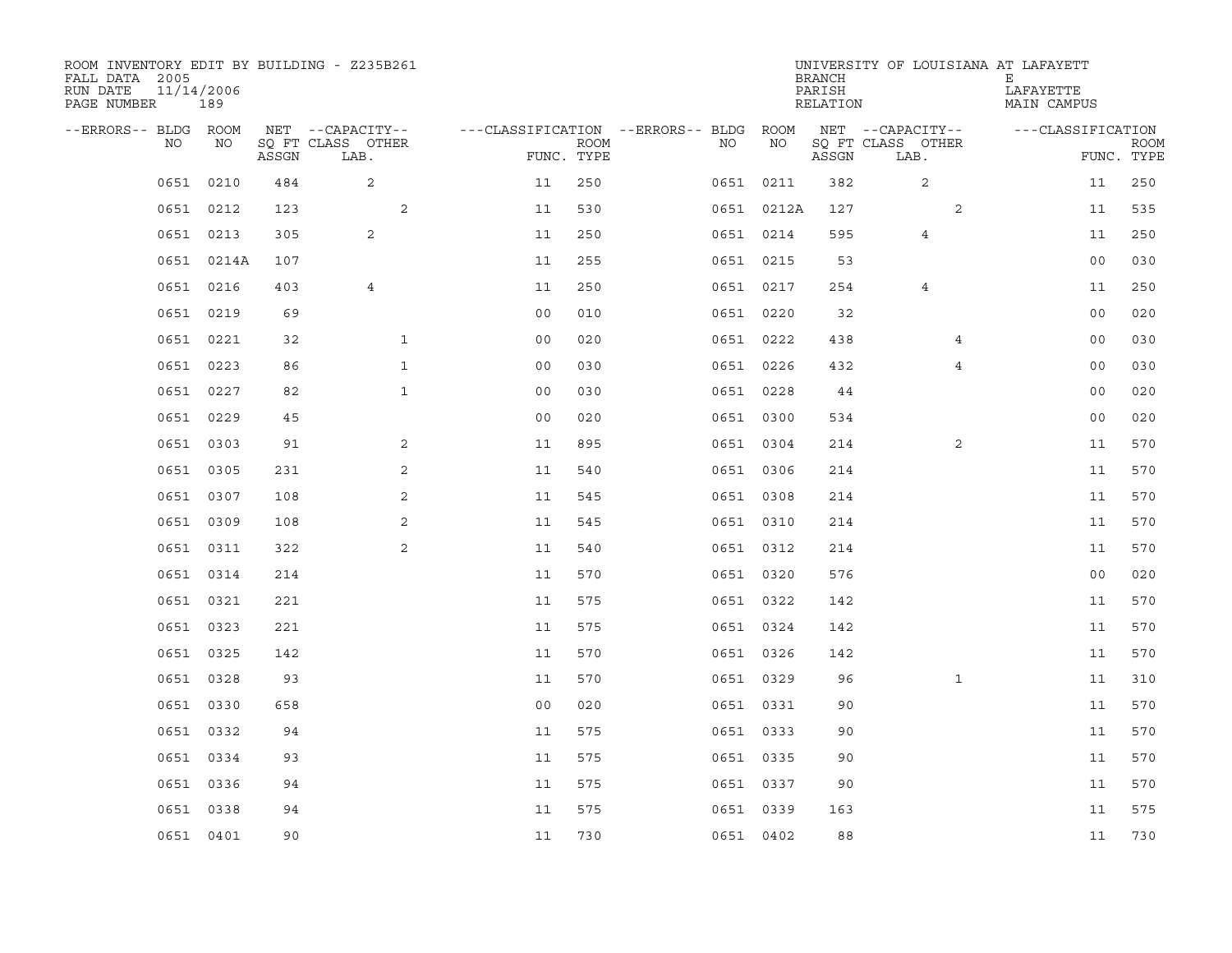| ROOM INVENTORY EDIT BY BUILDING - Z235B261<br>FALL DATA 2005<br>RUN DATE<br>PAGE NUMBER | 11/14/2006<br>190 |       |                           |                                        |      |    |            | <b>BRANCH</b><br>PARISH<br>RELATION                              | UNIVERSITY OF LOUISIANA AT LAFAYETT                                    | Е | LAFAYETTE<br>MAIN CAMPUS |                           |
|-----------------------------------------------------------------------------------------|-------------------|-------|---------------------------|----------------------------------------|------|----|------------|------------------------------------------------------------------|------------------------------------------------------------------------|---|--------------------------|---------------------------|
| --ERRORS-- BLDG ROOM                                                                    |                   |       | NET --CAPACITY--          | ---CLASSIFICATION --ERRORS-- BLDG ROOM |      |    |            |                                                                  | NET --CAPACITY--                                                       |   | ---CLASSIFICATION        |                           |
| NO                                                                                      | NO                | ASSGN | SQ FT CLASS OTHER<br>LAB. | FUNC. TYPE                             | ROOM | NO | NO         | ASSGN                                                            | SQ FT CLASS OTHER<br>LAB.                                              |   |                          | <b>ROOM</b><br>FUNC. TYPE |
|                                                                                         | 0651 0403         | 27    |                           | 0 <sub>0</sub>                         | 030  |    | 0651 0404  | 248                                                              |                                                                        |   | 0 <sub>0</sub>           | 030                       |
|                                                                                         | 0651 M0101        | 90    |                           | 0 <sub>0</sub>                         | 020  |    | 0651 M0218 | 49                                                               |                                                                        |   | 0 <sub>0</sub>           | 020                       |
|                                                                                         | 0651 M0405        | 83    |                           | 0 <sub>0</sub>                         | 020  |    |            | TOTAL NUMBER CLASSROOMS<br>TOTAL NUMBER LABS 210                 | TOTAL NET ASSIGN SQ. FT. IN ROOM FILE<br>TOTAL NUMBER SPECIAL LABS 220 |   | 19,849<br>3              |                           |
|                                                                                         | 0652 0100         | 4162  |                           | 0 <sub>0</sub>                         | 030  |    | 0652 0100A | $\mathbf{1}$<br>TOTAL NUMBER CLASSROOMS<br>TOTAL NUMBER LABS 210 | TOTAL NET ASSIGN SQ. FT. IN ROOM FILE<br>TOTAL NUMBER SPECIAL LABS 220 |   | $\mathbf{1}$             | 11 590                    |
|                                                                                         | 066A 0001         | 336   |                           | 11                                     | 745  |    |            | TOTAL NUMBER CLASSROOMS<br>TOTAL NUMBER LABS 210                 | TOTAL NET ASSIGN SQ. FT. IN ROOM FILE<br>TOTAL NUMBER SPECIAL LABS 220 |   | 336                      |                           |
|                                                                                         | 067A 0101         | 1710  |                           | 0 <sup>0</sup>                         | 030  |    | 067A 0102  | 160<br>TOTAL NUMBER CLASSROOMS<br>TOTAL NUMBER LABS 210          | TOTAL NET ASSIGN SQ. FT. IN ROOM FILE<br>TOTAL NUMBER SPECIAL LABS 220 |   | 00 <sub>o</sub>          | 030                       |
|                                                                                         | 0700 0101         | 143   | $\overline{3}$            | 00                                     | 030  |    | 0700 0102  | 165                                                              | 3                                                                      |   | 0 <sub>0</sub>           | 030                       |
|                                                                                         | 0700 0103         | 30    | $\mathbf{1}$              | 0 <sub>0</sub>                         | 030  |    | 0700 0104  | 30                                                               | $\mathbf{1}$                                                           |   | 00                       | 030                       |
|                                                                                         | 0700 0105         | 363   | 10                        | 11                                     | 725  |    | 0700 0106  | 1121                                                             | 10                                                                     |   | 11                       | 650                       |
|                                                                                         | 0700 0107         | 47    |                           | 0 <sub>0</sub>                         | 020  |    | 0700 0108  | 23                                                               | $\mathbf{1}$                                                           |   | 0 <sub>0</sub>           | 030                       |
|                                                                                         | 0700 0109         | 23    | $\mathbf{1}$              | 0 <sub>0</sub>                         | 030  |    | 0700 0110  | 406                                                              | 4                                                                      |   | 11                       | 315                       |
| 0700                                                                                    | 0111              | 47    |                           | 11                                     | 730  |    | 0700 0112  | 97                                                               | $\mathbf{1}$                                                           |   | 11                       | 310                       |
|                                                                                         | 0700 0113         | 115   | $\mathbf{1}$              | 11                                     | 310  |    | 0700 0114  | 115                                                              | $\mathbf{1}$                                                           |   | 11                       | 310                       |
|                                                                                         | 0700 0115         | 119   | $\mathbf{1}$              | 11                                     | 310  |    | 0700 0116  | 222                                                              | $\mathbf{1}$                                                           |   | 11                       | 310                       |
|                                                                                         | 0700 0117         | 125   | $\overline{4}$            | 11                                     | 635  |    | 0700 0118  | 1603                                                             | 6                                                                      |   | 11                       | 720                       |
|                                                                                         | 0700 0119         | 4940  | 4                         | 11                                     | 250  |    | 0700 0120  | 2117                                                             | 6                                                                      |   | 11                       | 740                       |
| 0700                                                                                    | 0121              | 876   |                           | 11                                     | 255  |    | 0700 0122  | 876                                                              |                                                                        |   | 11                       | 255                       |
|                                                                                         | 0700 0123         | 876   |                           | 11                                     | 255  |    |            |                                                                  | TOTAL NET ASSIGN SQ. FT. IN ROOM FILE                                  |   | 14,018                   |                           |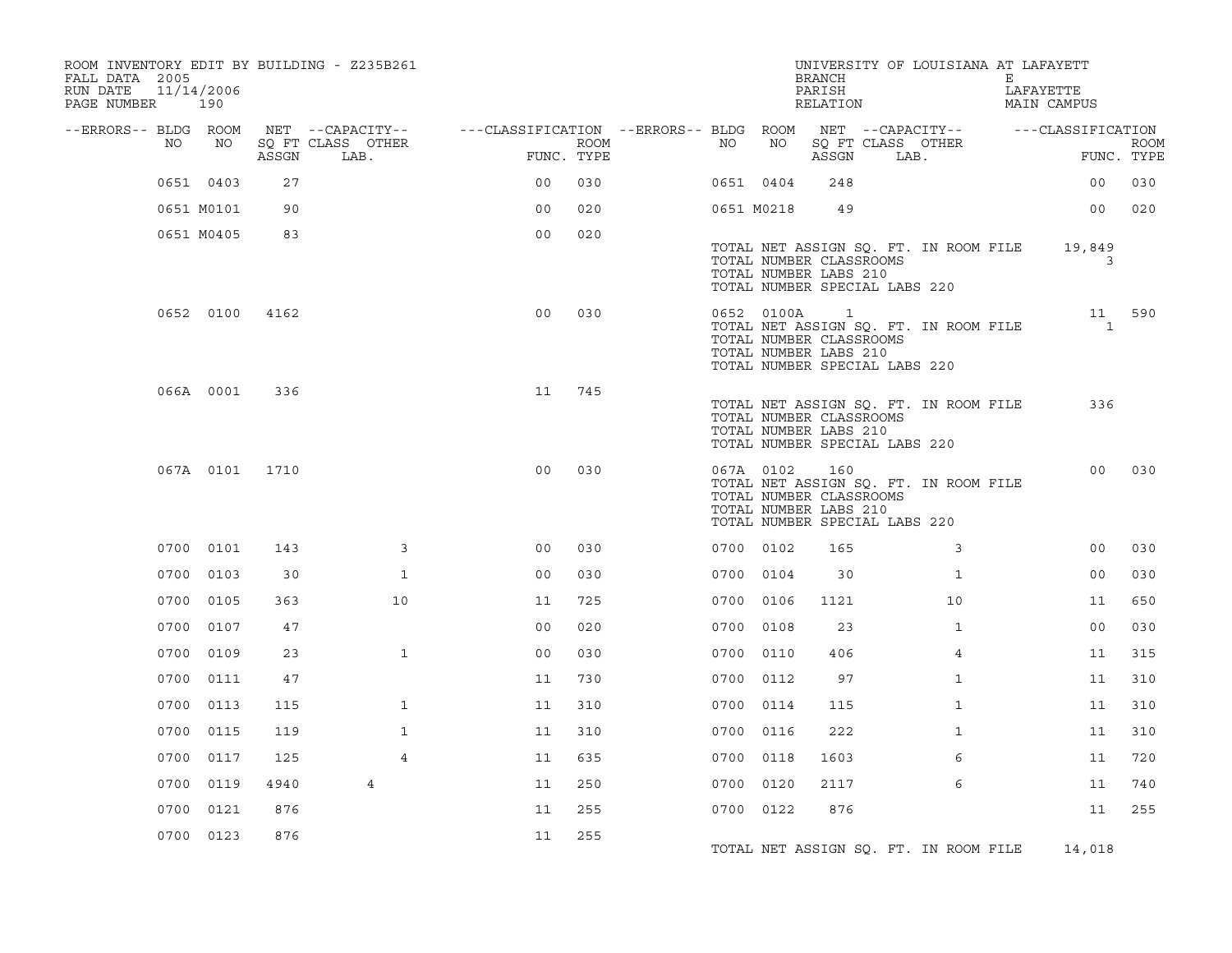| ROOM INVENTORY EDIT BY BUILDING - Z235B261<br>FALL DATA 2005<br>RUN DATE<br>PAGE NUMBER | 11/14/2006<br>191 |       |                                                                                                                             |                |      |           | UNIVERSITY OF LOUISIANA AT LAFAYETT<br><b>BRANCH</b><br>PARISH<br>RELATION                                                        |                | E | LAFAYETTE<br>MAIN CAMPUS |                    |
|-----------------------------------------------------------------------------------------|-------------------|-------|-----------------------------------------------------------------------------------------------------------------------------|----------------|------|-----------|-----------------------------------------------------------------------------------------------------------------------------------|----------------|---|--------------------------|--------------------|
| --ERRORS-- BLDG ROOM<br>NO                                                              | NO                | ASSGN | NET --CAPACITY-- - ---CLASSIFICATION --ERRORS-- BLDG ROOM NET --CAPACITY-- - ---CLASSIFICATION<br>SQ FT CLASS OTHER<br>LAB. | FUNC. TYPE     | ROOM | NO        | NO SQ FT CLASS OTHER<br>ASSGN                                                                                                     | LAB.           |   |                          | ROOM<br>FUNC. TYPE |
|                                                                                         |                   |       |                                                                                                                             |                |      |           | TOTAL NUMBER CLASSROOMS<br>TOTAL NUMBER LABS 210<br>TOTAL NUMBER SPECIAL LABS 220                                                 |                |   |                          |                    |
|                                                                                         | 0701 0101         | 2098  |                                                                                                                             | 11             | 560  | 0701 0102 | 80                                                                                                                                |                |   |                          | 11 730             |
|                                                                                         | 0701 0103         | 772   |                                                                                                                             | 11             | 720  |           | TOTAL NET ASSIGN SQ. FT. IN ROOM FILE<br>TOTAL NUMBER CLASSROOMS<br>TOTAL NUMBER LABS 210<br>TOTAL NUMBER SPECIAL LABS 220        |                |   | 2,950                    |                    |
|                                                                                         | 0702 0101         | 90    |                                                                                                                             | 0 <sub>0</sub> | 030  |           | TOTAL NET ASSIGN SQ. FT. IN ROOM FILE<br>TOTAL NUMBER CLASSROOMS<br>TOTAL NUMBER LABS 210<br>TOTAL NUMBER SPECIAL LABS 220        |                |   |                          |                    |
|                                                                                         | 0703 0101 83160   |       |                                                                                                                             | 11             | 580  |           | TOTAL NET ASSIGN SQ. FT. IN ROOM FILE<br>TOTAL NUMBER CLASSROOMS<br>TOTAL NUMBER LABS 210<br>TOTAL NUMBER SPECIAL LABS 220        |                |   | 83,160                   |                    |
|                                                                                         | 0704 0100         | 784   | 2                                                                                                                           | 11             | 970  |           | TOTAL NET ASSIGN SQ. FT. IN ROOM FILE<br>TOTAL NUMBER CLASSROOMS<br>TOTAL NUMBER LABS 210<br>TOTAL NUMBER SPECIAL LABS 220        |                |   | 784                      |                    |
|                                                                                         | 074A 0001         | 576   | $\mathbf{1}$                                                                                                                | 11             | 950  | 074A 0002 | 686                                                                                                                               | 2              |   | 11                       | 950                |
|                                                                                         | 074A 0003         | 576   | $\mathbf{1}$                                                                                                                | 11             | 950  | 074A 0004 | 686<br>TOTAL NET ASSIGN SQ. FT. IN ROOM FILE<br>TOTAL NUMBER CLASSROOMS<br>TOTAL NUMBER LABS 210<br>TOTAL NUMBER SPECIAL LABS 220 | 2              |   | 11<br>2,524              | 950                |
|                                                                                         | 074B 0005         | 306   | 2                                                                                                                           | 11             | 950  | 074B 0006 | 306                                                                                                                               | $\mathbf{1}$   |   | 11                       | 950                |
|                                                                                         | 074B 0007         | 306   | 2                                                                                                                           | 11             | 950  | 074B 0008 | 306                                                                                                                               | $\mathbf{1}$   |   | 11                       | 950                |
|                                                                                         | 074B 0009         | 306   | $\mathbf{1}$                                                                                                                | 11             | 950  | 074B 0010 | 306                                                                                                                               | $\overline{2}$ |   | 11                       | 950                |
|                                                                                         | 074B 0011         | 306   | $\mathbf{1}$                                                                                                                | 11             | 950  | 074B 0012 | 306<br>TOTAL NET ASSIGN SQ. FT. IN ROOM FILE<br>TOTAL NUMBER CLASSROOMS<br>TOTAL NUMBER LABS 210<br>TOTAL NUMBER SPECIAL LABS 220 | 2              |   | 11<br>2,448              | 950                |
|                                                                                         | 074C 0013         | 620   | 2                                                                                                                           | 11 950         |      | 074C 0014 | 620                                                                                                                               | $\mathbf{1}$   |   |                          | 11 950             |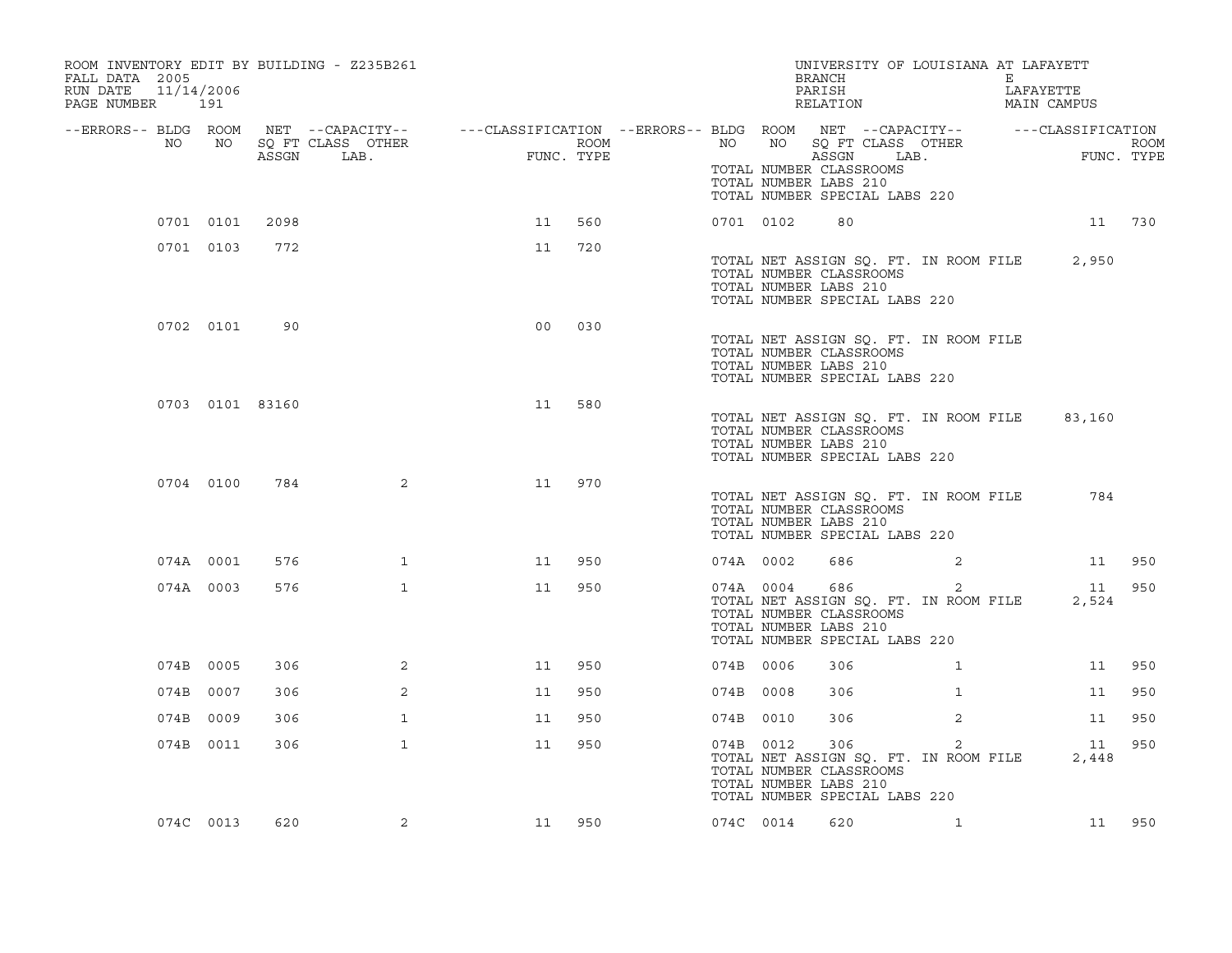| ROOM INVENTORY EDIT BY BUILDING - Z235B261<br>FALL DATA 2005<br>RUN DATE<br>PAGE NUMBER | 11/14/2006<br>192 |       |                           |                                        |             |           |            | <b>BRANCH</b><br>PARISH<br>RELATION                                                      | UNIVERSITY OF LOUISIANA AT LAFAYETT                     | Е<br>LAFAYETTE | MAIN CAMPUS       |                           |
|-----------------------------------------------------------------------------------------|-------------------|-------|---------------------------|----------------------------------------|-------------|-----------|------------|------------------------------------------------------------------------------------------|---------------------------------------------------------|----------------|-------------------|---------------------------|
| --ERRORS-- BLDG ROOM                                                                    |                   |       | NET --CAPACITY--          | ---CLASSIFICATION --ERRORS-- BLDG ROOM |             |           |            |                                                                                          | NET --CAPACITY--                                        |                | ---CLASSIFICATION |                           |
| NO                                                                                      | NO                | ASSGN | SQ FT CLASS OTHER<br>LAB. | FUNC. TYPE                             | <b>ROOM</b> | NO        | NO         | ASSGN                                                                                    | SQ FT CLASS OTHER<br>LAB.                               |                |                   | <b>ROOM</b><br>FUNC. TYPE |
| 074C                                                                                    | 0015              | 620   | 2                         | 11                                     | 950         | 074C 0016 |            | 620                                                                                      | $\mathbf{1}$                                            |                | 11                | 950                       |
|                                                                                         | 074C 0017         | 620   | $\mathbf{1}$              | 11                                     | 950         | 074C 0018 |            | 620                                                                                      | 2                                                       |                | 11                | 950                       |
|                                                                                         | 074C 0019         | 620   | 2                         | 11                                     | 950         | 074C 0020 |            | 620<br>TOTAL NUMBER CLASSROOMS<br>TOTAL NUMBER LABS 210<br>TOTAL NUMBER SPECIAL LABS 220 | $\overline{2}$<br>TOTAL NET ASSIGN SQ. FT. IN ROOM FILE |                | 11<br>4,960       | 950                       |
| 0920                                                                                    | 0100              | 1673  |                           | 0 <sub>0</sub>                         | 020         |           | 0920 0100A | 369                                                                                      |                                                         |                | 0 <sub>0</sub>    | 020                       |
| 0920                                                                                    | 0100B             | 607   |                           | 0 <sub>0</sub>                         | 020         | 0920      | 0100C      | 425                                                                                      |                                                         |                | 0 <sub>0</sub>    | 020                       |
| 0920                                                                                    | 0100D             | 448   |                           | 0 <sub>0</sub>                         | 020         | 0920      | 0100E      | 524                                                                                      |                                                         |                | 0 <sub>0</sub>    | 020                       |
| 0920                                                                                    | 0100S             | 235   |                           | 0 <sub>0</sub>                         | 020         | 0920      | 0101       | 499                                                                                      | 10                                                      |                | 11                | 350                       |
| 0920                                                                                    | 0101M             | 471   |                           | 0 <sub>0</sub>                         | 030         | 0920 0102 |            | 1838                                                                                     | 80                                                      |                | 11                | 610                       |
| 0920                                                                                    | 0102M             | 406   |                           | 0 <sub>0</sub>                         | 030         | 0920      | 0103       | 158                                                                                      | 3                                                       |                | 0 <sub>0</sub>    | 030                       |
| 0920                                                                                    | 0104              | 182   | 2                         | 11                                     | 615         | 0920 0105 |            | 158                                                                                      | 3                                                       |                | 0 <sub>0</sub>    | 030                       |
| 0920                                                                                    | 0106              | 182   |                           | 0 <sub>0</sub>                         | 030         | 0920      | 0107       | 121                                                                                      | $\mathbf{1}$                                            |                | 11                | 310                       |
| 0920                                                                                    | 0108              | 179   | $\mathbf{1}$              | 11                                     | 310         | 0920 0109 |            | 121                                                                                      | $\mathbf{1}$                                            |                | 11                | 310                       |
| 0920                                                                                    | 0110              | 179   | $\mathbf{1}$              | 11                                     | 310         | 0920      | 0111       | 179                                                                                      | $\mathbf{1}$                                            |                | 11                | 310                       |
| 0920                                                                                    | 0112              | 199   | $\mathbf{1}$              | 11                                     | 315         | 0920      | 0113       | 188                                                                                      | $\mathbf{1}$                                            |                | 11                | 310                       |
| 0920                                                                                    | 0114              | 522   |                           | 11                                     | 315         | 0920      | 0115       | 149                                                                                      | $\mathbf{1}$                                            |                | 11                | 310                       |
| 0920                                                                                    | 0116              | 964   | $\overline{4}$            | 11                                     | 310         | 0920      | 0117       | 153                                                                                      | $\mathbf{1}$                                            |                | 11                | 310                       |
| 0920                                                                                    | 0118              | 175   | $\mathbf{1}$              | 11                                     | 310         | 0920      | 0119       | 274                                                                                      | $\mathbf{1}$                                            |                | 11                | 310                       |
| 0920                                                                                    | 0120              | 142   |                           | 11                                     | 650         | 0920      | 0122       | 134                                                                                      | $\mathbf{1}$                                            |                | 11                | 310                       |
| 0920                                                                                    | 0123              | 305   | $\mathbf{1}$              | 11                                     | 350         | 0920      | 0124       | 134                                                                                      | $\mathbf{1}$                                            |                | 11                | 310                       |
| 0920                                                                                    | 0125              | 86    | $\mathbf{1}$              | 11                                     | 310         | 0920      | 0126       | 134                                                                                      | $\mathbf{1}$                                            |                | 11                | 310                       |
| 0920                                                                                    | 0127              | 82    | $\mathbf{1}$              | 11                                     | 310         | 0920      | 0128       | 125                                                                                      | $\mathbf{1}$                                            |                | 11                | 310                       |
| 0920                                                                                    | 0129              | 82    | $\mathbf{1}$              | 11                                     | 310         | 0920      | 0130       | 137                                                                                      | $\mathbf{1}$                                            |                | 11                | 310                       |
| 0920                                                                                    | 0132              | 121   | $\mathbf{1}$              | 11                                     | 310         | 0920      | 0134       | 120                                                                                      | $\mathbf{1}$                                            |                | 11                | 310                       |
|                                                                                         | 0920 0136         | 121   | $\mathbf{1}$              | 11                                     | 310         | 0920 0140 |            | 125                                                                                      | $\mathbf{1}$                                            |                | 11                | 310                       |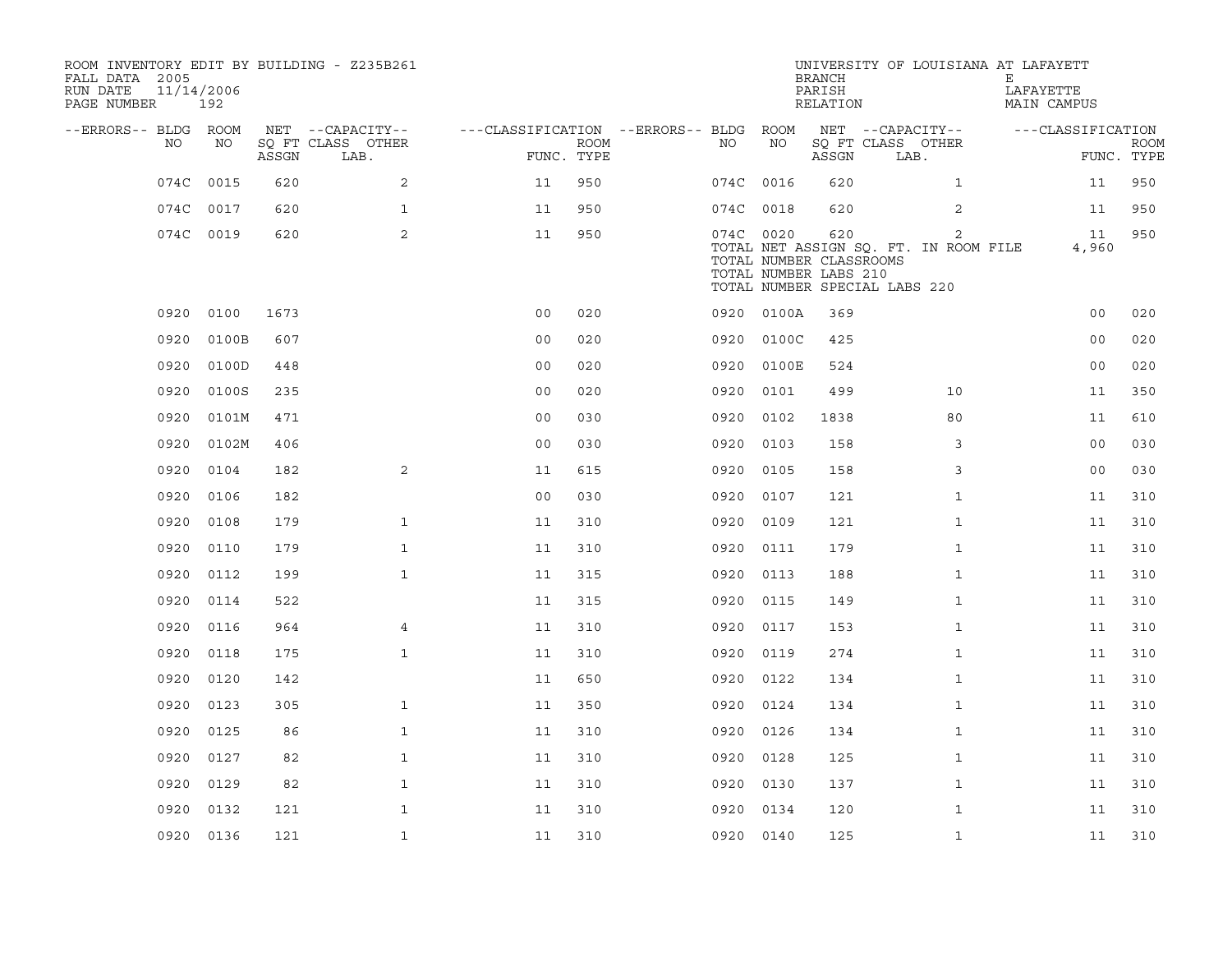| ROOM INVENTORY EDIT BY BUILDING - Z235B261<br>FALL DATA 2005<br>RUN DATE<br>PAGE NUMBER | 11/14/2006<br>193 |       |                           |                                        | UNIVERSITY OF LOUISIANA AT LAFAYETT<br><b>BRANCH</b><br>PARISH<br>RELATION |   |           |            |       |                           |              | Е<br>LAFAYETTE    | MAIN CAMPUS    |             |  |
|-----------------------------------------------------------------------------------------|-------------------|-------|---------------------------|----------------------------------------|----------------------------------------------------------------------------|---|-----------|------------|-------|---------------------------|--------------|-------------------|----------------|-------------|--|
| --ERRORS-- BLDG ROOM                                                                    |                   |       | NET --CAPACITY--          | ---CLASSIFICATION --ERRORS-- BLDG ROOM |                                                                            |   |           |            |       | NET --CAPACITY--          |              | ---CLASSIFICATION |                |             |  |
| NO                                                                                      | NO                | ASSGN | SQ FT CLASS OTHER<br>LAB. |                                        | <b>ROOM</b><br>FUNC. TYPE                                                  |   | NO.       | NO         | ASSGN | SQ FT CLASS OTHER<br>LAB. |              |                   | FUNC. TYPE     | <b>ROOM</b> |  |
| 0920                                                                                    | 0141              | 82    | $\mathbf{1}$              | 11                                     | 310                                                                        |   | 0920      | 0142       | 134   |                           | $\mathbf{1}$ |                   | 11             | 310         |  |
| 0920                                                                                    | 0143              | 82    | $\mathbf{1}$              | 11                                     | 310                                                                        |   | 0920      | 0144       | 134   |                           | $\mathbf{1}$ |                   | 11             | 310         |  |
| 0920                                                                                    | 0145              | 82    | $\mathbf{1}$              | 11                                     | 310                                                                        |   | 0920      | 0146       | 134   |                           | $\mathbf{1}$ |                   | 11             | 310         |  |
| 0920                                                                                    | 0147              | 360   |                           | 0 <sub>0</sub>                         | 030                                                                        | 9 | 0920      | 0148       | 256   | $\overline{4}$            |              |                   | 11             | 110         |  |
| 0920                                                                                    | 0148A             | 19    |                           | 11                                     | 455                                                                        |   | 0920      | 0149       | 105   |                           |              |                   | 0 <sub>0</sub> | 030         |  |
| 0920                                                                                    | 0150              | 41    |                           | 0 <sub>0</sub>                         | 030                                                                        |   | 0920      | 0151       | 108   |                           |              |                   | 0 <sub>0</sub> | 010         |  |
| 0920                                                                                    | 0152              | 55    |                           | 00                                     | 010                                                                        |   | 0920      | 0153       | 251   |                           |              |                   | 0 <sub>0</sub> | 010         |  |
| 0920                                                                                    | 0154              | 46    |                           | 0 <sub>0</sub>                         | 030                                                                        |   |           | 0920 0155  | 301   |                           |              |                   | 0 <sub>0</sub> | 030         |  |
| 0920                                                                                    | 0156              | 307   |                           | 11                                     | 635                                                                        |   | 0920      | 0156A      | 73    |                           |              |                   | 11             | 635         |  |
| 0920                                                                                    | 0157              | 881   | 15                        | 11                                     | 630                                                                        |   |           | 0920 0158  | 180   |                           |              |                   | 0 <sub>0</sub> | 030         |  |
| 0920                                                                                    | 0160              | 117   | 11                        | 11                                     | 410                                                                        |   | 0920      | 0161       | 947   | 6                         |              |                   | 11             | 210         |  |
| 0920                                                                                    | 0161A             | 82    |                           | 11                                     | 215                                                                        |   |           | 0920 0162  | 1293  | 8                         |              |                   | 11             | 210         |  |
| 0920                                                                                    | 0162A             | 131   |                           | 11                                     | 215                                                                        |   | 0920      | 0163       | 762   | 4                         |              |                   | 11             | 210         |  |
| 0920                                                                                    | 0163A             | 84    |                           | 11                                     | 215                                                                        |   | 0920      | 0164       | 1361  | 4                         |              |                   | 11             | 210         |  |
| 0920                                                                                    | 0164A             | 49    |                           | 11                                     | 215                                                                        |   | 0920      | 0165       | 1003  | 6                         |              |                   | 11             | 210         |  |
| 0920                                                                                    | 0167              | 53    | $\mathbf{1}$              | 0 <sub>0</sub>                         | 030                                                                        |   | 0920      | 0168       | 741   | $\overline{4}$            |              |                   | 11             | 210         |  |
| 0920                                                                                    | 0169              | 506   | 2                         | 11                                     | 210                                                                        |   | 0920      | 0170       | 55    |                           |              |                   | 11             | 215         |  |
| 0920                                                                                    | 0171              | 168   | $\mathbf{1}$              | 11                                     | 310                                                                        |   | 0920      | 0172       | 78    |                           |              |                   | 0 <sub>0</sub> | 030         |  |
| 0920                                                                                    | 0173              | 176   |                           | 0 <sub>0</sub>                         | 030                                                                        |   | 0920      | 0174       | 215   |                           |              |                   | 0 <sub>0</sub> | 030         |  |
| 0920                                                                                    | 0175              | 76    |                           | 11                                     | 215                                                                        |   | 0920      | 0176       | 174   |                           | $\mathbf{1}$ |                   | 11             | 720         |  |
| 0920                                                                                    | 0177              | 119   |                           | 0 <sub>0</sub>                         | 030                                                                        |   | 0920      | 0178       | 177   |                           |              |                   | 11             | 215         |  |
| 0920                                                                                    | 0179              | 274   |                           | 11                                     | 215                                                                        |   | 0920      | 0181 10862 |       | 270                       |              |                   | 11             | 220         |  |
| 0920                                                                                    | 0200              | 503   |                           | 0 <sub>0</sub>                         | 020                                                                        |   | 0920      | 0200A      | 858   |                           |              |                   | 0 <sub>0</sub> | 020         |  |
| 0920                                                                                    | 0200B             | 427   |                           | 0 <sub>0</sub>                         | 020                                                                        |   | 0920      | 0200S      | 240   |                           |              |                   | 0 <sub>0</sub> | 020         |  |
| 0920                                                                                    | 0201              | 1977  |                           | 11                                     | 730                                                                        |   | 0920      | 0203       | 402   | 2                         |              |                   | 11             | 220         |  |
| 0920                                                                                    | 0204              | 402   | 2                         | 11                                     | 220                                                                        |   | 0920 0205 |            | 402   | $\sqrt{2}$                |              |                   | 11             | 220         |  |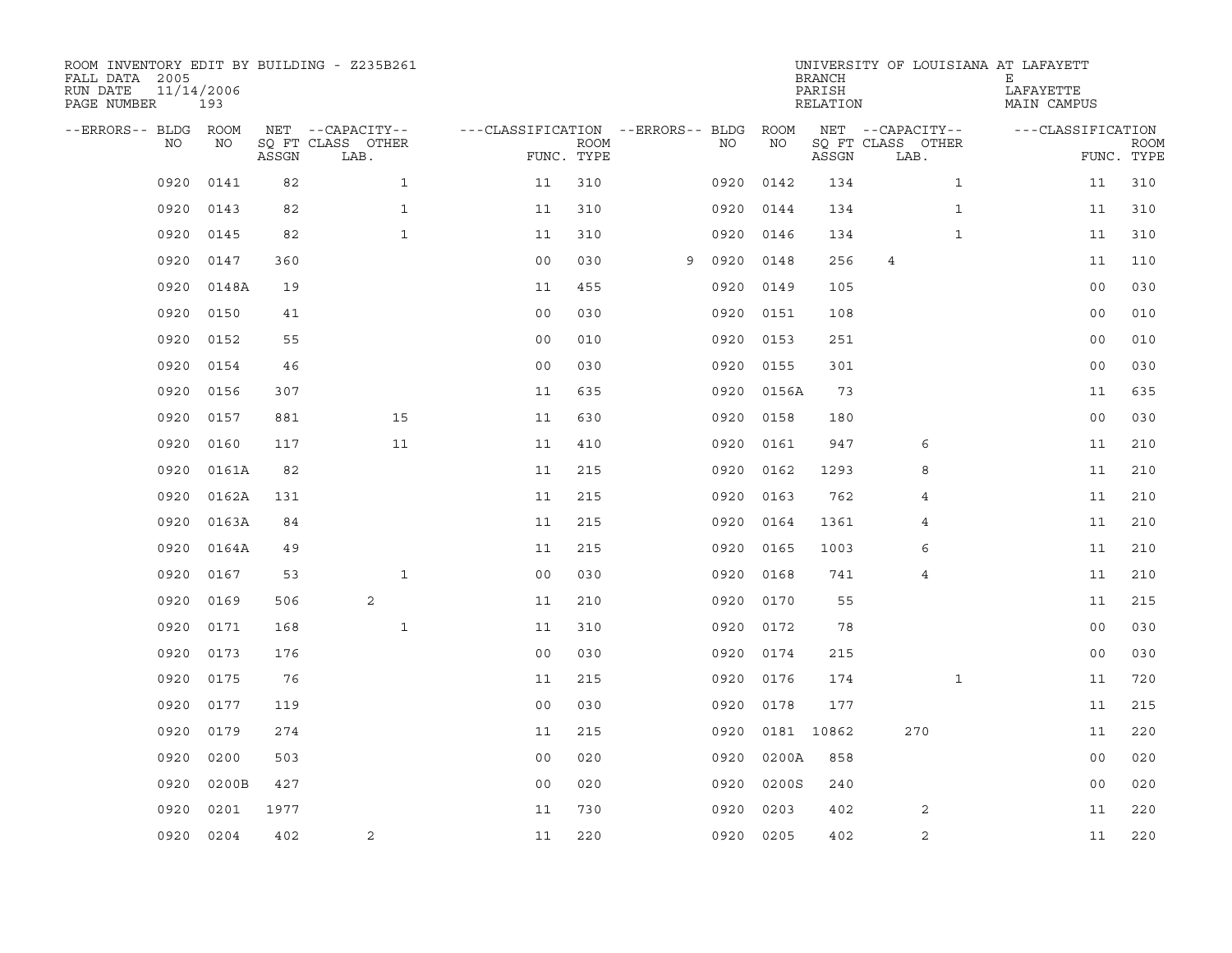| ROOM INVENTORY EDIT BY BUILDING - Z235B261<br>FALL DATA 2005<br>RUN DATE<br>PAGE NUMBER | 11/14/2006<br>194 |       |                                       |                                        |      |      |      |                                                                | <b>BRANCH</b><br>PARISH<br>RELATION | UNIVERSITY OF LOUISIANA AT LAFAYETT                                         | Е<br>LAFAYETTE<br>MAIN CAMPUS             |                           |
|-----------------------------------------------------------------------------------------|-------------------|-------|---------------------------------------|----------------------------------------|------|------|------|----------------------------------------------------------------|-------------------------------------|-----------------------------------------------------------------------------|-------------------------------------------|---------------------------|
| --ERRORS-- BLDG ROOM<br>NO.                                                             | NO                |       | NET --CAPACITY--<br>SQ FT CLASS OTHER | ---CLASSIFICATION --ERRORS-- BLDG ROOM | ROOM | NO   |      | NO                                                             |                                     | NET --CAPACITY--<br>SQ FT CLASS OTHER                                       | ---CLASSIFICATION                         |                           |
|                                                                                         |                   | ASSGN | LAB.                                  | FUNC. TYPE                             |      |      |      |                                                                | ASSGN                               | LAB.                                                                        |                                           | <b>ROOM</b><br>FUNC. TYPE |
| 0920                                                                                    | 0206              | 344   | 2                                     | 11                                     | 220  | 0920 |      | 0207                                                           | 303                                 | $\mathbf{1}$                                                                | 11                                        | 310                       |
| 0920                                                                                    | 0208              | 149   | $\mathbf{1}$                          | 11                                     | 315  |      | 0920 | 0209                                                           | 75                                  |                                                                             | 11                                        | 635                       |
| 0920                                                                                    | 0210              | 31    |                                       | 0 <sub>0</sub>                         | 030  |      | 0920 | 0211                                                           | 7                                   |                                                                             | 11                                        | 635                       |
| 0920                                                                                    | 0212              | 95    |                                       | 0 <sub>0</sub>                         | 030  |      | 0920 | 0216                                                           | 141                                 | 2                                                                           | 0 <sub>0</sub>                            | 030                       |
| 0920                                                                                    | 0217              | 141   | 2                                     | 00                                     | 030  |      | 0920 | 0218                                                           | 679                                 | 20                                                                          | 11                                        | 550                       |
| 0920                                                                                    | 0219              | 22    |                                       | 11                                     | 555  |      |      | 0920 0220                                                      | 477                                 | 2                                                                           | 11                                        | 220                       |
| 0920                                                                                    | 0221              | 227   |                                       | 0 <sub>0</sub>                         | 020  |      |      | 0920 0221A                                                     | 79                                  | $\mathbf{1}$                                                                | 11                                        | 310                       |
| 0920                                                                                    | 0221B             | 79    | $\mathbf{1}$                          | 11                                     | 310  |      |      | 0920 0221C                                                     | 79                                  | $\mathbf{1}$                                                                | 11                                        | 310                       |
| 0920                                                                                    | 0221D             | 79    | $\mathbf{1}$                          | 11                                     | 310  |      | 0920 | 0221E                                                          | 79                                  | $\mathbf{1}$                                                                | 11                                        | 310                       |
| 0920                                                                                    | 0221F             | 79    | $\mathbf{1}$                          | 11                                     | 310  |      |      | 0920 0221G                                                     | 79                                  | $\mathbf{1}$                                                                | 11                                        | 310                       |
|                                                                                         | 0920 0221H        | 79    | $\mathbf{1}$                          | 11                                     | 310  |      |      | 0920 0221I                                                     | 79                                  | $\mathbf{1}$                                                                | 11                                        | 310                       |
|                                                                                         | 0920 0221J        | 79    | $\mathbf{1}$                          | 11                                     | 310  |      |      | 0920 0221K                                                     | 79                                  | $\mathbf{1}$                                                                | 11                                        | 310                       |
|                                                                                         | 0920 0221L        | 79    | $\mathbf 1$                           | 11                                     | 310  |      |      | 0920 0222                                                      | 247                                 |                                                                             | 0 <sub>0</sub>                            | 030                       |
|                                                                                         | 0920 E0100        | 88    | $\overline{2}$                        | 0 <sub>0</sub>                         | 020  |      |      | 0920 E0200<br>TOTAL NUMBER CLASSROOMS<br>TOTAL NUMBER LABS 210 | 88                                  | 2<br>TOTAL NET ASSIGN SQ. FT. IN ROOM FILE<br>TOTAL NUMBER SPECIAL LABS 220 | 00<br>35,003<br>1<br>$7\overline{ }$<br>6 | 020                       |
|                                                                                         | 094A 0101         | 162   | $\mathbf{1}$                          | 11                                     | 310  |      |      | 094A 0102                                                      | 386                                 | $\mathbf{1}$                                                                | 11                                        | 310                       |
|                                                                                         | 094A 0104         | 189   | 3                                     | 11                                     | 660  |      |      | 094A 0105                                                      | 27                                  |                                                                             | 00                                        | 020                       |
|                                                                                         | 094A 0106         | 105   | 3                                     | 0 <sub>0</sub>                         | 030  |      |      | 094A 0107                                                      | 32                                  |                                                                             | 00                                        | 020                       |
|                                                                                         | 094A 0108         | 164   | 3                                     | 0 <sub>0</sub>                         | 030  |      |      | TOTAL NUMBER CLASSROOMS<br>TOTAL NUMBER LABS 210               |                                     | TOTAL NET ASSIGN SQ. FT. IN ROOM FILE<br>TOTAL NUMBER SPECIAL LABS 220      | 737                                       |                           |
|                                                                                         | 094B 0001         | 120   |                                       | 11                                     | 520  |      |      | TOTAL NUMBER CLASSROOMS<br>TOTAL NUMBER LABS 210               |                                     | TOTAL NET ASSIGN SQ. FT. IN ROOM FILE<br>TOTAL NUMBER SPECIAL LABS 220      | 120                                       |                           |
|                                                                                         | 094C 0100         | 140   |                                       | 00                                     | 020  |      |      | 094C 0101                                                      | 72                                  |                                                                             | 11                                        | 525                       |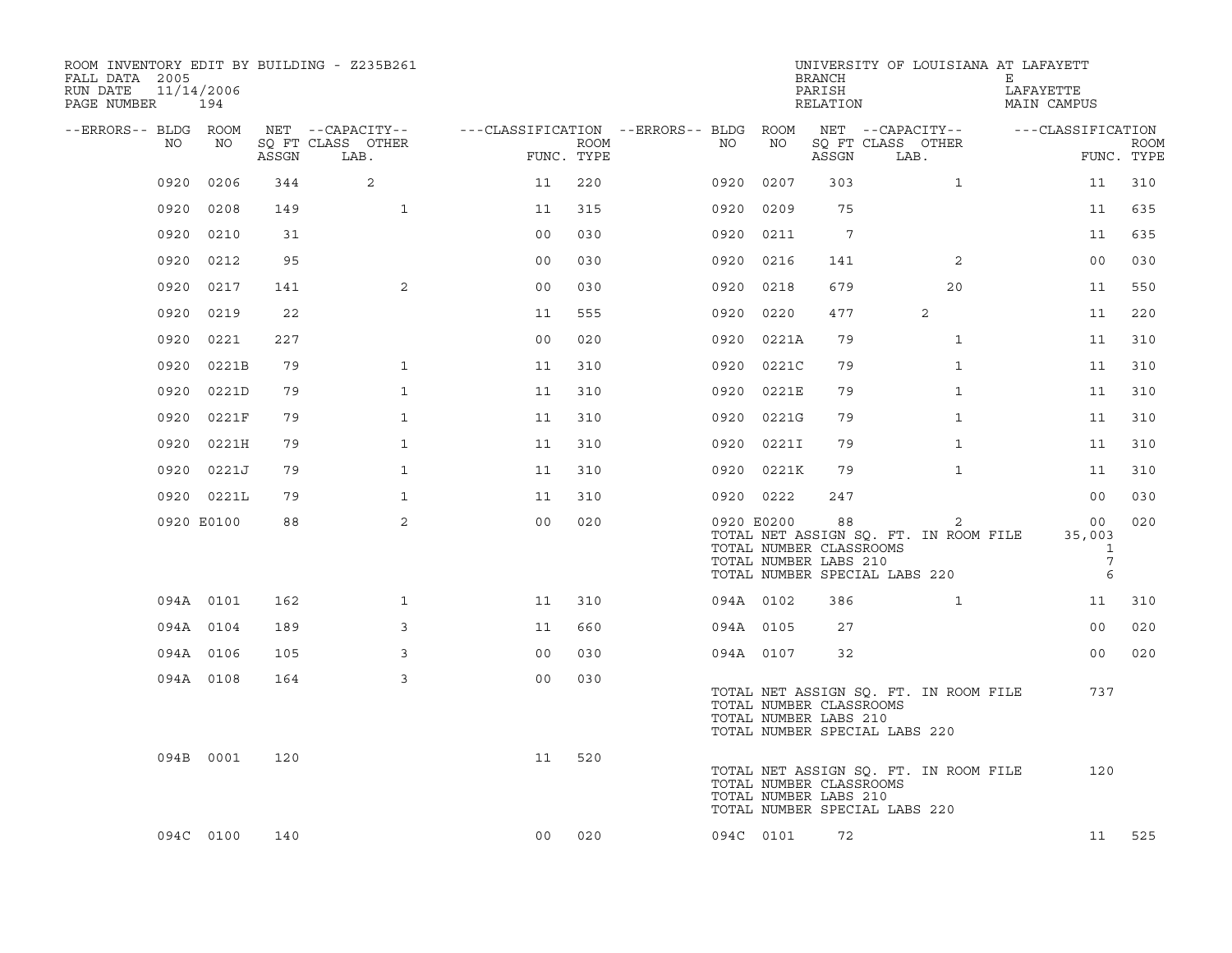| ROOM INVENTORY EDIT BY BUILDING - Z235B261<br>FALL DATA 2005<br>11/14/2006<br>RUN DATE<br>PAGE NUMBER 195 |            |       |                                       |                |            |                                              |            | BRANCH<br>PARISH<br>RELATION                            | UNIVERSITY OF LOUISIANA AT LAFAYETT                                    | Е<br>LAFAYETTE<br><b>MAIN CAMPUS</b> |                           |
|-----------------------------------------------------------------------------------------------------------|------------|-------|---------------------------------------|----------------|------------|----------------------------------------------|------------|---------------------------------------------------------|------------------------------------------------------------------------|--------------------------------------|---------------------------|
| --ERRORS-- BLDG ROOM<br>NO                                                                                | NO         |       | NET --CAPACITY--<br>SO FT CLASS OTHER |                | ROOM       | ---CLASSIFICATION --ERRORS-- BLDG ROOM<br>NO | NO         |                                                         | NET --CAPACITY--<br>SO FT CLASS OTHER                                  | ---CLASSIFICATION                    |                           |
|                                                                                                           |            | ASSGN | LAB.                                  |                | FUNC. TYPE |                                              |            | ASSGN                                                   | LAB.                                                                   |                                      | <b>ROOM</b><br>FUNC. TYPE |
|                                                                                                           | 094C 0102  | 118   | 12                                    | 11             | 525        |                                              | 094C 0103  | 81                                                      | 4                                                                      | 11                                   | 525                       |
|                                                                                                           | 094C 0104  | 81    | 4                                     | 11             | 525        |                                              | 094C 0105  | 686                                                     |                                                                        | 11                                   | 525                       |
|                                                                                                           | 094C 0106  | 81    | $\overline{4}$                        | 11             | 525        |                                              | 094C 0107  | 81                                                      | 4                                                                      | 11                                   | 525                       |
|                                                                                                           | 094C 0108  | 118   | 12                                    | 11             | 525        |                                              | 094C 0109  | 72<br>TOTAL NUMBER CLASSROOMS<br>TOTAL NUMBER LABS 210  | TOTAL NET ASSIGN SQ. FT. IN ROOM FILE<br>TOTAL NUMBER SPECIAL LABS 220 | 11<br>1,390                          | 525                       |
|                                                                                                           | 095A 0001  | 3192  |                                       | 11             | 525        |                                              | 095A 0101  | 300                                                     |                                                                        | 11                                   | 525                       |
|                                                                                                           | 095A 0102  | 414   | 2                                     | 11             | 310        |                                              | 095A 0103  | 45                                                      |                                                                        | 00                                   | 030                       |
|                                                                                                           | 095A 0104  | 1350  | 12                                    | 11             | 520        |                                              | 095A 0105  | 198                                                     | 2                                                                      | 11                                   | 525                       |
|                                                                                                           | 095A 0106  | 102   | $\mathbf{1}$                          | 0 <sup>0</sup> | 030        |                                              | 095A 0107  | 136                                                     | 4                                                                      | 00                                   | 030                       |
|                                                                                                           | 095A 0108  | 128   | $\overline{4}$                        | 0 <sup>0</sup> | 030        |                                              | 095A 0109  | 312<br>TOTAL NUMBER CLASSROOMS<br>TOTAL NUMBER LABS 210 | TOTAL NET ASSIGN SQ. FT. IN ROOM FILE<br>TOTAL NUMBER SPECIAL LABS 220 | 11<br>5,766                          | 525                       |
|                                                                                                           | 096A 0100  | 46    |                                       | 0 <sub>0</sub> | 020        |                                              | 096A 0100A | 46                                                      |                                                                        | 00                                   | 020                       |
|                                                                                                           | 096A 0101  | 270   | 12                                    | 11             | 520        |                                              | 096A 0102  | 270                                                     | 12                                                                     | 11                                   | 520                       |
|                                                                                                           | 096A 0103  | 48    | $\mathbf 1$                           | 0 <sub>0</sub> | 030        |                                              | 096A 0104  | 48                                                      | $\mathbf{1}$                                                           | 00                                   | 030                       |
|                                                                                                           | 096A 0105  | 68    |                                       | 0 <sup>0</sup> | 030        |                                              | 096A 0106  | 12                                                      |                                                                        | 00 <sub>o</sub>                      | 030                       |
|                                                                                                           | 096A 0201  | 485   | 6                                     | 11             | 350        |                                              | 096A 0201A | 8                                                       | $\mathbf{1}$                                                           | 11                                   | 355                       |
|                                                                                                           | 096A 0201B | 8     |                                       | 0 <sub>0</sub> | 030        |                                              | 096A 0202  | 122                                                     | $\mathbf{1}$                                                           | 11                                   | 310                       |
|                                                                                                           | 096A 0202A | 9     |                                       | 11             | 315        |                                              | 096A 0203  | 122                                                     | $\mathbf{1}$                                                           | 11                                   | 310                       |
|                                                                                                           | 096A 0203A | 10    |                                       | 11             | 315        |                                              | 096A 0204  | 57                                                      | $\mathbf{1}$                                                           | 00                                   | 030                       |
|                                                                                                           | 096A 0205  | 46    | $\mathbf{1}$                          | 0 <sub>0</sub> | 030        |                                              |            | TOTAL NUMBER CLASSROOMS<br>TOTAL NUMBER LABS 210        | TOTAL NET ASSIGN SQ. FT. IN ROOM FILE<br>TOTAL NUMBER SPECIAL LABS 220 | 1,296                                |                           |
|                                                                                                           | 097A 0001  | 1600  |                                       | 11             | 745        |                                              |            |                                                         | TOTAL NET ASSIGN SQ. FT. IN ROOM FILE                                  | 1,600                                |                           |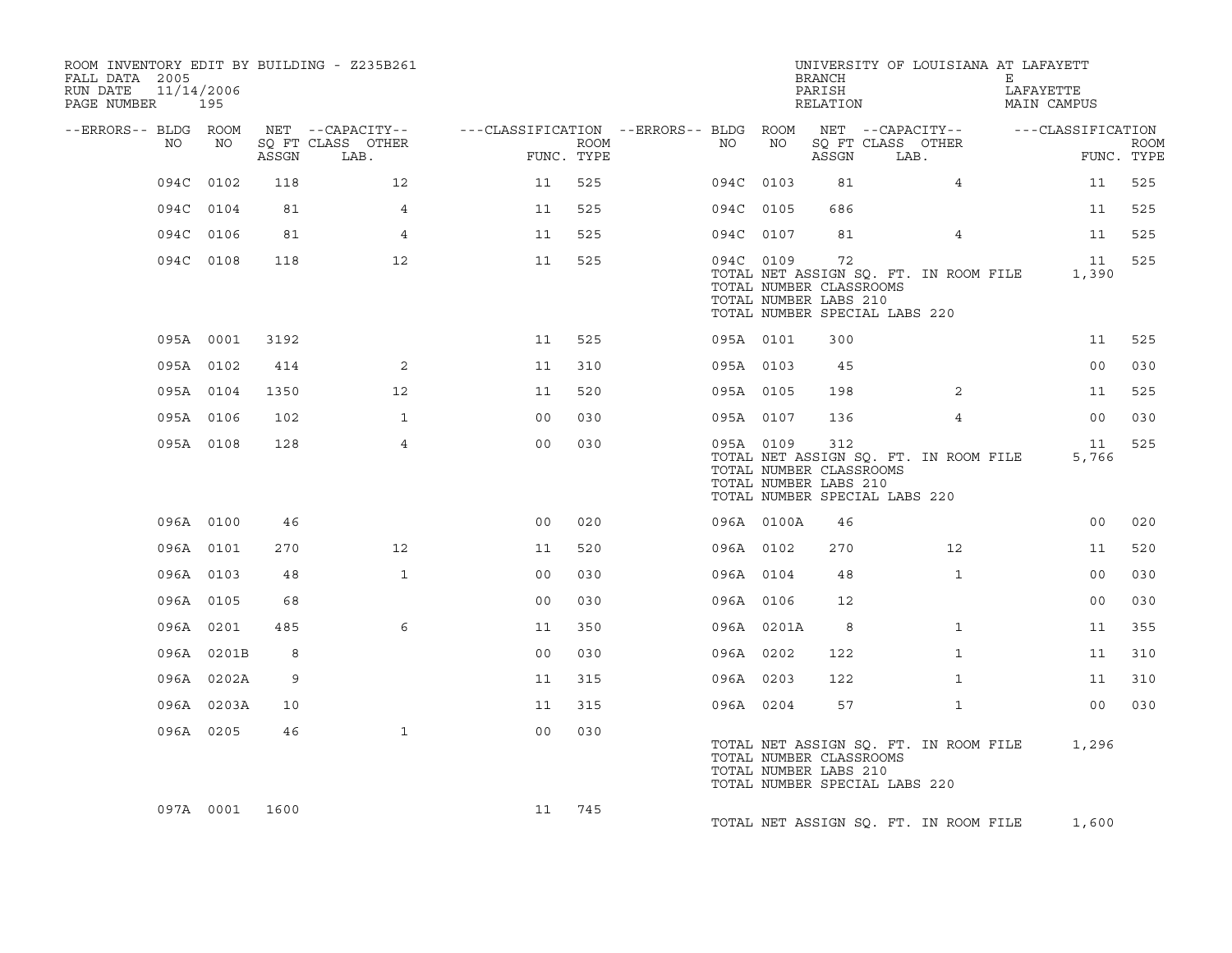| ROOM INVENTORY EDIT BY BUILDING - Z235B261<br>FALL DATA 2005<br>11/14/2006<br>RUN DATE<br>PAGE NUMBER 196 |           |       |                                               |                |                    |           |    | <b>BRANCH</b><br>PARISH<br>RELATION                       | UNIVERSITY OF LOUISIANA AT LAFAYETT                                                    | Е<br>LAFAYETTE<br>MAIN CAMPUS |                           |
|-----------------------------------------------------------------------------------------------------------|-----------|-------|-----------------------------------------------|----------------|--------------------|-----------|----|-----------------------------------------------------------|----------------------------------------------------------------------------------------|-------------------------------|---------------------------|
| --ERRORS-- BLDG ROOM<br>NO                                                                                | NO        | ASSGN | NET --CAPACITY--<br>SQ FT CLASS OTHER<br>LAB. |                | ROOM<br>FUNC. TYPE | NO        | NO | ASSGN<br>TOTAL NUMBER CLASSROOMS<br>TOTAL NUMBER LABS 210 | SQ FT CLASS OTHER<br>LAB.<br>TOTAL NUMBER SPECIAL LABS 220                             | ---CLASSIFICATION             | <b>ROOM</b><br>FUNC. TYPE |
|                                                                                                           | 159A 0021 | 908   | $\overline{a}$                                | 11             | 950                | 159A 0022 |    | 908                                                       | $\overline{a}$                                                                         | 11                            | 950                       |
|                                                                                                           | 159A 0023 | 908   | 2                                             | 11             | 950                | 159A 0024 |    | 908                                                       | 2                                                                                      | 11                            | 950                       |
|                                                                                                           | 159A 0025 | 908   | 2                                             | 11             | 950                | 159A 0026 |    | 908                                                       | $\overline{2}$                                                                         | 11                            | 950                       |
|                                                                                                           | 159A 0027 | 908   | 2                                             | 11             | 950                | 159A 0028 |    | 908                                                       | 2                                                                                      | 11                            | 950                       |
|                                                                                                           | 159A 0029 | 908   | 2                                             | 11             | 950                | 159A 0030 |    | 908                                                       | 2                                                                                      | 11                            | 950                       |
|                                                                                                           | 159A 0031 | 908   | 2                                             | 11             | 950                | 159A 0032 |    | 908                                                       | 2                                                                                      | 11                            | 950                       |
|                                                                                                           | 159A 0033 | 908   | 2                                             | 11             | 950                | 159A 0034 |    | 908                                                       | $\overline{2}$                                                                         | 11                            | 950                       |
|                                                                                                           | 159A 0035 | 908   | 2                                             | 11             | 950                | 159A 0036 |    | 908<br>TOTAL NUMBER CLASSROOMS<br>TOTAL NUMBER LABS 210   | 2<br>TOTAL NET ASSIGN SQ. FT. IN ROOM FILE<br>TOTAL NUMBER SPECIAL LABS 220            | 11<br>14,528                  | 950                       |
|                                                                                                           | 159B 0037 | 657   | $\mathbf{1}$                                  | 11             | 950                | 159B 0038 |    | 657                                                       | $\mathbf{1}$                                                                           | 11                            | 950                       |
|                                                                                                           | 159B 0039 | 657   | $\mathbf{1}$                                  | 11             | 950                | 159B 0040 |    | 657<br>TOTAL NUMBER CLASSROOMS<br>TOTAL NUMBER LABS 210   | $\mathbf{1}$<br>TOTAL NET ASSIGN SQ. FT. IN ROOM FILE<br>TOTAL NUMBER SPECIAL LABS 220 | 11<br>2,628                   | 950                       |
|                                                                                                           | 406A 0001 | 8241  |                                               | 11             | 570                |           |    | TOTAL NUMBER CLASSROOMS<br>TOTAL NUMBER LABS 210          | TOTAL NET ASSIGN SQ. FT. IN ROOM FILE<br>TOTAL NUMBER SPECIAL LABS 220                 | 8,241                         |                           |
|                                                                                                           | 465A 0100 | 155   |                                               | 0 <sup>0</sup> | 020                | 465A 0101 |    | 157                                                       | $\mathbf{1}$                                                                           | 11                            | 310                       |
|                                                                                                           | 465A 0102 | 198   | $\mathbf{1}$                                  | 11             | 310                | 465A 0103 |    | 302                                                       | 4                                                                                      | 11                            | 650                       |
|                                                                                                           | 465A 0104 | 162   | $\mathbf{1}$                                  | 11             | 720                | 465A 0105 |    | 1080                                                      | 4                                                                                      | 11                            | 720                       |
|                                                                                                           | 465A 0106 | 107   |                                               | 11             | 725                | 465A 0107 |    | 669                                                       | $\overline{2}$                                                                         | 11                            | 720                       |
|                                                                                                           | 465A 0108 | 134   |                                               | 11             | 725                | 465A 0109 |    | 25                                                        |                                                                                        | 00                            | 030                       |
|                                                                                                           | 465A 0110 | 198   | $\mathbf{1}$                                  | 11             | 250                | 465A 0111 |    | 198                                                       | 1                                                                                      | 11                            | 250                       |
|                                                                                                           | 465A 0112 | 190   | $\mathbf{1}$                                  | 11             | 250                | 465A 0201 |    | 1526                                                      |                                                                                        | 11                            | 725                       |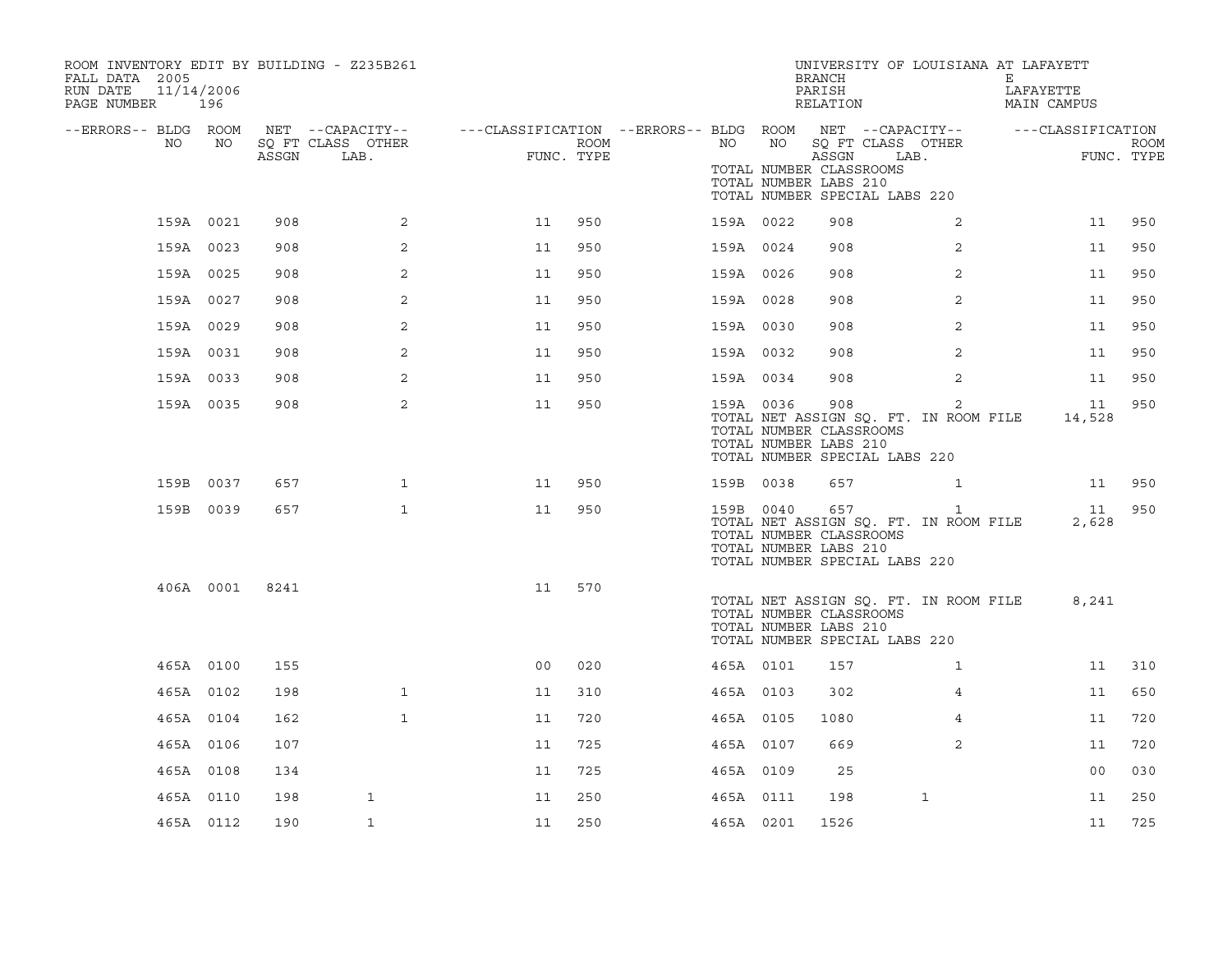| FALL DATA 2005<br>RUN DATE<br>PAGE NUMBER 197 | 11/14/2006 |           |       | ROOM INVENTORY EDIT BY BUILDING - Z235B261 |                                                                                                |                    |           |            | BRANCH<br>PARISH<br>RELATION                                                             | UNIVERSITY OF LOUISIANA AT LAFAYETT         | E<br>LAFAYETTE<br>MAIN CAMPUS |      |
|-----------------------------------------------|------------|-----------|-------|--------------------------------------------|------------------------------------------------------------------------------------------------|--------------------|-----------|------------|------------------------------------------------------------------------------------------|---------------------------------------------|-------------------------------|------|
| --ERRORS-- BLDG ROOM                          | NO         | NO        | ASSGN | SQ FT CLASS OTHER<br>LAB.                  | NET --CAPACITY-- - ---CLASSIFICATION --ERRORS-- BLDG ROOM NET --CAPACITY-- - ---CLASSIFICATION | ROOM<br>FUNC. TYPE | NO        | NO         | ASSGN                                                                                    | SQ FT CLASS OTHER<br>LAB.                   | FUNC. TYPE                    | ROOM |
|                                               |            |           |       |                                            |                                                                                                |                    |           |            | TOTAL NUMBER CLASSROOMS<br>TOTAL NUMBER LABS 210<br>TOTAL NUMBER SPECIAL LABS 220        | TOTAL NET ASSIGN SQ. FT. IN ROOM FILE 4,921 |                               |      |
|                                               | 4650 0100  |           | 556   | 3                                          | 11                                                                                             | 310                | 4650 0113 |            | 383                                                                                      | 2                                           | 11                            | 255  |
| 9                                             | 4650 0114  |           | 2906  | $\overline{4}$                             | 11                                                                                             | 250                | 4650 0115 |            | 609                                                                                      |                                             | 11                            | 760  |
|                                               |            | 4650 0116 | 300   |                                            | 11                                                                                             | 760                | 4650 0117 |            | 390<br>TOTAL NUMBER CLASSROOMS<br>TOTAL NUMBER LABS 210<br>TOTAL NUMBER SPECIAL LABS 220 | TOTAL NET ASSIGN SQ. FT. IN ROOM FILE       | 11<br>5,144                   | 760  |
|                                               |            | 62C0 0101 | 2408  | 50                                         | 11                                                                                             | 630                | 62C0 0102 |            | 1621                                                                                     | 25                                          | 11                            | 630  |
|                                               | 62C0 0103  |           | 859   | 12                                         | 11                                                                                             | 635                | 62C0 0104 |            | 390                                                                                      | $\overline{4}$                              | 11                            | 635  |
|                                               | 62C0 0105  |           | 30    |                                            | 0 <sub>0</sub>                                                                                 | 010                | 62C0 0106 |            | 50                                                                                       |                                             | 00                            | 030  |
|                                               | 62C0 0107  |           | 190   |                                            | 11                                                                                             | 635                | 62C0 0108 |            | 96                                                                                       | $\mathbf{1}$                                | 11                            | 310  |
|                                               | 62C0       | 0109      | 90    |                                            | 11                                                                                             | 635                | 62C0 0110 |            | 148                                                                                      |                                             | 11                            | 635  |
|                                               |            | 62C0 0111 | 49    |                                            | 0 <sub>0</sub>                                                                                 | 030                | 62C0 0112 |            | 46                                                                                       |                                             | 0 <sub>0</sub>                | 030  |
|                                               | 62C0 0113  |           | 227   | 3                                          | 11                                                                                             | 660                | 62C0 0114 |            | 550                                                                                      | 10                                          | 11                            | 670  |
|                                               | 62C0 0115  |           | 148   | 2                                          | 0 <sub>0</sub>                                                                                 | 030                | 62C0 0116 |            | 22                                                                                       |                                             | 0 <sub>0</sub>                | 010  |
|                                               | 62C0       | 0117      | 139   | 3                                          | 0 <sub>0</sub>                                                                                 | 030                | 62C0 0118 |            | 177                                                                                      | $12 \overline{ }$                           | 11                            | 410  |
|                                               |            | 62C0 0119 | 95    |                                            | 11                                                                                             | 630                | 62C0 0120 |            | 35                                                                                       |                                             | 00                            | 030  |
|                                               |            | 62C0 0121 | 22    |                                            | 0 <sub>0</sub>                                                                                 | 030                |           | 62C0 0121A | 22<br>TOTAL NUMBER CLASSROOMS<br>TOTAL NUMBER LABS 210<br>TOTAL NUMBER SPECIAL LABS 220  | TOTAL NET ASSIGN SQ. FT. IN ROOM FILE       | 00<br>6,851                   | 030  |
|                                               |            | 90A0 0101 | 302   | $\overline{2}$                             | 11                                                                                             | 635                |           | 90A0 0101A | 9                                                                                        |                                             | 11                            | 525  |
|                                               | 90A0 0102  |           | 10    |                                            | 0 <sub>0</sub>                                                                                 | 030                | 90A0 0200 |            | 24                                                                                       |                                             | 00                            | 020  |
|                                               | 90A0       | 0201      | 198   | 10                                         | 11                                                                                             | 525                |           | 90A0 0201A | 19                                                                                       |                                             | 11                            | 525  |
|                                               |            | 90A0 0202 | 78    | 2                                          | 11                                                                                             | 525                |           |            | TOTAL NUMBER CLASSROOMS<br>TOTAL NUMBER LABS 210                                         | TOTAL NET ASSIGN SQ. FT. IN ROOM FILE       | 606                           |      |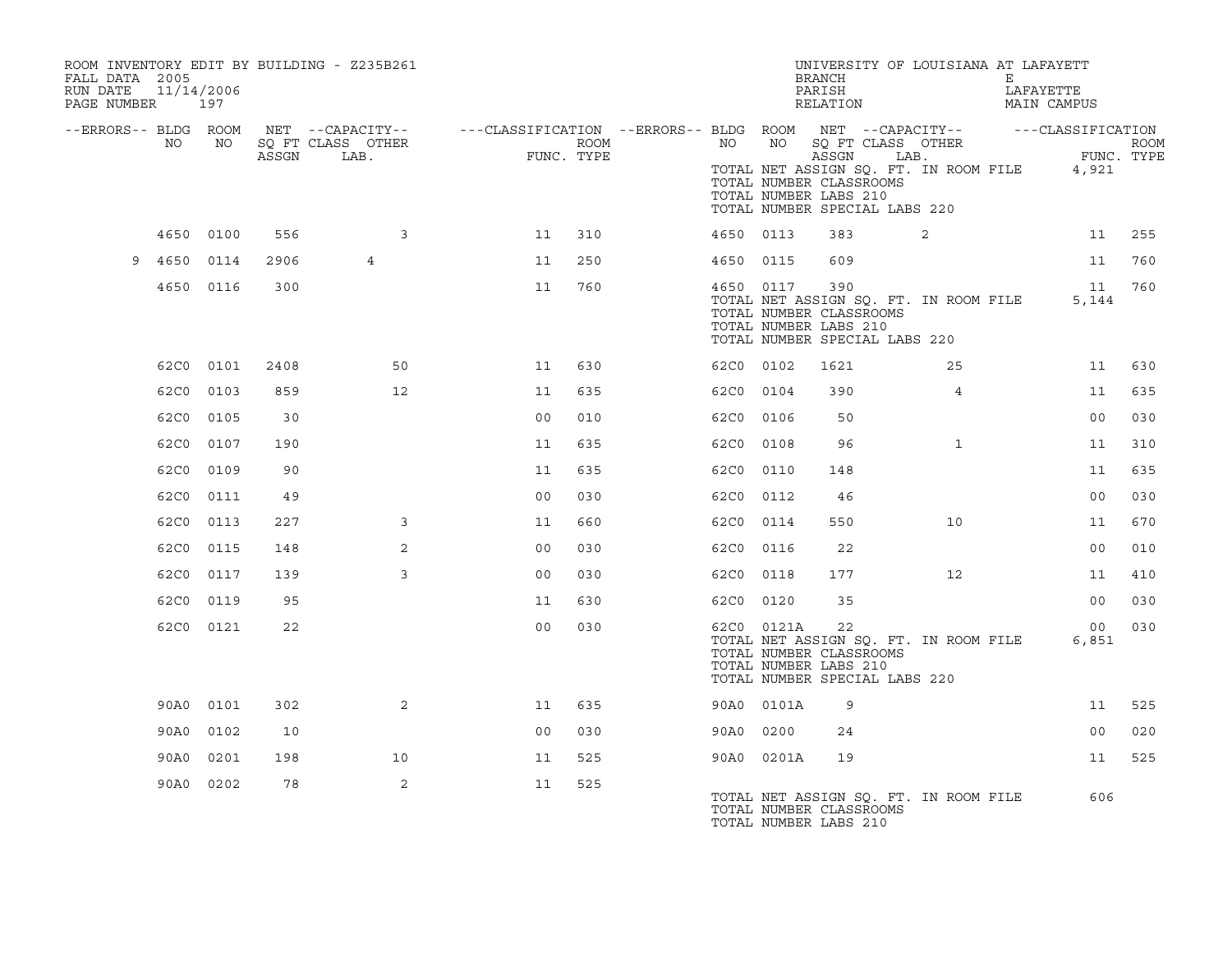| ROOM INVENTORY EDIT BY BUILDING - Z235B261<br>FALL DATA 2005<br>11/14/2006<br>RUN DATE<br>PAGE NUMBER 198 |           |          |                                               |    |                    |           | UNIVERSITY OF LOUISIANA AT LAFAYETT<br><b>BRANCH</b><br>PARISH<br>RELATION                                                 |      | Е | LAFAYETTE<br>MAIN CAMPUS                       |  |
|-----------------------------------------------------------------------------------------------------------|-----------|----------|-----------------------------------------------|----|--------------------|-----------|----------------------------------------------------------------------------------------------------------------------------|------|---|------------------------------------------------|--|
| --ERRORS-- BLDG ROOM<br>NO.                                                                               | NO        | ASSGN    | NET --CAPACITY--<br>SQ FT CLASS OTHER<br>LAB. |    | ROOM<br>FUNC. TYPE | NO.<br>NO | ---CLASSIFICATION --ERRORS-- BLDG ROOM NET --CAPACITY--<br>SQ FT CLASS OTHER<br>ASSGN<br>TOTAL NUMBER SPECIAL LABS 220     | LAB. |   | ---CLASSIFICATION<br><b>ROOM</b><br>FUNC. TYPE |  |
|                                                                                                           | 999A 0001 | 100      |                                               |    | 11 590             |           | TOTAL NET ASSIGN SQ. FT. IN ROOM FILE<br>TOTAL NUMBER CLASSROOMS<br>TOTAL NUMBER LABS 210<br>TOTAL NUMBER SPECIAL LABS 220 |      |   | 100                                            |  |
|                                                                                                           | 999B 0001 | 2511     |                                               | 11 | 255                |           | TOTAL NET ASSIGN SQ. FT. IN ROOM FILE<br>TOTAL NUMBER CLASSROOMS<br>TOTAL NUMBER LABS 210<br>TOTAL NUMBER SPECIAL LABS 220 |      |   | 2,511                                          |  |
|                                                                                                           | 999C 0001 | 492      |                                               | 11 | 115                |           | TOTAL NET ASSIGN SO. FT. IN ROOM FILE<br>TOTAL NUMBER CLASSROOMS<br>TOTAL NUMBER LABS 210<br>TOTAL NUMBER SPECIAL LABS 220 |      |   | 492                                            |  |
|                                                                                                           | 999D 0001 | 1200     |                                               | 11 | 730                |           | TOTAL NET ASSIGN SQ. FT. IN ROOM FILE<br>TOTAL NUMBER CLASSROOMS<br>TOTAL NUMBER LABS 210<br>TOTAL NUMBER SPECIAL LABS 220 |      |   | 1,200                                          |  |
|                                                                                                           | 999E 0001 | 980      |                                               | 11 | 315                |           | TOTAL NET ASSIGN SQ. FT. IN ROOM FILE<br>TOTAL NUMBER CLASSROOMS<br>TOTAL NUMBER LABS 210<br>TOTAL NUMBER SPECIAL LABS 220 |      |   | 980                                            |  |
|                                                                                                           | 999F 0101 | 3640 360 |                                               | 11 | 110                |           | TOTAL NET ASSIGN SQ. FT. IN ROOM FILE<br>TOTAL NUMBER CLASSROOMS<br>TOTAL NUMBER LABS 210<br>TOTAL NUMBER SPECIAL LABS 220 |      |   | 3,640<br>1                                     |  |